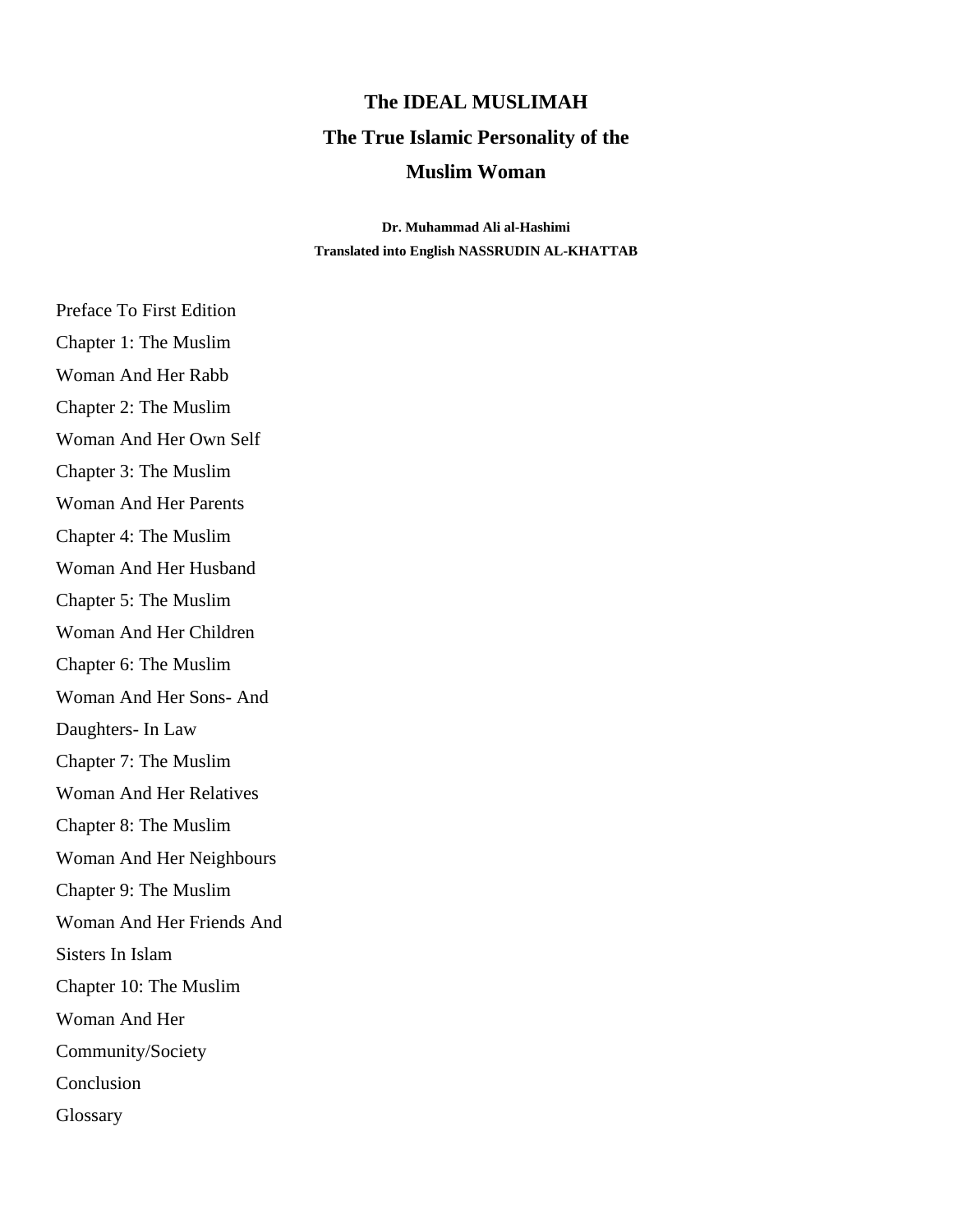# **PREFACE TO THE THIRD EDITION**

Praise be to Allaah as befits His glory and the greatness of His power. I offer the praise of a humble, repentant servant who is need of His guidance and help. I thank Him for the blessings which He has bestowed upon me, and for honouring me with His aid to write this book, which has been so well-received by its readers and has been more popular than I ever expected. The first and second editions (of the Arabic original) sold out within a few short months of publication, and there was a great demand for the book, so I promptly prepared a third edition, with some important revisions and additions, most notably a new chapter, entitled "The Muslim woman and her sonsand daughters-in-law."

The circulation of this book was not confined only to Arab readers; it has also reached a Turkish audience. It has been translated by more than one publishing house in Turkey, and tens of thousands of copies have been printed. I have received copies of two of these Turkish editions. All this, if it indicates anything, shows that there is a great thirst among non-Arab Muslim peoples for knowledge from the pure sources of Islam. There is a deep longing for serious, useful Islamic books from the Arab world, especially on the topic of the Muslim woman. Publishers are racing to translate this book into their own languages, so that they could present it to those people who have woken up to the authentic, pure guidance of Islam, which offers nourishment to their minds and souls. This is the best provision for the Muslim peoples at this time of reawakening. I have received offers from a number of publishers to translate this book into English and French, which should be done soon, *in sha Allaah.* All praise and glory be to Allaah praise be to Allaah the Lord of the Worlds.

# **Dr. Muhammad `Ali al-Hashimi**

**Riyadh,** 

**15th Shawwal 1416, 4th March 1996**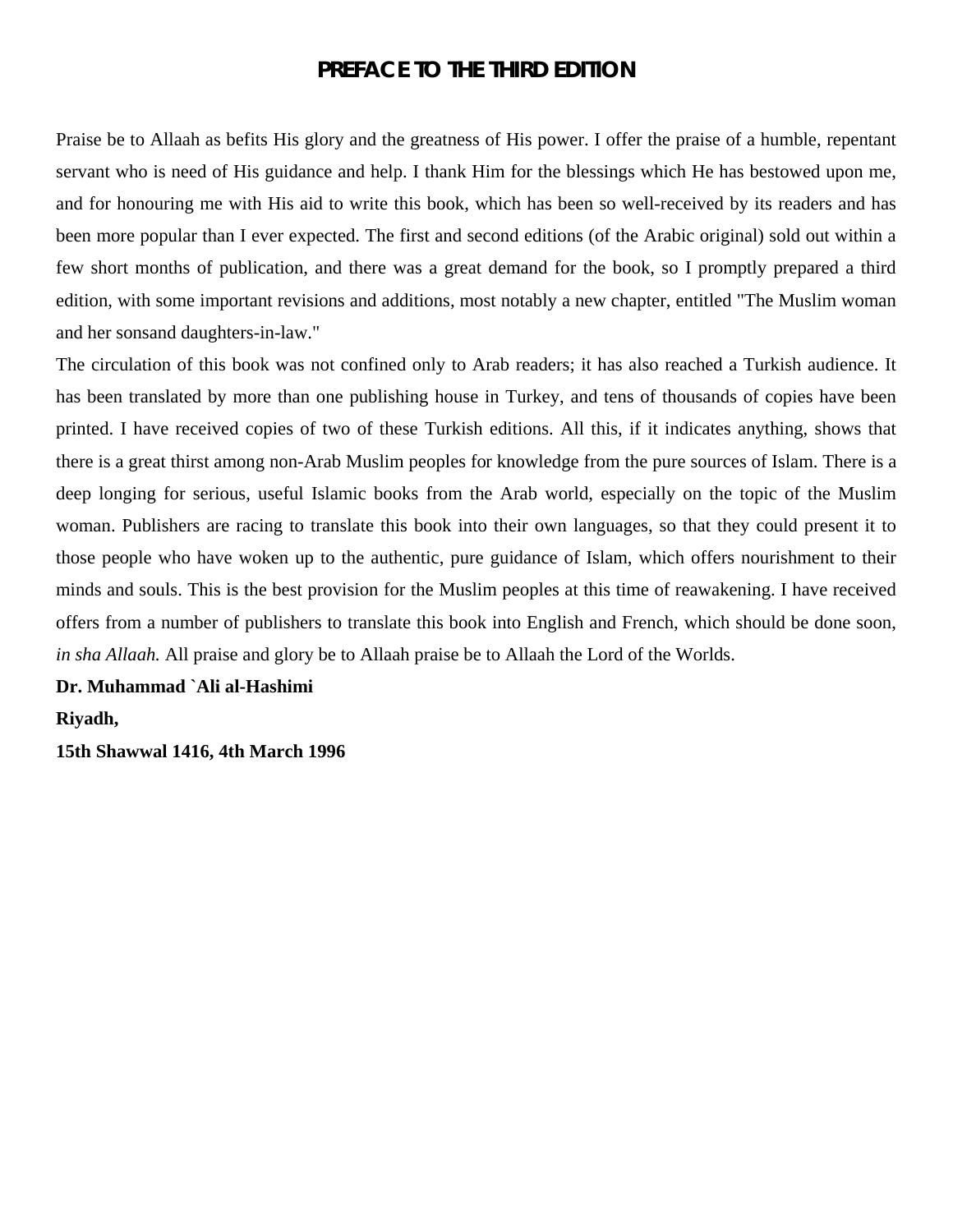#### **PUBLISHER'S NOTE**

At a time when Muslim and Non-Muslim women are being harshly attached and attracted by the "feminist theories and studies" this book is a good approach and a reminder that Islam has held women as highly esteemed and respected. It is enough that the Holy Quran contains a full chapter on women. The sources of Islam i.e. the Holy Quran and the Prophetic Traditions have always spoken of the women's rights and made them full partners in the human venture of history more than any other religion or thought. Women in Islam are; mothers, sisters, partners, workers, scholars and business owners and managers. etc. Though this book outlines the ideal *Muslimah* personality as it should be according to the Quran and Sunnah Husbands, sons and daughters will also draw very much benefit from it. A true *Muslimah* is the one who is alert, knowledgeable, true to herself as well as to others. She is righteous, and faithful. She balances her obligations to Allaah her parents and children. She does not excel in one thing and neglect the other. She is a Quranic example to follow-, she is a woman whose examples to follow are the she-companions of the Messenger , sallallaahu `alayhi wa sallam. Her ideals are the wives of the Messenger, sallallaahu `alayhi wa sallam. The reader will find all this and much more in this book, which Dr. Hashmi wrote in a Arabic and was also broadcast on Riyadh Radio. This is his second book I.I.P.H translated into English. We hope the readers will find it really informative and comprehensive and pray Allaah for the best reward for them and ourselves. May the peace and blessing of Allaah be upon Muhammad, sallallaahu `alayhi wa sallam, his household and all his companions.

## **Mohammed Abdul-Mohsin Al Tuwaijri**

**International Islamic Publishing House (I.I.P.H)** 

**Riyadh, Kingdom of Saudi Arabia.** 

At a time when Muslim women are being increasingly attracted by "feminist theories" and "women's studies," this book serves as a timely reminder that the unique and authentic sources of Islam have always spoken of the rights of women and recognized women as full partners in the human venture of history. The translation of this book into English will render this valuable information more readily accessible to all the Muslims whose mother-tongue is not Arabic. Dr. Muhammad Ali Hashmi is a well-known writer in the Arab world. Born in Syria, he is the author of numerous books on Islamic and literary topics. This is his second book translated into English; the first was "The Ideal Muslim."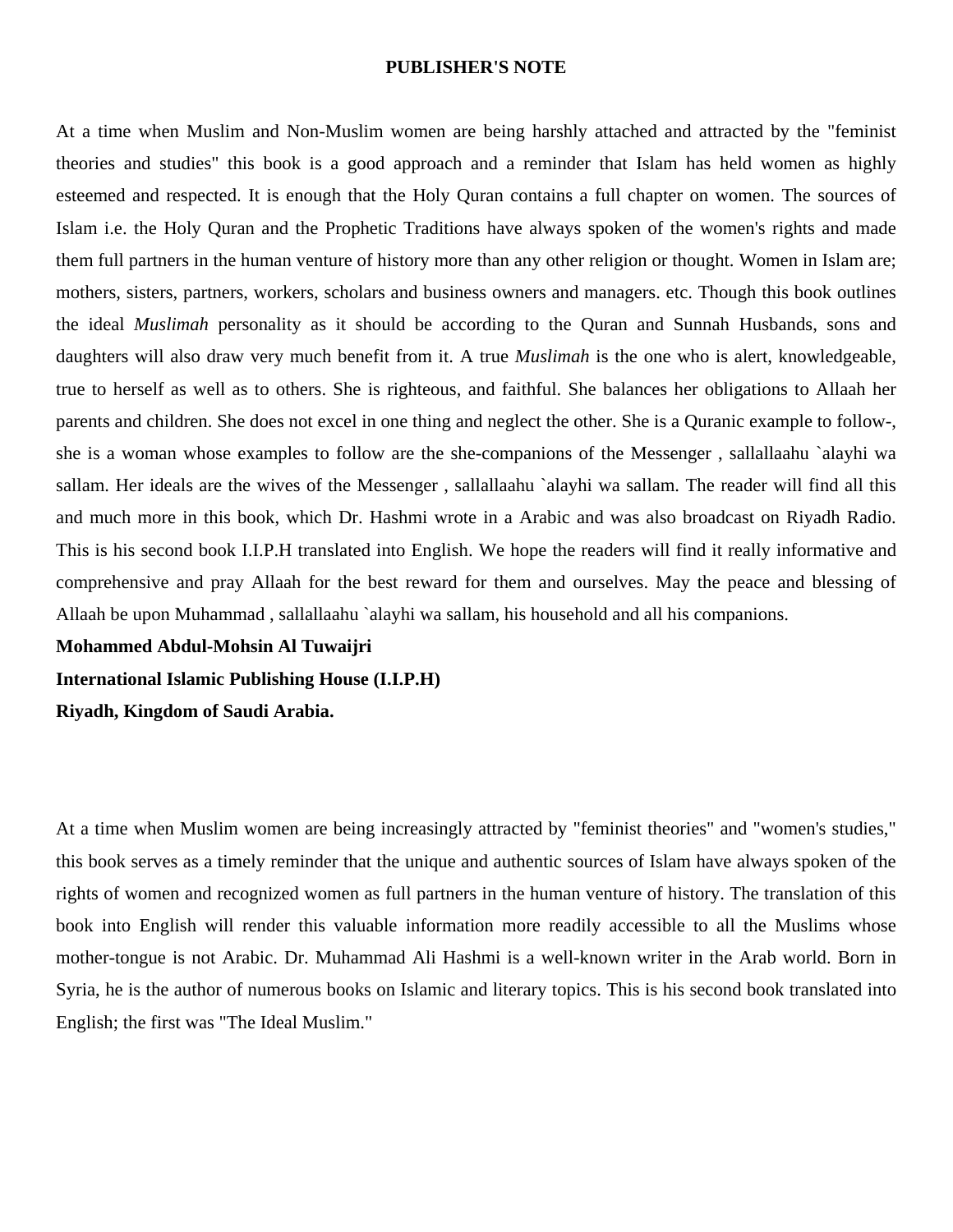# **PREFACE TO THE FIRST EDITION**

All praise and blessings be to Allaah as befits His glory and the greatness of His power. Peace and blessings be upon our Prophet Muhammad , sallallaahu `alayhi wa sallam, the most noble of the Prophets and Messengers, whom Allaah sent to bring life to the Arabs and mercy to the worlds. For a long time, I have been wanting to write a book on the Muslim woman, but for too long I was not able to find the means to fulfil this wish, as life kept me too busy with other things. But I was still very keen to write a book that would explain the character of the righteous Muslim woman who is guided by the teachings of her religion, understands its wisdom, follows its commandments and adheres to its limits.

Years passed by, when I was preoccupied with other matters, but my interest in this issue grew deeper. My desire to produce a book on this topic increased because I felt that it was of great importance: it would cast light on the life of the Muslim woman and explain how her character should be, in accordance with the will of Allaah and her understanding of the high status to which Allaah has raised her. For years I was determined to write such a book, until Allaah blessed me and enabled me to write it in 1410 AH/1994 CE. The reason for my interest in presenting the character of the Muslim woman stems from the inconsistencies I had noticed in the lives of contemporary women, whereby they exaggerate some aspects of Islam and neglect others.

For example, you might see a Muslim woman who is pious and righteous, observing all the rites of her religion, but she neglects oral and bodily hygiene and does not care about the offensive smell emanating from her mouth and body; or she may pay attention to her health and hygiene, but is failing to observe all the rites and acts of worship prescribed by her religion; or she may be performing all the acts of worship required, but she does not have a proper understanding of the holistic Islamic view of life and humanity; or she may be religious, but she does not control her tongue in gatherings and refrain from gossip and slander; or she may be religious and knowledgeable, but she does not treat her neighbours and friends properly; or she may treat (female) strangers well, but she is failing to give her parents the love and respect that they deserve; or she may be treating her parents properly, but neglecting her husband's rights and failing to be a good wife to him, making herself look beautiful at women's gatherings but neglecting her appearance in front of him; or she may be taking good care of her husband, but not taking care of his parents or encouraging him to be righteous, to fear Allaah and to do good works; or she may respect the rights of her husband, but she is neglecting her children and failing to bring them up properly, teach them, direct their spiritual, physical and mental development, and monitor the pernicious influences of their environment; or she may be paying attention to all that, but failing to uphold the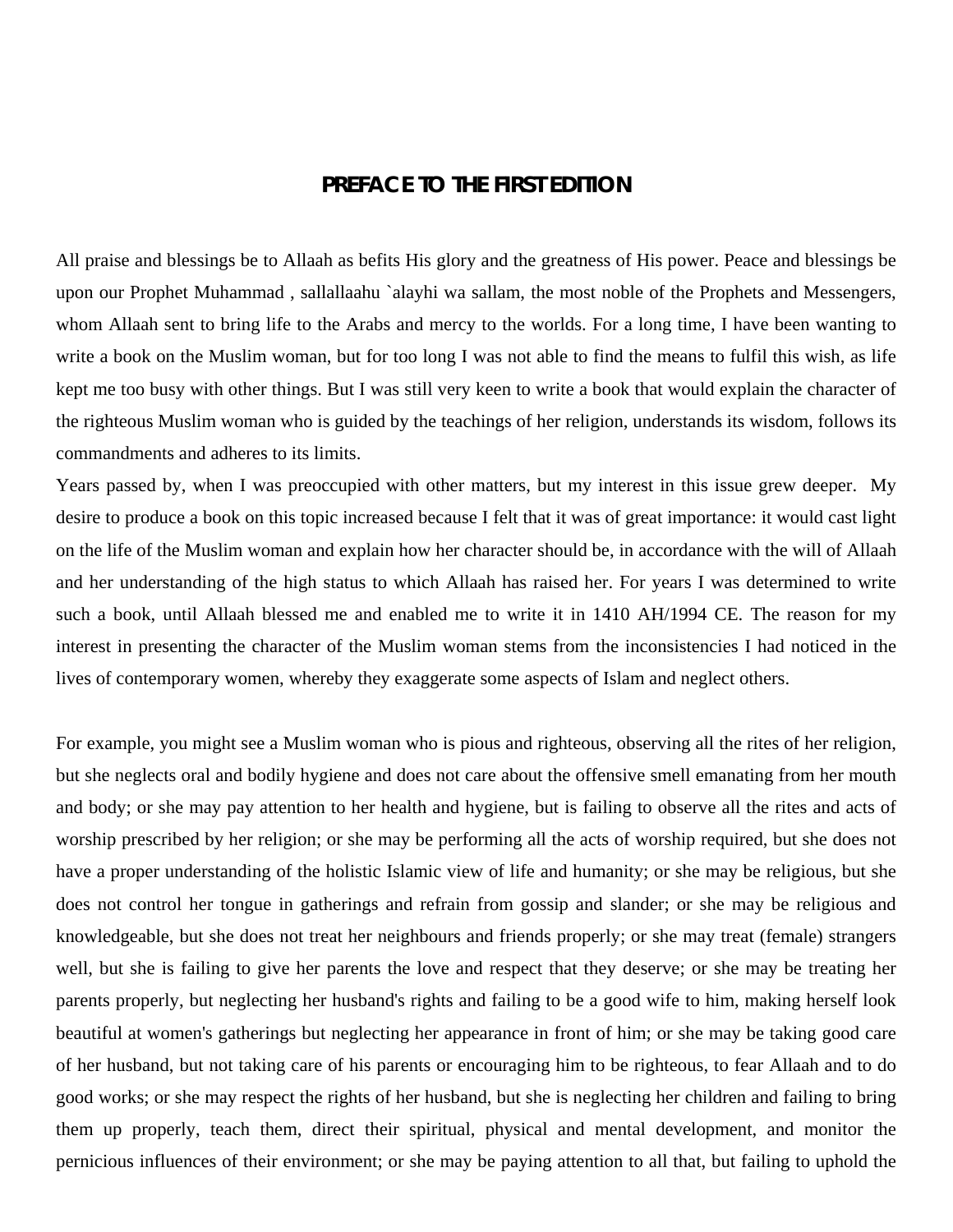ties of kinship; or she may uphold the ties of kinship, but fail to uphold social ties, focusing only on her private affairs with no concern for Muslim men and women in general; or she may be concerned with both her own and society's affairs, but she is not taking care of her own intellectual growth by continually reading and seeking to increase her knowledge; or she may be totally absorbed in reading and studying, but she ignores her house, her children and her husband.

What is strange indeed is to see these contradictions, or some of them, among those who consider themselves to be educated Muslim women who have benefitted from an extensive Islamic education. It may be a matter of negligence or carelessness, or it may be a failure to fully understand the idea of balance on which Islam bases its holistic view of man, life and the universe, a view which gives everything the place it deserves in life, without neglecting any one aspect at the expense of another.

The true sources of Islam, the Quran and Sunnah, explain the ideal behaviour which the Muslim woman should adopt in her relationship with her Lord, in her personal development, in her relationships with others, whether they are related to her or not, and in her social dealings in general. Whoever takes the time to research these texts will be amazed at their abundance and comprehensiveness: they deal with all major and minor aspects of a woman's life, setting out the guidelines for a balanced, upright, virtuous life which guarantees happiness and success in this world, and an immense victory and reward in the Hereafter.

I was astounded when I realized how far the modern so-called Muslim woman falls short of the noble level which Allaah wants for her. Nothing stands between her and the attainment of that level but the need to devote herself to seeking knowledge of the true Islamic character described in the Quran and Sunnah, which will make her a refined, noble woman who is distinguished by her feelings, thoughts, behaviour, conduct and dealings and will make her adhere with determination to her religion.

It is of the utmost importance that a woman does reach that refined level, because of the great influence she has in bringing up the next generation, instilling in them virtues and values, filling their lives with love, compassion and beauty, and creating an atmosphere of security, tranquility and stability in the home.

The Muslim woman is the only woman who has the potential to achieve this in a world where modern women are exhausted and tired of materialistic philosophies and the wave of ignorance (*jahiliyyah*) that has overwhelmed those societies that have gone astray from the guidance of Allaah. She may achieve this through knowing who she is and being aware of the pure intellectual sources of the Quran and Sunnah and the genuine character which Allaah wants her to have, by which she will be distinguished from all other women in the world. So I began to collect texts from the Quran and authentic *a*Hadeeth which spoke about the character of the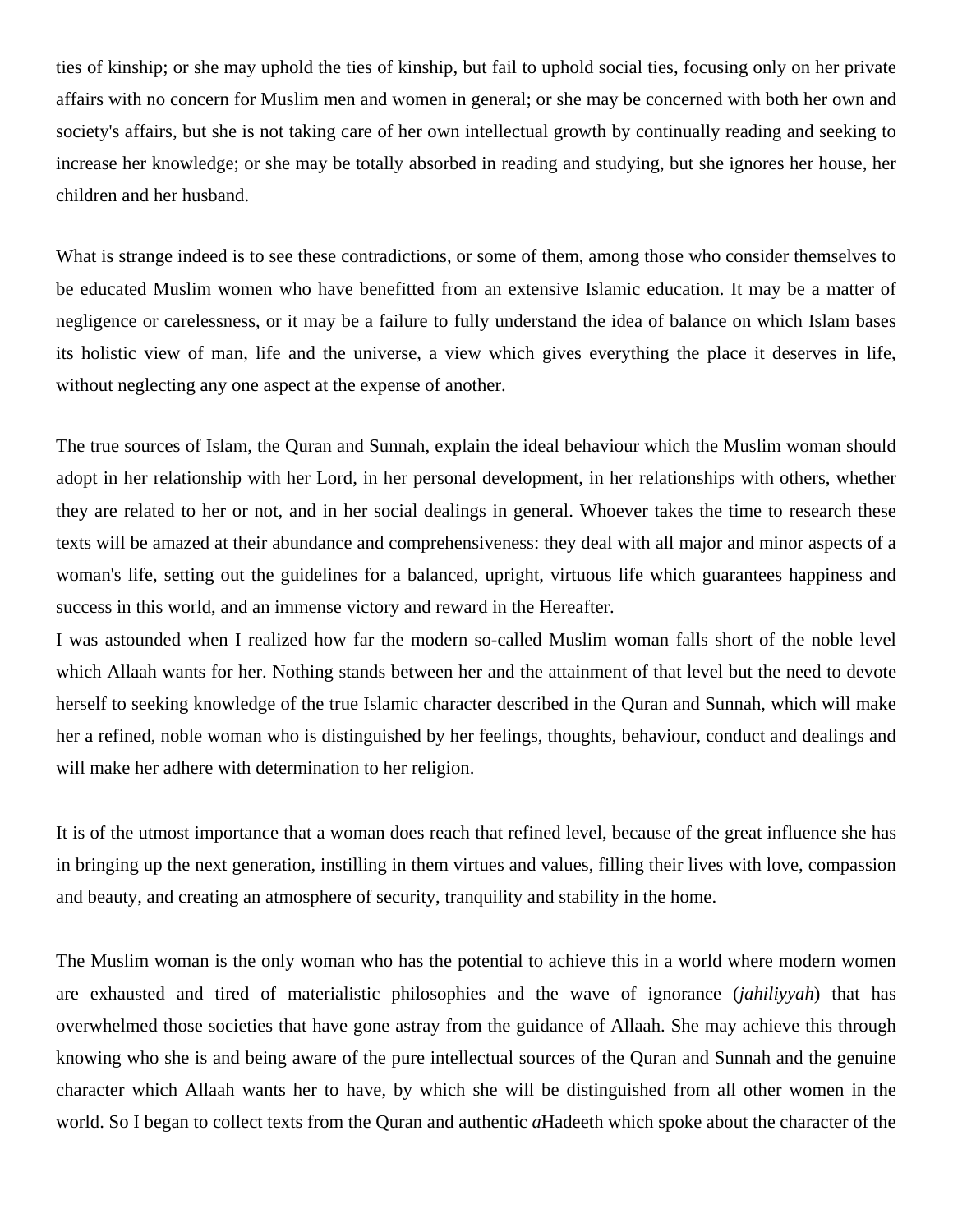Muslim woman, and I sorted them according to their subject-matter. This enabled me to draw up an intergrated plan for researching personal and general woman's issues, as follows:

- 1. The Muslim woman and her Lord
- 2. The Muslim woman and her own self
- 3. The Muslim woman and her parents
- 4. The Muslim woman and her husband
- 5. The Muslim woman and her children
- 6. The Muslim woman and her sons- and daughters-in-law
- 7. The Muslim woman and her relatives
- 8. The Muslim woman and her neighbours
- 9. The Muslim woman and her Muslim sisters and friends
- 10. The Muslim woman and her community/society

Whilst I was examining these texts, an important fact became apparent to me, one which we frequently overlook. That is, that the mercy of Allaah to the Muslim woman is great indeed. Islam has rescued her from the abyss of humiliation, (being regarded as valueless) and total subordination to men, and has raised her to the highest level of honourable and respected femininity, free from the exhausting burden of having to fend for herself and earn a living; even if she is rich she does not have to provide for herself. Islam has made her independent, entitled to dispose her own wealth - if she is wealthy - as she wishes, and equal with man in human worth and with regard to general religious duties. She has rights and duties, just as a man has rights and duties. Women and men are equal in the sight of Allaah and may be rewarded or punished equally.

The blessings of Islam did not stop at raising women from humiliation and backwardness to a level of progress, honour, security and protection. Islam is also concerned with the formation and development of every aspect of her personality, whether it affects her alone or her relationship with her family and society, so that she may become refined and highly developed, worthy of her role as Allaah's vicegerent (*khalifah*) on earth.

How does Islam form her personality? How may her development reach such a high level that had never before been attained in the history of womankind, except in thireligion of Islam? This is the question to which the reader will find the answer in the following pages. I ask Allaah to accept my work and make it purely for His sake. May He benefit others through it, make it a source of reward for me in this life and the next, and make it a help for me on the Day of Reckoning. May He guide me through it to what is right, and protect me from errors of thinking, bad intentions, slips of the pen, weakness of arguments and excessive verbiage.

# **Dr. Muhammad Ali al-Hashimi**

**Riyadh** 

**20th Sha'ban 1414 AH 2nd January 1994 CE**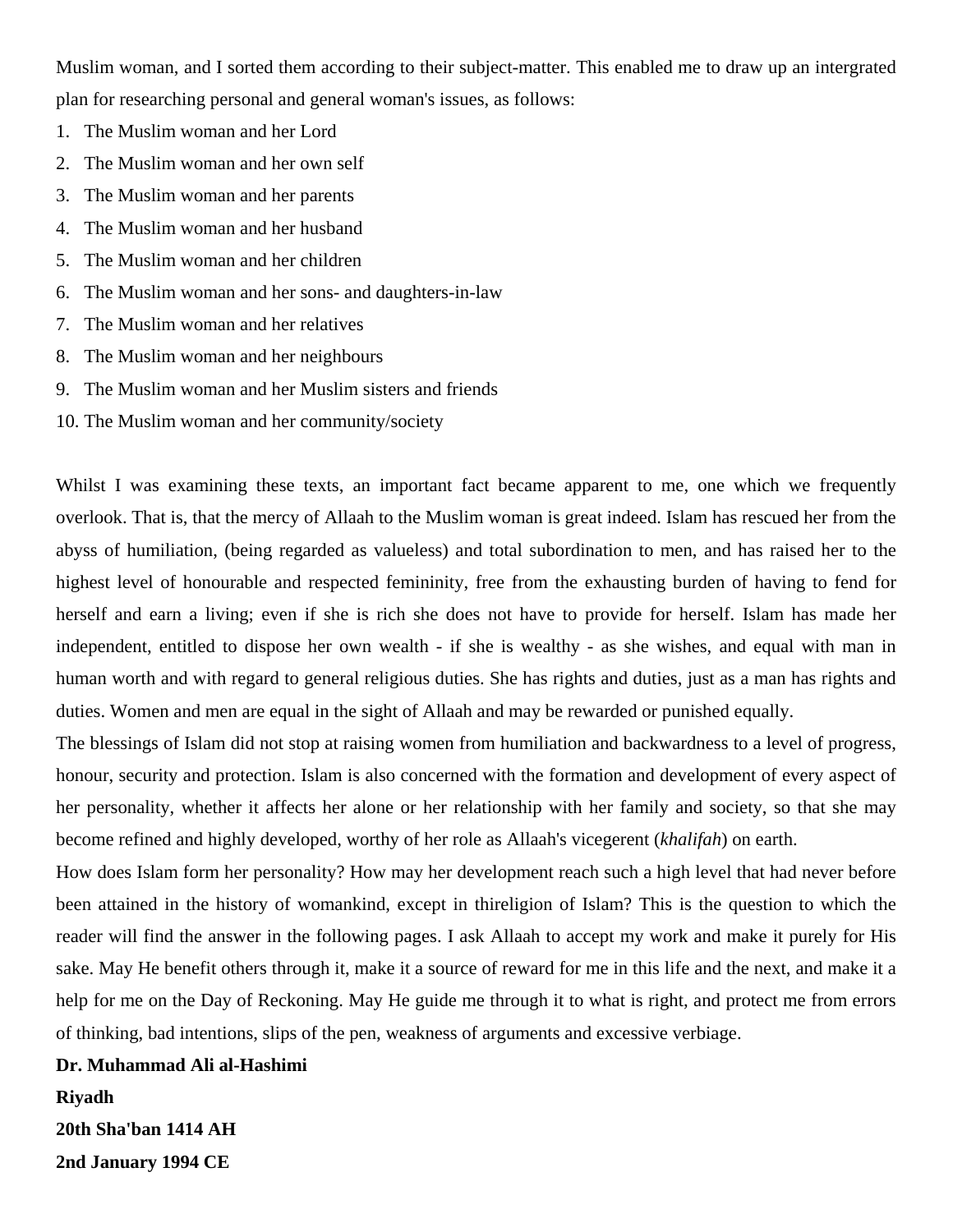# **Chapter 1: The Muslim Woman and Her Rabb**

**The Believing Woman is Alert** 

One of the most prominent distinguishing features of the Muslim woman is her deep faith in Allaah, and her sincere conviction that whatever happens in this universe, and whatever fate befalls human beings, only happens through the will and decree of Allaah; whatever befalls a person could not have been avoided, and whatever does not happen to a person could not have been made to happen. A person has no choice in this life but to strive towards the right path and to do good deeds - acts of worship and other acts - by whatever means one can, putting all his trust in Allaah, submitting to His will, and believing that he is always in need of Allaah's help and support.

The story of Hajar offers the Muslim woman the most marvellous example of deep faith in Allaah and sincere trust in Him. Ibrahim, may Allaah exalt his mention, left her at the Ka`bah in Makkah, above the well of Zamzam, at a time when there were no people and no water in the place. Hajar had no-one with her except her infant son Isma`il. She asked Ibraaheem, calmly and with no trace of panic: "Has Allaah commanded you to do this, O Ibrahim?" Ibraaheem , sallallaahu `alayhi wa sallam, said, "Yes." Her response reflected her acceptance and optimism: "Then He is not going to abandon us." Reported by Bukhaari in Kitaab al-Anbiya<sup>1</sup> Here was an extremely difficult situation: a man left his wife and infant son in a barren land, where there were no plants, no water, and no people, and went back to the distant land of Palestine. He left nothing with her but a sack of dates and a skin filled with water. Were it not for the deep faith and trust in Allaah that filled Hajar's heart, she would not have been able to cope with such a difficult situation; she would have collapsed straight away, and would not have become the woman whose name is forever remembered night and day by those who perform Hajj and *`Umrah* at the house of Allaah , every time they drink the pure water of Zamzam, and run between the mounts of Safa' and Marwah, as Hajar did on that most trying day. This deep faith and awareness had an amazing effect on the lives of Muslim men and women: it awoke their consciences and reminded them that Allaah witnesses and knows every secret, and that He is with a person wherever he may be. Nothing gives a clearer idea of that consciousness and fear of Allaah at all times than the story of the young Muslim girl related in Sifat *al-Safwah*  and *Wafiyat al-A'yan* and cited by Ibn al-Jawzi in *Ahkam al-Nisa'* (pp. 441, 442): "Narrated `Abdullaah ibn Zayd ibn Aslam, from his father, from his grandfather, who said: `When I was accompanying `Umar ibn al-Khattaab on his patrol of Madeenah at night, he felt tired, so he leant against a wall. It was the middle of the night, and (we heard) a woman say to her daughter, "O my daughter, get up and mix that milk with some water." The girl said, "O Mother, did you not hear the decree of *Amir al-Mu'minin* (chief of the believers) today?" The mother said, "What was that?" The girl said, "He ordered someone to announce in a loud voice that milk should not be mixed with water." The mother said, "Get up and mix the milk with water; you are in a place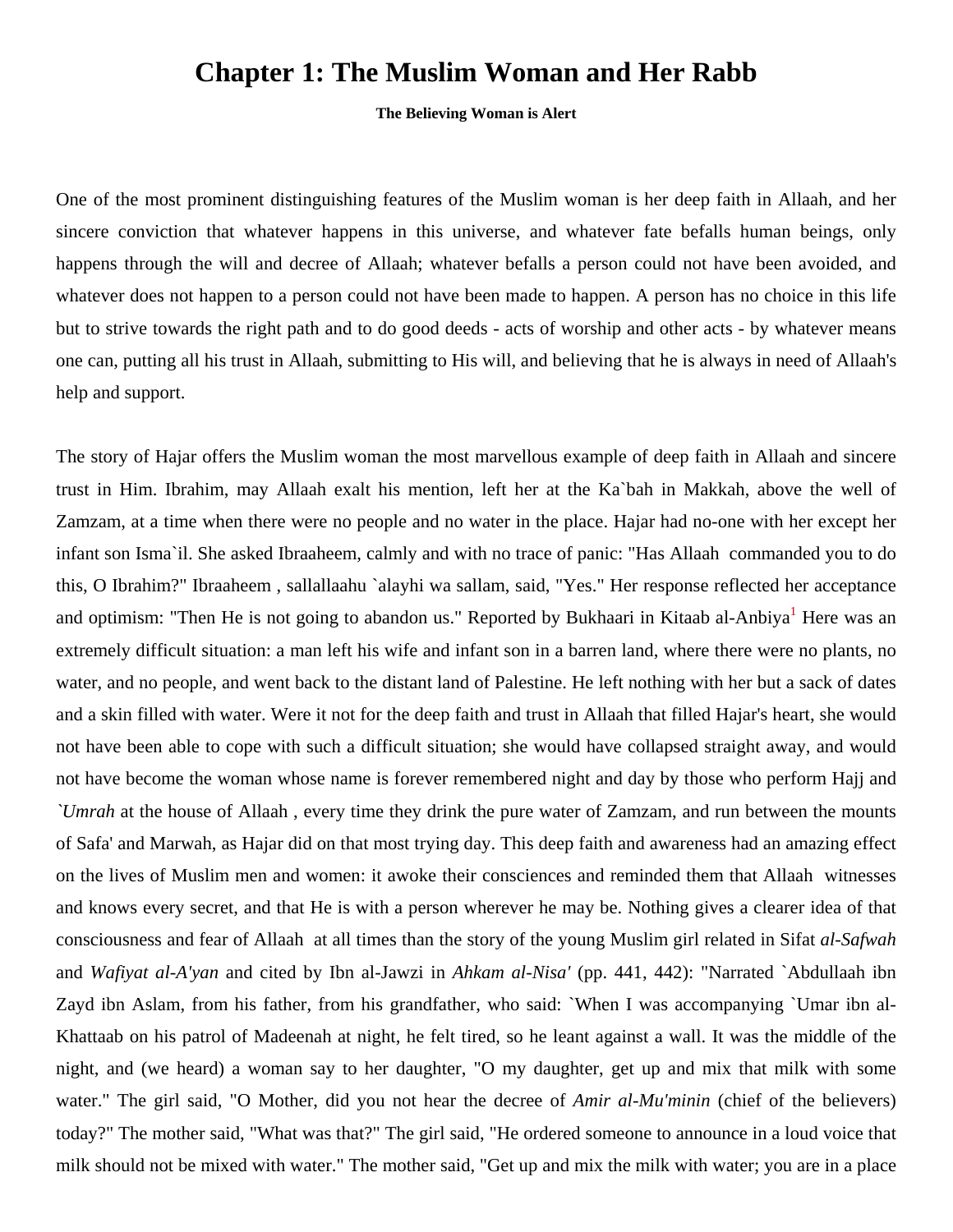where `Umar cannot see you." The girl told her mother, "I cannot obey Him (Allaah) in public and disobey him in private." `Umar heard this, and told me: "O Aslam, go to that place and see who that girl is, and to whom she was speaking, and whether she has a husband." So I went to that place, and I saw that she was unmarried, the other woman was her mother, and neither of them had a husband. I came to `Umar and told him what I had found out. He called his sons together, and said to them: "Do any of you need a wife, so I can arrange the marriage for you? If I had the desire to get married, I would have been the first one to marry this young woman." `Abdullaah said: "I have a wife." `Abd al-Rahmaan said: "I have a wife." `Asim said: "I do not have a wife, so let me marry her." So `Umar arranged for her to be married to `Asim. She gave him a daughter, who grew up to be the mother of `Umar ibn `Abd al-`Azeez.'"

This is the deep sense of awareness that Islam had implanted in the heart of this young woman. She was righteous and upright in all her deeds, both in public and in private, because she believed that Allaah was with her at all times and saw and heard everything. This is true faith, and these are the effects of that faith, which raised her to the level of *Ihsaan*. One of the immediate rewards with which Allaah honoured her was this blessed marriage, one of whose descendants was the fifth rightly-guided *Khalifah*, `Umar ibn `Abd al-`Azeez, may Allaah be pleased with him. The *Aqeedah* (faith) of the true Muslim woman is pure and clear, uncontaminated by any stain of ignorance, illusion or superstition. This *Aqeeda* is based on faith in Allaah, the One, the Most High, the Eternal, Who is able to do all things, Who is in control of the entire universe, and to Whom all things must return: *"Say: `Who is it in Whose hands is the governance of all things - Who protects [all], but is not protected [by any]? [Say] if you know.' They will say, `[It belongs] to Allaah,' Say: `Then how are you deluded?'"* **[**Quran 23:88-89]

This is the pure, deep faith which increases the character of the Muslim woman in strength, understanding and maturity, so that she sees life as it really is, which is a place of testing whose results will be seen on the Day which will undoubtedly come:

- *"Say: `It is Allaah Who gives you life, then gives you death; then He will gather you together for the Day of Judgement about which there is no doubt': but most men do not understand."* [Quran 45:26]
- *"Did you then think that We had created you in jest, and that you would not be brought back to Us [for account]"* [Quran 23:115]
- *"Blessed is He in Whose hands is Dominion; and He over all things has Power He Who created Death and Life, that He may try which of you is best in deed; and He is the Exalted in Might, Oft-Forgiving."*  [Quran 67:1-2]

On that Day, man will be brought to account for his deeds. If they are good, it will be good for him, and if they are bad, it will be bad for him. There will not be the slightest injustice: *"That Day will every soul be requited*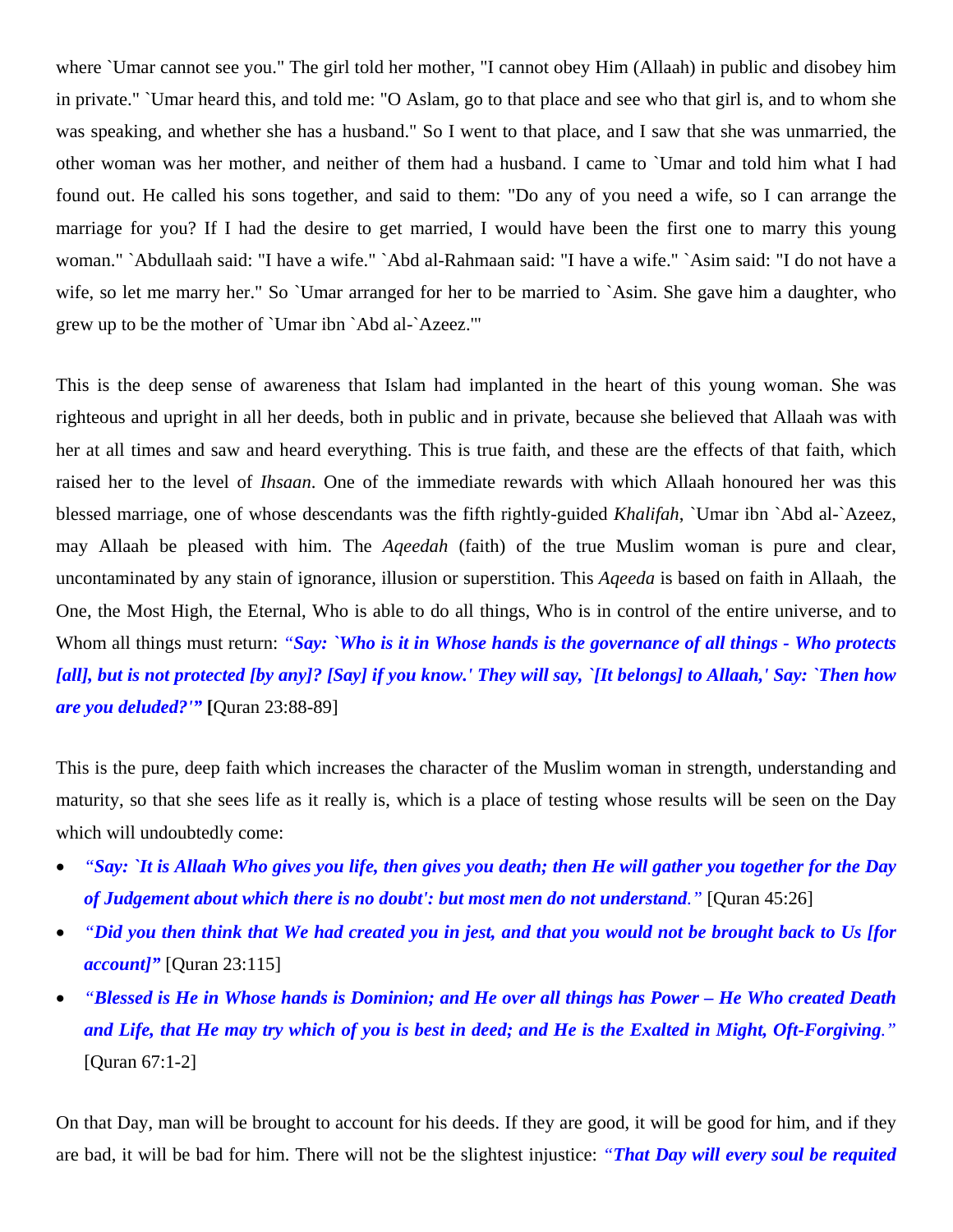*for what it earned; no injustice will there be that Day, for Allaah is Swift in taking account."* [Quran 40:17] The Balance (in which man's deeds will be weighed) will measure everything with the utmost precision, either in a person's favour or against him: *"Then shall anyone who has done an atom's weight of good, see it! And anyone who has done an atom's weight of evil, shall see it."* [Quran 99:7-8] Nothing could be hidden from the Lord of Glory on that Day, not even if it were as insignificant as a grain of mustard seed: *"We shall set up scales of justice for the day of Judgement, so that not a soul will be dealt with unjustly in the least. And if there be [no more than] the weight of a mustard seed, We will bring it [to account]: and enough are We to take account."* [Quran 21:47] No doubt the true Muslim woman, when she ponders the meaning of these *ayat*, would think about that crucial Day and would turn to her Lord in obedience, repentance and gratitude, seeking to do as many righteous deeds as she is able, in preparation for the Hereafter. **She Worships Allaah** It is no surprise that the true Muslim woman enthusiastically worships her Lord, because she knows that she is obliged to observe all the commandments that Allaah has enjoined upon every Muslim, male or female. So she carries out her Islamic duties properly, without making excuses or compromises, or being negligent.

# **She Regularly Prays Five Times a Day**

She offers each of the five daily prayers at its appointed time, and does not let domestic chores or her duties as a wife and mother prevent her from doing so. Prayer is the pillar of the – whoever establishes prayer establishes faith, and whoever neglects prayer destroys the faith.<sup>2</sup> Prayer is the best and most noble of deeds, as the Prophet, Sallallaahu `alayhi wa sallam, explained in the Hadeeth narrated by `Abdullaah ibn Mas`ud, may Allaah be pleased with him: "I asked the Messenger of Allaah, sallallaahu `alayhi wa sallam,: `What deed is most beloved by Allaah?' He said, `To offer each prayer as soon as it is due.' I asked him, `Then what?' He said, `Treating one's parents with mercy and respect.' I asked him, `Then what?' He said, `*Jihad* (fighting) for the sake of Allaah.<sup>"3</sup> Prayer is the link between the servant and his (Rabb). It is the rich source from which a person derives strength, steadfastness, mercy and contentment, and it is a means of cleansing the stain of his or her sins: Abu Hurayrah, may Allaah be pleased with her, narrated: "I heard the Messenger of Allaah, Sallallaahu `alayhi wa sallam, say: `What would you think if there were a river running by the door of any of you, and he bathed in it five times every day, would any trace of dirt be left on him?' The people said: `There would be no trace of dirt on him.' He said: `This is like the five daily prayers, through which Allaah erases sins.'"<sup>4</sup> (Sharh al-*Sunnah 2/175).*

Jabir, may Allaah be pleased with him, said: "The Messenger of Allaah, sallallaahu `alayhi wa sallam, said: `The five daily prayers are like a deep river flowing by the door of any of you, in which he bathes five times every day."<sup>5</sup> Prayer is a mercy, which Allaah has bestowed upon His slaves; they seek its shade five times a day and praise their Rabb (Lord), glorifying Him, asking for His help and seeking His mercy, guidance and forgiveness. Thus prayer becomes a means of purification for those who pray, men and women alike, cleansing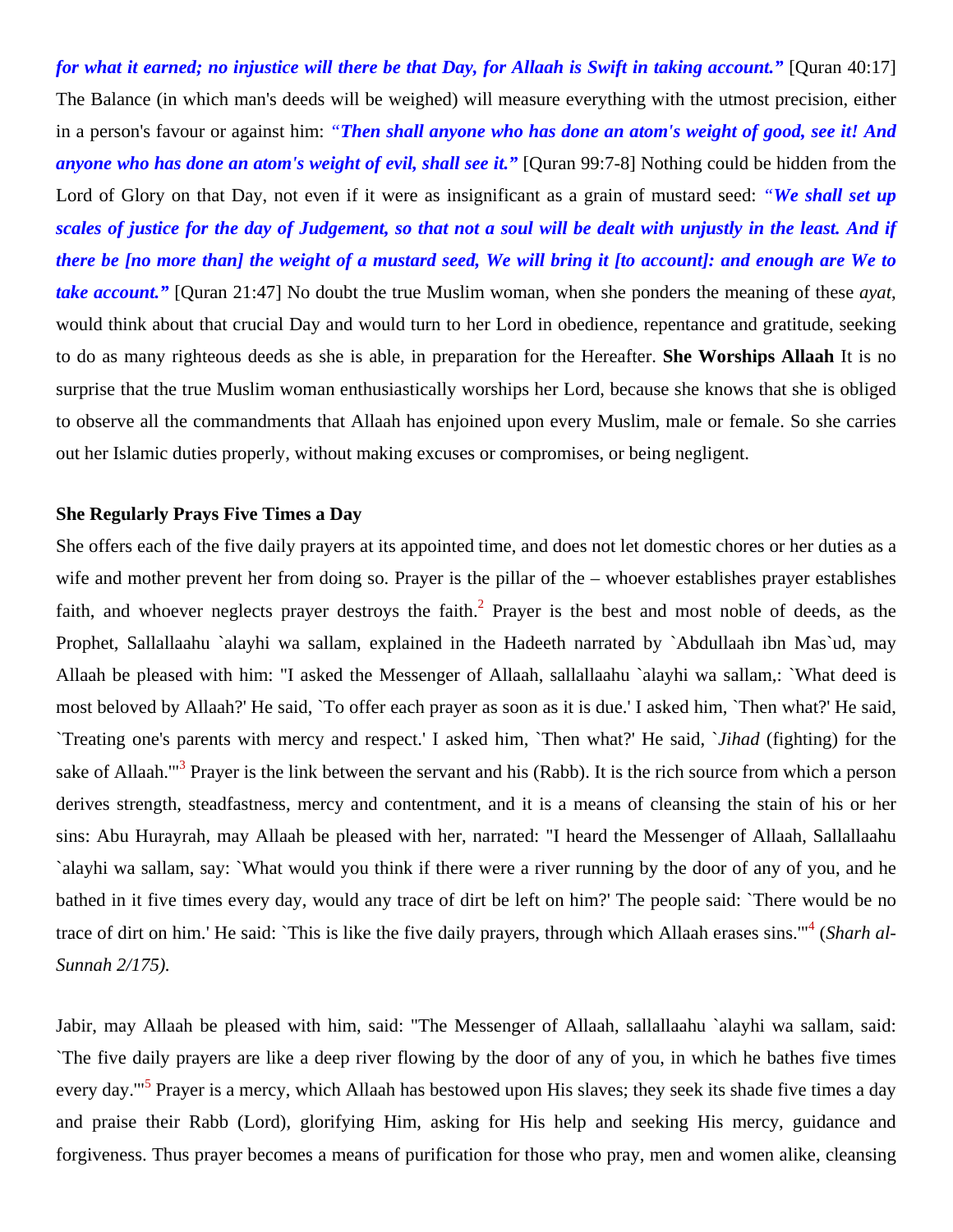them from their sins. `Uthmaan ibn `Affan, may Allaah be pleased with him, said: "I heard the Messenger of Allaah , sallallaahu `alayhi wa sallam, say: `There is no Muslim person who, when the time for prayer comes, performs *Wudu'* properly, concentrates on his prayer and bows correctly, but the prayer will be an expiation for the sins committed prior to it, so long as no major sin has been committed. This is the case until the end of time.'"<sup>6</sup> [Saheeh Muslim 3/112] There are very many Hadeeth which speak of the importance of *Salah* and the blessings it brings to the men and women who pray, and the rich harvest of benefits that they may reap thereby, every time they stand before Allaah in an attitude of humility and repentance.

#### **She May Attend the** *Jama`ah* **(Congregational) Prayer in the Mosque**

Islam has excused women from the obligation to attend the *Jama`ah* prayer in the mosque, but at the same time, they are permitted to go out of the house to attend *Jama`ah* on condition that they dress up well enough not to cause any temptation. Indeed, the first Muslim women did go out and pray in the mosque behind the Prophet, sallallaahu alayhi wa sallam. `Aa'ishah, may Allaah be pleased with her, said: "The Messenger of Allaah, Sallallaahu `alayhi wa sallam, used to pray *Fajr*, and the believing women would pray with him, wrapped up in their outer garments; then they would go back to their homes, and nobody would recognize them."<sup>7</sup> And: "The believing women used to attend *Fajr* prayer with the Messenger of Allaah, sallallaahu `alayhi wa sallam, wrapped up in their outer garments. Then they would go back to their homes after they had finished praying, and no one would recognize them because of the darkness."<sup>8</sup> The Prophet, sallallaahu `alayhi wa sallam, used to shorten his prayer if he heard a child crying, because he understood the concern the child's mother would be feeling. In a *Hadeeth* whose authenticity is agreed upon he , sallallaahu `alayhi wa sallam, said: "I begin the prayer, intending to make it lengthy, but then I hear a child crying, so I shorten my prayer because I know the stress facing the mother because of his crying."<sup>9</sup> Allaah showed great mercy to women by sparing them the obligation to offer the five compulsory prayers in congregation in the mosque. If He had made this obligatory, it would have placed an intolerable burden on women, and they would not have been able to fulfil it, just as we see many men failing to pray regularly in the mosque and finding themselves with no other choice but to pray wherever they are, in the workplace or in the home. The woman's heavy burden of household chores and attending to the needs of her husband and children do not permit her to leave the house five times a day; it would be impossible for her to do so. Thus the wisdom behind the limiting of compulsory attendance at the mosque to men only becomes quite clear. Her prayer at home is described as being better for her than her prayer in the mosque, but Allaah gives her the freedom of choice: she may pray at home if she wishes, or she may go out to pray in the mosque. If she asks her husband for permission to go out to the mosque, he is not allowed to stop her, as the Prophet, sallallaahu `alayhi wa sallam, stated in a number of *Hadeeth*, for example: "Do not stop your women from going to the mosque, although their houses are better for them."<sup>10</sup> "If the wife of any of you asks for permission to go to the mosque, do not stop her."<sup>11</sup> The men heeded the command of the Prophet, sallallaahu `alayhi wa sallam, and allowed their women to go to the mosque even if this was against their own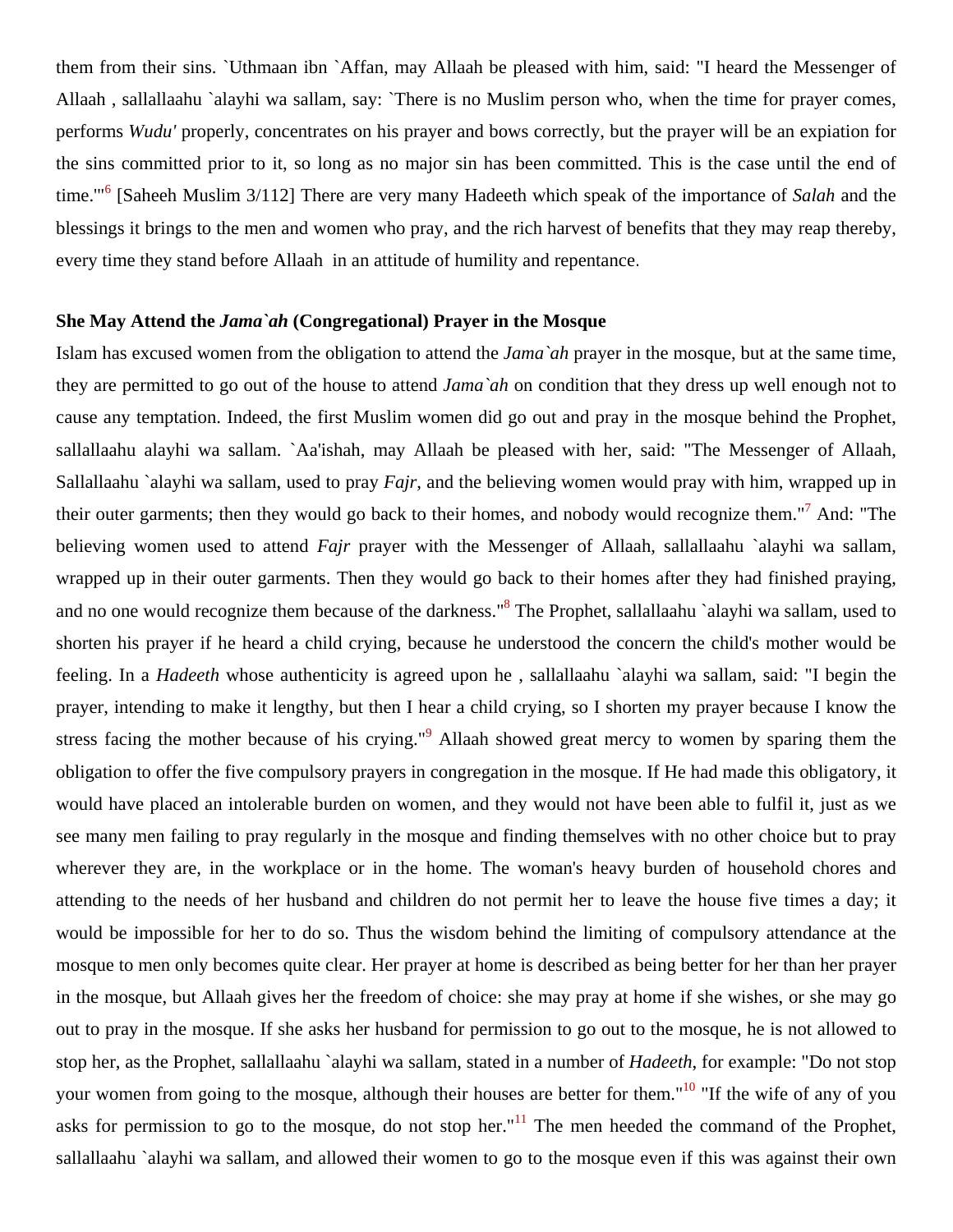wishes. There is no clearer indication of this than the Hadeeth of `Abdullaah ibn `Umar, in which he said: "One of `Umar's wives used to pray *Fajr* and *`Isha'* in congregation in the mosque. She was asked, `Why do you go out (to the mosque) when you know that `Umar dislikes this and is a jealous man?' She said, `What is stopping him from forbidding me (to do so)?' He said, 'The words of the Messenger of Allaah, sallallaahu 'alayhi wa sallam: "Do not prevent the female servants of Allaah from attending the mosques of Allaah.""<sup>12</sup> In accordance with the Prophet's teaching which allowed women to attend the mosque, and forbade men to stop them from doing so, the mosques were full of women coming and going, both at the time of the Prophet, sallallaahu `alayhi wa sallam, and whenever it was possible in the following periods. Women would come to pray, attend lectures and classes, and take part in the public life of Islam. This was the case from the time congregational prayer was prescribed for the Muslims. The Muslims used to pray in the direction of *Bayt al-Maqdis* (Jerusalem), before the *Qiblah* was changed to the Holy Ka`bah. When the command of Allaah to take the Ka`bah as their *Qiblah*  was revealed, the men and women who were praying were facing towards Palestine, so they turned to face the direction of the Ka`bah, which meant that the men and women had to change places.<sup>13</sup> The mosque was, and still is, the centre of light and guidance for Muslim men and women; in its pure environment acts of worship are performed and from its *Minbar* messages of truth and guidance are transmitted. From the dawn of Islam, the Muslim woman has had her role to play in the mosque.

There are many *Sahih* reports, which confirm the woman's presence and role in the mosque. They describe how women attended *Salat al-Jumu`ah*, the eclipse prayer, and the `Eed prayers, responding to the call of the muezzin to join the prayer. A report in *Sahih* Muslim tells us that Umm Hisham bint Harithah ibn al-Nu`man said: "I never learned `*Qaf. Wa'l-Quran al-majid . . .*', except from the Prophet, sallallaahu `alayhi wa sallam, himself. He used to recite it from the *minbar* every Friday, when he addressed the people."14 Imam Muslim also narrates that the sister of `Amrah bint `Abd al-Rahman said: "I learned `*Qaf. Wa'l-Quran al-majid* . . .' from the Prophet, sallallaahu `alayhi wa sallam, himself on Fridays, when he used to recite it from the *minbar* every Friday."<sup>15</sup> The Prophet, sallallaahu `alayhi wa sallam, taught the Muslims to prepare themselves and present a neat and clean appearance at *Jumu`ah* prayers by encouraging both men and women to take a shower (*Ghusl*): "Whoever comes to *Jumu`ah*, man or woman, should take a shower first."<sup>16</sup>

Hadeeth reports also tell us that Asma' bint Abi Bakr, may Allaah be pleased with her, attended the eclipse prayer (*Salat al-kusuf*) with the Prophet, sallallaahu `alayhi wa sallam. She could not hear the Prophet's words clearly, so she asked a man who was nearby what he was saying. This Hadeeth is reported by Bukhaari from As' herself: "The Messenger of Allaah, sallallaahu `alayhi wa sallam, stood up to address us (after the eclipse prayer), and spoke about the testing that a person will undergo in the grave. When he mentioned that, the Muslims panicked somewhat, and this prevented me from hearing the latter part of the Prophet's speech. When the hubbub died down, I asked a man who was nearby, may Allaah bless you, what did the Messenger of Allaah, sallallaahu `alayhi wa sallam, say at the end of his speech?' He said, `"It has been revealed to me that you will be tested in the grave with something similar in severity to the test (*Fitnah*) of the *Dajjal* . . ."'<sup>17</sup>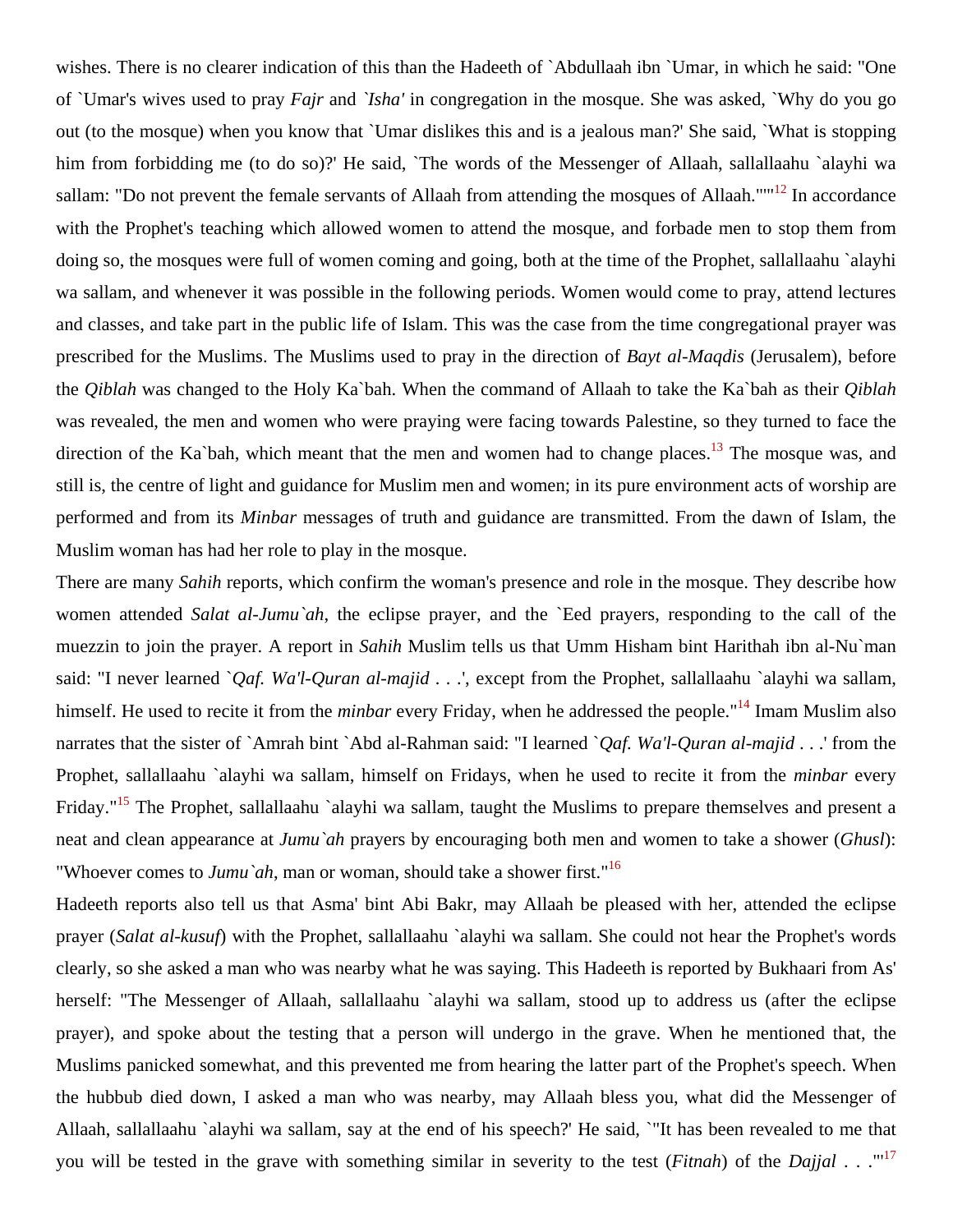Bukhaari and Muslim also narrate another report from Asma', in which she says: "There was a solar eclipse at the time of the Prophet, sallallaahu `alayhi wa sallam, . . . I finished what I was doing, then I came to the mosque. I saw the Messenger of Allaah , sallallaahu `alayhi wa sallam, standing (in prayer), so I joined him. He stood for so long that I felt I needed to sit down, but I noticed a woman who looked weak and tired and said to myself: This woman is weaker than I, so I must continue to stand. Then he bowed, and remained in that position for a long time; then he raised his head and stood for such a long time that anyone who came in at this point would think that he had not yet bowed in *Ruku`*. He completed the prayer when the eclipse was over, then he addressed the people, praising and glorifying Allaah, and saying *`Amma ba`d*.'"18 During that golden era, the time of the Prophet, sallallaahu `alayhi wa sallam, the Muslim woman knew about her religion and was keen to understand the events and affairs that concerned the Muslims in this world and the next. When she heard the call to prayer, she would rush to the mosque to hear the words of the Prophet, sallallaahu `alayhi wa sallam, from the *Minbar*, guiding and teaching the people. Fatimah bint Qays, one of the earliest migrant women (*Muhajirat*), said: "The people were called to prayer, so I rushed with the others to the mosque, and prayed with the Messenger of Allaah, sallallaahu `alayhi wa sallam. I was in the first row of women, which was just behind the last row of men."19 It is clear, from the *Sahih* reports quoted above, that Muslim women attended the mosque on various occasions and that this attendance was an approved custom at the time of the Prophet, sallallaahu `alayhi wa sallam. Once, a woman was attacked on her way to the mosque, but this incident did not make the Prophet, sallallaahu `alayhi wa sallam, have any reservations about allowing women to go out to the mosque. He still allowed them to do so, and forbade men to prevent them, because there was so much benefit spiritual, mental and otherwise - for them in attending the mosque from time to time. Wa'il al-Kindi reported that a woman was assaulted by a man in the darkness of the early morning, whilst she was on her way to the mosque. She shouted to a passer-by for help, then a large group of people came by, and she called to them for help. They seized the man to whom she had first called for help, and her attacker ran away. They brought the (innocent) man to her, and he said, "I am the one who answered your call for help; the other man got away." They brought him to the Messenger of Allaah, sallallaahu `alayhi wa sallam, and told him that this man had assaulted the woman, and they had seized him whilst he was running away. The man said, "I was the one who answered her call for help against her attacker, but these people seized me and brought me here." The woman said, "He is lying; he is the one who attacked me." The Messenger of Allaah, sallallaahu `alayhi wa sallam, said: "Take him away and stone him." Then a man stood up and said, "Do not stone him, stone me, for I am the one who did it." Now the Messenger of Allaah, sallallaahu `alayhi wa sallam, had three people before him: the one who had assaulted the woman, the one who had answered her cries for help and the woman herself. He told the attacker, "As for you, Allaah has forgiven you," and he spoke kind words to the one who had helped the woman. `Umar said, "Stone the one who has admitted to the crime of adultery." The Messenger of Allaah, sallallaahu `alayhi wa sallam, said: "No, for he has repented to Allaah" – I think he said, "with an act of repentance so great that if the people of Madeenah were to repent in this way, it would be accepted from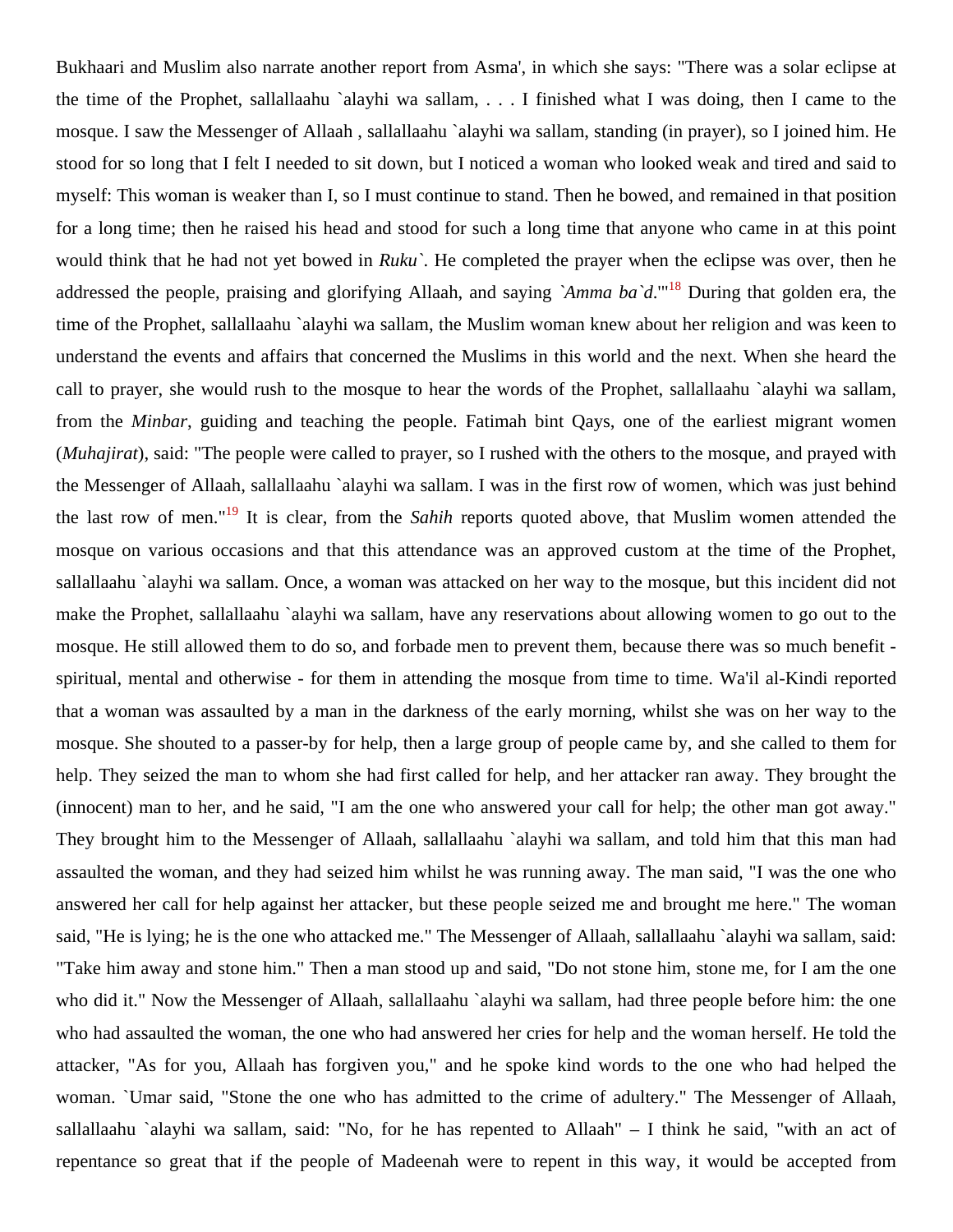them."<sup>20</sup> The Prophet, sallallaahu `alayhi wa sallam, appreciated the circumstances of the women who attended the congregational prayers, so he used to be kind to them and would shorten the prayer if he heard a child crying, so that the mother would not become distressed - as we have seen in the Hadeeth quoted above (see p. 9). Once he delayed the *`Isha'* prayer, and `Umar, may Allaah be pleased with him, called him saying: "The woman and children have gone to sleep." The Prophet, sallallaahu `alayhi wa sallam, came out and said, "No one on earth is waiting for this prayer except you."21 Many *Sahih* reports describe how the Prophet, sallallaahu `alayhi wa sallam, used to organize women's attendance at congregational prayers, for example, the Hadeeth reported by Muslim: "The best rows for men are those at the front, and the worst are those at the back; the best rows for women are those at the back, and the worst are those at the front."<sup>22</sup> Another Hadeeth, reported by Al-Bukhaari, deals with giving the women room to leave the mosque before the men, after the prayer is over. Hind bint al-Haarith said that Umm Salamah, the wife of the Prophet, sallallaahu `alayhi wa sallam, told her that at the time of the Prophet, sallallaahu `alayhi wa sallam, when the obligatory prayer was over, the women would get up to leave, and the Messenger of Allaah, sallallaahu `alayhi wa sallam, and the men who were with him would wait as long as Allaah willed. When the Messenger of Allaah, sallallaahu `alayhi wa sallam, got up to leave, then the men would get up.<sup>23</sup> Al-Bukhaari and Muslim also report a Hadeeth concerning how women should draw the *imam*'s attention to something during the prayer by clapping. Sahl ibn Sa'd al-Sa'idi said: "The Messenger of Allaah, sallallaahu `alayhi wa sallam, said, `Why do I see you clapping so much? Whoever notices any error in my prayer should say "*Subhan Allaah*," for by doing so he will alert me to the error. Clapping is only for women."<sup>24</sup> The number of women who attended the mosque increased daily until - at the time of the Abbasids - they filled the courtyard of the mosque, and men would have no choice but to pray behind them.

This was the verdict (*Fatwa*) of Imam Maalik, as recorded in *al-Mudawwanah al-Kubra*: Ibn al-Passim said, `I asked Maalik about people who come to the mosque and find the courtyard (of the mosque) filled with women, and the mosque itself filled with men: may those men pray with the *imam* behind the women?" Maalik said: "Their prayer is valid; they do not have to repeat it."<sup>25</sup> But women's going out to the mosque should not be a cause of *Fitnah*, and women should behave in accordance with Islamic teachings of purity of thought and behaviour. If for any reason there is the fear of *Fitnah* associated with women's going out to the mosque, then it is better for women to pray at home, and they should do so. This is what is indicated by the *Hadeeth* of Ibn `Umar, quoted above, in which the prophet, sallallaahu `alayhi wa sallam, said: "Do not stop your women from going to the mosque, although their houses are better for them." (See p. 10)

It appears that some men feared the possibility of *Fitnah*, and took this as an excuse to forbid their women to go to the mosque. This is why the Prophet, sallallaahu `alayhi wa sallam, forbade men to prevent women from attending the mosque from time to time. This is what is indicated in the first part of the Hadeeth quoted above.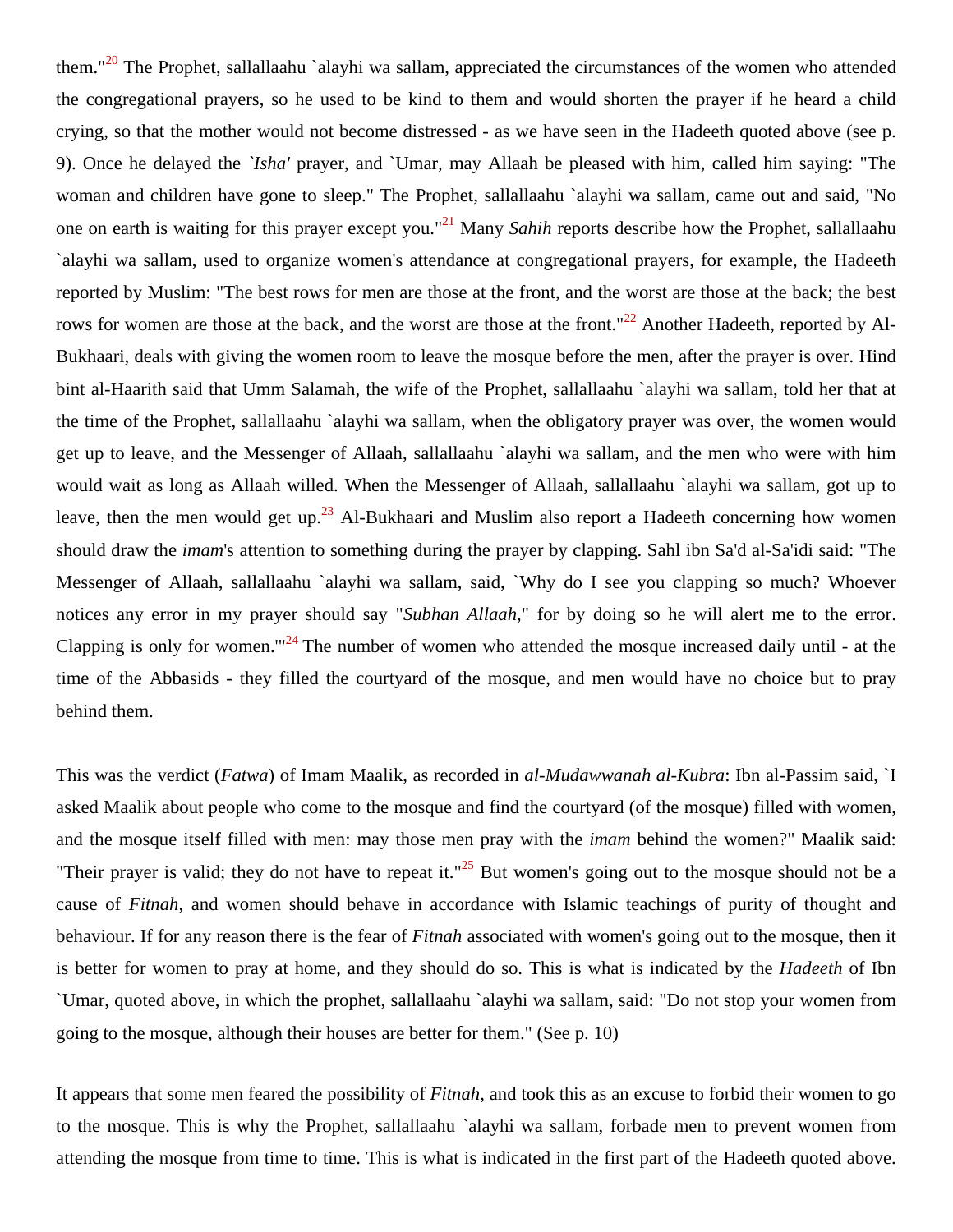Other Hadeeth confirm the Prophet's keenness for women to attend gatherings in the mosque, for example, the report of Mujahid ibn `Umar: "The Prophet, sallallaahu `alayhi wa sallam, said: `Do not prevent the women from going to the mosque at night' One of the sons of `Abdullaah ibn `Umar said, `We will not let them go out because it will give rise to deviation and suspicion.' Ibn `Umar rebuked him and said, `I tell you that the Messenger of Allaah, sallallaahu `alayhi wa sallam, said such-and-such and you say, "No, we will not let them"!'"26 Bilaal ibn `Abdullaah ibn `Umar reported from his father that the Prophet, sallallaahu `alayhi wa sallam, said: "Do not deny the women their share of the mosque, if they ask your permission." Bilaal said, "By Allaah, we will most certainly prevent them (from going to the mosque)!" `Abdullaah (his father) said to him: "I tell you that the Messenger of Allaah, sallallaahu `alayhi wa sallam, said such-and-such, and you say `We will most certainly prevent them'!"<sup>27</sup> The Prophet, sallallaahu `alayhi wa sallam, said: "Do not prevent your women from attending the mosque if they seek your permission to do so."28 "Do not prevent the female servants of Allaah from attending the mosques of Allaah."<sup>29</sup> "If your womenfolk seek your permission to go to the mosque, then let them do so." $30$  It is permissible for Muslim women to attend the gatherings of the Muslims in the mosque, and there is much to be gained from them doing so, but certain conditions apply to this permission, the most important of which is that the woman who goes to the mosque should not wear perfume or make-up. Zaynab al-Thaqafiyyah reported that the Messenger of Allaah, sallallaahu `alayhi wa sallam, said: "If any of you (women) wishes to attend *`Isha'* prayer, she should not wear perfume that night."<sup>31</sup> Numerous other Hadeeth also forbid women to wear perfume when they go to the mosque, for example: "If any of you (women) goes to the mosque, she should not wear perfume."<sup>32</sup> "Any women who has perfumed herself with incense should not attend *`Isha'* prayers with us."<sup>33</sup>

## **She Attends `Eed Prayers**

Islam has honoured woman and made her equal with man as regards obligatory acts of worship. Women are also encouraged to attend public gatherings on `Eed Al-Fitr and `Eed Al-Adhaa, so that they may take part in these blessed occasions. This is demonstrated in a number of Hadeeth reported by Al-Bukhaari and Muslim, in which we see that the Prophet, sallallaahu `alayhi wa sallam, commanded that all the women should come out on these occasions, including adolescent and prepubescent girls, those who usually remained in seclusion, and virgins; he even commanded that menstruating women should come out, to take part in the joyous occasion, but they were to keep away from the prayer-place itself. His concern that all women should attend the prayer on the two `Eeds was so great that he ordered the one who had more than one *Jilbaab* (outer garment) to give one to her sister who had none. In this way he encouraged both the attendance of all women at `Eed prayers and mutual support and help to do good and righteous deeds. Umm `Atiyyah said: "The Messenger of Allaah, sallallaahu `alayhi wa sallam, commanded us to bring out to the `Eed prayers the adolescent and prepubescent girls, those who usually remained in seclusion, and virgins, and he ordered those who were menstruating to keep away from the prayer-place."34 "We (women) used to be commanded to go out on the two `Eeds, including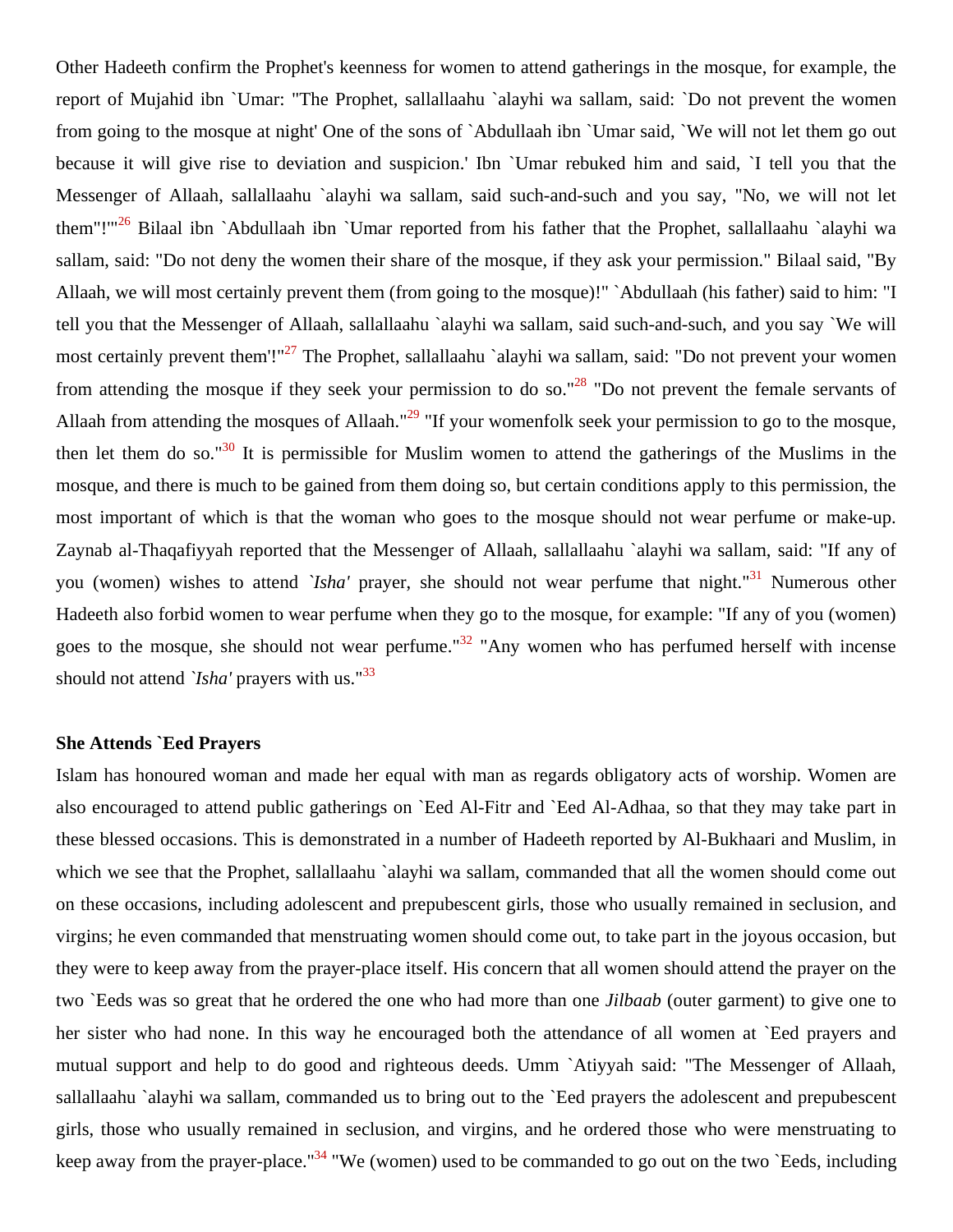those who usually stayed in seclusion, and virgins. The menstruating women went out too, and stayed behind the people, joining in the *takbirat*."35 "The Messenger of Allaah , sallallaahu `alayhi wa sallam, commanded us to take them out on `Eed al-Fitr and `Eed al-Adhaa, the adolescent and prepubescent girls, the menstruating women, and those who usually remained in seclusion, so that they could share in the festive occasions of the Muslims, but the menstruating women were not to pray. I said, `O Messenger of Allaah, sallallaahu `alayhi wa sallam, one of us does not have a *Jilbab*.' He said, `Let her sister dress her in one of her own *jilbabs*.'"36 Al-Bukhaari reports: "Muhammad ibn Sallam told us that `Abd al-Wahhab reported from Ayyub from Hafsah bint Sirin, who said: `We used to prevent our prepubescent girls from going out on the two `Eeds'".

A woman came and stayed at the castle of Banu Khalaf, and reported something from her sister. Her sister's husband had taken part in twelve military campaigns with the Prophet, sallallaahu `alayhi wa sallam, and her sister herself had accompanied him on six of them. She said: "We used to take care of the sick and wounded." Her sister asked the Prophet, sallallaahu `alayhi wa sallam: "Is there anything wrong if one of us does not have a *Jilbaab* and never goes out for that reason?" He said: "Let her friend give her one of her *Jilbaabs*, so that she can come out and join the righteous gatherings of the Muslims."' Hafsah said: `When Umm `Atiyyah arrived, I went to her and asked her, "Did you hear the Prophet, sallallaahu `alayhi wa sallam, say that?" She said, "May my father be sacrificed for him, yes I did. [She never mentioned him without saying "may my father be sacrificed for him"]. I heard him say, `Let the young girls who usually stay in seclusion, or the young girls and those who usually stay in seclusion, and the menstruating women, go out and attend the righteous gathering of the believers, but let the menstruating women keep away from the prayer-place itself.'"' Hafsah said: `I asked her, "Even the menstruating women?" She said, "Yes, are menstruating women not present at `Arafah and on other occasions?""<sup>37</sup> Al-Bukhaari also narrates another report from Umm `Atiyyah, in which she says: "We used to be commanded to go out on the day of 'Eed, and we even brought the virgins out of their seclusion, and the menstruating women, who would stay behind the people, joining in their *Takbiraat* and D*u`a's*, hoping for the blessing and purity of that day."38 These *Sahih* Hadeeth give a clear indication of the Prophet's concern for the intellectual and spiritual benefit of women. He ordered all the women to go out to the `Eed prayer, including those who were menstruating, even though menstruating women are excused from praying and are not allowed to enter the prayer-place itself. But his call was addressed to all women, because of his concern that they should take part in these two blessed events and attend the righteous gathering of the Muslims, joining in the *Takbiraat*  and *Du`a's*, and being a part of the public life of Islam which is discussed in the *Khutbah* following the `Eed prayer. The Prophet, sallallaahu `alayhi wa sallam, was concerned with the teaching and guidance of women, and wanted them to play a part in building the Muslim society, so he devoted part of his *Khutbah* to women. He would come to the place where the women were gathered, and exhort and remind them, and he made doing this a duty of the *imam*. We find this in a *Hadeeth* narrated by Al-Bukhaari and Muslim from Ibn Jurayj, who said: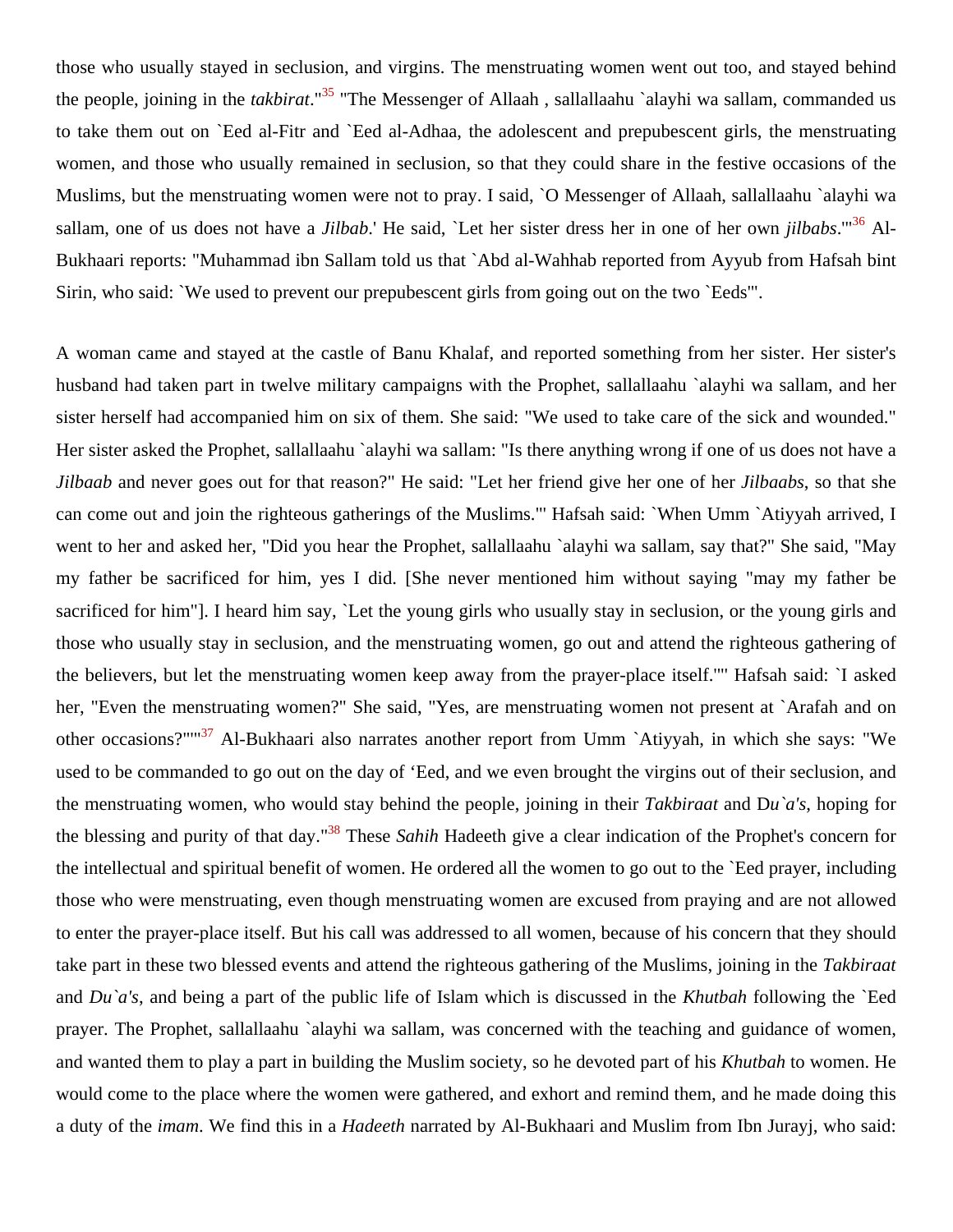"`Ata' told me: "I heard Jabir ibn `Abdullaah say: `The Prophet, sallallaahu `alayhi wa sallam, stood up on the occasion of Eed al-Fitr and led the people in prayer. He began the prayer before the *Khutbah*.

Then he addressed the people. When the Prophet of Allaah, sallallaahu `alayhi wa sallam, had finished his *Khutbah*, he came to the women and spoke to them, whilst leaning on Bilaal's arm, and Bilaal spread out his cloak for the women to put their *Sadaqah* in it.'" I [Ibn Jurayj] said to `Ata', `Was it *Zakaat al-Fitr*?' He said, `No, it was the *Sadaqah* that they gave at that time; one woman threw her ring into it, then others followed her lead.' I said to `Ata', `Is it a duty nowadays for the *imam* to come to the women and address them when he has finished his *Khutbah*?' He said, `It most certainly is. This is a duty on them (*imams*); what is wrong with them that they do not do that nowadays?'"39 According to this Hadeeth, the Prophet, sallallaahu `alayhi wa sallam, exhorted and reminded the women, and accepted the *Sadaqah* that they themselves willingly gave. Another *Hadeeth*, also narrated by Al-Bukhaari and Muslim from Ibn `Abbaas, may Allaah be pleased with him, via Ibn Tawus adds that the Prophet, sallallaahu `alayhi wa sallam, also reminded the women of their *Bay`ah* (oath of allegiance) and reconfirmed their adherence to it. Ibn `Abbaas said: "I attended `Eed prayers with the Prophet, sallallaahu `alayhi wa sallam, and (after his death) with Abu Bakr, `Umar and `Uthmaan. All of them used to perform the prayer before the *Khutbah*. The prophet, sallallaahu `alayhi wa sallam, came down (from the *Minbar*) - and it is as if I can see him now, gesturing to them to sit down - then he would come through the crowd, until he reached the women. Bilal was with him, and he recited: *"O Prophet! When believing women come to you to take the oath of fealty to you, that they will not associate anything whatever with Allaah . . ."*  **[**Quran 60:12], until the end of the *Ayah*. Then he said, `Are you adhering to that?' Only one woman answered, `Yes, O Prophet of Allaah, sallallaahu `alayhi wa sallam,' and he did not know at that time who she was<sup>40</sup>. He said, `Then give *Sadaqah*,' and Bilaal spread out his cloak. The Prophet, sallallaahu `alayhi wa sallam, said, `Come on, may my father and my mother be sacrificed for you!' So they began to throw their rings and jewellery onto Bilaal's cloak."<sup>41</sup> There is no doubt that the Prophet, sallallaahu `alayhi wa sallam, addressed the women in the `Eed prayer-place, reminding them about their religion, and that he took charity from them, reconfirmed their adherence to their oath of allegiance, enjoined them to remember the teachings of Islam, and motivated them to do good works. All of this was achieved by calling them to attend the congregational prayer on both **`**Eeds. This is indicative of the importance of congregational prayer in the life of the Muslim individual and the Islamic society. Although Islam does not oblige women to attend congregational prayer in the mosque, whenever women gather together, they are encouraged to offer the *Fard* prayers in congregation. In this case, the one who is leading them in prayer should stand in the middle of the (first) row, not in front, and they do not have to recite the *Adhaan* or *Iqaamah*. This is what Umm Salamah, the wife of the prophet, sallallaahu `alayhi wa sallam, used to do when she led other women in prayer.<sup>42</sup>

# **She Prays Sunnah and** *Nafil* **Prayers**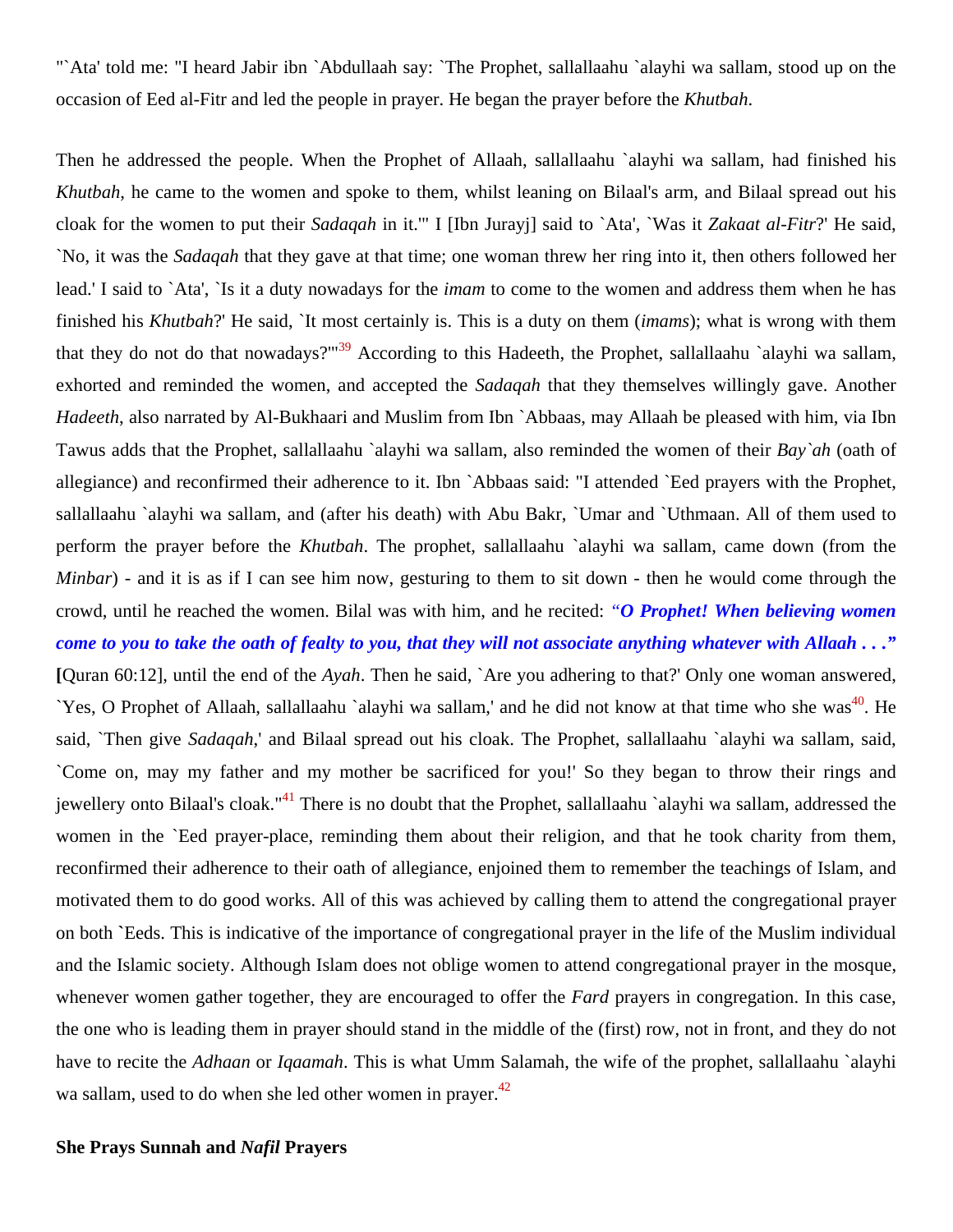The Muslim women does not limit herself to the five daily obligatory prayers; she also prays those *sunnah*  prayers which the Prophet, sallallaahu `alayhi wa sallam, used to perform regularly (*al-Rawatib*), and prays as many of the *Nafil* (supererogatory) prayers as her time and energy allow. These prayers include *Salaat al-Duha*, *Sunnah* prayers following *Maghrib*, and prayers offered at night. *Nafil* prayers bring a person closer to Allaah, earn him or her the love and pleasure of Allaah, and make him or her one of the victorious, obedient and righteous ones. There is no clearer indication of the great status attained by the believer who draws closer to Allaah by performing *Nafil* deeds than the Hadeeth *Qudsi*: "My servant continues to draw near to Me with supererogatory works so that I will love him. When I love him, I am his hearing with which he hears, his seeing with which he sees, his hand with which he strikes, and his foot with which he walks. Were he to ask [something] of Me, I would surely give it to him; and were he to ask Me for refuge, I would surely grant him it."<sup>43</sup> Because of Allaah's love for His servant, that person will be loved by the inhabitants of heaven and earth, as is described in a report narrated by Abu Hurayrah, may Allaah be pleased with him, in which the Prophet, sallallaahu `alayhi wa sallam, said: "When Allaah loves one of His servants, He calls Jibreel and tells him: `I love so-and-so, so love him.' Then Jibril will love him, and will proclaim to the inhabitants of heaven: `Allaah loves so-and-so, so love him.' So the inhabitants of heaven will love him too, and he will be well accepted by the inhabitants of the earth. If Allaah hates one of His servants, He calls Jibreel and tells him: `I hate so-and-so, so hate him.' Then Jibreel will hate him and will proclaim to the inhabitants of heaven: `Allaah hates so-and-so, so hate him.' Then the inhabitants of heaven will hate him and he will also be detested by the inhabitants of earth."<sup>44</sup>

The Prophet, sallallaahu `alayhi wa sallam, used to pray so much at night that his feet would become swollen. `Aa'ishah, may Allaah be pleased with her, asked him: "Why do you do this, O Messenger of Allaah, sallallaahu `alayhi wa sallam, when has forgiven all your past and future sins?" He answered, "Should I not be a grateful servant?"45 The Prophet's wife Zaynab, may Allaah be pleased with her, used to perform *Nafil* prayers, and make them lengthy. She put up a rope between two columns (in the mosque), so that when she felt tired and exhausted she could lean against it and restore her energy. The Messenger of Allaah, sallallaahu `alayhi wa sallam, entered the mosque, saw the rope, and asked, "What is this?" The people told him, "It belongs to Zaynab: she prays, and when she feels tired, she leans against it." He said, "Untie it; let any of you pray as long as he has the energy to do so, and if he feels tired, he can sit down (or: let him sit down)."<sup>46</sup> A woman of Banu Asad, whose name was Al-Hawla' bint Tuwayt, used to pray all night, and never sleep. One day she called on `Aa'ishah when the Prophet, sallallaahu `alayhi wa sallam, was present. `Aa'ishah told him, "This is Al-Hawla' bint Tuwayt. They say that she never sleeps at night." The Messenger of Allaah, sallallaahu `alayhi wa sallam, said: "She never sleeps at night! Do only as much as you can, for by Allaah, Allaah never gets tired, although you do."47 The Prophet encouraged Muslim men and women to do more *Nafil* deeds, but at the same time he told them to be balanced in their approach to worship, and disliked exaggeration therein.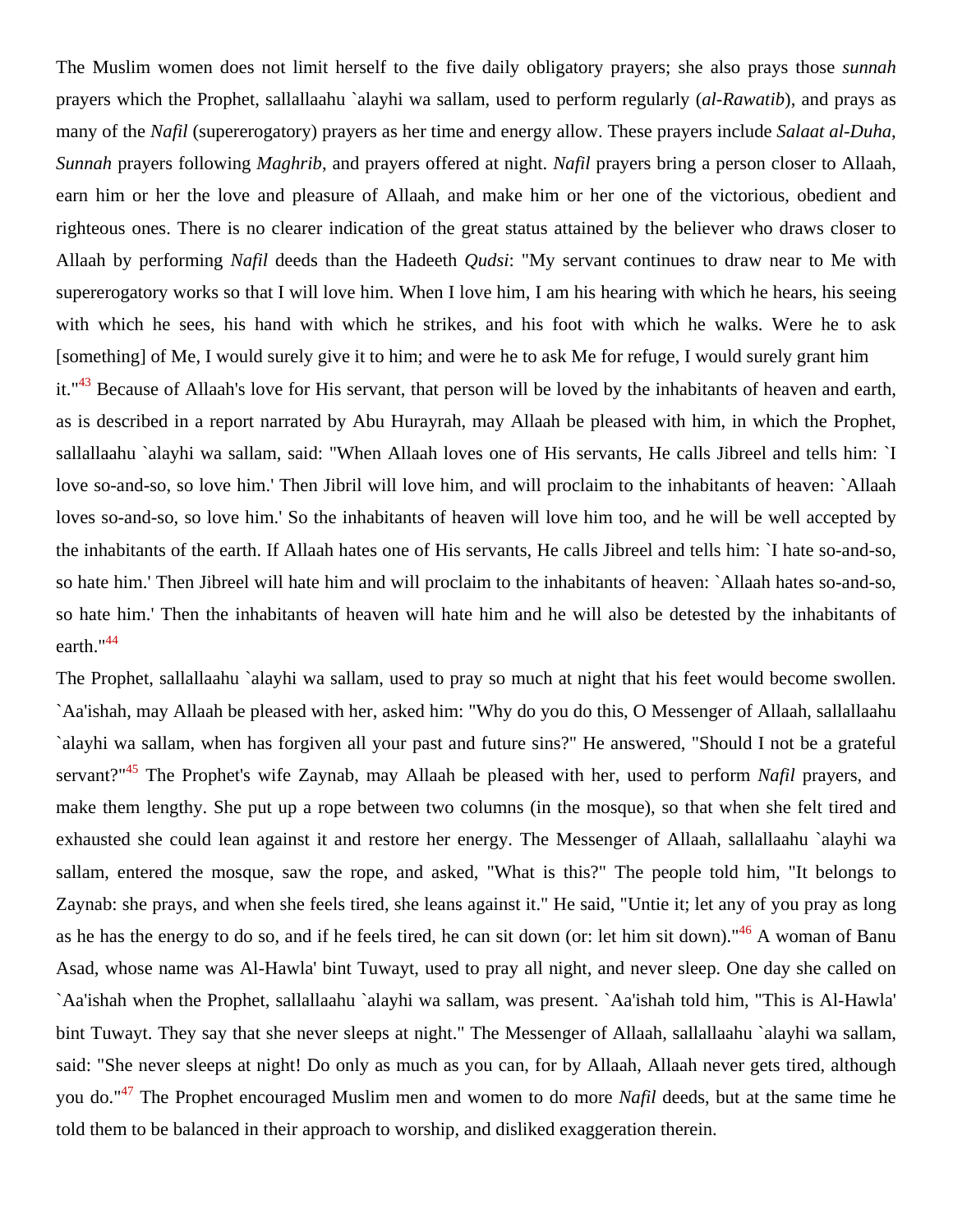He wanted the Muslims to have a balanced personality, so that their worship would be enthusiastic, but consistent, and would not be so burdensome that people would not be able to persist in it. He also taught that the most beloved deed in the sight of Allaah is that which is done continuously, even if it is a little, as is stated in the Hadeeth in which `Aa'ishah, may Allaah be pleased with her, said: "The Messenger of Allaah, sallallaahu `alayhi wa sallam, said: ` The most beloved deed to Allaah is that which is continuous, even if it is little.'" If `Aa'ishah started to do something, she would adhere to it.<sup>48</sup> This attitude of keeping up the habit of doing righteous deeds was not confined to `Aa'ishah alone; it was the attitude of all members of the Prophet's household, and of those who were nearest and dearest to him. We see this in the *Hadeeth* reported by Muslim from `Aa'ishah, may Allaah be pleased with her: "The Messenger of Allaah, sallallaahu `alayhi wa sallam, had a mat which he used for making a compartment at night in which he would pray, and the people began to pray with him; he used to spread the mat during the day time. The people crowded around him one night. He then said, `O people, perform only such acts as you are capable of doing, for Allaah does not grow weary but you will get tired. The acts most pleasing to Allaah are those which are done continuously, even if they are small.' And it was the habit of the family of Muhammad, sallallaahu `alayhi wa sallam, that whenever they did any deed they did it continuously."<sup>49</sup>

# **She Performs Her Prayers Properly**

The true Muslim tries hard to perform her prayers properly, with deep concentration and precision of physical movements. She thinks about the meaning of the *ayat* she is reciting, and the words of praise and glorification that she is uttering. Her soul is flooded with fear of Allaah, and with gratitude to Him and sincere worship of Him. If the *Titan* happens to whisper some idea to her during the prayer, to distract her from concentrating properly, to keep him away she focuses on the words that she is reciting from the Quran, and the words of praise that she is uttering. The Muslim woman does not rush back to her housework and chores when she has finished her prayer. Rather, as the Prophet, sallallaahu `alayhi wa sallam, used to do, she asks Allaah's forgiveness by saying "*Astaghfir-Allaah*" three times, and repeats the *Du`a'*: "*Allaahumma anta al-salam wa minka alsalam, tabaraka ya dha'l-jalali wa'l-ikram* (O Allaah You are Peace and from You comes peace, Blessed are You, O Lord of majesty and honour.)"50 Then she repeats the *adhkar* and *du`a's* that the Prophet, sallallaahu `alayhi wa sallam, is known to have recited after completing his prayer. There are many such *adhkar*51, one of the most important of which is to repeat "*Subhan Allaah*" thirty-three times, "*La ilaha ill-Allaah*" thirty-three times, "*Sallallaahu `alayhi wa sallam*" thirty-three times, then to complete one hundred with "*La illaha ill-Allaah wahdahu la shaika lah, lahu'l-mulk wa lahu'l-hamd, wa huwa `ala kulli shayin qadir*." According to a *Sahih Hadeeth*, the Prophet, sallallaahu `alayhi wa sallam, said: "Whoever glorifies Allaah (says *Subhan Allaah*) after every prayer thirty three times, praises Allaah (says *al-Hamdu Lillah*) thirty three times, and magnifies Allaah (says *Sallallaahu `alayhi wa sallam*) thirty-three times, which adds up to ninety-nine, then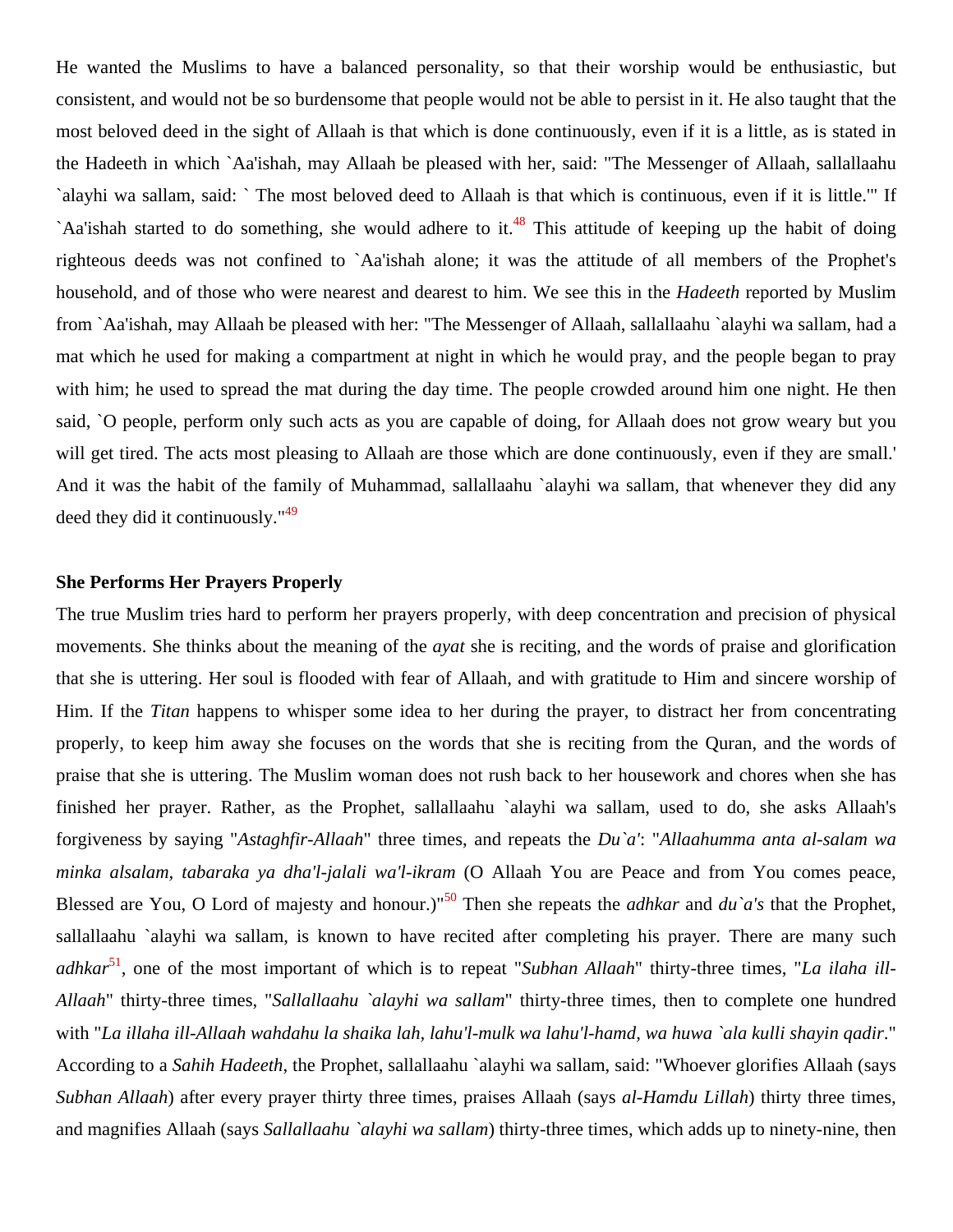completes one hundred by saying *La illaha ill-Allaah wahdahu la shaika lah, lahu'l-mulk wa lahu'l-hamd, wa huwa `ala kulli shayin qadir*, his sins will be forgiven, even if they were like the foam of the sea."<sup>52</sup>

Then she turns to Allaah humbly asking Him to correct all her affairs, in this world and next, and to bless her abundantly and guide her in everything. Thus the Muslim woman finishes her prayers, purified in heart and mind and reinvigorated with a dose of spiritual energy, which will help her to cope with the burdens of everyday life, knowing that she is under the protection of Allaah. She will not panic if anything bad befalls her, nor will she become miserly if she enjoys good fortune. This is the attitude of those righteous women who pray and fear Allaah : *"Truly man was created very impatient; Fretful when evil touches him; and niggardly when good reaches him. Not so those devoted to Prayer. Those who remain steadfast to their prayer; And those in whose wealth is a recognized right For the [needy] who asks and him who is prevented [for some reason from asking]"* [Quran 70:19-25]

## **She Pays Zakaat on Her Wealth**

The Muslim women pay *Zakaat* on her wealth, if she is wealthy enough to be liable for *Zakaat*. Every year at a specified time, she calculates how much she owns and pays what she has to, because *Zakaat* is a pillar of Islam, and there can be no compromise or excuse when it comes to paying it every year, even if the amount comes to thousands or millions. It would never occur to the true Muslim woman to try to avoid paying some of the *Zakaat* that she is obliged to pay. *Zakaat* is a clearly-defined financial obligation and act of worship which Allaah has enjoined upon every Muslim, man or women, who owns the minimum amount (*Nisaab*) or more. Withholding *Zakaat*, or denying that it is obligatory, is tantamount to apostasy (*Riddah*) and *Kufr*, for which a person may be fought and even killed, until or unless he pays in full as required by Islam. The words of Abu Bakr (may Allaah be pleased with him) concerning the apostates who withheld their *Zakaat* echo down the centuries to us: "By Allaah I will fight whoever separates *Salat* from *Zakaat*."<sup>53</sup>

These immortal words demonstrate the greatness of this religion, which made the connection between "religious" and "secular" affairs, and reveal Abu Bakr's deep understanding of the nature of this integrated, holistic way of life, which combines abstract beliefs with the practical application of their principles. Many *ayat*  of the Quran confirm the interdependence of *Salat* and *Zakaat* in the structure of faith:

- *" . . .Those who establish regular prayer and regular charity . . ."* [Quran5:55]
- *"And be steadfast in prayer: practise regular charity."* **[**Quran 2:43]
- *". . . [those who] . . . establish prayers and regular charity***"** [Quran 2:277]

It is clear to the true Muslim woman that Islam - although it has given her the right to financial independence, and has not obliged her to support herself or others, which is, rather, the duty of men - has indeed enjoined *Zakaat* on her, and has made *Zakaat* a right to which the poor are entitled. So the Muslim woman would not hesitate to pay it in the ways prescribed by *Shari`ah*. She cannot claim to be excused because she is a woman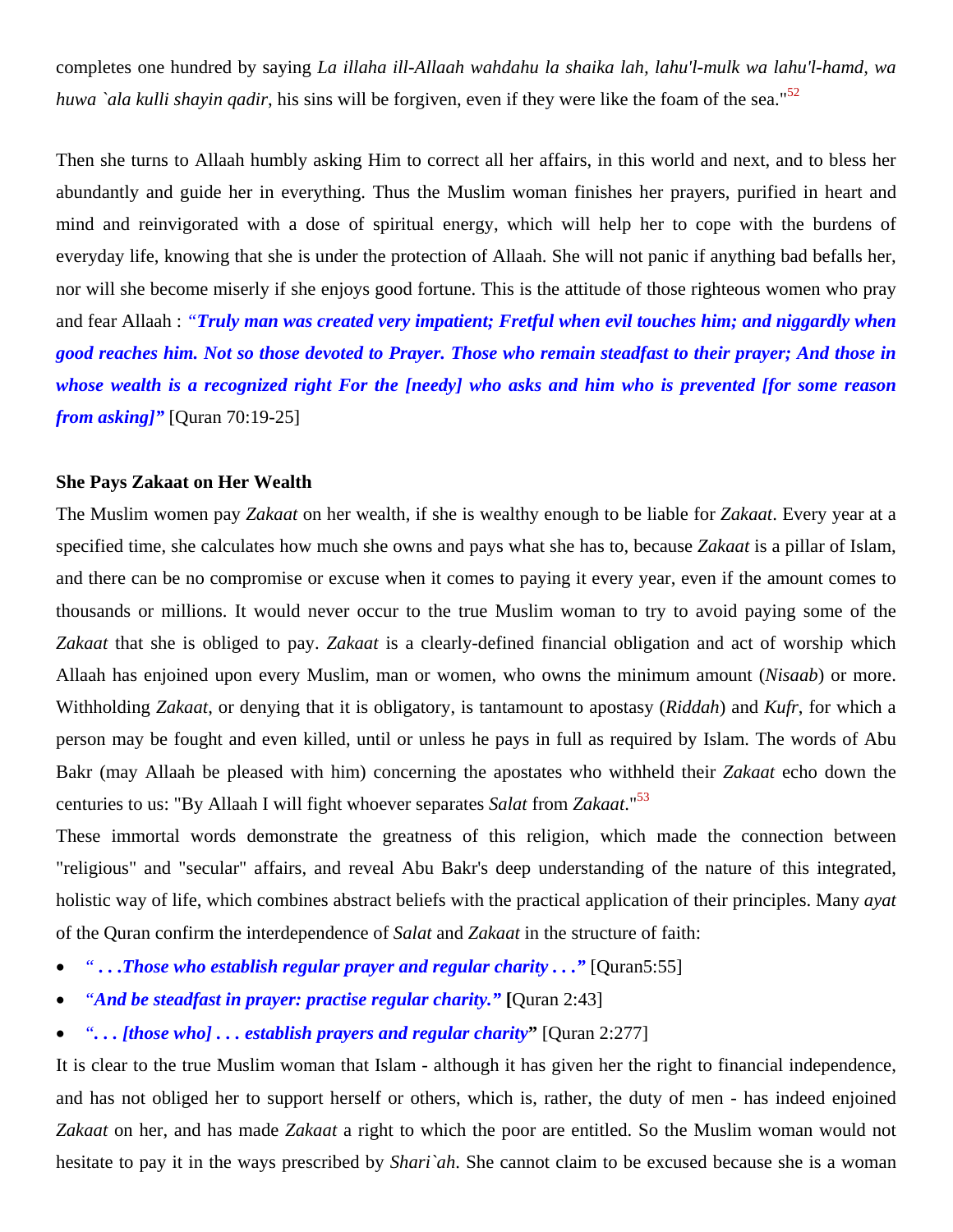and no woman is obliged to spend on others. Any woman who makes such a claim has a poor understanding of Islam, her faith is weak and there is some fault in her personality. Or else she is a woman who appears to be religious, but she is ignorant and negligent, or is stingy and loves money, and it would never occur to her to pay *Zakaat* even though she fasts, prays and performs Hajj, and occasionally gives a small charitable donation from her great wealth. These types of women - ignorant or stingy - are nothing like the true Muslim woman as envisaged by Islam.

#### **She Fasts During the Day and Prays at Night in Ramadhaan**

The true Muslim woman fasts the month of Ramadhaan, and her soul is filled with faith that: "Whoever fasts Ramadan out of faith and hope of reward, all his previous sins will be forgiven."<sup>54</sup> She has the attitude of one who truly fasts, whose faculties keep away from all kinds of sins that may invalidate the fast or diminish its reward. If she finds herself exposed to the trials of hostility or argument, she follows the Prophet's advice to men and women who fast: "When any of you is fasting, he should not utter foul words or raise his voice in anger. If then anyone provokes or fights him, he should say, `I am observing a fast."<sup>55</sup> "Whoever does not give up false speech and evil actions, Allaah has no need of his giving up his food and drink."56 During Ramadan, the true Muslim woman feels that she is immersed in the atmosphere of a month unlike any other, when good deeds should be multiplied and the gates of goodness should be opened wide. She knows that her fasting during this month should be only for Allaah, and that He will give the reward for it, for the reward of Allaah, the Bountiful and Munificent, is greater and vaster than anyone could even imagine: "The reward for every good deed of the sons of Adam will be multiplied anywhere between ten and seven hundred times. Allaah said: `Except for fasting, because it is for Me and I Myself will give recompense for it. He gives up his food and his passion for Me.' For the one who fasts, there are two times of rejoicing, one when he breaks the fast, and one when he meets his Lord. Verily the smell that comes from the mouth of one who is fasting is more pleasing to Allaah than the scent of musk."<sup>57</sup> Therefore the wise Muslim woman must strike a balance, during this all-tooshort blessed month, between her domestic duties and the opportunity this month brings to draw closer to Allaah through worship and good deeds. She should not let her household chores distract her from performing the obligatory prayers at the appointed times, or from reading Quran or praying *Nafil* prayers. Nor should she let traditional late-night family gatherings keep her from praying *Qiyam allay* and *Tahujjud*, and making *Du`a'*. She knows the great reward and abundant forgiveness that Allaah has prepared for those who stay up to pray during the night in Ramadan: "Whoever spends the night in prayer during Ramadan out of faith and hope of reward, all his previous sins will be forgiven."58 The Prophet, sallallaahu `alayhi wa sallam, used to strive to do more good deeds during Ramadan than at other times, especially during the last ten days of it: `Aa'ishah, may Allaah be pleased with her, said: "The Messenger of Allaah, sallallaahu `alayhi wa sallam, used to strive during Ramadan, and especially the last ten days of it, more than he used to at other times."59 `Aa'ishah, may Allaah be pleased with her, also said: "When the last ten days of Ramadhaan began, the Messenger of Allaah, sallallaahu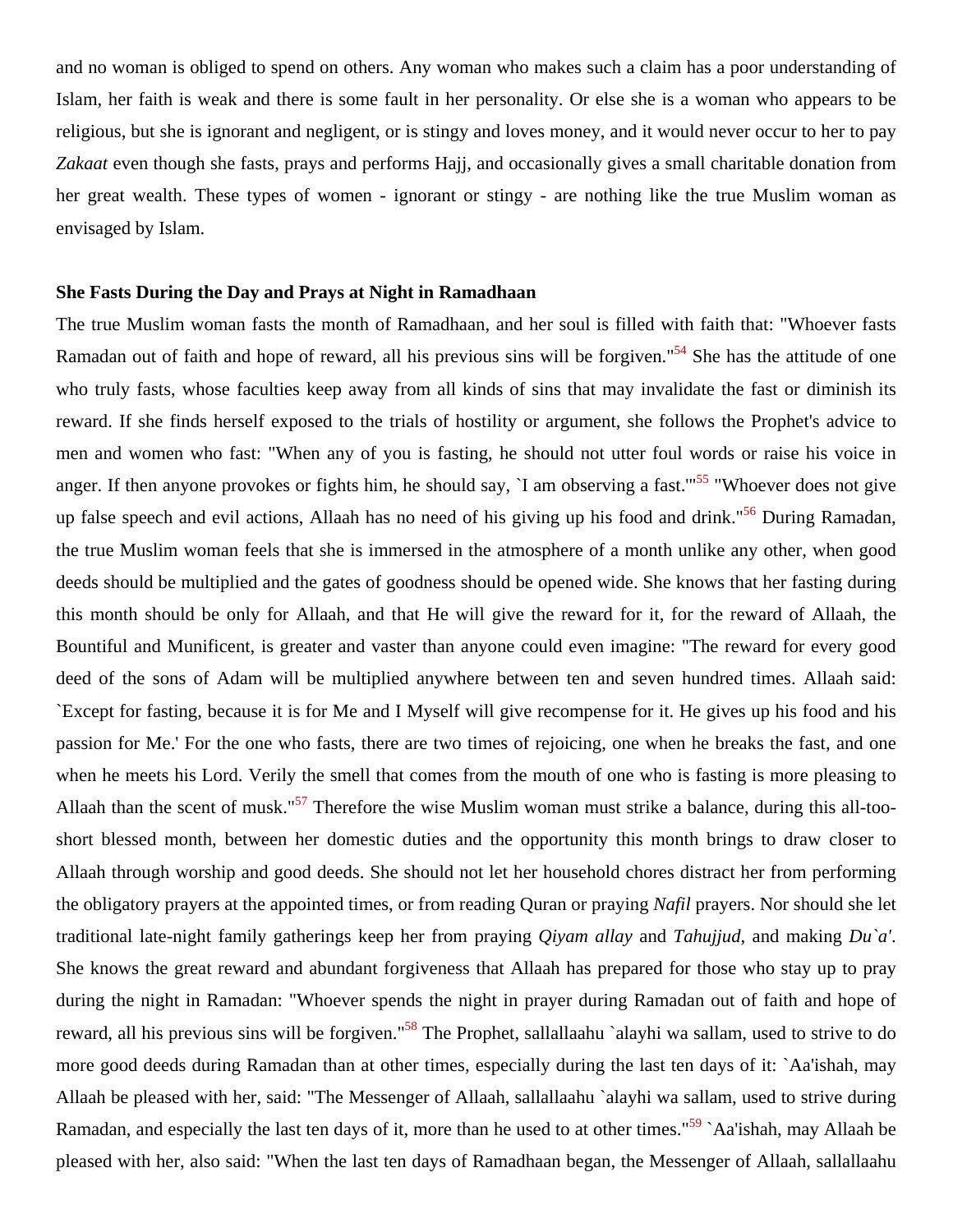`alayhi wa sallam, would sty up for the whole night, wake his family up, strive extra hard, and abstain from marital relations."60 The Prophet, sallallaahu `alayhi wa sallam, used to command the Muslims to seek *Laylat al-Qadr*, and encouraged them to spend that night in prayer: "Seek *Laylat al-Qadr* during the last ten days of Ramadhaan."<sup>61</sup>

"Whoever spends the night of *Laylat al-Qadr* in prayer and worship out of faith and hope of reward, all his previous sins will be forgiven."62 This blessed month is a time that is purely for worship. The serious-minded Muslim woman has no time to spend on chatting and idle pursuits throughout the night. She should not be among those who while away the night until dawn approaches, whereupon she offers her family something to eat and they fall into a deep sleep, and may even miss the *Fajr* prayer! The true Muslim woman and her family should live an Islamic life during Ramadan, striving to organize themselves in such a way that when they all come back from *Taraaweeh* prayers, they do not stay up for too long, because in a few short hours' time, they will get up to pray *Qiyam al-Layl* and then eat *Suhur*, for the Prophet, sallallaahu `alayhi wa sallam, commanded us to eat *Suhur*, as there is much benefit in it: "Eat *Suhur*, for in *Suhur* there is blessing."63 The true Muslim woman helps all the members of her family to get up for *Suhur*, in obedience to the command of the Prophet, sallallaahu `alayhi wa sallam, and in the hope of obtaining the blessings of *Suhur*, such as the reminder to pray *Qiyam al-Layl*, and encouragement to go out to the mosque to pray *Fajr* in congregation, a well as the physical benefits of strengthening the body for the day's fast. This is what the Prophet, sallallaahu `alayhi wa sallam, used to do and trained his Companions to do likewise: Zayd ibn Thaabit, may Allaah be pleased with him, said: "We ate *Suhur* with the Messenger of Allaah, sallallaahu `alayhi wa sallam, then we got up to pray." Someone asked, "How much time was there between the two?" He said: "Fifty *Ayat* [i.e. the time it would take to recite fifty *Ayat*]."<sup>64</sup>

There is no doubt that Allaah will increase the reward of the Muslim woman who is the means of bringing these blessings to her family during Ramadhaan: *"As to those who believe and work righteousness, verily We shall not suffer to perish the reward of any who do a [single] righteous deed."* [Quran 18:30]

# **She Observes Nafil Fasts**

The true Muslim woman also observes *Nafil* fasts at times other than Ramadan, if it is not too difficult for her to do so. So she fasts the day of `Arafat, and `Ashura', and the ninth day of Muharram, because fasting on these days and others is one of the righteous deeds that may expiate sins, as the Prophet, sallallaahu `alayhi wa sallam, told us: Abu Qutadah, may Allaah be pleased with him, said: "The Messenger of Allaah, sallallaahu `alayhi wa sallam, was asked about fasting on the day of `Arafat, and he said: `It is an expiation for the sins of the previous year and the current year.'"65 Ibn `Abbaas, may Allaah be pleased with him, said that the Messenger of Allaah, sallallaahu `alayhi wa sallam, fasted the day of `Ashura', and commanded others to fast on this day too.<sup>66</sup> Abu Qataadah, may Allaah be pleased with him, said that the Messenger of Allaah, sallallaahu alayhi wa sallam, was asked about fasting on the day of `Ashura', and he said: "It is an expiation for the sins of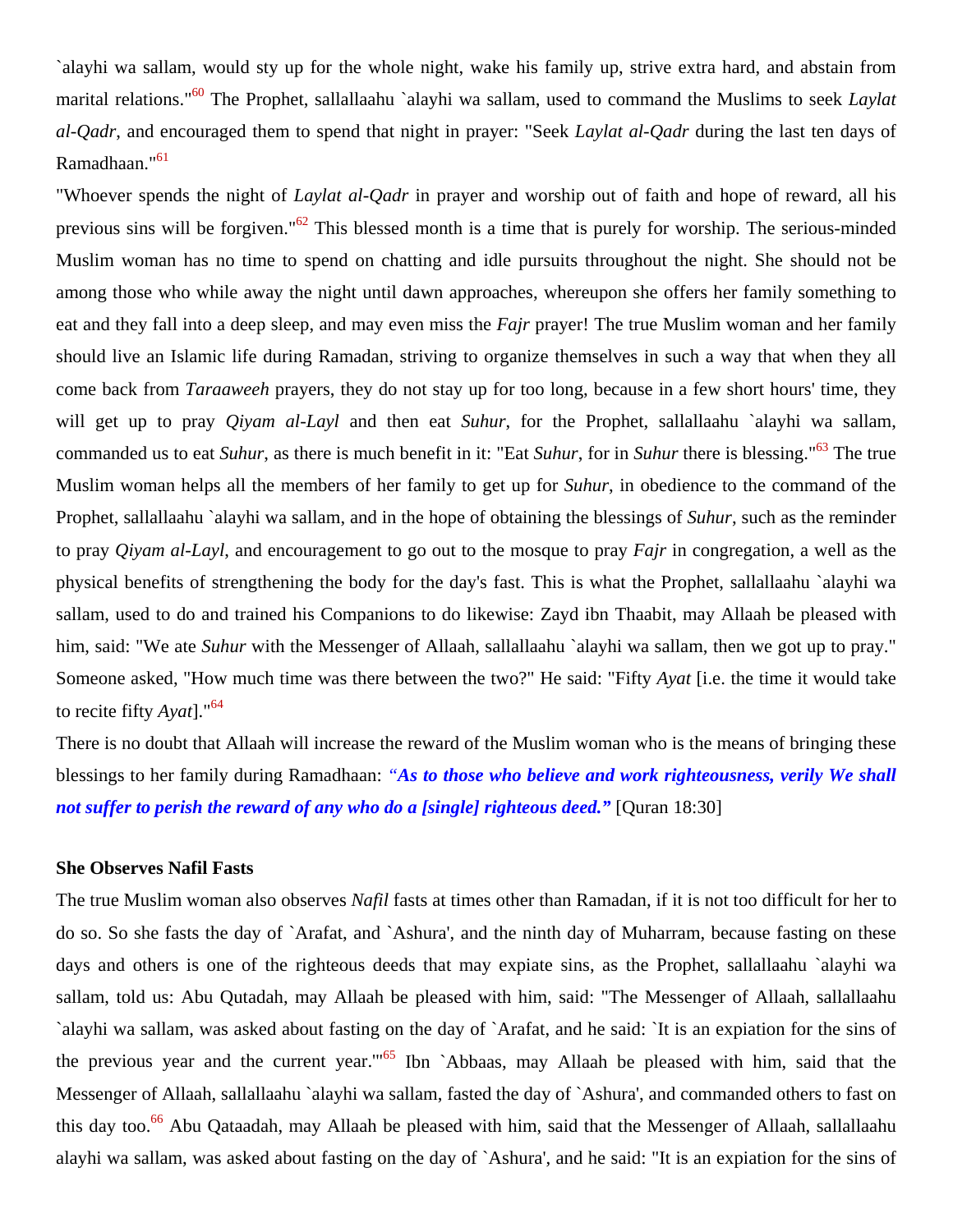the previous year."<sup>67</sup> Ibn `Abbaas said: "The Messenger of Allaah, sallallaahu `alayhi wa sallam, said: `If I am still alive next year, I will fast on the ninth day (of Muharram)."<sup>68</sup> Fasting six days of Shawwal is also encouraged, as the Prophet, sallallaahu `alayhi wa sallam, said: "Whoever fasted Ramadan then followed it with six days of Shawwal, it will be as if he fasted for a lifetime."<sup>69</sup> It is also recommended to fast for three days of each month, concerning which Abu Hurayrah, may Allaah be pleased with him, said: "My dearest friend (i.e., the Prophet, sallallaahu `alayhi wa sallam,) advised me to do three things: to fast for three days of each month, to pray two *Rak`ahs* of *Duha* prayer, and never to sleep until I pray *witr*."70 Abu'l-Darda', may Allaah be pleased with him, said: "My beloved friend, sallallaahu `alayhi wa sallam, advised me to do three things that I shall never give up as long as I live: to fast three days of each month, to pray *Duha*, and not to sleep until I have prayed *Witr*."71 `Abdullaah ibn `Amr ibn al-`As, may Allaah be pleased with him, said: "The Messenger of Allaah, sallallaahu `alayhi wa sallam, said: `Fasting for three days of each month is like fasting for an entire lifetime. $17^{2}$  Some reports describe these three days as being the thirteenth, fourteenth and fifteenth of each month, which are called *al-Ayyam al-Bid* (the white days); other reports state that the Prophet, sallallaahu `alayhi wa sallam, used to fast on three unspecified days of each month. Mu`adhah Al-`Adawiyyah said: "I asked `Aa'ishah, may Allaah be pleased with her, `Did the Messenger of Allaah, sallallaahu `alayhi wa sallam, used to fast three days in each month?' She said, `Yes.' I asked her, `In which part of the month did he used to fast?' She said, `He did not mind in which part of the month he would fast.''<sup>73</sup>

## **She goes on Hajj to the sacred House of Allaah** .

The true Muslim woman intends to go on Hajj to the House of Allaah when she is able to do so and it is easy for her to travel. Before she sets out on her journey, she takes the time to study the rules (*Ahkam*) of Hajj in depth, so that when she begins to perform the rituals of Hajj, her actions will be based on true understanding and her Hajj will be complete according to the conditions laid down by the *Shari`ah*. It will also be the equivalent of *jihad* for men, as the Prophet, sallallaahu `alayhi wa sallam, described it in a Hadeeth narrated by `Aa'ishah, may Allaah be pleased with her: "I [`Aa'ishah] said: `O Messenger of Allaah, sallallaahu `alayhi wa sallam, can we (women) not go out on military expeditions and fight in *Jihaad* with you (men)?' He said, `You (women) have the best of *jihad*, and the best of it is Hajj, a blessed Hajj.'" `Aa'ishah said, "I should never stop going for Hajj after I heard this from the Messenger of Allaah, sallallaahu `alayhi wa sallam."<sup>74</sup>

## **She goes for `***Umbra*

Just as Hajj is obligatory for the Muslim woman, so also is `Umbra, if she is able to go – especially `Umbra during Ramadhaan, the reward for which is equivalent to that for performing Hajj with the Prophet, sallallaahu `alayhi wa sallam. This is seen in the *Hadeeth* narrated by Imam Al-Bukhaari from Ibn `Abbaas, may Allaah be pleased with him, who said: "When the Prophet, sallallaahu `alayhi wa sallam, came back from Hajj, he said to Umm Sinan al-Ansariyyah, `What stopped you from going to Hajj?' She said, `Abu so-and-so - meaning her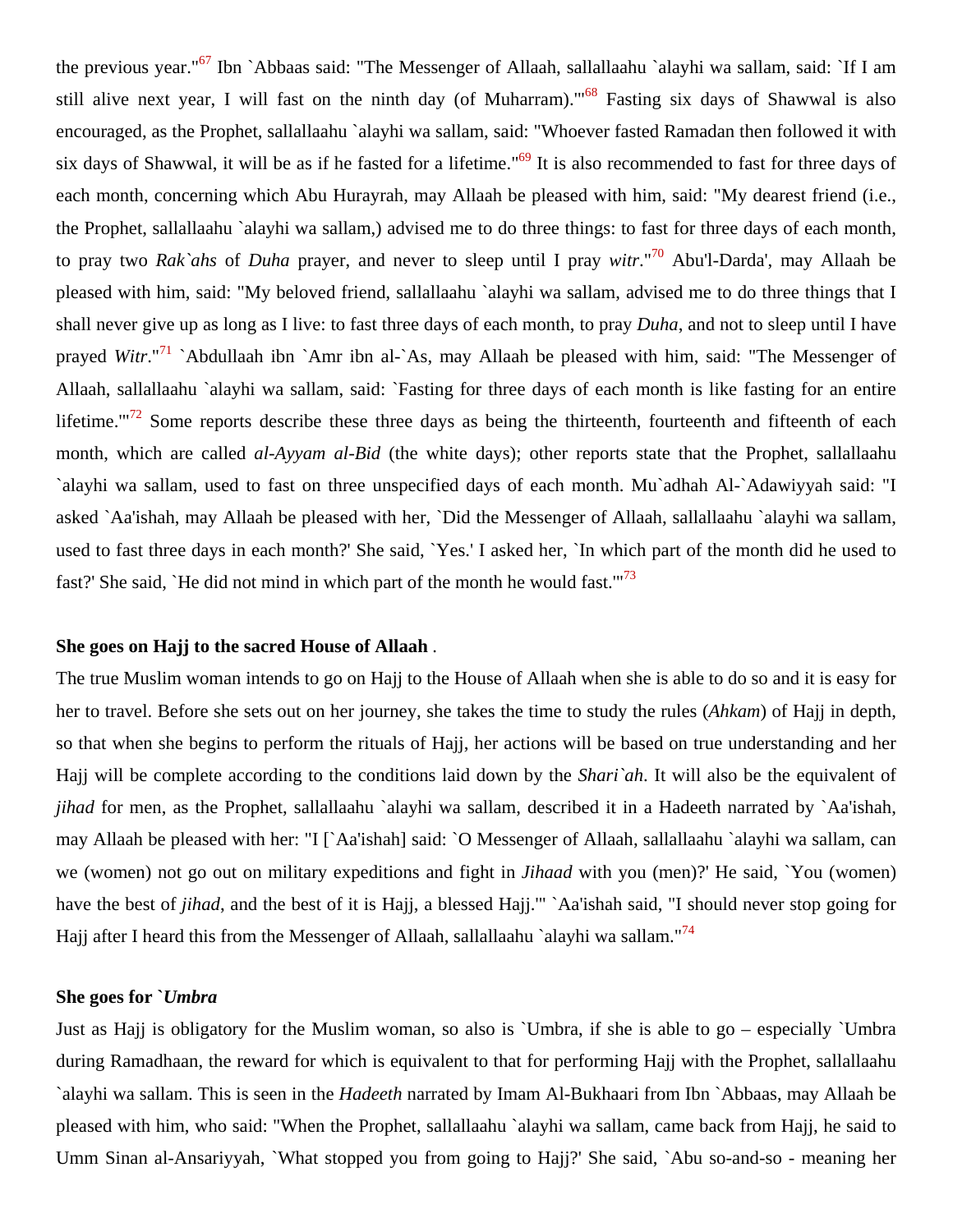husband - has two camels; he took one to go to Hajj, and we need the other to irrigate our land.' He said, `When Ramadan comes, go for `Umbra, for `Umbra in Ramadan is a Hajj.'" According to another report also narrated by Ibn `Abbaas, the Prophet, sallallaahu `alayhi wa sallam, said: "For `Umbra in Ramadhaan is equivalent to (performing) Hajj with me."<sup>75</sup>

#### **She is obedient to the commands of Allaah**

The true Muslim woman does not forget that she is duty bound to perform all the religious duties that Allaah has commanded her to do. In this regard her situation is the same as that of a man, and there is no difference between them except in a few regulations which apply exclusively to either men or women. Other than that, women and men are equally responsible before Allaah . Allaah Says: "*For Muslim men and women, for believing men and women, for devout men and women, for true men and women, for men and women who are patient and constant, for men and women who humble themselves, for men and women who give in charity, for men and women who fast [and deny themselves], for men and women who guard their chastity, and for men and women who engage much in Allaah's praise - for them has Allaah prepared forgiveness and great reward.***"[**Quran 33:35]

"*Whoever works righteousness, man or woman, and has Faith, verily, to him will We give a new Life, and life that is good and pure, and We will bestow on such their reward according to the best of their actions***."[**Quran 16:97]

"*And their Lord has accepted of them, and answered them: `Never will I suffer to be lost the work of any of you, be he male or female: you are members, one of another; those who have left their homes and were driven out therefrom, and suffered harm in My Cause, and fought and were slain - verily, I will blot out from them their iniquities, and admit them into Gardens with rivers flowing beneath – a reward from the Presence of Allaah, and from His Presence is the best of rewards***."[**Quran 3:195]

Whenever the phrase "*Ya Ayyuha'l-Nas* (O people or O mankind)" appears in the Quran or Hadeeth, it includes both men and women. Evidence of this may be found in the Hadeeth narrated by Imam Muslim from the Prophet's wife Umm Salamah, may Allaah be pleased with her, who said: "I used to hear the people talking about *al-hawd* (the cistern), and I had never heard about it from the Messenger of Allaah , sallallaahu `alayhi wa sallam, One day, whilst a young girl was combing my hair, I heard the Messenger of Allaah, sallallaahu `alayhi wa sallam, saying "O people!" I said to the young girl, "Leave me alone now." She said, "That call is for men only; he is not calling the women." I said, "I am one of the people." The Messenger of Allaah, sallallaahu `alayhi wa sallam, said: "I am the one who will be at the cistern (in the Hereafter) before you. So be careful, lest one of you should come to me and be driven away like a stray camel. I will ask the reason why, and I will be told, `You do not know what innovations they wrought after your death,' and I will say, `Away with them!'" According to another report also narrated by Muslim, he, sallallaahu `alayhi wa sallam, said: ". . . and I will say, `Away, away with the one who changed (the religion) after my death!"<sup>76</sup> Men and women are equal before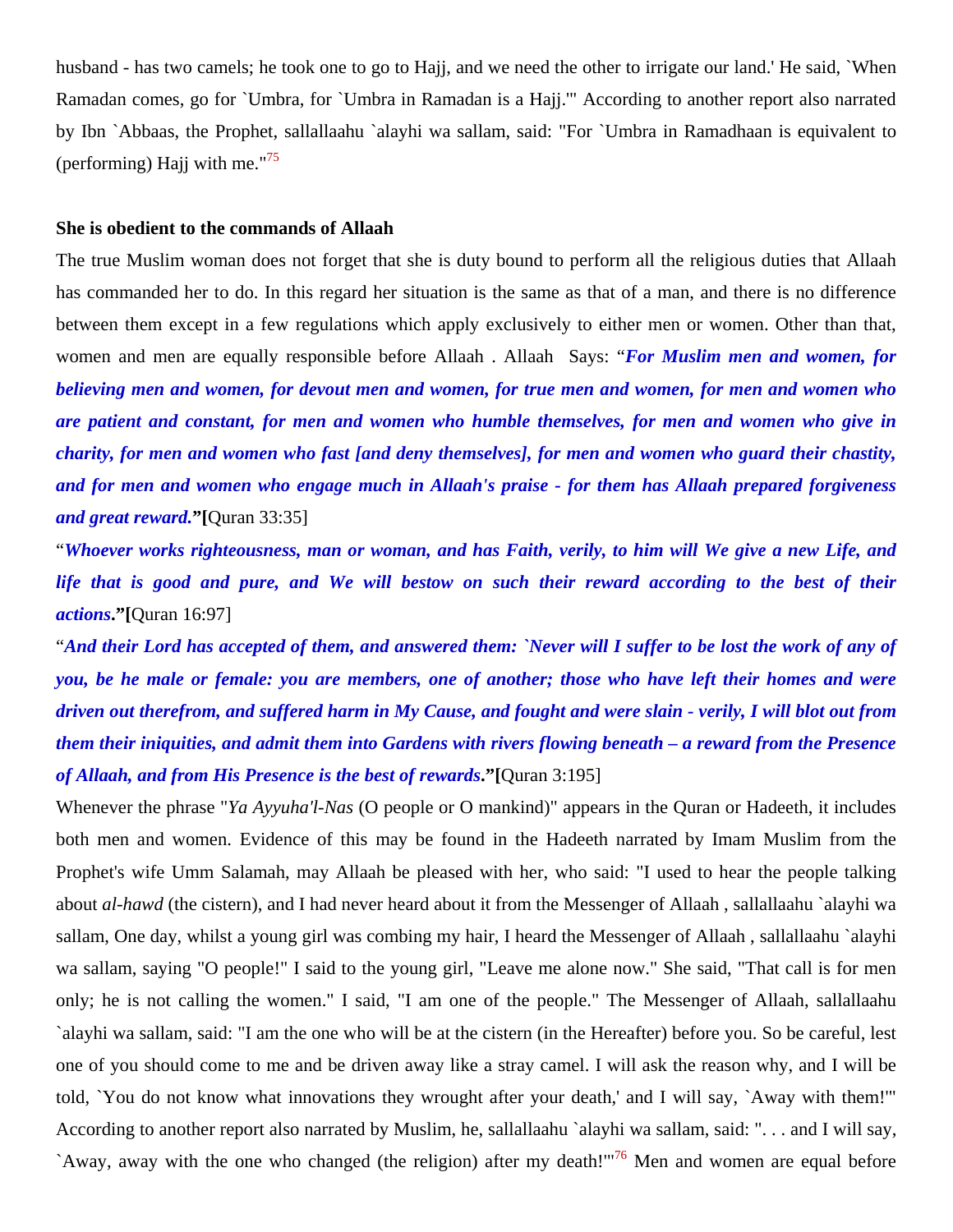Allaah, and both must pay heed to His commands and prohibitions. So the Muslim woman does what Allaah has commanded and keeps away from what He has forbidden, believing that she will be questioned about what she did in this life: if they are good, it will be good for her, and if they are bad, then will be bad for her. She does not transgress the limits laid down by Allaah, and does not do anything that is *Haraam*. She always seeks the ruling of Allaah and His Messenger, and accepts it no matter what happens to her in her life. Islamic history is filled with the stories of great women who kept the rule of Allaah in mind at all times and did not deviate from it or look for alternatives. Among these stories is that of Khawlah bint Tha`labah and her husband Aws ibn al-Samit, narrated by Imam Ahmad and Abu Daawood, and quoted by Ibn Kathir in his *Tafsir* of the beginning of *Surat al-Mujadilah*. Khawlah said: "By Allaah, concerning me and Aws ibn al-Samit, Allaah revealed the beginning of *Surat al-Mujadilah*. I was married to him, and he was an old man who was bad-tempered. One day, he came in and I raised a particular issue with him again; he became angry and said, `You are to me as the back of my mother.' Then he went out and sat for a while in the meeting-place of his people. Then he came back, and wanted to resume marital relations with me. I said, `No way! By the hand of the One in Whose hand is the soul of Khuwaylah (i.e., Khawlah), you will never get what you want from me after saying what you said, until Allaah and His Messenger decide between us.' He tried to force himself on me, but I was able to resist because I was a young woman and he was a weak old man. I pushed him away, then I went to one of my (female) neighbours and borrowed a cloak from her and went to the Messenger of Allaah, sallallaahu `alayhi wa sallam. I sat before him, told him what (my husband) had done to me, and began to complain to him about my sufferings because of my husband's bad temper.

The Messenger of Allaah, sallallaahu `alayhi wa sallam, said, `O Khuwaylah, your cousin is an old man, so fear Allaah with regard to him.' I did not leave him until Quran was revealed concerning me: he was overcome as he usually was when Quran was revealed to him, and when it was over, he said: `O Khuwaylah, Allaah has revealed Quran concerning you and your husband.' Then he recited to me: *"Allaah has indeed heard [and accepted] the statement of the woman who pleads with you concerning her husband and carries her complaint [in prayer] to Allaah: and Allaah [always] hears the arguments between both sides among you: for Allaah hears and sees [all things]'. If any men among you divorce their wives by zihar*<sup>77</sup> *[calling them mothers], they cannot be their mothers: none can be their mothers except those who gave them birth. And in fact they use words [both] iniquitous and false: but truly Allaah is One that blots out [sins], and forgives [again and again]. But those who divorce their wives by zihar, then wish to go back on the words they uttered - [it is ordained that such a one] should free a slave before they touch each other: this are you admonished to perform: and Allaah is well-acquainted with [all] that you do. And if any has not [the wherewithal], he should fast for two months consecutively before they touch each other. But if any is unable to do so, he should feed sixty indigent ones. This, that you may show your faith in Allaah and His Messenger, those are limits [set by] Allaah. For those who reject [Him], there is a grievous Penalty.*" [Quran 58:1-4]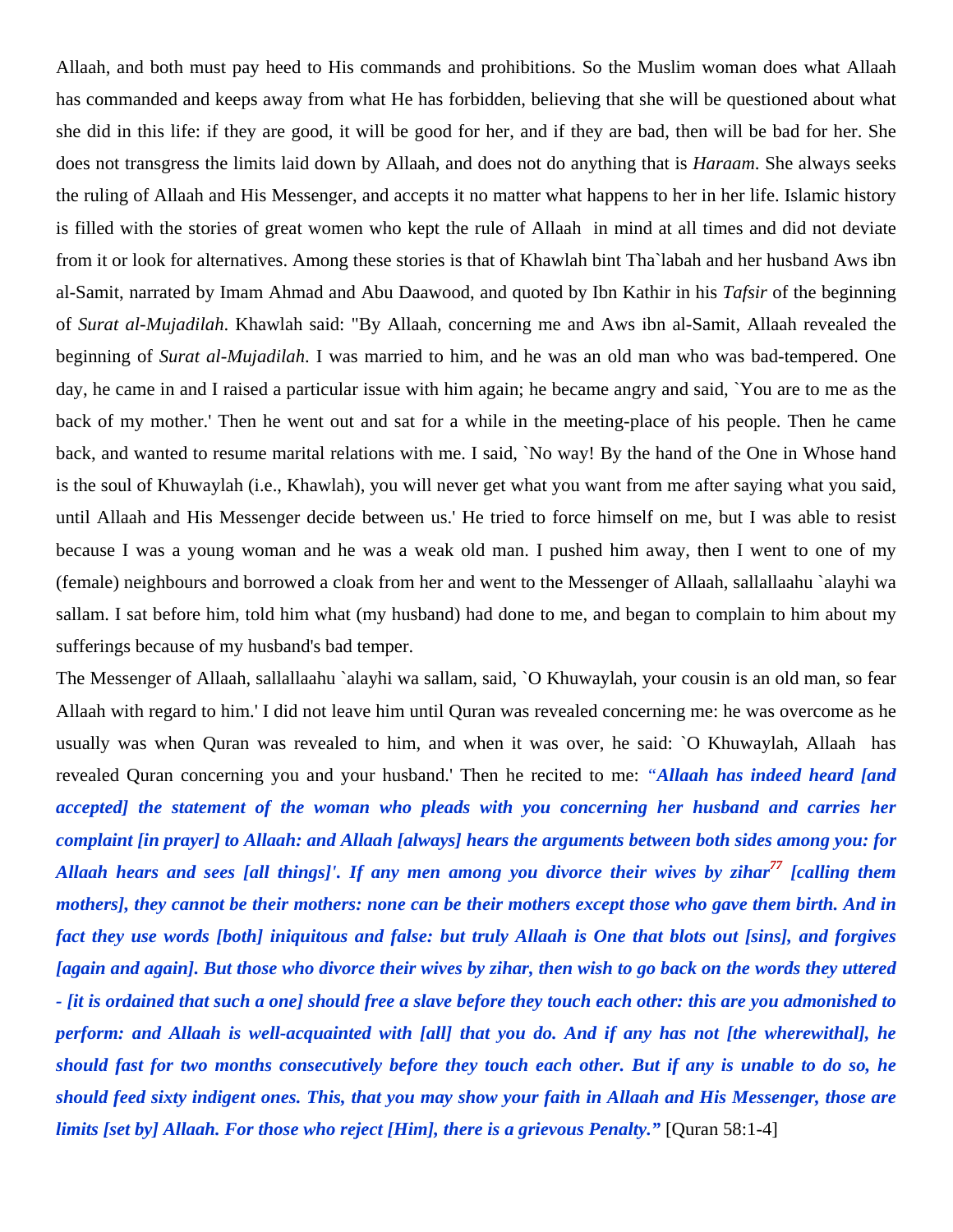He told me, `Let him release a slave.' I said, `O Messenger of Allaah , sallallaahu `alayhi wa sallam, he does not have the means to do that.' He said, 'Then let him fast for two consecutive months.' I said, 'By Allaah , he is an old man, he is not able to do that.' He said, `Then let him feed sixty poor people with a *wasq <sup>78</sup>* of dates.' I said, `O Messenger of Allaah , he does not have that much.' He said, `Then we will help him with a *faraq*79 of dates.' I said, `And I will help him with another *faraq*, O Messenger of Allaah .' He said, `You have done right and done well. Go and give it in charity on his behalf, then take care of your cousin properly.' And I did so."<sup>80</sup> Khawlah bint Tha`labah could not bear to stay for one moment with her husband after he had spoken the words

of *zihar* to her, which was a form of divorce at the time of *jahiliyyah*, until she had referred the matter to the Prophet, sallallaahu `alayhi wa sallam, so that she might know how Allaah would judge between her and her husband. She did not even have a suitable garment with which to go out and appear before the Prophet, sallallaahu `alayhi wa sallam, so she borrowed a robe from one of her neighbours, and rushed to where the Prophet, sallallaahu `alayhi wa sallam, was sitting, so that she could hear Allaah's ruling concerning her, and follow it.

It comes as no surprise that this great woman enjoyed such high standing among the *Sahabah* who were her contemporaries and knew her virtues, above all `Umar ibn Al-Khattab (may Allaah be pleased with him). She met him one day outside the mosque, when Al-Jarud al-`Abdi was with him. `Umar, who was the *khalifah* at that time, greeted her, and she said to him, "O `Umar, I remember you when you were called `Umayr in the marketplace of `Ukaz, taking care of the sheep with your stick. So fear Allaah in your role as *khalifah* taking care of the people, and know that the one who fears the threat of punishment in the Hereafter realises that it is not far away, and the one who fears death fears missing some opportunity in this life." Al-Jarud said, "You have spoken too harshly to *Amir al-Mu'minin*, woman!" `Umar said, "Let her be. Do you not know that this is Khawlah, to whose words Allaah listened from above the seven heavens? By Allaah , `Umar should by rights listen to her."

Ibn Kathir mentions in his *Tafsir* that a man said to `Umar, when he saw him welcoming her warmly and listening to her, "You left a man of Quraysh to come to this old woman?" `Umar said, "Woe to you! Do you not know who this is?" The man said, "No." `Umar said, "This is a woman whose complaint Allaah listened to from above the seven heavens: this is Khawlah bint Tha`labah. By Allaah , if she did not leave me until night fell, I would not tell her to leave until she had got what she came for, unless the time for prayer came, in which case I would pray, and then come back to her until she had got what she came for." The true Muslim woman always bears in mind the words of Allaah : *"It is not fitting for a Believer, man or woman, when a matter has been decided by Allaah and His Messenger, to have any option about their decision: if anyone disobeys Allaah and His Messenger, he is indeed on a clearly wrong Path.*" [Quran 33:36]

Obedience to Allaah and His Messenger is much more important than one's own whims and desires; it comes before pleasure and individual choice. Zaynab bint Jahsh (may Allaah be pleased with her) set the best example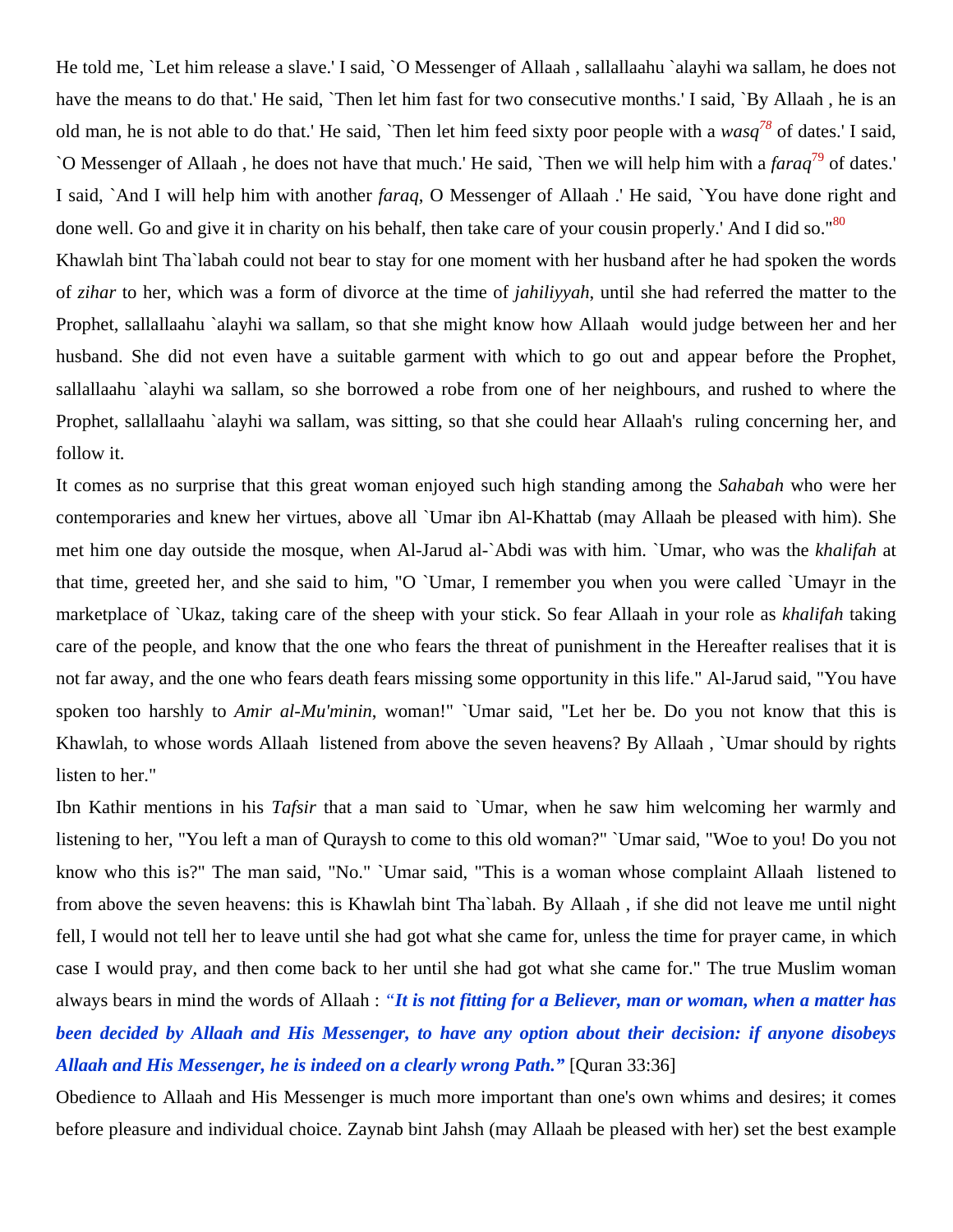of obedience to the command of Allaah and His Messenger when he asked her to agree to marry his freed slave and adopted son Zayd ibn Harithah. This marriage achieved two legislative (*tashri`i*) aims:

(1) To achieve total equality among people: the beautiful woman of Quraysh, the noblewoman of the sons of `Abdu Shams, and the cousin of the Prophet, married a freed slave. Freed slaves were of a lower class than the nobility; indeed, the differences between the classes was so great and so deep that nothing could abolish it except a decisive, public act on the part of the Prophet, sallallaahu `alayhi wa sallam, that the Muslim community would have to take as an example, so that these barriers might be torn down and people would not be viewed as superior except in terms of their level of *taqwa*.

(2) to abolish the custom of adoption which was widely spread at the time of *jahiliyyah*. Hence the Prophet, sallallaahu `alayhi wa sallam, married Zaynab, after she had been divorced by his adopted son Zayd, to demonstrate in practical terms that if Zayd had been his real son, Allaah would not have commanded him in the Quran to marry Zaynab. The choice fell to Zaynab, the cousin of the Prophet, sallallaahu `alayhi wa sallam, to achieve these two legislative aims within the environment of the Prophet's household, so that the people could accept them in obedience to the command of Allaah and His Messenger , sallallaahu `alayhi wa sallam. When he chose her tbe the wife of Zayd ibn Harithah, she disliked the idea, and said, "O Messenger of Allaah , sallallaahu `alayhi wa sallam, I will never marry him, for I am the noblewoman of the tribe of `Abdu Shams." The Prophet, sallallaahu `alayhi wa sallam, replied, calmly but firmly, "You have to marry him." Whilst they were discussing the matter, Allaah revealed to His Messenger , sallallaahu `alayhi wa sallam*,: "It is not fitting for a Believer, man or woman, when a matter has been decided by Allaah and His Messenger, to have any option about their decision: if anyone disobeys Allaah and His Messenger, he is indeed on a clearly wrong Path.*" [Quran 33:36]

Then Zaynab accepted the command of Allaah and His Messenger, and said: "I will not disobey Allaah and His Messenger, and I will give myself in marriage to him." Subsequently, the differences between Zaynab and Zayd led to their divorce. When Zaynab had completed her *`iddah*, Allaah revealed the following *ayah*: *"Behold! You did say to one who had received the grace of Allaah and your favour: `Retain [in wedlock] your wife, and fear Allaah.' But you did hide in your heart that which Allaah was about to make manifest: you did fear the people, but it is more fitting that you should fear Allaah. Then when Zayd had dissolved [his marriage] with her, with the necessary [formality], We joined her in marriage to you: in order that [in future] there may be no difficulty to the Believers in [the matter of] marriage with the wives of their adopted sons, when the latter have dissolved with the necessary [formality] [their marriage] with them. And Allaah's command must be fulfilled."* [Quran 33:37]

The Prophet, sallallaahu `alayhi wa sallam, recited this *ayah*, smiling, then he said, "Who will go to Zaynab and tell her the good news that Allaah has arranged my marriage to her from heaven?" It was as if Allaah was rewarding Zaynab for her absolute obedience to Allaah and His Messenger. She had accepted their decision that she should marry Zayd, then she became the wife of the Prophet, sallallaahu `alayhi wa sallam, by the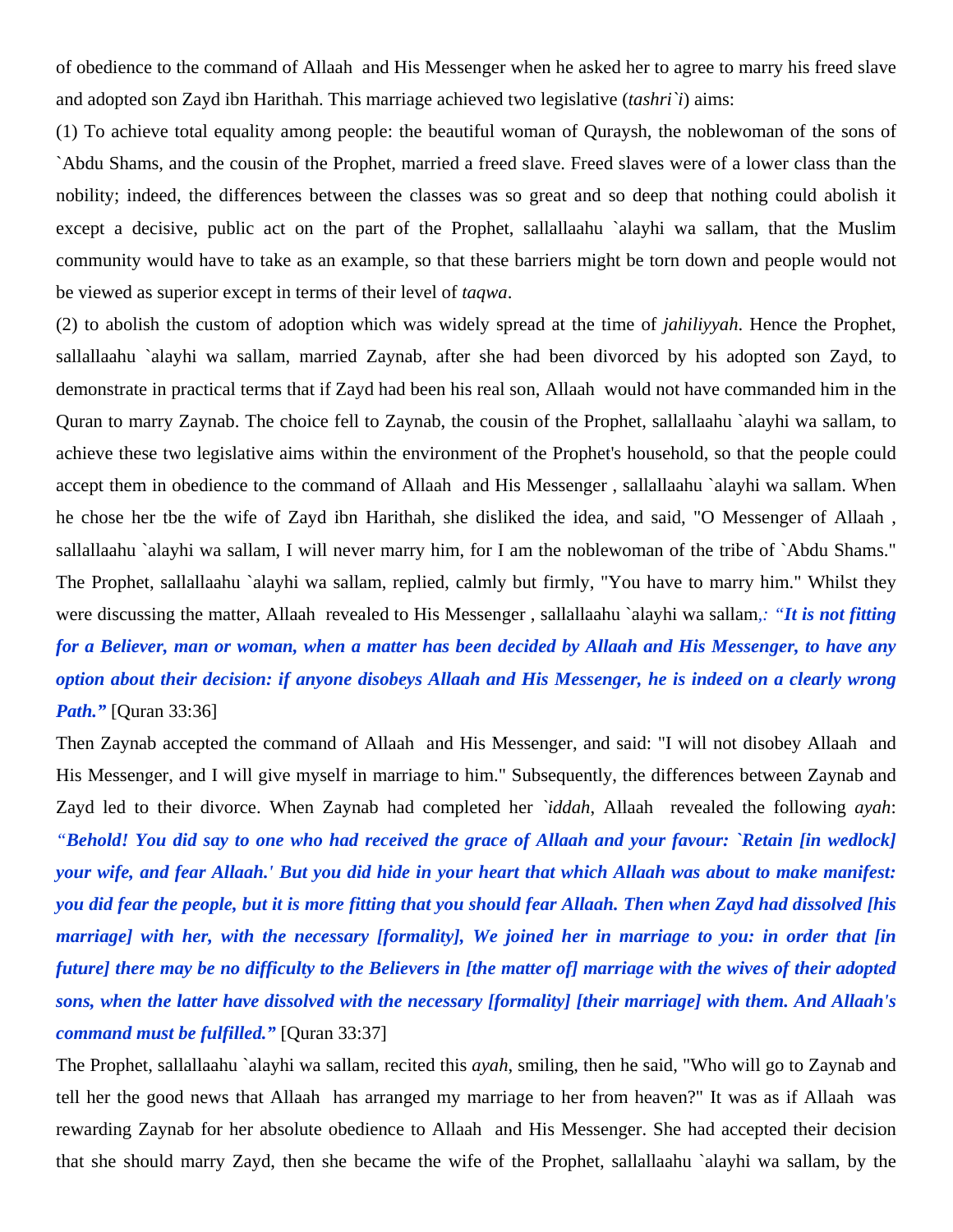command of Allaah , in *ayat* which the Muslims will recite when they worship Allaah by reciting the Quran, until the end of time. This honour was bestowed only on Zaynab, who was unique among the wives of the Prophet, sallallaahu `alayhi wa sallam. She was proud of the favour of Allaah to her, and used to boast to the other wives of the Prophet: "Your families arranged your marriages, but Allaah arranged my marriage from above the seven heavens."81

#### **She does not sit alone with a "stranger"**

Obedience to Allaah and His Messenger can only be achieved by following their commands and keeping away from that which they have prohibited. One way in which the Muslim woman obeys Allaah and His Messenger is by not sitting alone with a "stranger" (*ajnabi*) i.e., a man to whom she is not related, because doing so is *haram* according to the consensus of the scholars, on the basis of the Hadeeth: "A man should not sit alone with a woman unless a *mahram* is with her, and a woman should not travel without a *mahram*." A man stood up and said: "O Messenger of Allaah, sallallaahu `alayhi wa sallam, my wife has set out for Hajj, and I have enlisted for such-and-such a military expedition." He said, "Go and perform Hajj with your wife." $82$ 

The *mahram* is a man to whom marriage is forever forbidden for a woman, such as the father, brother, paternal uncle, maternal uncle, etc. The *ajnabi* or "stranger" is a man to whom marriage is allowed in principle, even if he is a relative, especially the husband's brother and other similarly close relatives. It is forbidden for a woman to sit alone with all of these, because the Prophet, sallallaahu `alayhi wa sallam, said : "Beware of entering upon women." A man of the *Ansar* asked, "O Messenger of Allaah, sallallaahu `alayhi wa sallam, what about the brother-in-law?" He said, "The brother-in-law is death."<sup>83</sup>

The brother-in-law is the husband's brother or other similarly close relatives by marriage. The Prophet's words, "The brother-in-law is death" mean that evil is more likely to occur from these quarters than from elsewhere, because of the ease with which he enters his brother's house. The word "death" is used for emphasis and as a sharp warning, as if sitting alone with the brother-inlaw may lead to immorality and calamitous consequences that would be akin to the calamity of death. The true Muslim woman does not fall into such errors as are committed by so many careless people nowadays.

#### **She wears correct** *hijab*

The Muslim woman wears correct *hijab* when she goes out of her house. *Hijab* is the distinctive Islamic dress whose features have been clearly defined by the Quran and Sunnah. She does not go out of the house, or appear before non-*mahram* men, wearing perfume, make-up or other fineries, because she knows that this is *haram*  according to the Quran: *"And say to the believing women that they should lower their gaze and guard their modesty; that they should not display their beauty and ornaments except what [must ordinarily] appear thereof; that they should draw their veils over their bosoms84 and not display their beauty except to their husbands, their fathers, their husbands' fathers, their sons, their husbands' sons, their brothers or their*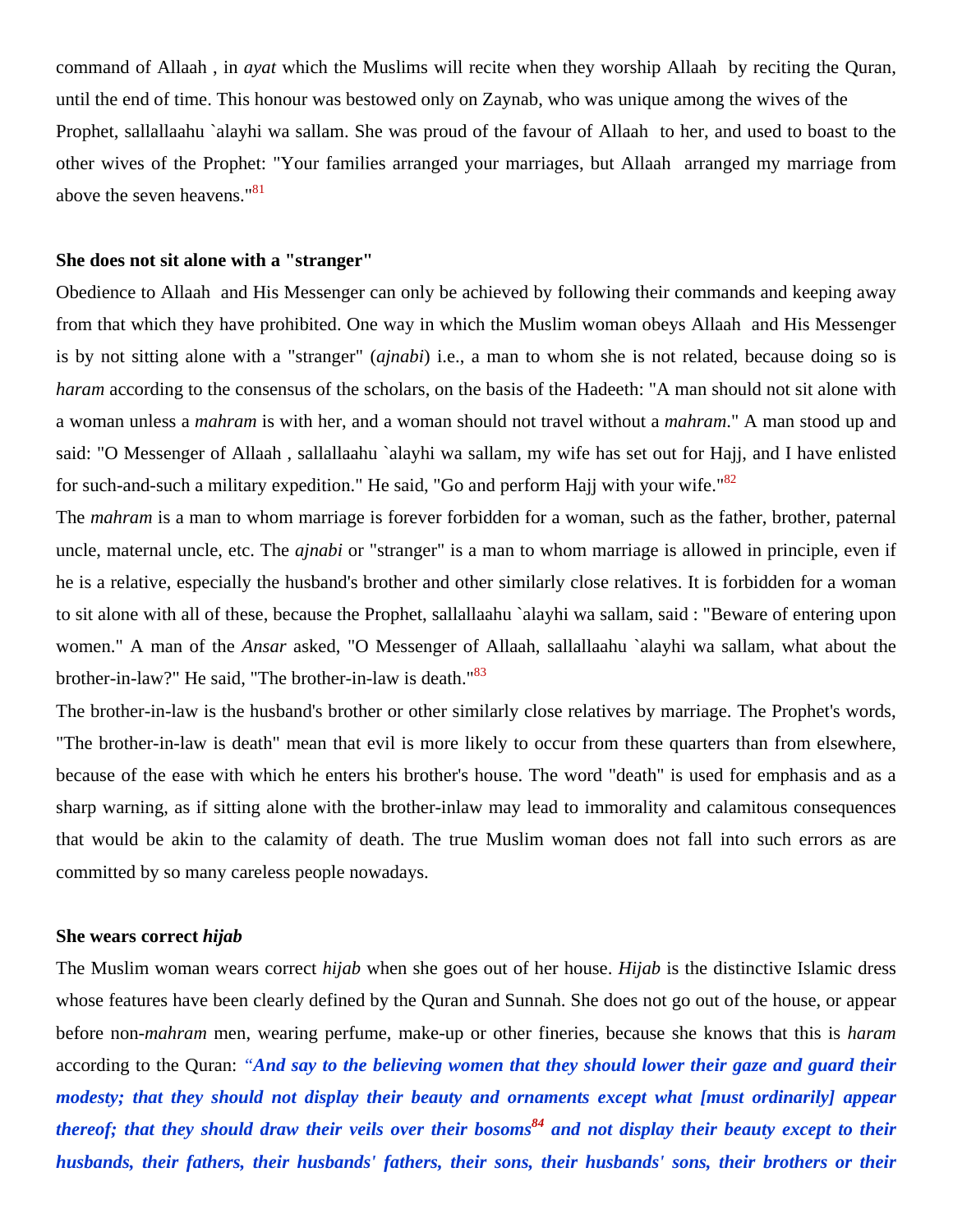*brothers' sons, or their sisters' sons, or their women, or the slaves whom their right hands possess, or male servants free of physical needs, or small children who have no sense of the shame of sex; and that they should not strike their feet in order to draw attention to their hidden ornaments. And O you Believers! Turn all together towards Allaah, that you may attain Bliss."* [Quran 24:31]

The Muslim woman, therefore, is not one of those dressed-but-naked women who abound in societies which have deviated from the guidance of Allaah . She would tremble with fear at the terrifying picture which the Prophet, sallallaahu `alayhi wa sallam, draw of those painted and adorned temptresses who have gone astray: "There are two types of the people of Hell that I have not seen: people with whips like the tails of oxen, with which they beat the people, and women who are dressed yet still appear naked, who are inclined to evil and make their husbands incline towards it also. Their heads are like the humps of camels, leaning to one side. They will not enter Paradise, or even smell its scent, although its scent can be discerned from such-and-such a distance."<sup>85</sup>

The Muslim woman who has been truly guided by her faith and has received a sound Islamic education does not wear *hijab* just because it is a custom or tradition inherited from her mother or grandmother, as some foolish men and women try to describe it with no evidence or logic whatsoever. The Muslim woman wears *hijab* on the basis of her belief that it is a command from Allaah , revealed to protect the Muslim woman, to make her character distinct, and to keep her away from the slippery slope of immorality and error. So she accepts it willingly and with strong conviction, as the women of the *Muhajirin* and *Ansar* accepted it on the day when Allaah revealed His clear and wise command. According to a report narrated by Al-Bukhaari, `Aa'ishah (may Allaah be pleased with her) said: "May Allaah have mercy on the *Muhajir* women. When Allaah revealed *". . . that they should draw their veils over their bosoms . . ."* [Quran 24:31], they tore their wrappers and covered their heads and faces with them." According to another report given by Bukhaari, `Aa'ishah said: "They took their wrappers and tore them at the edges, then covered their heads and faces with them."<sup>86</sup> Safiyyah bint Shaybah said: "When we were with `Aa'ishah (May Allaah be pleased with her), we mentioned the women of Quraysh and their virtues. `Aa'ishah (May Allaah be pleased with her) said, `The women of Quraysh are good, but by Allaah I have never seen any better or more strict in their adherence to the Book of Allaah than the women of the *Ansar*. When *Surat al-Nur* was revealed – *" . . . that they should draw their veils over their bosoms ...*" – their menfolk went to them and recited to them the words that Allaah had revealed. Each man recited it to his wife, his daughter, his sister and other female relatives. Every woman among them got up, took her wrapper, and wrapped herself up in it out of faith and belief in what Allaah had revealed. They appeared behind the Messenger of Allaah , sallallaahu `alayhi wa sallam, wrapped up, as if there were crows on their heads."87

May Allaah have mercy on the women of the *Muhajirin* and the *Ansar*: how strong their faith was, and how sincere their Islam! How beautiful was their obedience to the truth when it was revealed! Every woman who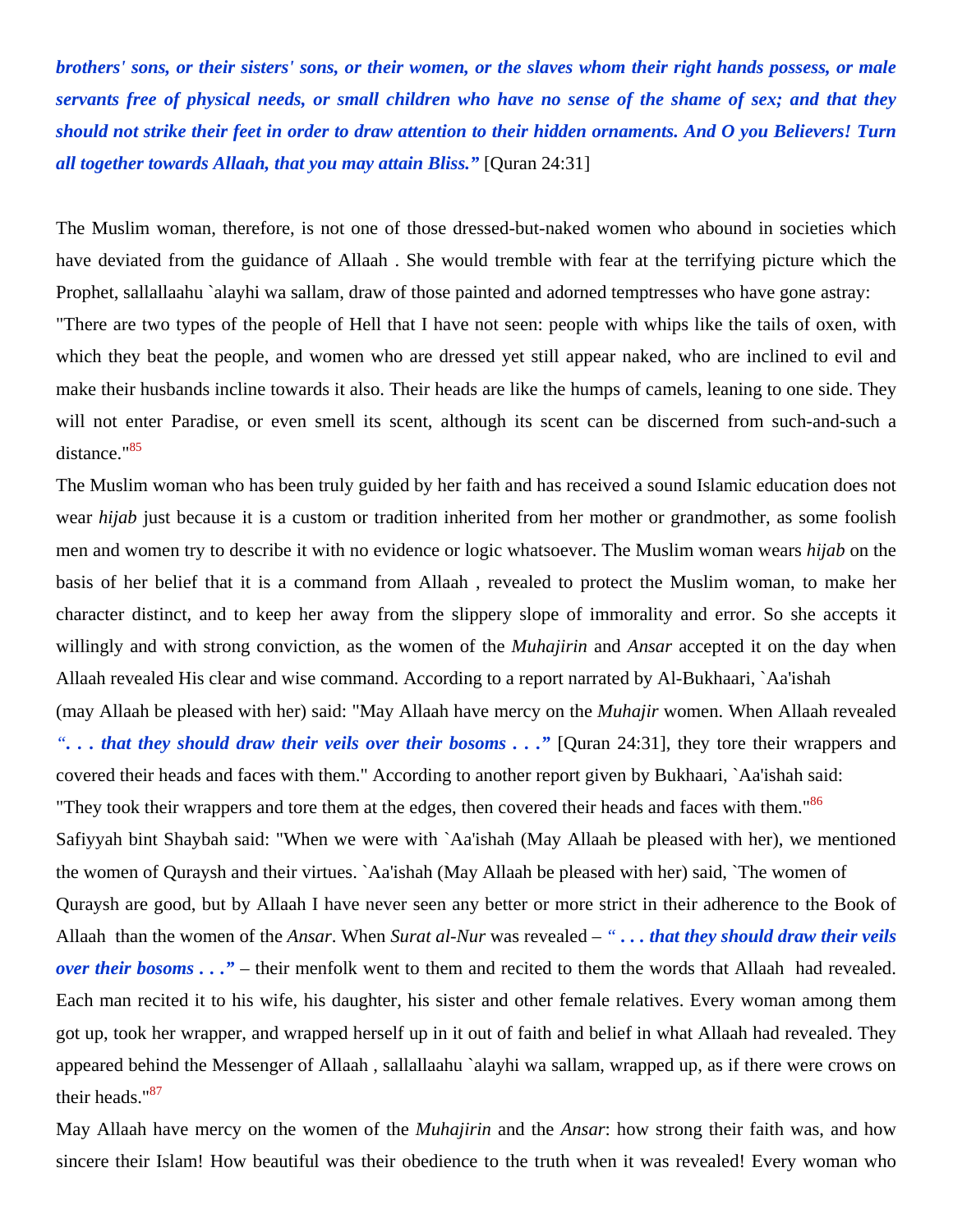truly believes in Allaah and His Messenger cannot but follow the example of these virtuous women, so she herself must wear the distinctive Islamic dress with no regard to the nakedness and wanton display that surrounds her. I remember a young university student who wore *hijab*, whose attitude was no less admirable than that of the women of the *Muhajirin* and *Ansar*, may Allaah be pleased with them: when a journalist who was visiting the University of Damascus asked her about her *hijab* and whether it was not too hot for her in the extreme heat of summer, she responded by quoting: *"Say: `The fire of Hell is fiercer in heat."* **[**Quran 9:81]. It is Muslim girls such as this who will build Muslim homes and families, and raise a virtuous generation which will fill society with constructive and noble elements. Today there are many such young women, *al-hamdu lillah*. Proper dress for women was not something novel introduced by Islam; it existed in all the laws of Allaah revealed before Islam. This can be seen in what remains of those laws in the altered books (i.e. the Bible). We also see it in the modest dress of the Christian nuns who live in the Islamic world and also in the West, and in the fact that the women of the people of the Book cover their heads when they enter their churches. The modern rejection of the idea that women should be covered and modest goes against all divine laws, from the time of Ibraaheem, Moosa and `Eesa, may Allaah exalt their mention, until the *hanifi* way brought by Islam. This attitude is an attempt to escape the decree of Allaah , which Allaah has sent to mankind throughout the ages, brought time after time by His Messengers to guide mankind to truth and righteousness, so that they would become one nation, worshipping and obeying one Lord:

- *"Mankind was but one nation, but differed [later]. Had it not been for a Word that went forth before from your Lord, their differences would have been settled between them."* [Quran 10:19]
- *"O messengers! Enjoy [all] things good and pure, and work righteousness; for I am well-acquainted with [all] that you do. And verily this Brotherhood of yours is a single Brotherhood. And I am your Lord and Cherisher: therefore fear Me [and no other]."* [Quran 23:51-52]
- *"And [remember her who guarded her chastity: We breathed into her of Our Spirit, and We made her and her son a Sign for all peoples. Verily, this Brotherhood of yours is a single Brotherhood, and I am your Lord and Cherisher: therefore serve Me [and no other]."* [Quran 21:91-92]

The determination of many modern societies that women should be uncovered, living naked and immoral lives, is an indication of how far they have deviated from the guidance of Allaah, not only in the Muslim lands, but in all countries of the world. The Westerners may not care about this, and may go ahead and invent more means of immorality without finding any deterrent in their corrupted books, but the Muslims who worship Allaah by reciting His perfectly preserved Book night and day will never accept such deviance, no matter how negligent and weak they are in their practice of Islam, because they constantly hear the definitive words of the Quran and Sunnah warning those who disobey Allaah and His Messenger of the test in this life and the severe punishment to come in the Hereafter: *". . . Let those beware who withstand the Messenger's order, lest some trial befall them, or a grievous Penalty be inflicted on them."* [Quran 24:63]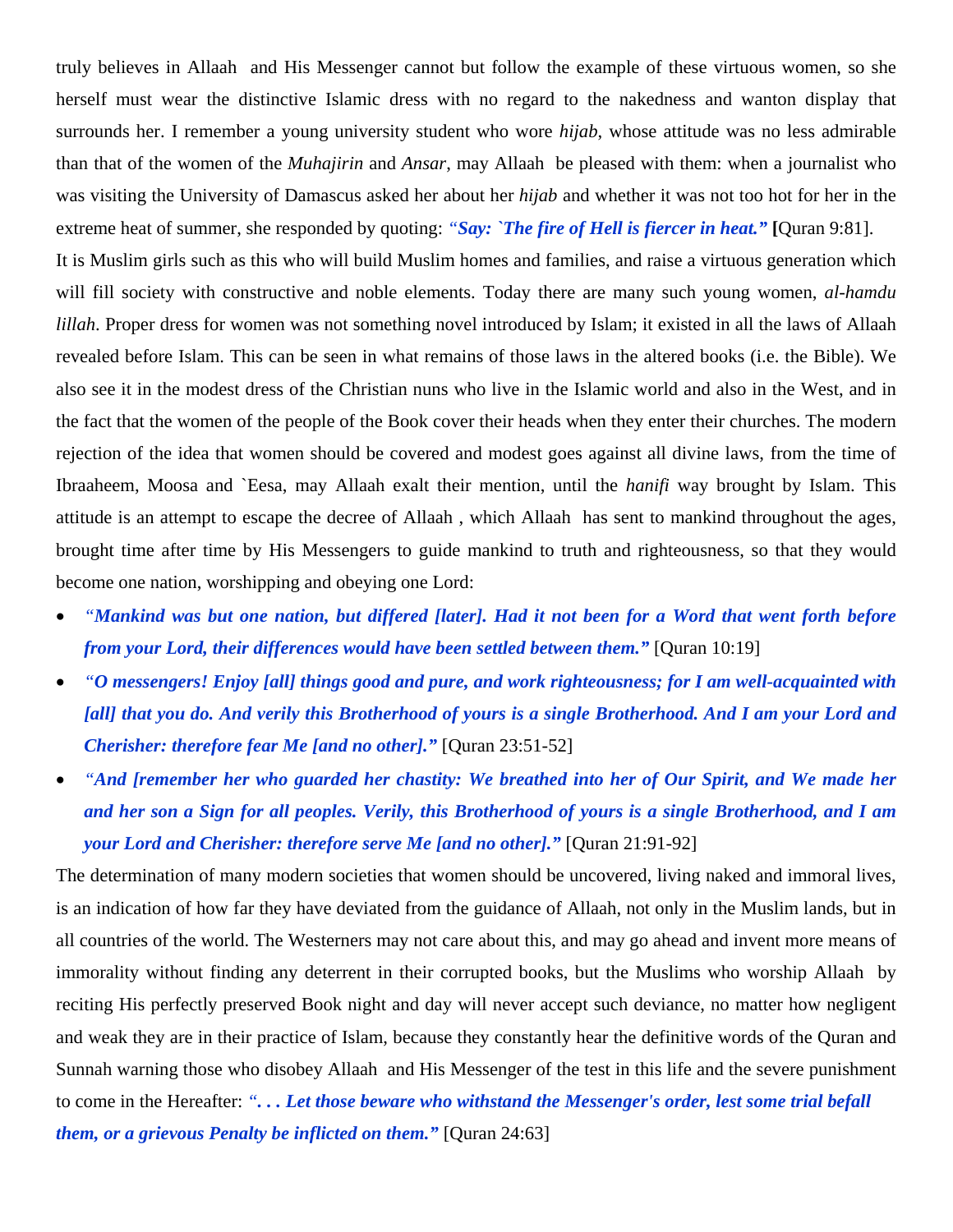So those men and women who have sold out to the West and called for women to uncover themselves and take off *hijab*, have failed miserably in the face of the determination of the men and women of the Islamic revival which is taking place throughout the world. Rightly-guided, educated Muslim women have gone back to their distinctive Islamic dress and correct, decent *hijab*, in many Muslim countries which had previously witnessed the call for Westernization and the abolishing of *hijab* and decency. For example, the followers of Ataturk in Turkey, Reza Pahlevi in Iran, Muhammad Aman in Afghanistan, Ahmed Zogo and Enver Hoxha in Albania, Marcus Fahmi, Qasim Amin and Hoda Shaarawi in Egypt. Some of those who supported women's "liberation" from *hijab* and modesty have now renounced their former opinions about women's showing off and mixing freely with men. Dr Nawal al-Saadawi, who for a long time attacked *hijab* and those who wear it, vehemently calling for women to take off *hijab*, now condemns the vulgarity and scandalous nakedness of women in the West. She says: "In the streets of London . . . I see women who are nearly naked, showing off their bodies like merchandise. Clothing has a function, which is to protect the body from the natural environment, not to transmit messages of temptation. If a woman saw herself as a human being, and not as merchandise, she would not need to show her nakedness."<sup>88</sup>

It became clear to Nawal al-Saadawi after a while, that the veil should be removed from the mind, not the body, especially in the case of those men and women who are educated. Those women of lesser education, but with intelligence and openness of mind, who wear *hijab*, are worth tens of those foolish educated women who make a wanton display of themselves, uncovering their faces, heads and bodies whilst veiling their minds and instincts! This is why she describes her future plans as "lifting the veil from the minds of educated men and women."<sup>89</sup> She adds: "I know many female professors, doctors and engineers who are politically, socially and culturally illiterate."<sup>90</sup>

The famous novelist Ihsan `Abd al-Quddus, who flooded the literary marketplace with his stories that called for women to go out of the house and mingle with men, dancing with them at parties and night-clubs, said in an interview with the Kuwaiti newspaper *al-Anba'* (18 January 1989): "I think that the basic responsibility of any woman is her house and children. This applies to me above all. If it were not for my wife, I would not have been able to enjoy success, stability and family life, because she is devoted to the house and children . . ." In the same interview, he said: "I never in all my life envisaged marrying a woman who works, and I am well-known for this, because I knew from the beginning that the house is a heavy burden or responsibility for women."

# **She avoids mixing freely with men**

The true Muslim woman avoids mixing with men as much as possible; she does not pursue it orencourage it. Thus she follows the example of Fatimah, the daughter of the Prophet, sallallaahu `alayhi wa sallam, the Prophet's wives, the women of the *salaf* (the *Sahabah* and *Tabi`in*), and those who followed their way sincerely. The harm that may be done to both sexes as a result of free mixing, that is obvious to the Muslim woman, is now becoming clear to Westerners who have practised free mixing on the widest scale. They have seen that it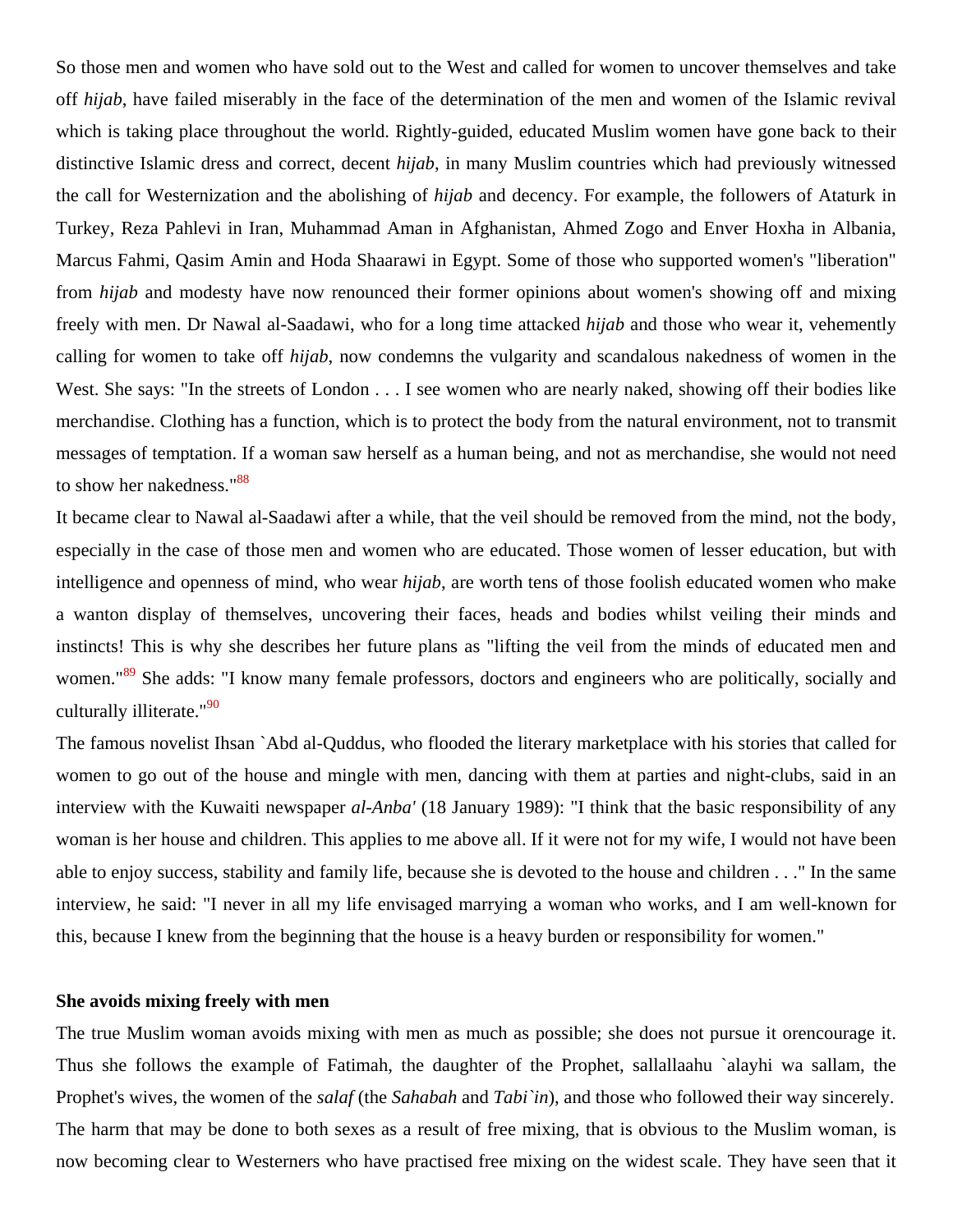leads to a fall in standards of education, so they have now begun to segregate male and female students in some universities and institutes of education. A number of the greatest Muslim educators, who have visited Europe, America and Russia have witnessed this segregation, for example, Professor Ahmad Mazhar al-`Azmah, who was sent by the Syrian Ministry of Education to Belgium, where he visited a number of schools. On a visit to a girls' elementary school, he asked the principal, "Why do you not let boys and girls mix at this level of education?" She replied, "We noticed the harm that mixing can to do children even at the elementary level." There was news that Russia had reached a similar conclusion, and had established separate, segregated branches of universities, where male and female students did not mix. In A, there are more than 170 university branches in which male and female students do not mix. They were set up because the educators and supervisors noticed the harm that was caused by mixing, even in a society that is used to mixing in every area of social life. The evidence of the harm caused by mixing is too vast to be enumerated. All of it points to the wisdom of Islam in putting an end to mixing, and protecting the Muslim societies which adhere to Islamic guidance from its destructive, harmful effects.

#### **She does not shake hands with a non-***mahram* **man**

It is natural that a Muslim woman who does not mix with men would not wish to shake hands with anyone who is not her *mahram*, in accordance with the teaching and example of the Prophet, sallallaahu `alayhi wa sallam. Bukhaari reports that `Aa'ishah (May Allaah be pleased with her) said: "When the believing women made *hijrah* to the Prophet, sallallaahu `alayhi wa sallam, he would examine and test them, in accordance with the *ayah*: "**`O you who believe! When there come to you believing women refugees, examine [and test] them'. . ." [**Quran 60:10]

Whoever accepted these conditions required of the believing women has thereby accepted their *bay`ah*. When the Messenger of Allaah, sallallaahu `alayhi wa sallam, accepted their words, he told them (the women),

`You may go now, for I have accepted your *bay`ah*.' By Allaah, the Prophet's hand never touched the hand of a woman; he accepted their *bay`ah* by words only. By Allaah , he never put any conditions on women other than those that Allaah commanded him, and when he had confirmed the *bay`ah* he would say `I have accepted you *bay`ah* by your words."<sup>91</sup>

#### **She does not travel except with a** *mahram*

One of the rulings of Islam concerning women is that a woman should not travel without a *mahram*, because travel is full of dangers and hardships and it is not right for a woman to face all this alone, without a *mahram* to protect her and take care of her. So the Prophet, sallallaahu `alayhi wa sallam, forbade women to travel alone without a *mahram*; this is recorded in numerous Hadeeth, but it will suffice to quote just two of them here:

"A woman should not travel for three days except with a *mahram*."<sup>92</sup>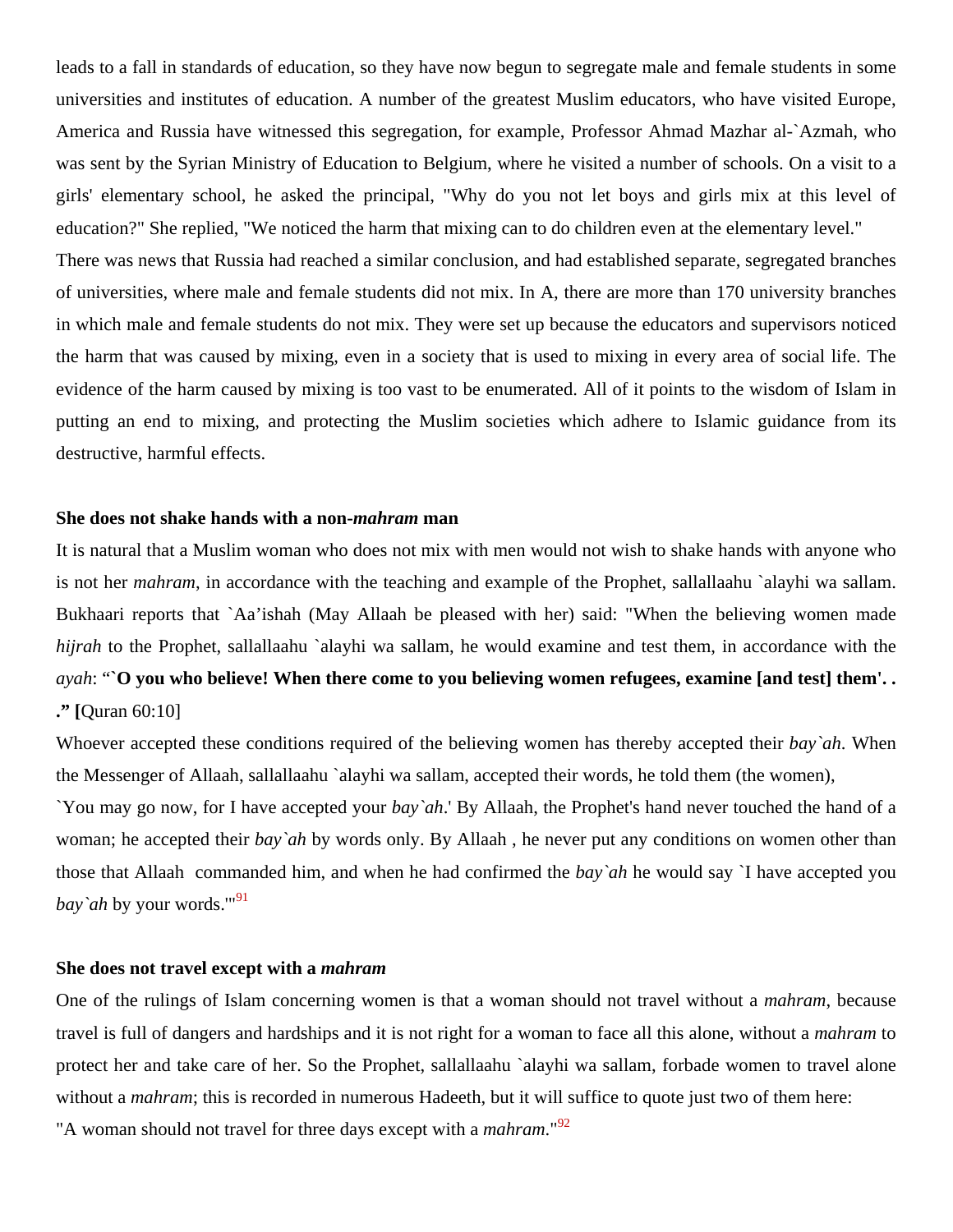"It is not permitted for a woman who believes in Allaah and the Last Day to travel the walking-distance of three days without a *mahram*."<sup>93</sup>

All the Hadeeth on this topic state that the presence of a *mahram* is the condition for women's travel, except in cases of utter necessity as defined by the scholars, whose points of view differ somewhat.  $94$ 

In this way the Muslim woman is truly obedient to Allaah , following His commands, heeding His prohibitions, and accepting His rulings. She adheres to the teachings of Islam and bears with patience any difficulties that may be involved in obeying Allaah , even if this goes against many of the prevalent social ideas. She is filled with hope that she will ultimately be successful and victorious, as the Quran states: *"By [the Token of] Time [through the Ages], Verily Man is in loss, Except such as have Faith, and do righteous deeds, and [join together] in the mutual teaching of Truth, and of Patience and Constancy."* [Quran 103:1-3]

# **She accepts the will and decree of Allaah**

The Muslim woman who is obedient to the command of her Lord naturally accepts His will and decree, because this is one of the greatest signs of faith, obedience, *taqwa* and righteousness in a person. So the Muslim woman who is guided by the teachings of Islam always accepts whatever befalls her in life, whether it is good or bad, because this attitude of acceptance is good for her in all cases, as the Prophet, sallallaahu `alayhi wa sallam, explained: "How amazing is the affair of the Muslim! His affairs are all good. If he experiences ease, he is grateful, and that is good for him. If he experiences hardship, he faces it with patience and perseverance, and that is also good for him." $95$ 

The Muslim woman is convinced that whatever befalls her in life could not have been avoided, and whatever does not befall her could not have been made to happen. Everything happens according to the will and decree of Allaah , so her affairs are all good. If something good happens to her, she voices her praise to Allaah , the Munificent Bestower, and she becomes one of those who are grateful, obedient and successful; if something bad happens to her, she faces it with patience and fortitude, so she becomes of those who are patient, redeemed and victorious. With this deep faith, the Muslim woman faces the upheavals and calamities of life with a calm soul that accepts the will and decree of Allaah. She seeks his help with patience and prayer, and hoping for reward from Him. She voices her praise to Allaah for what He has willed and decreed, as al-Khansa' did on the day when she heard the news about her four sons and said: "Praise be to Allaah Who has honoured me by their martyrdom; I hope that Allaah will gather me with them under His Mercy."<sup>96</sup> She goes to the places where she usually prays, and seeks Allaah's help with prayer and patience, as Asma' bint `Umays used to do when disasters and tragedies stuck one after the other. She lost her first husband, Ja`far ibn Abi Talib (may Allaah be pleased with him), then she was stricken by the death of her second husband, Abu Bakr al-Siddiq (may Allaah be pleased with him), and of her son, Muhammad ibn Abi Bakr (may Allaah be pleased with him). There are many other examples in history of Muslim woman who had faith, hoping for reward from Allaah and facing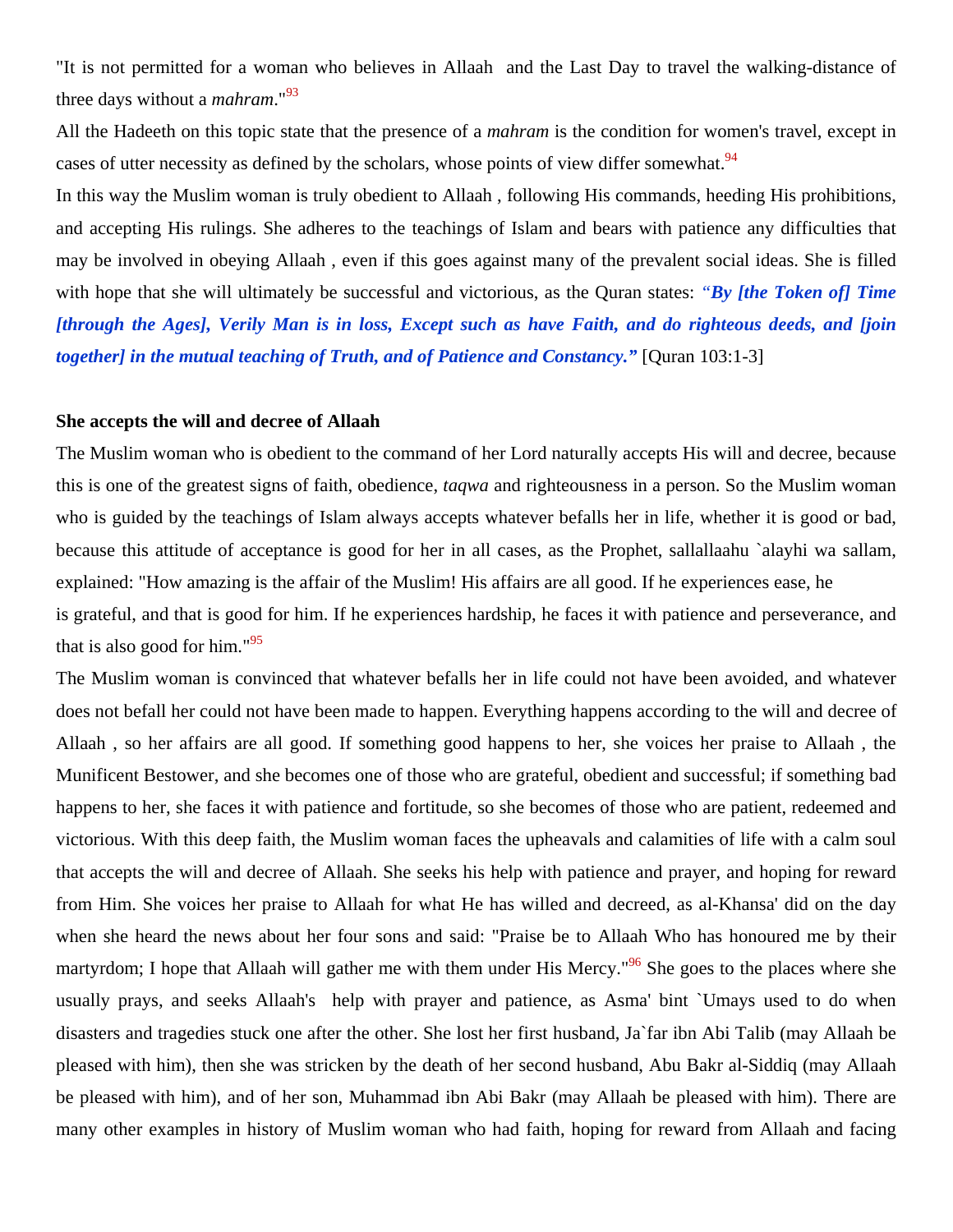difficulties with patience and fortitude. Allaah will reward them greatly: *"Those who patiently persevere will truly receive a reward without measure!"* [Quran 39:10]

#### **She turns to Allaah in repentance**

The Muslim woman may find herself becoming neglectful and slipping from the Straight Path, so she may fall short in her practice of Islam in a way that does not befit the believing woman. But she will soon notice her error, seek forgiveness for her mistakes or shortcomings, and return to the protection of Allaah: *"Those who fear Allaah, when a thought of evil from Satan assaults them, Bring Allaah to remembrance When lo! They see [aright]!"* [Quran 7:201]

The heart that is filled with love and fear of Allaah will not be overcome by negligence. It is those who ignore Allaah's commands and guidance who will be led astray. The heart of the sincere Muslim woman is ever eager to repent and seek forgiveness, and rejoices in obedience, guidance and the pleasure of Allaah.

### **She feels a sense of responsibility for the members of her family**

The responsibility of the Muslim woman for the members of her family is no less, in the sight of Allaah, than that of the man. Her responsibility is in fact even greater than a man's, because of what she knows of the secret life of her children who live with her most of the time: they may tell her things that they do not tell their father. The Muslim woman feels this responsibility every time she hears the words of the Prophet, sallallaahu `alayhi wa sallam,: "Each of you is a shepherd and each of you is responsible for his flock. The leader is a shepherd and is responsible for his flock; a man is the shepherd of his family and is responsible for his flock; a woman is the shepherd in the house of her husband and is responsible for her flock; the servant is the shepherd of his master's wealth and is responsible for it. Each of you is a shepherd and is responsible for his flock."<sup>97</sup>

This sense of responsibility constantly motivates her to put right any faults or shortcomings she finds in her family's behaviour. A woman does not keep quiet about any deviance, weakness or negligence in her family or home, unless she is lacking in religion, her character is weak, and her understanding is incomplete.

#### **Her main concern is the pleasure of Allaah**

The true Muslim woman always seeks to earn the pleasure of Allaah in everything she does. So she measures everything against this precise standard, and will retain or discard any practice accordingly. Whenever there is a conflict between what pleases Allaah , and what pleases other people, she chooses what pleases Allaah , with no hesitation or argument, even if it will angeother people. She does this because she knows, with her deep understanding of Islam and her own common sense, that pleasing the people is a goal that can never be achieved, and it will only bring about the wrath of Allaah. The Prophet, sallallaahu `alayhi wa sallam, said: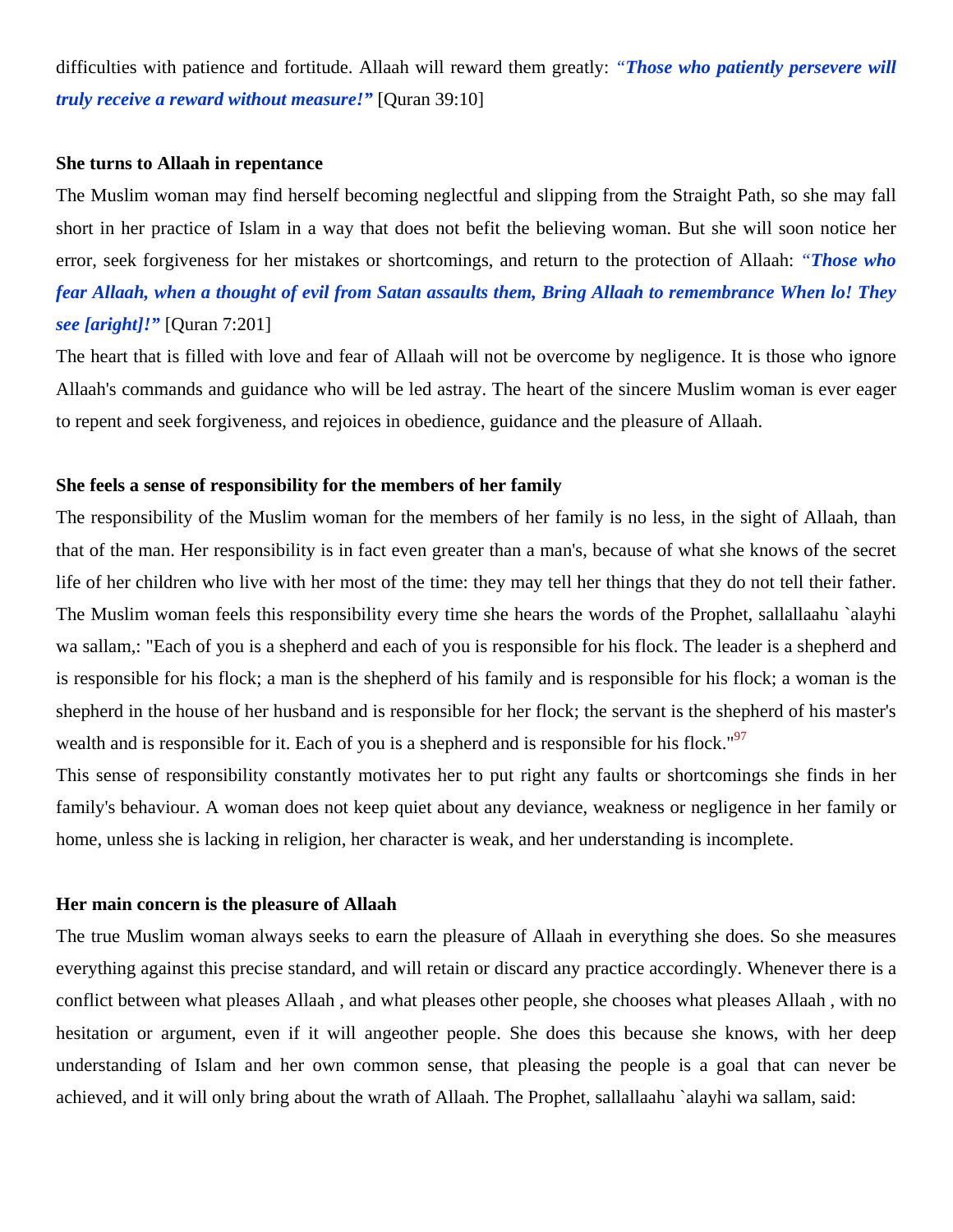"Whoever seeks the pleasure of Allaah at the risk of displeasing the people, Allaah will take care of him and protect him from them. But whoever seeks the pleasure of the people at the risk of displeasing Allaah, Allaah will abandon him to the care of the people."<sup>98</sup>

By weighing up her deeds in this precise fashion, the Straight Path will be clearly signposted for the Muslim woman. She will know what she is allowed to do and what she should avoid; her unfailing standard is the pleasure of Allaah . Thus the life of the Muslim women will be free from ridiculous contradiction which have ensnared so many of those who have deviated from the guidance of Allaah. There are women whom one sees praying perfectly, but in many instances they follow their own desires and deviate from the right path. In social gatherings they involve themselves in gossip and backbiting, criticising people, plotting against anybody they dislike, and putting words in their mouths so as to discredit them. These people are suffering from weakness of faith and a failure to understand the true reality of this holistic religion which Allaah revealed to guide mankind in all aspects of life, both public and private, so that people might seek the pleasure of Allaah by obeying His commands and emulating the behaviour of the Prophet, sallallaahu `alayhi wa sallam. There are also women who obey Allaah in some matters, but disobey Him in others, acting according to their own whims and desires. Such people are, as it were, half-Muslims, and the split personality of those who have deviated from the guidance of Islam is one of the most dangerous psychological and spiritual disorders facing modern man.

## **She understands the true meaning of being a servant of Allaah**

The true Muslim woman has the firm belief that she has been created to serve an important purpose in life, which Allaah has defined in the Quran: "**I have only created** *jinns* **and men, that they may serve Me." [**Quran 51:56]

Life, for the true Muslim woman, is not to be spent solely on daily chores or enjoyment of the good things of this world; life is an important mission, in which every believer must take on the responsibility of living in such a way that he or she will be a true and sincere worshipper of Allaah. This can only be achieved by checking one's intention, in all one's deeds, to ensure that they are done for the sake of Allaah and to please Him. According to Islam, all deeds are tied to the intentions behind them, as the Prophet, sallallaahu `alayhi wa sallam, said: "Actions are but by intention, and every man shall have but that which he intended. Thus he whose migration was for Allaah and His Messenger, his migration was for Allaah and His Messenger; and he whose migration was to achieve some worldly benefit or to take some woman in marriage, his migration was for that which he intended."<sup>99</sup> Hence the Muslim woman may be in a continuous state of worship, which may encompass all of her deeds, so long as she checks her intentions and ensures that she is carrying out her mission in life, as Allaah wants her to do. So she may be in a state of worship when she treats her parents with kindness and respect, when she is a good wife to her husband, when she takes care of her children's upbringing and education, when she goes about her domestic chores, when she upholds the ties of kinship, etc., so long as she does all this in obedience to the commands of Allaah, and with the intention of serving and worshipping Him.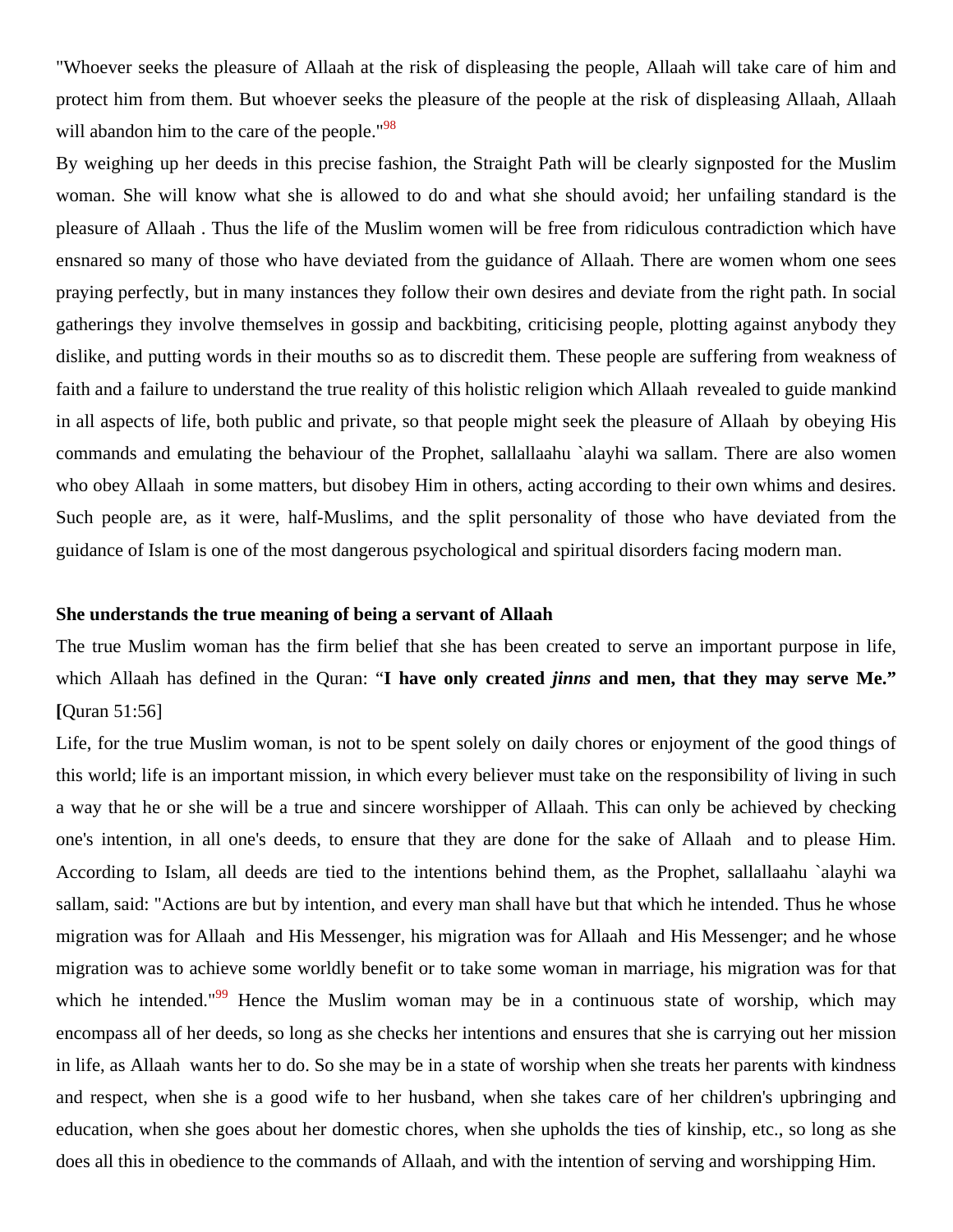#### **She works to support the religion of Allaah**

The most important act of worship that the Muslim woman can do is to strive to establish the rule of Allaah on earth, and to follow the way of life that He has prescribed, so that Islam will govern the life of the individual, the family, the community and the nation. The sincere Muslim woman will feel that her worship is lacking if she does not strive to achieve the purpose for which Allaah created *jinn* and men, namely promoting the supremacy of the authority of Allaah on earth, which is the only way in which mankind can truly worship Allaah: *"I have only created jinns and men, that they may worship Me."* [Quran 51:56]

This is the only way in which the true meaning of the words "*la ilaha ill-Allaah*" will be realized in our own lives. The first Muslim women had a sound grasp of this meaning, which penetrated deep into their souls. They were no less enthusiastic than the men when it came to sacrifice and courage for the sake of Allaah . Some of the women of the early generations of this *ummah* excelled many of the men in this regard. Asma' bint `Umays, the wife of Ja`far ibn Abi Talib, hastened to embrace Islam along with her husband in the earliest days of Islam, the days of hardship and suffering. She migrated with him to Abyssinia, in spite of the risks and hardships involved, for the sake of Allaah and to support His religion. When `Umar ibn al-Khattab joked with her and said, "O *Habashiyyah* (Abyssinian woman)!

We beat you to Madeenah," she said, "You have most certainly spoken the truth. You were with the Messenger of Allaah, feeding the hungry and teaching the ignorant, whilst we were far away in exile. By Allaah , I shall go to the Messenger of Allaah and tell him that." She came to the Prophet, sallallaahu `alayhi wa sallam, and said, "O Messenger of Allaah, some men are criticizing us and claiming that we were not among the early *muhajirin*." The Messenger of Allaah, sallallaahu `alayhi wa sallam, said, "But you have two *hijrah*s; you migrated to the land of Abyssinia, whilst we were detained in Makkah, then you migrated to me afterwards."<sup>100</sup>

Asma' bint `Umays was successful in establishing the virtue of those who had migrated to Abyssinia in the early days of Islam, and she understood from the Prophet, sallallaahu `alayhi wa sallam, that this distinguished group would have the reward of two *hijrahs*. This was a great honour which was theirs because they had not hesitated to support the Prophet, sallallaahu `alayhi wa sallam, even though it meant leaving behind their families and homeland for the sake of Allaah. Muslim women were also present at the Treaty of `Aqabah, which took place in secret, under cover of darkness, and which played such an important role in supporting the Prophet, sallallaahu `alayhi wa sallam. Among the delegation of Ansar were two women of status and virtue: Nasibah bint Ka`b al-Maziniyyah, and Umm Mani` Asma' bint `Amr al-Sulamiyyah, the mother of Mu`adh ibn Jabal (may Allaah be pleased with him); the latter was present with the Prophet, sallallaahu `alayhi wa sallam, at Khaybar, where she performed extremely well.

When the Prophet, sallallaahu `alayhi wa sallam, began his Mission, calling for pure *Tawhid* and the abandonment of idol worship, the *mushrikin* were very angry with him, and plotted to break into his house at night and kill him. The conspirators kept quiet and vowed to let their plot to kill the Prophet remain a secret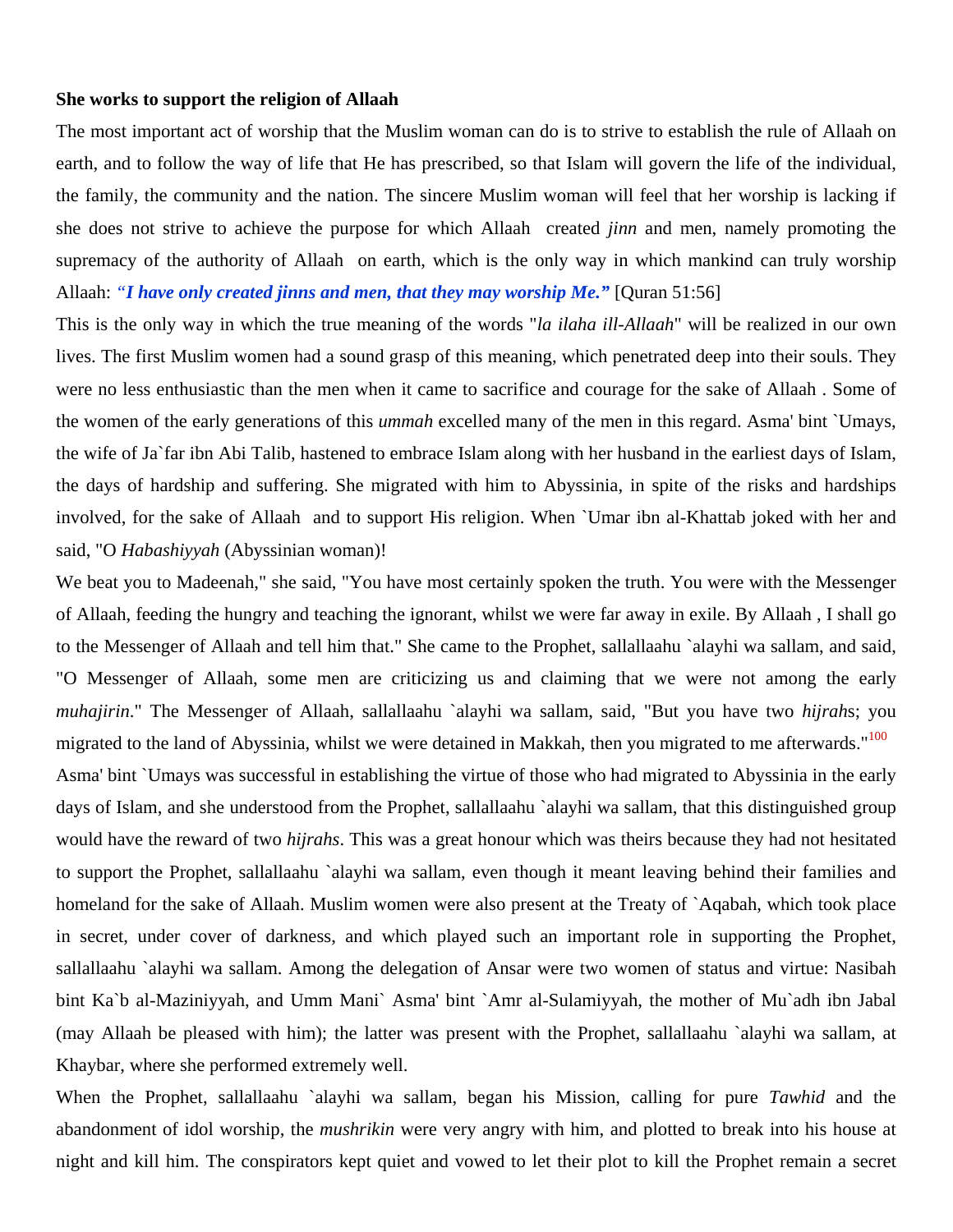amongst themselves. Nobody even sensed that there was a plot, apart from one Muslim woman, who was over one hundred years old. Her name was Ruqayqah bint Sayfi, and she did not let the weakness of old age stop her from hastening to save the Prophet's life. She made her way to him, and told him what the people were planning to do. He embarked upon his *hijrah* straight away, leaving the land that was the most beloved to him on earth, and leaving his cousin `Ali (may Allaah be pleased with him) sleeping in his bed, so that the conspirators surrounding his house would think that he was there, and this would keep them from following him and killing him on the road.<sup>101</sup>

What a tremendous service this great woman did for Islam and the Muslims! How great was her *jihad* to save the life of the Messenger of Allaah , sallallaahu `alayhi wa sallam, at the most dangerous time he ever faced. When the Prophet, sallallaahu `alayhi wa sallam, and his companion left Makkah, and stayed out of sight in the cave of Hira' at the top of Mount Thawr, it was a young girl who brought them food and water, and news of the people who were lying in wait for . Her name was Asma' bint Abi Bakr al-Siddiq (may Allaah be pleased with her).

This brave young girl used to cover the great distance between Makkah and Mount Thawr at night; the difficulty and isolation of this journey, and the presence of watchful enemies, did not deter her. She knew that by saving the life of the Prophet, sallallaahu `alayhi wa sallam, and his companion, helping them to reach their goal of going to Madinah, she was supporting the religion of Allaah , and working towards making His word supreme on earth. So she undertook her difficult mission every day, ever alert and striving to conceal herself as she walked and climbed up the mountain, until she had brought whatever supplies and news she was carrying to the Prophet, sallallaahu `alayhi wa sallam, and his companion. Then she would go back down to Makkah under cover of darkness.<sup>102</sup>

This mission, which even the strongest of men could have failed to achieve, is not all that Asma' did to support the Prophet, sallallaahu `alayhi wa sallam, and Islam. She was tested severely, and proved to be as solid as a rock, on the day when the *mushrikin* surrounded her and asked about her father. She denied knowing anything, and they placed severe pressure on her, so much so that Abu Jahl struck her a blow that sent her earring flying from her ear. But this did not weaken her resolve or her determination to keep her secret hidden. She kept up her mission of taking food and news to the Prophet, sallallaahu `alayhi wa sallam, and his companion, until the time came for them to leave the cave and head for Madeenah. She had already brought them provisions for the journey, but when she checked the cloth in which they were wrapped, she found that she had nothing with which to tie it apart from her own girdle. She told her father, who told her to tear it in two and use one piece to tie the water skins and the other to tie the cloth holding the food. Hence Asma' became known as *Dhat al-Nitagayn* (she of the two girdles).<sup>103</sup>

It was the attitude of the early Muslim women to support the religion of Allaah and join the forces of *da`wah*, because their hearts were filled with strong, vibrant faith. They could not bear to stay in the land of *kufr*, far from the centre of Islam, so they migrated - with their husbands, if they were married - and their *hijrah*, like that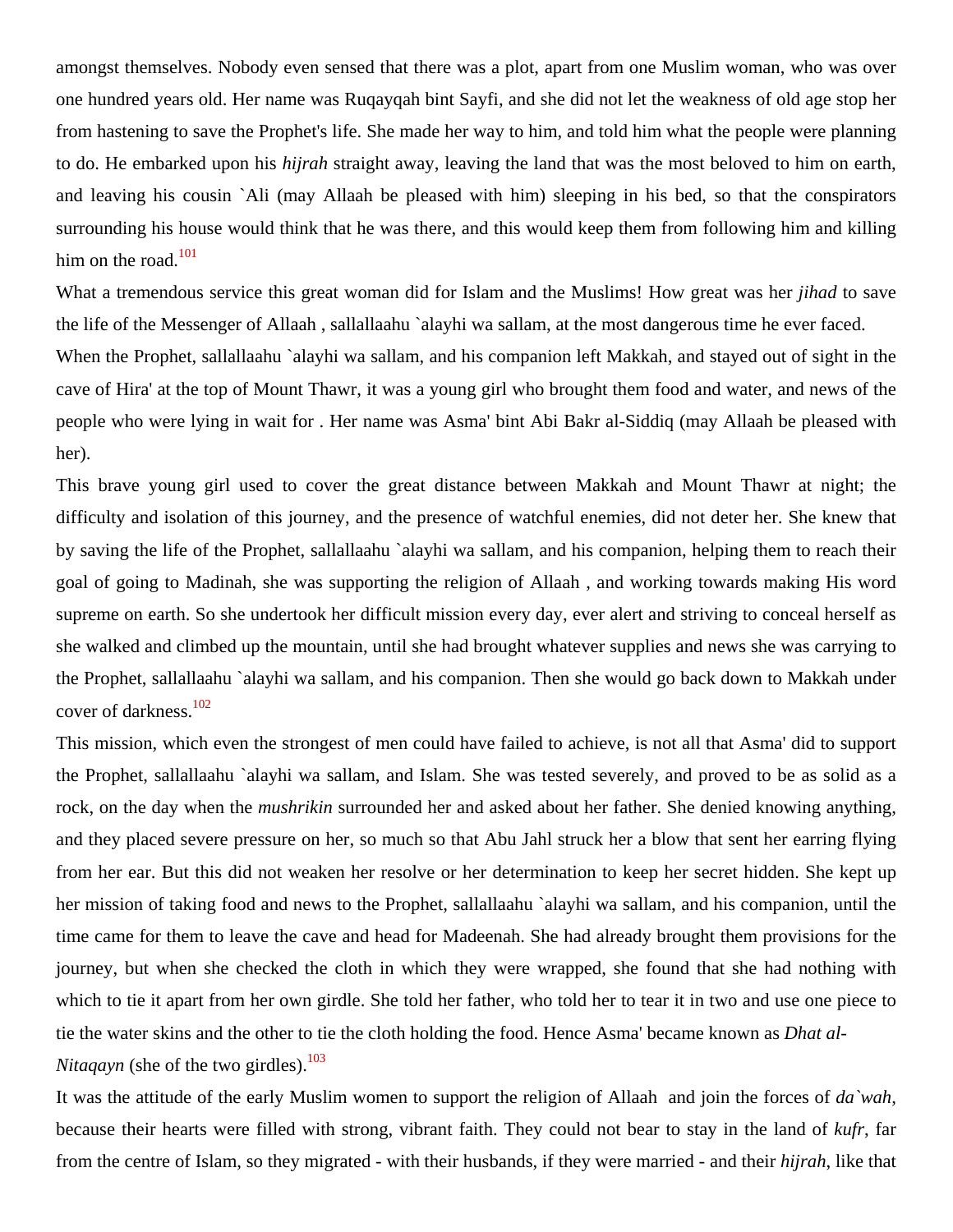of the men, was in obedience to Allaah and in support of His religion. Their faith was like that of the men, and they made sacrifices just as the men did.

This deep faith is what motivated Umm Kalthum bint `Uqbah ibn Abi Mu`ayt to migrate to Madeenah alone, at the time of the Treaty of al-Hudaybiyah, where the Prophet, sallallaahu `alayhi wa sallam, had promised to return to the *mushrikin* anyone who came to him to embrace Islam. The Prophet, sallallaahu `alayhi wa sallam, had already kept his promise and sent two men back. When Umm Kalthum reached Madinah, she said to the Prophet, sallallaahu `alayhi wa sallam,: "I have fled to you with my religion, so protect me and do not send me back to them, for they will punish me and torture me, and I do not have the patience and fortitude to endure that. I am a mere woman, and you know the weakness of women. I see that you have already sent two men back." The Prophet, sallallaahu `alayhi wa sallam, said: "Allaah has cancelled this treaty with regard to women."<sup>104</sup>

Allaah knew the faith of Umm Kalthum bint `Uqbah ibn Abi Mu`ayt, and other *muhajir* women who had migrated solely out of love for Allaah and His Messenger and Islam.

He revealed Quran concerning them, abolishing the treaty between the Prophet and the *mushrikin* in the case of women only, and forbidding their being sent back to the *mushrikin* once the Prophet, sallallaahu `alayhi wa sallam, had tested them and ensured that they had not migrated for the sake of a husband or wealth or some other worldly purpose, and that they had indeed migrated for the sake of Allaah and His Messenger: *"O you who believe! When there come to you believing women refugees, examine [and test] them: Allaah knows best as to their Faith: if you ascertain that they are Believers, then send them not back to the Unbelievers. They are not lawful [wives] for the Unbelievers, nor are the [Unbelievers] lawful [husbands] for them. ."* [Quran 60:10]

One of those virtuous women who were among the first people to support Islam and the Prophet was Umm al-Fadl bint al-Harith, Lubabah, the full-sister of the Prophet's wife Maymunah. She was the second woman to embrace Islam: she became Muslim after Khadijah (May Allaah be pleased with her). She was a source of great support and consolation for the Prophet, sallallaahu `alayhi wa sallam. Lubabah was the wife of the Prophet's paternal uncle al-`Abbas ibn `Abd al-Muttalib, and was diametrically opposed to Umm Jamil bint Harb, the wife of his other paternal uncle Abu Lahab, whom the Quran described as the carrier of firewood who would have a twisted rope of palm-leaf fibre around her neck (see Quran 111:4-5), because of her determination to harm the Prophet, sallallaahu `alayhi wa sallam, whilst Lubabah was the first to come to his support and to make sacrifices to support his religion during the most testing days that the early Muslims faced. Lubabah, her husband al-`Abbas and their sons used to conceal their Islam, in obedience to the Prophet's command and in accordance with a well-thought-out plan. Thus they were able to learn the secrets of the *mushrikin* and pass them on to the Messenger of Allaah, sallallaahu `alayhi wa sallam. When the battle of Badr was waged between the Muslims and the *mushrikin*, and news came of the defeat of Quraysh, Umm Fadl urged her sons and her freed slave Abu Rafi` to conceal their joy at this defeat, because she feared that the *mushrikin*, especially Abu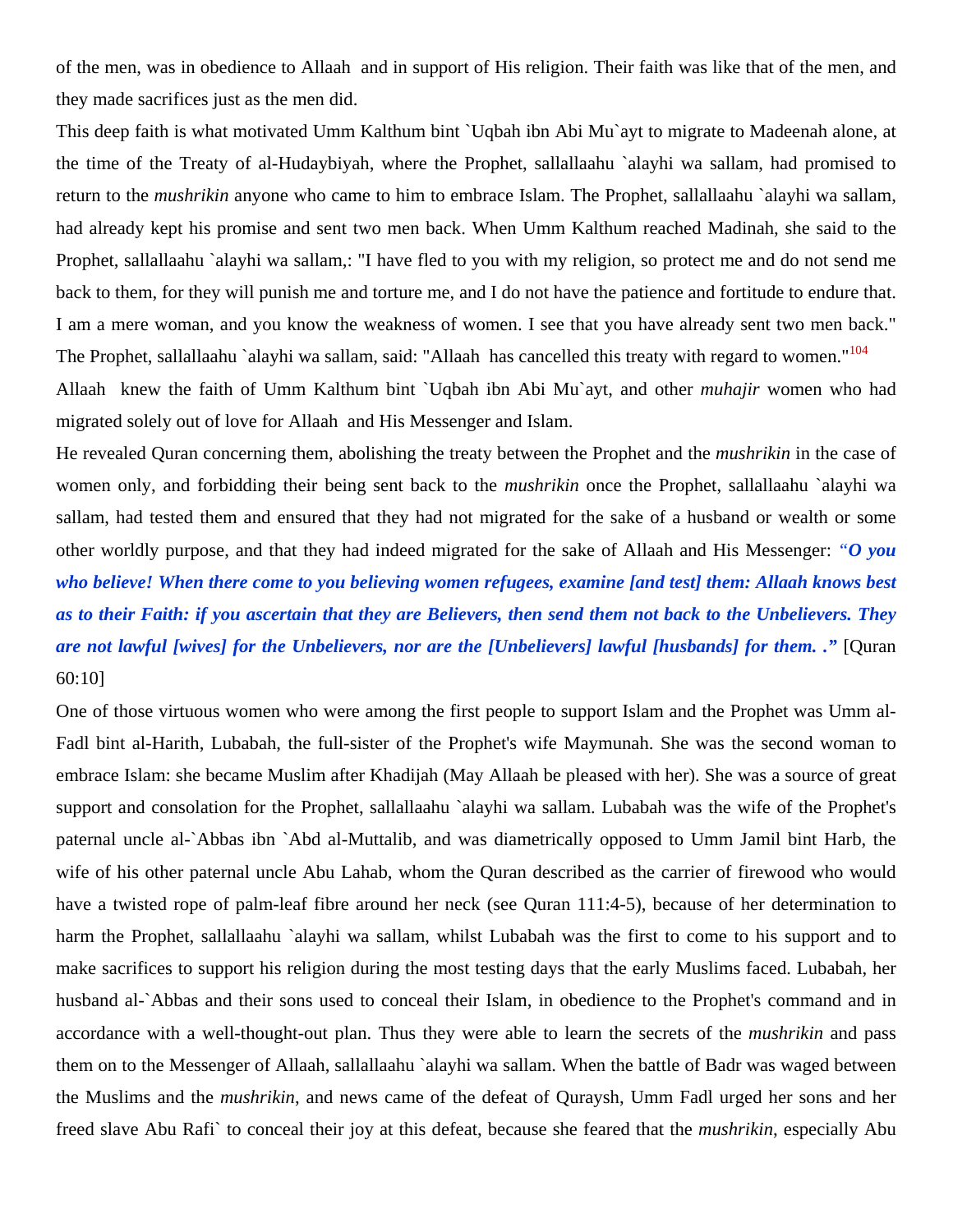Lahab who was filled with hatred towards Muhammad , sallallaahu `alayhi wa sallam, his companions and his message, might do them some harm.

But her freed slave Abu Rafi` was not safe from the wrath of Abu Lahab; when he expressed his joy at the Muslims' victory, Abu Lahab was enraged and vented his fury on the poor man, beating him in the presence of Umm Fadl. At this point, Umm Fadl became like a fierce lioness, and attacked him shouting, "You pick on him when his master is absent!" She struck him with one of the (wooden) pillars of the house and dealt him a fatal blow to the head. Abu Lahab did not live more than seven days after that.

Umm Fadl bore her separation from her husband al-`Abbas with patience, for the sake of Allaah and in support of His religion, when the Prophet, sallallaahu `alayhi wa sallam, issued a command that al-`Abbas should stay in Makkah, and she should migrate to Madinah. Their separation was a lengthy and difficult one, but Umm Fadl bore it patiently, hoping for reward and seeking help from Allaah through prayer and fasting, waiting for her beloved husband to finish what he had to do in Makkah and come to Madinah. As it turned out, he was one of the last to migrate to Madinah. The only thing that helped to ease the pain of this separation was seeing her eldest son `Abdullaah, accompanying the Prophet, sallallaahu `alayhi wa sallam, daily and drinking deeply from the pure wellspring of Islam. It never occurred to her that history was preparing her to enter its widest gate, for she was to be the great mother of the great authority on Islamic teaching and the interpretation of the Quran: `Abdullaah ibn al-`Abbas (may Allaah be pleased with him).

Another one of the early Muslim women who thought little of the sufferings and torture they endured for the sake of Islam was Sumayyah, the mother of `Ammar ibn Yasir. When the mid-day heat was at its most intense, and the desert sands were boiling, Banu Makhzum would drag her and her son and husband out to an exposed area, where they would pour burning sand over them, place heated shields on them, and throw heavy rocks at them, until her son and husband sought to protect themselves from this appalling torture by saying some words to agree with the *mushrikin*, although they hated to do so. Concerning them and others in similar situations, Allaah revealed the *ayah*: "*Anyone who, after accepting faith in Allaah, utters Unbelief, except under compulsion, his heart remaining firm in faith . . ."* [Quran 16:106]

But Sumayyah remained steadfast and patient, and refused to say what the *mushrikin* wanted to hear. The despicable Abu Jahl stabbed her with a spear, killing her, and thus she had the honour of being recorded as the first martyr in Islam.

The history of Islam is filled with other women who endured even worse torture for the sake of Islam. This suffering did not weaken their resolve or exhaust their patience; rather they willingly accepted whatever befell them, hoping for reward from Allaah. They never said anything that would undermine their religion, and they never humiliated themselves by begging for mercy.

Historians record that many of the men who were oppressed - apart from Bilal, may Allaah have mercy on him - were forced to say something that would please their oppressors, in order to save their lives, but not one of the women who were similarly oppressed was reported to have given in.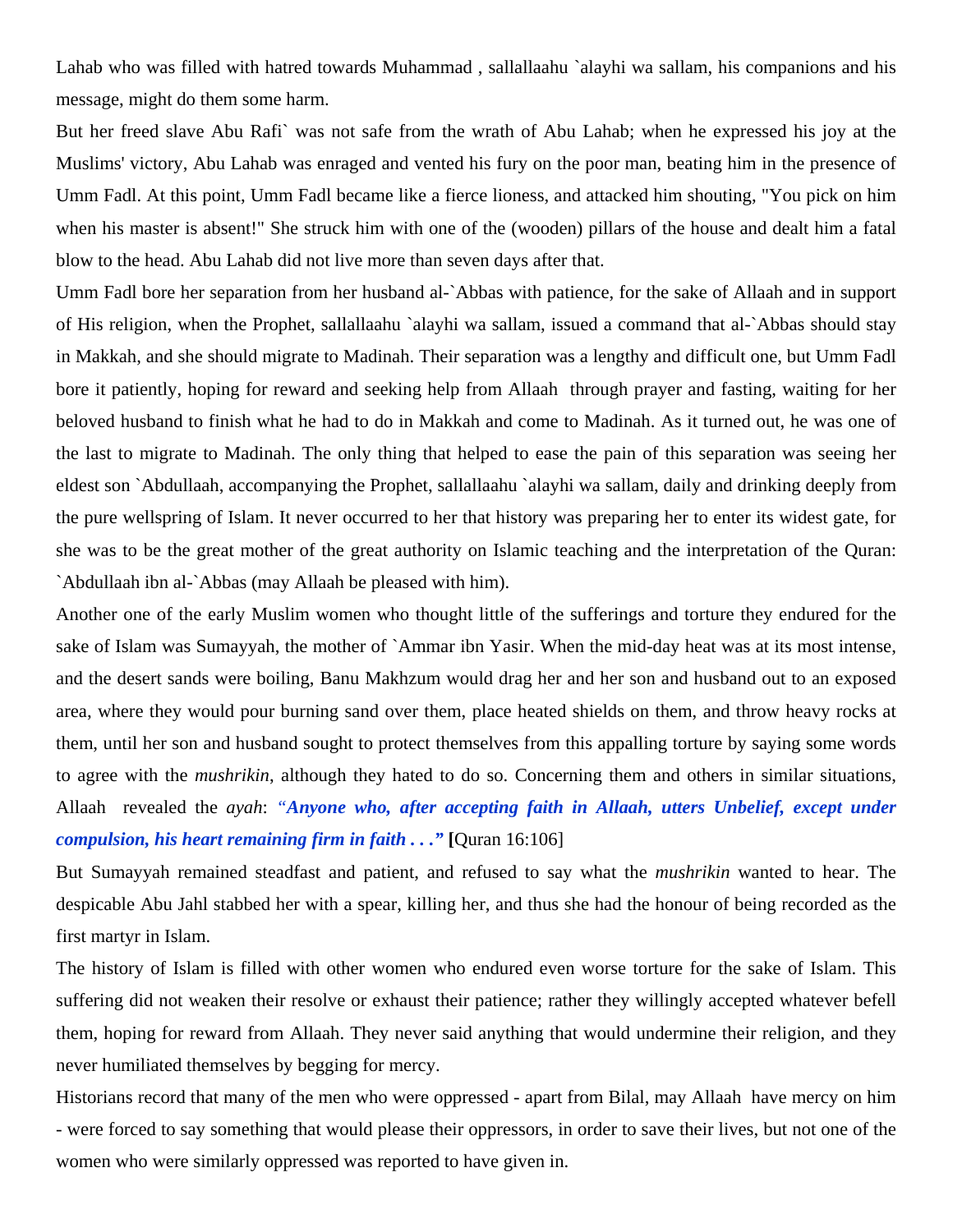These brilliant Muslim women welcomed the oppression they suffered for the sake of Allaah and making His word supreme on earth. They never stopped preaching the word of Islam, no matter what trials and suffering came their way. In the story of Umm Sharik al-Qurashiyyah al-`Amiriyyah, Ibn `Abbas gives an eye-witness account of the depth of the women's faith and how they rushed to devote themselves to Allaah's cause, patiently enduring whatever trials this entailed. Ibn `Abbas said: "Umm Sharik began to think about Islam whilst she was in Makkah. She embraced Islam, then began to mix with the women of Quraysh in secret, calling them to Islam, until this became known to the people of Makkah. They seized her and said, `If it were not for your people, we would have done what we wanted to you, but we will send you back to them.' She said, `So they seated me on a camel with no saddle or cushion beneath me, and left me for three days without giving me anything to eat or drink. After three days I began to lose consciousness. Whenever they stopped, they would leave me out in the sun whilst they sought shade, and keep food and drink away from me until they resumed their journey . . .'"

This was not all that Muslim women did in support of Islam; they also went out on military expeditions with the Prophet, sallallaahu `alayhi wa sallam, and his Companions where, when the forces of *iman* and the forces of *kufr* met in armed combat, they performed the important duty of preparing the waterskins and bringing water to the fighters, and tending the wounded, and carrying the dead away from the battlefield.

At the most critical moments, they never shrank from taking up weapons and entering the fray alongside the Prophet, sallallaahu `alayhi wa sallam, and his Companions. Al-Bukhaari and Muslim narrate many Hadeeth which illustrate the brilliance of the Muslim women during that golden age, when hearts were filled with vibrant faith, deep love for Allaah and His Messenger, and the desire to make Islam victorious. One of these reports is the account given by Imam Muslim of Umm `Atiyyah al-Ansariyyah, who said: "I went out on seven military campaigns with the Messenger of Allaah , sallallaahu `alayhi wa sallam. I stayed behind in the camp, making food for them and tending to the sick and wounded." $105$ 

Anas ibn Malik said: "The Messenger of Allaah, sallallaahu `alayhi wa sallam, used to go out on military campaigns accompanied by Umm Sulaym and some of the *Ansar* women; they would bring water and tend the wounded."<sup>106</sup>

Imam Al-Bukhaari reported that al-Rubayyi` bint Mu`awwidh said: "We were with the Prophet, sallallaahu 'alayhi wa sallam, bringing water, tending the wounded, and bringing the dead back to Madinah."<sup>107</sup>

Al-Bukhaari and Muslim report that Anas said: "On the day of Uhud, when some of the people ran away from the Prophet, sallallaahu `alayhi wa sallam, Abu Talhah stood before the Prophet, sallallaahu `alayhi wa sallam, defending him with a shield. Abu Talhah was a highly-skilled archer, and on that day he broke two or three bows. Whenever a man passed by who had a quiver full of arrows, he would say, `Give it to Abu Talhah.' Whenever the Prophet of Allaah, sallallaahu `alayhi wa sallam, raised his head to see what was happening, Abu Talhah told him, `O Prophet of Allaah, may my father and mother be sacrificed for you! Do not raise your head, lest an arrow strike you. May it hit my chest rather than yours.' He [Anas] said: I saw `Aa'ishah bint Abi Bakr and Umm Sulaym, both of whom had tucked up their garments so that their anklets were visible. They were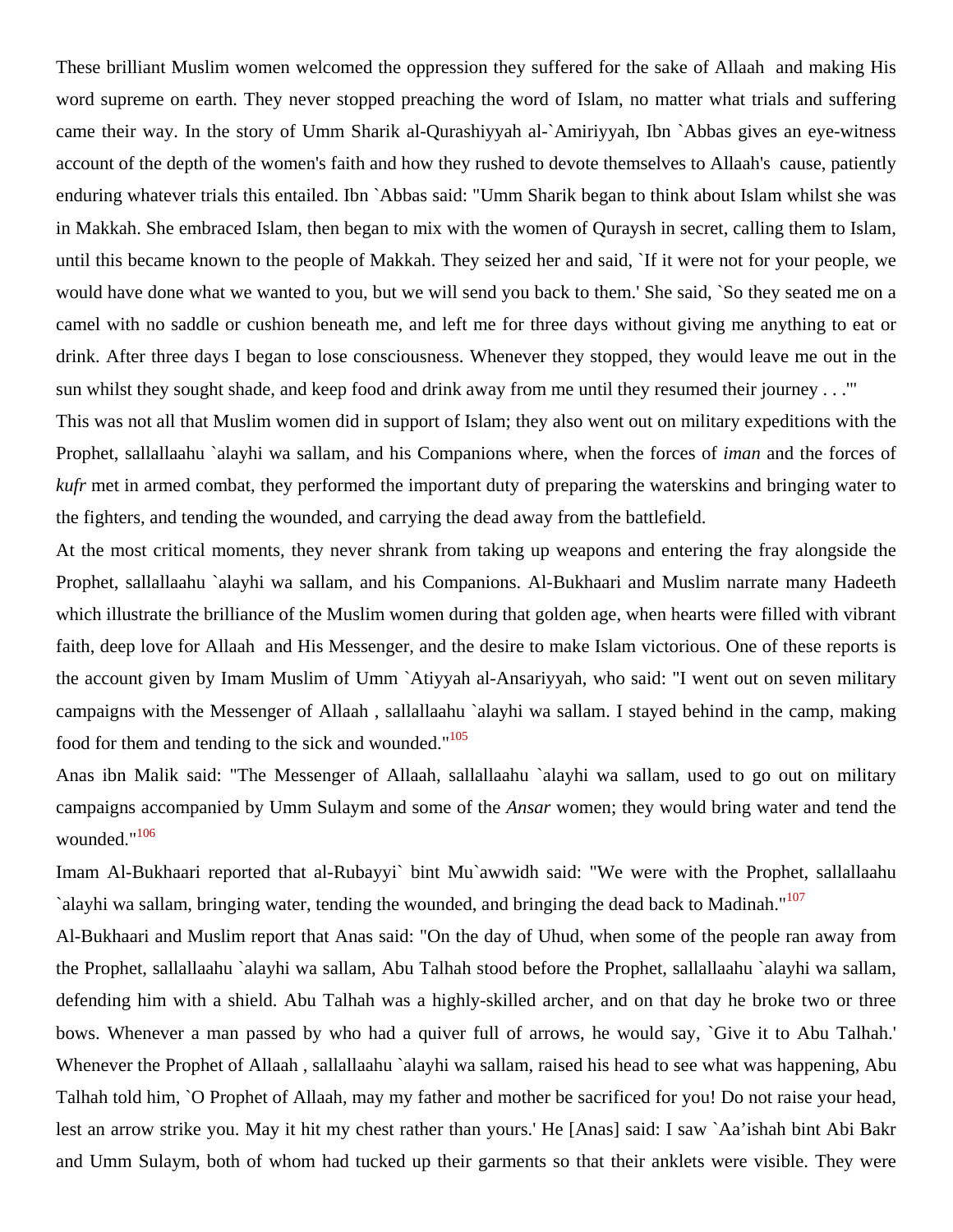carrying water skins on their backs and were pouring water into the mouths of the people. They would go back and fill the water skins again, then come and pour water into the mouths of the people again. Abu Talhah's sword fell from his hands two or three times because of exhaustion."<sup>108</sup>

What a noble deed these two great women did in quenching the thirst of the *mujahidin* in the midst of a raging battle and in the intense heat of the Hijaz climate. They were moving about the battlefield, not caring about the falling arrows and clashing swords that surrounded them.

For this reason, the Rightly-Guided *khalifah* `Umar ibn al-Khattab (may Allaah be pleased with him) preferred Umm Salit over his own wife Umm Kalthum bint `Ali when he was sharing out some garments among the women of Madeenah. Because she had sewn waterskins on the day of Uhud, and this had played an important role in helping the *mujahidin* and renewing their energy. Bukhaari reports from Tha`labah ibn Abi Malik: "Umar ibn Al-Khattab shared out some garments among the women of Madinah. There was one good garment left, and some of the people with him said, `O *Amir al-Mu'minin*, give this to your wife, the grand-daughter of the Messenger of Allaah,' meaning Umm Kalthum bint `Ali. `Umar said, `Umm Salit has more right to it.' Umm Salit was one of the *Ansari* women who had pledged their allegiance to the Prophet, sallallaahu `alayhi wa sallam. `Umar said, `She carried the water skins to us on the day of Uhud.'" $109$ 

At Uhud, the Prophet's cheek and upper lip were wounded and his tooth was broken. His daughter Fatimah (may Allaah be pleased with her) washed his wounds, whilst `Ali poured the water. When Fatimah saw that the water only made the bleeding worse, she took a piece of matting, burned it, and applied it to the wound to stop the bleeding. $110$ 

Among the women who stood firm at the most intense moments of the battle of Uhud was Safiyyah bint `Abd al-Muttalib, the (paternal) aunt of the Prophet, sallallaahu `alayhi wa sallam. She stood with a spear in her hand, striking the faces of the people and saying, "Are you running away from the Messenger of Allaah?!" When the Prophet, sallallaahu `alayhi wa sallam, saw her, he gestured to her son al-Zubayr ibn al-`Awwam that he should bring her back so that she would not see what had happened to her brother Hamzah (may Allaah be pleased with him). She said, "Why? I have heard that my brother has been mutilated, but that is nothing for the sake of Allaah . We accept what has happened, and I shall hope for reward and be patient, *in sha Allaah*."

Safiyyah was also present at the battle of al-Khandaq (the trench). When the Prophet, sallallaahu `alayhi wa sallam, set out from Madeenah to fight his enemies, he put his wives and womenfolk in the fortress of the poet Hassan ibn Thabit, which was the most secure fortress in Madeenah. A Jewish man came by, and began to walk around the fortress. Safiyyah said, "O Hassan, this Jew is walking around the fortress, and by Allaah I fear that he will go and tell the other Jews out there where we are. The Messenger of Allaah , sallallaahu `alayhi wa sallam, and his Companions are too busy to come and help us, so go down and kill him." Hassan said, "May Allaah forgive you, O daughter of `Abd al-Muttalib. By Allaah , you know that I am not like that." When Safiyyah heard this, she stood up, took hold of a wooden post, and went down from the fortress herself. She struck the Jew with the wooden post and killed him, then went back to the fortress and said, "O Hassan, go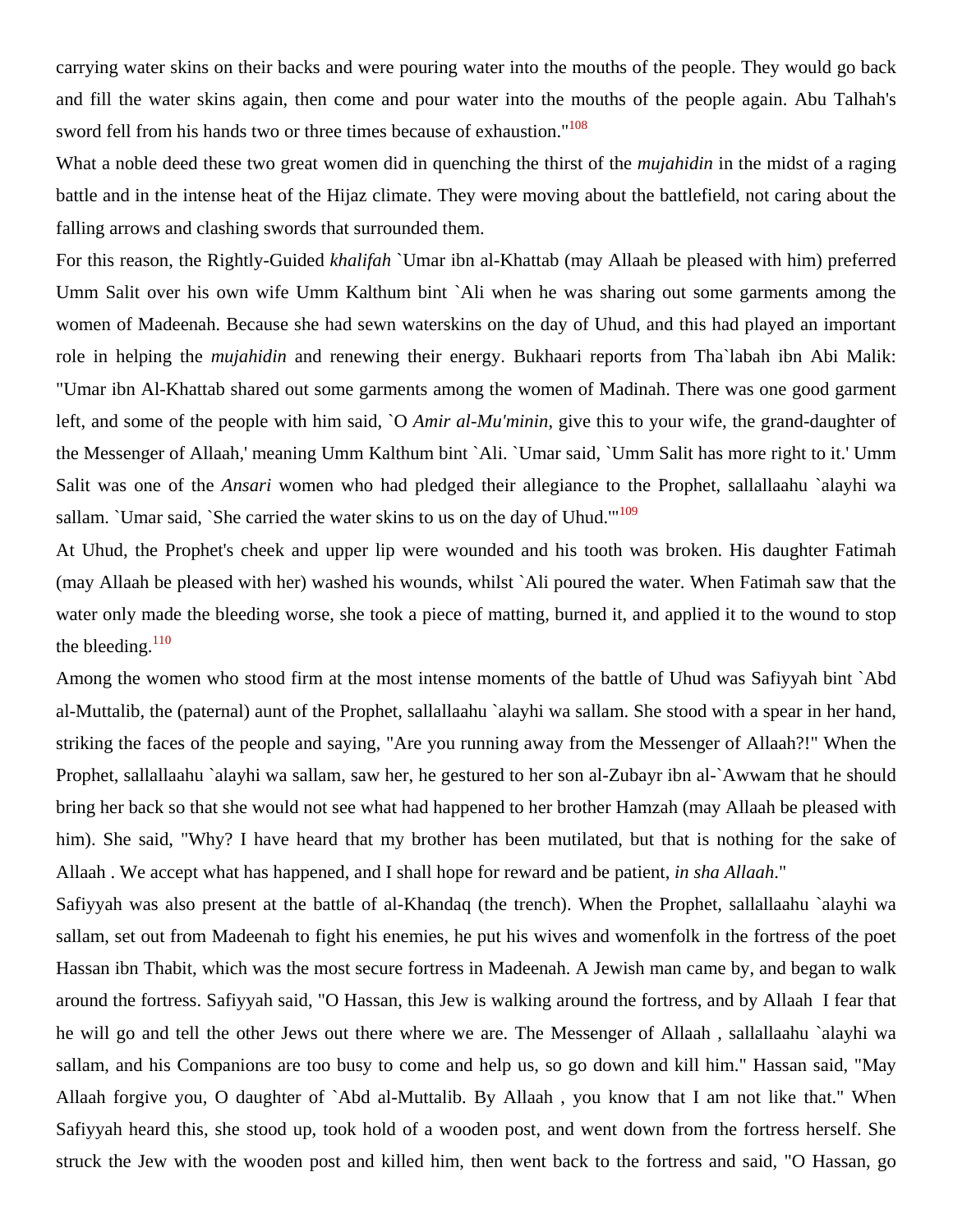down and strip him of his arms and armour; the only thing that is preventing me from doing so is that he is a man." Hassan said, "I have no need of this booty, O daughter of Abd al-Muttalib." Safiyyah was also present at the battle of Khaybar. One of the most distinguished women who took part in the battle of Uhud, if not the most distinguished of them, was Nasibah bint Ka`ab al-Maziniyyah, Umm `Umarah (may Allaah be pleased with her). At the beginning of the battle, she was bringing water and tending the wounded, as the other women were doing. When the battle was going in the favour of the Muslims, the archers disobeyed command of the Prophet, sallallaahu `alayhi wa sallam, and this turned the victory into defeat, as the Quran described it: *"Behold! You were climbing up the high ground, without even casting a side glance at anyone, and the Messenger in your rear was calling you back . . ."* [Quran 3:153]

At this point, Nasibah went forward, with her sword unsheathed and her bow in her hand, to join the small group who were standing firm with the Prophet, sallallaahu `alayhi wa sallam, acting as a human shield to protect him from the arrows of the *mushrikin*. Every time danger approached the Prophet, sallallaahu `alayhi wa sallam, she hastened to protect him. The Messenger of Allaah, sallallaahu `alayhi wa sallam, noticed this, and later said, "Wherever I turned, to the left or the right, I saw her fighting for me." Her son `Umarah also described what happened on that tremendous day: "On that day, I was wounded in my left hand. A man who seemed to be as tall as a palm-tree struck me, then went away without pursuing me to finish me off. The blood began to flow copiously, so the Messenger of Allaah, sallallaahu `alayhi wa sallam, told me, `Bind up your wound.' My mother came to me, and she was wearing a waist-wrapper, which she had brought, for the purpose of wrapping wounds. She dressed my wound, whilst the Prophet, sallallaahu `alayhi wa sallam, was looking on. Then she told me, `Get up, my son, and fight the people.' The Prophet, sallallaahu `alayhi wa sallam, said, `Who could bear what you are putting up with, O Umm `Umarah?' She said: The man who had struck my son came by, and the Messenger of Allaah said, `This is the one who struck your son.' I intercepted him and hit him in the thigh, and he collapsed. I saw the Messenger of Allaah smiling so broadly that I could see his back teeth. He said, `You have taken your revenge, O Umm `Umarah!' Then we struck him with our weapons until we killed him, and the Prophet, sallallaahu `alayhi wa sallam, said: `Praise be to Allaah , who granted you victory over him, gave you the satisfaction of taking revenge on your enemy, and let you see the vengeance for yourself." On this day, Nasibah herself received many wounds whilst she was fighting the people and striking their chests. The Prophet, sallallaahu `alayhi wa sallam, saw her, and called to her son, "Your mother! Your mother! See to her wounds, may Allaah bless you and your household! Your mother has fought better than so-and-so." When his mother heard what the Prophet, sallallaahu `alayhi wa sallam, said, she said, "Pray to Allaah that we may accompany you in Paradise." He said, "O Allaah , make them my companions in Paradise." She said, "I do not care what befalls me in this world."<sup>111</sup>

Umm `Umarah's *jihad* was not confined to the battle of Uhud. She was also present on a number of other occasions, namely the treaty of `Aqabah, al-Hudaybiyah, Khaybar and Hunayn. Her heroic conduct at Hunayn was no less marvellous than her heroic conduct at Uhud. At the time of Abu Bakr's *khilafah*, she was present at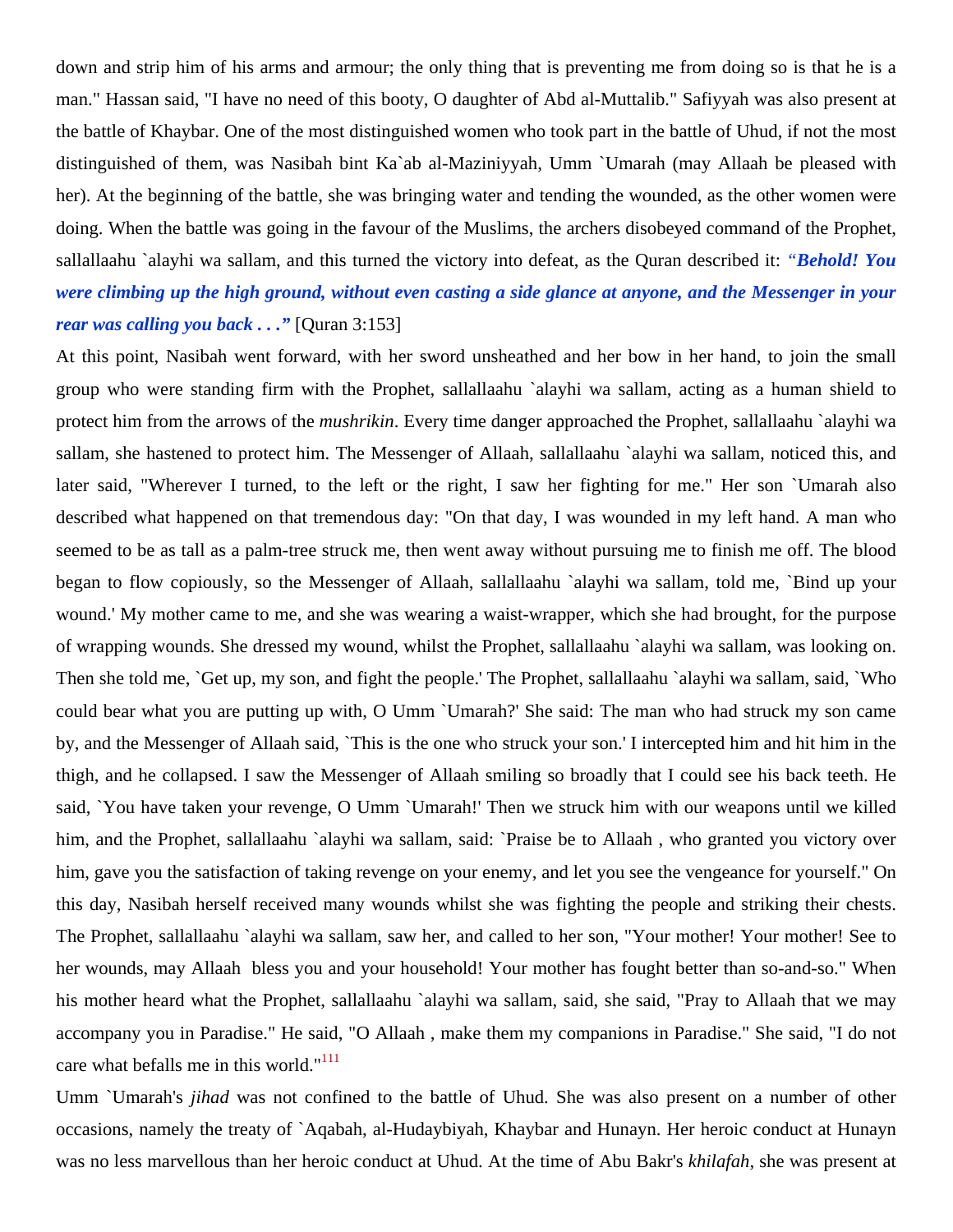al-Yamamah where she fought brilliantly and received eleven wounds as well as losing her hand. It is no surprise that the Prophet, sallallaahu `alayhi wa sallam, gave her the good news that she would enter Paradise, and that she was later held in high esteem by the *khalifah* Abu Bakr al-Siddiq (may Allaah be pleased with him) and his commander Khalid ibn al-Walid (may Allaah be pleased with him), and subsequently by `Umar ibn al-Khattab (may Allaah be pleased with him).<sup>112</sup> During this golden age of the Muslim woman's history there was another woman who was no less great than Nasibah bint Ka`b: Umm Sulaym bint Milhan. Like Umm `Umarah, `Aa'ishah, Fatimah and the other women, she also brought water and tended the wounded, but here we will tell another story. When the Muslims were preparing to go out with the Prophet, sallallaahu `alayhi wa sallam, to conquer Makkah, her husband Abu Talhah was among them. Umm Sulaym was in the later stages of pregnancy, but this did not stop her from wanting to accompany her husband Abu Talhah and to earn alongside him the reward for *jihad* for the sake of Allaah. She did not care about the hardships and difficulties that lay ahead on the journey. Her husband felt sorry for her and did not want to expose her to all that, but he had no choice but to ask the Prophet's permission. The Prophet, sallallaahu `alayhi wa sallam, gave his permission, and Umm Sulaym was delighted to accompany her beloved husband and witness the conquest of Makkah with him, on that great day when the hills of Makkah echoed with the cries of the believers and *mujahidin*: "There is no god but Allaah alone. He has kept His promise, granted victory to His servant, and alone has defeated the confederates. There is nothing before Him or after Him. There is no god but Allaah , and we worship Him alone, adhering faithfully to His religion although the disbelievers may hate this." This was the day when the bastions of idolatry and *shirk* in the Arabian Peninsula were forever destroyed, and the idols were thrown down by the Prophet, sallallaahu `alayhi wa sallam, as he declared, *"Truth has [now] arrived, and Falsehood perished: for Falsehood is [by its nature] bound to perish."* [Quran 17:81]

These events filled Umm Sulaym's soul with faith, and increased her courage and her desire to strive for the sake of Allaah. Only a few days later came the battle of Hunayn, which was such a severe test for the Muslims. Some of the people ran away from the battle, not caring about anything. The Prophet, sallallaahu `alayhi wa sallam, stood to the right and said, "Where are you going, O people? Come to me! I am the Messenger of Allaah, I am Muhammad ibn Abdullah." Nobody stayed with him except for a group of *Muhajirin* and *Ansar*, and members of his household, and Umm Sulaym and her husband Abu Talhah were among this group. The Messenger of Allaah , sallallaahu `alayhi wa sallam, saw Umm Sulaym wrapping a garment around her waist; she was pregnant with `Abdullaah ibn Abi Talhah, and she was trying to control Abu Talhah's camel, which she was afraid would get away from her, so she pulled its head down towards her and took hold of its nose-ring. The Messenger of Allaah, sallallaahu `alayhi wa sallam, called her, "O Umm Sulaym!" and she replied, "Yes, may my father and mother be sacrificed for you, O Messenger of Allaah."

A report in *Sahih* Muslim states: "On the day of Hunayn, Umm Sulaym took hold of a dagger and kept it with her. Abu Talhah saw her, and said, `O Messenger of Allaah, Umm Sulaym has a dagger.' The Messenger of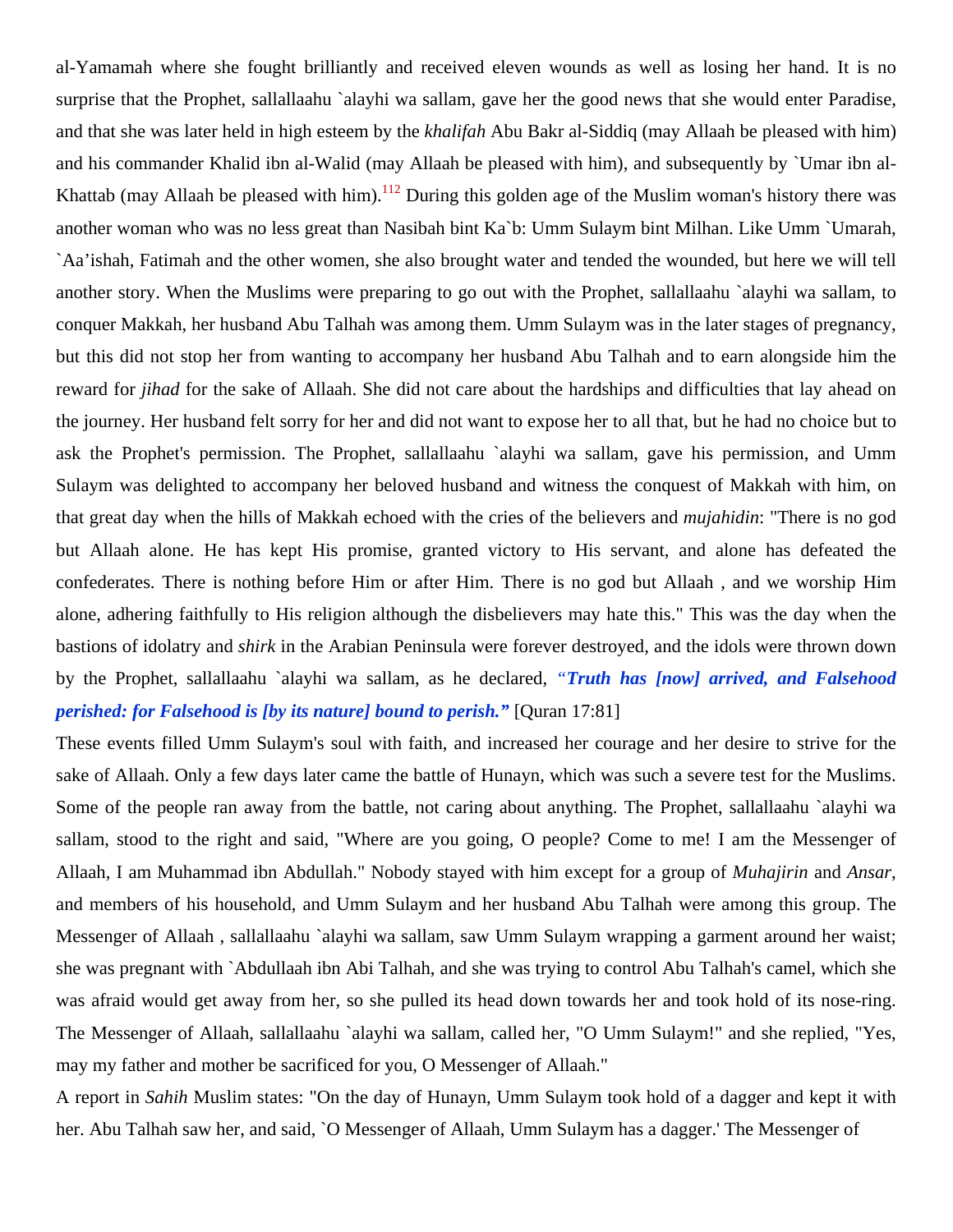Allaah, sallallaahu `alayhi wa sallam, asked her, `What is this dagger?' She said, `I took it so that if any one of the *mushrikin* comes near me, I will rip his belly open with it.' The Messenger of Allaah , sallallaahu `alayhi wa sallam, began to laugh. She said, `O Messenger of Allaah, kill all of the *tulaga*<sup>113</sup> who have run away and left you.' The Messenger of Allaah, sallallaahu `alayhi wa sallam, said, `Allaah is sufficient for us and He has taken care of us."<sup>114</sup>

Umm Sulaym stood firm with the Prophet, sallallaahu `alayhi wa sallam, when the battle intensified and even the bravest of men were put to the test. She could not bear even to see those who had run away and left the Prophet, sallallaahu `alayhi wa sallam, so she told him, "Kill those who ran away and left you . . ." It comes as no surprise that the Messenger of Allaah , sallallaahu `alayhi wa sallam, gave her the glad tidings that she would enter Paradise. In a *Hadeeth* reported by Bukhaari, Muslim and others from Jabir ibn `Abdullaah (may allaah be pleased with him), he, sallallaahu `alayhi wa sallam, told her: "I saw myself in Paradise, and suddenly I saw al-Rumaysa'115 bint Milhan, the wife of Abu Talhah . . ."116 The Messenger of Allaah , sallallaahu `alayhi wa sallam, used to visit Umm Sulaym, and her sister Umm Haram bint Milhan. Just as he gave glad tidings to Umm Sulaym that she would enter Paradise, so he also gave good news to Umm Haram that she would ride the waves of the sea with those who went out to fight for the sake of Allaah.

Bukhaari reports that Anas ibn Malik may Allaah be pleased with him said: "The Messenger of Allaah, sallallaahu `alayhi wa sallam, visited the daughter of Milhan, and rested there for a while. Then he smiled, and she asked him, `Why are you smiling, O Messenger of Allaah?' He said, `Some people of my *ummah* will cross the green sea for the sake of Allaah, and they will look like kings on thrones.' She said, `O Messenger of Allaah, pray to Allaah that I

will be one of them.' He said, `O Allaah, make her one of them.' Then he smiled again, and she asked him again why he was smiling. He gave a similar answer, and she said, `Pray to Allaah that I will be one of them.' He said, `You will be one of the first ones, not one of the last ones.'"

The Prophet's words came true, as Anas, may Allaah have be pleased with him, reported: "She married `Ubadah ibn al-Samit, and went out for *jihad* with him, and she travelled across the sea with the daughter of Qarazah.<sup>117</sup> When she came back, her riding-beast threw her, and she fell and died."<sup>118</sup> Her grave in Cyprus remains to this day as a memorial to a Muslim woman who fought in *jihad* for the sake of Allaah. When people visit the grave they say, "This is the grave of a righteous woman, may Allaah have mercy on her."<sup>119</sup> Another of the women who took part in military campaigns and *jihad* with the Prophet, sallallaahu `alayhi wa sallam, helping to defend Islam, was Umm Ayman, the nurse of the Prophet, sallallaahu `alayhi wa sallam. She was present at Uhud, Khaybar, Mu'tah and Hunayn, where she worked hard, tending the wounded and bringing water to the thirsty.<sup>120</sup> There was also Kabshah bint Rafi` al-Ansariyyah, the mother of Sa`d ibn Mu`adh, may Allaah be pleased with him. During the campaign of Uhud, she came running towards the Prophet, sallallaahu `alayhi wa sallam, who was on his horse, and Sa`d ibn Mu`adh, may Allaah be pleased with him, was holding onto its reins. Sa`d said, "O Messenger of Allaah, this is my mother." The Messenger of Allaah, sallallaahu `alayhi wa sallam, said, "She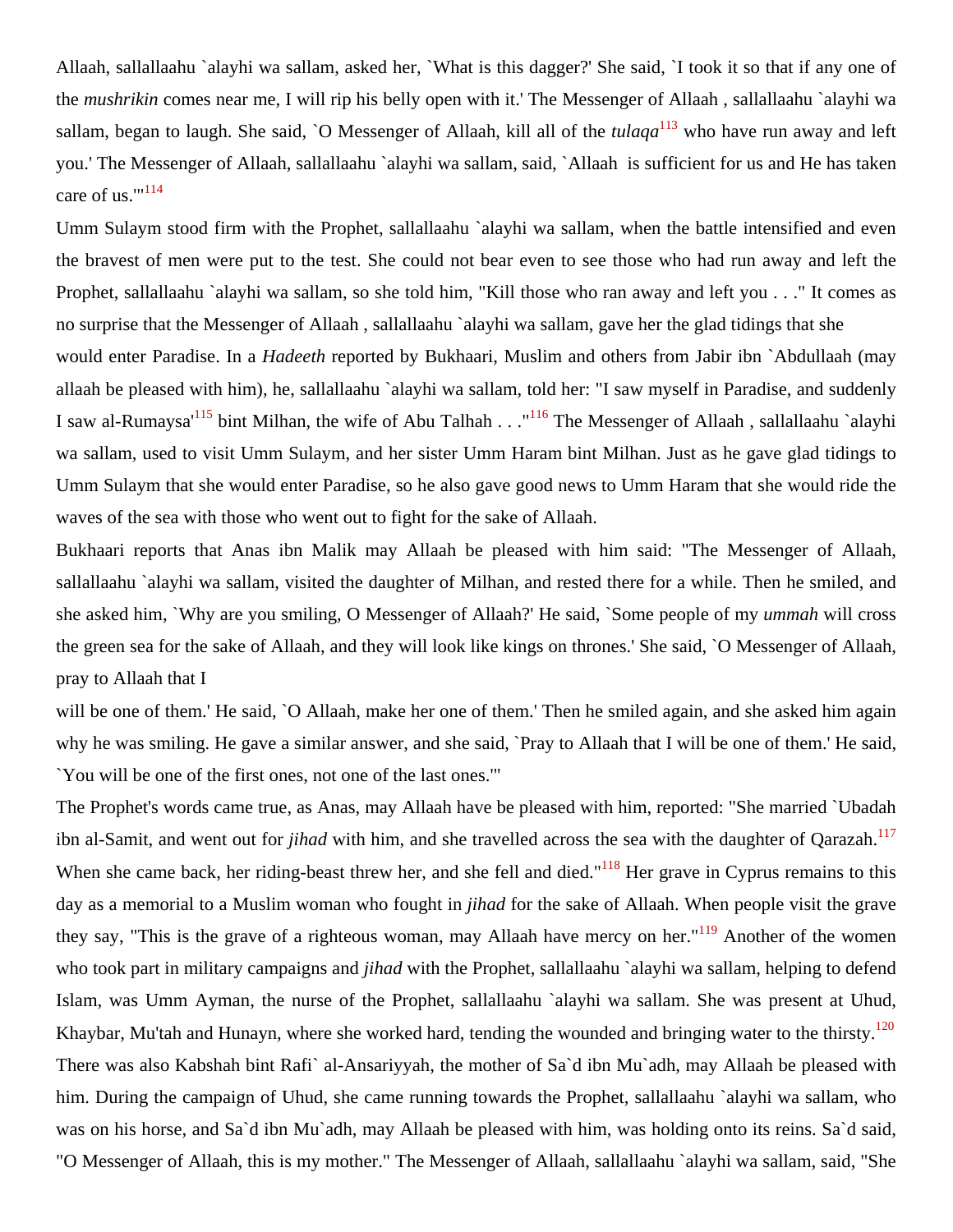is most welcome." He stopped for her, and she came closer; he offered his condolences for the death of her son `Amr ibn Mu`adh, told her and her family the glad tidings of the martyrs in Paradise, and prayed for them.<sup>121</sup> Among these great women are al-Furay`ah bint Malik, and Umm Hisham bint Harithah ibn al-Nu`man, may Allaah be pleased with him. They were among those who gave their oath of allegiance to the Prophet, sallallaahu `alayhi wa sallam, under the tree at Hudaybiyah. This was *Bay`at al-Ridwan*, which the Prophet, sallallaahu `alayhi wa sallam, called for when the *mushrikin* prevented the believers from entering Makkah; the Prophet, sallallaahu `alayhi wa sallam, had sent `Uthman ibn `Affan to Quraysh, and they detained him for so long that the Muslims though Quraysh had betrayed their trust and killed him. Allaah honoured His Messenger and those who were present on this blessed occasion, and He bestowed upon them His pleasure which many die before they can attain it, and beside which all other hopes and aspirations pale into insignificance. Allaah revealed *ayat* of the Quran on this occasion, which will be recited until heaven and earth pass away:

# "*Allaah's Good Pleasure was on the Believers when they swore Fealty to you under the Tree: He knew what was in their hearts, and He sent down Tranquillity to them; and He rewarded them with speedy Victory.***"**  Quran 48:18]

Umm al-Mundhir Salma bint Qays was present at *Bay`at al-Ridwan*, and had previously been present at *Bay`ah al-Mu'minat*, hence she was known as *Mubaya`at al-Bay`atayn* (the one who gave two oaths of allegiance). When the Prophet, sallallaahu `alayhi wa sallam, and his Companions went out to besiege Banu Qurayzah, this great *Sahabiyyah* went with them, and earned the reward for *jihad* for the sake of Allaah.

Asma' bint Yazid ibn al-Sakan al-Ansariyyah took part in the battle of al-Khandaq with the Prophet, sallallaahu `alayhi wa sallam. She was also present at al-Hudaybiyah and *Bay`at al-Ridwan* and at the battle of Khaybar. She continued her worthy efforts for the sake of Islam until the Prophet's death, and he died pleased with her. After his death, she never stopped working in support of Islam. In 13 AH, she travelled to Syria and was present at the battle of Yarmuk, when she brought water to the thirsty, tended the wounded and encouraged the fighters to stand firm. Yarmuk is one of the most famous battles in which the Muslim women took part alongside the fighting men. The Muslim army was sorely tested, and some of them retreated. The *mujahid* women were fighting a rear-guard action, rushing towards those who were running away with pieces of wood and stones, urging them to go back and stand firm. Ibn Kathir noted the courage of the Muslim women and the important role they played in this battle: "The Muslim women fought on this day, and killed a large number of Romans. They struck whoever among the Muslims ran away, and said, `Where are you going, to leave us at the mercy of these infidels?!' When they told them off in this manner, they had not choice but to return to the fight."<sup>122</sup>

The Muslim woman's stance and encouragement played a major role in making the *mujahidin* stand firm until Allaah decreed that they would be victorious over the Romans. On this tremendous day, Asma' bint Yazid did extremely well, and demonstrated a type of courage that was unknown among many of the men. She went forth into the battle lines, and struck down a number of the *mushrikin*. Ibn Hijr also noted her bravery: "Umm Salamah al-Ansariyyah, i.e., Asma' bint Yazid ibn Sakan, was present at al-Yarmuk. On that day she killed nine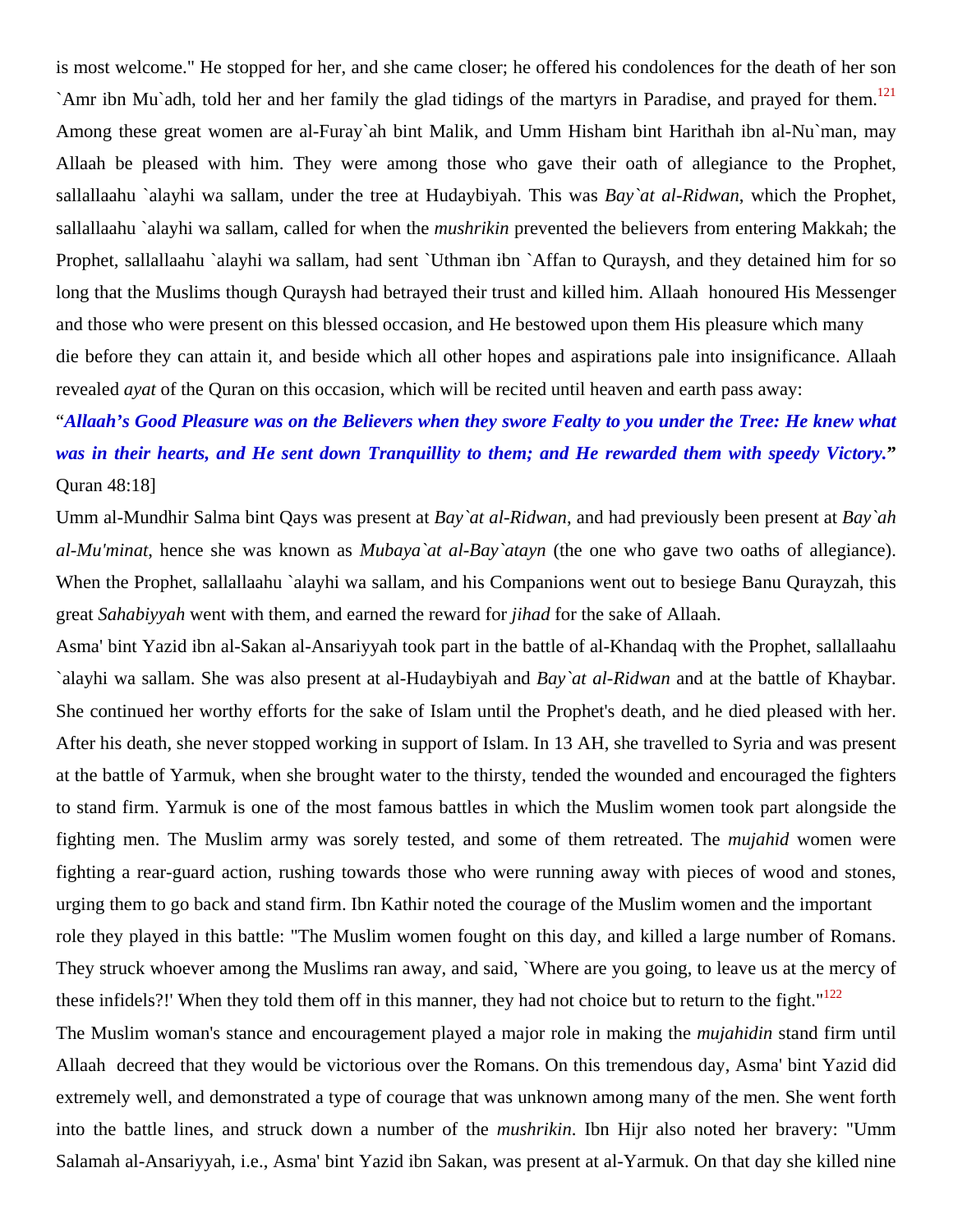Romans with her tent-pole. She lived for a while after that."<sup>123</sup> It seems that this great heroine spent the rest of her life in Syria, where the battle of Yarmuk took place, as she went with those of the *Sahabah* who went there. She lived until the time of Yazid ibn Mu`awiyah, and when she passed away, she was buried in the cemetery of al-Bab al-Saghir. Her grave is still there, bearing proud testimony to the *jihad* of Muslim women for the sake of Allaah. $124$ 

These golden pages of Muslim women's history were written by those virtuous women themselves, through the depth of their faith and the completeness of their understanding of the Muslim's woman's mission in life and her duty towards her Lord and her religion. What I have cited represents only a small part of a vast and noble record of rare sacrifice, proud determination, unique talents and deep faith. Undoubtedly Muslim women today may find in these accounts an example worthy of following as they seek to form their own modern Islamic character and identity.

# **She is distinguished by her Islamic character and true religion**

No doubt the true Muslim woman is distinguished by her Islamic character, and she is proud of the high status which Islam gave her at a very early stage, before women in other nations attained anything like it. Fifteen centuries ago, Islam proclaimed the full rights of women for the first time in history, and Muslim women enjoyed human rights centuries before the world had ever heard of human rights organizations or witnessed any "Declaration of Human Rights."

At that early stage, Islam declared that women were the twin halves of men, as stated in the *Hadeeth* narrated by Abu Dawud, Tirmidhi, al-Darimi and Ahmad. At a time when the Christian world doubted the humanity of woman and the nature of her soul, the Quran declared:

# **"***And their Lord has accepted of them, and answered them: `Never will I suffer to be lost the work of any of you, be he male or female: you are members, one of another'***" [**Quran 3:195]

The Prophet, sallallaahu `alayhi wa sallam, accepted women's oath of Islam and obedience, just as he accepted that of men. The women's *bay`ah* was independent of and separate from that of their menfolk, and was not done as an act of blind obedience. This is a confirmation of the independence of the Muslim woman's identity, and of their competence to bear the responsibility of giving the oath of allegiance and making the commitment to obey Allaah and be loyal to Him and His Messenger. All of this happened centuries before the modern world recognized woman's right to freedom of expression and the right to vote independently. This is in addition to other important rights, such as her independent right to own wealth and her freedom from the responsibility to spend on others, even if she is rich, and her equality with men in human worth, education, and general religious and legal duties. A full discussion of the rights which Islam has given to women, and the respect which it has bestowed upon them, is not possible here.

The level of respect, rights and competence attained by the Muslim woman is astonishing for Western women. I remember the comment of an American woman at a lecture given in the U.S. by the Syrian scholar Shaykh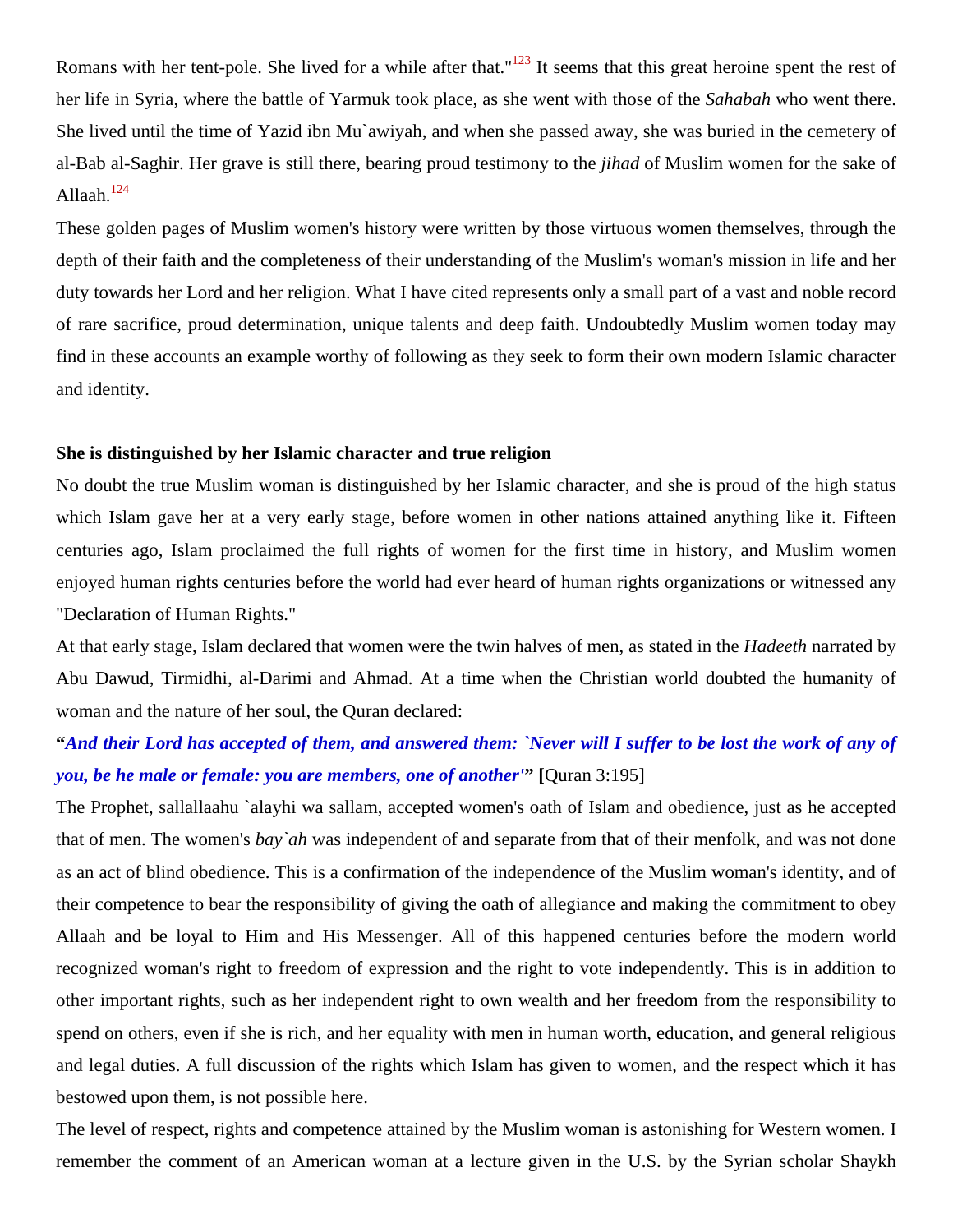Bahjat al-Bitar on the rights of women in Islam. This lady was amazed at the rights which the Muslim woman had gained fifteen hundred years ago; she stood up and asked, "Is what you say about the Muslim woman and her rights true or is it just propagan? If it is true then take me to live with you for a while, then let me die!" Many other Western women have also expressed their astonishment at the status and respect given to women in Islam. The modern Muslim woman, if she understands all this, is also filled with admiration for her true religion; her faith deepens and her conviction of the greatness and perfection of this divine program for human happiness, the well-being of men and women alike - grows ever stronger. It is sufficient for her to know that fifteen hundred years ago Islam achieved more for women in one blow than any other nation has achieved in the twentieth century. It is sufficient to know that the French Revolution of the late eighteenth century produced a human-rights document entitled "Declaration of the Rights of Man and Citizens" The first clause of this document states: "Men are born free and equal under the laws." There was an attempt to add the words "and woman," but this was rejected, and the statement remained confined to men only: "Man is born free, and he should not be enslaved." A century later, the great French scholar Gustave le Bon, in the late nineteenth century and early twentieth century, stated in his book "The Psychology of Peoples" that woman had never been equal to man except in periods of decline; this comment came in his refutation of demands that women should be made equal with men by giving them the same right to vote. This is how the situation remained until the advent of the League of Nations, following the First World War, and the United Nations Organization following the Second World War. Women's-rights advocates succeeded in stating the equality of women with men only after a great deal of hard work, because they were faced with the obstacle of quasi-religious traditions and customs; they did not have access to any text of national or international law that treated women with any measure of justice, which they could have used to overturn these obstacles and free women from the oppressive legacy of the past. Meanwhile, fifteen hundred years ago, Islam had definitively shown, in the Quran and Sunnah, that

rights.

When Islam made men and women equal in terms of human rights, it also made them equal in terms of human duties, as they were both charged with the role of *khalifah* (vicegerent) on earth and were commanded to populate and cultivate it, and to worship Allaah therein. Islam gave each of them his or her unique role to play in establishing a righteous human society; these roles are complementary, not opposite, and they apply to every man and woman. Each sex must play the role for which it is better suited and qualified, in order to build solid individuals, families and societies and achieve solidarity, mutual assistance and co-operation between the two sexes, without preventing anyone from doing any permitted deed which he or she wishes to do. Men and women are equally governed by whatever is in the interests of humanity, and both will be rewarded in accordance with their deeds in this life, as Allaah Says (which means):

men and women were equal in terms of reward, punishment, responsibility, worship, human worth and human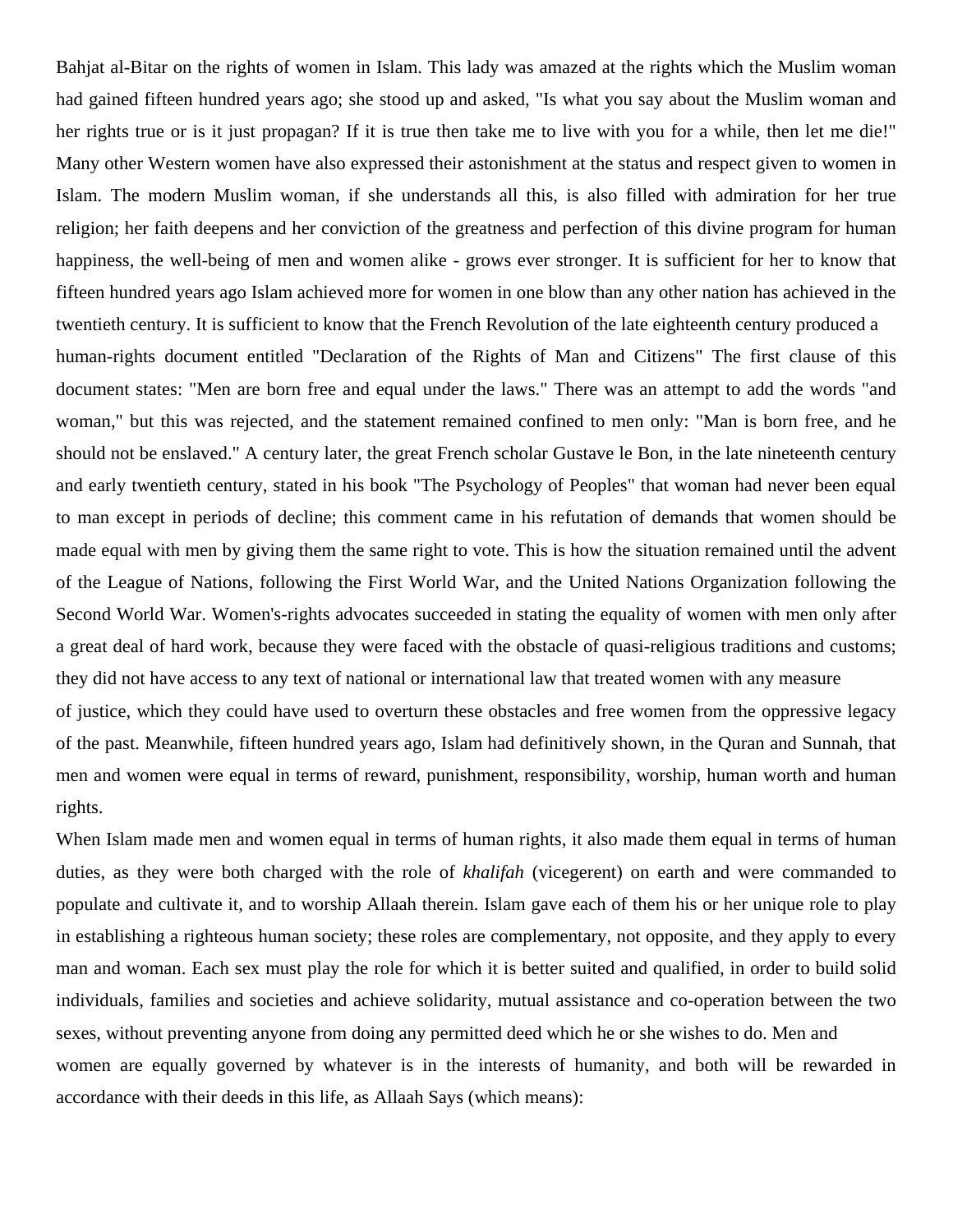# **"***Whoever works righteousness, man or woman, and has Faith, verily, to him will We give a new Life, and life that is good and pure, and We will bestow on such their reward according to the best of their actions***."**[Quran 16:97]

Both men and women are regarded as "shepherds" who are responsible for their "flocks," as is stated in the well-known Hadeeth of the Prophet, sallallaahu `alayhi wa sallam. The Muslim woman who understands the high status which Islam gave her fifteen centuries ago knows full well that the position of women in every nation governed by ancient laws was appalling, especially in India and Rome, in the Middle Ages in Europe, and in Arabia prior to the advent of Islam. So her pride in her Islamic identity, true religion and high human status increases. The position of women under ancient laws may be summed up in the comment of the Indian leader Jawarharlal Nehru in his book "The Discovery of India": "The legal position of women, according to Manu, was undoubtedly very bad. They were always dependent on either a father or a husband or a son." It is known that inheritance in India always passed from male to male, and excluded females completely.

Nehru commented on this: "In any case, the position of women in ancient India was better than that in ancient Greece or Rome, or during the early Christian period." The position of woman in ancient Roman law was based on a complete denial of her civic rights, and on requiring her to be constantly under the tutelage of a guardian, whether she was a minor or had reached the age of majority, simply because she was female. So she was always under her father's or husband's tutelage, and had no freedom whatsoever to do as she wished. In general, she could be inherited, but she had no rights of inheritance.

Under Roman law, a woman was simply one of the possessions of her husband, deprived of her own identity and freedom of conduct. The effects of this law are still visible in the twentieth century, in most of the modern states whose laws are still influenced by Roman law.

As a result of the influences of Roman law, women's position during the early Christian period was as appalling as Nehru suggests. Some religious councils shed doubts on the humanity of woman and the nature of her soul; conferences were held in Rome to debate these matters, and to discuss whether woman possessed souls like men, or were their souls like those of animals such as snakes and dogs? One of these gatherings in Rome even decided that women did not possess a soul at all, and that they would never be resurrected in the afterlife.

In the Arabian Peninsula, most tribes prior to the advent of Islam regarded women as something to be despised and abhorred. They were seen as a source of shame, which many would try to avoid by burying infant girls alive as soon as they were born.

Islam condemned this appalling situation of women in more than one place in the Quran. Referring to the low esteem in which women were held at the time of *jahiliyyah*, Allaah said: "*When news is brought to one of them, of [the birth of] a female [child], his face darkens, and he is filled with inward grief! With shame does he hide himself from his people, because of the bad news he has had! Shall he retain it on [sufferance and] contempt, or bury it in the dust? Ah! What an evil [choice] they decide on***!"**[Quran 16:58-59]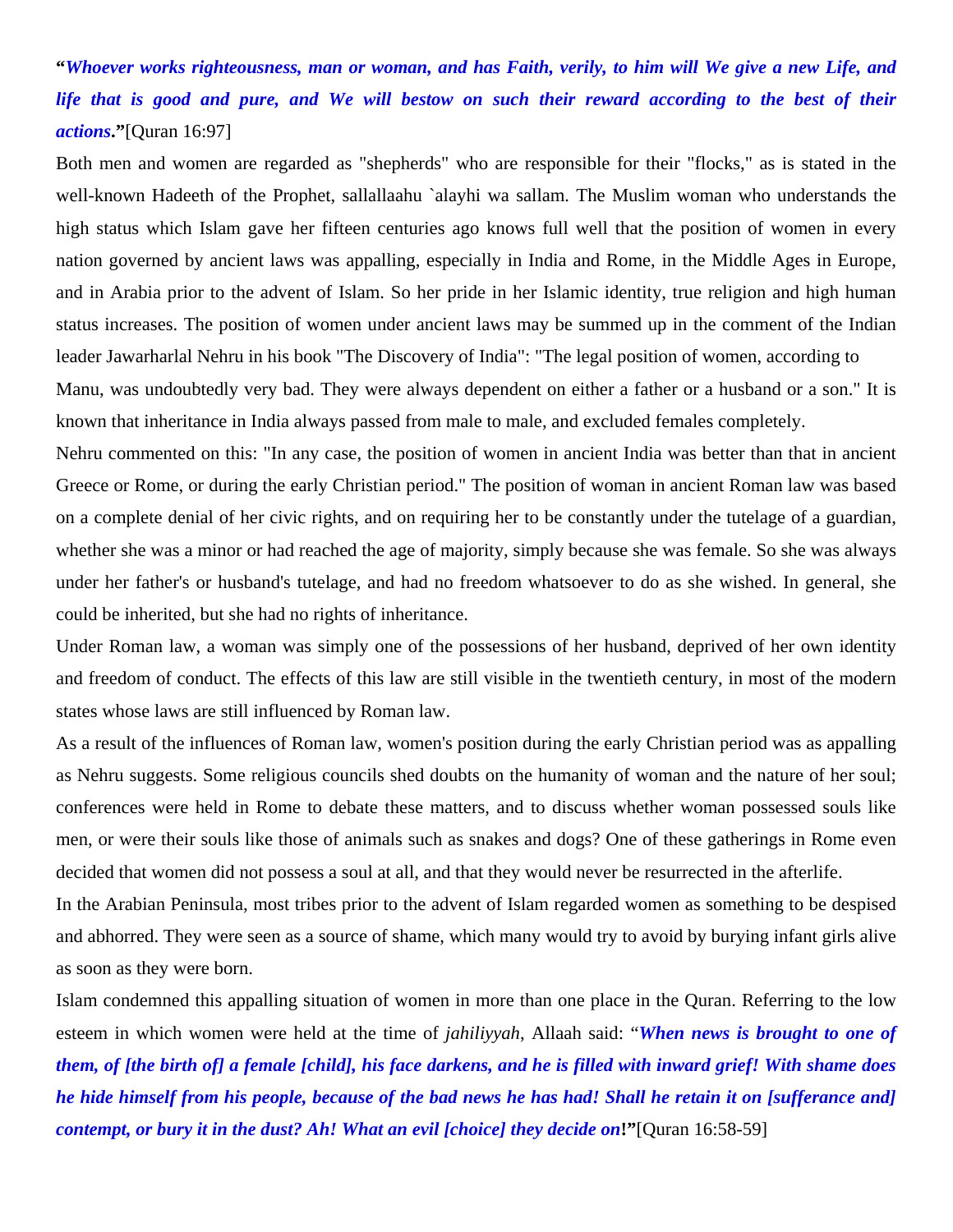Explaining the enormity of the crime of burying alive an innocent infant who has never committed any sin, Allaah Says (which means):

**"***When the female [infant], buried alive, is questioned - For what crime she was killed . .* **." [**Quran 81:8-9] Women were in the most appalling and humiliating situations, in which their very humanity was in doubt especially in the Arab world before the advent of Islam, and in most of the civilized world at that time, in Rome, and during the early Christian period. Most of the modern nation-states are still influenced by Roman law, as is well-known to scholars of law.<sup>125</sup> The Muslim woman understands the great blessing, which Allaah bestowed upon her the day when the brilliant light of Islam shone upon the Arab world: *"This day have I perfected your religion for you, completed My favour upon you, and have chosen for you Islam as your religion"* [Quran 5:3]

The Muslim woman's soul is filled with happiness, contentment and pride, and her status and position are raised by the fact that Islam gives the mother a higher status than the father. A man came to the Prophet, sallallaahu `alayhi wa sallam, and asked him: "O Messenger of Allaah, who among people is most deserving of my good company?" He said, "Your mother." The man asked, "Then who?" The Prophet, sallallaahu `alayhi wa sallam, said, "Your mother." The man asked, "Then who?" The Prophet, sallallaahu `alayhi wa sallam, said, "Your mother." The man asked, "Then who?" The Prophet, sallallaahu `alayhi wa sallam, said, "Then your father."<sup>126</sup>

Because of the way she is created, the woman is unique in her ability to bear a child then breast feed and nurture him, a role that is difficult and involves much hardwork, as the Quran noted: *"And We have enjoined on man [to be good] to his parents: in travail upon travail did his mother bear him, and in years Twain was his weaning: [hear the command], `Show gratitude to Me and to your parents: to Me is [your final] Goal."* [Quran31:14]

Just as this heavy burden is placed on women's shoulders, men are given the role of maintaining and protecting the family (*qawwamun*); they have the duty of earning money and spending on the family. However, many men still do not understand the status of the mother in Islam, as is reflected in the *Hadeeth* quoted above, in which a man asked the Prophet, sallallaahu `alayhi wa sallam, who was most deserving of his good company.

Islam raised the status of women by placing the status of the mother above that of the father, and it has also given women the right to keep their own family names after marriage. The Muslim woman keeps her own surname and identity after marriage, and does not take her husband's name, as happens in the West where the married women is known by her husband's name as "Mrs. So-and-so," and her maiden name is cancelled from civic records. Thus Islam preserves the woman's identity after marriage: although the Muslim woman is strongly urged to be a good wife, obeying and respecting her husband, her identity is not to be swallowed up in his.

If we add to this the fact that Islam has given women the right to complete freedom in how they dispose of their own wealth, and that they are not expected to spend on anyone else's upkeep, the high status to which Islam has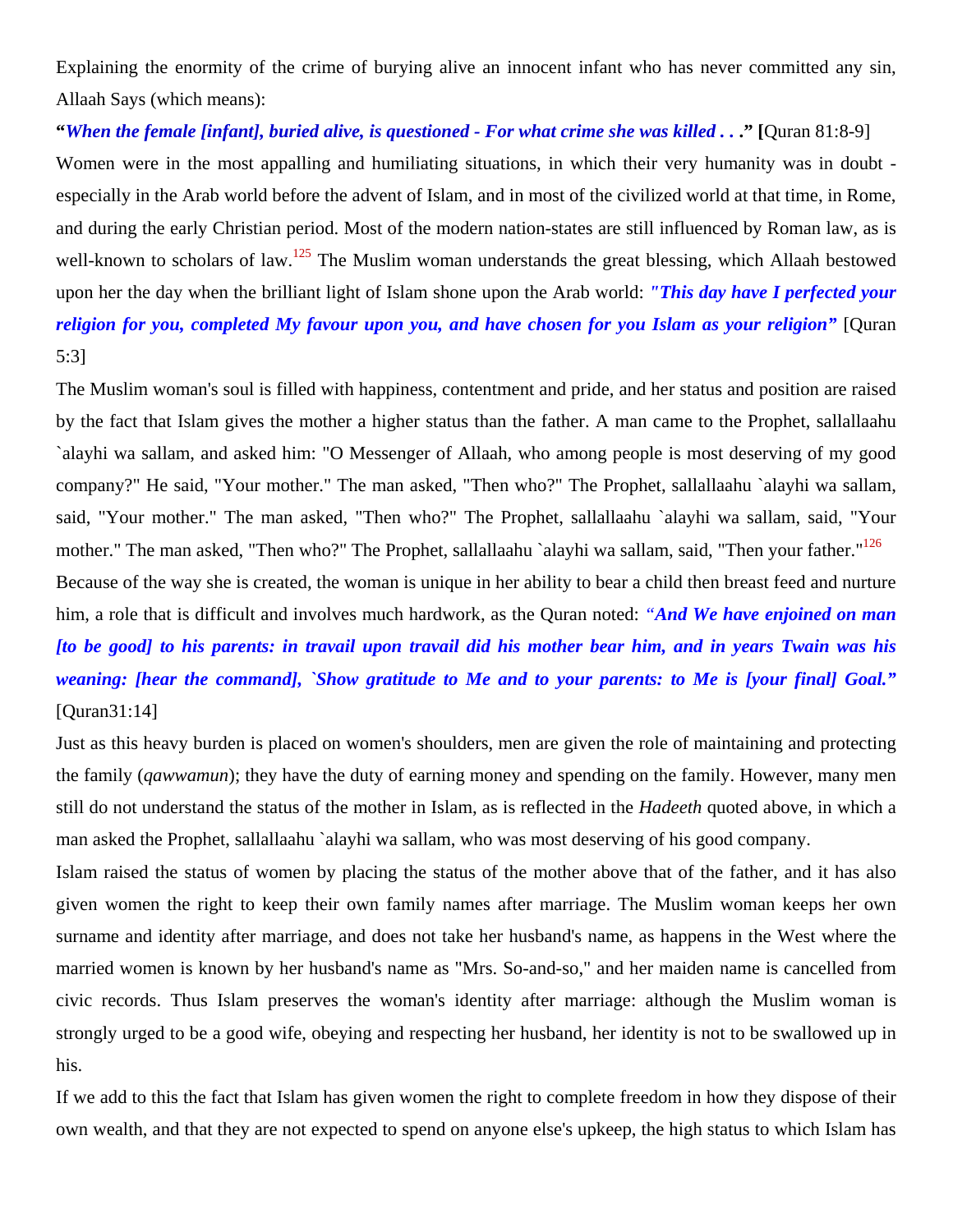raised women becomes crystal-clear. Hence we can understand how much Islam wants women to be free, proud, respected, and able to fulfil their tremendous mission in life.

#### **Her loyalty is to Allaah alone**

One of the results of the Muslim woman's pride in her Islamic identity is that she will never be loyal to anything or anyone other than Allaah , not even her husband or her father, who are among the closest people to her. We see the epitome of this loyalty (*wala'*) in the life of the Prophet's wife Umm Habibah (May Allaah be pleased with her), Ramlah bint Abi Sufyan, the chief of Makkah and leader of the *mushrikin*. She was married to the Prophet's cousin (son of his paternal aunt) `Ubaydullah ibn Jahsh al-Asadi, the brother of the Prophet's wife Zaynab. Her husband `Ubaydullah embraced Islam, and she entered Islam with him, whilst her father Abu Sufyan was still a *kafir*. She and her husband migrated to Abyssinia with the first Muslims who went there, and left her father in Makkah, boiling with rage because his daughter had embraced Islam and there was no way he could get at her. But the life of this patient Muslim woman was not free from problems. Sadly, her husband `Ubaydullah left Islam and became a Christian, joining the religion of the Abyssinians. He tried to make her join him in his apostasy, but she refused and remained steadfast in her faith. She had given birth to her daughter Habibah, and was now known as Umm Habibah. She withdraw from people, and felt as if she would die of grief and sorrow because of all the disasters that had befallen her. She and her daughter were alone in a strange land, and all the ties between her and her father and husband had been cut. The father of her small daughter was now a Christian, and the child's grandfather at that time was a *mushrik* and an enemy of Islam who had declared allout war on the Prophet in whom she believed and the religion that she followed.

Nothing could save her from this distress and grief except the care of the Prophet, sallallaahu `alayhi wa sallam, who was losing sleep over the believers who had migrated, concerned for their welfare and checking on them. He sent word to the Negus to request him to arrange his marriage to Umm Habibah, the daughter of Abu Sufyan, one of the immigrants to his country, as is explained in the books of *sirah* and history. Thus Umm Habibah, the daughter of Abu Sufyan, became one of the "Mothers of the Believers."

Time passed, and as the conquest of Makkah drew closer, the threat to Quraysh, who had broken the treaty of Al-Hudaybiyah, became ever more apparent. Their leaders met and realized that Muhammad, sallallaahu `alayhi wa sallam, would never keep quiet about their betrayal or accept the humiliation they had inflicted on him. So they agreed to send and envoy to Madinah, to negotiate a renewal and extension of the treaty with Muhammad , sallallaahu `alayhi wa sallam. The man chosen for this task was Abu Sufyan ibn Harb.

Abu Sufyan came to Madinah, and was nervous about meeting Muhammad , sallallaahu `alayhi wa sallam. Then he remembered that he had a daughter in the Prophet's household, so he sneaked into her house and asked her to help him achieve what he had come for. Umm Habibah (May Allaah be pleased with her) was surprised to see him in her house, as she had not seen him since she had left for Abyssinia. She stood up, filled with confusion, not knowing what to do or say. Abu Sufyan realised that his daughter was overwhelmed with the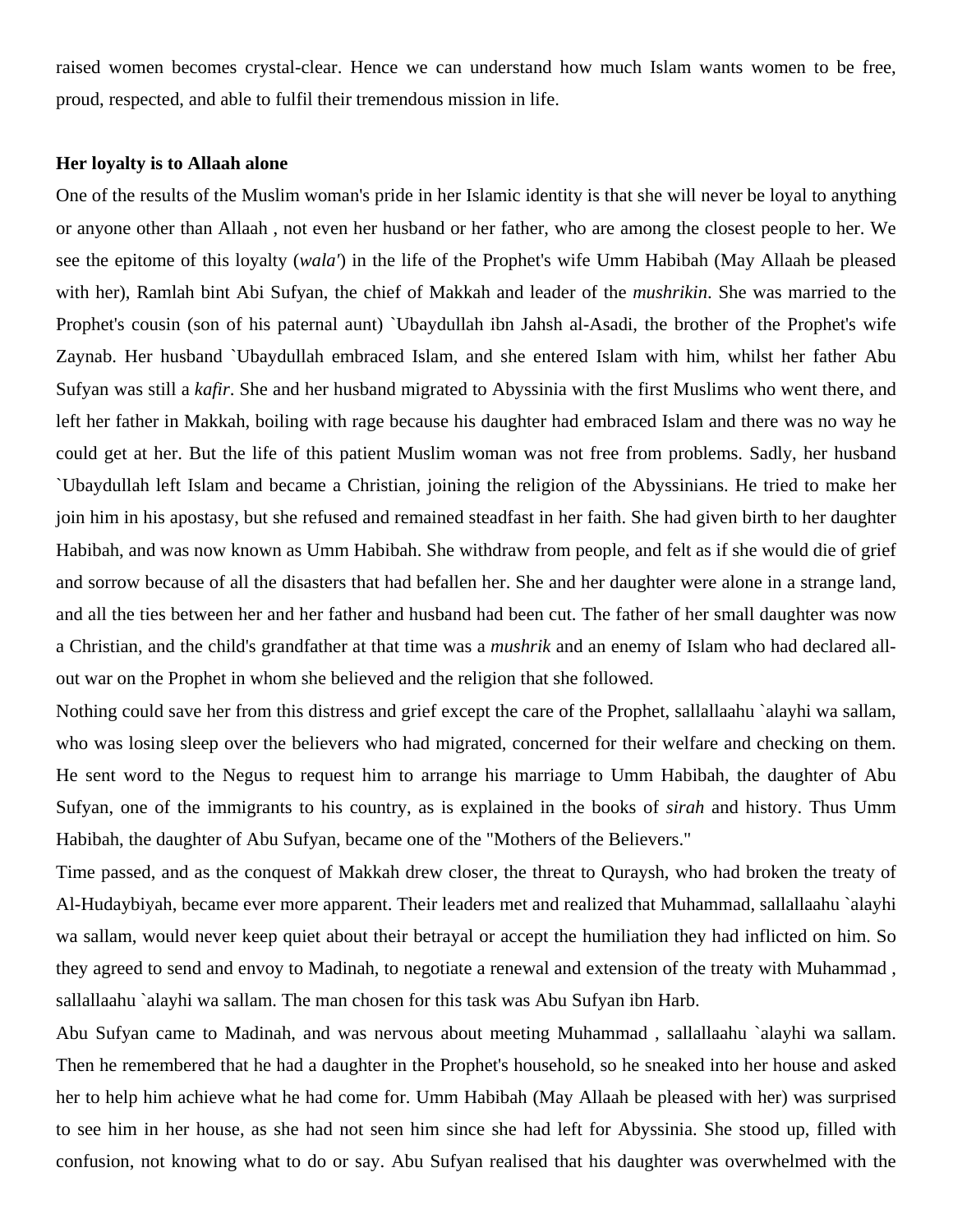shock of his sudden arrival, so he asked for her permission to sit down, and went over to sit on the bed. He was stunned when his daughter Ramlah rushed to grab the mattress and roll it up. He said, "O my daughter, I do not understand. Is this mattress not good enough for me or am I not good enough for it?" She said, "It belongs to the Messenger of Allaah, sallallaahu `alayhi wa sallam, and you are a *mushrik*, so I do not want you to sit on it." Ramlah bint Abi Sufyan affirmed her loyalty (*wala'*) to Allaah. She had no regrets about her worthless husband, who had sold his religion for this world. She remained steadfast in her faith, bearing the pain of grief and loneliness in a strange land, where she was most in need of a husband to protect her and take care of her daughter. Allaah, the Munificent Bestower, compensated her with the best that any woman could have hoped for at that time, and made her the wife of the Prophet, sallallaahu `alayhi wa sallam, and so her status was raised to that of one of the "Mothers of the Believers."

The shock of seeing her father so suddenly after many years did not make her forget her loyalty to Allaah and His Messenger, sallallaahu `alayhi wa sallam. She pulled the Prophet's mattress away from her father because he was a *kafir*, and she did not want to let him contaminate it by sitting on it. This is the attitude of a Muslim woman who is proud of her religion: her soul is filled with faith and there is no room for tribalism or loyalty to any other than Allaah and His religion. Throughout history, Muslim women's pride in their Islamic identity gave them the strength and determination to resist temptations and threats, and protected them from being overwhelmed by the forces of *kufr* and falsehood, no matter how powerful these were. The Muslim women's souls were filled with the unquenchable fire of faith, as we see in the steadfastness of Pharaoh's wife, who challenged the entire Pharaonic world with all its temptations and pleasures, caring little about the punishments heaped upon her by her husband because of her faith, and repeating her prayer: *"O my Lord! Build for me, in nearness to You, a mansion in the Garden, and save me from Pharaoh and his doings, and save me from those that do wrong.*" [Quran 66:11]

Seeking the pleasure of Allaah and striving to make His word supreme on earth come above any other goals or ambitions. The true Muslim woman never forgets this truth, and as time passes her pride in her Islamic identity, her devotion to this unique, divinely-ordained way of life, and her loyalty to Allaah go from strength to strength.

## **She enjoins what is good and forbids what is evil**

The Muslim woman who understands her religion reads the *ayah*: *"The Believers, men and women, are protectors, one of another: they enjoin what is just, and forbid what is evil: they observe regular prayers, practise regular charity, and obey Allaah and His Messenger. On them will Allaah pour His Mercy: for Allaah is Exalted in Power, Wise."* [Quran 9:71 which Allaah revealed fifteen hundred years ago, and she finds herself on the highest level of intellectual and social status that any woman of any nation or race has ever known. Islam has stated that women are fully human,and are legally competent and independent. There is no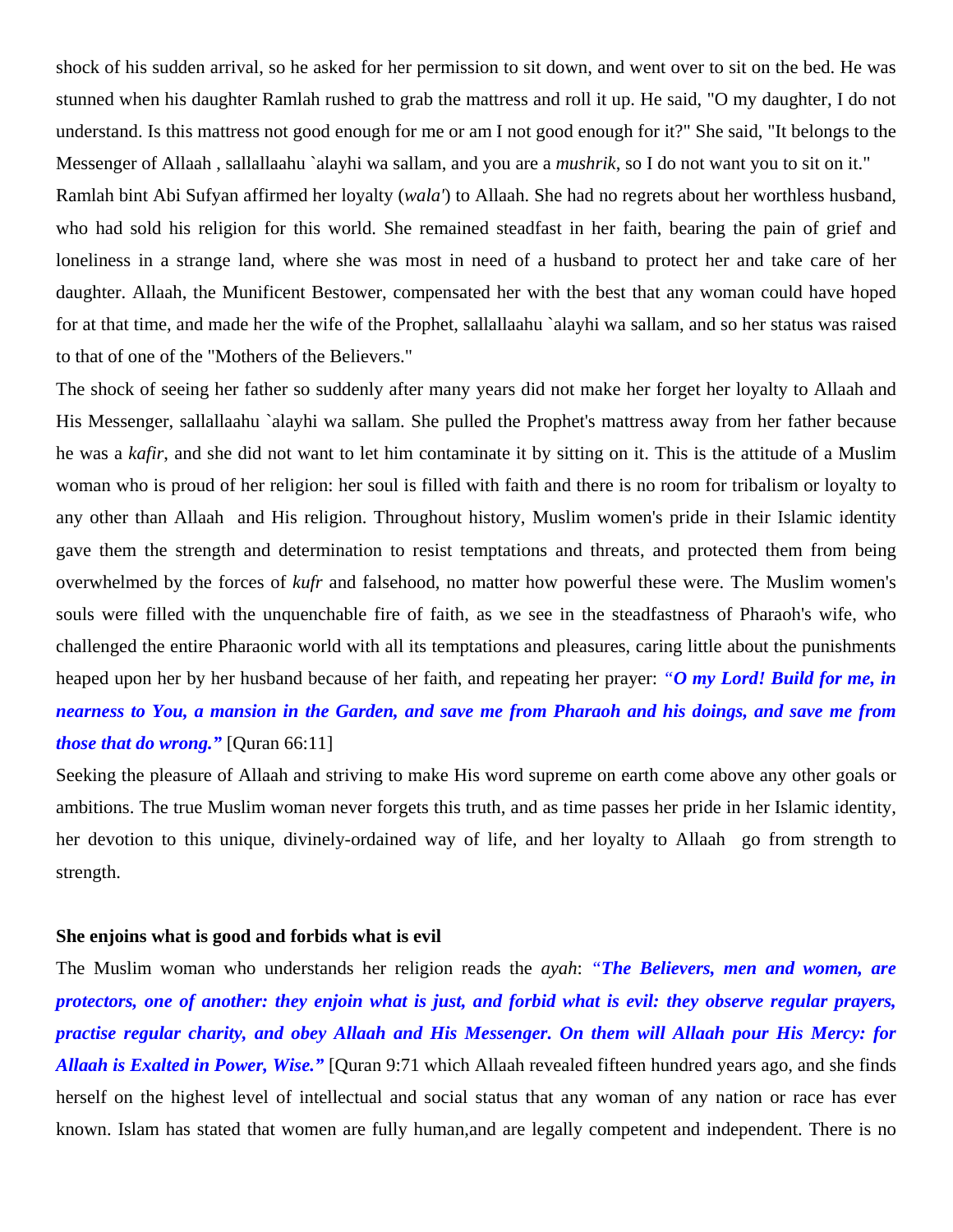difference between women and men when it comes to owning property, buying or selling, or arranging a marriage. This is something which had never previously been the case in any nation, where women were

seen as possessions of men, under their tutelage and command. This *ayah*, *"The Believers, men and women, are protectors, one of another . . ."* raises women to the level of loyalty and friendship with men, and makes them partners in the work of enjoining what is good and forbidding what is evil. Women are responsible for fulfilling this duty on equal terms with men, as both are charged with the duty of populating and cultivating the earth, and worshipping Allaah therein. Thus Islam rescued women from their position of being mere chattels of men, which in most cases had given men control over life and death., and raised them to the level of equality and humanity. When Islam gave women the duty of enjoining what is good and forbidding what is evil, it gave her the status of a human being who, for the first time in history, was giving orders whereas under other systems she was the one to whom orders were always given. Islam declared that in the sight of Allaah , both sexes were equally qualified to worship Him, and were equally deserving of His mercy. There is a great deal of proof of this in the Quran and Sunnah.

Our history is filled with women whose words and deeds reflect their noble Islamic character. They spoke the truth, and felt that they had a responsibility before Allaah to do so, and were never afraid to do so. One example of the strength and maturity of Muslim women's character, and the freedom that they had to express their opinions, is the criticism voiced by a woman who was listening to the *khalifah* `Umar ibn al-Khattab forbidding excessive dowries and advocating that they should be limited to a certain amount. This woman stood up and said, "You have no right to do that, O 'Umar!" He asked, "Why not?" She said, "because Allaah Says (which means): "But if you decide to take one wife in place of another, even if you had given the latter a whole *treasure for dower, take not the least bit of it back; would you take it by slander and a manifest wrong?."*  **[**Quran 4:20] `Umar said, "The woman is right, and the man is mistaken."<sup>127</sup>

The *khalifah* `Umar listened to this woman, and when it became apparent that she was right, he admitted that she was right, and he was mistaken. Thus a Muslim woman set the earliest historic precedent of criticizing the head of state, and what a head of state! This was the rightly-guided *khalifah*, the greatest ruler of his age, a man who was feared, the conqueror of Persia and Byzantium. This woman could not have criticized and opposed him if it were not for her deep understanding of the religion that had given her the right to freedom of expression, and commanded her to enjoin that which was good and forbid that which was evil.

# **She reads Quran often**

In order to reach this high level of obedience, righteousness and *taqwa*, the Muslim woman has no choice but to seek guidance in the blessed Book of Allaah , sheltering herself in its shade every day. She should read Quran regularly, reciting it carefully and thinking about the meaning of the *ayat*. Then its meaning may penetrate her mind and emotions, and her heart and soul will be filled with the light of its pure guidance.It is enough for the Muslim woman to know the status of the one who reads Quran in the sight of Allaah , as the Prophet,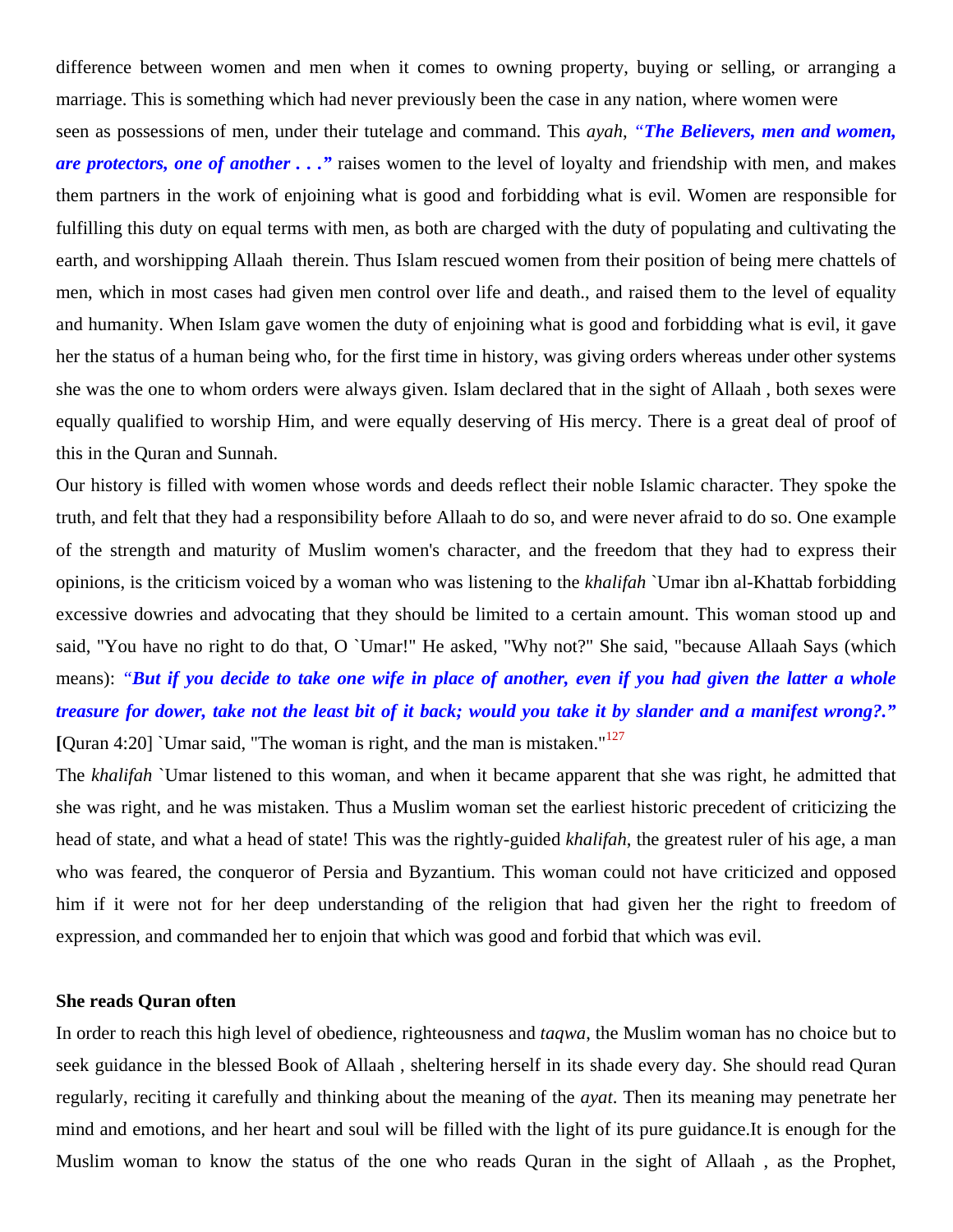sallallaahu `alayhi wa sallam, described it in a number of *Hadeeth*. So she should read Quran whenever she has the opportunity, and her days and nights should be filled with recitation of its *ayat* and reflection upon its meaning. The Prophet, sallallaahu `alayhi wa sallam, said:"The likeness of a believer who reads the Quran is like a citron, whose smell is pleasant and whose taste is pleasant; the likeness of a believer who does not read the Quran is like a date, which has no smell, but its taste is sweet; the likeness of the hypocrite who reads the Quran is like a fragrant flower which has a pleasant smell but whose taste is bitter; and the likeness of a hypocrite who does not read the Quran is like a colocynth (bitter-apple), which has no smell and its taste is bitter."<sup>128</sup>"Read the Quran, for it will come forward on the Day of Resurrection to intercede for its readers."<sup>129</sup> "The one who reads the Quran fluently is with the honourable pious scribes $^{130}$ , and the one who reads the Quran

Knowing this, how can any Muslim woman fail to read the Quran, no matter how busy she is with household duties and the role of wife and mother? Can she neglect the Quran and deprive herself of its great blessing and the reward which Allaah has prepared for those who read it? In conclusion, this is the attitude of the true Muslim woman towards her Lord: she has deep faith in Allaah (and willingly submits to His will and decree; she worships Him sincerely, obeying all His commands and heeding all His prohibitions; she understands what it means to be a true servant of Allaah ; she constantly strives to support His religion and to make His word supreme on earth; she is proud of her Muslim identity, which draws its strength from her understanding of the purpose of human existence in this life, as defined by Allaah in the Quran: *"I have only created jinns and men, that they may serve Me."* [Quran 51:56]

# **Footnotes:**

1. Bab Yaziffun. See Ibn Hijr, Fath al-Bari Sharh Sahih Bukhaari, published by Dar al-Ma'rifah, vol. 6, p. 396.

and struggles to read it even though it is difficult for him, will receive a double reward."<sup>131</sup>

- 2. See Ihya' 'Ulum al-Din, 1/147.
- 3. See Imam al-Baghawi, Sharh al-Sunnah, 2/176 (Kitab al-salah, bab fadl al-salawat alkhams); published by al-Maktab al-Islami.
- 4. See Kitab al-salah, bab fadl al-salawat al-khams.
- 5. See Sahih Muslim bi sharh al-Nawawi, Kitab al-masajid, bab fadl al-salah al-maktubah fi jama'ah, 5/170, published by the Head Office of Academic Research, Ifta and Da'wah, Saudi Arabia.
- 6. Kitab al-taharah, bab fadl al-wudu' wa'l-salah 'aqabahu.
- 7. Fath al-Bari, 1/482, bab fi kam tualli al-mar'ah fi'l-t hiyab.
- 8. (Bukhaari and Muslim) See Sharh al-Sunnah, 2/195, Kitab al-salah, bab ta'jil Salat al-Fajr.
- 9. (Bukhaari and Muslim) See Sharh al-Sunnah, 3/410, Kitab al-salah, bab takhfif fi amrin yahdath.
- 10. Abu Dawud, 1/221, Kitab al-salah, bab ma ja'a fi khuruj al-nisa' ila al-masjid; Ahmad, 2/76; it is hasan li ghayrihi.
- 11. Fat al-Bari, 2/351, Kitab al-adhan, bab isti'dhan al-mar'ah zawjaha bi'l-khuruj ila'l-masjid; Sahih Muslim, 4/161, Kitab al-salah, bab khuruj al-nisa' ila'l-masajid.
- 12. Fatal-Bari, 2/382, kitab al-jumu'ah, bab al-idhn li'l-nisa' bi'l-khuruj ila'l-masajid.
- 13. See Fath al-Bari, commentary on Sahih Bukhaari, 1/506, Kitab al-salah, bab ma ja'a fi'lQiblah; Sahih Muslim, 5/10, Kitab al-salah, bab tahwil al-Qiblah min al-quds ila'l-ka'bah.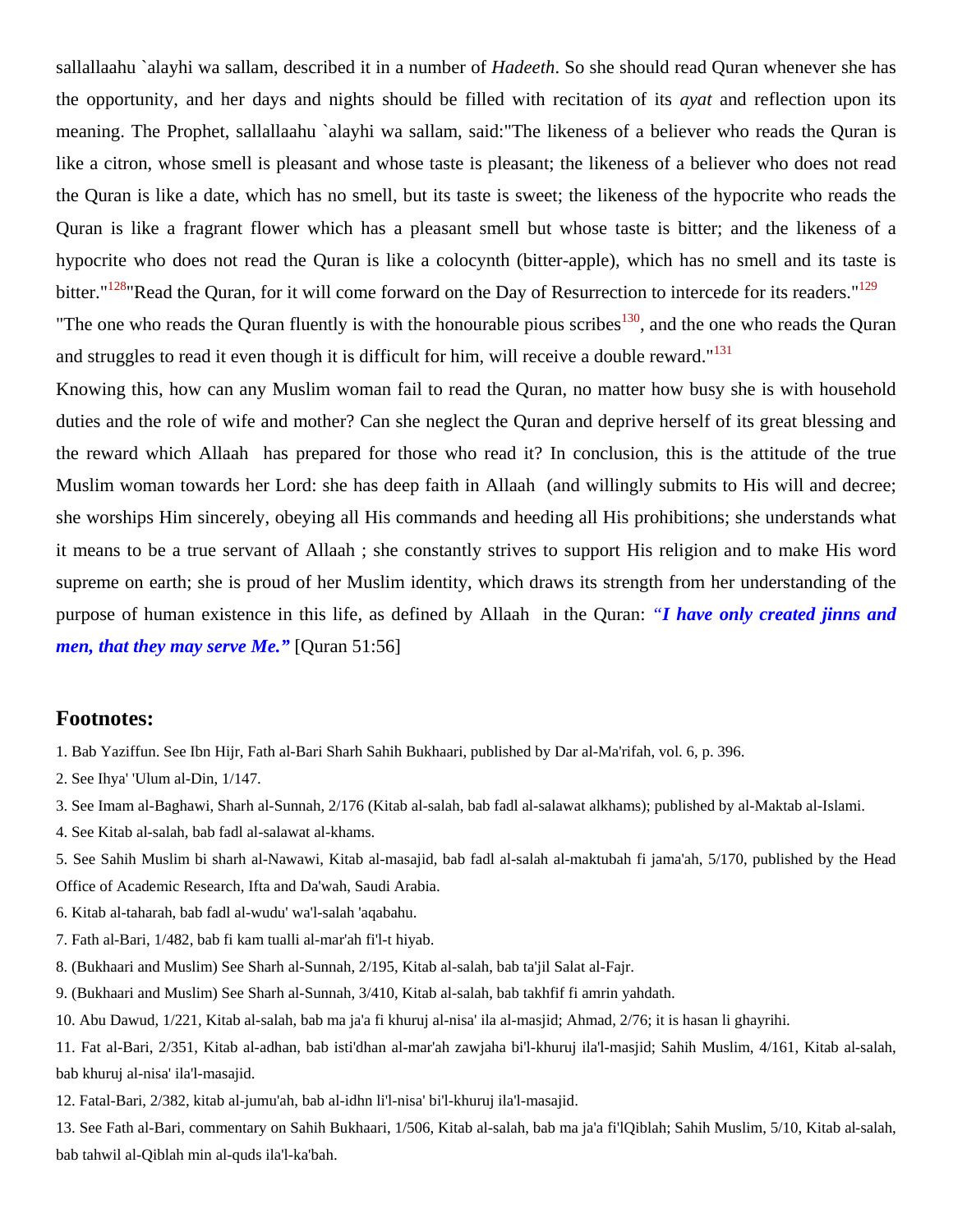- 14. Sahih Muslim, 6/162, Kitab al-jumu'ah, Bab tahiyyah al-masjid wa'l-imam yukhtub.
- 15. Sahih Muslim, 6/160, Kitab al-jumu'ah, Bab khutbah al-hajah.
- 16. This Hadeeth, narrated by 'Abdullah ibn 'Umar, is recorded by Abu 'Awanah, Ibn Khazimah and Ibn Hibban in their Sahihs; see also Fath al-Bari, 2/357, Kitab al-jumu'ah, bab fadl al-ghusl yawm al-jumu'ah.
- 17. See Fath al-Bari, 3/236, 237, Kitab al-jana'iz, bab ma ja'a fi 'adhab al-qabar.
- 18. See Fath al-Bari, 2/529, Kitab al-kusuf, bab al-sadaqah fi'l-kusuf; Sahih Muslim, 6/212, Kitab al-kusuf, bab ma 'arada 'ala al-Nabi
- (SAAS) fi Salat al-kusuf min al-jannah wa'l-nar.
- 19. See Sahih Muslim, 18/84, Kitab al-fitan wa ashrat al-sa'ah, bab qadiyyah al-jasasah.
- 20. Reported by Ahmad, see silsilah al-Hadeeth al-sahihah, no. 900, 2/601.
- 21. See Fath al-Bari, 2/347, Kitab al-adhan, bab khuruj al-nisa' ila'l-masajid; Sahih Muslim, 5/137, Kitab al-masajid, bab waqt al-'isha' wa ta'khiriha.
- 22. Sahih Muslim, 4/159, Kitab al-salah, bab tawiyyah al-sufuf wa iqamatiha.
- 23. See Fath al-Bari, 2/349, Kitab al-adhan, bab intidar al-nas Qiyam al-imam al-'alim.
- 24. (Bukhaari and Muslim) See Sharh al-Sunnah, 3/273, Kitab al-salah, bab al-tasbih idha nabaha shay' fi'l-salah.
- 25. Al-Mudawwanah, 1/106.
- 26. See Sahih Muslim, 4/161, 162, Kitab al-salah, bab khuruj al-nisa' ila'l-masajid.
- 27. Ibid., 4/162, 163.
- 28. Ibid., 4/161

29. Fath al-Bari, 2/382, Kitab al-jumu'ah, bab al-idhn li'l-nisa' bi'l-khuruj ila'l-masajid; Sahih Muslim, 4/161, Kitab al-salah, bab khuruj al-nisa' ila'l-masajid.

30. Sahih Muslim, 4/161, kitab al-salah, bab khuruj al-nisa' ila'l-masajid.

- 31. Ibid., 4/163
- 32. Ibid., 4/163
- 33. Ibid., 4/163
- 34. Ibid., 6/178, 179, Kitab Salat al-'idayn, bab ibahah khuruj al-nisa' fi'l-'idayn ila'l-musalla.
- 35. Ibid., 6/179, Kitab Salat al-'idayn, bab ibahah khuruj al-nisa' fi'l-'idayn ila'l-musalla.
- 36. Ibid., 6/180, Kitab Salat al-'idayn, bab ibahah khuruj al-nisa' fi'l-'idayn ila'l-musalla.
- 37. Fath al-Bari, 2/469, Kitab al-'idayn, bab idha lam yukun laha jilbab fi'l-'id.
- 38. Fath al-Bari, 2/469, Kitab al-'idayn, bab idha lam yukun laha jilbab fi'l-'id.
- 39. Fath al-Bari, 2/466, Kitab al-'idayn, bab maw'izah al-imam al-nisa'a yawm al-'id; Sahih Muslim, 6/174, Kitab Salat al-'idayn.
- 40. Ibn Hijr mentioned in Fath al-Bari, 2/468, that she was Asma' bint Yazid ibn al-Sakan, who was known as the spokeswoman for the women, and was a very confident woman.
- 41. Fath al-Bari, 2/466, Kitab al-'idayn, bab maw'izat al-imam al-nisa'a yawn al-'id; Sahih Muslim, 6/171, Kitab Salat al-'idayn.
- 42. See Ibn al-Jawzi, Ahkam al-nisa', 186, 204 (Beirut edition); Ibn Qudamah, al-Mughni, 2/202 (Riyadh edition).
- 43. Fath al-Bari, 11/341, Kitab al-riqaq, bab al-tawadu'
- 44. Sahih Muslim, 16/184, Kitab al-birr wa'l-adab wa'l-silah, bab idha ahabba Allaahu 'abdan.
- 45. (Bukhaari and Muslim) See Sharh al-Sunnah 4/45, Kitab al-Salat, bab al-ijtihad fi Qiyam alLayl.
- 46. See Sahih Muslim, 6/72, 73, Kitab Salat al-musafirin, bab fadilat al-'aml al-da'im.
- 47. Ibid., 6/73.
- 48. Ibid., 6/72.
- 49. See Sahih Muslim, 6/70-72, Kitab salah al-musafirin, bab fadilah al-'aml al-da'im.
- 50. Ibid., 5/89, 90, Kitab al-masajid, bab istihbab al-dhikr ba'd al-salah.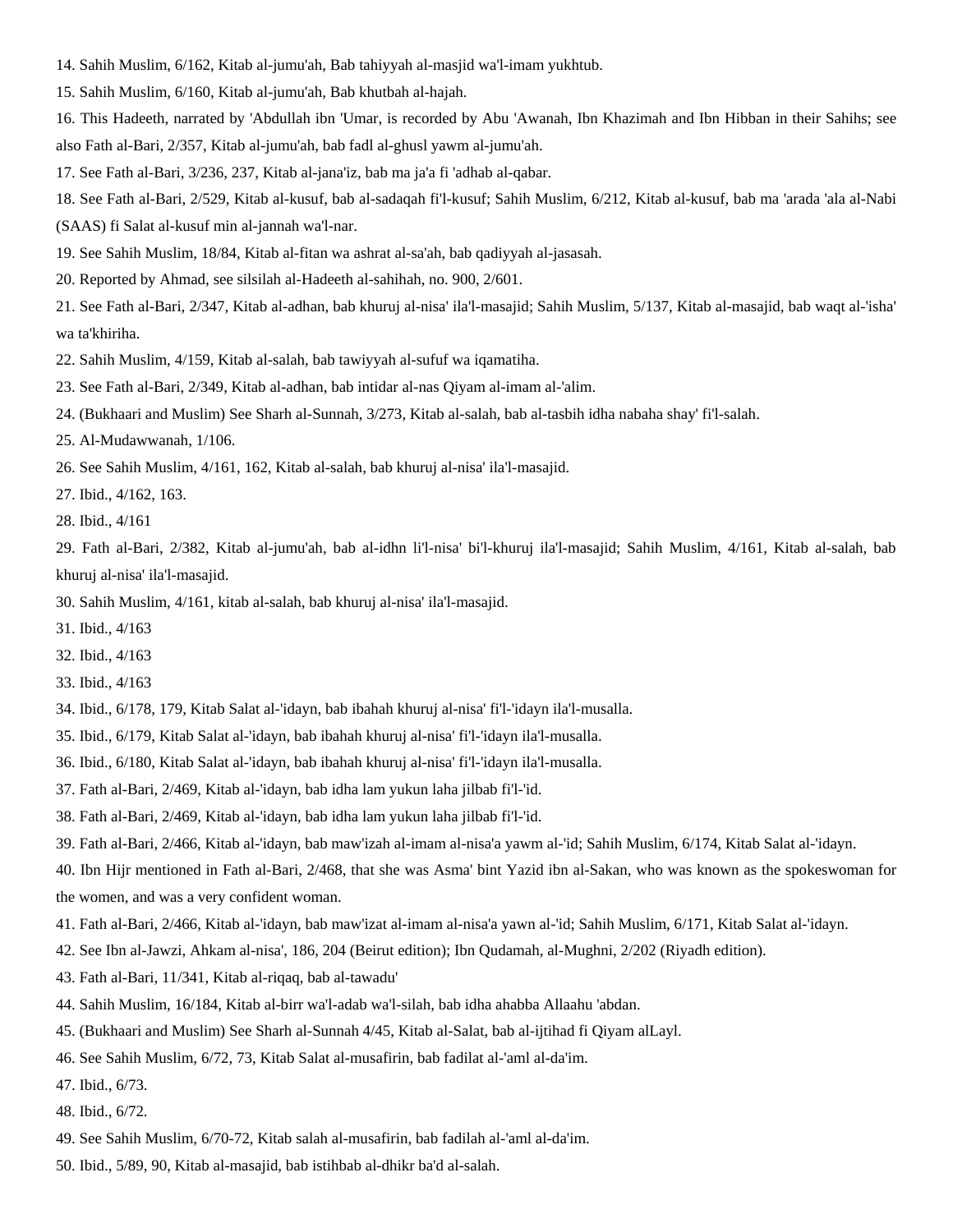51. See Imam al-Nawawi, Riyadh al-Salihin, p. 621, Kitab al-adhkar, bab fadl al-dhikr wa'l-hathth 'alayhi; Sahih Muslim, 5/83-95, Kitab al-masajid, bab al-dhikr ba'd al-Salat.

- 52. See Sahih Muslim, 5/95, Kitab al-masajid, bab al-dhikr ba'd al-salah.
- 53. See Sahih Muslim, 1/207, Kitab al-iman, bab wujub qital tarik ahad arkan al-Islam.
- 54. (Bukhaari and Muslim), See Sharh al-Sunnah, 6/217, Kitab al-siyam, bab thawab man sama Ramadan.
- 55. (Bukhaari and Muslim), See Riyad al-Salihin, p. 570, Kitab al-fada'il, bab fi amr al-sa'im bi hifz lisanihi wa jawarihihi 'an almukhalifat.
- 56. Fath al-Bari, 4/116, Kitab al-sawm, bab man lam yada' qawl al-zur wa'l-'aml bihi fi'l-sawm.
- 57. (Bukhaari and Muslim), See Sharh al-Sunnah, 6/221, Kitab al-sawm, bab fadl al-sawm.
- 58. (Bukhaari and Muslim), See Sharh al-Sunnah, 4/116, Abwab al-nawafil, bab Qiyam shahr Ramadan wa fadluhu.
- 59. Sahih Muslim, 8/70, Kitab al-sawm, bab al-ijtihad fi'l-'ashar al-awakhir min shahr Ramadan.
- 60. (Bukhaari and Muslim), See Sharh al-Sunnah, 6/389, Kitab al-siyam, bab al-ijtihad fi'l-'ashar al-awakhir.
- 61. (Bukhaari and Muslim), See Sharh al-Sunnah, 6/380, Kitab al-siyam, bab ma ja'a fi Laylat aladr.
- 62. (Bukhaari and Muslim), See Sharh al-Sunnah, 6/379, Kitab al-siyam, bab ma ja'a fi Laylat alqadr.
- 63. (Bukhaari and Muslim), See Sharh al-Sunnah, 6/251, Kitab al-siyam, bab fadl al-Suhur.
- 64. (Bukhaari and Muslim), See Sharh al-Sunnah, 6/253, Kitab al-siyam, bab fadl al-Suhur.
- 65. Sahih Muslim, 8/51, Kitab al-siyam, bab istihbab siyam yawm 'Arafat.
- 66. Sahih Muslim, 8/12, Kitab al-siyam, bab sawm yawm 'ashura'.
- 67. Sahih Muslim, 8/51, Kitab al-siyam, bab istihbab siyam yawm 'ashura'.
- 68. Sahih Muslim, 8/13, Kitab al-siyam, bab sawm yawm 'ashura'.
- 69. Sahih Muslim, 8/56, Kitab al-siyam: bab istahbab siyam sittat ayam min shawwal.
- 70. Fath al-Bari, 4/226, Kitab al-sawm, bab siyam ayam al-bid; Sahih Muslim, 5/234, Kitab Salat al-musafirin, bab istihbab Salat alduha.
- 71. Sahih Muslim, 5/235, Kitab Salat al-musafirin, bab istihbab Salat al-duha.
- 72. (Bukhaari and Muslim), See Sharh al-Sunnah, 6/362, Kitab al-siyam, bab sawm al-dahr.
- 73. Sahih Muslim, 8/48, Kitab al-siyam, bab istihbab siyam thalathat ayyam min kulli shahr.
- 74. Fath al-Bari, 4/72, Kitab jaza' al-sayd, bab hajj al-nisa'.
- 75. Fath al-Bari, 4/72, Kitab jaza' al-sayd, bab hajj al-nisa'
- 76. Sahih Muslim, 15/56, 54, Kitab al-fada'il, bab hawd nabiyyina (SAAS) wa siffatuhu.

77. A jahili form of divorce where the husband told his wife "You are to me like the back of my mother." According to pre-Islamic Arabian custom, this freed the husband from marital duties, but effectively imprisoned the woman as she was not free to leave her husband's home or enter into another marriage; the husband was also not obliged to provide for the children of the marriage.The Quran clearly abolished this cruel and oppressive practice. See Yusuf Ali's Note Number 5330. [Translator]

- 78. Wasq: the amount of fruit a date-palm would bear in one season. [Author]
- 79. Faraq: a measurement of weight approximately equivalent to 60 kilograms. [Author]
- 80. See Mukhtasar Tafsir Ibn Kathir, 3/459, Surat al-Mujadilah 58:1-4 (published by Dar al- Quran al-Karim, Beirut.)
- 81. See Fath al-Bari, 13/402, Kitab al-Tawhid, bab wa kana 'arshuhu 'ala'l-ma'.
- 82. (Bukhaari and Muslim), See Sharh al-Sunnah, 7/18, Kitab al-Hajj, bab al-mar'ah la takhruj illa ma'a mahram.
- 83. (Bukhaari and Muslim), See Sharh al-Sunnah, 9/26, Kitab al-nikah, bab al-nahy 'an an yakhlu al-rajul bi'l-mar'ah al-ajnabiyyah.
- 84. Juyubihinna includes the face and neck as well as the bosom. [Translator]
- 85. Sahih Muslim, 14/109, Kitab al-libas wa'l-zinah, bab al-nisa' al-kasiyat al-'ariyat.
- 86. Fath al-Bari, 8/489, Kitab al-tafsir, bab walyadribna bi khumurihinna 'ala juyubihinna.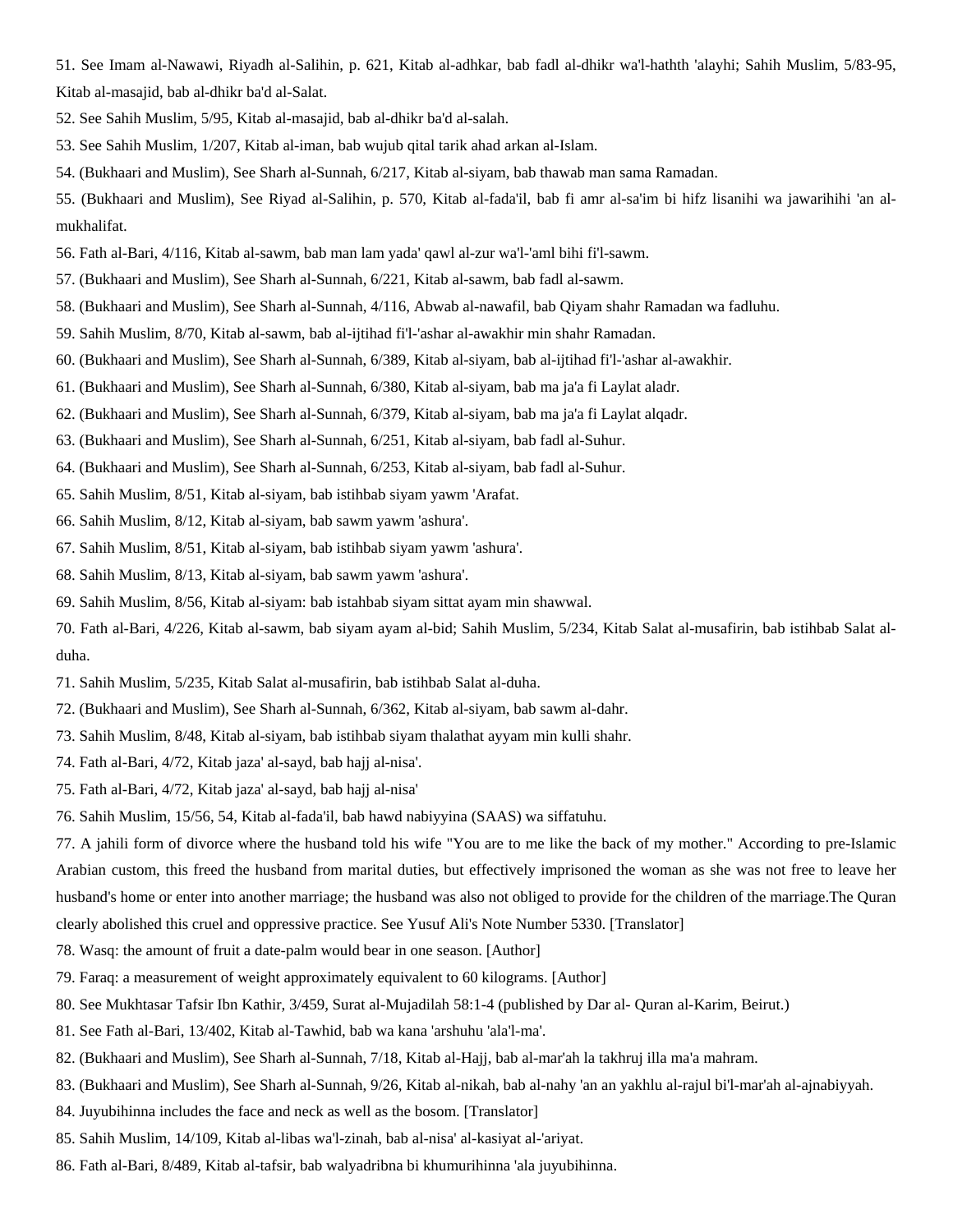- 87. See Fath al-Bari Sharh Sahih Bukhaari, 8/489, 490, Kitab al-tafsir, bab walyadribna bi khumurihinna 'ala juyubihinna.
- 88. Al-Mujtama' magazine, Kuwait, issue no. 932.
- 89. Al-Mujtama' magazine, Kuwait, issue no. 931.

90. Ibid.

- 91. Fath al-Bari, 9/420, Kitab al-talaq, bab idha aslamat al-mushrikah aw al-nasraniyyah taht aldhimmi aw al-harbi.
- 92. Sahih Bukhaari; see Fath al-Bari, 2/566, Kitab taqsir al-Salat, bab fi kam yaqsur al-Salat.
- 93. Sahih Muslim, 9/103, Kitab al-Hajj, bab safar al-mar'ah ma'a mahram.
- 94. See: Sharh Sahih Muslim, 9/102-109, Kitab al-Hajj, bab safar al-mar'ah ma'a mahram.
- 95. Sahih Muslim, 18/25, Kitab al-zuhd, bab fi Hadeeth mutafarriqah,
- 96. al-Isabah, 8/66,67
- 97. (Bukhaari and Muslim), See Sharh al-Sunnah, 10/61, Kitab al-imarah wa'l-qada', bab al-ra'I mas'ul 'an ra'iyatihi
- 98. Reported by Tirmidhi, 4/34, at the end of the section on zuhd; it is a hasan Hadeeth.
- 99. (Bukhaari and Muslim), See Sharh al-Sunnah, 1/401, Kitab al-taharah, bab al-niyyah fi'l-wudu' wa ghayrihi min al-'ibadat.
- 100. Tabaqat Ibn Sa'd, 8/280 (Beirut edition).
- 101. See Tabaqat Ibn Sa'd, 7/35 and al-Isabah, 8/83.
- 102. See Sirat Ibn Hisham: al-hijrah ila'l-Madinah.

103. See Fath al-Bari Sharh Sahih Bukhaari, 7/233, 240, Kitab manaqib al-Ansar, bab hijrat al-Nabi wa ashabihi ila'l-Madinah, and 6/129, Kitab al-jihad, bab haml al-zad fi'l-ghazw.

- 104. Ibn al-Jawzi, Ahkam al-Nisa', 439.
- 105. See Sahih Muslim, 12/194, Kitab al-jihad wa'l-siyar, bab al-nisa' al-ghaziyat.
- 106. See Sahih Muslim, 12/188, Kitab al-jihad wa'l-siyar, bab ghazwat al-nisa'.
- 107. See Fath al-bari, 6/80, Kitab al-jihad, bab mudawamat al-nisa' al-jarha fi'l-ghazw.
- 108. Fath al-Bari, 7/361, Kitab al-maghazi, bab idh hammat ta'ifatan minkum an tufshila; Sahih Muslim, 12/189, Kitab al-jihad wa'lsiyar, bab ghazwat al-nisa' ma'a al-rijal.

109. Fath al-Bari, 6/79, Kitab al-jihad, bab haml al-nisa' al-qurab ila'l-nas fi'l-ghazw and 7/366, Kitab al-maghazi, bab dhikr Umm Salit.

110. See Fath al-Bari, 7/372, Kitab al-maghazi, bab ma asaba al-Nabi (r) min al-jirah yawma Uhud.

111. See the reports on the Battle of Uhud in the Sirah of Ibn Hisham, and in Insan al-'Uyun, al-Athar al-Muhammadiyyah, the Tabaqat of Ibn Sa'd, al-Isabah, and Asad al-Ghabah.

- 112. See Siyar a'lam al-nubala', 2/281.
- 113. Those who entered Islam on the day of the Conquest of Makkah. [Author]
- 114. Sahih Muslim, 12/187, 188, Kitab al-jihad wa'l-siyar, bab ghazwat al-nisa' ma'a al-rijal.
- 115. Al-Rumaysa': a nickname of Umm Sulaym, on account of a ramas (white secretion) in her eye. [Author]
- 116. (Bukhaari and Muslim), See Sharh al-Sunnah, 14/86, Kitab fada'il al-sahabah, bab fada'il 'Umar ibn al-Khattab.
- 117. i.e., the wife of Mu'awiyah. [Author]
- 118. Fath al-Bari 6/76, Kitab al-jihad, bab ghazw al-mar'ah fi'l-bahr.
- 119. Al-Hilyah, 2/62; Siffat al-safwah, 2/70.
- 120. See al-Maghazi, 1/278; Ansab al-Ashraf, 1/326; al-Bayhaqi, Dala'il al-Nubuwwah, 3/311.
- 121. Sal-Maghazi, 2/301, 310, 316; al-Dhahabi, Tarikh al-Islam, 2/201; al-Sirah al-Halabiyyah, 2/545, 546.
- 122. Al-bidayah wa'l-nihayah, 7/13; see also al-Tabari, al-Tarikh, 2/335ff (published by Dar al-Kutub al-'Ilmiyyah).
- 123. Al-Isabah, 4/229; see also Majma' al-Zawa'id by al-Haythami, who quotes this story, stating that it was narrated by al-Tabarani and that the men of its isnad are thiqat. See also Siyar a'lam al-nubala', 2/297.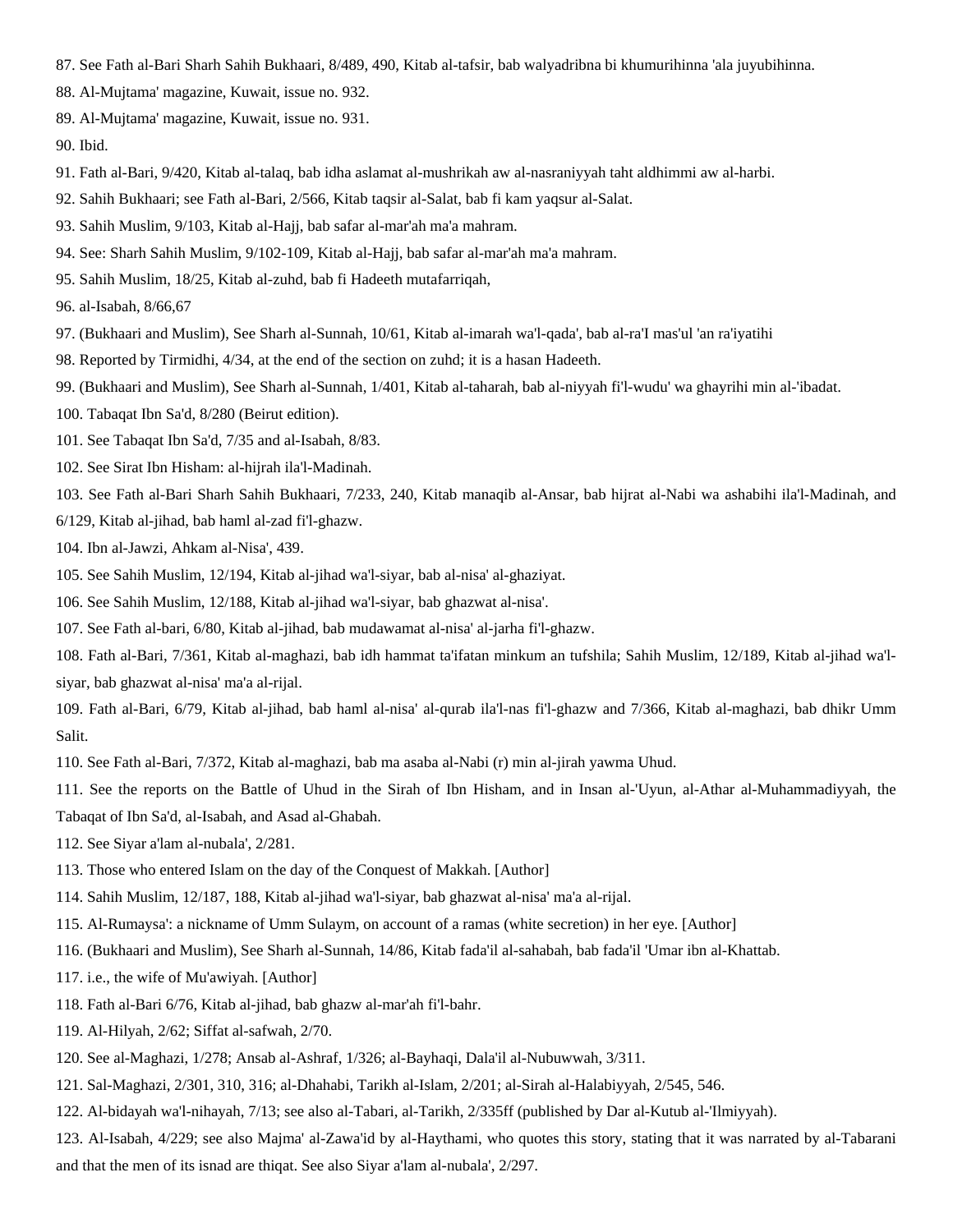- 124. See Siyar a'lam al-nubala', 2/297.
- 125. See Dr. Ma'ruf al-Dawalibi, Al-mar'ah fi'l-Islam, p. 23.
- 126. (Bukhaari and Muslim), See Sharh al-Sunnah, 13/4, Kitab al-isti'dhan, bab birr al-walidayn.
- 127. See Fath al-Bari, Kitab al-nikah; also Shaykh 'Ali al-Tantawi, Akhbar 'Umar, p 393.
- 128. (Bukhaari and Muslim), See Sharh al-Sunnah 4/431, Kitab fada'il al-Quran: bab fadl tilawat al-Quran.
- 129. Sahih Muslim, 6/90, Kitab Salat al-musafirin, bab fadl qira'at al-Quran.
- 130. i.e., the angels who record the deeds of man. The meaning is that one who is well-versed in Quran will enjoy such a high status in
- the Hereafter that he will be in the exalted company of these pious scribes. [Translator]
- 131. (Bukhaari and Muslim), See Sharh al-Sunnah, 4/429, 430, Kitab fada'il al-Quran, bab fadl tilawat al-Quran.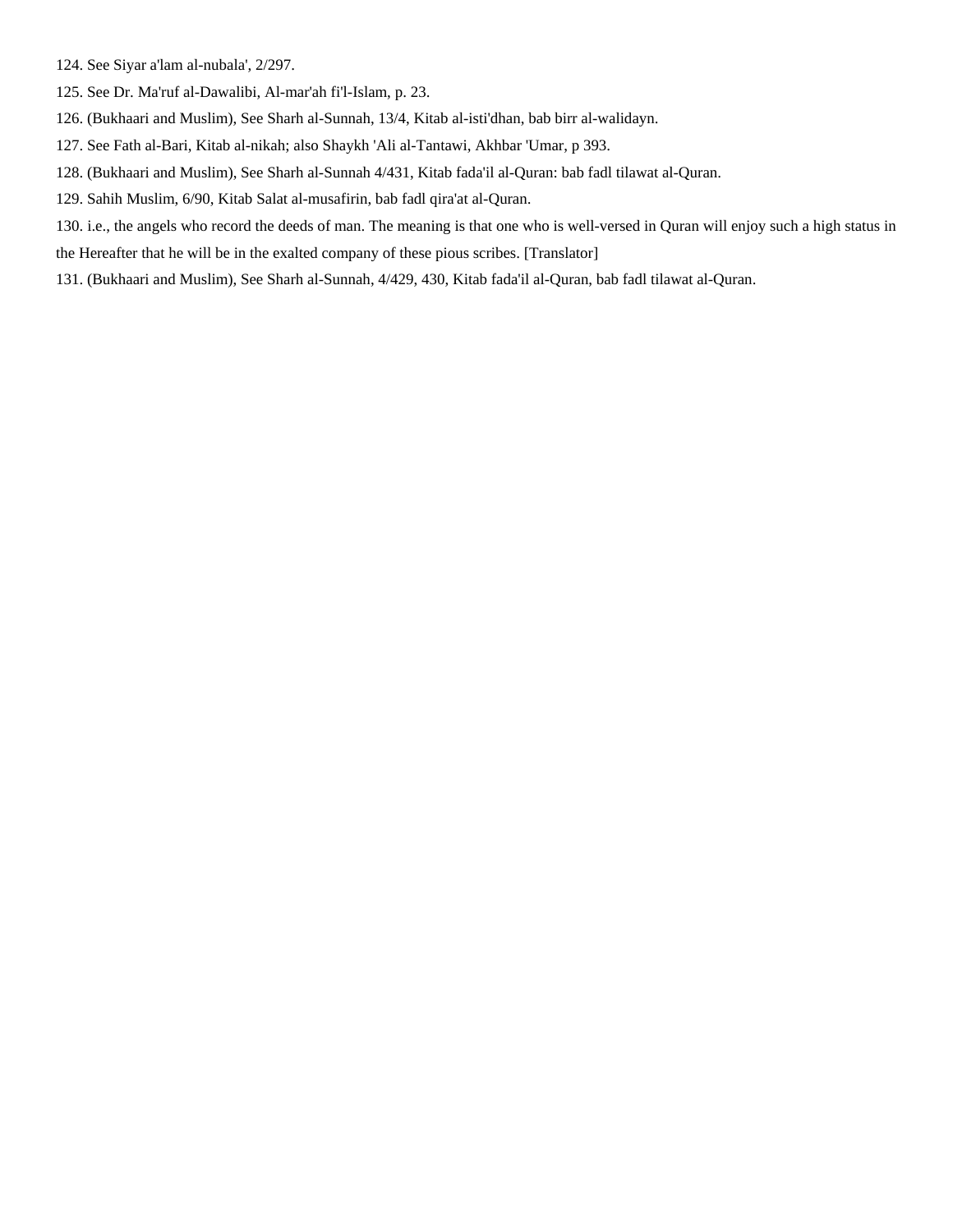# **Chapter 2: The Muslim Woman and Her Own Self**

**Introduction** 

Islam encourages the Muslims to stand out among people, readily distinguishable by their dress, appearance and behaviour, so that they will be a good example, worthy of the great message that they bring to humanity. According to the Hadeeth narrated by the great *Sahabi* Ibn al-Hanzaliyyah, the Prophet, sallallaahu `alayhi wa sallam, told his Companions, when they were travelling to meet some brothers in faith: "You are going to visit your brothers, so repair your saddles and make sure that you are dressed well, so that you will stand out among people like an adornment, for Allaah does not love ugliness."1

The Prophet, sallallaahu `alayhi wa sallam, considered an unkempt and careless appearance, and scruffy clothes and furnishings, to be forms of ugliness, which is hated and forbidden by Islam. Islam encourages the Muslims in general to stand out among the people; the Muslim woman, in particular, is encouraged to be distinct from other people in her appearance, because this reflects well on her, and on her husband, family and children. The Muslim woman does not neglect her appearance, no matter how busy she is with her domestic chores and the duties of motherhood. She is keen to look good, without going to extremes, because a good appearance is an indication of how well she understands herself, her Islamic identity, and her mission in life. The outward appearance of a woman cannot be separated from her inner nature: a neat, tidy and clean exterior reflects a noble and decent inner character, both of which go to make up the character of the true Muslim woman. The smart Muslim woman is one who strikes a balance between her external appearance and internal nature. She understands that she is composed of a body, a mind and a soul, and gives each the attention it deserves, without exaggerating in one aspect to the detriment of others. In seeking to strike the right balance, she is following the wise guidance of Islam which encourages her to do so. How can the Muslim woman achieve this balance between her body, mind and soul?

# **1 - HER BODY**

#### **Moderation in food and drink**

The Muslim woman takes good care of her body, promoting its good health and strength. She is active, not flabby or overweight. So she does not eat to excess; she eats just enough to maintain her health and energy. This is in accordance with the guidance of Allaah in the Quran: *". . . Eat and drink: but waste not by excess, for Allaah loves not the wasters."* [Quran 7:31]

The Prophet, sallallaahu `alayhi wa sallam, also advised moderation in food and drink: "There is no worse vessel for the son of Adam to fill than his stomach, but if he must fill it, the let him allow one-third for food, one-third for drink, and one-third for air."2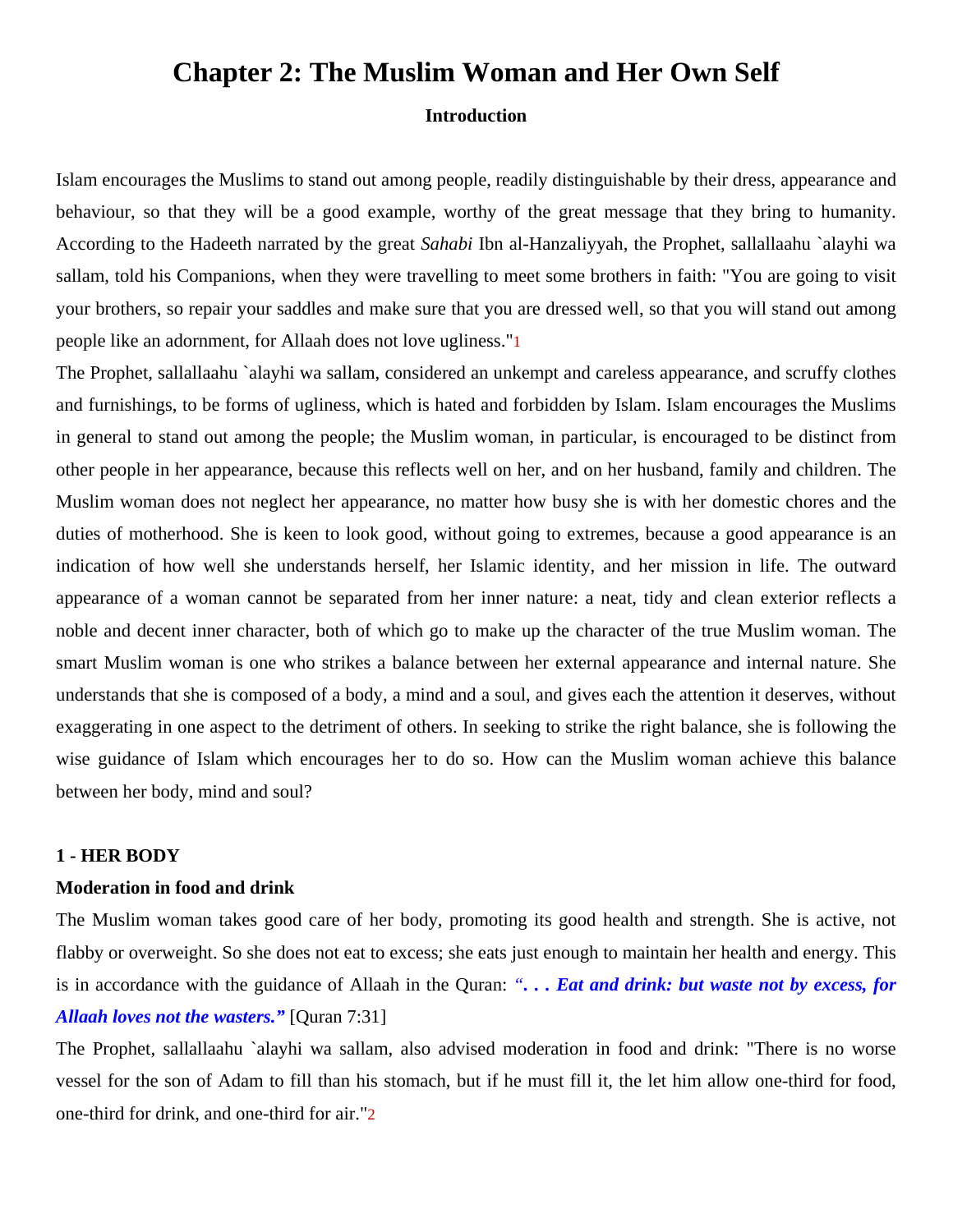`Umar (may Allaah be pleased with him) said: "Beware of filling your stomachs with food and drink, for it is harmful to the body and causes sickness and laziness in performing prayers. Be moderate in both food and drink, for that is healthier for your bodies and furthest removed from extravagance. Allaah will hate the fat man (one who revels in a life of luxury), and a man will not be condemned until he favours his desires over his religion."3 The Muslim woman also steers clear of drugs and stimulants, especially those which are clearly known to be *haram*, and she avoids the bad habits that many women have fallen into in societies that have deviated from the guidance of Allaah and His Messenger, such as staying up late at night to waste time in idle pursuits. She goes to sleep early and gets up early to start the day's activities with energy and enthusiasm. She does not weaken her energy with late nights and bad habits; she is always active and efficient, so that her household chores do not exhaust her and she can meet her targets. She understands that a strong believer is more loved by Allaah than a weak believer, as the Prophet, sallallaahu `alayhi wa sallam, taught, so she always seeks to strengthen her body by means of a healthy lifestyle.

#### **She exercises regularly**

The Muslim woman does not forget to maintain her physical fitness and energy by following the healthy practices recommended by Islam. But she is not content only with the natural, healthy diet referred to above: she also follows an organized exercise program, appropriate to her physical condition, weight, age and social status. These exercises give her body agility, beauty, good health, strength and immunity to disease; this will make her more able to carry out her duties, and more fit to fulfil her role in life, whether it be as a wife or mother, young girl or old woman.

## **Her body and clothes are clean**

The Muslim woman who truly follows the teachings of Islam keeps her body and clothes very clean. She bathes frequently, in accordance with the teachings of the Prophet, sallallaahu `alayhi wa sallam, who advised Muslims to take baths, especially on Fridays: "Have a bath on Fridays and wash your heads, even if you are not in a state of *janabah* (impurity, e.g. following marital relations), and wear perfume."4 "Whoever attends Friday prayer, man or woman, should take a bath (*ghusl*)."5 The Prophet, sallallaahu `alayhi wa sallam, placed such a great emphasis on cleanliness and bathing that some of the Imams considered performing *ghusl* before Friday prayer to be obligatory (*wajib*). Abu Hurayrah (may Allaah be pleased with him) reported that the Prophet, sallallaahu `alayhi wa sallam, said: "It is the duty of every Muslim to take a bath (at least) once every seven days, and to wash his head and body."6

Cleanliness is one of the most essential requirements of people, especially women, and one of the clearest indicators of a sound and likeable character. Cleanliness makes a woman more likeable not only to her husband, but also to other women and her relatives. Imam Ahmad and Al-Nisa'i report that Jabir (may Allaah be pleased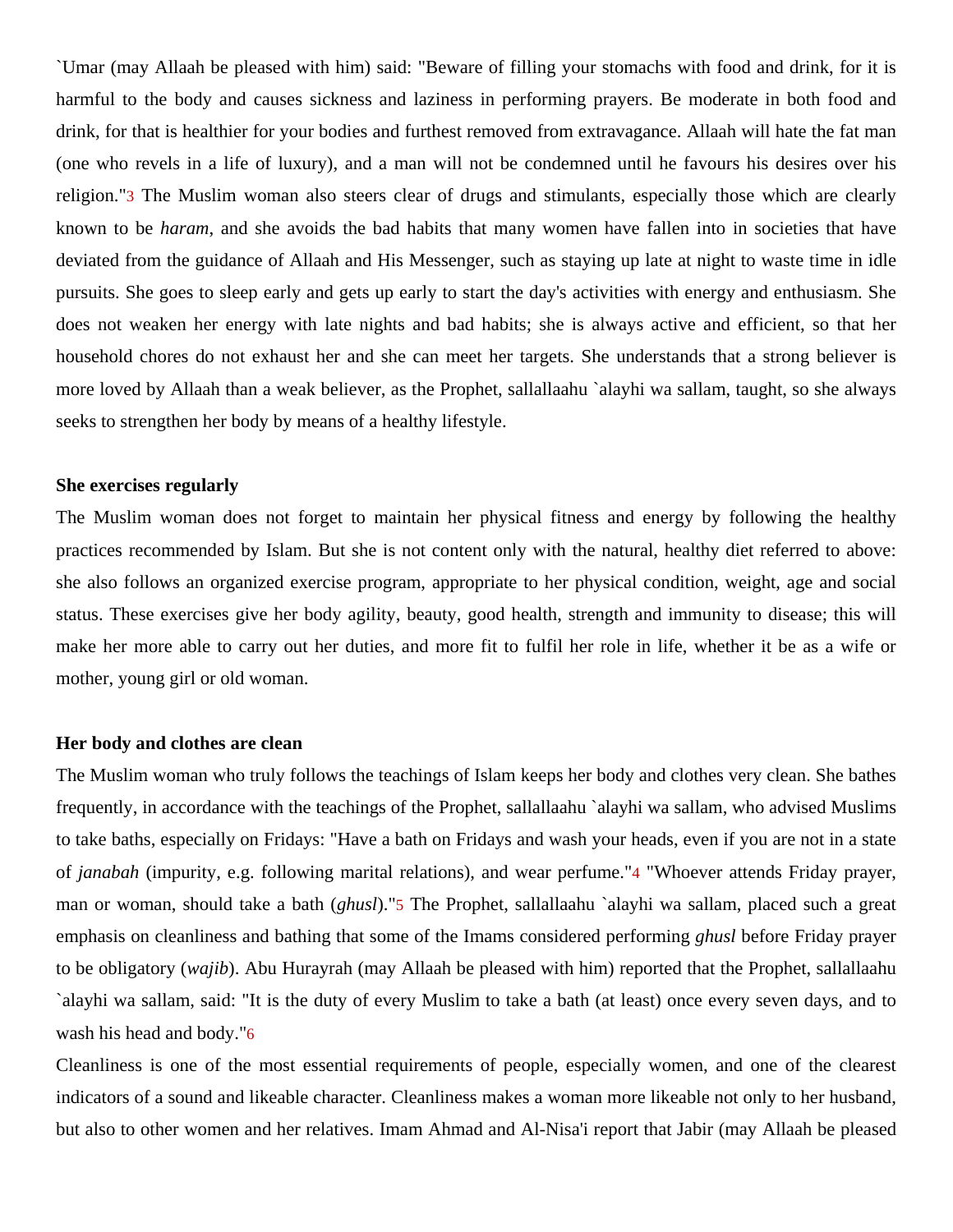with him) said: "The Messenger of Allaah, sallallaahu `alayhi wa sallam, came to visit us, and saw a man who was wearing dirty clothes. He said, `Could this person not find anything with which to wash his clothes?'"

The Prophet, sallallaahu `alayhi wa sallam, hated to see people come out in public wearing dirty clothes when they were able to clean them; he drew attention to the fact that the Muslim should always be clean, smart and pleasing to look at. This teaching which is directed at men, is directed even more so at women, who are usually thought of as being more clean, the source of joy and tranquillity in the home. There is no doubt that the woman's deep sense of cleanliness reflects on her home, her husband and her children, because it is by virtue of her concern for cleanliness that they will be clean and tidy. No researcher, of whatever era or country, can fail to notice that this teaching which encourages cleanliness and bathing, came fifteen hundred years ago, at a time when the world knew next to nothing of such hygienic habits. A thousand years later, the non-Muslim world had still not reached the level of cleanliness that the Muslims had reached. In her book *Min al-riqq ila'lsayadah*, Samihah A. Wirdi says: "There is no need for us to go back to the time of the Crusades in order to know the level of civilization in Europe at that time. We need go back no further than a few hundred years, to the days of the Ottoman Empire, and compare between the Ottomans and the Europeans to see what level the Ottoman civilization had reached. "In 1624, Prince Brandeboug wrote the following on the invitations to a banquet that he sent to other princes and nobles: Guests are requested not to plunge their hands up to the elbow in the dishes; not to throw food behind them; not to lick their fingers; not to spit on their plates; and not to blow their noses on the edges of the tablecloths.'" The author adds: "These words clearly indicate the level of civilization, culture, knowledge and manners among the Europeans. At the same time, in another part of Europe, the situation was not much different. In the palace of the King of England (George I), the ugly smell emanating from the persons of the King and his family overpowered the grandeur of their fine, lace-edged French clothes. This is what was happening in Europe. Meanwhile in Istanbul, the seat of the *khilafah*, it is well-known that the European ambassadors who were authorized by the Ottoman state be thrown into baths before they could approach the sultan. Sometime around 1730, during the reign of Sultan Ahmad III, when the Ottoman state entered its political and military decline, the wife of the English ambassador in Istanbul, Lady Montague, wrote many letters which were later published, in which she described the level of cleanliness, good manners and high standards among the Muslims. In one of her memoirs she wrote that the Ottoman princess Hafizah had given her a gift of a towel that had been hand-embroidered; she liked it so much that she could not even bear to wipe her mouth with it. The Europeans were particularly astounded by the fact that the Muslims used to wash their hands before and after every meal. It is enough to read the words of the famous English nurse Florence Nightingale, describing English hospitals in the mid-nineteenth century, where she describes how these hospitals were full of squalor, negligence and moral decay, and the wings of these hospitals were full of sick people who could not help answering the call of nature on their beds  $\ldots$  <sup>7</sup> What a great contrast there is between the refined civilization of Islam and other, human civilizations!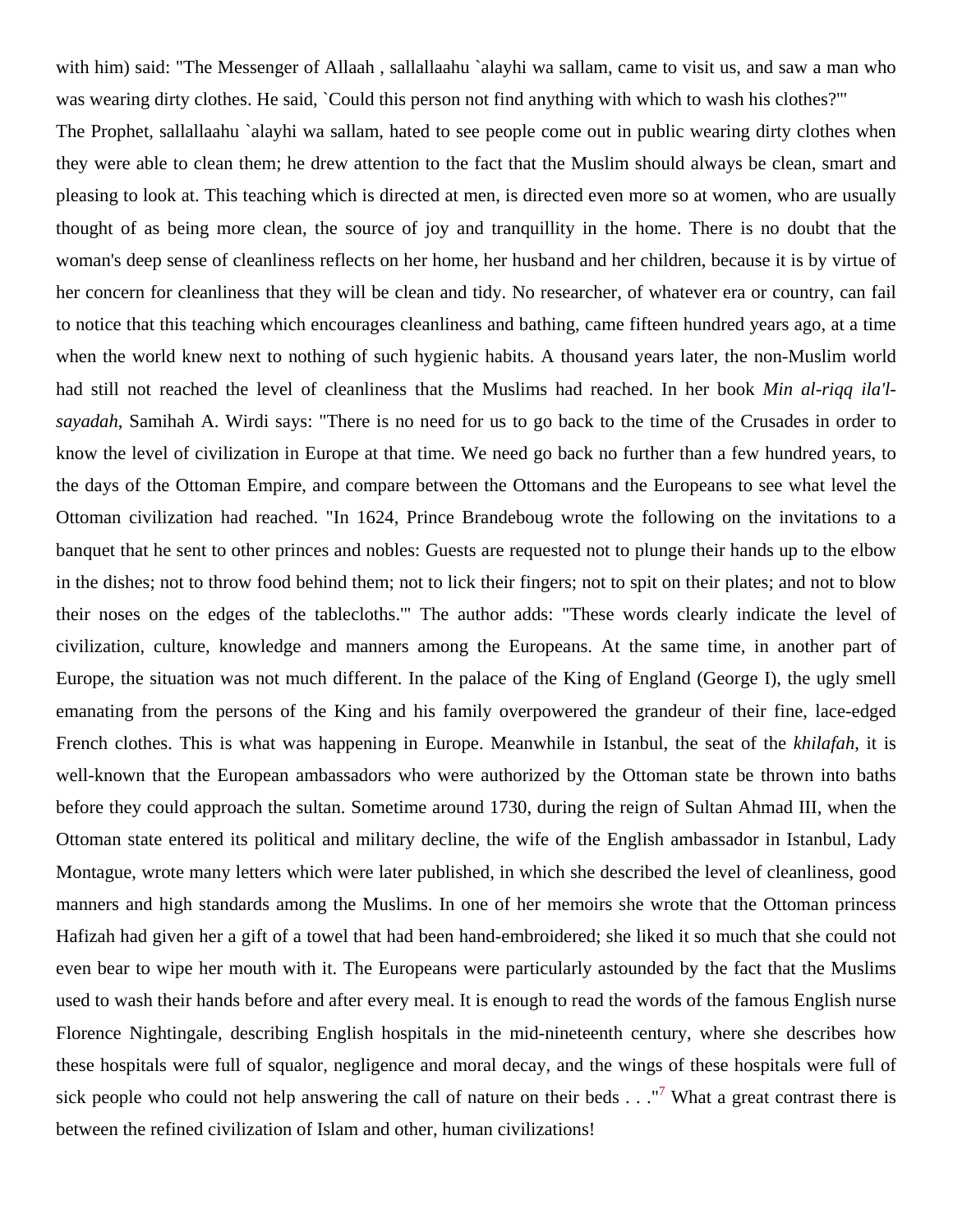#### **She takes care of her mouth and teeth**

The intelligent Muslim woman takes care of her mouth, for no-one should ever have to smell an unpleasant odour coming from it. She does this by cleaning her teeth with a *siwak*, toothbrush, toothpaste and mouthwash after every meal. She checks her teeth and visits the dentist at least once a year, even if she does not feel any pain, in order to keep her teeth healthy and strong. She consults otolaryngologists ("ear, nose and throat" doctors) if necessary, so that her breath will remain clean and fresh. This is undoubtedly more befitting for a woman. `Aa'ishah (May Allaah be pleased with her) used to be very diligent in taking care of her teeth: she never neglected to clean them with a *siwak*, as Bukhaari and Muslim reported from a number of the *Sahabah*  (may Allaah be pleased with him).

Al-Bukhaari reported from `Urwah (May Allaah be pleased with her) via `Ata': "We heard `Aa'ishah the Mother of the Believers cleaning her teeth in the room . . ."<sup>8</sup> Muslim also reports from `Urwah (may Allaah be pleased with her) via `Ata': "We heard her using the *siwak* . . ."<sup>9</sup> `Aa'ishah (may Allaah be pleased with her) said:

"The Messenger of Allaah, sallallaahu `alayhi wa sallam, never woke from sleeping at any time of day or night without cleaning his teeth with a *siwak* before performing *wudu*<sup>"10</sup> The Prophet's concern for oral hygiene was so great that he said: "If it were not for the fact that I did not want to overburden my *ummah*, I would have ordered them to use the *siwak* before every prayer."11

`Aa'ishah (may Allaah be pleased with her) was asked what the Prophet, sallallaahu `alayhi wa sallam, used to do first when he came home. She said, "Use *siwak*."12 It is very strange to see that some Muslim women neglect these matters, which are among the most important elements of a woman's character, besides being at the very heart of Islam. They are among the most important elements of a woman's gentle nature, and they reveal her feminine elegance and beauty. They are also at the heart of Islam because the Prophet, sallallaahu `alayhi wa sallam, urged cleanliness on many occasions, and he detested unpleasant odours and an ugly appearance. He said: "Whoever eats onions, garlic or leeks should not approach our mosque, because whatever offends the sons of Adam may offend the angels."<sup>13</sup> The Prophet, sallallaahu `alayhi wa sallam, banned those who had eaten these pungent vegetables from coming anywhere near the mosque, lest the people and the angels be offended by their bad breath, but these smells pale into insignificance beside the stench of dirty clothes, filthy socks, unwashed bodies and unclean mouths that emanates from some careless and unkempt individuals who offend others in gatherings.

#### **She takes care of her hair**

The Prophet, sallallaahu `alayhi wa sallam, also taught Muslims to take care of their hair, and to make it look attractive and beautiful, within the limits of Islamic rulings. This is reported in the Hadeeth quoted by Abu Dawud from Abu Hurayrah (may Allaah be pleased him), who said: "The Messenger of Allaah, sallallaahu `alayhi wa sallam, said: `Whoever has hair, let him look after it properly.'"14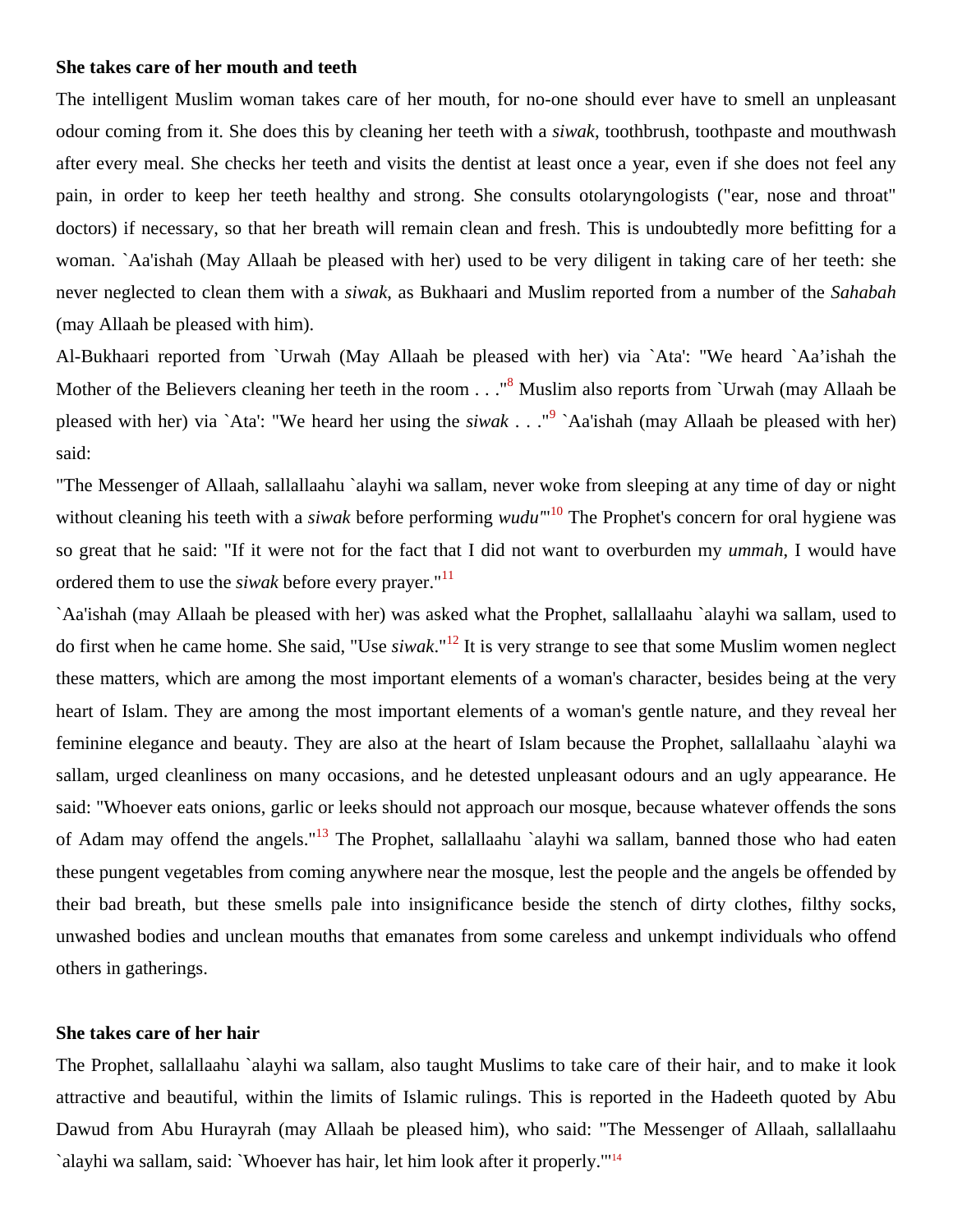Looking after one's hair, according to Islamic teaching, involves keeping it clean, combing it, perfuming it, and styling it nicely. The Prophet, sallallaahu `alayhi wa sallam, did not like people to leave their hair uncombed and unkempt, so that they looked like wild monsters; he likened such ugliness to the appearance of the Shaytan. In *al-Muwatta'*, Imam Malik reports a Hadeeth with a *mursal isnad* from `Ata' ibn Yassar, who said: "The Messenger of Allaah, sallallaahu `alayhi wa sallam, was in the mosque, when a man with unkempt hair and an untidy beard came in. The Prophet, sallallaahu `alayhi wa sallam, pointed to him, as if indicating to him that he should tidy up his hair and beard. The man went and did so, then returned. The Prophet, sallallaahu `alayhi wa sallam, said, `Is this not better than that any one of you should come with unkempt hair, looking like the Shaytan?"<sup>15</sup>

The Prophet's likening a man with untidy hair to the *Shaytan* clearly shows how concerned Islam is with a neat and pleasant appearance, and how opposed it is to scruffiness and ugliness. The Prophet, sallallaahu `alayhi wa sallam, always took note of people's appearance, and he never saw a scruffily-dressed man with untidy hair but he criticized him for his self-neglect. Imam Ahmad and al-Nisa'i report that Jabir (may Allaah be pleased with him) said: "The Messenger of Allaah, sallallaahu `alayhi wa sallam, came to visit us, and he saw an unkempt man whose hair was goin in all directions, so he said, `Could he not find anything with which to calm his head?"<sup>16</sup> If this is how he Prophet, sallallaahu `alayhi wa sallam, taught men to take care of themselves, then how much more applicable are his teachings to women, for whom beauty and elegance are more befitting, as they are the ones to whom men draw close and seek comfort, tranquillity and happiness in their company! It is obvious to the sensitive Muslim woman that the hair is one of the most important features of a woman's beauty and attractiveness.

## **Good Appearance**

It is no surprise that the Muslim woman is concerned with her clothes and appearance, without going to extremes or making a wanton display of herself. She presents a pleasing appearance to her husband, children, *mahram* relatives and other Muslim women, and people feel comfortable with her. She does not put them off with an ugly or untidy appearance and she always checks herself and takes care of herself, in accordance with the teachings of Islam, which asks its followers to look good in ways that are permitted. In his commentary on the *ayah*: *"Say: Who has forbidden the beautiful [gifts] of Allaah, which He has produced for His servants, and the things, cleans and pure, [which He has provided] for sustenance?...*" [Ouran 7:32]

Al-Qurtubi said: "Makhul reported from `Aa'ishah (may Allaah be pleased with her): `A group of the Companions of the Prophet, sallallaahu `alayhi wa sallam, were waiting at the door for him, so he prepared to go out to meet them. There was a vessel of water in the house, and he peered into it, smoothing his beard and his hair. (`Aa'ishah said) I asked him, "O Messenger of Allaah, even you do this?" He said, "Yes, when a man goes out to meet his brothers, let him prepare himself properly, for Allaah is beautiful and loves beauty.""<sup>17</sup>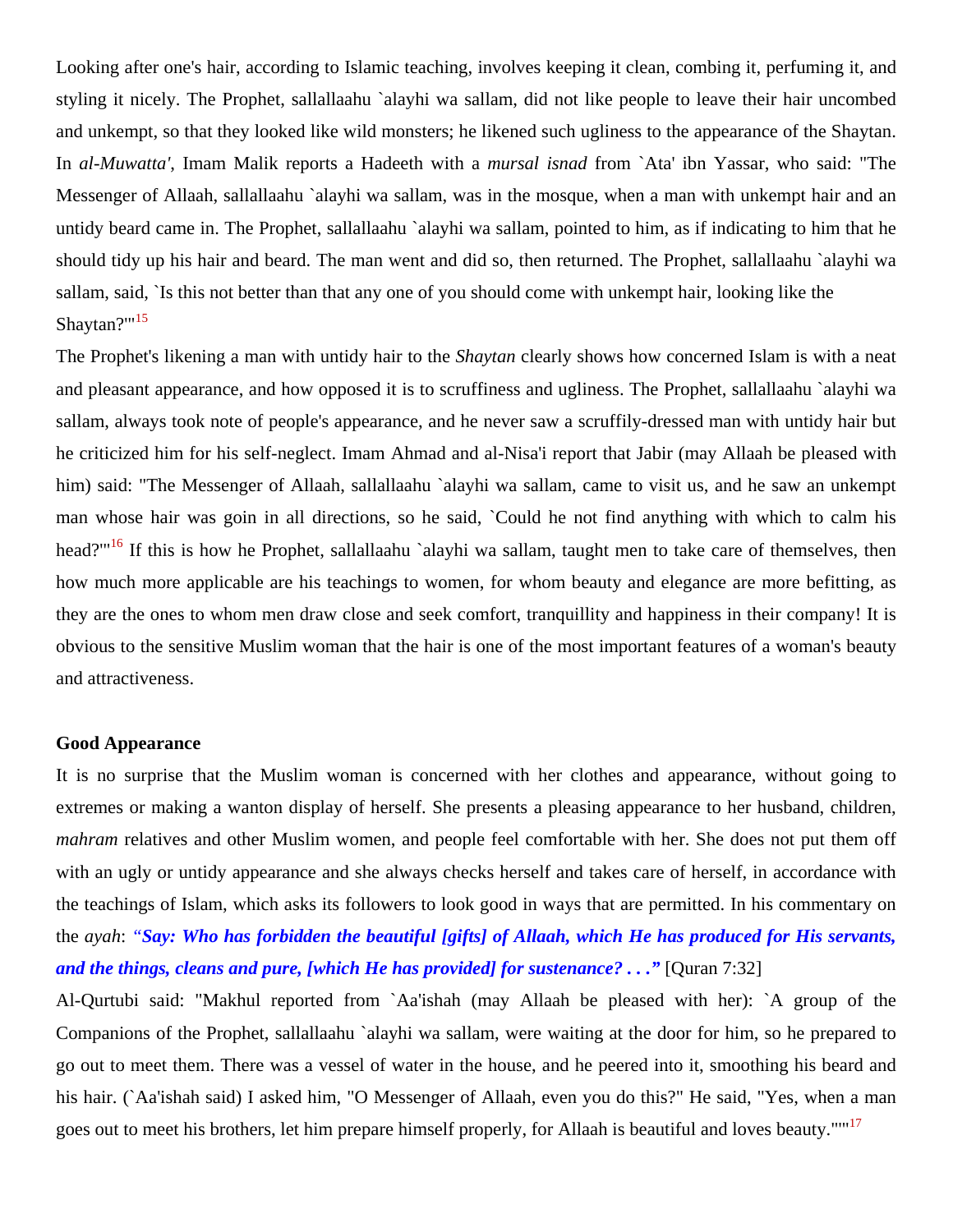The Muslim does all of this in accordance with the Islamic ideal of moderation, avoiding the extremes of either exaggeration or negligence: *"Those who, when they spend, are not extravagant and not niggardly, but hold a just [balance] between those [extremes]."* **[**Quran 25:67]

Islam wants its followers, and especially its advocates (*da`is*), to stand out in gatherings in an attractive fashion, not to appear unsightly or unbearable. Neglecting one's appearance to the extent of being offensive to one's companions in the name of asceticism and humility is not part of Islam. The Prophet, sallallaahu `alayhi wa sallam, who was the epitome of asceticism and humility, used to dress in decent clothes and present a pleasant appearance to his family and companions. He regarded dressing well and looking good to be a demonstration of the Blessings of Allaah: "Allaah loves to see the signs His gifts on His servant."18

Ibn Sa`d reports in *al-Tabaqat* (4/346) that Jundub ibn Makith (may Allaah be pleased with him) said: "Whenever a delegation came to meet the Messenger of Allaah, sallallaahu `alayhi wa sallam, he would wear his best clothes and order his leading Companions to do likewise. I saw the Prophet, sallallaahu `alayhi wa sallam, on the day that the delegation of Kindah came to meet him; he was wearing a Yemeni garment, and Abu Bakr and `Umar were dressed similarly."

Ibn al-Mubarak, Tabarani, al-Hakim, al-Bayhaqi and others report that `Umar (may Allaah be pleased with him) said: "I saw the Messenger of Allaah, sallallaahu `alayhi wa sallam, ask for a new garment. He put it on, and when it reached his knees he said, `Praise be to Allaah , Who has given me clothes with which to cover myself and make myself look beautiful in this life. $^{\prime\prime\prime}$ <sup>19</sup>

So long as this taking care of one's outward appearance does not go to extremes, then it is part of the beauty that Allaah has allowed for His servants and encouraged them to adopt: *"O children of Adam! Wear your beautiful apparel at every time and place of prayer: eat and drink: but waste not by excess, for Allaah loves not the wasters. Say, Who has forbidden the beautiful [gifts] of Allaah, which He has produced for His servants, and the things, clean and pure, [which He has provided] for sustenance? Say: They are, in the life of this world, for those who believe, [and] purely for them on the Day of Judgement. Thus do We explain the*  **Signs in detail for those who understand."** [Quran 7:31-32]

Muslim reports from Ibn Mas`ud (may Allaah be pleased with him) that the Prophet, sallallaahu `alayhi wa sallam, said: "No-one who has even an atom's-weight of pride in his heart will enter Paradise." A man asked him, "What if a man likes his clothes and shoes to look good?" (Meaning, is this counted as pride?) The Prophet, sallallaahu `alayhi wa sallam, said: "Allaah is beautiful and loves beauty. Pride means denying the truth and looking down on other people.*" 20*

This is the understanding adopted by the *Sahabah* and those who followed them sincerely. Therefore Imam Abu Hanifah (may Allaah be pleased with him) always took care to dress well and to ensure that he smelled clean and fresh, and urged others to do likewise. One day he met a man who used to attend his circle, who was dressed in scruffy clothes. He took him to one side and offered him a thousand *dirhams* with which to smarten himself up. The man told him, "I have money; I do not need this." Abu Hanifah admonished him: "Have you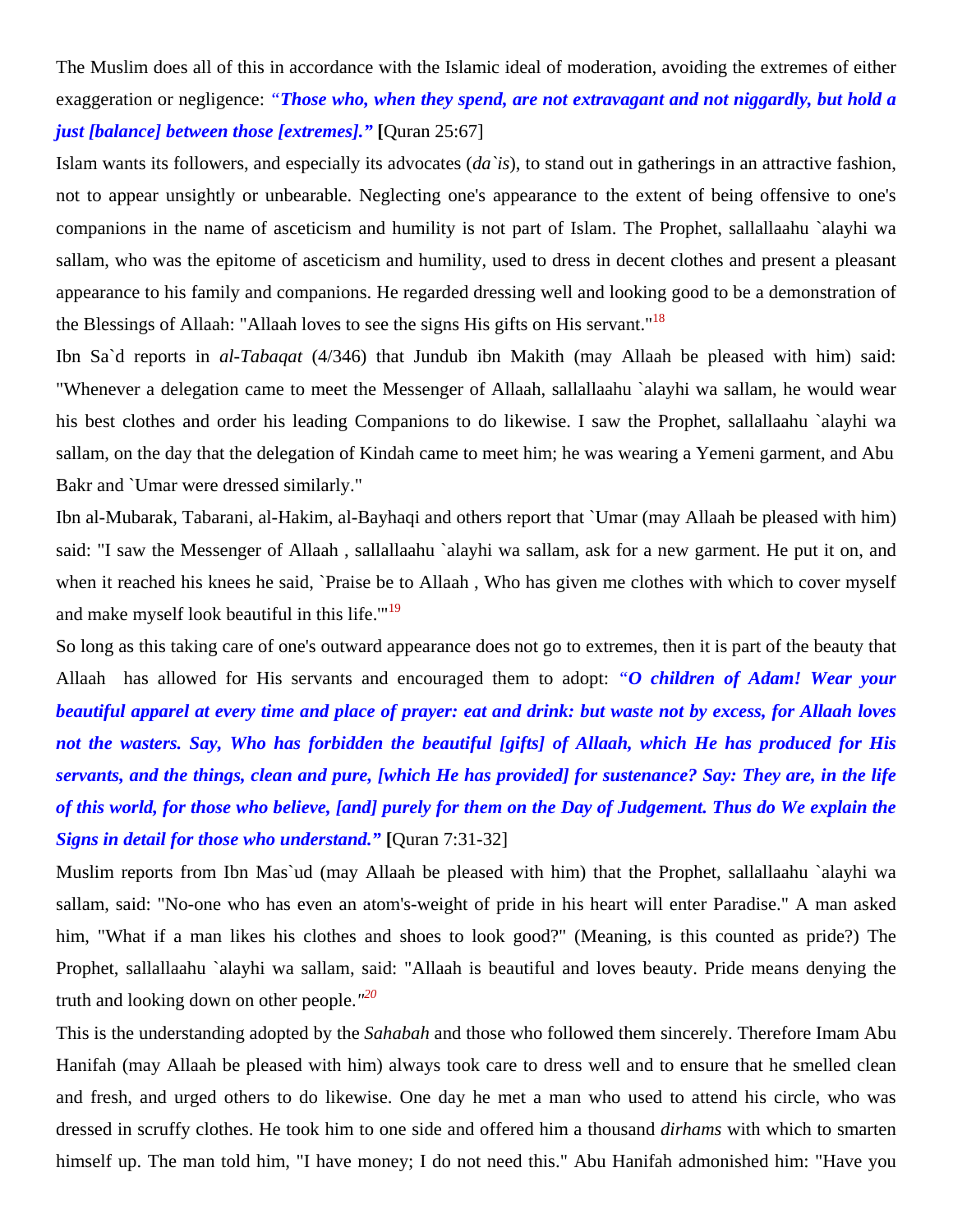not heard the Hadeeth, *`*Allaah loves to see the signs of His gifts on His servant'? So you have to change yourself, and not appear offensive to your friend." Naturally, those who call people to Allaah should be better and smarter in appearance than others, so that they will be better able to attract people and make their message reach they hearts. Indeed they, unlike others, are required to be like this even if they do not go out and meet people, because those who proclaim the word of Allaah should take care of their appearance and pay attention to the cleanliness of their bodies, clothes, nails and hair. They should do this even if they are in a state of isolation or retreat, in response to the call of the natural inclination of man (*fitrah*) which the Prophet, sallallaahu `alayhi wa sallam, told us about and outlined its requirements: "Five things are part of the *fitrah*: circumcision, removing the pubic hair, plucking hair from the armpits, cutting the nails, and trimming the moustache."21 Taking care of oneself in accordance with this *fitrah* is something encouraged by Islam and supported by every person of common sense and good taste.

# **She does not go to extremes of beautification or make a wanton display of herself**

Paying attention to one's appearance should not make a Muslim woman fall into the trap of wanton display (*tabarruj*) and showing her beauty to anyone other than her husband and *mahram* relatives. She should not upset the balance which is the basis of all Islamic teaching, for the Muslim woman always aims at moderation in all things, and is on the alert to prevent any one aspect of her life from taking over at the expense of another.

She never forgets that Islam, which encourages her to look attractive within the permitted limits, is also the religion that warns her against going to such extremes that she becomes a slave to her appearance, as the Hadeeth says: "Wretched is the slave of the *dinar, dirham* and fancy clothes of velvet and silk! If he is given, he is pleased, and if he is not given, he is displeased." $^{22}$ 

Our women today, many of whom have been influenced by the international fashion houses to such an extent that a rich women will not wear an outfit more than once, have fallen into that slavery of which the Prophet, sallallaahu `alayhi wa sallam, warned and, as a result, they are trapped in the misery of that senseless enslavement to excessively luxurious clothing and accessories. Such women have deviated from the purpose for which humanity was created in this world.

One of the worst excesses that many modern Muslim women have fallen into is the habit of showing off expensive outfits at wedding parties, which have become fashion shows where competition is rife and is taken to extremes far beyond the realms of common sense and moderation. This phenomenon becomes clearest when the bride herself wears all her outfits, which may number as many as ten, one after the other: each time she changes, she comes out and shows it off to the other women present, exactly like the fashion models in the West. It does not even occur to the women among whom this habit is common, that there may be women present who are financially unable to buy such outfits, and who may be feeling depressed and jealous, or even hostile towards the bride and her family, and other rich people. Nothing of this sort would happen if brides were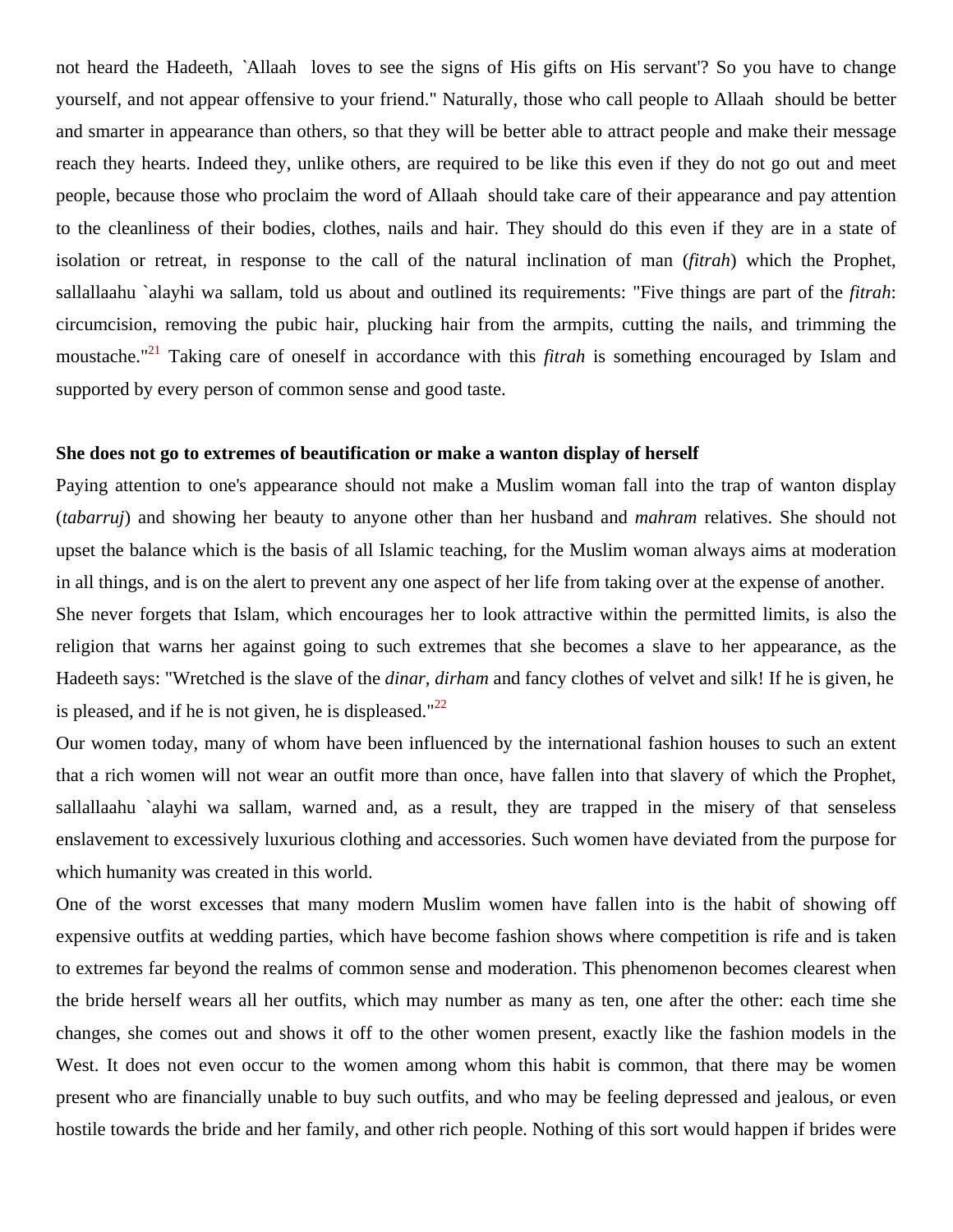more moderate, and just wore one or two outfits at their wedding parties. This is better than that extravagant showing-off which is contradictory to the balanced, moderate spirit of Islam.

No doubt the Muslim woman who has surrounded herself with the teachings of this great religion is spared and protected from such foolish errors, because she has adopted its principles of moderation.

#### **2 - HER MIND**

# **She takes care of her mind by persuing knowledge**

The sensitive Muslim woman takes care of her mind just as she takes care of her body, because the former is no less important than the latter. Long ago, the poet Zuhayr ibn Abi Sulma said: "A man's tongue is half of him, and the other half is his heart; What is left is nothing more than the image of flesh and blood."<sup>23</sup> This means that a person is essentially composed of his heart and his tongue, in other words what he thinks and what he says. Hence the importance of taking care of one's mind and supplying it with all kinds of beneficial knowledge is quite clear. The Muslim woman is responsible just as a man is, so she is also required to seek knowledge, whether it is "religious" or "secular", that will be of benefit to her. When she recites the *ayah* "... **But say, `O** *my Lord! Advance me in knowledge.'"* [Quran 20:114] and hears the Hadeeth, "Seeking knowledge is a duty on every Muslim,"<sup>24</sup> she knows that the teachings of the Ouran and Sunnah are directed at men and women equally, and that she is also obliged to seek the kinds of knowledge that have been made obligatory for individuals and communities (*fard `ayn* and *fard kifayah*) to pursue them from the time that this obligation was made known to the Muslim society. The Muslim woman understands the high value that has been placed on knowledge since the earliest days of Islam. The women of the *Ansar* asked the Prophet, sallallaahu `alayhi wa sallam,: "Appoint a special day for us when we can learn from you, for the men have taken all your time and left nothing for us." He told them, "Your time is in the house of so-and-so [one of the women]." So he came to them at that place and taught them there."<sup>25</sup> The Muslim women had a keen desire for knowledge, and they never felt too shy to ask questions about the teachings (*ahkam*) of Islam, because they were asking about the truth, and *"Allaah is not ashamed [to tell you] the truth"* **[**Quran 33:53]. Many reports illustrate the confidence and maturity with which the early Muslim posed questions to the Prophet, sallallaahu `alayhi wa sallam, this great teacher, seeking to understand their religion more fully. `Aa'ishah (May Allaah be pleased with her) reported that Asma' bint Yazid ibn al-Sakan al-Ansariyyah asked the Prophet, sallallaahu `alayhi wa sallam, about performing *ghusl* after a period. He said, "Let one of you (who has finished her period) take her water and purify herself properly, then pour water over herself, then take a piece of cloth that has been perfumed with musk, and clean herself with it." Asma' (May Allaah be pleased with her) asked, "How should she clean herself?" The Prophet, sallallaahu `alayhi wa sallam, said, "*Subhan Allaah!* You clean yourself with it!" `Aa'ishah (May Allaah be pleased with her) told her in a whisper, "Wipe away the traces of blood."

Asma' also asked him about performing *ghusl* when one is in a state of *janabah*. He said, "You should take your water and purify yourself with it properly, and clean yourself all over, then pour water on your head and rub it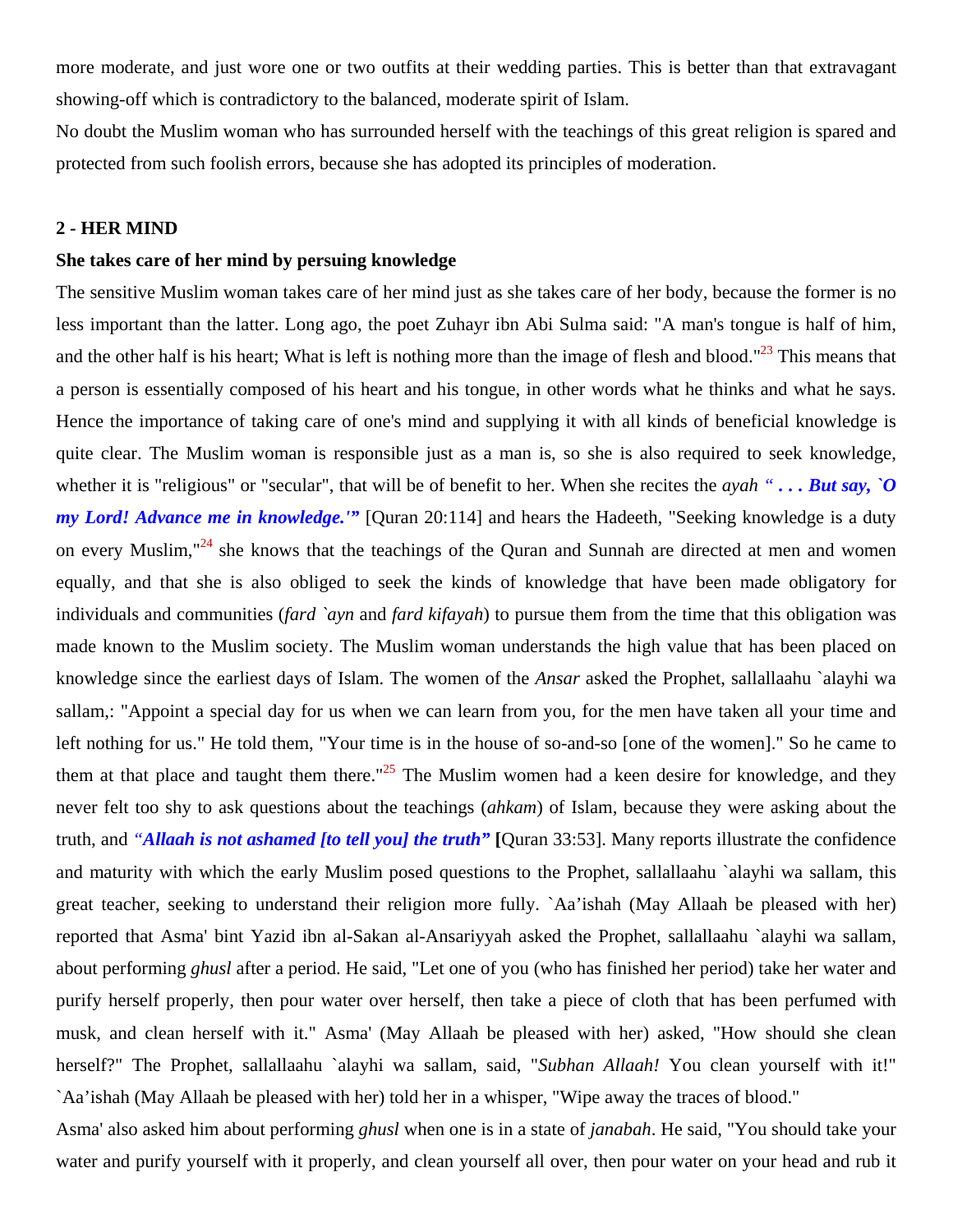so that the water reaches the roots of the hair, then pour water all over yourself."<sup>26</sup> `Aa'ishah (May Allaah be pleased with her) said, "How good are the women of the *Ansar*! Shyness did not prevent them from understanding their religion properly."<sup>27</sup> Umm Sulaym bint Milhan, the mother of Anas ibn Malik, came to the Prophet, sallallaahu `alayhi wa sallam, and said, "O Messenger of Allaah, Allaah is not ashamed (to tell) the truth, so tell me, does a woman have to perform *ghusl* if she has an erotic dream?" The Messenger of Allaah , sallallaahu `alayhi wa sallam, said, "Yes, if she sees water (i.e., a discharge)." Umm Salamah covered her face out of shyness, and said, "O Messenger of Allaah, could a woman have such a dream?" He said, "Yes, may your right hand be covered with dust, otherwise how could her child resemble her?"28 Muslim reports that Umm Sulaym came to the Prophet, sallallaahu `alayhi wa sallam, when `Aa'ishah (May Allaah be pleased with her) was with him, and when Umm Sulaym asked this question, `Aa'ishah said, "O Umm Sulaym, you have exposed women's secret, may your right hand be rubbed with dust!" The Prophet, sallallaahu `alayhi wa sallam, said to `Aa'ishah, "Rather your hand should be rubbed with dust; O Umm Sulaym, let a woman perform *ghusl* if she saw such a dream."<sup>29</sup> The women of that unique generation never hesitated to strive to understand their religion; they would put questions directly to the Prophet, sallallaahu `alayhi wa sallam, about whatever happened to them. If they doubted a person's opinion (*fatwa*), or were not convinced of it, they would enquire further until they were sure that they understood the matter properly. This is the attitude of the wise and intelligent woman. This was the attitude of Subay`ah bint al-Harith al-Aslamiyyah, the wife of Sa`d ibn Khawlah, who was from Banu `Amir ibn Lu'ayy and had been present at Badr. He died during the Farewell Pilgrimage; she was pregnant, and gave birth shortly after his death. When her *nifas* ended, she prepared herself to receive offers of marriage. Abu'l-Sanabil ibn Ba`kak (a man from Banu `Abd al-Dar) came to her and said, "Why do I see you preparing to receive offers of marriage? By Allaah , you will never get married until four months and tens days have passed." Subay`ah (later) narrated: "When he said this to me, I got dressed and went to see theMMessenger of Allaah , sallallaahu `alayhi wa sallam, in the evening. I asked him about it, and he told me that my *`iddah* had ended when I gave birth to my child, and said that I could get married if I wished."30 Subay`ah's efforts to understand the *shar`i* ruling precisely represent a blessing and benefit not only for Subay`ah herself, but for all Muslim women until the Day of Judgement. Her Hadeeth was accepted by the majority of earlier and later scholars, above all the four *Imams*, who said that the *`iddah* of a widowed woman, if she is pregnant, lasts until she gives birth, even if she were to give birth so soon after her husband's death that his body had not yet been washed and prepared for burial, and it becomes permissible for her to re-marry.<sup>31</sup>

What a great service Subay`ah did to the scholars of the Muslim *ummah* by seeking to understand the *shar`i*  rulings precisely and tto reach a level of certainty about this issue.

Islam has made the pursuit of knowledge obligatory on women and men alike, as the Prophet, sallallaahu `alayhi wa sallam, said: "Seeking knowledge is a duty on every Muslim." $^{32}$  In other words, it is a duty on every person, man or woman, who utters the words of the *shahadah*, so it comes as no surprise to see Muslim women thirsting for knowledge, devoting themselves to its pursuit. Muslim women of all times and places have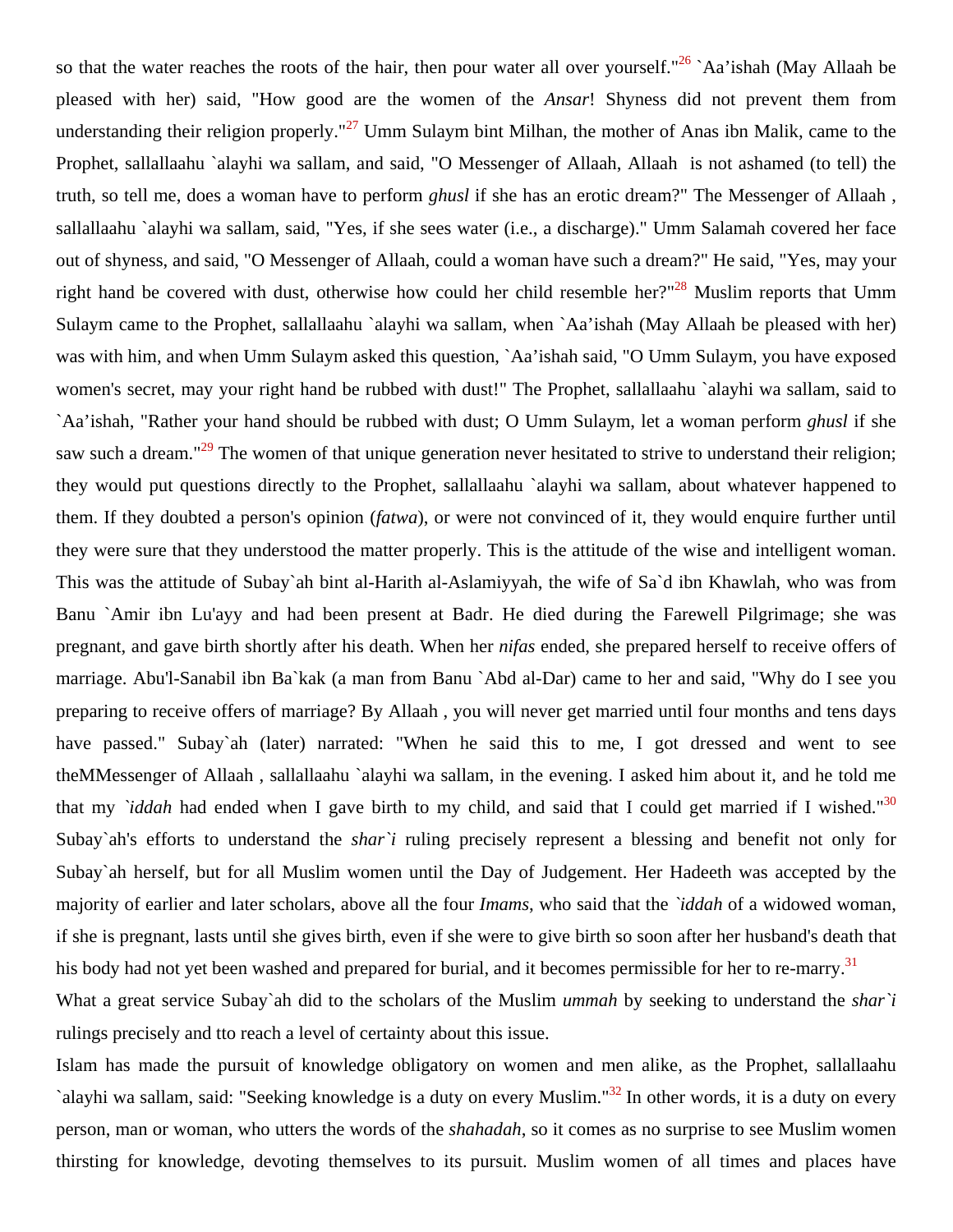understood the importance of seeking beneficial knowledge, and the positive effects this has on their own characters and on their children, families and societies. So they seek knowledge enthusiastically, hoping to learn whatever will benefit them in this world and the next.

#### **What the Muslim woman needs to know**

The first thing that the Muslim woman needs to know is how to read the Quran properly (with *tajwid*), and to understand its meaning. Then she should learn something of the sciences of Hadeeth, the *sirah* of the Prophet, sallallaahu `alayhi wa sallam, and the history of the women of the *Sahabah* and *Tabi`in*, who are prominent figures in Islam. She should acquire as much knowledge of *fiqh* as she needs to ensure that her worshipand daily dealings are correct, and she should ensure that she has a sound grasp of the basic principles of her religion.

Then she should direct her attention to her primary specialty in life, which is to take proper care of her house, husband, family and children, for she is the one whom Allaah has created specially to be a mother and to give tranquillity and happiness to the home. She is the one to whom Islam has given the immense responsibility of raising intelligent and courageous children. Hence there are many proverbs and sayings nowadays which reflect the woman's influence on the success of her husband and children in their working lives, such as, "Look for the woman," "Behind every great man is a woman," and "The one who rocks the cradle with her right hand rocks the world with her left," etc. No woman can do all of that unless she is open-minded and intelligent, strong of personality and pure of heart. So she is more in need of education, correction and guidance in forming her distinct Islamic personality. It is unwise for women's education to be precisely the same as that of men. There are some matters that concern women only, that men cannot deal with; and there are matters that concern men only, that women cannot deal with. There are things for which women were created, and others for which men were created, and each person should do that for which he or she was created, as the Prophet, sallallaahu `alayhi wa sallam, taught. When the Muslim woman seeks to learn and specialize in some field, she should bear in mind the Islamic teaching regarding her intellectual, psychological and social make-up, so that she will prepare herself to fulfil the basic purpose for which she was created, and will become a productive and constructive member of her family, society and *ummah*, not an imitation of men, competing with them for work and taking up a position among men, as we see in those societies which do not differentiate between males and females in their educational curricula and employment laws. Whatever a woman's academic specialty is, she tries to understand it thoroughly and do her work perfectly, in accordance with the teaching of the Prophet, sallallaahu `alayhi wa sallam,: "Allaah loves for any of you, when he does something, to do it well."33

# **Muslim women's achievements in the field of knowledge**

The gates of knowledge are open to the Muslim woman, and she may enter whichever of them shechooses, so long as this does not go against her feminine nature, but develops her mind and enhances her emotional growth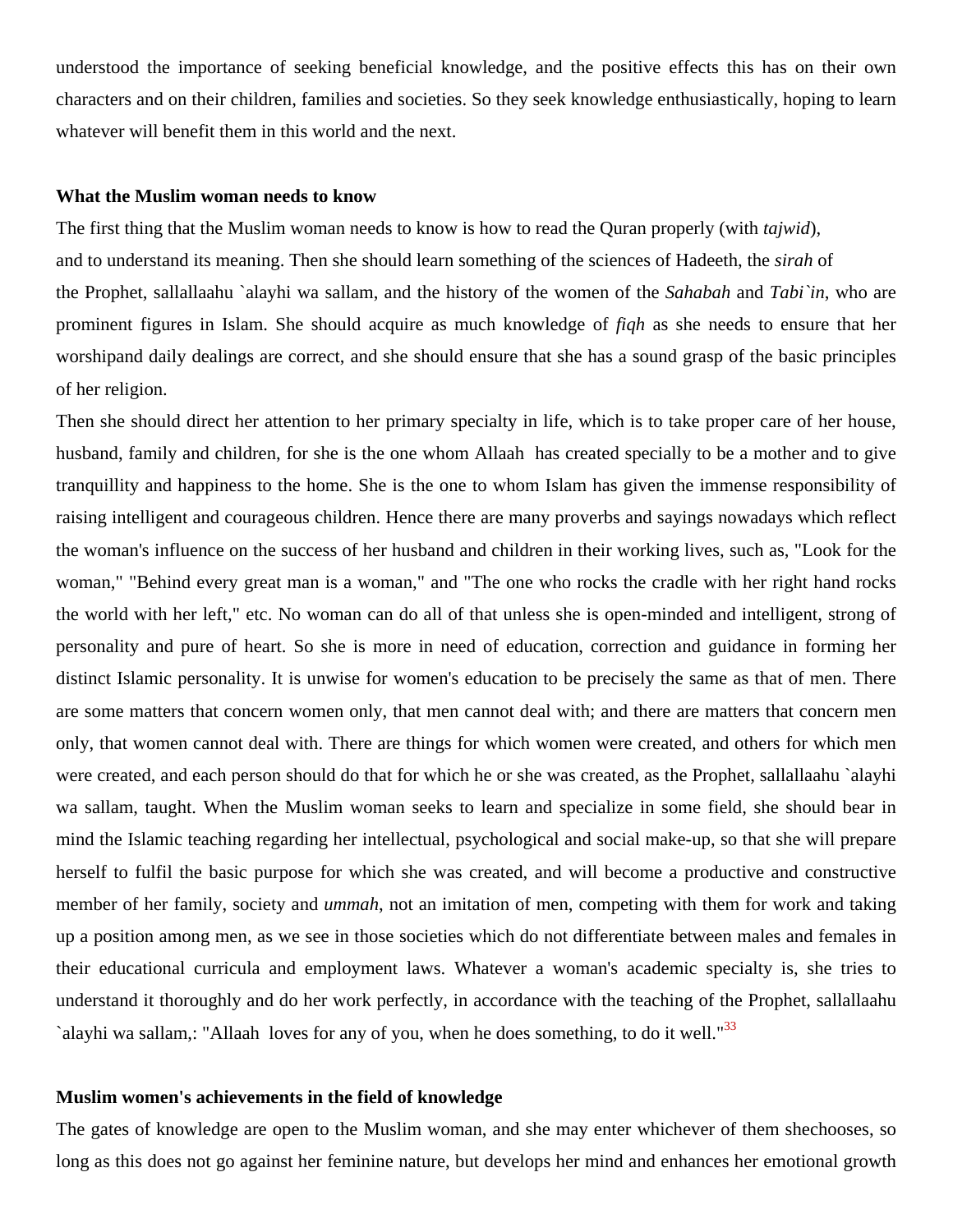and maturity. We find that history is full of prominent examples of remarkable women who sought knowledge and became highly proficient. Foremost among them is the Mother of the Believers `Aa'ishah (May Allaah be pleased with her), who was the primary source of Hadeeth and knowledge of the *sunnah*, and was the first *faqihah* in Islam when she was still a young woman no more than nineyears of age. Imam al-Zuhri said: "If the knowledge of `Aa'ishah were to be gathered up and compared to the knowledge of all the other wives of the Prophet, sallallaahu `alayhi wa sallam, and all other women, `Aa'ishah's knowledge would be greater."<sup>34</sup>

How often did the greatest of the *Sahabah* refer to her, to hear the final word on matters of the fundamentals of Islam and precise meanings of the Quran. Her knowledge and deep understanding were not restricted only to matters of religion; she was equally distinguished in poetry, literature, history and medicine, and other branches of knowledge that were known at that time. The *faqih* of the Muslims, `Urwah ibn al-Zubayr, was quoted by his son Hisham as saying: "I have never seen anybody more knowledgeable in *fiqh* or medicine or poetry than `Aa'ishah."<sup>35</sup> Imam Muslim reports that she heard her nephew al-Qasim ibn Muhammad ibn Abi Bakr (may Allaah be pleased with him) make a grammatical mistake, when he and his (paternal) cousin were talking in front of her, and she told him off for this mistake. Imam Muslim commented on this incident: "Ibn `Atiq said: `Al-Qasim and I were talking in front of `Aa'ishah (May Allaah be pleased with her), and al-Passim was one who made frequent mistakes in grammar, as his mother was not an Arab. `Aa'ishah said to him, "Why do you not speak like this son of my brother? I know where the problem comes from: he was brought up by his mother, and you were brought up by your mother  $\ldots$   $\frac{36}{3}$  Among the reports in which the books of literature speak of the vast knowledge of `Aa'ishah is that which describes how `Aa'ishah bint Talhah was present in the circle of Hisham ibn `Abd al-Malik, where the *shaykhs* of Banu Umayyah were present. They did not mention any point of Arab history, wars and poetry but she did not contribute to the discussion, and no star appeared but she did not name it. Hisham said to her, "As for the first (i.e., knowledge of history etc.), I find nothing strange (in your knowing

about it), but where did you get your knowledge about the stars?" She said, "I learnt it from my (maternal) aunt `Aa'ishah."<sup>37</sup>

`Aa'ishah (May Allaah be pleased with her) had a curious mind and was always eager to learn. Whenever she heard about something she did not know, she would ask about it until she understood it. Her closeness to the Messenger of Allaah, sallallaahu `alayhi wa sallam, meant that she was like a vessel full of knowledge.

Imam Bukhaari reports from Abu Mulaykah that `Aa'ishah, the wife of the Prophet, sallallaahu `alayhi wa sallam, never heard anything that she did not know, but she would keep going over it until she understood it.

The Prophet, sallallaahu `alayhi wa sallam, said, "Whoever is brought to account will be punished." `Aa'ishah said: "I said, `But does Allaah not say *"`Soon his account will be taken by an easy reckoning'"* [Quran 84:8]" He said, "That refers to *al-`ard* (when everyone is brought before Allaah on the Day of Judgement); but whoever is examined in detail is doomed."<sup>38</sup>

In addition to her great knowledge, `Aa'ishah (may Allaah be pleased with her) was also very eloquent in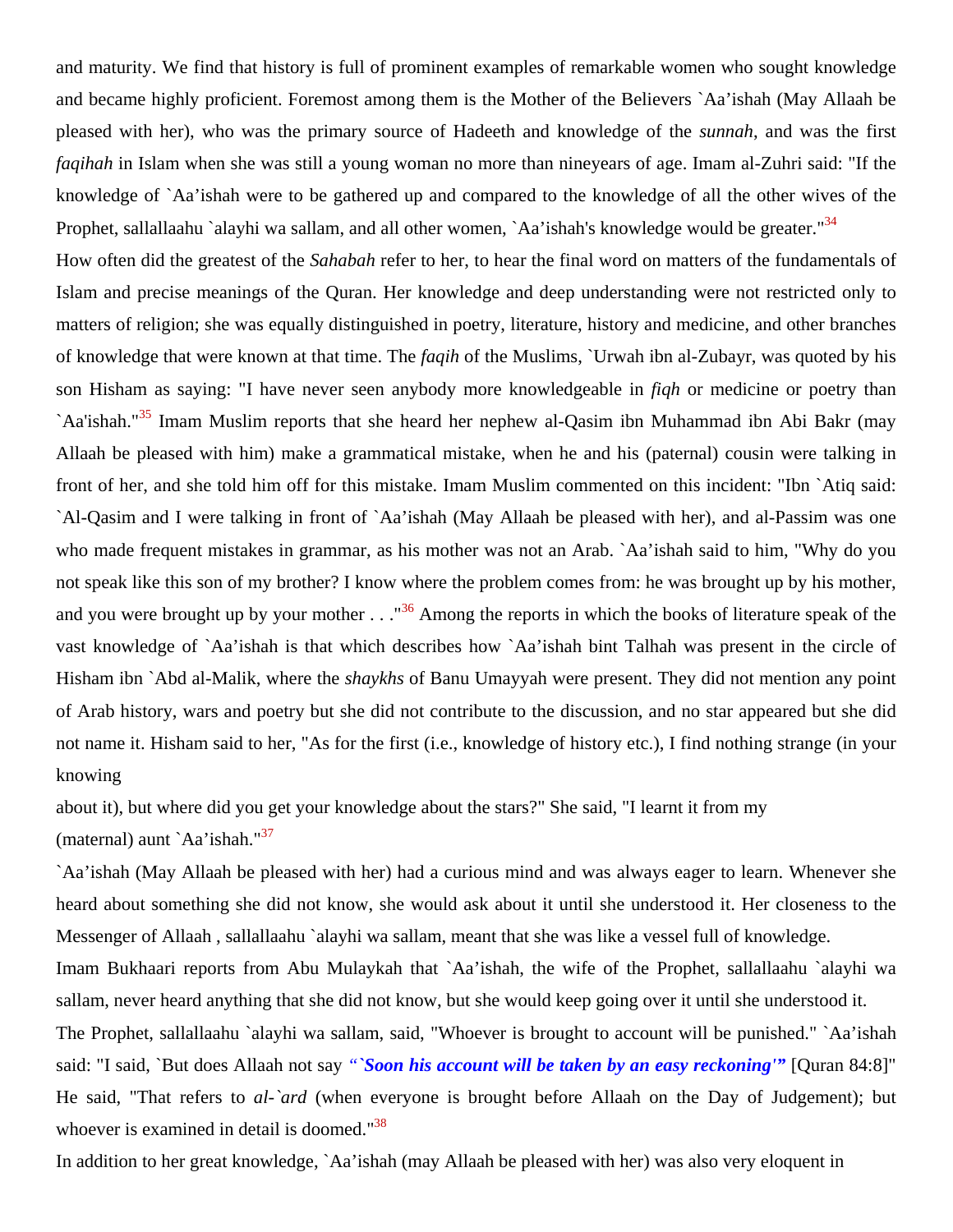her speech. When she spoke, she captured the attention of her audience and moved them deeply. This is what made al-Ahnaf ibn Qays say: "I heard the speeches of Abu Bakr, `Umar, `Uthman, `Ali and the *khulafa'* who came after them, but I never heard any speech more eloquent and beautiful than that of `Aa'ishah." Musa ibn Talhah said: "I never saw anyone more eloquent and pure in speech than `Aa'ishah."<sup>39</sup>

Another of these brilliant women were achieved a high level of knowledge was the daughter of Sa`id ibn al-Musayyab, the scholar of his age, who refused to marry his daughter to the *khalifah*, `Abd al-Malik ibn Marwan, and instead married her to one of his righteous students, `Abdullaah ibn Wada`ah. `Abdullaah went in to his wife, who was one of the most beautiful of people, and one of the most knowledgeable in Quran, Sunnah and the rights and duties of marriage. In the morning, `Abdullaah got up and was preparing to go out. His wife asked him, "Where are you going?" He said, "To the circle of your father Sa`id ibn al-Musayyab, so that I may learn." She said, "Sit down; I will teach you what Sa`id knows." For one month, `Abdullaah did not attend Sa`id's circle beacuse the knowledge that this beautiful young girl had learned from her father (and was passing on to him) was sufficient. Another of these prominent female scholars was Fatimah, the daughter of the author of *Tuhfat alfuqaha'*, `Ala' al-Din al-Samarqandi (d. 539 AH). She was a *faqihah* and scholar in her own right: she had learned *fiqh* from her father and had memorized his book *al-Tuhfah*. Her father married her to his student `Ala' al-Din al-Kasani, who was highly distinguished in the fields of *al-usul* and *al-furu'*. He wrote a commentary on *Tuhfat al-fuqaha'* entitled *Bada'i` al-sana'i`*, and showed it to his *shaykh*, who was delighted with it and accepted it as a *mahr* for his daughter, although he had refused offers of marriage for her from some of the kings of Byzantium.. The *fuqaha'* of his time said, "He commentated on his *Tuhfah* and married his daughter." Before her marriage, Fatimah used to issue *fatwas* along with her father, and the *fatwas* would be written in her handwriting and that of her father. After she married the author of *al-Bada'i`*, the *fatwas* would appear in her handwriting and that of her father and her husband. Her husband would make mistakes, and she would correct them.<sup>40</sup> `Aa'ishah, the other wives of the Prophet, sallallaahu `alayhi wa sallam, the daughter of Sa`id ibn al-Musayyab, Fatimah al-Samarqandi and other famous women scholars were not something unique or rare among Muslim women. There were innumerable learned women, who studied every branch of knowledge and became prominent in many fields. Ibn Sa`d devoted a chapter of *al-Tabaqat* to reports of Hadeeth transmitted by women, in which he mentioned more than seven hundred women who reported Hadeeth from the Prophet, sallallaahu `alayhi wa sallam, or from the trustworthy narrators among the *sahabah*; from these women in turn, many prominent scholars and *imams* also narrated Hadeeth.

Al-Hafiz ibn `Asakir (d. 571 AH), one of the most reliable narrators of Hadeeth, who was so trustworthy that he was known as *hafiz al-ummah*, counted eighty-odd women among his *shaykhs* and teachers.<sup>41</sup> If we bear in mind that this scholar never left the eastern part of the Islamic world, and never visited Egypt, North Africa or Andalusia - which were even more crowded with women of knowledge - we will see that the number of learned women he never met was far greater than those from whom he did receive knowledge. One of the phrases used by scholars in the books of Hadeeth is: "*Al-shaykhah al-musnidah al-salihah* soand-so the daughter of so-and-so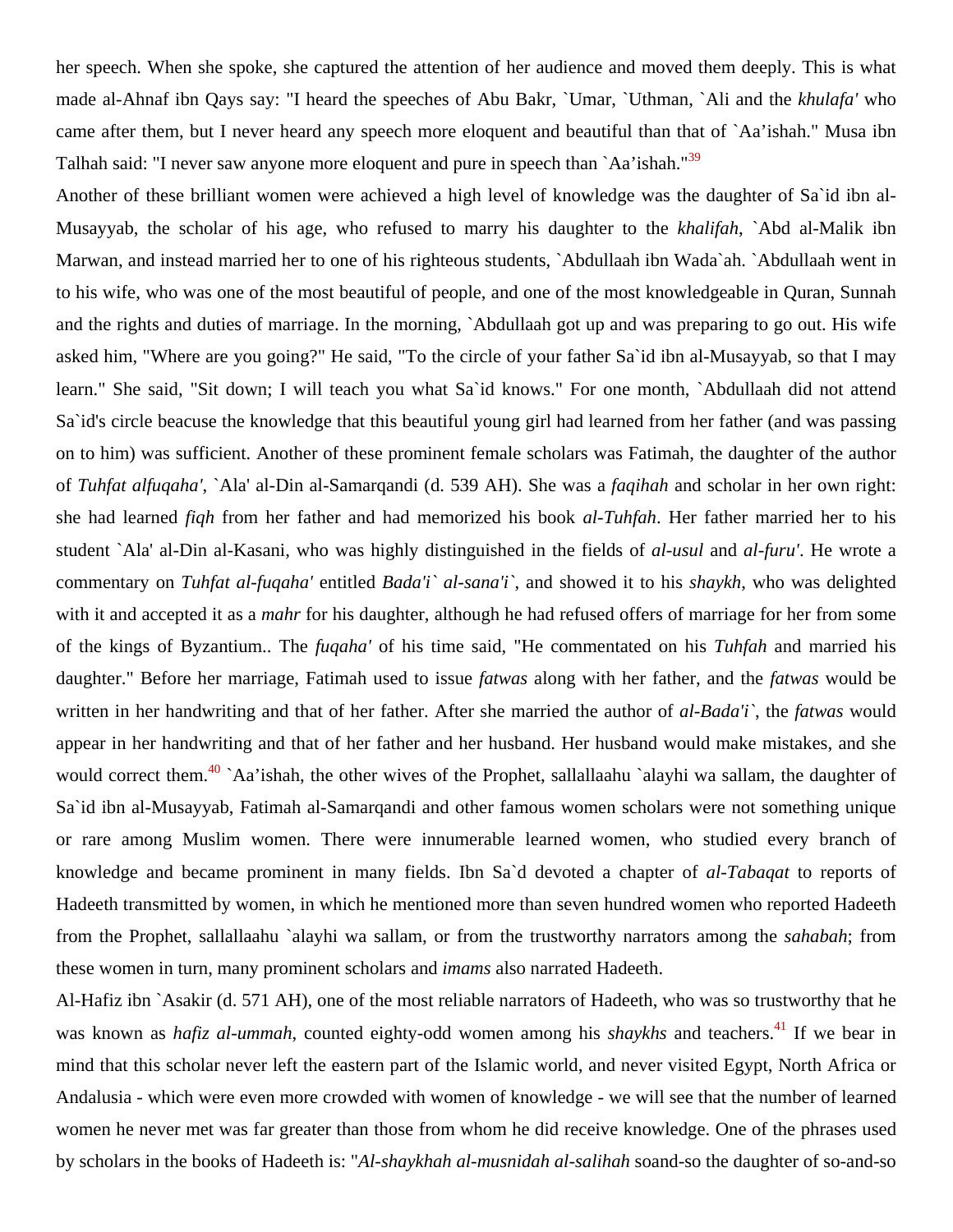told me . . ." Among the names mentioned by Imam Bukhaari are: Sitt al-Wuzara' Wazirah bint Muhammad ibn `Umar ibn As`ad ibn al-Munajji al-Tunukhiyyah and Karimah bint Ahmad al-Maruziyyah. They are also mentioned by Ibn Hijr al-`Asqallani in the introduction to *Fath al-Bari*. 42

The position of these great women is enhanced by the fact that they were sincere and truthful, far above any hint of suspicion or doubt - a status that many men could not reach. This was noted by Imam al-Hafiz al-Dhahabi in *Mizan al-I`tidal*, where he states that he found four thousand men about whose reports he had doubts, then follows that observation with the comment: "I have never known of any woman who was accused (of being untrustworthy) or whose Hadeeth was rejected."<sup>43</sup> The modern Muslim woman, looking at the magnificent heritage of women in Islamic history, is filled with the desire for knowledge, as these prominent women only became famous and renowned throughout history by virtue of their knowledge. Their minds can only be developed, and their characters can only grow in wisdom, maturity and insight, through the acquisition of useful, beneficial and correct knowledge.

#### **She is not Superstitious**

The knowledgeable Muslim woman avoids all the foolish superstitions and nonsensical myths that tend to fill the minds of ignorant and uneducated women. The Muslim woman who understands the teachings of her religion believes that consulting and accepting the words of fortune-tellers, soothsayers, magicians and other purveyors of superstition and myths is one of the major sins that annul the good deeds of the believer and spell doom for him or her in the Hereafter. Muslim reports from some of the wives of the Prophet, sallallaahu `alayhi wa sallam, that he said: "Whoever goes to a fortune-teller and asks him about anything, his prayers will not be accepted for forty days."44

Abu Dawud reports the Hadeeth of Abu Hurayrah in which the Prophet, sallallaahu `alayhi wa sallam, said: "Whoever goes to a fortune-teller and believes in what he says, has disbelieved in that which was revealed to Muhammad."<sup>45</sup>

# **She never stops reading and studying**

The Muslim woman does not let her household duties and the burdens of motherhood prevent her from reading widely, because she understands that reading is the source which will supply her mind with nourishment and knowledge which it needs in order to flourish and grow. The Muslim woman who understands that seeking knowledge is a duty required of her by her faith can never stop nourishing her mind with knowledge, no matter how busy she may be with housework or taking care of her children. She steals the odd moment, here and there, to sit down with a good book, or a useful magazine, so that she may broaden her horizons with some useful academic, social or literary knowledge, thus increasing her intellectual abilities.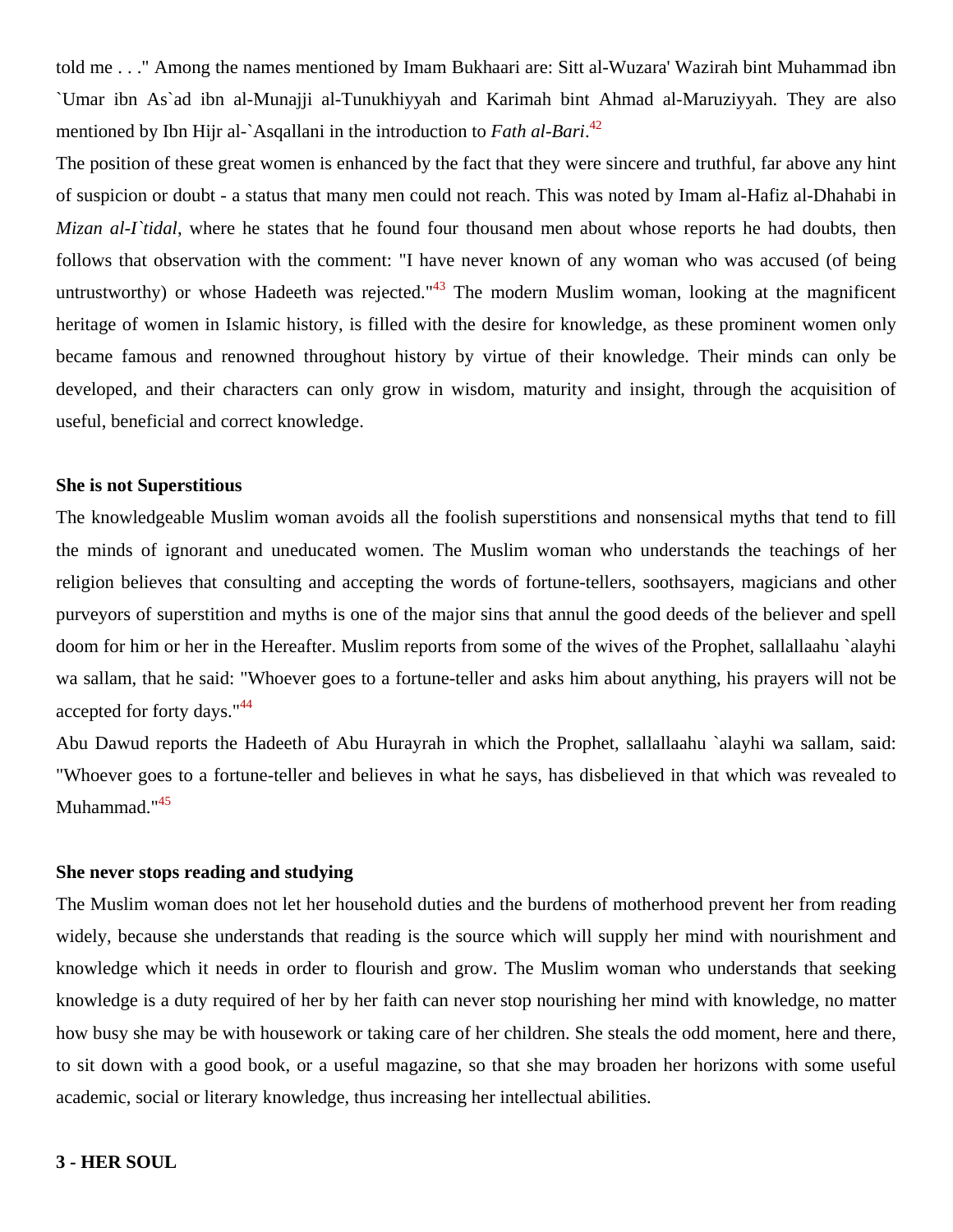The Muslim woman does not neglect to polish her soul through worship, *dhikr*, and reading Quran; she never neglects to perform acts of worship at the appointed times. Just as she takes care of her body and mind, she also takes care of her soul, as she understands that the human being is composed of a body, a mind and a soul, and that all three deserve appropriate attention. A person may be distinguished by the balance he or she strikes between body, mind and soul, so that none is cared for at the expense of another. Striking this balance guarantees the development of a sound, mature and moderate character.

#### **She performs acts of worship regularly and purifies her soul**

The Muslim woman pays due attention to her soul and polishes it through worship, doing so with a pure and calm approach that will allow the spiritual meanings to penetrate deep into her being. She removes herself from the hustle and bustle of life and concentrates on her worship as much as she is able to. When she prays, she does so with calmness of heart and clearness of mind, so that her soul may be refreshed by the meaning of the words of Quran, *dhikr* and *tasbih* that she is mentioning. Then she sits alone for a little while, praising and glorifying Allaah, and reciting some *ayat* from His Book, and meditating upon the beautiful meanings of the words she is reciting. She checks her attitude and behaviour every now and then, correcting herself if she has done anything wrong or fallen short in some way. Thus her worship will bring about the desired results of purity of soul, cleansing her of her sins, and freeing her from the bonds of Shaytan whose constant whispering may destroy a person. If she makes a mistake or stumbles from the Straight Path, the true Muslim woman soon puts it right, seeks forgiveness from Allaah, renounces her sin or error, and repents sincerely. This is the attitude of righteous, Allaah-fearing Muslim women: *"Those who fear Allaah, when a thought of evil from Shaytan assaults them, bring Allaah to remembrance, when lo! They see aright."* [Quran 7:201]

Therefore, the Prophet, sallallaahu `alayhi wa sallam, used to tell his Companions: "Renew your faith." He was asked, "O Messenger of Allaah, how do we renew our faith?" He said, "By frequently repeating *la ilaha ill-Allaah*."46 The Muslim woman always seeks the help of Allaah in strengthening and purifying her soul by constantly worshipping and remembering Allaah , checking herself, and keeping in mind at all times what will please Allaah . So whatever pleases Him, she does, and what angers Him, she refrains from. Thus she will remain on the Straight Path, never deviating from it or doing wrong.

# **She keeps company with righteous people and joins religious gatherings**

In order to attain this high status, the Muslim woman chooses righteous, Allaah-fearing friends, who will be true friends and offer sincere advice, and will not betray her in word or deed. Good friends have a great influence in keeping a Muslim woman on the Straight Path, and helping her to develop good habits and refined characteristics. A good friend - in most cases - mirrors one's behaviour and attitudes: "Do not ask about a man: ask about his friends, / for every friend follows his friends."47

Mixing with decent people is an indication of one's good lineage and noble aims in life: "By mixing with noble people you become one of them,/ so you should never regard anyone else as a friend."<sup>48</sup>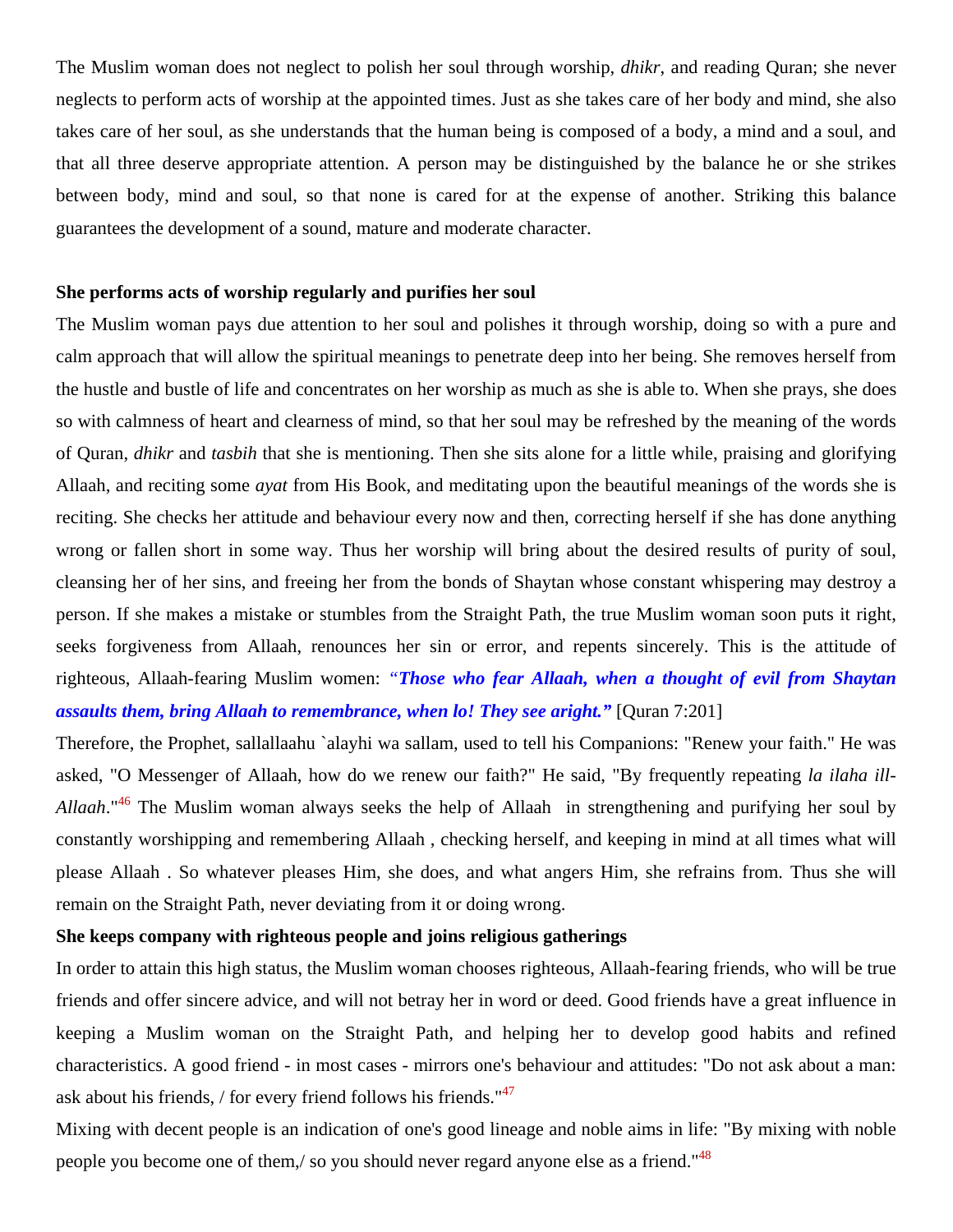So it is as essential to choose good friends as it is to avoid doing evil: "If you mix with people, make friends with the best of them, do not make friends with the worst of them lest you become like them."<sup>49</sup>

The Muslim woman is keen to attend gatherings where there is discussion of Islam and the greatness of its teachings regarding the individual, family and society, and where those present think of the power of Almighty Allaah and His bountiful blessings to His creation, and encourage one another to obey His commandments, heed His prohibitions and seek refuge with Him. In such gatherings, hearts are softened, souls are purified, and a person's whole being is filled with the joy of faith.

So `Abdullaah ibn Rawahah (may Allaah be pleased with him), whenever he met one of the Companions of the Prophet, sallallaahu `alayhi wa sallam, used to say, "Come, let us believe in our Lord for a while." When the Prophet, sallallaahu `alayhi wa sallam, heard about this, he said, "May Allaah have mercy on Ibn Rawahah, for he loves the gatherings that the angels feel proud to attend."<sup>50</sup>

The rightly-guided *khalifah* `Umar al-Faruq (may Allaah be pleased with him) used to make the effort to take a regular break from his many duties and the burden of his position as ruler. He would take the hand of one or two men and say, "Come on, let us go and increase our faith," then they would remember Allaah.<sup>51</sup>

Even `Umar (may Allaah be pleased with him), who was so righteous and performed so many acts of worship, felt the need to purify his soul from time to time. He would remove himself for a while from the cares and worries of life, to refresh his soul and cleanse his heart. Likewise, Mu`adh ibn Jabal (may Allaab be pleased with him) would often say to his companions, when they were walking, "Let us sit down and believe for a while."<sup>52</sup> The Muslim is responsible for strengthening his soul and purifying his heart. He must always push himself to attain a higher level, and guard against slipping down: *"By the Soul, and the proportion and order given to it; and by its enlightenment as to its wrong and its right - truly he succeeds that purifies it, and he fails that corrupts it!"* [Quran 91:7-10]

So the Muslim woman is required to choose with care the best friends and attend the best gatherings, so that she will be in an environment which will increase her faith and *taqwa*: *"And keep your soul content with those who call on their Lord morning and evening, seeking His Face; and let not your eyes pass beyond them, seeking the pomp and glitter of this Life; nor obey any whose heart We have permitted to neglect the remembrance of Us, one who follows his own desires, whose case has gone beyond all bounds."* [Quran 18: 28]

# **She frequently repeats** *du`a's* **and supplications described in Hadeeth**

Another way in which the Muslim woman may strengthen her soul and connect her heart to Allaah is by repeating the supplications which it is reported that the Prophet, sallallaahu `alayhi wa sallam, used to say on various occasions. So there is a *du`a'* for leaving the house, and others for entering the house, starting to eat, finishing a meal, wearing new clothes, lying down in bed, waking up from sleep, saying farewell to a traveller, welcoming a traveller back home, etc. There is hardly anything that the Prophet, sallallaahu `alayhi wa sallam, did that he did not have a *du`a'* for, through which he asked Allaah to bless him in his endeavour, protect him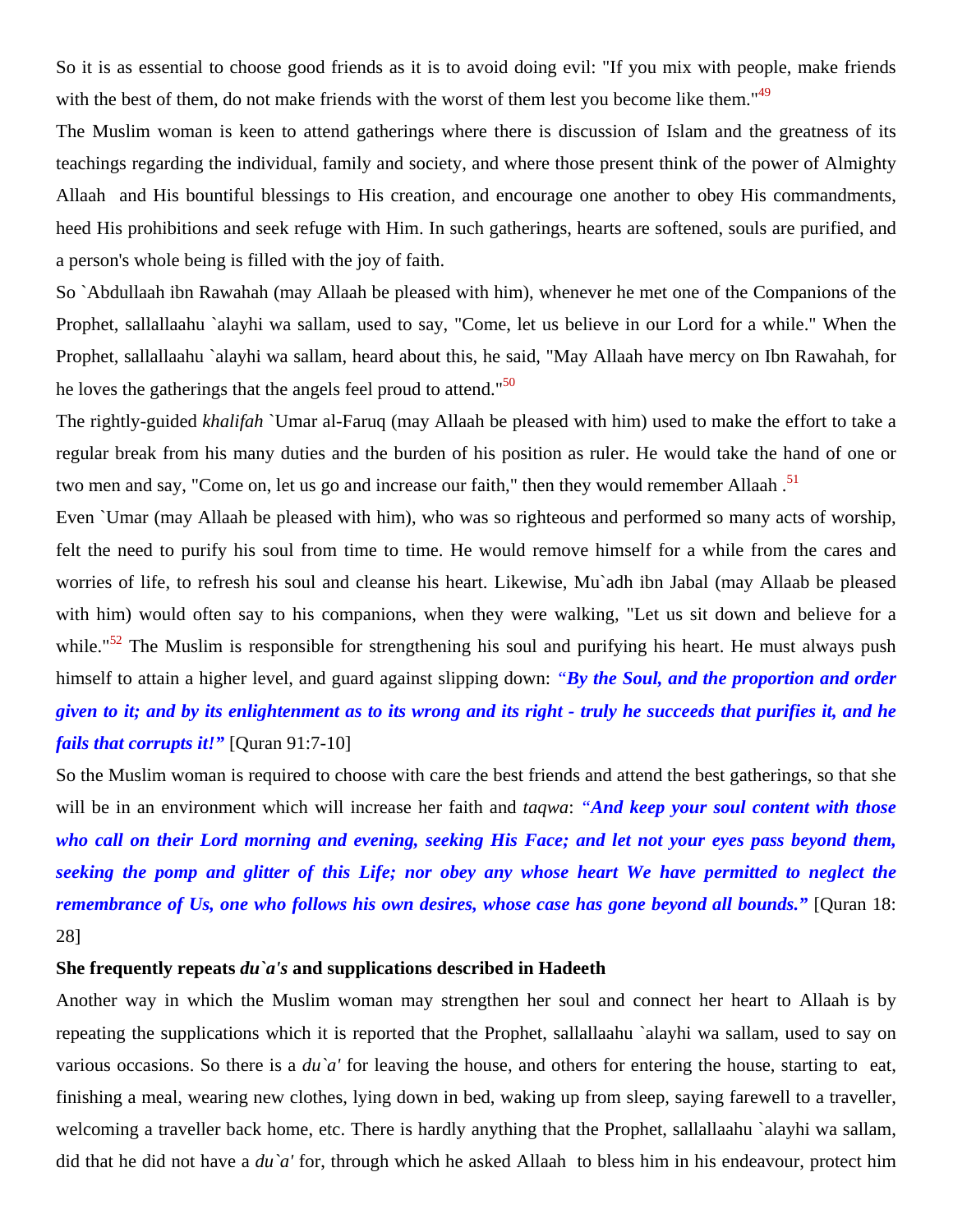from error, guide him to the truth, decree good for him and safeguahim from evil, as is explained in the books of Hadeeth narrated from the Prophet, sallallaahu `alayhi wa sallam.53 He used to teach these *du`a's* and *adhkar* to his Companions, and encouraged them to repeat them at the appropriate times. The true Muslim woman is keen to learn these *du`a's* and *adhkar*, following the example of the Prophet, sallallaahu `alayhi wa sallam, and his distinguished Companions, and she keeps repeating them at the appropriate times, as much as she is able. In this way, her heart will remain focused on Allaah, her soul will be cleansed and purified, and her *iman* will increase. The modern Muslim woman is in the utmost need of this spiritual nourishment, to polish her soul and keep her away from the temptations and unhealthy distractions of modern life, that could spell doom for women in societies which have deviated from the guidance of Allaah and sent groups of women to Hell, as the Prophet, sallallaahu `alayhi wa sallam, indicated: "I looked into Hell, and saw that the majority of its inhabitants were women."<sup>54</sup> The Muslim woman who understands the teachings of her religion looks where she is going and strives to increase her good deeds, so that she may be saved from the terrifying trap into which the devils among mankind and *jinn* in all times and places try to make women fall.

#### **Footnotes:**

- 1. Reported by Abu Daawood, 4/83, in Kitab al-libas, bab ma ja'a fi isbal al-izar; its isnad is sahih.
- 2. A sahih hasan Hadeeth narrated by Ahmad, 4/132, and Tirmidhi, 4/18, in Kitab al-zuhd, bab ma ja'a fi karahiyyah kathirat al-akl.
- 3. Kanz al-ummal, 15/433. See also the valuable article on the harmful effects of over-filling the stomach on a person's body, mind and soul, by Muhammad Nazim Nasimi MD in Hadarah al- Islam, Nos. 5, 6, Vol. 15.
- 4. Fath al-Bari, 2/370, Kitab al-jumu'ah, bab al-dahn li'l-jumu'ah. Note: the command to wear perfume applies to men only; it is forbidden for women to wear perfume when they go out. [Translator]
- 5. A Hadeeth narrated by 'Abdullah ibn 'Umar and recorded as sahih by Abu 'Awanah, Ibn Khazimah and Ibn Hibban. See also Fath al-Bari, 2/356, Kitab al-jumu'ah, bab fadl al-ghusl yawm aljumu'ah.
- 6. Agreed upon. See Sharh al-Sunnah, 2/166, Kitab al-hayd, bab ghusl al-jumu'ah.
- 7. See Samihah A. Wirdi, Min al-riqq il'al'sayadah, Damla Yayinevi No. 89, p. 28ff.
- 8. Fath al-Bari, 3/599, Kitab al-'umrah, bab kam a'tamara al-Nabi (r).
- 9. Sahih Muslim, 8/236, Kitab al-Hajj, bab 'adad 'amar al-Nabi (r) wa zamanihinna.
- 10. A hasan Hadeeth, narrated by Ahmad (6/160) and Abu Dawud (1/46) in Kitab al-taharah, bab alsiwak.
- 11. Fath al-Bari, 2/374, Kitab al-jumu'ah, bab al-siwak yawm al-jumu'ah; Sahih Muslim, 3/143, Kitab al-taharah, bab al-siwak.
- 12. Sahih Muslim, 3/143, Kitab al-taharah, bab al-siwak.
- 13. Sahih Muslim, 5/50, Kitab al-masajid, bab nahi akil al-thum wa'l-basal 'an hudur al-masjid.
- 14. Reported by Abu Dawud, 4/108, in Kitab al-tarajjul, bab fi islah al-sha'r; its isnad is hasan.
- 15. al-Muwatta', 2/949, Kitab al-sha'r, bab islah al-sha'r.
- 16. A sahih Hadeeth reported by Ahmad (3/357) and al-Nisa'i (8/183) in Kitab al-zinah, bab taskin alsha'r.
- 17. See Tafsir al-Qurtubi, 7/197.
- 18. A hasan Hadeeth narrated by Tirmidhi, 4/206, in Kitab al-isti'dhan, bab athar al-ni'mah 'ala'l-'abd.
- 19. See Al-Targhib wa'l-Tarhib, 3/93, Kitab al-libas wa'l-zinah.
- 20. Sahih Muslim, 2/89, Kitab al-iman, bab tahrim al-kibr.
- 21. Fath al-Bari, 10/334, Kitab al-libas, bab qass al- sharib; Muslim, 3/146, Kitab al-taharah, bab khisal al-fitrah.
- 22. Fayd al-Bari, 6/81, Kitab al-jihad, bab al-hirasah fi'l-ghazw fi sabil-Allaah.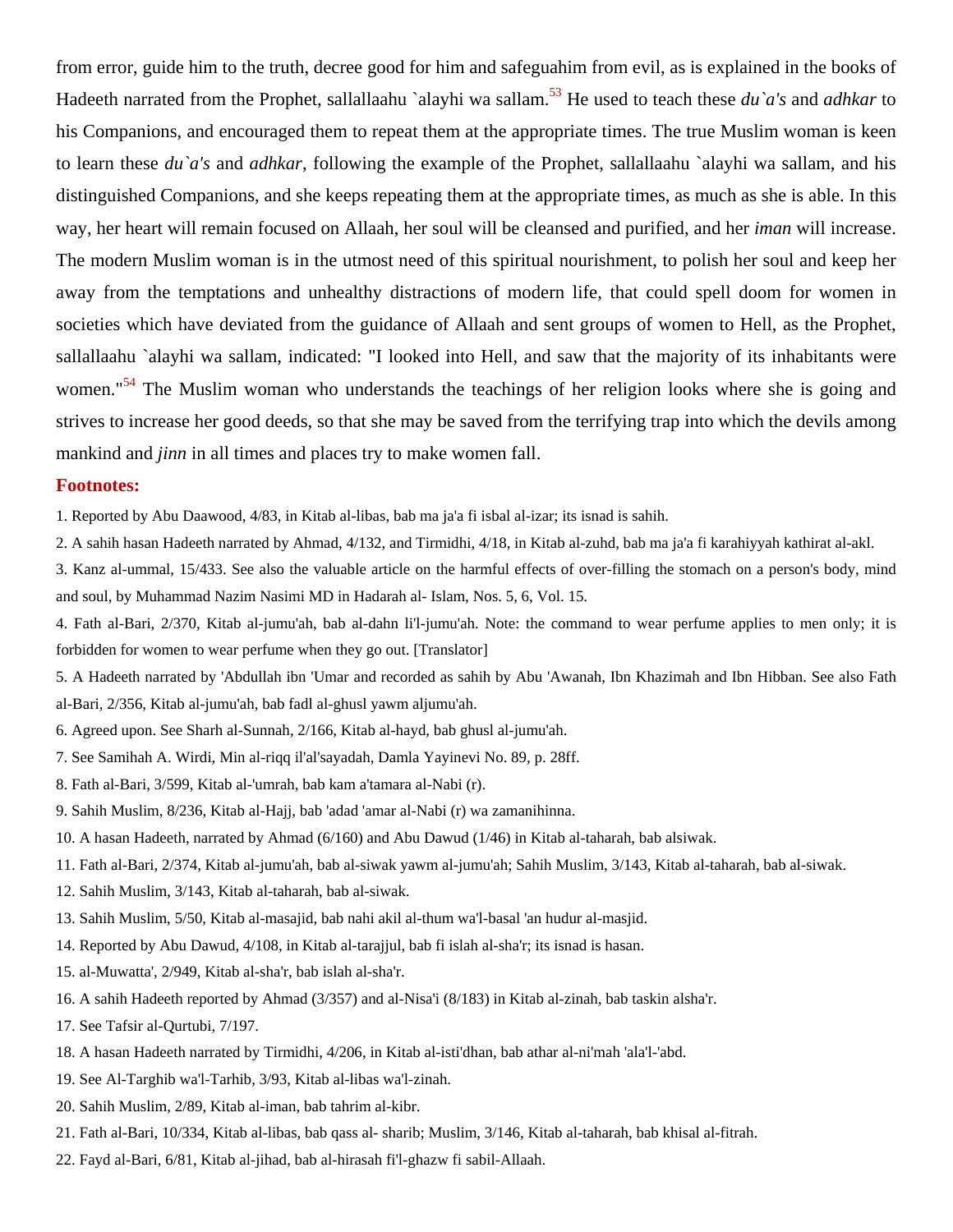- 23. See Hashimi (ed.), Jumharah Ash'ar al-'Arab, 1/300, published by Dar al-Qalam, 1406 AH.
- 24. A hasan Hadeeth narrated by Ibn Majah, 1/81, in al-Muqaddimah, bab fadl al-'ulama' wa'l-hath 'ala talab al-'ilm.
- 25. Fath al-Bari, 1/195, Kitab al-'ilm, bab hal yuj'al li'l-nisa' yawm 'ala hidah fi'l-'ilm.
- 26. Fath al-Bari, 1/414, Kitab al-hayd, bab dalk al-mar'ah nafsaha idha tatahharat min al-muhid; Sahih

Muslim, 4/15, 16, Kitab al-hayd, bab istihbab isti'mal al-mutaghasilah min al-hayd al-misk.

27. See Fath al-Bari, 1/228, Kitab al-'ilm, bab al-haya' fi'l-'ilm; Sahih Muslim, 4/16, Kitab al-hayd, bab ghusl al-mustahadah wa Salatiha.

- 28. Fath al-Bari, 1/228, Kitab al-'ilm, bab al-haya' fi'l-'ilm; Sahih Muslim, 3/223, 224, Kitab al-hayd,
- bab wujub al-ghusl 'ala'l-mar'ah bi khuruj al-maniy minha.
- 29. Sahih Muslim, 3/220, Kitab al-hayd, bab wujub al-ghusl 'ala'lmar'ah bi khuruj al-maniy minha.
- 30. See Fath al-Bari, 7/310, Kitab al-maghazi, bab istifta' Subay'ah bint al-Harith al-Aslamiyyah; Sahih Muslim, 10/110, Kitab altalaq, bab inqida' 'iddah al-mutawafa 'anha zawjuha wa ghayruha.
- 31. See Sharh al-Nawawi li Sahih Muslim, 10/109, Kitab al-talaq, bab inqida' 'iddah al-mutawafa 'anha zawjuha bi wad' al-haml.
- 32. A hasan Hadeeth, narrated by Ibn Majah, 1/81, in al-Muqaddimah, bab fadl al-'ulama' wa'l-hathth 'ala talab al-'ilm.
- 33. A hasan Hadeeth reported by al-Bayhaqi in Shu'ab al-iman, 4/334, from 'A'ishah ().
- 34. al-Isti'ab, 4/1883; al-Isabah, 8/140.
- 35. Tarikh al-Tabari: Hawadith 58; al-Samt al-Thamin, 82; al-Isti'ab, 4/1885.
- 36. Sahih Muslim, 5/47, Kitab al-masajid, bab karahah al-Salat bi hadrat al-ta'am.
- 37. Al-Aghani, 10/57.
- 38. Fath al-Bari, 1/196, Kitab al-'ilm, bab man sami'a shay'an fa raji' hatta ya'rifuhu.
- 39. Reported by Tirmidhi, 5/364, in Kitab al-munaqib, bab min fadl 'A'ishah; he said that it is hasan sahih gharib.
- 40. Tuhfat al-fuqaha', 1/12.
- 41. Tabaqat al-shafi'iyyah, 4/273.
- 42. Fath al-Bari, 1/7.
- 43. Mizan al-i'tidal, 3/395.
- 44. See Sahih Muslim, 14/227, Kitab al-salam, bab tahrim al-kahanah wa ityan al-kahan.
- 45. A hasan Hadeeth narrated by Abu Dawud, 4/21, in Kitab al-tibb, bab fi'l-kahin.
- 46. Reported by Ahmad (2/359) with a jayyid isnad.
- 47. See 'Adiyy ibn Zayd al-'Ibadi by the author, 172.
- 48. Anonymous.
- 49. See 'Adiyy ibn Zayd al-'Ibadi by the author, 172.
- 50. Reported by Ahmad (3/265) with a hasan isnad.
- 51. Hayat al-Sahabah, 3/329.
- 52. Ibid.

53. See, for example, al-Adhkar by al-Nawawi and al-Ma'thurat by Hasan al-Banna'. [Translator's note: English-speaking Muslims who wish to learn du'a's may consult Selected Prayers by Jamal Badawi, which is based largely on al-Ma'thurat and includes transliterations and translations ofmany du'a's.]

54. Sahih Muslim, 17/53, Kitab al-riqaq, bab akthar ahl al-jannah al-fuqara' wa akthar ahl al-nar alnisa'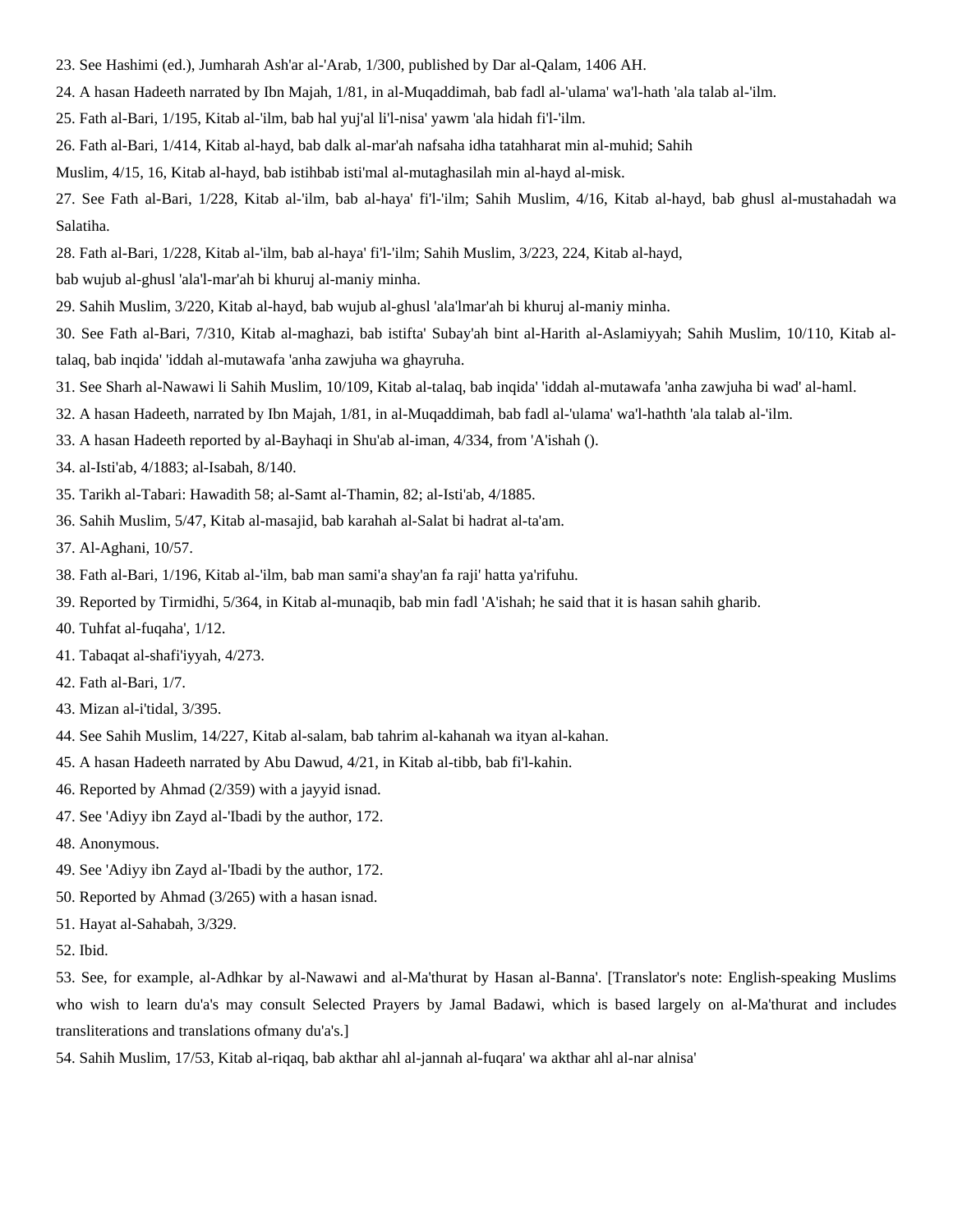# **Chapter 3: The Muslim Woman and Her Parents**

**She treats them with kindness and respect (***birr***)** 

One of the main distinguishing characteristics of the true Muslim woman is her respectful and kind treatment of her parents. Islam encourages respect towards and kind treatment of parents in many definitive texts of the Quran and Sunnah; any Muslim woman who reads these texts has no choice but to adhere to their teachings and treat her parents with kindness and respect, no matter what the circumstances or the state of the relationship between daughter and parents.

### **She recognizes their status and knows her duties towards them**

From her reading of the Quran, the Muslim woman understands the high status to which Allaah has raised parents, and that it is a status which mankind has never known except in Islam, which has placed respect for parents just one step below belief in Allaah and true worship of Him. Many *ayat* of the Quran describe pleasing one's parents as coming second only to pleasing Allaah, and confirm that treating parents well is the best of good deeds after having faith in Allaah. *"Serve Allaah, and join not any partners with Him; and do good, to parents . . ."* [Quran 4:36]

So the Muslim woman who truly understands the teachings of her religion is kinder and more respectful towards her parents than any other woman in the world; this does not stop when she leaves the home to marry and start her own family, and has her own, independent, busy life. Her respect and kindness towards her parents are ongoing and will remain an important part of her behaviour until the end of her life, in accordance with the Quranic teaching which has enjoined kind treatment of parents for life, especially when they reach old age and become incapacitated and are most in need of kind words and good care: *"Your Lord has decreed that you worship none but Him, and that you be kind to parents. Whether one of both of them attain old age in your life, say not to them a word of contempt, nor repel them, but address them in terms of honour. And, out of kindness, lower to them the wing of humility, and say, `My Lord! Bestow on them Your Mercy even as they cherished me in childhood.'"* [Quran 17:23-24]

The Muslim woman whose heart has been illuminated with the light of Quranic guidance is always receptive and responsive to this divine instruction, which she reads in the *ayat* that enjoin good treatment of parents. So her kindness and respect towards them will increase, and she will be even more devoted to serving them. She will do her utmost to please them, even if she has a husband, house, children and other responsibilities of her own:

- *"Serve Allaah, and join not any partners with Him; and do good to parents . . ."* [Quran 4:36]
- *"We have enjoined on man kindness to parents . . ."* **[**Quran 29:8]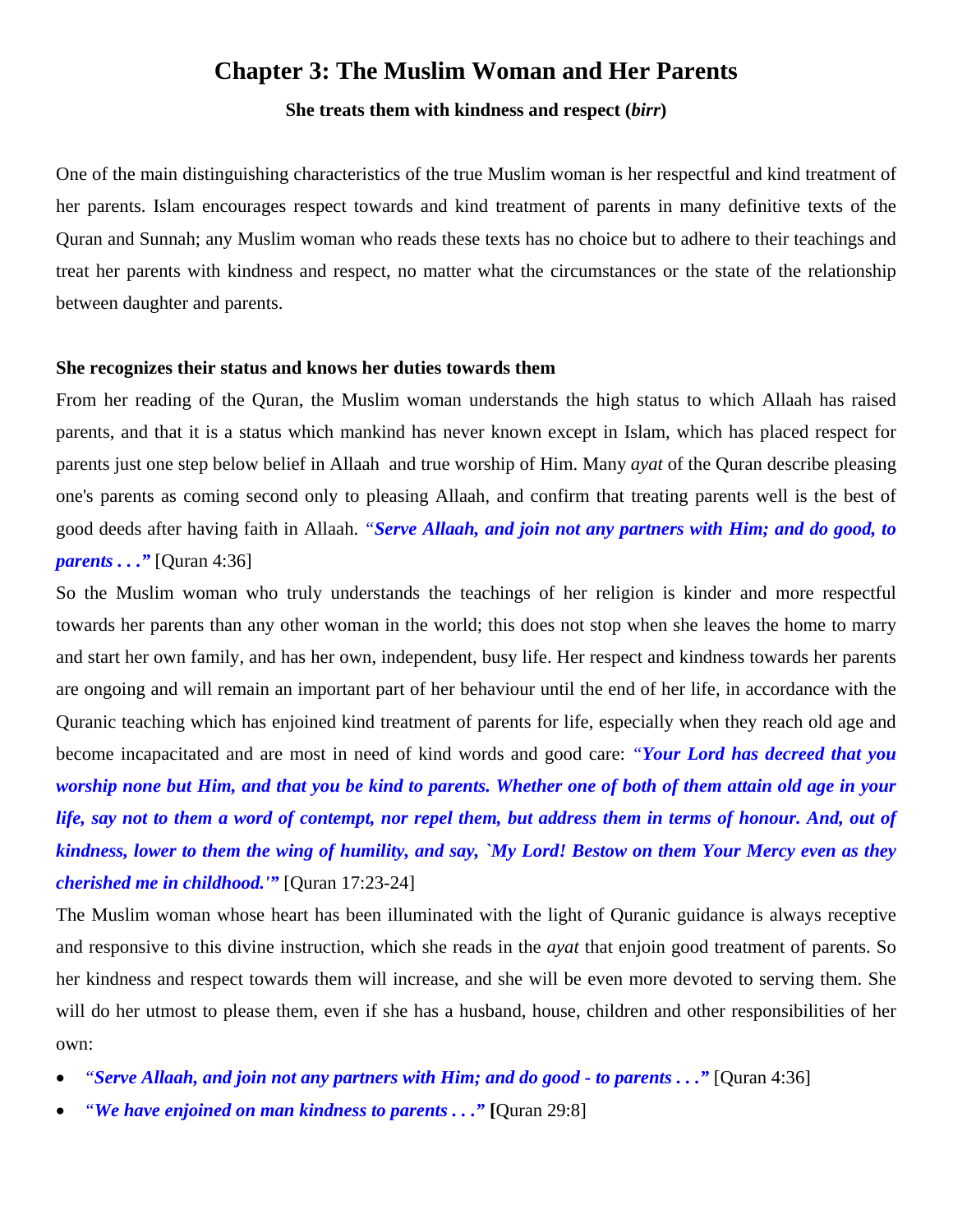# • *"And We have enjoined on man [to be good] to his parents: in travail upon travail did his mother bear him . . ."* [Quran 31:14]

Anyone who looks into the Islamic sources regarding the kind treatment of parents will also find plenty of Hadeeth that reinforce the message of the *ayat* quoted above and reiterate the virtue of kindness and respect towards one's parents, as well as warning against disobedience or mistreatment of them for any reason whatsoever. `Abdullaah ibn Mas`ud said: "I asked the Prophet, sallallaahu `alayhi wa sallam, `Which deed is most liked by Allaah ?' He said, `Prayer offered on time.' I asked him, `Then what?' He said, `Kindness and respect towards parents.' I asked him, `Then what?' He said, `*Jihad* for the sake of Allaah.'"<sup>1</sup>

The Prophet, sallallaahu `alayhi wa sallam, this great educator, placed kindness and respect towards parents between two of the greatest deeds in Islam: prayer offered on time and *jihad* for the sake of Allaah. Prayer is the pillar or foundation of the faith, and *jihad* is the pinnacle of Islam. What a high status the Prophet, sallallaahu `alayhi wa sallam, has given to parents! A man came to the Prophet, sallallaahu `alayhi wa sallam, to "make *bay`ah*" and to pledge to undertake *hijrah* and *jihad* in the hope of receiving reward from Allaah . The Prophet, sallallaahu `alayhi wa sallam, did not rush to accept his *bay`ah*, but asked him, "Are either of your parents alive?" The man said, "Yes, both of them." The Prophet, sallallaahu `alayhi wa sallam, asked, "And do you wish to receive reward from Allaah?" The man replied, "Yes." So the kind-hearted and compassionate Prophet, sallallaahu `alayhi wa sallam, told him, "Go back to your parents and keep them company in the best possible way."<sup>2</sup>

According to a report narrated by Bukhaari and Muslim, a man came and asked the Prophet, sallallaahu `alayhi wa sallam, for permission to participate in *jihad*. He asked him, "Are your parents alive?" The man said, "Yes," so the Prophet, sallallaahu `alayhi wa sallam, told him, "So perform *jihad* by taking care of them."3

In the midst of preparing his army for *jihad*, the Prophet, sallallaahu `alayhi wa sallam, did not forget the weakness of parents and their claims on their children, so he gently discouraged this volunteer and reminded him to take care of his parents, despite the fact that he needed all the manpower he could get for the forthcoming *jihad*. This is because he understood the importance of respect and kind treatment of parents, and knew its position in the overall Islamic framework that Allaah has designed for the well being and happiness of mankind.

When the mother of Sa`d ibn Abi Waqqas objected to her son's embracing Islam, she told him: "Give up Islam, or I will go on hunger strike until I die. Then you will feel shame before the Arabs, as they will say that he killed his mother." Sa`d told her, "You should know that, by Allaah, even if you had a hundred souls, and they left your body one by one, I would never give up Islam." Then Allaah revealed an *ayah* which the Prophet, sallallaahu `alayhi wa sallam, recited to the Muslims, in which Sa`d was rebuked for the harshness of his reply to his mother: *"But if they strive to make you join in worship with Me things of which you have no knowledge, obey them not; yet bear them company in this life with justice [and consideration] . . ."* **[**Quran 31:15]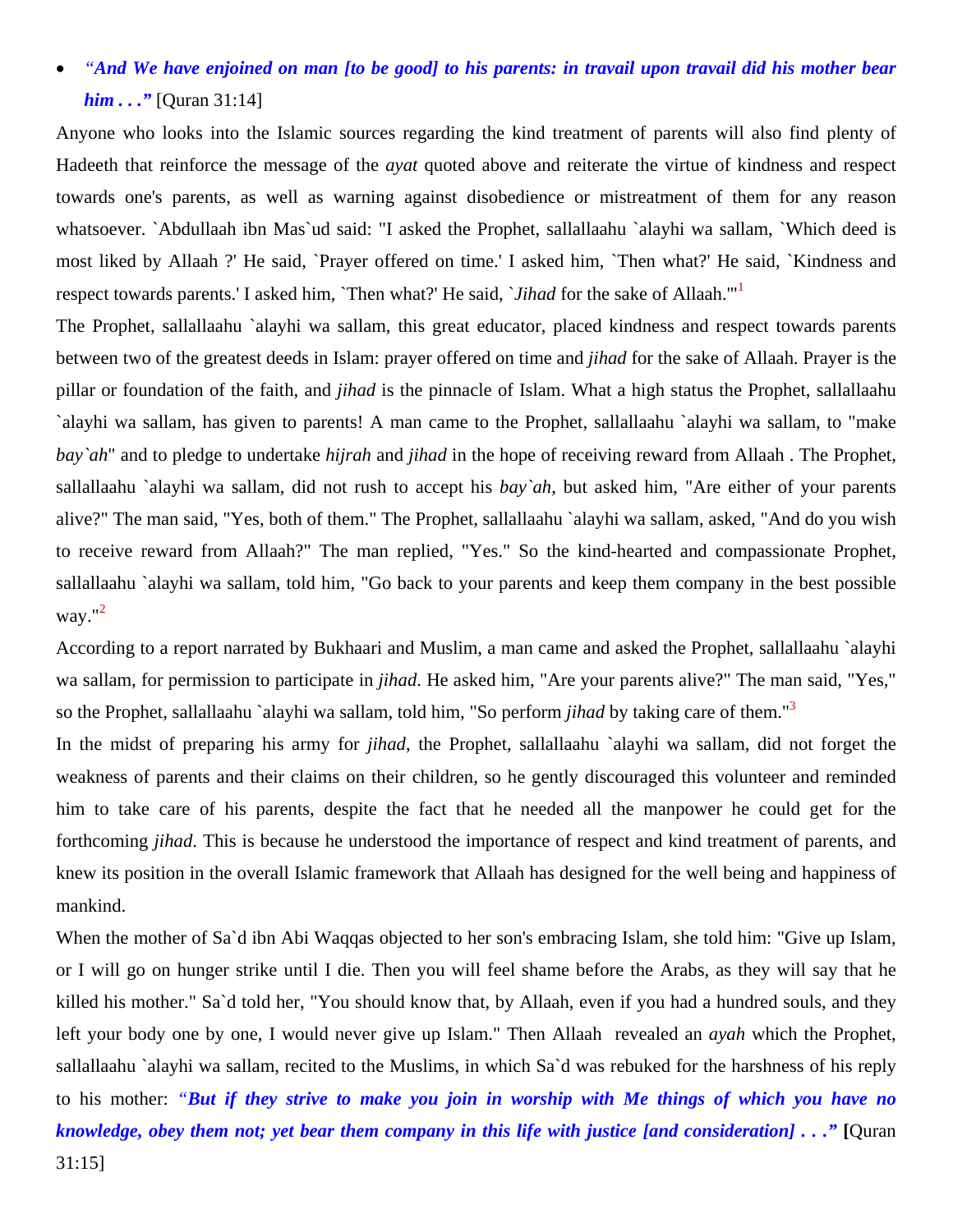The story of the devoted worshipper Jurayj, which was told by the Prophet, sallallaahu `alayhi wa sallam, is a vivid illustration of the importance of respecting one's parents and being quick to obey them. One day his mother called him whilst he was praying, and he wondered, "My Lord, my mother or my prayer?" He chose to continue his prayer (rather than answering his mother). She called him a second time, but he continued praying and did not answer her. Then she called him a third time, and when he did not respond she prayed to Allaah not to let him die until he had seen the face of a prostitute. There was a prostitute in that locality who had committed adultery with a shepherd and become pregnant. When she realised that she was with child, the shepherd told her: "If you are asked about the father of the baby, say it is Jurayj, the devoted worshipper." This is what she said, so the people went and destroyed the place where he used to pray. The ruler brought him to the public square, and on the way Jurayj remembered his mother's prayer and smiled. When he was brought forth to be punished, he asked for permission to pray two *rak`ahs*, then he asked for the infant to be brought forth and whispered in his ear, "Who is your father?" The infant said, "My father is so-and-so, the shepherd."4 The people exclaimed "La ilaha illa-Allaah" and "*Sallallaahu `alayhi wa sallam*!" They told Jurayj, "We will rebuild your prayer-place with silver and gold!" He said, "No, just rebuild it as it was, with bricks and mortar." Concerning this story, which is reported by al Bukhaari, the Prophet, sallallaahu `alayhi wa sallam, said: "If Jurayj had sound knowledge, he would have known that answering his mother was more important than continuing his prayer."5 Hence the *fuqaha'* suggested that if one is praying a *nafil* prayer and one of one's parents calls one, one is obliged to stop one's prayer and answer them. The duty to treat one's parents with kindness and respect sunk into the consciousness of the Muslims, so they hastened to treat their parents well both during their lives and after their deaths. There are many reports and Hadeeth that indicate this, for example the report thatdescribes how a woman of Juhaynah came to the Prophet, sallallaahu `alayhi wa sallam, and said: "My mother made a vow (*nadhr*) to perform Hajj but she did not perform Hajj before she died. May I perform Hajj on her behalf?" He said, "Yes, go and perform Hajj on her behalf. If you knew that your mother had a debt, would you not pay it off for her? Pay off what is due to Allaah, for Allaah has more right to be paid off."<sup>6</sup> According to a report given by Muslim, she asked, "She owed a month's fasting, so may I fast on her behalf?" The Prophet, sallallaahu `alayhi wa sallam, said, "Fast on her behalf." She said, "She never performed Hajj, so may I perform Hajj on her behalf?" He said, "Perform Hajj on her behalf."<sup>7</sup>

## **She is kind and respectful towards her parents even if they are not Muslim**

The Prophet, sallallaahu `alayhi wa sallam, raised his teachings to a new peak when he enjoined his followers to treat their parents with kindness and respect even if they were adherents of a religion other than Islam. This is clear from the Hadeeth of Asma' bint Abi Bakr al-Siddiq, sallallaahu `alayhi wa sallam, who said: "My mother came to me, and she was a *mushrik* at the time of the Prophet, sallallaahu `alayhi wa sallam. I asked the Prophet, sallallaahu `alayhi wa sallam, `My mother has come to me and needs my help, so should I help her?' He said, `yes, keep in touch with your mother and help her."<sup>8</sup>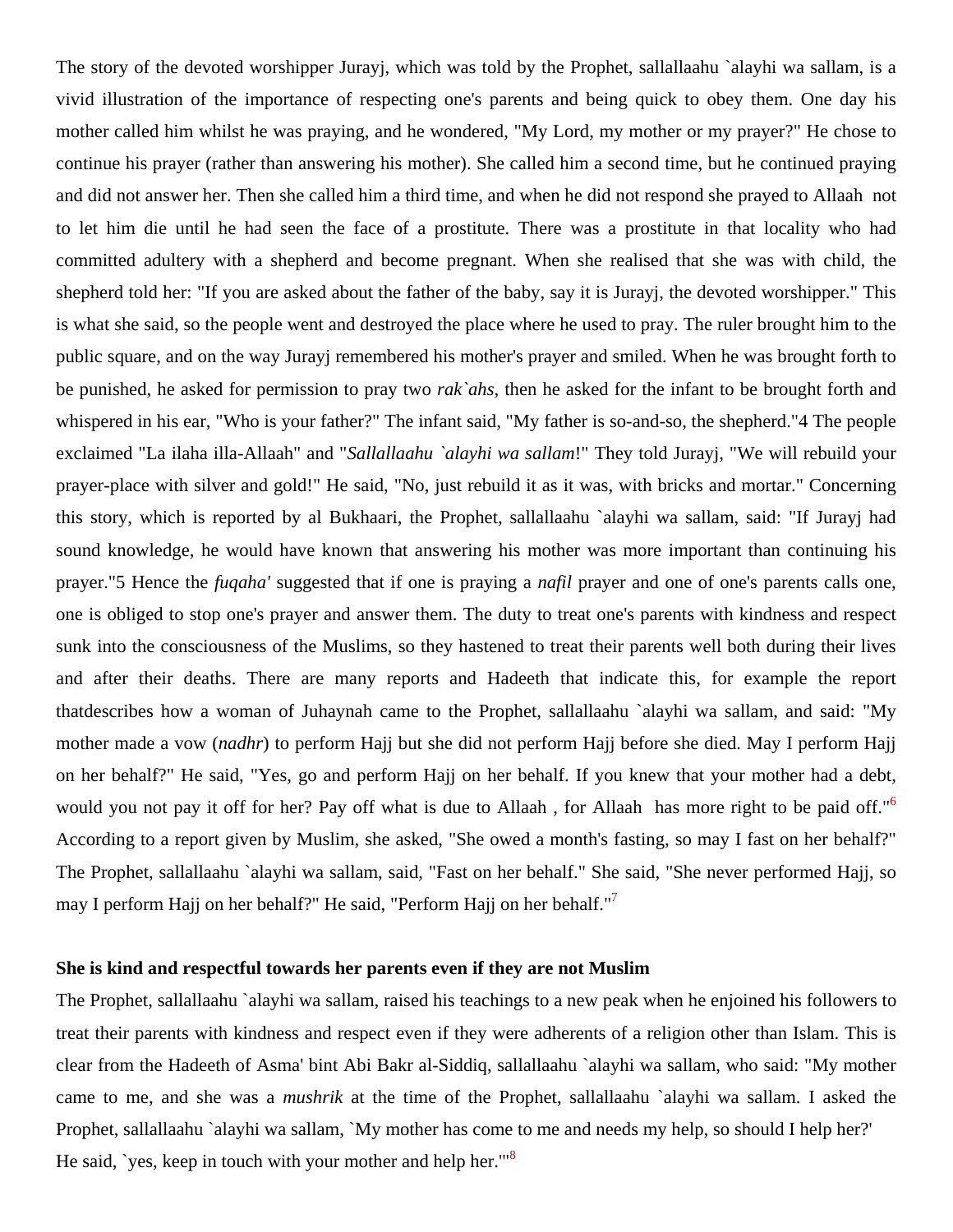The true Muslim who understands the meaning of this Quranic guidance and the teachings of the Prophet, sallallaahu `alayhi wa sallam, cannot but be the best and kindest of all people towards his parents, at all times. This is the practice of the *Sahabah* and those who followed them sincerely. A man asked Sa`id ibn Musayyab (may Allaah be pleased with him): "I understood all of the *ayah* about kindness and respect towards parents, apart from the phrase `but address them in terms of honour.' How can I address them in terms of honour?" Sa`id replied: "It means that you should address them as a servant addresses his master." Ibn Sirin (may Allaah be pleased with him) used to speak to his mother in a soft voice, like that of a sick person, out of respect for her.

## **She is extremely reluctant to disobey them**

Just as the Muslim woman hastens to treat her parents with kindness and respect, she is also afraid to commit the sin of disobeying them, because she realises the enormity of this sin which is counted as one of the major sins (*al-kaba'ir*). She is aware of the frightening picture which Islam paints of the one who disobeys her parents, and this stirs her conscience and softens any hardness of heart or harsh feelings that she might be harbouring. Islam draws a comparison between disobedience towards one's parents and the crime of associating partners with Allaah, just as it establishes a link between true faith in Allaah and respectful treatment of parents. Disobedience to one's parents is a heinous crime, which the true Muslim woman is loath to commit, for it is the greatest of major sins and the worst of errors. Abu Bakrah Nufay` ibn al-Harith said: "The Messenger of Allaah, sallallaahu `alayhi wa sallam, asked us three times, `Shall I tell you the greatest sins?' We said, `Yes, O Messenger of Allaah.' He said, `Associating partners with Allaah and disobeying one's parents.'"<sup>9</sup>

# **Her mother comes first, then her father**

Islam has encouraged respect and kindness towards parents. Some texts deal with the mother and father separately, but taken all together, the texts enjoin a healthy balance in children's attention to their parents, so that respect to one parent will not be at the expense of the other. Some texts further confirm that the mother should be given precedence over the father. So, as we have seen, when a man came to give *bay`ah* and pledge to take part in *jihad*, the Prophet, sallallaahu `alayhi wa sallam, asked him, "Are either of your parents alive?" This indicates that the Muslim is obliged to treat both parents equally well. Similarly, Asma' was ordered to keep in contact with her *mushrik* mother.

A man came to the Prophet, sallallaahu `alayhi wa sallam, and asked him, "O Messenger of Allaah, who among people is most deserving of my good company?" He said, "Your mother." The man asked, "Then who?" The Prophet, sallallaahu `alayhi wa sallam, said, "Your mother." The man asked, "Then who?" The Prophet, sallallaahu `alayhi wa sallam, said, "Your mother." The man asked, "Then who?" The Prophet, sallallaahu `alayhi wa sallam, said, "Then your father."<sup>10</sup>

This Hadeeth confirms that the Prophet, sallallaahu `alayhi wa sallam, gave precedence to kind treatment of one's mother over kind treatment of one's father, and the Sahabah used to remind the Muslims of this after the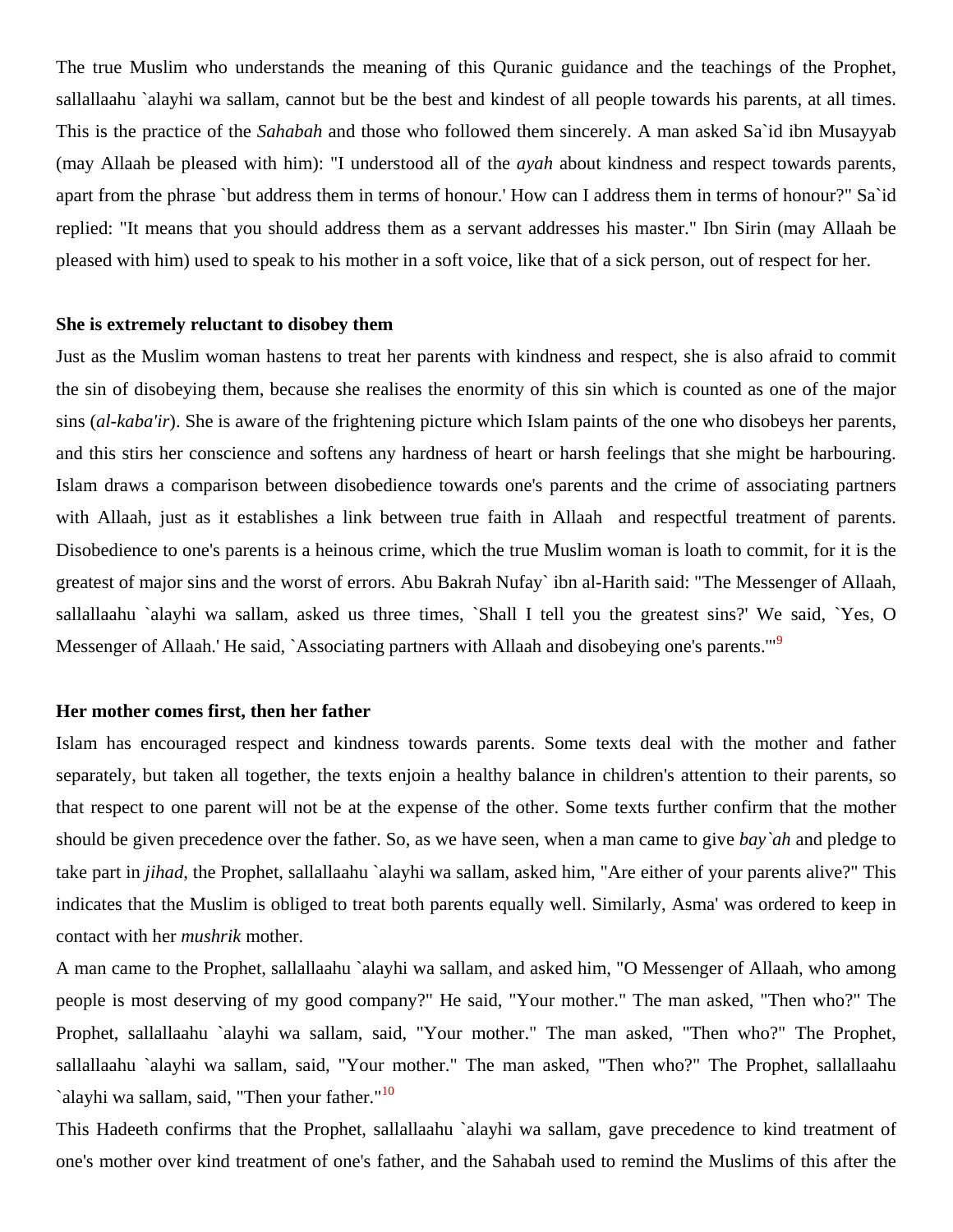death of the Prophet, sallallaahu `alayhi wa sallam. Ibn `Abbas, a great scholar and *faqih* of this *ummah*, considered kind treatment of one's mother to be the best deed to bring one closer to Allaah. A man came to him and said, "I asked for a woman's hand in marriage, and she refuse me. Someone else asked for her hand and she accepted and married him. I felt jealous, so I killed her. Will my repentance be accepted?" Ibn `Abbas asked, "Is your mother still alive?" He said, "No." So he told him, "Repent to Allaah and do your best to draw close to Him." `Ata' ibn Yassar, who narrated this report from Ibn `Abbas, said: "I went and asked Ibn Abbas, `Why did you ask him if his mother was still alive?' He said, `Because I know of no other deed that brings people closer to Allaah than kind treatment and respect towards one's mother."<sup>11</sup>

Imam Bukhaari opens his book *al-Adab al-Mufrad* with a chapter on respect and kindness towards parents (*birr al-walidayn*), in which he places the section on good treatment of the mother before that on good treatment of the father, consistent with the teachings of the Prophet, sallallaahu `alayhi wa sallam. The Quran evokes feelings of love and respect in the heart of the child, and encourages him or her to treat parents well. It refers to the mother being given precedence because of pregnancy and breast-feeding, and the pains and trials that she suffers during these two stages, in a most gentle and compassionate way. It recognizes her noble sacrifice and great tenderness and care: *"And We have enjoined on man [to be good] to his parents: in travail upon travail did his mother bear him, and in years twain was his weaning: [hear the command]: `Show gratitude to Me and to your parents: to Me is [your final] Goal.'"* [Quran 31:14]

What supreme teaching! What humane, compassionate direction: "Show gratitude to Me and to your parents." Showing gratitude to parents for what they have done for their child comes second only to showing gratitude to Allaah , and is one of the best righteous deeds. What a high status this religion gives to parents! Ibn `Umar saw a Yemeni man circumambulating the Ka`bah, carrying his mother. The man said to him, "I am like a tame camel for her: I have carried her more than she carried me. Do you think I have paid her back, O Ibn `Umar?" He replied, "No, not even one contraction!"<sup>12</sup>

Every time `Umar ibn al-Khattab (may Allaah be pleased with him) saw the reinforcements from Yemen, he asked them, "Is Uways ibn `Amir among you?" - until he found Uways. He asked him, "Are you Uways ibn `Amir?" Uways said, "Yes." `Umar asked, "Are you from the clan of Murad in the tribe of Qaran?" Uways said, "Yes." `Umar asked, "Did you have leprosy, then you were cured of it except for an area the size of a *dirham*? Uways said, "Yes." `Umar asked, "Do you have a mother?" Uways said, "Yes." `Umar said: "I heard the Messenger of Allaah , sallallaahu `alayhi wa sallam, say: `There will come to you with the reinforcements from Yemen a man called Uways ibn `Amir of the clan of Murad from the tribe of Qaran. He had leprosy but has been cured of it except for a spot the size of a *dirham*. He has a mother, and he has always treated her with kindness and respect. If he prays to Allaah, Allaah will fulfil his wish. If you can ask him to pray for forgiveness for you, then do so.' So ask Allaah to forgive me." Uways asked Allaah to forgive him, then `Umar asked him, "Where are you going?" Uways said, "To Kufah." `Umar said, "Shall I write a letter of recommendation for you to the governor there?" Uways said, "I prefer to be anonymous among the people."<sup>13</sup>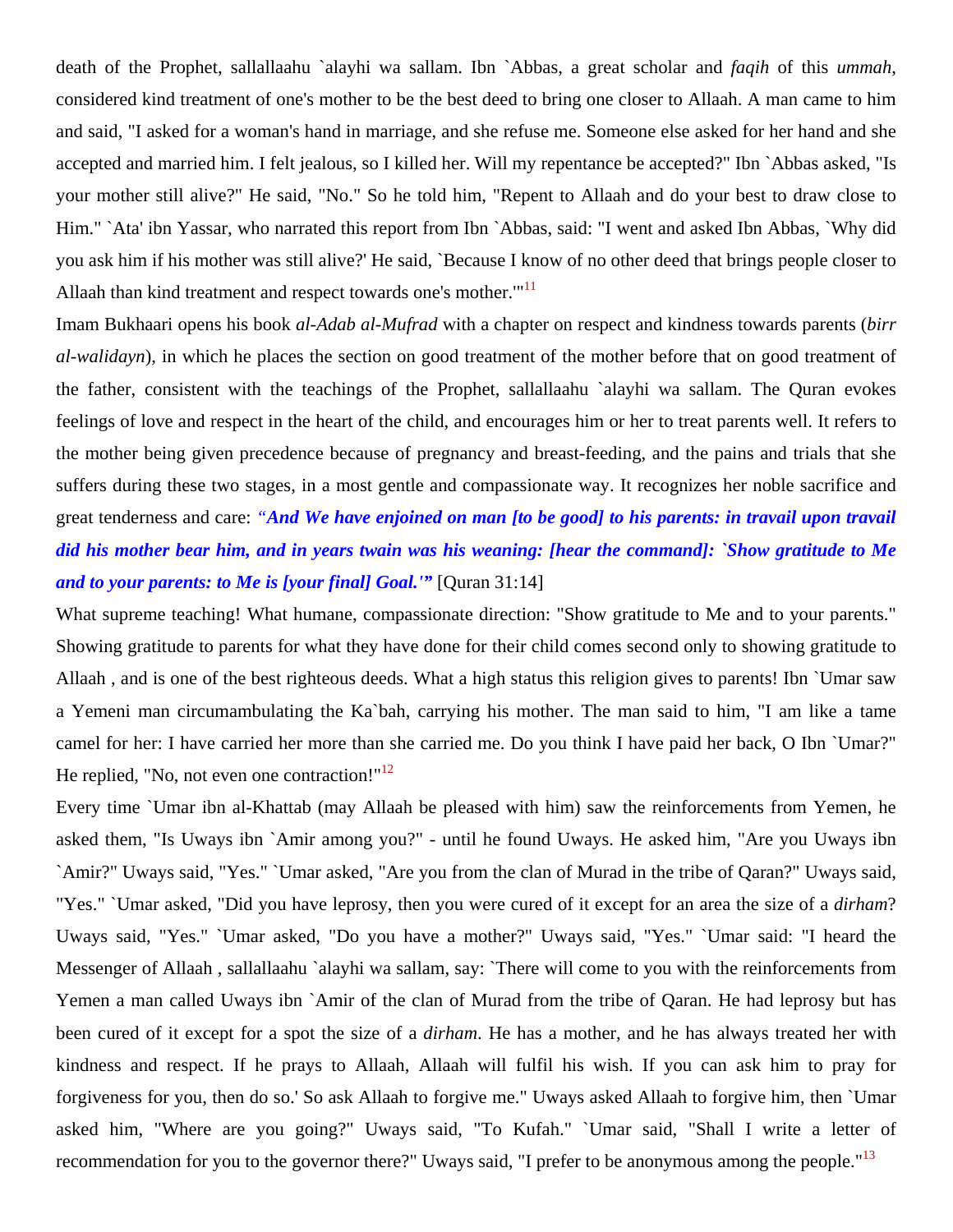What a high status Uways reached by virtue of his kindness and respect towards his mother, so that the Prophet, sallallaahu `alayhi wa sallam, recommended his *Sahabah* to seek him out and ask him to prafor them! All of this indicates the high status to which Islam has raised the position of motherhood, and given the mother precedence over the father. At the same time, Islam has given importance to both parents, and has enjoined kindness and respect to both. A woman may enjoy a life of ease and luxury in her husband's home, and may be kept so busy with her husband and growing children that she has little time to spare for her parents, and neglects to check on them and treat them well. But the true Muslim woman is safe from such errors, as she reads the recommendations of the Quran and Sunnah concerning parents. So she pays attention to them, constantly checking on them and hastening to treat them well, as much as her energy, time and circumstances permit, and as much as she can.

## **She treats them kindly**

The Muslim woman who has embraced the values of Islam is kind and respectful towards her parents, treating them well and choosing the best ways to speak to them and deal with them. She speaks to them with all politeness and respect, and surrounds them with all honour and care, lowering to them the wing of humility, as commanded by Allaah in the Quran. She never utters a word of contempt or complaint to them, no matter what the circumstances, always heeding the words of Allaah: *"Your Lord has decreed that you worship none but Him, and that you be kind to parents. Whether one of both of them attain old age in your life, say not to them a word of contempt, nor repel them, but address them in terms of honour. And, out of kindness, lower to them the wing of humility, and say: `My Lord! Bestow on them Your mercy even as they cherished me in childhood.'"* [Quran 17:23-24]

If one or both parents are deviating from true Islam in some way, the dutiful Muslim daughter should, in this case, approach them in a gentle and sensitive manner, so as to dissuade them from their error. She should not condemn them harshly, but should try to convince them with solid proof, sound logic, wise words and patience, until they turn to the truth in which she believes.

The Muslim woman is required to treat her parents well, even if they are *mushrikin*. She does not forget that she is obliged to treat them well in spite of their *shirk*. Although she knows that *shirk* is the worst of major sins, this does not prevent her from treating her parents well according to the uniquely tolerant *shari`ah* of Islam: *"And We have enjoined on man [to be good] to his parents: in travail upon travail did his mother bear him, and in years twain was his weaning: [hear the command], `Show gratitude to Me and to your parents: to Me is [your final] Goal.' But if they strive to make you join in worship with Me things of which you have no knowledge, obey them not; yet bear them company in this life with justice [and consideration], and follow the way of those who turn to Me [in love]: in the End the return of you all is to Me, and I will tell you the truth [and meaning] of all that you did."* [Quran 31:14-15]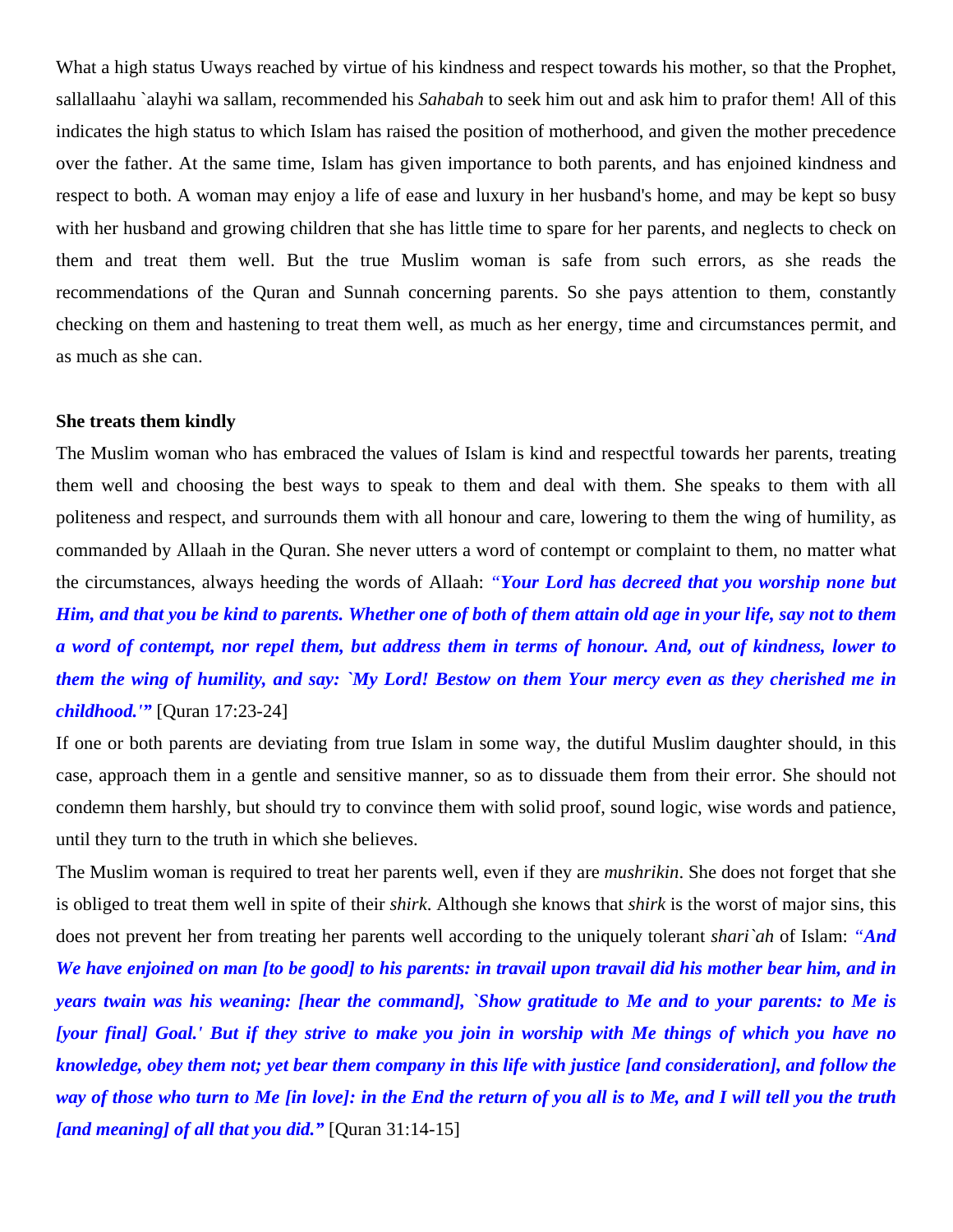Kindness and respect towards parents is an important matter in Islam, because it springs from the strongest of human ties, the bond of a child to his or her mother and father. But this bond, great as it is, must come second to the bonds of faith. If the parents are *mushrikin*, and order their son or daughter to join them in their *shirk*, then the child must not obey them. There is no obedience to a created being in disobeying the Creator; no other bond may supersede that of faith and belief in Allaah. However, children are still obliged to honour and take care of their parents.

The Muslim woman is kind and respectful towards her parents in all circumstances, and she spares no effort to make them happy, as much as she can and within the limits of Islam. So she checks on them from time to time, offers her services, visits them often and greets them with a cheerful smile, a loving heart, delightful gifts and words of kindness. This is how she cares for them during their lives. After their death, she shows her love and respect by praying for them, giving charity on their behalf, and paying off whatever debts they may owe to Allaah or to other people.

Treating parents with kindness and respect is one of the essential attitudes of Muslim men and women. This noble attitude should be ongoing and should continue, no matter how complicated life becomes, no matter how high the cost of living rises, and no matter how many burdens or responsibilities a person has. This attitude is an indication of the rich emotions that still exist in Muslim lands, *al-hamdu-lillah*, and it is proof of the gratitude which Muslim men and women feel towards the older generation which has made so many sacrifices for them when they themselves were most in need of kind words, consolation and a helping hand. This attitude will protect a person, man or woman, from hard-heartedness and ingratitude. What is more, it will open to them the gates of Paradise.

#### **Footnotes:**

- 1. (Bukhaari and Muslim), See Sharh al-Sunnah, 2/176, Kitab al-Salat, bab fadl al-salawat alkhams.
- 2. (Bukhaari and Muslim), See Riyad al-Salihin, 191, bab birr al-walidayn.
- 3. See Riyad al-salihin, 191, bab birr al-walidayn
- 4. This child is one of the three who spoke in the cradle. The other two are 'Isa ibn Maryam (Jesus the son of Mary) and the child who was with his mother among the people of al- Ukhdud (the ditch). [Author]
- 5. See Fath al-Bari, 3/78, Kitab al-'aml fi'l-salah, bab idha da'at al-umm waladaha fi'l-Salat, and
- 5/136, Kitab al-mazalim, bab idha hadama ha'itan falyabni ghayrahu.
- 6. See Fath al-Bari, 4/64, Kitab juz' al-sayd, bab al-hajj wa'l-nudhur.
- 7. Sahih Muslim, 8/25, Kitab al-siyam, bab qada' al-sawm 'an al-mayit.
- 8. (Bukhaari and Muslim), See Sharh al-Sunnah, 13/13, Kitab al-birr wa'l-silah, bab silat al-walid al-mushrik.
- 9. (Bukhaari and Muslim), See Sharh al-Sunnah, 13/15, Kitab al-birr wa'l-silah, bab tahrim al- 'uquq.
- 10. (Bukhaari and Muslim), See Sharh al-Sunnah, 13/4, Kitab al-birr wa'l-silah, bab birr alwalidayn.
- 11. Reported by Bukhaari in al-Adab al-Mufrad, 1/45, bab birr al-umm.
- 12. Reported by Bukhaari in al-Adab al-Mufrad, 1/62, bab jaza' al-walidayn.
- 13. See Sahih Muslim, 16/95, Kitab fada'il al-sahabah, bab min fada'l Uways al-Qarani.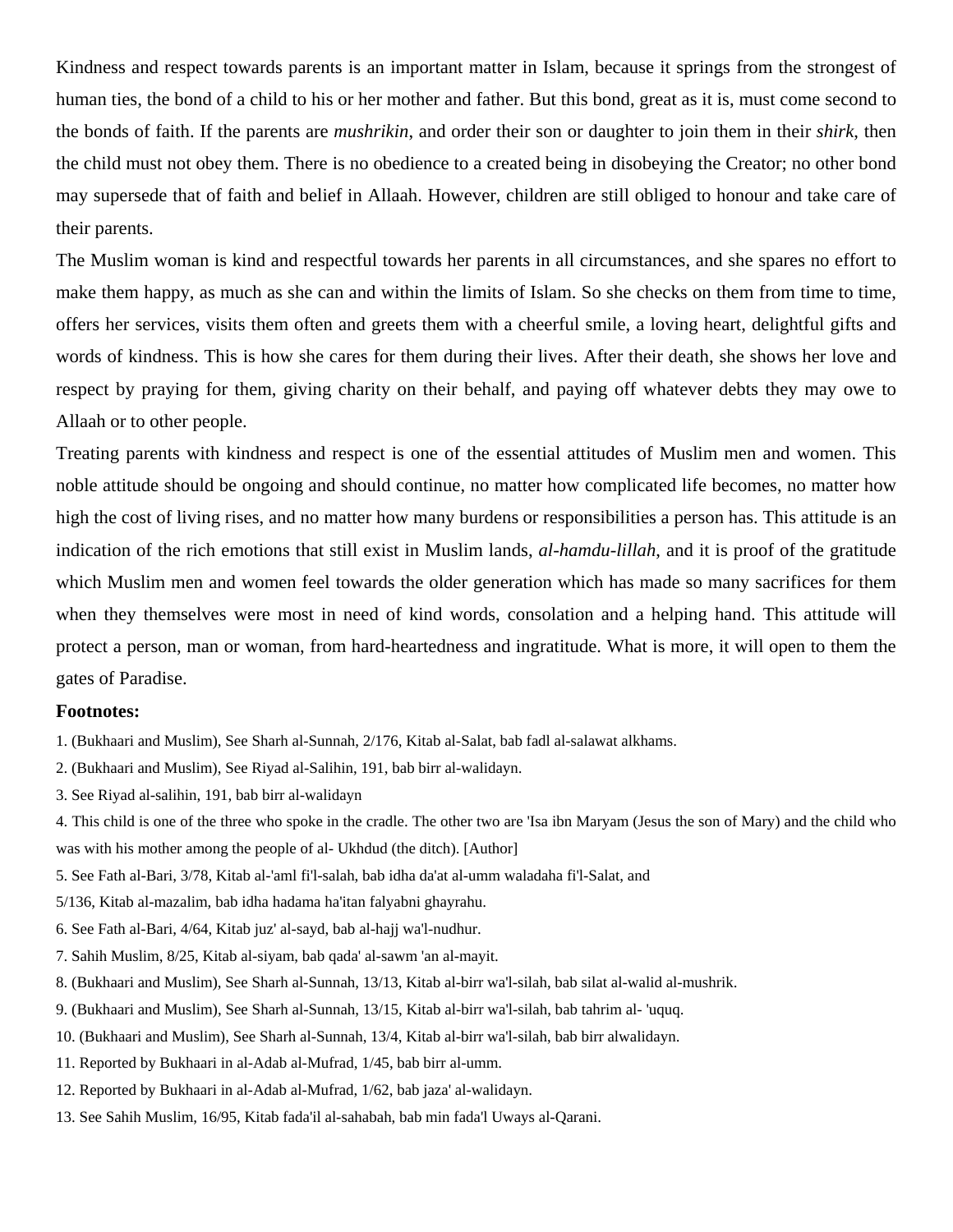# **Chapter 4: The Muslim Women and Her Husband**

## **Marriage in Islam**

In Islam, marriage is a blessed contract between a man and a woman, in which each becomes "permitted" to the other, and they begin the long journey of life in a spirit of love, co-operation, harmony and tolerance, where each feels at ease with the other, and finds tranquillity, contentment and comfort in the company of the other. The Quran has described this relationship between men and women, which brings love, harmony, trust and compassion, in the most moving and eloquent terms: *"And among His Signs is this, that He created for you mates from among yourselves, that you may dwell in tranquillity with them, and He has put love and mercy between your [hearts] . . ."* [Quran 30:21]

This is the strongest of bonds, in which Allaah unites the two Muslim partners, who come together on the basis of love, understanding, co-operation and mutual advice, and establish a Muslim family in which children will live and grow up, and they will develop the good character and behaviour taught by Islam. The Muslim family is the strongest component of a Muslim society when its members are productive and constructive, helping and encouraging one another to be good and righteous, and competing with one another in good works. The righteous woman is the pillar, cornerstone and foundation of the Muslim family. She is seen as the greatest joy in a man's life, as the Prophet, sallallaahu `alayhi wa sallam, said: "This world is just temporary conveniences, and the best comfort in this world is a righteous women."<sup>1</sup>

A righteous woman is the greatest blessing that Allaah can give to a man, for with her he can find comfort and rest after the exhausting struggle of earning a living. With his wife, he can find incomparable tranquillity and pleasure. How can a woman be the best comfort in this world? How can she be a successful woman, true to her own femininity, and honoured and loved? This is what will be explained in the following pages:

## **She chooses a good husband**

One of the ways in which Islam has honoured woman is by giving her the right to choose her husband. Her parents have no right to force her to marry someone she dislikes. The Muslim woman knows this right, but she does not reject the advice and guidance of her parents when a potential suitor comes along, because they have her best interests at heart, and they have more experience of life and people. At the same time, she does not forego this right because of her father's wishes that may make him force his daughter into a marriage with someone she dislikes. There are many texts that support the woman in this sensitive issue, for example the report quoted by Imam Bukhaari from al-Khansa' bint Khidam: "My father married me to his nephew, and I did not like this match, so I complained to the Messenger of Allaah , sallallaahu `alayhi wa sallam. He said to me: `Accept what your father has arranged.' I said, `I do not wish to accept what my father has arranged.' He said,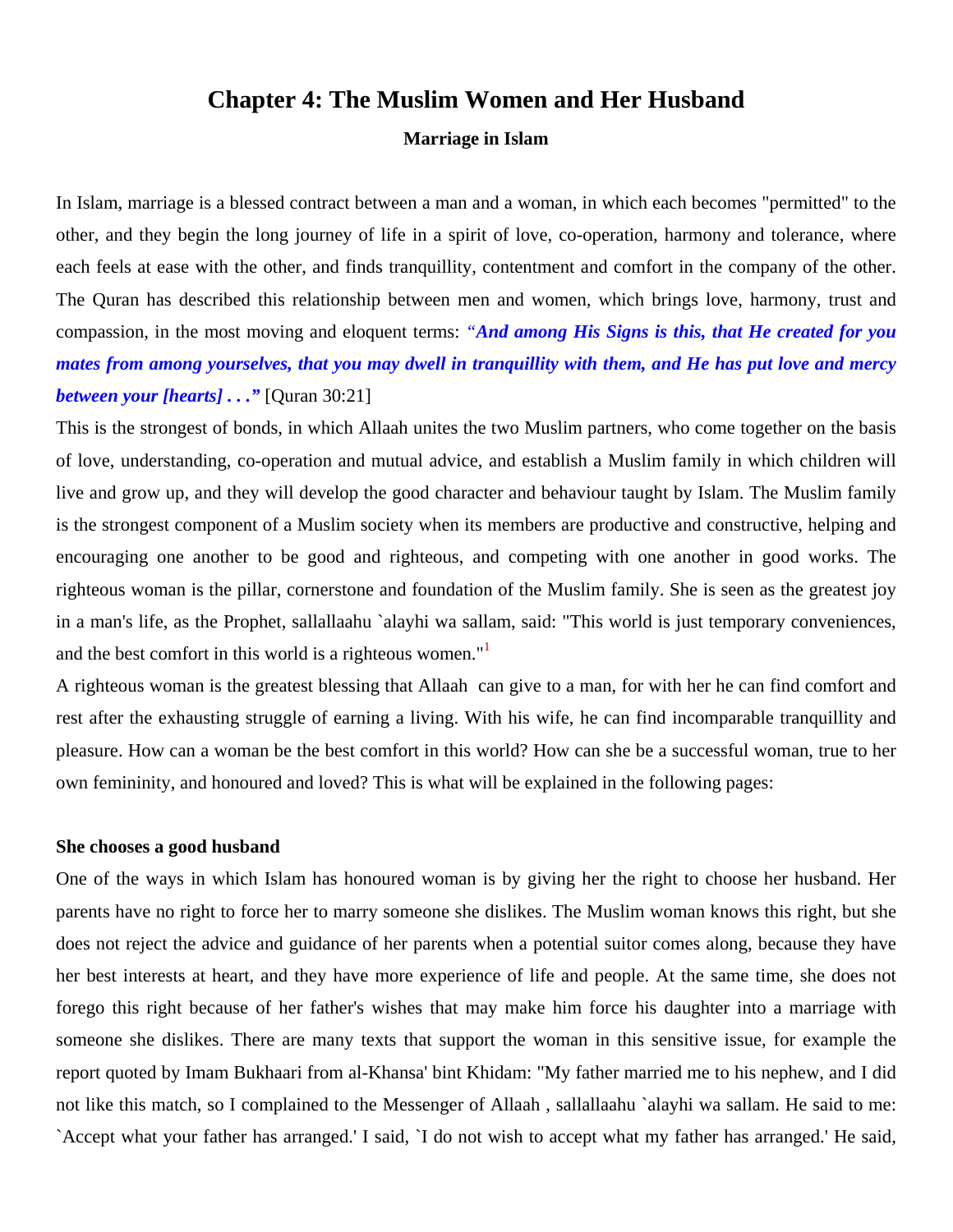`Then this marriage is invalid, go and marry whomever you wish.' I said, `I have accepted what my father has arranged, but I wanted women to know that fathers have no right in their daughter's matters (i.e. they have no right to force a marriage on them). $^{\prime\prime\prime}$ 

At first, the Prophet, sallallaahu `alayhi wa sallam, told al-Khansa' to obey her father, and this is as it should be, because the concern of fathers for their daughters' well-being is well-known. But when he realized that her father wanted to force her into a marriage she did not want, he gave her the freedom to choose, and saved her from the oppression of a father who wanted to force her into an unwanted marriage. Islam does not want to impose an unbearable burden on women by forcing them to marry a man they dislike, because it wants marriages to be successful, based on compatibility between the partners; there should be common ground between them in terms of physical looks, attitudes, habits, inclinations and aspirations. If something goes wrong, and the woman feels that she cannot love her husband sincerely, and fears that she may commit the sin of disobeying and opposing this husband whom she does not love, then she may ask for a divorce. This is confirmed by the report in which the wife of Thabit ibn Qays ibn Shammas, Jamilah the sister of `Abdullaah ibn Ubayy, came to the Prophet, sallallaahu `alayhi wa sallam, and said: "O Messenger of Allaah, I have nothing against Thabit ibn Qays as regards his religion or his behaviour, but I hate to commit any act of *kufr* when I am a Muslim. The Prophet, sallallaahu `alayhi wa sallam, said: "Will you give his garden back to him?" - her *mahr*  had been a garden. She said, "Yes." So the Messenger of Allaah sent word to him: "Take back your garden, and give her one pronouncement of divorce."<sup>3</sup>

According to a report given by Bukhaari from Ibn `Abbas, she said, "I do not blame Thabit for anything with regard to his religion or his behaviour, but I do not like him." Islam has protected woman's pride and humanity, and has respected her wishes with regard to the choice of a husband with whom she will spend the rest of her life. It is not acceptable for anyone, no matter who he is, to force a woman into a marriage with a man she does not like. There is no clearer indication of this than the story of Barirah, an Ethiopian slave-girl who belonged to `Utbah ibn Abu Lahab, who forced her to marry another slave whose name was Mughith. She would never have accepted him as a husband if she had been in control of her own affairs. `Aa'ishah (may Allaah be pleased with her) took pity on her, so she bought her and set her free. Then this young woman felt that she was free and in control of her own affairs, and that she could take a decision about her marriage. She asked her husband for a divorce. Her husband used to follow her, weeping, whilst she rejected him. Bukhaari quotes Ibn `Abbas describing this freed woman who insisted on the annulment of her marriage to someone she did not love; the big-hearted Prophet, sallallaahu `alayhi wa sallam, commented on this moving sight, and sought to intervene.

Ibn `Abbas said: "Barirah's husband was a slave, who was known as Mughith. I can almost see him, running after her and crying, with tears running down onto his beard. The Prophet, sallallaahu `alayhi wa sallam, said to `Abbas, `O `Abbas, do you not find it strange, how much Mugith loves Barirah, and how much Barirah hates Mughith?' The Prophet, sallallaahu `alayhi wa sallam, said (to Barirah), `Why do you not go back to him?' She said, `O Messenger of Allaah, are you commanding me to do so?' He said, `I am merely trying to intervene on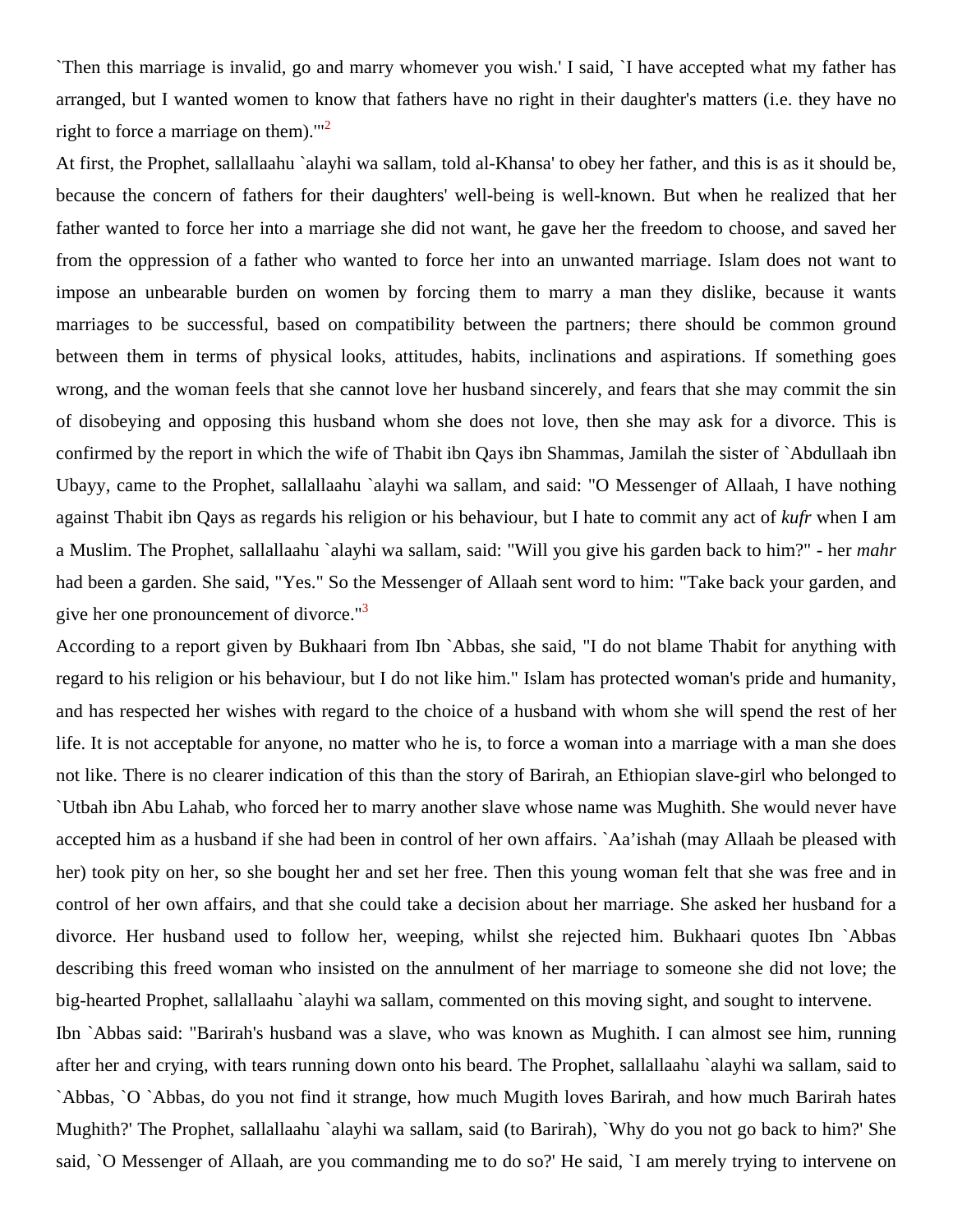his behalf.' She said, `I have no need of him.'"<sup>4</sup> The Prophet, sallallaahu `alayhi wa sallam, was deeply moved by this display of human emotion: deep and overwhelming love on the part of the husband, and equally powerful hatred on the part of the wife. He could not help but remind the wife, and ask her why she did not go back to him, as he was her husband and the father of her child. This believing woman asked him, whether he was ordering her to do so: was this a command, a binding obligation? The Prophet, sallallaahu `alayhi wa sallam, this great law-giver and educator, replied that he was merely trying to intercede and bring about reconciliation if possible; he was not trying to force anybody to do something they did not wish to. Let those stubborn, hard-hearted fathers who oppress their own daughters listen to the teaching of the Prophet, sallallaahu `alayhi wa sallam! The Muslim woman who understands the teachings of her religion has wise and correct standards when it comes to choosing a husband. She does not concern herself just with good looks, high status, a luxurious lifestyle or any of the other things that usually attract women. She looks into his level of religious commitment and his attitude and behaviour, because these are the pillars of a successful marriage, and the best features of a husband. Islamic teaching indicates the importance of these qualities in a potential husband, as Islam obliges a woman to accept the proposal of anyone who has these qualities, lest *fitnah* and corruption become widespread in society: "If there comes to you one with whose religion and attitude you are satisfied, then give your daughter to him in marriage, for if you do not do so, *fitnah* anmischief will become widespread on earth."<sup>5</sup>

Just as the true Muslim young man will not be attracted to the pretty girls who have grown up in a bad environment, so the Muslim young woman who is guided by her religion will not be attracted to stupid "playboy" types, no matter how handsome they may be. Rather she will be attracted to the serious, educated, believing man who is clean-living and pure of heart, whose behaviour is good and whose understanding of religion is sound. No-one is a suitable partner for the good, believing woman except a good, believing man; and no-one is a suitable partner for the wayward, immoral woman but a wayward, immoral man, as Allaah has said:

# *"Women impure are for men impure, and men impure for women impure, and women of purity are for men of purity, and men of purity are for women of purity ..."* [Quran 24:26]

This does not mean that the Muslim woman should completely ignore the matter of physical appearance, and put up with unattractiveness or ugliness. It is her right - as stated above – to marry a man for whom her heart may be filled with love, and who is pleasing to her both in his appearance and in his conduct. Appearance should not be neglected at the expense of inner nature, or vice versa. A woman should choose a man who is attractive to her in all aspects, one who will gain her admiration and respect. The true Muslim woman is never dazzled by outward appearances, and she never lets them distract her from seeing the essence of a potential spouse. The Muslim woman knows that the man has the right of *qiwamah* over her, as the Quran says: *"Men are the protectors and maintainers [qawwamun] of women, because Allaah has given the one more [strength] than the other, and because they support them from their means . . ."* **[**Quran 4:34]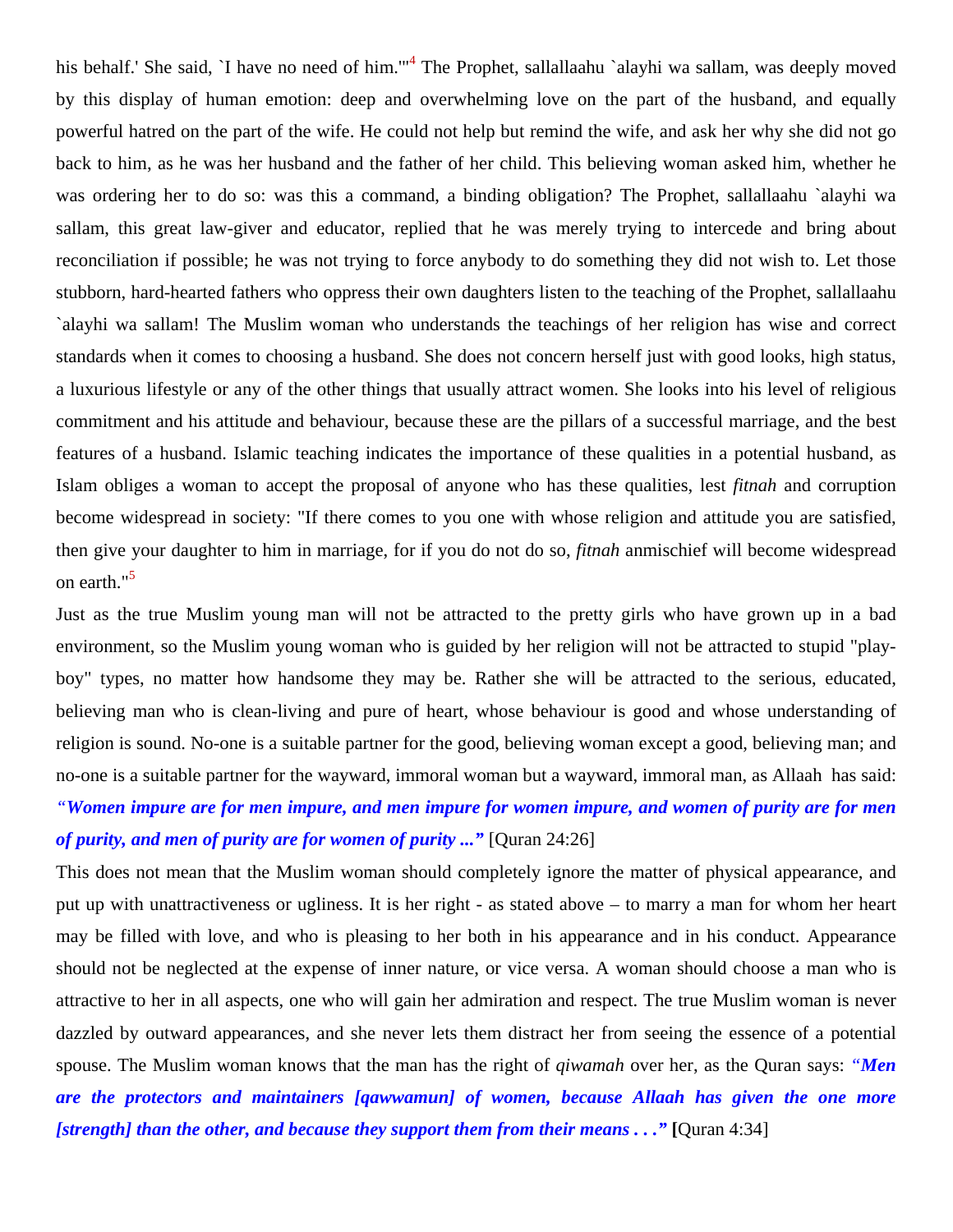Hence she wants to marry a man of whose *qiwamah* over her she will feel proud, one whom she will be happy to marry and never regret it. She wants a man who will take her hand in his and set out to fulfil their life's mission of establishing a Muslim family and raising a new generation of intelligent and caring children, in an atmosphere of love and harmony, which will not be impeded by conflicting attitudes or religious differences. Believing men and believing women are supposed to walk side-by-side on the journey of life, which is a serious matter for the believer, so that they may fulfil the great mission with which Allaah has entrusted mankind, men and women alike, as the Quran says: *"For Muslim men and women - for believing men and women, for devout men and women, for true men and women, for men and women who are constant and patient, for men and women who humble themselves, for men and women who give in charity, for men and women who fast [and deny themselves], for men and women who guard their chastity, and for men and women who engage much in Allaah's praise - for them has Allaah prepared forgiveness and great reward."* **[**Quran 33:35] In order to achieve this great goal of strengthening the marriage bond, and establishing a stable family life, it is essential to choose the right partner in the first place. Among the great Muslim women who are known for their strength of character, lofty aspirations and far-sightedness in their choice of a husband is Umm Sulaym bint Milhan, who was one of the first *Ansar* women to embrace Islam. She was married to Malik ibn Nadar, and bore him a son, Anas. When she embraced Islam, her husband Malik was angry with her, and left her, but she persisted in her Islam. Shortly afterwards, she heard the news of his death, and she was still in the flower of her youth. She bore it all with the hope of reward, for the sake of Allaah, and devoted herself to taking care of her ten-year-old son Anas. She took him to the Prophet, sallallaahu `alayhi wa sallam, so that he could serve him (and learn from him).

One of the best young men of Madeenah, one of the best-looking, richest and strongest, came to seek her hand in marriage. This was Abu Talhah - before he became Muslim. Many of the young women of Yathrib liked him because of his wealth, strength and youthful good looks, and he thought that Umm Sulaym would joyfully rush to accept his offer. But to his astonishment, she told him, "O Abu Talhah, do you not know that your god whom you worship is just a tree that grew in the ground and was carved into shape by the slave of Banu so-and-so." He said, "Of course." She said, "Do you not feel ashamed to prostrate yourself to a piece of wood that grew in the ground and was carved by the slave of Banu so-and-so?" Abu Talhah was stubborn, and hinted to her of an expensive dowry and luxurious lifestyle, but she persisted in her point of view, and told him frankly: "O Abu Talhah, a man like you could not be turned away, but you are a disbelieving man, and I am a Muslim woman. It is not permitted for me to marry you, but if you were to embrace Islam, that would be my dowry (*mahr*), and I would ask you for nothing more."6

He returned the following day to try to tempt her with a larger dowry and more generous gift, but she stood firm, and her persistance and maturity only enhanced her beauty in his eyes. She said to him, "O Abu Talhah, do you not know that your god whom you worship was carved by the carpenter slave of so-and-so? If you were to set it alight, it would burn." Her words came as a shock to Abu Talhah, and he asked himself, Does the Lord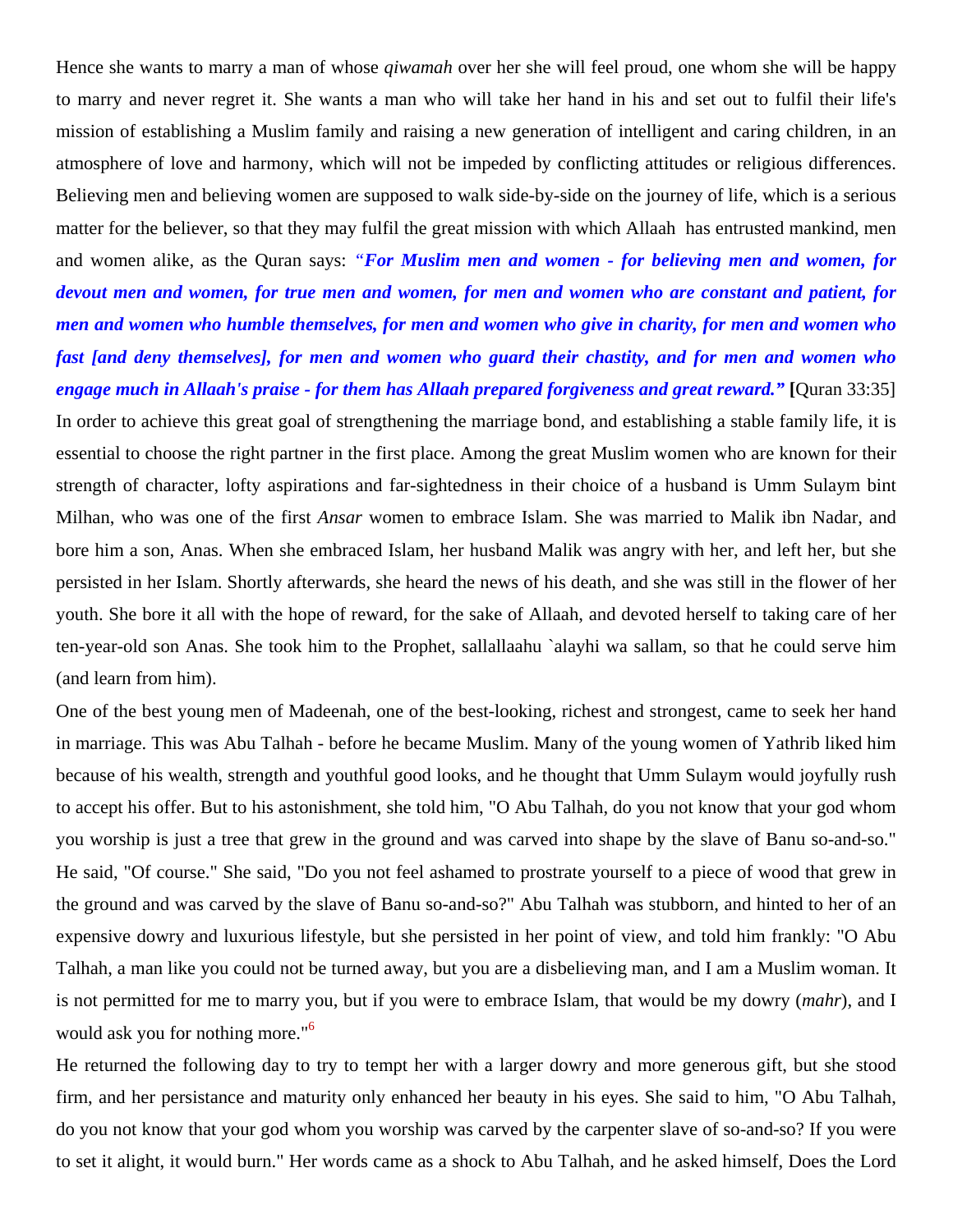burn? Then he uttered the words: "*Ashhadu an la ilaha ill-Allaah wa ashhadu anna Muhammadan rasul-Allaah*." Then Umm Sulaym said to her son Anas, with joy flooding her entire being, "O Anas, marry me to Abu Talhah." So Anas brought witnesses and the marriage was solemnized. Abu Talhah was so happy that he was determined to put all his wealth at Umm Sulaym's disposal, but hers was the attitude of the selfless, proud, sincere believing woman. She told him, "O Abu Talhah, I married you for the sake of Allaah , and I will not take any other dowry." She knew that when Abu Talhah embraced Islam, she did not only win herself a worthy husband, but she also earned a reward from Allaah that was better than owning red camels (the most highlyprized kind) in this world, as she had heard the Prophet, sallallaahu `alayhi wa sallam, say: "If Allaah were to guide one person to Islam through you, it is better for you than owning red camels."7 Such great Muslim women are examples worthy of emulation, from whom Muslim women may learn purity of faith, strength of character, soundness of belief and wisdom in choosing a husband.

## **She is obedient to her husband and shows him respect**

The true Muslim woman is always obedient to her husband, provided that no sin is involved. She is respectful towards him and is always eager to please him and make him happy. If he is poor, she does not complain about his being unable to spend much. She does not complain about her housework, because she remembers that many of the virtuous women in Islamic history set an example of patience, goodness and a positive attitude in serving their husbands and taking care of their homes despite the poverty and hardships they faced. One of the foremost of these exemplary wives is Fatimah al-Zahra', the daughter of Muhammad , sallallaahu `alayhi wa sallam, and the wife of `Ali ibn Abi Talib (may Allaah be pleased with him). She used to complain of the pain in her hands caused by grinding grain with the hand-mill. Her husband `Ali ibn Abi Talib said to her one day, "Your father has brought some female slaves, so go and ask him for one of them to come and serve you." She went to her father, but she felt too shy to ask him for what she wanted. `Ali went and asked him to provide a servant for his beloved daughter, but the Prophet, sallallaahu `alayhi wa sallam, could not respond to those who most dear to him whilst ignoring the needs of the poor among the Muslims, so he came to his daughter and her husband and said: "Shall I not teach you something that is better than that for which you asked me? When you go to bed at night, say `*Subhan Allaah*' thirty-three times, `*Al-hamdu lillah*' thirty-three times, and `*Sallallaahu `alayhi wa sallam*' thirty-four times. This is better for you than a servant." Then he bid them farewell and left, after inin them this divine help which would make them forget their tiredness and help them to overcome their exhaustion. `Ali (may Allaah be pleased with him) began to repeat the words that the Prophet, sallallaahu `alayhi wa sallam, had taught him. He said, "I never stopped doing that after he had taught me these words." One of his companions asked him, "Not even on the night of Siffin?" He said, "Not even on the night of Siffin."<sup>8</sup>

Asma' bint Abi Bakr al-Siddiq served her husband al-Zubayr, and took care of the house. Her husband had a horse, which she took care of, feeding it and exercising it. She also repaired the water-bucket, made bread, and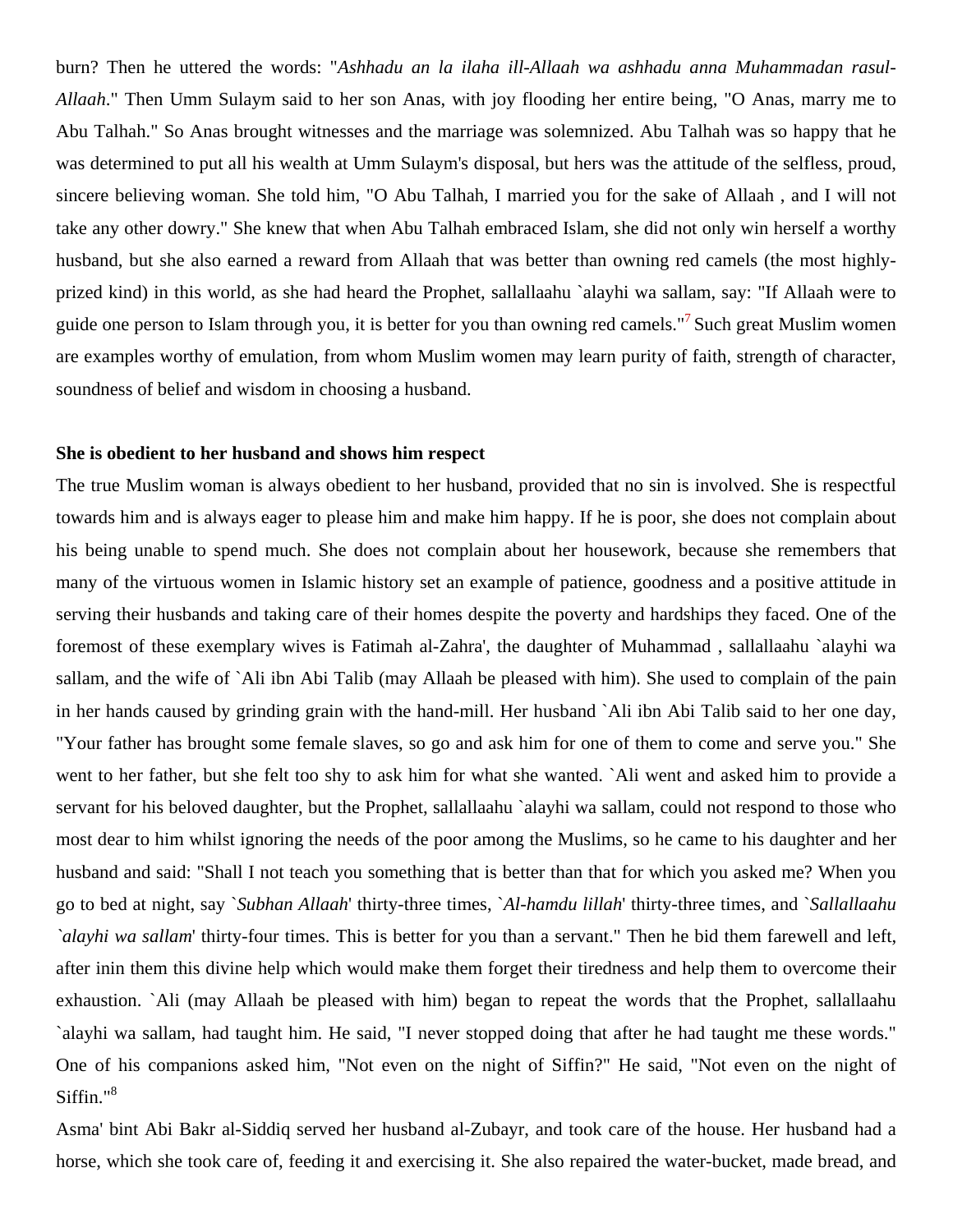carried dates on her head from far away. Bukhaari and Muslim report this in her own words: "Al-Zubayr married me, and he had no wealth, no slaves, nothing except his horse. I used to feed his horse, looking after it and exercising it. I crushed date-stones to feed his camel. I used to bring water and repair the bucket, and I used to make bread but I could not bake it, so some of my *Ansari* neighbours, who were kind women, used to bake it for me. I used to carry the dates from the garden that the Prophet, sallallaahu `alayhi wa sallam, had given to al-Zubayr on my head, and this garden was two-thirds of a *farsakh* away. One day I was coming back with the dates on my head. I met the Messenger of Allaah, who had a group of his Companions with him. He called me, then told his camel to sit down so that I could ride behind him. I told (al-Zubayr), `I felt shy, because I know that you are a jealous man.' He said, `It is worse for me to see you carrying the dates on your head than to see you riding behind him.' Later, Abu Bakr sent me a servant, who relieved me of having to take care of the horse; it was as if I had been released from slavery."<sup>9</sup>

The true Muslim woman devotes herself to taking care of her house and husband. She knows her husband's rights over her, and how great they are, as was confirmed by the Prophet's words: "No human being is permitted to prostrate to another, but if this were permitted I would have ordered wives to prostrate to their husbands, because of the greatness of the rights they have over them."<sup>10</sup> And: "If I were to order anyone to prostrate to anyone else, I would have ordered women to prostrate to their husbands."<sup>11</sup> `Aa'ishah (May Allaah be pleased with her) asked the Messenger of Allaah, sallallaahu `alayhi wa sallam,: "Who has the greatest rights over a woman?" He said, "Her husband." She asked, `And who has the greatest rights over a man?" He said, "His mother."<sup>12</sup>

A woman came to ask the Prophet, sallallaahu `alayhi wa sallam, about some matter, and when he had dealt with it, he asked her, "Do you have a husband?" She said, "Yes." He asked her, "How are you with him?" She said, "I never fall short in my duties, except for that which is beyond me." He said, "Pay attention to how you treat him, for he is your Paradise and your Hell." $13$ 

How can the Muslim woman complain about taking care of her house and husband when she hears these words of Prophetic guidance? She should fulfil her household duties and take care of her husband in a spirit of joy, because she is not carrying a tiresome burden, she is doing work in her home that she knows will bring reward from Allaah.

The *Sahabah*, may Allaah be pleased with them, and those who followed them understood this Islamic teaching and transmitted it from the Prophet, sallallaahu `alayhi wa sallam. When a bride was prepared for marriage, she would be told to serve her husband and take care of his rights. Thus the Muslim woman knew her duties towards her husband, and down through the ages caring for her husband and being a good wife were established womanly attributes. One example of this is what was said by the *faqih* al-Hanbali ibn al-Jawzi in his book *Ahkam al-Nisa'* (p. 331): In the second century AH there was a righteous man called Shu`ayb ibn Harb, who used to fast and spend his nights in prayer. He wanted to marry a woman, and told her humbly, "I am a bad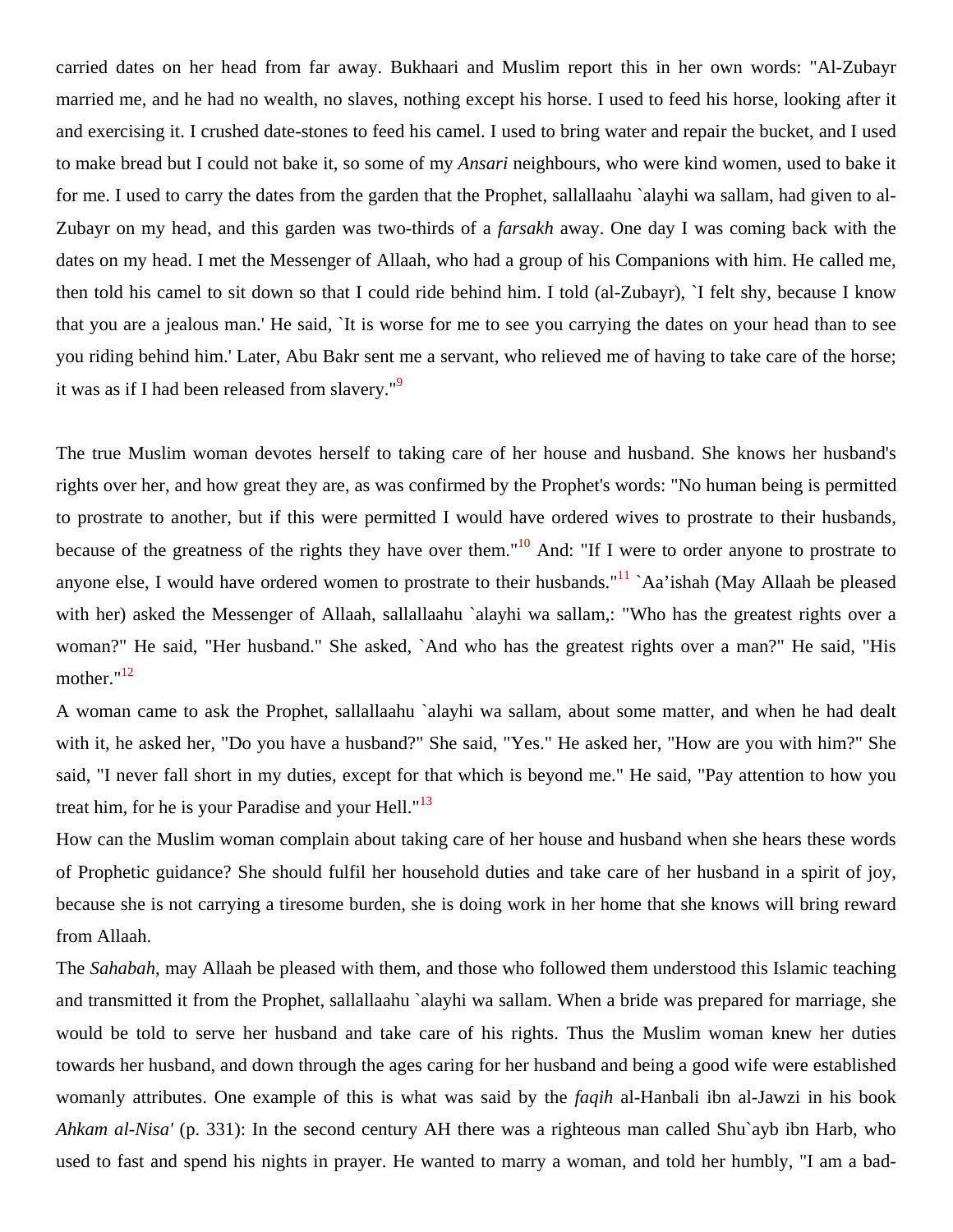tempered man." She replied, tactfully and cleverly, "The one who makes you lose your temper is worse than you." He realized that there stood before him a woman who was intelligent, wise and mature. He immediately said to her, "You will be my wife."

This woman had a clear understanding of how to be a good wife, which confirmed to the man who had come to seek her hand that she was a woman who would understand the psychology and nature of her husband and would know what would please him and what would make him angry; she would be able to win his heart and earn his admiration and respect, and would close the door to every possible source of conflict that could disrupt their married life. The woman who does not understand these realities does not deserve to be a successful wife; through her ignorance and shortcomings she may provoke her husband to lose his temper, in which case, she would be worse than him, for being the direct cause of his anger.

The tactful Muslim woman is never like this. She helps her husband to be of good character, by displaying different types of intelligence, cleverness and alertness in the way she deals with him. This opens his heart to her and makes him fond of her, because being a good wife is a not only a quality that she may boast about among her friends, but it is also a religious obligation for which Allaah will call her to account: if she has done well, she will be rewarded, but if she has fallen short she will have to pay the penalty. One of the most important ways in which the Muslim woman obeys her husband is by respecting his wishes with regard to the permissible pleasures of daily life, such as social visits, food, dress, speech, etc. The more she responds to his wishes in such matters, the happier and more enjoyable the couple's life becomes, and the closer it is to the spirit and teachings of Islam. The Muslim woman does not forget that her obedience to her husband is one of the things that may lead her to Paradise, as the Prophet, sallallaahu `alayhi wa sallam, said: "If a woman prays her five daily prayers, fasts her month (of Ramadan), obeys her husband and guards her chastity, then it will be said to her: `Enter Paradise by whichever of its gates you wish.''<sup>14</sup>

Umm Salamah (may Allaah be pleased with her) said: "The Messenger of Allaah, sallallaahu `alayhi wa sallam, said: `Any woman who dies, and her husband is pleased with her, will enter Paradise.'"<sup>15</sup> The Prophet, sallallaahu `alayhi wa sallam, draw a clear and delightful picture of the well-behaved, easy-going, loving, righteous Muslim wife, one who will be happy in this world and the next: "Shall I not tell you about your wives in Paradise?" We said, "Of course, O Messenger of Allaah." He said, "They are fertile and loving. If she becomes angry or is mistreated, or her husband becomes angry, she says, `My hand is in your hand; I shall never sleep until you are pleased with me.'"16 The true Muslim woman knows that Islam, which has multiplied her reward for obeying her husband and made it a means of her admittance to Paradise, has also warned every woman who deviates from the path of marital obedience and neglects to take care of her husband, that she will be guilty of sin, and will incur the wrath and curses of the angels. Bukhaari and Muslim report from Abu Hurayrah that the Prophet, sallallaahu `alayhi wa sallam, said: "If a man calls his wife to his bed and she does not come, and he goes to sleep angry with her, the angels will curse her until the morning."<sup>17</sup>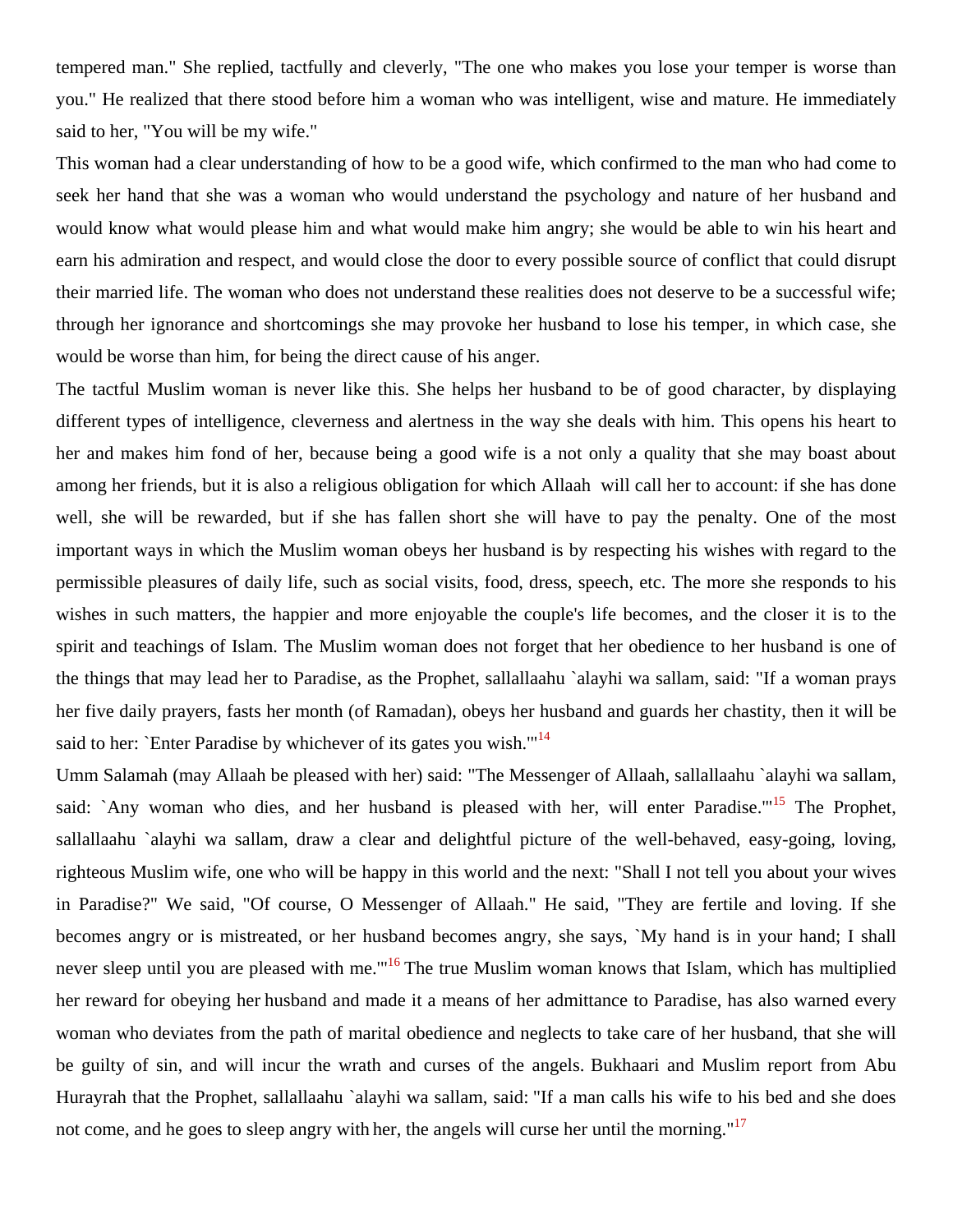Muslim reports from Abu Hurayrah that the Prophet, sallallaahu `alayhi wa sallam, said Imam: "By the One in Whose hand is my soul, there is no man who calls his wife to his bed, and she refuses him, but the One Who is in heaven will be angry with her, until the husband is pleased with her once more."18

The angels' curse will befall every woman who is rebellious and disobedient; this does not exclude those who are too slow and reluctant to respond to their husbands: "Allaah will curse those procrastinating women who, when their husbands call them to their beds, say `I will, I will  $\ldots$ ' until he falls asleep."<sup>19</sup>

Marriage in Islam is intended to protect the chastity of men and women alike, therefore it is the woman's duty to respond to her husband's requests for conjugal relations. She should not givsilly excuses and try to avoid it. For this reason, several Hadeeth urge a wife to respond to her husband's needs as much as she is able, no matter how busy she may be or whatever obstacles there may be, so long as there is no urgent or unavoidable reason not to do so. In one of these Hadeeth, the Prophet, sallallaahu `alayhi wa sallam, said: "If a man calls his wife to his bed, let her respond, even if she is riding her camel [i.e., very busy]."<sup>20</sup> And: "If a man calls his wife, then let her come, even if she is busy at the oven."<sup>21</sup> The issue of protecting a man's chastity and keeping him away from temptation is more important than anything else that a woman can do, because Islam wants men and women alike to live in an environment which is entirely pure and free from any motive of *fitnah* or *haram* pleasures. The flames of sexual desire and thoughts of pursuing them through *haram* means can only be extinguished by means of discharging that natural energy in natural and lawful ways. This is what the Prophet, sallallaahu `alayhi wa sallam, meant in the Hadeeth narrated by Muslim from Jabir: "If anyone of you is attracted to a woman, let him go to his wife and have intercourse with her, for that will calm him down." $^{22}$ 

The warning given to the woman whose husband is angry with her reaches such an extent that it would shake the conscience of every righteous wife who has faith in Allaah and the Last Day: she is told that her prayer and good deeds will not be accepted, until her husband is pleased with her again. This is stated in the Hadeeth narrated by Jabir from `Abdullaah: "The Messenger of Allaah, sallallaahu `alayhi wa sallam, said: `There are three people whose prayers will not be accepted, neither their good works: a disobedient slave until he returns to his masters and puts his hand in theirs; a woman whose husband is angry with her, until he is pleased with her again; and the drunkard, until he becomes sober."<sup>23</sup> When these Hadeeth refer to the husband being angry with his wife, they refer to cases in which the husband is right and the wife is wrong. When the opposite is the case, and the husband is wrong, then his anger has no negative implications for her; in fact, Allaah will reward the wife for her patience. But the wife is still required to obey her husband, so long as no sin is involved, because there should be no obedience to a created being if it entails disobedience to the Creator. Concerning this, the Prophet, sallallaahu `alayhi wa sallam, said: "It is not permitted for a woman who believes in Allaah to allow anyone into her husband's house whom he dislikes; or to go out when he does not want her to; or to obey anyone else against him; or to forsake his bed; or to hit him. If he is wrong, then let her come to him until he is pleased with her, and if he accepts her then all is well, Allaah will accept her deeds and make her position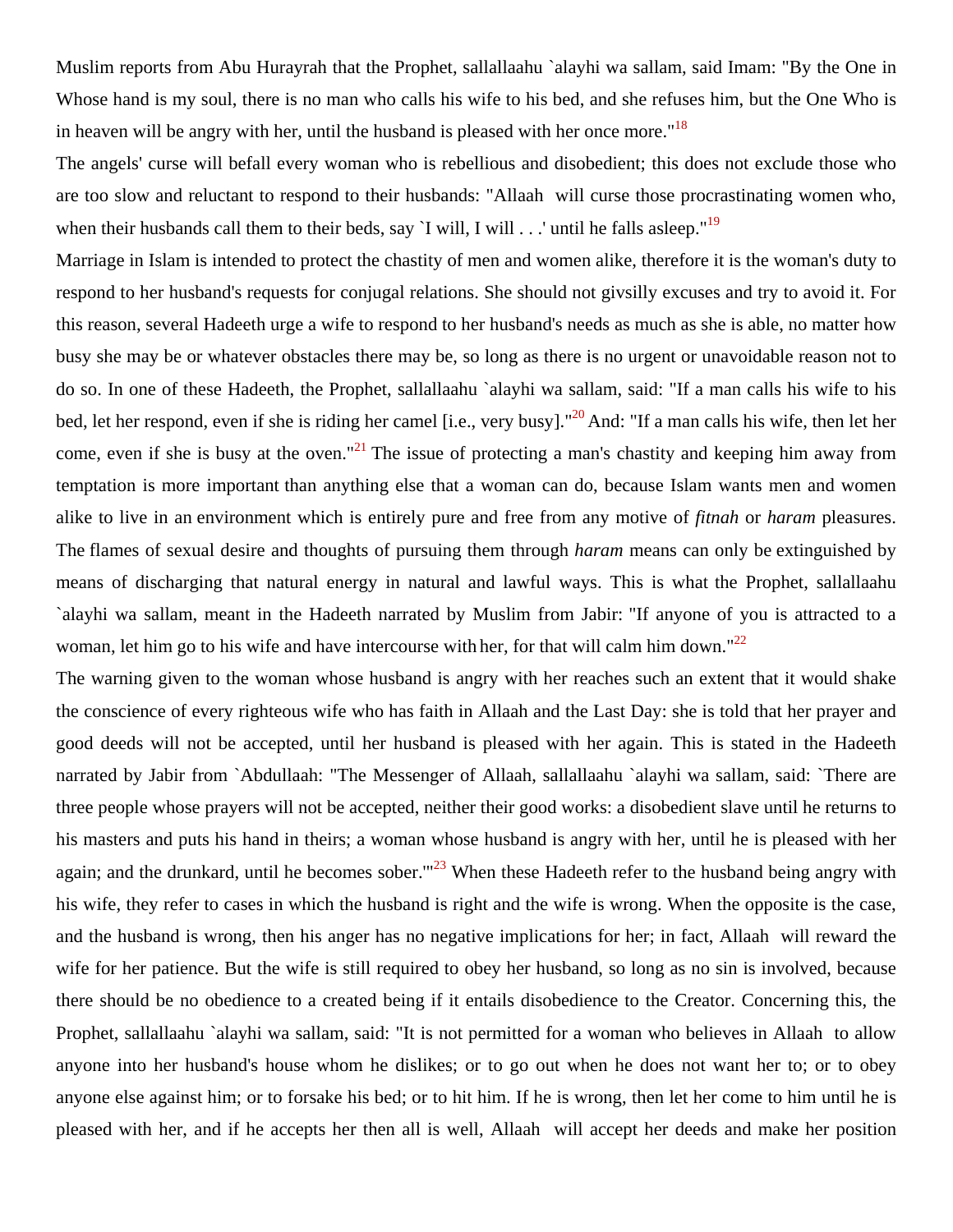stronger, and there will be no sin on her. If he does not accept her, then at least she will have done her best and excused herself in the sight of Allaah. $124$ 

Another aspect of wifely obedience is that she should not fast at times other than Ramadan except with his permission, that she should not allow anyone to enter his house without his permission, and that she should not spend any of his earnings without his permission. If she spends anything without him having told her to do so, then half of the reward for that spending will be given to him. The true Muslim woman takes heed of this teaching which was stated by the Prophet, sallallaahu `alayhi wa sallam, in the Hadeeth: "It is not permitted for a woman to fast when her husband is present, except with his permission; or to allow anyone into his house except with his permission; or to spend any of his earnings unless he has told her to do so, otherwise half of the reward will be given to him."<sup>25</sup>

According to a report given by Muslim, he , sallallaahu `alayhi wa sallam, said: "A woman should not fast if her husband is present, except with his permission. She should not allow anyone to enter his house when he is present without his permission. Whatever she spends of his wealth without him having told her to do so, half of the reward for it will be given to him." $^{26}$ 

The point here is the permission of the husband. If a wife gives some of his money in voluntary charity without his permission, then she will not receive any reward; on the contrary, it will be recorded as a sin on her part. If she wants to spend in his absence, and she knows that if he knew about it he would give his permission, then she is allowed to do so, otherwise it is not permitted. Mutual understanding and harmony between husband and wife cannot be achieved unless there is understanding between them on such matters, so that neither of them will fall into such errors and troubles as may damage the marriage which Islam has built on a basis of love and mercy, and sought to maintain its purity, care and harmony. If the husband is a miser, and spends too little on her and her children, then she is allowed to spend as much as she needs from his wealth on herself and her children, in moderation, without his knowledge. The Prophet, sallallaahu `alayhi wa sallam, stated this to Hind bint `Utbah, the wife of Abu Sufyan, when she came to him and said, "O Messenger of Allaah, Abu Sufyan is a stingy man. What he gives me is not enough for me and my child, unless I take from him without his knowledge." He told her, "Take what is enough for you and your child, in moderation."<sup>27</sup> Thus Islam has made women responsible for good conduct in their running of the household affairs.

The Muslim woman understands the responsibility that Islam has given her, to take care of her husband's house and children by making her a "shepherd" over her husband's house and children. She has been specifically reminded of this responsibility in recognition of her role, in the Hadeeth in which the Prophet, sallallaahu `alayhi wa sallam, made every individual in the Islamic society responsible for those under his or her authority in such a way that no-one, man or woman, may evade responsibility: "Each of you is a shepherd, and each is responsible for those under his care. A ruler is a shepherd; a man is the shepherd of his family; a woman is the shepherd of her husband's house and children. For each of you is a shepherd and each of you is responsible for those under his care." $^{28}$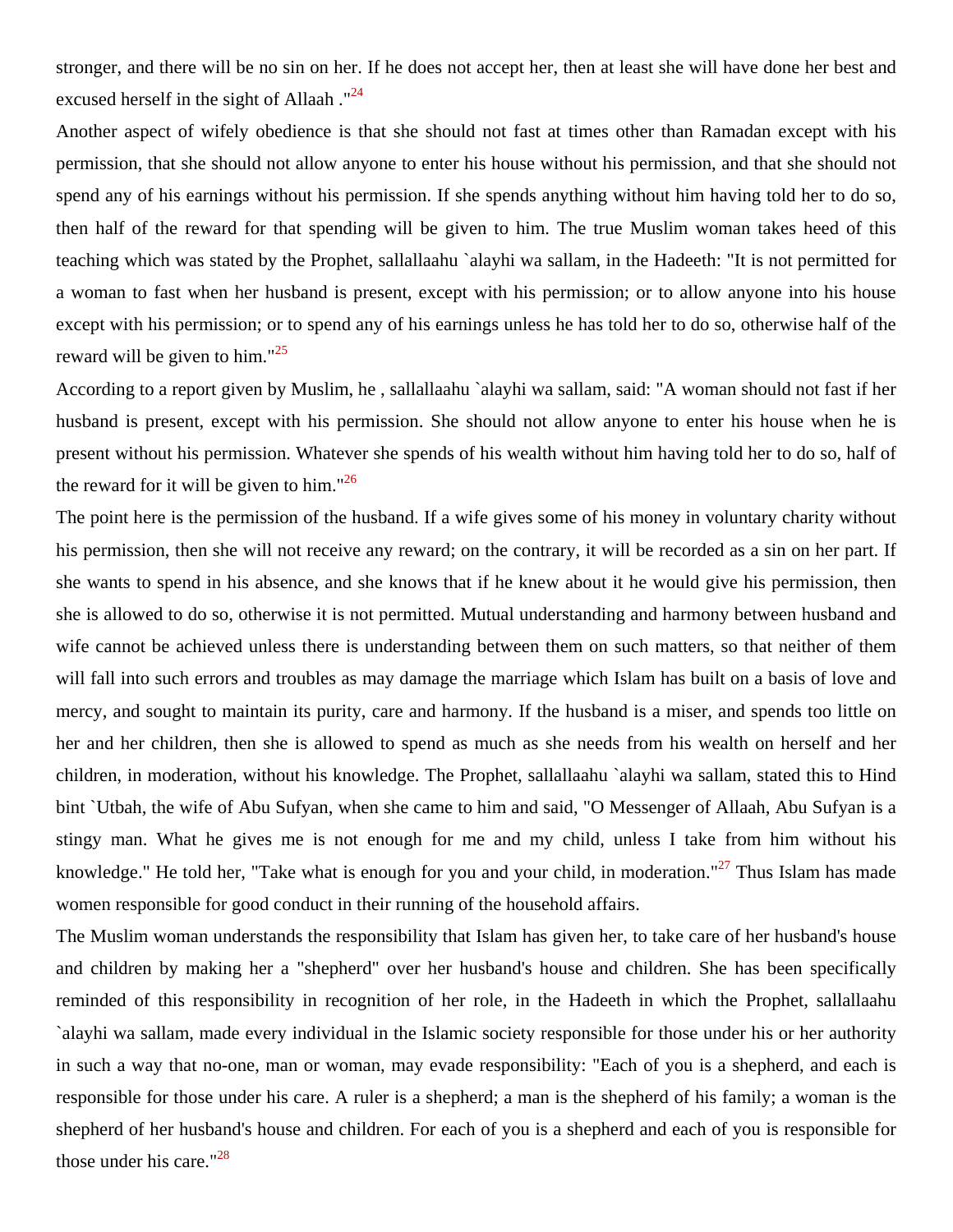The true Muslim woman is always described as being loving towards her children and caring towards her husband. These are two of the most beautiful characteristics that a woman of any time or place may possess. The Prophet, sallallaahu `alayhi wa sallam, praised these two characteristics, which were embodied by the women of Quraysh, who represented the best women among the Arabs in terms of loving their children, caring for their husbands, respecting their rights and looking after their wealth with care, honesty and wisdom: "The best women who ride camels are the women of Quraysh. They are the most compassionate towards their children when they are small, and the most careful with regard to their husbands' wealth."<sup>29</sup>

This is a valuable testimony on the part of the Prophet, sallallaahu `alayhi wa sallam, attesting to the psychological and moral qualities of the women of Quraysh which enhanced their beauty and virtue. This testimony respresents a call to every Muslim woman to emulate the women of Quraysh in loving her children and taking care of her husband. These two important characteristics contribute to the success of a marriage, make individuals and families happy, and help a society to advance. It is a great honour for a woman to take care of her husband every morning and evening, and wherever he goes, treating him with gentleness and good manners which will fill his life with joy, tranquillity and stability. Muslim women have the best example in `Aa'ishah (may Allaah be pleased with her), who used to accompany the Prophet, sallallaahu `alayhi wa sallam, on Hajj, surrounding him with her care, putting perfume on him with her own hands before he entered *ihram*, and after he finished his *ihram*, before he performed *tawaf al-ifadah*. 30 She chose for him the best perfume that she could find. This is stated in a number of *sahih* Hadeeth reported by Bukhaari and Muslim, for example:

"I applied perfume to the Messenger of Allaah, sallallaahu `alayhi wa sallam, with myown hands before he entered the state of *ihram* and when he concluded it before circumambulating the House.<sup>"31</sup> "I applied perfume to the Messenger of Allaah , sallallaahu `alayhi wa sallam, with these two hands of mine when he entered *ihram*  and when he concluded it, before he performed  $tawaf$ ," - and she spread her hands.<sup>32</sup>

`Urwah said: "I asked `Aa'ishah, `With what did you perfume the Messenger of Allaah , sallallaahu `alayhi wa sallam, at the time when he entered *ihram*?' She said, `With the best of perfume.'"<sup>33</sup>

According to another report also given by Muslim, `Aa'ishah said: "I applied the best perfume I could find to the Messenger of Allaah, sallallaahu `alayhi wa sallam, before he entered *ihram* and when he concluded it, before he perfomed *tawaf al-ifadah*."34

When the Prophet, sallallaahu `alayhi wa sallam, was in seclusion (*i`tikaf*), he would lean his head towards `Aa'ishah, and she would comb and wash his hair. Bukhaari and Muslim both report this in *sahih* Hadeeth narrated from `Aa'ishah (May Allaah be pleased with her), such as: "When the Messenger of Allaah, sallallaahu `alayhi wa sallam, was in *i`tikaf*, he inclined his head towards me and I combed his hair, and he did not enter the house except to answer the call of nature."<sup>35</sup> "I used to wash the Prophet's head when I was menstruating."<sup>36</sup>

`Aaishah urged women to take good care of their husbands and to recognize the rights that their husbands had over them. She saw these rights as being so great and so important that a woman was barely qualified to wipe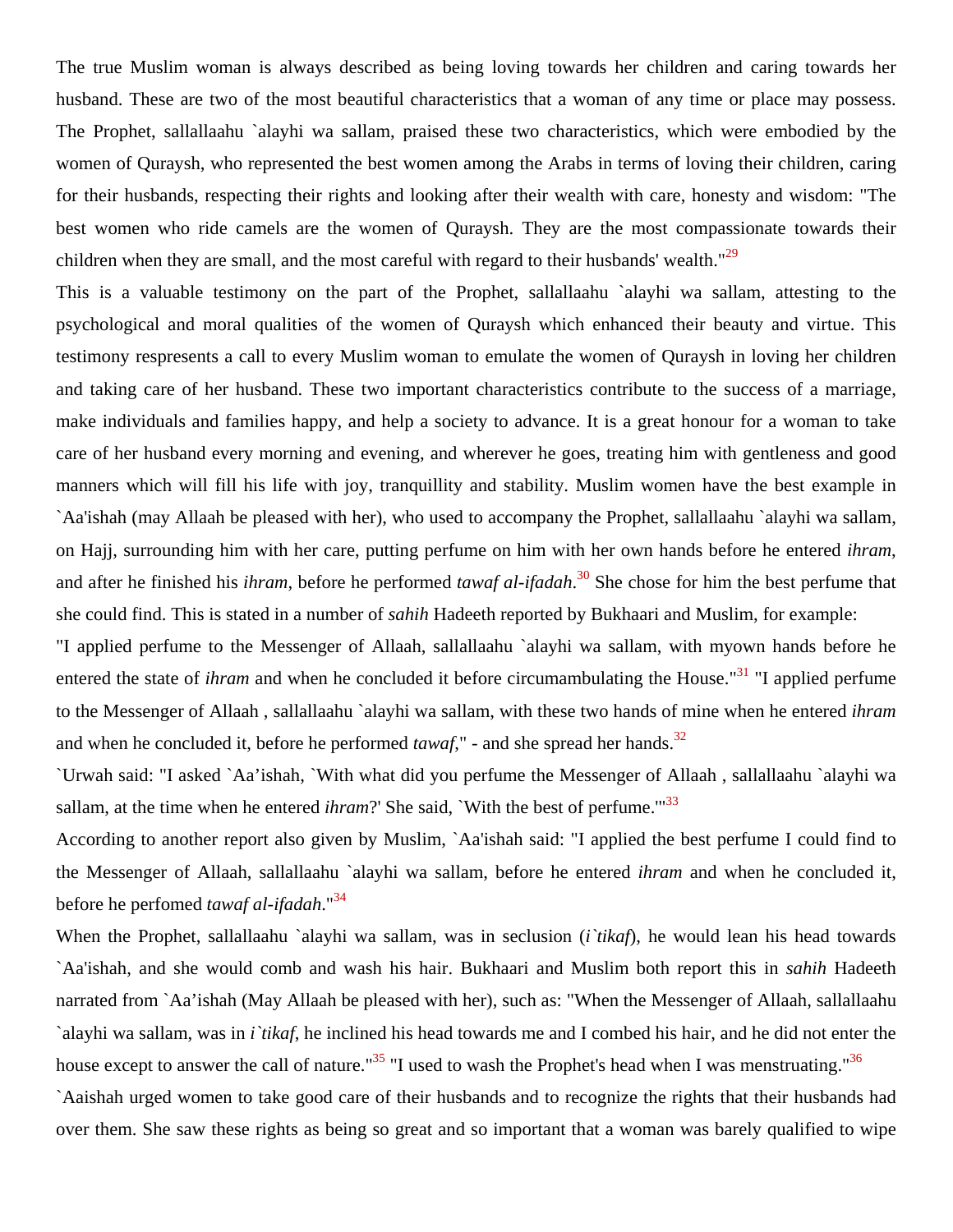the dust from her husband's feet with her face, as she stated: "O womenfolk, if you knew the rights that your husbands have over you, every one of you would wipe the dust from her husband's feet with her face."<sup>37</sup>

This is a vivid expression of the importance of the husband's rights over his wife. `Aa'ishah wanted to bring this to women's attention, so as to remove from the hearts of arrogant and stubborn women all those harsh, obstinate feelings that all too often destroy a marriage and turn it into a living hell.

Honouring and respecting one's husband is one of the characteristic attitudes of this *ummah*. It is one of the good manners known at the time of *jahiliyyah* that were endorsed by Islam and perpetuated by the Arabs after they embraced Islam. Our Arab heritage is filled with texts that eloquently describe the advice given by mothers to their daughters, to care for, honour and respect their husbands; these texts may be regarded as invaluable social documents. One of the most famous and most beautiful of these texts was recorded by `Abd al-Malik ibn `Umayr al-Qurashi, who was one of the outstanding scholars of the second century AH. He quotes the words of advice given by Umamah bint al-Harith, one of the most eloquent and learned women, who was possessed of wisdom and great maturity, to her daughter on the eve of her marriage. These beautiful words deserve to be inscribed in golden ink.

`Abd al-Malik said: "When `Awf ibn Muhallim al-Shaybani, one of the most highly respected leaders of the Arab nobility during the *jahiliyyah*, married his daughter Umm Iyas to al-Harith ibn `Amr al-Kindi, she was made ready to be taken to the groom, then her mother Umamah came in to her, to advise her, and said: `O my daughter, if it were deemed unnecessary to give you this advice because of good manners and noble descent, then it would have been unnecessary for you, because you possess these qualities, but it will serve as a reminder to those who are forgetful, and will help those who are wise.

`O my daughter, if a woman were able to do without a husband by virtue of her father's wealth and her need for her father, then you of all people would be most able to do without a husband, but women were created for men just as men were created for them.

`O my daughter, you are about to leave the home in which you grew up, where you first learned to walk, to go to a place you do not know, to a companion with whom you are unfamiliar. By marrying you he has become a master over you, so be like a servant to him, and he will become like a servant to you.

`Take from me ten qualities, which will be a provision and a reminder for you. `The first and second of them are: be content in his company, and listen to and obey him, for contentment brings peace of mind, and listening to and obeying one's husband pleases Allaah. `The third and fourth of them are: make sure that you smell good and look good; he should not see anything ugly in you, and he should not smell anything but a pleasant smell from you. Kohl is the best kind of beautification to be found, and water is better than the rarest perfume. `The fifth and the sixth of them are: prepare his food on time, and keep quiet when he is asleep, for raging hunger is like a burning flame, and disturbing his sleep will make him angry. `The seventh and eighth of them are: take care of his servants (or employees) and children, and take care of his wealth, for taking care of his wealth shows that you appreciate him, and taking care of his children and servants shows good management. `The ninth and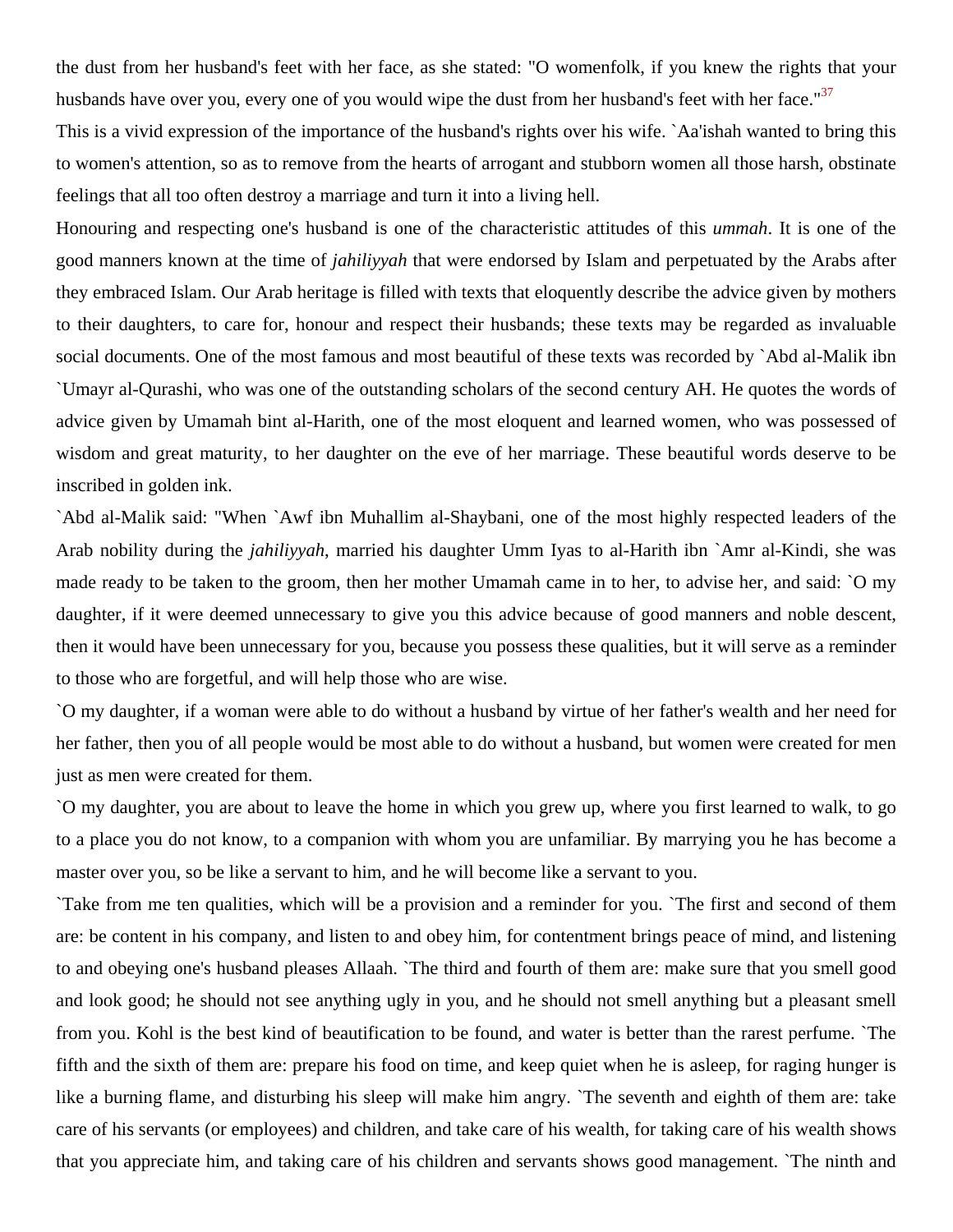tenth of them are: never disclose any of his secrets, and never disobey any of his orders, for if you disclose any of his secrets you will never feel safe from his possible betrayal, and if you disobey him, his heart will be filled with hatred towards you. `Be careful, O my daughter, of showing joy in front of him when he is upset, and do not show sorrow in front of him when he is happy, because the former shows a lack of judgement, whilst the latter will make him unhappy. `Show him as much honour and respect as you can, and agree with him as much as you can, so that he will enjoy your companionship and conversation. `Know, O my daughter, that you will not achieve what you would like to until you put his pleasure before your own, and his wishes before yours, in whatever you like and dislike. And may Allaah choose what is best for you and protect you."<sup>38</sup> She was taken to her husband, and the marriage was a great success; she gave birth to kings who ruled after him.

This advice clearly included everything that one could think of as regards the good manners that a young girl needs to know about in order to treat her husband properly and be a suitable companion for him. The words of this wise mother deserve to be taken as the standard for every young girl who is about to get married.

If she is rich, the true Muslim woman does not let her wealth and financial independence make her blind to the importance of respecting her husband's rights over her. She still takes care of him and honours him, no matter how rich she is or may become. She knows that she is obliged to show gratitude to Allaah for the blessings He has bestowed upon her, so she increases her charitable giving for the sake of Allaah. The first person to whom she should give generously is her own husband, if he is poor; in this case she will receive two rewards, one for taking care of a family member, and another for giving charity, as the Prophet, sallallaahu `alayhi wa sallam, stated in the Hadeeth narrated by Zaynab al-Thaqafiyyah, the wife of `Abdullaah ibn Mas`ood (may Allaah be pleased with him): "The Prophet, sallallaahu `alayhi wa sallam, told us: `O women, give in charity even if it is some of your jewellery.' She said, `I went back to `Abdullaah ibn Mas`ud and told him. `You are a man of little wealth, and the Prophet, sallallaahu `alayhi wa sallam, has commanded us to give charity, so go and ask him whether it is permissible for me to give you charity. If it is, I will do so; if it is not, I will give charity to someone else.' `Abdullaah said, `No, you go and ask.' So I went, and I found a woman of the Ansar at the Prophet's door, who also had the question. We felt too shy to go in, out of respect, so Bilal came out and we asked him, `Go and tell the Messenger of Allaah that there are two women at the door asking you: Is it permissible for them to give *sadaqah* to their husbands and the orphans in their care? But do not tell him who we are.' So Bilal went in and conveyed this message to the Prophet, sallallaahu `alayhi wa sallam, who asked, `Who are they?' Bilal said, `One of the women of the *Ansar*, and Zaynab/' The Prophet, sallallaahu `alayhi wa sallam, asked, `Which Zaynab is it?' Bilal said, `The wife of `Abdullaah.' The Prophet, sallallaahu `alayhi wa sallam, said: `They will have two rewards, the reward for upholdithe relationship, and the reward for giving charity.'"<sup>39</sup>

According to a report given by Bukhaari, he said, "Your husband and your child are more deserving of your charity."40 The true Muslim woman is always careful to give thanks for Allaah's blessings if her life is easy, and she never loses her patience if she encounters difficulty. She never forgets the warning that the Prophet,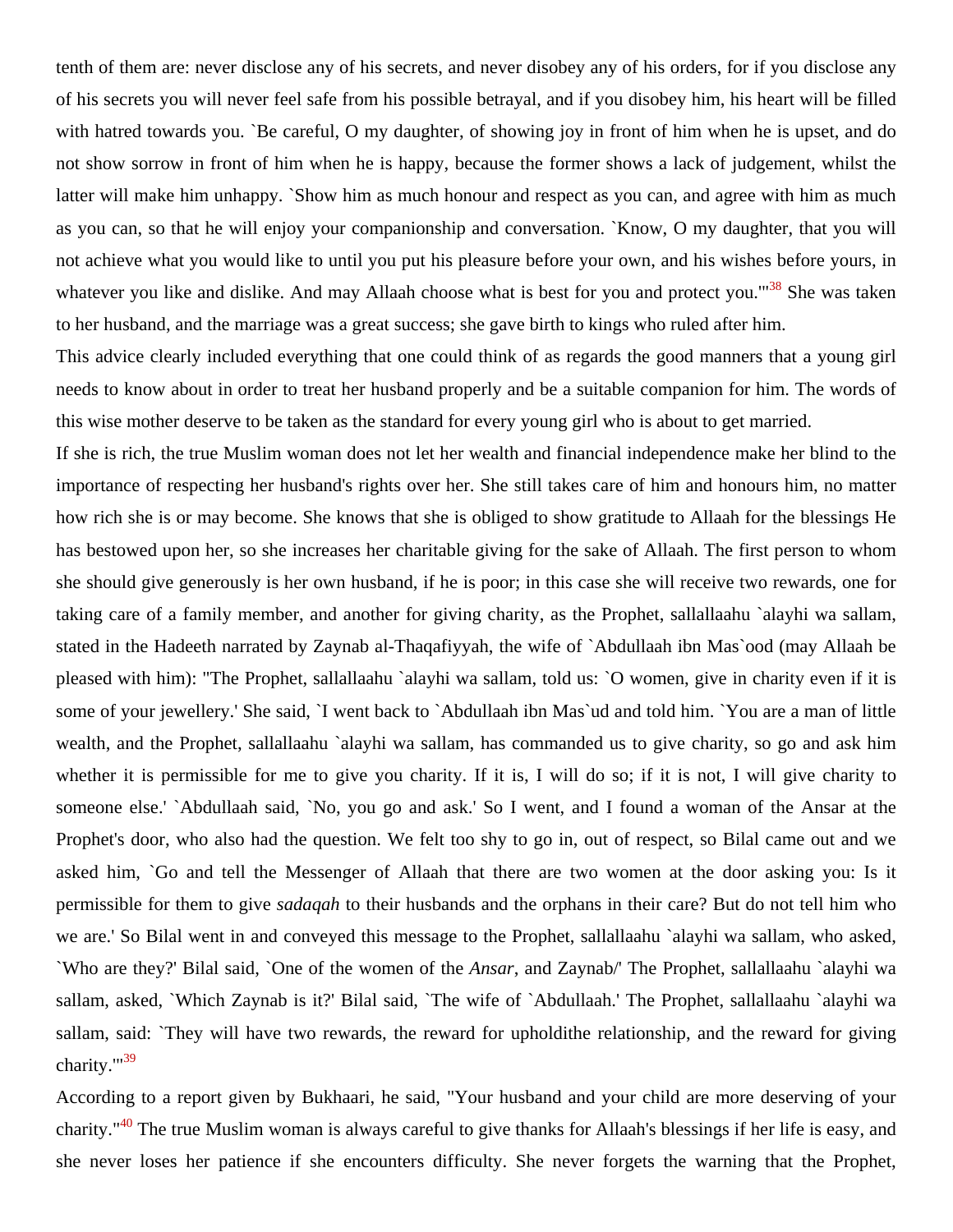sallallaahu `alayhi wa sallam, issued to women in general, when he saw that most of the inhabitants of Hell will be women, and so she seeks refuge with Allaah from becoming one of them.

Bukhaari and Muslim narrated from Ibn `Abbas (may Allaah be plesead with him) that the Prophet, sallallaahu `alayhi wa sallam, said: "O women, give charity, for I have surely seen that you form the majority of the inhabitants of Hell." They asked, `Why is this so, O Messenger of Allaah?" He said, "Because you curse too much, and are ungrateful for good treatment (on the part of your husbands)."<sup>41</sup> According to another report given by Bukhaari, he said, "because they are ungrateful for good and kind treatment. Even if you treated one of them (these ungrateful women) well for an entire lifetime, then she saw one fault in you, she would say, `I have never seen anything good from you!"<sup>42</sup>

According to a report given by Ahmad, a man said, "O Messenger of Allaah, are they not our mothers and sisters and wives?" He said, "Of course, but when they are treated generously they are ungrateful, and when they are tested, they do not have patience."43 When the true Muslim woman thinks about these *sahih* Hadeeth which describe the fate of most women in the Hereafter, she is always on the alert lest she fall into the sins of ingratitude towards her husband, or frequent cursing, or denying her husband's good treatment of her, or forgetting to give thanks for times of ease, or failing to be patient at times of difficulty. In any case, she hastens to give charity as the Prophet, sallallaahu `alayhi wa sallam, urged all women to do, in the hope that it may save them from that awful fate which will befall most of those women who deviate from truth and let trivial matters distract them from remembering Allaah and the Last Day, and whose bad qualities will ultimately lead them into the Fire of Hell. The Muslim woman, on the other hand, sets the highest example of respect towards one's husband and taking note of his good qualities. This is the attitude of loyalty that befits the true Muslim woman who respects her husband's rights and does not ignore his virtues. Muslim women's history is full of stories which reflect this loyalty and recognition of the good qualities of the husband. One of these stories is that of Asma' bint `Umays, who was one of the greatest women in Islam, and one of the first women to migrate to Madinah. She was married to Ja`far ibn Abi Talib, then to Abu Bakr al-Siddiq, then to `Ali, may Allaah be pleased with them all. On one occasion, her two sons Muhammad ibn Ja`far and Muhammad ibn Abi Bakr were competing with one another, each of them saying. "I am better than you, and my father is better than your father." `Ali said to her, "Judge between them, O Asma'." She said, "I have never seen a young man among the Arabs who was better than Ja`far, and I have never seen a mature man who wasn better than Abu Bakr." `Ali said, "You have not left anything for me. If you had said anything other than what you have said, I would have hated you!" Asma' said: "These are the best three, and you are one of them even if you are the least of them."<sup>44</sup> What a clever and eloquent answer this wise woman gave! She gave each of her three husbands the respect he deserved, and pleased `Ali, even though he was the least of them, because she included all of them in that group of the best.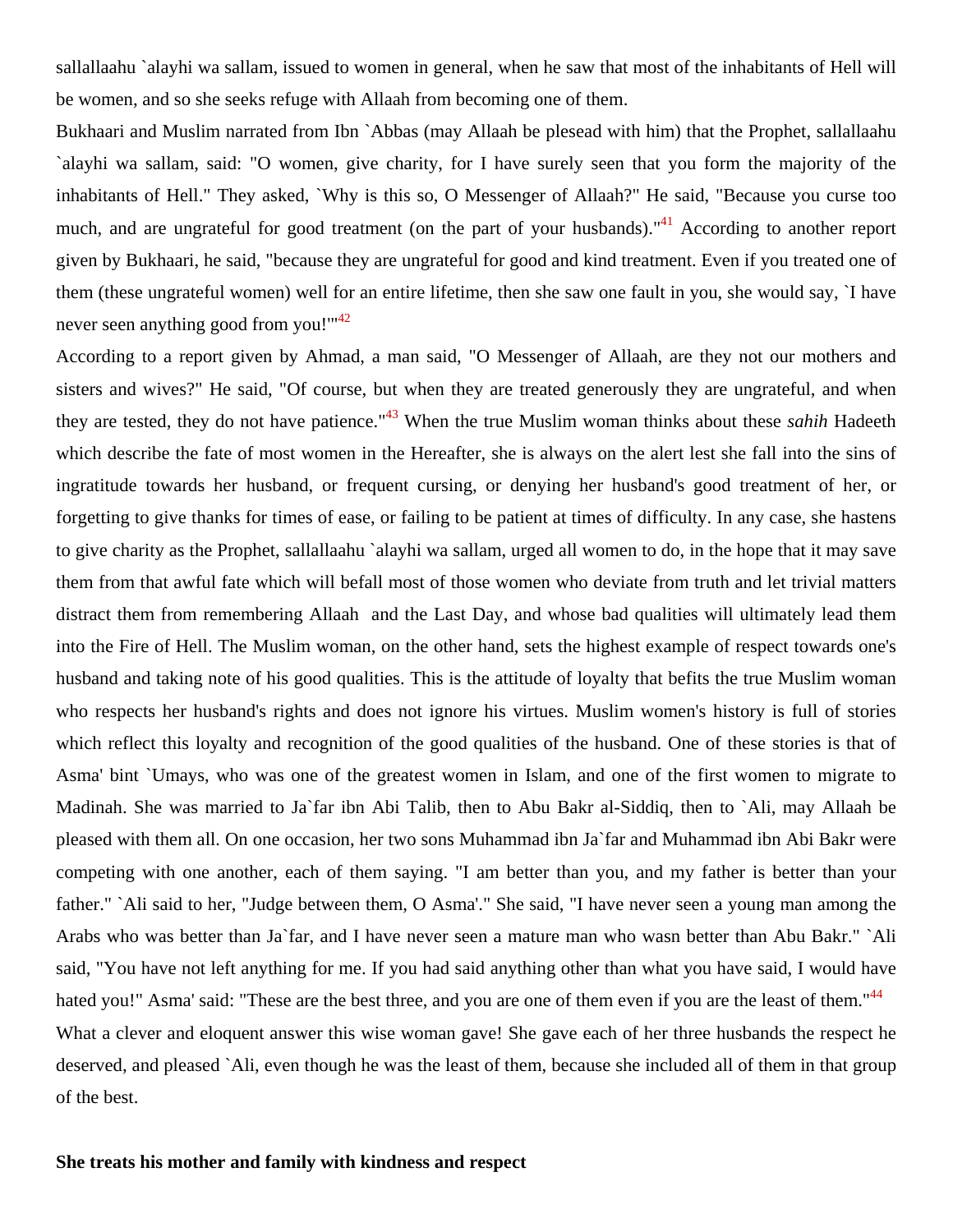One of the ways in which a wife expresses her respect towards her husband is by honouring and respecting his mother. The Muslim woman who truly understands the teachings of her religion knows that the person who has the greatest right over a man is his mother, as we have seen in the Hadeeth of `Aa'ishah (may Allaah be pleased with her) quoted above. So she helps him to honour and respect his mother, by also honouring and respecting her. In this way she will do herself and her husband a favour, as she will helping him to do good deeds and fear Allaah, as commanded by the Quran. At the same time, she will endear herself to her husband, who will appreciate her honour and respect towards his family in general, and towards his mother in particular. Nothing could please a decent, righteous and respectful man more than seeing strong ties of love and respect between his wife and his family, and nothing could be more hateful to a decent man than to see those ties destroyed by the forces of evil, hatred and conspiracy. The Muslim family which is guided by faith in Allaah and follows the pure teachings of Islam is unlikely to fall into the trap of such *jahili* behaviour, which usually flourishes in an environment that is far removed from the true teachings of this religion.

A Muslim wife may find herself being tested by her mother-in-law and other in-laws, if they are not of good character. If such is the case, she is obliged to treat them in the best way possible, which requires a great deal of cleverness, courtesy, diplomacy and repelling evil with that which is better. Thus she will maintain a balance between her relationship with her in-laws and her relationship with her husband, and she will protect herself and her marriage from any adverse effects that may result from the lack of such a balance. The Muslim woman should never think that she is the only one who is required to be a good and caring companion to her spouse, and that nothing similar is required of her husband or that there is nothing wrong with him mistreating her or failing to fulfil some of the responsibilities of marriage. Islam has regulated the marital relationship by giving each partner both rights and duties. The wife's duties of honouring and taking care of her husband are balanced by the rights that she has over him, which are that he should protect her honour and dignity from all kinds of mockery, humiliation, trials or oppression. These rights of the wife comprise the husband's duties towards her: he is obliged to honour them and fulfil them as completely as possible.

One of the Muslim husband's duties is to fulfil his role of *qawwam* (maintainer and protector) properly. This is a role that can only be properly fulfilled by a man who is a successful leader in his home and family, one who possesses likeable masculine qualities. Such a man has a noble and worthy attitude, is tolerant, overlooks minor errors, is in control of his married life, and is generous without being extravagant. He respects his wife's feelings and makes her feel that she shares the responsibility of running the household affairs, bringing up the children, and working with him to build a sound Muslim family, as Islam wants it to be.

## **She endears herself to her husband and is keen to please him**

The true Muslim woman is always keen to win her husband's love and to please him. Nothing should spoil his happiness or enjoyment of life. So she speaks kind words to him, and refrains from saying anything hurtful or upsetting. She brings him good news, but she keeps bad news from him as much as she can, or postpones telling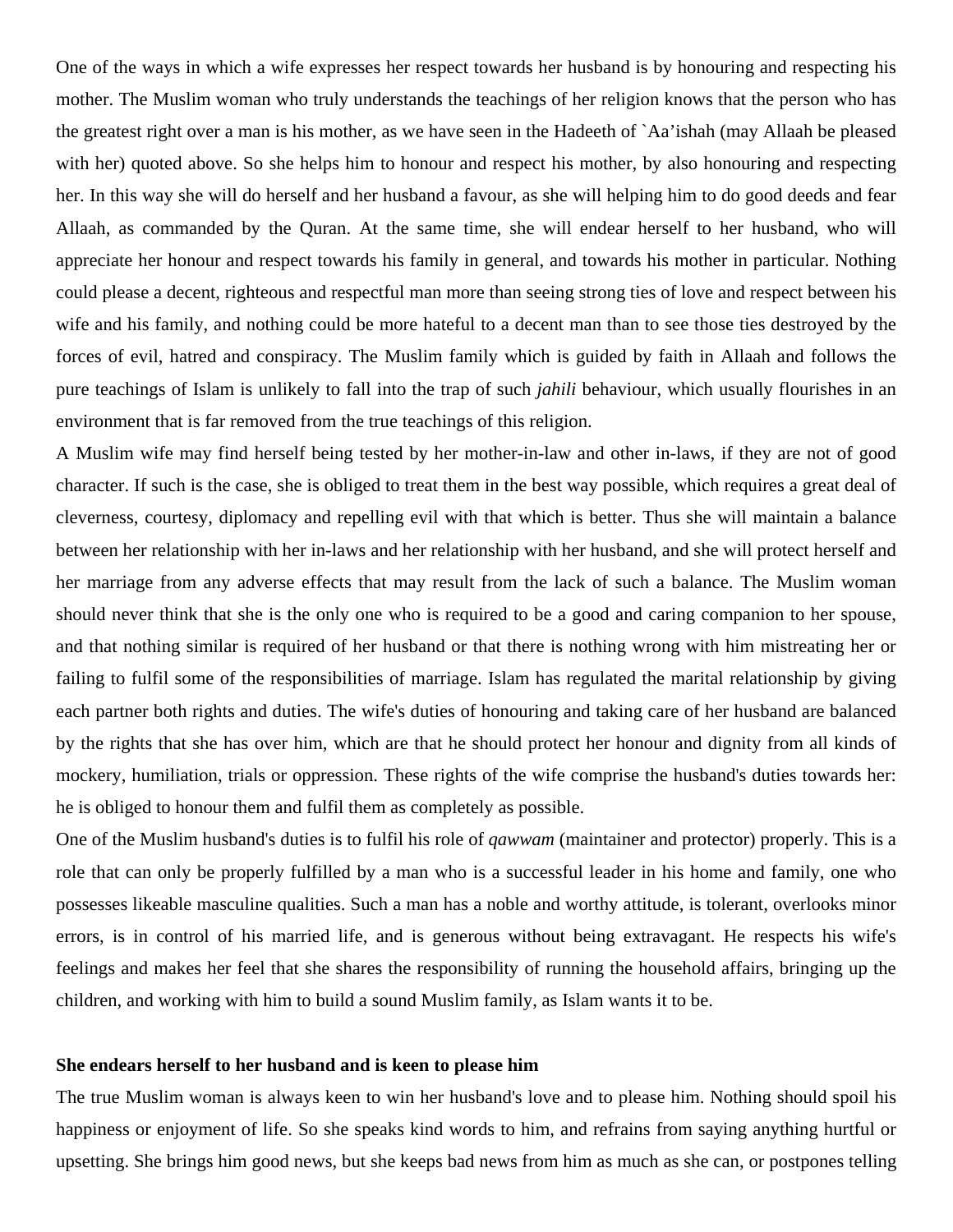it until a more suitable time when it will not upset him so much. If she finds that she has no alternative but to tell him upsetting news, she looks for the most suitable way to convey it, so that the blow will not be so hard on him. This is the wise approach and good conduct of the clever woman, but it is very difficult to attain and only a very few virtuous women ever do so. One of those who did reach this high level was the great Muslim woman Umm Sulaym bint Milhan, the wife of Abu Talhah al-Ansari. Her son passed away whilst Abu Talhah was travelling, and her attitude was so unique that if Imam Muslim had not reported this story we would have taken it to be a mere myth. Let us hear her son Anas ibn Malik tell the story of his remarkable mother and her unattitude: "A son of Abu Talhah by Umm Sulaym died. Umm Sulaym told her family, `Do not tell Abu Talhah about his son until I tell him about it.' Abu Talhah came home, so she prepared dinner for him, and he ate and drank. Then she beautified herself in a way that she had never done before, and he had sexual intercourse with her. When she saw that he was satisfied, she said, `O Abu Talhah, do you think that if a people lent something to a household, then asked for it back, do they have the right not to return it?' He said, `No.' She said, `Then resign yourself to the death of your son.' Abu Talhah became angry and said, `You let me indulge myself and then you tell me about my son!' He went to the Messenger of Allaah, sallallaahu `alayhi wa sallam, and told him what had happened. The Messenger of Allaah, sallallaahu `alayhi wa sallam, said, `May Allaah bless both of you for this night!' Umm Sulaym became pregnant. The Messenger of Allaah, sallallaahu `alayhi wa sallam, went on a journey, and she accompanied him. Whenever the Messenger of Allaah, sallallaahu `alayhi wa sallam, came back from a journey, he never entered Madinah at night. When they (the travelling-party) approached Madinah, her labour-pains started. Abu Talhah stayed with her, and the Messenger of Allaah, sallallaahu `alayhi wa sallam, went on ahead to Madinah. Abu Talhah said, `O Lord, You know how I love to go out with Your Messenger when he goes out, and to come back with him when he comes back, and I have been detained, as You see.' Umm Sulaym said, `O Abu Talhah, I do not feel as much pain as I did before, so let us go on.' When they reached (Madeenah), her labour-pains started again, and she gave birth to a boy. My mother said to me, `O Anas, nobody should feed him until you take him to the Messenger of Allaah in the morning.' So when morning came, I took the baby to the Messenger of Allaah, sallallaahu `alayhi wa sallam, and when I met him he was carrying an iron tool. When he saw me, he said, `I hope that Umm Sulaym has given birth.' I said, `Yes.' So he put down the tool and I brought the child to him and placed him in his lap. The Messenger of Allaah, sallallaahu `alayhi wa sallam, called for some of the dates of Madeenah. He chewed it until it became soft, then he put it in the baby's mouth and the baby began to smack his lips. The Messenger of Allaah, sallallaahu `alayhi wa sallam, said: `See how much the Ansar love dates!' Then he wiped the baby's face and named him `Abdullaah."<sup>45</sup>

How great was Umm Sulaym's faith, and how magnificent her patience and virtue! How bravely she hid her pain from her husband and endeared herself to him. She managed to conceal her grief at the loss of her beloved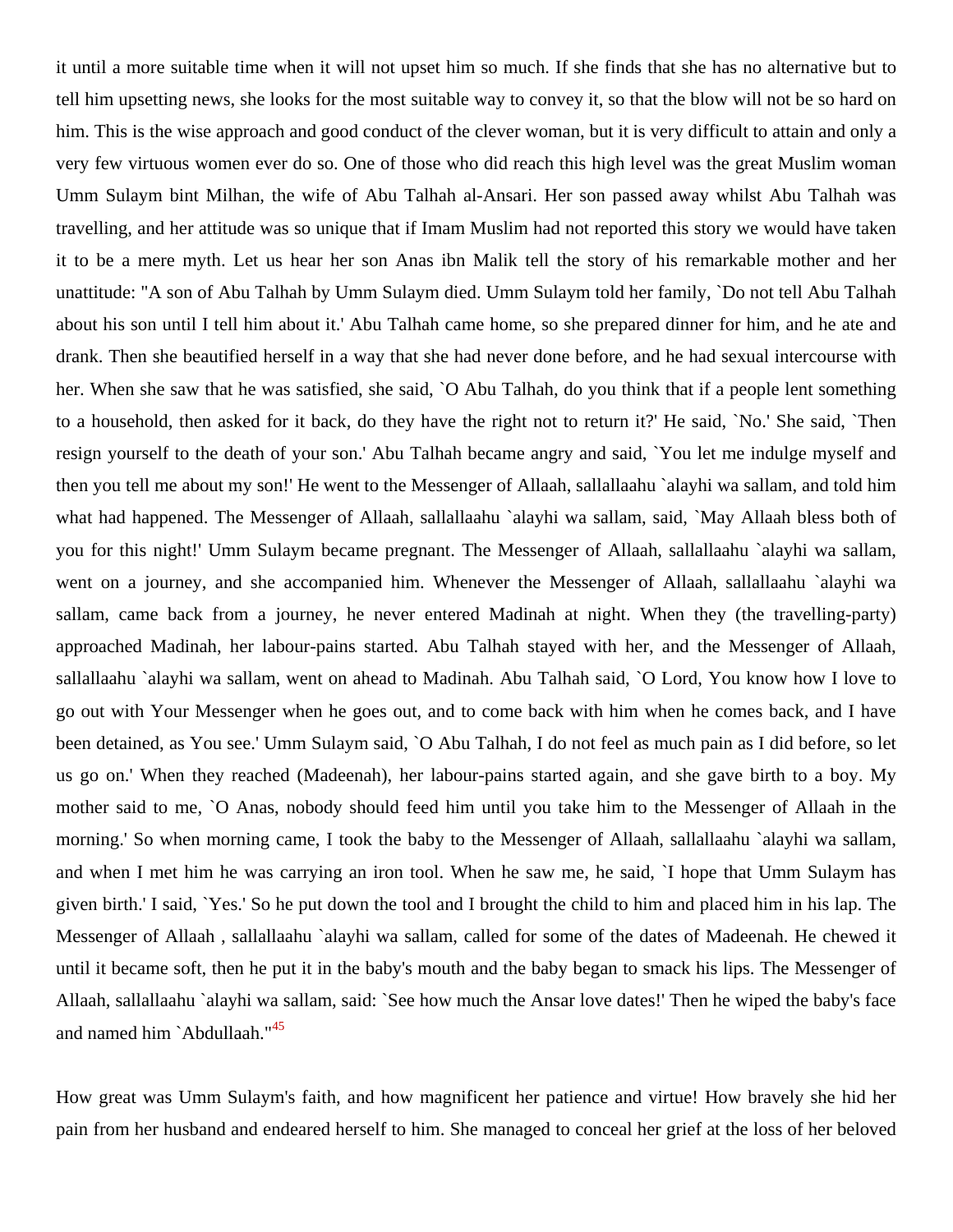son and spent that time with her husband patiently hoping that by being a good wife to her husband she might earn the pleasure of Allaah. This is true, deep and sincere faith.

Allaah answered the Prophet's prayer for Umm Sulaym and her husband, and she became pregnant from that night. When she was heavily pregnant, she saw her husband Abu Talhah preparing to set out on another military campaign with the Messenger of Allaah, sallallaahu `alayhi wa sallam. She insisted on partaking of the honour of *jihad* with him alongside the Messenger of Allaah, sallallaahu `alayhi wa sallam, even though she was in the later stages of pregnancy. Her husband took pity on her because of the difficulties of the journey and the heat of the desert, but he still asked the Prophet, sallallaahu `alayhi wa sallam, for permission to let her come with him, and he gave his permission because he knew her strength of character and love of *jihad*.

Umm Sulaym was present when the Muslims were triumphant at Makkah, and when they were sorely tested at Hunayn. She stood firm, as solid as a rock, alongside her husband and the small group of believers around the Prophet, sallallaahu `alayhi wa sallam, even though she was pregnant, at that most difficult time when many others had fled, and she remained there until Allaah brought victory to the believers. The *mujahid* army returned to Madinah, and her labour began. When the pains became intense, she and her husband stayed behind for a while, but her husband prayed to his Lord in the still of night becasue he loved to go out and return with the Prophet, sallallaahu `alayhi wa sallam. Suddenly the pains ceased; she told her husband and they set out to follow the army that had gone on ahead. They caught up with them, and after they had entered Madinah, Umm Sulaym's labour pains began anew. She gave birth to a boy, and his brother on his mother's side, Anas, brought him to the Prophet, sallallaahu `alayhi wa sallam, who fed him a small amount of dates (*tahnik*) and named him `Abdullaah. The prayer of the Prophet, sallallaahu `alayhi wa sallam, for this baby was fulfilled, as among his descendents were ten great scholars. No doubt Allaah knew the sincerity of Umm Sulaym's faith, and conveyed the good news of Paradise to her via His Prophet, sallallaahu `alayhi wa sallam: "I entered Paradise, and heard footsteps. I said, `Who is this?' and they told me, `It is Al- Ghumaysa', the daughter of Milhan, the mother of Anas ibn Malik.'"<sup>46</sup>

Another example of the ways in which a wife may endear herself to her husband is the way in which `Aa'ishah (may Allaah be pleased with her) spoke to the Prophet, sallallaahu `alayhi wa sallam, when he came back to his wives after he had kept away from them for a month. He had said, "I will not go in to them for a month," because he was so angry with them. When twenty-nine days had passed, he came to `Aa'ishah first. `Aa'ishah said to him, `You swore to stay away from us for a month, and only twenty-nine days have passed; I have been counting them." The Prophet, sallallaahu `alayhi wa sallam, said, "This month has twenty-nine days." That particular month had only twenty-nine days.47

`Aa'ishah's telling the Prophet, sallallaahu `alayhi wa sallam, that she had counted twenty-nine days was a clear indication of her love towards her husband and of how she had waited, day by day, hour by hour, for him to come back to her. It shows how she loved and missed her husband. This approach made her even dearer to him, so when he came back to his wives, he started with her.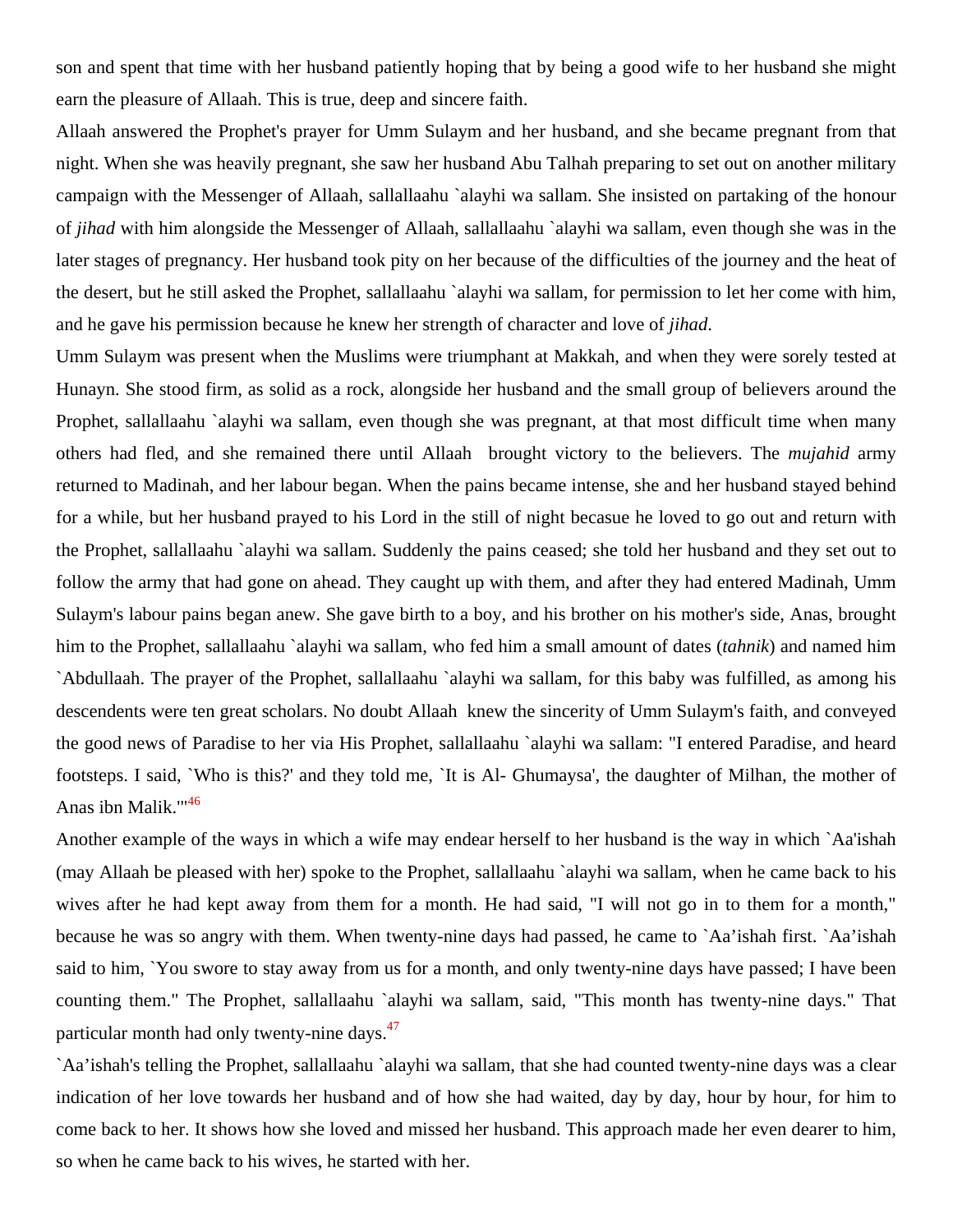The sincere Muslim woman recognizes her husband's likes and habits, and tries to accommodate them as much as she can, in the interests of mutual understanding and marital harmony, and to protect the marriage from the boredom of routine. This is what every wise and intelligent wife does. It was narrated that the *qadi* and *faqih*  Shurayh married a woman from Banu Hanzalah. On their wedding night, each of them prayed two *rak`ahs* and asked Allaah to bless them. Then the bride turned to Shurayh and said, "I am a stranger, and I do not not know much about you. Tell me what you like, and I will do it, and tell me what you do not like so I may avoid it." Shurayh said, "She stayed with me for twenty years, and I never had to tell her off for anything, except on one occasion, and I was in the wrong then."

This is the respectful and loving wife as Islam wants her to be, responsible for her home and loyal to her husband, and always careful to maintain a good relationship between them. If anything happens to upset their marriage, she hastens to calm the situation with her sincere love and wise understanding. She does not listen to the whispering of the *Shaytan* which calls her to do wrong, and she never hastens to ask her husband for a divorce. The marriage bond should be too strong to be undone by temporary arguments or occasional misunderstandings. The Prophet, sallallaahu `alayhi wa sallam, warned those foolish women who ask their husbands for a divorce with no legitimate reason that they would be denied even the scent of Paradise: "Any woman who asks her husband for a divorce with no good reason will be deprived of even smelling the scent of Paradise."<sup>48</sup>

### **She does not disclose his secrets**

The chaste Muslim woman does not disclose her husband's secrets, and does not talk to anyone about whatever secrets and other matters there may be between him and her. The serious Muslim woman is above that; she would never sink to the level of such cheap and shameless talk as goes on amongst the lowest type of people. Her time is too precious to be wasted in such vulgar behaviour. She would never accept for herself to be counted as one of those people whom the Prophet, sallallaahu `alayhi wa sallam, described as one of the worst types: "Among the worst type of people in the sight of Allaah on the Day of Judgement is a man who enjoys his w's intimate company, and she enjoys his intimate company, then one of them goes and discloses the secret of the other."<sup>49</sup>

Talking about that which is private between a husband and wife is one of the most abhorrent ways of disclosing secrets. No-one does such a thing but the worst type of people. There are some secrets the disclosure of which is not as bad as disclosing this secret, but in any case, telling secrets at all is disliked and is unacceptable. Keeping secrets in itself is a worthy and virtuous deed, whilst disclosing them is a serious error and shortcoming, from which nobody can be immune except the infallible Prophet, sallallaahu `alayhi wa sallam. The disclosure of a secret that the Prophet, sallallaahu `alayhi wa sallam, had entrusted to Hafsah, who told it to `Aa'ishah, led to the plotting and intrigue in his household that caused him to keep away from his wives for a whole month, because he was so upset with them.50 Concerning this, the following *ayah* was revealed: *"When the Prophet*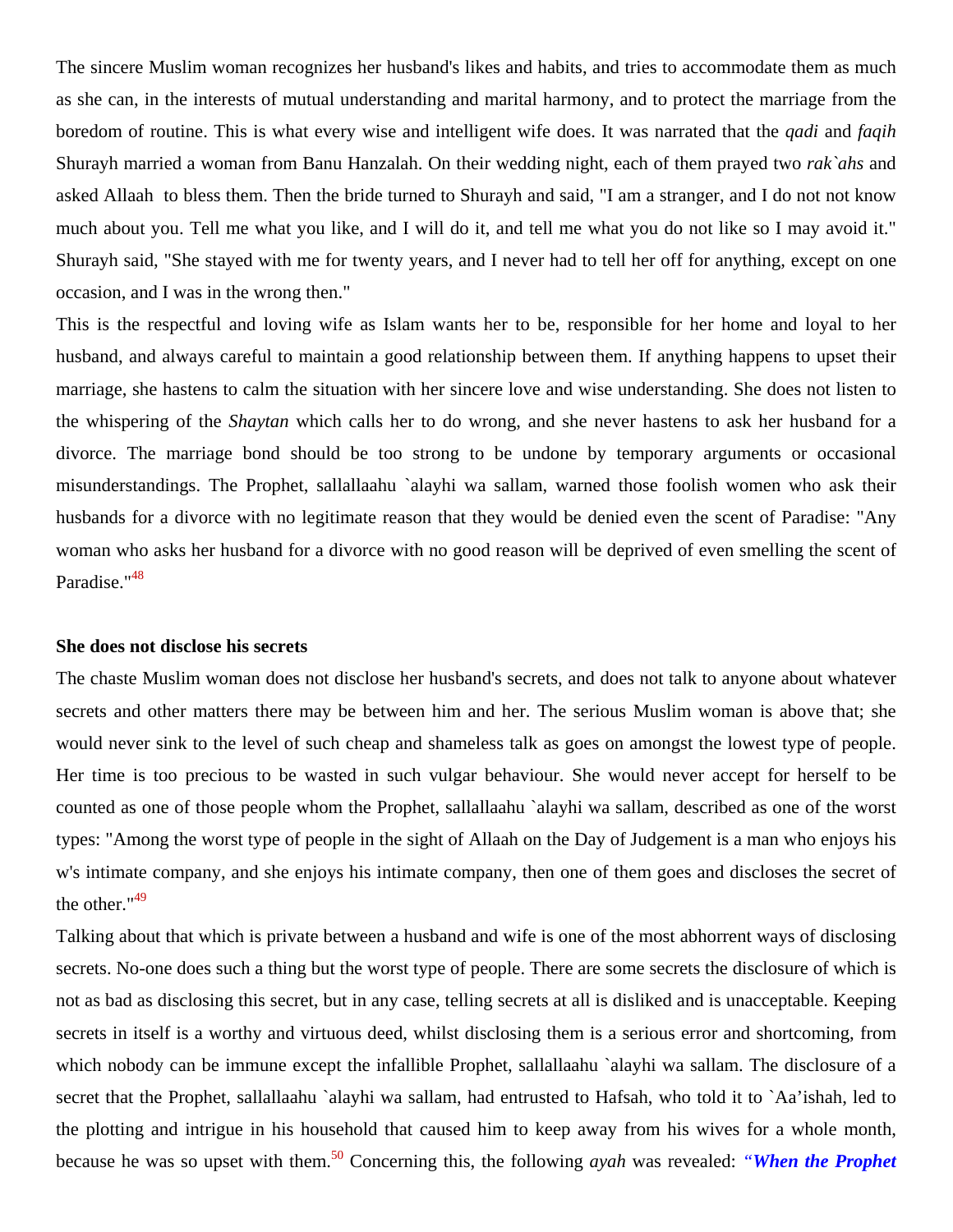*disclosed a matter of confidence to one of his consorts, and she then divulged it [to another], and Allaah made it known to him, he confirmed part thereof and repudiated a part. Then when he told her thereof, she said, `Who told you this?' He said, `He told me Who knows and is well-acquainted [with all things]."* [Quran 66:3]

The two women concerned are then confronted with their error, and called to repent, so that they might draw closer to Allaah after having distanced themselves by their deed, otherwise Allaah would be his (the Prophet's) Protector, and Jibril and the righteous believers would also support him: *"If you two turn in repentance to Him, your hearts are indeed so inclined; but if you back up each other against him, truly Allaah is his Protector, and Gabriel, and [every] righteous one among those who believe - and furthermore, the angels – will back [him] up."* [Quran 66:4]

Then they are issued with a stern warning and the terrifying prospect that if they persist in their error, they may lose the honour of being the wives of the Prophet: *"It may be, if he divorced you [all], that Allaah will give him in exchange Consorts better than you - who submit [their wills], who believe, who are devout, who turn to Allaah in repentance, who worship [in humility], who travel [for Faith] and fast - previously married or virgins."* [Quran 66:5]

This incident presents a valuable lesson to the Muslim woman on the importance of keeping her husband's secret, and the effect this confidentiality has on the stability of the individual and the home. One of the greatest blessings that Allaah has bestowed on the Muslims in particular, and on mankind in general, is that he has made the public and private life of His Messenger , sallallaahu `alayhi wa sallam, like an open book, in which can be read the teachings of this *`aqidah* and its practical application in real life. Nothing is secret or hidden: matters and events that people usually keep secret are discussed openly in the Quran and Sunnah, even unavoidable human weaknesses. All of these issues are presented in order to teach people right from wrong. The *Sahabah*, may Allaah be pleased with them, understood that the Prophet's life was entirely devoted to Allaah and His message, so why should they keep secret or conceal any aspect of his life? The stories that have been narrated about his life, his household and his wives represent a practical application of the words he preached, and for this reason, the *Sahabah* (may Allaah reward them with all good) transmitted the most precise details of his life, and did not fail to record any aspect of his daily life, whether it was major or minor. This is part of the way in which Allaah caused the life of his Prophet to be recorded, including details of the precise way in which Islamic teachings were applied in his life. This is in addition to the Quranic references to the Prophet's life, which form a record that will remain until heaven and earth pass away.

### **She stands by him and offers her advice**

One of the laws that Allaah has decreed for this life is that men and women should work together to cultivate and populate the earth and run the affairs of life therein. Man cannot do without woman, and vice versa. Hence the laws of Islam teach men and women to co-operate in all matters. Islam encourages a man to help his wife, as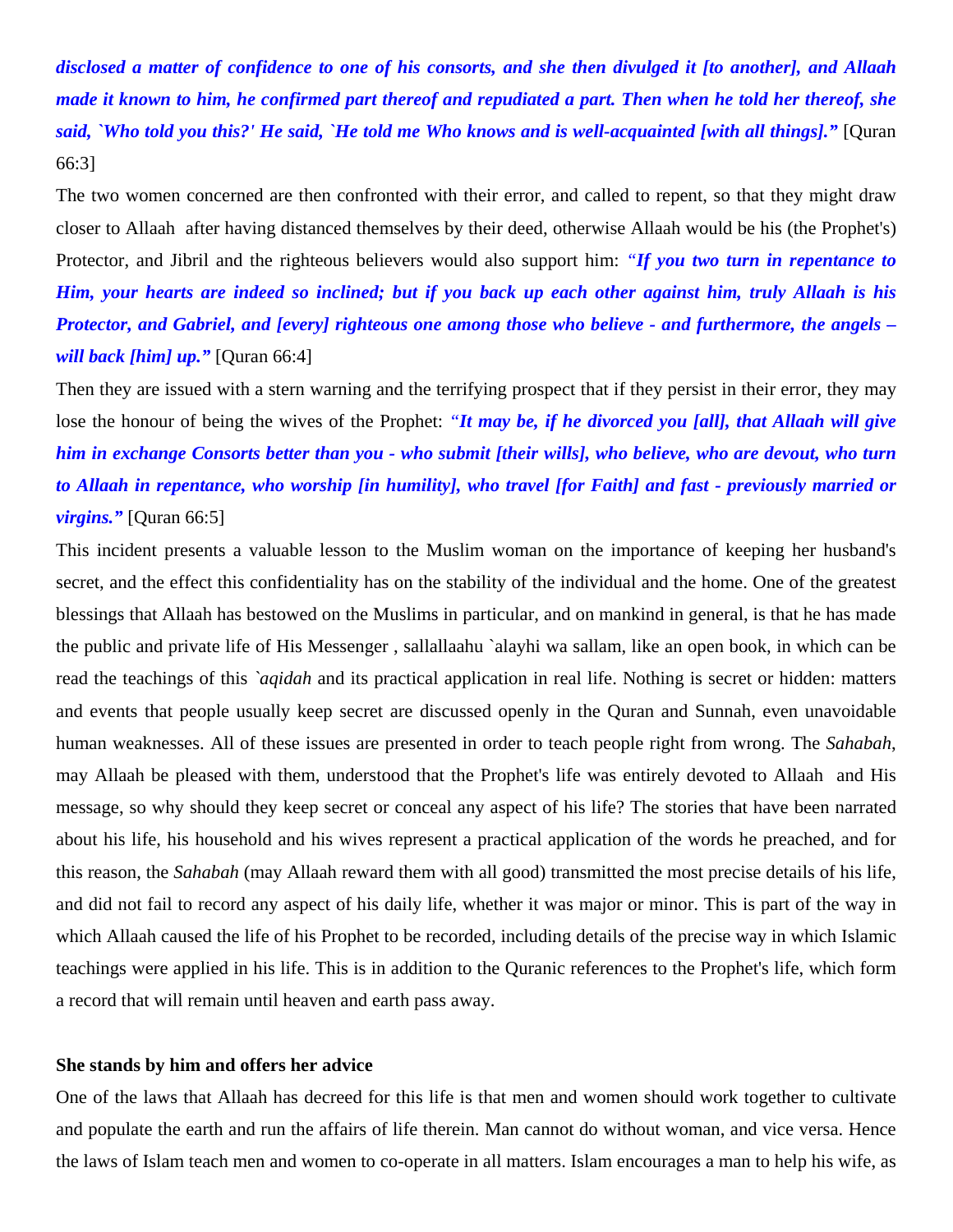much as he is able; the Prophet, sallallaahu `alayhi wa sallam, who is the example for all Muslims, used to help and serve his family until he went out to pray, as the Mother of the Believers `Aa'ishah said.<sup>51</sup>

Just as Islam expects a man to help his wife with housework and running household affairs, so the woman is also expected to help him in dealing with the outside world and to play her role in life by offering her opinions and advice, and supporting him in practical terms.

History tells us that Muslim women engaged in *jihad* side by side with men, marching to war with them, bringing water to the thirsty, tending the wounded, setting broken bones, stemming the flow of blood, encouraging the soldiers, and sometimes joining in the actual fighting, running back and forth between the swords and spears, standing firm when some of the brave men had fled. Their courageous conduct in battle was praised by the Prophet, sallallaahu `alayhi wa sallam, as we have described previously (see pp. 69-91).

However, women's contribution to public life did not stop on the battlefield; women also stood sideby- side with men at times of peace, offering their valuable opinions, soothing their hearts at times of stress and supporting them during times of hardship. History has recorded many names of great Muslim men who used to seek and follow the advice of their wives, foremost among whom is the Prophet himself, sallallaahu `alayhi wa sallam, who sometimes followed the advice of Khadijah, Umm Salamah, `Aa'ishah and others among his wives. `Abdullaah ibn al-Zubayr used to follow the advice of his mother Asma', al-Walid ibn `Abd al-Malik used to follow the advice of his wife Umm al-Banin bint `Abd al-`Azeez ibn Marwan, and Harun al-Rashid used to follow the advice of his wife Zubaydah, and there are many other such examples in the history of Islam. The true, sincere Muslim woman understands the heavy burden that Islam has placed on her shoulders, by obliging her to be a good wife to her husband, to surround him with care and meet his every need, to give him enjoyment, and to renew his energy so that he may fulfil his mission in life. So she does not withhold her advice when she sees that he needs it, and she never hesitates to stand by his side, encouraging him, supporting him and offering advice and consolation. The first Muslim woman, Khadijah bint Khuwaylid is the best example of a woman who influenced her husband. The Prophet, sallallaahu `alayhi wa sallam, came to her on the day of the first Revelation, anxious, trembling and shaking all over. He told her, "Cover me, cover me!" She hastened to offer her help and support, advising him and thinking of a practical way of helping him. Bukhaari and Muslim report the story told by `Aa'ishah of how the Revelation commenced, and the marvellous way in which Khadijah responded by supporting her husband:"The Revelation started in the form of a dream that came true, he never saw a dream but it would clearly come to pass. Then he was made to like seclusion, so he would go and stay

alone in the cave of Hira', praying and worshipping for many nights at a time, before coming back to his family to collect supplies for another period of seclusion. Then the truth came suddenly, when he was in the cave of Hira'. The angel came to him and said `Read!' He said, `I am not a reader.' [The Prophet, sallallaahu `alayhi wa sallam, said:] `The angel embraced me and squeezed me until I nearly passed out, then released me, and said, `Read!' I said, `I am not a reader.' The angels embraced me a second time, squeezed me until I nearly passed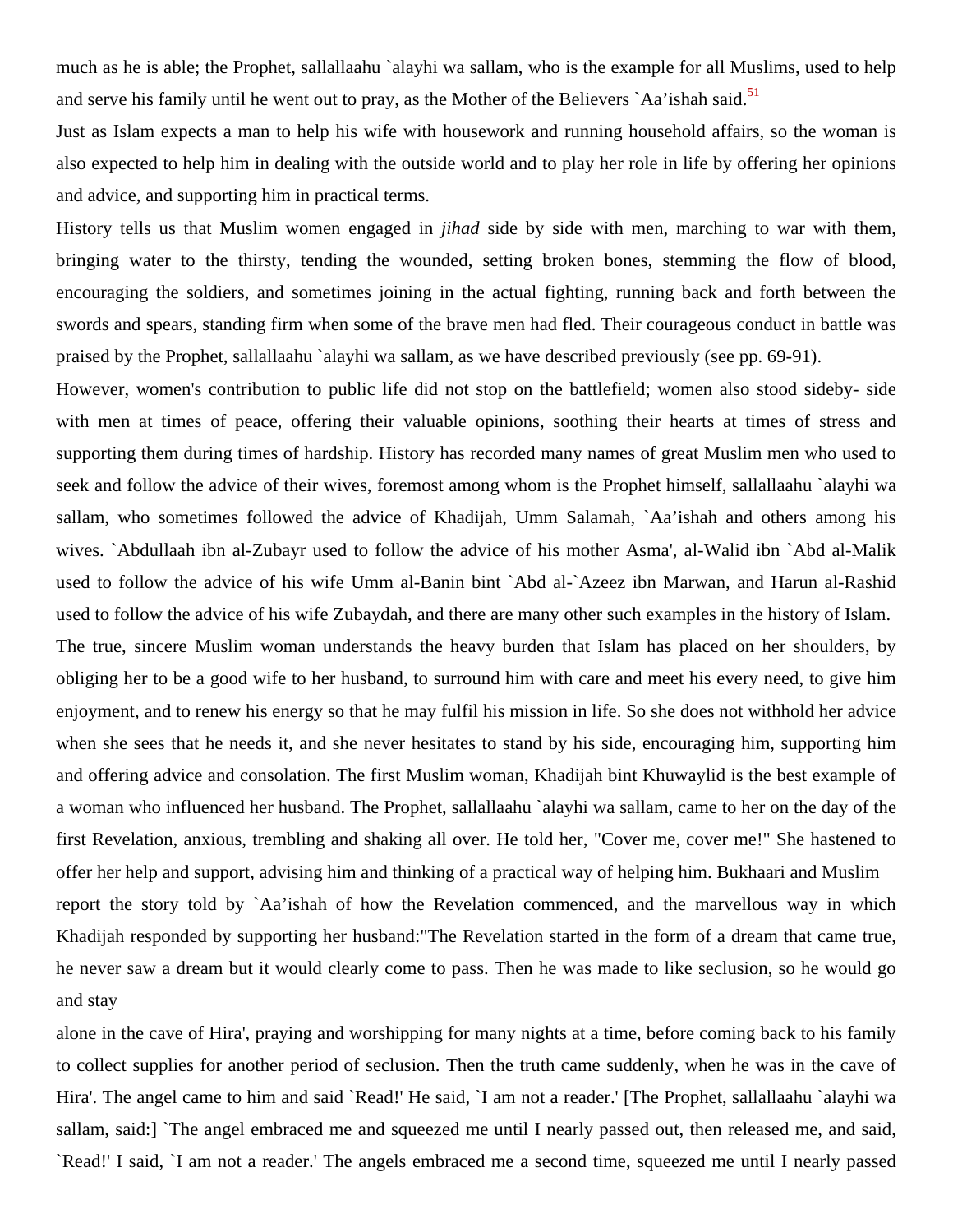out, then released me and said, `Read!' I said, `I am not a reader.' The angel embraced me a third time and squeezed me until I nearly passed out, then released me and said:

"*Read! In the name of your Lord and Cherisher, who created - created man, out of a [mere] clot of congealed blood: Read! And your Lord is Most Bountiful – He Whtaught [the use of] the Pen - taught man that which he knew not.***" [**Quran 96:1-5]'"

The Messenger of Allaah, sallallaahu `alayhi wa sallam, came back to Khadijah, trembling all over, and said, "Cover me, cover me!". They covered him up until he calmed down, then he said to Khadijah, "O Khadijah, what is wrong with me?" He told her what had happened, then said, "I fear for myself." Khadijah said: "No, rather be of good cheer, for by Allaah, Allaah would never forsake you. By Allaah , you uphold the ties of kinship, speak the truth, spend money on the needy, give money to the penniless, honour your guests and help those beset by difficulties. She took him to Waraqah ibn Nawfal ibn Asad ibn `Abd al-`Uzza, who was her cousin, the son of her father's brother. He was a man who had become a Christian during the time of *jahiliyyah*; he could write the Arabic script and he had written as much of the Gospel in Arabic as Allaah willed. He was an old man who had become blind. Khadijah said to him, "O Uncle, listen to your nephew." Waraqah ibn Nawfal said, "O son of my brother, what has happened?" The Messenger of Allaah, sallallaahu `alayhi wa sallam, told him what had happened, and Waraqah said to him, "This is al-Namus (i.e., Jibreel), who was sent down to Musa, upon whom be peace. I wish that I were a young man, and could be alive when your people cast you out."

The Messenger of Allaah, sallallaahu `alayhi wa sallam, asked, "Will they really cast me out?" Waraqah said, "Yes. No man has ever come with what you have brought, but his people were hostile towards him. If I live to see that day I will give you all the support I can."<sup>52</sup> This report is strong evidence of Khadijah's wifely perfection, wisdom, strength of character, steadfastness, understanding and deep insight. She knew the Prophet's outstanding character, good conduct and purity of heart, and this made her certain that Allaah would never forsake a man such as Muhammad, sallallaahu `alayhi wa sallam, or permit any bad fate to befall him. She knew that behind this remarkable new event that had overwhelmed the Messenger of Allaah , sallallaahu `alayhi wa sallam, lay something great that Allaah had prepared for His Messenger, so she spoke her kind and sweet words of encouragement, filling him with confidence, tranquillity and firm conviction: "Be of good cheer, O cousin, and stand firm. By the One in Whose hand is the soul of Khadijah, I hope that you will be the Prophet of this nation."<sup>53</sup> Then she took him to her cousin Waraqah ibn Nawfal, who had knowledge of the Torah and Gospel, and told him what had happened to the Prophet, sallallaahu 'alayhi wa sallam. The first Mother of the Believers, Khadijah (May Allaah be pleased with her), was a sincere adviser in the way of Islam to the Prophet, sallallaahu `alayhi wa sallam. She had already earned the great status and lasting fame of being the first person to believe in Allaah and His Messenger, and she stood besideher husband the Prophet, sallallaahu `alayhi wa sallam, supporting him and helping him to bear the worst oppression and persecution that he faced at the beginning of his mission; she endured along with him every hardship and difficulty that he was confronted with.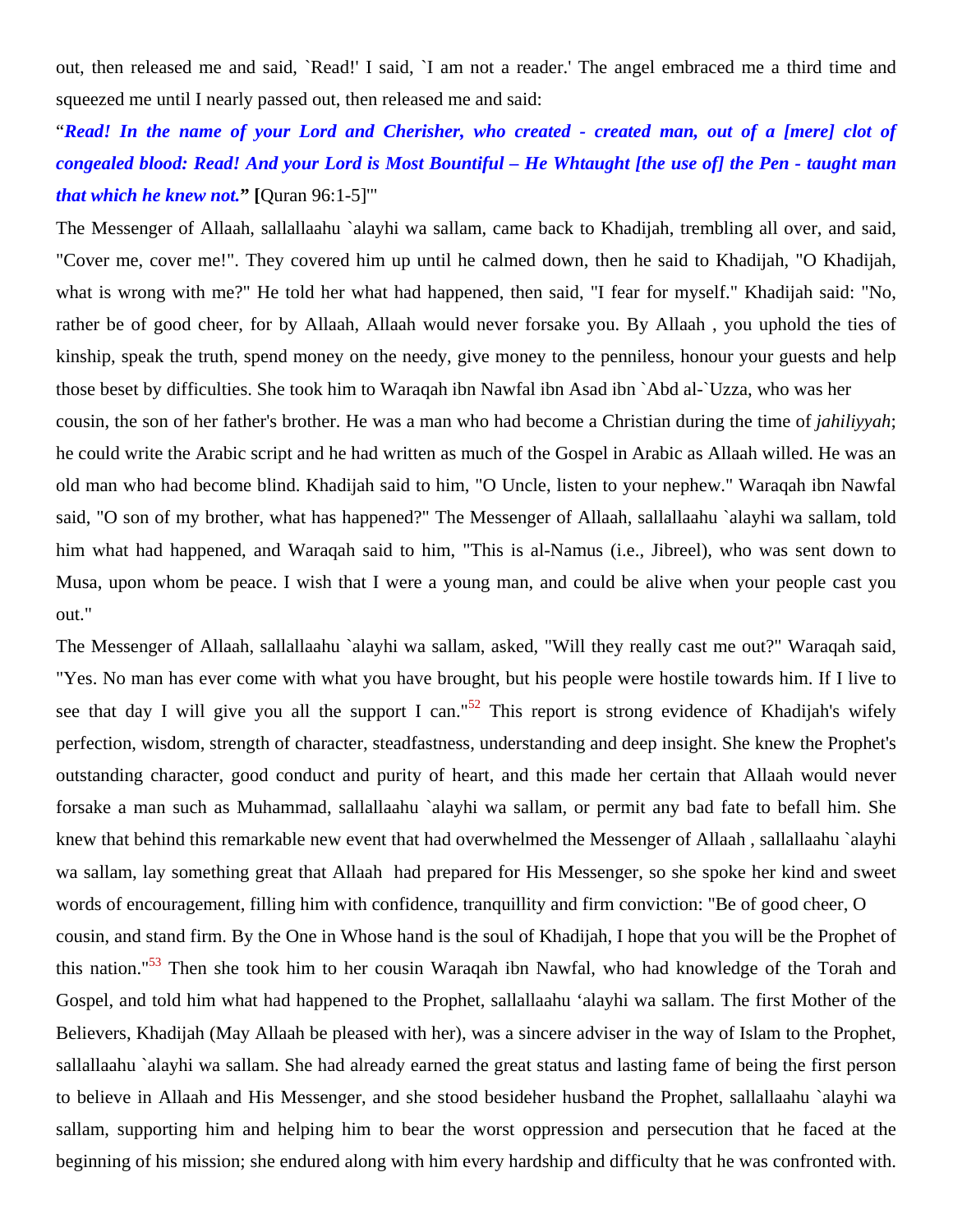Ibn Hisham says in his *Sirah*: "Khadijah had faith, and believed in what he brought from Allaah. In this way, Allaah helped His Prophet, sallallaahu `alayhi wa sallam. Whenever he heard any hateful words of rejection or disbelief that upset him, Allaah would cause his spirits to be lifted when he came back to her. She encouraged him to be patient, believed in him, and made it easier for him to bear whatever the people said or did. May Allaah have mercy on her."<sup>54</sup> She was a woman who always spoke the truth, and carried this burden sincerely. It is no surprise that she earned the pleasure of Allaah and deserved to be honoured by Him, so He conveyed the greeting of *salam* to her through His Messengers Jibril and Muhammad , sallallaahu `alayhi wa sallam, and gave her glad tidings of a house in Paradise, as is stated in the Hadeeth narrated by Abu Hurayrah: "Jibril came to the Prophet, sallallaahu `alayhi wa sallam, and said: `O Messenger of Allaah, Khadijah is coming to you with vessels containing food and drink. When she comes to you, convey to her the greeting of *salam* from her Lord and from me, and give her the glad tidings of a house of pearls in Paradise, in which there is no noise or hard work."<sup>55</sup> The true Muslim woman puts her mind to good work, thinks hard and gives advice to her husband at times when he may be most in need of advice. By doing so, she does a great favour for her husband, and this is one of the ways in which she may treat him well. Another of these great stories which feature correct advice given by a woman is the reaction of the Muslims to the treaty of al-Hudaybiyah, and Umm Salamah's reaction, which demonstrated her deep insight and great wisdom.

Umm Salamah (may Allaah be pleased with her) was one of those who were with the Prophet, sallallaahu `alayhi wa sallam, when he went to Makkah to perform `Umrah in 6 AH. This is the journey which was interrupted by Quraysh, who prevented the Prophet, sallallaahu `alayhi wa sallam, and his Companions from reaching the Ka`bah. The treaty of al-Hudaybiyah was drawn up between the Prophet, sallallaahu `alayhi wa sallam, and Quraysh. This was a peace-treaty which was intended to put an end to the fighting for ten years; it was also agreed that if anyone from Quraysh came to Muhammad without the permission of his guardian, he would be returned, but if any of the Muslims came to Quraysh, he would not be returned, and that the Muslims would go back that year without entering Makkah, etc. By virtue of his deep understanding that was derived from the guidance of Allaah, the Prophet, sallallaahu `alayhi wa sallam, understood that this treaty, which appeared to be quite unfair to the Muslims, was in fact something good and represented a great victory for Islam and the Muslims. The Sahabah, however, were dismayed when they learned the content of the treaty. They saw it as unfair and unjust, especially as they had the upper hand at that time. `Umar ibn al-Khattab expressed the angry feelings of the Sahabah when he went to Abu Bakr and asked him: "Is he not the Messenger of Allaah?" Abu Bakr said, "Of course." "Are we not Muslims?" "Yes." "Are they not mushrikin?" "Yes." "Why should we accept this deal which is so humiliating to our religion?" Abu Bakr warned him, "O `Umar, follow his orders. I bear witness that he is the Messenger of Allaah." Umar said, "And I bear witness that he is the Messenger of Allaah." Then `Umar went to the Messenger of Allaah, sallallaahu `alayhi wa sallam, and asked him questions similar to those he had asked Abu Bakr. But when he asked, "Why should we accept this deal which is so humiliating to our religion?" the Prophet, sallallaahu `alayhi wa sallam, replied, "I am the servant of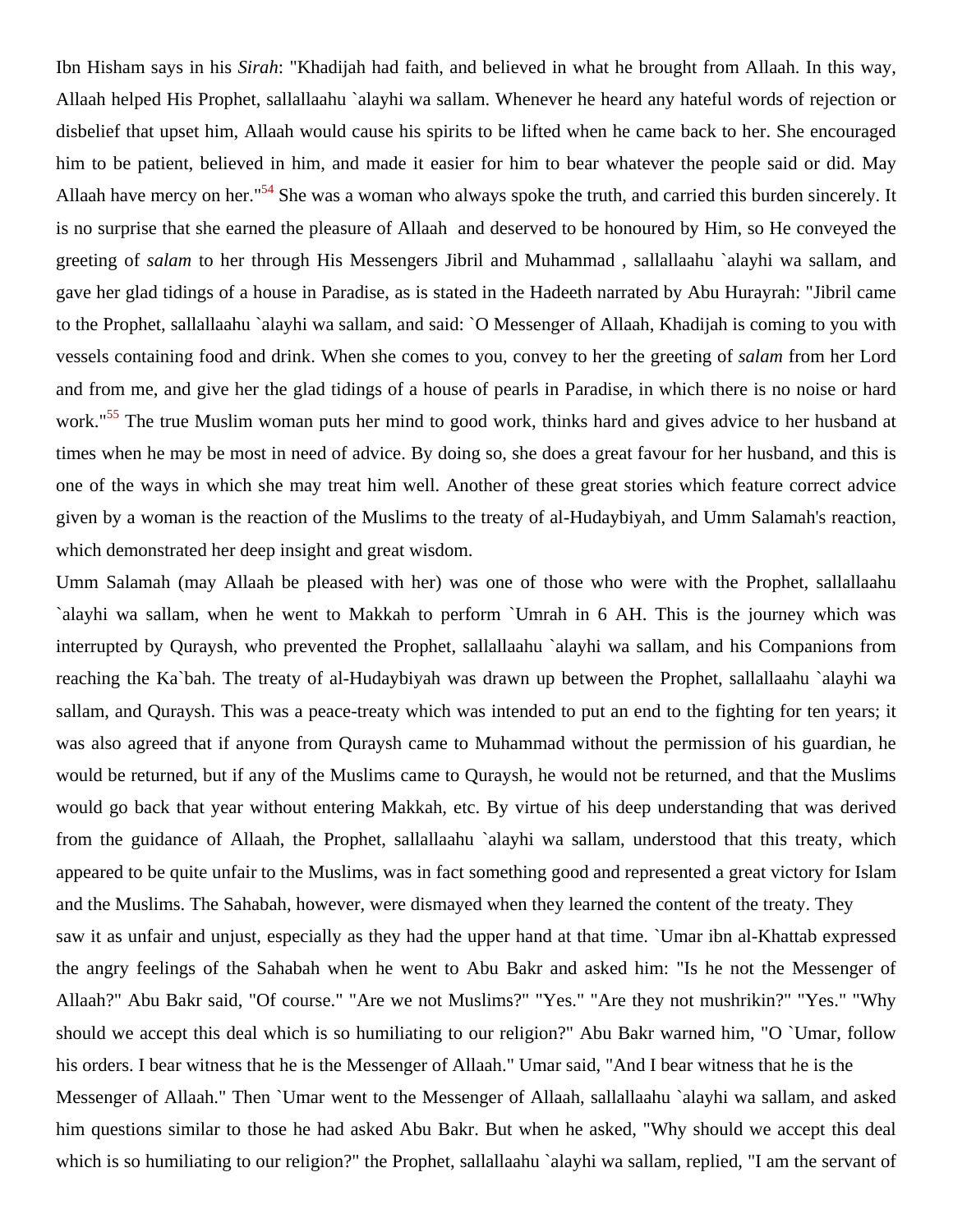Allaah and His Messenger; I will never disobey His command, and He will never forsake me."56 Then `Umar realized that his haste to oppose the treaty was a mistake. He used to say, "I kept giving charity, fasting, praying and freeing slaves because of what I had done and said on that day, until I hoped that ultimately it would be good for me (because it made me perform so many good deeds)."<sup>57</sup>

When the Prophet, sallallaahu `alayhi wa sallam, had ratified the treaty, he commanded his Companions to get up, slaughter their sacrificial animals, and shave their heads, but none of them got up<sup>58</sup>. He told them three times to do this, but not one of them responded. He went to his wife Umm Salamah, and told her what he was facing from the people. At this point the wisdom and intelligence of Umm Salamah become quite clear: she told him, "O Messenger of Allaah, go out and do not speak to any of them until you have sacrificed your animal and shaved your head." The Prophet, sallallaahu `alayhi wa sallam, took her advice, and did as she suggested. When the Sahabah saw that, they rushed to sacrifice their animals, pushing one another aside, and some of them began to shave one another's heads, until they were almost fighting with one another because of their distress and grief, and their regret for having disobeyed the Prophet.<sup>59</sup> After that, the Muslims came back to their senses, and they understood the Prophet's great wisdom in agreeing to this treaty, which in fact was a manifest victory, because many more people entered Islam after it than had before. In Sahih Muslim it states that the ayah,

(Verily We have granted you a manifest Victory) (Quran 48:1) referred to the treaty of al-Hudaybiyah. The Prophet, sallallaahu `alayhi wa sallam, sent for `Umar and recited this ayah to him. `Umar said, "O Messenger of Allaah, it is really a victory?" He said, "Yes," so then `Umar felt at peace. $60$  She encourages her husband to spend for the sake of Allaah Another way in which the true Muslim woman supports her husband is by encouraging him to spend and give charity for the sake of Allaah , and not to waste money in extravagance and ostentatious purchases, as we see so many ignorant and misguided women doing. The alert Muslim woman always wants goodness and success for her husband, so she urges him to do good deeds, and to do more of them, because she believes that by doing this, she will increase her honour in this world and her reward in the next. One of the beautiful stories narrated about a woman's encouraging her husband to spend for the sake of Allaah is the story of Umm al-Dahdah. When her husband came to her and told her that he had given in charity the garden in which she and her children used to live, in hopes of receiving a bunch of dates<sup>61</sup> in Paradise, she said, "You have got a good deal, you have got a good deal." The Prophet, sallallaahu `alayhi wa sallam, commented, "How many bunches of dates Abu'l-Dahdah will have in Paradise!" and he repeated this several times.<sup>62</sup> She helps him to obey Allaah One of the qualities of the good Muslim wife is that she helps her husband to obey Allaah in different ways, especially to stay up and pray at night (Qiyam al-Layl). By doing this, she does him an immense favour, because she reminds him to do something he might otherwise forget or neglect. Thus she causes him, and herself, to be covered by the mercy of Allaah.

What a beautiful picture the Prophet, sallallaahu `alayhi wa sallam, drew of the married couple helping one another to obey Allaah and do good deeds, and entering into the mercy of Allaah together. This comes in the Hadeeth narrated by Abu Hurayrah (may Allaah be pleased with her), who said: "The Messenger of Allaah ,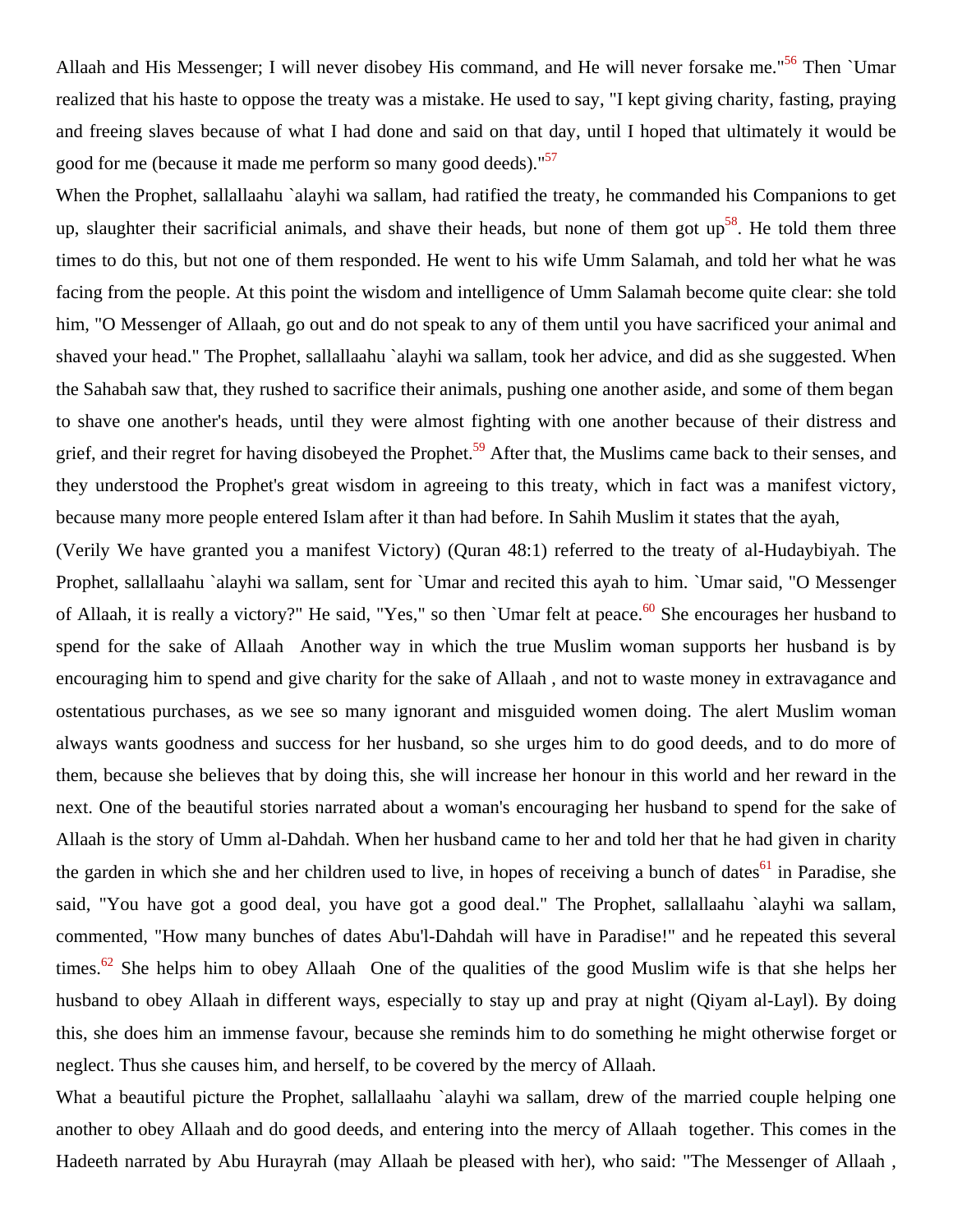sallallaahu `alayhi wa sallam, said: `May Allaah have mercy on the man who gets up at night to pray and wakes up his wife to pray, and if she refuses, he sprinkles water in her face. And may Allaah have mercy on the woman who gets up at night to pray, and wakes her husband up to pray, and if he refuses, she sprinkles water in his face."<sup>63</sup> She fills his heart with joy The clever and sensitive Muslim woman does not forget that one of the greatest deeds she can do in life, after worshipping Allaah, is to be successful in endearing herself to her husband and filling his heart with joy, so that he will feel in the depths of his heart that he is happy to be married to her, and enjoys living with her and being in her company. So she uses her intelligence to find ways and means of opening his heart and filling it with joy and happiness, so that she may become the queen of his heart.

She understands that she is the greatest joy of a man in this world, as is stated in the Hadeeth narrated by `Abdullaah ibn `Amr ibn al-`As may Allaah be pleased with him, in which the Prophet, sallallaahu `alayhi wa sallam, said: "This world is nothing but temporary conveniences, and the greatest joy in this world is a righteous woman."<sup>64</sup>

She does not forget that she is the greatest joy in this life for a man, if she knows how to endear herself to him. If she does not know how to endear herself to him then in most cases she will be a source of unhappiness and misery to her husband, as was confirmed by the Prophet, sallallaahu `alayhi wa sallam,: "Three things make the son of Adam happy, and three make him miserable. Among the things that make the son of Adam happy are a good wife, a good home and a good means of transport; the things that make him miserable are a bad wife, a bad home and a bad means of transport."65

Hence being a good wife, and endearing oneself to one's husband, are a part of religion, because this offers protection to a man by helping him to remain chaste, and strengthens the foundations of the family, thus bringing happiness to her husband and children. The Muslim woman by nature likes to endear herself to her husband; in doing so she finds a way of fulfilling her femininity and her inclinations to make herself attractive. But for the Muslim woman, the matter goes even further: in seeking to win her husband's heart, she is also seeking to earn the pleasure of Allaah, Who has made being a good wife a part of religion, about which she will be questioned in the Hereafter. So she does not spare any effort in her loving treatment of her husband: she presents a pleasing appearance, speaks pleasantly and kindly, and is a clever and likeable companion.

She makes herself beautiful for him She makes herself beautiful for her husband by means of make-up, clothing, etc., so that she will appear more beautiful and attractive, and thus make her husband happy. This was the practice of the righteous women of the salaf, who used to devote their time to worshipping Allaah and reading Quran. Foremost among them were `Aa'ishah (ay Allaah be pleased with her) and others; they used to wear fine clothes and jewellery at home and when they were travelling, in order to make themselves look beautiful for their husbands.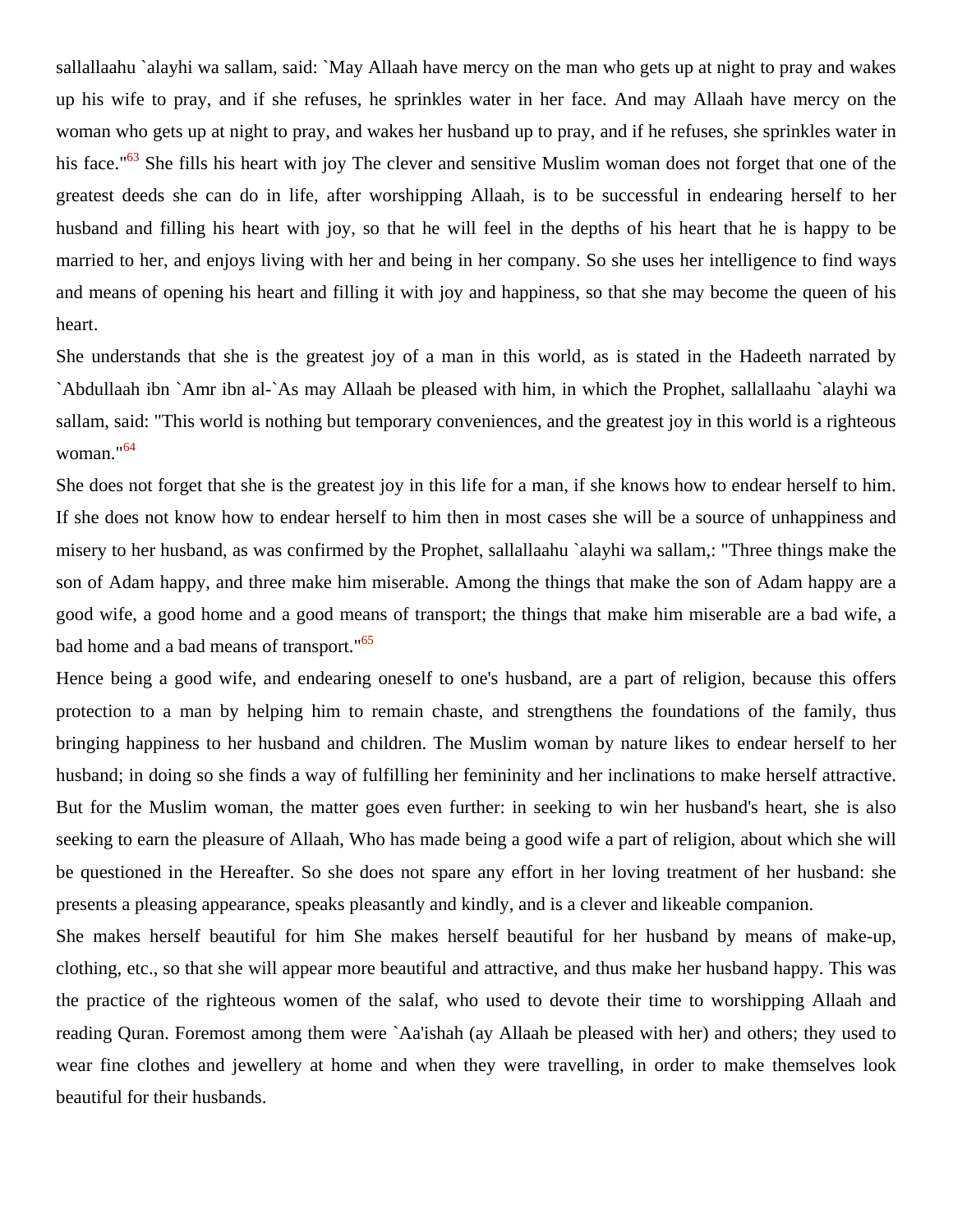Bakrah bint `Uqbah came to `Aa'ishah (may Allaah be pleased with her) and asked her about henna. `Aa'ishah said, "It comes from a good tree and pure water." She asked her about removing body hair, and she said, "If you have a husband, and you could remove your eyes and replace them with something better, then do it."<sup>66</sup>

Let those careless women who neglect their appearance in front of their husbands listen to the advice of `Aa'ishah, and realize that their beauty should be primarily for their husbands, not for their friends and peers. Those women who are failing to make themselves beautiful for their husbands are sinners, because they are falling short in one of the greatest duties of marriage. Their negligence may be the cause of their husbands staying away from them and looking at other women. The wife whose husband only ever sees her with unkempt hair, looking pale and wan and wearing shabby old clothes, is a foolish and disobedient wife. It will be of no help to her if she rushes to beautify herself only when receiving guests, or going to a women's party, but remains looking shabby most of the time in front of her husband. I think that the Muslim woman who is truly guided by the teachings of Islam will be safe from such shortcomings, because she treats her husband properly, and a woman who treats her husband properly is most unlikely to fail in fulfilling her duty towards him.

It is one of the teachings of Islam that a woman should make herself look beautiful for her husband, so that her husband should only ever see of her that which he likes. So it is forbidden for a woman to dress in mourning for more than three days, except in the case of her husband's death, when she is permitted to mourn for four months and ten days. We find proof of this in the Hadeeth narrated by Bukhaari from Zaynab the daughter of Umm Salamah, who said, "I came to Zaynab bint Jahsh, the wife of the Prophet, sallallaahu `alayhi wa sallam, when her brother died. She called for perfume and applied it to herself, then said, "I am not wearing perfume because I need to, but because I heard the Messenger of Allaah , sallallaahu `alayhi wa sallam, say from the minbar: "It is not permitted for a woman who believes in Allaah and the Last Day to grieve for more than three days, except for her husband, (for whom she may grieve) four months and ten days."<sup>67</sup>

## **She is cheerful and grateful when she meets him**

One of the ways in which the Muslim woman makes herself attractive to her husband is by being happy, cheerful, friendly and gentle, thus flooding her husband's life with joy. When he comes home exhausted from his work, she greets him with a smiling face and kind words. She puts her own concerns to one side for a while, and helps him to forget some of his worries. She appears as cheerful and serene as she can, and expresses her gratitude to him every time he does something good for her.

The true Muslim woman is fair-minded, and is never ungrateful to any person, because thteachings of her religion protect her from falling into the error of bad behaviour and ingratitude for favours. How then could she be ungrateful to her husband, her beloved lifelong companion? She knows well the teaching of the Prophet, sallallaahu `alayhi wa sallam,: "He does not thank Allaah who does not thank people."<sup>68</sup>

She understands from this that every person who does good deeds and favours deserves thanks and recognition, so how could she hesitate or fail to show gratitude to her husband, especially when she hears the words of the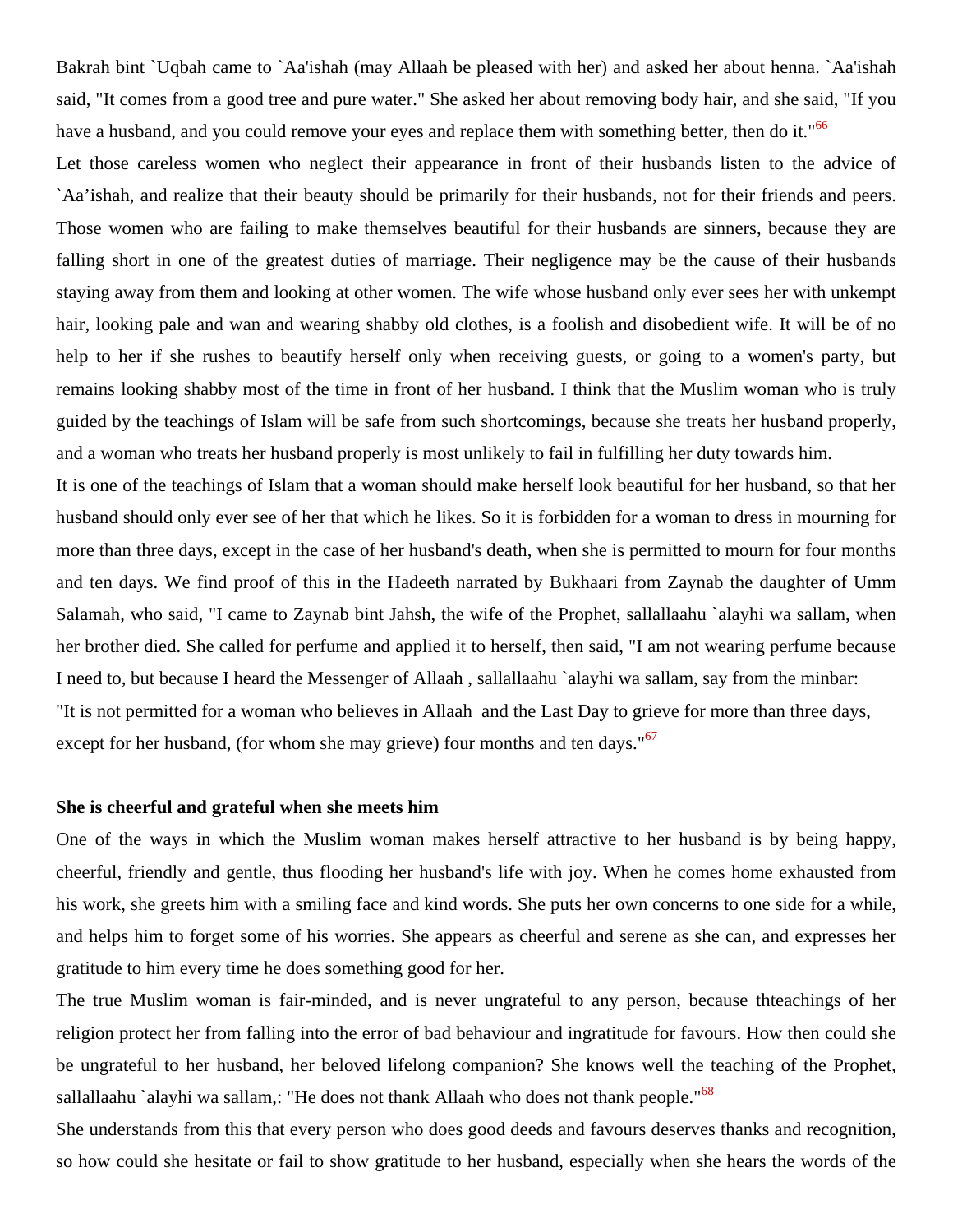Prophet, sallallaahu `alayhi wa sallam: "Allaah will not look at the woman who does not thank her husband at the time when she cannot do without him."69

### **She shares his joys and sorrows**

Another of the ways in which a woman may endear herself to her husband is by sharing his joys and sorrows. So she joins him in some of his pastimes, and his daily work, such as reading, exercise, and attending useful talks and gatherings, and so on, so that her husband will feel that he is not alone in his enjoyment of the good things in life, but that he is sharing these pleasures with a loving, intelligent and loyal wife.

The fact that the Prophet, sallallaahu `alayhi wa sallam, raced with `Aa'ishah more than once indicates the fact that Islam urges both spouses to share their partner's joy and happiness in life, because this sharing will have a powerful effect in deepening their feelings for one another and strengthening the bonds between them.

Just as she shares his joys, so she also shares his worries and concerns, and comes to him with kind words of consolation, mature and sensible advice and sincere emotional support.

#### **She does not look at other men**

The true Muslim woman avoids looking at men other than her husband; she does not stare at men who are not related to her (i.e. who are not her *mahrams*), in obedience to the command of Allaah: *"And say to the believing women that they should lower their gaze . . ."* [Quran 24:31].

By refraining from looking at other men, she will be one of those chaste women who restrain their glances, which is a quality men like in women, because it is indicative of their purity, decency and fidelity. This is one of the most beautiful characteristics of the chaste, decent, pure Muslim woman, and this was referred to in the Quran when it speaks of the women of Paradise and their qualities that are loved by men: *"In them will be [Maidens] chaste, restraining their glances, whom no man or jinn before them has touched."* [Quran 55:56]

#### **She does not describe other women to him**

Another of the characteristics of the intelligent Muslim woman is that she does not describe any of her (female) friends or acquaintances to him, because this is forbidden according to the words of the Prophet, sallallaahu `alayhi wa sallam,: "No woman should talk about another woman, or describe her to her husband (so that it is) as if he sees her."<sup>70</sup> Islam wants people's hearts to be at peace, and to put a stop to provocative thoughts and overactive imaginations, so that people may live their lives in a decent and calm fashion, free from such thoughts and able to go about the tasks and duties for which they were created. No man should let his mind be occupied with cheap thoughts of the contrast between his wife and the woman she describes, or let himself become crazy with the embellishments his own imagination may add to the woman's supposed beauty. He should not let such foolish talk stop him from going about his work and usual pastimes, or lead him to temptation and make him go astray.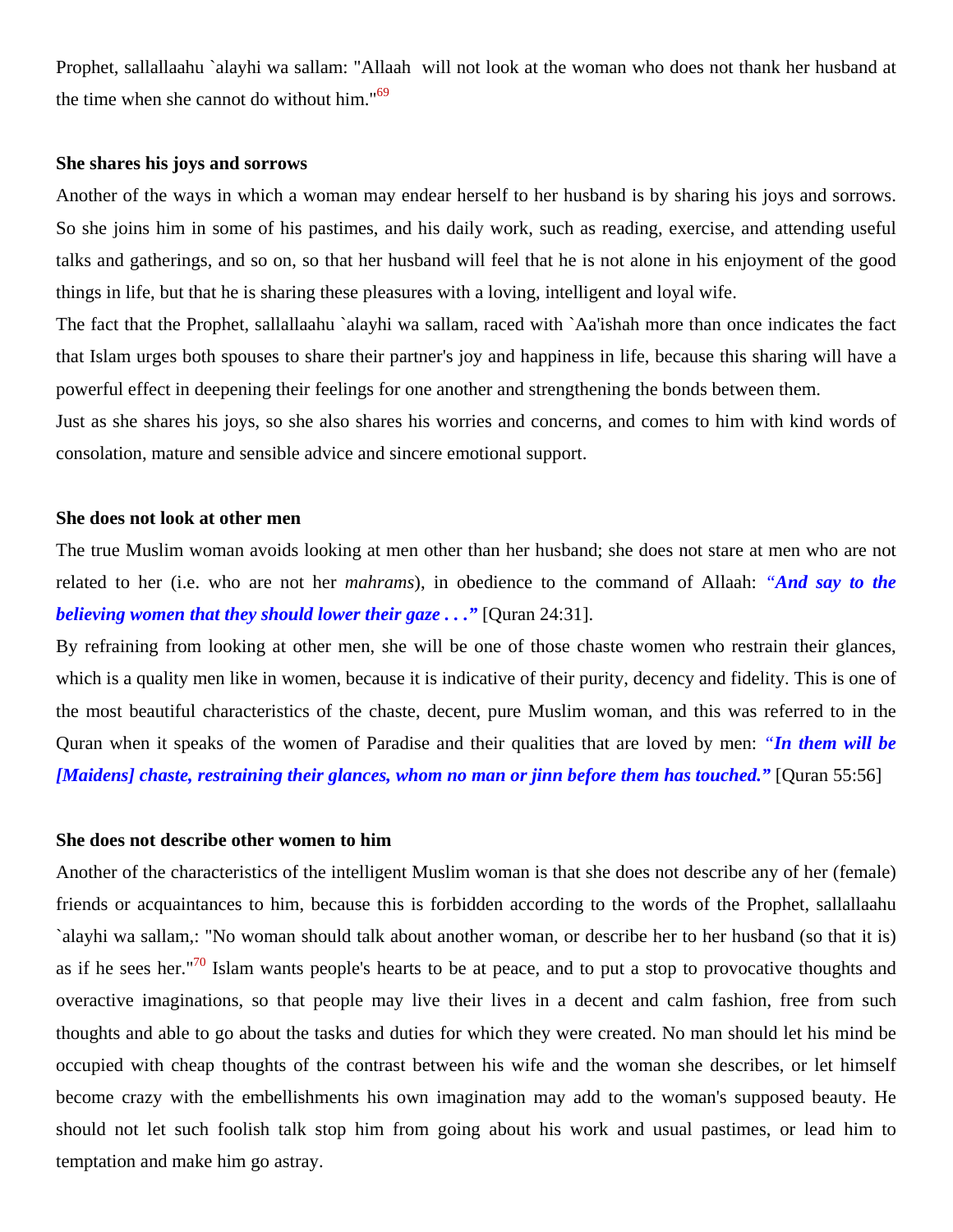## **She tries to create an atmosphere of peace and tranquility for him**

The Muslim woman does not only make herself beautiful for her husband and share his work and pastimes, but she also tries to create an atmosphere of peace and tranquillity in the home. So she tries to keep a clean and tidy home, in which he will see order and good taste, and clean, wellmannered, polite children, and where good meals are prepared regularly. The clever woman also does whatever else she can based on her knowledge and good taste. All of this is part of being a good Muslim wife as enjoined by Islam. The true Muslim woman does not forget that according to Islam marriage is one of the signs of Allaah . Islam has made the wife a source of tranquillity, rest and consolation for her husband: *"And among His Signs is this, that He created for you mates from among "yourselves, that you may dwell in tranquillity with them, and He has put love and mercy between your [hearts] . . ."* [Quran 30:21]

Marriage is the deepest of bonds which Allaah ties between one soul and another, so that they may enjoy peace, tranquillity, stability and permitted pleasures. The wife is a source of refuge, security and rest for her husband in a marital home that is filled with sincere love and compassionate mercy. The truly-guided Muslim woman is the best one to understand this lofty meaning and to translate it into a pleasant and cheerful reality.

## **She is tolerant and forgiving**

The Muslim woman is tolerant and forgiving, overlooking any errors on the part of her husband. She does not bear a grudge against him for such errors or remind him about them every so often. There is no quality that will endear her to her husband like the quality of tolerance and forgiveness, and there is nothing that will turn her husband against her like resentment, counting faults and reminding him about his mistakes. The Muslim woman who is following the guidance of Islam obeys the command of Allaah: *". . . Let them forgive and overlook, do you not wish that Allaah should forgive you?...*" [Quran 24:22]

Such a woman deserves to be the queen of her husband's heart and to fill his soul with joy and happiness.

## **She is strong in character and wise**

Among the most prominent characteristics of the Muslim woman are her strength of character, mature way of thinking, and serious conduct. These are qualities which the Muslim woman possesses both before and after marriage, because they are the result of her understanding of Islam and her awareness of her mission in life.

She exhibits this strength of character when she is choosing a husband. She does not give way ton her father's whims if he has deviated from the right way and is seeking to force her into a marriage that she does not want. Neither does she give in to the man who comes to seek her hand inm marriage, no matter how rich or powerful he may be, if he does not have the qualities of a true Muslim husband.

After marriage, her character remains strong, even though she is distinguished by her easy-going nature, mildtempered behaviour and loving obedience to her husband. Her strength of character comes to the fore especially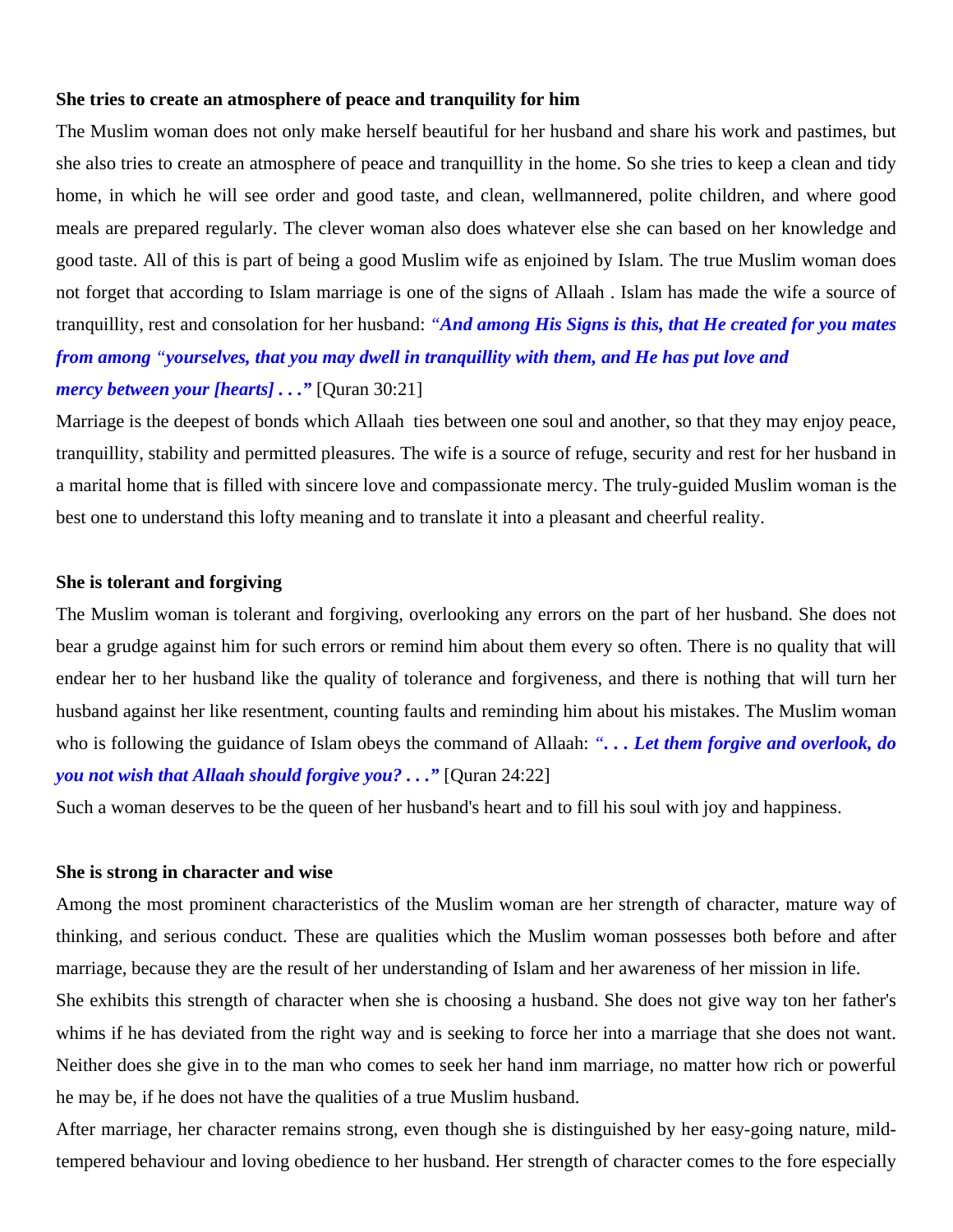when she has to take a stand in matters concerning her religion and *`aqidah*, as we have seen in some of the narratives referred to previously, such as Umm Sulaym bint Milhan, who insisted on adhering to Islam along with her son Anas, although her husband Malik ibn al-Nadar remained a *mushrik*, opposed to his wife being Muslim (see p. 166-168); and Umm Habibah bint Abi Sufyan who remained steadfast in her Islam when her husband `Ubayd- Allaah ibn Jahsh al-Asadi became an apostate and joined the religion of the Abyssinians (see p. 98- 101); and Barirah who was determined to separate from her husband whom she did not love, even though the Prophet, sallallaahu `alayhi wa sallam, tried to intervene on his behalf (see p. 162-163); and the wife of Thabit ibn Qays ibn Shammas, who demanded a divorce from her husband whom she did not love either, and the Prophet, sallallaahu `alayhi wa sallam, accepted her request (see p. 162).

The primary motive of these women in taking up such a strong stance was their concern to adhere to Islam, to keep their belief (*`aqidah*) pure, and ultimately to please Allaah. Each of them was seeking that which is *halal*  in her married life, and feared committing any *haram* deed, either because she was married to a man who did not share her religious beliefs, or she was falling short in her duties towards a husband whom she did not love or could not live with. If it were not for their strength of character and feelings of pride in themselves and their faith, they would have followed the commands of theimisguided husbands and would have found themselves going astray, choking on the misery of living with a husband they could not truly accept. The courage of these women shows how the true Muslim women should be, no matter where or when she lives.

But the Muslim woman's strength of character should not make her forget that she is required to obey her husband, treating him with honour and respect. Her strength of character should make her strike a wise balance in the way she speaks and acts towards him, with no inconsistency or carelessness. Even in those moments of anger which are unavoidable in a marriage, she should control herself and restrain her tongue, lest she say anything that could hurt her husband's feelings. This is the quality of a strong, balanced character.

`Aa'ishah (may Allaah be pleased with her) represents the highest example of this good quality, and every Muslim woman should follow her example. The way in which she swore an oath when she was happy with her husband, the Prophet, sallallaahu `alayhi wa sallam, was different from the way she spoke when she was upset with him. This is an example of good manners and respect. It was something that the Prophet, sallallaahu `alayhi wa sallam, noticed, as she narrated that he said: "I know when you are happy with me and when you are upset with me." She said, "How do you know that?" He said, "When you are happy with me, you say, `No, by the Lord of Muhammad,' and when you are upset with me, you say, `No, by the Lord of Ibrahim.'" She said, "Yes, that is right. By Allaah, O Messenger of Allaah, I only keep away from your name."<sup>71</sup>

What refined manners and sincere love! `Aa'ishah's strength of character became even more prominent when she was tried with the slander (*al-ifk*) which Allaah made a test for His Messenger , sallallaahu `alayhi wa sallam, and for all the *ummah*, raising the status of some and lowering that of others, increasing the faith of those who were guided and increasing the loss of those who went astray. Her strength of character and deep faith in Allaah became apparent, and her trust in Him alone to prove her innocence was quite clear. I can find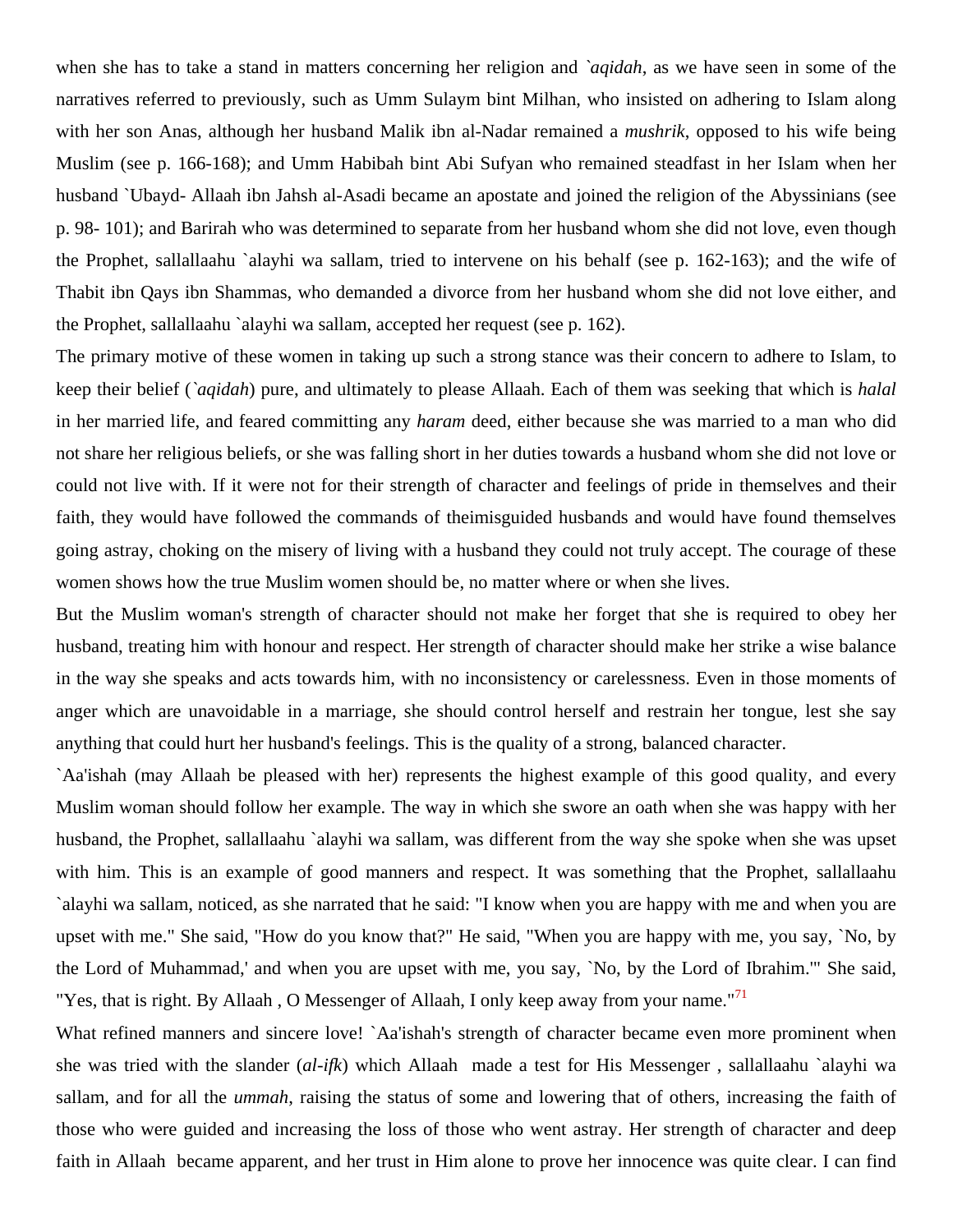no more beautiful description of the deep and sincere faith of `Aa'ishah and her trust in the justice of Allaah, than that given by Ibn Qayyim al-Jawziyyah, who said: "The test was so severe that the Revelation ceased for a month because of it, and nothing at all concerning this issue was revealed to the Messenger of Allaah , sallallaahu `alayhi wa sallam, during that time, so that the wisdom behind what had happened might become completely apparent and the sincere believers might be increased in faith and adherence to justice and might think well of Allaah , His Messenger, the Messenger's family and those believers who spoke the truth. The *munafiqin*, meanwhile, would be increased only in sins and hypocrisy, and their true nature would be exposed to the Prophet, sallallaahu `alayhi wa sallam, and the believers. `Aa'ishah, the one who had spoken the truth, and her parents would be shown to be true servants of Allaah who had received His full blessing. Their needs for Allaah and desire to draw closer to Him would increase; they would feel humble before Him and would put their hope and trust in Him, instead of hoping for the support of other people. `Aa'ishah would despair of receiving help from any created being, and she passed this most difficult test when her father said, `Get up and thank him,' after Allaah had sent down a Revelation confirming her innocence. She said, `By Allaah , I will not get up and thank him; I will only give thanks to Allaah Who has revealed my innocence.' "Another aspect of the wisdom behind the Revelation being suspended for a month was that people would focus solely on this issue and examine it closely; the believers would wait with eager anticipation to hear what Allaah would reveal to His Messenger concerning this matter. The Revelation came like rain on parched land, when it was most needed by the Messenger of Allaah, sallallaahu `alayhi wa sallam, and his family, by Abu Bakr and his family, by the *Sahabah* and by the believers, and it brought them great relief and joy. If Allaah had revealed the truth of the matter from the first instant, then the wisdom behind this event would have been obscured and a great lesson would have been lost.

"Allaah wanted to demonstrate the status of His Prophet and his family in His sight, and the honour which He had bestowed upon them. He Himself was to defend His Messenger and rebuke his enemies, in such a way that the Prophet, sallallaahu `alayhi wa sallam, had nothing to do with it. Allaah alone would avenge His Prophet and his family.

"The Messenger of Allaah, sallallaahu `alayhi wa sallam, was the target of this slander, and the one who was accused was his wife. It was not appropriate for him to declare her innocence, although he knew that she was indeed innocent, and never thought otherwise. When he asked people to avenge him of those who had spread the slander, he said: `Who could blame me if I were to punish those who slandered my family? By Allaah , I have never known anything but good from my family, and they have told me about a man from whom I have never known anything but good, and he never came in my house except with me.' He had more proof than the believers did of `Aa'ishah's innocence, but because of his high level of patience, perseverance and deep trust in Allaah , he acted in the appropriate manner until the Revelation came that made his heart rejoice and raised his status, showing to his *ummah* that Allaah was taking care of him. "Whoever examines `Aa'ishah's response, when her father told her to get up and thank the Messenger of Allaah, and she said, `No, I will give thanks only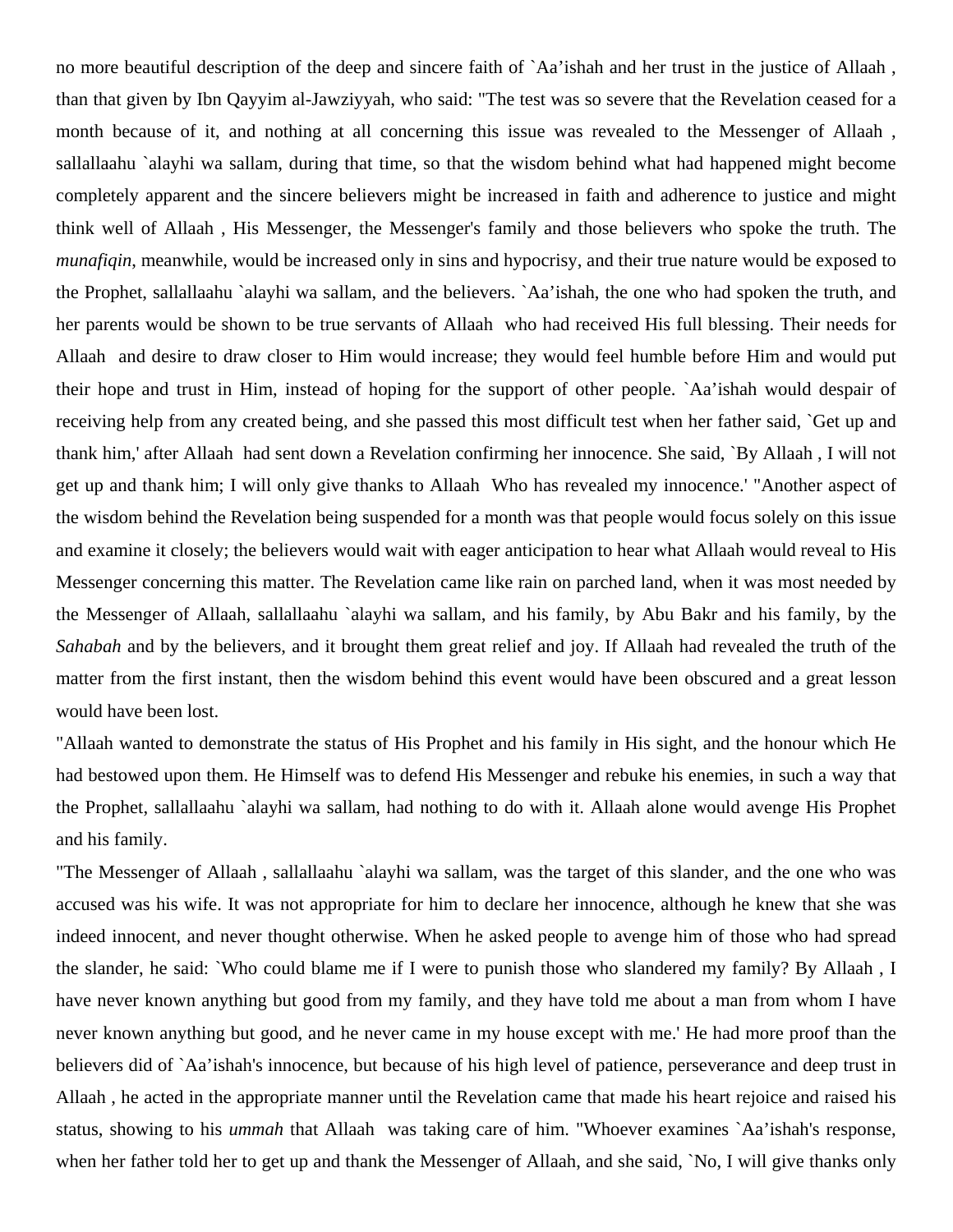to Allaah,' will realize the extent of her knowledge and the depth of her faith. She attributed this blessing to Allaah alone, and gave thanks only to Him. She had a sound grasp of *Tawhid*, and demonstrated great strength of character and confidence in her innocence. She was not curious or anxious about the outcome when she spoke thus, because she was sure that she had done nothing wrong. Because of her faith in the Prophet's love for her, she said what she said. She became even dearer to him when she said, `I will not give thanks except to Allaah , for He is the One Who has revealed my innocence.' She displayed remarkable maturity and steadfastness when her dearly beloved husband, whom she could not bear to be apart from, kept away from her for a month; then when the matter was resolved and he wished to come back to her, she did not rush to him, despite her great love for him. This is the highest level of steadfastness and strength of character." $\sqrt{2}$ 

It is indeed the highest level of maturity and strength of character. The true Muslim woman is humble, kind, loving and obedient towards her husband, but she does not allow her character to weaken before him, even if he is the most beloved of all people towards her, and the most noble and honourable of all human beings, so long as she is in the right and is adhering to the way of Allaah. `Aa'ishah (may Allaah be pleased with her) set the highest example of the strength of character of the Muslim woman who is proud of her religion and understands what it is to be a true servant of Allaah alone.

The Muslim woman should interpret `Aa'ishah's attitude as an attitude of superiority or arrogance, pushing her husband away. We have already explained the duties of the Muslim woman towards her husband i.e., obedience, loving kindness and seeking to please him, in accordance with Islamic teachings. What we learn from the attitude of `Aa'ishah (May Allaah be pleased with her) is the esteem and honour with which Islam regards woman, so long as she adheres to the laws and teachings of Islam. This is what gives her character strength, pride, honour and wisdom.

Islam gives women rights and recognition which are envied by Western women when they hear about women's rights in Islam (see p. 92), This has been freely admitted by women's liberation activists in Arab countries, as we have seen (see p. 58). Many of them have retracted their claims that Muslim women need to be liberated; one such activist is Dr. NEl-Saadawi, who was interviewed for the Kuwaiti newspaper *al-Watan* (mid-August 1989). Dr. El-Saadawi was asked, "Do you think that the European women are an example to be copied?"

She replied, "No, not at all. European women have advanced in some fields, but are backward in others. The marriage laws in Europe oppress women, and this is what led to the development of women's liberation movements in those countries and in America, where this movement is very strong and is even at times quite vicious."

Then she remarked: "Our Islamic religion has given women more rights than any other religion has, and has guaranteed her honour and pride, but what has happened is that men have sometimes used certain aspects of this religion to create a patriarchal class system in which males dominate females." Clearly this patriarchal oppression mentioned by Dr. El Saadawi, which has led to the oppression of women, has been caused by ignorance of the true teachings of Islam.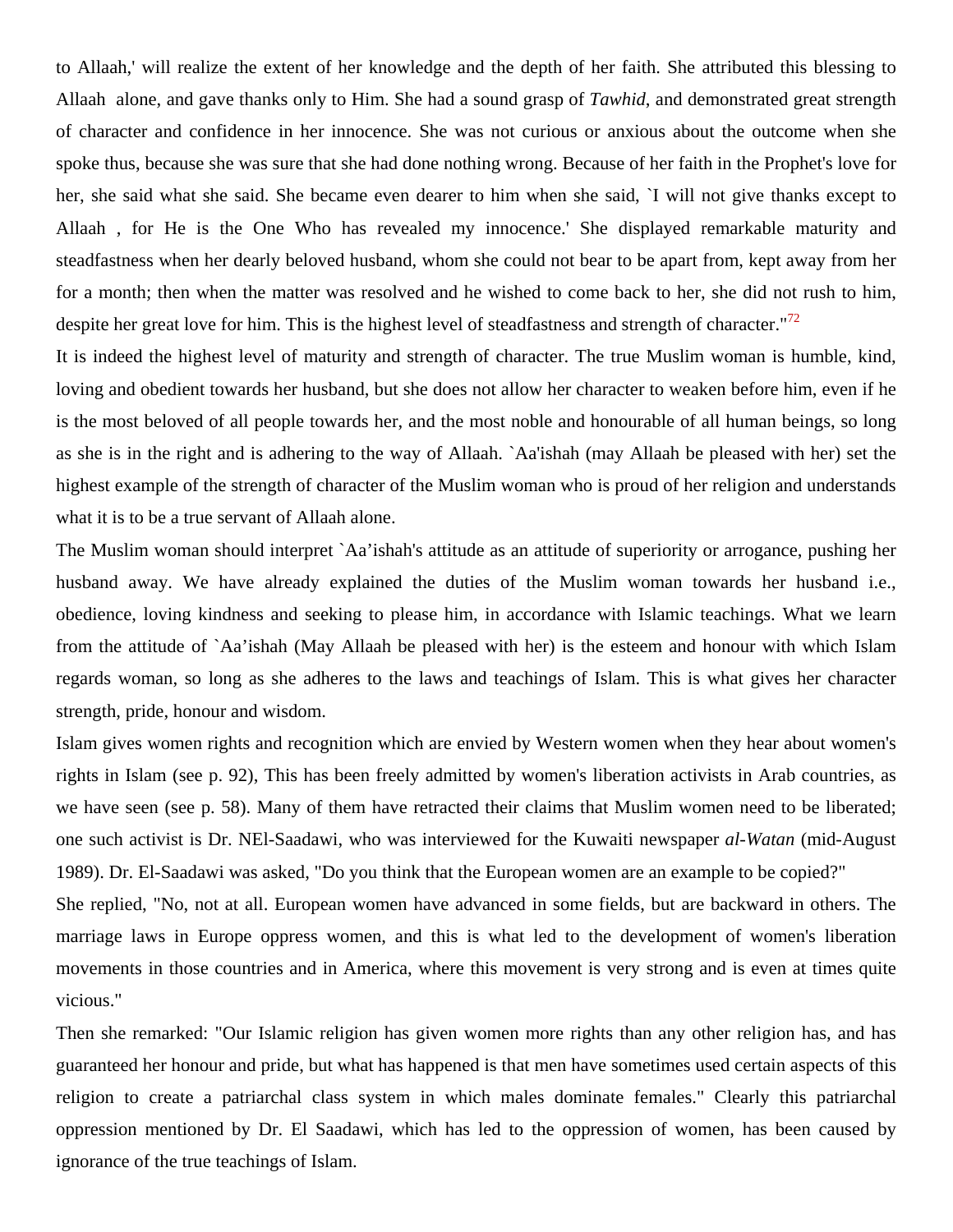### **She is one of the most successful wives**

This discussion of the intellectual, psychological and other qualities of the smart Muslim wife demonstrates that she is a successful wife, if not the most successful wife and the greatest blessing and good fortune that a man may enjoy. By virtue of her understanding of Islamic teaching, and her fulfilling her duties towards her husband, she becomes the greatest joy of her husband's life: when he comes home, she greets him with a warm and friendly smile, speaking kindly and sweetly, looking attractive and smart, with a clean and tidy house, pleasant conversation, and a table full of good food, pleasing him and making him happy.

She is obedient, kind and loving towards her husband, ever eager to please him. She does not disclose his secrets or upset his plans. She stands beside him at times of hardship, offering her support and wise advice. She shares his joys and sorrows. She endears herself to him by the way she looks and behaves, and fills his life with joy and happiness. She encourages him to obey Allaah in different ways, and motivates him by joining him in different activities. She respects his mother and family. She refrains from looking at other men. She keeps away from foolish and worthless talk. She is keen to provide an atmosphere of peace, tranquillity and stability for her husband and children. She is strong of character without being rude or aggressive, and is kind and gentle without being weak. She earns the respect of those who speak to her. She is tolerant and forgiving, overlooking errors and never bearing grudges.

Thus the Muslim wife deserves to be the most successful wife. She is the greatest blessing that Allaah may bestow upon a man, and an incomparable source of joy in this life. The Prophet, sallallaahu `alayhi wa sallam, indeed spoke the truth when he said: "This world is nothing but temporary conveniences, and the greatest joy in this world is a righteous woman."<sup>73</sup>

#### **Footnotes:**

- 1. Sahih Muslim 10/56, Kitab al-rida', bab istihbab nikah al-bikr.
- 2. See Fath al-Bari, 9/194, Kitab al-nikah, bab ikrah al-bint 'ala al-zawaj; Ibn Majah, 1/602, Kitab al-nikah, bab man zawwaja ibnatahu wa hiya karihah; al-Mabsut 5/2.
- 3. Fath al-Bari, 9/395, Kitab al-talaq, bab al-khul'.
- 4. Fath al-Bari, 9/408, Kitab al-talaq, bab shafa'at al-Nabi (r) fi zawj Barirah.
- 5. A hasan Hadeeth narrated by Tirmidhi, 2/274, Abwab al-nikah, 3; and by Ibn Majah, 1/633, Kitab al-nikah, bab al-akfa'.
- 6. Reported by al-Nisa'i with a sahih isnad, 6/114, Kitab al-nikah, bab al-tazwij 'ala'l-Islam.
- 7. Fath al-Bari, 7/476, Kitab al-maghazi, bab ghazwat Khaybar.
- 8. See Fath al-Bari, 7/71, Kitab fada'il al-Sahabah, bab manaqib 'Ali ibn Abi Talib; Sahih Muslim,
- 17/45, Kitab al-dhikr wa'l-du'a', bab al-tasbih awwal al-nahar wa 'ind al-nawm.
- 9. See Fath al-Bari, 9/319, Kitab al-nikah, bab al-ghirah.

10. Reported by Ahmad and al-Bazzar; the men of its isnad are rijal al-sahih. See Majma' al- Zawa'id, 9/4, Bab haqq al-zawj 'ala'lmar'ah.

- 11. A hasan sahih Hadeeth, narrated by Tirmidhi, 2/314, in Abwab a-rida', 10.
- 12. Reported by al-Bazzar with a hasan isnad. See Majma' al-Zawa'id, 4/308, Bab haqq al-zawj 'ala'l-mar'ah.

13. Reported by Ahmad and al-Nisa'i with jayyid isnads, and by al-Hakim, who said that its isnad was sahih. See al-Mundhiri, Al-Targhib wa'l-Tarhib, 3/52, Kitab al-nikah.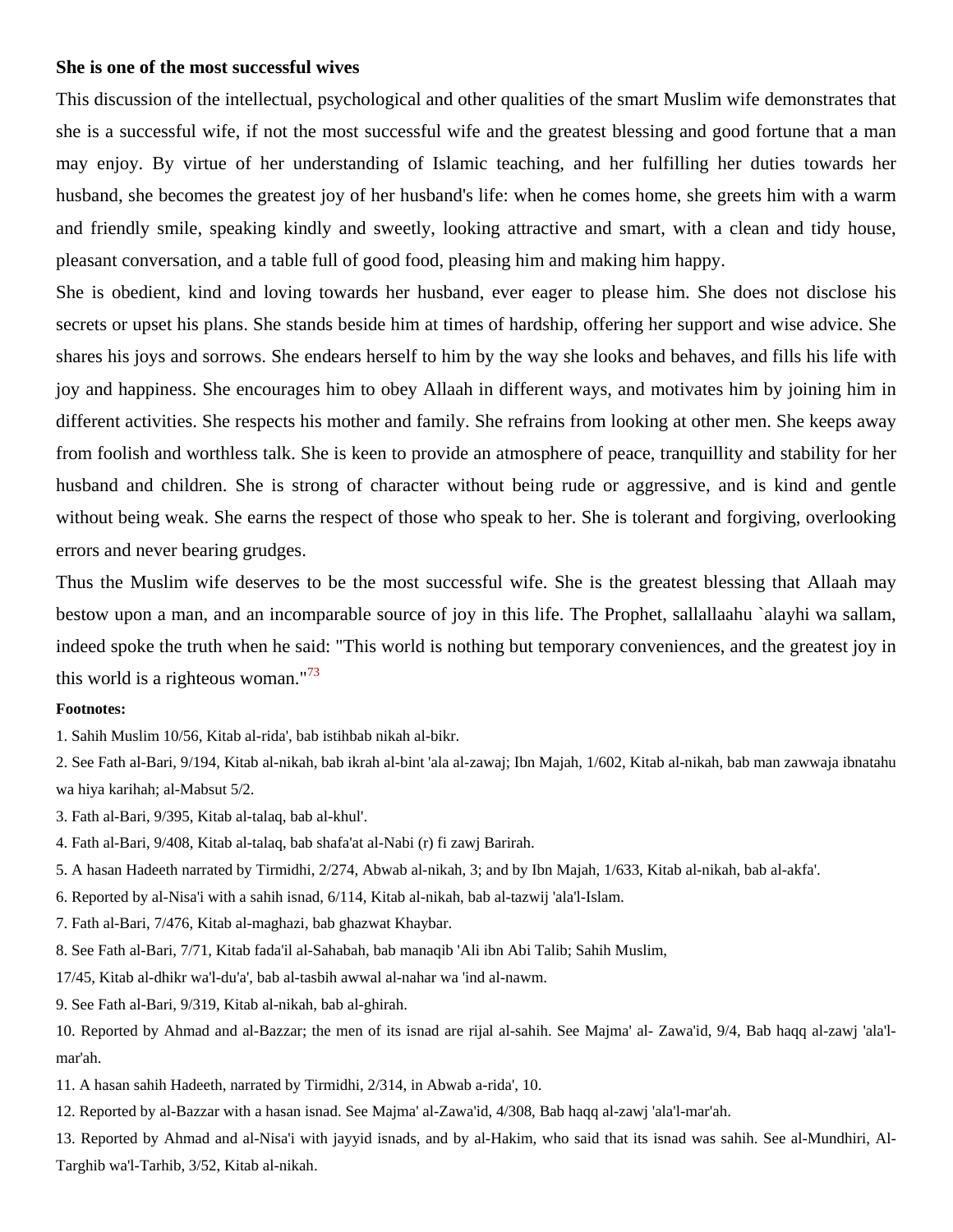- 14. Reported by Ahmad and al-Tabarani; its narrators are thiqat. See Majma' al-Zawa'id, 4/306, Bab haqq al-zawj 'ala'l-mar'ah.
- 15. Ibn Majah, 1/595, Kitab al-nikah, bab haqq al-zawj 'ala'l-mar'ah; al-Hakim, 4/173, Kitab albirr wa'l-silah; he said its isnad is sahih.
- 16. Reported by al-Tabarani. Its narrators are those whose reports are accepted as sahih. See Majma' al-Zawa'id, 4/312.

17. Fath al-Bari, 9/294, Kitab al-nikah, bab idha batat al-mar'ah muhajirah firash zawjiha; Sahih Muslim, 10/8, Kitab al-nikah, bab tahrim imtina' al-mar'ah min firash zawjiha.

18. Sahih Muslim, 10/7, Kitab al-nikah, bab tahrim imtina' al-mar'ah min firash zawjiha.

19. A sahih Hadeeth narrated by al-Tabarani in al-Awsat and al-Kabir. See Majma' al-Zawa'id, 4/296, bab fi man yad'u zawjahu fa ta'talla.

- 20. Reported by al-Bazzar, whose narrators are rijal al-sahih. See Majma' al-Zawa'id, 4/312.
- 21. A hasan sahih Hadeeth narrated by Tirmidhi, 2/314, abwab al-rida', 10, and by Ibn Hibban, Sahih, 9,473, kitab al-nikah.
- 22. Sahih Muslim, 9/178, Kitab al-nikah, bab nadab man ra'a imra'atan fa waqa'at fi nafsihi ila an ya'ti imra'atahu.
- 23. Reported by Ibn Hibban in his Sahih, 12/178, Kitab al-ashribah, 2, fasl fi'l-ashribah.
- 24. Reported by al-Hakim, 2/190, Kitab al-nikah; he said its isnad is sahih.
- 25. Fath al-Bari, 9/295, Kitab al-nikah, bab la ta'dhan al-mar'ah fi bayt zawjiha li ahad illa bi idhnihi.
- 26. Sahih Muslim, 7/115, Kitab al-zakah, bab ajr al-khazin wa'l-mar'ah idha tasaddaqat min bayt zawjaha.
- 27. Bukhaari & Muslim. See Sharh al-Sunnah, 9/327, Kitab al-'iddah, bab nafaqah al-awlad wa'laqarib.
- 28. Bukhaari & Muslim. See Sharh al-Sunnah, 9/327, Kitab al-imarah wa'l-qada': bab al-ra'I mas'ul 'an ra'iyatihi.
- 29. See Sahih Muslim, 16/81, Kitab fada'il al-Sahabah, bab min fada'il nisa' Quraysh.
- 30. Tawaf al-ifadah is one of the important rites of Hajj. It is done on the tenth day of Dhu'l- Hijjah after sacrificing an animal and shaving one's head. [Translator]
- 31. Sahih Muslim, 8/99, kitab al-Hajj, bab istihbab al-tib qabl al-ihram.
- 32. Fath al-Bari, 3/585, Kitab al-Hajj, bab al-tib.
- 33. Sahih Muslim, 8/100, kitab al-Hajj, bab istihbab al-tib qabl al-ihram.
- 34. Sahih Muslim, 8/100, kitab al-Hajj, bab istihbab al-tib qabl al-ihram.
- 35. Sahih Muslim, 3/208, Kitab al-hayd, bab jawaz ghusl al-ha'id ra'as zawjiha wa tarjiluhu.
- 36. Fath al-Bari, 1/403, Kitab al-hayd, bab mubashirah al-ha'id; Sahih Muslim, 3/209, Kitab alhayd, bab jawaz ghusl al-ha'id ra'as zawjiha.

37. Reported as sahih by Ibn Hibban, and with a jayyid isnad by al-Bazzar; its narrators are wellknown and are thiqat. See Ibn al-Jawzi, Ahkam al-nisa', p. 311.

- 38. Jamharah khutab al-'arab, 1/145.
- 39. Fath al-Bari, 3/328, Kitab al-Zakaat, bab al-Zakaat 'ala'l-zawj wa'l-aytam fi'l-hijr; Sahih Muslim,
- 7/86, Kitab al-Zakaat, bab al-Zakaat 'ala'l-aqarib.
- 40. Fath al-Bari, 3/325, Kitab al-Zakaat, bab al-Zakaat 'ala'l-aqarib.

41. Fath al-Bari, 3/325, Kitab al-Zakaat, bab al-Zakaat 'ala'l-aqarib; Sahih Muslim, 2/65, Kitab aliman, bab bayan naqsan al-iman bi naqs al-ta'at.

- 42. Fath al-Bari, 1/83, Kitab al-iman, bab kufran al-'ashir.
- 43. Reported by Ahmad, 3/428; its narrators are rijal al-sahih.
- 44. Al-tabaqat al-kubra, 7/208-209.
- 45. Sahih Muslim, 16/11, Kitab fada'il al-Sahabah, bab fada'il Umm Sulaym.
- 46. See Sahih Muslim, 16/11, Kitab fada'il al-Sahabah, bab fada'il Umm Sulaym.
- 47. From a lengthy Hadeeth narrated by Bukhaari and Muslim. See Fath al-Bari, 5/116, Kitab almazalim, bab al-ghurfah wa'l-'aliyyah al-mushrifah; Sahih Muslim, 7/195, Kitab al-siyam, bab bayan an al-shahr yakun tis'an wa 'ishrin.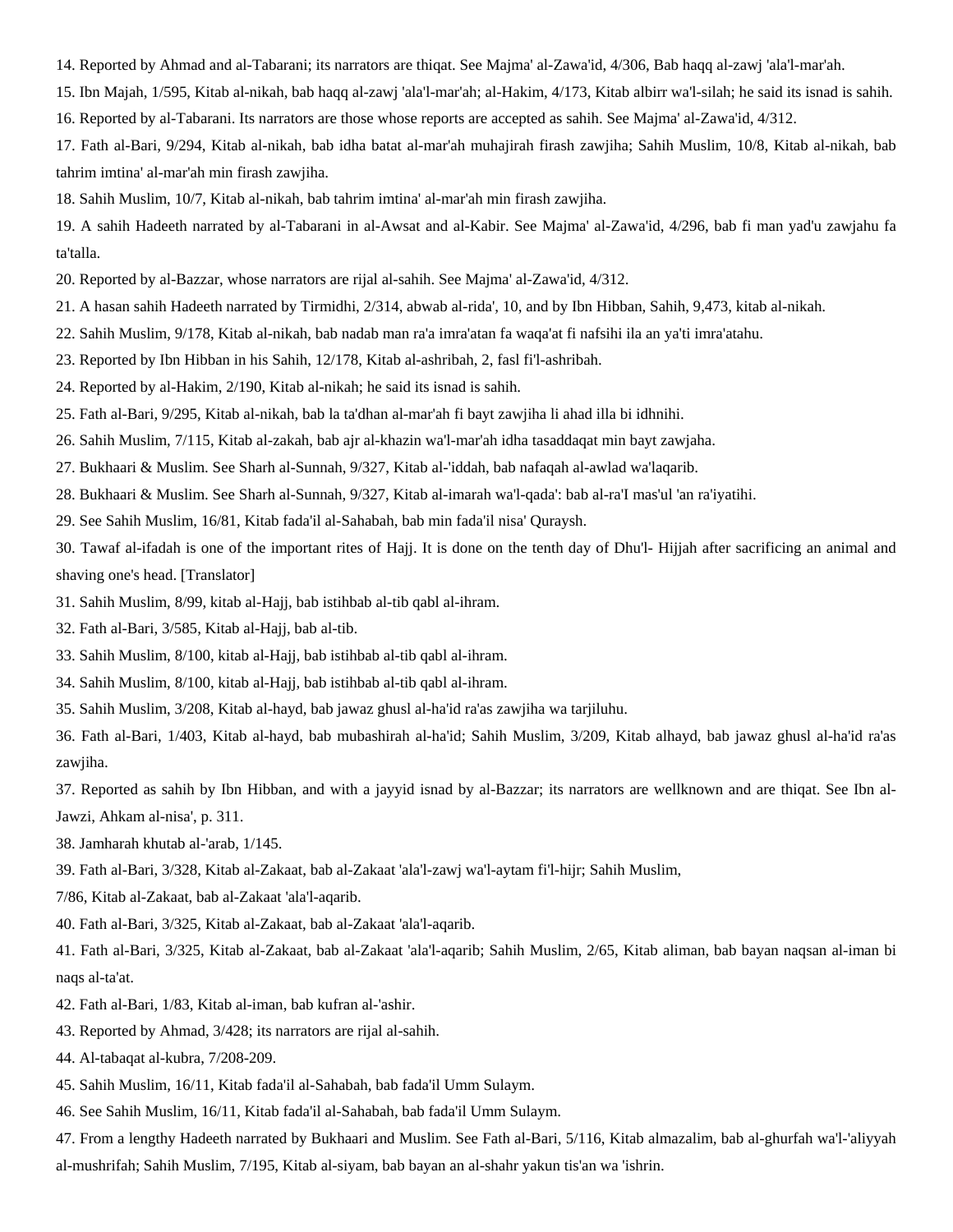48. A hasan sahih Hadeeth, reported by Tirmidhi, 2/329, abwab al-talaq, 11; Ibn Hibban, 9/490, Kitab al-nikah, bab ma'ashirah alzawjayn.

49. Sahih Muslim, 10/8, Kitab al-nikah, bab tahrim ifsha' sirr al-mar'ah; Al-targhib wa'l-tarhib,

3/86, Kitab al-nikah, bab al-tarhib min ifsha' al-sirr bayna al-zawjayn.

50. The story of the Prophet's keeping way from his wives is narrated by al-Bukhaari, Muslim and others. See Fath al-Bari, 5/116, kitab almazalim, bab al-ghurfah wa'l-aliyyah al-mushrifah, and 8/656, kitab al-tafsir, Surat al-Tahrim; Sahih Muslim, 7/195, Kitab al siyam, bab bayan an al-shahr yakun tis'an wa 'ishrin.

51. See Fath al-Bari, 2/162, Kitab al-adhan, bab man kana fi hajah ahlihi.

52. Fath al-Bari, 1/23, Kitab bad' al-wahy, bab Hadeeth 'A'ishah awwal ma bada'a bihi al-wahy; Sahih Muslim, 2/197, Kitab al-iman, bab bad' al-wahy.

53. Al-sirah, 1/254.

54. Ibid., 1/257.

55. Bukhaari & Muslim. See Sharh al-Sunnah, 14/155, Kitab fada'il al-Sahabah, bab manaqib Khadijah.

56. Al-Sirah, 3/331; see also Fath al-Bari, 6/281, Kitab al-jizyah wa'l-mawadi'ah, bab Hadeeth Sahl ibn Hanif; Sahih Muslim, 12/141, Kitab al-jihad wa'l-siyar, bab sulh al-Hudaybiyah.

57. Al-Sirah 3/331.

58. The Prophet (sallallaahu 'alayhi wa sallam) was telling his Companions to end the state of ihram which they had entered in order to perform 'Umrah. They had been prevented from entering Makkah, and were to wait until the following year to perform 'Umrah, but they did not want to abandon their hope of performing 'Umrah on this occasion. They did not want to accept the deal that had been struck with the Quraysh, hence they were reluctant to end their ihram. [Translator]

59. Zad al-Ma'ad, 3:295, al-Tabari, 2/124.

60. Sahih Muslim, 12/141, Kitab al-jihad wa'l-siyar, bab sulh al-Hudaybiyah.

61. See Sahih Muslim, 8/33, Kitab al-jana'iz, bab al-lahd wa nasab al-laban 'ala'l-mayit.

62. Reported by Ahmad and al-Tabarani; its narrators are rijal al-sahih. See also Majma' al-Zawa'id, 9/324, Kitab al-manaqib, bab ma ja'a fi Abi'l-Dahdah.

63. Reported by Abu Dawud, 2/45, in Kitab al-salah: bab Qiyam al-Layl, and by al-Hakim 1/309, Kitab salah al-tatawwu'; he said that it is sahih according to the consitions of Muslim.

- 64. Sahih Muslim, 10/56, Kitab al-rida', bab istihbab nikah al-bikr.
- 65. Reported by Ahmad, 1/168; its narrators are rijal al-sahih.
- 66. Ibn al-Jawzi, Ahkam al-Nisa', 343.

67. Fath al-Bari, 9/484, Kitab al-talaq, bab ihdad al-mutawafa 'anha zawjuha.

68. Reported by Bukhaari in al-Adab al-Mufrad, 1/310, Bab man la yashkur al-nas.

69. Reported by al-Hakim in al-Mustadrak, 2/190, Kitab al-nikah; he said it is a Hadeeth whose isnad is sahih.

70. See Fath al-Bari, 9/338, Kitab al-nikah, bab tabashir al-mar'ah al-mar'ah fatana'atha li zawjiha.

71. See Sahih Muslim, 15/203, Kitab fada'il al-Sahabah, bab fada'il Umm al-Mu'minin 'A'ishah.

72. Zad al-Ma'ad, 3/261-264.

73. Sahih Muslim, 10/56, Kitab al-rida', bab istihbab nikah al-bikr.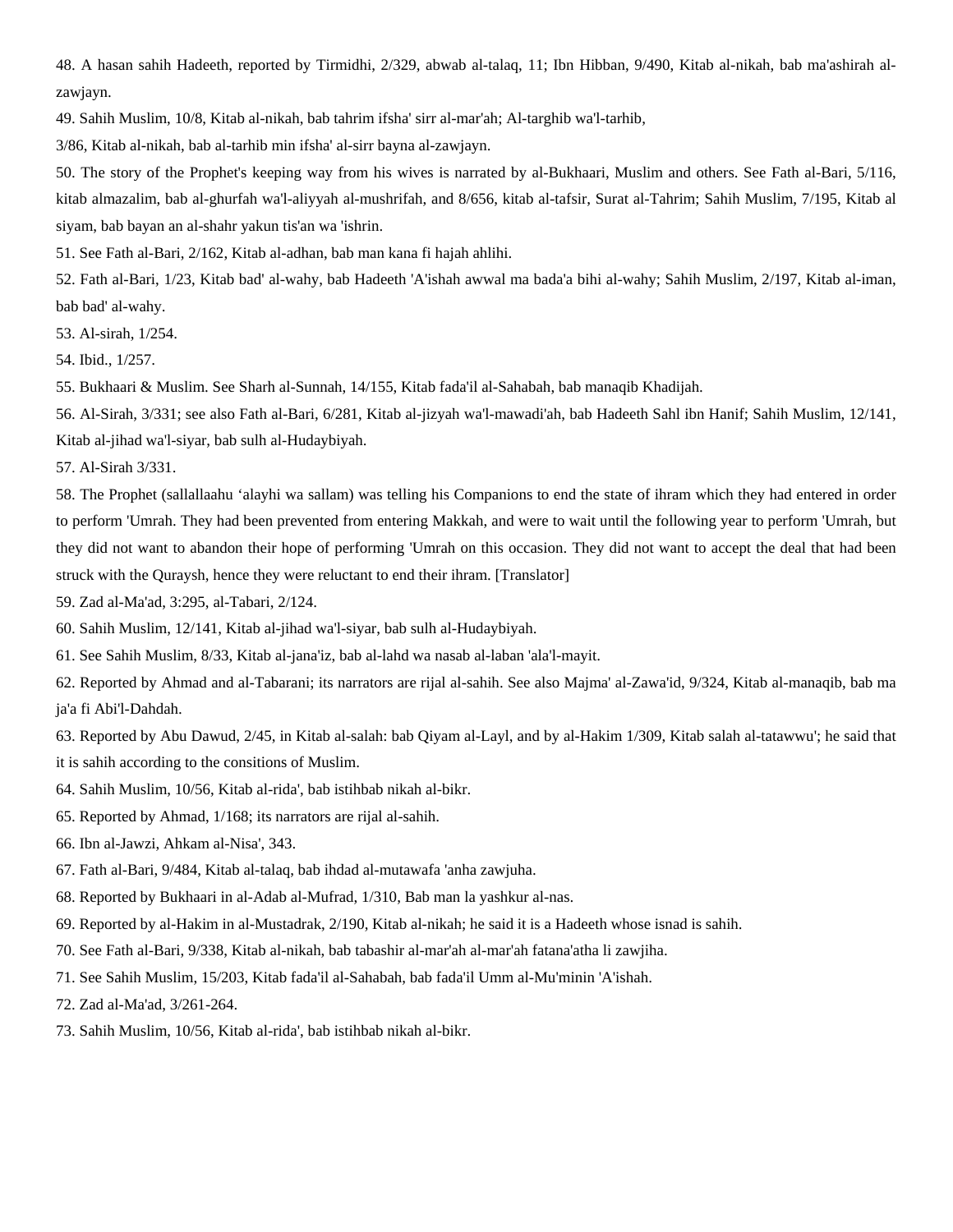## **Chapter 5: The Muslim Woman and Her Children Introduction**

Undoubtedly children are a source of great joy and delight; they make life sweet, bring more *rizq* into a family's life and give hope. A father sees his children as a future source of help and support, as well as representing an increase in numbers and perpetuation of the family. A mother sees her children as a source of hope, consolation and joy in life, and as hope for the future. All of these hopes rest on the good upbringing of the children and giving them a sound preparation for life, so that they will become active and constructive elements in society, a source of goodness for their parents, community and society as a whole. Then they will be as described them: *"Wealth and sons are allurements of the life of this world . . ."* [Quran 18:46] If their education and upbringing are neglected, they will become bad characters, a burden on their family, community and society as a whole.

### **She understands the great responsibility that she has towards her children**

The Muslim woman never forgets that the mother's responsibility in bringing up the children and forming their characters is greater than that of the father, because children tend to be closer to their mother and spend more time with her; she knows all about their behavioural, emotional and intellectual development during their childhood and the difficult years of adolescence. Hence the woman who understands the teachings of Islam and her own educational role in life, knows her complete responsibility for the upbringing of her children, as is referred to in the Quran: *"O you who believe! Save yourselves and your families from a Fire whose fuel is Men and Stones . . .*" [Quran 66:6]

The Prophet, sallallaahu `alayhi wa sallam, also referred to this responsibility in his Hadeeth: "Each of you is a shepherd and each of you is responsible for his flock. The leader is a shepherd and is responsible for his flock; a man is the shepherd of his family and is responsible for his flock; a woman is the shepherd in the house of her husband and is responsible for her flock; a servant is the shepherd of his master's wealth and is responsible for it. Each of you is a shepherd and is responsible for his flock."<sup>1</sup>

Islam places responsibility on the shoulders of every individual; not one person is left out. Parents - especially mothers - are made responsible for providing their children with a solid upbringing and sound Islamic education, based on the noble characteristics that the Prophet, sallallaahu `alayhi wa sallam, declared that he had been sent to complete and spread among people: "I have only been sent to make righteous behaviour complete."<sup>2</sup>

Nothing is more indicative of the greatness of the parents' responsibility towards their children and their duty to give them a suitable Islamic upbringing than the verdict of the *`ulama'* that every family should heed the words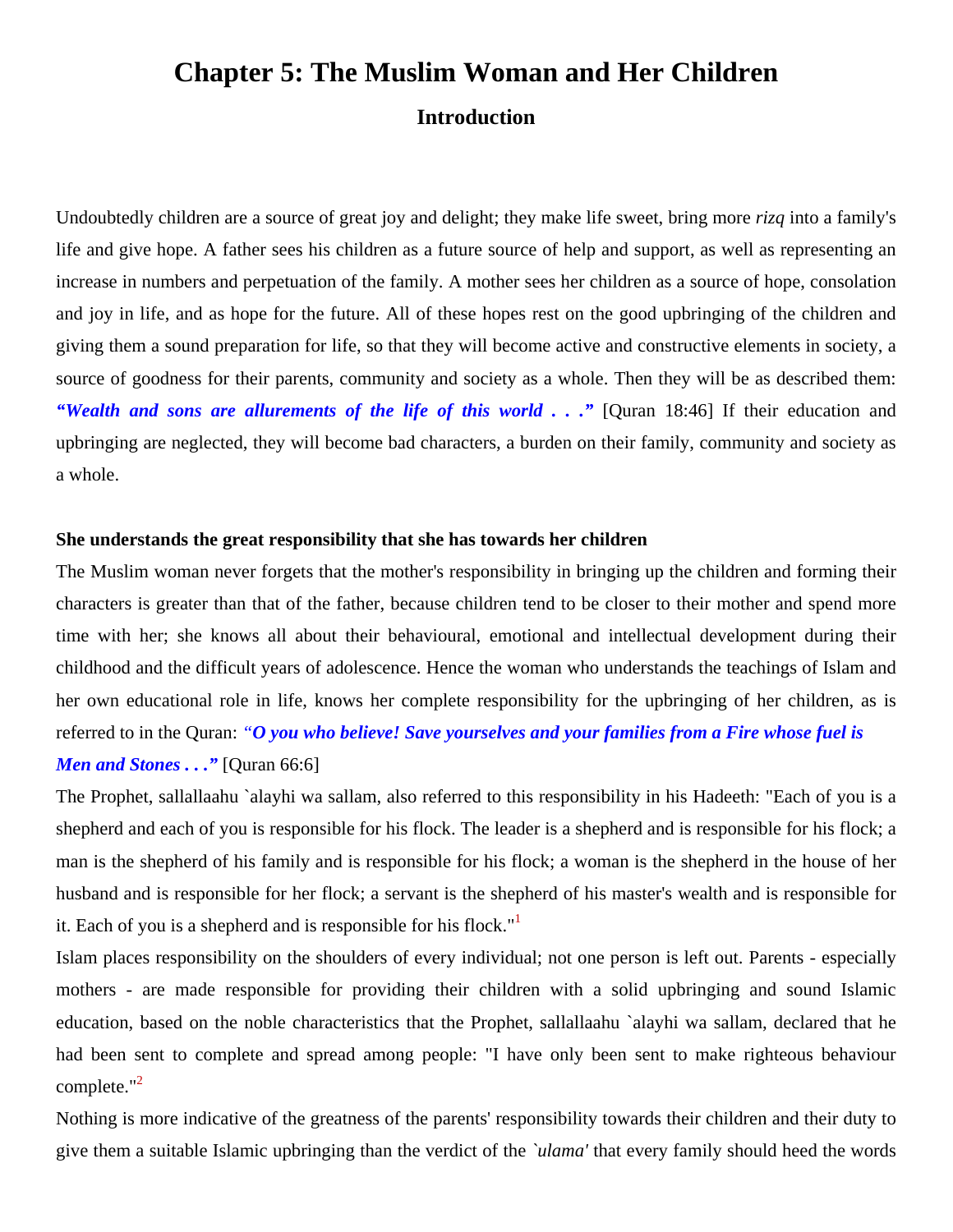of the Prophet, sallallaahu `alayhi wa sallam: "Instruct your children to pray when they are seven and hit them if they do not do so when they are ten."<sup>3</sup>

Any parents who are aware of this Hadeeth but do not teach their children to pray when they reach seven or hit them if they do not do so when they reach ten, are parents who are sinners and failing in their duty; they will be responsible before Allaah for their failure.

The family home is a microcosm of society in which the children's mentality, intellect, attitudes and inclinations are formed when they are still very small and are ready to receive sound words of guidance. Hence the parents' important role in forming the minds of their sons and daughters and directing them towards truth and good deeds is quite clear. Muslim woman have always understood their responsibility in raising their children, and they have a brilliant record in producing and influencing great men, and instilling noble values in their hearts.

There is no greater proof of that than the fact that intelligent and brilliant women have produced more noble sons than have intelligent and brilliant men, so much so that you can hardly find any among the great men of our *ummah* who have controlled the course of events in history who is not indebted to his mother.

Al-Zubayr ibn al-`Awwam was indebted for his greatness to his mother Safiyyah bint `Abd al-Muttalib, who instilled in him his good qualities and distinguished nature. `Abdullaah, al-Mundhir and `Urwah, the sons of al-Zubayr were the products of the values instilled in them by their mother, Asma' bint Abi Bakr, and each of them made his mark in history and attained a high status.

`Ali ibn Abi Talib (may Allaah be pleased with him) received wisdom, virtue and good character from his distinguished mother, Fatimah bint Asad.

`Abdullaah ibn Ja`far, the master of Arab generosity and the most noble of their leaders, lost his father at an early age, but his mother Asma' bint `Umays took care of him and give him the virtues and noble characteristics by virtue of which she herself became one of the great women of Islam. Mu`awiyah ibn Abi Sufyan inherited his strength of character and intelligence from his mother, Hind bint `Utbah, not from his father Abu Sufyan. When he was a baby, she noticed that he had intelligent and clever features. Someone said to her, "If he lives, he will become the leader of his people." She responded, "May he not live if he is to become the leader of his people alone!" Mu`awiyah was unable to instil his cleverness, patience and skills in his own son and and heir, Yazid, because the boy's mother was a simple Bedouin woman, whom he had married for her beauty and because of the status of her tribe and family.

Mu`awiyah's brother Ziyad ibn Abi Sufyan, who was a prime example of intelligence, shrewdness and quickwittedness, was similarly unable to pass these qualities on to his son `Ubayd-Allaah, who grew up to be stupid, clumsy, impotent and ignorant. His mother was Marjanah, a Persian woman who possessed none of the qualities that might entitle her to be the mother of a great man.

History records the names of two great men of Banu Umayyah, the first of whom was known for his strength of character, capability, intelligence, wisdom and decisiveness, and the second of whom took the path of justice, goodness, piety and righteousness.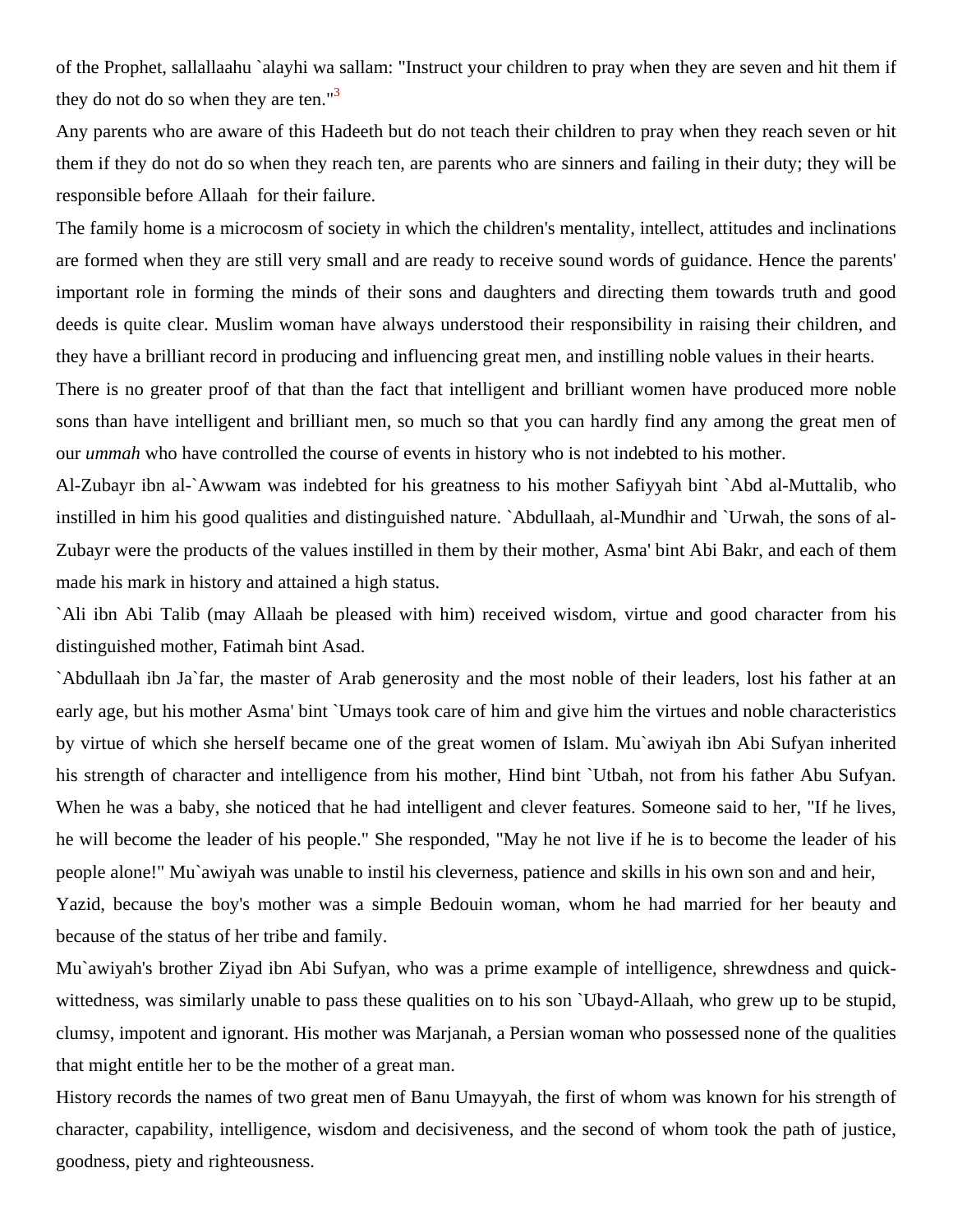The first was `Abd al-Malik ibn Marwan, whose mother was `Aa'ishah bint al-Mughirah ibn Abi'l-`As ibn Umayyah, who was well-known for her strength of character, resolution and intelligence. The second was `Umar ibn `Abd al-`Azeez may Allaah be pleased with him, the fifth of the *khulafa' al-rashidun*, whose mother was Umm `Asim bint `Asim ibn `Umar ibn al-Khattab, who was the most noble in character of the women of her time. Her mother was the righteous worshipper of Allaah whom `Asim saw was honest and truthful, and clearly following the right path, when she refused to add water to the milk as her mother told her to, because she knew that Allaah could see her.

If we turn towards Andalusia, we find the brilliant, ambitious ruler `Abd al-Rahman al-Nasir who, having started life as an orphan, went on to establish an Islamic state in the West, to which the leaders and kings of Europe surrendered and to whose institutes of learning the scholars and philosophers of all nations came to seek knowledge. This state made a great contribution to worldwide Islamic culture. If we were to examine the secret of this man's greatness, we would find that it lay in the greatness of his mother who knew how to instil in him the dynamic spirit of ambition.

During the `Abbasid period there were two great women who planted the seeds of ambition, distinction and ascendancy in their sons. The first was the mother of Ja`far ibn Yahya, who was the *wazir* of the *khalifah* Harun al-Rashid. The second was the mother of Imam al-Shafi`i: he never saw his father who died whilst he was still a babe in arms; it was his mother who took care of his education.

There are many such examples of brilliant women in our history, women who instilled in their sons nobility of character and the seeds of greatness, and who stood behind them in everything they achieved of power and status.

### **She uses the best methods in bringing them up**

The intelligent Muslim woman understandsthe psychology of her childre, and is aware of their differences in attitudes and inclination. She tries to penetrate their innocent world and plant the seeds of noble values and worthy characteristics, using the best and most effective methods of parenting.

The mother is naturally close to her children, and she endears herself to them so that they will be open with her and will share their thoughts and feelings with her. She hastens to correct them and refine their thoughts and feelings, taking into account each child's age and mental level. She plays and jokes with them sometimes, complimenting them and letting then hear words of love, affection, compassion and self-denial. Thus their love for her increases, and they will accept her words of guidance and correction eagerly. They will obey her out of love for her, for there is a great difference between sincere obedience that comes from the heart, which is based on love, respect and trust, and insincere obedience that is based on oppression, violence and force. The former is lasting obedience, strong and fruitful, whilst the latter is shallow and baseless, and will quickly vanish when the violence and cruelty reach extreme levels.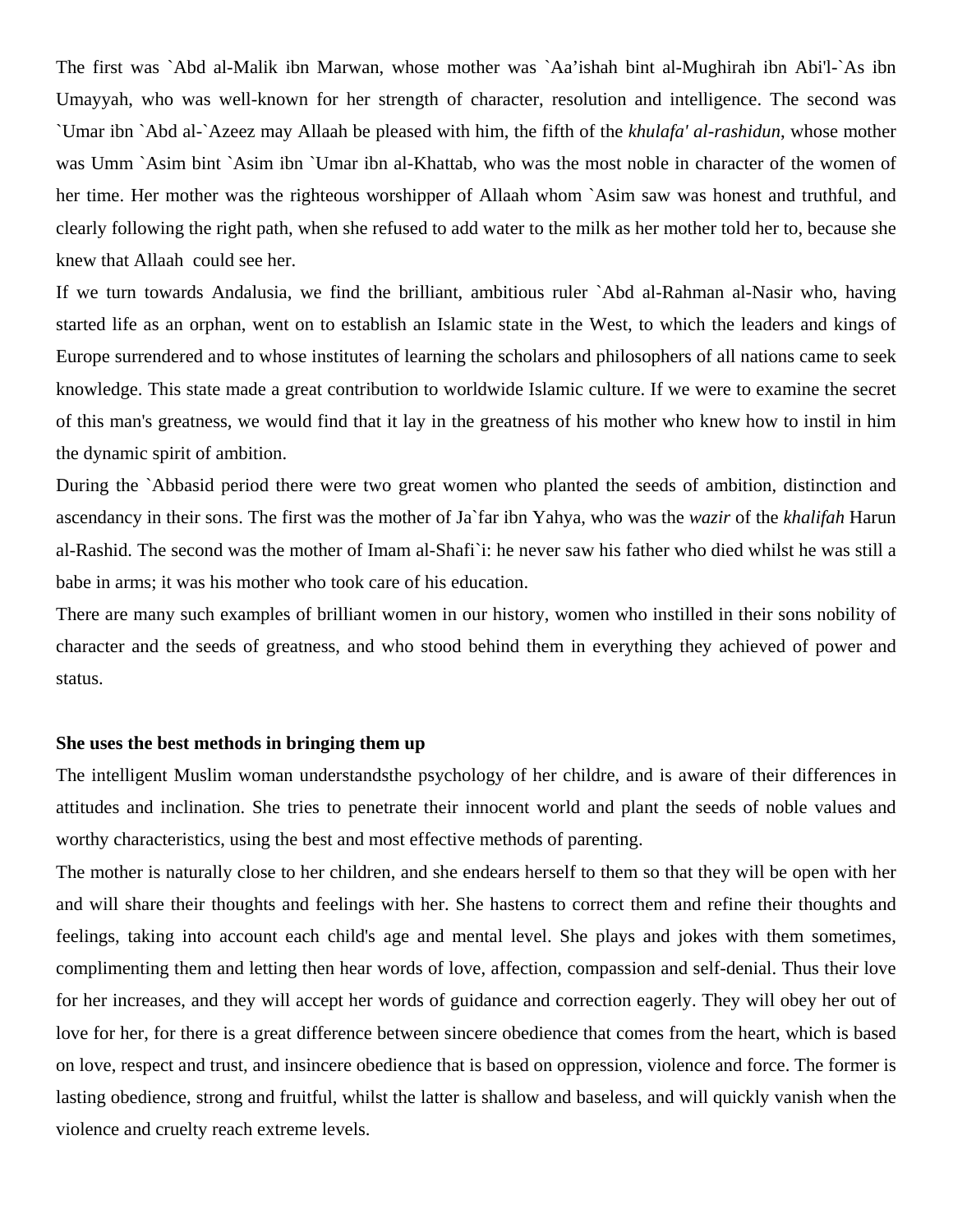### **She demonstrates her love and affection for them**

The Muslim woman is not ignorant of the fact that her children need her warm lap, deep love and sincere affection in order to develop soundly, with no psychological problems, crises or complexes. This sound upbringing will fill them with optimism, trust, hope and ambition. Thus the caring Muslim mother demonstrates her love and affection for her children on every occasion, flooding their lives with joy and happiness and filling their hearts with confidence and security.

The true Muslim woman is compassionate towards her children, for compassion is a basic Islamic characteristic, one that was encouraged by the Prophet, sallallaahu `alayhi wa sallam, in word and deed as Anas (may Allaah be pleased with him) tells us: "I never saw anyone who was more compassionate towards children than the Messenger of Allaah, sallallaahu `alayhi wa sallam. His son Ibrahim was in the care of a wet-nurse in the hills around Madinah. He would go there, and we would go with him, and he would enter the house, pick up his son and kiss him, then come back."<sup>4</sup>

The Prophet's compassion and love towards Muslim children included little ones at play. He would flood them with his compassion and affection. Anas (may Allaah be pleased with him) reported that whenever the Prophet, sallallaahu `alayhi wa sallam, passed by a group of boys he would smile fondly and greet them.<sup>5</sup>

An example of the Prophet's enduring wisdom with regard to the upbringing of children is the Hadeeth: "He is not one of us who does not show compassion to our little ones and recognize the rights of our elders."<sup>6</sup>

Abu Hurayrah (may Allaah be pleased with him) narrated that the Prophet, sallallaahu `alayhi wa sallam, kissed al-Hasan ibn `Ali. Al-Aqra` ibn Habis said, "I have ten children and I have never kissed any of them." The Prophet, sallallaahu `alayhi wa sallam, said: "He who does not show mercy will not be shown mercy."<sup>7</sup>

The Prophet, sallallaahu `alayhi wa sallam, this great educator, always sought to instil the quality of mercy and compassion in people's hearts, and to awaken their potential for love and affection, which are the most basic of human characteristics.

One day a Bedouin came and asked the Prophet, sallallaahu `alayhi wa sallam, "Do you kiss your sons? We do not." The Prophet, sallallaahu `alayhi wa sallam, said, "What can I do for you if Allaah has removed mercy from your heart?"<sup>8</sup> `Aa'ishah (may Allaah be pleased with her) reported: "Whenever Fatimah came into the room, the Prophet, sallallaahu `alayhi wa sallam, would stand up, welcome her, kiss her and offer her his seat, and whenever he came into the room, she would stand up, take his hand, welcome him, kiss him and offer him her seat. When she came to see him during his final illness, he welcomed her and kissed her."<sup>9</sup>

The Prophet, sallallaahu `alayhi wa sallam, praised the women of Quraysh, because they were the most compassionate of women towards their children, the most concerned with raising them properly and making sacrifices for them, in addition to taking good care of their husbands. This may be seen in the words narrated by Bukhaari from Abu Hurayrah (may Allaah be pleased with him), who said: "I heard the Messenger of Allaah , sallallaahu `alayhi wa sallam, say: `The women of Quraysh are the best women ever to ride camels. They are compassionate towards their children and the most careful with regard to their husbands' wealth<sup>"10</sup>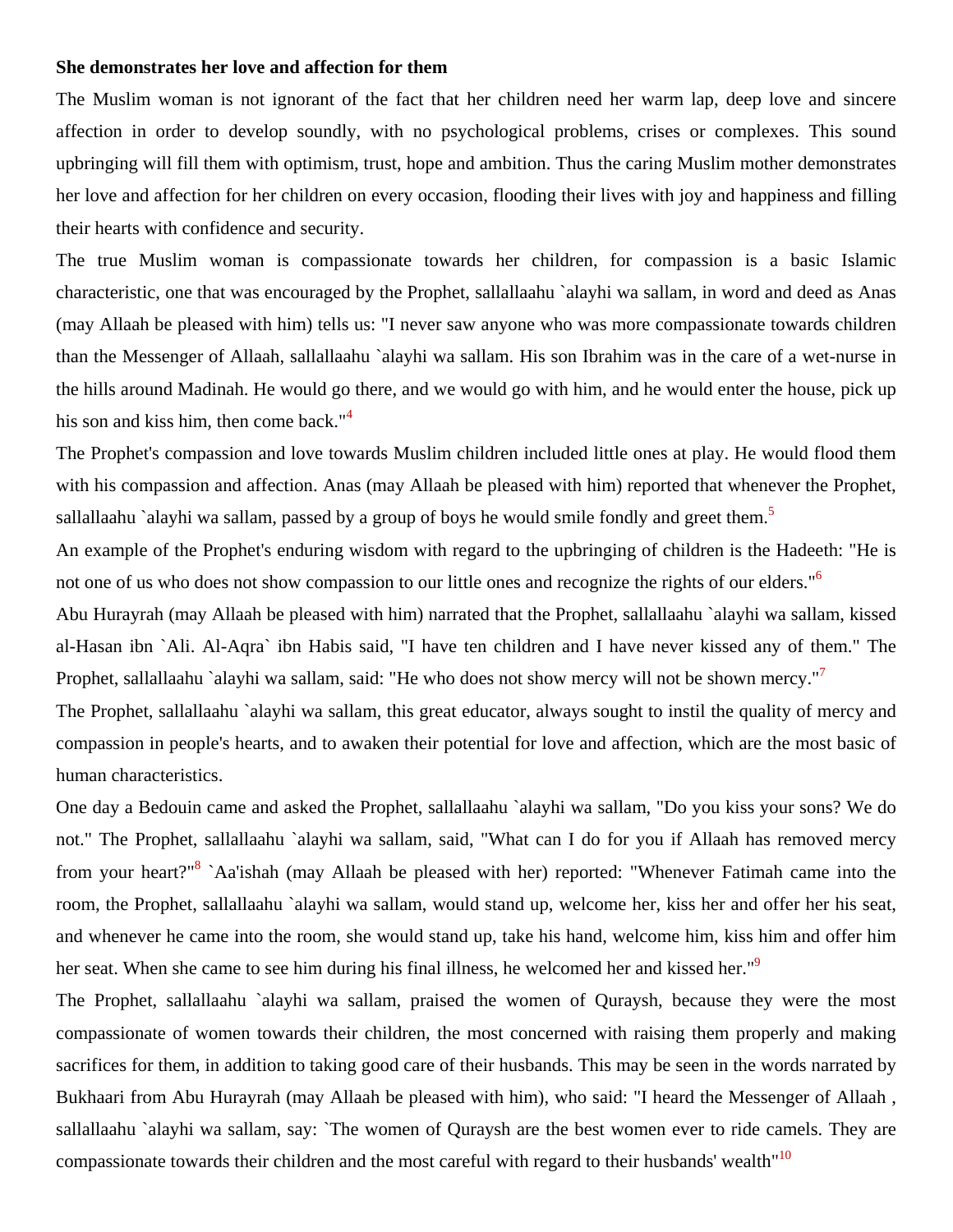In the light of this guidance, the true Muslim woman cannot be stern towards her children and treat them in a rough or mean fashion, even if it is her nature to be grim and reserved, because this religion, with its enlightenment and guidance, softens hearts and awakens feelings of love and affection. So our children are a part of us, going forth into the world, as the poet Hittan ibn al- Mu`alla said: "Our children are our hearts, walking among us on the face of the earth, if even a little breeze touches them, we cannot sleep for worrying about them."<sup>11</sup>

Parents should be filled with love, affection and care, willing to make sacrifices and do their best for their children. Undoubtedly the wealth of emotion that the Muslim mother feels for her children is one of the greatest causes of her happiness in life. This is something which has been lost by Western women, who are overwhelmed by materialism and exhausted by the daily grind of work, which has caused them to lose the warmth of family feelings. This was vividly expressed by Mrs. Salma al-Haffar, a member of the Syrian women's movement, after she had visited America: "It is truly a shame that women lose the most precious thing that nature<sup>12</sup> has given them, i.e. their femininity, and then their happiness, because the constant cycle of exhausting work has caused them to lose the small paradise which is the natural refuge of women and men alike, one that can only flourish under the care of a mother who stays at home. The happiness of individuals and society as a whole is to be found at home, in the lap of the family; the family is the source of inspiration, goodness and creativity."<sup>13</sup>

### **She treats her sons and daughters equally**

The wise Muslim woman treats all her children fairly and equally. She does not prefer one of them over another in any way, because she knows that Islam forbids such actions on the part of the parents, and because of the negative psychological impact that this may have over the child whose sibling is preferred over him. The child who feels that he is not treated equally with his brothers and sisters will grow up with complexes and anxiety, eating his heart out with jealousy and hatred.

In contrast, the child who grows up feeling that he and his siblings are treated equally will grow up healthy and free from jealousy and hatred; he will be content, cheerful, tolerant and willing to put others before himself. This is what Islam requires of parents and urges them to do.

Bukhaari, Muslim and others report that the father of al-Nu`man ibn Bashir (may Allaah be pleased with him) brought him to the Prophet, sallallaahu `alayhi wa sallam, and said, "I have given this son of mine a slave I have." The Prophet, sallallaahu `alayhi wa sallam, said, "Have you given each of your children the same?" He said, "No." The Prophet, sallallaahu `alayhi wa sallam, told him, "Then take the slave back." According to another report: "The Prophet, sallallaahu `alayhi wa sallam, asked, `Have you done the same for all your children?' [My father] said, `No,' so the Prophet, sallallaahu `alayhi wa sallam, said, `Fear Allaah and treat all of your children equally.'" According to a third report: "The Prophet, sallallaahu `alayhi wa sallam, asked, `O Bishr, do you have any other children?' He said, `Yes.' The Prophet, sallallaahu `alayhi wa sallam, asked, `Will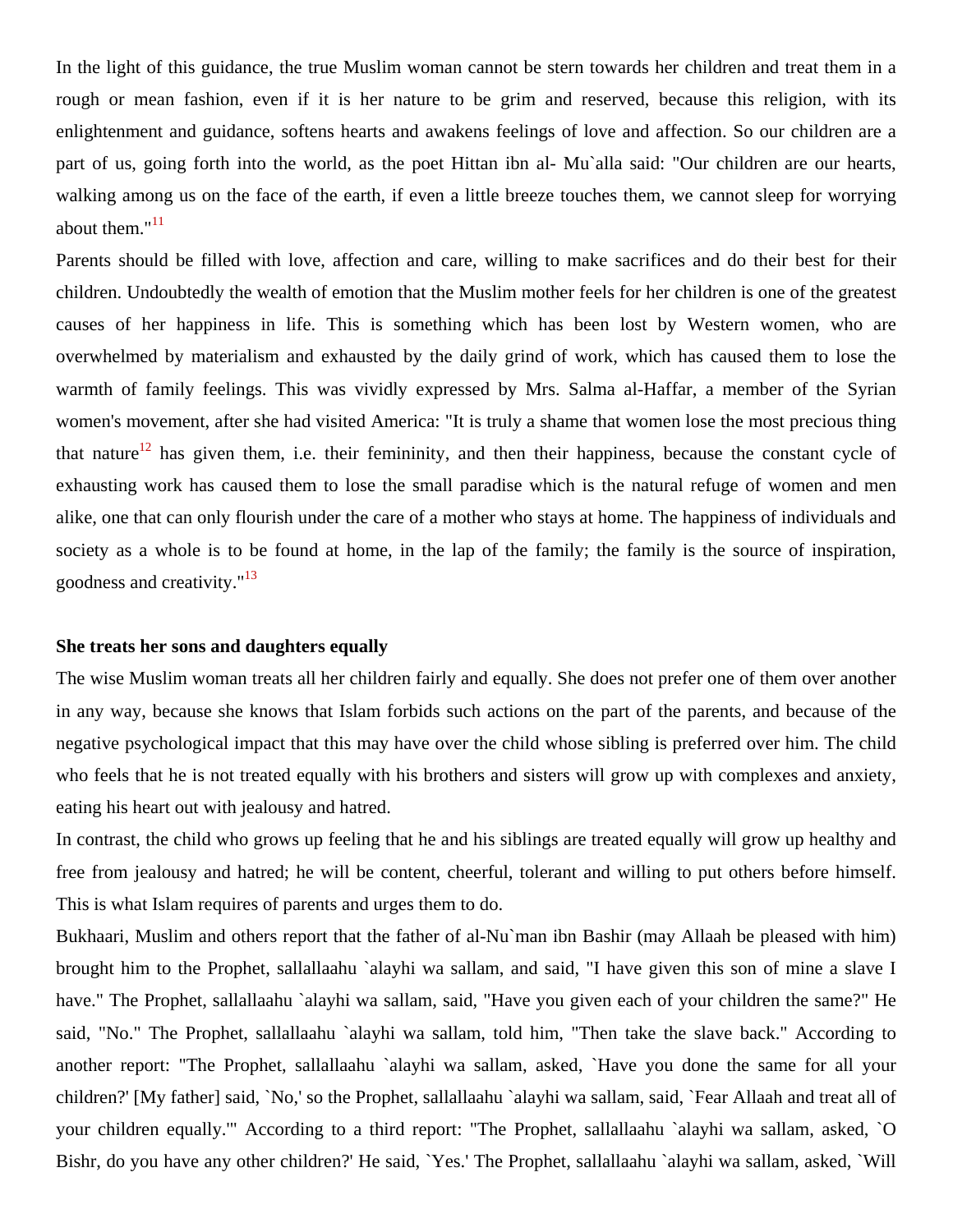you give a similar gift to each of them?' He said, `No.' So the Prophet, sallallaahu `alayhi wa sallam, said, `Do not ask me to witness this, because I do not want to witness unfairness.' Then he added, `Would you not like all your children to treat you with equal respect?' [Bishr] said, `Of course.' The Prophet, sallallaahu `alayhi wa sallam, told him, `So do not do it.'"<sup>14</sup>

So the Muslim woman who truly fears Allaah treats all her children with equal fairness, and does not favour one above the other in giving gifts, spending money on them, or in the way she treats them. Then all of them will love her, will pray for her and will treat her with kindness and respect.

### **She does not discriminate between sons and daughters her affection and care**

The true Muslim woman does not discriminate between her sons and daughters in her affection and car, as do some women who are not free from the effects of a *jahili* mentality. She is fair to all her children, boys and girls alike, and cares for them all with compassion and love. She understands that children are a gift from Allaah , and that Allaah's gift, be it of sons or daughters, cannot be rejected or changed: *" . . . He bestows [children] male or female according to His Will [and Plan], or He bestows both males and females, and He leaves barren Whom He will: for He is full of knowledge and power."* [Quran 42:49-50]

The Muslim woman who is truly guided by her religion does not forget the great reward that Allaah has prepared for the one who brings up daughters and takes care of them properly, as is stated in numerous *sahih*  Hadeeth, for example the Hadeeth narrated by Bukhaari from `Aa'ishah (may Allaah be pleased with her) in which she says: "A woman came to me with her two daughters and asked me (for charity). She found that I had nothing except for a single date, which I gave to her. She took it and divided it between her two daughters, and did not eat any of it herself, then she got up and left with her daughters. The Prophet, sallallaahu `alayhi wa sallam, came in and I told him what had happened. The Prophet, sallallaahu `alayhi wa sallam, said, "Whoever is tested with daughters and treats them well, they will be for him a shield against the Fire of Hell."<sup>15</sup>

According to another report narrated by Muslim from `Aa'ishah (may Allaah be pleased with her), she said: "A poor woman came to me carrying her two daughters. I gave her three dates to eat. She gave each child a date, and raised the third to her own mouth to eat it. Her daughters asked her to give it to them, so she split the date that she had wanted to eat between them. I was impressed by what she had done, and told the Messenger of Allaah, sallallaahu `alayhi wa sallam, about it. He said, "Allaah has decreed Paradise for her because of it," or, "He has saved her from Hell because of it."<sup>16</sup>

Abu Hurayrah (may Allaah be pleased with him) reported that the Prophet, sallallaahu `alayhi wa sallam, said: "Whoever has three daughters, and shelters them, bearing their joys and sorrows with patience, Allaah will admit him to Paradise by virtue of his compassion towards them." A man asked, "What if he has only two, O Messenger of Allaah?" He said, "Even if they are only two." Another man asked, "What if he has only one, O Messenger of Allaah?" He said, "Even if he has only one."<sup>17</sup>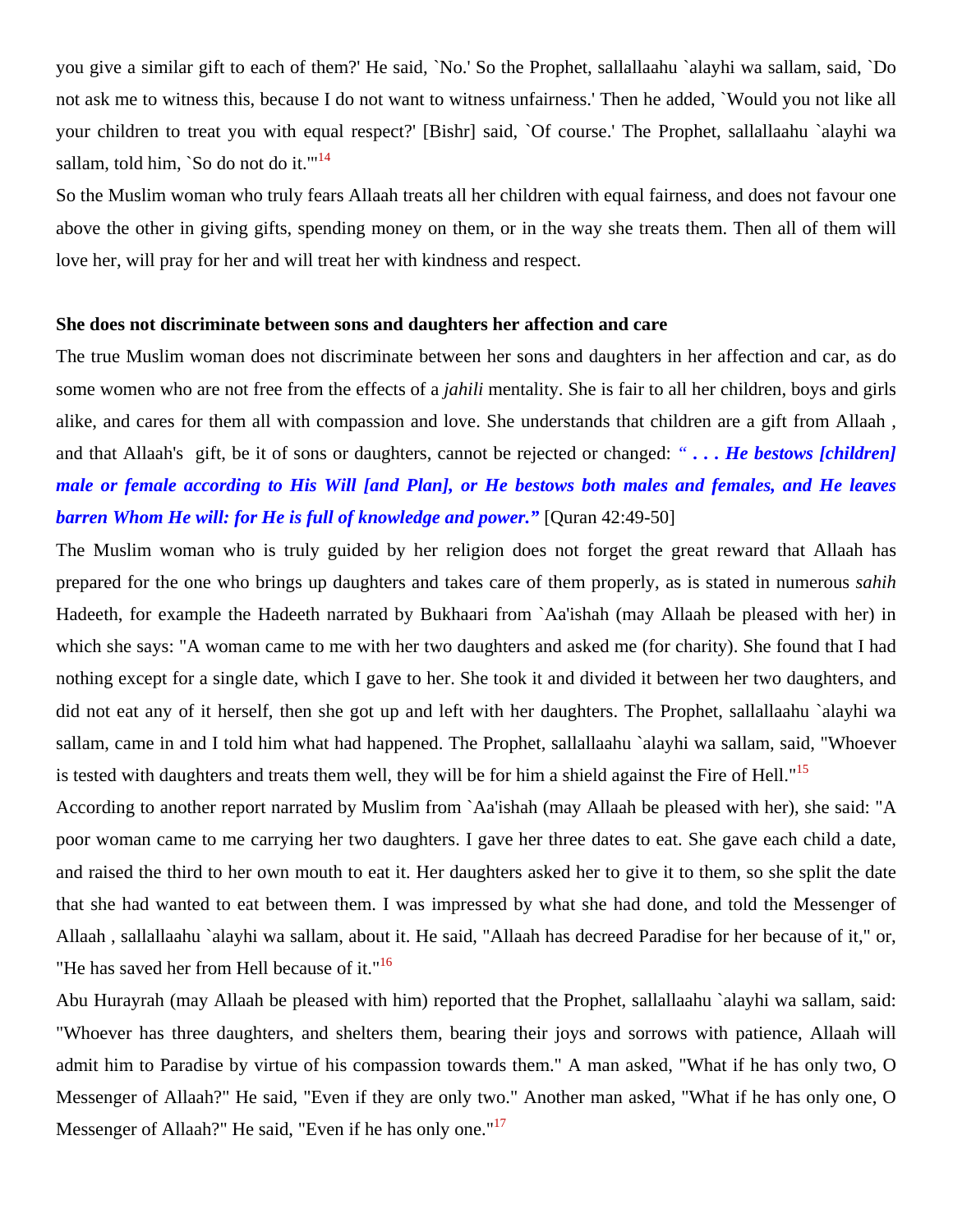Ibn `Abbas (may Allaah be pleased with him) said: "The Messenger of Allaah , sallallaahu `alayhi wa sallam, said: `Whoever had a daughter born to him, and he did not bury her alive or humiliate her, and he did not prefer his son over her, Allaah will admit him to Paradise because of her."<sup>18</sup>

The Prophet's compassion extended to females, and included sisters as well as daughters, as is seen in the Hadeeth narrated by Bukhaari in *al-Adab al-Mufrad* from Abu Sa`id al-Khudri, who said: "The Prophet, sallallaahu `alayhi wa sallam, said: `There is no-one who has three daughters, or three sisters, and he treats them well, but Allaah will admit him to Paradise."<sup>19</sup>

According to a report given by al-Tabarani, the Prophet, sallallaahu `alayhi wa sallam, said: "There is no one among my *ummah* who has three daughters, or three sisters, and he supports them until they are grown up, but he will be with me in Paradise like this  $-$ " and he held up his index and middle fingers together.<sup>20</sup>

No wise mother complains about bringing up daughters, or prefers her sons over them, if she listens to the teachings of the Prophet, sallallaahu `alayhi wa sallam, which raise the status of daughters and promise Paradise as wide as heaven and earth and the company of the Prophet, sallallaahu `alayhi wa sallam, to the one who brings them up and treats them properly! In the Muslim family, and in the true Islamic society, girls are protected, loved and respected. In the warm bosom of her parents -especially her mother - a girl will always find protection and care, no matter how long she stays in the home of her parents, brothers or other family members who should support her, whether she is married or not. Islam has guaranteed girls a life of protection, pride and support, and has spared them from a life of humiliation, need, want and having to earn a living, such as is the lot of women living in societies that have gone astray from the guidance of Allaah . In those countries, a girl barely reaches the age of eighteen before she leaves the comfort of her parents' home to face the hardships of a life filled with difficulties and risks at the time when she is most in need of protection, compassion and care. There is a huge difference between the laws of Allaah, which came to bring happiness to mankind, and the imperfect man-made laws which cause nothing but misery. It comes as no surprise that in the West, as a result of these materialistic laws, we see armies of promiscuous young men and hordes of unfortunate, miserable, unmarried young mothers, the numbers of which are increasing exponentially day by day.

### **She does not pray against her children**

The wise Muslim woman does not pray against her own children, heeding the words of the Prophet, sallallaahu `alayhi wa sallam, who forbade such prayers lest they be offered at a time when prayers are answered. This was stated in the lengthy Hadeeth narrated by Jabir in which the Prophet, sallallaahu `alayhi wa sallam, said: "Do not pray against yourselves, or against your children, or against your wealth, in case you say such words at a time when Allaah will answer your prayer."<sup>21</sup>

Praying against one's own children is not a good habit. No mother does so at a time of anger, but she will regret it later on after she has calmed down. I do not think that a mother who has truly sought the guidance of Islam would lose her mind and her equilibrium to such an extent that she would pray against her own children, no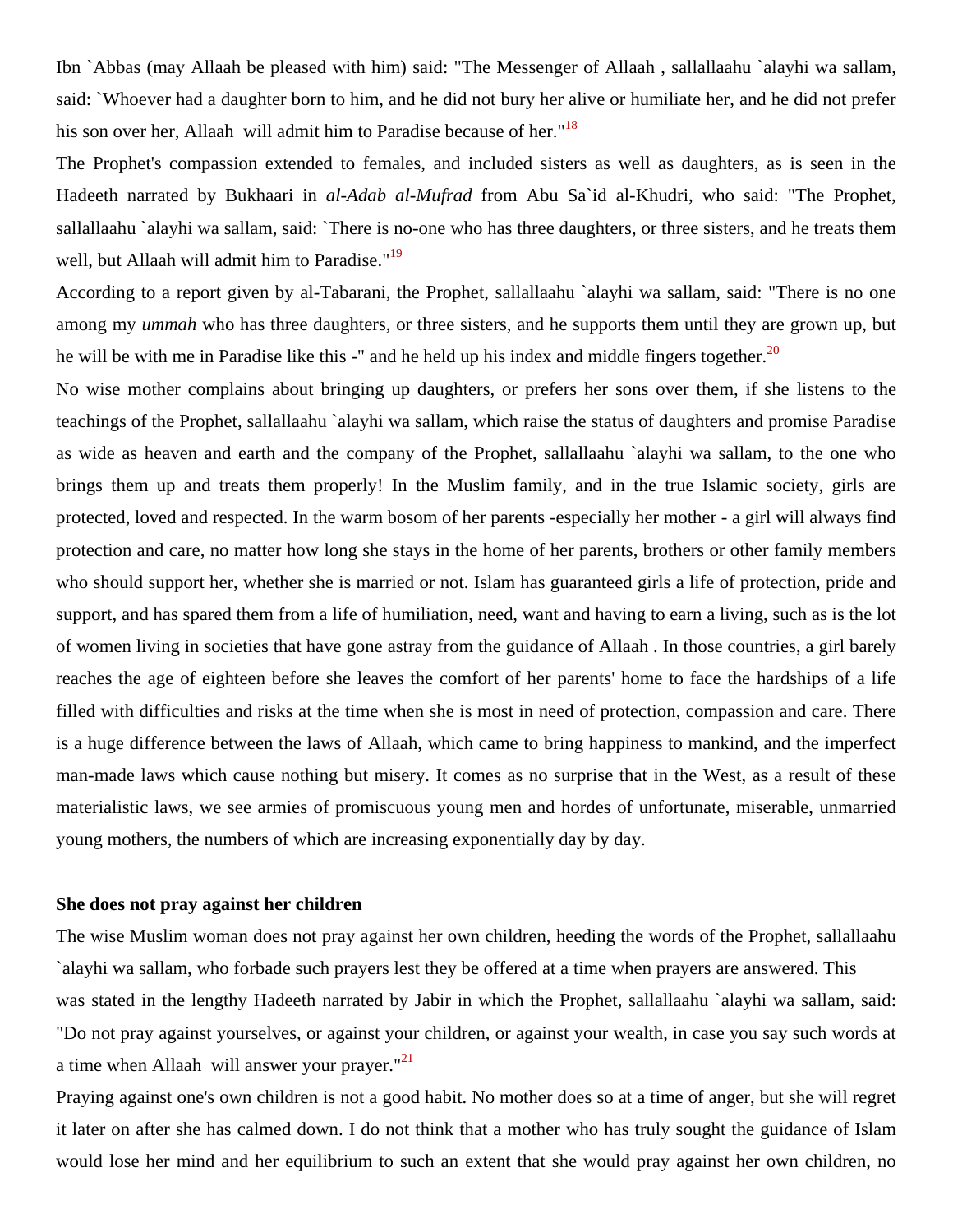matter what they did. Such a woman would not allow herself to indulge in something that is done only by foolish, hot-tempered women.

### **She is alert to everything that may have an influence on them**

The smart Muslim mother keeps her eyes open as far as her children are concerned. She knows what they are reading and writing, the hobbies and activities they persue, the friends they have chosen, and the places they go to in their free time. She knows all of this without her children feeling that she is watching them. If she finds anything objectionable in their hobbies, readingmaterials, etc., or if she sees them hanging around with undesirable friends, or going to unsuitable places, or taking up bad habits such as smoking, or wasting time and energy on *haram* games that teach them to get used to trivialities, she hastens to correct her children in a gentle and wise manner, and persuades them to return to the straight and narrow. The mother is more able to do this than the father, because she spends much more time with the children, and they are more likely to open up and share their thoughts and feelings with her than with their father. Hence it is quite clear that the mother has a great responsibility to bring up her children properly and form their characters in a sound fashion, in accordance with Islamic principles, values and traditions. Every child is born in a state of *fitrah* (the natural, good, disposition of mankind), and it is the parents who make him into a Jew, a Christian or a Magian, as the Prophet, sallallaahu `alayhi wa sallam, said in the *sahih* Hadeeth narrated by Bukhaari. There is no secret about the enormous impact the parents have on the personality and psychological development of their child from the earliest years until the child attains the age of reason.

The books that children read should open their minds and form their personalities well, giving them the highest examples to follow; they should not corrupt their minds and extinguish the light of goodness in their souls.

Hobbies should help to develop the positive aspects of a child's nature and reinforce good tastes, not encourage any negative tendancies. Friends should be of the type that will lead one to Paradise, not to Hell; they should influence a child in a positive way and encourage him to do good, to strive to improve himself and to succeed, not drag him dowinto sin, disobedience and failure. How many people have been brought to the slippery slope of destruction and perdition by their friends, whilst their mothers and fathers were unaware of what was to their own children! How wise are the words of the poet `Adiyy ibn Zayd al-`Ibadi concerning friends: "If you are among people, then make friends with the best of them. Do not make friends with the worst of them lest you become as bad as he is. Do not ask about the man, but ask about his friends, for every person is influenced by his friends." $^{22}$ 

The true Muslim mother takes notice of her children's books, magazines, hobbies, school, teachers, clubs, media interests, and everything that may have an impact on their personalities, minds, souls and faith. She intervenes when necessary, either to encourage or to put a stop to something, so that the children's upbringing will not be affected by corruption or sickness. Successful upbringing of children depends on a mother who is alert and intelligent, and understands her responsibility towards her children, so that she does a good job and raises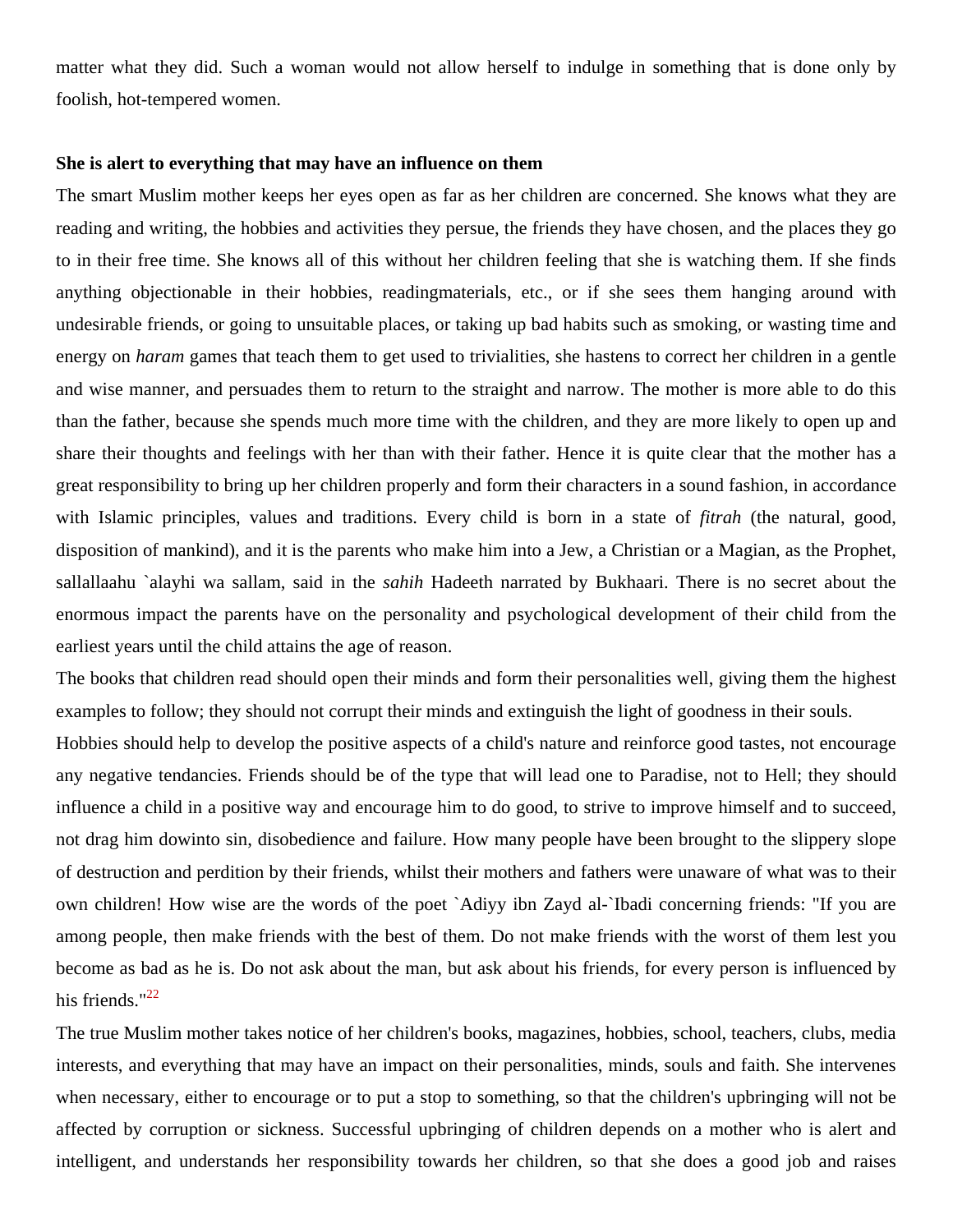children who will be a boon to their parents and society in general. Families that fail to raise their children properly usually do so because the mother does not understand her responsibility towards her children, so she neglects them and they become a source of evil and a torment to their parents and others. Children would not become a source of evil if their parents, especially the mother, knew their responsibility and took it seriously.

### **She instils good behaviour and attitudes in them**

The Muslim woman tries hard to instil in her children's hearts the best qualities, such as loving others, upholding the ties of kinship, caring for the weak, respecting elders, showing compassion to little ones, deriving satisfaction from doing good, being sincere in word and deed, keeping promises, judging fairly, and all other good and praiseworthy characteristics. The wise Muslim woman knows how to reach her children's hearts and instil these worthy qualities, using the best and most effective methods, such as setting a good example, coming down to their level, treating them well, encouraging them, advising and correcting them, and being compassionate, kind, tolerant, loving, and fair. She is gentle without being too lenient, and is strict without being harsh. Thus the children receive a proper upbringing, and grow up open-minded, mature, righteous, sincere, good, able to give and prepared to make a constructive contribution in all aspects of life. Not surprisingly, the Muslim mother's upbringing produces the best results, for she is the first school and the first teacher, as the poet said: "The mother is a school: if you prepare her properly, you will prepare an entire people of good character, The mother is the first teacher, foremost among them, and the best of teachers."<sup>23</sup>

### **Footnotes:**

- 1. (Bukhaari and Muslim), See Sharh al-Sunnah, 10/61, Kitab al-imarah wa'l-qada', bab al-ra'I mas'ul 'an ri'atihi.
- 2. Reported by Bukhaari in al-Adab al-Mufrad, 1/371, bab husn al-khulq.
- 3. Reported by Ahmad, 2/187, and by Abu Dawud with a hasan isnad, 1/193, Kitab al-Salat, bab mata yu'mar al-ghulam bi'l-Salat
- 4. Sahih Muslim, 15/75, Kitab al-fada'il, bab rahmatihi (r) wa tawadu'ihi.
- 5. (Bukhaari and Muslim), See Sharh al-Sunnah, 12/264, Kitab al-isti'dhan, bab al-taslim 'ala'lsubyan.
- 6. Reported by Ahmad, 2/185, and by al-Hakim, 1/62, Kitab al-iman; its isnad is sahih.
- 7. (Bukhaari and Muslim), Sharh al-Sunnah, 13/34, Kitab al-birr wa'l-silah, bab rahmah al-walad wa taqbilihi.
- 8. Fath al-Bari, 10/426, Kitab al-adab, bab rahmah al-walad wa taqbilihi.
- 9. See Fath al-Bari, 8/135, Kitab al-maghazi, bab maraduhu (r) wa wafatuhu; Abu Dawud,
- 4/480, Kitab al-adab, bab ma ja'a fi'l-Qiyam.
- 10. Fath al-Bari, 6/472, Kitab aHadeeth al-anbiya', bab qawlihi ta'ala, 45-48 min Al 'Imran.
- 11. Abu Tammam, al-Hamasah, 1/167.
- 12. In fact it is Allaah Who gives these things, not nature. This expression is one of the effects of Westernization. [Author]
- 13. From an article by Salma al-Haffar in the Damacus newspaper al-Ayyam, 3/9/1962.
- 14. (Bukhaari and Muslim), See Sharh al-Sunnah, 8/296, Kitab al-'ataya wa'l-hadaya, bab al-ruju' fi hibbah al-walad wa'l-taswiyyah bayna al-awlad fi'l-nahl.
- 15. (Bukhaari and Muslim), See Sharh al-Sunnah, 6/187, Kitab al-zakah, bab fadl al-sadaqah 'ala'l-awlad wa'l-aqarib.
- 16. Sahih Muslim, 16/179, Kitab al-birr wa'l-silah, bab al-ihsan ila'l-banat.
- 17. Reported by Ahmad, 2/335 and al-Hakim, 4/176, Kitab al-birr wa'l-silah. He said: its isnad is sahih.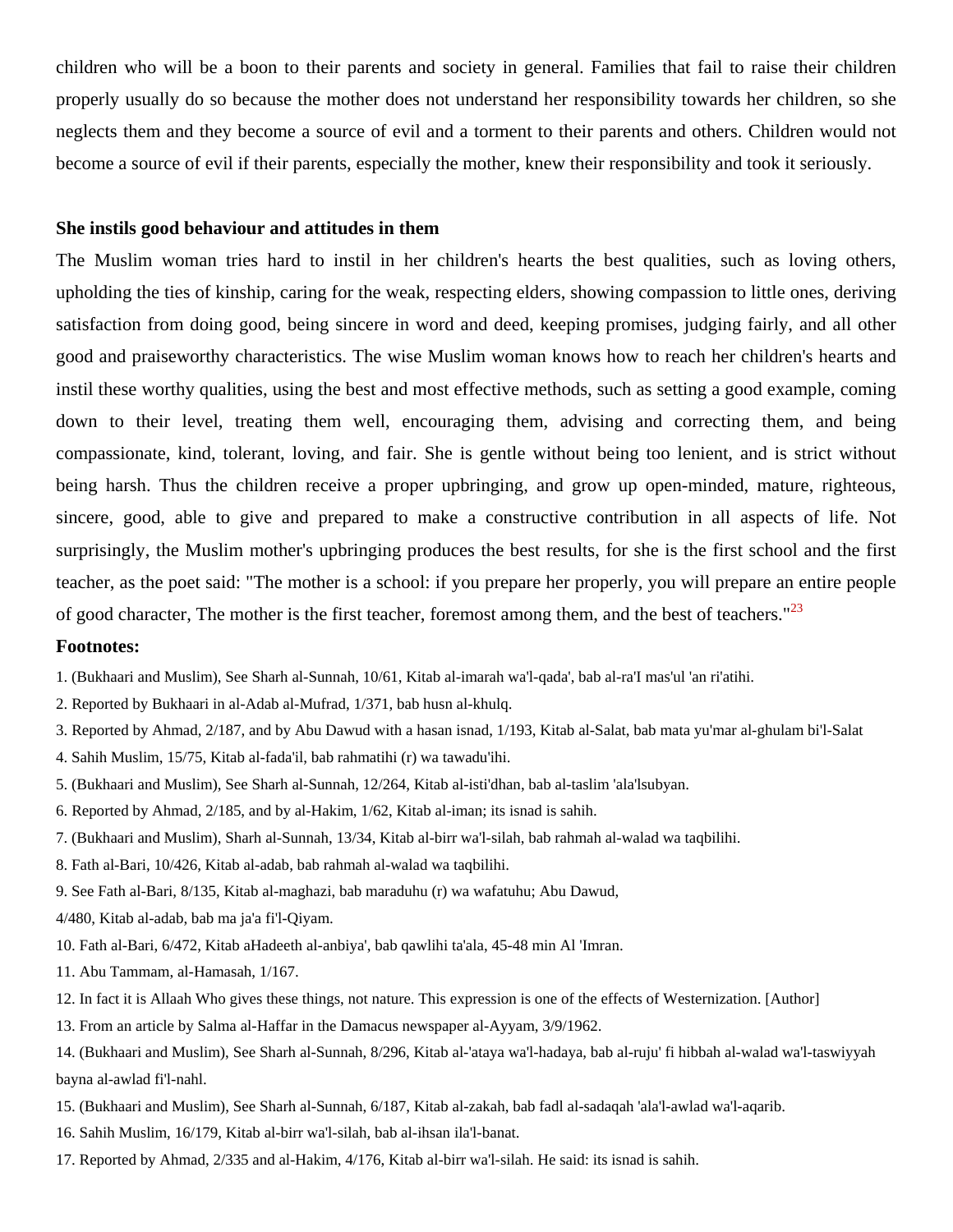- 18. Reported by al-Hakim in al-Mustadrak 4/177, Kitab al-birr wa'l-silah. He said: its isnad is sahih.
- 19. Reported by Bukhaari in al-Adab al-Mufrad, 1/162, bab man 'ala thalatha ihkawat.

20. Reported by al-Tabarani in al-Awsat with two isnads; the narrators of the first isnad are rijal al-sahih. See Majma' al-Zawa'id, 8/157.

- 21. Sahih Muslim, 18/139, Kitab al-zuhd, bab Hadeeth Jabir al-tawil.
- 22. See Adiyy ibn Zayd al-'Ibadi: al-Sha'ir al-Mubtakir, by the author, pp. 171-172.
- 23. Diwan Hafiz Ibrahim, 282. Published by Dar al-Kutub al-Misriyyah.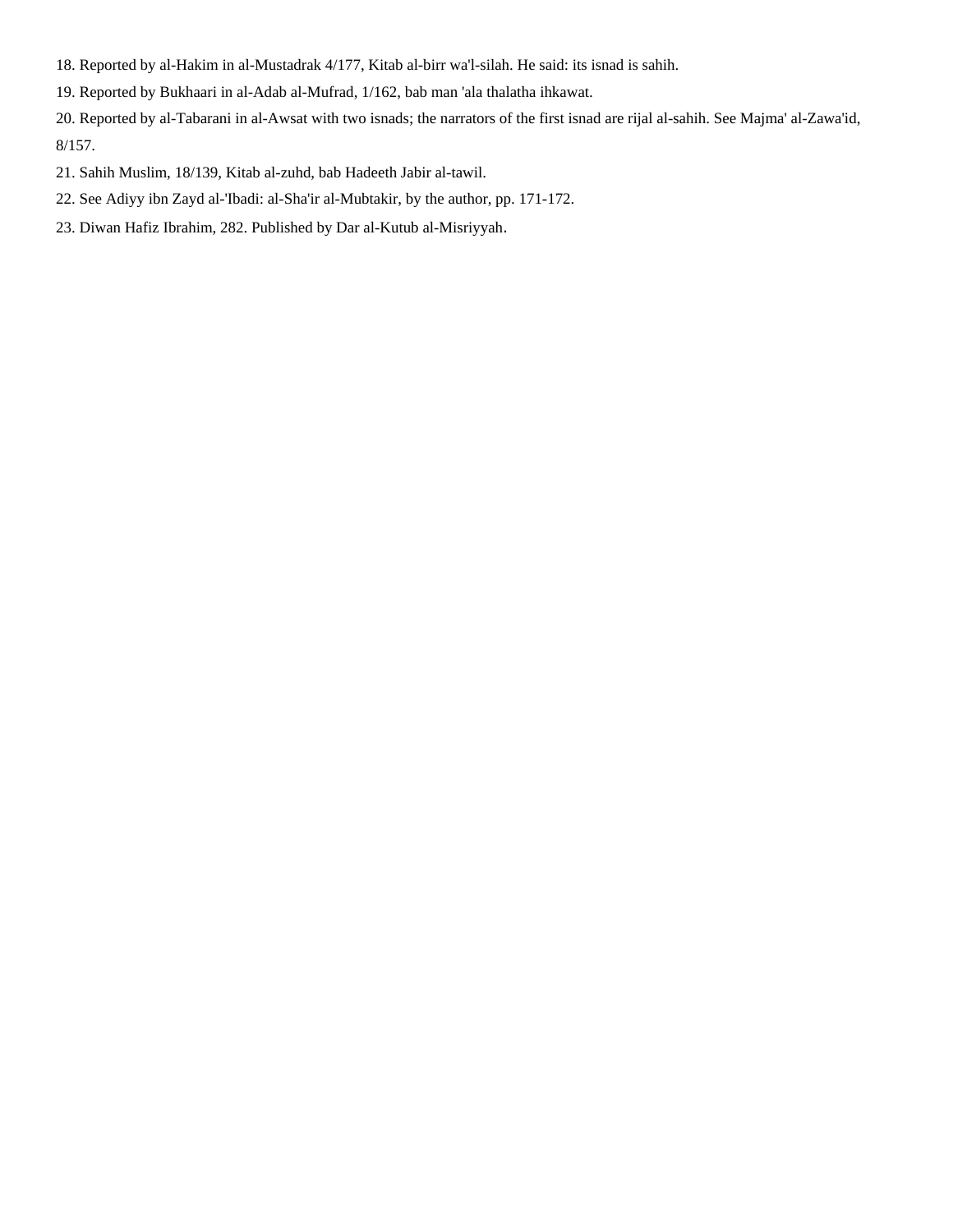# **Chapter 6: The Muslim Woman and Her Sons and Daughters-In-Law**

### **A- Her daughter-in-law Her attitude towards her daughter-in-law**

The Muslim woman who understands the teachings of her religion and who is of a high character, regards her daughter-in-law as she regards her own daughters. Fate has made this woman the wife of her son, and she has joined the family and become one of its members. Similarly, when the young Muslim woman who has been brought up with Islamic values and attitudes leaves her parents' home and goes to live with her new husband, she regards her mother-in-law as she does her own mother.

### **She knows how to make a good choice in selecting a daughter-in-law**

choose the one who is religious, may your hands be rubbed with dust!"

Thus before any marriage takes place, it is very important for both parties (both potential mothersin- law and potential daughters-in-law) to be very careful in making the right choice. When seeking spouses for her sons and daughters, a mother must examine each candidate's religious commitment and character, and look for a sound upbringing and good reputation. When the wise Muslim woman looks for a wife for her son, she always bears in mind the fact that this will be a new daughter joining her family, one who should enjoy the same respect and love as her own daughters, and who will share their duties within the framework of the greater family. She should want for her new daughter-in-law nothing but success, happiness and stability in marriage. So the wise mother will not be attracted by those girls who appear pretty and cheerful on the outside only; she will also require her future daughter-in-law first and foremost to be strong in her commitment to Islam, and to be of a good and balanced character. This is in accordance with the teaching of the Prophet, sallallaahu `alayhi wa sallam,: "A woman may be married for four reasons: her wealth, her lineage, her beauty or her religion;

### **She knows her place**

On the basis of this correct understanding of the daughter-in-law's position in marriage and her position in her new family, the mother-in-law treats her daughter-in-law properly and fairly in all circumstances and at all times. It never crosses the mind of the Muslim mother-in-law who is filled with Islamic values, that this woman has stolen the son whom she spent long years bringing up only to be taken away, when he reached the age of manhood and became able to work and make sacrifices, by a wife who would lead him into a happy home where he would forget everything that his mother had ever done for him. Such evil thoughts never occur to the righteous Muslim woman, because she understands the laws of Allaah that apply in this life, and she knews that her son, to whom she taught Islamic values from early childhood, cannot be made to forget his mother by his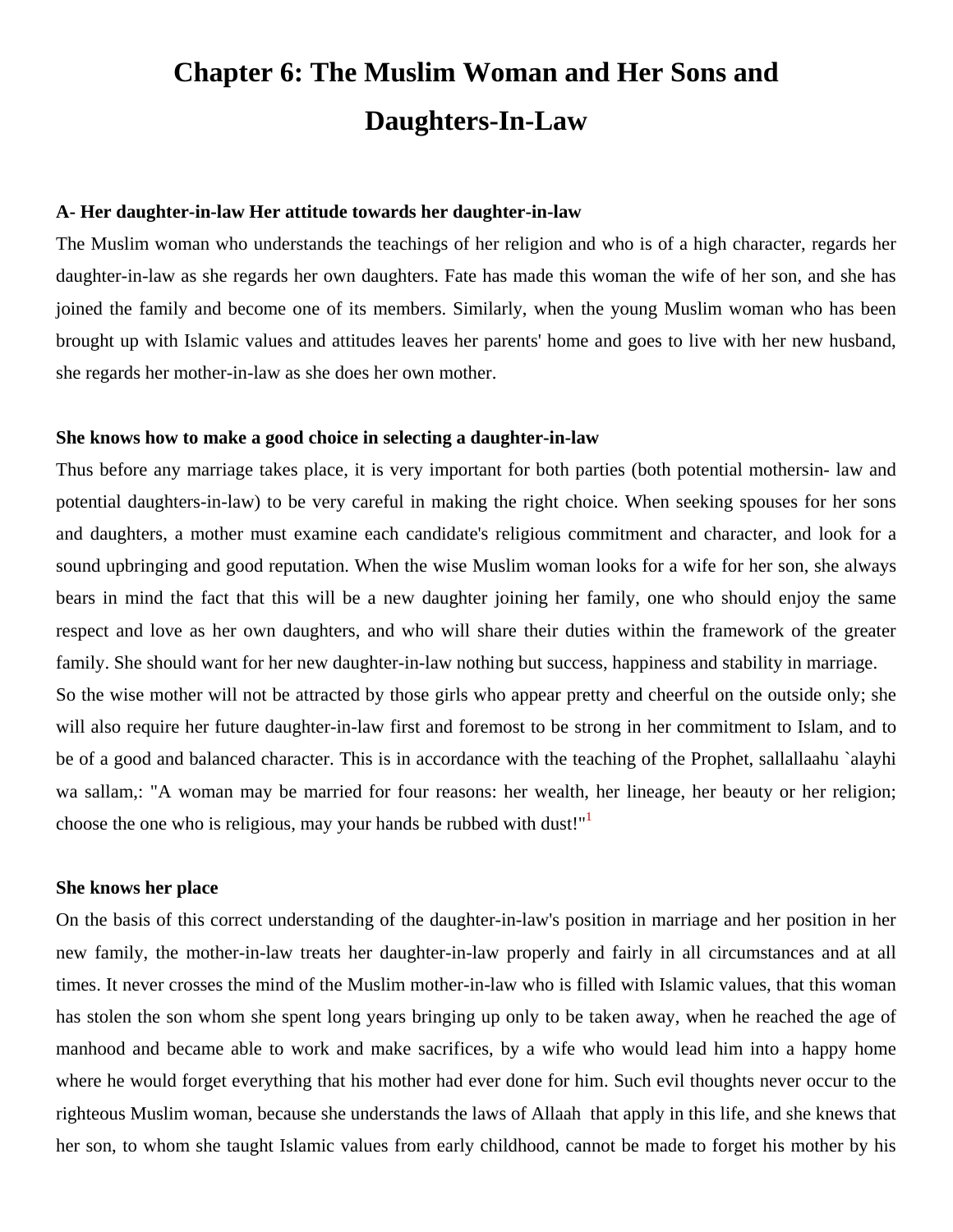beautiful wife, just as the daughter-in-law whom she chose for her son from among the good, believing young women, would never accept for her husband to forget his mother in this way, which is precisely that disobedience which has been forbidden by Islam. If she feels any stirrings of jealousy at some moment of human weakness, she seeks refuge in her faith and fear of Allaah , and so she sheds these hateful feelings and returns to a proper opinion of her daughter-in-law. This is the attitude of the righteous believers, men and women alike, when they are struck by some evil thought they turn to Allaah : *"Those who fear Allaah, when a thought of evil from Satan assaults them, bring Allaah to remembrance, when lo! They see [aright]!"* **[**Quran 7:201]

Hence a balance is struck between the daughter-in-law, the mother-in-law and the husband, and matters may run their natural, peaceful course unaffected by misguided whims and desires and governed instead by religion, reason and wisdom.

### **She gives advice but does not interfere in their private life**

From the moment her daughter-in-law is brought as a bride to her son, the wise Muslim woman remembers that her daughter-in-law has the right to live her married life in all aspects - so long as it remains within the limits of Islamic teaching - and that no-one has the right to interfere in the private life of the spouses except in cases where it is essential to do so, as every Muslim is required to give sincere advice in accordance with the Prophet's words: "Religion is sincere advice [*nasihah*] . . ."<sup>2</sup>

The Muslim mother-in-law's standard in her behaviour towards her daughter-in-law is her behaviour towards her own daughter: just as she wants her daughter to have a happy, successful and independent marriage, undisturbed by any interference in her private life, so she wishes the same for her daughter-in-law, with no exceptions.

### **She respects her and treats her well**

The good Muslim mother-in-law respects her daughter-in-law and treats her well; she makes her feel that she is loved and appreciated; she listens to her thoughts and opinions, approving and encouraging those that are good, and gently correcting those that are mistaken. In all of this, the mother-in-law's aim is to be fair and just, so she judges her daughter-in-law exactly as she would judge her daughter if she were in her place giving her opinion to her mother, in accordance with the words of the Quran: *"O you who believe! Fear Allaah, and [always] say a word directed to the Right."* **[**Quran 33:70]

She does not omit to express the joy that she feels from time to time, when she sees that her son is happy with his wife, and this adds to the best feelings that her son and daughter-in-law feel.

Similarly, she does not forget to include her daughter-in-law on various occasions, just as she thinks of her daughters, so she lets her accompany them, and makes her feel that she is one of them, and that she is a beloved member of the family since she is married to her beloved son. In this way the mother-in-law becomes dear to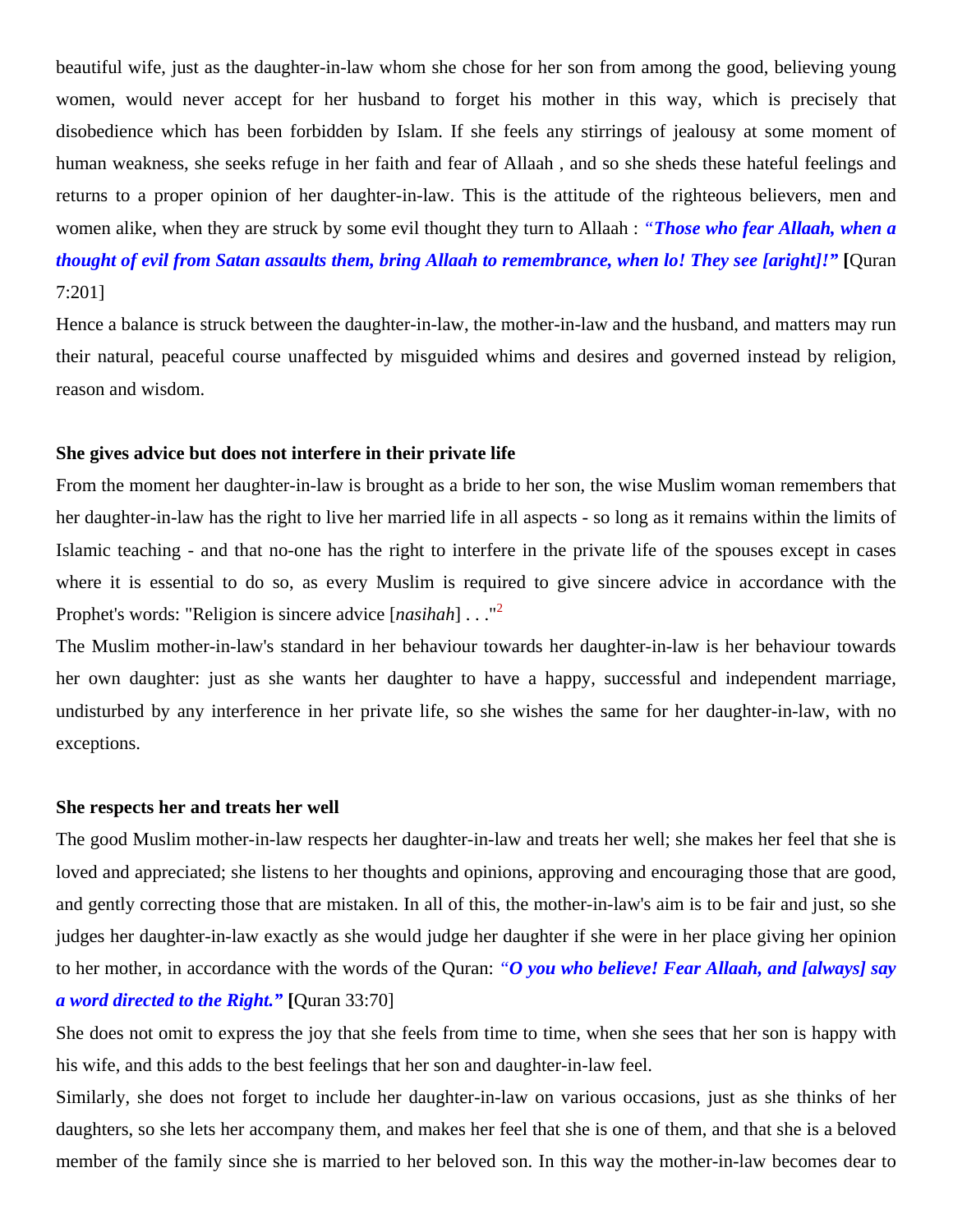her daughter-in-law, because she shows that her daughter-in-law is dear to her. This is in direct contrast to the practice in those backward, *jahili* societies that have deviated from the guidance of Allaah , where hatred and despicable plots between mothers-in-law and daughters-in-law are the norm, to such an extent that this enmity has become a traditional, inevitable phenomenon, about which there are many folk sayings and popular songs. None of this could have happened if both mothers-in-law and daughters-in-law had really respected one another's rights as outlined by Islam, and had stayed within the limits prescribed by Allaah . This is why the traditional enmity between the mother-in-law and her daughter-in-law disappeared in those societies that truly embraced Islam and adhered to its teachings and values.

### **She is wise and fair in her judgement of her daughter-in-law**

A mother-in-law may find herself being tested by a daughter-in-law who is not of good character, one who does not treat others well. Here we see the need for the mother-in-law to exercise wisdom and sophistication by repelling evil with something better, as stated in the Quran: *"Nor can Goodness and Evil be equal. Repel [Evil] with what is better: then will he between whom and you was hatred become as it were your friend and intimate! And no one will be granted such goodness except those who exercise patience and selfrestraint– none but persons of the greatest good fortune."* **[**Quran 41:34-35]

One way in which a mother-in-law may repel evil with something better is by concealing her daughter-in-law's negative qualities and mistakes from her son as much as possible, advising her daughter-in-law on her own and explaining how keen she is for the marriage to continue on the basis of love and good works. The mother-in-law should continue to advise her daughter-in-law until she rids herself of those negative qualities, or at least minimizes them. Thus the daughter-inlaw will feel that she has a sincere, loving mother-in-law, not a fearsome enemy who is just waiting for her to stumble.

The wise Muslim mother-in-law remains fair and just when she judges between her daughter-inlaw and her son, if she sees her son mistreating her daughter-in-law. Her awarenessand fear of Allaah prevent her frowith her son at the expense of the truth, so she does not support him in oppressing his wife or in doing wrong. This is in accordance with the words of the Quran:

- *". . . Whenever you speak, speak justly, even if a near relative is concerned . . ."* [Quran 6:152]
- *". . . And when you judge between man and man, that you judge with justice . . ."* **[**Quran 4:58]

The Muslim woman who is truly following this guidance will never commit the sin of oppression, and will never be content to give any judgement except that which is fair, even if this means judging in favour of her daughter-in-law and against her son.

### **B - Her son-in-law Her attitude towards her son-in-law**

The attitude of the truly-guided Muslim woman towards her sons-in-law is no different than her attitude towards her daughters-in-law. She treats her daughter-in-law as if she were one of her own daughters, and similarly she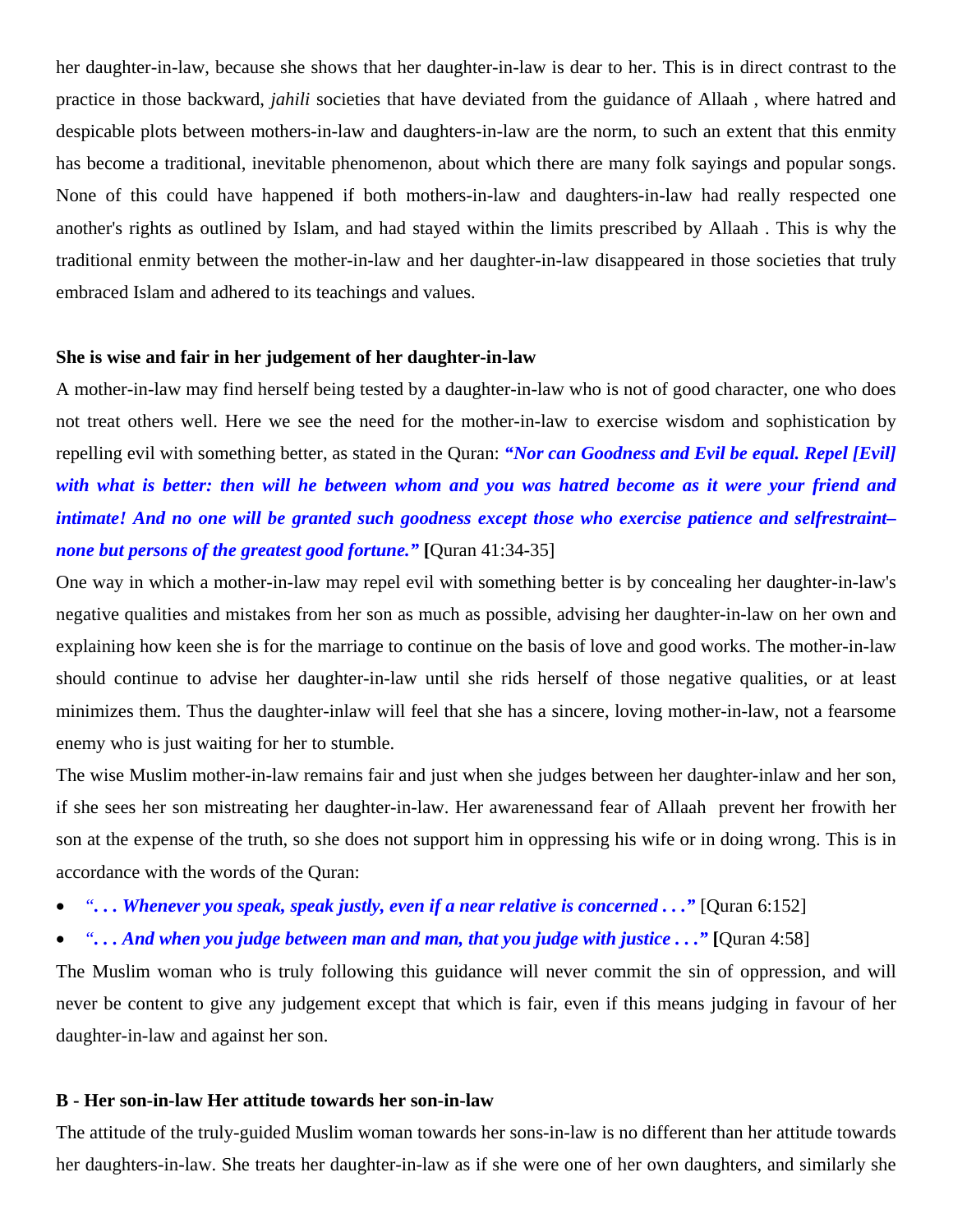treats her son-in-law as if he were one of her own sons. Just as she wants her own son to be one of the best of people, so she also wants her son-in-law to be one of the best of people too.

### **She knows how to make a good choice in selecting a son-in-law**

So she makes a good choice when selecting a son-in-law, accepting none but one who is religious, wellmannered and has a good reputation, as the Prophet, sallallaahu `alayhi wa sallam, encouraged Muslims to do in the Hadeeth: "If there comes to you one with whose religious commitment and character you are pleased, then marry your daughter to him; if you do not do so, it will be a cause of *fitnah* and widespread mischief on earth."<sup>3</sup> In seeking a spouse for her daughter, she is not attracted only by a smart appearance, high status or plentiful wealth, because she knows that by marrying her daughter to this man she is going to gain a son, to whom she will entrust her daughter's honour, life and happiness, none of which may be protected or properly taken care of except by a man who is well-mannered, religious, noble, chivalrous and moral.

### **She respects and honours him**

Not surprisingly, her son-in-law is on the receiving end of her honour, respect and appreciation. At every opportunity she makes him feel that he has become a member of the family by marrying her daughter, so she wishes him and her daughter happiness and success in their life together. She lets him know that he is the one to whom she has entrusted the precious honour of her daughter, and in whom she places her hopes for the achievement of her daughter's fondest wishes. She makes him feel that she is a second mother to him, so she does not withhold any advice, or spare any effort to do whatever will bring happiness to him, his wife and his children.

### **She helps her daughter to be a good wife to her husband**

The wise Muslim woman never ceases to offer advice to her daughter in ways that will be of benefit to her in running her household and taking care of her husband and children. She always points out to her daughter anything that will please her husband and make him happy, and encourages her to undertake the duties of a wife and mother in the best way possible. If she notices any shortcoming, negligence or carelessness on the part of her daughter, she hastens to correct and advise her, and helps her to make up for the shortcoming, so that there will be no reason for her son-in-law to look down on her daughter. She does not neglect to mention her son-inlaw's good characteristics from time to time, so that her daughter will become more fond of him, and more content with what Allaah has given her. In this way, a mother becomes the greatest help to her daughter in consolidating her marriage and making it happy.

### **She is fair, and is never biased in favour of her daughter**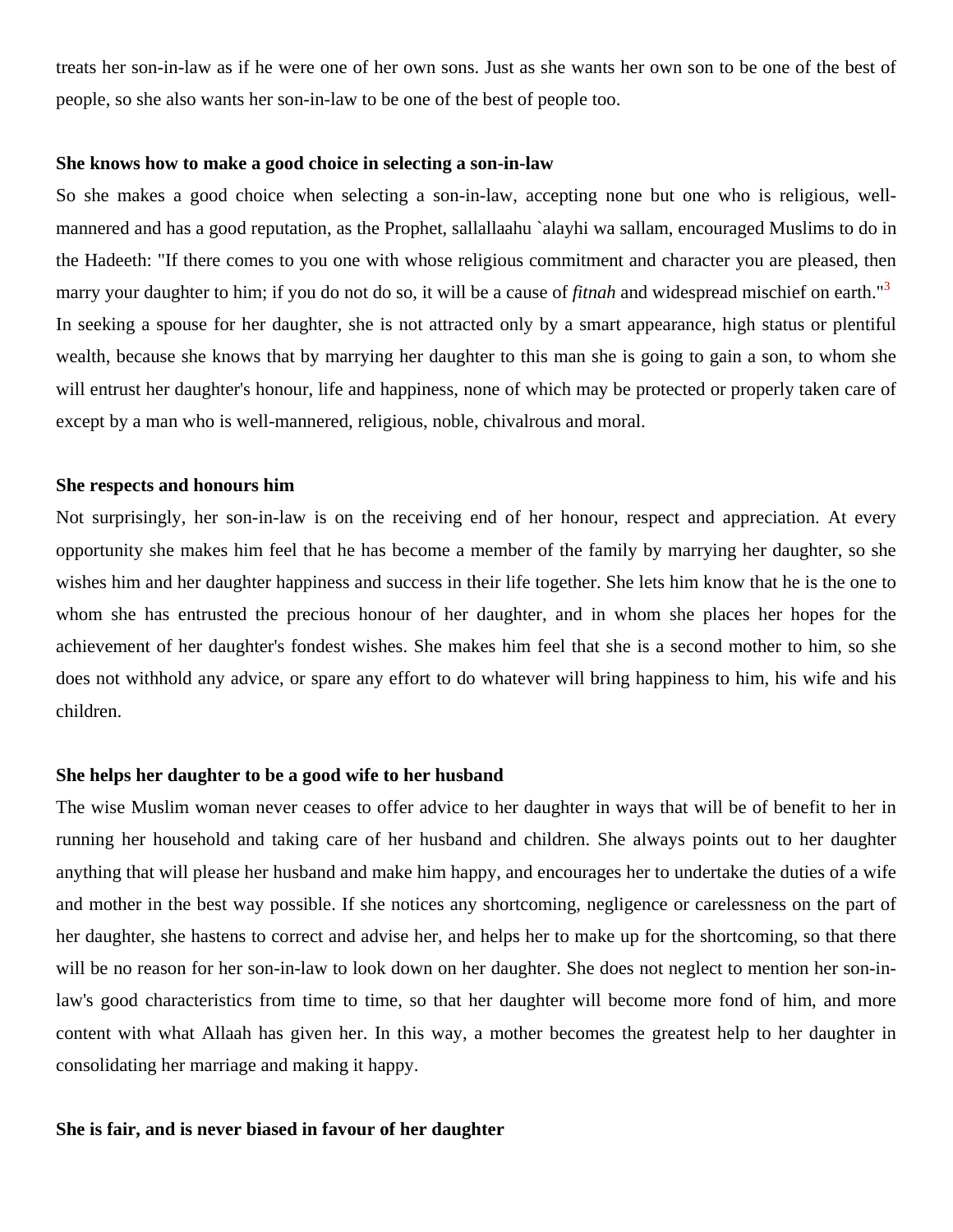The Muslim mother-in-law is always fair in her opinions and judgements if any misunderstanding arises between her daughter and son-in-law, or if she notices any failure on her daughter's part to be a good wife or to perform her domestic duties or to take care of her husband's legitimate desires. She does not stand by her daughter, rather she speaks words of fairness and truth, as commanded by Allaah in the Quran:

*". . . Whenever you speak, speak justly, even if a near relative is concerned . . ."* **[**Quran 6:152]

*" . . . And when you judge between man and man, that you judge with justice . . ."* **[**Quran 4:58]

If she notices that her daughter tends to take a lot of money from her husband or spends extravagantly, and that her words of advice to her daughter are not heeded, then she speaks out, explaining to her daughter the error of her ways and pointing out how she has transgressed the limits laid down by Islam with regard to spending, as has been outlined in the Quranic description of the honoured, truly-guided servants of Allaah: *"Those who, when they spend, are not extravagant and not niggardly, but hold a just [balance] between those [extremes]."* **[**Quran 25:67]

If what she notices on her daughter's part is excessive power and a tendency to undermine her husband's honour and *qawwamah*, she hastens to explain to her daughter in the clearest termsthat men are *qawwamun* over women, as the Quran says: *"Men are the protectors and maintainers of women, because Allaah has given the one more [strength] than the other, and because they support them from their means ...*" [Quran 4:34] and that men have been given this role of protecting and maintaining women for two essential reasons which women should never forget: the precedence given to men, and the wealth that they spend on women: *". . . but men have a degree [of advantage] over them.*" [Quran 2:228]

The mother-in-law who is adhering to Islam and who is wise and fair does not differentiate between her son and her son-in-law. Just as she wants her son to fulfil his role as *qawwam* over his wife and to conduct his marriage wisely, seriously and in a manly fashion, so she wants the same thing for her son-in-law too, even if that means that her daughter has to face some strictness, because justice demands that of every woman who believes in Allaah and the Last Day. Just as the Muslim mother-in-law will criticize her daughter-in-law if necessary for any extravagance that she may notice, out of compassion towards her son, she will also criticize her own daughter if she oversteps the limits, in order to be fair and just, and in obedience to the words of the Quran: "... *Whenever you speak, speak justly, even if a near relative is concerned ...*" [Quran 6:152]

### **She deals with problems wisely**

A son-in-law may be of a certain mentality with which his wife and mother-in-law do not feel at ease, which may result in mutual dislike and arguments. In such cases, the duty of the mother-inlaw who understands the teachings of Islam is to approach her son-in-law in a sensitive manner, taking into account his particular mentality and nature, to deal with him wisely, and never to despair of reaching her goal with a measure of patience and persistence. She is always very careful never to exaggerate her son-in-law's negative points to her daughter; rather, so long as those negative aspects do not affect his religion or moral character and do not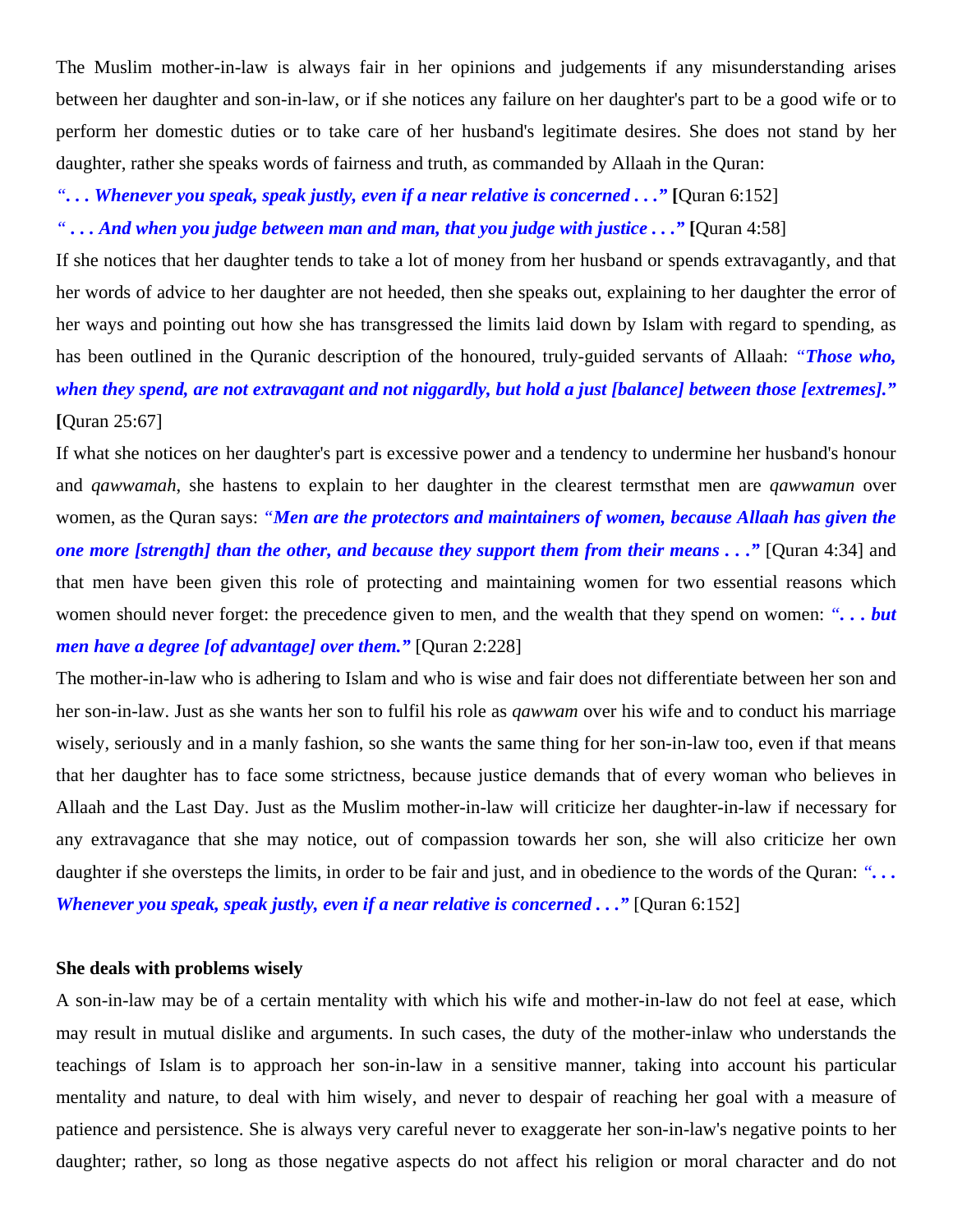warrant the end of the marriage, she tries to make them look as small as possible, whilst striving to deal with them by legitimate means and wise methods.

Thus the mother-in-law who is truly guided by Islam becomes a blessing and a source of goodness for her daughter and her husband, offering solid support to their marriage and proving by her fairness and piety that she is indeed a second mother to the husband, not the traditional enemy of the couple, as she is often described in backward, *jahili* societies where comedians tell funny stories of that everlasting enmity which in fact is the result of the Muslims' failure to properly apply the laws and values of their religion.

We may well imagine the great happiness felt by both families - her son's family and her daughter's family towards this wise, sensitive, pious mother-in-law, when she is sincere and loved by both her son-in-law and her daughter-in-law, and this love is reflected in the happiness oboth families.

By virtue of her *taqwa*, fairness and good to her son- and daughter-in-law, she increases the happiness of her daughter and son, and contributes to the comfort and tranquillity of their families. How beautiful are the deeds of the intelligent, believing mother-in-law, and how great is the need of her sons' and daughters' families for her!

### **Footnotes:**

- 1. (Bukhaari and Muslim), See Sharh al-Sunnah, 9/8, Kitab al-nikah, bab ikhtiyar dhat al-din.
- 2. Sahih Muslim, 2/37, Kitab al-iman, bab bayan an al-din al-nasihah.
- 3. A hasan Hadeeth narrated by Tirmidhi, 2/274, Abwab al-nikah, 3; Ibn Majah, 1/633, Kitab alnikah, bab al-akfa'.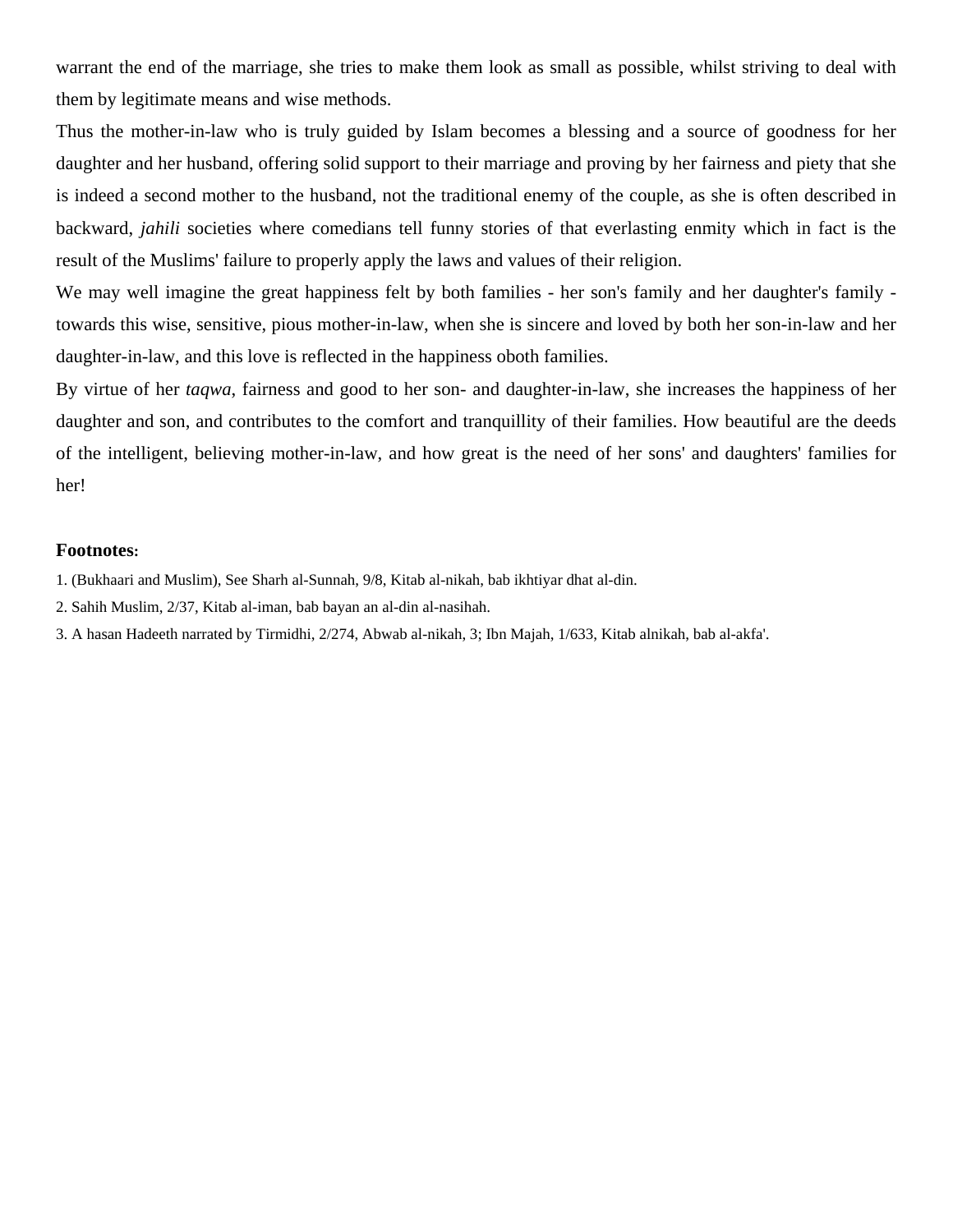### **Chapter 7: The Muslim Woman and Her Relatives**

The Muslim woman who is guided by the teachings of her religion never forgets that her relatives have rights over her, and that she is required to uphold the ties of kinship and to treat them well. The relatives (in Arabic *arham*, which literally means "wombs") are those to whom a person is linked by ties of blood, whether they are his heirs or not.

### **Islamic view of kinship ties**

Islam has recognized the ties of kinship in a way that is unparalleled in other religions or "isms"; it enjoins Muslims to uphold the ties of kinship and condemns the one who breaks this tie. There is no greater proof of the emphasis placed by Islam on the ties of kinship than the vivid picture painted by the Prophet, sallallaahu `alayhi wa sallam, who described kinship (*rahm*) as standing in the vast arena of creation and seeking refuge with Allaah from being cut off. Allaah answers its prayer, taking care of those who maintain the ties of kinship, and cutting off those who cut off these ties. This is seen in the *sahih* Hadeeth narrated by Abu Hurayrah, may Allaah be pleased with him, who said: "The Prophet, sallallaahu `alayhi wa sallam, said: `Allaah created the universe, and when He had finished, kinship (*rahm*) stood up and said, "This is the standing up of one who seeks Your protection from being cut off." Allaah said, "Yes, would it please you if I were to take care of those who take care of you and cut off those who cut you off?" It said, "Of course." Allaah said, "Then your prayer is granted."' Then the Prophet, sallallaahu `alayhi wa sallam, said, `Recite, if you wish: *"Then, is it to be expected of you, if you were put in authority, that you will do mischief, in the land, and break your ties of kith and kin? Such are the men whom Allaah has cursed for He has made them deaf and blinded their sight."* [Quran 47:22- 23]**'"**<sup>1</sup>

Many *ayat* of the Quran reiterate and affirm the position of *arham* in Islam, encouraging people to uphold the ties of kinship and instilling a strong sense of the importance of recognizing kinship rights and avoiding neglect of those rights, and warning against abuse of them. One of these *ayat* is: *". . . Fear Allaah, through Whom you demand your mutual [rights], and [reverence] the wombs [that bore you] . . ."* [Quran 4:1]

This *ayah* commands man to fear Allaah first and foremost, then places respect for *arham* second to that *taqwa*  in order to emphasize its importance. For the true Muslim, the fact that *rahm* is often mentioned in conjunction with belief in Allaah and good treatment of parents, is enough to confirm its status and importance:

- *"Your Lord has decreed that you worship none but Him, and that you be kind to parents . . ."* **[**Quran 17:23]
- *"And render to the kindred their due rights, as [also] to those in want, and to the wayfarer: but squander not [your wealth] in the manner of a spendthrift."* [Quran 17:26]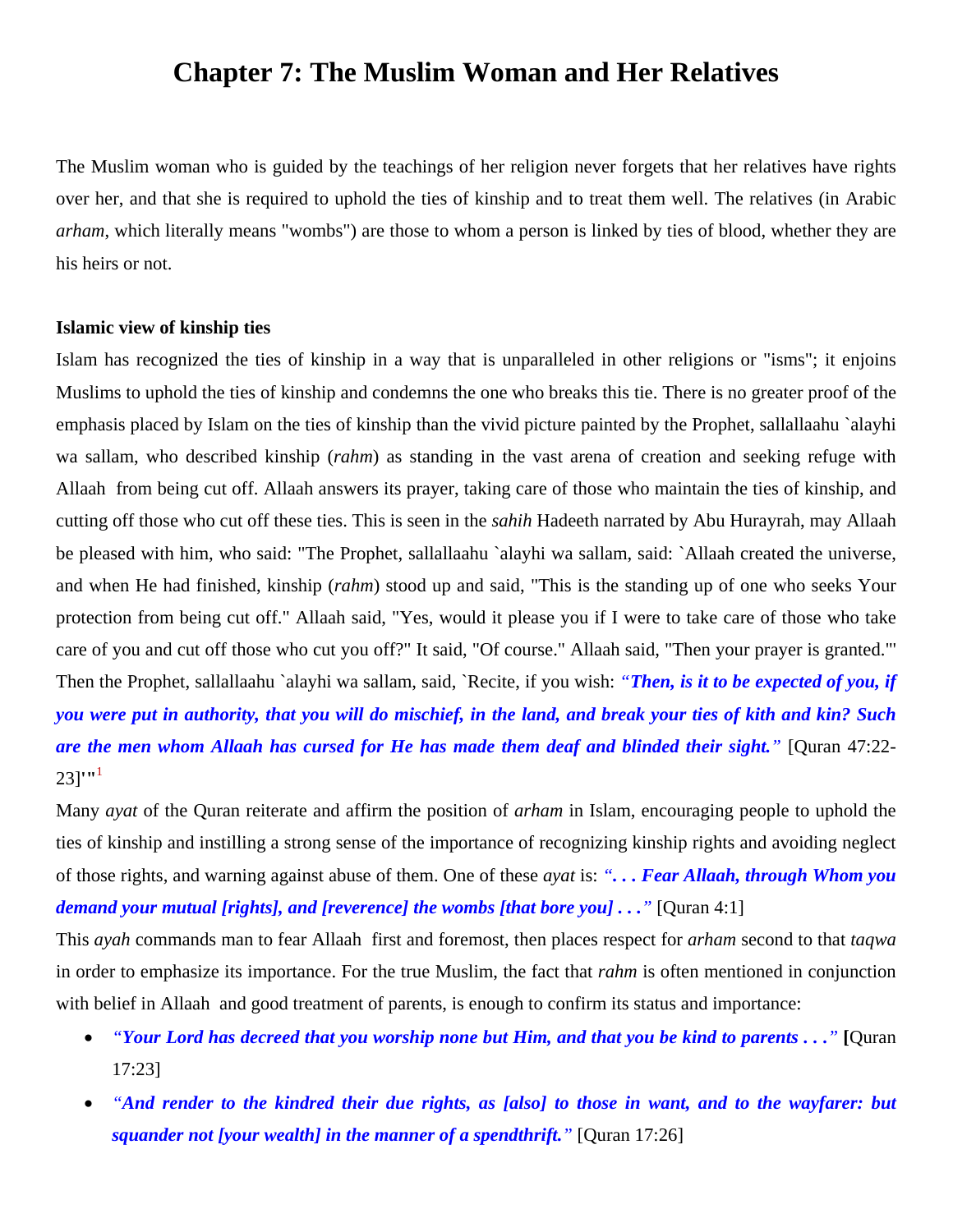• *"Serve Allaah, and join not any partners with Him; and do good - to parents, kinsfolk, orphans, those in need. Neighbours who are near, neighbours who are strangers, the Companion by you side, the wayfarer [you meet] . . ."* [Quran 4:36]

Hence kind treatment of relatives comes one degree below kind treatment of parents on the scale of human relationships as defined by the Quran; from there, kindness and respect extends to encompass all those needy members of the greater human family. This suits human nature, which is more inclined to start with kind treatment of those who are closer; it is also in harmony with the overall Islamic system of social organization and mutual responsibility which starts with the family then is readily extended first to relatives and then to society at large, in a spirit of mercy and friendship which makes life more pleasant and beautiful for mankind. Upholding the ties of kinship is one of the major principles of Islam, one of the fundamentals that this religion has promoted from the first day the Prophet, sallallaahu `alayhi wa sallam, began to preach his message. It is one of the most characteristic features of Islamic law. When the emperor asked Abu Sufyan, "What does your Prophet order you to do?" he answered, "He tells us: `Worship Allaah alone and do not associate anything with Him. Give up the religion of your forefathers.' He tells us to pray, to give charity, to be chaste and to uphold the ties of kinship."<sup>2</sup>

Upholding the ties of kinship is counted as one of the major characteristics of this religion, along with pure monotheistic belief in Allaah , establishing prayer, and adherence to truthfulness and chastity, which were being explained to those questioners for the very first time. In the lengthy Hadeeth of `Amr ibn `Anbasah (may Allaah be pleased with him), which includes many of the basic teachings of

Islam, he said: "I entered upon the Prophet, sallallaahu `alayhi wa sallam, in Makkah (meaning at the beginning of his Prophethood), and asked him, `What are you?' He said, `A Prophet.' I asked, `What is a Prophet?' He said, `Allaah has sent me.' I asked, `With what has He sent you?' He said, `He has sent me to uphold the ties of kinship, to break the idols and to teach that Allaah is One and has no partner whatsoever  $\ldots$ ."

In this summary of the most important principles of Islam, the Prophet, sallallaahu `alayhi wa sallam, clearly gave precedence to upholding the ties of kinship and mentioned this among the foremost features of the faith. This is indicative of its high status in the framework of this religion which Allaah has revealed as a mercy to the Worlds.

The sources of Islam go to great lengths to encourage upholding the ties of kinship, and warn against cutting them off. Abu Ayyub al-Ansari (may Allaah be pleased with him) said: "A man said, `O Messenger of Allaah, tell me of a good deed that will grant me entrance to Paradise.' The Prophet, sallallaahu `alayhi wa sallam, said: `Worship Allaah and do not associate anything with Him, establish regular prayer, pay *Zakaat*, and uphold the ties of kinship.'"<sup>4</sup>

How great is the tie of kinship, and how heavily will it weigh in the balance of a person's deeds (on the Day of Judgement)! For it appears in the same context as worshipping Allaah, believing in His absolute unity,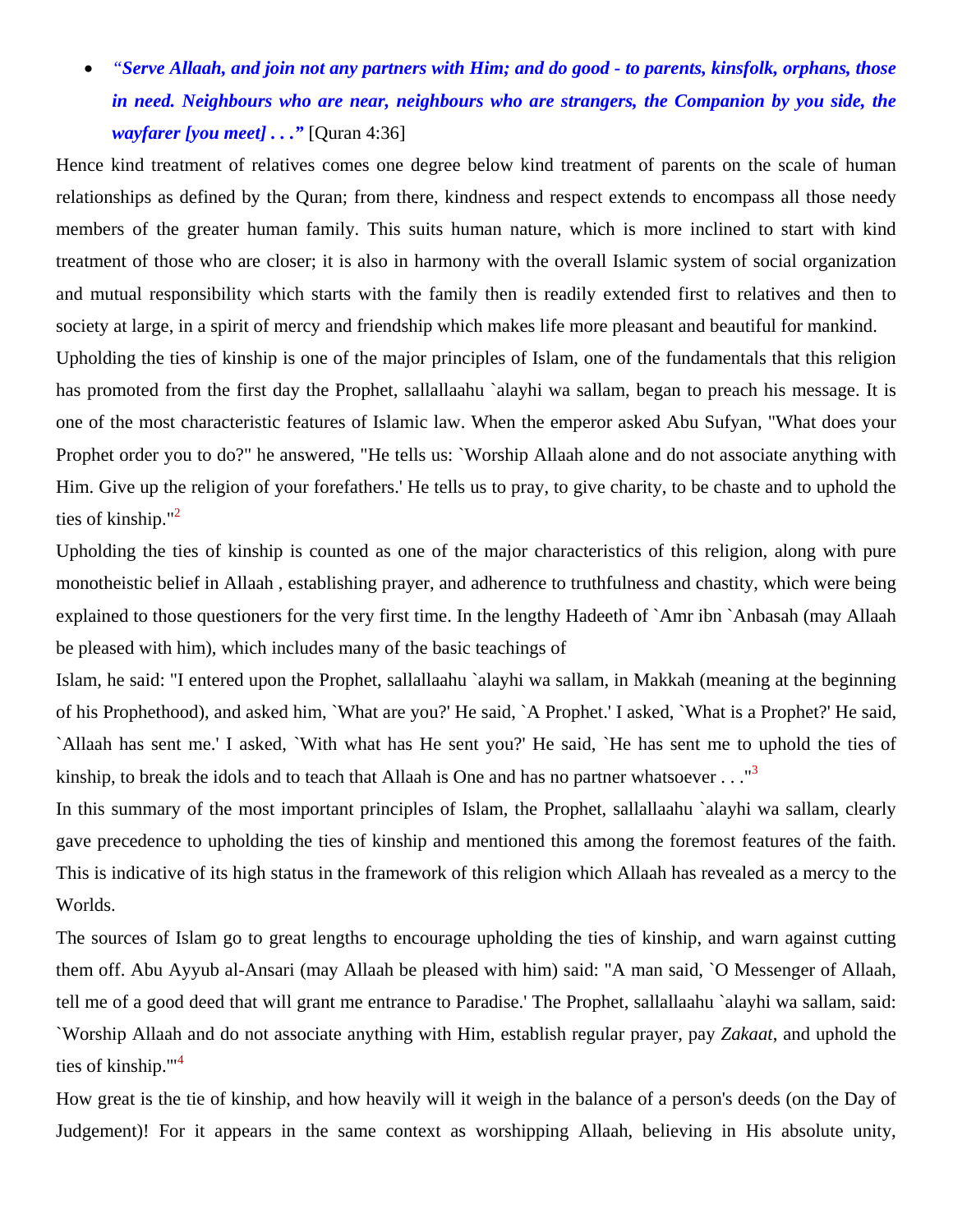establishing regular prayer and paying *Zakaat*. Hence it is one of the best of righteous deeds that will guarantee Paradise and save one from Hell.

Anas (may Allaah be pleased with him) said: "The Prophet, sallallaahu `alayhi wa sallam, said, `Whoever would like his *rizq* (provision) to be increased and his life to be extended, should uphold the ties of kinship.'"<sup>5</sup> So it is a blessing for the one who upholds the ties of kinship, a blessing which affects both his *rizq* and his life: his wealth will increase and he will live a longer and more blessed life. Ibn `Umar used to say: "Whoever fears his Lord and upholds the ties of kinship, his life will be extended, his wealth will increase and his family will love him more."<sup>6</sup>

The Muslim woman does not forget that upholding the ties of kinship is a duty required of women just as it is required of men, and that the words concerning it are addressed to every Muslim, whether man or woman, as is the case with all the general duties of Islam. So the Muslim woman upholds the ties of kinship sincerely and earnestly, and does not let her busy life of responsibilities distract her from doing so.

The Muslim woman who understands the teachings of her religion realizes that upholding the ties of kinship brings blessing in a woman's *rizq* and in her life, mercy from Allaah in this world and the next, and makes people love her and praise her. In contrast, breaking those ties will spell disaster and misery for her, earning her the dislike of Allaah and the people, and keeping her far from Paradise in the Hereafter. It is misery and deprivation enough for such a woman to hear the words of the Prophet, sallallaahu `alayhi wa sallam,:

"The person who breaks the ties of kinship will never enter Paradise."<sup>7</sup>

It is sufficient to know that the mercy of Allaah will be denied to the one who breaks the ties of kinship; moreover, it will be denied to others in a group among whom is a person who breaks the ties of kinship, as in the Hadeeth reported by Bukhaari in *al-Adab al-Mufrad*<sup>8</sup>: "Mercy wilnot descend upon a people among whom is one who breaks the ties of kinship." Hence the great *Sahabi* Abu Hurayrah (may Allaah be pleased with him) never liked to make supplication to Allaah in a gathering in which a person whhad broken the ties of kinship was present, because that would prevent mercy from descending and the  $du\alpha'$  from being answered. In one Thursday night gathering, he said: "I urge everyone who has broken the ties of kinship to get up and leave us." No-one got up until he had said this three times. Then a young man got up and went to see a (paternal) aunt of his whom he had forsaken for two years. When he entered, she said, "O son of my brother, what brings you here?" He said, "I heard Abu Hurayrah say such-and-such." She told him, "Go back to him and ask him why he said that." (Abu Hurayrah, may Allaah be pleased with him) said: "I heard the Prophet, sallallaahu `alayhi wa sallam, say: `The deeds of the sons of Adam are shown to Allaah every Thursday evening before *Jumu`ah*, and the deeds of the one who breaks the ties of kinship are not accepted."<sup>9</sup>

The sensitive Muslim woman who is hoping to earn the pleasure of her Lord and attain salvation in the Hereafter will be deeply shaken by the news given in these texts, that breaking the ties of kinship will cause mercy to be withheld from her and her *du`a'* not to be answered. It will be a source of great misery to her to be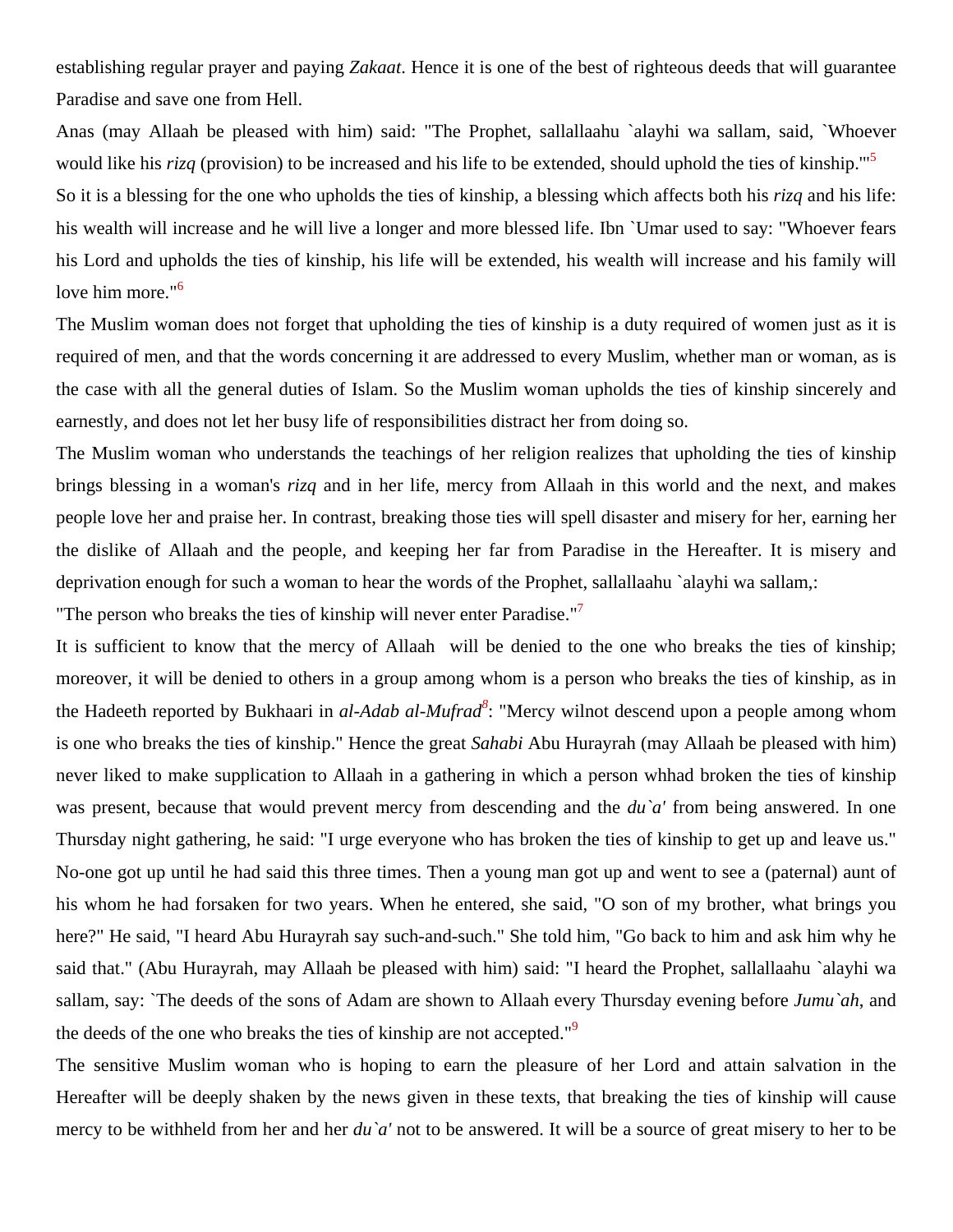in such a position, to do deeds which are of no avail, to seek the mercy of her Lord and not receive it. It is unimaginable that a true Muslim woman would ever break the ties of kinship.

Breaking the ties of kinship is a sin which the Muslim woman whose heart is filled with true guidance and the desire to obey Allaah and earn His pleasure would never commit, because it is one of the sins that Allaah has said will bring punishment; indeed, it is one of the foremost sins for which Allaah will punish the one who is guilty of them both in this world and the next, as is stated in the Hadeeth: "There is no worse sin for which Allaah will hasten the punishment of one who commits it in this world - in addition to what awaits him in the Hereafter - than oppressing others and breaking the ties of kinship."<sup>10</sup>

The acts of oppressing others and breaking the ties of kinship are very much like one another, so the Prophet, sallallaahu `alayhi wa sallam, mentioned them together in this Hadeeth. For breaking the ties of kinship is a kind of *zulm* (wrongdoing, oppression), and what *zulm* can be worse than breaking off relations with one's own kin and destroying the ties of love and affection? The Prophet, sallallaahu `alayhi wa sallam, described the oppression that befalls the ties of kinship when they are cut off: "The tie of kinship (*rahm*) is a close-knit relationship that comes from Allaah, the Most Merciful (*al-Rahman*)<sup>11</sup>. It says: `O my Lord, I have been oppressed, O my Lord, I have been cut off.' He answers, `Will you not be content if I cut off the one who cuts you off and take care of the one who takes care of you?'"<sup>12</sup>

Allaah raised the status of the tie of kinship and honoured it by deriving its name, *rahm*, from one of His own names, *al-Rahman*. For He said (in a Hadeeth *qudsi*): "I am *al-Rahman* (the Most Merciful) and I have created *rahm* and derived its name from My name. Whoever takes care of it, I will take care of him, and whoever cuts it off, I will forsake him."<sup>13</sup>

These texts clearly confirm that the one who upholds the ties of kinship will be happy, loved and honoured and will enjoy the cool shade of his Lord's mercy; The one who breaks those ties will be denied that shade, and will be forsaken and abandoned, denied the the mercy, forgiveness and pleasure of his Lord.

### **The Muslim woman upholds the ties of kinship according to the teachings of Islam**

The Muslim woman who is truly guided by the teachings of her religion does not neglect to uphold the ties of kinship, and never lets the responsibilities of motherhood or the burden of caring for her house and husband distract her from always upholding these ties. So organizes her time so that she may visit her relatives, following Islamic teaching, which regulates these relationships and ranks them in order of priority and degree of closeness, starting with the mother, then moving on to the father, then other relatives, from the most closelyrelated to others who are more distantly related.

A man came to the Prophet, sallallaahu `alayhi wa sallam, and asked, "O Messenger of Allaah, who is most deserving of my good company?" He said, "Your mother, then your mother, then your mother, then your father, then those who are most closely related to you." $14$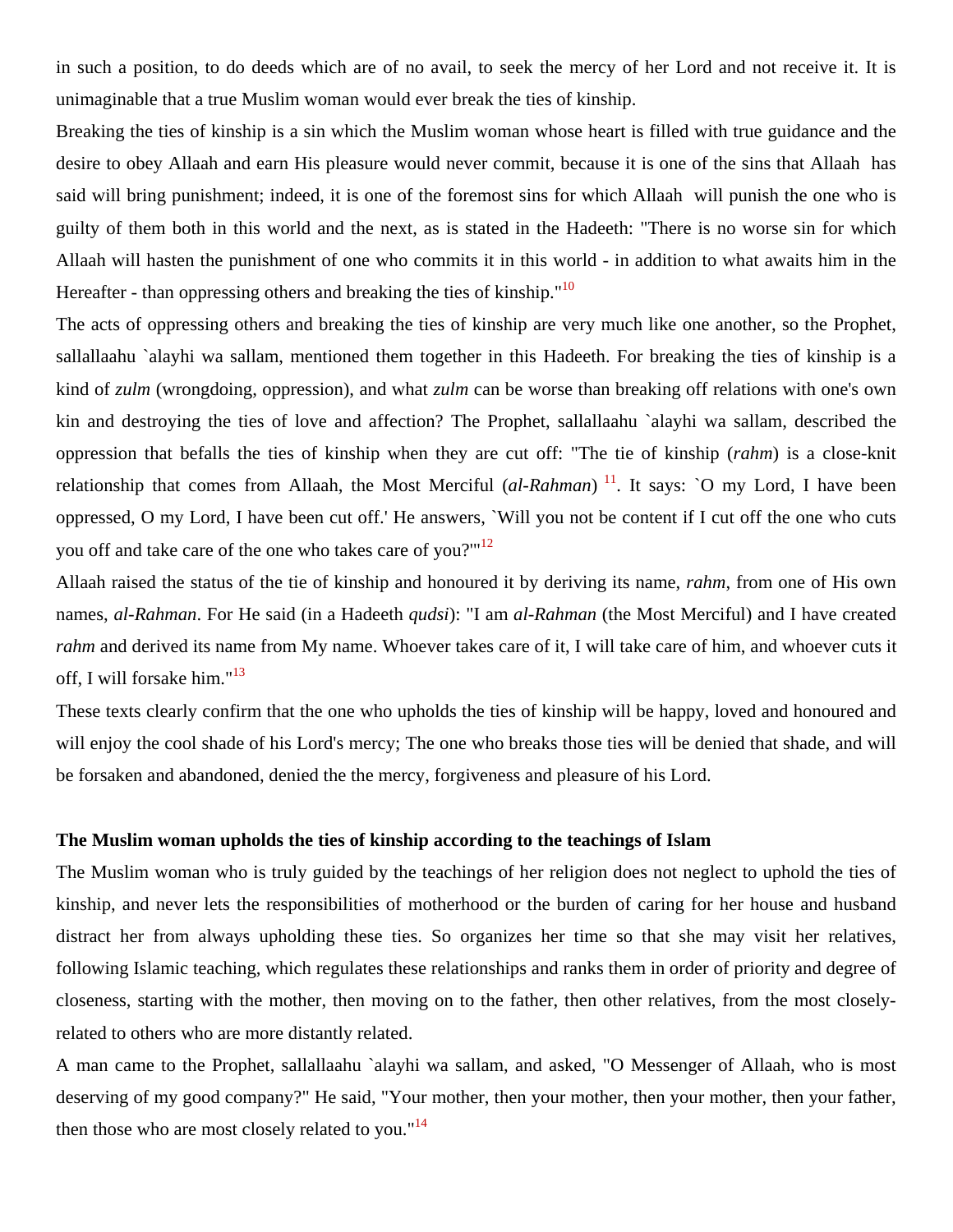The Muslim woman earns two rewards when she treats her relatives with kindness and respect: one reward for maintaining the relationship, and another reward for giving charity, if she is rich and can spend money on them. This gives her a greater incentive to give to her relatives, if they are in need. By doing so, she will earn two rewards from Allaah, and will also win the affection of her relatives. This is what the Prophet, sallallaahu `alayhi wa sallam, encouraged Muslims to do, in the Hadeeth narrated by Zaynab al-Thaqafiyyah, the wife of `Abdullaah ibn Mas`ood (may Allaah be pleased with him), who said: "The Prophet, sallallaahu `alayhi wa sallam, said: `O women, give in charity even if it is some of your jewellery.' She said, I went back to `Abdullaah ibn Mas`ud and told him, `You are a man of little wealth, and the Prophet, sallallaahu `alayhi wa sallam, has commanded us to give charity, so go and ask him whether it is permissible for me to give you charity. If it is, I will do so; if not, I will give charity to someone else.' `Abdullaah said, `No, you go and ask.' So I went, and I found a woman of the *Ansar* at the Prophet's door, who also had the same question. We felt too shy to go in, out of respect, so Bilal came out and we asked him, `Go and tell the Messenger of Allaah that there are two women at the door asking: Is it permissible for them to give *sadaqah* to their husbands and the orphans in their care? But do not tell him who we are.' So Bilal went in and conveyed this message to the Prophet, sallallaahu `alayhi wa sallam, who asked, `Who are they?' Bilal said, `One of the women of the *Ansar*, and Zaynab.' The Prophet, sallallaahu `alayhi wa sallam, asked, `Which Zaynab is it?' Bilal said, `The wife of `Abdullaah.' The Prophet, sallallaahu `alayhi wa sallam, said, `They will have two rewards, the reward for upholding the relationship, and the reward for giving charity. $15$ 

The Prophet, sallallaahu `alayhi wa sallam, said: "Charity given to a poor person is charity, and charity given to a relative earns two rewards: one for giving charity and one for upholding the ties of kinship."16

The Prophet, sallallaahu `alayhi wa sallam, used to reaffirm the priority given to kind treatment of relatives at every opportunity. When the *ayah "By no means shall you attain righteousness unless you give [freely] of that which you love . . ."* [Quran 3:92] was revealed, Abu Talhah went to the Prophet, sallallaahu `alayhi wa sallam, and said: "O Messenger of Allaah, Allaah Says (which means) **`By no means shall you attain righteousness unless you give [freely] of that which you love . . .'** The most beloved of my properties is Bayraha' (a date orchard), which I now give up as *sadaqah* to Allaah , hoping to store up reward with Him. O Messenger of Allaah, dispose of it as you will." The Prophet, sallallaahu `alayhi wa sallam, said: "Bravo! You have got the best deal for your property. I have heard what you said, and I think that you should divide it among your relatives." Abu Talhah said, "I will do so, O Messenger of Allaah." He divided it among his relatives and (paternal) cousins.17

The Prophet, sallallaahu `alayhi wa sallam, looked far back into history and evoked ties of kinship going back centuries, when he enjoined good treatment of the people of Egypt, as is recorded in the Hadeeth narrated by Muslim: "You will conquer Egypt, which is known as the land of *al-qirat* (i.e. where coins are minted) so when you conquer it, treat its people well, for they have protection (*dhimmah*) and the ties of kinship (*rahm*)." Or he said: ". . . protection and the relationship by marriage (*sihr*)."18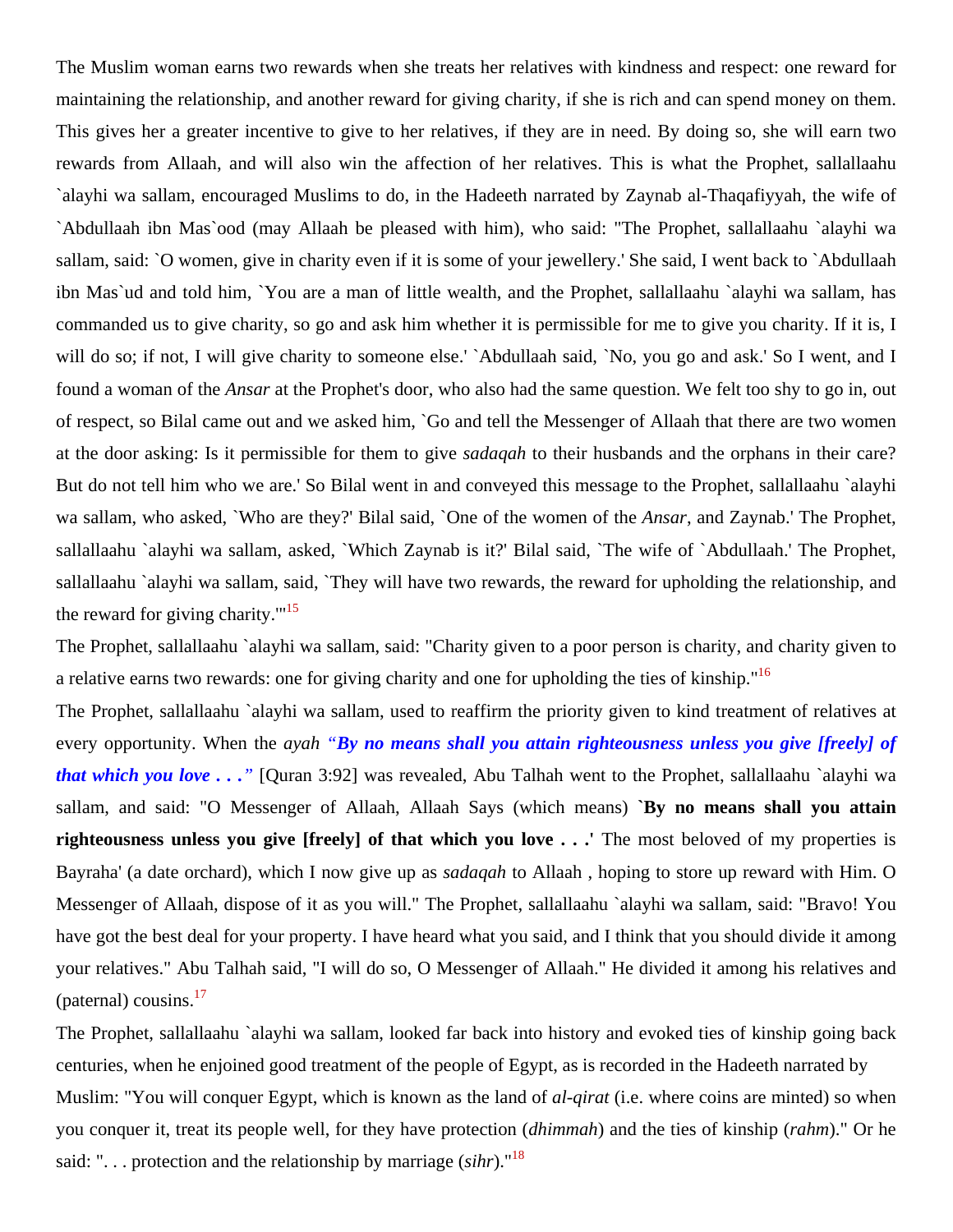The *`ulama'* explained that *rahm* here referred to Hajar, the mother of *Isma`il*, and *sihr* referred to Maryah, the mother of the Prophet's son Ibrahim - both of whom came from Egypt. What a display of loyalty, faithfuand good treatment, which extends to the kinsfolk and countrymen of those two noble women down throughout the ages! The Muslim woman who hears these wise teachings of the Prophet, sallallaahu `alayhi wa sallam, cannot but uphold her ties with her relatives, offering them her sincere love, keeping in constant contact with them and treating them witkindness and respect.

### **She maintains the ties of kinship even if her relatives are not Muslim**

When the Muslim woman looks into the guidance of Islam, she sees that it reaches new heights of gentleness and humanity by enjoining its followers to uphold the ties of kinship even if one's relatives follow a religion other than Islam. `Abdullaah ibn `Amr ibn al-`As (may Allaah be pleased with him) said: "I heard the Prophet, sallallaahu `alayhi wa sallam, openly saying: `The family of Abu So-and-so are not my friends, for my friends are Allaah and the righteous believers. But they have ties of kinship with me, which I will recognize and uphold."19 When the *ayah "And admonish your nearest kinsmen"* [**Quran 26:214]** was revealed, the Prophet, sallallaahu `alayhi wa sallam, summoned Quraysh. They gathered and he addressed them both in general and specific terms: "O Banu Ka`b ibn Lu'ayy, save yourselves from the Fire. O Banu Murrah ibn Ka`b, save yourselves from the Fire. O Banu `Abdu Shams, save yourselves from the Fire. O Banu `Abdu Manaf, save yourselves from the Fire. O Banu Hashim, save yourselves from the Fire. O Banu `Abdul Muttalib, save yourselves from the Fire. O Fatimah, save yourself from the Fire. I cannot do anything to protect you from the punishment of Allaah, but there are ties of kinship between us that I will recognize and uphold."<sup>20</sup>

The Prophet's teachings reached the hearts of the first Muslim men and women, and had an effect upon them, so that they were kind to their non-Muslim relatives. Evidence of this may be seen in the report given by Ibn `Abd al-Barr in *al-Isti`ab* and by Ibn Hijr in *al-Isabah*, which describes how a female slave of *Umm al-Mu'minin*  Safiyyah came to the *khalifah* `Umar ibn al-Khattab, may Allaah be pleased with him, and said, "O *Amir al-Mu'minin*, Safiyyah loves the Sabbath (Saturday) and treats the Jews well." `Umar sent for Safiyyah and questioned her about that. She replied: "As far as the Sabbath is concerned, I have not loved it since Allaah replaced it with *Jumu`ah* (Friday) for me. As for the Jews, I have relatives among them with whom I uphold the ties of kinship." Then she turned to her slave and asked her what had made her tell such a lie. The slave woman answered, "Shaytan." Safiyyah's response was to tell her: "Go, you are free." $^{21}$ 

`Umar, may Allaah be pleased with him, did not see anything wrong with giving a garment that the Prophet, sallallaahu `alayhi wa sallam, had sent him to his half-brother (through his mother), who was a *mushrik*.<sup>22</sup>

Hence the Muslim woman sees that the spring of human emotion does not dry up when a person utters the *Shahadah*, but rather his or her heart overflows with love and good treatment towards his or her relatives, even if they are not Muslim. The expression of the Prophet, sallallaahu `alayhi wa sallam, "but there are ties of kinship between us which I will recognize and uphold (literally `moisten')" is an example of Arabic eloquence,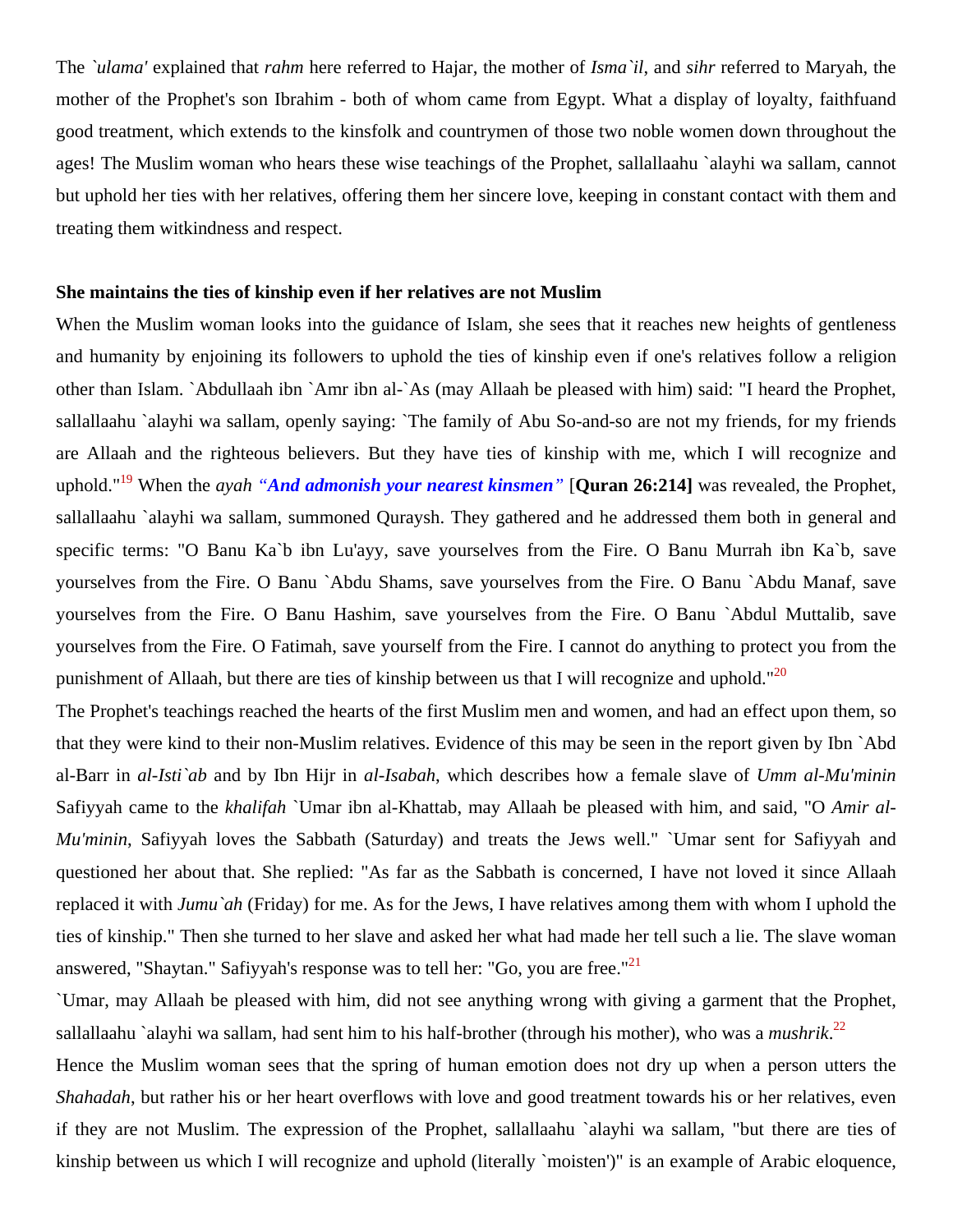a metaphor in which the kinship tie (*rahm*) is likened to the earth, and is "irrigated" by upholding it, so that it bears fruits of love and purity; if it is cut off, it becomes barren and produces only hatred and animosity. The true Muslim is on good terms with everyone and is liked by everyone, as they see good characteristics embodied in him. Islam encourages us to treat our parents with kindness and respect, even if they are *mushrikin*, and here we see how it encourages us to treat our relatives equally well, even if they are not Muslims either, based on the gentleness, humanity and mercy which this religion brings to the whole of mankind:

**"***We sent you not, but as a Mercy for all creatures.*"[**Quran 21:107**]

### **She fully understands the meaning of upholding the tie of kinship**

For the Muslim woman, the tie of kinship is multi-faceted. Sometimes it may involve spending money to ward off poverty and relieve hardship; at other times it may mean making visits to strengthen the ties of love; or speaking and smiling kindly and offering a warm welcome; or giving advice, showing compassion or making a selfless gesture . . . i.e., acts of goodness which will awaken and increase human feelings of love, compassion and mutual support between those who are related to one another.

Hence the Prophet, sallallaahu `alayhi wa sallam, urged Muslims to uphold the ties of kinship even in the simplest of ways: "Maintain your ties of kinship even if it is merely with a greeting (i.e., saying *al-salam `alaykum*)."<sup>23</sup>

### **She maintains the ties of kinship even if her relatives fail to do so**

The Muslim woman whose soul is infused with the true teachings of this religion upholds the ties of kinship and does not break them. She does not treat like with like, upholding the tie if her relatives uphold it and breaking it if they break it. The Muslim woman is one who always upholds the ties of kinship, because by doing so she is seeking the pleasure and reward of Allaah, not equal treatment in return. In this way she sets the highest example of that refined human behaviour which Islam is always keen to instil in the souls of Muslim men and women. It is, in fact, a most difficult level to achieve, except for those whom Allaah has guided and who have devoted themselves to seeking His pleasure. The Muslim woman who is truly guided by the teachings of her religion is among this noble group of women who are eager to treat their relatives well in accordance with the teachings of the Prophet, sallallaahu `alayhi wa sallam: "The one who maintains a relationship with his relatives only because they maintain a relationship with him is not truly upholding the ties of kinship. The one who truly upholds those ties is the one who does so even if they break off the relationship.<sup>"24</sup>

This is the refined human attitude to which Islam wants all Muslim men and women to aspire in their dealings with their relatives. Hence the Prophet, sallallaahu `alayhi wa sallam, reinforced the attributes of kindness, patience and tolerance in the Muslims, especially in the case of the one who upholds the ties of kinship and receives nothing in return but harshness, mistreatment and cruelty. He , sallallaahu `alayhi wa sallam, stated that Allaah is with the one who upholds the ties of kinship and does not receive similar treatment in return, and he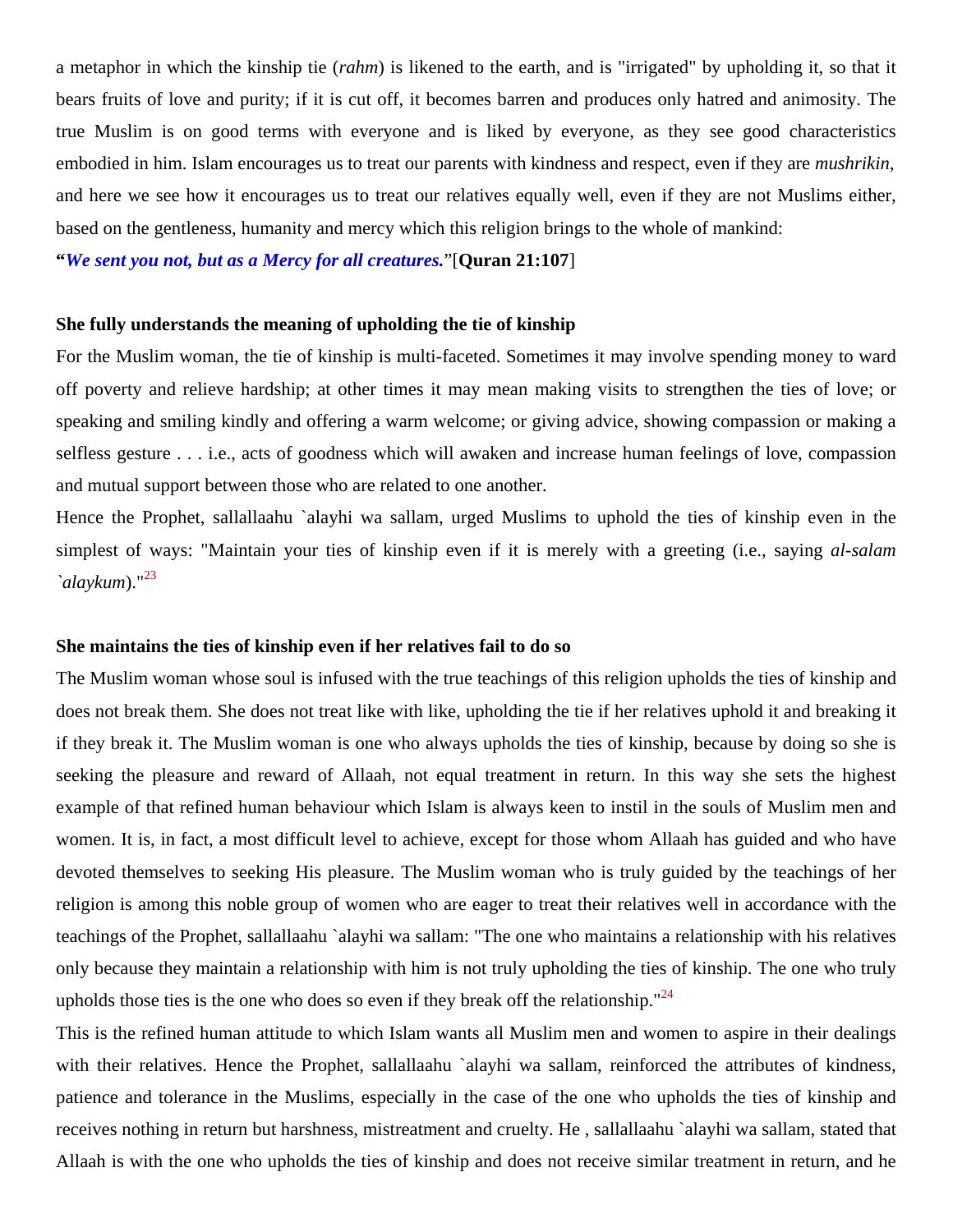drew a frightening picture of the punishment that awaits the hard-hearted person who harshly denies and breaks the ties of kinship. A man came to the Prophet, sallallaahu `alayhi wa sallam, and said, "O Messenger of Allaah, I have relatives with whom I try to keep in touch, but they cut me off. I treat them well, but they abuse me; I am patient and kind towards them, but they insult me." The Prophet, sallallaahu `alayhi wa sallam, said: "If you are as you say, then it is as if you are putting hot dust in their mouths. Allaah will continue to supportyou as long as you continue to do that."25

How important is the tie of kinship, and how heavily will it weigh in the balance of the believer! How unfortunate are those who neglect it and cut off the ties of love and kinship! How great will be the reward of the woman who upholds the ties of kinship and bears her relatives' harshness with patience, so that Allaah Himself will support her against them, filling her heart with patience when they treat her badly and helping her to persevere in her noble attitude. How great is the sin of those men and women who break the ties of kinship, so that the Prophet, sallallaahu `alayhi wa sallam, likened such a person to one who eats hot dust as a punishment for breaking the ties of kinship when others are seeking to maintain it.

The true Muslim woman is one who upholds the ties of kinship no matter what the circumstances; she does not cut them off even if they cut her off. Thus she seeks the pleasure of her Lord, rising above the petty issues that may arise between relatives from time to time, and avoiding the insignificant matters that occupy the minds of lesser people and fill their hearts with hatred. She believes that she is above going down to the level of insignificant, foolish issues that cancel out good deeds and affecthe purity of the kinship tie. It never occurs to her to sink to such a level when she listens to the words of the Prophet, sallallaahu `alayhi wa sallam: "The tie of kinship (*rahm*) is suspended from the throne of Allaah, and says, `Whoever supports me, Allaah will support him, and whoever cuts me off, Allaah will cut him off."<sup>26</sup>

### **Footnotes:**

- 1. (Bukhaari and Muslim), See Sharh al-Sunnah, 13/20, Kitab al-birr wa'l-silah, bab thawab silah al-rahm wa ithm man qata'aha.
- 2. (Bukhaari and Muslim), See Riyadh al-Salihin, 51, Bab al-sidq.
- 3. Sahih Muslim, 6/115, Kitab Salat al-musafirin, bab al-awqat allati nuhiya 'an al-Salat fiha.
- 4. (Bukhaari and Muslim), See Riyad al-Salihin, 195, bab birr l-walidayn wa silah al-arham.
- 5. (Bukhaari and Muslim), See Sharh al-Sunnah, 13/19, Kitab al-birr wa'l-silah, bab thawab silah al-rahm.
- 6. Reported by Bukhaari in al-Adab al-Mufrad, 1/140, Bab man wasala rahmahu ahabbahu Allaah.
- 7. (Bukhaari and Muslim), See Sharh al-Sunnah, 13/26, Kitab al-birr wa'l-silah, bab thawab silah al-rahm wa ithm man qata'aha.
- 8. 1/144, bab la tanzil al-rahmah 'ala qawm fihim qati' rahm.
- 9. Reported by Bukhaari in al-Adab al-Mufrad, 1/142, Bab birr al-aqrab fa'l-aqrab.
- 10. Reported by Ahmad, 5/38, and Ibn Majah, 2/37, Kitab al-zuhd, bab al-baghy. Its isnad is sahih.
- 11. The connection is clearer in Arabic, as rahm and al-Rahman are derived from the same root. [Translator]
- 12. Reported by Bukhaari in al-Adab al-Mufrad, 1/146, Bab ithm qati' al-rahm.
- 13. Reported by Bukhaari in al-Adab al-Mufrad, 1/132, Bab fadl silah al-rahm.
- 14. (Bukhaari and Muslim), See Riyad al-Salihin, 189, Bab birr al-walidayn wa silah al-rahm.
- 15. (Bukhaari and Muslim), See Sharh al-Sunnah, 6/187, Kitab al-zakah, Bab fadl al-sadaqah 'ala'l-awlad wa'l-aqarib.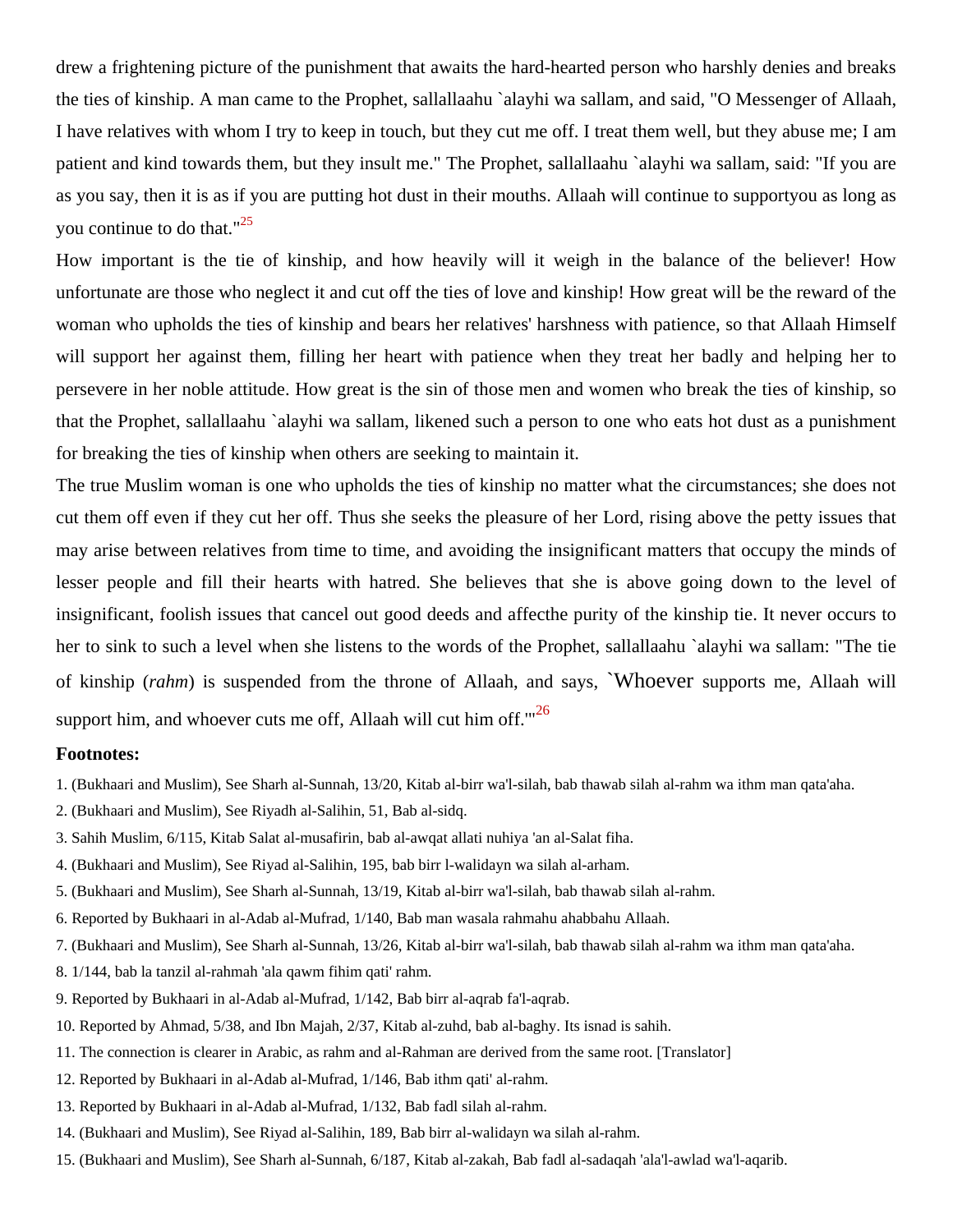- 16. Reported by al-Tirmidhi, 2/84, Abwab al-zakah, 26; he said it is a hasan Hadeeth.
- 17. (Bukhaari and Muslim), See Sharh al-Sunnah, 6/189, Kitab al-zakah, bab fadl al-sadaqah 'ala al-aqarib.
- 18. Sahih Muslim, 16/97, Kitab fada'il al-Sahabah, bab wasiyyah al-Nabi (r) bi ahl misr.
- 19. (Bukhaari and Muslim), See Sharh al-Sunnah, 13/29, Kitab al-birr wa'l-silah, bab thawab silah al-rahm.
- 20. Sahih Muslim, 3/79, Kitab al-iman, bab man mata 'ala'l-kufr la talhaquhu al-shafa'ah.
- 21. Ibn 'Abd al-Barr, al-Isti'ab, 4/1872; Ibn Hijr, al-Isabah, 8/127.
- 22. Fath al-Bari, 10/414, Kitab al-adab, bab silah al-akh al-mushrik.
- 23. Reported by al-Bazzar from Ibn 'Abbas, as stated by al-Haythami in Kashf al-astar, 2/373; its isnads strengthen one another, as
- stated by al-Sakhawi in al-maqasid al-hasanah, 146.
- 24. Fath al-Bari, 10/423, Kitab al-adab, bab laysa al-wasil bi'l-mukafi'.
- 25. Sahih Muslim, 16/115, Kitab al-birr wa'l-silah wa'l-adab, bab tahrim al-tahasud wa'ltabaghud.
- 26. (Bukhaari and Muslim), See Riyadh al-Salihin, 191, Bab birr al-walidayn wa silah al-arham.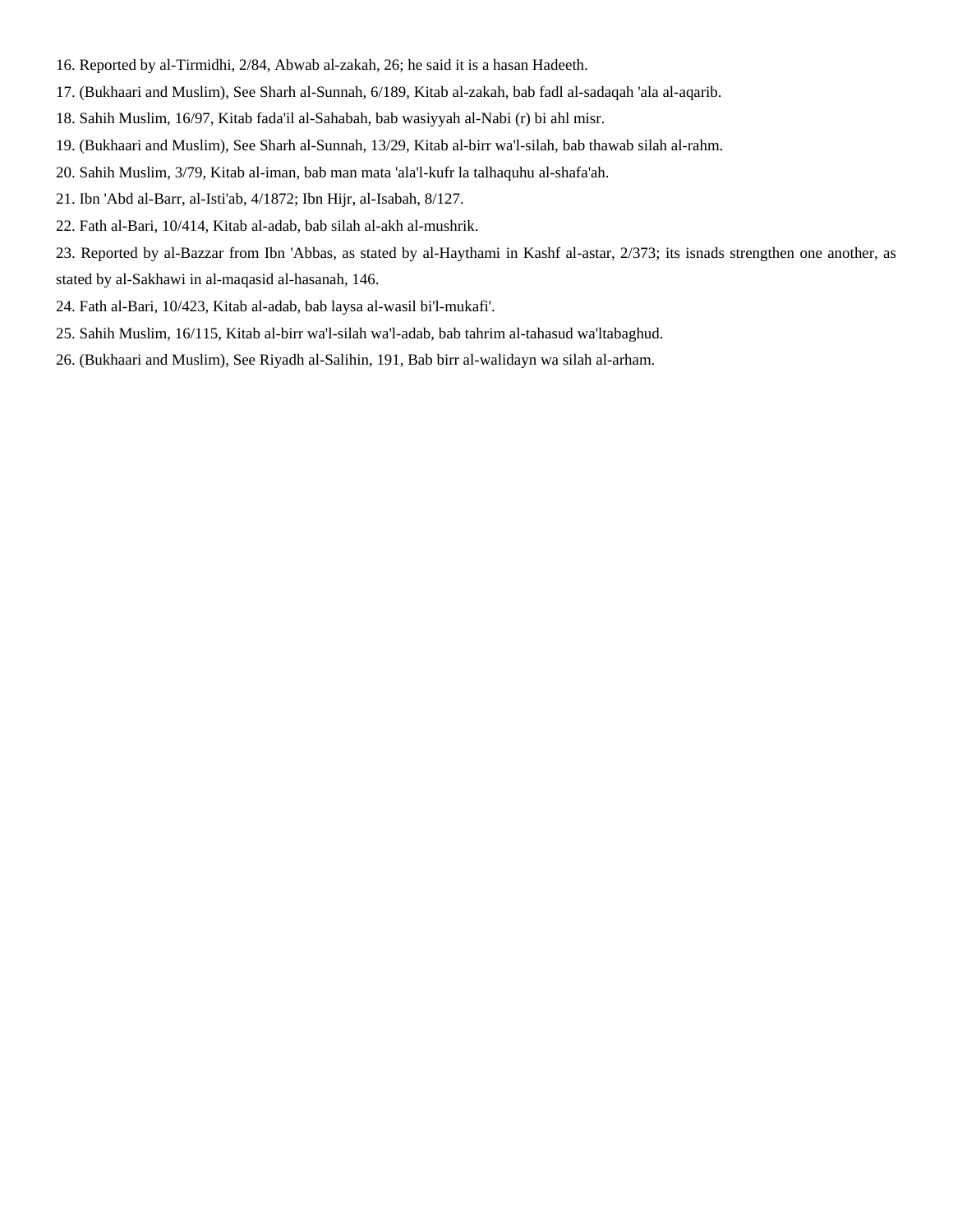## **Chapter 8: The Muslim Woman And Her Neighbours**

### **The Muslim woman is kind and friendly towards her neighbours**

One of the attributes of the Muslim woman who understands the teachings of her religion is that she treats her neighbours well and respects them.

### **She adheres to the Islamic teachings regarding good treatment of neighbours**

The true Muslim woman understands the teachings of Islam which strongly urge good treatment of neighbours and gives the neighbour such a high status in the scale of human relationships, such as has never been equalled in any other religion or system before or since. Allaah has clearly commanded the good treatment of neighbours in the Quran:

### **"***Serve Allaah, and join not any partners with Him; and do good - to parents, kinsfolk, orphans, those in need, neighbours who are near, neighbours who are strangers, the Companion by your side, the wayfarer [you meet], and what your right hands possess . . .***"[Quran 4:36**]

The "neighbour who is near" is one with whom one shares ties of kinship or religion; the "neighbour who is a stranger" is one with whom one shares no such ties; and the "companion by your side" is a friend, colleague or travelling-companion. Everyone whose home neighbours yours has the rights of a neighbour over you, even if you are not connected by kinship or religion. This honouring of the neighbour is an example of the tolerance promoted by Islam.

There are many Hadeeth of the Prophet, sallallaahu `alayhi wa sallam, which enjoin good treatment of neighbours in general, regardless of kinship or religious factors, and confirm the importance of the neighbourly relationship in Islam. For example: "Jibril kept on enjoining the good treatment of neighbours to such an extent that I thought he would include neighbours as heirs."<sup>1</sup>

Islam gives such a high status to neighbours that when Jibril reiterated the importance of treating them well, the Prophet, sallallaahu `alayhi wa sallam, thought that he would raise neighbours to the level of kinship and give them similar rights of inheritance. The Prophet, sallallaahu `alayhi wa sallam, followed Jibril's urging, and encouraged Muslims to honour neighbours and treat them well. In his historical *khutbah* during the Farewell Pilgrimage, in which he summarized the most important points of his teachings, he did not omit to mention neighbours and emphasized their rights to such an extent that the eminent *Sahabi* Abu Umamah also thought that the Prophet, sallallaahu `alayhi wa sallam, would make neighbours heirs: "I heard the Prophet, sallallaahu `alayhi wa sallam, when he was seated on his she-camel during the Farewell Pilgrimage, saying, `I enjoin you to treat your neighbours well,' and urging their good treatment so much that I thought, he is going to give them the rights of inheritance. $\frac{1}{2}$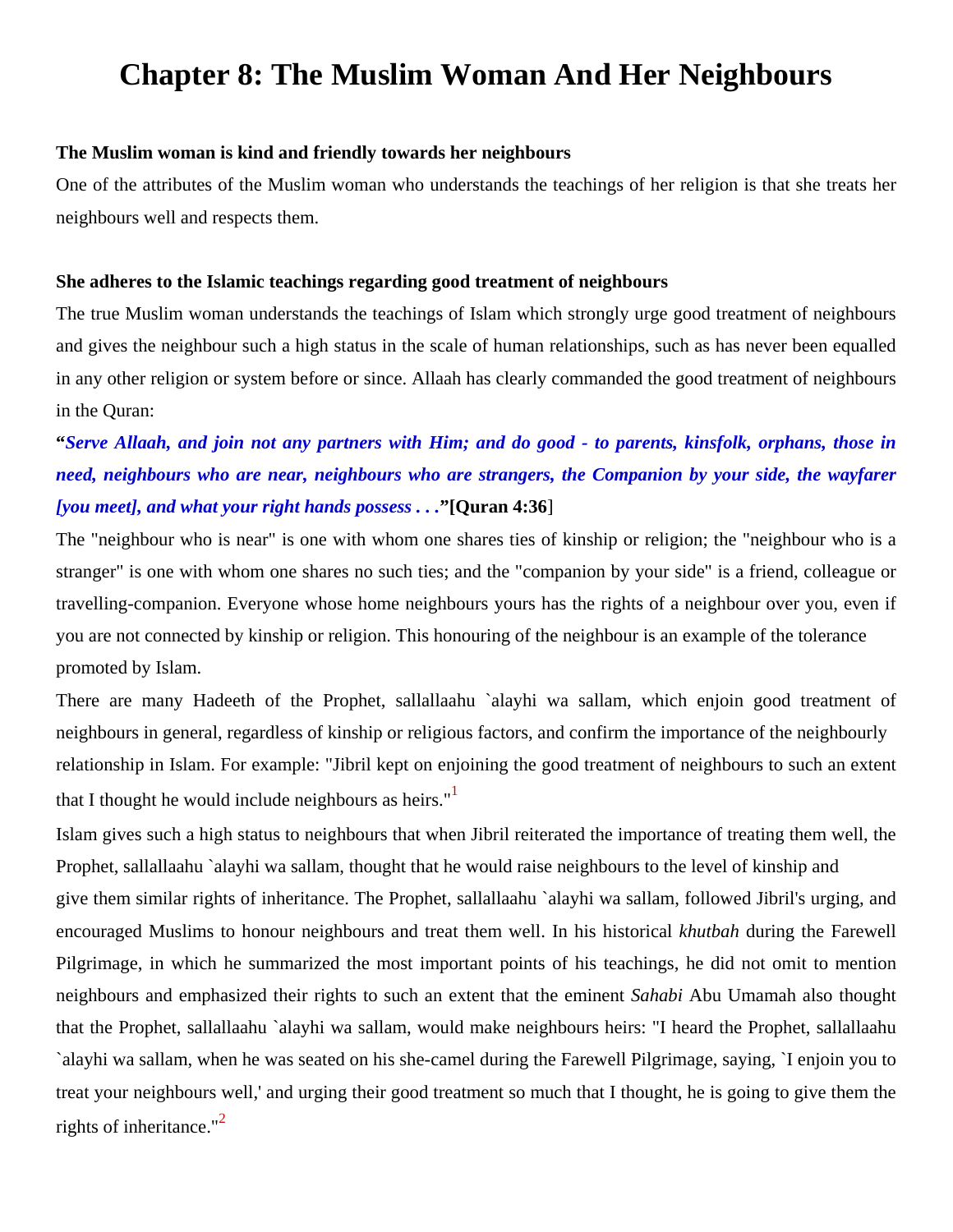The Prophet, sallallaahu `alayhi wa sallam, sometimes used to stir up the emotions of the *Sahabah* when he encouraged them to do good deeds, so he would start by saying, "Whoever believes in Allaah and the Last Day, let him do such-and-such . . ." He would use this emotive phrase to command or encourage some good deed or desirable characteristic. Among the Hadeeth that use this method of conveying a message is: "Whoever believes in Allaah and the Last Day, let him treat his neighbour well; whoever believes in Allaah and the Last Day, let him honour his guest; whoever believes in Allaah and the Last Day, let him speak good or else remain silent."<sup>3</sup> According to a report given by Bukhaari, he , sallallaahu `alayhi wa sallam, said: "Whoever believes in Allaah and the Last Day, let him not harm or annoy his neighbour  $\ldots$  "<sup>4</sup> Good treatment of neighbours is enjoined at the beginning of the Hadeeth, and is identified as one of the signs and most beneficial results of belief in Allaah and the Last Day.

### **She likes for her neighbours what she likes for herself**

The Muslim woman who is truly open to the teachings of her religion is soft-hearted, easy-going and tolerant. She is loving towards her neighbours, sensitive to everything that could disturb, annoy or offend them. She wishes them well, just as she wishes herself well, and she shares their joys and sorrows, in accordance with the teachings of the Prophet, sallallaahu `alayhi wa sallam: "None of you truly believes until he likes for his brother what he likes for himself."<sup>5</sup> According to a report given by Muslim from Anas, the Prophet, sallallaahu `alayhi wa sallam, said: "By the One in Whose hand is my soul, no servant truly believes until he likes for his neighbour (or he said: his brother) what he likes for himself."<sup>6</sup>

The true Muslim woman does not fail to think of her neighbours who may be faced with difficulties from time to time, so she gives them gifts occasionally. She recognizes that they may be affected by the smell of cooking or barbecues emanating from her house, and she understands their desire for delicious food which they may not be able to afford, so she sends some of it to them, thereby fulfilling the spirit of social responsibility which the Prophet, sallallaahu `alayhi wa sallam, encouraged in his words to Abu Dharr: "O Abu Dharr, if you cook some broth, add extra water to it, and take care of your neighbour."<sup>7</sup>

According to another report, he , sallallaahu `alayhi wa sallam, said: "If you cook some broth, add extra water to it, then think of the families in your neighbourhood and send some of it to them."<sup>8</sup> The Muslim woman's conscience will not let her ignore her neighbour's poverty and difficulty without making the effort to do good and offer some generous gifts of food and other things, especially if she is well-off and living a life of ease, enjoying the bounties that Allaah has bestowed upon her. How can she do otherwise, when the words of the Prophet, sallallaahu `alayhi wa sallam, are ringing in her ears? "He does not believe in me, who eats his fill while his neighbour beside him is hungry, and he knows about it."<sup>9</sup> "He is not a believer, who eats his fill while his neighbour is hungry." $10$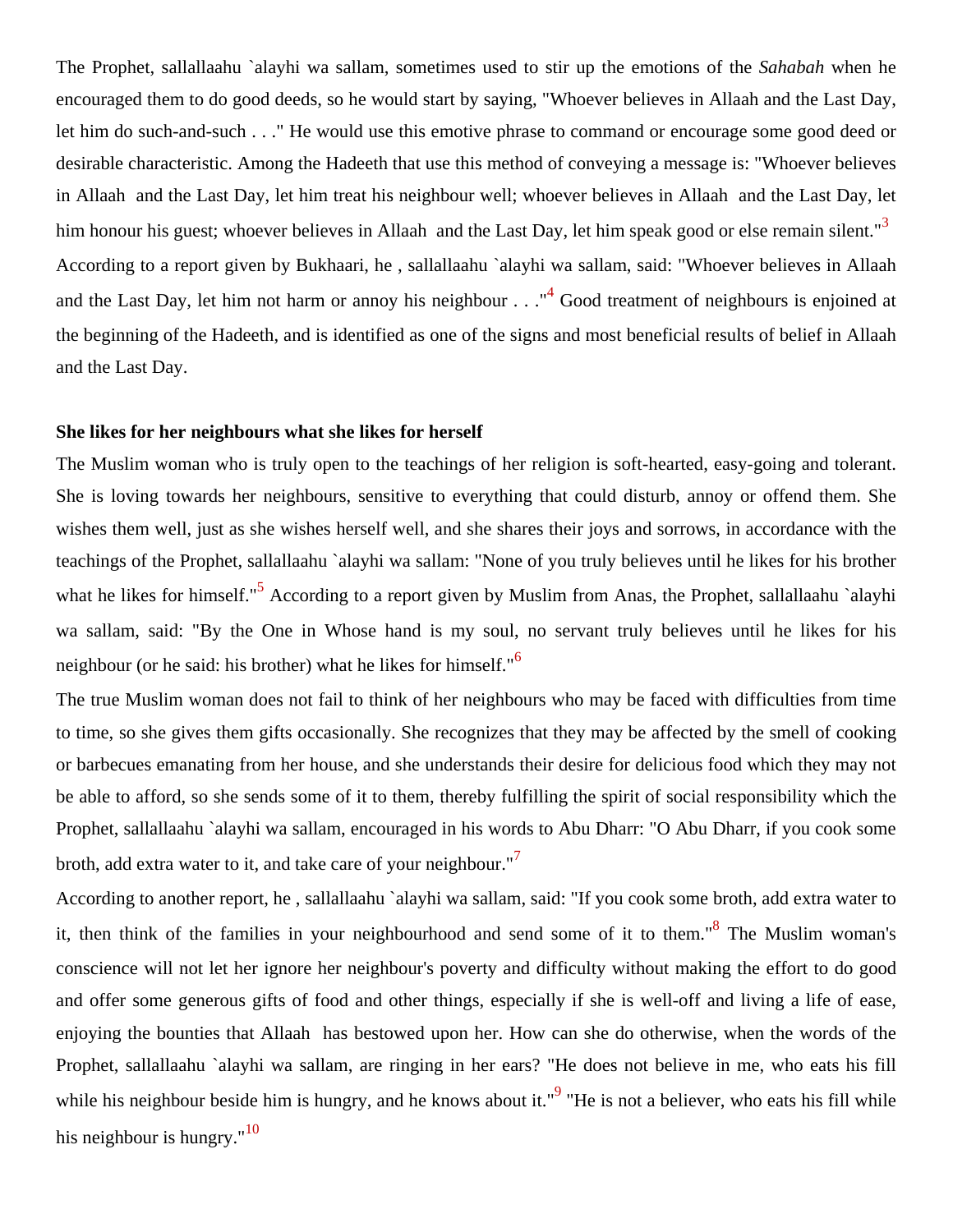#### **She treats her neighbour in the best way that she can**

The Muslim woman who truly understands the teachings of her religion never thinks that any favour is too small to be worth doing for her neighbour; she does whatever favours she can for her, no matter how insignificant they may appear. She does not let shyness or her desire to show off prevent her from doing the little that she can afford, or make her withhold it on the basis that that it is not good enough, so that she waits until she is able to offer more. Such an attitude deprives both her and her neighbour of much good, because by waiting for some hoped-for bounty that may never arrive, she wastes the opportunity to do good. The Prophet, sallallaahu `alayhi wa sallam, drew the attention of women in particular to the importance of even the smallest gifts and favours between neighbours: "O Muslim women, do not think that any gift is too insignificant to give to a neighbour, even if it is only a sheep's foot." $11$ 

A sheep's foot is a thing of little value, but it is better than nothing, and no woman should feel that any gift is not worth giving to a neighbour. Allaah Says (which means): **"***Then shall anyone who has done an atom'sweight of good, see it!***" [Quran 99:7**] And the Prophet, sallallaahu `alayhi wa sallam, said: "Save yourself from the Fire even by giving half a date in charity, and if you do not find (half a date), then by saying a good word."<sup>12</sup> But this Hadeeth, which is general in application, may also be taken to mean that the recipient should not look down on the gift. The meaning then is: No (female) neighbour should scorn the gift given to her by another (female) neighbour, even if it is just s sheep's foot. Rather, she should thank her for it, because gratitude engenders friendship among neighbours and encourages mutual support and help. This is in addition to the fact that thanking people for favours is a basic Islamic trait which the Prophet, sallallaahu `alayhi wa sallam, strongly encouraged: "The one who does not give thanks to people does not give thanks to Allaah."<sup>13</sup>

Islam wants to spread mutual love and affection among neighbours. The ways in which people may achieve this are many, and include the exchange of gifts. Hence the Prophet, sallallaahu `alayhi wa sallam, forbade women, in particular, to look down on any gift that she may give to or receive from her neighbour, no matter how small, because women are very sensitive in such matters this may affect her feelings towards her neighbours. Thus he drew women's attention to the fact that what matters is the noble and worthy thought behind the gift, not the material value of the gift itself. The Muslim woman should not forget this and think any gift is too insignificant, because in Islam thoughts and intentions are more important than material values.

### **She treats her neighbours well even if they are not Muslim**

The true Muslim woman does not restrict her good treatment only to neighbours who are related to her or who are Muslims, but she extends it to non-Muslim neighbours too, in accordance with the tolerant teachings of Islam which encourage kindness towards all people, regardless of their race of religion, so long as they do not commit any acts of hostility or aggression towards Muslims: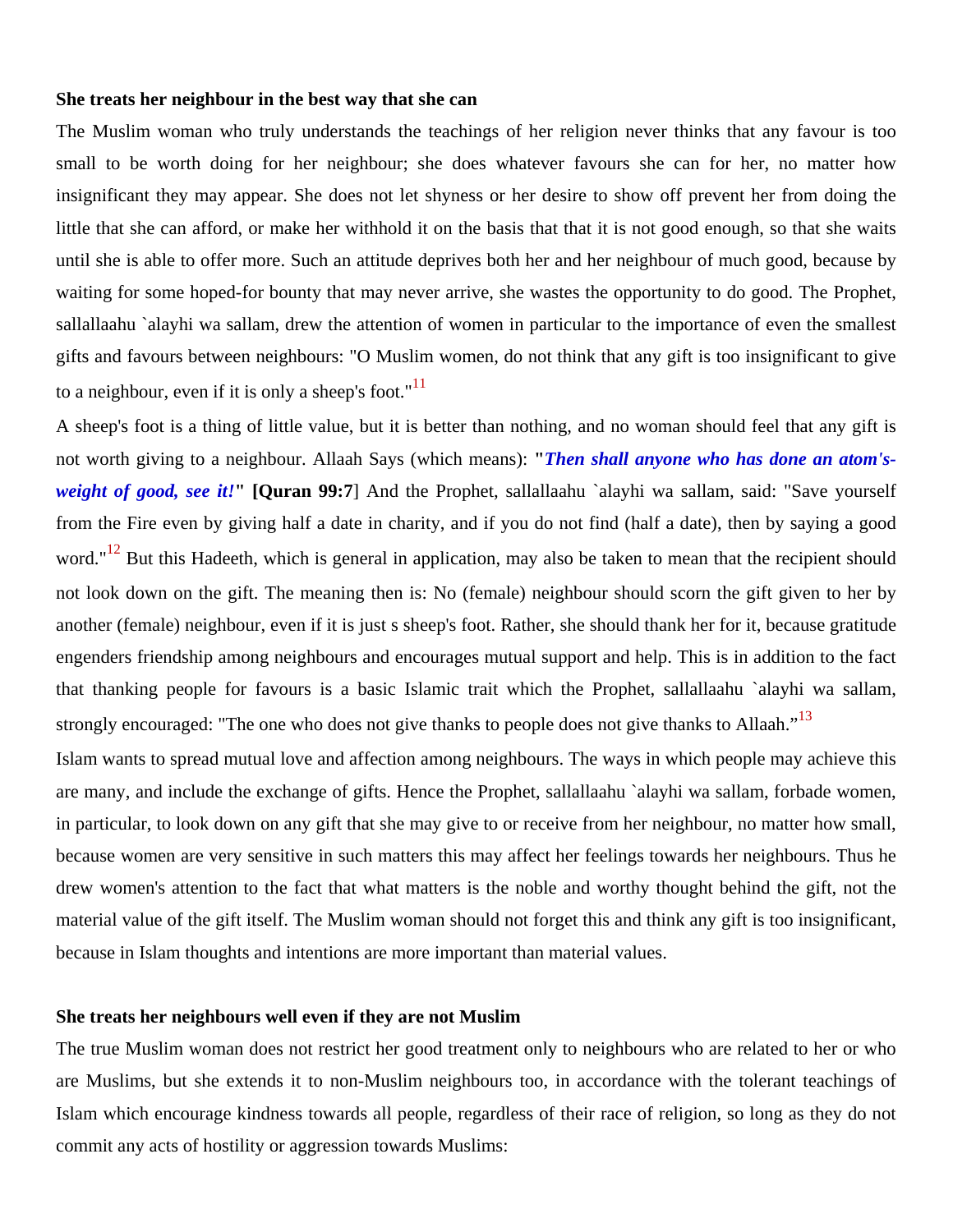### **"***Allaah forbids you not, with regard to those who fight you not for [your] Faith nor drive you out of your homes, from dealing kindly and justly with them: for Allaah loves those who are just.***" [Quran 60:8**]

On the basis of this, the great *Sahabi* `Abdullaah ibn `Amr asked his slave, after slaughtering a sheep, "Did you give some to our Jewish neighbour? Did you give some to our Jewish neighbour? For I heard the Messenger of Allaah, sallallaahu `alayhi wa sallam, say, `Jibril kept on enjoining the good treatment of neighbours to such an extent that I thought he would include neighbours as heirs."<sup>14</sup> How great is the mercy of Islam towards all people, and how kind is its concern towards those who live under its shade! History bears witness to the fact that the People of the Book have lived alongside Muslims in many regions of the Islamic world, secure in the knowledge that they, their honour and their wealth were safe, enjoying a good neighbourly relationship, good treatment and freedom of worship, Their ancient churches still exist in Muslim villages clinging to mountaintops, surrounded by thousands of Muslims who uphold the well-being of their Jewish and Christian neighbours.

### **She starts with the neighbour whose home is closest to her own**

The true Muslim woman does not forget the precise system that Islam set out when it enjoined the good treatment of neighbours. Islam has told her to give priority to the one whose house is closest, then the one who is next closest, and so on. This takes into account the closeness of the neighbours whose homes are beside one another, the issues which may frequently arise between them, and the importance of maintaining friendship and harmony.

`Aa'ishahm may Allaah be pleased with her, said: "O Messenger of Allaah, I have two neighbours, so to which one should I send a gift?" He said, "To the one whose door is closest to yours."<sup>15</sup> This system of priority in the good treatment of neighbours does not mean that the Muslim woman should ignore the neighbours who are further away from her home. Everyone around her home is considered to be a neighbour and thus enjoys the rights of a neighbour. This system is merely the matter of organization, by means of which the Prophet, sallallaahu `alayhi wa sallam, encouraged taking care of the closest neighbour because he or she is the one with whom there is usually ongoing contact and interaction.

### **The true Muslim woman is the best neighbour**

It comes as no surprise that the Muslim woman who truly understands the teachings of her religion is the best of neighbours, because good treatment of neighbours is a basic Islamic attitude that is deeply engrained in the conscience of the Muslim woman who has been brought up with the teachings of Islam, which state that the one who is kindest to her neighbour is the best neighbor in the sight of Allaah: "The best of companions in the sight of Allaah is the one who is best to his companion, and the best of neighbours in the sight of Allaah is the one who is best to his neighbour." $16$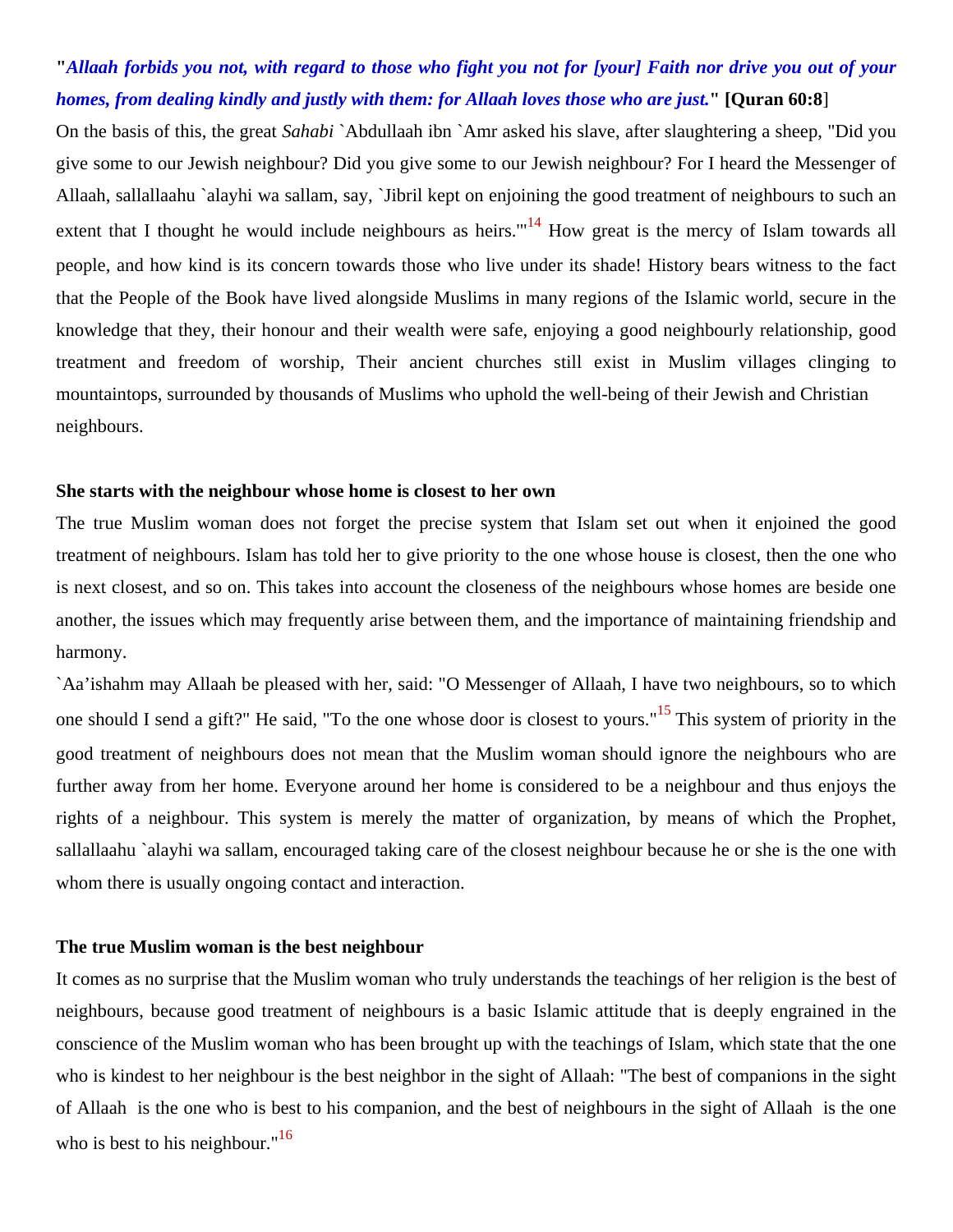The Prophet, sallallaahu `alayhi wa sallam, stated that a good neighbour is one of the joys of a Muslim's life, because he or she guarantees comfort, security and safety: "Among the things that bring happiness to a Muslim in this life are a righteous neighbour, a spacious house and a good steed."17 The *salaf* appreciated the value of good neighbours so much that they considered having a good neighbour to be a precious blessing. One story which reflects this tells that the neighbour of Sa`id ibn al-`As wanted to sell his house for 100,000 *dirhams*, and told the would-be purchaser, "This is the price of the house, but what would you give for having Sa`id as a neighbour?" When Sa`id heard about this, he sent his neighbour the price of the house and told him to stay there. This is the status of neighbours in Islam, and the attitude and behaviour of a good Muslim neighbour. But what about bad neighbours?

### **Bad neighbours**

Having a bad neighbour is something which is so appalling that the sensitive Muslim woman cannot think of it without shuddering and being filled with a sense of fear, loathing and dread.

### **The bad neighbour is a person who is deprived of the blessing of faith**

It is sufficient misery for a bad neighbour to know that she is deprived of the blessing of faith, which is the greatest blessing in a person's life. The Prophet, sallallaahu `alayhi wa sallam, confirmed the fact that this blessing is stripped away from every person who persists in mistreating his or her neighbour to the extent that he or she is counted as a bad neighbour, and stated in no uncertain terms when he swore by Allaah three times that such a person would be stripped of the blessing of faith: "By Allaah, he does not believe. By Allaah, he does not believe. By Allaah, he does not believe." He was asked, "Who, O Messenger of Allaah?" He said, "The one from whose evils (or troubles) his neighbour does not feel safe."<sup>18</sup> According to a report given by Muslim:

"He will not enter Paradise whose neighbour is not safe from his evil (or trouble)."<sup>19</sup> How great must be the crime of the bad neighbour, if his mistreatment of his neighbour is depriving him of the blessings of faith and denying him entrance to Paradise!

The true Muslim woman who is pure of heart contemplates the meaning of these texts and the deep impression they leave in her mind concerning bad neighbours. It never occurs to her to mistreat her neighbour, no matter what the circumstances, because mistreating neighbours or becoming involved in disputes and conspiracies is not a thing to be taken lightly: it is a major sin which destroys faith and places one's ultimate fate in jeopardy. This would be the greatest loss, and the mere thought of it makes the true Muslim woman tremble.

### **The bad neighbour is a person whose good deeds are not accepted**

The bad neighbour is a person who has lost her faith, as stated in the Hadeeth quoted above; she is also a person whose good deeds are all cancelled, so that from now on no act of obedience or righteousness will be of any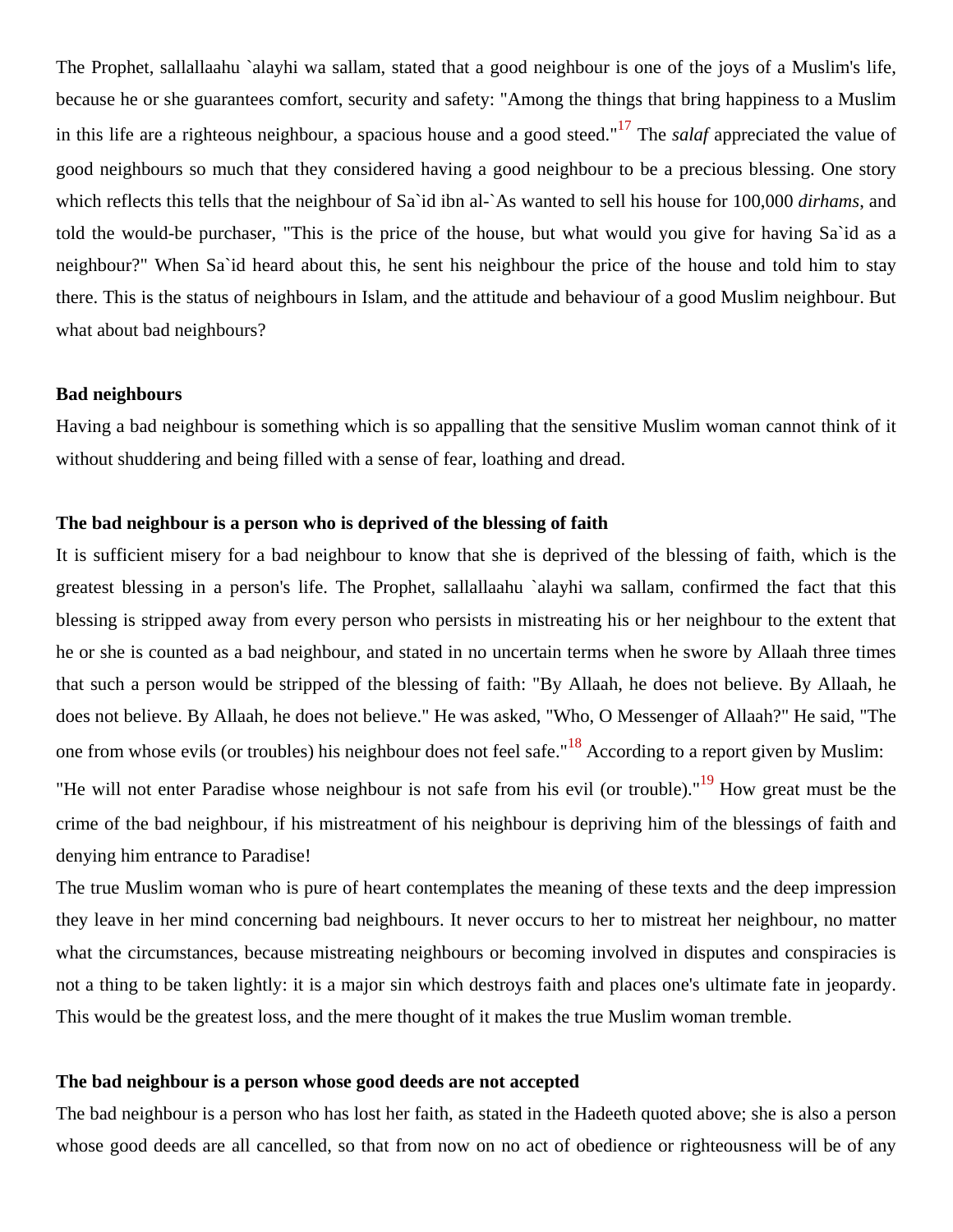benefit to her, so long as she persists in her mistreatment of her neighbour. Good deeds are essentially based on faith in Allaah , and faith in Allaah is not the matter of mere words: what counts is the practical implementation of that which Allaah requires of His servants. If a bad neighbour has lost her faith by persisting in her mistreatment of her neighbour, then there is no hope that Allaah will accept her good deeds, no matter how great or how many they may be. They will be utterly wiped out, even if she spends her nights and days performing good deeds.

The Prophet, sallallaahu `alayhi wa sallam, was asked: "O Messenger of Allaah, such-and-such a woman spends her nights in prayer, fasts during the day, and so on, and she gives in charity, but she offends her neighbours with her sharp tongue." The Prophet, sallallaahu `alayhi wa sallam, said: "Her good deeds will be of no avail: she is among the people of Hell." They said, "And so-and-so prays only the obligatory prayers, gives charity in the form of left-over curds, but does not offend anyone." The Prophet, sallallaahu `alayhi wa sallam, said: "She is among the people of Paradise." $^{20}$ 

The Prophet, sallallaahu `alayhi wa sallam, described the bad neighbour as being one of the worst types of people: "There are three worst types of people: a ruler who, if you do well, does not appreciate it, and if do wrong, he does not forgive you for it; a bad neighbour who, if he sees something good, he conceals it, and if he sees something bad he broadcasts it; and a wife who, when you are present she annoys you and if you go away, she betrays you."<sup>21</sup> The Hadeeth paint such an ugly picture of the bad neighbour that the true Muslim woman would be so shaken that she will avoid committing the sin of mistreating a neighbour and it will be most unlikely that she will let any dispute or hostility arise between her and her neighbour, or become involved in schemes and plots. The Prophet's warning against harming or arguing with neighbours is always echoing in her ears, and she never forgets it any time she feels the stirrings of anger or hostility towards a neighbour: "The first two disputing parties to appear before Allaah on the Day of udgement will be two neighbours."<sup>22</sup>

### **Her good treatment of her neighbour is not lacking**

Not only does the Muslim woman refrain from harming or disturbing her neighbour, she also does not spare any effort to help her neighbour, opening wide the doors of care, friendship and generosity. She is careful not to fall short in her duties whenever she is called upon to take care of her neighbours, and to honour them and treat them well, lest the words of the Prophet, sallallaahu `alayhi wa sallam, concerning the miserly, unhelpful neighbour become applicable to her: "How many people will be hanging on to their neighbours on the Day of Judgement, saying: `O my Lord! He shut his door in my face and denied me his kind treatment and help!"<sup>23</sup>

What a miserable position the miserly, uncaring neighbour will be in on the Day of Judgement!

According to Islam, the Muslim men and women are like a high wall, whose bricks are the people of this *ummah*. Each brick must be sound, and strongly bonded with the others, to make this wall sturdy and durable, otherwise it will become weak and prone to collapse. Thus Islam surrounds this wall with strong spiritual ties,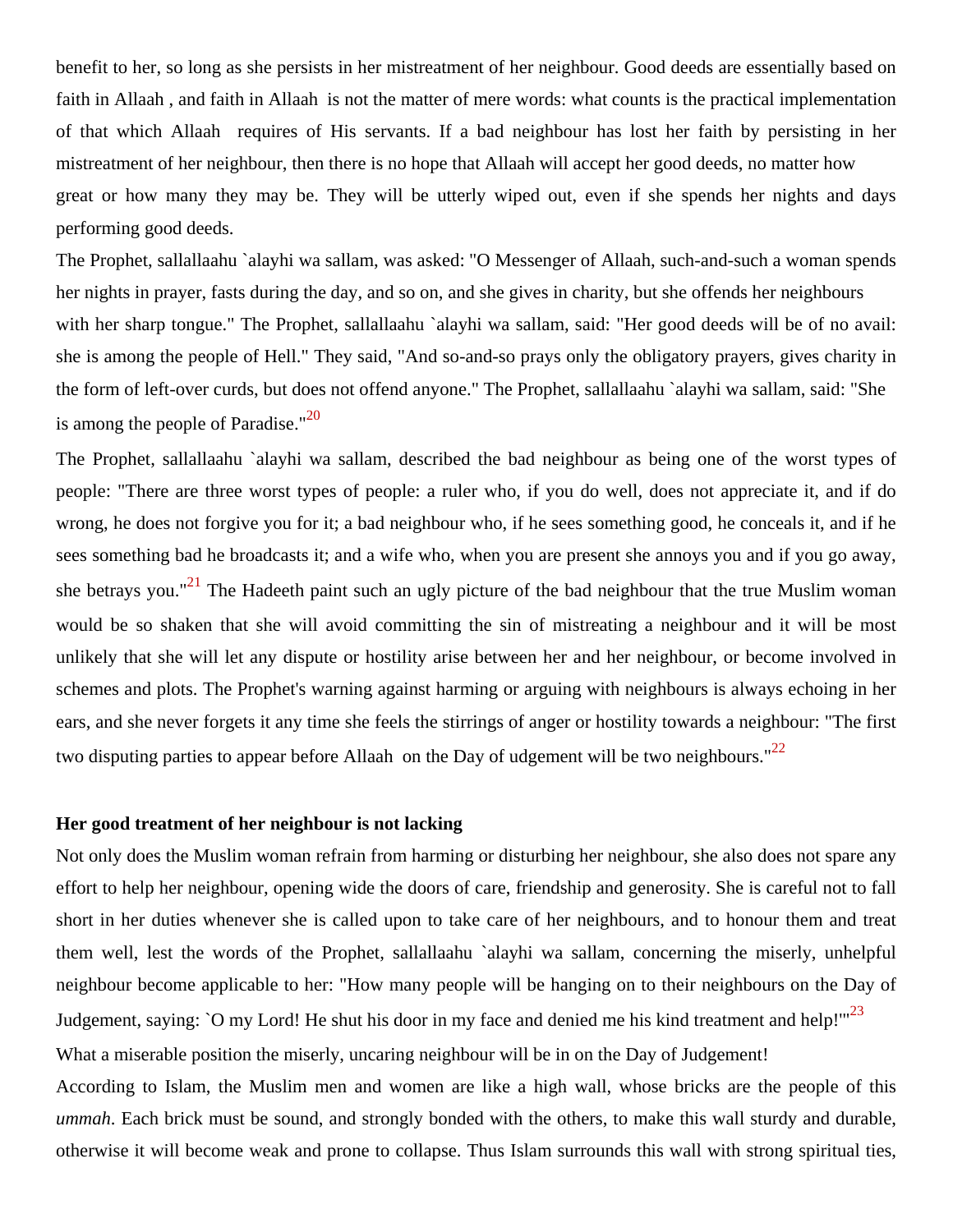to preserve its integrity and strength, so that it will not be shaken no matter what events befall it. The Prophet, sallallaahu `alayhi wa sallam, gave a marvellous metaphor of the solidarity and mutual support among Muslim men and women: "Believers are like a structure, parts of which support other parts."<sup>24</sup>

"The believers, in their mutual friendship, mercy and affection, are like one body: if any part of it complains, the rest of the body will also stay awake in pain."<sup>25</sup> If a religion places such an amazing emphasis on the solidarity of its followers, it is natural that it should strengthen neighbourly ties and base them on a solid foundation of friendship, kindness, mutual support and good treatment.

### **She puts up with her neighbour's mistakes and bad treatment**

The Muslim woman who is guided by her religion is patient with her neighbour and does not get angry or bear a grudge if she makes a mistake or has some shortcomings. She is tolerant and forgiving towards her, thus hoping to earn reward from Allaah and to attain His love and pleasure. This is proven by the Hadeeth of Abu Dharr: when Mutarrif ibn `Abdullaah met him, he said, "O Abu Dharr, I heard about what you said and wanted to meet you." Abu Dharr said, "Your father was a great man! Now you have met me." Mutarrif said: "I heard that you have said that the Prophet, sallallaahu `alayhi wa sallam, said: `Allaah loves three and hates three.'" Abu Dharr said, "I do not think that I would tell lies about the Messenger of Allaah." Mutarrif said, "Then who are the three whomAllaah loves?" Abu Dharr (quoting the Prophet, sallallaahu `alayhi wa sallam,) said: "`A man who fights for the sake of Allaah , with perseverance and hoping for reward from Him, and fights until he is killed, and you find this in the Book of Allaah .' Then he recited: **"Truly Allaah loves those who fight in His cause in battle array, as if they were a solid cemented structure."** [Quran 61:4] Mutarrif asked, "Then who?" He said, "`A man who has a bad neighbour who annoys and disturbs him, but he bears it with patience and forbearance until Allaah ends the matter either during his lifetime or upon the death of either of them."<sup>26</sup> One of the characteristics of the Muslim woman whose soul has truly been cleansed and moulded by Islam is that she patiently bears the annoyances caused by her neighbours, as much as she is able. She repels their bad treatment with something that is better, and by being patient and behaving properly she sets the highest example of good treatment of one's neighbours and removes the roots of evil and hatred from their souls. Even more importantly, she is acting in accordance with the teachings of the Prophet, sallallaahu `alayhi wa sallam: "Whoever believes in Allaah and the Last Day, let him not harm or annoy his neighbour  $\dots$ <sup>27</sup>

Let them hear this, those women who lose their minds when their child fights with the neighbours' children so that they turn a blind eye to their own child's faults and insult their neighbours with bad language and hurtful accusations, thus destroying the ties of neighbourliness and friendship in a moment of anger. Let them know that they are going against all the Islamic teachings regarding the good treatment of neighbours and that they are showing themselves to be content to be bad neighbours.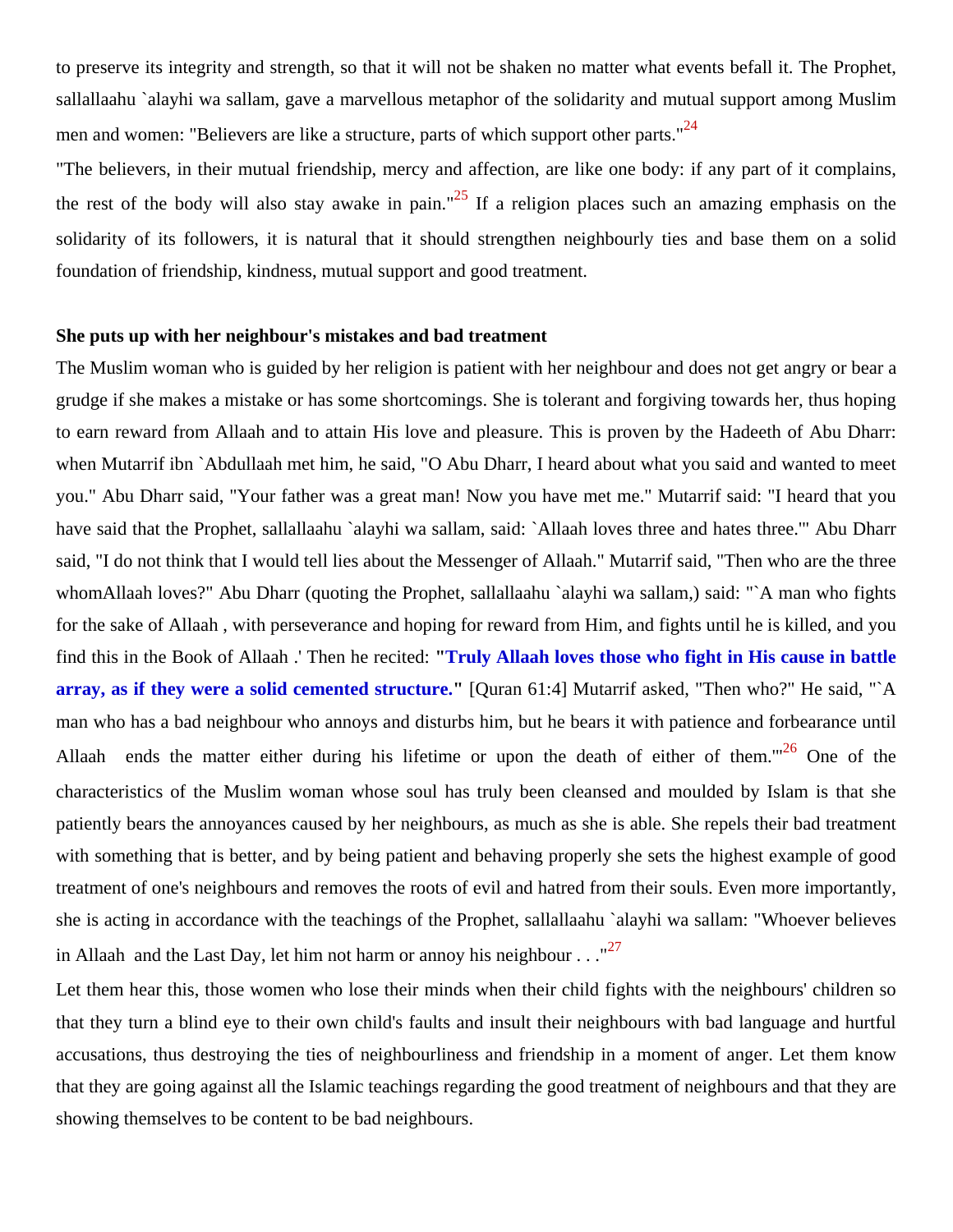Let those women rejoice who are wise, polite and forbearing neighbours, who respond in kind to their neighbours' good treatment, because they are among the righteous neighbours with whose wise and rightlyguided conduct Allaah is pleased.

#### **Footnotes:**

- 1. Bukhaari and Muslim. See Sharh al-Sunnah, 13/71, Kitab al-birr wa'l-silah, bab haqq al-jar.
- 2. Reported by al-Tabarani with a jayyid isnad. See Majma' al-Zawa'id, 8/165.
- 3. Bukhaari and Muslim. See Riyad al-Salihin, 185, Bab fi haqq al-jar wa'l-wasiyyah bihi.
- 4. Fath al-Bari, 10/445, Kitab al-adab, bab man kana yu'min bi-Allaah wa'l-yawm al-akhir fala yu'dhi jarahu.
- 5. Bukhaari and Muslim. See Sharh al-Sunnah, 13/60, Kitab al-birr wa'l-silah, bab haq al-jar.
- 6. Sahih Muslim, 2/18, Kitab al-iman, bab min khidal al-iman an tuhibb li akhika ma tuhibbu li nafsika.
- 7. Sahih Muslim, 2/188, Kitab al-adab, bab al-wasiyah bi'l-jar wa'l-ihsan ilayhi.
- 8. Sahih Muslim, 2/188, Kitab al-adab, bab al-wasiyah bi'l-jar wa'l-ihsan ilayhi.
- 9. Reported by al-Tabarani and al-Bazzar with a hasan isnad. See Majma' al-Zawa'id, 8/167.
- 10. Reported by al-Tabarani and Abu Ya'la; its narrators are thiqat. See Majma' al-Zawa'id, 8/167.
- 11. Bukhaari and Muslim. See Sharh al-Sunnah, 6/141, Kitab al-Zakaat, bab al-tasadduq bi'l-shay' al-yasir.
- 12. Bukhaari and Muslim. See Sharh al-Sunnah, 6/140, Kitab al-Zakaat, bab al-tasadduq bi shay'al-yasir.
- 13. Reported by Bukhaari in al-Adab al-Mufrad, 1/310, Bab man lam yashkur al-nas.
- 14. Bukhaari and Muslim. See Sharh al-sunnah, 13/71, Kitab al-birr wa'l-silah, bab haqq al-jar.
- 15. Reported by Bukhaari in al-Adab al-Mufrad, 1/198, Bab tahdi ila aqrabihim baban.
- 16. Reported with a sahih isnad by Tirmidhi, 3/224, Abwab al-birr wa'l-silah, bab ma ja'a fi haqq al-jiwar.
- 17. Reported with a sahih isnad by al-Hakim, 4/166, in Kitab al-birr wa'l-silah.
- 18. Bukhaari and Muslim. See Riyad al-Salihin, 185, Bab fi haq al-jar wa'l-wasiyah bihi.
- 19. Sahih Muslim, 2/18, Kitab al-iman, bab bayan tahrim idha' al-jar
- 20. Reported by Bukhaari in al-Adab al-Mufrad, 1/210, Bab la yu'dhi jarahu.
- 21. Reported by al-Tabarani in al-Kabir, 18/267; its narrators are thiqat.
- 22. Reported with a hasan isnad by Ahmad and al-Tabarani. See Majma' al-Zawa'id, 8/170.
- 23. Reported by Bukhaari in al-Adab al-Mufrad, 1/200, Bab man aghlaqa al-bab 'ala'l-jar.
- 24. Bukhaari and Muslim. See Sharh al-Sunnah, 13/47, Kitab al-birr wa'l-silah, bab ta'awun almu'minin wa tarahumuhum. 25. Ibid.
- 26. Reported with a sahih isnad by Ahmad and al-Tabarani. See Majma' al-Zawa'id, 8/171.
- 27. Fath al-Bari, 10/445, Kitab al-adab, bab man kana yu'min bi-Allaah wa'l-yawm al-akhir fala yu'dhi jarahu.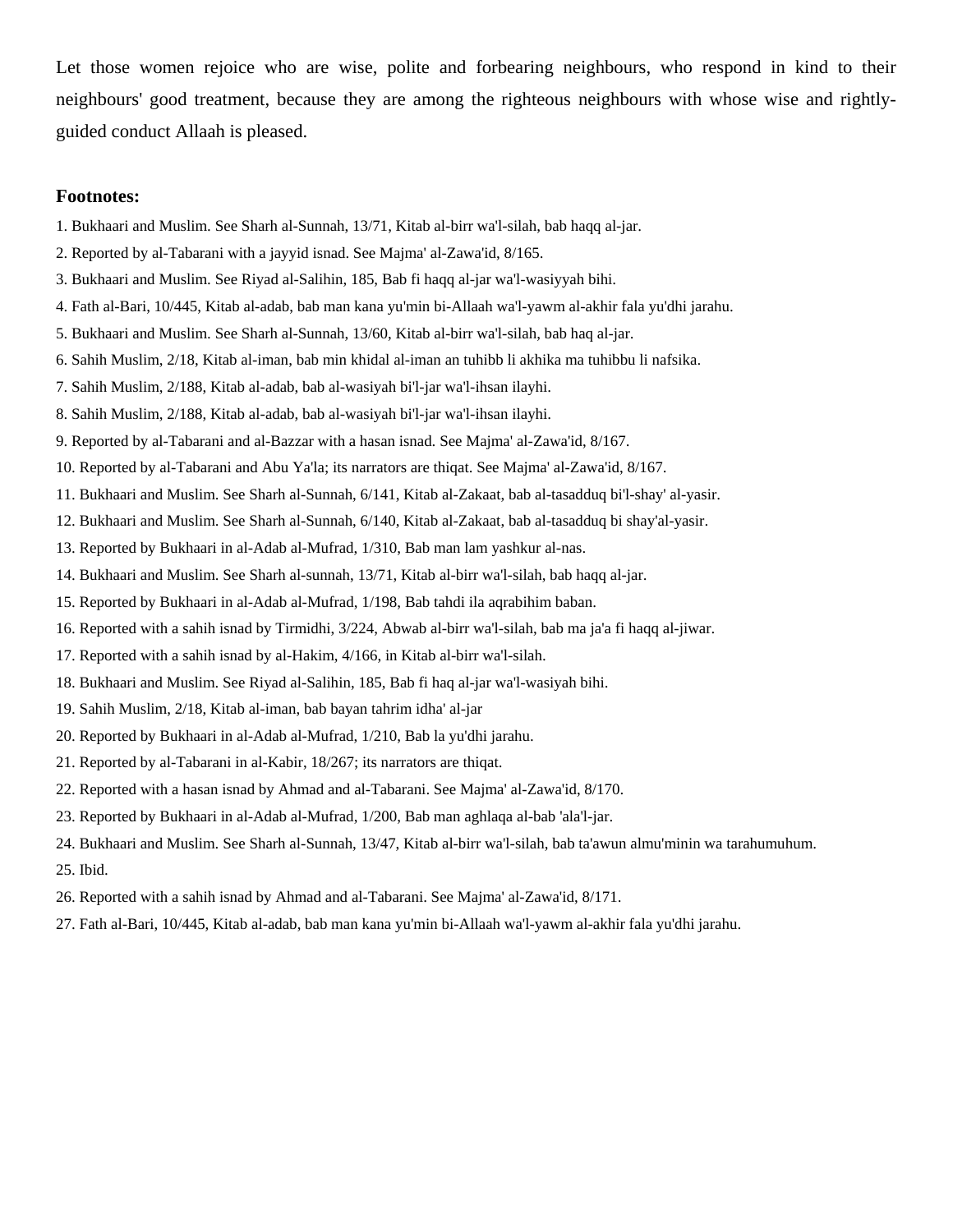# **Chapter 9: The Muslim Woman and Her Friends and Sisters in Islam**

# **She loves them as sisters for the sake of Allaah**

The way in which the true Muslim woman relates to her friends and sister in Islam is different from the way in which other women conduct their social affairs. Her relationship with her sisters is based on *ta'akhi*  (brotherhood or sisterhood) for the sake of Allaah . This love for the sake of Allaah is the highest bond that may exist between one human being and another, whether man or woman. It is the bond of faith in Allaah which Allaah established between all believers when He said: "*The Believers are but a single brotherhood . .* **." [Quran 49:10**]

The brotherhood of faith is the strongest of bonds between hearts and minds. It comes as no surprise to see that Muslim sisters enjoy a strong, enduring relationship that is based on love for the sake of Allaah , which is the noblest and purest form of love between human beings. This is a love which is untainted by any worldly interest or ulterior motive. It is the love in which Muslim men and women find the sweetness of faith: "There are three things that whoever attains them will find the sweetness of faith: if Allaah and His Messenger are dearer to him than anyone or anything else; if he loves a person solely for the sake of Allaah; and if he would hate to return to *kufr* after Allaah has rescued him from it, as much as he would hate to be thrown into the Fire."<sup>1</sup>

#### **The status of two who love one another for the sake of Allaah**

Many Hadeeth describe the status of two people who love another for the sake of Allaah, whether they are men or women, and describe the high position in Paradise which Allaah has prepared for them and the great honour which He will bestow upon them on the Day when mankind is resurrected to meet the Lord of the Worlds.

It is sufficient honour for those who love one another for the sake of, men and women alike, to know that their almighty Lord will take care of them on the Day of Judgement and will say: "Where are those who loved one another for My glory? Today I will shade them in My shade on the Day when there is no shade but Mine."<sup>2</sup>

Such is the magnificent honour and tremendous reward that will be bestowed upon those who truly loved one another for the sake of Allaah, on that awesome Day. Love for the sake of Allaah , and not for the sake of anything else in life, is very difficult, and none can attain it except the one who is pure of heart, for whom this world and all its pleasures are as nothing in comparison with the pleasure of Allaah . It is not surprising that Allaah should give them a status and blessing which is commensurate with their position in this world, above whose concerns they have risen. We see proof of this in the Hadeeth of Mu`adh, who said that the Prophet, sallallaahu `alayhi wa sallam, said: "Allaah said: `Those who love one another for My glory will have *minbars*  of light, and the Prophets and martyrs will wish that they had the same."<sup>3</sup>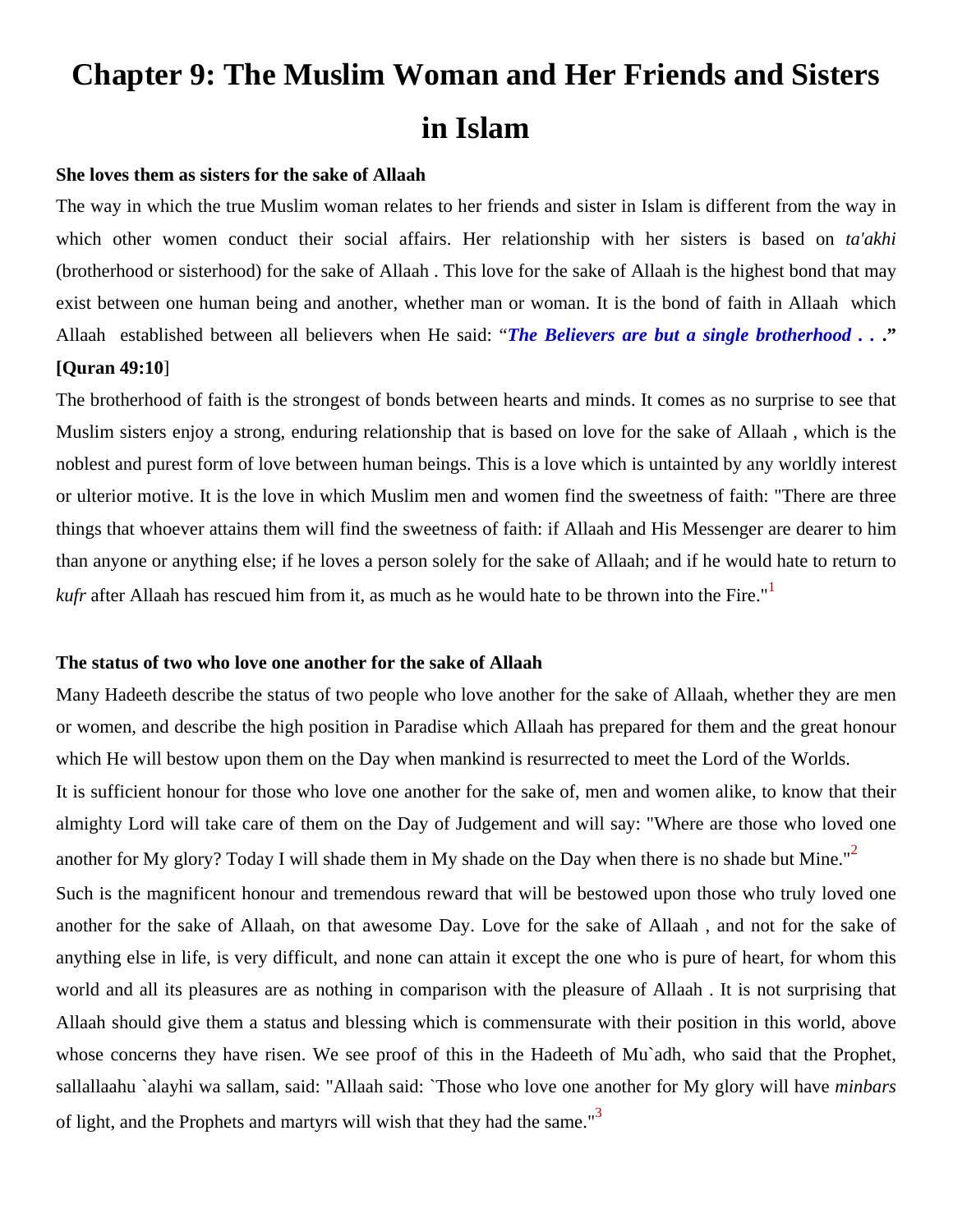Allaah bestows upon those who love one another for His sake a gift which is even greater than this status and blessing: that is His precious love which is very difficult to attain. This is proven by the Hadeeth of Abu Hurayrah may Allaah be pleased with him in which the Prophet, sallallaahu `alayhi wa sallam, said: "A man went to visit a brother of his in another village. Allaah sent an angel to wait for him on the road. When the man came along, the angel asked him, `Where are you headed?' He said, `I am going to visit a brother of mine who lives in this village.' The angel asked, `Have you done him any favour (for which you are now seeking repayment)?' He said, `No, I just love him for the sake of Allaah.' The angel told him, `I am a messenger to you from Allaah , sent to tell you that He loves you as you love your brother for His sake.'"4 What a great love, that raises a person to a position where Allaah loves him and is pleased with him! The Prophet, sallallaahu `alayhi wa sallam, understood the impact of this strong, pure love in building societies and nations, so he never let any occasion pass without advocating this love and commanding the Muslims to announce their love for one another, in order to open hearts and spread love and purity among the ranks of the *ummah*.

Anas may Allaah be pleased with him said that a man was with the Prophet, sallallaahu `alayhi wa sallam, when another man passed by. The first man said, "O Messenger of Allaah , indeed I truly love this man." The Prophet, sallallaahu `alayhi wa sallam, asked him, "Have you let him know that?" He said, "No." The Prophet, sallallaahu `alayhi wa sallam, said, "Tell him." He caught up with him and told him, "Truly I love you for the sake of Allaah," and the man said, "May Allaah love you who loves me for His sake."<sup>5</sup>

The Prophet, sallallaahu `alayhi wa sallam, used to do the same thing himself, teaching the Muslims how to build a society based on pure love and brotherhood. One day he took Mu`adh by the hand and said, "O Mu`adh, by Allaah I love you, so I advise you, O Mu`adh, never forget to recite, after every prayer, `O Allaah , help me to remember You and to give thanks toYou and to worship You properly (*Allaahumma, a`inni `ala dhikrika wa shukrika wa husni `abadatika*).'"<sup>6</sup>

Mu`adh began to spread this pure love among the Muslims throughout the Muslim lands, telling them what he had learned from the Prophet, sallallaahu `alayhi wa sallam, about the great reward that Allaah had prepared for those who loved one another for His sake, and about His great love for them. In *al- Muwatta'*, Imam Malik gives a report with a *sahih isnad* from Abu Idris al-Khulani who said: "I entered the mosque of Damascus, where I saw a young man who had a bright smile, and I saw the people gathered around him. When they disagreed on some matter, they referred it to him, and accepted his opinion. I asked who he was, and they told me, `This is Mu`adh ibn Jabal may Allaah be pleased with him.' Early the next day, I went to the mosque but I found that he had arrived even earlier than I. He was praying, so I waited until he had finished, then I approached him from in front, greeted him and said, `By Allaah, I love you.' He asked, `For the sake of Allaah ?' I said, `For the sake of Allaah.' He repeated his question, `For the sake of Allaah?' And I said, `For the sake of Allaah.' So he took hold of my collar, pulled me towards him and said, `I have good news for you. I heard the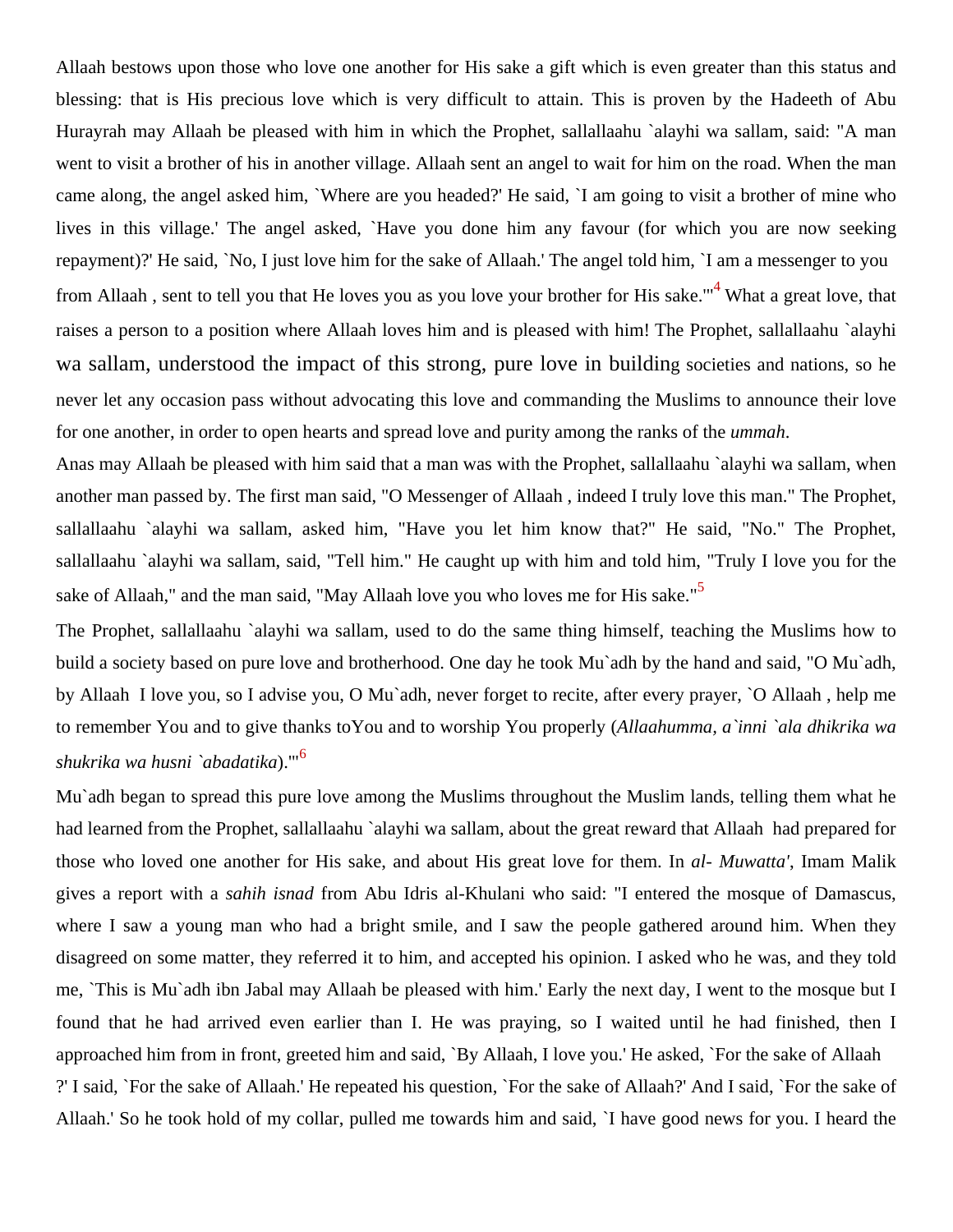Prophet, sallallaahu `alayhi wa sallam, say: "Allaah Says (which means): "My love is granted to those who love one another for My sake, who visit one another for My sake, and who spend on one another for My sake."""<sup>7</sup>

#### **The effect of love for the sake of Allaah on the life of Muslim men and women**

Islam came to build an ideal society based on sincere love and brotherhood, so it had to plant the seeds of love in the hearts of the individuals of which society is composed. Therefore it made this love among believing men and among believing women one of the conditions of faith that will grant admittance to Paradise. This may be seen in the Hadeeth narrated by Imam Muslim from Abu Hurayrah may Allaah be pleased with him in which the Prophet, sallallaahu `alayhi wa sallam, said: "By the One in Whose hand in my soul, you will not enter Paradise until you believe, and you will not believe until you love one another. Shall I not tell you of something that if you do it, you will love one another? Spread *salam* amongst yourselves."<sup>8</sup> The Prophet, sallallaahu `alayhi wa sallam, with his brilliant and deep insight, understood that nothing could eliminate hatred, jealousy and rivalry from people's hearts but true brotherhood, based on sincere love, friendship and mutual advice, and free of feuds, hatred, insincerity and envy. The way to achieve this is through spreading *salam*, so that hearts may be opened to sincere love and friendship. So the Prophet, sallallaahu `alayhi wa sallam, frequently repeated this teaching to his *Sahabah*, aiming to sow the seed of love in their hearts and nurture them until they bore fruits of that great love that Islam wants for the Muslims, men and women alike. With this sincere love, the Prophet, sallallaahu `alayhi wa sallam, built the first generation of Muslims, who formed the solid foundation on which the great structure of Islam was built and lit the way for the rest of humto follow.

With this sincere love, the Prophet, sallallaahu `alayhi wa sallam, was able to build a model human society, based on the brotherhood of faith, a society that was remarkable both in its strength, durability and ability to make sacrifices in the cause of *jihad* to spread Islam throughout the world, and in the solidarity of its members, which the Prophet, sallallaahu `alayhi wa sallam, described in the most marvellous way: "Believers are like a structure, parts of which support other parts."<sup>9</sup> "The believers, in their mutual friendship, mercy and affection, are like one body: if any part of it complains, the rest of the body will also stay awake in pain."<sup>10</sup> From the very beginning and throughout history, the Muslim woman has always participated in the building of the Islamic society that is based on the brotherhood of faith, and she is still doing her share of the efforts to spread the blessed virtue of love for the sake of Allaah in Muslim society, turning to her sisters and friends with an overflowing heart to strengthen the ties of love and sisterhood for the sake of Allaah.

#### **She does not forsake or abandon her sister**

The Muslim woman who truly understands the teachings of Islam does not ignore the fact that Islam, which encourages brotherly love and mutual affection, is also the religion that has forbidden brothers and sisters in faith to hate or abandon one another. Islam has explained that two people who truly love one another for the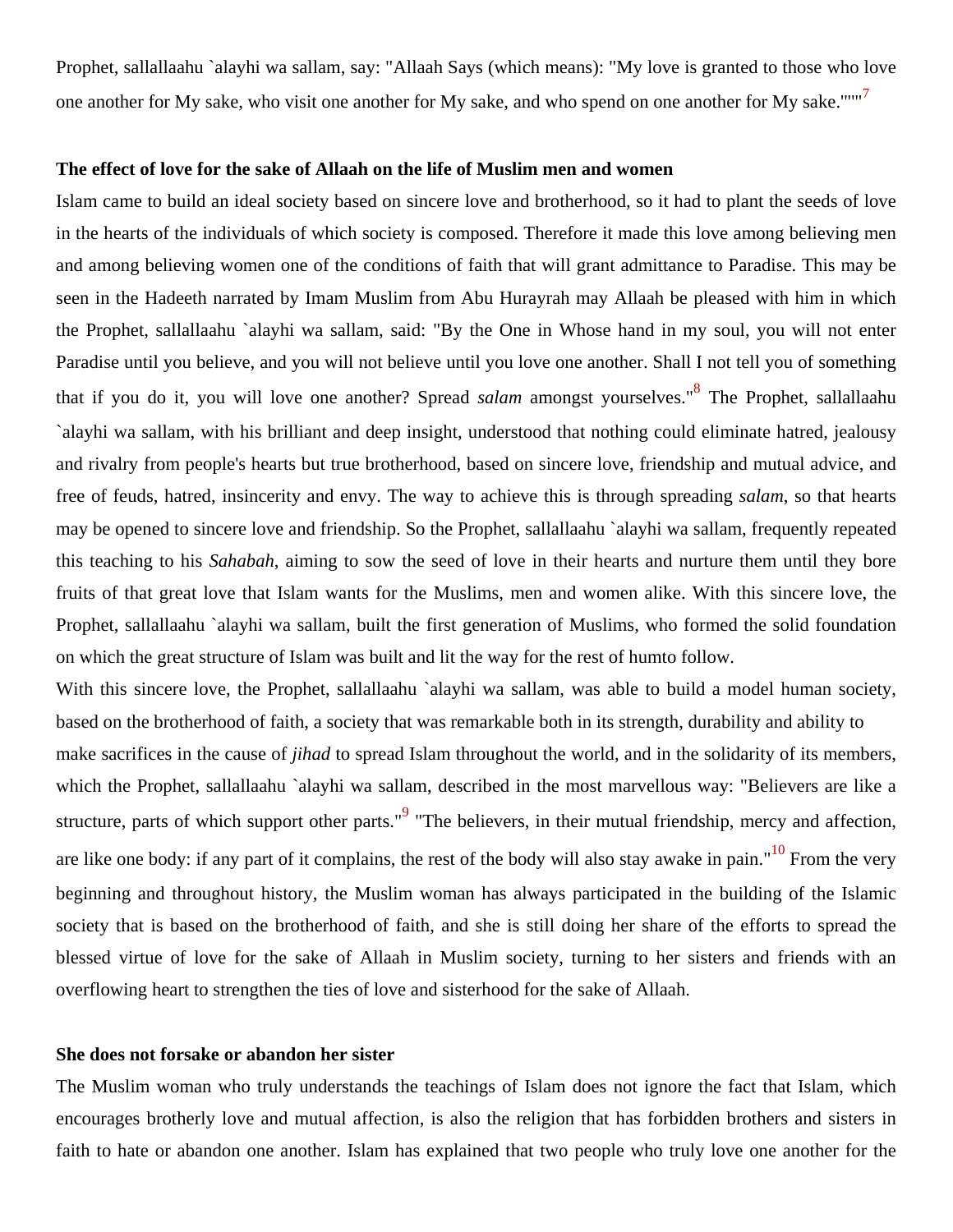sake of Allaah will not be separated by the first minor offence that either of them may commit, because the bond of love for the sake of Allaah is too strong to be broken by such minor matters. The Prophet, sallallaahu `alayhi wa sallam, said: "No two people who love one another for the sake of Allaah, or for the sake of Islam, will let the first minor offence of either of them come between them."<sup>11</sup> Anger may strike a woman in moments of human weakness, and she may hurt her sister, which could provoke harsh feelings and conflicts. In such cases, the Muslim woman should not forget that Islam does not ignore human nature and its vulnerability to changing emotions. For this reason, Islam has defined the length of time during which anger may subside. This time is considered to be three days. After this time has passed, it is forbidden for the two conflicting parties to refuse to seek a reconciliation. The Prophet, sallallaahu `alayhi wa sallam, said: "It is not permissible for a Muslim to be estranged from his brother for more than three days, both of them turning away from one another when they meet. The better of them is the one who is first to greet the other."<sup>12</sup> The word "Muslim" obviously includes both men and women when it occurs in Hadeeth like this, which set out the regulations governing the lives of individuals, families and societies in the world of Islam.

Hence we can see that the Muslim woman whose soul has been shaped by Islam does not persist in ignoring her sister, no matter what the reason. Rather, she will hasten to bring about a reconciliation and greet her with *salam*, because she knows that the better of them is the one who is the first to greet the other. If her sister returns her *salam*, both of them will share the reward for the reconciliation, but if she does not return the greeting, then then one who gave the greeting will be absolved of the sin of forsaking her sister, while the one who refused to return the *salam* will have to bear the burden of that sin alone. This is made clear by the Hadeeth in which Abu Hurayrah said: "I heard the Messenger of Allaah, sallallaahu `alayhi wa sallam, say: `It is not permissible for a man to be estranged from a believer for more than three days. If three days have passed, then he should go and give *salam* to him; if he returns the *salam*, then both of them will have share in the reward, and if he does not respond then the one who gave the *salam* will be absolved of the sin of estrangement."<sup>13</sup>

It goes without saying that the word "man" in the context of this Hadeeth refers to both men and women. The longer the period of estrangement lasts, the greater the sin of both parties becomes, as the Prophet, sallallaahu `alayhi wa sallam, said: "Whoever forsakes his brother for a year, it is as if he had shed his blood."<sup>14</sup>

How evil is the crime of forsaking one's brother or sister, according to Islam! How heavy is the burden of the one who is guilty of this crime that is likened to the shedding of blood! The Islamic system of education is based on mutual love and affection, and ongoing contact. Therefore Islam wants Muslim men and women to eliminate hatred and envy from their lives, and not to give any room to those evil characteristics that contradict the brotherhood of faith. Hence Islam is filled with teachings that describe the best ethics ever known since man first walked on the face of the earth: "Do not break off ties with one another, do not turn away from one another, do not hate one another, do not envy one another. Be brothers, as Allaah has commanded you."<sup>15</sup>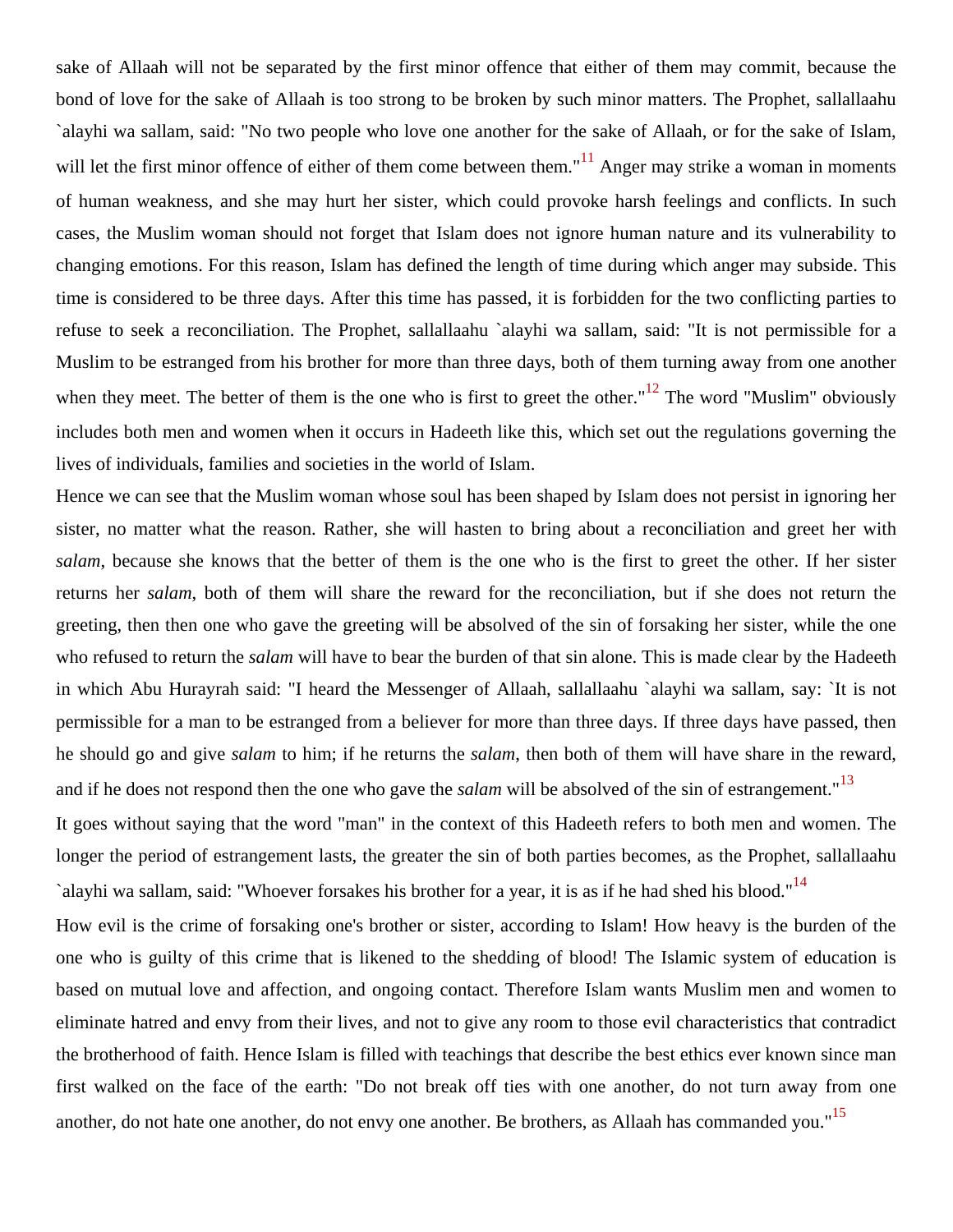"Beware of suspicion, for speaking on the basis of suspicion is the worst kind of lie. Do not seek out one another's faults, do not spy on one another, do not compete with one another, do not envy one another, do not hate one another, and do not turn away from one another. O servants of Allaah, be brothers."<sup>16</sup> "Do not envy one another, do not outbid one another (in order to inflate prices), do not hate one another, do not turn away from one another, and do not enter into a transaction when others have already entered into it. O servants of Allaah , be brothers. A Muslim is the brother of a Muslim. He does not oppress him, humiliate him or look down upon him. *Taqwa* is here" - and so saying, he pointed to his chest three times. "It is evil enough for a man to look down upon his Muslim brother. The whole of a Muslim's being is sacred to another Muslim - his blood, his wealth and his honour are inviolable." $17$ 

The Muslim woman who has received a sound Islamic education thinks deeply about these teachings of the Prophet, sallallaahu `alayhi wa sallam, which contain all the most noble characteristics such as love, friendship, brotherhood, sincerity, compassion and selflessness. She will not be able to persist in her hatred, for nobody can do so except the one who is mean and narrow-minded, or has a diseased heart or twisted nature. The true Muslim woman is far removed from such evil characteristics.

Therefore Islam issues a stern warning to those hard-hearted people, men and women alike, who are deviating from true Islam and its spirit of tolerance by insisting on remaining estranged. They are risking an awful fate in the Hereafter: their actions may prevent them from attaining the mercy and forgiveness of Allaah, and may close the doors of Paradise to them. The Prophet, sallallaahu `alayhi wa sallam, said: "The doors of Paradise are opened on Monday and Thursday, and every servant who does not associate anything with Allaah will be forgiven, except for the man who bears a grudge against his brother. It will be said, `Wait for these two until they reconcile, wait for these two until they reconcile, wait for these two until they reconcile."<sup>18</sup>

The great *Sahabi* Abu'l-Darda' may Allaah be pleased with him used to say: "Shall I not tell you about something that is better for you than charity and fasting? Reconcile between your brothers, for hatred diminishes reward."19 How important it is for women to understand and meditate upon this great *Sahabi*'s penetrating insight into the spirit of this religion, which is based on brotherhood and love, when they have arguments and conflicts. Abu'l-Darda', whose intelligence and good sense the Prophet, sallallaahu `alayhi wa sallam, used to trust, understood that hatred cancels out good deeds and destroys rewards, so reconciling the estranged Muslim with his brother is better for him than charity and fasting, because if he were to continue bearing a grudge against his brother, this would negate any reward he might receive for those acts of worship.

#### **She is tolerant and forgiving towards them**

The Muslim woman who is truly guided by Islam is tolerant towards her friends and sisters, and does not bear grudges against them. If she becomes angry with one of her sisters, she restrains heanger and freely forgives the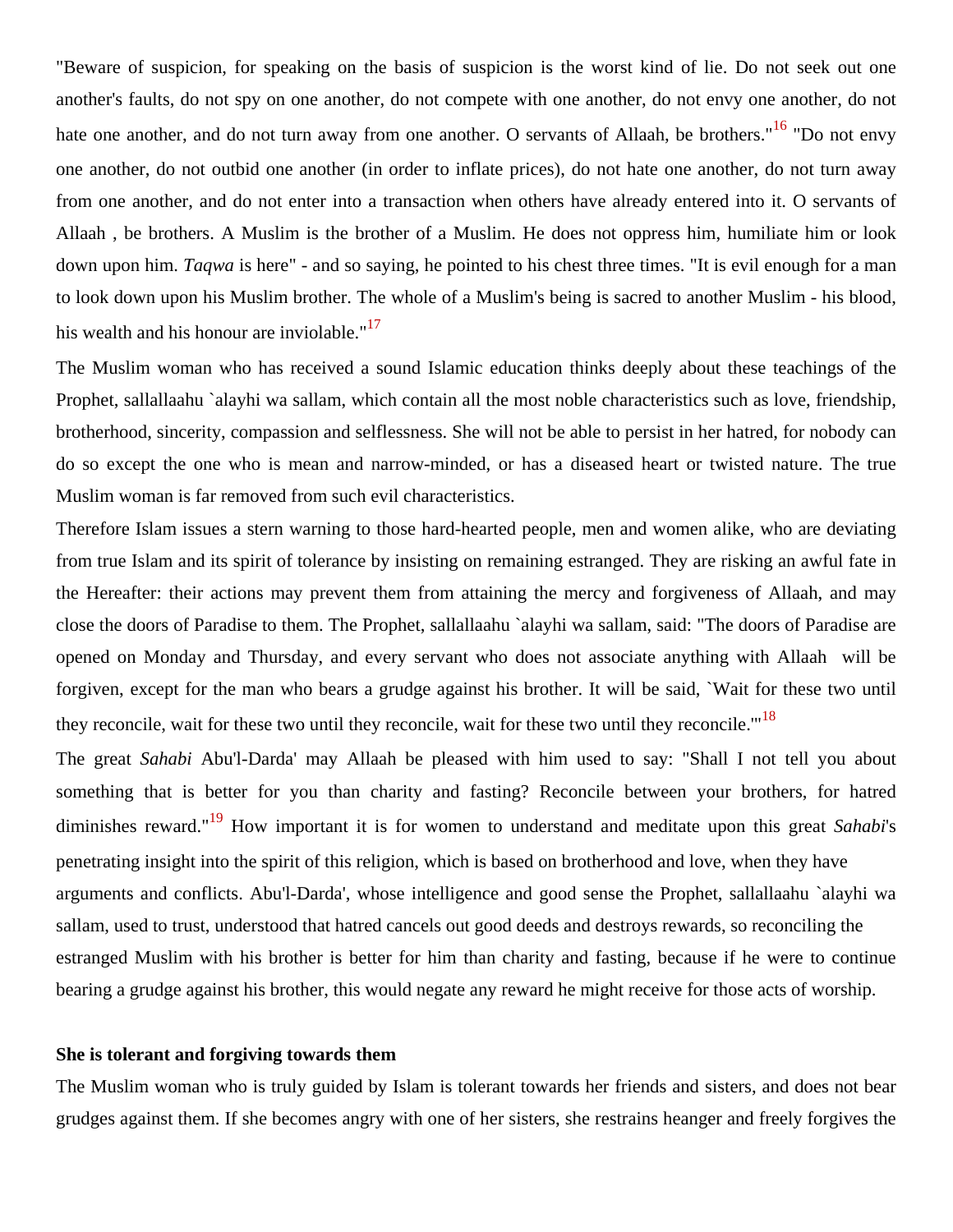one who has committed an error, without seeing any shame in doing so. In fact, she sees this as a good deed which will bring her closer to Allaah:

" *. . . [those] who restrain anger and pardon (all) men - for Allaah loves those who do good.***"[Quran 3:134**] If a person suppresses his or her seething anger, and does not forgive, that anger will turn into resentment and malice, which are more dangerous than anger. When a person forgives and forgets, the flames of anger are extinguished, and his or her soul is cleansed of the effects of anger and hatred. This is the level of *ihsan* which earns Allaah's love for those who attain it: "... *for Allaah loves those who do good.*"[**Quran 3:134**] The Muslim woman who truly adheres to the teachings of Islam is one of this group of *muhsinin*. She does not allow anger to continue boiling in her heart, because suppressed resentment is a very heavy burden on the soul; rather, she hastens to forgive and forget, thus freeing herself from this burden, and filling her soul with tranquillity and peace of mind. Something that may help the Muslim woman to reach this difficult level of *ihsan*  is the knowledge that forgiving one's sister is not a source of humiliation or shame, rather it will raise her in status and honour in the sight of Allaah, as the Prophet, sallallaahu `alayhi wa sallam, described:"Allaah will not increase His servant when he forgives except in honour. No-one humbles himself for the sake of Allaah but Allaah will raise his status."20 If we compare this honour and status with the status of *ihsan* reached by the woman who is tolerant and forgiving, we will realize what an honour she has attained, for in the sight of Allaah she is one of the *muhsinat*, and in the sight of people she is a respected, beloved example. The Muslim woman who has truly understood the teachings of Islam cannot have any trace of hatred or resentment in her heart towards anybody, because she understands precisely the value of forgiveness and purity of heart, and their importance if she seeks Allaah's forgiveness and pleasure, as the Prophet, sallallaahu `alayhi wa sallam, explained: "There are three sins, whoever dies free of these sins will be forgiven for anything else, if Allaah wills: associating anything with Allaah ; practising magic or witchcraft; and bearing resentment towards his brother."<sup>21</sup>

#### **She meets them with a smiling face**

The true Muslim woman is cheerful of countenance, always greeting her sisters with warmth and smiles, as the Prophet, sallallaahu `alayhi wa sallam, said: "Do not think little of any good deed, even if it is just greeting your brother with a cheerful countenance."<sup>22</sup>

Having a cheerful and friendly face is a good characteristic which Islam encourages and considers to be a good deed which will bring reward, because a cheerful face mirrors a pure soul. This inward and outward purity is one of the distinguishing features of the sincere Muslim. Hence the Prophet, sallallaahu alayhi wa sallam, said: "Your smiling at your brother is an act of charity (*sadaqah*)."<sup>23</sup> The Prophet, sallallaahu `alayhi wa sallam, was cheerful of countenance, always greeting his *Sahabah* with warmth and smiles whenever he saw them, as the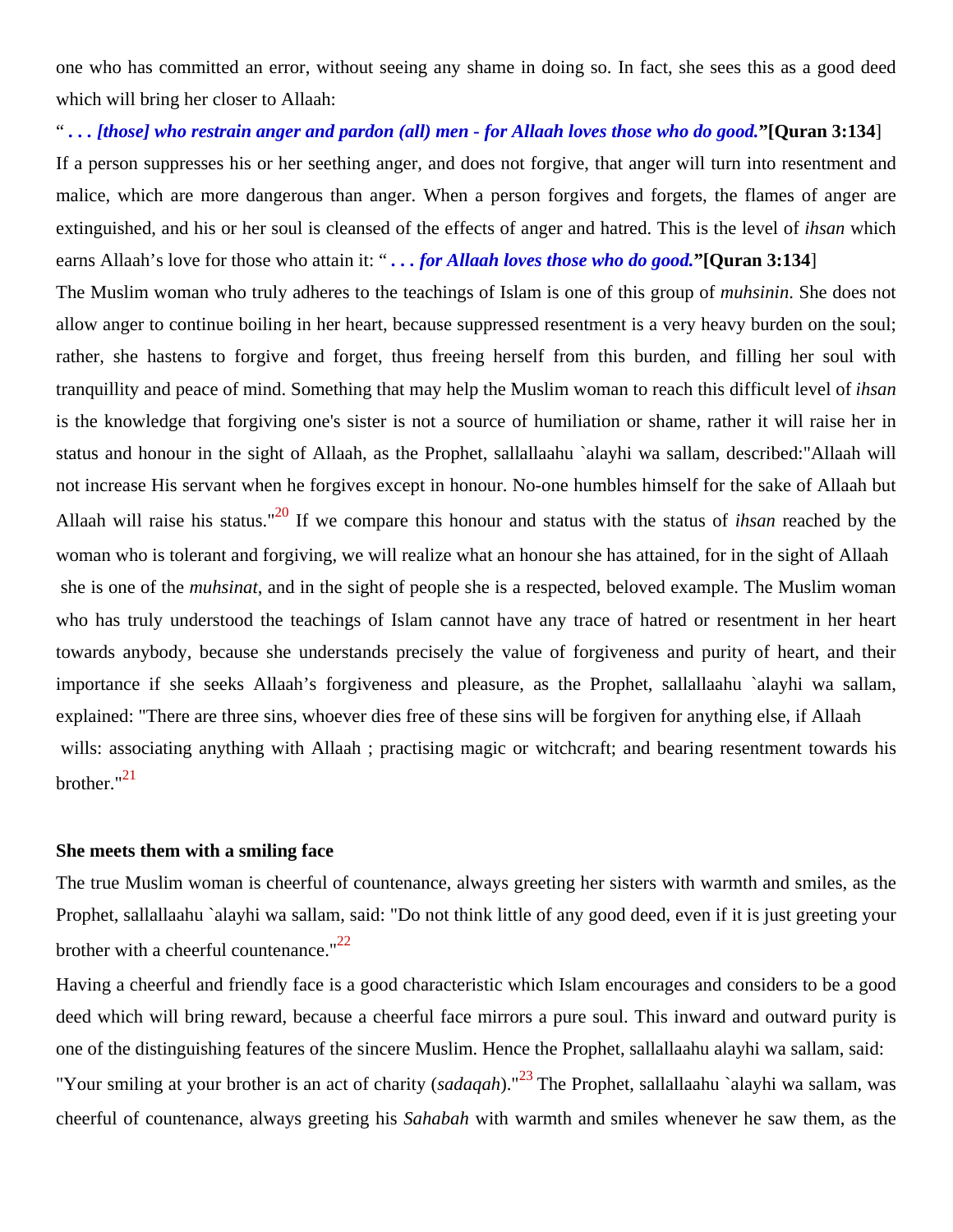great *Sahabi* Jarir ibn `Abdullaah described: "From the time I embraced Islam, the Messenger of Allaah, sallallaahu `alayhi wa sallam, never refused to see me and he never saw me except with a smile on his face."<sup>24</sup> Islam wants the ties of friendship and brotherhood/sisterhood to remain strong among the Muslims, so it encouraged them to spread *salam*, to be cheerful of countenance, to speak gently and to greet one another warmly, so that hearts will remain pure and open, ready to work together in kindness to do good deeds, and capable of carrying out the duties of Islam no matter what effort and sacrifices may be required.

#### **She is sincere towards them**

One of the virtues of the true Muslim woman is that she is completely sincere, towards Allaah, His Prophet, and to the leaders and the masses of the Muslims, as is stated in the *sahih* Hadeeth: "Religion is sincerity<sup>25</sup>." We [the *Sahabah*] asked, "To whom?" He [the Prophet, sallallaahu `alayhi wa sallam,] said: "To Allaah (by obeying Him, attributing to Him what He deserves and performing *jihad* for His sake); to His Book (by reading it, understanding it and applying it to one's daily life); to His Prophet (by respecting him greatly and fighting on his behalf both in his lifetime and after his death, and by following his *sunnah*); to the rulers of the Muslims (by helping them in their task of leading Muslims to the right path and alerting them if they are heedless); and to their common folk (by being merciful towards them).<sup>"26</sup> This attitude makes the Muslim woman sincere towards her sisters. She does not cheat them, mislead them, or conceal anything good from them. When she is always sincere towards them it is not merely for the sake of courtesy or to show off her social manners; she behaves in this way because sincerity is one of the fundamental bases of Islam which the first believers used to pledge to observe in their oath of allegiance (*bay`ah*) to of the Prophet, sallallaahu `alayhi wa sallam, as Jarir ibn `Abdullaah stated: "I gave allegiance to the Prophet, sallallaahu `alayhi wa sallam, and pledged to observe regular prayer, to pay *Zakaat*, and to be sincere towards every Muslim."<sup>27</sup>

In the Hadeeth quoted above, we see that the Prophet, sallallaahu `alayhi wa sallam, summed up Islam in one word, *nasihah*, showing that sincerity is the central foundation of the faith. For without sincerity, a person's faith is invalid and his or her Islam is worthless. This is the meaning of the Hadeeth of the Prophet, sallallaahu `alayhi wa sallam: "None of you truly believes until he likes for his brother what he likes for himself."28 This is impossible to achieve unless one loves one's brother with all sincerity. A person's liking for his brother what he likes for himself is no easy matter. It is very difficult to attain, and no man or woman can attain it except the one who has received a sound Islamic education, whose heart has been cleansed of all selfishness, hatred, envy and malice, and who is infused with love for others.

The true Muslim woman who feels in the depths of her soul that her love for her sister is one of the conditions of true faith and that her religion is based on sincerity, is more likely to attain that difficult level; indeed, it is something that comes naturally to her in her dealings with her friends and sisters, and she becomes a truthful mirror to them, advising and correcting them, and wishing them nothing but good, as Abu Hurayrah used to say: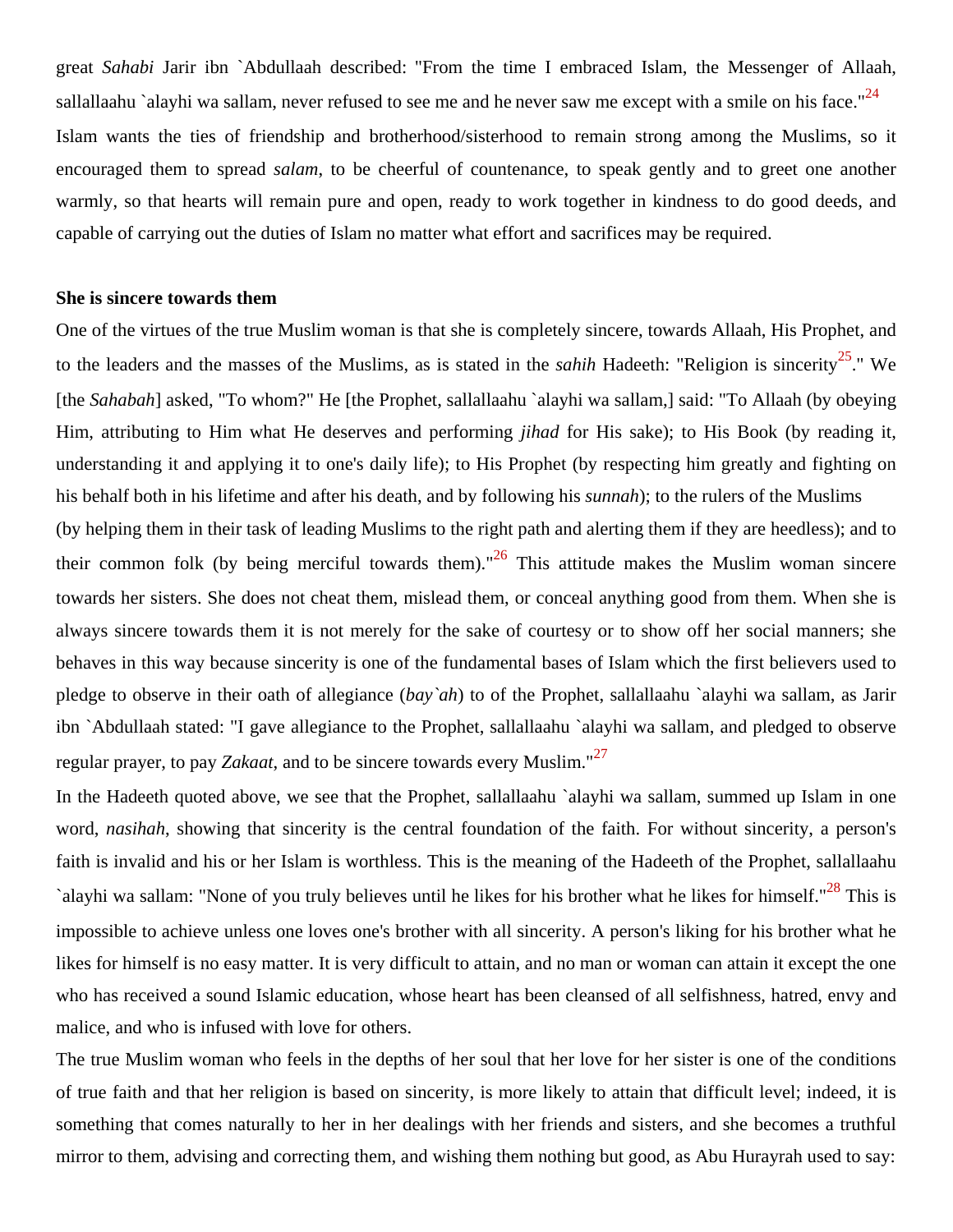"The believer is the mirror of his brother. If he sees any fault in him, he corrects it." $^{29}$ 

In these words, Abu Hurayrah was echoing the Hadeeth of the Prophet, sallallaahu `alayhi wa sallam: "The believer is the mirror of his brother. The believer is the brother of a believer: he protects him from ruin and guards his back."<sup>30</sup> It is natural that the true Muslim woman should have this noble attitude towards her sister. She could not do otherwise, even if she wanted to: the person who is living on such an exalted level of purity, love, loyalty and sisterhood cannot come down to the level of hatred, betrayal, malice, selfishness and jealousy. A vessel will leak whatever is in it; musk cannot but smell beautiful; and good soil cannot but bring forth good produce. How beautifully the poet Zuhayr ibn Abi Sulma expressed this: "Does any plant produce large flowers but the *washij* (a plant with spear-like leaves)? Are palm-trees planted anywhere except in the soil which is suitable for them?" $31$ 

## **She is faithful and kind towards them**

Islam does not stop at encouraging its followers to respect and be kind to their friends; it also encourages them to be kind to their parents' friends too, in recognition of the virtue of kindness and loyalty and in order to establish these values as an essential part of Islamic life. The books of our heritage are filled with reports of loyalty and kindness that the *salaf* embodied in their daily lives, so that they became a fine example for all of mankind. An example of this is the Hadeeth narrated by Imam Muslim in his *Sahih* from Ibn `Umar may Allaah be pleased with him, in which the Prophet, sallallaahu `alayhi wa sallam, said: "The best kind of goodness (*b*) is that a man should keep in touch with and respect his father's friend."<sup>32</sup> The Prophet, sallallaahu `alayhi wa sallam, used to nurture the souls of the Muslims and plant the seeds of faithfulness in them whenever he found an opportunity to tell them something of his guidance. A man of Banu Salamah came to him and asked: "O Messenger of Allaah, is there any deed of kindness and respect that I can do for my parents after they die?" He said, "Yes, pray for them, ask forgiveness for them, fulfil their promises after they die, keep in contact with your relatives - for you have no relatives except through them - and honour their friends." $33$ 

The Prophet, sallallaahu `alayhi wa sallam, set the highest example of faithfulness and kindness by taking care of Khadijah's friends after she died. He never forgot them or neglected to treat them kindly. The Prophet's concern for the friends of Khadijah (May Allaah be pleased with her) upset `Aa'ishah (May Allaah be pleased with her), who felt jealous of her. This is clear from the words of `Aa'ishah: "I never felt jealous of any of the wives of the Prophet, sallallaahu `alayhi wa sallam, as I did of Khadijah (May Allaah be pleased with her), although I had never seen her. But he used to mention her often, and sometimes he would slaughter a sheep, butcher the meat, and send it to Khadijah's friends. One time I said to him, `It is as if there were no other woman in the world but Khadijah!' He said, `She was such-and-such, and I had children by her.'"<sup>34</sup>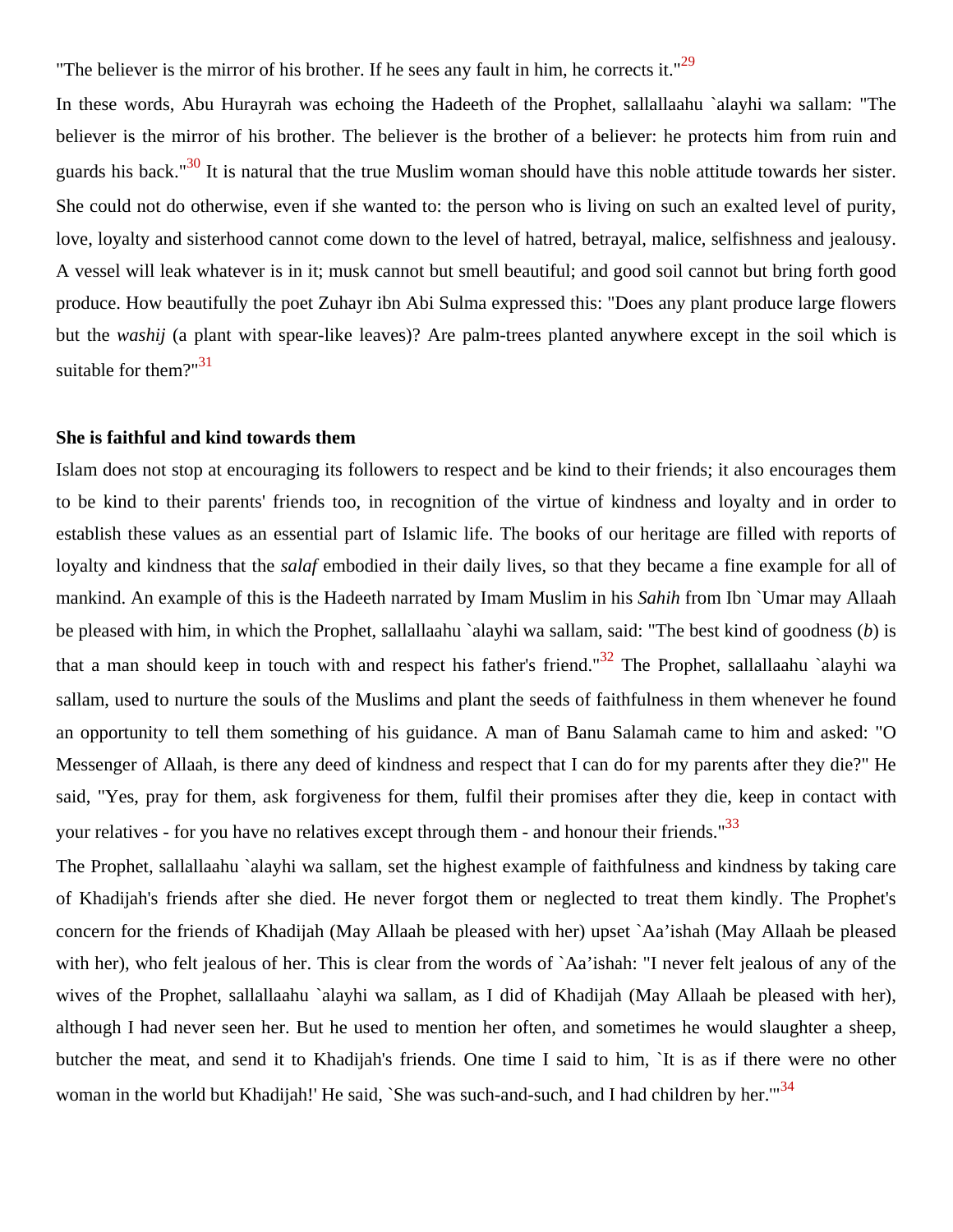According to another report: "He used to slaughter a sheep and send to her friends a goodly amount of it." $35$  By this example, the Prophet, sallallaahu `alayhi wa sallam, expanded the concept of faithfulness and kindness to include the distant friends of deceased parents and wives. So what about our own friends who are still alive!

#### **She is kind to them**

The Muslim woman who is truly guided by Islam is never arrogant towards her sisters and friends; she is never sullen towards them, and never uses harsh words with them. She is always kind, gentle and friendly towards them, treating them well and speaking nicely to them. The words of Allaah describing the believers, men and women, as being " *. . . lowly [or humble] with the believers, mighty against the kafirun . . .***"[Quran 5:54]** are sufficient to give her the most vivid picture of how the Muslim woman should be with her friends and sisters. The ideal situation is to be so gentle and kind that it almost looks like humility. When the Muslim woman hears the Prophet's teachings she finds strong evidence in support of kindness towards others; it is described as something that may adorn every aspect of life, as the Prophet, sallallaahu `alayhi wa sallam, said: "There is no kindness in a thing but it adds beauty to it, and there is no absence of kindness but it disfigures a thing."<sup>36</sup>

When the Muslim woman studies the life of the Prophet, sallallaahu `alayhi wa sallam, she is impressed by the magnificent nature of his character, his overwhelming gentleness and his utmost kindness in his dealings with people. He was never known to scowl at anybody, or to speak harshly, or to be severe or harsh-hearted. Allaah indeed spoke the truth when He said: "... Were you severe or harsh-hearted, they would have broken away

# *from about you . . .***"[Quran 3:159**]

Anas may Allaah be pleased with him, his servant and constant companion, described his noble character thus: "I served the Messenger of Allaah, sallallaahu `alayhi wa sallam, for ten years, and he never said to me `*Uff*! [The smallest word of contempt]. If I did something, he never said `Why did you do that?' and if I did not do something, he never said `Why did you not do that?'" $37$ 

Anas also said: "The Prophet, sallallaahu `alayhi wa sallam, never used obscene language, or uttered curses and insults. If he wanted to rebuke someone, he would say, `What is the matter with him, may his forehead be covered with dust!<sup>38'</sup>"<sup>39</sup>

#### **She does not gossip about them**

The alert Muslim woman does not allow herself to be drawn into gossip or to attend gatherings where gossip takes place. She restrains her tongue and refrains from gossiping in general, and avoids backbiting about her friends and sisters in particular. She regards it as her duty to prevent gatherings from sinking to the level of cheap gossip, because gossip is clearly *haram* according to the words of the Quran: " *. . . Nor speak ill of each other behind their back. Would any of you like to eat the flesh of his dead brother? Nay, you would abhor it. But fear Allaah, for Allaah is Oft-Returning, Most Merciful.***"[Quran 49:12**]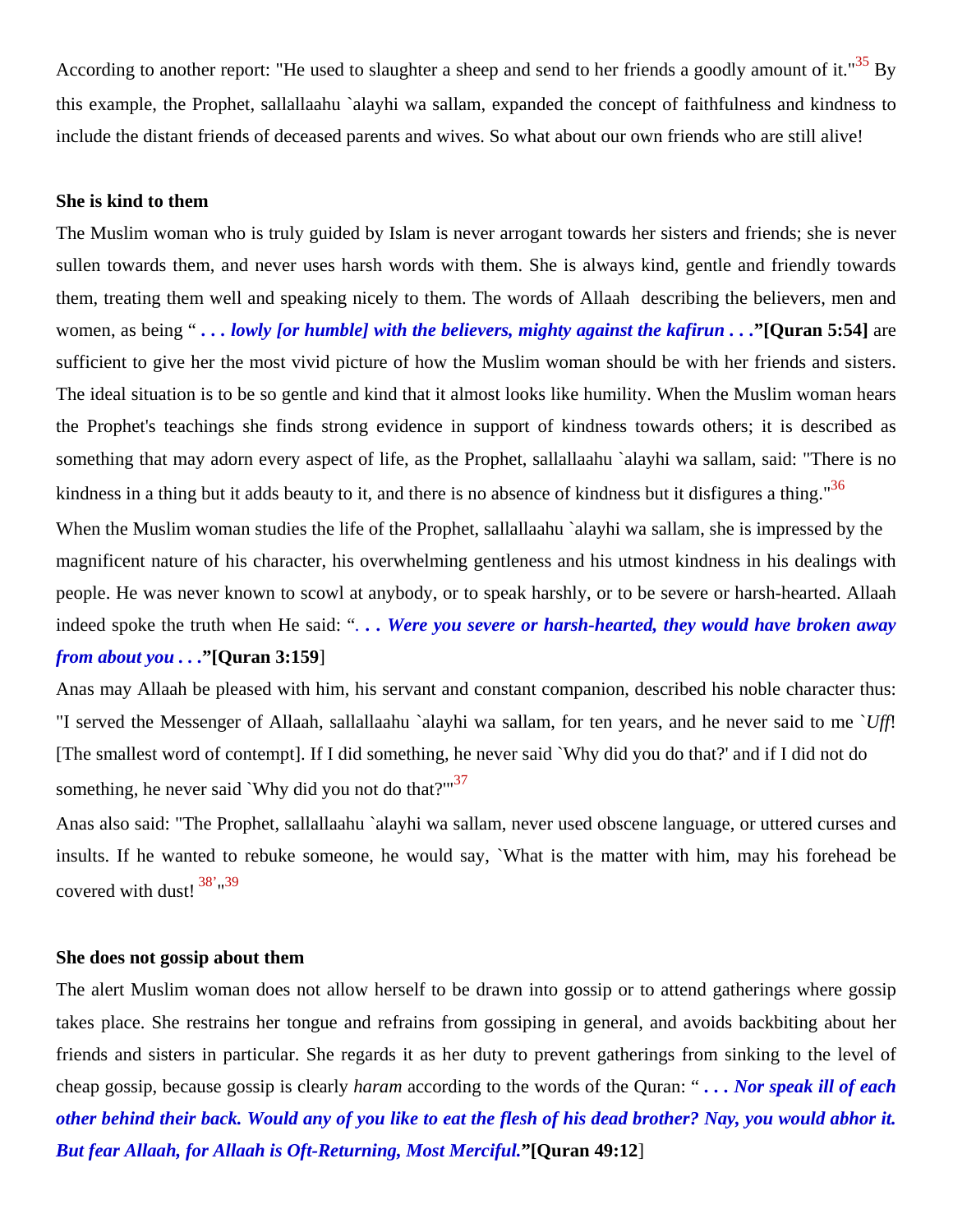The Muslim woman always refrains from indulging in any talk that could lead to gossip. From her understanding of Islam, she knows that it is the tongue that may lead its owner to Hell, as stated in the Hadeeth in which the Prophet, sallallaahu `alayhi wa sallam, warned Mu`adh ibn Jabal. He took hold of his tongue and said, "Restrain this." Mu`adh said, "O Messenger of Allaah, will we be held responsible for what we say?" The Prophet, sallallaahu `alayhi wa sallam, said: "May your mother be bereft of you! Is there anything that causes people to be thrown into Hell on their faces (or he said: on their noses) but the harvest of their tongues?"<sup>40</sup>

Gossip is an evil characteristic which does not befit the Muslim woman who has been guided by Islam. Such a woman refuses to be two-faced, hypocritical or fickle, gossiping about her friends and sisters in their absence, then when she meets them, she smiles warmly and makes a display of friendship. She knows that such fickleness is *haram* according to Islam, which is based on straightforwardness, honesty and frankness. Such good qualities come naturally to believing men and women, for Islam has made them despise inconsistency, fickleness and hypocrisy. These characteristics are regarded as so loathsome by Islam that the one who possesses them is described as being two-faced, and those who are two-faced, men and women alike, are among the worst of people in the sight of Allaah , as the Prophet, sallallaahu `alayhi wa sallam, said: "You will find among the worst people in the sight of Allaah on the Day of Judgement, the one who is two-faced, who approaches some people in one way and some in another. $141$ 

The true Muslim woman is straightforward and consistent, never two-faced. She is always bright and cheerful, and treats all people in the same, noble, manner. She never forgets that the woman who is two-faced is a hypocrite: Islam and hypocrisy do not go together, and the woman who is a hypocrite will be in the lowest level of Hell.

#### **She avoids arguing with them, making hurtful jokes and breaking promises**

Among the good manners of the true Muslim woman are a sense of moderation, wisdom and tact. She does not exhaust her friends with irritating arguments, she does not annoy them with hurtful jokes, and she does not break a promise that she has made to them. In this, she follows the guidance of the Prophet, sallallaahu `alayhi wa sallam: "Do not argue with your brother, do not joke excessively with him, do not make a promise to him then break it."<sup>42</sup> Excessive arguing is a repulsive habit that fills people's hearts with hatred and disgust; making hurtful jokes destroys the purity of a friendship between two sisters; and breaking promises weakens the ties of sisterhood and friendship, and destroys mutual respect. The alert Muslim woman avoids behaving in such a way that makes a person despicable.

#### **She is generous and honours her sisters**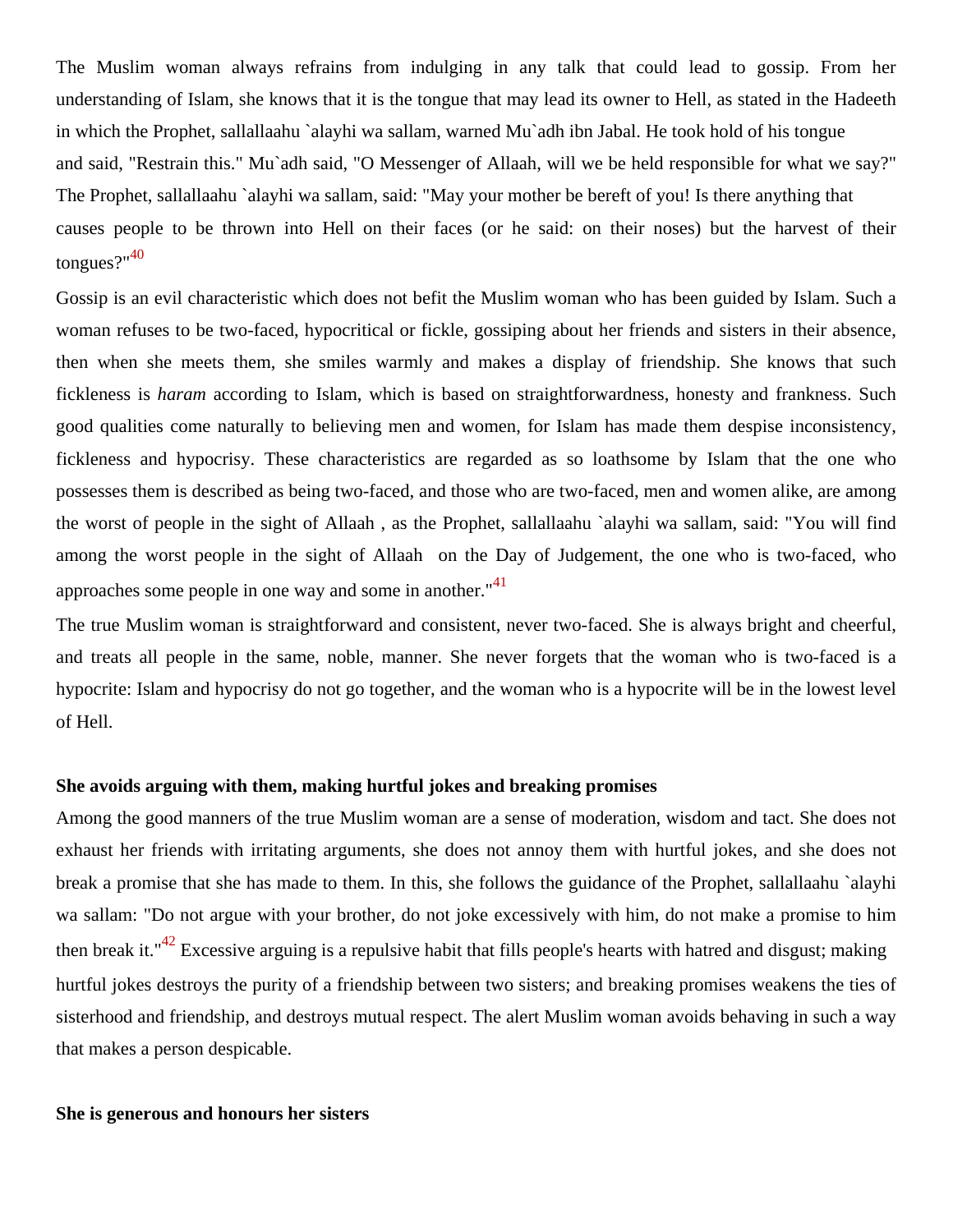The Muslim woman who understands the teachings of her religion is generous and gives freely to her friends and sisters. Her approach is friendly and sincere when she invites them, she welcomes them warmly and offers them food generously. Friendly gatherings over food strengthen the ties of sisterhood and friendship between sisters, filling their lives wit the sense of noble human emotions that have been lost by the Western woman raised in a materialistic culture, who has been filled with the spirit of opportunism, selfishness and individualism. The Western woman is suffering from spiritual emptiness and emotional dryness which result in a feeling of being deprived of true friendship and sincere friends. This is the situation of Westerners in general, and Western women in particular, and they compensate for it by devoting themselves to caring for their dogs, to makup for the lack of human emotional warmth drained from them by their materialistic philosophy. A French report states that there are seven million dogs in France, a country whose population is fifty-two million. These dogs live with their owners like one of the family. It is no longer strange in French restaurants to see a dog and its owner eating together at the same table. When an official of the animal welfare organization in Paris was asked, "Why do the French treat their dogs like they treat themselves?" he answered, "Because they want someone to love, but they cannot find any person to love."<sup>43</sup>

The materialistic man, whether in the West or in the East, can no longer find a true, sincere friend in his own society on whom to bestow his love and affection. So he turns to these animals in whom he finds more gentleness and faithfulness than in the people around him. Can man become any more emotionally degenerate than this extreme love for animals when he has lost the blessing of faith and guidance? This emotional degeneration from which Westerners are suffering and which has dried up the human feelings in their souls, is one of the first things that attracted the attention of emigrant Arab writers, both Muslim and non-Muslim. They noticed that the materialistic lifestyle that has overtaken Western societies has made men into machines who know nothing in life but work, productivity and fierce competition, who do not know what it is to smile warmly at a friend. They are overwhelmed by the haste and crowds of this machine-like existence. Seeing all of this alarmed those Arab writers, who had grown up in the Islamic world and breathed its spirit of tolerance, and whose hearts were filled with brotherly love. So they began earnestly calling the Westerners towards the values of love and brotherhood. One of them was Nasib Aridah, who raised the banner of this humane call to the Westerner whose heart was stained with materialism and who had been blinded and deafened by the roar of the machines: "O my friend, O my companion, O my colleague, my love for you is not out of curiosity or a desire to impose on you./ Answer me with the words `O my brother!' O my friend, and repeat it, for these are the sweetest words./ If you wish to walk alone, or if you grow bored of me,/ then go ahead, but you will hear my voice, calling `O my brother,' bearing the message,/ and the echo of my love will reach you wherever you are, so you will understand its beauty and its glory."<sup>44</sup>

The burden of materialistic life in the West became too much for Yusuf As`ad Ghanim to bear, and he could no longer stand this life which was full of problems and sinking in the ocean of materialism, and was devoid of the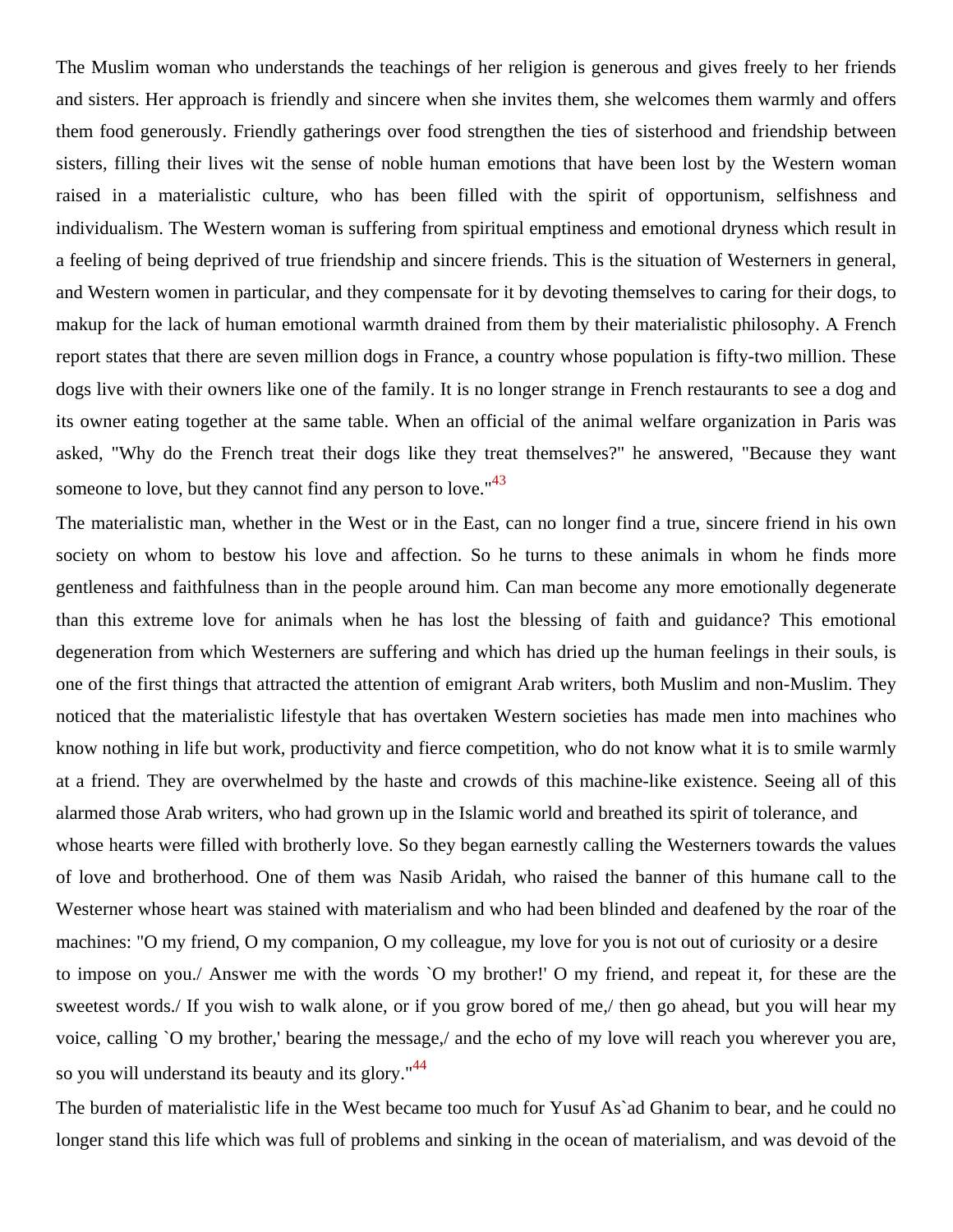fresh air of spirituality, brotherhood and affection. So he began to long for the Arab countries of the Islamic world, the lands of Prophethood and spirituality, the home of love, brotherhood and purity. He wished that he could live in an Arab tent, and leave behind the civilized world with all its noise and glaring lights: "If I were to live a short life in any Arab land, I would thank Allaah for a short but rich life in a world where He is loved in the hearts of its people. I got so tired of the West that tiredness itself got bored of me. Take your cars and planes, and give me a camel and a horse. Take the Western world, land, sea and sky, and give me an Arab tent which I will pitch on one of the mountains of my homeland Lebanon, or on the banks of Barada or the shores of the Tigris and Euphrates, in the suburbs of `Amman, in the deserts of Saudi Arabia, in the unknown regions of Yemen, on the slopes of the Pyramids, in the oases of Libya. . . Give me an Arab tent, and I will weigh it against the entire world and emerge a winner. . ."<sup>45</sup>

Many writings by emigrant Arab writers share the same tone, but it is sufficient to give just a few examples here. All of their writings express the emigrants' longing for the emotional richness that they missed when they came to the West, an experience which awoke in them feelings of longing for the East where Islam had spread love, brotherhood, mutual affection and solidarity. Islam planted the seeds of love and brotherhood in the souls of its followers, and encouraged them to make friends and exhange invitations and visits. Those who invite others to these kinds of gatherings are described as being among the best of people: "The best of you is the one who offers food freely and returns the greeting of *salam*."<sup>46</sup>

The Prophet, sallallaahu `alayhi wa sallam, gave good news to those who are generous, men and women alike, that they will be among those who will enter Paradise in peace: "Spread *salam*, offer food generously, uphold the ties of kinship, stand in prayer at night when people are sleeping, and enter Paradise in peace." $47$  The Prophet, sallallaahu `alayhi wa sallam, further encouraged these generous people with the promise of special chambers in Paradise: "In Paradise there are rooms whose outside can be seen from the inside, and whose inside can be seen from the outside. Allaah has prepared them for those who feed others generously, who are gentle in speech, who fast continuously, and who stand in prayer at night when people are sleeping."<sup>48</sup>

## **She prays for her sisters in their absence**

The sincere Muslim woman whose heart is filled with the sweetness of faith likes for her Muslim sister what she likes for herself. So she never forgets to pray for her in her absence, a *du`a'* that is filled with the warmth of sincere love and sisterhood. She knows that such *du`a's* are the quickest to be answered because of their sincerity and warmth of feeling and the noble intention behind them. This is confirmed by the words of the Prophet, sallallaahu `alayhi wa sallam,: "The quickest prayer to be answered is a man's supplication for his brother in his absence."49 The *Sahabah* understood this and used to ask their brothers to pray for them whenever they were in a situation where their prayers would be answered. Men and women alike shared this virtue, which is indicative of the high level of the entire society during that golden period of our history. Bukhaari reports, in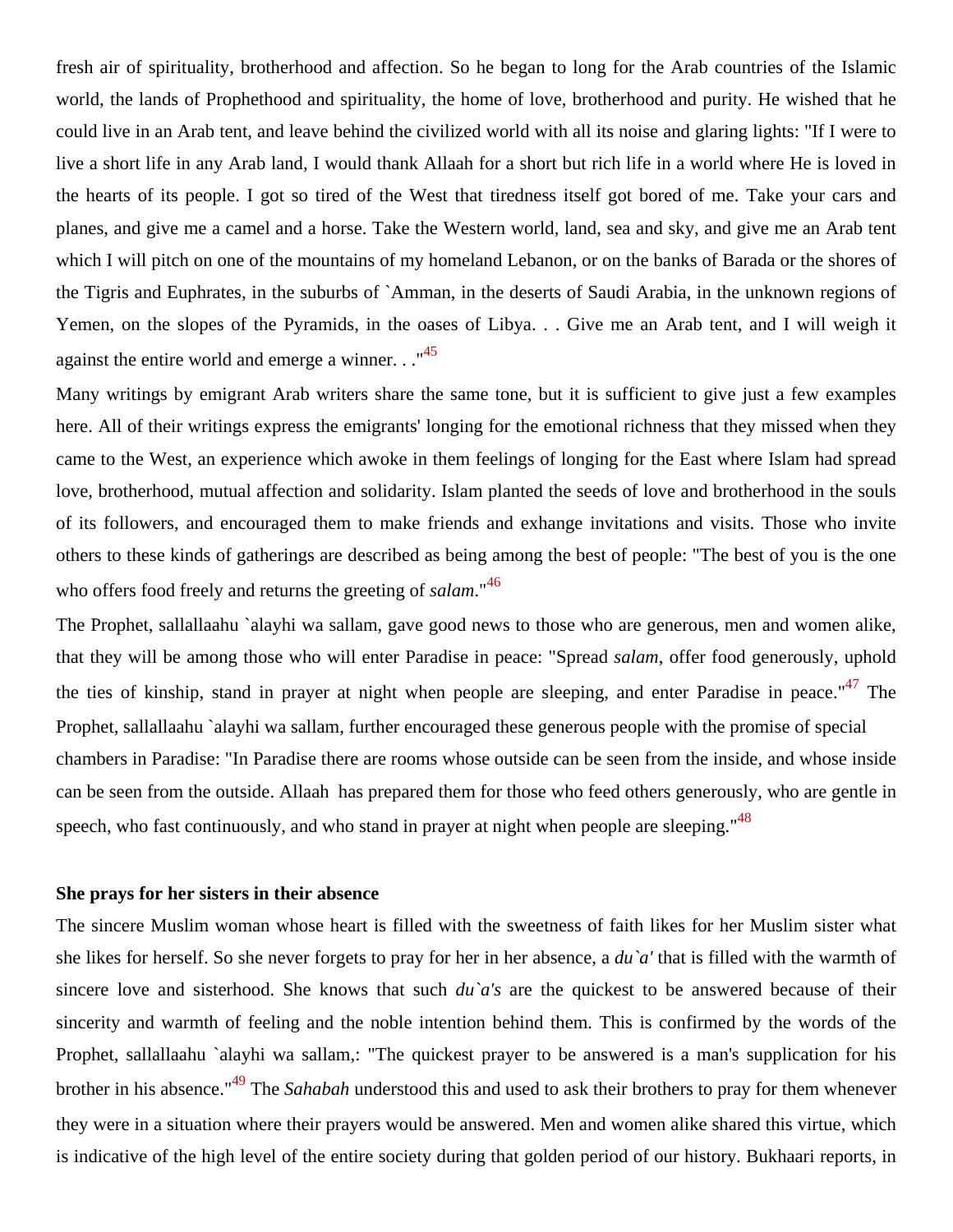*al-Adab al-Mufrad*, from Safwan ibn `Abdullaah ibn `Safwan, whose wife was al- Darda' bint Abi'l-Darda'. He said: "I came to visit them in Damascus, and found Umm al-Darda' in the house, but Abu'l-Darda' was not there. She said, `Do you want to go for Hajj?' I said, `Yes.' She said, `Pray for me, for the Prophet, sallallaahu `alayhi wa sallam, used to say, "The Muslim's prayer for his absent brother will be answered. There is an angel at his head who, whenever he prays for his brother, says, `*Amin*, and you shall have likewise.'"'" He (Safwan) said, "I met Abu'l-Darda' in the market and he told me something similar, reporting from the Prophet, sallallaahu `alayhi wa sallam."<sup>50</sup>

The Prophet, sallallaahu `alayhi wa sallam, instilled team spirit in the souls of Muslim men and women at every opportunity, strengthening the ties of love for the sake of Allaah between them, spreading an attitude of selflessness, and uprooting the inclination towards individualism and selfishness, in order that the Muslim society should be infused with feelings of love, close ties, solidarity and selflessness. One of the brillliant ways in which he instilled this team spirit was his response to the man who prayed out loud: "O Allaah, forgive me and Muhammad only." He told him, "You have denied it to many people."<sup>51</sup>

In this way, the Prophet, sallallaahu `alayhi wa sallam, did not just correct this man alone, but he effectively instilled team spirit in the entire *ummah* of Islam, and taught every Muslim man and women, no matter when or where they lived, that it is not right for anyone who has uttered the words of the *Shahadah* to keep goodness to himself, because the believer should always like for his brother what he likes for himself.

In conclusion, then, this is how the Muslim woman who has received a sound Islamic education should be: she loves her sisters for the sake of Allaah, and her sisterly love towards them is sincere and in their best interests; she likes for them what she likes for herself; she is keen to maintain the ties of love and sisterhood between them, and she does not cut them or forsake them; she is tolerant and forgiving of their mistakes and faults; she does not bear any hatred, envy or malice towards them; she always greets them with a cheerful, smiling face; she is kind and loyal towards them; she does not gossip about them; she does not hurt their feelings by being hostile or arguing with them; she is generous to them; she prays for them in their absence. It is no surprise that the Muslim woman whose personality has been cleansed and moulded by Islam should have such noble characteristics. This is the miracle that Islam has wrought in the education and forming of human character, no matter where or when a man or woman lives.

#### **Footnotes:**

- 1. Bukhaari and Muslim. See Sharh al-Sunnah, 1/49, Kitab al-iman, bab halawat al-iman.
- 2. Sahih Muslim, 16/123, Kitab al-birr wa'l-silah wa'l-adab, bab fadl al-hubb fi Allaah.
- 3. Reported by Tirmidhi, 4/24, Bab ma ja'a fi al-hubb fi-Allaah; he said, it is a sahih hasan Hadeeth.
- 4. Sahih Muslim, 16/124, Kitab al-birr wa'l-silah wa'l-adab, bab fadl al-hubb fi-Allaah.
- 5. Reported with a sahih isnad by Abu Dawud, 4/452, Kitab al-adab, bab akhbar al-rajul bi mahabbatihi ilayh.
- 6. Reported with a sahih isnad by Ahmad, 5/245.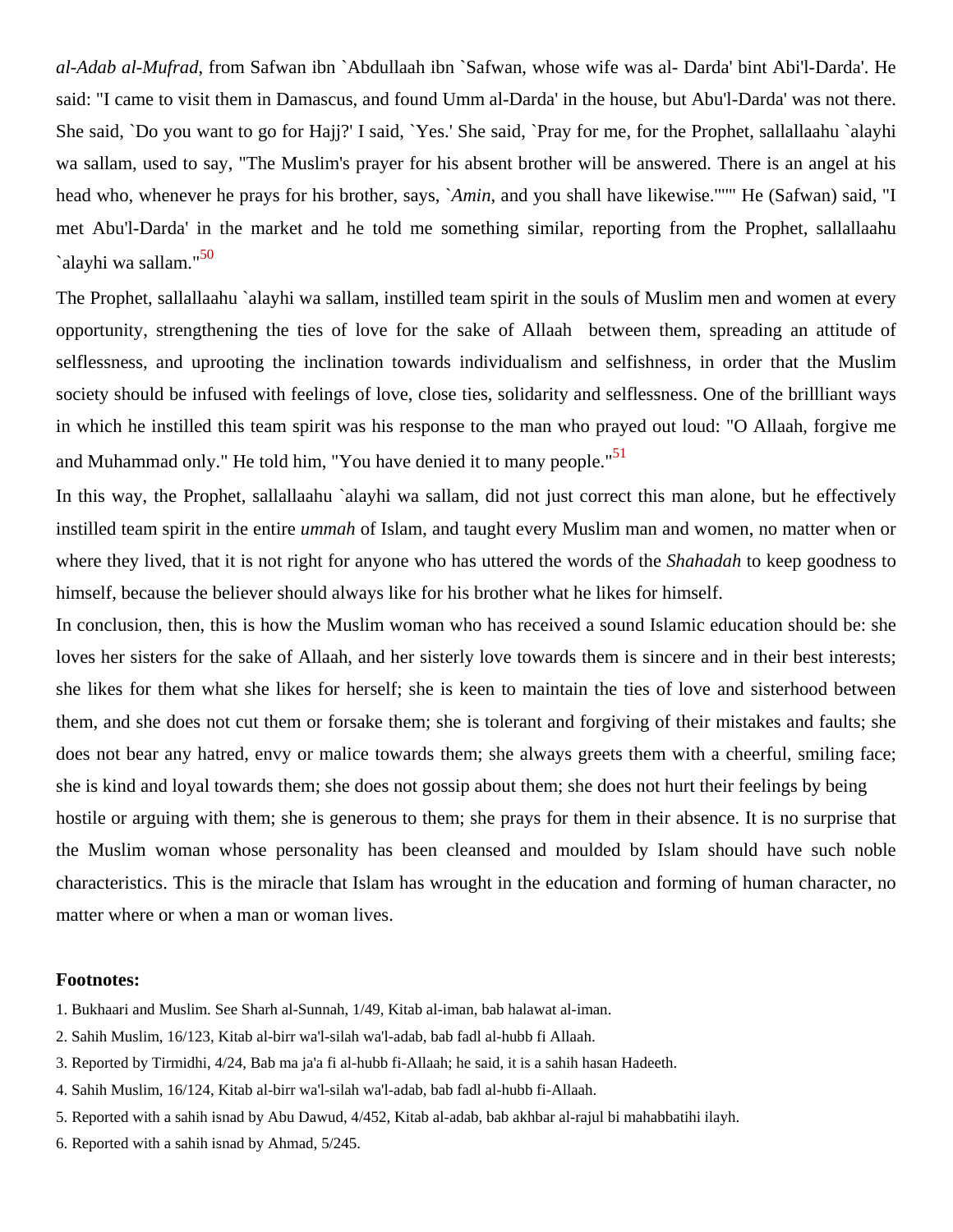- 7. Reported by Malik in al-Muwatta', 2/953, Kitab al-shi'r, bab ma ja'a fi'l-muthabbayn fi-Allaah.
- 8. Sahih Muslim, 2/35, Kitab al-iman, bab bayan annahu la yadkhul al-jannah illa'l-mu'minin.
- 9. Bukhaari and Muslim. See Sharh al-Sunnah, 13/47, Kitab al-birr wa'l-silah, bab ta'awun almu'minin wa tarahumuhum. 10. Ibid.
- 11. Reported by Bukhaari in al-Adab al-Mufrad, 1/493, Bab hijrah al-Muslim.
- 12. Bukhaari and Muslim. See Sharh al-Sunnah, 13/100, Kitab al-birr wa'l-silah, bab al-nahy 'an hijran al-ikhwan.
- 13. Reported by Bukhaari in al-Adab al-Mufrad, 1/505, Bab inna al-salam yujzi' min al-sawm.
- 14. Reported by Bukhaari in al-Adab al-Mufrad, 1/497, Bab man hajara akhahu sanah.
- 15. Sahih Muslim, 16/120, Kitab al-birr wa'l-silah wa'l-adab, bab tahrim al-zann wa'l-tajassus wa'l-tanafus.
- 16. Bukhaari and Muslim. See Sharh al-Sunnah, 13/109, Kitab al-birr wa'l-silah, bab ma la yajuz min al-zann.
- 17. Sahih Muslim, 16/120, Kitab al-birr wa'l-silah wa'l-adab, bab tahrim zulm al-Muslim wa khadhaluhu wa ihtiqarahu.
- 18. Sahih Muslim, 16/122, Kitab al-birr wa'l-silah wa'l-adab, bab al-nahy 'an al-shahna'.
- 19. Reported by Bukhaari in al-Adab al-Mufrad, 1/505, Bab al-shahna'.
- 20. Sahih Muslim, 16/141, Kitab al-birr wa'l-silah wa'l-adab, bab istihbab al-'afuw wa'l-tawadu'.
- 21. Repoted by Bukhaari in al-Adab al-Mufrad, 1/505, Bab al-shahna'.
- 22. Sahih Muslim, 16/177, Kitab al-birr wa'l-silah wa'l-adab, bab istihbab talaqah al-wajh 'ind alliqa'.
- 23. Reported by Tirmidhi, 3/228, Abwab al-birr, 36. He said it is hasan gharib.
- 24. Fath al-Bari, 10/504, Kitab al-adab, bab al-tabassum wa'l-dahk; Sahih Muslim, 16/35, Kitab fada'il al-sahabah, bab fada'il Jarir ibn 'Abdullah.
- 25. Nasihah is an Arabic word that may be translated by a number of words in English. The most common translation is "good advice," but it also carries connotations of sincerity, integrity, and "doing justice to a person or situation." [Translator]
- 26. Sahih Muslim, 2/37, Kitab al-iman, bab bayan an al-din nasihah. The explanations in brackets are adapted from those given in the
- English translation of Sahih Bukhaari by Dr. Muhammad Muhsin Khan (Vol. 1, p. 48). [Translator]
- 27. Bukhaari and Muslim. See Sharh al-Sunnah, 1/63, Kitab al-iman, bab al-bay'ah 'ala'l-Islam.
- 28. Bukhaari and Muslim. See Sharh al-Sunnah, 13/60, Kitab al-birr wa'l-silah, bab yuhibbu li akhihi ma yuhibbu li nafsihi.
- 29. Reported by Bukhaari in al-Adab al-Mufrad, 1/333, Bab al-Muslim mir'ah akhihi.

```
30. Ibid.
```
- 31. Sharh Diwan Zuhayr, 115, published by Dar al-Kutub al-Misriyyah.
- 32. Sahih Muslim, 16/110, Kitab al-birr wa'l-silah wa'l-adab, bab fadl silah asdiqa' al-abb wa'lumm.
- 33. Reported by Ibn Hibban in his Sahih, 2/162, Kitab al-birr wa'l-ihsan, bab haqq al-walidayn.
- 34. Fath al-Bari, 7/133, Kitab manaqib al-Ansar, bab tazwij al-Nabi (SAAS) Khadijah wa fadliha; Sahih Muslim, 15/201, Kitab alfada'il, bab fada'il Khadijah.
- 35. Fath al-Bari, 7/133, Kitab manaqib al-Ansar, bab tazwij al-Nabi (SAAS) Khadijah wa fadliha.
- 36. Sahih Muslim, 16/146, Kitab al-birr wa'l-silah wa'l-adab, bab fadl al-rifq.
- 37. Bukhaari and Muslim. See Riyad al-Salihin, 336, Bab husn al-khalq.
- 38. It has been suggested that what was meant by this expression was that the Prophet, sallallaahu `alayhi wa sallam, was praying that the person would increase his sujud, i.e. pray more, as this would guide and reform him. [Author]
- 39. Fath al-Bari, 10/452, Kitab al-adab, bab lam yakun al-Nabi , sallallaahu `alayhi wa sallam, fashishan wa la mutafahhishan.
- 40. A sahih hasan Hadeeth narrated by Ibn Majah, 2/1315, Kitab al-fitan.
- 41. Fath al-Bari, 10/474, Kitab al-adab, bab ma qila fi dhi'l-wajhayn; Sahih Muslim, 16/157, Kitab al-birr wa'l-silah wa'l-adab, bab dhamm dhi'l-wajhayn.
- 42. Reported by Bukhaari in al-Adab al-Mufrad, 1/485, bab la ta'id akhaka shay'an fa tukhlifahu.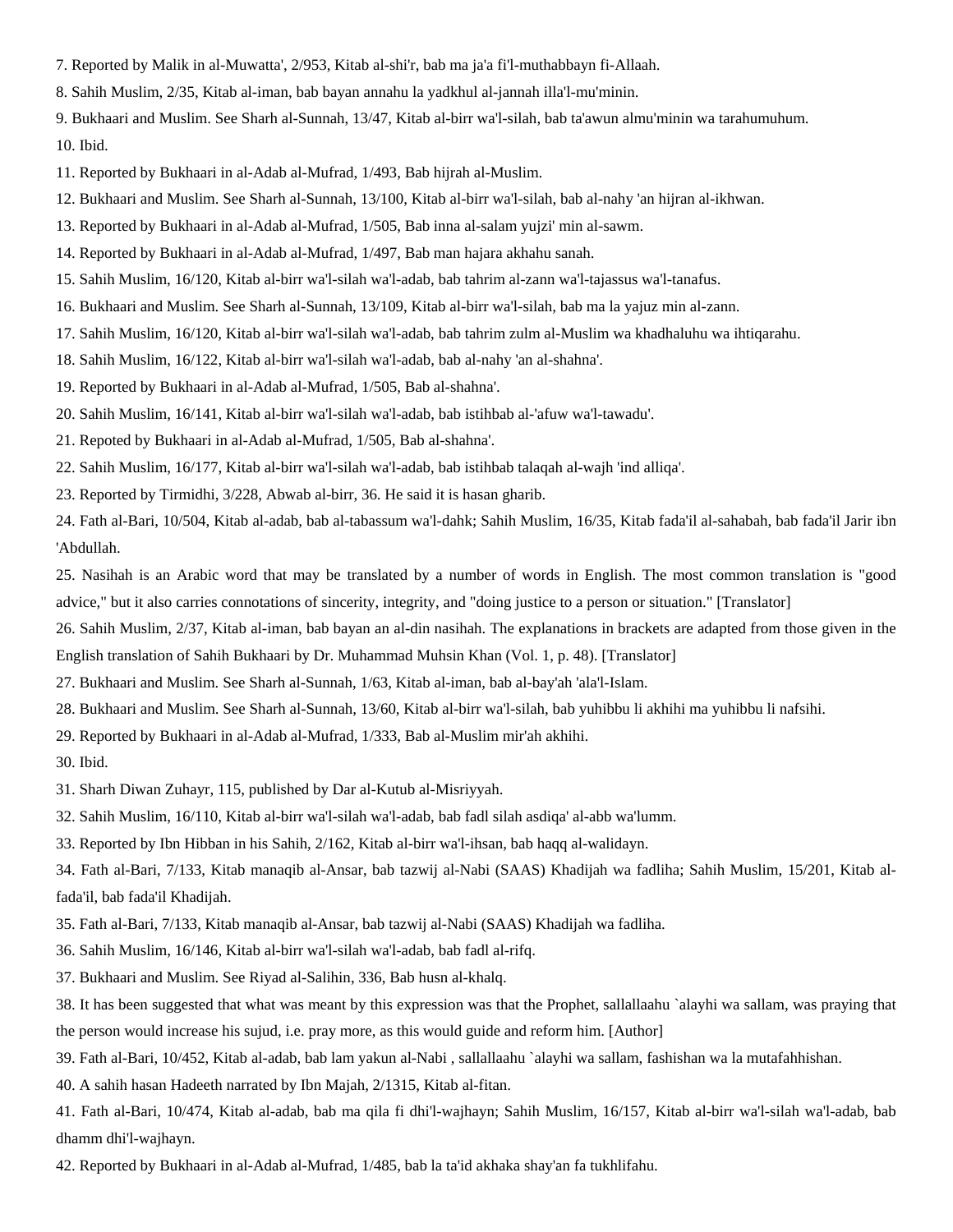- 43. Prof. Wahid al-Din Khan, Wujub tatbiq al-shari'ah alislamiyyah fi kulli zaman wa makan ("The necessity of applying Islamic shari'ah in every time and place"), in al-Mujtama', No. 325, Kuwait, 24 Dhu'l-Qi'dah 1396/16 November 1976.
- 44. Diwan al-arwah al-ha'irah, qism al-naz'ah al-insaniyyah.
- 45. See 'Isa al-Na'uri, Adab al-Mahjar, Dar al-Ma'arif bi Misr, p. 527
- 46. A hasan Hadeeth narrated by Ahmad, 6/16.
- 47. A sahih Hadeeth narrated by Ahmad, 2/295, and al-Hakim 4/129, Kitab al-at'amah.
- 48. A hasan Hadeeth narrated by Ahmad, 5/343 and Ibn Hibban, 2/262, Kitab al-birr wa'l-ihsan, bab ifsha' al-salam wa it'am al-ta'am.
- 49. Reported by Bukhaari in al-Adab al-Mufrad, 2/83, Bab du'a' al-akh bi zahr al-ghayb.
- 50. Reported by Bukhaari in al-Adab al-Mufrad, 2/84, Bab al-du'a' bi zahr al-ghayb.
- 51. Reported by Bukhaari in al-Adab al-Mufrad, 2/85, Bab al-du'a' bi zahr al-ghayb.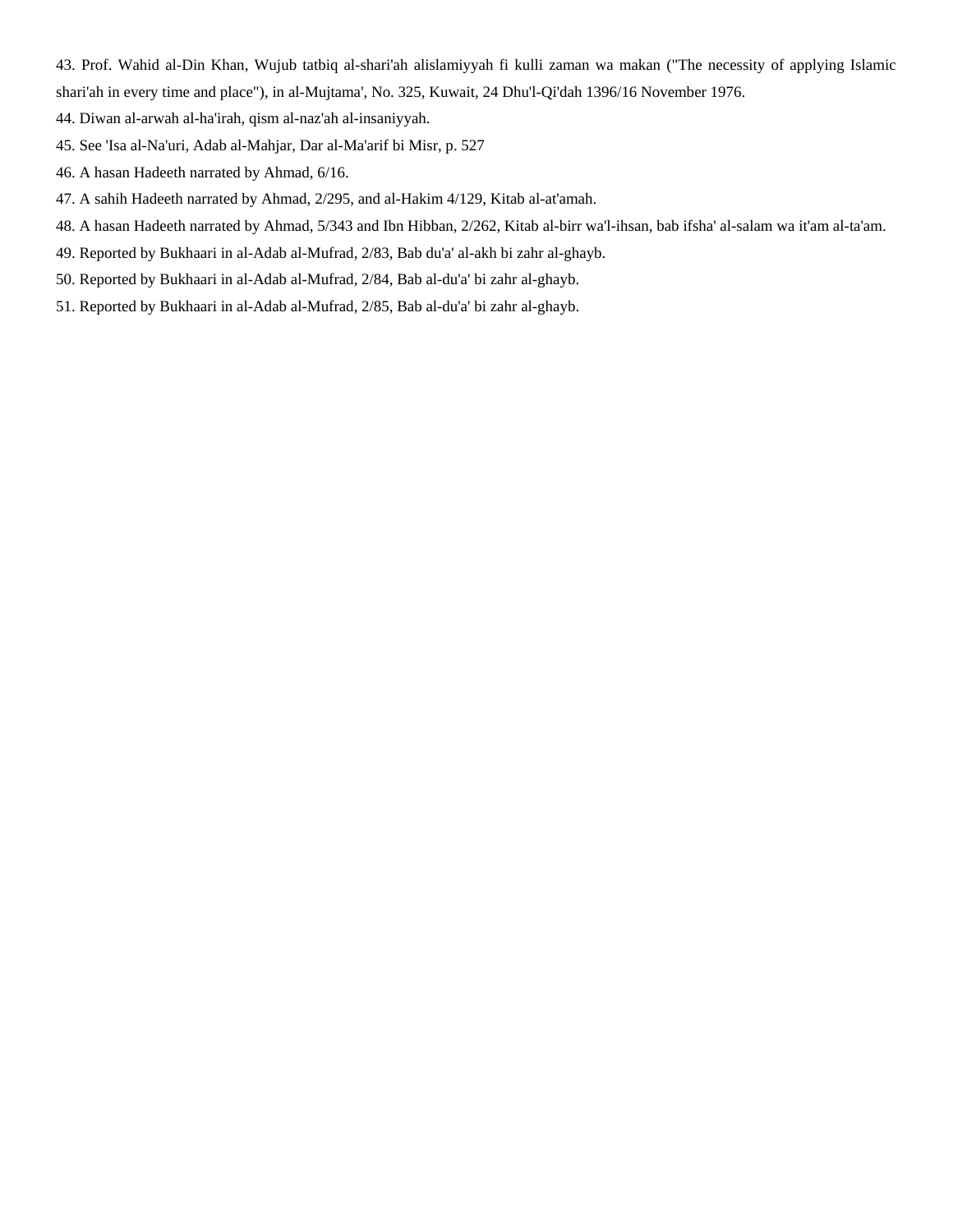# **Chapter 10: The Muslim Woman and Her Community/Society**

#### **Introduction**

When it comes to Islamic duties, the Muslim woman is just like a man: she has a mission in life, and so she is required to be as effective, active and social as her particular circumstances and capabilities allow, mixing with other women as much as she can and dealing with them in accordance with the worthy Islamic attitudes and behaviour that distinguish her from other women.

Wherever the Muslim woman is found, she becomes a beacon of guidance, and a positive source of correction and education, through both her words and her deeds. The Muslim woman who has been truly guided by the Quran and Sunnah has a refined social personality of the highest degree, which qualifies her to undertake her duty of calling other women to Islam, opening their hearts and minds to the guidance of this great religion which elevated the status of women at a remarkably early stage in their history and furnished them with a vast range of the best of characteristics which are outlined in the Quran and Sunnah. Islam has made the acquisition of these characteristics a religious duty for which a person will be rewarded, and will be called to account if he or she fails to attain them. These texts succeeded in making the personality of the woman who is sincere towards Allaah into a brilliant example of the decent, chaste, polite, God-fearing, refined, sociable woman.

The Muslim woman who understands the teachings of Islam stands out in every women's gathering she attends, as she demonstrates the true values of her religion and the practical application of those values by her attaining of those worthy attributes. The make-up of her distinct social character represents a huge store of those Islamic values, which can be seen in her social conduct and dealings with people. From this rich, pure source, the Muslim woman draws her own customs, habits and ways of dealing with others and she cleanses her soul and forms her own Muslim, social personality from the same source.

#### **She has a good attitude towards others and treats them well**

The Muslim woman is of good and noble character, friendly, humble, gentle of speech and tactful. She likes others and is liked by them. By doing so, she is following the example of the Prophet, sallallaahu `alayhi wa sallam, who, as his servant Anas may Allaah be pleased with him reported, was "the best of people in his attitude towards others."<sup>1</sup>

Anas may Allaah be pleased with him saw more than anyone else of the Prophet's good attitude, and witnessed such good attitudes that no-one could imagine it existed in any human being. He told us of one aspect of that noble attitude of the Prophet, sallallaahu `alayhi wa sallam,:"I served the Messenger of Allaah , sallallaahu `alayhi wa sallam, for ten years, and he never said to me `*Uff*!' (The smallest word of contempt). If I did anything, he never said, `Why did you do that?' And if I did not do something, he never said, `Why did you not do such-and-such?'"<sup>2</sup>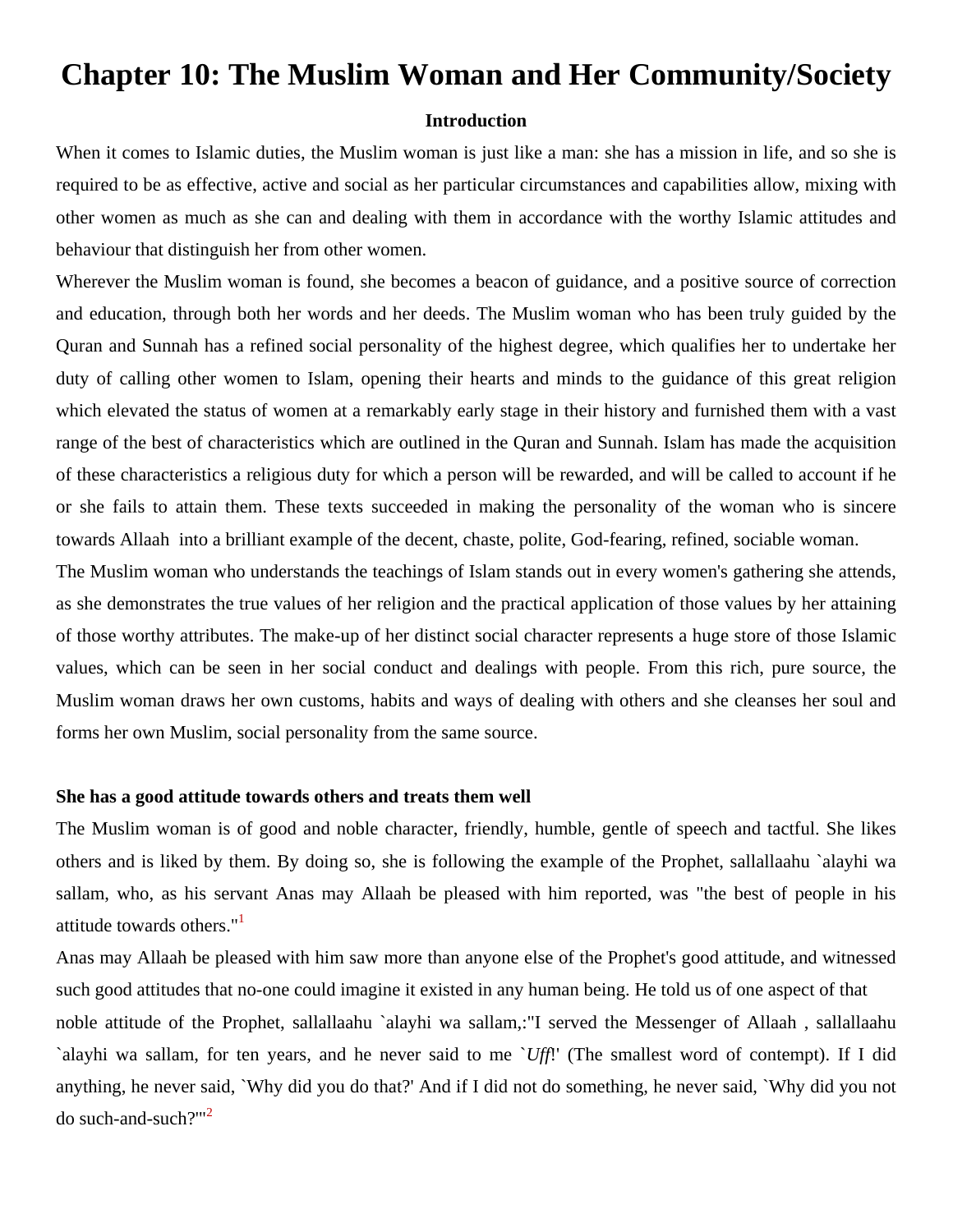The Prophet, sallallaahu `alayhi wa sallam, was of the best character, as Allaah said: *"And you [stand] on an exalted standard of character."* [Quran 68:4]

He, sallallaahu `alayhi wa sallam, repeatedly told his *Sahabah* of the effect a good attitude would have in forming an Islamic personality and in raising a person's status in the sight of Allaah and of other people.

He, sallallaahu `alayhi wa sallam, told them: "Among the best of you are those who have the best attitude (towards others)."<sup>3</sup>

"The most beloved to me and the closest to me on the Day of Resurrection will be those of you who have the best attitudes. And the most hateful to me and the furthest from me on the Day of Resurrection will be the prattlers and boasters and *al-mutafayhiqun*." The *Sahabah* said, "O Messenger of Allaah, sallallaahu `alayhi wa sallam, we understand who the prattlers and boasters are, but who are *al-mutafayhiqun*?" He, sallallaahu `alayhi wa sallam, said, "The proud and arrogant."<sup>4</sup>

The *Sahabah* may Allaah be pleased with him - men and women alike - used to hear the Prophet's noble moral teachings, and they would see with their own eyes the excellent way in which he used to deal with people. So they would obey his words and follow his example. Thus was established their society which has never been equalled by any other in the history of mankind. Anas may Allaah be pleased with him said: "The Prophet, sallallaahu `alayhi wa sallam, was merciful. Nobody came to him without receiving a promise of his help, which he would fulfil if he had the means to do so. On one occasion, the *iqamah* for prayer had been given, when a Bedouin came to him, took hold of his cloak, and said, `I still have some matter outstanding, and I do not want to forget it.' So the Prophet, sallallaahu `alayhi wa sallam, went with him and resolved the matter, then he came back and prayed."<sup>5</sup>

The Prophet, sallallaahu `alayhi wa sallam, did not see anything wrong with listening to the Bedouin and resolving his issue, even though the *iqamah* had already been given. He did not get upset with the man for pulling on his cloak, or object to resolving the matter before the prayer, because he was building a just society, teaching the Muslims by his example how a Muslim should treat his brother, and showing them the moral principles that should prevail in a Muslim community. If good attitudes and manners among non-Muslims are the result of a good upbringing and solid education, then among Muslims such good attitudes come, above all, from the guidance of Islam, which makes good attitudes a basic characteristic of the Muslim, one which will raise his status in this world and will weigh heavily in his favour in the Hereafter. No deed will count for more on the Day of Judgement than a man's good attitude, as the Prophet, sallallaahu `alayhi wa sallam, said: "Nothing will weigh more heavily in the balance of the believing servant on the Day of Resurrection than a good attitude (towards others). Verily Allaah hates those who utter vile words and obscene speech."<sup>6</sup>

Islam has made this good attitude towards others an essential part of faith, and those who have the best attitude towards others are the most complete in faith, as the Prophet, sallallaahu `alayhi wa sallam, said: "The most perfect in faith of the believers are those who are best in their attitude towards others."<sup>7</sup>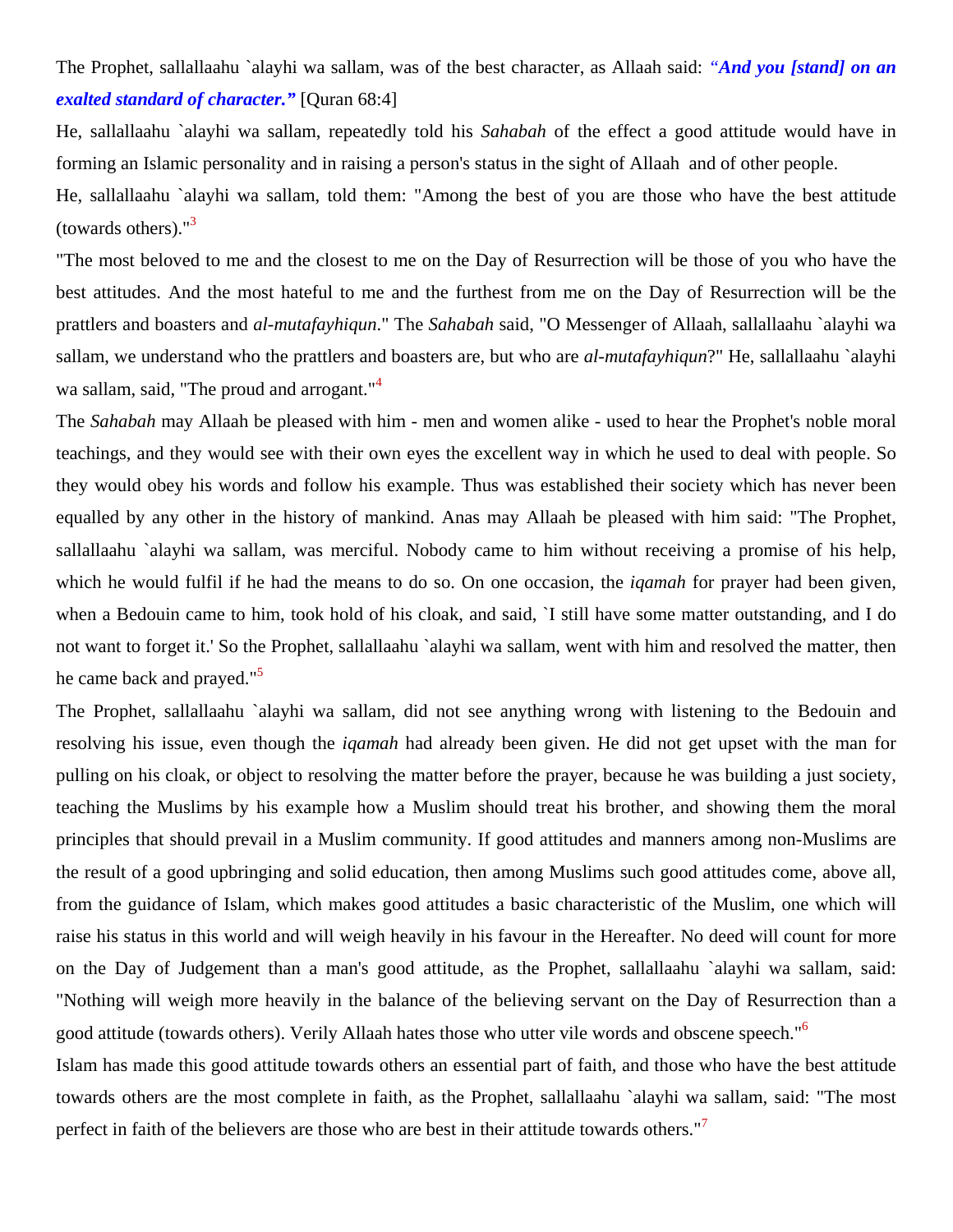Islam also describes those who have the best attitude towards others as being the most beloved to Allaah of His servants. This is seen in the Hadeeth of Usamah ibn Shurayk, who said: "We were sitting with the Prophet, sallallaahu `alayhi wa sallam, as if there were birds on our heads: none of us were talking. Some people came to him and asked, `Who is the most beloved to Allaah of His Servants?' He said, `Those who are the best in attitude towards others.'"<sup>8</sup>

It comes as no surprise that the person who has the best attitude towards others should also be the one who is most beloved to Allaah, for good treatment of others is an important feature of Islamic law. It is the most significant deed that can be placed in the balance of the Muslim on the Day of Judgement, as we have seen. It is equivalent to prayer and fasting, the two greatest bases of Islam, as the Prophet, sallallaahu `alayhi wa sallam, said: "No greater deed will be placed in the balance than a good attitude towards others. A good attitude towards others will bring a person up to the level of fasting and prayer."<sup>9</sup> According to another report, he, sallallaahu `alayhi wa sallam, said: "By virtue of his good attitude towards others, a person may reach the level of one who habitually fasts (during the day) and stands in prayer (at night)."

So the Prophet, sallallaahu `alayhi wa sallam, repeatedly emphasized the importance of a good attitude and encouraged his Companions to adopt it, using various methods to instil it in their hearts by his words and deeds. He understood the great impact this good attitude would have in purifying their souls and enhancing their morals and manners. For example, he told Abu Dharr: "O Abu Dharr, shall I not tell you of two qualities which are easy to attain but which will weigh more heavily in the balance?" He said, "Of course, O Messenger of Allaah." He said, "You should have a good attitude towards others and remain silent for lengthy periods. By the One in Whose hand is my soul, nothing that people have ever attained is better than these two."<sup>10</sup>

And he , sallallaahu `alayhi wa sallam, said: "A good attitude is a blessing and a bad attitude is a calamity. Piety ( $birr$ ) lengthens life, and charity will prevent a bad death."<sup>11</sup>

One of his *du`a's* was: "*Allaahumma ahsanta khalqi fa ahsin k* (O Allaah, You have made my physical constitution good, so make my attitude and behaviour good also)." $12$ 

The prayer of the Prophet, sallallaahu `alayhi wa sallam, asking Allaah to make his attitude good when Allaah had described him in the Quran as being *"on an exalted standard of character"* [Quran 68:4], is a clear indication of his deep concern and earnest desire that the Muslims should continue to seek to increase in good attitudes, no matter what heights they had already scaled, just as their Prophet, sallallaahu `alayhi wa sallam, continued to seek to increase in good attitudes through this *du`a'*. "Good attitudes" is a comprehensive term which includes all the good characteristics that human beings may acquire, such as modesty, patience, gentleness, forgiveness, tolerance, cheerfulness, truthfulness, trustworthiness, sincerity, straightforwardness, purity of heart, and so on.

The one who sets out to explore the Islamic teachings on social issues will find himself confronted with a host of teachings that encourage every single one of these noble attitudes. This is an indication of the intense concern that Islam has to form the social personality of the Muslim in the most precise fashion. So it does not stop at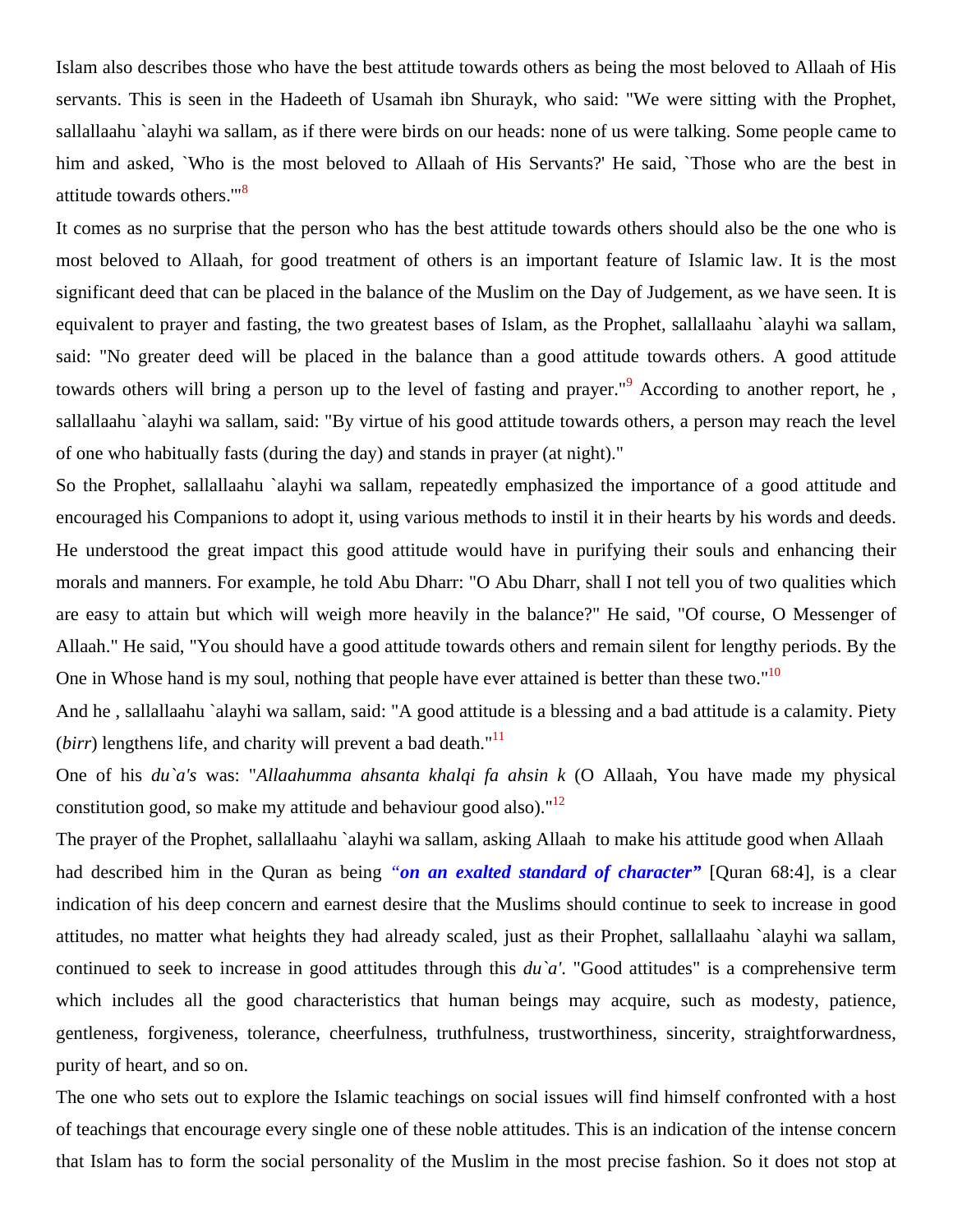mentioning generalities, but it also deals with every minor moral issue that may form individual aspects of the integrated social personality. This comprehensiveness does not exist in other social systems as it does in Islam. The researcher who sets out to explore the character of the Muslim woman has no alternative but to examine all these texts, and to understand the guidance and legislation contained therein. Only then will he be able to fully comprehend the noble social personality that is unique to the true Muslim, man or woman.

#### **She is truthful**

The Muslim woman is truthful with all people, because she has absorbed the teachings of Islam which encourages truthfulness and regards it as the chief of virtues, whilst lying is forbidden and regarded as the source of all evils and bad deeds. The Muslim woman believes that truthfulness naturally leads to goodness, which will admit the one who practices it to Paradise, while falsehood leads to iniquity which will send the one who practices it to Hell. The Prophet, sallallaahu `alayhi wa sallam, said: "Truthfulness leads to piety (*birr*), and piety leads to Paradise. A man continues to speak the truth until he is recorded in the sight of Allaah as a sincere lover of truth (*siddiq*). Falsehood leads to iniquity and iniquity leads to Hell. A man will continue to speak falsehood until he is recorded in the sight of Allaah as a liar."<sup>13</sup>

Therefore the Muslim woman is keen to be a sincere lover of truth (*siddiqah*), striving to be true in all her words and deeds. This is a sublime status which is achieved only by God-fearing Muslim women by means of truthfulness, purity of heart and by virtue of which she is recorded in the sight of Allaah as an honoured lover of truth.

# **She avoids giving false statements**

The true Muslim woman whose personality has been moulded by the teachings and guidance of Islam does not give false statements, because to do so is haram: *". . . And shun the word that is false."* [Quran 22:30]Bearing false witness14, besides being *haram*, does not befit the Muslim woman. It damages her honour and credibility, and marks a person as twisted and worthless in the sight of others. So the Quran completely forbids this attitude for the chosen servants of Allaah, men and women alike, just as it forbids other major sins: *"Those who witness no falsehood and, if they pass by futility, they pass it by with honourable [avoidance]."* [Quran 25:72]

Nothing is more indicative of the enormity of this sin than the fact that the Prophet, sallallaahu `alayhi wa sallam, mentioned it as coming after the two most serious sins on the scale of major sins: associating partners with Allaah , and disobedience to parents. Then he repeated it to the Muslims, warning them with the utmost fervour. He , sallallaahu `alayhi wa sallam, said: "Shall I not tell you of the most serious of the major sins?" We said: "Of course, O Messenger of Allaah." He said: "Associating anything with Allaah , and diobeying parents." He was reclining, but then he sat up and said: "And bearing false witness," and he kept repeating this until we wished that he would stop (i.e., so that he would not exhaust himself with his fervour)." $15$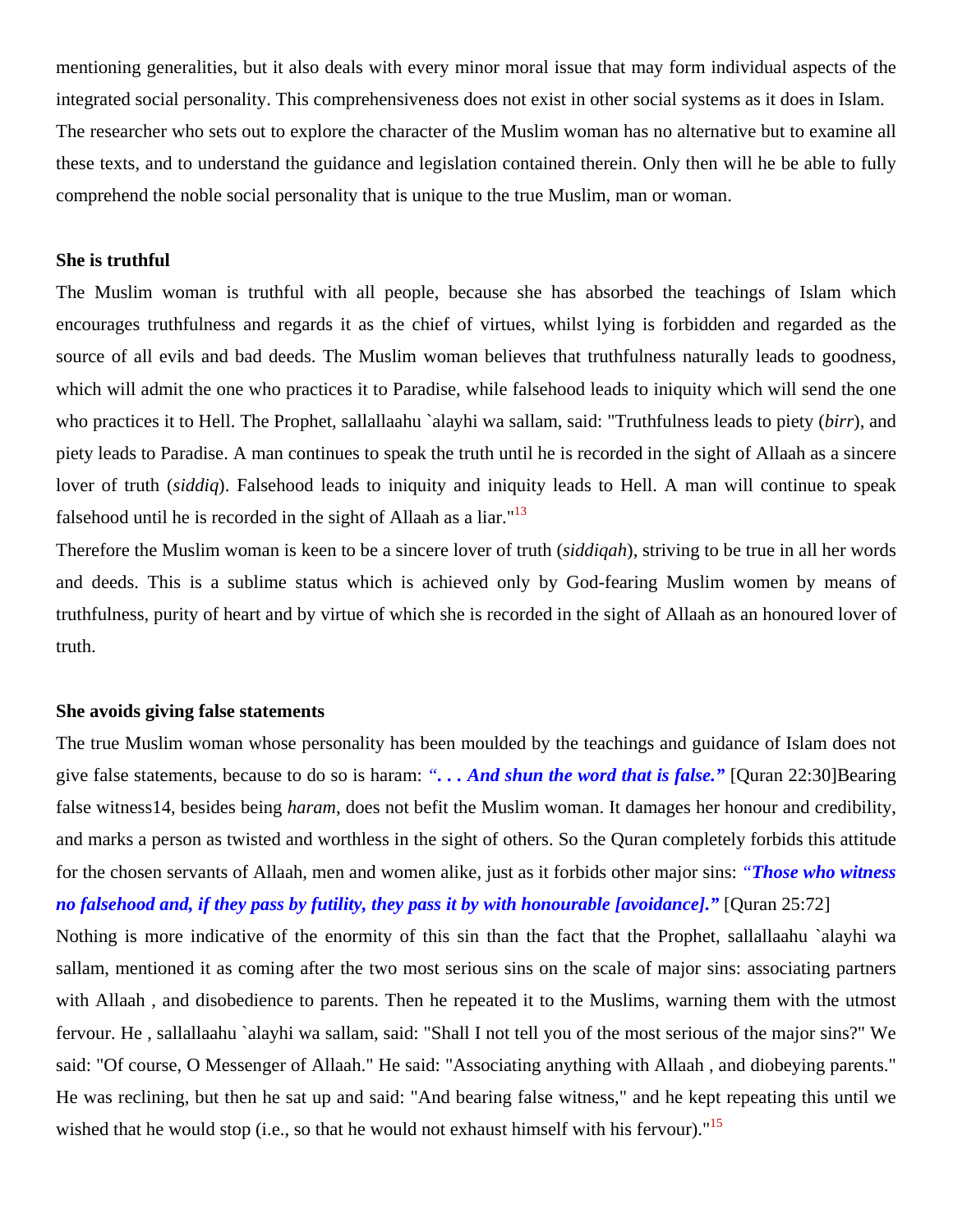#### **She gives sincere advice**

The true Muslim woman does not only strive to free herself of negative characteristics; she also seeks to offer sincere advice to every woman she comes into contact with who has deviated from the guidance of Allaah - and how many women there are who have wronged themselves and are in great need of someone to offer them sincere advice and guide them back towards the straight path which Allaah has commanded all of us to follow. For the true Muslim woman, offering sincere advice is not just the matter of volunteering to do good out of generosity; it is a duty enjoined by Islam, as the Prophet, sallallaahu `alayhi wa sallam, said: "Religion is sincerity [or sincere advice]." The *Sahabah* asked, "To whom?" He said, "To Allaah, to His Book, to His Messenger, to the leaders of the Muslims and to their common folk."<sup>16</sup>

When the *Sahabah* swore allegiance (*bay*`ah) to the Prophet, sallallaahu `alayhi wa sallam, they would pledge to observe *salah* and *zakah*, and to be sincere towards every Muslim, as is shown in the statement of Jarir ibn `Abdullaah may Allaah be pleased with him: "I swore allegiance to the Prophet, sallallaahu `alayhi wa sallam, with the pledge that I would establish regular prayer, pay *zakah* and be sincere to every Muslim."<sup>17</sup> How brilliantly the Prophet, sallallaahu `alayhi wa sallam, expressed the meaning of *nasihah* when he said, "Religion is sincerity [or sincere advice]"! He summed up the entire religion in just one word, "*nasihah,*" indicating to every Muslim the value of sincerity and sincere advice, and the great impact that sincere advice has on the lives of individuals, families and societies. When sincerity spreads among a people, they are guided to the straight path; if sincerity is withheld, they will go far astray. Therefore *nasihah* was one of the most important matters that Muslims pledged to observe when they swore allegiance to the Prophet, sallallaahu `alayhi wa sallam,: it comes after *salah* and *zakah*, as we have seen in the Hadeeth of Jabir ibn Abdullah quoted above.

The fact that sincere advice is mentioned in conjunction with *salah* and *zakah* in the oath of allegiance given by the great *Sahabi* Jarir ibn `Abdullaah to the Prophet, sallallaahu `alayhi wa sallam, is an indication of its importance in the Islamic scheme of things and in deciding a person's fate in the Hereafter. It is therefore a basic characteristic of the true Muslim who is concerned about his destiny on the Day of Judgement.

In Islam, responsibility is a general duty that applies to men and women alike, each person has responsibilities within his or her own social sphere, as the Prophet, sallallaahu `alayhi wa sallam, explained: "Each of you is a shepherd and each of you is responsible for his flock. The leader is a shepherd and is responsible for his flock; a man is the shepherd of his family and is responsible for his flock; a woman is the shepherd in the house of her husband and is responsible for her flock; a servant is the shepherd of his master's wealth and is responsible for it. Each of you is a shepherd and is responsible for his flock." $18$ 

If we understand this, we will realize that the woman's responsibility includes offering sincere advice to everyone around her who can benefit from it.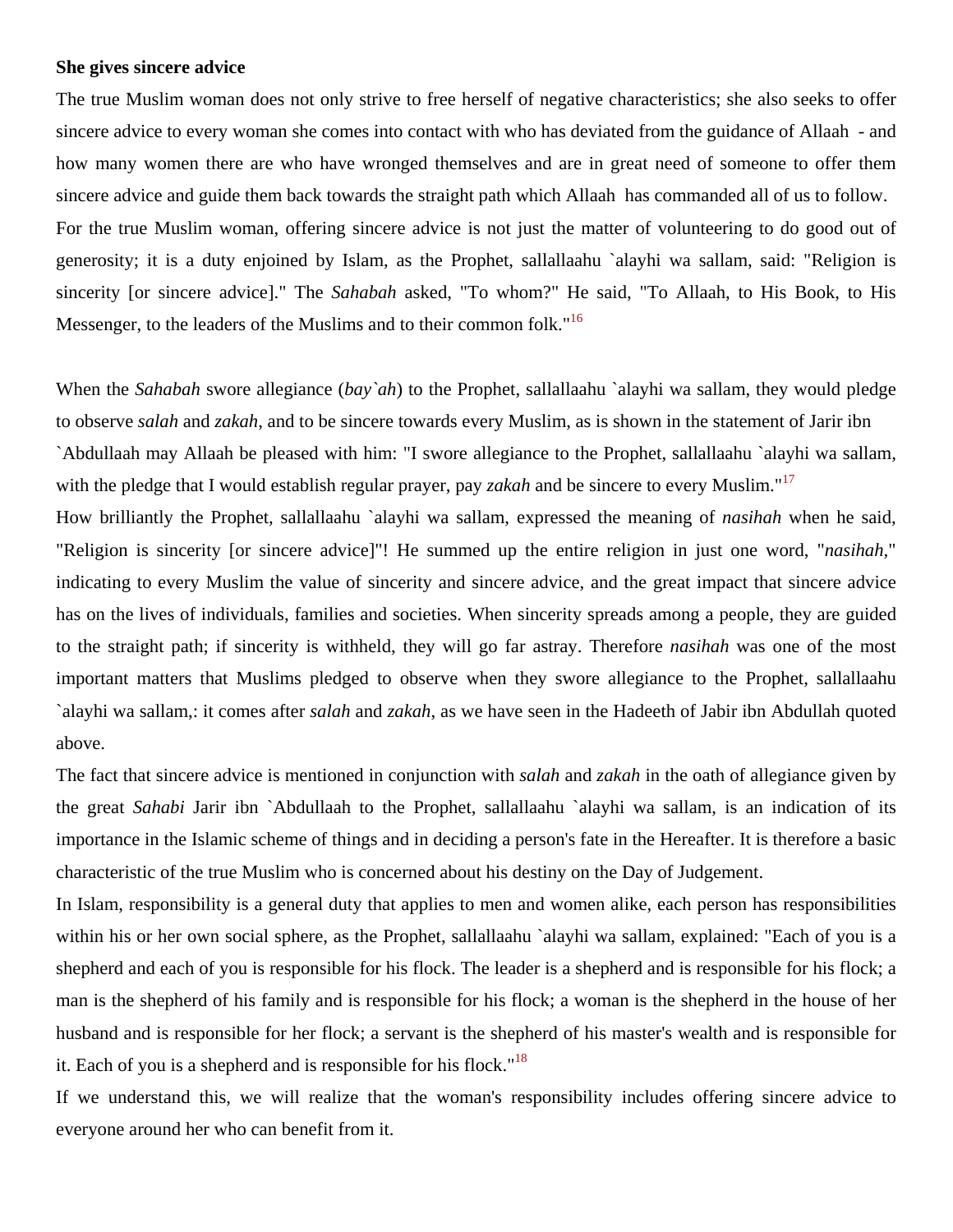#### **She guides others to righteous deeds**

The Muslim woman whose soul has been purified by Islam and cleansed of the stains of selfishness and love of show guides others to righteous deeds when she knows of them, so that goodness will come to light and people will benefit from it. It is all the same to her whether the good deed is done by herself or by others, because she knows that the one who guides others to do righteous deeds will be rewarded like the one who does the actual deed, as the Prophet, sallallaahu `alayhi wa sallam, said: "Whoever guides others to do good will have a reward like that of the person who does the good deed." $19$ 

The Muwoman is the least likely to keep goodness to herself, or to boast to others about doing good, which is the attitude of selwomen who love to show off. It is enough for the Muslim woman who guides others to do good to know that she will be rewarded by Allaah in either case, and for the true Muslim woman, storing up reward with Allaah is more important than fame and a good reputation. In this way, goodness spreads throughout the community, and every person will have the opportunity to do whatever Allaah helps him or her to do. How many of these deadly psychological disorders are preventing good from being spread in society! For the people who are suffering from them hope that they alone will undertake good deeds to the exclusion of others, but circumstances prevent them from doing so. So goodness and benefits remain locked up waiting for the opportunity that never comes. The true Muslim, man or woman, who seeks to please Allaah and earn reward from Him is free from such disorders. The true Muslim guides people to do good deeds as soon as he or she is aware of an opportunity, and thus he or she earns a reward from Allaah equal to the reward of the one who does the good deed itself.

# **She does not cheat, deceive, or stab in the back**

The sincere Muslim woman for whom truthfulness has become a deeply-rooted characteristic does not cheat, deceive or stab in the back, because these worthless characteristics are beneath her. They contradict the values of truthfulness, and do not befit the Muslim woman. Truthfulness requires an attitude of sincerity, straightforwardness, loyalty and fairness, which leaves no room for cheating, lying, trickery, deceit or betrayal. The Muslim woman who is filled with the guidance of Islam is truthful by nature, and has a complete aversion to cheating, deceiving and back-stabbing, which she sees as a sign of a person's being beyond the pale of Islam, as the Prophet, sallallaahu `alayhi wa sallam, stated in the Hadeeth narrated by Muslim: "Whoever bears arms against us is not one of us, and whoever cheats us is not one of us." $20$ 

According to another report, also narrated by Muslim, the Prophet, sallallaahu `alayhi wa sallam, passed by a pile of food (in the market), put his hand in it and felt dampness (although the surface of the pile was dry). He said, "O owner of the food, what is this?" The man said, "it was damaged by rain, O Messenger of Allaah." He said, "And you did not put the rain-damaged food on top so that people could see it! Whoever cheats us is not one of us."<sup>21</sup>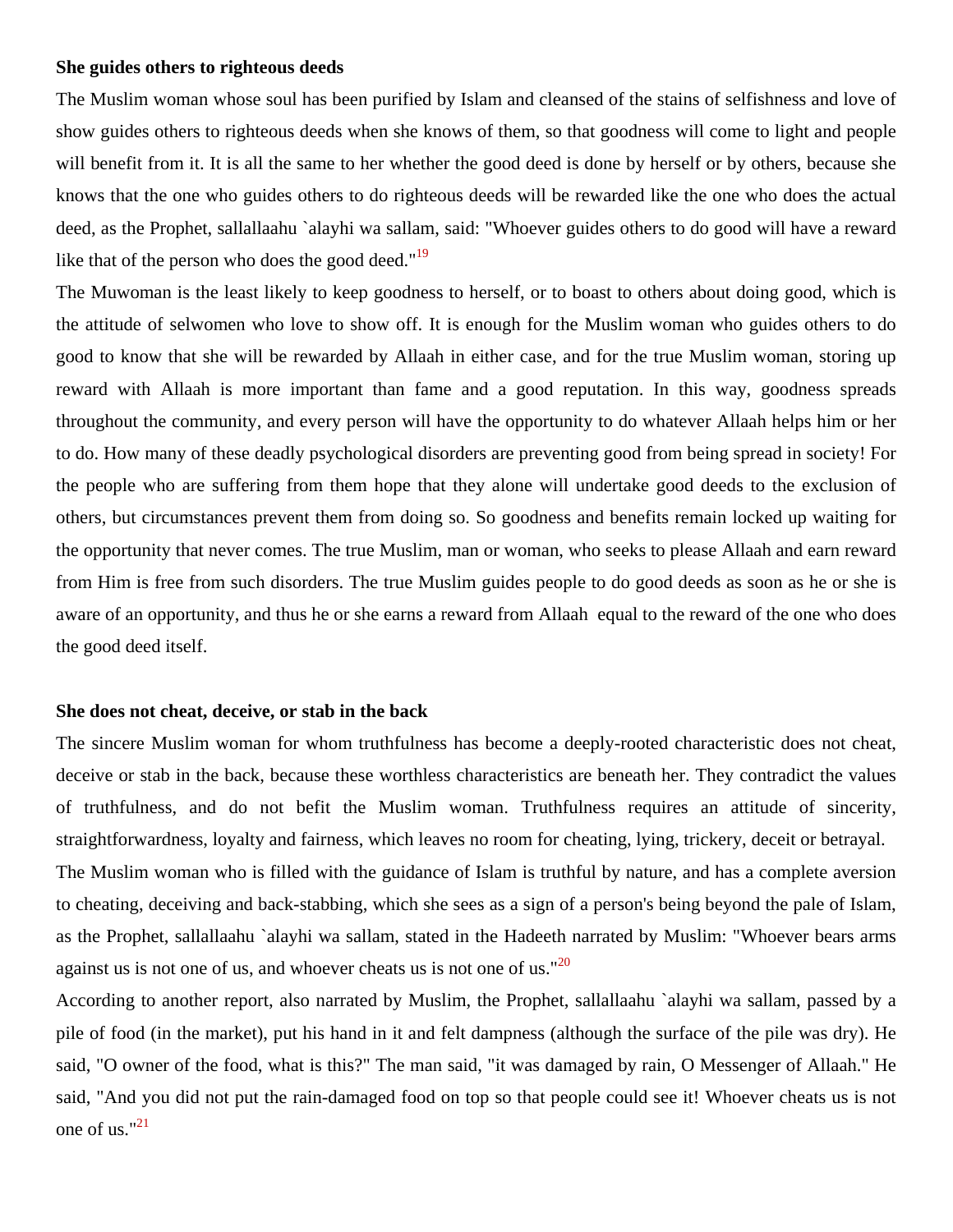Muslim society is based on purity of human feeling, sincerity towards every Muslim, and fulfillment of promises to every member of the society. If any cheats or traitors are found in that society, they are most certainly alien elements whose character is in direct contrast to the noble character of true Muslims.

Islam views cheating, deception and back-stabbing as heinous crimes which will be a source of shame to the guilty party both in this world and the next. The Prophet, sallallaahu `alayhi wa sallam, announced that on the Day of Resurrection, every traitor would be raised carrying the flag of his betrayal and a caller will cry out in the vast arena of judgement, pointing to him and drawing attention to him: "Every traitor will have a banner on the Day of Resurrection, and it will be said: 'This is the betrayer of so-and-so.''<sup>22</sup>

How great will be the shame of those traitors, men and women, who thought that their betrayal was long since forgotten, and now here it is, spread out for all to see and carried aloft on banners held by their own hands.

Their shame on the Day of Judgement will increase when they see the Prophet, sallallaahu `alayhi wa sallam, who is the hope of intercession on that great and terrible Day, standing in opposition to them, because they have committed the heinous crime of betrayal, which is a crime of such enormity that it will deprive them of the mercy of Allaah and the intercession of the Prophet, sallallaahu `alayhi wa sallam,: "Allaah , may He be exalted, said: `There are three whom I will oppose on the Day of Resurrection: a man who gave his word, and then betrayed; a man who sold a free man into slavery and kept the money; and a man who hired someone, benefitted from his labour, then did not pay his wages." $^{23}$ 

The Muslim woman who has been truly guided by Islam steers clear of all forms of deceit and backstabbing. They exist in many forms in the world of modern women, but the Muslim woman values herself too highly to include herself among those cheating, deceiving women whom the Prophet, sallallaahu `alayhi wa sallam, considered to be hypocrites: "There are four features, whoever has all of them is a true hypocrite, and whoever has one of them has one of the qualities of a hypocrite until he gives it up: when he is trusted, he is unfaithful; when he speaks, he tells lies; when he make a promise, he proves treacherous; and when he disputes, he resorts to slander."<sup>24</sup>

# **She keeps her promises**

One of the noble attitudes of the true Muslim woman is that she keeps her promises. This attitude is the companion of truthfulness and indeed stems naturally from it. Keeping promises is a praiseworthy attitude, one that indicates the high level of civility attained by the woman who exhibits it. It helps her to succeed in life, and earns her the love, respect and appreciation of others.

The effects of this attitude in instilling moral and psychological virtues in girls and boys are not unknown; if they see their mothers always keeping their promises, this is the best example that they can be given.

For the Muslim woman, keeping promises is not just the matter of social niceties, something to boast about among her friends and peers; it is one of the basic Islamic characteristics and one of the clearest indicators of sound faith and true Islam. Many texts of the Quran and Sunnah emphasize the importance of this quality: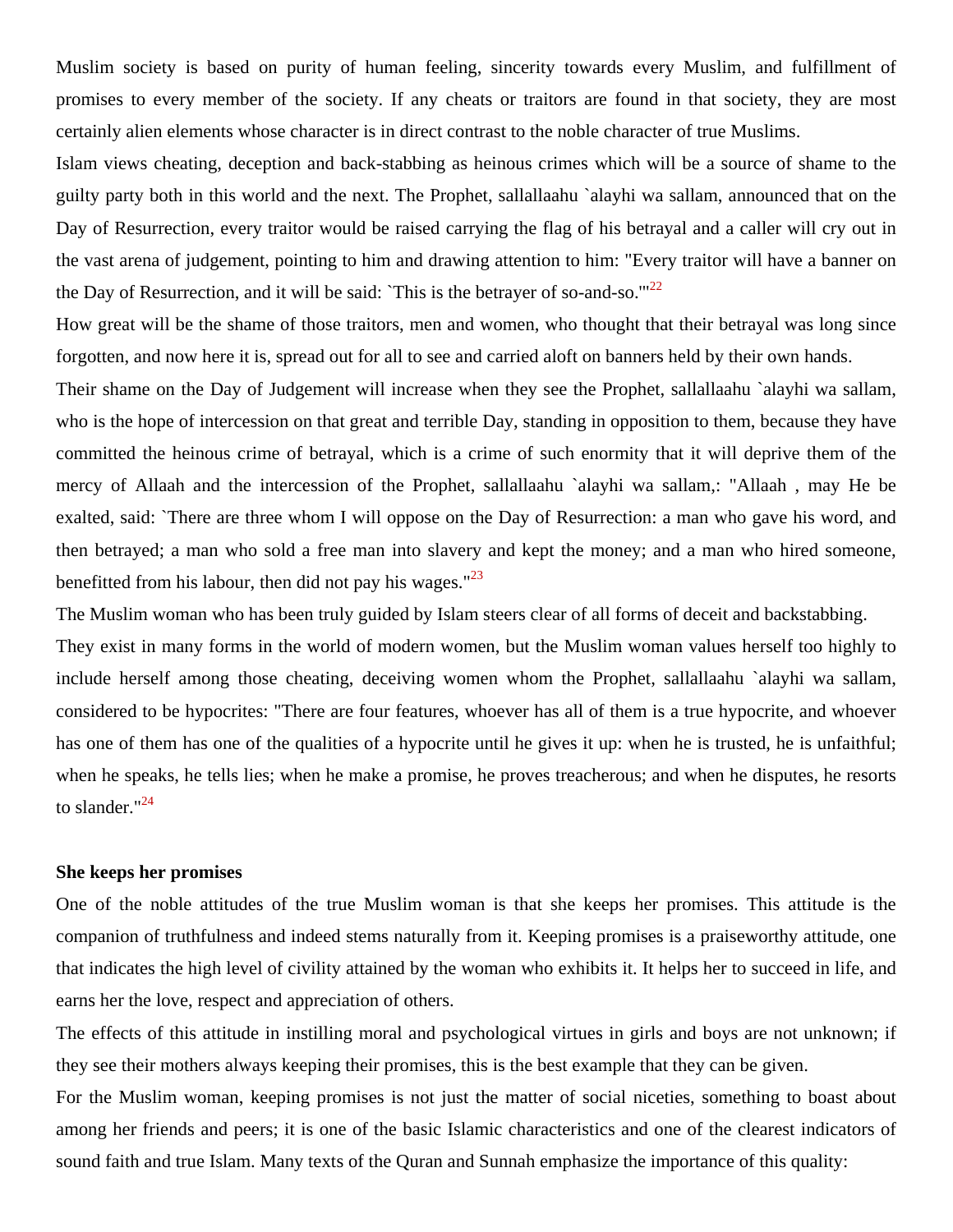- *"O you who believe! Fulfil all obligations."* [Quran 5:1]
- *"And fulfil every engagement, for [every] engagement will be enquired into [on the Day of Reckoning]."* [Quran 17:34]

This is a definitive command from Allaah to His believing servants, men and women alike, to keep their promises and to fulfil whatever obligations those promises entail. There is no room for escaping or dodging this responsibility. It does not befit the Muslim who has committed himself or herself to then try to get out of keeping the promise. It is his duty to keep his word. In some *ayat*, the word for "promise" is connected by the grammatical structure of *idafah* (genitive) to Allaah Himself, as an indication of its dignity and sanctity, and of the obligation to keep promises: *"Fulfil the Covenant of Allaah, when you have entered into it . . ."* **[**Quran 16:91]

Islam dislikes those prattlers who carelessly make promises without following through and keeping their word: *"O you who believe! Why say you that which you do not? Grievously odious is it in the sight of Allaah that you say that which you do not."* [Quran 61:2-3] Allaah does not like His believing servants, male or female, to sink to the level of empty words, promises given with no intention of fulfilment, and all manner of excuses to avoid upholding the commitments made. Such conduct does not befit believing men and women. The tone of the question asked in this *ayah* is an expression of the extreme disapproval incurred by those believers who commit the sin of saying that which they do not do. The Prophet, sallallaahu `alayhi wa sallam, said: "The signs of a hypocrite are three: when he speaks, he lies; when he makes a promise, he breaks it; and when he is entrusted with something, he betrays that trust." $25$ 

According to a report given by Muslim, he , sallallaahu `alayhi wa sallam, added: "Even if he fasts, prays and thinks that he is a Muslim." $^{26}$ 

The level of a woman's Islam is not determined only by acts of worship and rituals, but also the extent to which her character is influenced by the teachings and high values of Islam. She does only that which will please Allaah. The Muslim woman who understands and adheres to the teachings of Islam does not break her promises, or cheat others, or betray them, because such acts contradict the morals and values of true Isla, and such attitudes are only found among men and women who are hypocrites.

Let them know this, those women who tell lies to their own children, who make promises then go back on thword, thus planting the seeds of dishonesty and promise-breaking in their children's hearts. Let them know this, those women who make empty, meaningless promises and attach no importance to the word of honour to which they have committed themselves, lest by such carelessness they become hypocrites themselves and earn the punishment of the hypocrites which, as is well known, is a place in the lowest level of Hell.

# **She is not a hypocrite**

The true Muslim woman is frank and open in her words and opinions, and is the furthest removed from hypocrisy, flattery and false praise, because she knows from the teachings of Islam that hypocrisy is *haram*, and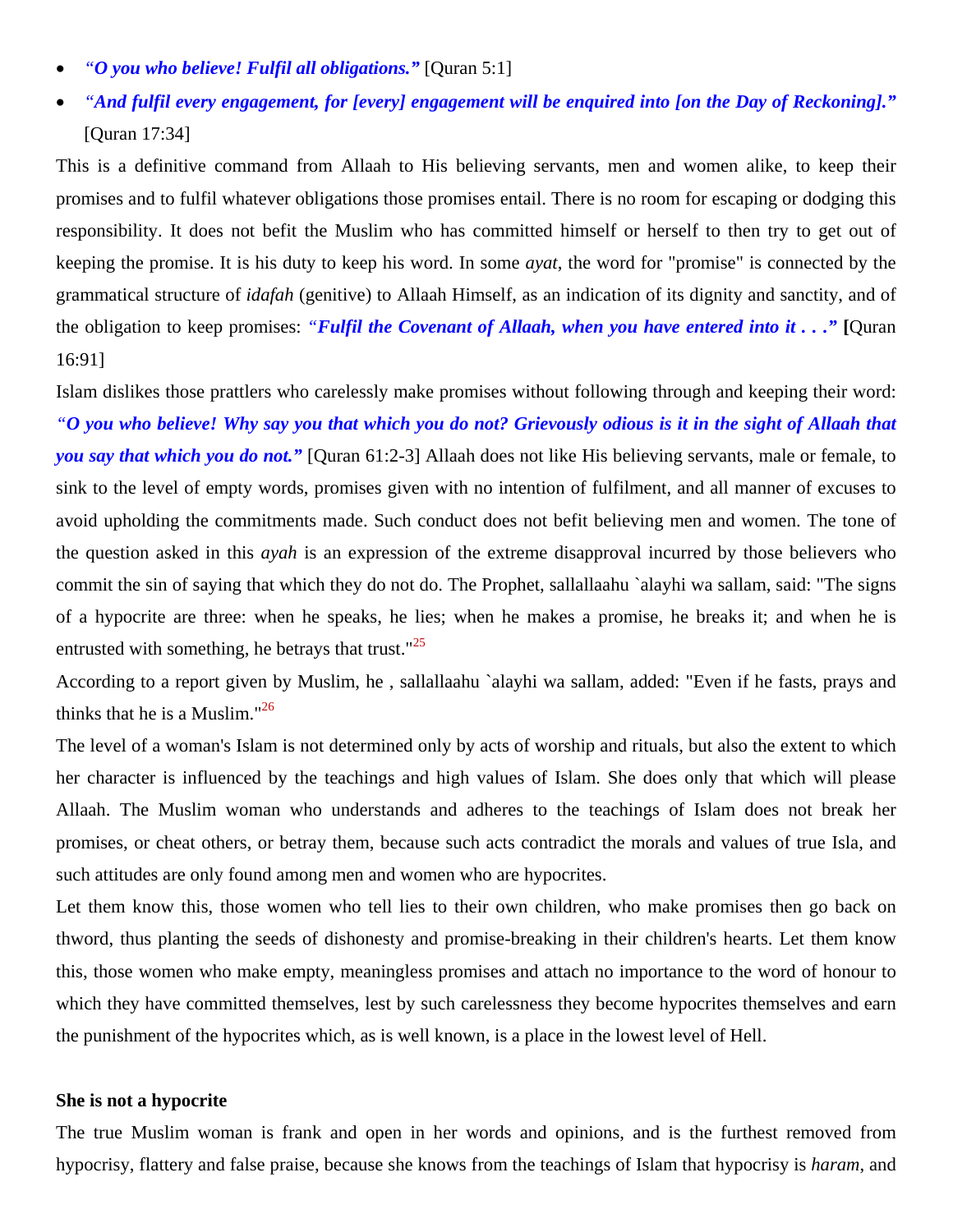does not befit the true Muslim. The Prophet, sallallaahu `alayhi wa sallam, has protected us from falling into the mire of hypocrisy and flattery.

When Banu `Amir came to him and praised him, saying, "You are our master," he said, "The only Master is Allaah." When they said, "You are the most excellent and greatest of us," he said, "Say what you want, or a part of it, but do not speak like agents of Shaytan. I do not want you to raise me above the status to which Allaah has appointed me. I am Muhammad ibn `Abdullaah, His Servant and Messenger."<sup>27</sup>

The Prophet, sallallaahu `alayhi wa sallam, prevented people from exaggerating in their praise of others, some of whom may not even be deserving of praise, when he forbade them to describe him as "master," "excellent" and "great," at the time when he was without doubt the greatest of the Messengers, the master of the Muslims and the greatest and most excellent of them. He did this because he understood that if the door of praise was opened to its fullest extent, it might lead to dangerous types of hypocrisy which are unacceptable to a pure Islamic spirit and the truth on which this religion is based. He forbade the *Sahabah* to praise a man to his face, lest the one who spoke the words crossed the boundary of hypocrisy, or the object of his admiration be filled with feelings of pride, arrogance, superiority and self-admiration.

Bukhaari and Muslim narrate that Abu Bakrah may Allaah be pleased with him said: "A man praised another man in the presence of the Prophet, sallallaahu `alayhi wa sallam, who said: `Woe to you! You have cut your companion's throat!' several times. Then he said: `Whoever of you insists on praising his brother, let him say: "I think So-and-so is such-and-such, and Allaah knows the exact truth, and I do not confirm anyone's good conduct before Allaah, but I think him to be such-and-such," if he knows that this is the case."<sup>28</sup>

If praising a person cannot be avoided, then it must be sincere and based on truth. The praise should be moderate, reserved and without any exaggeration. This is the only way in which a society can rid itself of the diseases of hypocrisy, lies, deceit and sycophancy. In *al-Adab al-Mufrad*, Bukhaari reports from Raja' from Mihjan al-Aslami that the Prophet, sallallaahu `alayhi wa sallam, and Mihjan were in the mosque when the Prophet, sallallaahu `alayhi wa sallam, saw a man praying, bowing and prostrating, and asked, "Who is that?" Mihjan began to praise the man, saying, "O Messenger of Allaah, he is So-and-so, and is such-and-such." The Prophet, sallallaahu `alayhi wa sallam, said: "Stop. Do not let him hear you, or it will be his downfall!"<sup>29</sup>

According to a report given by Ahmad, Mihjan said: "O Messenger of Allaah, this is so-and-so, one of the best people of Madinah," or "one of the people who prays the most in Madinah." The Prophet, sallallaahu `alayhi wa sallam, said: "Do not let him hear you, or it will be his downfall!" - two or three times - "You are an *ummah* for whom I wish ease. $1^{30}$ 

The Prophet, sallallaahu `alayhi wa sallam, described hearing praise as being a person's downfall, because of its profound psychological impact on the human mind which by nature loves to hear such words. So the one who is praised begins to feel superior to and to look down on other people. If such praise is repeated by the hypocrites and flatterers - and how many of them there are surrounding those in positions of power and authority! - this will satisfy a strong desire in his heart and will become something he wants to hear regularly. Then he will hate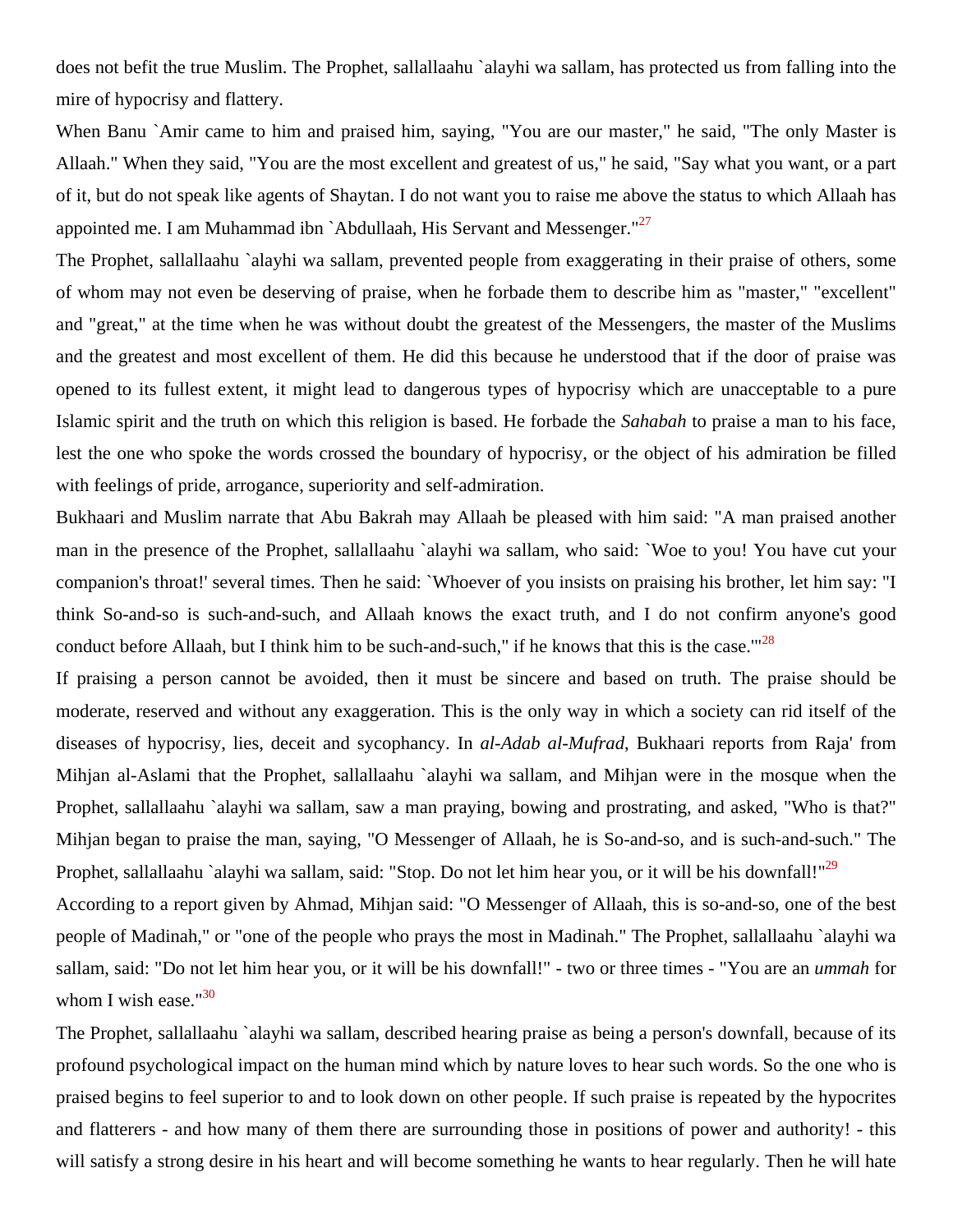to hear criticism and advice, and will only accept praise, thanks and adulation. No wonder, then, that truth will be lost, justice will be eliminated, morality will be destroyed and society will be corrupted.

For this reason the Prophet, sallallaahu `alayhi wa sallam, ordered his Companions to throw dust in the faces of those who praise others, lest their number, and hence flattery and hypocrisy, increase, which would have had disastrous consequences for the whole Muslim society. The *Sahabah*, may Allaah be pleased with them, used to feel upset when they heard others praising them, although they were the most deserving of such praise, because they feared its disastrous consequences and adhered to the basic principles of Islam that abhor such cheap, empty expressions. Nafi`may Allaah be pleased with him and others said: "A man said to Ibn `Umar may Allaah be pleased with him: `O you who are the best of people!' or `O son of the best of people!' Ibn `Umar said: `I am not the best of people, neither am I the son of the best of people. I am just one of the servants of Allaah: I hope for His (mercy) and I fear His (wrath). By Allaah, you will continue to pursue a man (with your praise) until you bring about his downfall."<sup>31</sup>

This is a wise statement from a great *Sahabi* of the utmost Islamic sensibilities, who adhered to Islamic teachings both in secret and openly. The *Sahabah* understood precisely the Prophet's guidance telling them that their words and deeds should be free from hypocrisy. The great difference between that which is done sincerely for the sake of Allaah and that which is merely hypocrisy and flattery was abundantly clear to them. Ibn `Umar may Allaah be pleased with him said that some people said to him: "When we enter upon our rulers we tell them something different from what we say when we have left them." Ibn `Umar said: "At the time of the Prophet, sallallaahu `alayhi wa sallam, we used to consider this to be hypocrisy." $32$ 

The true Muslim woman is protected by her religion from sinking to the dangerous level of hypocrisy to which many women today have sunk who think that they have not overstepped the bounds of polite flattery. They do not realize that there is a type of flattery that is *haram* and that they could sink so low without realizing it and fall into the sin of that despised hypocrisy which may lead to their ultimate doom. This happens when they keep quiet and refrain from telling the truth, or when they praise those who do not deserve it.

# **She is characterized by shyness [***haya'***]**

Women are shy by nature, and what I mean here by shyness is the same as the definition of the `*ulama*': the noble attitude that always motivates a person to keep away from what is abhorrent and to avoid falling short in one's duties towards those who have rights over one. The Prophet, sallallaahu `alayhi wa sallam, was the highest example of shyness, as the great *Sahabi* Abu Sa`id al-Khudri described him:

"The Messenger of Allaah, sallallaahu `alayhi wa sallam, was more shy than the virgin hiding away in her own room. If he saw something he disliked, we would know it only from his facial expression."<sup>33</sup>

The Prophet, sallallaahu `alayhi wa sallam, praised the attitude of shyness in a number of aHadeeth, and explained that it is pure goodness, both for the one who possesses this virtue and for the society in which he lives.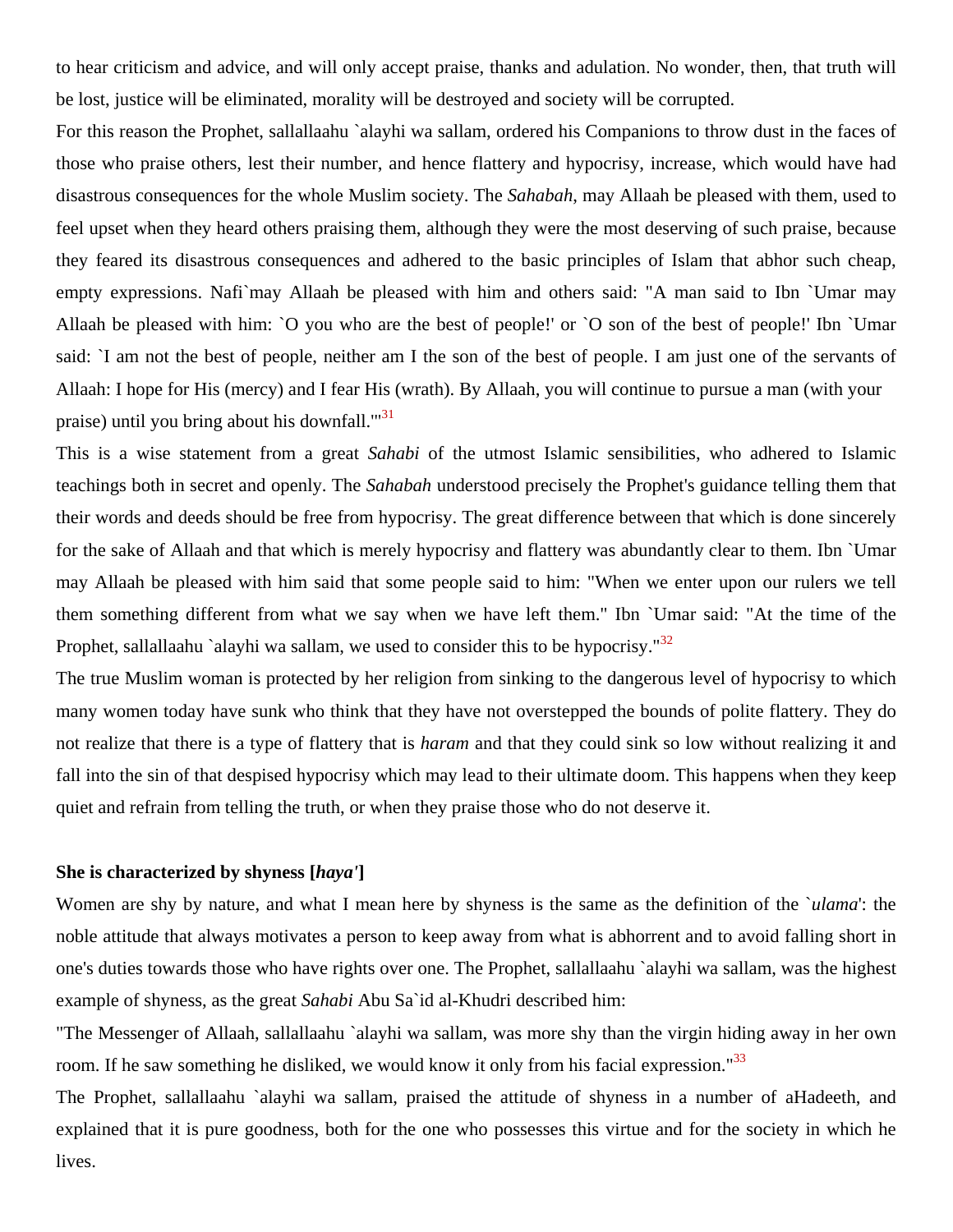`Imran ibn Husayn may Allaah be pleased with him said:

"The Prophet, sallallaahu `alayhi wa sallam, said: `Shyness brings nothing but good."<sup>34</sup> According to a report given by Muslim, he , sallallaahu `alayhi wa sallam, said: "Shyness is all good."35

Abu Hurayrah may Allaah be pleased with him said: "The Prophet, sallallaahu `alayhi wa sallam, said: "Faith has seventy-odd branches. The greatest of them is saying *la ilaha ill-Allaah*, and the least of them is removing something harmful from the road. Shyness is one of the branches of faith."<sup>36</sup>

The true Muslim woman is shy, polite, gentle and sensitive to the feelings of others. She never says or does anything that may harm people or offend their dignity. The attitude of shyness that is deeply-rooted in her nature is supported by her understanding of the Islamic concepof shyness, which protects her against going wrong or deviating from Islamic teachings in her dealings with others. She does not only feel shy in front of people, but she also feels shy before Allaah . She is careful not to let her faith become by wrongdoing, because shyness is one of the branches of faith. This is the highest level that may be reached by the woman who is characterized by shyness. In this way she is distinguished from the Western woman who has lost the characteristic of shyness.

#### **She is proud and does not beg**

One of the features that distinguish the Muslim woman who has truly understood the guidance of Islam is the fact that she is proud and does not beg. If she is faced with difficulties or is afflicted with poverty, she seeks refuge in patience and self-pride, whilst redoubling her efforts to find a way out of the crisis of poverty that has befallen her. It never occurs to her to put herself in the position of begging and asking for help, because Islam thinks too highly of the true Muslim woman to allow her to put herself in such a position. The Muslim woman is urged to be proud, independent and patient - then Allaah will help her and give her independence and patience: "Whoever refrains from asking from people, Allaah will help him. Whoever tries to be independent, Allaah will enrich him. Whoever tries to be patient, Allaah will give him patience, and no-one is given a better or vaster gift than patience."<sup>37</sup>

The Muslim woman who understands the teachings of Islam knows that Islam has given the poor some rights over the wealth of the rich, who should give freely without reminders or insults. But at the same time, Islam wants the poor to be independent and not to rely on this right. The higher hand is better than the lower hand, so all Muslims, men and women, should always work so that their hand will not be the lower one. That is more befitting and more honouring to them. So those men and women who have little should increase their efforts and not be dependent on charity and hand-outs. This will save them from losing face. Whenever he spoke from the *minbar* about charity and refraining from begging, the Prophet, sallallaahu `alayhi wa sallam, would remind the Muslims that "the higher hand is better than the lower, the higher hand is the one that spends, whilst the lower hand is the one that begs."<sup>38</sup>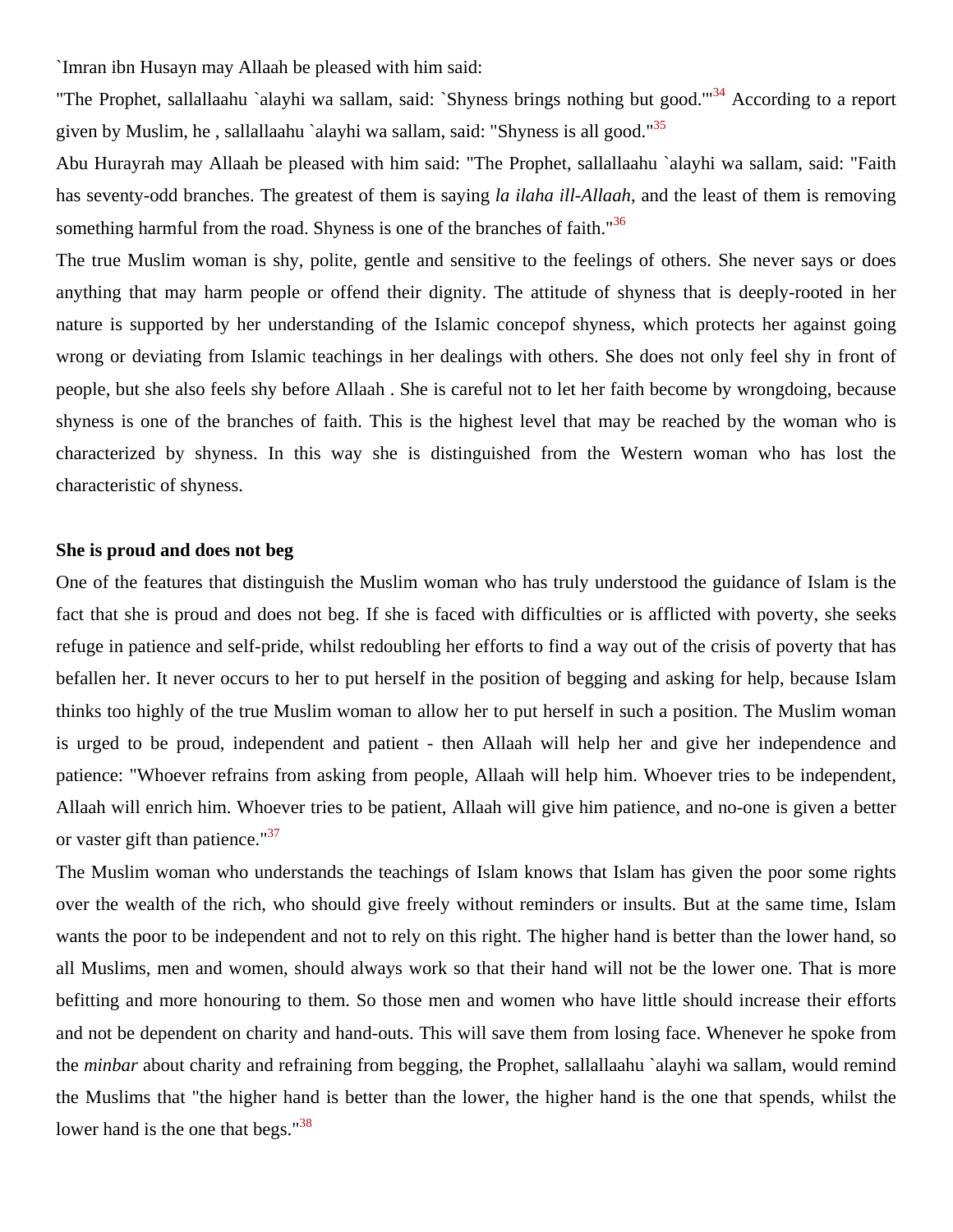#### **She does not interfere in that whichdoes not concern her**

The true Muslim woman is wise and discerning; she does not interfere in that which does not concern her, nor does she concern herself with the private lives of the women around her. She does not stick her nose into their affairs or force herself on them in any way, because this could result in sin or blame on her part. By seeking to avoid interfering in that which does not concern her, she protects herself from vain and idle talk, as she is adhering to a sound Islamic principle that raises the Muslim above such foolishness, furnishes him with the best of attitudes, and guides him towards the best way of dealing with others:

"A sign of a person's being a good Muslim is that he should leave alone that which does not concern him."<sup>39</sup> Abu Hurayrah may Allaah be pleased with him reported that the Prophet, sallallaahu `alayhi wa sallam, said: "Allaah likes three things for you and dislikes three things. He likes for you to worship Him, not to associate anything with Him, and to hold fast, all together, by the Rope which He (stretches out for you), and not to be divided among yourselves [cf. *Al `Imran* 3:103]. And He dislikes for you to pass on stories and gossip, to ask too many questions, and to waste money."<sup>40</sup>

The divinely-guided society which has been formed by Islam has no room for passing on stories and gossip, asking too many questions, or interfering in the private affairs of others, because the members of such a society are too busy with something much more important, which is the establishing of the word of Allaah on earth, taking the banner of Islam to the four corners of the earth, and spreading its values among mankind. Those who are engaged in such great missions do not have the time to indulge in such sins.

#### **She refrains from slandering the honour of others and seeking out their faults**

The God-fearing Muslim woman restrains her tongue and does not seek out people's faults or slander their honour, and she hates to see such talk spread in the Muslim community. She acts in accordance with the guidance of the Quran and Sunnah, which issue a severe warning to those corrupt men and women who indulge in slandering the honour of others, that they will suffer a terrible punishment in this world and the next: *"Those who love [to see] scandal published broadcast among the Believers, will have a grievous Penalty in this life and in the Hereafter: Allaah knows, and you know not."* **[**Quran 24:19]

The one who indulges in the slander of people's honour, and spreads news of scandal throughout the community is just like the one who commits the scandalous deed, as `Ali ibn Abi Talib may Allaah be pleased with him stated: "The one who tells the news of scandal and the one who spread the news are equally sinful." $41$ 

The true Muslim woman understands that the human shortcomings of some weak or careless women cannot be dealt with by seeking out their faults and mistakes and broadcasting them throughout the community. The way to deal with them is by offering sound advice to the women concerned, encouraging them to obey Allaah, and teaching them to hate disobedience themselves, always being frank without hurting their feelings or being confrontational. Kind words and a gentle approach in explaining the truth opens hearts and minds, and leads to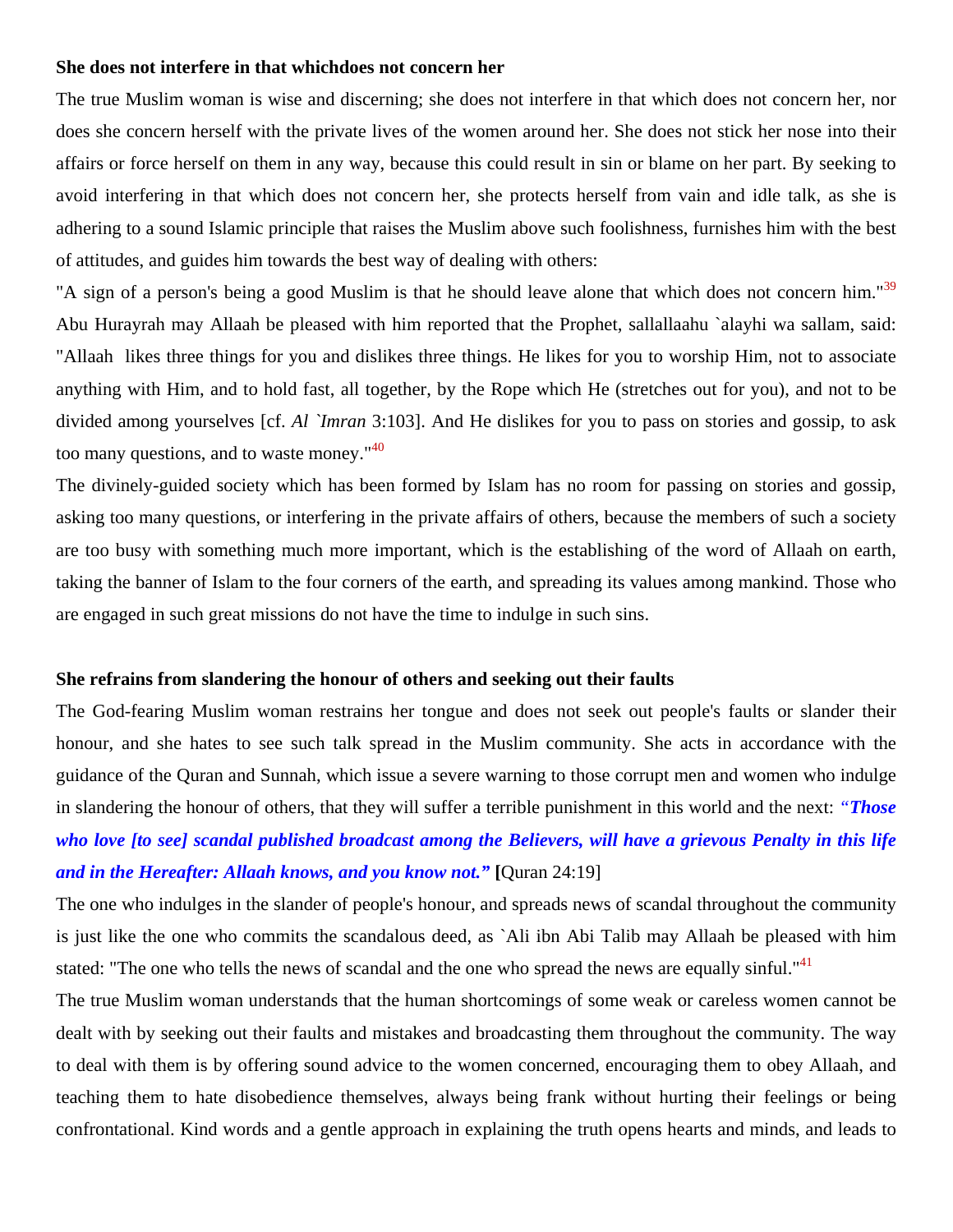complete spiritual and physical submission. For this reason, Allaah forbids the Muslims to spy on one another and seek out one another's faults: *". . . And spy not on each other . . ."* [Quran 49:12]

Exposing people's shortcomings, seeking out their faults, spying on them and gossiping about them are actions which not only hurt the people concerned; they also harm the greater society in which they live. Therefore the Quran issued a stern warning to those who love to spread scandal in the community, because whenever scandal is spread in a community, people's honour is insulted, and rumours, plots and suspicions increase, then the disease of promiscuity becomes widespread, people become immune to acts of disobedience and sin, the bonds of brotherhood are broken, and hatred, enmity, conspiracies and corruption arise. This is what the Prophet, sallallaahu `alayhi wa sallam, referred to when he said: "If you seek out the faults of the Muslims, you will corrupt them, or you will nearly corrupt them. $142$ 

So the Prophet, sallallaahu `alayhi wa sallam, issued a stern warning to the Muslims against the danger of slandering people's honour and exposing their faults. He threatened that the one who takes such matters lightly would himself be exposed, even if he were hiding in the innermost part of his home: "Do not hurt the feelings of the servants of Allaah; do not embarrass them; do not seek to expose their faults. Whoever seeks to expose the faults of his Muslim brother, Allaah will seek to expose his faults and expose him, even if he hides in the innermost part of his home."<sup>43</sup>

The Prophet, sallallaahu `alayhi wa sallam, was deeply offended by those who were nosey, suspicious or doubtful, or who sought to undermine people's reputation and honour. He would become very angry whenever he heard any news of these aggressors who hurt others. Ibn `Abbas may Allaah be pleased with him described the anger of the Prophet, sallallaahu `alayhi wa sallam, and his harshness towards those who slandered the honour of others: "The Prophet, sallallaahu `alayhi wa sallam, gave a speech that even reached the ears of virgins in their private rooms.

He said: `O you who have spoken the words of faith, but faith has not penetrated your hearts! Do not hurt the feelings of the believers and do not seek out their faults. Whoever seeks out the faults of his Muslim brother, Allaah will seek out his faults, and whoever's faults are sought out by Allaah will be exposed, even if he is in the innermost part of his house."<sup>44</sup>

These harsh words, which were even heard by the virgins secluded in tprivate rooms, reflect the anger felt by the Prophet, sallallaahu `alayhi wa sallam. He started his speech with the words "O you who have spoken the words of faith, but faith has not penetrated your hearts!" How great is the sin of those who are included among those whose hearts are deprived of the blessing of faith!

#### **She does noshow off or boast**

The Muslim woman does not slip into the error of pride, boasting and showing off, because her knowledge of Islam protects her from such errors. She understands that the very essence of this religion is sincerity towards Allaah in word and deed; any trace of a desire to show off will destroy reward, cancel out good deeds, and bring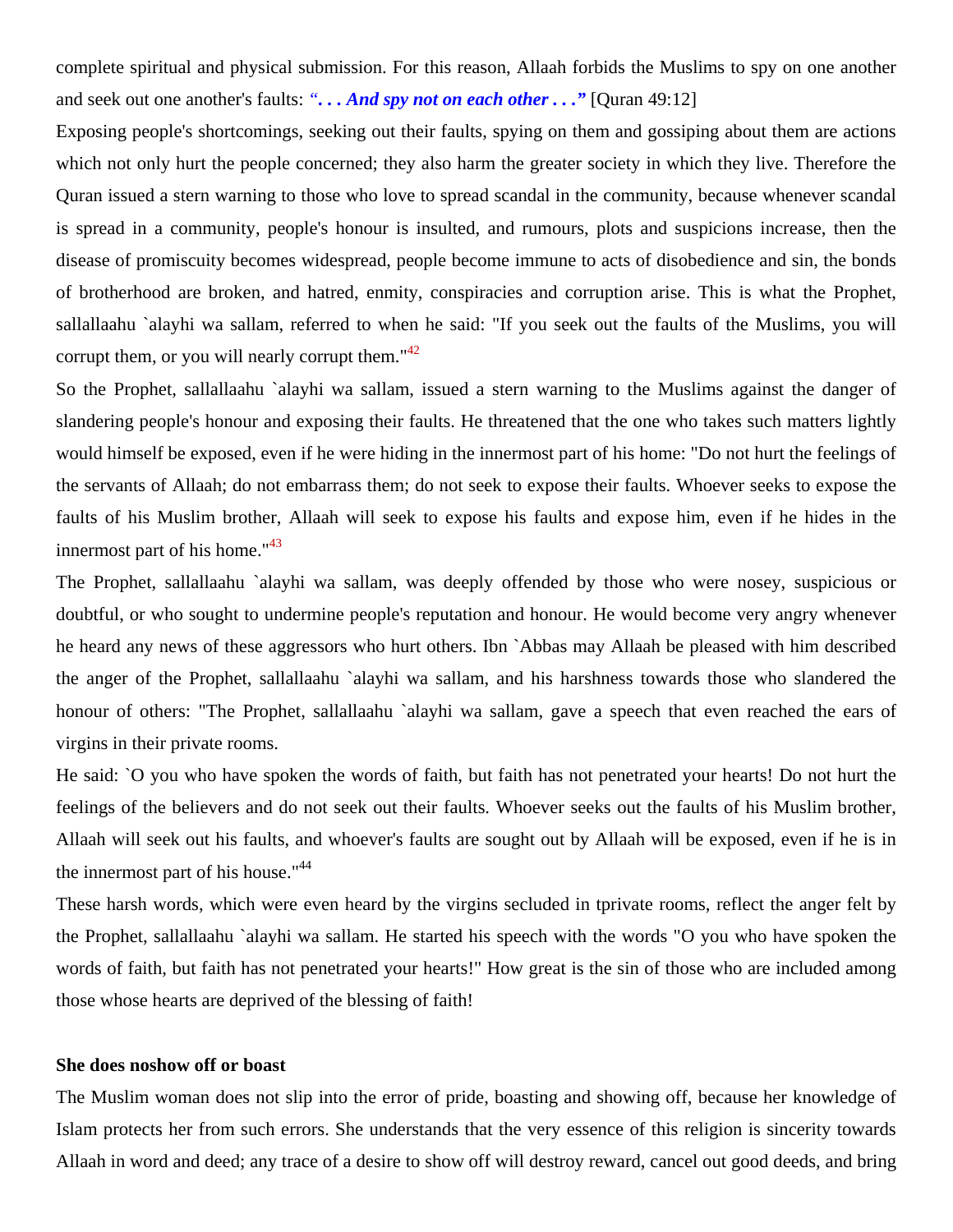humiliation on the Day of Judgement. Worshipping Allaah is the goal behind the creation of mankind and *jinn*, as the Quran says: *"I have only created jinns and men, that they may serve Me."* [Quran 51:56] But this worship cannot be accepted unless it is done sincerely for the sake of Allaah: *"And they have been commanded no more than this: to worship Allaah, offering Him sincere devotion, being True [in faith] . . ."* [Quran 98:5] When a Muslim woman's deeds are contaminated with the desire to boast or show off or seek fame and reputation, the good deeds will be invalidated. Her reward will be destroyed and she will be in a clear state of loss. The Quran issues a clear and stern warning to those who spend their wealth then remind the beneficiaries of their charity of their gifts in a way that hurts their feelings and offends their dignity: *"O you who believe! Cancel not your charity by reminders of your generosity or by injury - like those who spend their substance to be seen of men, but believe neither in Allaah nor the Last Day. They are in Parable like a hard, barren rock, on which is a little soil; on it falls heavy rain, which leaves it [just] a bare rock. They will be able to do nothing with aught they have earned. And Allaah guides not those who reject faith."* [Quran 2:264]

Reminding the poor of one's generosity cancels out the reward of these acts of charity, just as pouring water washes away all traces of soil on a smooth stone. The last part of the *ayah* presents the frightening admonition that those who show off do not deserve the guidance of Allaah and are counted as *kafirs*: (**And Allaah guides not those who reject faith.**) Such people's main concern is to appear to people to be doing good works; they are not concerned with earning the pleasure of Allaah. Allaah has described them as doing apparently good deeds: *". . . to be seen of men, but little do they hold Allaah in remembrance."* [Quran 4:142]

Thus their deeds will be thrown back in their faces, because they associated something or someone else with Allaah, and Allaah does not accept any deeds except those which are done purely for His sake, as is stated in the Hadeeth of Abu Hurayrah may Allaah be pleased with him, in which he reports that he heard the Messenger of Allaah, sallallaahu `alayhi wa sallam, say: "Allaah said: `I am so self-sufficient that I am in no need of having an associate. Thus he who does an action for someone else's sake as well as Mine shall have that action renounced by Me to the one whom he associated with Me."<sup>45</sup>

The true Muslim woman is cautious, when doing good deeds, to avoid falling into the dangerous trap into which so many women who seek to do good have fallen, without even realizing it, by seeking praise for their efforts and honourable mention on special occasions. Theirs is a terrible fall indeed.

The Prophet, sallallaahu `alayhi wa sallam, has clearly explained this issue and has referred to the terrible humiliation that those who show off will suffer on that awful Day *"whereon neither wealth nor sons will avail, but only he [will prosper] that brings to Allaah a sound heart."* [Quran 26:88-89]**.**

This is mentioned in another Hadeeth in which Abu Hurayrah may Allaah be pleased with him said: "I heard the Prophet, sallallaahu `alayhi wa sallam, say: `The first person to be judged on the Day of Resurrection will be a man who was martyred. He will be brought forth and Allaah will remind him of His blessings, and he will recognize them. Then he will be asked, "What did you do with them?" He will say, "I fought for Your sake until I was martyred." Allaah will say, "You have lied. You only fought so that people would say, `He is courageous,'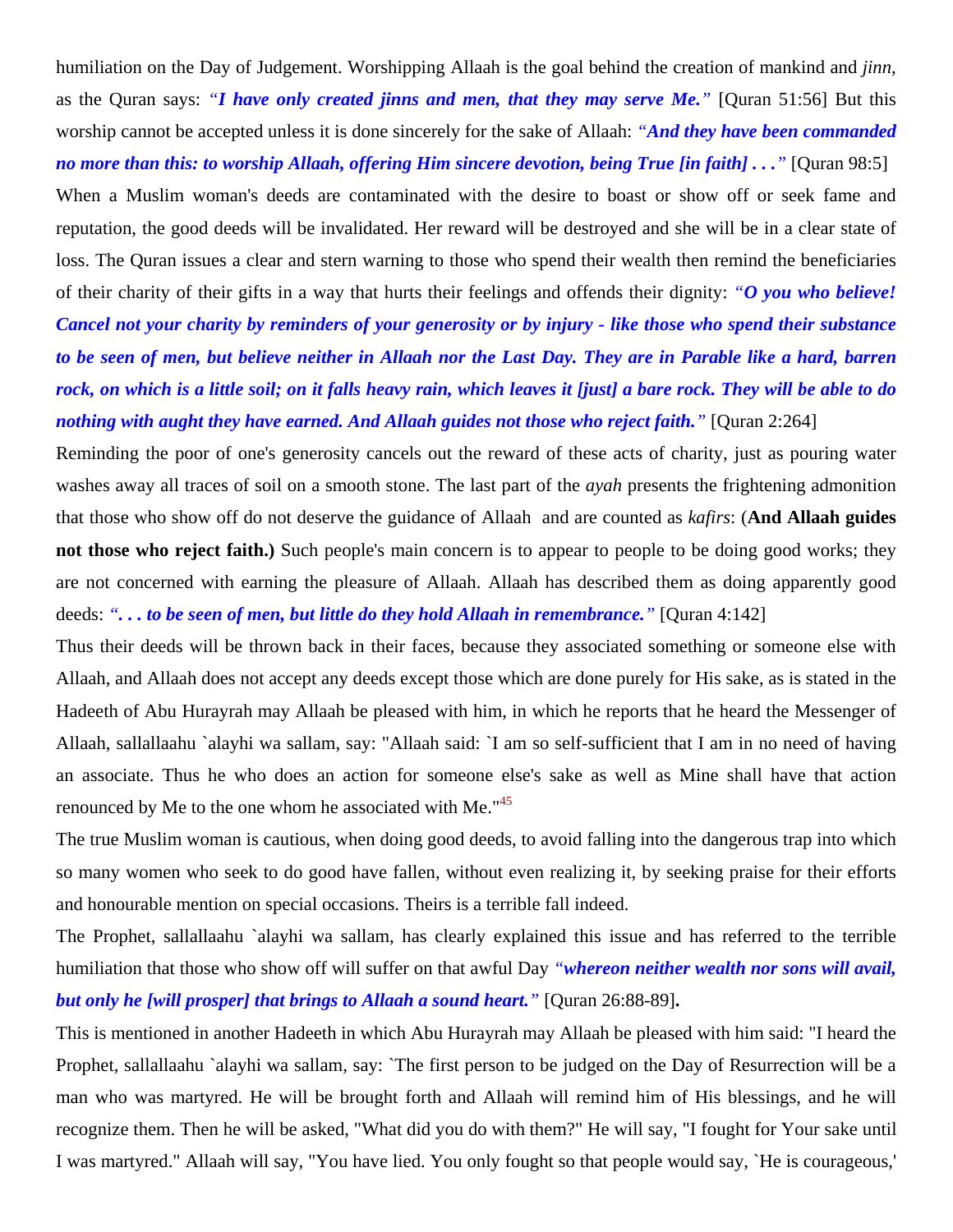and they did say it." Then He will order that he be dragged on his face and thrown into the Fire. Then there will be a man who studied much and taught others, and recited Quran. He will be brought forth and Allaah will remind of His blessings, and he will recognize them. Then he will be asked, "What did you do with them?" He will say, "I studied much, and taught others, and recited Ouran for Your sake. Allaah will say, "You have lied. You studied so that people would say, `He is a scholar,' and you recited Quran so that they would say, `He is a *qari'*,' and they did say it.'' Then He will order that he be dragged on his face and thrown into the Fire. Then there will be a man to whom Allaah gave all types of wealth in abundance. He will be brought forth and Allaah will remind him of His blessings and he will recognize them. Then he will be asked, "What did you do with them?" He will say, "I have never seen any way in which You would like money to be spent for Your sake without spending it." Allaah will say, "You have lied. You did that so people would say, `he is generous,' and they did say it." Then He will order that he be dragged on his face and thrown into the Fire.""<sup>46</sup>

The intelligent Muslim woman who is truly guided by the Quran and Sunnah carefully avoids slipping into the sin of boasting in any of its many forms. She is ever keen to devote all of her deeds exclusively to Allaah, seeking His pleasure, and whenever the appalling spectre of pride and boasting looms before her, she remembers and adheres to the teaching of the Prophet, sallallaahu `alayhi wa sallam,: "Whoever makes a show of his good deeds so that people will respect him, Allaah will show what is truly in his heart."<sup>47</sup>

#### **She is fair in her judgements**

The Muslim woman may be put in a position where she is required to form an opinion or judgement on some person or matter. This is where her faith, common sense and *taqwa* reveal themselves. The true Muslim woman judges fairly, and is never unjust, biased or influenced by her own whims, no matter what the circumstances, because she understands from the teachings of Islam that being just and avoiding unfairness are at the very heart of her faith, as stated by clear and unambiguous texts of the Quran and Sunnah and expressed in commandments that leave no room for prevarication: *"Allaah does command you to render back your Trusts to whom they are due; and when you judge between man and man, that you judge with justice . . ."* [Quran 4:58]

Justice as known by the Muslim and the Islamic society is aboslute and pure justice. It is not influenced by friendship, hatred or blood ties:

- *"O you who believe! Stand out firmly for Allaah, as witnesses to fair dealing, and do not let the hatred of others to you make you swerve to wrong and depart from justice. Be just: that is next to Piety: and fear Allaah. For Allaah is well-acquainted with all that you do."* **[**Quran 5:8]
- *". . . Whenever you speak, speak justly, even if a near relative is concerned . . ."* **[**Quran 6:152]

The Prophet, sallallaahu `alayhi wa sallam, set the highest example of justice when Usamah ibn Zayd came to intercede for the Makhzumi woman who had committed theft, and the Prophet, sallallaahu `alayhi wa sallam, had decided to cut off her hand. He said: "Do you intercede concerning one of the punishments decreed by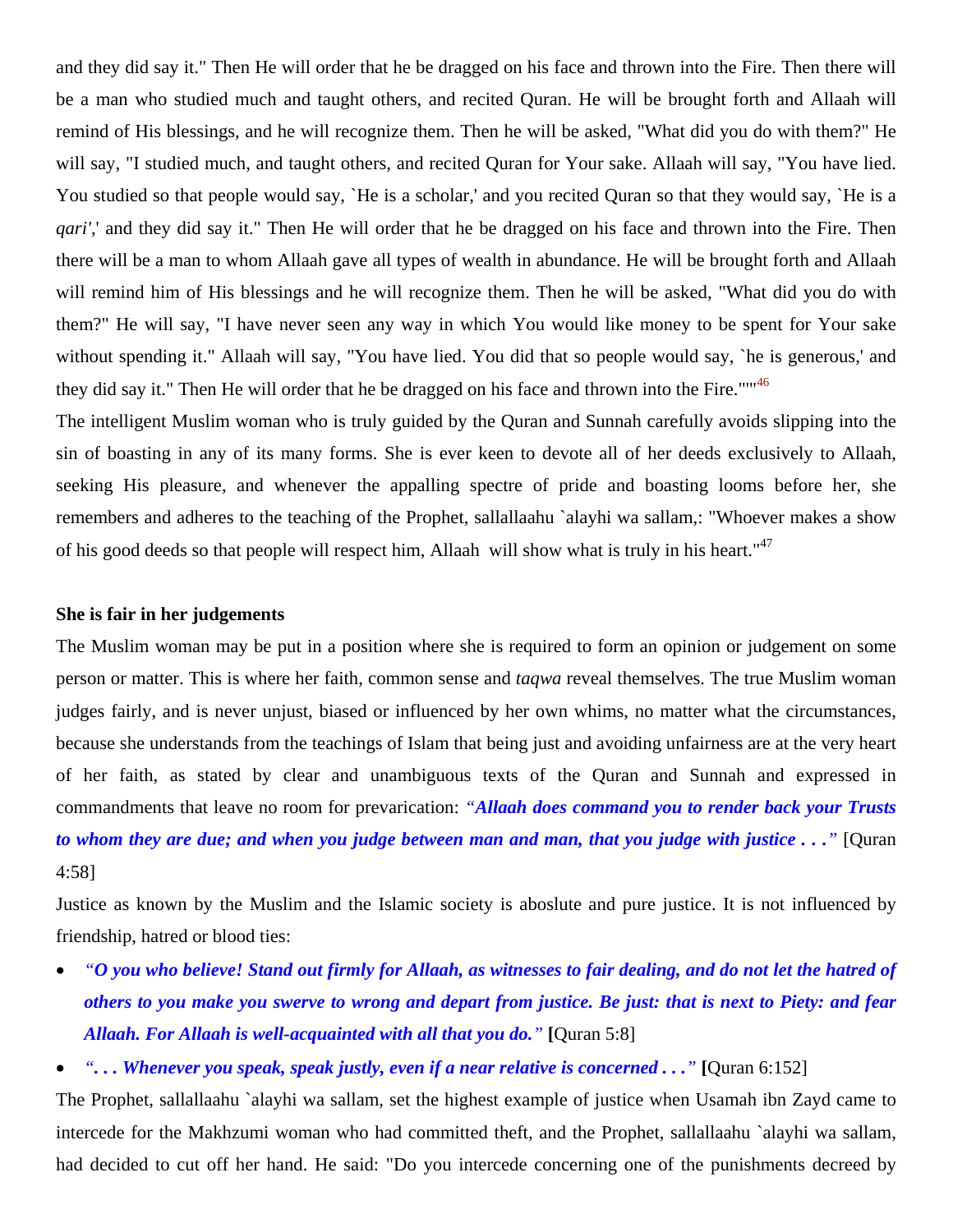Allaah, O Usamah? By Allaah, even if Fatimah the daughter of Muhammad had committed theft, I would have cut off her hand."<sup>48</sup>

This is absolute, universal justice which is applied to great and small, prince and commoner, Muslims and non-Muslims. None can escape its grasp, and this is what differentiates justice in Islamic societies from justice in other societies.

History records the impressive story that earns the respect of the institutions of justice throughout the world and at all times: the *khalifah* `Ali ibn AbTalib stood side by side in court with his Jewish opponent, who had stolen his shield, on equal terms. The *qadi*, Shurayh, did not let his great respect for the *khalifah* prevent him from asking him to produce evidence that the Jew had stolen his shield. When the *khalifah* could not produce such evidence, the *qadi* ruled in favour of the Jew, and against the *khalifah*. Islamhistory is full of such examples which indicate the extent to which truth and justice prevailed in the Muslim society.

Therefore the Muslim woman who truly adheres to the teachings of her religion is just in word and deed, and this attitude of hers is reinforced by the fact that truth and justice are an ancient part of her heritage and fairness is a sacred part of her belief.

#### **She does not oppress or mistreat others**

To the extent that the Muslim woman is keen to adhere to justice in all her words and deeds, she also avoids oppression (*zulm*), for oppression is darkness in which male and female oppressors will become lost, as the Prophet, sallallaahu `alayhi wa sallam, explained: "Keep away from oppression, for oppression is darkness on the Day of Resurrection."49

The following Hadeeth *qudsi* definitively and eloquently expresses Allaah's prohibition of oppression in a way that leaves no room for prevarication: "O My servants, I have forbidden oppression for Myself and have made it forbidden amongst you, so do not oppress one another."50

If Allaah, the Creator, the Sovereign, the Most Holy, the Exalted in Might, the Omnipotent, the Almighty, may He be glorified, has forbidden oppression for Himself, and forbidden it for His servants, does it then befit His weak, mortal servant to commit the sin of oppression against his human brother?

The Prophet, sallallaahu `alayhi wa sallam, forbade Muslim men and women to commit the sin of oppression against their brothers and sisters in faith, no matter what the motives, reasons or circumstances might be. It is unimaginable that a Muslim who is adhering to the strong bonds of brotherhood could commit such a sin: "A Muslim is the brother of another Muslim: he does not oppress him or forsake him when he is oppressed. Whoever helps his brother, Allaah will help him; whoever relieves his brother from some distress, Allaah will relieve him of some of his distress on the Day of Resurrection; whoever covers (the fault of) a Muslim, Allaah will cover his faults on the Day of Resurrection."<sup>51</sup>

The Prophet, sallallaahu `alayhi wa sallam, did not stop at forbidding oppression against another Muslim, man or woman; he also forbade Muslims to forsake a brother in faith who was being oppressed, because this act of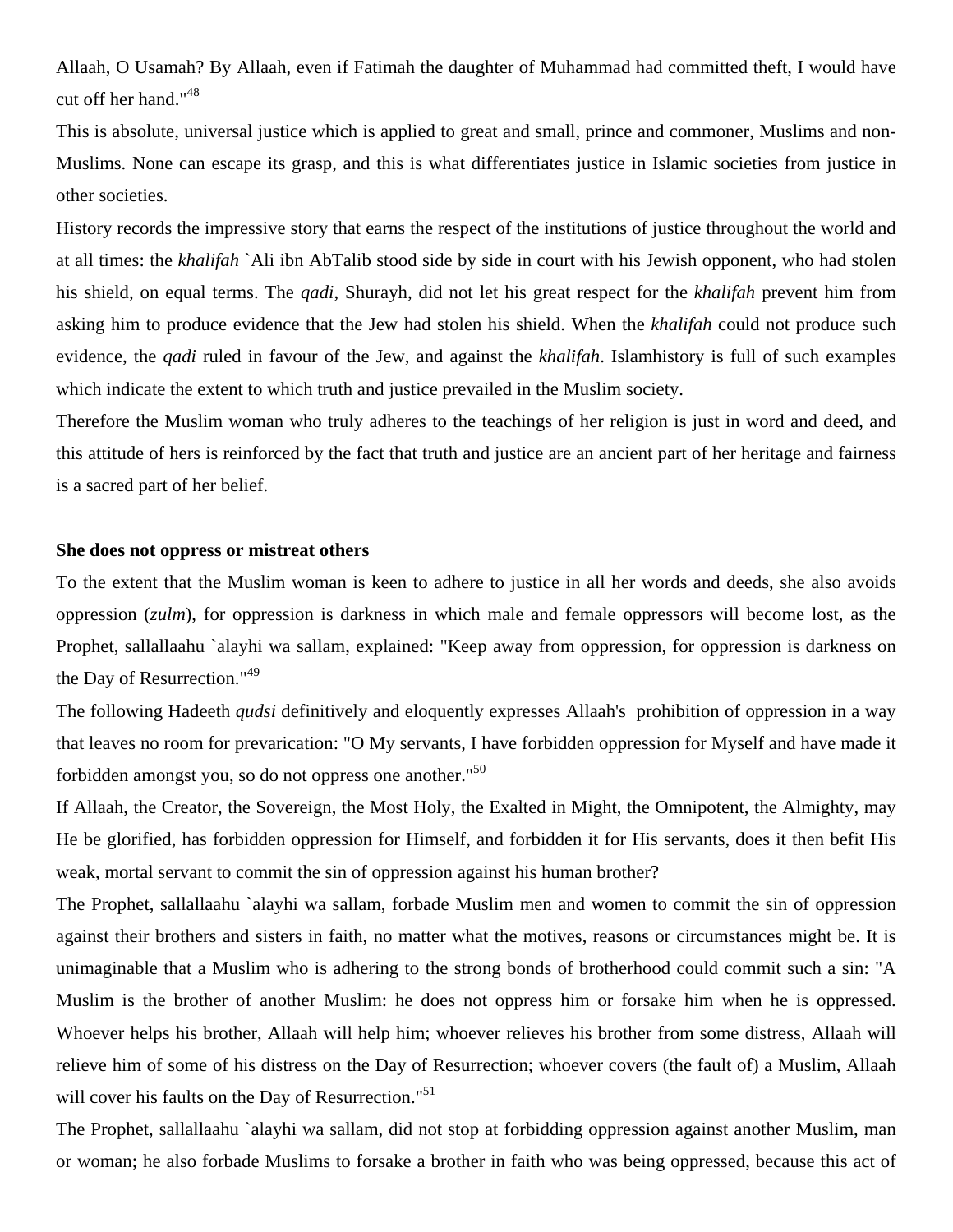forsaking an oppressed brother is in itself a terrible form of oppression. He encouraged Muslims to take care of their brothers' needs and to ease their suffering and conceal their faults, as if indicating that the neglect of these virtues constitutes oppression, failure and injustice with regard to the ties of brotherhood that bind the Muslim and his brother.

We have quoted above the texts that enjoin absolute justice which cannot be influenced by love, hatred, bias or ties of blood, and other texts that forbid absolute injustice. This means that justice is to be applied to all people, and that injustice to any people is to be avoided, even if the people concerned are not Muslim. Allaah commands justice and good treatment of all, and forbids oppression and wrong-doing to all: *"Allaah forbids you not, with regard to those who fight you not for [your] Faith nor drive you out of your homes, from dealing kindly and justly with them: For Allaah loves those who are just."* [Quran 60:8]

#### **She is fair even to those whom she does not like**

Life sometimes imposes on a Muslim woman the burden of having to live or mix with women whom she does not like, such as living in the same house with one of her in-laws or other women with whom she has nothing in common and does not get along well. This is something which happens in many homes, a fact which cannot be denied, for souls are like conscripted soldiers: if they recognize one another, they will become friends, and if they dislike one another, they will go their separate ways, as the Prophet, sallallaahu `alayhi wa sallam, explained in the Hadeeth whose authenticity is agreed upon.

How should the Muslim woman who has received a sound Islamic education conduct herself in such a situation? Should she be negative in her dealings, judgements and reactions, or should she be gentle, tactful, fair and wise, even with those whom she does not like? The answer is that the Muslim woman who is truly guided by Islam should be fair, wise, gentle and tactful. She should not expose her true feelings towards those she dislikes, or expose her cold feelings towards them in the way she behaves towards them and reacts to them. She should greet such women warmly, treat them gently and speak softly to them. This is the attitude adopted by the Prophet, sallallaahu `alayhi wa sallam, and his Companions. Abu'l-Darda' may Allaah be pleased with him said: "We smile at people even if in our hearts we are cursing them."<sup>52</sup>

`Urwah ibn al-Zubayr reported that `Aa'ishah told him: "A man sought permission to enter upon the Prophet, sallallaahu `alayhi wa sallam, and he said, `Let him in, what a bad son of his tribe (or bad brother of his tribe) he is!' When the man came in, the Prophet, sallallaahu `alayhi wa sallam, spoke to him kindly and gently. I said: `O Messenger of Allaah, you said what you said, then you spoke to him kindly.' He said, `O `Aa'ishah, the worst of the people in the sight of Allaah is the one who is shunned by others or whom people treat nicely because they fear his sharp tongue.'"<sup>53</sup>

Being companionable, friendly and kind towards people are among the attributes of believing men and women. Being humble, speaking gently and avoiding harshness are approaches that make people like one another and draw closer to one another, as enjoined by Islam, which encourages Muslims to adopt these attitudes in their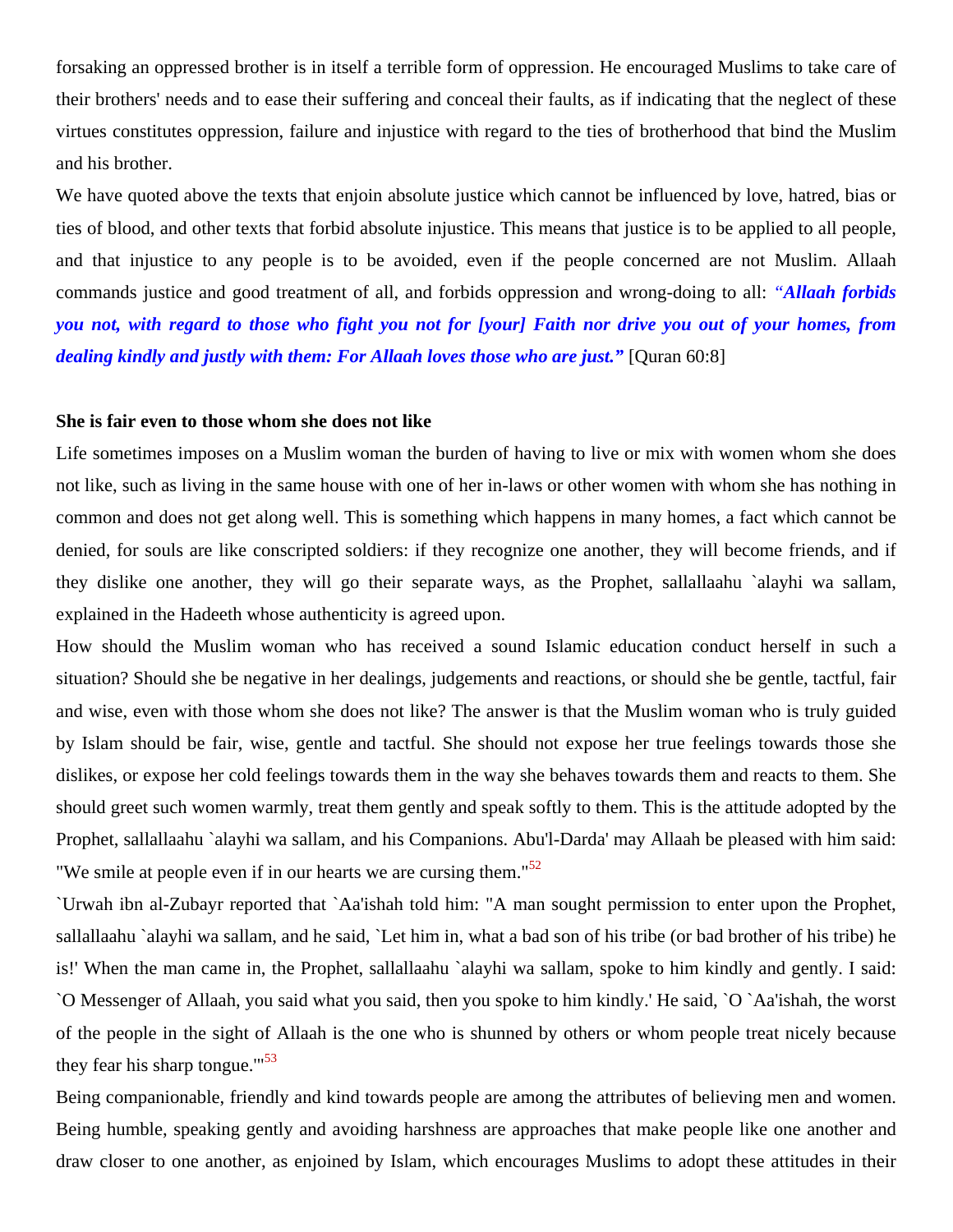dealings with others. The true Muslim woman is not swayed by her emotions when it comes to love and hate. She is moderate, objective, fair and realistic in her treatment and opinions of those woman whom she does not like, and allows herself to be governed by her reason, religion, chivalry and good attitude. She does not bear witness except to the truth, and she does not judge except with justice, following the example of the Mothers of the Believers, who were the epitome of fairness, justice and *taqwa* in their opinions of one another.

`Aa'ishah (May Allaah be pleased with her) was the closest of his wives to the Prophet's heart, and her main rival in this regard was Zaynab bint Jahsh. It was natural for there to be jealousy between them, but this jealousy did not prevent either of them from saying what was true about the other and acknowledging her qualities without undermining them.

In *Sahih* Muslim, `Aa'ishah says of Zaynab: "She was the one who was somewhat equal in rank with me in the eyes of the Messenger of Allaah, sallallaahu `alayhi wa sallam. I have never seen a woman better in piety than Zaynab, or more fearing of Allaah, or more true in speech, or more faithful in upholding the ties of kinship, or more generous in giving charity, or humble enough to work with her hand s in order to earn money that she could spend for the sake of Allaah. However, she was hot-tempered and quick to anger, but she would soon cool down and then take the matter no further."<sup>54</sup>

In *Sahih* Bukhaari, in the context of her telling of the slander incident (*al-ifk*) concerning which Allaah Himself confirmed her total innocence, `Aa'ishah referred to Zaynab's testimony concerning her: "The Messenger of Allaah, sallallaahu `alayhi wa sallam, asked Zaynab bint Jahsh concerning me, saying: `O Zaynab, what did you see? What have you learnt?' She said, `O Messenger of Allaah, I protect my hearing and my sight (by refraining from telling lies). I know nothing but good about her.'" Then `Aa'ishah said: "She is the one who was my main rival, but Allaah protected her (from telling lies) because of her piety."55

Anyone who reads the books of *sirah* and the biographies of the *Sahabah* will find many reports of the wives of the Prophets which describe fairness and mutual praise among co-wives. Among these is Umm Salamah's comment about Zaynab: "Zaynab was very dear to the Prophet, sallallaahu `alayhi wa sallam, and he liked to spend time with her. She was righteous, and frequently stood in prayer at night and fasted during the day. She was skilled (in handicrafts) and used to give everything that she earned in charity to the poor."

When Zaynab died, `Aa'ishah said: "She has departed praiseworthy and worshipping much, the refuge of the orphans anwidows."<sup>56</sup>

When Maymunah died, `Aa'ishah said: "By Allaah , Maymunah has gone. . . But by Allaah she was one of the most pious of us and one of those who was most faithful in upholding the ties of kinship."<sup>57</sup>

The wives of the Prophet, sallallaahu `alayhi wa sallam, displayed this attitude of fairness and justice towards co-wives in spite of the jealousy, competition and sensitivity that existed between them. We can only imagine how great and noble their attitude towards other women was. By their behaviour and attitude, they set the highest example for Muslim woman of human co-existence that absorbs all hatred by increasing the power of reason and controls the strength of jealousy - if it is present – by strengthening the feelings of fairness, good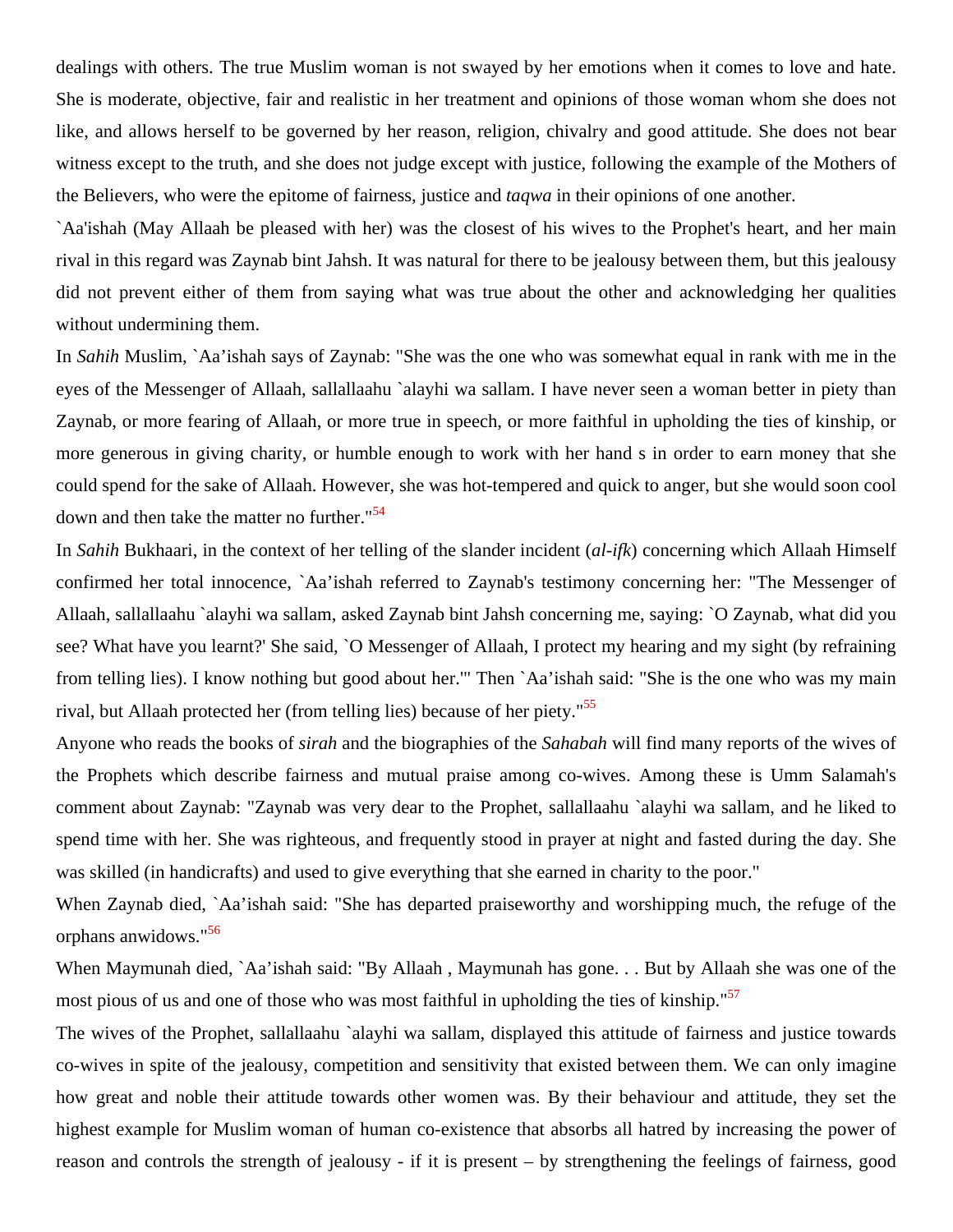treatment and a sense of being above such negative attitudes. Thus the Muslim woman becomes fair towards those women whom she does not like, regardless of the degree of closeness between them, fair when judging them, and wise, rational and tactful in her treatment of them.

#### **She does not rejoice in the misfortunes of others**

The sincere Muslim woman who is truly infused with Islamic attitudes does not rejoice in the misfortunes of anyone, because *Schadenfreude* (malicious enjoyment of others' misfortunes) is a vile, hurtful attitude that should not exist in the God-fearing woman who understands the teachings of her religion. The Prophet, sallallaahu `alayhi wa sallam, forbade this attitude and warned against it: "Do not express malicious joy at the misfortune of your brother, for Allaah will have mercy on him and inflict misfortune on you."<sup>58</sup>

There is no room for *Schadenfreude* in the heart of the Muslim woman in whom Islam has instilled good manners. Instead, she feels sorry for those who are faced with trials and difficulties: she hastens to help them and is filled with compassion for their suffering. *Schadenfreude* belongs only in those sick hearts that are deprived of the guidance of Islam and that are accustomed to plotting revenge and seeking out means of harming others.

#### **She avoids suspicion**

Another attribute of the true Muslim woman is that she does not form unfounded suspicions about anybody. She avoids suspicion as much as possible, as Allaah has commanded in the Quran: *"O you who believe! Avoid suspicion as much [as possible]: for suspicion in some cases is a sin . . ."* [Quran 49:12]

She understands that by being suspicious of others she may fall into sin, especially if she allows her imagination free rein to dream up possibilities and illusions, and accuses them of shameful deeds of which they are innocent. This is the evil suspicion which is forbidden in Islam. The Prophet, sallallaahu `alayhi wa sallam, issued a stern warning against suspicion and speculation that has no foundation in reality. He, sallallaahu `alayhi wa sallam, said: "Beware of suspicion, for suspicion is the falsest of speech."<sup>59</sup>

The Prophet, sallallaahu `alayhi wa sallam, counted suspicion as being the falsest of speech. The truly sincere Muslim woman who is keen to speak the truth always would never even allow words that carry the stench of untruth to cross her tongue, so how can she allow herself to fall into the trap of uttering the falsest of speech?

When the Prophet, sallallaahu `alayhi wa sallam, warned against suspicion and called it the falsest of speech, he was directing the Muslims, men and women, to take people at face value, and to avoid speculating about them or doubting them. It is not the attitude of a Muslim, nor is it his business, to uncover people's secrets, to expose their private affairs, or to slander them. Only Allaah knows what is in people's hearts, and can reveal it or call them to account for it, for only He knows all that is secret and hidden. A man, in contrast, knows nothing of his brother except what he sees him do. This was the approach of the *Sahabah* and *Tabi`in* who received the pure and unadulterated guidance of Islam.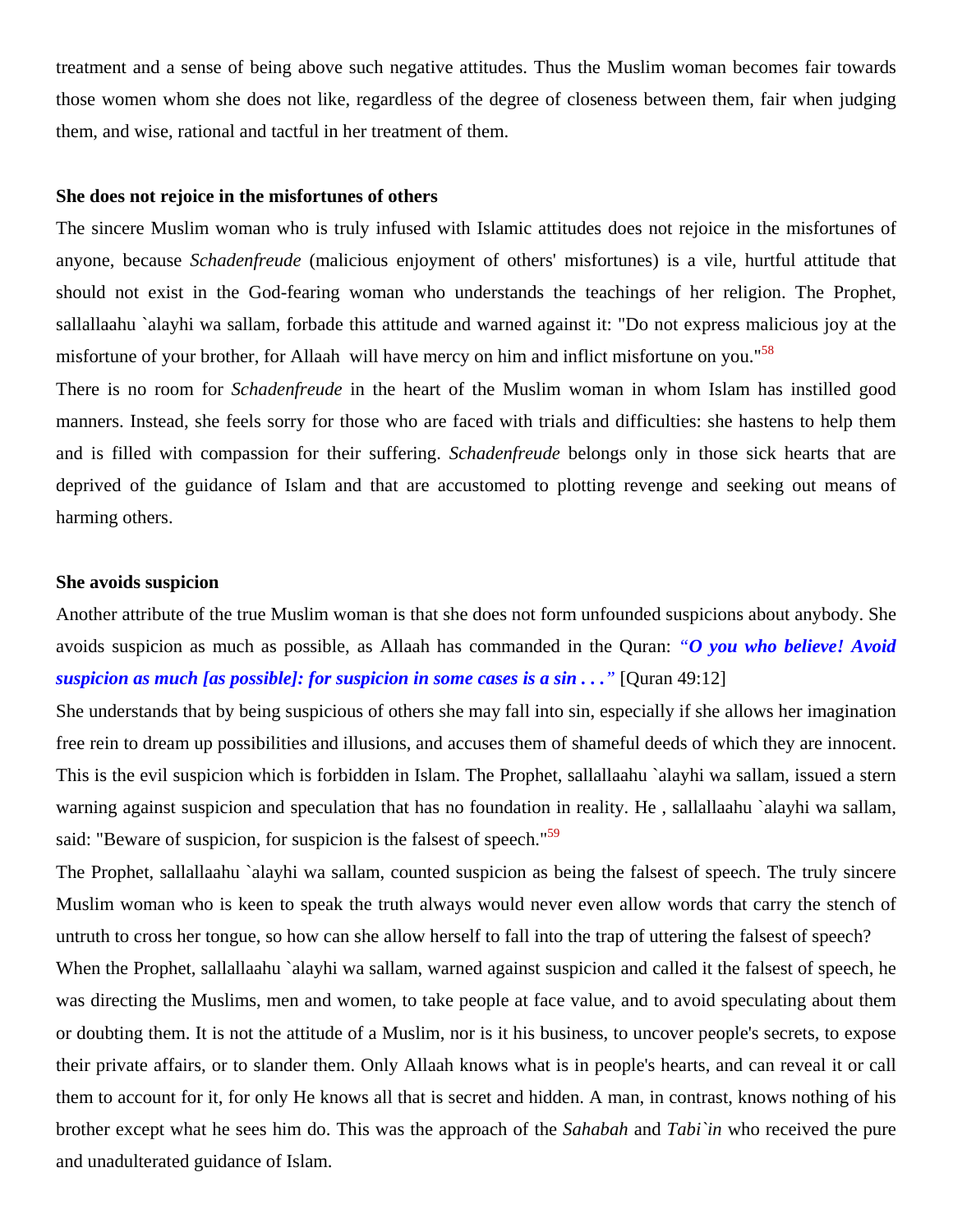`Abd al-Razzaq reported from `Abdullaah ibn `Utbah ibn Mas`ud: "I heard `Umar ibn al-Khattab may Allaah be pleased with him say: `People who used to follow the *wahy* (Revelation) at the time of the Prophet, sallallaahu `alayhi wa sallam, but now the *wahy* has ceased. So now we take people at face value. If someone appears good to us, we trust him and form a close relationship with him on the basis of what we see of his deeds. We have nothing to do with his inner thoughts, which are for Allaah to judge. And if someone appears bad to us, we do not trust him or believe him, even if he tells us that his inner thoughts are good."<sup>60</sup>

The true Muslim woman who is adhering to that which will help her to remember Allaah and do good deeds, will exercise the utmost care in every word she utters concerning her Muslim sister, whether directly or indirectly. She tries to be sure about every judgement she makes about people, always remembering the words of Allaah: *"And pursue not that of which you have no knowledge; for every act of hearing, or of seeing, or of [feeling in] the heart will be enquired into [on the Day of Reckoning]."* (Quran 17:36)

So she does not transgress this wise and definitive prohibition: she does not speak except with knowledge, and she does not pass judgement except with certainty. The true Muslim woman always reminds herself of the watching angel who is assigned to record every word she utters and every judgement she forms, and this increases her fear of falling into the sin of suspicion: *"Not a word does he utter, but there is a sentinel by him, ready [to note it]."* [Quran 50:18]

The alert Muslim woman understands the responsibility she bears for every word she utters, because she knows that these words may raise her to a position where Allaah is pleased with her, or they may earn her His wrath, as the Prophet, sallallaahu `alayhi wa sallam, said:

"A man could utter a word that pleases Allaah, and not realize the consequences of it, for Allaah may decree that he is pleased with him because of it until the Day he meets Him. Similarly, a man could utter a word that angers Allaah, and not realize the consequences of it, for Allaah may decree that He is angry with him because of it until the Day of Resurrection."61

How great is our responsibility for the words we utter! How serious are the consequences of the words that our garrulous tongues speak so carelessly! The true Muslim woman who is God-fearing and intelligent does not listen to people's idle talk, or pay attention to the rumours and speculation that are rife in our communities nowadays, especially in the gatherings of foolish and careless women. Consequently she never allows herself to pass on whatever she hears of such rumours without being sure that they are true. She believes that to do so would be the kind of *haram* lie that was clearly forbidden by the Prophet, sallallaahu `alayhi wa sallam: "It is enough lying for a man to repeat everything that he hears."<sup>62</sup>

#### **She refrains from backbiting and spreading malicious gossip**

The Muslim woman who truly understands the teachings of Islam is conscious of Allaah, fearing Him in secret and in the open. She carefully avoids uttering any word of slander or malicious gossip that could anger her Lord and include her among those spreaders of malicious gossip who are severely condemned in the Quran and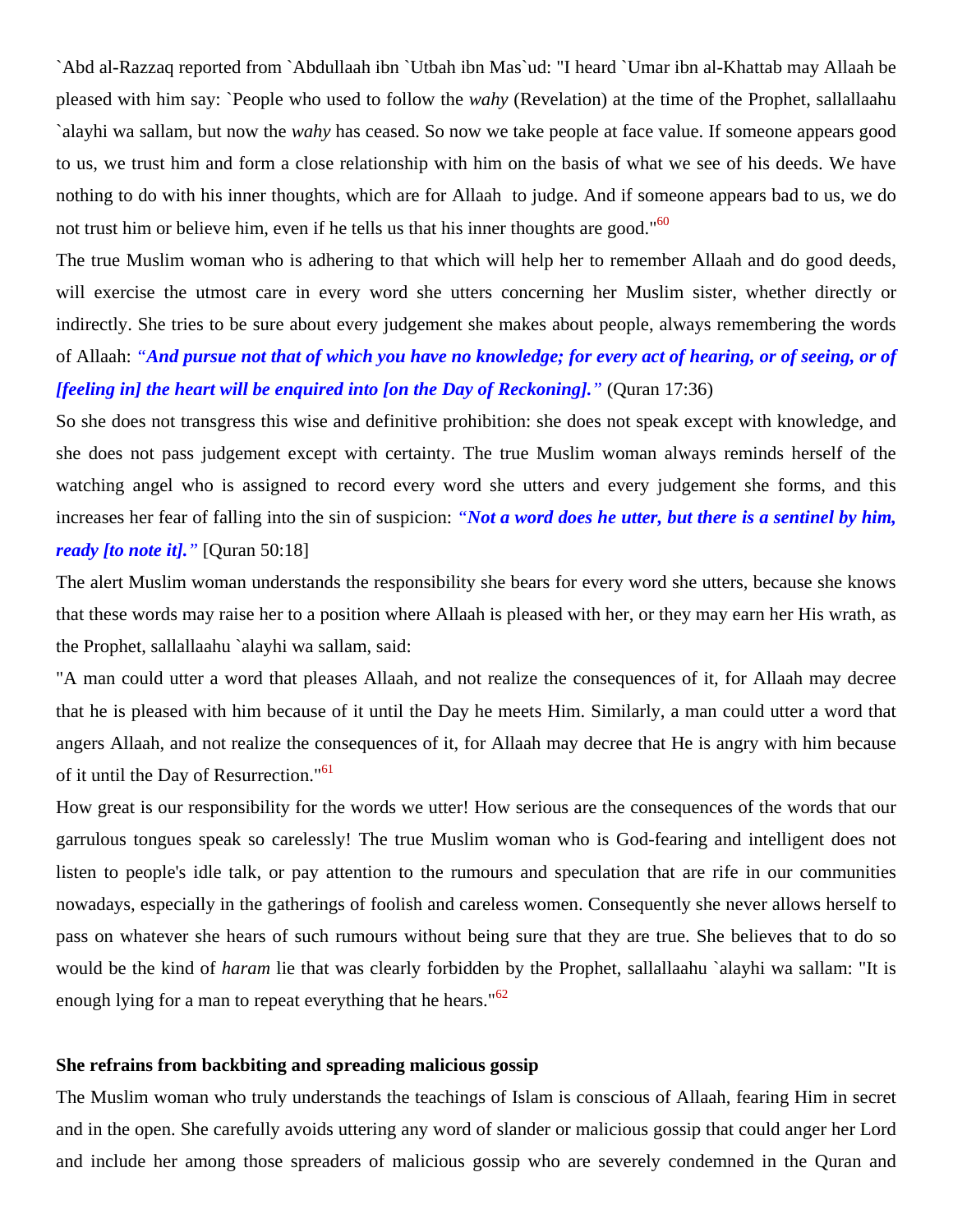Sunnah. When she reads the words of Allaah: *". . . Nor speak ill of each other behind their backs. Would any of you like to eat the flesh of his dead brother? Nay, you would abhor it . . . But fear Allaah, for Allaah is Oft-Returning, Most Merciful."* [Quran 49:12] she is filled with revulsion for the hateful crime of gossip, which is likened to the eating of her dead sister's flesh. So she hastens to repent, as Allaah commands at the end of the *ayah*, encouraging the one who has fallen into the error of backbiting to repent quickly from it. She aheeds the words of the Prophet, sallallaahu `alayhi wa sallam, who said: "The Muslim is the one from whose tongue and whose hand the Muslims are safe."<sup>63</sup>

So she feels that gossip is a sin which does not befit the Muslim woman who has uttered the words of the *Shahadah*, and that the woman who is used to gossip in social gatherings is not among the righteous Muslim women. `Aa'ishah (May Allaah be pleased with her) said: "I said to the Prophet, sallallaahu `alayhi wa sallam, `It is enough for you that Safiyyah is such-and-such.'"

Snarrators said that she meant she was short of stature. The Prophet, sallallaahu `alayhi wa sallam, said: "You have spoken a word that, if it were to mixed with the waters of the sea, it would contaminate them."<sup>64</sup>

The Muslim woman pays attention to the description of the seven acts that may lead to a person's condemnation, which the Prophet, sallallaahu `alayhi wa sallam, called on people to avoid. In this list, she finds something that is even worse and more dangerous than mere gossip, namely the slander of chaste, innocent believing women, which is a sin that some women fall into in their gatherings: "Avoid (the) seven things that could lead to perdition." It was asked, "O Messenger of Allaah, what are they?" He said: "*Shirk* [associating any partner with Allaah]; witchcraft (*sihr*); killing anyone for whom Allaah has forbidden killing, except in the course of justice; consuming the wealth of the orphan; consuming *riba* (usury); running away from the battlefield; and slandering chaste and innocent believing women."<sup>65</sup>

The Muslim woman who truly understands this teaching takes the issue of gossip very seriously, and does not indulge in any type of gossip or tolerate anyone to gossip in her company. She defends her sisters from hostile gossip and refutes whatever bad things are being said about them, in accordance with the words of the Prophet, sallallaahu `alayhi wa sallam,: "Whoever defends the flesh of his brother in his absence, Allaah will save him from the Fire."<sup>66</sup>

The true Muslim woman also refrains from spreading malicious gossip, because she understands the dangerous role it plays in spreading evil and corruption in society and breaking the ties of love and friendship between its members, as the Prophet, sallallaahu `alayhi wa sallam, explained: "The best of the servants of Allaah are those who, when they are seen, Allaah is remembered (i.e., they are very pious). The worst of the servants ofm Allaah are those who spread malicious gossip, cause division between friends, and seek to cause trouble for innocent people."<sup>67</sup>

It is enough for the woman who spreads malicious gossip and causes trouble between friends and splits them up to know that if she persists in her evil ways, there awaits her humiliation in this life and a terrible destiny in the next, as the Prophet, sallallaahu `alayhi wa sallam, declared that the blessings of Paradise will be denied to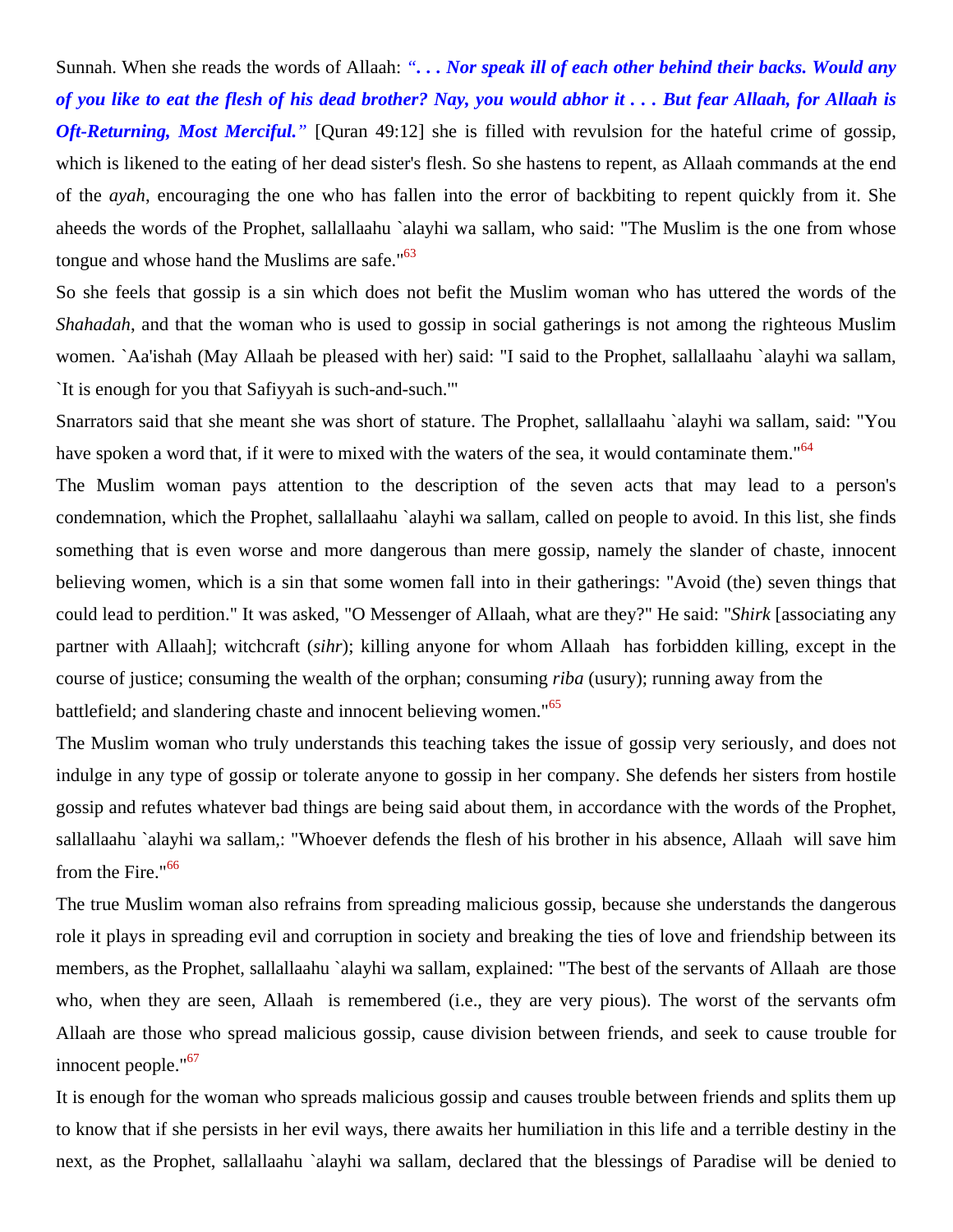every person who spreads malicious gossip. This is stated clearly in the *sahih* Hadeeth: "The one who engages in malicious gossip will not enter Paradise."68

What fills the believing woman's heart with fear and horror of the consequences of spreading malicious gossip is the fact that Allaah will pour His punishment upon the one who engaged in this sin from the moment he or she is laid in the grave. We find this in the Hadeeth which Bukhaari, Muslim and others narrated from Ibn `Abbas may Allaah be pleased with him: "The Messenger of Allaah, sallallaahu `alayhi wa sallam, passed by two graves, and said: `They are being punished, but they are not being punished for any major sin. One of them used to spread malicious gossip, and the other used not to clean himself properly after urinating.'" He (Ibn `Abbas, may Allaah be pleaed with him) said: "He called for a green branch and split it in two, then planted a piece on each grave and said, `May their punishment be reduced so long as these remain fresh.'"<sup>69</sup>

#### **She avoids cursing and foul language**

The Muslim woman who has absorbed the good manners taught by Islam never utters obscene language or foul words, or offends people with curses and insults, bacause she knows that the moral teachings of Islam completely forbid all such talk. Cursing is seen as a sin that damages the quality of a person's adherance to Islam, and the foul-mouthed person is intensely disliked by Allaah .Ibn Mas`ud, may Allaah be pleased with him, said: "The Prophet, sallallaahu `alayhi wa sallam, said: `Cursing a Muslim is a sin and killing him is *kufr*.'"<sup>70</sup>

The Prophet, sallallaahu `alayhi wa sallam, said: "Allaah does not love anyone who is foul-mouthed and obscene."<sup>71</sup> "Allaah will hate the disgusting, foul-mouthed person."<sup>72</sup> It is a quality that does not befit the Muslim woman who has been guided by the truth of Islam and whose heart has been filled with the sweetness of faith. So she keeps far away from disputes and arguments in which cheap insults and curses are traded. The alert Muslim woman is further encouraged to avoid such moral decadence whenever she remembers the beautiful example set by the Prophet, sallallaahu `alayhi wa sallam, in all his words and deeds. It is known that he never uttered any words that could hurt a person's feelings, damage his reputation or insult his honour.

Anas ibn Malik may Allaah be pleased with him, who accompanied the Prophet, sallallaahu `alayhi wa sallam, closely for many years, said: "The Prophet, sallallaahu `alayhi wa sallam, never used foul language, or cursed, or swore. When he wanted to rebuke someone, he would say, `What is wrong with him? May his forehead be covered with dust!'"<sup>73</sup>

He even refrained from cursing the *kafirin* who had hardened their hearts to his message. He never spoke a harmful word to them, as the great *Sahabi* Abu Hurayrah, may Allaah be pleased with him, said: "It was said: `O Messenger of Allaah, pray against the *mushrikin*.' He said, `I was not sent as a curse, but I was sent as a mercy."<sup>74</sup>

The Prophet, sallallaahu `alayhi wa sallam, excelled in removing the roots of evil, hatred and enmity in people's hearts when he explained to the Muslims that the one who gives his tongue free rein in slandering people and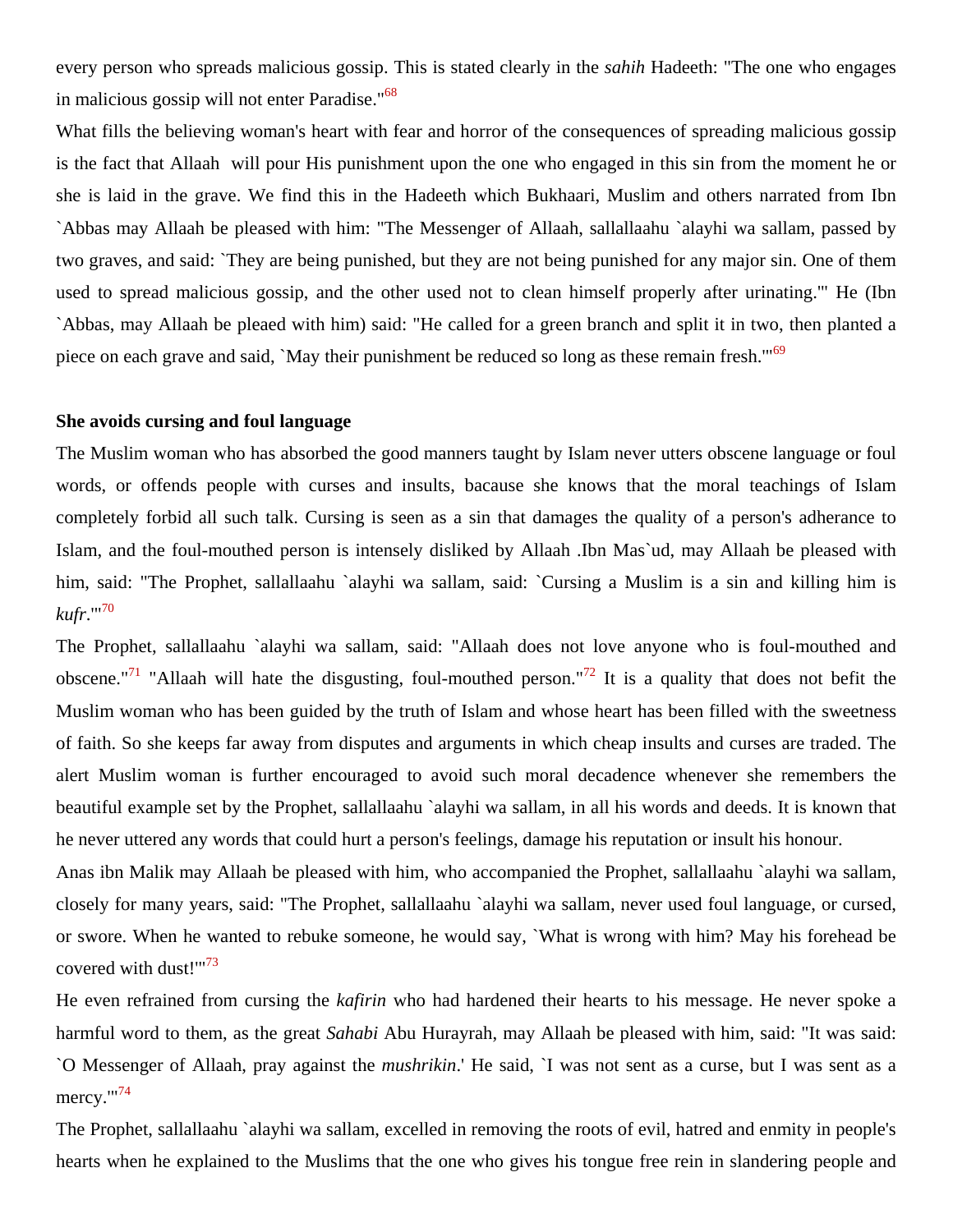their wealth and honour is the one who is truly ruined in this world and the next. His aggressive attitude towards others will cancel out whatever good deeds he may have done in his life, and on the Day of Judgement he will be abandoned, with no protection from the Fire: "The Prophet, sallallaahu `alayhi wa sallam, said: `Do you know who is the one who is ruined? They said, `It is the one who has no money or possessions.' He said, `The one who is ruined among my *ummah* is the one who comes on the Day of Resurrection with prayer, fasting and *Zakaat* to his credit, but he insulted this one, slandered that one, devoured this one's wealth, shed that one's blood, and beat that one. So some of his *hasanat* will be given to this one and some to that one. . . And if his *hasanat* run out before all his victims have been compensated, then some of their sins will be taken and added to his, then he will be thrown into Hell. $^{\prime\prime}$ <sup>75</sup>

Not surprisingly, therefore, all of this nonsense is eliminated from the life of true Muslim women. Disputes and arguments which could lead to curses and insults are rare in the community of true Muslim women that is based on the virtues of good manners, respect for the feelings of others, and a refined level of social interaction.

#### **She does not make fun of anybody**

The Muslim woman whose personality has been infused with a sense of humility and resistance to pride and arrogance cannot make fun of anybody. The Quranic guidance which has instilled those virtues in her also protects her from scorning or despising other women: *"O you who believe! Let not some men among you laugh at others: it may be that the [latter] are better than the [former]: nor let some women laugh at others: it may be that the [latter] are better than the [former]: nor defame nor be sarcastic to each other, nor call each other by [offensive] nicknames: ill-seeming is a name connoting wickedness, [to be used of one] after he has believed: and those who do not desist are [indeed] doing wrong."* [Quran 49:11]

The Muslim woman also learns the attitude of modesty and gentleness from the example of the Prophet, sallallaahu `alayhi wa sallam, so she avoids being arrogant and scorning or looking down on others when she reads the words of the Prophet, sallallaahu `alayhi wa sallam, as reported by Muslim, stating that despising her fellow Muslim women is pure evil: "It is sufficient evil for a man to despise his Muslim brother."<sup>76</sup>

#### **She is gentle and kind towards people**

It is in the nature of women to be gentle and kind, which is more befitting to them. This is why women are known as the "fairer sex." The Muslim woman who has truly been guided by Islam is even more kind and gentle towards the women around her, because gentleness and kindness are characteristics which Allaah loves in His believing servants and which make the one who possesses them dear to others: *"Nor can Goodness and Evil be equal. Repel [Evil] with what is better: then will he between whom and you was hatbecome as it were your friend and intimate! And no one will be granted such goodness except those who exercise patience and selfrestraint- none but persons of the greatest good fortune."* [Quran 41:34-35]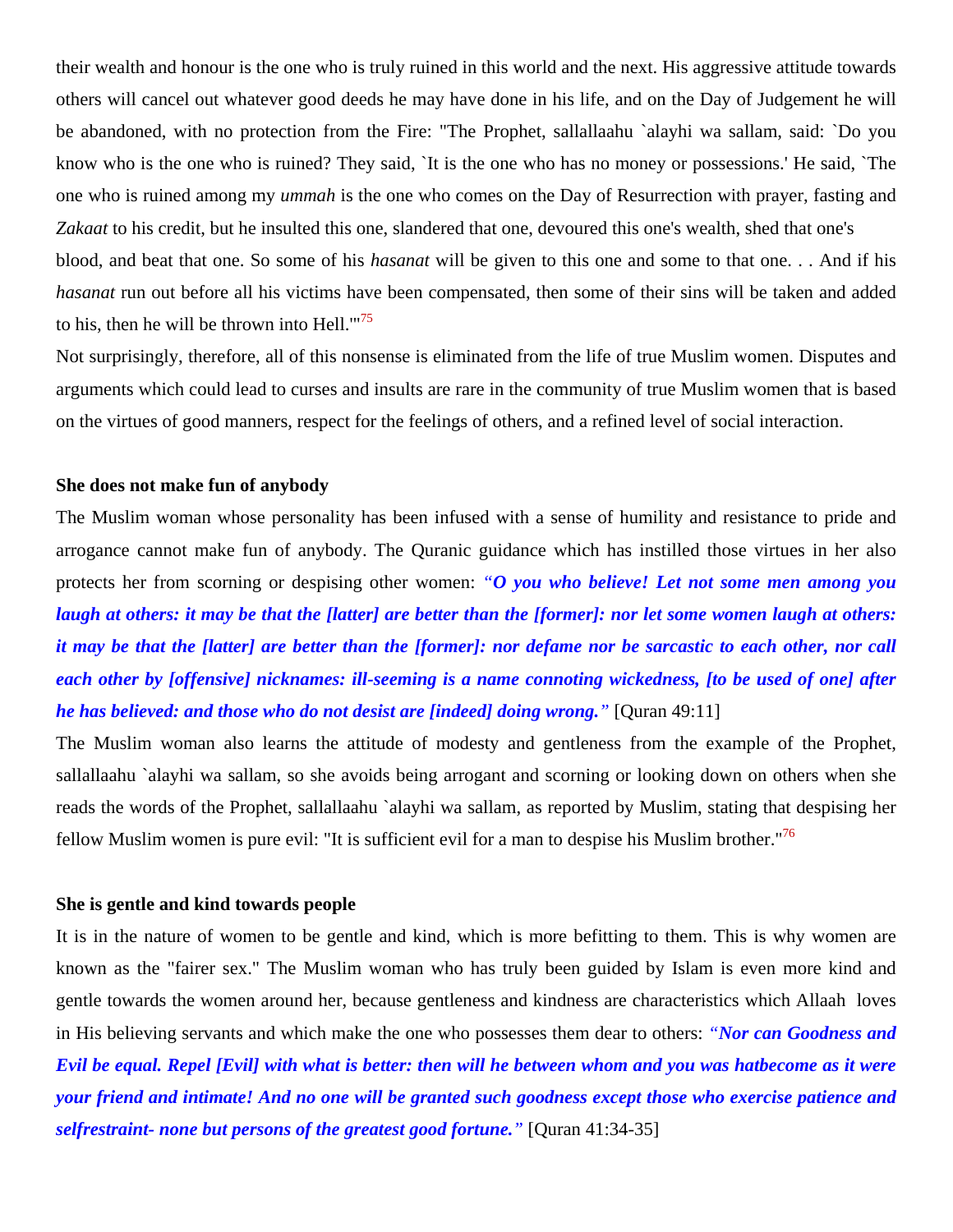Many *ayat* and *a*Hadeeth reinforce the message that gentleness and kindness are to be encouraged and that they are noble virtues that should prevail in the Muslim community and characterize every Muslim member of that community who truly understands the guidance of Islam. It is sufficient for the Muslim woman to know that kindness is one of the attributes of Allaah that He has encouraged His servants to adopt in all their affairs.

"Allaah is Kind and loves kindness in all affairs."<sup>77</sup> Kindness is a tremendous virtue which Allaah rewards in a way unlike any other: "Allaah is kind and loves kindness, and He rewards it in a way that He does not reward harshness, and in a way unlike any other."<sup>78</sup>

The Prophet, sallallaahu `alayhi wa sallam, praised kindness, regarding it as an adornment that beautifies and encouraging others to adopt this trait: "There is no kindness in a thing but it makes it beautiful, and there is no absence of kindness in a thing but it makes it repugnant."<sup>79</sup>

The Prophet, sallallaahu `alayhi wa sallam, taught the Muslims to be kind in their dealings with people, and to behave in an exemplary manner as befits the Muslim who is calling people to the religion of Allaah, the Kind and Merciful, no matter how provocative the situation.

Abu Hurayrah may Allaah be pleased with him said: "A Bedouin urinated in the mosque, and the people got up to sort him out. But the Prophet, sallallaahu `alayhi wa sallam, said, `Leave him be, and throw a bucket of water over his urine, for you have been raised to be easy on people, not hard on them."<sup>80</sup>

Kindness, gentleness and tolerance, not harshness, aggression and rebukes, are what open people's hearts to the message of truth. The Prophet, sallallaahu `alayhi wa sallam, used to advise the Muslims: "Be cheerful, not threatening, and make things easy, not difficult."<sup>81</sup> People are naturally put off by rudeness and harshness, but they are attracted by kindness and gentleness. Hence Allaah said to His Prophet, sallallaahu `alayhi wa sallam:

## *". . . Were you severe or harsh-hearted, they would have broken away from about you."* [Quran 3:159]

This is an eternal declaration that applies to every woman who seeks to call other women to Islam. She has to find a good way to reach their hearts, for which purpose she utilizes every means of kindness, gentleness and tact at her disposal. If she encounters any hostility or resistance, then no doubt a kind word will reach their hearts and have the desired effect on the hearts of the women she addresses. This is what Allaah told His Prophet Moosa (may Allaah exalt his mention ) and his brother Harun when He sent them to Pharaoh: *"Go, both of you, to Pharaoh, for he has indeed transgressed all bounds; but speak to him mildly; perchance he may take warning or fear [Allaah]."* [Quran 20:43-44]

Not surprisingly, kindness, according to Islam, is all goodness. Whoever attains it has been given all goodness, and whoever has been denied it has been denied all goodness. We see this in the Hadeeth narrated by Jarir ibn `Abdullaah, who said: "I heard the Messenger of Allaah, sallallaahu `alayhi wa sallam, say: `Whoever has been denied kindness has been denied all goodness."<sup>82</sup>

The Prophet, sallallaahu `alayhi wa sallam, explained that this goodness will be bestowed upon individuals, households and peoples when kindness prevails in their lives and is one of their foremost characteristics. We find this in the Hadeeth of `Aa'ishah (may Allaah be pleased with her) in which the Prophet, sallallaahu `alayhi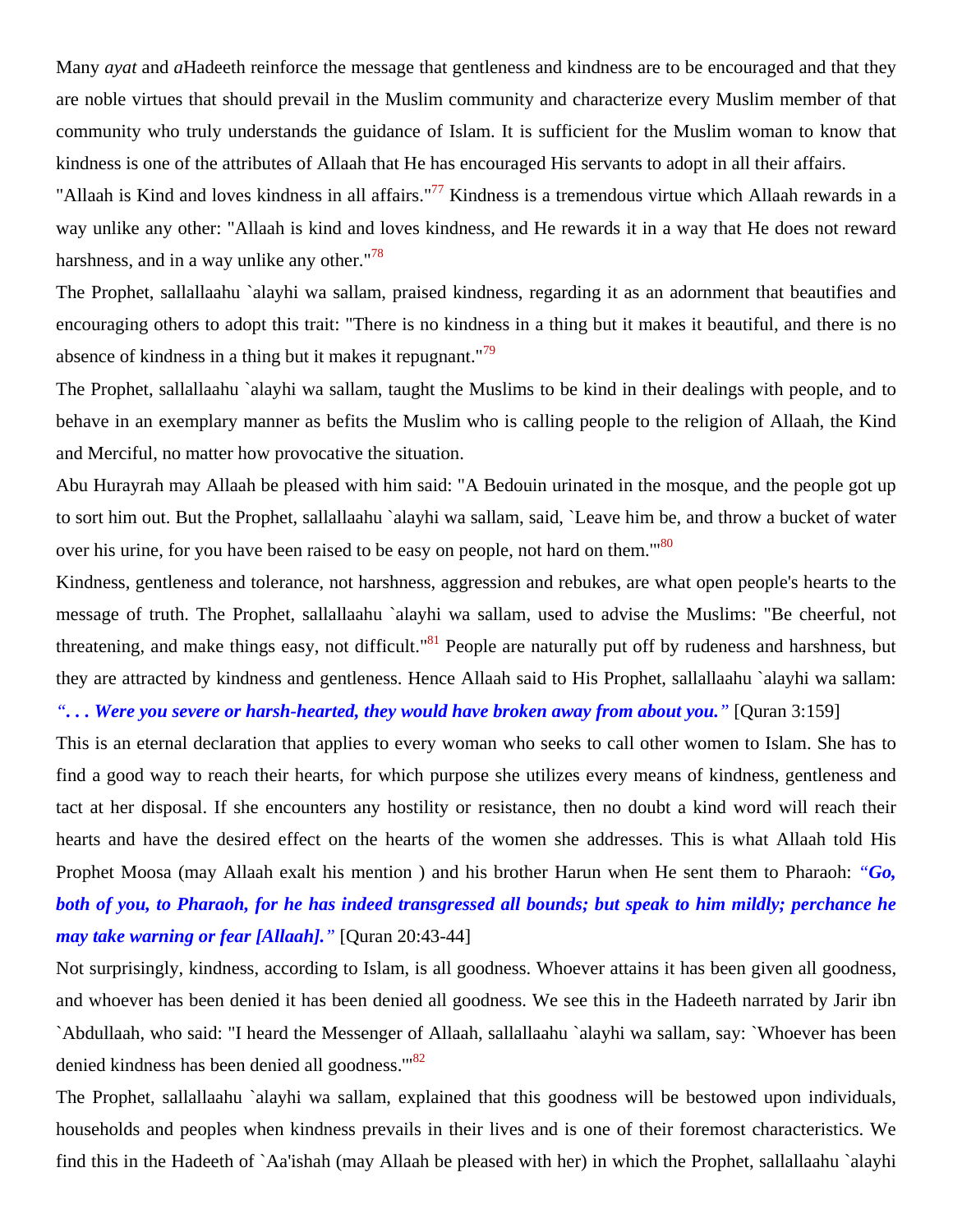wa sallam, told her: "O `Aa'ishah, be kind, for if Allaah wills some good to a household, He guides them to kindness."83

According to another report, he, sallallaahu `alayhi wa sallam, said: "If Allaah wills some good to a household, He instils kindness in them."84

Jabir may Allaah be pleased with him said: "The Prophet, sallallaahu `alayhi wa sallam, said: `If Allaah wills some good to a people, He instils kindness in them.'"<sup>85</sup>

What greater goodness can there be than a characteristic that will protect a man from Hell? As the Prophet, sallallaahu `alayhi wa sallam, said in another Hadeeth: "Shall I not tell you who shall be forbidden from the Fire, or from whom the Fire will be forbidden? It will be forbidden for every gentle, soft-hearted and kind person."86

The teachings of the Prophet, sallallaahu `alayhi wa sallam, take man a step further, by instilling in him the attitude of kindness and requiring him to be kind even to the animals he slaughters. This is counted as one of the highest levels that the pious and righteous may reach: "Allaah has prescribed proficiency<sup>87</sup> in all things. Thus if you kill, kill well, and if you slaughter, slaughter well. Let each one of you sharpen his blade and let him spare suffering to the animal he slaughters."<sup>88</sup>

Kindness to dumb animals that are to be slaughtered is indicative of the kindness of the man who slaughters them, and of his mercy towards all living creatures. The more a person understands this and treats all living creatures well, the more kind and gentle a person he is. This is the ultimate goal towards which Islam is guiding the Muslim, so that he is kind even to animals.

The true Muslim woman can imagine the comprehensiveness of the Islamic teachings enjoining kindness upon the sons of Adam, when even animals are included.

#### **She is compassionate and merciful**

The Muslim woman who truly understands the teachings of Islam is compassionate and merciful, for she understands that the compassion of people on earth will cause the mercy of heaven to be showered upon them. She knows that the one who does not show compassion towards others will not receive the mercy of Allaah, and that the mercy of Allaah is not withheld except from the one who is lost and doomed, as the Prophet, sallallaahu `alayhi wa sallam, said: "Have compassion on those who are on earth so that the One Who is in heaven will have mercy on you."<sup>89</sup>

"Whoever shoes not show compassion to people, Allaah will not show mercy to him."<sup>90</sup>

"Compassion is not taken away except from the one who is doomed."<sup>91</sup>

The true Muslim woman does not limit her compassion only to her family, children, relatives and friends, but she extends it to include all people. This is in accordance with the teachings of the Prophet, sallallaahu `alayhi wa sallam, which include all people and make compassion a condition of faith: "You will not believe until you have compassion towards one another." They said, "O Messenger of Allaah, all of us are compassionate." He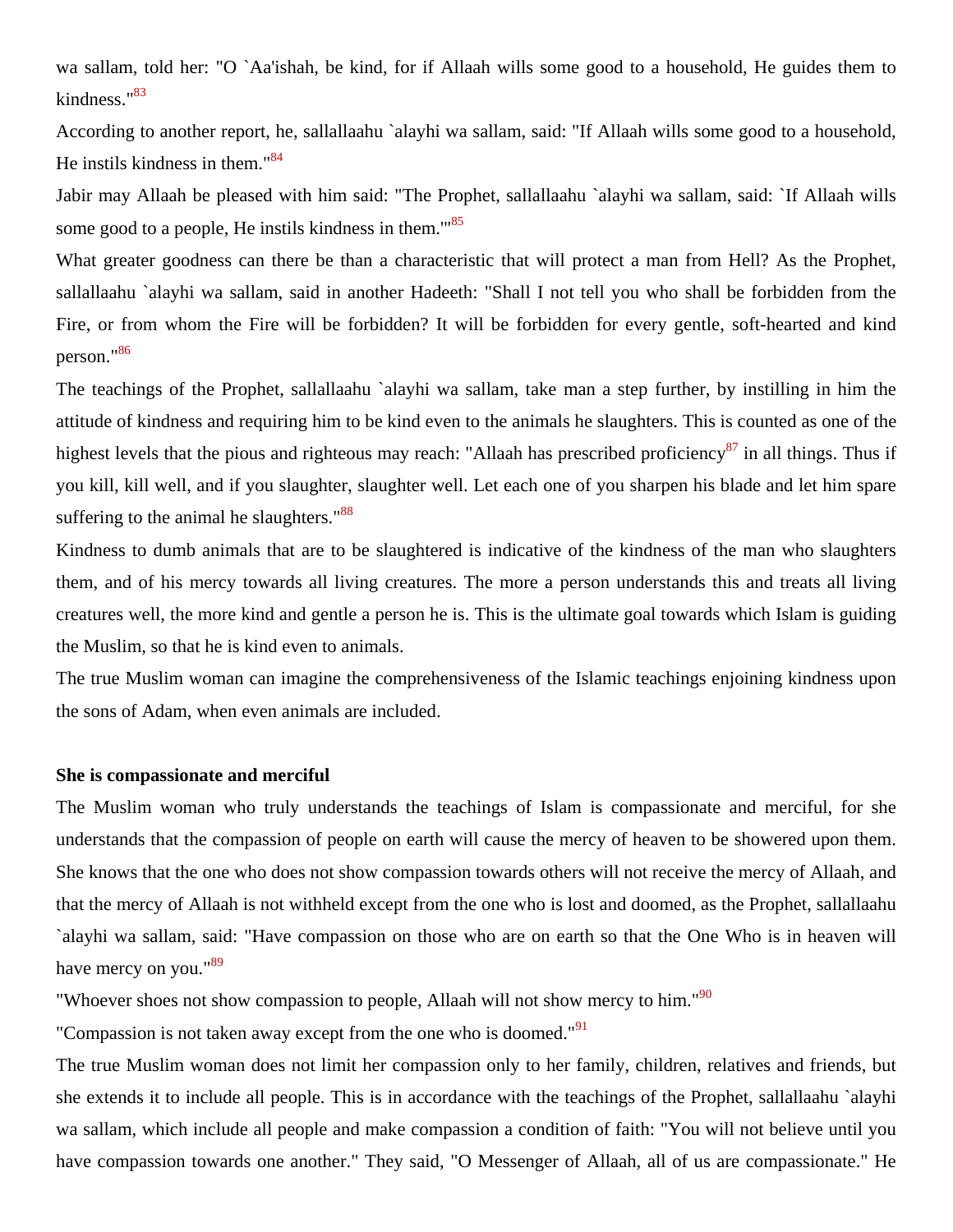said, "It is not the compassion of any of you towards his friend, but it is compassion towards all people and compassion towards the common folk."<sup>92</sup>

This is comprehensive, all-embracing compassion which Islam has awoken in the hearts of Muslim men and women, and made one of their distinguishing characteristics, so that the Muslim community - men and women, rich and poor, all of its members - may become an integrated, caring community filled with compassion, brotherly love and true affection. The Prophet, sallallaahu `alayhi wa sallam, was a brilliant example of sincere compassion. If he heard a child crying when he was leading the people in prayer, he would shorten the prayer, out of consideration for the mother's feelings and concern for her child.

Bukhaari and Muslim report from Anas may Allaah be pleased with him that the Prophet, sallallaahu `alayhi wa sallam, said: "I commenced the prayer, and I intended to make it long, but I heard a child crying, so I cut my prayer short because of the distress I knew his mother would be feeling."<sup>93</sup>

A Bedouin came to the Prophet, sallallaahu `alayhi wa sallam, and asked, "Do you kiss your sons? For we do not kiss them." He said, "What can I do for you when Allaah has removed compassion from your heart?"<sup>94</sup> Prophet, sallallaahu `alayhi wa sallam, kissed al-Hasan ibn `Ali when al-Aqra` ibn Habis al-Tamimi was sitting with him. Al-Aqra` said: "I have ten children and I have never kissed any of them." The Prophet, sallallaahu `alayhi wa sallam, looked at him and said, "The one who does not show compassion will not be shown mercy."<sup>95</sup>

`Umar may Allaah be pleased with him wanted to appoint a man to some position of authority over the Muslims, then he heard him say something like al-Aqra` ibn Habis had said, i.e., that he did not kiss his children. So `Umar changed his mind about appointing him and said, "If your heart does not beat with compassion towards your own children, how will you be merciful towards the people? By Allaah, I will never appoint you." Then he tore up the document he had prepared concerning the man's appointment.

The Prophet, sallallaahu `alayhi wa sallam, extended the feeling of mercy in the hearts of Muslim men and women to cover animals as well as humans. This is reflected in a number of *sahih a*Hadeeth, such as that

reported by Bukhaari and Muslim from Abu Hurayrah, in which the Prophet, sallallaahu `alayhi wa sallam, said: "A man was walking along the road when he felt very thirsty. He saw a well, so he went down into it, drank his fill, then came out. He saw a dog panting and biting the dust with thirst, and said, `This dog's thirst is as severe as mine was.' So he went back down into the well, filled his shoes with water, held them in his mouth (while he climbed out), and gave the dog water. Allaah thanked him and forgave him." They asked, "O Messenger of Allaah, will we be rewarded for kindness towards animals?" He said, "In every living creature there is reward." $96$ 

Bukhaari and Muslim also narrate from Ibn `Umar that the Prophet, sallallaahu `alayhi wa sallam, said: "A woman was punished because of a cat which she locked up until it died of starvation. She was thrown into Hell. It was said - and Allaah knows best - `You did not feed her or give her water when you locked her up, neither did you let her roam free so that she could eat of the vermin of the earth. $197$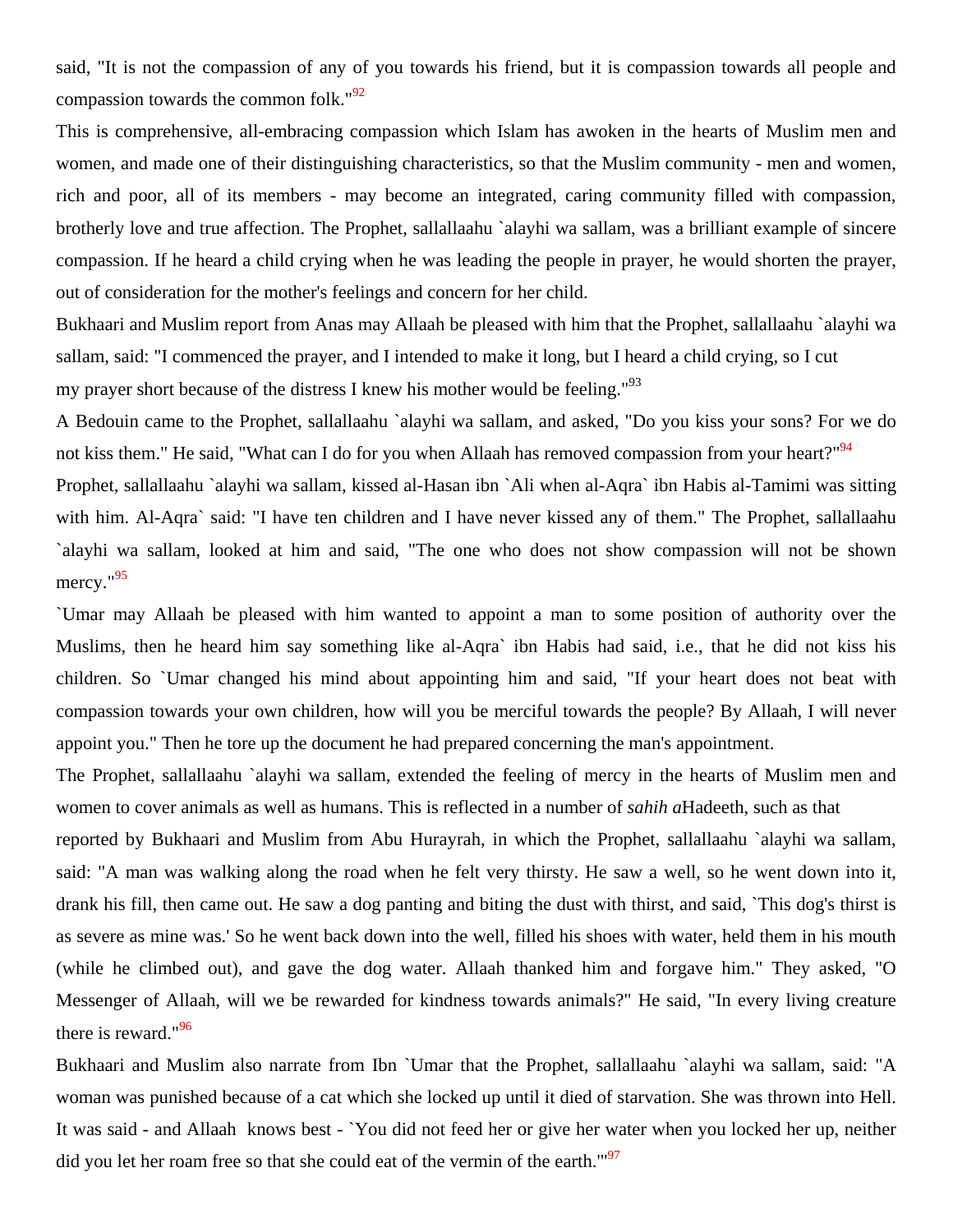The Prophet, sallallaahu `alayhi wa sallam, reached such heights of mercy that once, when he and his Companions stopped in some place, a bird appeared above his head, as if she were seeking his help and complaining to him of the wrongdoing of a man who had taken her egg. He said, "Which of you has distressed her by taking her egg?" A man said, "O Messenger of Allaah, I have taken it." The Prophet, sallallaahu `alayhi wa sallam, said: "Put it back, out of mercy to her."<sup>98</sup>

The Prophet, sallallaahu `alayhi wa sallam, wanted, in this instance, to instil a sense of all-encompassing mercy in the conscience of the Muslims, men and women alike, so that they would become compassionate by nature, even to animals, because whoever has the heart to be kind to animals will not be harsh towards his human brother. The Prophet, sallallaahu `alayhi wa sallam, was full of compassion towards humans and animals alike. He never stopped encouraging compassion among people, and sought to instil it deeply in the hearts of Muslim men and women, stating that it was the key to Allaah's mercy, forgiveness and reward. Allaah would forgive those who were compassionate, even if they were sinners.

In *Sahih* Muslim, Abu Hurayrah said: "The Messenger of Allaah , sallallaahu `alayhi wa sallam, said: `A dog was walking around a well, almost dying of thirst, when a Jewish prostitute saw him. She took off her shoe, brought water to him and gave him to drink. She was forgiven because of this deed."<sup>99</sup>

How great is the blessing of compassion and mercy for mankind! What beautiful attributes they are! It is sufficient honour and status to know that the Lord of Glory and Majesty derived His own name from *rahmah*  (mercy, compassion), and is called *al-Rahim, al-Rahman*.

#### **She strives for people's benefit and seeks to protect them from harm**

The Muslim woman who has been truly guided by Islam is keen to be constructive and active in good and beneficial deeds, not only for herself, but for all people. So she always looks for opportunities to do good, and hastens to do as much as she can, in obedience to the words of the Quran:

## " *. . .And do good, that you may prosper.***"[**Quran 22:77]

She knows that doing good to others is an act or worship, so long as it is done purely for the sake of Allaah. The door to good deeds is open to all Muslims, to enter whenever they wish and earn the mercy and pleasure of Allaah. There are many aspects to goodness and piety, and they take many forms. Goodness includes all those who work for the sake of Allaah, and any good deed that is done for the sake of Allaah will be rewarded as an act of charity (*sadaqah*) in the record of their deeds: "Every good deed is a *sadaqah*."100 "A good word is a *sadaqah*."<sup>101</sup>

The mercy of Allaah encompasses every Muslim woman whose heart is pure and whose intention is sincerely to please Allaah. It applies to her if she does good, and if she does not do good, so long as she refrains from doing evil: Abu Musa may Allaah be pleased with him said: "The Prophet, sallallaahu `alayhi wa sallam, said: `Every Muslim must give charity.' Someone asked, `What if he finds he has nothing with which to give charity?' He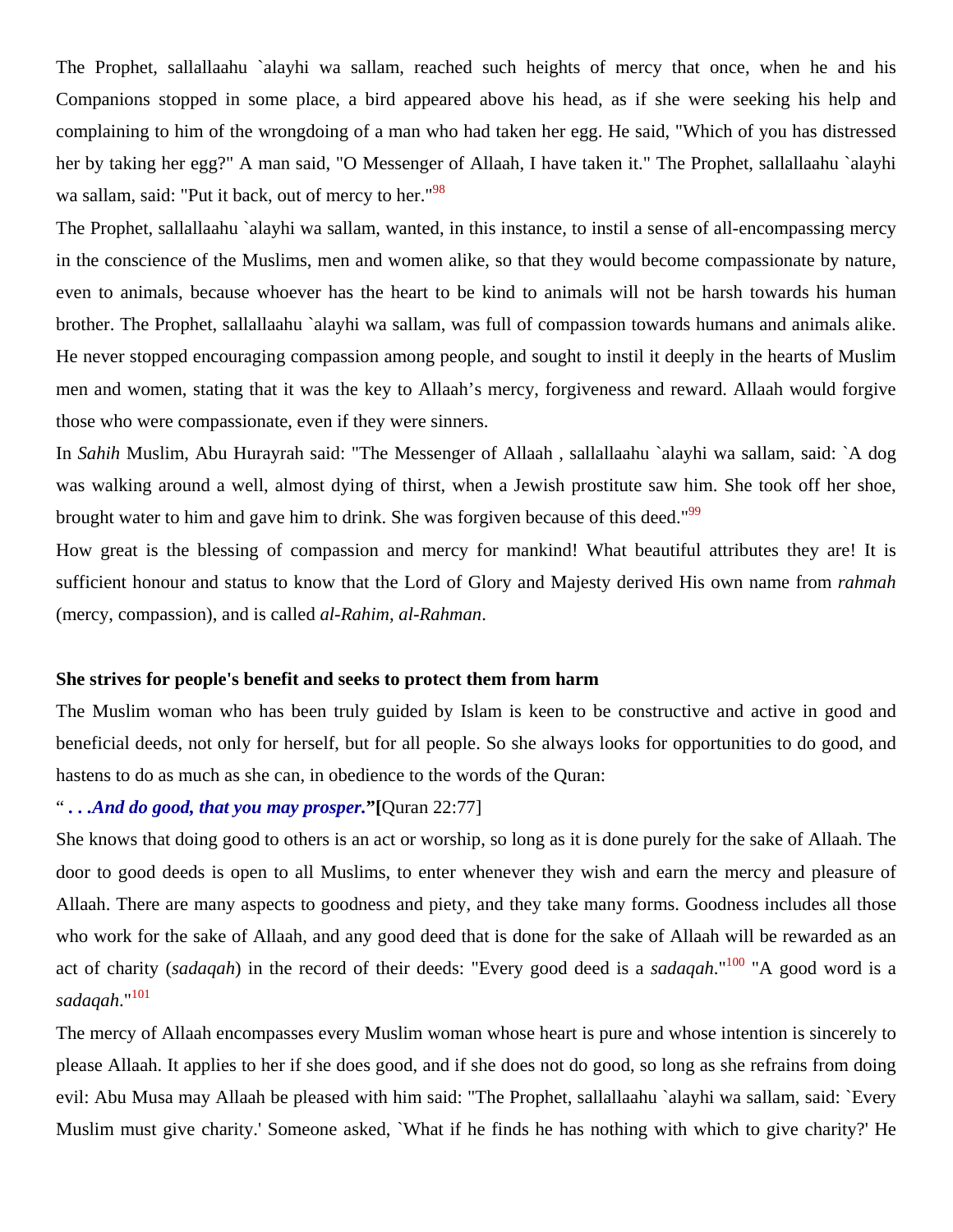said, `Let him work with his two hands and benefit himself and give charity (from his earnings).' Someone said, `What if he does not do that?' He said, `Let him help one who is in desperate need.' Someone said, `What if he does not do that?' He said, `Let him enjoin what is good.' Someone said, `What if he does not do that?' He said, `Let him refrain from doing evil, and that will be an act of charity. $^{\text{102}}$ 

The Prophet, sallallaahu `alayhi wa sallam, began this Hadeeth with the words, "Every Muslim must give charity," then he went on to list various types of good deeds and acts of kindness by means of which a Muslim man or woman may earn reward for doing charity. Charity is a duty on the Muslim woman, that is, she must undertake deeds that are socially constructive in her community. If she is unable to do so, or does not do so for any reason, then at least she can restrain her tongue and refrain from doing evil; in this, too, there is reward. Thus both her positive and negative aspects (i.e., what she does and what she does not do) will be directed towards the service of the truth upon which the Muslim community is built. The Muslim is "the one from whose tongue and hand the Muslims are safe." $103$ 

So the Muslim woman is always keen to do good, and hastens to do it, hoping that she will be the one to do it. She keeps away from evil, and is determined never to indulge in it. In this way she is one of the best Muslims in the Muslim community, as the Prophet, sallallaahu `alayhi wa sallam, said in the Hadeeth narrated by Imam Ahmad: "The Prophet, sallallaahu `alayhi wa sallam, stood up before some people who were seated and said: `Shall I tell you the best of you and the worst of you?' The people were silent, so he repeated it three times, then one man said, `Yes, O Messenger of Allaah.' He said: `The best of you is the one from whom people expect good deeds, and from whose evil deeds people are safe; the worst of you is the one from whom people expect good deeds but from whose evil deeds people are not safe."<sup>104</sup>

The Muslim woman who truly understands her Islam is one of those from whom good deeds are expected and from whose evil deeds people are safe. She is eager to do good deeds in this life, and she knows that her efforts will not be wasted, as she will be rewarded for it in this world and the next: "Whoever relieves a believer of some of the distress of this world, Allaah will relieve him of some of the distress of the Day of Resurrection, and whoever comes to the aid of one who is going through hardship, Allaah will come to his aid in this world and the next."<sup>105</sup>

The Muslim woman never spares any effort to do good deeds whenever she is able. How could she do otherwise, when she knows from the teachings of the Prophet, sallallaahu `alayhi wa sallam, that failing to do good when one is able to do so carries the threat of losing the blessings of Allaah: "Never does Allaah bless a servant with abundant bounty, then some needs of the people are brought to his attention and he feels annoyed and reluctant to help them, but that blessing will be exposed to the threat of loss."<sup>106</sup>

The Muslim woman does not think little any good deed, no matter how small it may be, so long as it is accompanied by a sincere intention to please Allaah. Doing good may consist of protecting the Muslims from harm, as is brilliantly described in a number of *a*Hadeeth, for example: "I have seen a man who was enjoying the luxuries of Paradise because he removed a tree from the side of the road that used to harm the people."<sup>107</sup>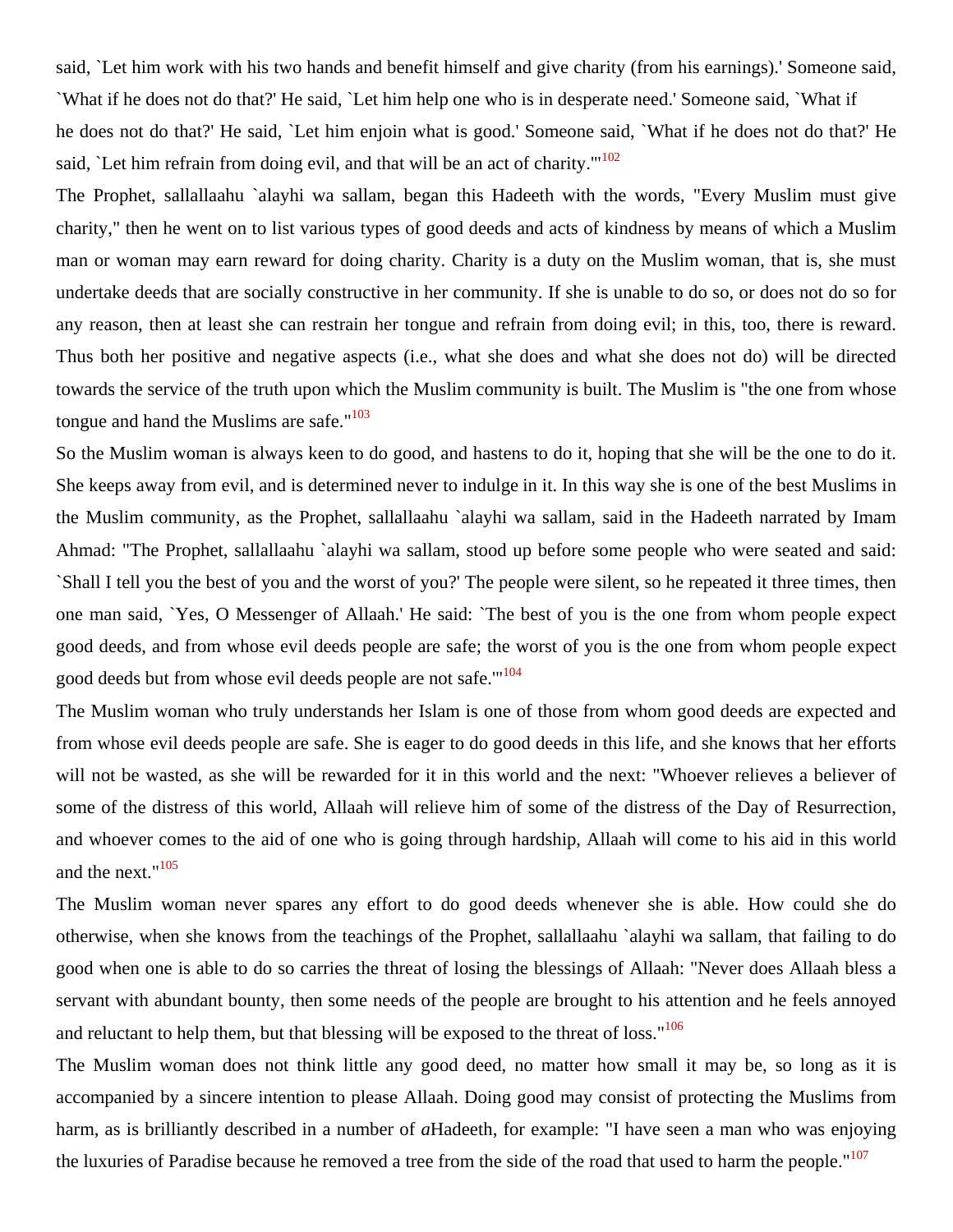There are two aspects to doing good, and Muslims are obliged to do both of them and to compete with one another in earning the pleasure of Allaah by doing them. They are: doing good deeds and seeking to benefit the people, and protecting the people from harm. Seeking to protect the Muslims from harm is no less importantthan doing good and working for their benefit; both count as righteous deeds for which a person will be reward. All societies, no matter what their geographical location or historical era, need both of these deeds, operating in tandem. When both are present, goodness will spread in society, the ties of friendship will be established between its members, and their quality of life will be much improved. This is what Islam seeks to achieve when it constantly encourages Muslims to do good to people and to seek to protect them from harm. Among the teachings which direct Muslim to protect others from harm is the Hadeeth narrated by Abu Barzah, who said: "I said, `O Messenger of Allaah, teach me something that I may benefit from.' He said, `Remove anything harmful from the path of the Muslims."108

According to another report, Abu Barzah said: "O Messenger of Allaah, tell me of a deed that will admit me to Paradise." The Prophet, sallallaahu `alayhi wa sallam, said: "Remove anything harmful from the road; this will be an act of charity on your part." What a highly-developed, civil community is the society that Islam has built and instilled in each of its members the idea that the good deeds which will bring one closer to Allaah and admit one to Paradise include removing anything harmful from the path of the people! Humanity today is in the greatest need of this highly-developed, civil society that Islam builds, in which every member feels that his contribution to the good of society will bring him closer to Allaah and grant him entrance to Paradise, even if his good deeds went no further than removing something harmful from the road. There is a huge difference between the society which forms sensitive souls such as these, who cannot bear to see carelessness and backwardness, and the society which pays no attention to the development of its members, so you see them not caring if the garbage and hazardous waste that they throw in the road harms people, and the authorities in those backward societies are obliged to issue laws and regulations to punish those who commit these offences. How great is the difference between the society that is guided by Islam, whose members hasten to remove anything harmful from the road in obedience to Allaah's command and in hope of reward from Him, and the society which has deviated from the guidance of Allaah, whose members do not care on whom their garbage lands when they throw it from their balconies, windows and rooftops!

The civilized Western world has managed to excel in such matters of organization by making individuals become accustomed to respecting the system and following it strictly. But this high level of social organization in the West still falls far short of the true Islamic ideal, for one good reason: the Muslim who has received a sound Islamic education is even stricter and more sincere in adhering to the system, because he believes that stepping beyond the limits is an act of disobedience towards Allaah, Who will punish him on the Day "*whereon neither wealth nor sons will avail, but only he [will prosper] that brings to Allaah a sound heart.***"[**Quran 26:88-89] Moreover, the Westerner does not see anything seriously wrong with transgressing the bounds of the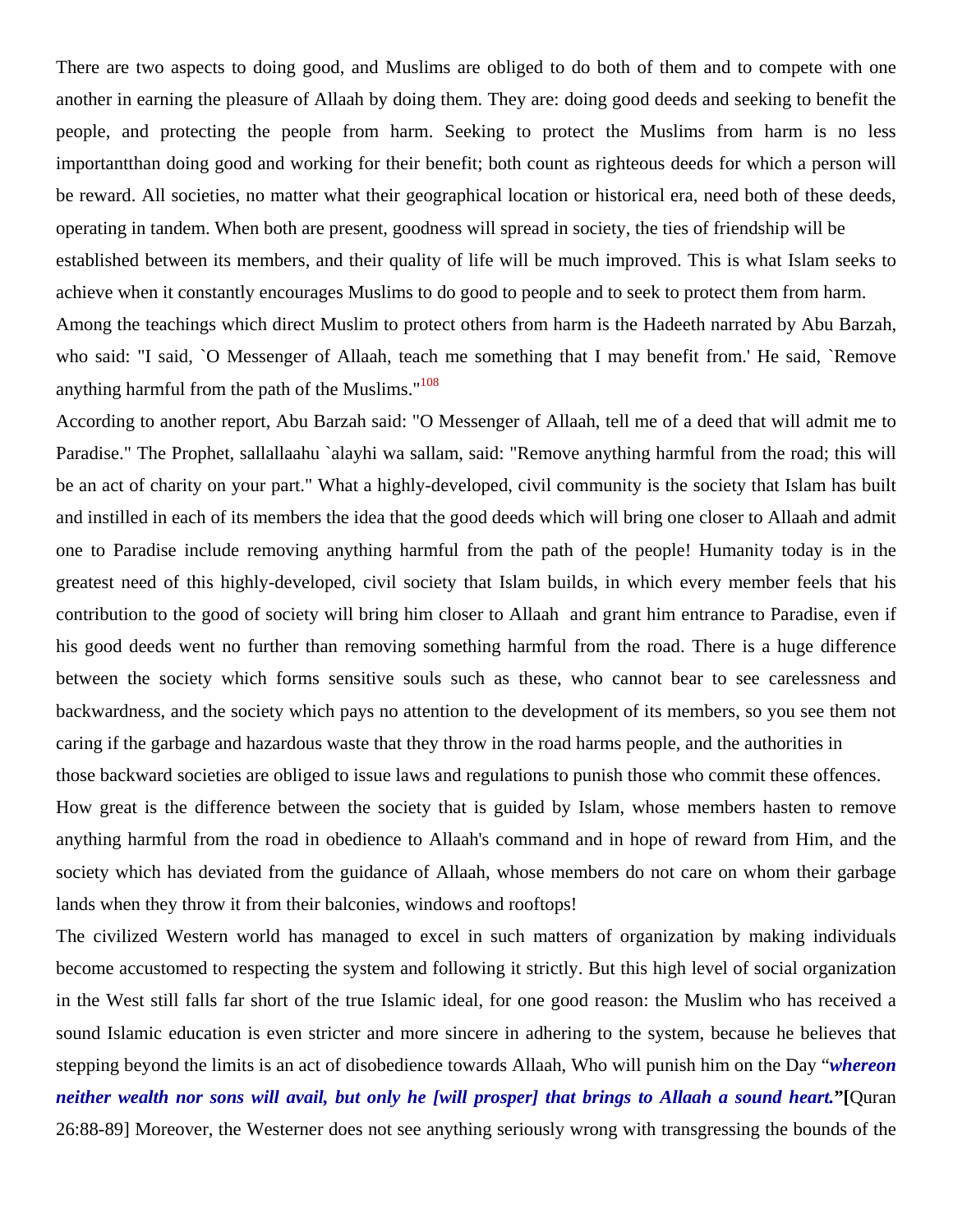system. His conscience may or may not trouble him, but there the matter ends, especially if the authorities are unaware of it.

#### **She helps to alleviate the burden of the debtor**

The true Muslim woman is distinguished by the nature of her moral and psychological make-up, and by her tolerant and easy-going personality. So if she is owed anything by her sister and her sister is in difficulty when the time comes to pay the debt, she postpones payment until another time, until the period of hardship is over, in obedience to the words of the Quran: "*If the debtor is in difficulty, grant him time till it is easy for him to repay . . .*"[Quran 2:280]

Postponing debts is a generous attitude, one that is encouraged by Islam because it brings about humane standards in one's dealing with one's brother, even if he is in debt. The Muslim woman who is infused with this humane attitude of postponing payment of her sister's debts is acting in obedience to the commands of Allaah , storing up righteous deeds for her Hereafter that will save her from affliction on the Day of Judgement and shade her in the shade of Allaah's Throne on the Day when there is no other shade: Abu Qutadah may Allaah be pleased with him said: "I heard the Messenger of Allaah , sallallaahu `alayhi wa sallam, say: Whoever would like Allaah to save him from the hardship of the Day of Resurrection, let him alleviate the burden of a debtor<sup>109</sup>, or write off (part of the debt)."<sup>110</sup>

Abu Hurayrah may Allaah be pleased with him said: "The Messenger of Allaah , sallallaahu `alayhi wa sallam, said: `Whoever allows a debtor to postpone payment, or writes off part of the debt, Allaah will place him under the shade of His Throne on the Day of Resurrection, the Day when there will be no shade except His."<sup>111</sup>

The true Muslim woman is able to take the matter further and rise to a higher level, if she is welloff, by letting her sister off paying all or part of the debt. This will earn her a great reward, as Allaah will compensate her for letting her sister off by letting her off even more, forgiving her for her errors and shortcomings, and saving her from the horror of the Day of Judgement. Abu Hurayrah may Allaah be pleased with him said: "The Messenger of Allaah , sallallaahu `alayhi wa sallam, said: `There was a man who used to lend money to the people. He used to tell his employee: "If you come across any debtor who is in difficulty, let him off. Perhaps Allaah will let us off." So when he met Allaah, He let him off."<sup>112</sup>

Abu Mas`ud al-Badri may Allaah be pleased with him said: "The Messenger of Allaah, sallallaahu `alayhi wa sallam, said: `A man from among those who were before you was called to account, and no good deeds were found in his record except that he used to have dealings with the people, and he was rich, so he used to tell his employees to let off those debtors who were in difficulty. Allaah, may He be glorified, said: "We should be more generous than he, so let him off.""<sup>113</sup>

Hudhayfah may Allaah be pleased with him said: "Allaah brought to account one of His servants to whom he had given wealth, and asked him, `What did you do in the *dunya*?' He said - and no-one can hide a single thing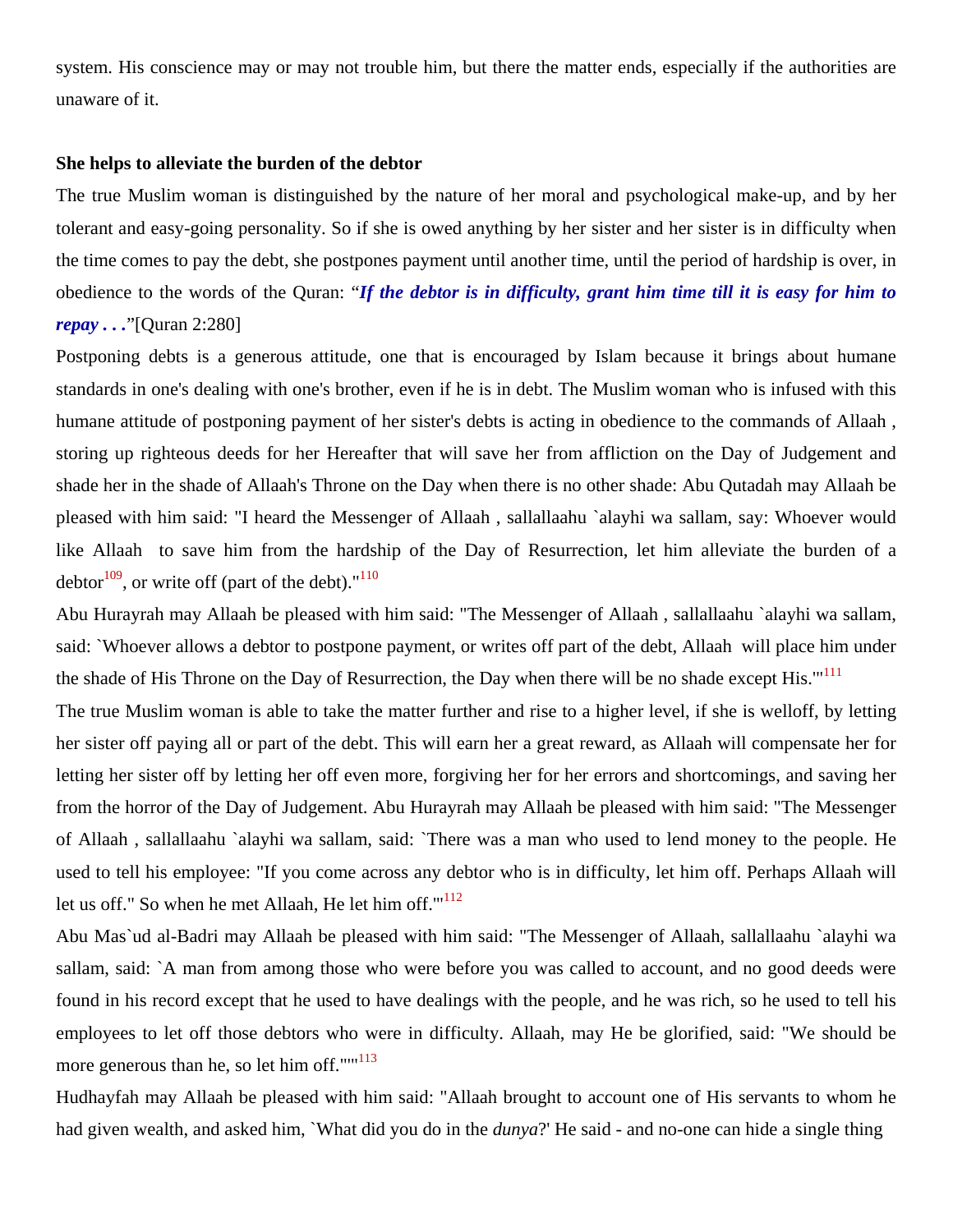from Allaah - `O my Lord, you gave me wealth, and I used to trade with people. It was my habit to be lenient; I would be easy-going with the one who could afford to pay his debt, and I would allow the one who was in difficulty to postpone payment.' Allaah said, `I should be more generous than you; let My servant off.'" `Uqbah ibn `Amir and Abu Mas`ud Al-Ansari said, "We heard something like this from the mouth of the Prophet, sallallaahu `alayhi wa sallam."<sup>114</sup>

#### **She is generous**

One of the characteristics of the Muslim woman who adheres to the teachings of Islam is that she is generous and gives freely; her hands are always stretched forth to give to those who are in need. Whenever she hears the call of one who is in difficulty, or it is appropriate to give generously, she responds to the need. She is certain that whatever she gives will not go to waste, for it is recorded with One Who has full knowledge of all things:

" *. . . And whatever of good you give, be assured that Allaah knows it well."* **[**Quran 2:273]

She also believes, when she spends her money generously, that whatever she spends will come back to her manifold, and that Allaah will multiply its rewain this world and the next: "*The parable of those who spend their substance in the way of Allaah is that of a grain of corn: it grows seven ears, and each ear has a hundred grains. Allaah gives manifold increase to whom He pleases: and Allaah cares for all and He knows all things***." [**Quran 2:261]

" *. . . And nothing do you spend in the least [in His Cause] but He replaces it . .* **."[**Quran 34:39] **"** *. . . Whatever of good you give benefits your own souls, and you shall only do so seeking the `Face'115 of Allaah. Whatever good you give, shall be rendered back to you, and you shall not be dealt with unjustly***."[**Quran 2:272]

She also knows that if she is not saved from the meanness of her own nature and her desire to hoard wealth and treasure, she will eventually lher wealth and it will be wasted, as the Prophet, sallallaahu `alayhi wa sallam, said: "Every morning that the servants of Allaah get up, two angels come down. One of them says, `O Allaah, give compensation to the one who spends,' and the other says, `O Allaah, cause loss to the one who is stingy.'"116 And in a Hadeeth *qudsi*: "Spend, O son of Adam, and I shall spend on you."117

The true Muslim woman believes that spending money for the sake of Allaah will never decrease her wealth in the slightest; rather, it will bless, purify and increase it, as the Prophet, sallallaahu `alayhi wa sallam, stated:

"Charity does not decrease wealth . . ."<sup>118</sup> She knows that whatever she spends for the sake of Allaah is in fact that which is truly saved, because it is recorded in the book of her good deeds, whilst everything else will eventually disappear. The Prophet, sallallaahu `alayhi wa sallam, drew the Muslims' attention to this higher understanding of generous giving when he asked `Aa'ishah, may Allaah be pleased with her, what was left of the sheep they had slaughtered. She told him, "Nothing but the shoulder." He said, "Everything except the shoulder is saved." $119$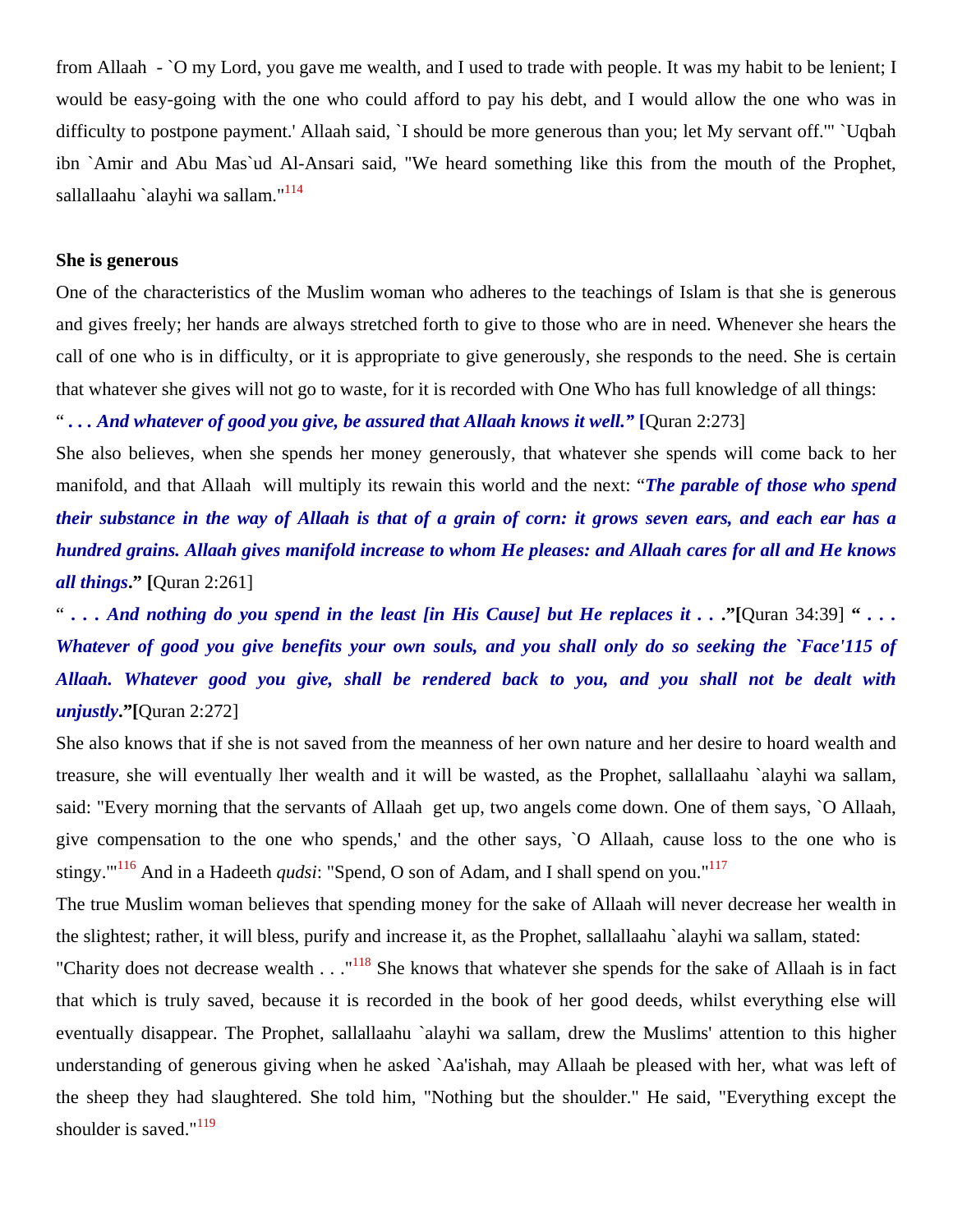The true Muslim woman is highly motivated by all of this to give generously of whatever possessions and goods come to her. An example of giving on the part of Muslim women is the well-known report narrated by Bukhaari from Ibn `Abbas may Allaah be pleased with him, who said: "The Prophet, sallallaahu `alayhi wa sallam, went out on the day of ``Eed and prayed two *rak`ahs* with no prayer before or after them (i.e., he prayed only two *rak`ahs*). Then he came to the women, and commanded them to give in charity, so they started to give their earrings and necklaces in charity."<sup>120</sup>

According to another report also given by Bukhaari: "He, sallallaahu `alayhi wa sallam, came to the women and commanded them to give in charity, so they began to throw their rings into Bilal's cloak."<sup>121</sup>

A third report by Bukhaari, narrating from Ibn `Abbas states that the Prophet, sallallaahu `alayhi wa sallam, prayed two *rak`ahs* on the day of ``Eed with no prayer before or after them (i.e., he prayed only two *rak`ahs*), then he came to the women, and Bilal was accompanying him; he commanded them to give in charity, and the women began to throw down their earrings.<sup>122</sup>

The wives of the Prophet, sallallaahu `alayhi wa sallam, and the women of the *salaf* set the highest example of generous giving, and their deeds are recorded by history in letters of light. In his biography of `Aa'ishah given in *Siyar a`lam al-nubala'*, al-Dhahabi states that she gave seventy thousand *dirhams* in charity, at the time when she was putting patches on her shield. Mu`awiyah sent her a hundred thousand *dirhams*, and she gave it all away in charity before evening fell. Her servant said to her, "Why did you not buy a *dirham*'s worth of meat with it?" She said, "Why did you not tell me to do so?" Mu`awiyah also sent her bracelets worth a hundred thousand, which she shared out among the other wives of the Prophet, sallallaahu `alayhi wa sallam. Ibn al-Zubayr sent her money in two containers, to the amount of a hundred thousand. She called for a large tray, and began to share the money among the people. When evening came, she said, "O young girl, bring me my *fatur*  (food with which to break fast)," for she, (May Allaah be pleased with her), used to fast all the time. The young girl said to her, "O Mother of the Believers, could you not have bought us a *dirham*'s worth of meat?" She said, "Do not rebuke me; if you had reminded me I would have done so." Her sister Asma' was no less generous. `Abdullaah ibn al-Zubayr may Allaah be pleased with him said: "I never saw two women more generous than `Aa'ishah and Asma', but their ways of being generous were different.

`Aa'ishah would accumulate things and then share them out, whilst Asma' would never keep anything until the next day." The Prophet's wife Zaynab bint Jahsh used to work with her own hands and give in charity from her earnings. She was the most generous of the Prophet's wives in giving freely and doing good deeds. According to a Hadeeth narrated by Imam Muslim from `Aa'ishah, may Allaah be pleased with her, the Prophet, sallallaahu `alayhi wa sallam, told his wives about Zaynab: "The first of you to join me (after death) will be the one who has the longest hand." `Aa'ishah said: "They began to measure their hands against one another to see who had the longest hand, and the one who had the longest hands of all of us was Zaynab, because she used to work with her hands and give charity from her earnings." $123$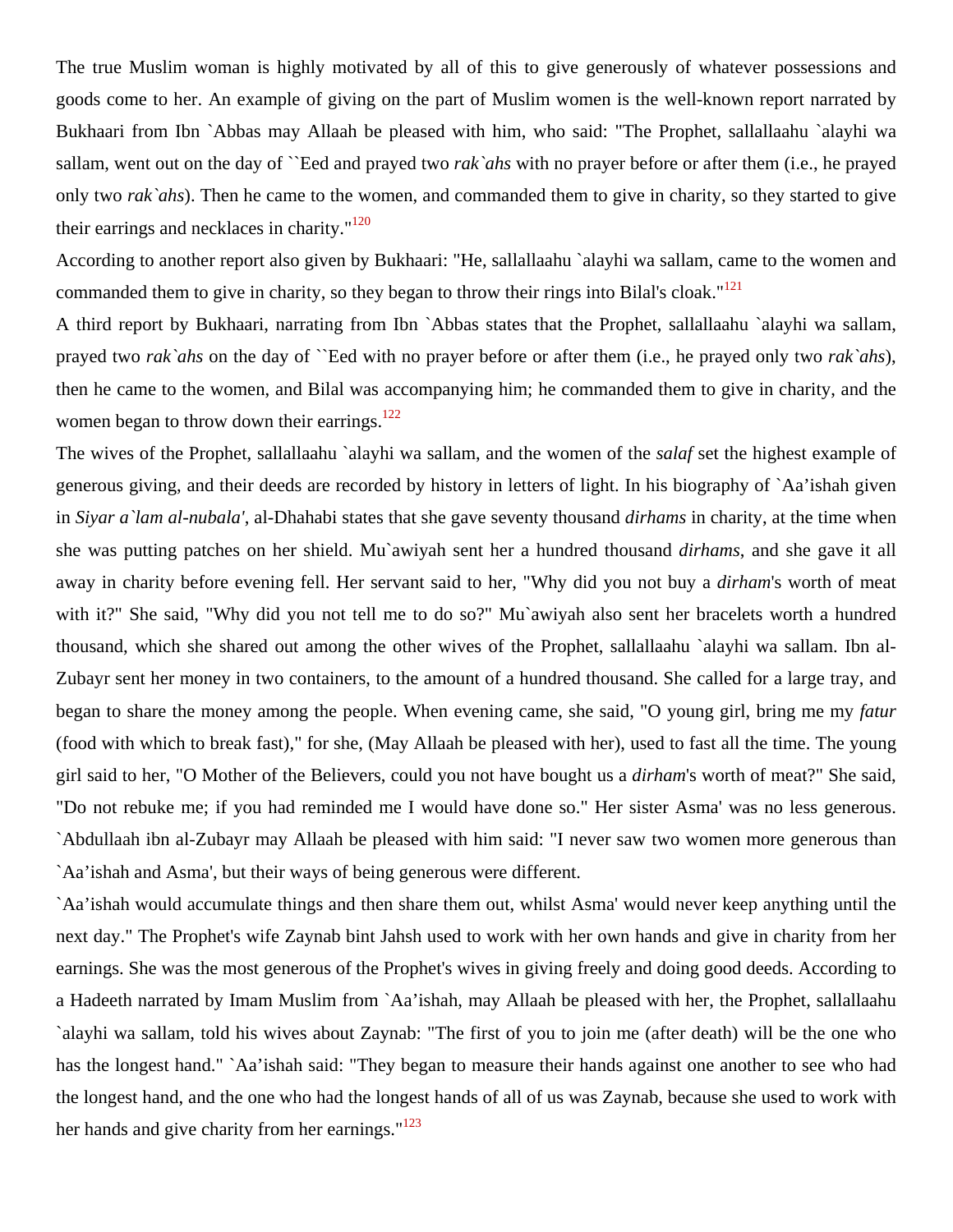`Umar ibn al-Khattab may Allaah be pleased with him sent Zaynab her annual salary, and when it was brought to her, she said: "May Allaah forgive `Umar! Others of my sisters are more capable of sharing this out than I am." They told her, "This is all for you." She said, "*Subhan Allaah*! Pour it out and cover it with a cloth." Then she told Barzah bint Rafi`, the narrator of this report: "Put your hand in and take a handful of it, and take it to Bani So-and-so and Bani So-and-so" - who were orphans or related to her. This was repeated until there was only a little left under the cloth. Barzah bint Rafi` said to Zaynab: "May Allaah forgive you, O Mother of the Believers! By Allaah , it is our right to have some." Zaynab said: "What is left under the cloth is for you." (Barzah bint Rafi`) said that they found eighty-five *dirhams* under the cloth. Zaynab said, "O Allaah, do not let me live to receive another payment like this from `Umar," and she died before the time for the next payment came. 124

Ibn Sa`d reported that when the money was brought to Zaynab, she started saying, "O Allaah, do not let me see this money again next year, for it is a *fitnah* (temptation)." Then she shared it out among her relatives and those who were in need, until it was all gone. `Umar may Allaah be pleased with him heard about this, and said, "This women is destined for good." He stood at her door and conveyed his *salam* to her, then said: "I have heard about what you gave out to others. Send her a thousand *dirhams* to keep for herself." But she did the same thing with that money, and did not even keep a single *dirham* or *dinar* for herself. Among the women to whose generosity history bears witness is Sakinah bint al-Husayn who would give generously of whatever she had. If she had no money, she would take off her own jewellery and give it to those who were destitute.

`Atikah bint Yazid ibn Mu`awiyah gave up all of her money to the poor members of Abu Sufyan's family.

Umm al-Banin, the sister of `Umar ibn `Abd al-`Azeez, was a marvellous example of generous giving. She said, "Everyone has a passion, and my passion is giving." She used to free slaves every week, and equip horsemen to fight for the sake of Allaah . She would say, "*Uff* to stinginess! If it were a shirt I would not wear it, and if it were a road I would not follow it."<sup>125</sup>

Zubaydah, the wife of the *khalifah* Harun al-Rashid, had a channel dug to being water from springs and rainpools to Makkah, to provide fresh water for the inhabitants of the city and for the pilgrims. This was named `*Ayn Zubaydah* (the spring of Zubaydah), and was known as one of the wonders of the world at that time. When her treasurer objected to the high cost of this project, she told him: "Do it, even if every single blow of the axe costs a *dinar*." If we were to discuss all the women in our history who were pioneers of generous giving, we could fill entire volumes. It is enough for us to know that these kinds of generous, charitable, believing women have never disappeared from Muslim societie, from the dawn of Islam until the present day. In every era and region of the Islamic world, these women have held a noble and prominent position, and their generosity is enshrined in the many *awqaf,* charitable institutions, schools, mosques, hospitals, etc., that exist throughout the Muslim lands. These women sought out areas of need, poverty, deprivation and misery, and showered their generosity on the less fortunate by establishing charitable institutions that would benefit the Muslims. They wiped away the tears of the orphan, relieved the suffering of the wretched, eased the hardship of the afflicted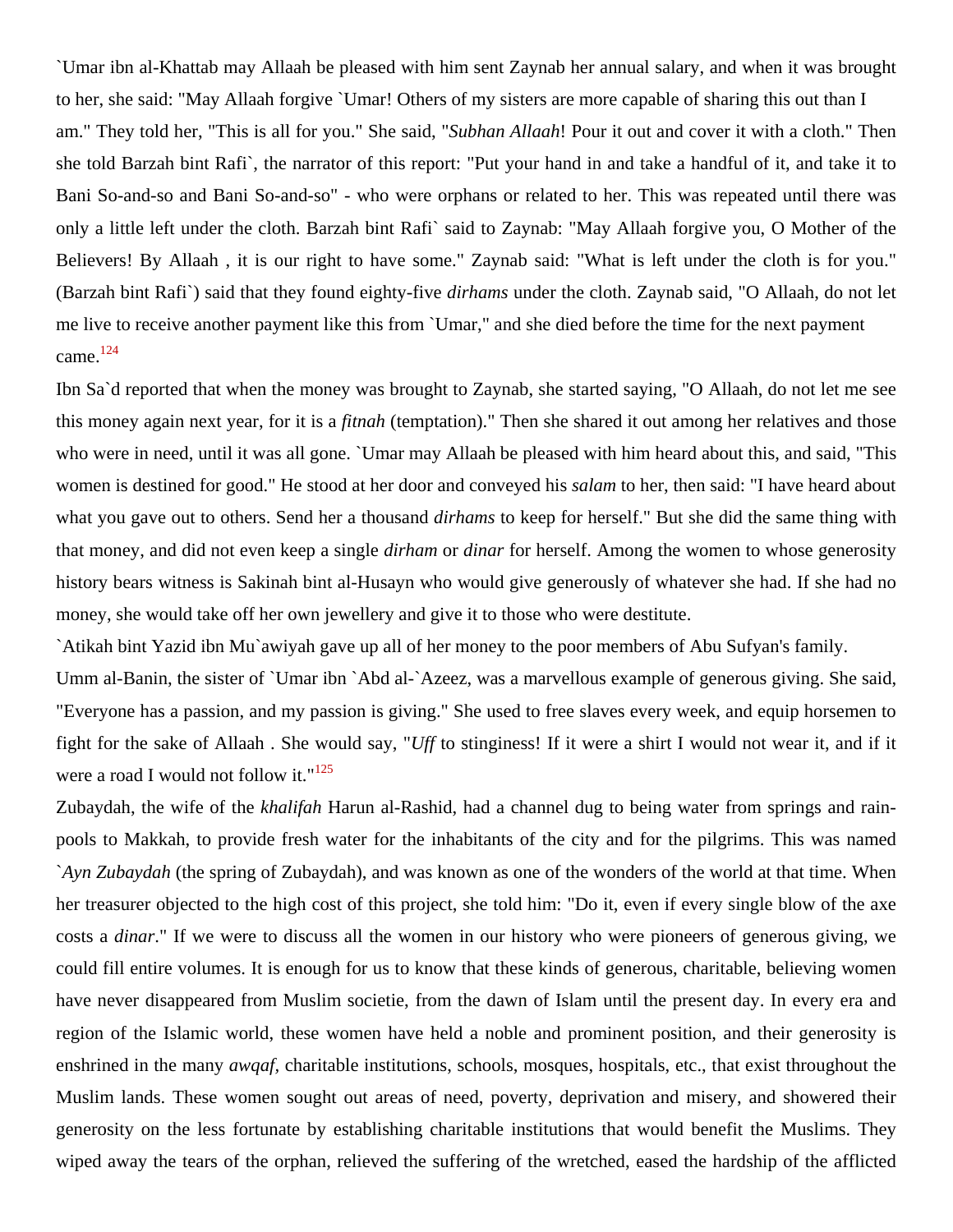and clothed the body of the naked. The Muslim woman who truly understands the teachings of her religion never looks down upon any charitable deed, no matter how small it may be; she strives to do as much as she is able, firmin her conviction that Allaah will reward her good deeds, no matter how small, as Allaah Says (which means): "*On no soul does Allaah place a burden greater than it can bear...***"[**Quran 2:286] She also responds to the words of the Prophet, sallallaahu `alayhi wa sallam: "Protect yourselfs from the Fire even if it is with half a date  $^{\rm n126}$ 

"O `Aa'ishah, protect yourself from the Fire, even if it is only with half a date, for it can benefit a hungry person as much as one who has enough to eat." $127$ 

The Muslim woman may give charity with whatever she possesses of the food she has at home or her husband's money, so long as he is happy for her to do so. In this case, she will be rewarded for what she spends, her husband will be rewarded for what he has earned, and the treasurer will also be rewarded, as is stated in a number of Hadeeth narrated by Bukhaari, Muslim and others, for example: "If a women gives in charity of the food of her house (according to a report given by Muslim: of the house of her husband), without spending in such a way as could cause ruin to her husband, then she will be rewarded for what he earns, and the treasurer will be similarly rewarded, and the reward of any one of them will not detract from the reward of another."<sup>128</sup>

Islam wants the Muslims, men and women, to be constructive, beneficial members of their societies, always helping those who are deprived and destitute, to the best of their abilities. Every good deed is described as an act of charity (sadaqah), as the Prophet, sallallaahu `alayhi wa sallam, said: "Every Muslim must give charity." They said, "O Messenger of Allaah, what if he cannot do that?" He said, "Then let him help one who is in desperate need." He said, "Then let him do good, and refrain from doing evil, and that will be an act of charity on his part."129

Islam has opened wide the doors of good deeds to men and women, rich and poor alike, so that anyone may have the opportunity to do good. Everyone who has uttered the words of the Shahadah is required to do good deeds, which have been termed *sadaqah*. The poor person need not feel that he is deprived of the chance to take part in doing good in society just because he has little or no money. Every good deed or favour is described as a *sadaqah*, and the poor man or woman will be rewarded for a good deed just as a rich man or woman will be rewarded for money spent generously: "Every good deed is sadaqah."<sup>130</sup>

Thus Islam guarantees that all members of a society will participate in building, serving and improving it, and that all of them will feel the satisfaction of this participation which will give them back their pride and honour and will bring about their reward.

The generous Muslim woman gives to the poor and needy who are too proud to ask for help, which makes people think that hey are free from want. She tries to seek them out as much as she is able, for they are the first people who should be given help. These are the ones to whom the Prophet, sallallaahu `alayhi wa sallam, referred when he said: "The poor man is not the one who takes a date or two, or a mouthful or two, then turns away. The poor man is the one who is too proud to ask for anything."<sup>131</sup>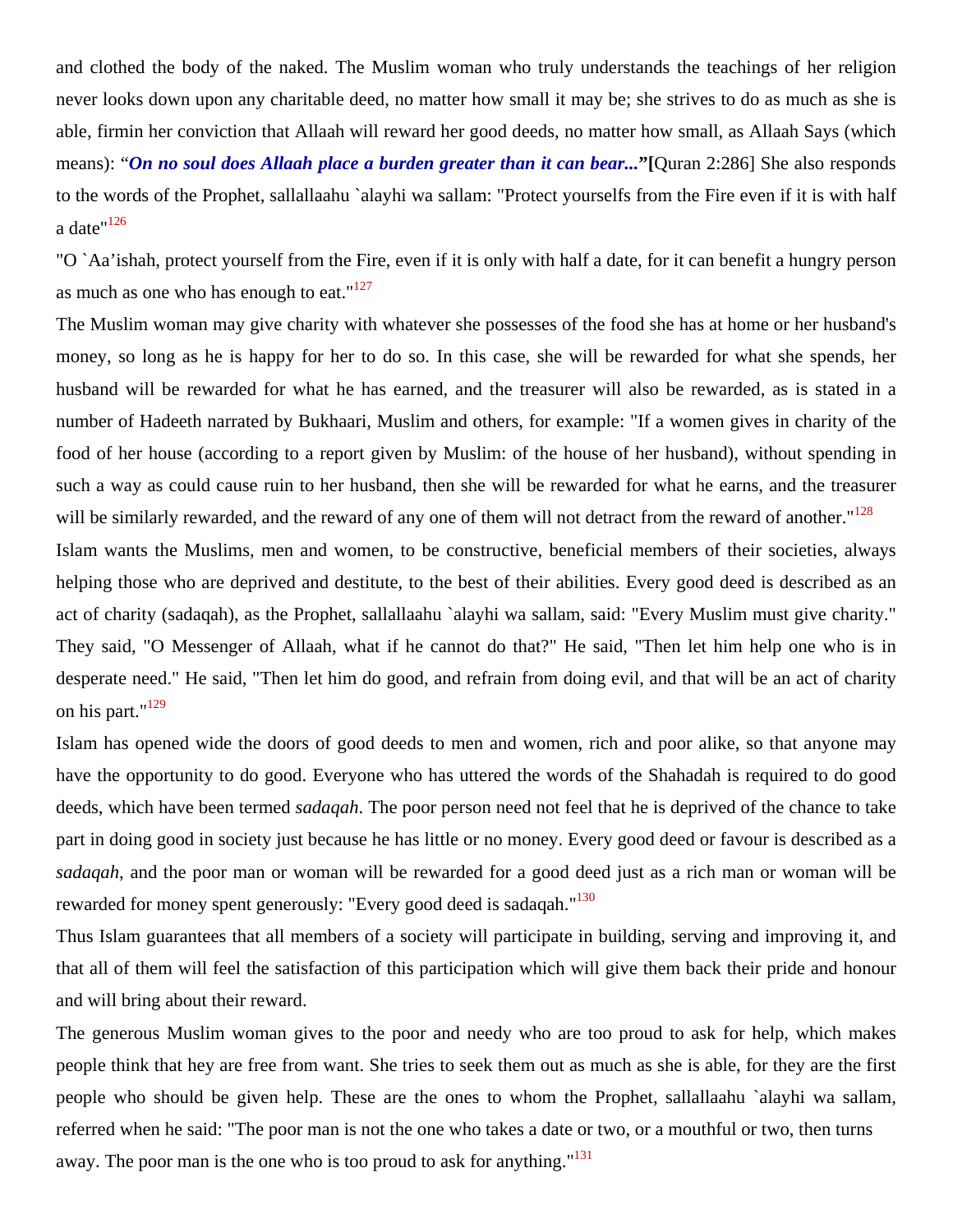The Muslim woman gives in charity to orphans as much as she is able. If she is well-off, she sponsors an orphan and help to bring him up and educate him, spending on him and taking care of him, hoping for the high status that Allaah has prepared for the one who sponsors an orphan, which is the status of being in the vicinity of the Prophet, sallallaahu `alayhi wa sallam, in Paradise: "I and the one who sponsors an orphan will be like this in Paradise," and he held up his index and middle fingers and held them apart."<sup>132</sup>

The Muslim woman also strives to help the widow and the poor, following the guidance of her religion, which has promised a great reward to the one who takes care of them, a reward that rivals that earned by the one who fasts during the day and stands in prayer a night, or the one who fights for the sake of Allaah , as the Prophet, sallallaahu `alayhi wa sallam, said: "The one who strives to help the widow and the poor is like the one who fights in *jihad* for the sake of Allaah." And I [the narrator] believe he also said: "and like the one who stands at night in prayer without rest and fasts continually without breaking his fast."133 Taking care of widows and the poor, and sponsoring orphans, are among the most noble of humane deeds, and are most befitting to the Muslim woman, as they increase her in humanity, honour and gentility.

#### **She does not remind the beneficiaries her charity**

If Allaah enables the Muslim woman to give generously, she should not fall into the sin of reminding people of her generosity or harming them; she should be keen to keep her giving pure and sincerely for the sake of Allaah , so that she will be one of those whom Allaah has described in the Quran: "*Those who spend their substance in the cause of Allaah, and follow not up their gifts with reminders of their generosity or with injury - for them their reward is with their Lord; on them shall be no fear, nor shall they grieve.***"[**Quran 2:262]

The Muslim woman does not forget that there is nothing more likely to cancel out good deeds and destroy the reward of charity than reminding other of it or harming them. Allaah warns the believers against these deeds in such a way that the believer is shaken and would not even think of reminding others of his charity or harming them: "*O you who believe! Cancel not your charity by reminders of your generosity or by injury. . .***"[**Quran 2:264]

Reminding the poor man whom need has compelled to accept aid from others is humiliating and disrespectful. It is forbidden by Islam, which counts the one who gives and the one who takes as brothers, between whom there is no difference except in their *taqwa* and good deeds. A brother does not remind his brother of his charity; he does not humiliate him or cause him to lose face. In a Hadeeth narrated by Muslim from Abu Dharr, the Prophet, sallallaahu `alayhi wa sallam, issued a strong warning to those who remind others of their charity, and counted them among those doomed souls to whom Allaah will not even speak on the Day of Judgement:

"There are three to whom Allaah will not speak on the Day of Resurrection, nor look at, nor commend them, and theirs will be a severe punishment." The Messenger of Allaah , sallallaahu `alayhi wa sallam, repeated this three times. Abu Dharr said, "They are truly lost and doomed. Who are they, O Messenger of Allaah?" He said,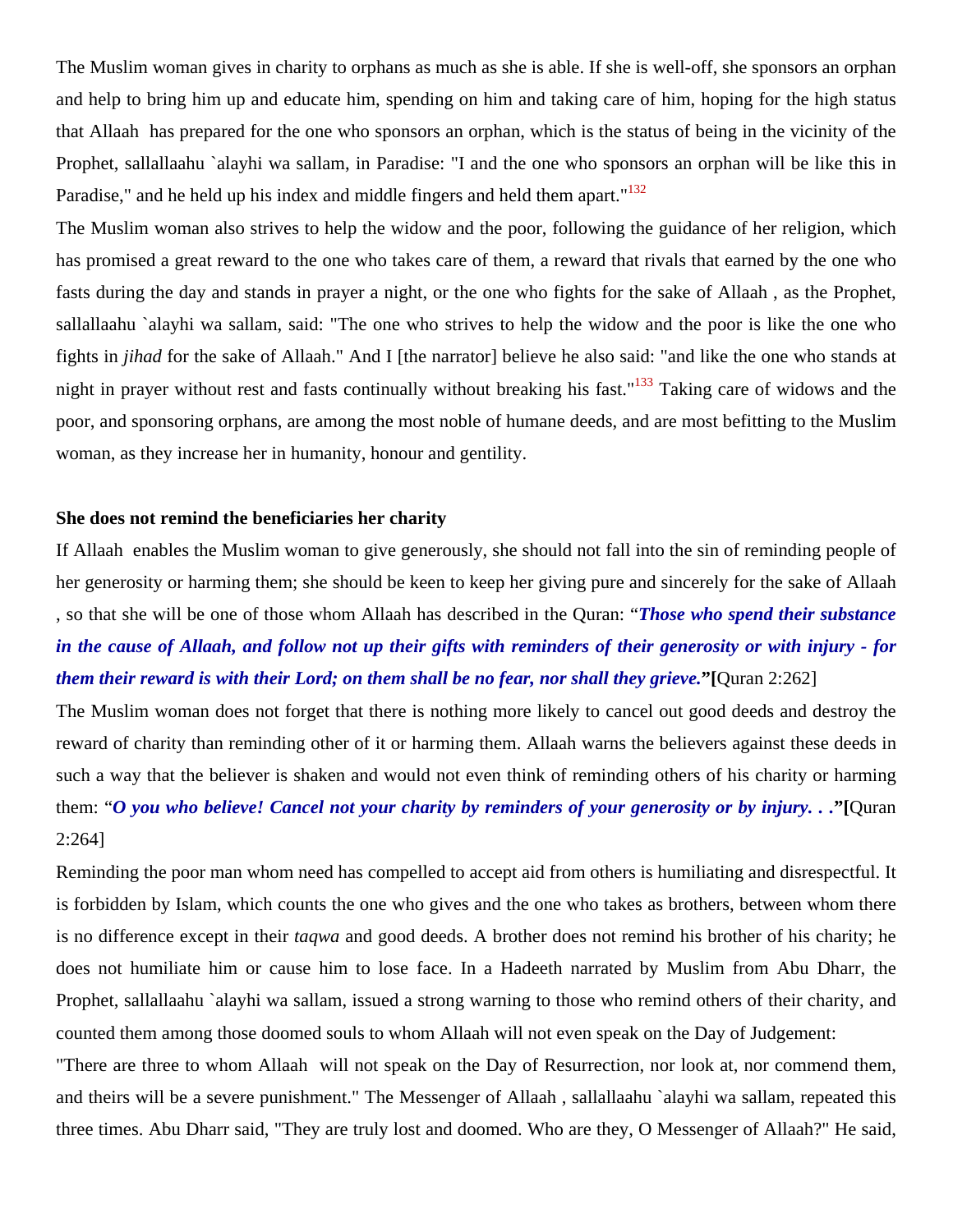"The one who lets his garment trail below his ankles (out of pride), the one who reminds people of his charity, and the one who sells his goods by means of making false oaths."<sup>134</sup>

#### **She is patient**

The Muslim woman who is truly guided by Islam and who is infused with its noble characteristics trains herself to be patient, to control her anger, to forgive and to respond to an evil deed with something better, in accordance with the words of the Quran: "... Who restrain anger, and pardon [all] men-for Allaah loves those who do *good.***"[**Quran 3:134] "*Nor can Goodness and Evil be equal. Repel [Evil] with what is better: then will he between whom and you was hatred become as it were your friend and intimate! And no one will be granted such goodness except those who exercise patience and self-restraint - none but persons of the greatest good fortune.***"[**Quran 41:34-35]

Selfrestraint at the time of anger, and adopting a calm and patient attitude, are among the most beautiful qualities of Muslim men and women that Allaah loves to see in His believing servants. This is what was stated by the Prophet, sallallaahu `alayhi wa sallam, in the Hadeeth narrated by Ibn `Abbas may Allaah be pleased with him: "The Prophet, sallallaahu `alayhi wa sallam, said to Ashaji `Abd al-Qays: `You have two qualities that Allaah loves: patience and deliberation."<sup>135</sup>

Hence the Prophet, sallallaahu `alayhi wa sallam, told the man who came asking him to advise him in just one word: "Do not become angry." The man repeated his request for advice several times, and each time the Prophet, sallallaahu `alayhi wa sallam, said: "Do not become angry."<sup>136</sup> The Muslim woman may become angry sometimes, but her anger is for the sake of Allaah, not for her own sake. She may become angry when she sees carelessness, wilful neglect and downright insolence towards matters of religamong women. She has the right to be angry in such situations. This is how the Prophet, sallallaahu `alayhi wa sallam, used to be, as Bukhaari and Muslim narrated: "The Prophet, sallallaahu `alayhi wa sallam, never took revenge for his own sake, but if the laws of Allaah were violated, he would take revenge for the sake of Allaah."<sup>137</sup>

The Prophet, sallallaahu `alayhi wa sallam, used to become furious, and his face would redden, if he heard some insult to the reputation of Islam, or if he discovered some error or negligence in applying its laws and carrying out its punishments. He became furious the day a man came to him and said, "I always come late to Salat alsubh (Fajr prayer) because of So-and-so, who always makes the prayer too lenghty." The Prophet, sallallaahu `alayhi wa sallam, was never seen as angry in his rebuke as he was on that day. He said, "O people, there are among you those who put others off from good deeds. When anyone leads the people in prayer, he should keep it short, for behind him are the old, the young, and the one who has a pressing need."<sup>138</sup> He also became angry the day he returned from a journey and found a thin curtain covered with pictures in `Aa'ishah's house. When he saw it, he tore it down and his face reddened. He told her: "O `Aa'ishah, the people who will be most severely punished by Allaah on the Day of Resurrection will be those who imitate the creation of Allaah."<sup>139</sup> He also became angry when Usamah ibn Zayd spoke to him concerning the Makhzumi woman who had committed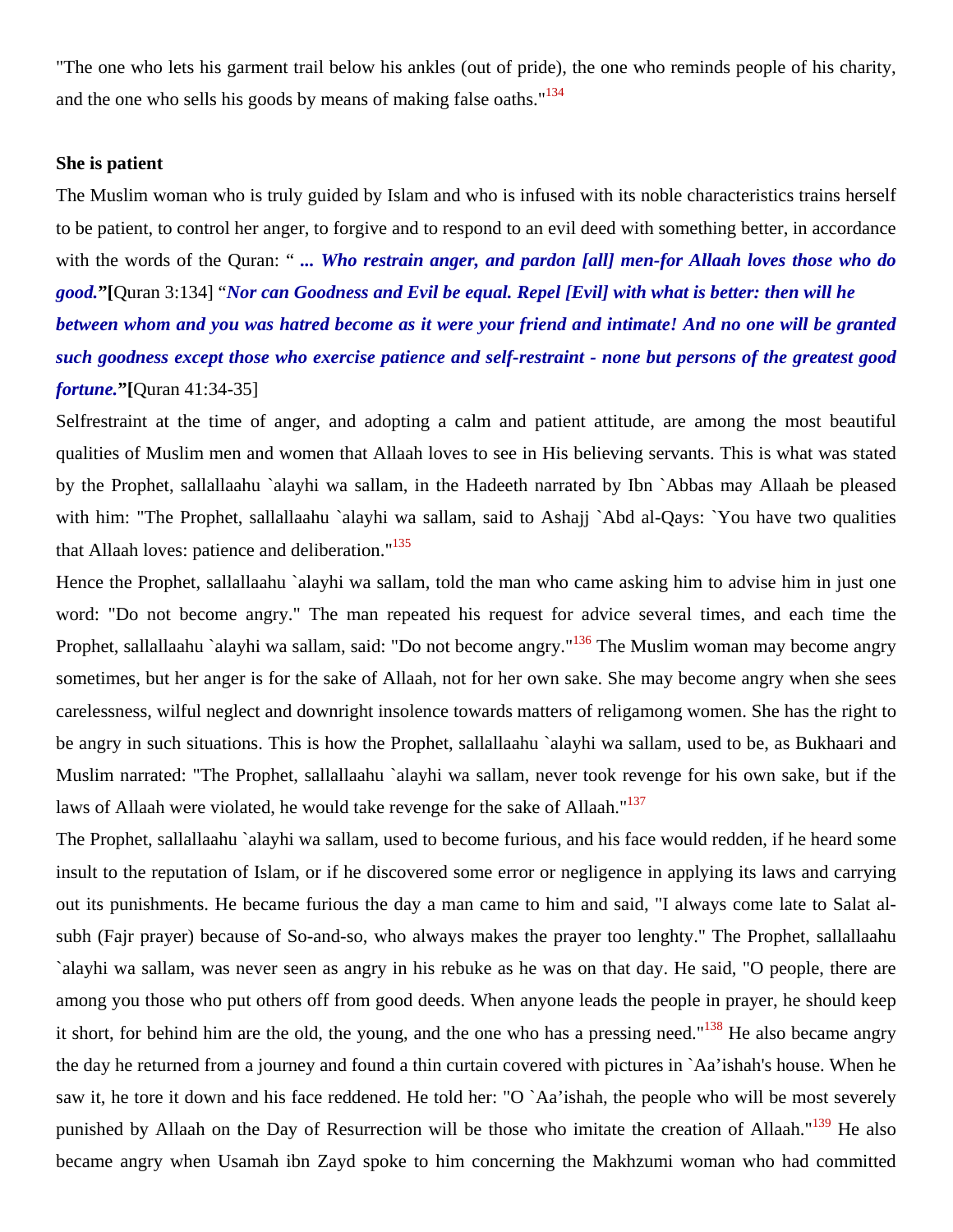theft, and the Prophet, sallallaahu `alayhi wa sallam, had decreed that the appropriate punishment be carried out on her. The people said, "Who will speak to the Prophet, sallallaahu `alayhi wa sallam, about her?" Then they said, "Who dares to do this but Usamah ibn Zayd, his beloved?" So Usamah spoke to him, and the Prophet, sallallaahu `alayhi wa sallam, said angrily, "Are you interceding to stop one of the punishments ordained by Allaah ?" Then he got up and addressed the people: "Those who came before you were destroyed because when one of their noblemen committed theft, they let him off, but when one of the weak among them committed theft, then they would carry out the punishment on him. By Allaah, if Fatimah the daughter ofMuhammad were to commit theft, I would cut off her hand."<sup>140</sup>

Such was the anger of the Prophet, sallallaahu `alayhi wa sallam, and these are the valid reasons for anger according to Islam. Anger should be for the sake of Allaah , not one's own ego. The Muslim woman who understands the teachings of Islam and follows the example of the Prophet, sallallaahu `alayhi wa sallam, always keeps his teachings, behavior and deeds in mind, so she controls herself when she feels angry with people, and her anger is only for the sake of Allaah , His religion and the sanctity of His laws.

#### **She is easy-going and does not bear grudges**

The Muslim woman does not bear grudges, and resentment has no room in her heart, because Islam has uprooted hatred from her heart, extinguished the flames of anger, cleansed her soul of enmity, and planted the seeds of sisterly love, tolerance and forgiveness. Islam has uncompromisingly declared war on ignorance, tribalism, hostility, enmity and revenge, and has made forgiveness, tolerance, love and kindness dear to the hearts of Muslim men and women. Allaah Says (which means): " *... Who restrain anger, and pardon all men for Allaah loves those who do good.***"[**Quran 3:134]

This is praise for those who restrain their anger and do not bear grudges, who have raised themselves to the level of forgiveness and tolerance, which is a high level indeed, and very difficult to attain. None can reach it except those who are pure of heart and have shed the inclination towards hostility, enmity and revenge and thus earned the right to reach the level *of ihsan*, and Allaah loves those who do good (*al-muhsinun*). Through this noble teaching, Islam was able to penetrate the hearts of the believers, and cleanse and purify them, so that hearts that had been dominated by anger and hatred became hearts that were filled with love and devotion.

One of the most striking examples of this miraculous change of heart is the story of Hind bint `Utbah, whose heart before she embraced Islam was filled with the poison of hatred and enmity towards the Prophet, sallallaahu `alayhi wa sallam, and his family and companions. On the day of the Conquest of Makkah, the Prophet, sallallaahu `alayhi wa sallam, even declared that her blood might be shed with impunity, as apunishment for her having mutilated the body of his uncle Hamzah may Allaah be pleased with him on the day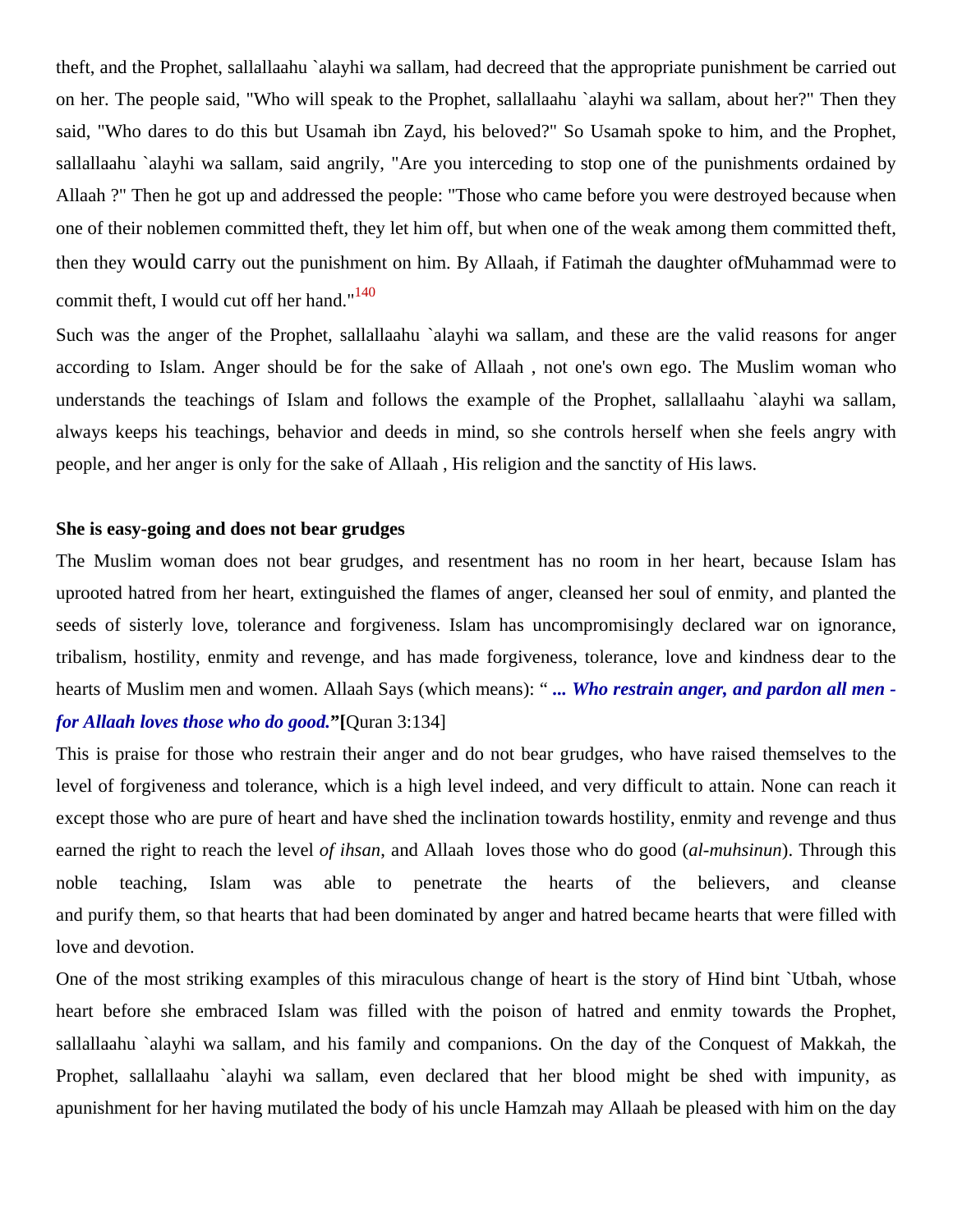of Uhud. When we embraced Islam and faith penetrated deep into her heart, she came to the Prophet, sallallaahu `alayhi wa sallam, and said: "O Messenger of Allaah, there was no family on earth that I would have loved to see humiliated more than your family, but from this day on, there is no family on earth I would love to see honoured more than your family."<sup>141</sup>

For the sake of Allaah and His Religion, blood feuds will be forgotten, hostility will vanish, those who previously hated one another will become friends, and the inclination towards enmity will be uprooted. In the most brilliant fashion, the Quran raises the human soul to this difficult, high level. It states that the one who has been treated unjustly has the right to defend himself and resist oppression (an eye for an eye), but it does not allow the one who has been wronged to be overtaken by the desire for revenge. Rather, it gently leads him or her towards the level of patience, tolerance and forgiveness, and states that this is something that takes a great deal of determination and willpower: "*And those who, when an oppressive wrong is inflicted on them, [are not cowed but] help and defend themselves. The recompense for an injury is an injury equal thereto [in degree]: but if a person forgives and makes reconciliation, his reward is due from Allaah: for Allaah loves not those who do wrong. But indeed if any do help and defend themselves after a wrong [done] to them, against such is no cause of blame. The blame is only against those who oppress men with wrongdoing and insolently transgress beyond bounds through the land, defying right and justice: for such there will be a Penalty grievous. But indeed if any show patience and forgive, that would truly be an exercise of courageous will and resolution in the conduct of affairs.***"**[Quran 42:39-43]

When Abu Bakr may Allaah be pleased with him was overwhelmed with sorrow because of the slander he heard uttered against his daughter `Aa'ishah (May Allaah be pleased with her), he vowed to himself to cut off his help to those ungrateful recipients of his bounty who had joined in the sinful gossip. But Allaah, Who

knew the purity of Abu Bakr's heart and his devotion to Allaah and His Messenger, did not allow him to be taken over by the desire for revenge that crossed his mind, so He guided him back towards his essential good nature and purity of heart, and motivated him to strive for the higher level of tolerance and forgiveness: "*Let not those among you who are endued with grace and amplitude of means resolve by oath against helping their kinsmen, those in want, and those who have left their homes in Allaah's cause: Let them forgive and overlook, do you not wish that Allaah should forgive you? For Allaah is Oft-Forgiving, Most Merciful.***"[**Quran 24:22]

Interactions between individuals in an Islamic society that is founded on the brotherhood of faith are not based on an attitude of watching for counting mistakes, or the desire for revenge, or defensiveness; they are based on brotherhood, overlooking errors and tolerance. This is what Islam and the brotherhood of faith call for: "*Nor can Goodness and Evil be equal. Repel [Evil] with what is better: then will he between whom and you was hatred become as it were your friend and intimate! And no one will be granted such goodness except those who exercise patience and self-restraint - none but persons of the greatest good fortune."* [Quran 41: 34-35]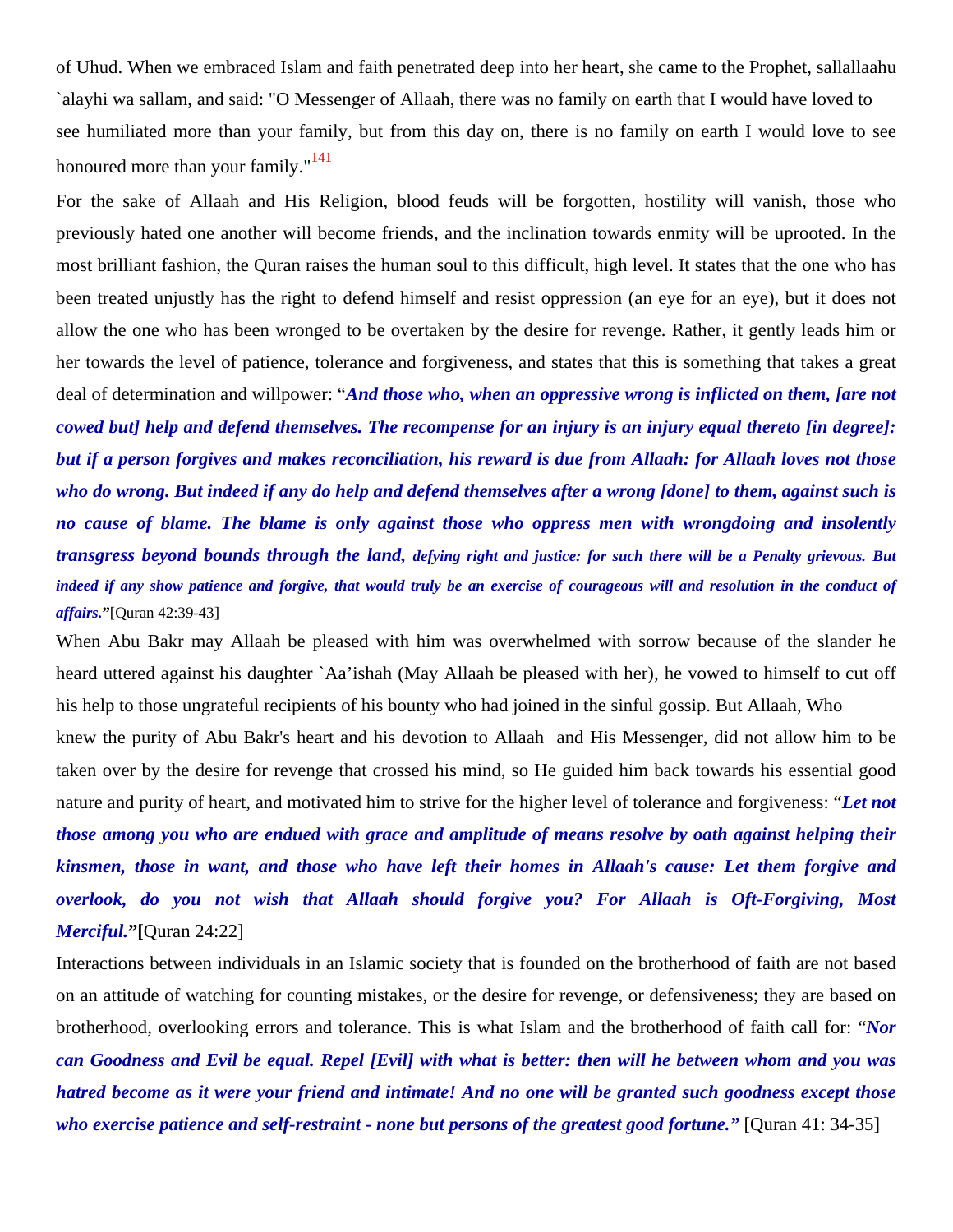If evil is always repaid with evil, the result will be intense hatred and bitter grudges. But if evil is repaid with good, it will extinguish the fires of hatred, calm people down, and remove their grudges. The two women who were enemies will become true friends when one of them speaks a kind word or smiles compassionately at the other. This is a great victory for the one who evil with something better, and turned enmity into friendship, hatred to love. No one attains this but persons of the greatest good fortune, as the Quran states. Such a person responds to the evil she faces with a measure of patience and self-control, and repels it with something good.

This is the attitude of true believing women in a Muslim community that is based on love, friendship and tolerance. Many *ayat* and Hadeeth reinforce this message and seek to instill this attitude in believers' hearts, always training them to adopt that attitude of forgiveness that will leave no trace of hatred, resentment or malice: " *. . . So overlook [any human faults] with gracious forgiveness.* "[Quran 15:85]

The Prophet, sallallaahu `alayhi wa sallam, by his words and deeds, was a living example of this worthy human virtue of tolerance and forgiveness, and he urged others to adopt it also .`Aa'ishah (May Allaah be pleased with her) said: "The Prophet, sallallaahu `alayhi wa sallam, never struck any person, woman or servant with his hand, except when he was fighting in the way of Allaah , and he never took offence at anything and sought revenge for it, except when one of the laws of Allaah had been violated, and then he would take revenge for the sake of Allaah ."142 He, sallallaahu `alayhi wa sallam, used to follow the commands of Allaah: "*Hold to forgiveness; command what is right; but turn away from the ignorant.***"[**Quran 7:199] By the following the command of Allaah, ". **. .** *Repel Evil with what is better . .* **.** "[Quran 41:34] the Prophet, sallallaahu `alayhi wa sallam, was a unique example of this sublime attitude, which encompassed and appealed to all people. He did not repay their evil with evil, rather he repelled it with an attitude of forgiveness and good manners, turning away from the ignorant and repelling evil with something better. Anas may Allaah be pleased with him said: "I was walking with the Messenger of Allaah, sallallaahu `alayhi wa sallam, and he was wearing a Najrani cloak with a stiff collar. A Bedouin came up to him and grabbed him roughly, and I looked at the Prophet's shoulder and saw the mark left by his collar because of this rough approach. Then the Bedouin said, `O Muhammad, order that I be given some of the wealth of Allaah that you have!' The Prophet, sallallaahu `alayhi wa sallam, turned to him and smiled, then ordered that he be given something."<sup>143</sup>

The attitude of forgiveness was so deeply entrenched in his noble heart that he even forgave the Jewish woman who sent him poisoned mutton, as Bukhaari, Muslim and others narrate. This Jewish woman sent a gift of poisoned mutton to the Prophet, sallallaahu `alayhi wa sallam, and he and a group of his Companions began to eat it, then he said, "Stop! It is poisoned!" The woman was brought to the Prophet, sallallaahu `alayhi wa sallam, and he asked her, "What made you do that?" She said: "I wanted to know if you were really a Prophet, in which case Allaah would warn you and the poison would not harm you. If you were not a Prophet, then we would have been rid of you." The Companions asked, "Shall we kill her?" He said, "No," and forgave her.<sup>144</sup>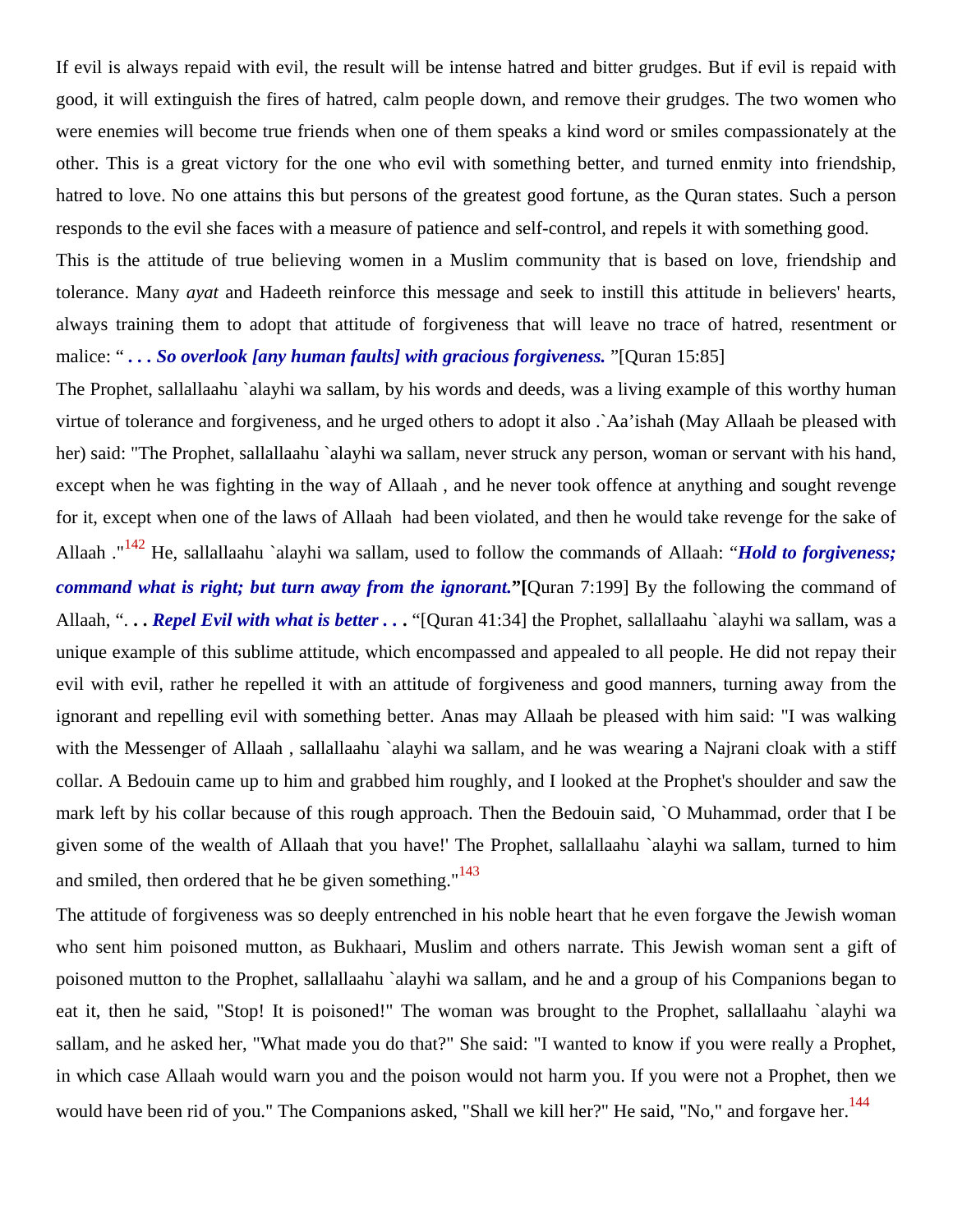When the tribe of Daws rebelled and refused to follow the commands of Allaah and His Messenger, al-Tufayl ibn `Amr al-Dawsi came to the Prophet, sallallaahu `alayhi wa sallam, and said, "Daws have rebelled, so pray to Allaah against them." The Prophet, sallallaahu `alayhi wa sallam, faced the *Qiblah* and raised his hands, and the people said, "They are finished!" But the Prophet, sallallaahu `alayhi wa sallam, who was merciful and tolerant, and did not want to see the punishment of Allaah befall people, prayed for Daws, saying, "O Allaah, guide Daws and bring them here; O Allaah, guide Daws and bring them here; O Allaah, guide Daws and bring them here." $145$ 

The Prophet, sallallaahu `alayhi wa sallam, instilled in people's hearts the attitude of always forgiving and being tolerant, even when faced with harshness and being boycotted. With the deep insight with which Allaah had endowed him, he understood that people respond better to tolerance than to harshness. Therefore when `Uqbah ibn `Amir asked him, "O Messenger of Allaah, tell me the best of deeds," he told him, "O `Uqbah, maintain ties with the one who cuts you off, give to the one who deprives you, and do not seek revenge on the one who wrongs you." According to another report, he said, "Forgive the one who wrongs you."<sup>146</sup>

The Mothers of the Believers, may Allaah be pleased with them, also adopted this sublime attitude. An example of this is the attitude of Safiyyah (May Allaah be pleased with her) towards her female slave who went to the *khalifah* `Umar ibn al-Khattab and said, "O *Amir al-Mu'minin*, Safiyyah loves the Sabbath (Saturday) and maintains ties with the Jews." `Umar sent for Safiyyah and questioned her about that. She replied: "As far as the Sabbath is concerned, I have not love it since Allaah replaced it with *Jumu`ah* (Friday) for me. As for the jews, I have relatives among them with whom I uphold the ties of kinship." Then she turned to her slave and asked her what had made her tell such a lie. The slave woman answered, "*Shaytan*." Safiyyah distinguished herself by responding to evil with something better. She told the slave woman: "Go, you are free."<sup>147</sup>

No doubt Safiyyah was one of those to whom the words of the Quran applied: "*Nor can Goodness and Evil be equal. Repel [Evil] with what is better: then will he between whom and you was hatred become as it were your friend and intimate! And no one will be granted such goodness except those who exercise patience and self-restraint - none but persons of the greatest good fortune.***" [**Quran 41:34-35] She was most certainly a person of the greatest good fortune.

## **She is easy on people, not hard**

The Muslim woman who truly understands the teachings of Islam is easy on people, not hard, because making things easy for others is the best attitude that Allaah likes to see in His believing servants: " *. . . Allaah intends every facility for you; He does not want to put you to difficulties ...* "[Quran 2:185] Therefore the Prophet, sallallaahu `alayhi wa sallam, encouraged the Muslims to be easy on people, and forbade them to make things difficult: "Teach and make things easy, do not make them difficult. If any of you becomes angry, let him keep silent."<sup>148</sup>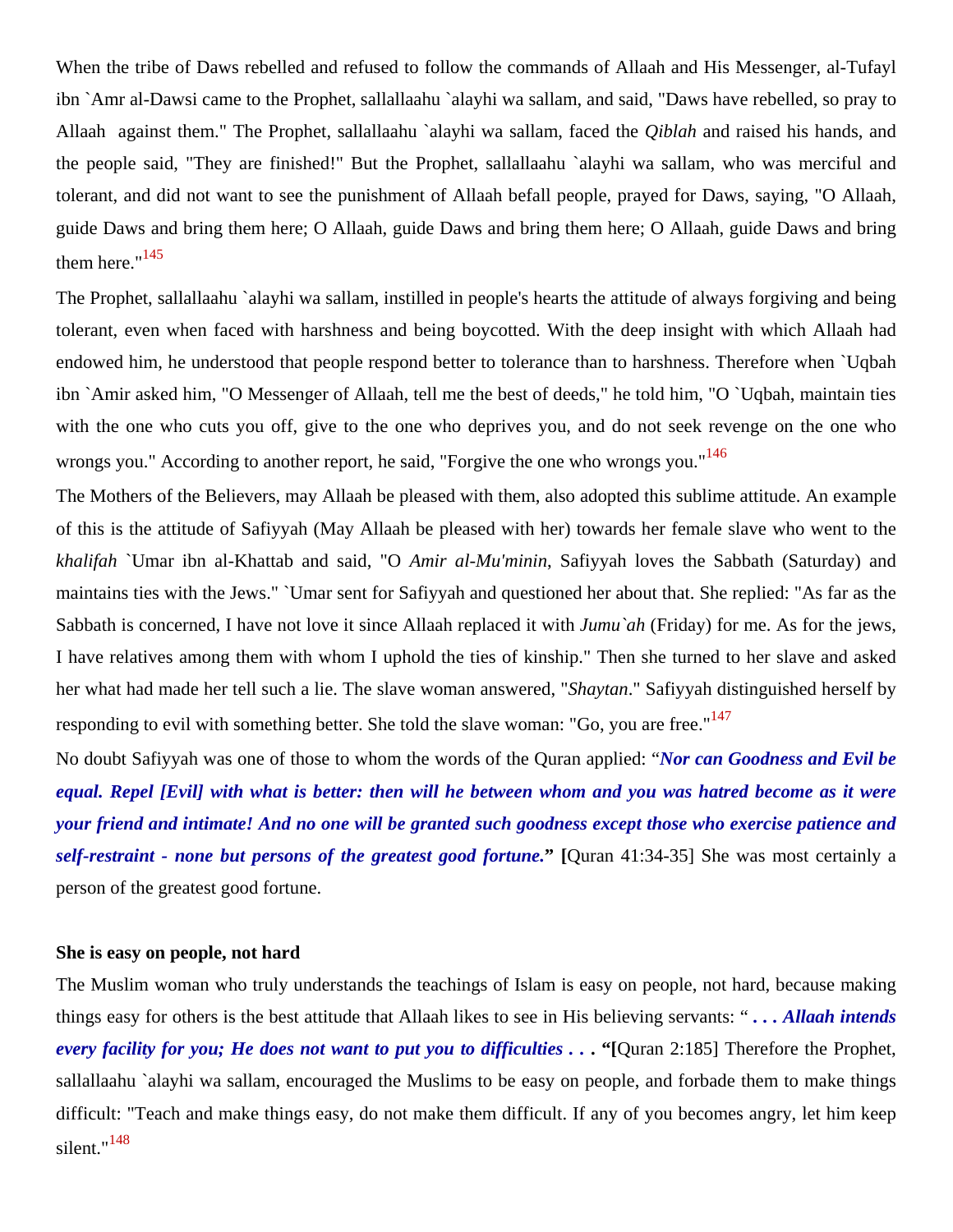The woman who resorts to making things difficult and complicating matters when the teachings of Islam are so clear is a woman who is neither pious nor sound; nobody does such a thing except the one whose nature is twisted wand mean-spirited and whose education is lacking. The Muslim woman who is straightforward and is obedient to Allaah and the teachings of Islam does not like to cause difficulties or complicate matters. In this way he is following the example of the Prophet, sallallaahu `alayhi wa sallam, whom `Aa'ishah, may Allaah be pleased with her, described as follows:

"The Messenger of Allaah, sallallaahu `alayhi wa sallam, was never faced with the choice between two things but he took the easier of the two, so long as it was not a sin. If it was a sin, he would be the furthest of the people from it. And the Messenger of Allaah , sallallaahu `alayhi wa sallam, never took revenge for himself, but if the bounds of Allaah were transgressed, then he would take revenge for the sake of Allaah ."<sup>149</sup> The true Muslim woman adheres to the teachings of the Prophet, sallallaahu `alayhi wa sallam; she does not go beyond the limits set by him, or disobey his commands.

#### **She is not envious**

How often does the ordinary women fall into the sin of en, when she sees many of those who are inferior to her in beauty, knowledge land intelligence wallowing in riches and luxury when she does not even have the smallest part of what they enjoy? The alert, truly-guided Muslim woman, however, is saved from stumbling into such error because she has learnt, from the teachings of Islam, that everything that happens in life happens according to the will and decree of Allaah. The pleasures of this life, no matter how great, are as nothing in comparison to the reward that Allaah has prepared for those believing women who are content with what Allaah has given them. The true value of a woman rests in her level of *taqwa* and good deeds, not in her transient worldly earnings. The more these values are reinforced in the woman's soul, the purer and more tranquil her soul becomes, and she will become one of the people of Paradise who have earned the pleasure of Allaah, even if her acts are worship are few. Imam Ahmad reported, with a *sahih isnad* from Anas ibn Malik: "We were sitting with the Prophet, sallallaahu `alayhi wa sallam, and he said, `One of the people of Paradise will now come to you,' and a man of the *Ansar* came along, his beard dripping from his *wudu*', and carrying his sandals in his left hand. The next day, the Prophet, sallallaahu `alayhi wa sallam, said the same thing, and the same man appeared, looking the same as he had on the previous day. On the third day, the Prophet, sallallaahu `alayhi wa sallam, again said the same thing, and the same man appeared again.

When the Prophet, sallallaahu `alayhi wa sallam, left, `Abdullaah ibn `Amr ibn al-`As followed the man and said, `I have fallen out with my father and sworn that I will not enter his house for three (days), and I thought that I could stay with you until the time is up.' He said, `That's fine.'" Anas said: `"Abdullah used to tell how he stayed with him for those three nights and never saw the man get up to pray at night, but when he awoke and turned over in his sleep, he would mention Allaah and say `*Sallallaahu `alayhi wa sallam*,' until he got up for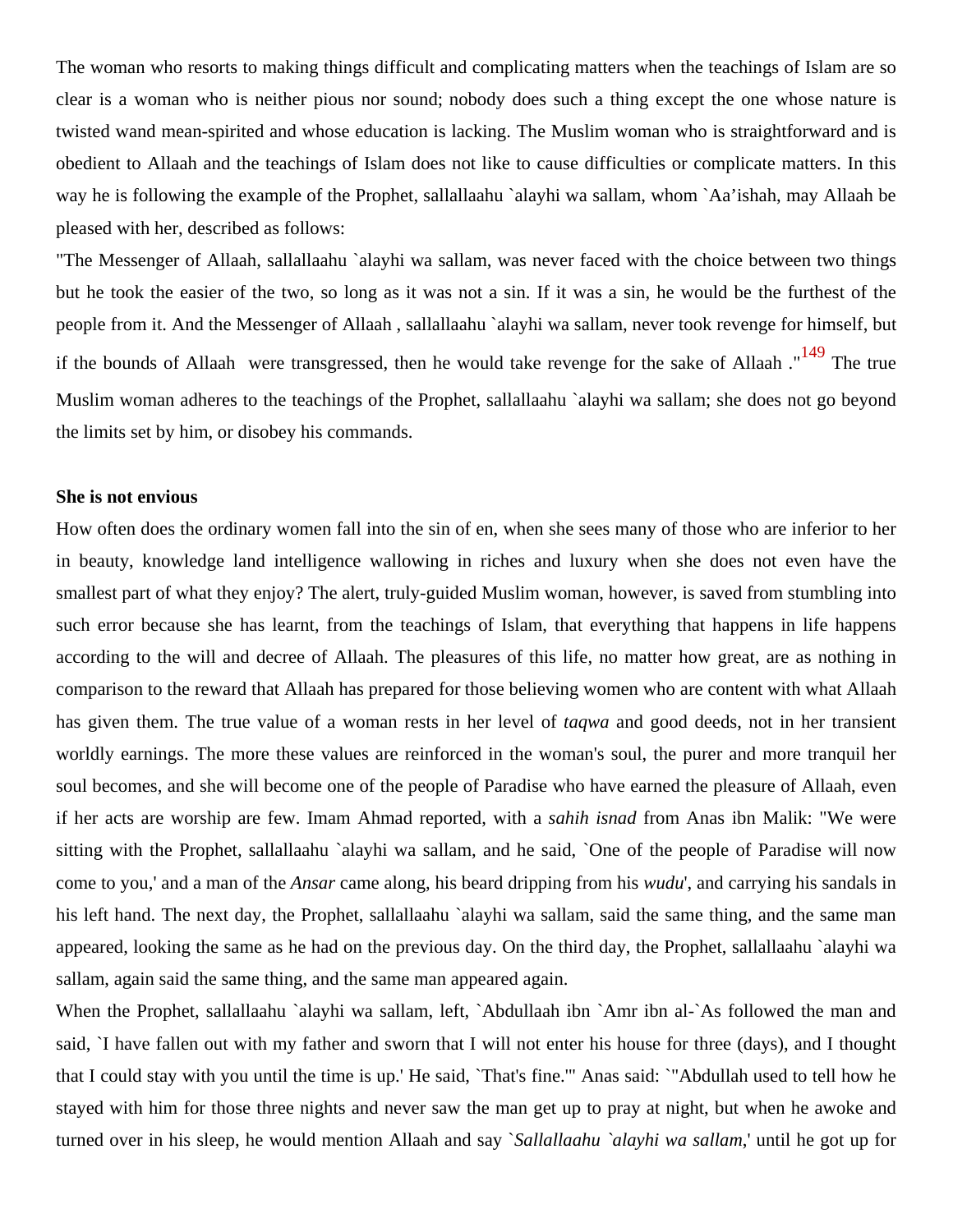*Salat al-Fajr*. `Abdullaah said: `But I never heard him say anything but good. When the three days were over and I had begun to think that his deeds were nothing remarkable, I said, "O servant of Allaah! There was no quarrel between me and my father, but I heard the Prophet, sallallaahu `alayhi wa sallam, say three times, `One of the people of Paradise will come to you,' and you appeared each time, so I wanted to come and stay with you to see what you did, so that I could follow your example, but I did not see you do anything out of the ordinary. What is it that has raised you to such a great status as the Prophet, sallallaahu `alayhi wa sallam, said?" The man said, "It is only what you have seen." When I turned away, he called me back and said, "It is only what you have seen, but I do not hold anything against any Muslim in my heart, and I do not envy anyone for the blessings that Allaah has bestowed on him." `Abdullaah said: `This is what raised you to that great status, and this is what we could not achieve. $150$ 

This Hadeeth indicates the effects of having a heart that is free of hatred, envy, malice and treachery, and its impact on deciding a person's fate in the Hereafter, raising his status in the sight of Allaah and making his deeds acceptable, even if they are few. These effects can be clearly seen in the example of this man whose acts of worship were few, but he would enter Paradise because of the purity of his heart and the fact that people were safe from harm on his part. These effects are in direct contrast with the woman about whom the Prophet, sallallaahu `alayhi wa sallam, was asked; although she spent her nights in prayer and her days in fasting, she used to insult and mistreat her neighbours, so the Prophet, sallallaahu `alayhi wa sallam, said: "She will be in Hell."151

The person who weighs heavily in the balance of Islam (i.e., is successful) is the one whose heart is always pure and free from hatred, malice, envy and resentment, even if his acts of worship are few. A person who performs many acts of worship when his or her heart is filled with feelings of resentment, envy and hatred, is merely performing an outward, mechanical action that clearly has no solid foundation of faith. Hence it has no effect in purifying his soul of envy which the Prophet, sallallaahu `alayhi wa sallam, stated does not belong in the heart of the one who has true faith: "Faith and envy do not go together in the heart of the believer."<sup>152</sup> Damurah ibn Tha`labah may Allaah be pleased with him said: "The Messenger of Allaah, sallallaahu `alayhi wa sallam, said: `The people will do fine so long as they do not envy one another."<sup>153</sup>

The true Muslim woman is the one who combines proper worship with purity of heart, uncontaminated by envy, malice and hatred. In this way she may scale the heights of true *taqwa* and attain a high status in the sight of Allaah, and also earn the love and respect of other people in this world. Thus she will become a solid brick in the structure of a pure, cohesive Muslim community that deserves to carry the message of Allaah to mankind.

## **She avoids boasting and seeking fame**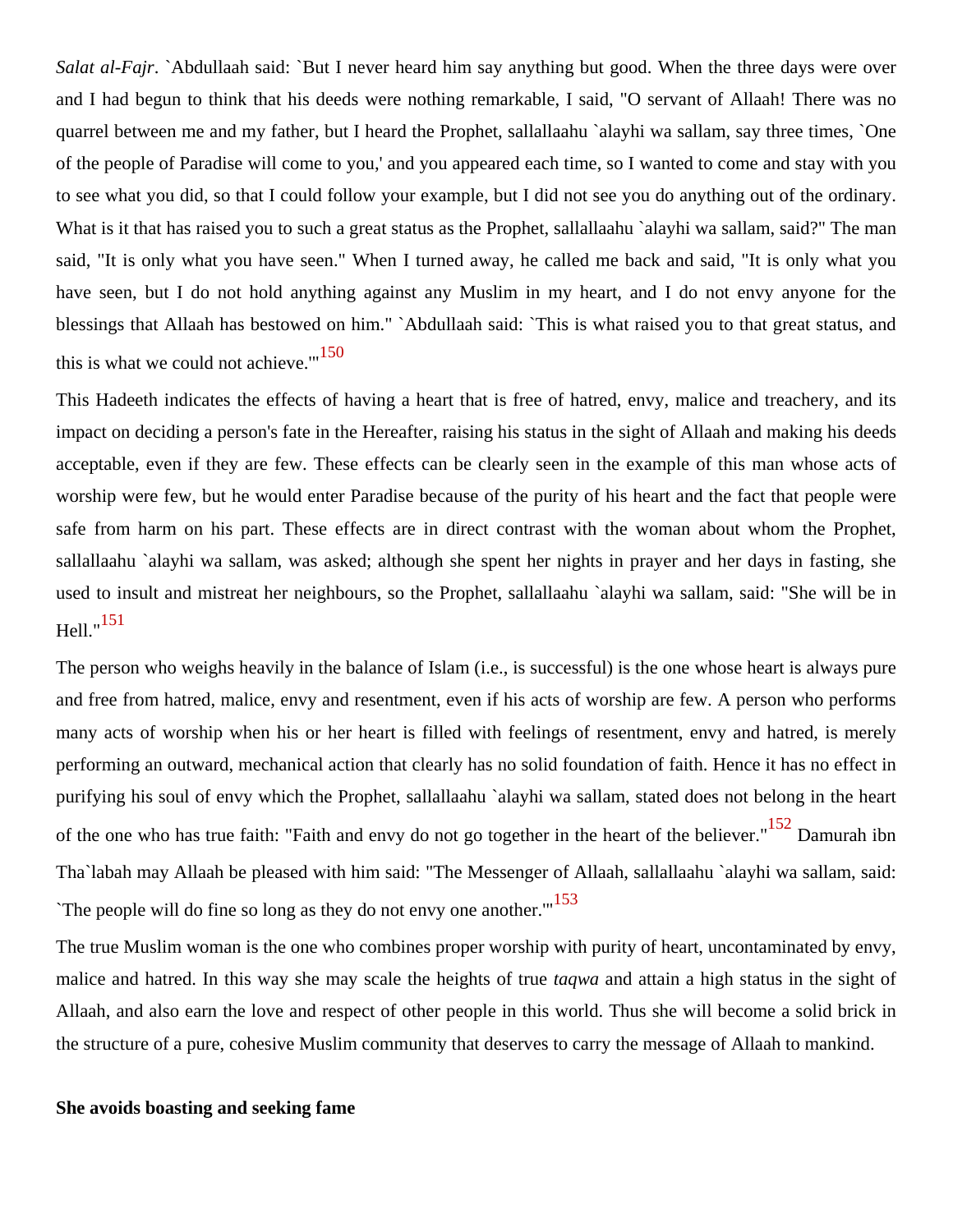Among the attributes of the Muslim woman who understands and follows the teachings of Islam are her humility, truthfulness and realistic approach. She does not have an attitude of superiority, selfadmiration and telling lies, and she does not claim to have more than she actually has in order to show off to her friends and peers under false pretences. She tries to avoid such unpleasant habits, because they do not befit the nature of a woman whose personality has been moulded by the principles of Islam. A woman came to the Prophet, sallallaahu `alayhi wa sallam, asking whether she would be permitted to say that her husband had given her something which he had not given her, in order to boast and show off. The Prophet, sallallaahu `alayhi wa sallam, replied: "The one who creates a false impression of having been given something which he was not given is like the one who wears the garment of falsehood." $154$  Islam is a religion that is based on sincerity, purity, humility and realism; it abhors deception, haughtiness, arrogance, conceit and false claims. So it hates to see its followers boasting under false pretences, looking down on other, or hoarding wealth for love of fame. It sharply criticizes those who adopt such attitudes, just as it rebukes the one who wears the garment of falsehood.

#### **Her speech is not exaggerated or affected**

The true Muslim is natural in her behavior and conduct; she does not exaggerate or affect her speech in order to attract attention, because these are sickening, hateful attributes that do not exist in people of sound nature. Only those who are twisted or whose sound nature is lacking speak in an exaggerated or affected manner. For this reason the Prophet, sallallaahu `alayhi wa sallam, was very harsh on those men and women who exaggerate in their speech, and after his death, Abu Bakr and `Umar were similarly harsh on them, to the extent that `Abdullaah ibn Mas`ud said: "By Him besides Whom there is no other god, I never saw anyone who was harsher on those who exaggerate in their speech than the Messenger of Allaah, sallallaahu `alayhi wa sallam, and I never saw anyone who was harsher on them after his death than Abu Bakr, and I think that `Umar feared the most for them of all people on earth."<sup>155</sup>

#### **She has a likeable personality**

The Muslim woman is keen to be like by others, through her good deeds and through the positive effect she has on them, as well as by having a good reputation in society. People's love for her is a sign that Allaah loves her too, because in this case He opens people's hearts to her and makes her accepted and well-liked by everyone she meets or she hear about her. Concerning this, the Prophet, sallallaahu `alayhi wa sallam, said: "When Allaah loves a person, he calls Jibril and says: `I love So-and-so, so love him.' So Jibril will love him, and will call out in the heavens: `Allaah loves So-and-so, so love him.' Then the people of heaven will love him, and he will be well-accepted on earth. If Allaah hates a person, he calls Jibril and says: `I hate So-and-so, so hate him., So Jibril will hate him, and will call out in the heavens: `Allaah hates So-and-so, so hate him.' Then the people of heaven will hate him, and he will be despised on earth."<sup>156</sup>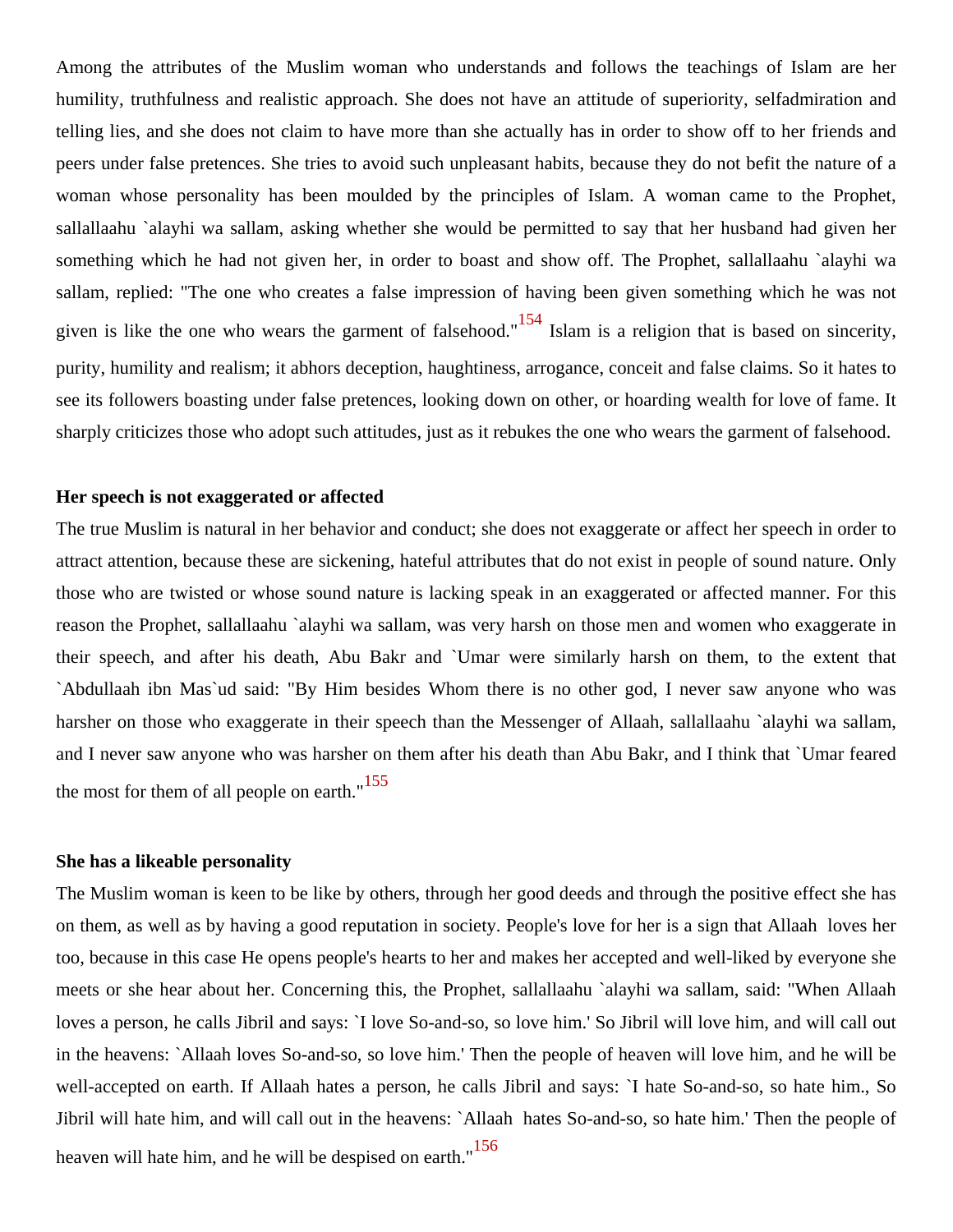This is the unseen, divreason why some Muslim men and women enjoy the love of others towards them. It is the love of Allaah which He has spread among the people of heaven and earth, and makes those fortunate people will-accepted on earth, or else His hatred causes them to be despised on earth. No-one can earn the love of Allaah except the one who turns to Him seeking His pleasure, and no-one earns His hatred except the one who turns away from His guidance and disobeys Him. The good news of Allaah's love and pleasure is given only to believing men and women, those who believe and do good works, which are commended by other people. Allaah will hasten to bring them glad tidings in their own lifetimes, so He causes people to praise them and love them, as is seen in the *sahih* Hadeeth narrated by Muslim from Abu Dharr, who said: "The Prophet, sallallaahu `alayhi wa sallam, was asked, `What do you think of a man who does a good deed, and people praise him for it? He said, `That is gtidings for the believer that he has received in this world." According to another report also narrated by Muslim: "and the people love him for it."<sup>157</sup>

The Muslim woman who has the best characteristics and is adhering to the limits set by Allaah, doing what He commands and avoiding what He forbids, is the woman who deserves to receive these glad tidings in this world. She deserves to be loved by everyone who knows her or hears of her good deeds, such as tolerance, turning away form ignorant women, responding to evil with good, helping the poor and destitute, wanting the best for others, denying herself, speaking the truth, refraining from talking unnecessarily, being fair in her judgement and treatment of others, avoiding malicious gossip and hurting others, and other righteous attitudes and virtues that Islam encourages and describes as an adornment for the Muslim woman. Such a woman has truly understood the teachings of her religion; she has earned the love of people in this world and the pleasure of Allaah and Paradise in the Hereafter.

#### **She is friendly and likeable**

The sensitive Muslim woman is friendly and likeable. She makes friends with other women and mixes with them, and they in turn like to meet her and make friends with her, because of her gentle, refined, attractive character and good treatment of them. These are the best characteristics that a woman may attain, as they entitle her to mix with other women, earn their trust and have an influence on them. Women will only listen to the one whom they like and trust and feel comfortable with, and they will only be persuaded by a woman who brings with her an attitude of trust, friendship and respect. Hence there are many Hadeeth which commend the type of person who is friendly and liked by others. Such a person, whether man or woman, is one of those chosen ones who are beloved by the Prophet, sallallaahu `alayhi wa sallam, and will be closest to him on the Day of Judgement: "Shall I not tell you who among you is most beloved to me and will be closest to me on the Day of Resurrection?" He repeated it three or two times, and they said, "Yes, O Messenger of Allaah." He said, "Those of you who are the best in attitude and character."<sup>158</sup> Some reports add: "Those who are down to earth and humble, who get along with others and with whom others feel comfortable."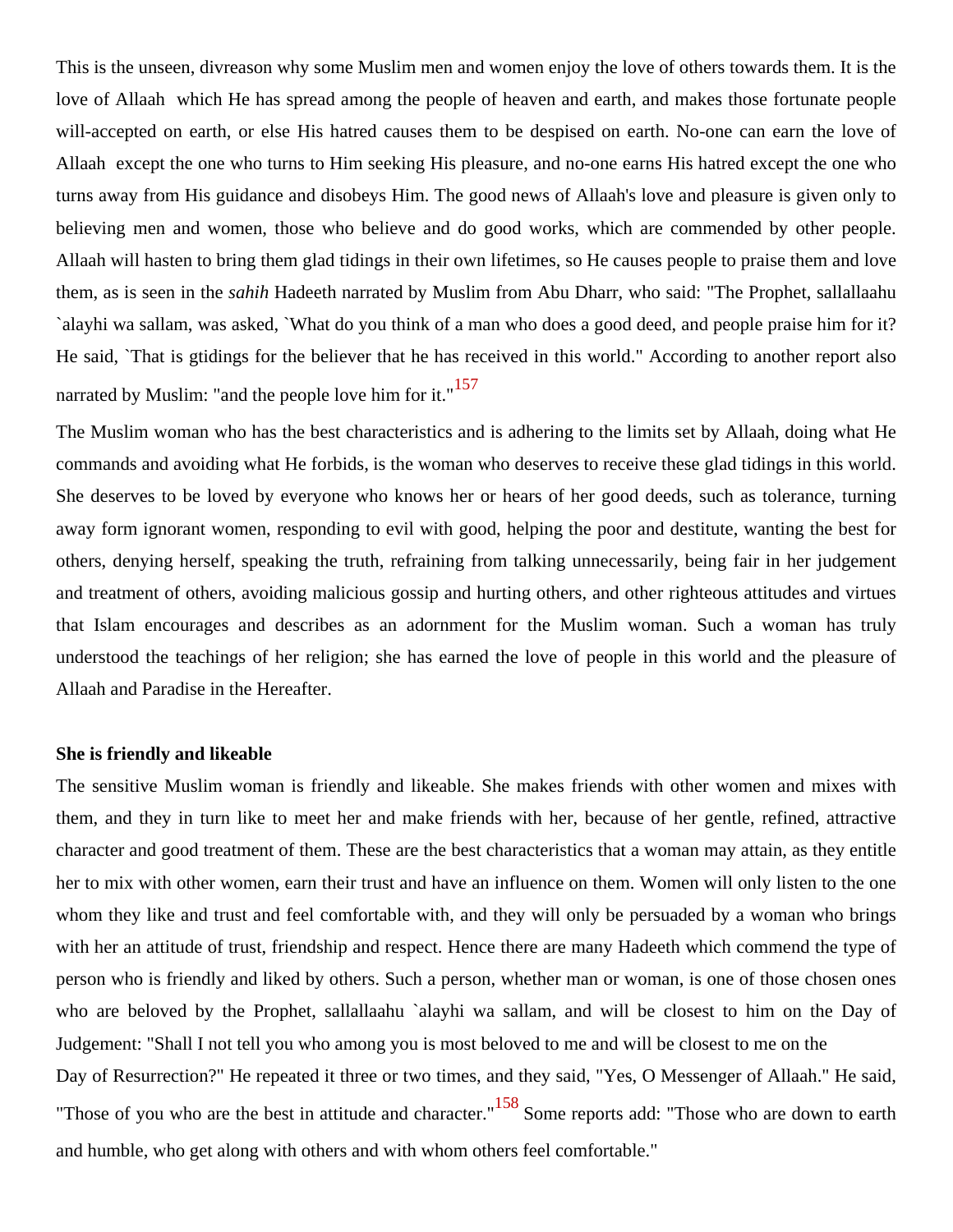One of the most important attributes of the Muslim woman is that she gets along with others and others feel comfortable with her. She likes people and they like her. If she is not like this, then she will not be able to convey the message or achieve anything of significance. Whoever is like that has no goodness in him, as in the Hadeeth: "The believer gets along with people and they feel comfortable with him. There is no goodness in the one who does not get along with people and with whom they do not feel comfortable."<sup>159</sup>

The Prophet, sallallaahu `alayhi wa sallam, set the highest example of good behavior towards people. He was skillful in softening their hearts and called them to follow him in word and deed. He demonstrated how to reach people's hearts and win their love and admiration. He was always cheerful and easy-going, never harsh. When he came to any gathering, he would sit wherever there was a free space, and he told others to do likewise. He treated everyone equally, so that no-one who was present in a gathering would feel that anyone else was receiving preferential treatment. If anyone came to him and asked for something, he would give it to them, or at least respond with kind words. His good attitude extended to everyone and he was like a father to them. The people gathered around him were truly equal, distinguished only by their level of *taqwa*. They were humble, respecting their elders, showing compassion to young ones, giving priority to those in need, and taking care of strangers. The Prophet, sallallaahu `alayhi wa sallam, never disappointed anyone who came to ask from him. There are three characteristics that he did not possess: he was not argumentative, he did not talk too much, and he did not concern himself with matters that were not his business. There are three things that he never did to people: he never criticized anyone, he never said "Shame on you!" to anyone, and he never looked for anyone's faults. He never said anything but that for which he hoped to earn reward. When he spoke, the people around him would listen earnestly, sitting still as if there were birds on their heads. When he was silent, then they would speak. They never argued with one another in his presence. They would smile at whatever he smiled at, and would be impressed by whatever impressed him. He would be patient with a stranger who might be harsh in his requests or questions, and his Companions would ask the stranger to speak gently. He said, "If you see someone in need, then help him." He never accepted praise except from someone who was thanking him for a favour, and he never cut off anyone who was speaking; he would wait until the person indicated that he had finished, or stood up.<sup>160</sup>

`Aa'ishah, may Allaah be pleased with her, tells us that the used to be cautious of the worst type of people, and he would speak gently to them and treat them well. A man sought permission to enter upon him and he said, "Let him in, what a bad brother of his tribe he is!" When the man came in, he spoke gently to him. `Aa'ishah said, "O Messenger of Allaah, you said what you said, then you spoke gently to him." He said, "O `Aa'ishah, the worst of people is the one whom people avoid (or are gentle towards) because they fear his slander."<sup>161</sup>

No doubt the mature Muslim woman who is receptive to the guidance of Islam follows in the footsteps of her Prophet, sallallaahu `alayhi wa sallam, in her dealings with all people, whether they are good or bad, so that she will be liked, well accepted and respected among all the women who know her or hear of her.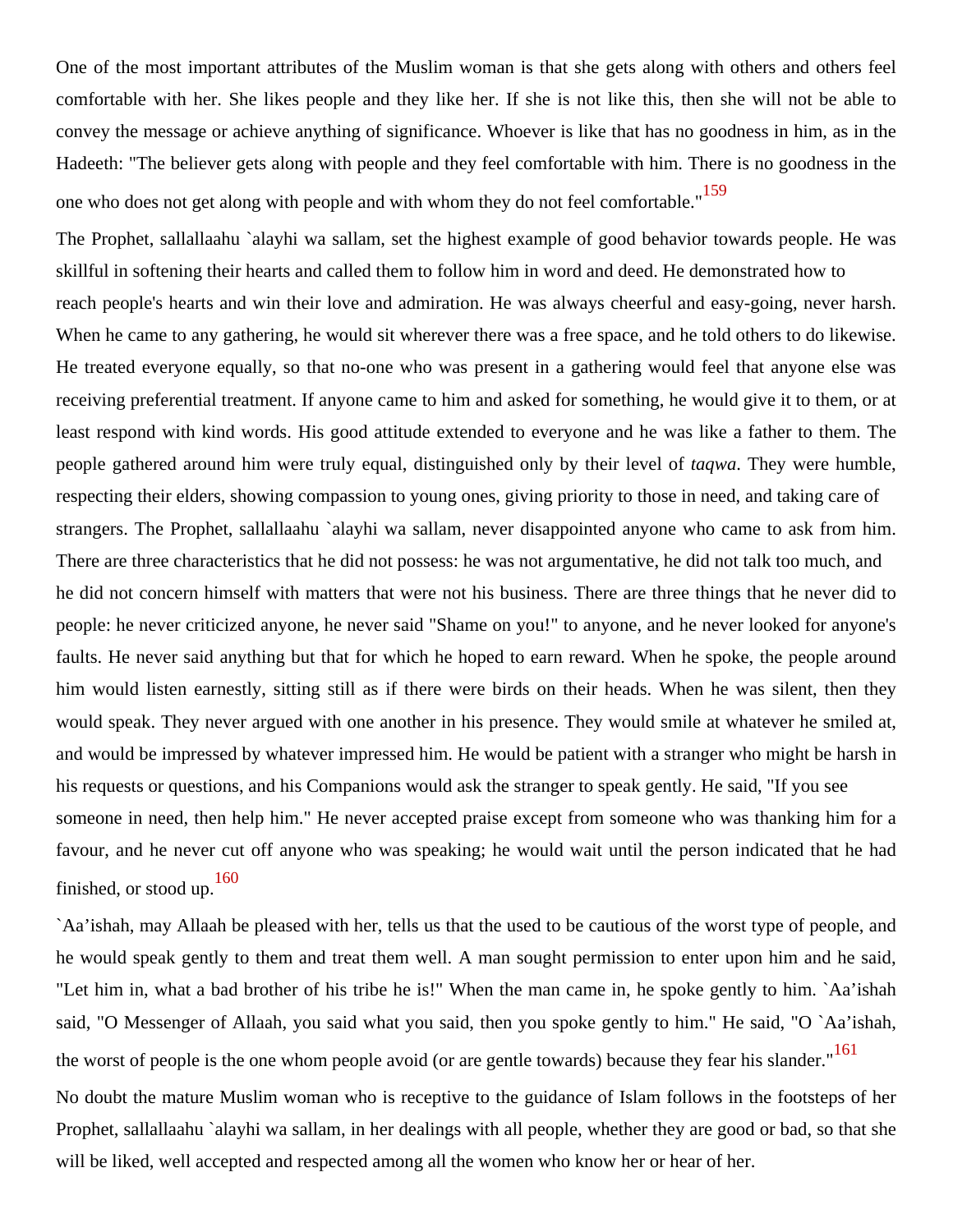#### **She keeps secrets**

It is obvious to the mature, wise Muslim woman that keeping secrets is one of the best characteristics that a person, man or woman, can have. Keeping secrets is a sign of a person's maturity, moral strength, wisdom and balanced personality. Therefore the true Muslim woman keeps those secrets that Islam urges her to keep. This was the attitude of the best personalities of Islam, and was one of their most beautiful characteristics. One of the best examples of this virtue and the determination to adhere to tit among the most prominent *Sahabah* was the attitude of Abu Bakr and `Uthman towards `Umar when he offered them his daughter Hafsah's hand in marriage after she was widowed, and their concealing the secret of the Prophet, sallallaahu `alayhi wa sallam, from him. Imam Bukhaari reports from `Abdullaah ibn `Umar that `Umar said, concerning events after his daughter Hafsah was widowed: "I met `Uthman ibn `Affan, may Allaah be pleased with him, and offered him Hafsah's hand in marriage. I said, `If you wish, I will marry Hafsah to you.' He said: `I will think about it.' A few days passed, then he met me and said, `I think that I do not wish to get married just now.' Then I met Abu Bakr Al-Siddiq may Allaah be pleased with him, and said, `If you wish, I will marry Hafsah bint `Umar to you.' Abu Bakr remained silent and made no reply to me, and I was more upset with him than with `Uthman. A few days passe, then the Prophet, sallallaahu `alayhi wa sallam, asked for her hand, and I gave her to him in marriage. Abu Bakr met me and said, `Perhaps you are angry with me for when you offered me Hafsah's hand and I did not reply?' I said, `Yes.' He said, `Nothing kept me from answering you except the fact that I knew the Prophet, sallallaahu `alayhi wa sallam, had mentioned her, and I could not disclose the secret of the Messenger of Allaah, sallallaahu `alayhi wa sallam. If he had decided not to marry her, then I would have married her." $162$  The virtue of keeping secrets was not confined only to the men of the *salaf*, it also included women and children whose hearts were filled with the guidance of Islam. We see this in the report given by Imam Muslim from Anas may Allaah be pleased with him, who said: "The Messenger of Allaah, sallallaahu `alayhi wa sallam, came to me while I was playing with some other boys. He greeted me, then sent me on an errand. I was late coming home to my mother, and when I came, she asked, `What kept you so long?' I said, `The Messenger of Allaah, sallallaahu `alayhi wa sallam, sent me on an erra.' She asked me, `What errand?' I said, `It is a secret.' She said, `Do not tell anyone the secret of the Messenger of Allaah , sallallaahu `alayhi wa sallam.' Anas said: By Allaah, if I had told anyone about it, I would have told you, O Thabit."<sup>163</sup>

Umm Anas saw that her son was keen to keep the secret entrusted to him by the Prophet, sallallaahu `alayhi wa sallam, so she reinforced this keen attitude by telling him not to disclose this secret to anyone. So Anas did not speak of it to anyone, not even the great *Sahabi* Thabit al-Bunani, who was the spokesman of the Prophet, sallallaahu `alayhi wa sallam, and one of those who were promised Paradise. She did not allow her curiosity to make her quiz her young son about the secret he was keeping from her. This is true Islamic *tarbiyah*  (education, upbringing), and this is the sublime level to which it raised men, women and children alike. Telling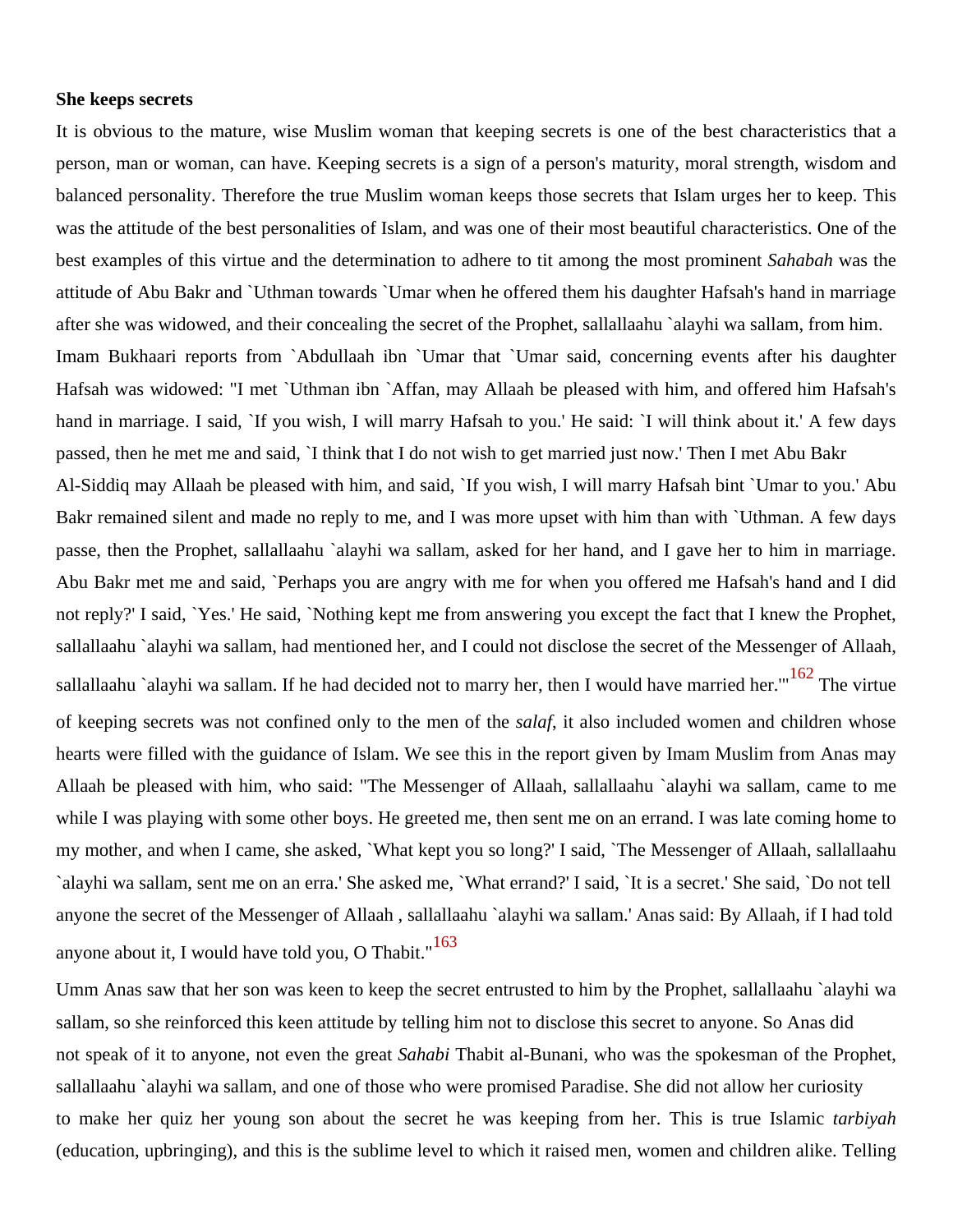secrets is one of the worst habits a person could have, and the worst form of this habit is disclosing secrets that relate to the intimacies of married life. A person who is afflicted with this abhorrent habit will be among the worst people on the Day of Judgement, as the Prophet, sallallaahu `alayhi wa sallam, explained: "The most evil of people in the sight of Allaah on the Day of Resurrection will be a man who was intimate with his wife, then went and told others about her secrets."<sup>164</sup>

Private matters should remain utterly secret, known only to those concerned. No-one broadcasts his private matters except the person who is somewhat crazy, stupid and unsound, and whose attitude is dirty, cheap and shameless. Muslim men and women are protected from such folly by the noble characteristics that they have learned from their religion.

#### **She is of cheerful Countenance**

It is clear to the Muslim woman that one of the most important factors in her success both in her private life with her husband and in her social life in general, is that she should be of cheerful countenance, smiling often and overflowing with warmth. Allaah of this will endear her to people and open their hearts to her. It is also the good attitude, positive personality and physical attractiveness encouraged by Islam.

In *Sahih Muslim*, it is reported that the Prophet, sallallaahu `alayhi wa sallam, said: "Do not think little of any good deed, even if it is just meeting your brother with a cheerful countenance."<sup>165</sup> The Prophet, sallallaahu `alayhi wa sallam, taught that the Muslim should smile at his brother, and he never met any of his *Sahabah*  without smiling at them, as is reported in the Hadeeth of the great *Sahabi* Jarir ibn `Abdullaah, who said: "The Prophet, sallallaahu `alayhi wa sallam, never refused to see me, after I embraced Islam, and he never saw me without smiling at me."<sup>166</sup> The Muslim woman who is cheerful and smiles a lot brings joy to her husband's heart, which increases his love and respect for her. This is also the attitude which she brings to the social circle of women with whom she mixes: nothing spreads love and affection in a community like a smiling face and a happy and content soul. These are characteristics which are most befitting to the gentle, polite Muslim woman who seeks to call others to Islam, because it is through these attitudes that she will be able to reach people's hearts.

#### **She is lighthearted and has a sense of humour**

The true Muslim woman is lighthearted and has a sense of humour; she is kind in her treatment of others and gentle in her speech. She does not disdain to joke with her sisters and friends on appropriate occasions. But the Muslim woman's jokes are distinguished by their legitimate Islamic nature, and never sink to the level of being cheap, dirty or stupid. The Prophet, sallallaahu `alayhi wa sallam, used to joke with his Companions, but his jokes never went beyond the bounds of truth. It was narrated that the *Sahabah* said to the Prophet, sallallaahu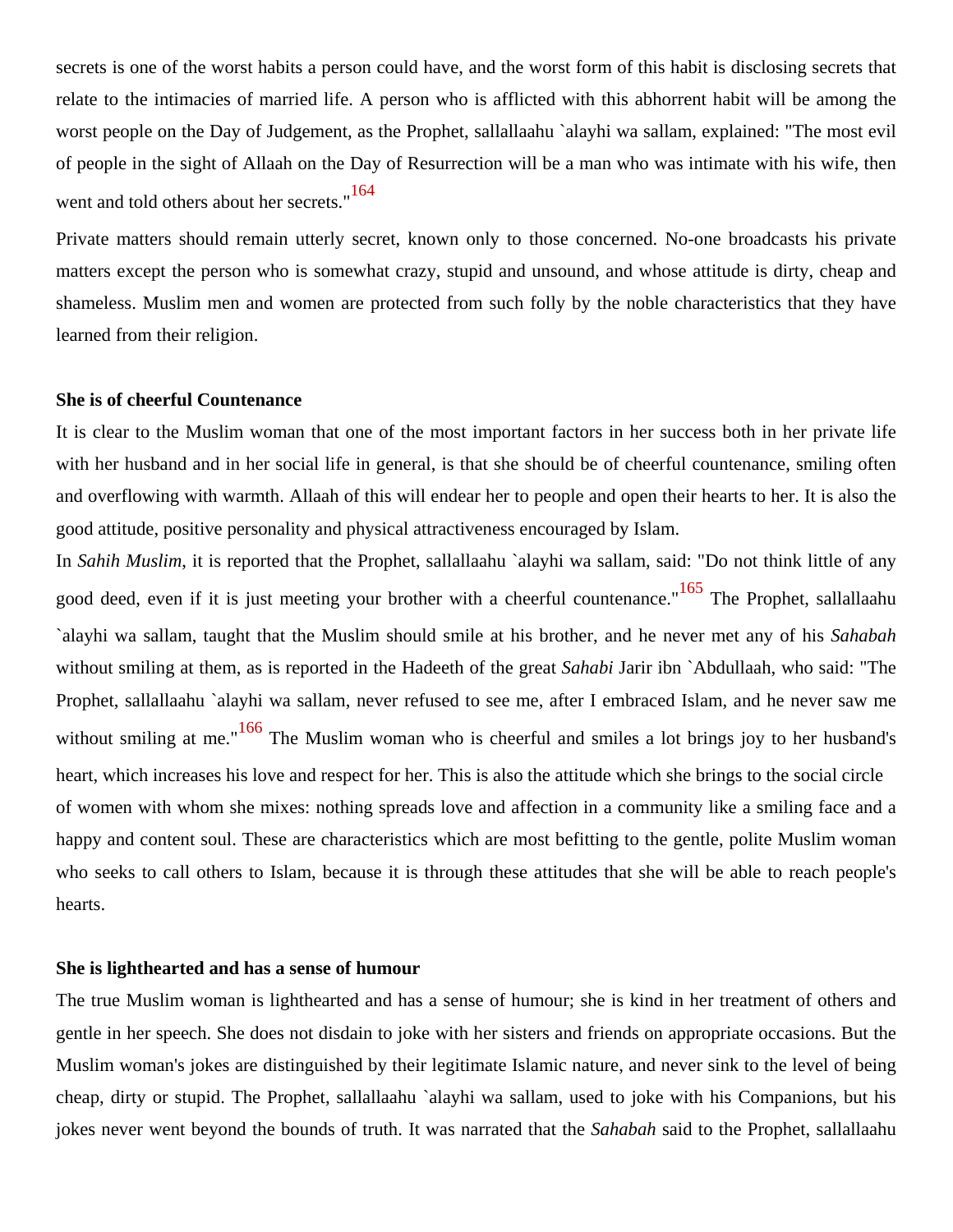`alayhi wa sallam,: "You joke with us." He said, "But I never say anything except the truth."167 The *Sahabah*  took the same approach to humour. There are many delightful and entertaining reports about the jokes exchanged between the Prophet, sallallaahu `alayhi wa sallam, and his Companions. Among the reports related in the books of Hadeeth and *sirah* is that which tells of how the Prophet, sallallaahu `alayhi wa sallam, used to joke with the small child of one of his Sahabah, a boy called Abu `Umayr, who had a little bird he used to play with. One day he saw the child looking sad, so he asked, "Why do I see Abu `Umayr looking sad?" The *Sahabah* told him, "The nughar<sup>168</sup> which he used to play with has died, O Messenger of Allaah." The Prophet, sallallaahu `alayhi wa sallam, began to gently joke with the child, saying, "O Abu `Umayr, what happened to the *nughayr*?"<sup>169</sup>

A man came to the Prophet, sallallaahu `alayhi wa sallam, to ask him to give him a beast to ride. The Prophet, sallallaahu `alayhi wa sallam, jokingly told him: "I will give you the offspring of a she-camel to ride." He said, "O Messenger of Allaah, what shall I do with the offspring of a she-camel? The Prophet, sallallaahu `alayhi wa sallam, said: "Are riding-camels born except from she-camels?"<sup>170</sup>

Imam Ahmad reported from Anas, may Allaah be pleased with him, that there was a man from the desert people whose name was Zahir. He used to bring gifts from the desert to the Prophet, sallallaahu `alayhi wa sallam, and in return the Prophet, sallallaahu `alayhi wa sallam, would provide him with whatever he needed when he went out to fight. The Prophet, sallallaahu `alayhi wa sallam, said: "Zahir is our man of the desert, and we are his town-dwellers." The Prophet, sallallaahu `alayhi wa sallam, loved him very much, and he (Zahir) was an ugly man. One day the Prophet, sallallaahu `alayhi wa sallam, came to him whilst he was selling some goods. He embraced him from behind. The man could not see him, so he said, "Let me go! Who is this?" Then he turned around and recognised the Prophet, sallallaahu `alayhi wa sallam, so he tried to move closer to him once he knew who it was. The Prophet, sallallaahu `alayhi wa sallam, started saying, "Who will buy this slave?" Zahir said, "O Messenger of Allaah, you will find me unsellable." The Prophet, sallallaahu `alayhi wa sallam, said, "But in the sight of Allaah you are not unsellable," or he said, "But in the sight of Allaah you are valuable." $171$ 

An old woman came to the Prophet, sallallaahu `alayhi wa sallam, and said, "O Messenger of Allaah, pray to Allaah that I will enter Paradise." He said jokingly, "O Mother of So-and-so, no old women will enter Paradise." The old woman went away crying, so the Prophet, sallallaahu `alayhi wa sallam, said: "Tell her that she will not enter Paradise as an old woman, for Allaah Says (which means): **"***We have created [their Companions] of* 

# *special creation, and made them virgin-pure [and undefiled]***" [**Quran 56:35-36]"<sup>172</sup>

One of the Hadeeth that reflect the Prophet's sense of humour and enjoyment of fun is the report narrated by Imam Ahmad from `Aa'ishah, may Allaah be pleased with her, who said: "I went out with the Prophet, sallallaahu `alayhi wa sallam, on a journey. At that time I was still young and was quite slender. The Prophet, sallallaahu `alayhi wa sallam, told the people, `Go on ahead,' and they went on ahead, then he said to me,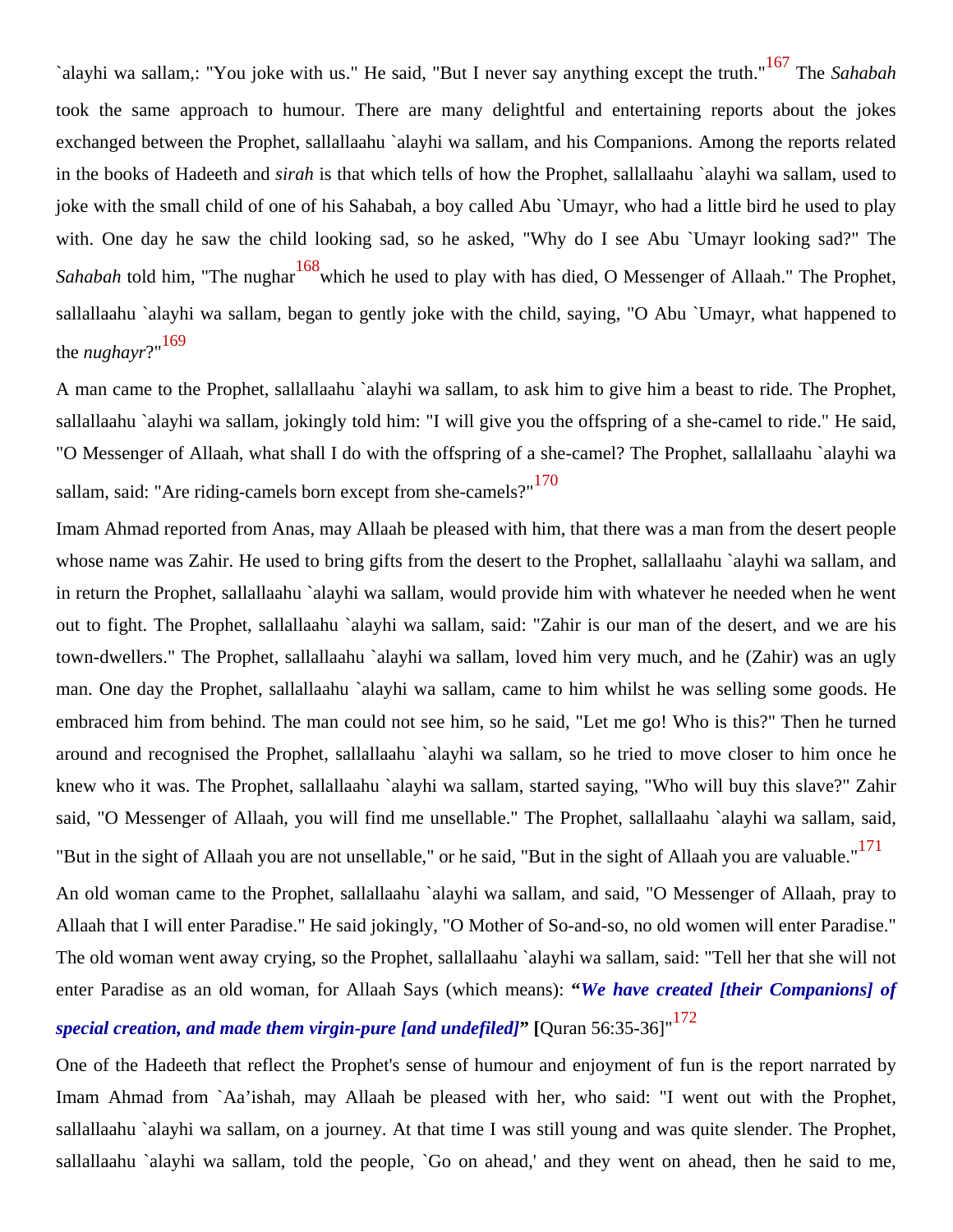`Come, let us have a race.' So I raced with him, and I won. He let the matter rest until I had gained weight. Later, I accompanied him on another journey. He told the people, `Go on ahead,' and they went on ahead. He said to me, `Come, let us have a race.' So I raced with him, and he won. He began to laugh, and said, `This is for that.'"<sup>173</sup>

The Prophet, sallallaahu `alayhi wa sallam, the *imam*, leader and teacher of the Muslims, liked to joke and have fun sometimes, no matter how busy he was with theburdens of leadership and the effort to establish the Islamic state, direct the forces of *jihad*, and so on. All of this did not keep him from engaging in entertaining jokes and lighthearted fun that would make his Companions - or his wives, on other occasions - feel happy. Another example is the report narrated by `Aa'ishah (May Allaah be pleased with her), who said: "I came to the Prophet, sallallaahu `alayhi wa sallam, with some *harirah* (a dish made with flour and milk) that I had cooked for him, and told Sawdah (May Allaah be pleased with her), as the Prophet, sallallaahu `alayhi wa sallam, was sitting between me and her - `Eat. 'She refused, so I said, `Either you eat, or I will fill your face!' She still refused, so I put my hand in the *harirah* and daubed her face with it. The Prophet, sallallaahu `alayhi wa sallam, laughed, put some *harirah* in her hand, and said, `Do the same to her!'"According to another report: "He lowered his knee (moved out of the way) so that she could get her own back on me, then she took some from the plate and wiped my face with it, and the Prophet, sallallaahu `alayhi wa sallam, laughed."<sup>174</sup>

These repoare a clear indication of the tolerance of Islam and its followers, and of the kind of lightheartedness and humour that it wants to see in the Muslims. It is a quality that is liked in the serious Muslim woman, for it adds beauty, attraction and influence to her character.

## **She tries to make people happy**

The Muslim woman is keen, in her conversations with other women, to bring happiness to them and make them feel cheerful and lively by means of the good news and pleasant jokes that she tells them. Making people happy, within the framework of that which is permitted, is an Islamic duty that is strongly encouraged, so that the environment of the believers, men and women, may be filled with friendliness, happiness and joy, ready to undertake serious work and the sacrifices and difficulties that it entails.

For this reason Islam tells us that the reward of one who makes Muslims happy will be the greater happiness that Allaah will bestow upon him on the Day of Resurrection: "Whoever meets his Muslim brother and makes him happy with something that Allaah likes, Allaah will make him happy on the Day of Resurrection."<sup>175</sup>

The clever Muslim woman will find different ways to make her sisters happy in ways that are permitted - a warm greeting, a kind word, a clever comment, a pleasant joke, good news, a friendly smile, a sincerely-meant visit, a charming gift, always keeping in touch, sincere help, comforting consolation - which will open their hearts, sow the seeds of love and strengthen the ties of friendship and sisterhood.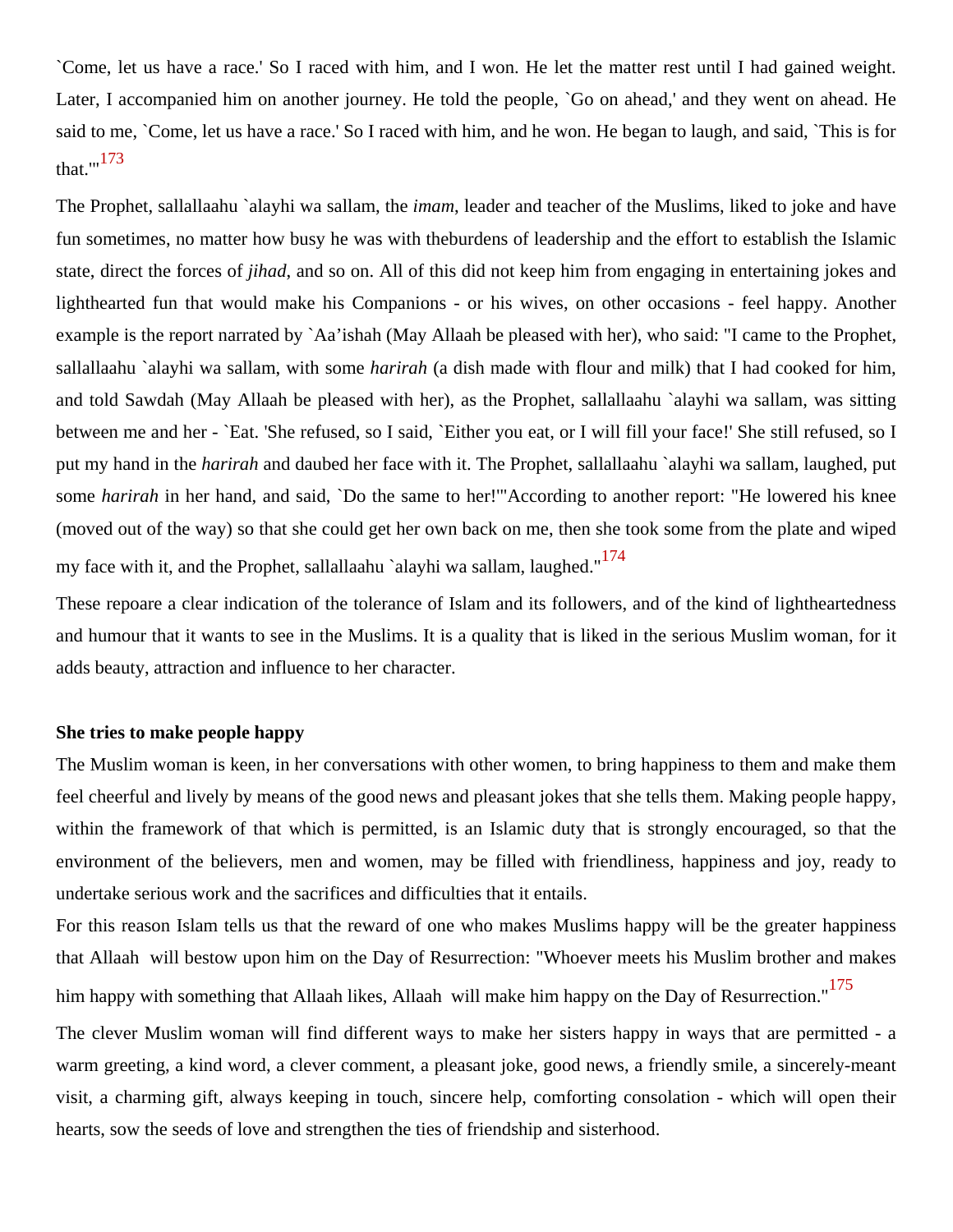#### **She is not over-strict**

Another of the qualities of the true Muslim woman is that she is not over-strict, and does not go to extremes with regard to matters that Islam has permitted on certain occasions, such as the singing that is permitted on `Eed and at weddings, or watching some entertaining games or sports, so long as they are not accompanied by any form of corruption that may lead to *fitnah*.

Although she may accept to watch or join in entertainment on certain occasions, she does not make this her main concern in life. She follows the teachings of Islam which permit fun and entertainment on occasion, as is reported in a number of *sahih* Hadeeth.

In *Sahih Bukhaari*, `Aa'ishah (May Allaah be pleased with her) is reported to have arranged a marriage for a woman who was an orphan under her care, to a man of the *Ansar*. The Prophet, sallallaahu `alayhi wa sallam, asked her: "O `Aa'ishah, what sort of fun and entertainment do you have? For the *Ansar* love fun and entertainment."<sup>176</sup>

Imam Bukhaari also narrates from `Aa'ishah: "The Prophet, sallallaahu `alayhi wa sallam, entered upon me when there were two young girls singing the songs of Bu`ath<sup>177</sup>. He lay down on his bed and turned his face away. Then Abu Bakr entered, and told me off, saying: `Musical instruments of *Shaytan* in the house of the Prophet, sallallaahu `alayhi wa sallam,!'

The Messenger of Allaah , sallallaahu `alayhi wa sallam, turned to him and said: `Let them be.' When he was no longer paying attention, I signalled to them, and they left."<sup>178</sup>

According to another report, also narrated by Bukhaari, the Prophet, sallallaahu `alayhi wa sallam, said: "O Abu Bakr, every nation has a day of celebration, and this is our day of celebration."<sup>179</sup>

Another report narrated by Bukhaari from `Aa'ishah says: "It was the day of `Eed, and the black people were playing with shields and spears. Either I asked the Prophet, sallallaahu `alayhi wa sallam, or he said to me: `Would you like to watch?' I said, `Yes.' So he let me stand behind him, his cheek against my cheek, and he was saying, `Carry on, O Banu Arfidah<sup>180</sup>!' When I got tired, he asked me, `Have you had enough?' I said, `Yes.' He said, `Then go.'"<sup>181</sup> Ibn Hijr reported a number of versions of this Hadeeth from `Aa'ishah, such as that recorded by al-Zuhri: "... Until I ['A'ishah] was the one who had had enough." $182$ 

Muslim also narrates from al-Zuhri: "Then he stayed standing there for my sake until I was the one who decided to leave."<sup>183</sup> Al-Nisa'i reports from Yazid ibn Marwan: "The Prophet, sallallaahu `alayhi wa sallam, said: `Have you had enough? Have you had enough?' She said, `I decided to say No, just to see how where I stood with him (i.e. how much he loved me). $184$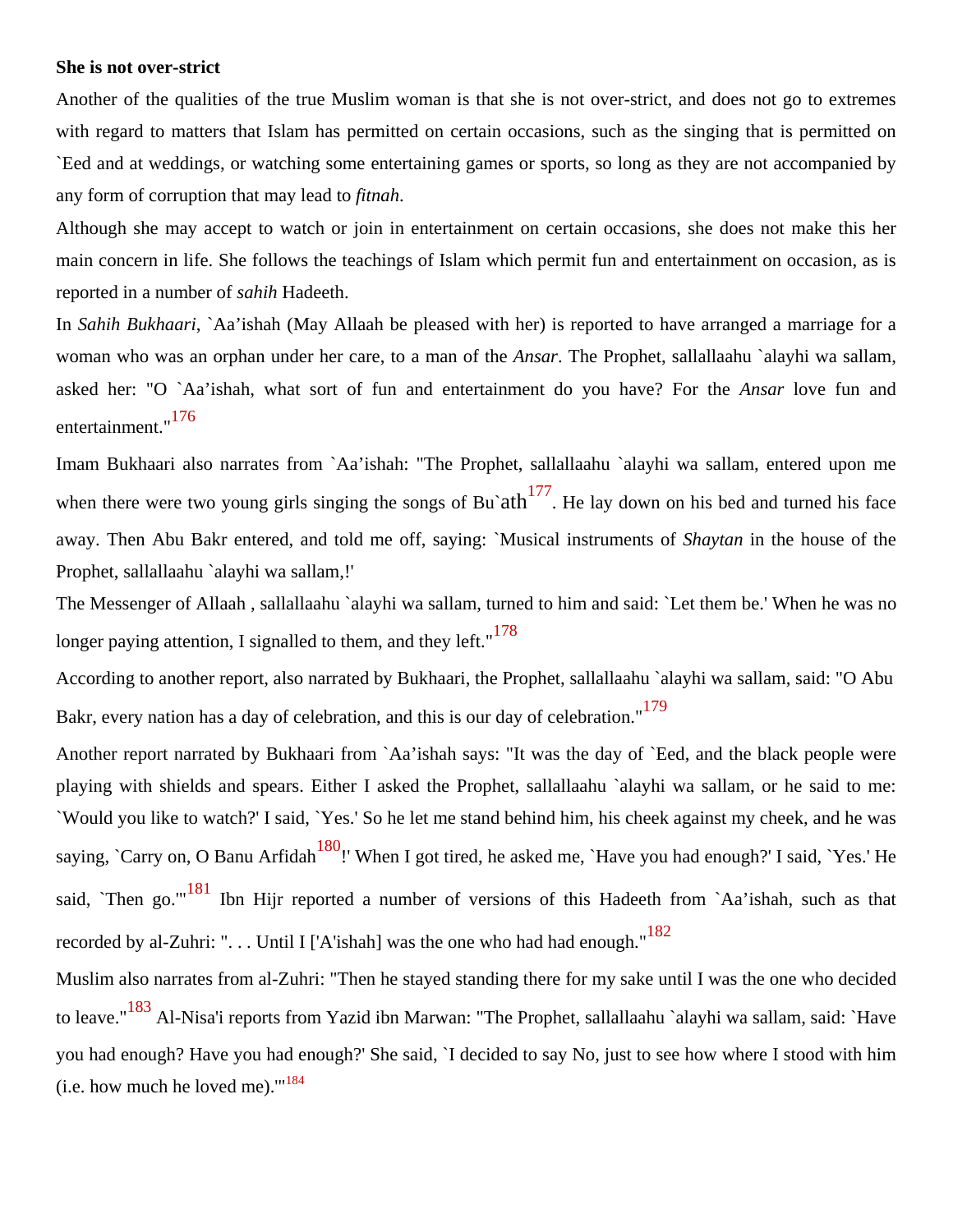Al-Nisa'i reports from Abu Salamah from `Aa'ishah: "I said, `O Messenger of Allaah, do not rush.' So he remained standing for my sake, then said, `Have you had enough?' I said, `Do not rush.' . . . It was not that I wanted to watch them, but I wanted all the women to know how I stood with him."

In the chapter on marriage, there is a report narrated by al-Zuhri which adds: "You should understand that young girls like to have fun."<sup>185</sup>

In *Fath al-Bari186* al-Siraj reports via Abu'l-Zinad from `Urwah from `Aa'ishah that the Prophet, sallallaahu `alayhi wa sallam, said on that day: "Let the Jews know that in our religion there is room for entertainment, and I have been sent with a tolerant, pure religion."

Tirmidhi reports in his *Sunan* that `Aa'ishah said: "The Prophet, sallallaahu `alayhi wa sallam, was sitting, and we heard some noise and children's voices outside. The Prophet, sallallaahu `alayhi wa sallam, stood up, and saw an Abyssinian woman dancing, with children around her. He said, `O `Aa'ishah, come and see!' So I came, and put my chin on his shoulder, looking through the gap between his head and his shoulder. He asked me, `Have you had enough?' and I decided to say No, just to see where I stood with him. Suddenly `Umar appeared, and the people scattered. The Prophet, sallallaahu `alayhi wa sallam, said: `I can see that the devils among *jinn*  and mankind flee from `Umar!' [`Aa'ishah] said: then I went back."<sup>187.</sup>

These and similar texts, as understood in the books of Hadeeth, are clear evidence of the Prophet's kind and gentle treatment of his wife, and his eagerness to make her happy. They are also proof of the tolerance and ease of Islam, and its concern that women should be allowed to enjoy the kinds of fun and entertainment that it has permitted, unlike some of those overstrict people nowadays who regard such fun as a serious crime for which women should be severely punished by being imprisoned (in the home).

The Muslim woman who understands the teachings of Islam should be very serious in her attitude, concentrating on noble aims and shunning frivolities. But this should not stop her from having fun occasionally, in ways that are permitted by Islam, which leaves room for such entertainment. The wise Lawgiver understands the nature of people and their inclination to relax and have fun from time to time, so that they can then return refreshed to their serious pursuits, with renewed vigour, stronger determination, and more prepared to shoulder the burdens of their responsibilities. This is the balanced, integrated, wise approach that Islam brings.

### **She is not arrogant or proud**

The true Muslim woman is not arrogant or proud; she does not look down her nose at other women who may be inferior to her in terms of beauty, wealth, lineage or status, because the Muslim woman who understands the teachings of Islam knows that arrogance and pride in this world will deny a woman the blessings of the Hereafter, which Allaah will deny to men and women who are arrogant. These blessings are only for those who shun arrogance and pride in world: *"That House of the Hereafter We shall give to those who intend not highhandedness or mischief on earth: and the End is [best] for the righteous."* [Quran 28:83]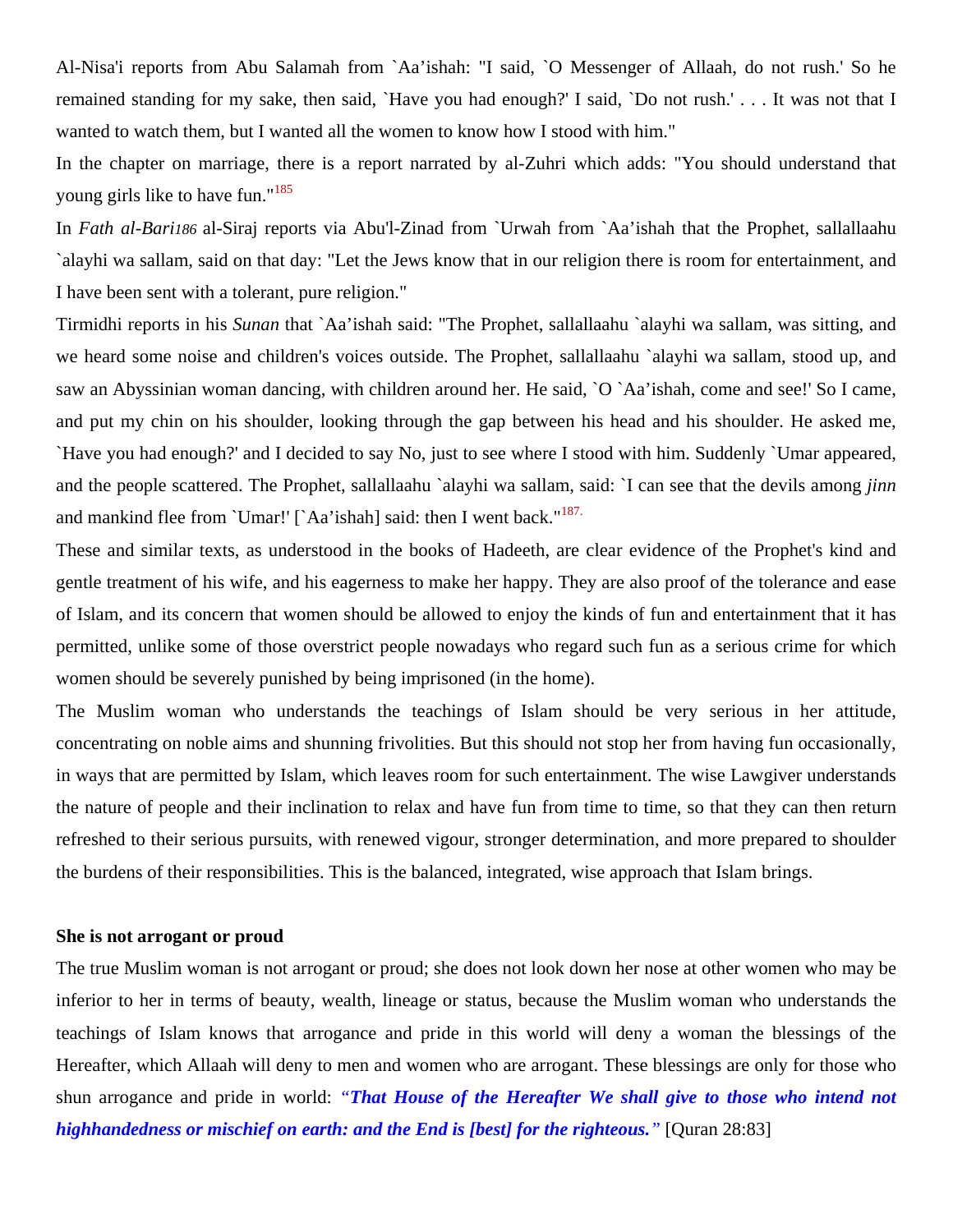She also knows that Allaah does not love those who arrogantly boast: *"And swell not your cheek [for pride] at men, nor walk in insolence through the earth: for Allaah loves not any arrogant boaster."* [Quran 31:18]

Whoever examines the Hadeeth texts will be astonished at the attention given by the Prophet, sallallaahu `alayhi wa sallam, to eradicating arrogance from people's hearts by forbidding it, deterring it and warning those men and women who were afflicted with it that they stand to lose everything in the Hereafter for the sake of an atom's-weight of pride that the *Shaytan* has placed in their hearts. Such people are among the arrogant ones to whom Allaah has denied entry to Paradise, as is stated in the Hadeeth narrated by Muslim: "No one will enter Paradise who has an atom's-weight of pride in his heart." A man asked, "What if a man likes his clothes and his shoes to look good?" He said, "Allaah is Beautiful and loves beauty (i.e. wanting to loogood is not pride or arrogance). Pride is denying the truth and despising people."188

Harithah ibn Wahb may Allaah be pleased with him said: "I heard the Messenger of Allaah, sallallaahu `alayhi wa sallam, say: `Shall I not tell you about the people of Hell? Everyone who is harsh, proud, disdainful and arrogant."<sup>189</sup>

It is enough for those arrogant, proud women who boast to their friends to know of the moral humiliation that Allaah has prepared for them in the Hereafter: Allaah will not even look at them or speak to them or praise them, and this will be the ultimate humiliation. The Prophet, sallallaahu `alayhi wa sallam, said: "On the Day of Resurrection, Allaah will not look at those who let their garments trail on the ground out of arrogance."<sup>190</sup>

"There are three whom Allaah will not speak to, or praise, or look at on the Day of Judgement, and they will have a severe punishment: an old man who commits adultery, a king who tells lies, and a poor man who is arrogant."<sup>191</sup>

Pride is one of the divine attributes and weak human creatures have no right to it. Those who are arrogant and proud transgress into the realm of the divine, vying with the Almighty Creator for one of His sublime attributes, so they deserve the severe punishment to which the Prophet, sallallaahu `alayhi wa sallam, referred: "Allaah says: `Might is My cloak and pride is My garment. Whoever vies with Me for either of them, I will punish him.'"<sup>192</sup>

Many Hadeeth warn the believers against being tempted by pride at moments of human weakness. The Prophet, sallallaahu `alayhi wa sallam, used various methods to warn them so that the pious believers would be protected from the awful disease of arrogance. For example: "Whoever thinks highly of himself, or walks with an arrogant attitude, will meet Allaah when He is angry with him."<sup>193</sup>

#### **She is humble and modest**

It comes as no surprise that the Muslim woman who understands anything of the teachings of Islam should be humble and modest, gentle, tolerant and kind in her dealings with others. She finds Hadeeth which complement those that warn men and women against arrogance, texts that encourage modesty and humility, promising everyone who humbles himself for the sake of Allaah that he or she will be raised in status, as the Prophet,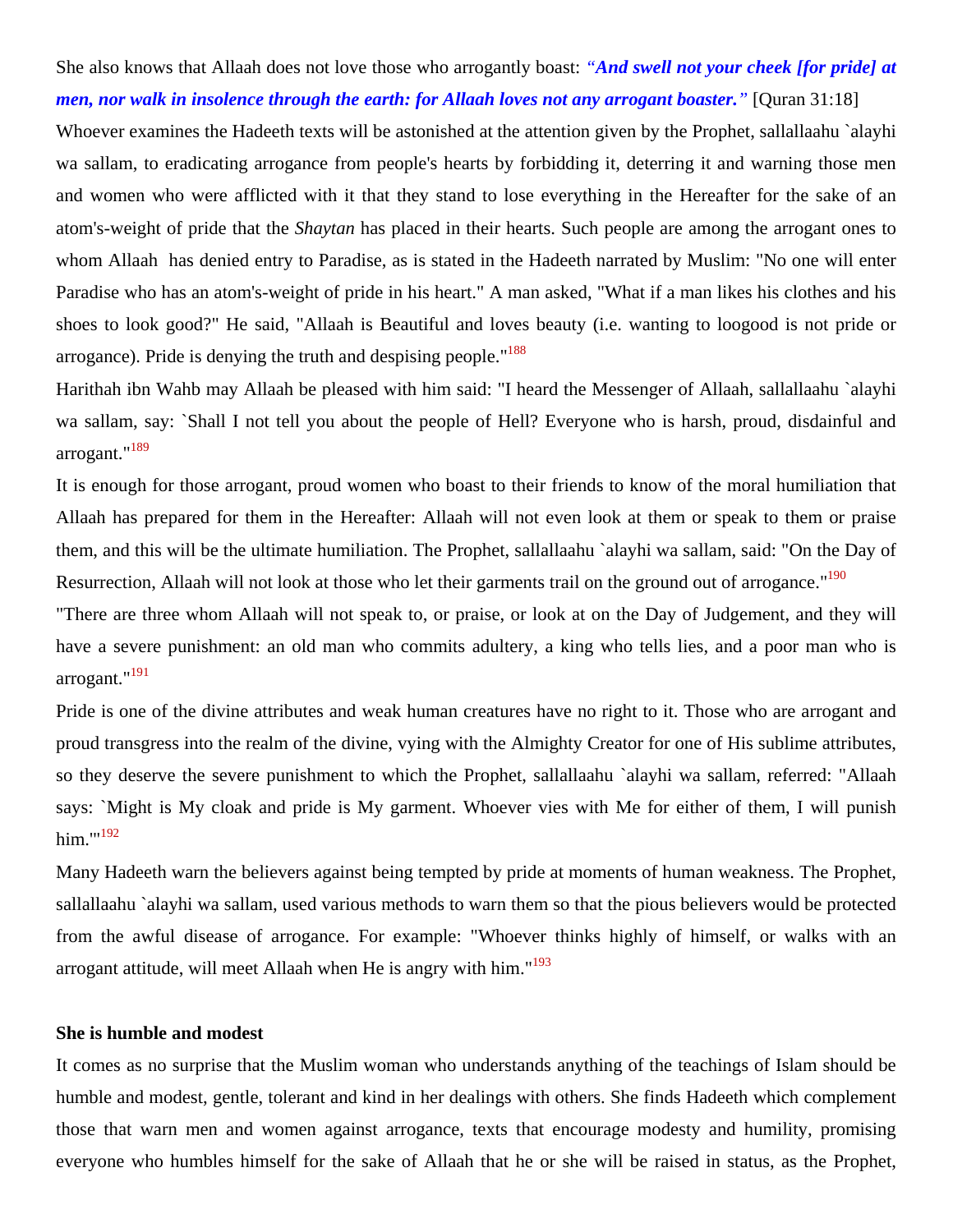sallallaahu `alayhi wa sallam, said in the Hadeeth narrated by Muslim: "No one is humble for the sake of Allaah, but Allaah will raise him in status."<sup>194</sup>

"Allaah told me that you should be so humble towards one another that no one should boast to anyone else and no one should oppress anyone."<sup>195</sup>

The Muslim woman who studies the life of the Prophet, sallallaahu `alayhi wa sallam, will find in his sublime character a unique, living example of modesty, humility, gentleness, genuineness, noble attitudes and tolerance. Whenever he passed a group of boys playing, he would stop and greet them, joking naturally with them. His high status as Prophet and leader of the *ummah* did not prevent him from being spontaneous and natural with others.

Anas may Allaah be pleased with him said that he passed by a group of children and greeted them. He added, "The Prophet, sallallaahu `alayhi wa sallam, used to do that."<sup>196</sup>

Anas may Allaah be pleased with him gave another account of the Prophet's humility: he reported that one of the slave-women of Madinah used to take the Prophet's hand and lead him about wherever she wanted, until he had sorted out her needs.<sup>197</sup>

Tamim ibn Usayd came to Madinah to ask about the rules of Islam. He was a stranger, but he did not find any barrier or guard between him and the Prophet, sallallaahu `alayhi wa sallam, the first men in the Islamic state, who was on the *minbar* addressing the people. Tamim came forward to ask some questions, and the Prophet, sallallaahu `alayhi wa sallam, welcomed him with all warmth, humility and compassion. Tamim tells the story, as was related by Imam Muslim: "I came to the Prophet, sallallaahu `alayhi wa sallam, whilst he was giving a speech. I said, `O Messenger of Allaah, a stranger has come to ask about his religion; he does not know what his religion is.' The Prophet, sallallaahu `alayhi wa sallam, welcomed me, interrupted his speech, and came to me. A chair was brought for him, so he sat down and began to teach me from what Allaah had taught him. Then he resumed his speech and finished what he had been saying."<sup>198</sup>

The Prophet, sallallaahu `alayhi wa sallam, used to instil the attitude of humility, based on tolerance, gentleness and a good nature, in the hearts of his Companions. He, sallallaahu `alayhi wa sallam, said: "If I were to be invited to a simple meal of a sheep's foot or leg, or if I were to be offered this food as a gift, I would accept."<sup>199</sup> This is modesty in its purest form and human greatness of the highest degree.

## **She is moderate with regard to her clothing and appearance**

The Muslim woman who understands the teachings of Islam adheres to the principle of modesty in all things, and especially in the way she dresses and looks. She is keen to look good, but without any extravagance, excess or conceit. She does not blindly follow those who throw aside new clothes after wearing them only once and exhaust themselves trying to keep up with the latest fashion, which is forever changing, as is the habit of some foolish, ignorant women who have nothing better to do. On the other hand, she does not neglect her clothes or appearance, and she tries to look good in moderation. She abides by the limits of moderation set out in the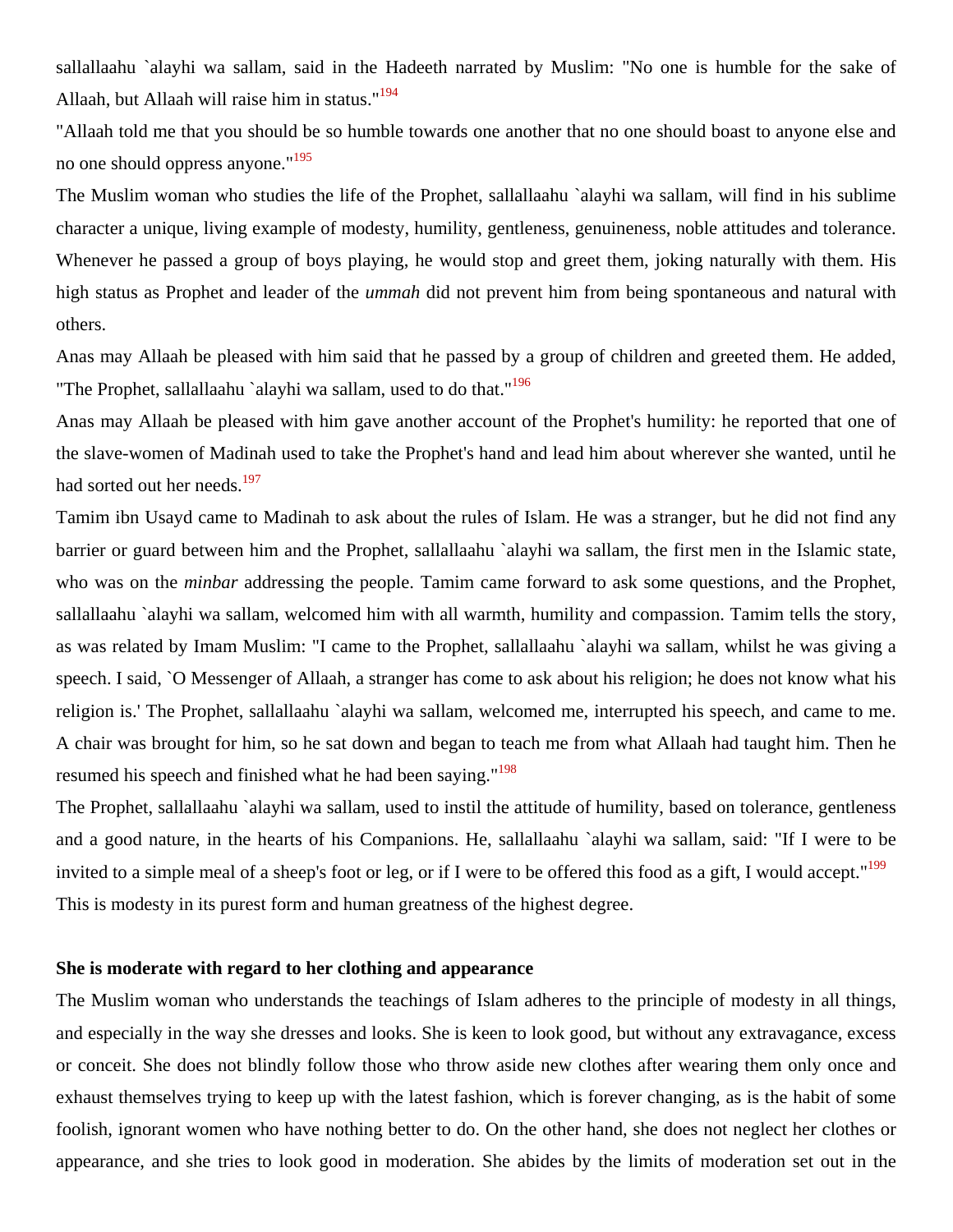Quran, which describes moderation as one of the qualities of the believing servants of Allaah, men and women alike: *"Those who, when they spend, are not extravagant and not niggardly, but hold a just [balance] between those [extremes]."* [Quran 25:67]

The Muslim woman is careful not to fall victim to the enslavement of fashion and those behind it, who are people who have no fear of Allaah and do not have the best interests of women - especially Muslim women - at heart. She is careful to avoid this enslavement which the Prophet, sallallaahu `alayhi wa sallam, warned against and told us that it is a source of great misery: "Wretched is the slave of the *dinar*, *dirham* and fancy clothes of velvet and silk! If he is given, he is pleased, and if he is not given, he is displeased."<sup>200</sup>

The Muslim woman is protected by the teachings of Islam from falling into the error of arrogance or conceit regarding her appearance, and other deeds which may lead to a person's downfall, as the Prophet, sallallaahu `alayhi wa sallam, said: "There was a man who walked with pride because of his fine cloak and because he was pleased with himself. Allaah caused him to sink in the earth, and he will go on sinking into it until the Day of Resurrection."<sup>201</sup>

The Muslim woman uses means of adornment that are within the limits of what is permitted by Islam. She wears elegant, expensive clothes, which are among the good things permitted by Allaah, without going to extremes of excess. This is the moderation advocated and encouraged by Islam, and there is a huge difference between the wise, moderate woman, and the foolish, emptyheaded woman who goes to extremes.

The Muslim woman avoids both extremes with regard to her dress and appearance. She does not exaggerate or go to extreme limits of excess, neither does she neglect her clothes and appearance to the poiof appearing to be miserly or ascetic, thinking that this asceticism is a form of worship that will earn her the pleasure of Allaah.

The woman who wears beautiful clothes to show off in front of her friends is a sinner, because Allaah does not love every arrogant boaster. But the one who wears beautiful clothes to display the bounty of Allaah and seeking His help, is an obedient servant who will be rewarded.

The one who neglects her appearance out of stinginess enjoys no position of respect among people, and will have no reward from Allaah. The one who neglects her appearance out of an attitude of other-worldliness, thinking that she is worshipping Allaah by denying herself what is permitted, is also a sinner, as Shaykh al-Islam Ibn Taymiyah, may Allaah have mercy on him, said.<sup>202</sup> The essence of a woman's happiness in this world and the next is purposefulness, moderation and balance. This is the attitude of the Muslim woman who understands and adheres to the teachings of Islam. So her clothes are clean, beautiful, neat and suited to the Muslim woman, demonstrating Allaah's blessings to her without going to the extreme of showing off.

#### **She loves noble thinand always aims high**

The Muslim woman who understands the teachings of Islam is concerned only with noble matters, and shuns those trivial, cheap matters that do not deserve the attention of the serious, refined person. She builds her relationships with other women on this basis of high concerns and noble aims. She has no room in her life for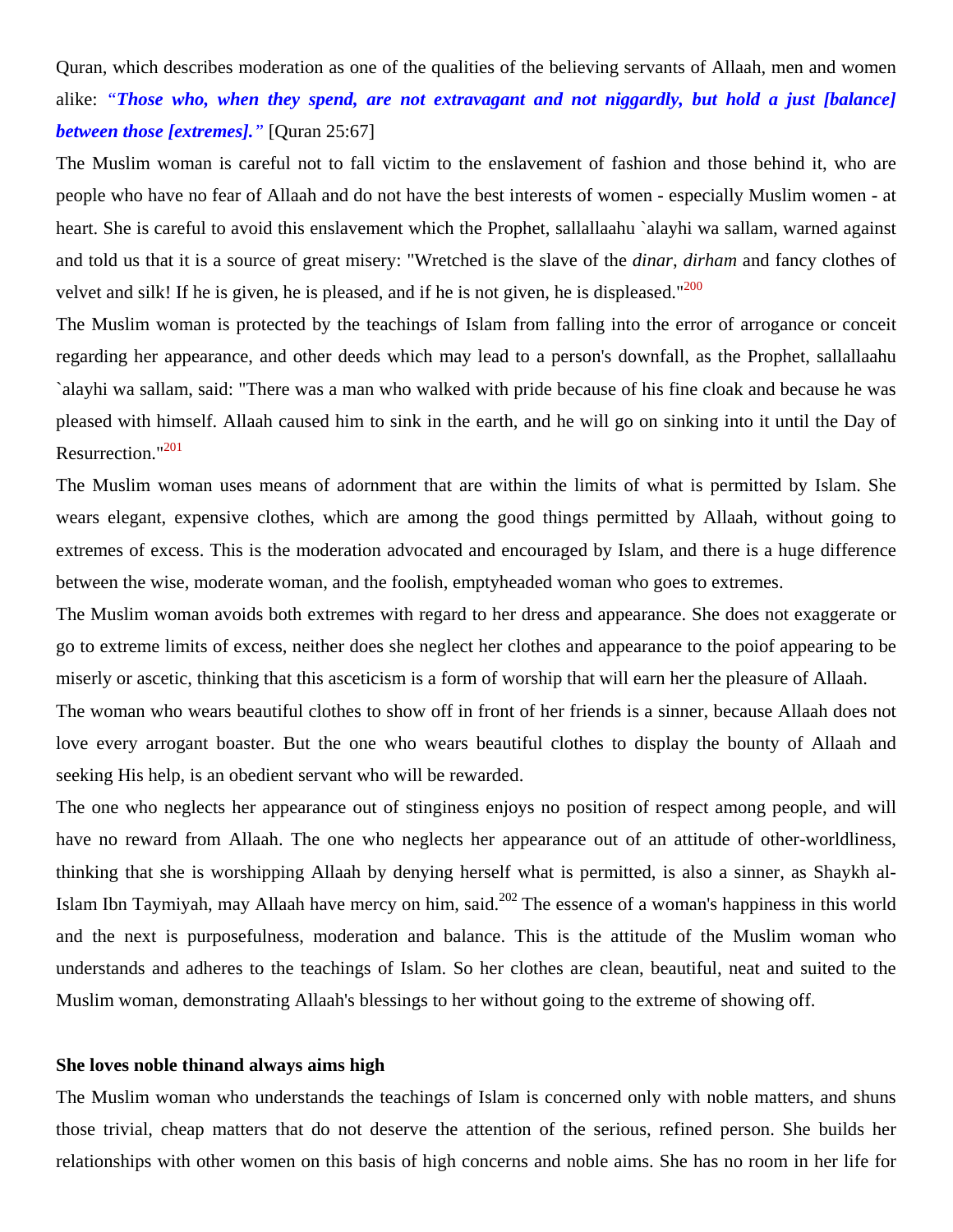making friends with foolish, empty-headed prattlers or for keeping busy with trivial matters. She has no time to spend on idle talk and foolish issues. This is what Allaah loves to see in His believing servants, men and women, as the Prophet, sallallaahu `alayhi wa sallam, said: "Allaah is noble (*karim*) and loves noble people. He loves noble things and hates foolishness."<sup>203</sup>

#### **She is concerned about the affairs of the Muslims**

The Muslim woman who truly understands the teachings of Islam is not concerned only with her own household, husband and children; she takes an interest in the affairs of the Muslims in general. By doing so she is following the guidance of Islam which counts all Muslims as a single brotherhood, and compares them, because of their mutual love, affection and compassion, to a single body: if one part of it suffers , the rest of the body will stay awake in pain.204 Islam also likens the believers to a solid structure, in which some bricks support others.<sup>205</sup> The modern Muslim woman's concern for Muslim individuals, families, societies and the *ummah* as a whole, stems from her Islamic character, her adherence to the teachings of Islam, her Islamic world-view, and her sense of the responsibilities that Islam has given to every Muslim man and woman to convey and expound its teachings. Islamic history is filled with many examples of virtuous women who were renowned for their concern about the Muslims, men and women. One example is the report given by Imam Muslim from Salim, the freed slave of Shaddad, who said: "I entered upon `Aa'ishah, the wife of the Prophet, sallallaahu `alayhi wa sallam, on the day that Sa`d ibn Abi Waqqas died. `Abd al-Rahman ibn Abi Bakr also came in, and performed *wudu'* in `Aa'ishah's presence. She said, `O `Abd al-Rahman! Perform your *wudu'*  properly, as I heard the Messenger of Allaah, sallallaahu `alayhi wa sallam, say: "Woe to the heels because of Hell-fire.""<sup>206</sup>

`Aa'ishah noticed that her brother `Abd al-Rahman had not washed his heels properly in *wudu'*, and she did not keep silent about what she had seen. She reminded him that it was essential to perform *wudu'* properly, as she had heard from the Prophet, sallallaahu `alayhi wa sallam. This is an example of the kind of commendable concern that is the duty of every Muslim man and woman whenever there is a need to enjoin what is good or forbid what is evil.

When `Umar ibn al-Khattab may Allaah be pleased with him was stabbed, and he felt that death was near, he told his son `Abdullaah: "Go to `Aa'ishah, say *salam* to her, and ask her permission for me to be buried in her house alongside the Messenger of Allaah , sallallaahu `alayhi wa sallam, and Abu Bakr. So `Abdullaah came to her and conveyed this message. She said, "Certainly, he is most welcome." Then she said: "O my son, convey my *salam* to `Umar, and tell him: Do not leave the *ummah* of Muhammad without a protector. Appoint a successor to take care of them. Do not leave them untended after your death, for I fear *fitnah* for them."207 This was a far-sighted, common-sense attitude of concern for the *ummah*, that they should not be left without a leader to govern their affairs and maintain their unity and security.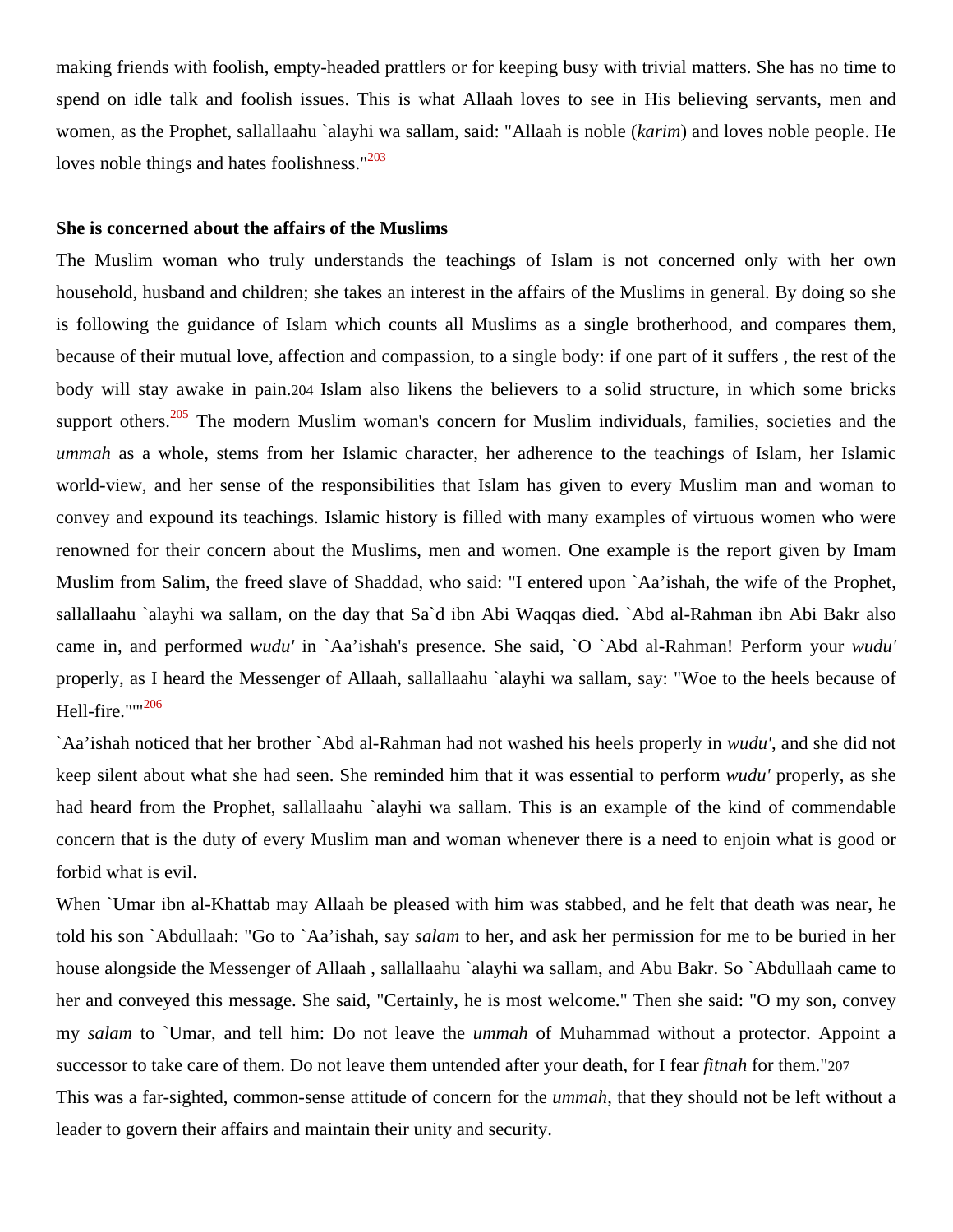In these words of `Aa'ishah (May Allaah be pleased with her), the modern Muslim woman has a prime example which will help her to understand the essence of Islam, her responsibilities towards her religion and her *ummah*, and the importance of being concerned about the affairs of the Muslims. This will give her insight and understanding that will enable her to undertake her duties of contributing to the revival of Islam and calling Muslim men and women to return to the position of being the Best of Peoples evolved for mankind, as Allaah wants them to be.

#### **She honours her guest**

The true Muslim woman is happy to welcome guests, and hastens to honour them, in response to the call of faith in Allaah and the Last Day, as the Prophet, sallallaahu `alayhi wa sallam, said: "Whoever believes in Allaah and the Last Day, let him honour his guest." $208$ 

The Muslim woman who honours her guest thus confirms that she is a believer in Allaah and the Last Day. Therefore this honouring of the guest is called a reward that is given to the guest as if thanking him for the opportunity he has given to his host to do a good deed, put his faith into practice, and please Allaah: "`Whoever believes in Allaah and the Last Day, let him honour his guest by giving him his reward.' They asked, `What is his reward, O Messenger of Allaah?' He said: `One day and one night. The right of hospitality is three days, and anything beyond that is an act of charity. $1209$ 

Honouring guests is regarded in Islam as a great deed which is encouraged, and for which the sincere Muslim woman will be rewarded. But Islam regulated it and set limits for it. The "reward" of the guest is one day and one night, then comes the duty of hospitality, which is three days. Anything beyond that is an act of charity which will be recorded among the good deeds of the hospitable, generous woman.

In Islam, honouring the guest is not a matter of choice to be followed or not according to one's mood or personal feelings. It is a duty on the Muslim, man or woman, who must hasten to fulfil this duty as soon as a guest knocks on the door or enters one's yard: "Accommodating a guest for one night is an absolute duty on every Muslim. Whoever gets up in the morning and finds a guest waiting in his yard has a duty to fulfil, and it is up to him what he will do about it."210

Those who do not like to receive a guest and close their doors to him are not good people, as is stated in the Hadeeth reported by Imam Ahmad, in which the Prophet, sallallaahu `alayhi wa sallam, said: "There is no goodness in the one who is not hospitable."<sup>211</sup>

Islam has made hospitality the duty of every Muslim man and woman, and considers it to be the guest's right. No Muslim should fall short in carrying out this duty. If a spirit of miserliness has overtaken a people to the extent that they deny their guest his right, then Islam permits the guest to take his right from them. This is seen in the Hadeeth narrated by Bukhaari, Muslim and others from `Uqbah ibn `Amir, who said: "I said, `O Messenger of Allaah, you are sending us to people who do not feed us. What do you think about this?' He said,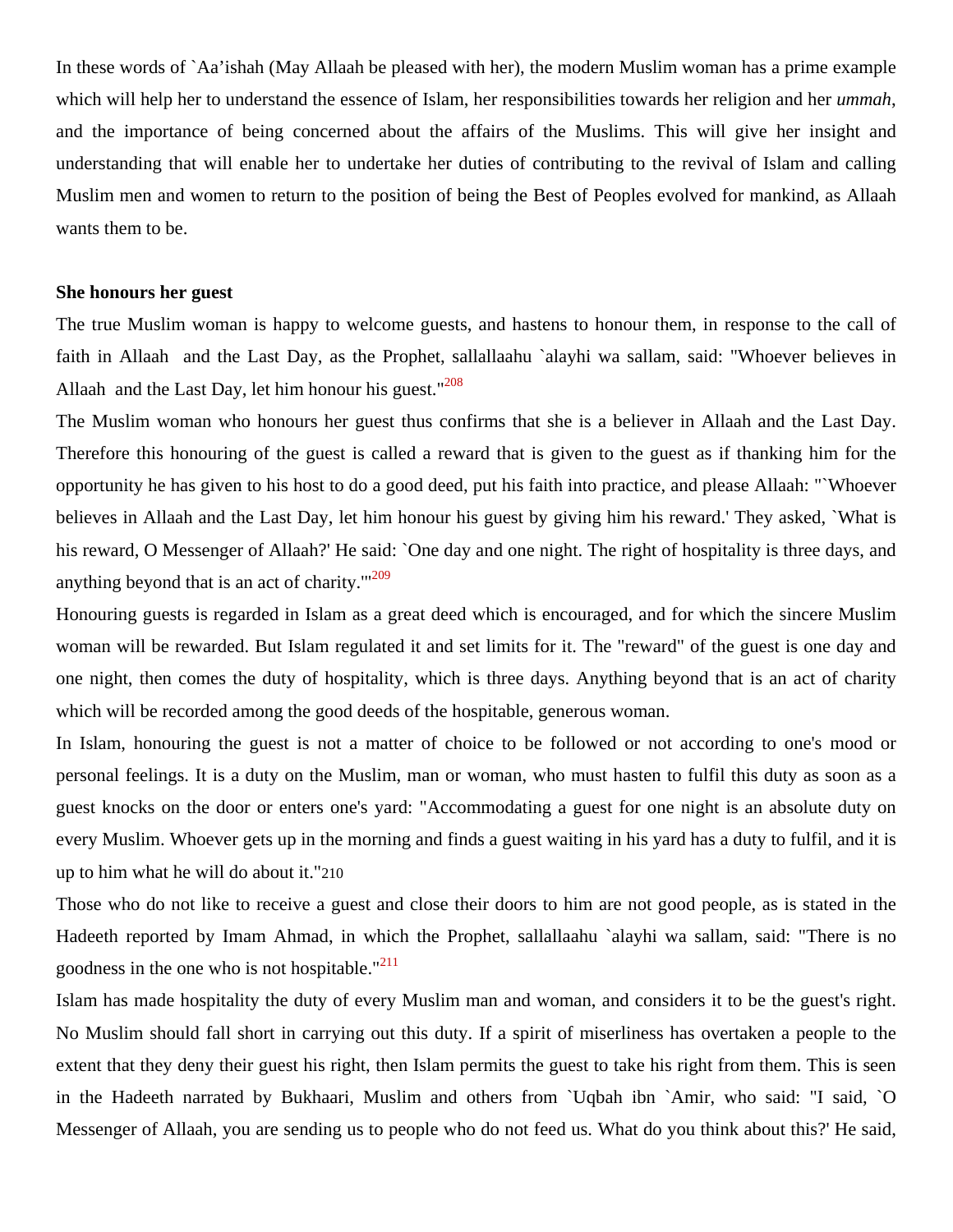`If you go to a people and they order that something appropriate be brought (i.e., food and drink), then accept it, and if they do not do that, then take the things you as a guest are entitled to, that they should have provided. $1^{212}$ Hospitality is a basic Islamic attitude, so you will never find a Muslim woman whose Islam is genuine being stingy to her guest, no matter what her or her husband's cir. Islam has taught her that the food of two people will feed three, and that the food of three will feed four. So she need never worry about an unexpected guest knocking suddenly at her door. Abu Hurayrah may Allaah be pleased with him said: "The Messenger of Allaah, sallallaahu `alayhi wa sallam, said: `The food of two people is enough for three, and the food of three is enough for four." $^{213}$ 

Jabir may Allaah be pleased with him said: "I heard the Messenger of Allaah, sallallaahu `alayhi wa sallam, say: `The food of one is enough for two, the food of two is enough for four, and the food of four is enough for eight."214

The Muslim woman whose personality has been cleansed and moulded by Islam does not worry about there being too many people at the table, unlike the Western woman who does not receive a guest for whom she has not prepared food in advance. The Muslim woman welcomes her guests even if the visit is unannounced, and invites them to share her family's food, no matter that her own share may be reduced by a few mouthfuls. The true Muslim woman prefers hunger to ignoring the rights of this guest, whom Allaah and His Messenger have commanded her to honour. Indeed, Allaah will bless the food of one so that it will become enough for two, and He will bless the food of two so that it will become enough for four, and so on. There is no neefor that dryness and inhospitability from which Western-influenced materialistic people are suffering in both East and West.

The righteous *salaf* set the highest example of honouring one's guest, so much so that Allaah Himself commended the way in which some of them honoured their guests. An example of this is the Hadeeth narrated by Bukhaari and Muslim from Abu Hurayrah may Allaah be pleased with him. A man came to the Prophet, sallallaahu `alayhi wa sallam, and he sent word to his wives (to prepare food). They said, "We have nothing but water." So the Prophet, sallallaahu `alayhi wa sallam, said, "Who will play host to this man?" One of the *Ansar* said: "I will." So he took the man to his wife and told her: "Honour the guest of the Messenger of Allaah." She said, "We do not have anything but the boys' food." He said, "Prepare the food, light the lamp, and put the boys to sleep if they want some supper."

So she prepared the food, lit the lamp, and put the boys to sleep. Then she got up as if to adjust the lamp, but she extinguished it. The couple pretended to eat (with their guest), but in fact they went to bed hungry. The next morning, the *Ansari* went to the Prophet, sallallaahu `alayhi wa sallam, who told him: "Allaah has commended what you two did last night." Allaah revealed: "... But [they] give them preference over themselves, even *though poverty was their [own lot]. And those saved from the covetousness of their own souls - they are the ones that achieve prosperity.*<sup>"</sup> [Quran 59:9]<sup>215</sup>

The Muslim woman is generous and hospitable, she welcomes guests no matter when they arrive, and never worries about the sudden arrival of guests. In this way she provides the best help to enable her husband to be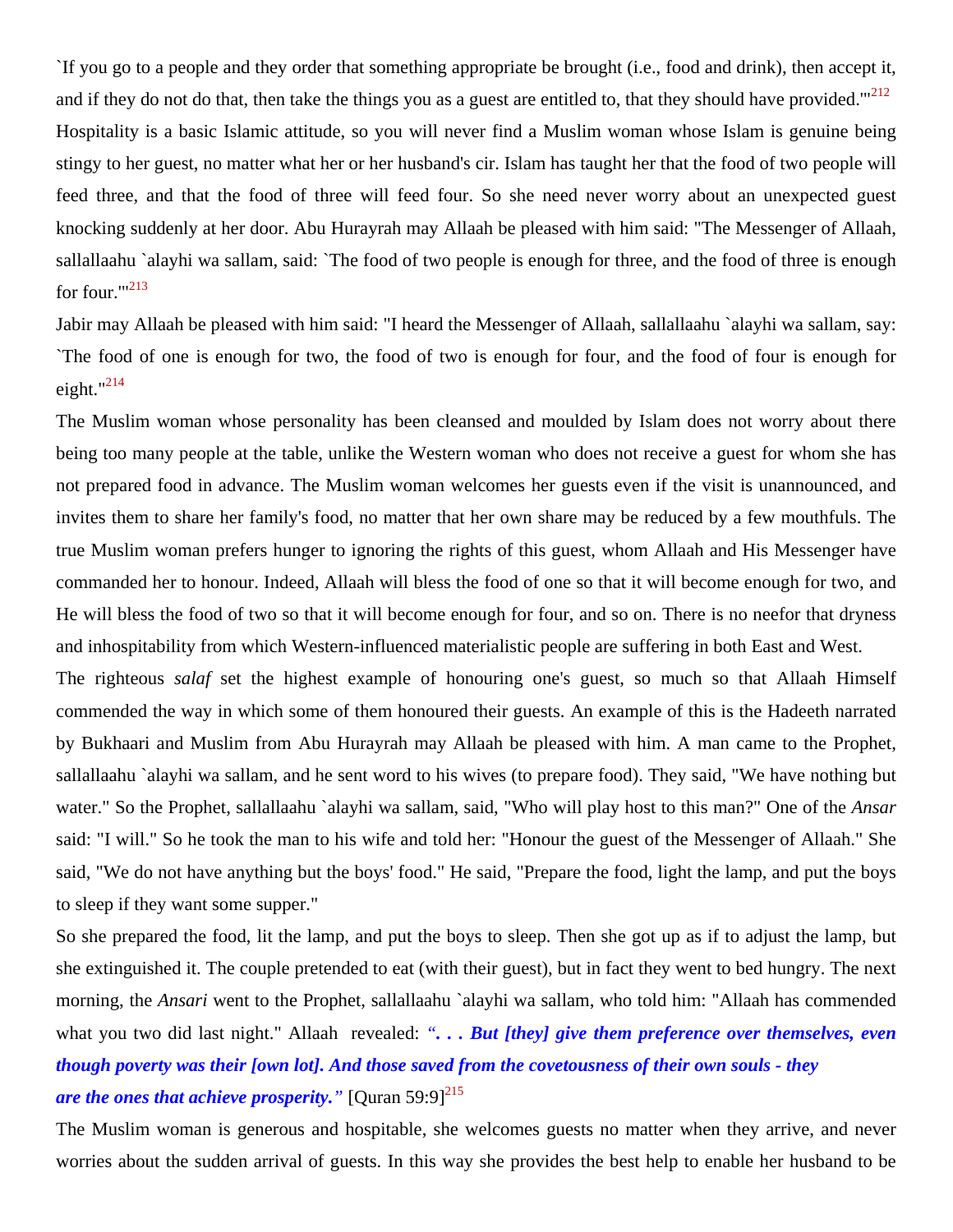generous and hospitable like her, welcoming guests and hastening to honour them with a cheerful, smiling face, as the poet<sup>216</sup> said: "I smile at my guest and make him smile before he brings in his luggage, as if I had plenty to offer him at the time when I am suffering hardship. Hospitality does not consist of piling up food in front of him; the face of the generous man is the essence of hospitality."

#### **She prefers others over herself**

The true Muslim woman prefers others over herself, even if she is poor and does not have much, because Islam teaches its followers to do so. This selflessness is a basic characteristic of the true Muslim, which distinguishes him or her from other people. The *Ansar*, (may Allaah be pleased with them), were the first pioneers in selflessness after the Prophet, sallallaahu `alayhi wa sallam, himself. A verse of the Quran was revealed commending their unique selflessness, which would remain for all time a shining example to humanity of how generosity and selflessness should be. They welcomed their *Muhajir* brothers, who had nothing, and gave them everything: *"But those who before them, had homes [in Madinah] and had adopted the Faith - show their affection to such as came to them for refuge, and entertain no desire in their hearts for things given to the [latter], but give them preference over themselves, even though poverty was their [own lot]. And those saved from the covetousness of their own souls - they are the ones that achieve prosperity."* [Quran 59:9]

The life of the Prophet, sallallaahu `alayhi wa sallam, abounded with selflessness, and he also instilled this attitude in the hearts of the first Muslims. Sahl ibn Sa`d may Allaah be pleased with him reported: "A woman brought a woven garment (*burdah*) and said, `I wove it with my own hands for you to wear.' The Prophet, sallallaahu `alayhi wa sallam, took it, as he needed it. He came out to us, wearing it wrapped around his waist. So-and-so said, `Give it to me, how nice it is!' The Prophet, sallallaahu `alayhi wa sallam, said, `Of course.' The Prophet, sallallaahu `alayhi wa sallam, was sitting in a gathering, and when he came, back, he folded up the *burdah* and sent it to that man. The people told the man: `You should not have done that. The Prophet, sallallaahu `alayhi wa sallam, wore it because he needed it, then you asked for it and you knew that he does not refuse requests.' He said, `I did not ask for it so that I could wear it. I asked for it so that it could be my shroud.'" Sahl said: "And (later on) it was his shroud."<sup>217</sup>

The Prophet, sallallaahu `alayhi wa sallam, used to feel happy whenever he saw his teaching of selflessness bearing fruits in the Muslims' lives when there was some crisis such as drought or famine. This is seen in his words: "When a number of their men are killed in battle, or they do not have enough food for their children, the Ash`aris [a tribe] gather whatever they have in one cloth and share it out equally. They belong to me and I belong to them."218 How beautiful is the attitude of selflessness that we learn about from the *Ansar*, the Ash`aris and others like them! How great is the virtue of the Prophet, sallallaahu `alayhi wa sallam, who implanted this attitude in the hearts of the first generation of Muslim men and women, from whom successive generations of Muslims inherited it until it became a basic characteristic of the Islamic society.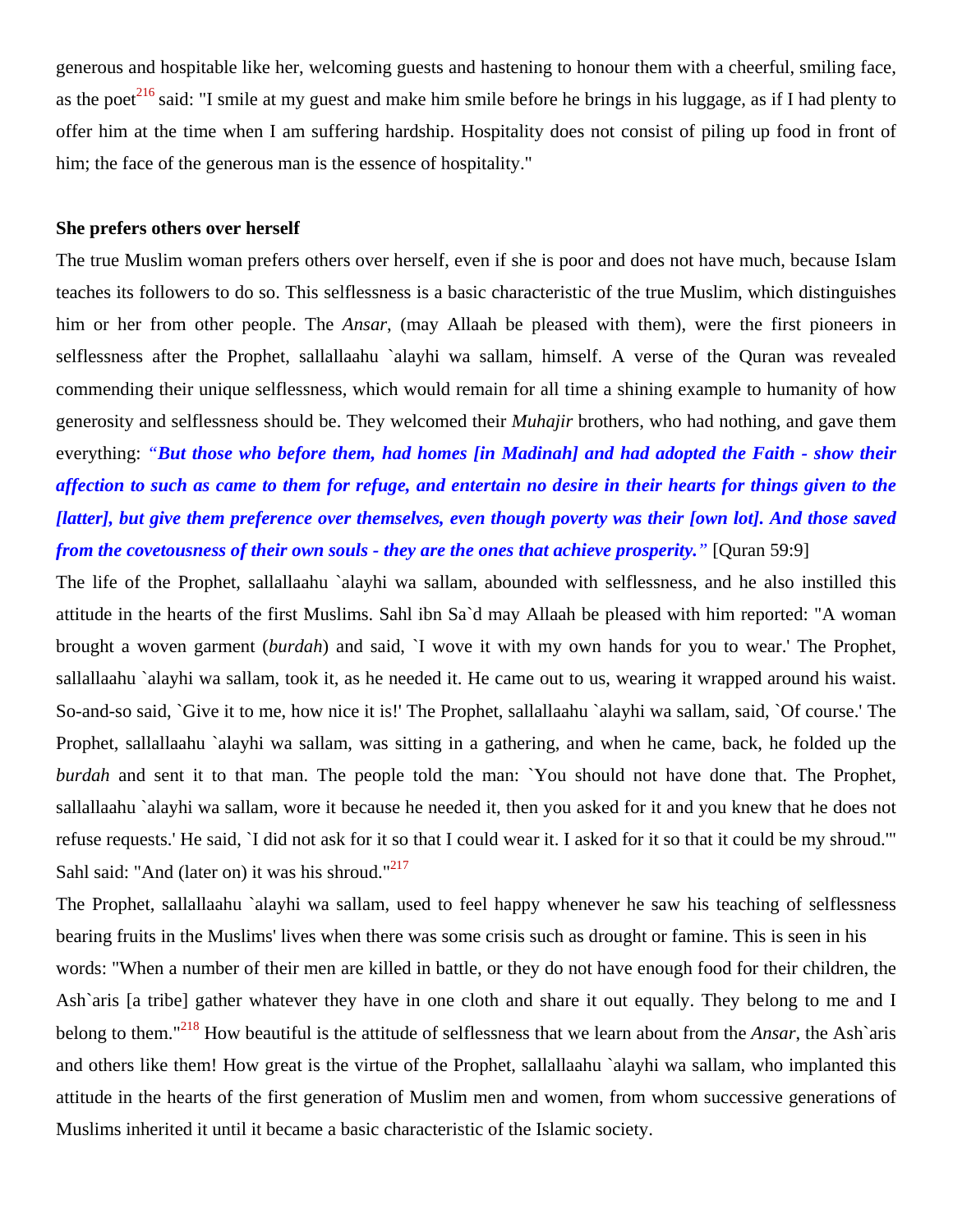### **She checks her customs and habits against Islamic standards**

The Muslim woman who has insight into the rulings of Islam does not accept every tradition and custom that is widely accepted by others, for there may be customs that are derived from ancient or modern *jahili* traditions which go against Islam. These are unacceptable to the Muslim woman, even if everybody else accepts them unanimously.

The Muslim woman does not decorate her house with statues or pictures (of animate objects), neither does she keep a dog at home, unless it is a guard dog, because the Prophet, sallallaahu `alayhi wa sallam, has forbidden all of that. The *sahih* Hadeeth on this matter are very emphatic in their prohibition, and there is no room for prevarication or excuses: Ibn `Umar may Allaah be pleased with him reported that the Prophet, sallallaahu `alayhi wa sallam, said: "Those who make these images will be punished on the Day of Resurrection and will be told: `Give life to that which you have created.'"<sup>219</sup> `Aa'ishah (May Allaah be pleased with her) said: "The Messenger of Allaah, sallallaahu `alayhi wa sallam, returned from a journey, and I had covered a small window with a curtain that had images on it. When the Messenger of Allaah, sallallaahu `alayhi wa sallam, saw it, his face changed colour (with anger) and he said, `O `Aa'ishah! Those who will be the most severely punished by Allaah on the Day of Resurrection will be those who imitated the creation of Allaah .' She said: So we cut it up and made one or two pillows from it."220

Ibn `Abbas, may Allaah be pleased with him, said: "I heard the Messenger of Allaah , sallallaahu `alayhi wa sallam, say: `Every maker of images will be in the Fire; every image that he made will be brought to life and will punish him in Hell." Ibn `Abbas, may Allaah be pleased with him, said: "So if you must do that, make pictures of trees and inanimate objects."<sup>221</sup>

Abu Talhah may Allaah be pleased with him said that the Messenger of Allaah, sallallaahu `alayhi wa sallam, said: "The angels do not enter a house in which there is a dog or an image." $^{222}$  `Aa'ishah (may Allaah be pleased with her) said: "Jibril (may Allaah exalt his mention) promised to come to the Prophet, sallallaahu `alayhi wa sallam, at a certain time. That time came and went, and hedid not come. The Prophet, sallallaahu `alayhi wa sallam, was holding a stick in his hand, which he threw aside, saying, `Allaah does not break His promise and neither do His Messengers.' Then he turned around and saw a puppy underneath his bed. He said, `When did this dog get in?' I said, `By Allaah, I did not even notice it.' He gave orders that it should be taken out, and it was removed. Then Jibril (may Allaah exalt his mention) came to him, and the Messenger of Allaah, sallallaahu `alayhi wa sallam, said, `You promised to come and I was waiting for you, but you did not come.'

He said, `The dog that was in your house prevented me. We do not enter a house where there is a dog or an image."<sup>223</sup>

There are many Hadeeth which prohibit pictures and statues, and the wisdom behind this prohibition is apparent especially nowadays when hypocrites, sycophants and those possessed by greed and ambition encourage tyrants in their oppression. One of their favoured methods is to erect statues to them, both during their lifetimes and after their deaths, thus turning them into gods and demigods seated on thrones of glory, whipping the backs of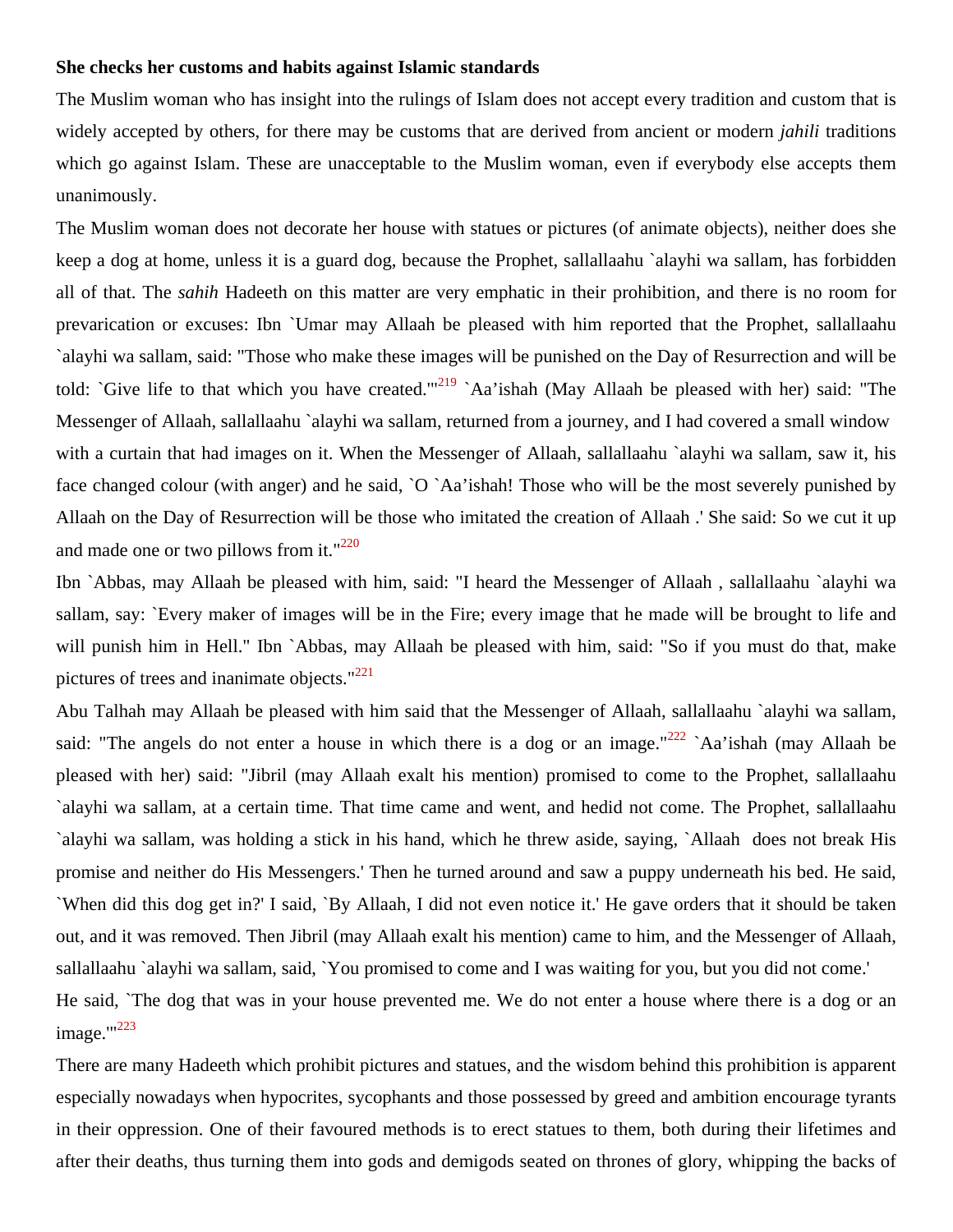the oppressed. Islam brought the doctrine of *Tawhid*, and destroyed the statues of *shirk* and *jahiliyyah* fifteen hundred years ago. It will not permit these graven images to come back into the lives of Muslim men and women, whether it be in the name of commemorating a leader, honouring aartist or glorifying a scientist, poet or writer. The Islamic society is a monotheistic society where glorification, sanctification and veneration are only for Allaah. So there is no room in the Islamic society for these statues and images.

As far as keeping a dog is concerned, there is nothing wrong with that if the dog is kept for hunting or farming purposes, as in the Hadeeth of Ibn `Umar may Allaah be pleased with him, who said: "I heard the Messenger of Allaah, sallallaahu `alayhi wa sallam, say: `Whoever keeps a dog, unless it is a dog for hunting or herding livestock, his reward will decrease by two *qirats* every day.'"<sup>224</sup>

Keeping dogs in the house after the Western fashion, spoiling them, manufacturing special food and shampoo for them, setting up "beauty parlours" for them and all the other things on which people in the West and the U.S. spend millions upon millions of dollars annually. . . All of this has nothing whatsoever to do with Islam and its tolerant customs. The psychological state of Westerners, and the dry, materialistic life they lead, had driven them to these extremes in caring for their dogs, to compensate for the lack of human love in their social lives. But the social life of Islam is filled with human emotion, so Muslims have no need to go to such absurd extremes.<sup>225</sup>

The Muslim woman who understands the teachings of Islam does not eat or drink from vessels of gold or silver, no matter how rich she may be or how luxurious a life she may enjoy, because to do so is *haram* according to Islam. We find this prohibition in a number of definitive, *sahih* Hadeeth. Umm Salamah (May Allaah be pleased with her) reported that the Prophet, sallallaahu `alayhi wa sallam, said: "Whoever drinks from a vessel of silver, it is as if he is throwing Hell-fire into his stomach."226

According to a report given by Muslim, the Prophet, sallallaahu `alayhi wa sallam, said: "Whoever eats or drinks from vessels of gold or silver" - (in another report: whoever drinks from a vessel of gold or silver) - " it is as if he is throwing fire from Hell into his stomach." $^{227}$  The alert Muslim woman, no matter where she lives, examines every custom that is followed in her society and measures it against the rulings, values and principles of Islam. Whatever is compatible with Islam, she accepts, but whatever contradicts Islam, she rejects outright, whether it is a custom relating to betrothal and marriage, or in family or social life. What matters is whether the custom is compatible with Islam, not how widely it is spread among people.

## **She follows Islamic manners in the way she eats and drinks**

The alert Muslim woman is distinguished by her keenness to follow Islamic etiquette in the way she eats and drinks. If you were to see her at the table eating food, or if you saw the way she sets the table, you would know her by the Islamic manners that she has adopted in the way she eats, drinks and sets the table. She does not begin to eat until she has mentioned the name of Allaah, and she eats with her right hand from the food directly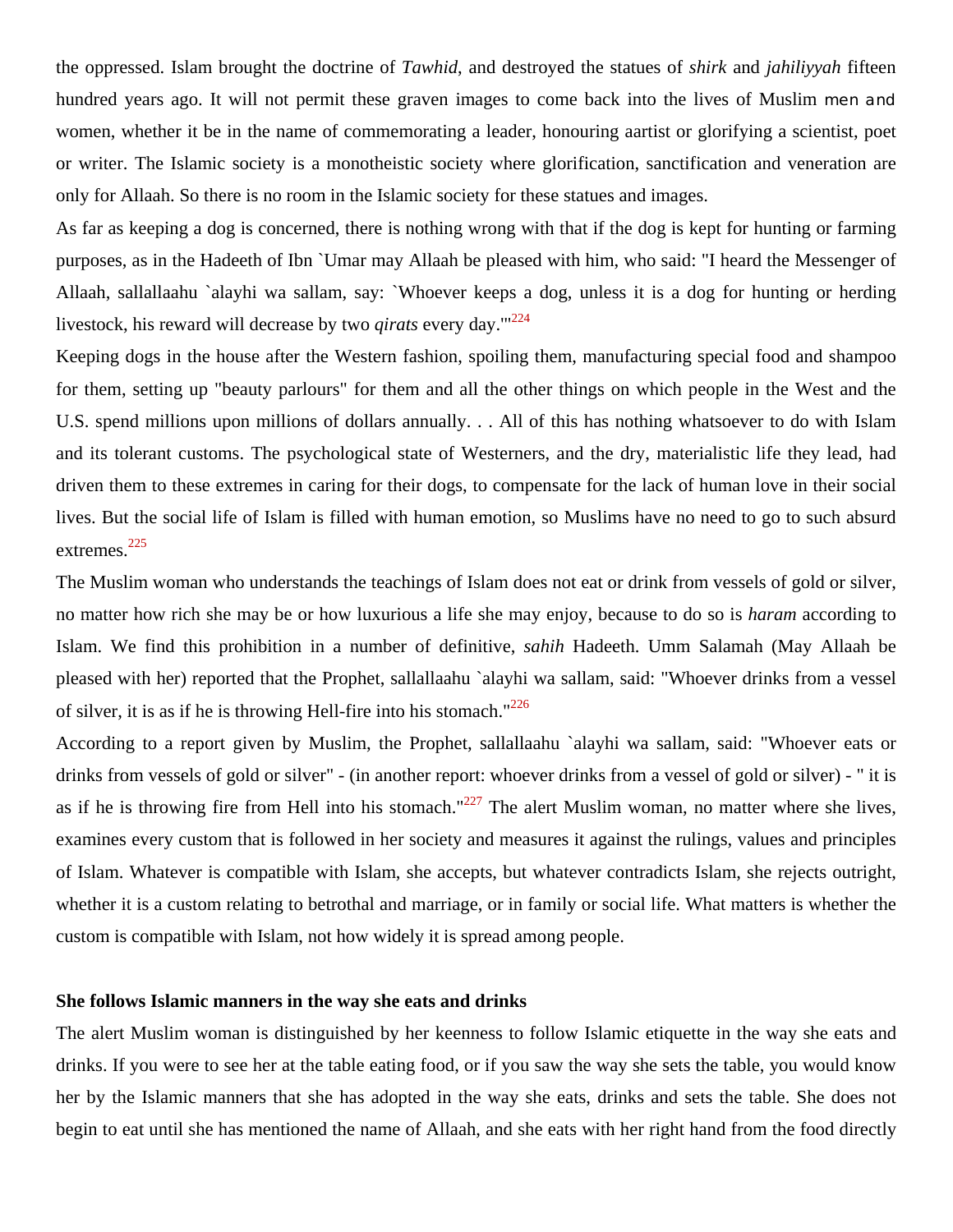in front of her<sup>228</sup>, according to the teaching of the Prophet, sallallaahu `alayhi wa sallam: "Mention the name of Allaah, eat with your right hand, and eat from what is directly in front of you."<sup>229</sup>

If she forgets to mention the name of Allaah at the beginning of her meal, she will rectify that by saying: "*Bismillahi awwalahu wa akhirahu* (in the name of Allaah at its beginning and at its end)," as is taught in the Hadeeth narrated by `Aa'ishah (may Allaah be pleased with her): "The Messenger of Allaah , sallallaahu `alayhi wa sallam, said: `Whenever any of you eats, let him mention the name of Allaah , may He be glorified. If he forgets to mention the name of Allaah at the beginning, let him say *"Bismillahi awwalahu wa akhirahu*.""<sup>230</sup>

The second issue is eating with the right hand. The Muslim woman who is acting according to Islamic manners eats and drinks with her right hand. The commandment to eat with the right hand, and the prohibition of eating with the left hand, are clearly reported in numerous Hadeeth, for example:

"When any one of you eats, let him eat with his right hand, and if he drinks, let him drink with his right hand, for the *Shaytan* eats with his left hand and drinks with his left hand."<sup>231</sup>

"None of you should eat with his left hand or drink with his left hand, for the *Shaytan* eats with his left hand and drinks with his left hand." Nafi` added that the Prophet, sallallaahu `alayhi wa sallam, said: "Do not give or take with it (the left hand)." $^{232}$ 

If the Prophet, sallallaahu `alayhi wa sallam, saw anyone eating with his left hand, he would tell him to stop, and would teach him the proper manners. If the person arrogantly persisted, he would rebuke him more sternly and pray against him. Salamah ibn al-Akwa`may Allaah be pleased with him said that a man ate with his left hand in the presence of the Prophet, sallallaahu `alayhi wa sallam. He said, "Eat with your right hand." The man said, "I cannot." He said, "May you never be able to use it!" The only thing that stopped him was arrogance, and he never raised his right hand to his mouth after that. $^{233}$ 

The Prophet, sallallaahu `alayhi wa sallam, always liked to start things from the right, and he encouraged others to do likewise. Bukhaari, Muslim and Malik report from Anas that the Prophet, sallallaahu `alayhi wa sallam, was given some milk that had been mixed with water from the well. There was a Bedouin sitting on his right, and Abu Bakr al-Siddiq was sitting on his left. He drank some of the milk, then he passed it to the Bedouin and said: "Start on the right and pass to the right."<sup>234</sup>

On one occasion, he asked a young boy235 seated on his right to give up his turn for some elders, but the boy insisted on taking his turn and obtaining *barakah* (blessing) from the left-over of the Prophet, sallallaahu `alayhi wa sallam, and the Prophet, sallallaahu `alayhi wa sallam, did not criticize or rebuke him for doing so. Suhayl ibn Sa`d may Allaah be pleased with him described the incident: "The Messenger of Allaah, sallallaahu `alayhi wa sallam, was given something to drink, and he drank some of it. There was a young boy on his right, and some old men on his left. He asked the boy, `Will you let me give some to these men?' The boy said, `No, by Allaah, I will not give up my share from you to anyone.' So the Messenger of Allaah, sallallaahu `alayhi wa sallam, put it in his hand." $^{236}$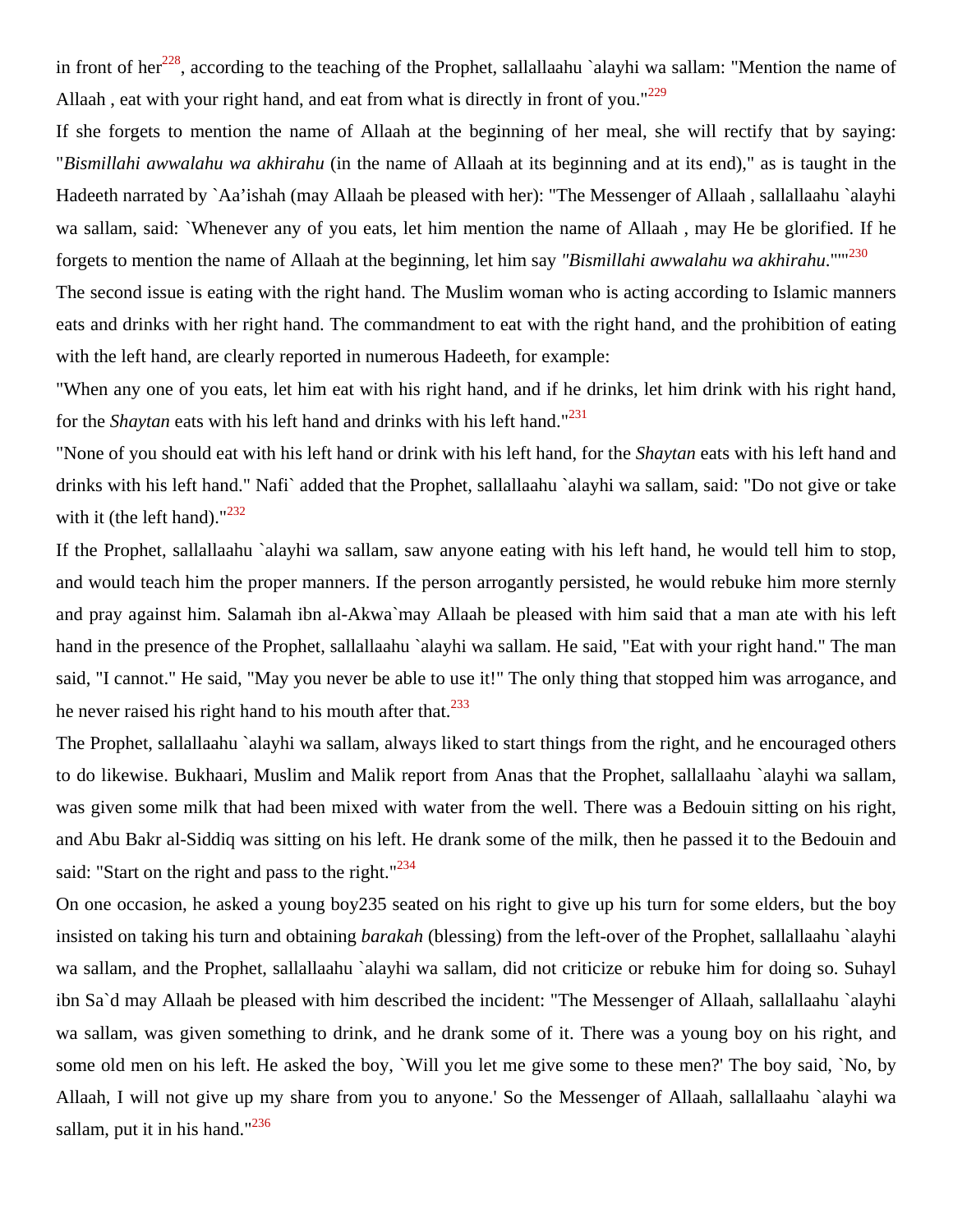There are many such reports and texts that definitively show that using the right hand is an important aspect of Islamic manners, which the true Muslim adopts readily and does not try to find excuses. This is what the *Sahabah* and *Tabi`in* used to do, without exception. When `Umar ibn al-Khattab may Allaah be pleased with him was the *khalifah*, he used to patrol the city himself and check up on the people.

Once, he saw a man eating with his left hand, so he told him, "O servant of Allaah, eat with your right hand." He saw him a second time eating with his left hand, so he hit him with his whip and said, "O servant of Allaah, eat with your right hand." He saw him a third time eating with his left h, so he hit him with his whip and said angrily, "O servant of Allaah, your right hand!" The man replied, "O *Amir al-Mu'minin*, it is busy." `Umar said, "What is keeping it busy?" He said, "The day of Mu'tah<sup>237</sup>." `Umar began to weep, and came to the man apologizing and consoling him. He asked him, "Who helps you make *wudu`*? Who helps you with what you need?" Then he ordered that the man should be treated fairly and taken care of.

`Umar's concern for this aspect of the conduct of one of the people demonstrates the importance of this apparently minor issue. It is indicative of the Muslim's personality and unique identity. `Umar was very keen to apply this rule to the Muslims, so he did not allow them to take it lightly or ignore it.

I would like to address this to those Muslim ladies who have adopted Western table manners which dictate that the fork should be held in the left hand, and the knife in the right, so that the food is cut with the right hand and placed in the mouth with the left. These people follow this practice without adjusting it, so that they are eating with their left hands, contradictory to the teachings of their religion. They do not bother to move the fork to the right hand and the knife to the left, so that they may eat with their right hand, because they do not want to change this Western "etiquette." This is just one example of the moral defeat from which our *ummah* is suffering at the hands of m, which we are following slavishly without adjusting or adapting foreign customs to suit our own identity, religion and values. The true Muslim should be the furthest removed from such blind, ignorant imitation.

The true Muslim woman who is proud of her religion and its noble guidance in all aspects of life insists on eating with her right hand and calls on others to do likewise. She is not ashamed to announce it in gatherings where people still adhere slavishly to practices that have come from the West, so that she may explain it to those men and women who are ignorant and careless, and bring them back to their senses. Then they will follow the sunnah and eat and drink with their right hands. With regard to the third issue, eating from what is nearest to one, this is in accordance with the Islamic manners of eating. The Prophet, sallallaahu `alayhi wa sallam, clearly commanded this, along with mentioning the name of Allaah and eating with the right hand. It is recorded in numerous Hadeeth, such as the report of `Umar ibn Abi Salamah may Allaah be pleased with him, who said: "I was a young boy under the care of the Messenger of Allaah, sallallaahu `alayhi wa sallam. My hand used to wander all over the plate, so the Prophet, sallallaahu `alayhi wa sallam, told me: `O young boy, mention the name of Allaah, eat with your right hand, and eat from what is directly in front of you."<sup>238</sup> When the Muslim woman eats with her hand, she does so in a nice, good-mannered fashion, as the Prophet, sallallaahu `alayhi wa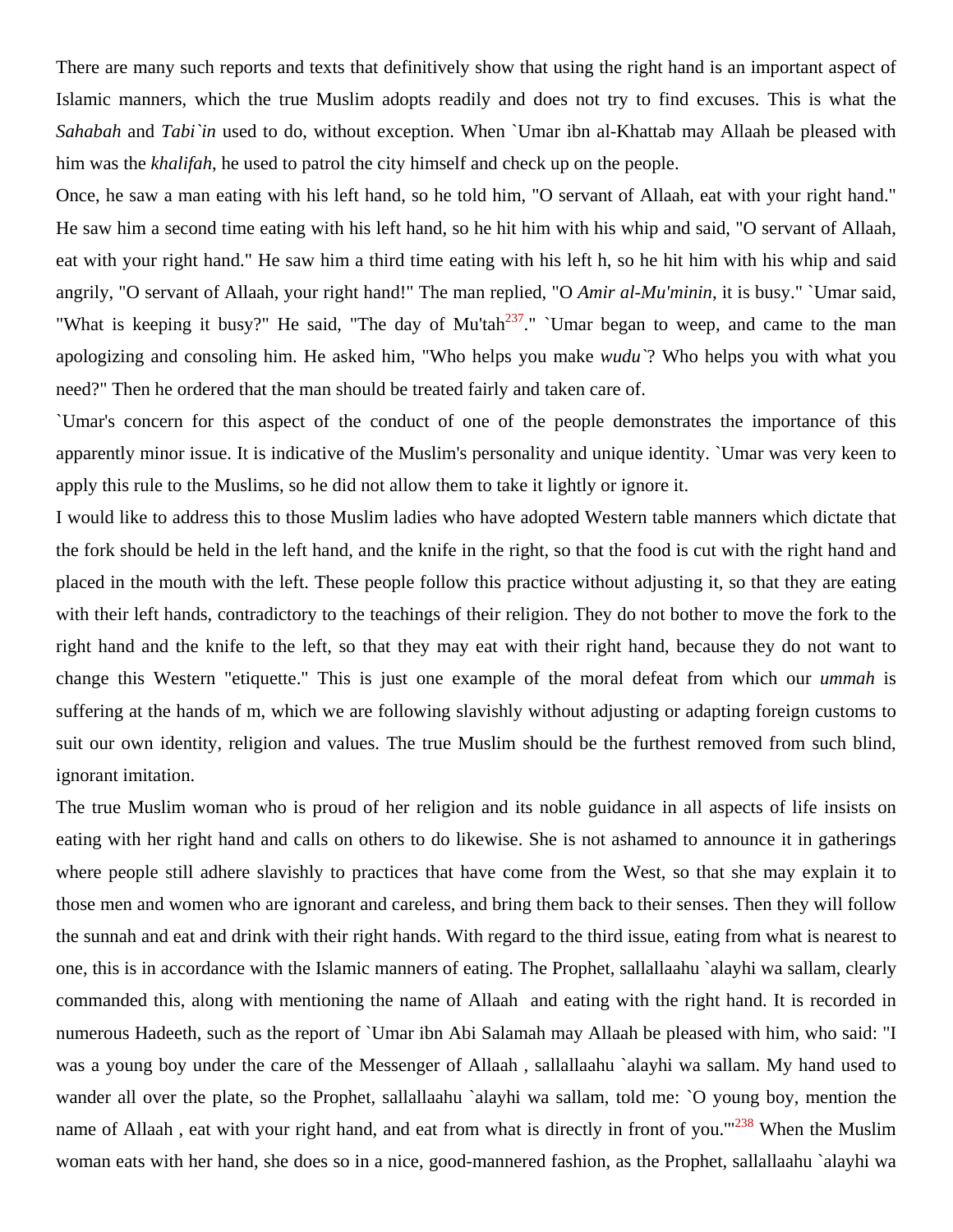sallam, used to do. He used to eat with just three fingers; he did not plunge his whole hand into the food in a way that would put others off. This was reported by Ka`b ibn Malik: "I saw the Messenger of Allaah, sallallaahu `alayhi wa sallam, eating with three fingers, and when he had finished he would lick them."<sup>239</sup>

The Prophet, sallallaahu `alayhi wa sallam, commanded people to lick their fingers and clean their plates, as Jabir may Allaah be pleased with him reported that he said: "You do not know where in the food is the blessing."<sup>240</sup>

Anas may Allaah be pleased with him said: "When the Messenger of Allaah, sallallaahu `alayhi wa sallam, ate, he would lick his three fingers. He said: `If any of you drops a mouthful, let him pick it up, remove the dirt, and eat it, and not leave it for the *Shaytan*.' He commanded us to clean our plates and said: `You do not know in which part of your food is the blessing."<sup>241</sup>

Besides seeking the blessing in the food, this Prophetic teaching also encourages Muslims to clean their hands and their plates. Cleaning them of whatever food is left befits the person who is clean and well mannered, and is indicative of his or her sensitivity and good taste. The West has now adopted this good practice which was commanded by the Prophet, sallallaahu `alayhi wa sallam, fifteen hundred years ago: nowadays the Europeans clear their plates and do not leave anything. Of course, the sensitive, well-mannered Muslim woman does not eat noisily, making disgusting sounds, nor does she take large mouthfuls such as would cause her to make a revolting spectacle of herself.

When she has finished eating, she praises Allaah as the Prophet, sallallaahu `alayhi wa sallam, taught us to do, thanking Allaah for His blessing and seeking the reward of those who give praise and thanks. Abu Umamah may Allaah be pleased with him said that when the Prophet, sallallaahu `alayhi wa sallam, finished his meal, he would say: "*Al-hamdu lillahi kathiran tayyiban mubarakan fihi, ghayra makfiyyin wa la muwadda`in wa la mustaghnan `anhu, rabbana* (Praise be to Allaah, much good and blessed praise. O our Lord, we cannot compensate Your favour, nor leave it nor dispense with it).  $1^{242}$ 

Mu`adh ibn Anas, may Allaah be pleased with him, said: "The Messenger of Allaah , sallallaahu `alayhi wa sallam, said: `Whoever eats a meal then says *Al-hamdu lillahi alladhi at`amani hadha wa razaqanihi min ghayri hawlin minni wa la quwwatin* (Praise be to Allaah Who fed me and bestowed this provision upon me with no power or ability on my part)', will be forgiven for the sins committed prior to it." $^{243}$ 

The well-mannered Muslim woman does not criticize food, no matter what it is, following the teaching and example of the Prophet, sallallaahu `alayhi wa sallam. Abu Hurayrah may Allaah be pleased with him said: "The Messenger of Allaah, sallallaahu `alayhi wa sallam, never criticized food. If he liked it, he ate it, and if he did not like it, he left it."<sup>244</sup>

The Muslim woman's manners with regard to drinking are also derived from the teachings of Islam, which impart good manners to man in every aspect of life. After mentioning the name of Allaah, she drinks in two or three draughts. She does not breathe into the cup, nor does she drink from the mouth of the jug or bottle if she can help it. She should not breathe into her drink, and she should drink sitting down if she can. Drinking in two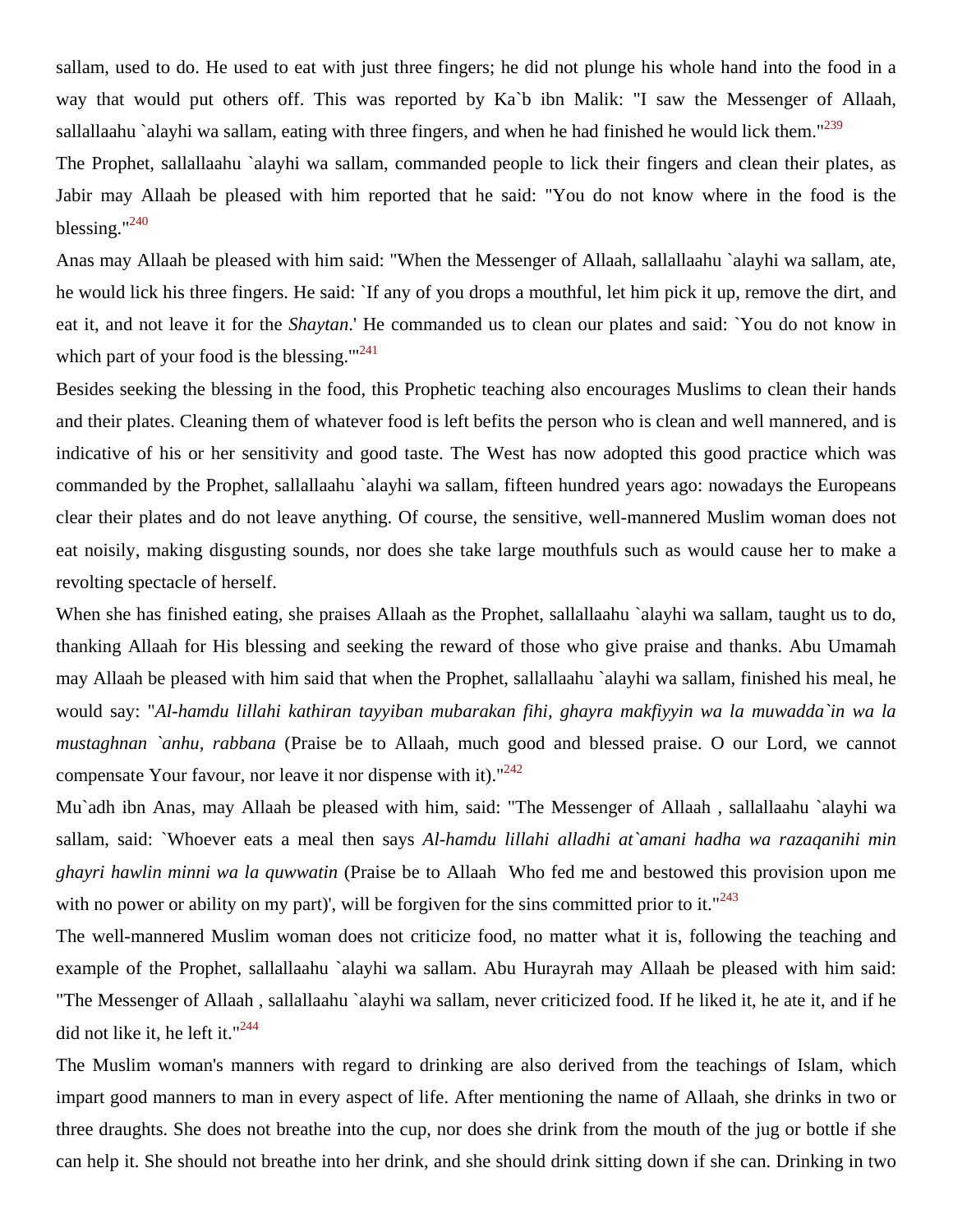or three draughts is what the Prophet, sallallaahu `alayhi wa sallam, used to do, as Anas may Allaah be pleased with him reported: "The Messenger of Allaah, sallallaahu `alayhi wa sallam, used to breathe three times245 when drinking." $^{246}$ 

The Prophet, sallallaahu `alayhi wa sallam, discouraged drinking in one draught: "Do not drink in one draught like camels do; drink in two or three. Mention the name of Allaah when you drink, and give praise to Him when you finish drinking."247 The Prophet, sallallaahu `alayhi wa sallam, forbade blowing into one's drink, as is mentioned in the Hadeeth of Abu Sa`id al-Khudri: "A man said, `I see some dirt in it.' The Prophet, sallallaahu `alayhi wa sallam, said, `Then pour it out.' He said, `One draught is not enough for me.' The Prophet, sallallaahu `alayhi wa sallam, said, `Take the cup away from your mouth, then take a breath. $1248$ 

The Hadeeth on the manners of drinking make it clear that it is better for the well-mannered Muslim woman to avoid drinking from the mouth of the bottle or jug if she can, and to drink sitting down if possible. This is preferable, but drinking from the mouth of the jug or while standing are permitted, because the Prophet, sallallaahu `alayhi wa sallam, did so on occasion.

#### **Spreading the greeting of Islam**

One of the distinctive aspects of the Muslim woman's social conduct is her insistence on the greeting of Islam, which she gives to every Muslim man and woman she meets, in accordance with the rules of giving *salam*  outlined by Islam, which command us to spread *salam* in a number of *ayat* and Hadeeth.

In Islam, greeting with *salam* is a clearly defined etiquette which has been commanded by Almighty Allaah in His Book, and rules and regulations concerning this greeting have been set out in numerous Hadeeth to which the scholars of Hadeeth devoted entire chapters called *kitab alsalam* or *bab al-salam*. Allaah commanded the Muslims to greet one another with *salam* in clear, definitive terms in the Quran: *"O you who believe! Enter not houses other than your own, until you have asked permission and saluted those in them . . ."* [Quran 24:27] Allaah commanded the Muslims to return the greeting with something similar or something better, hence it is an obligation on the one who hears a greeting to return it, and not to ignore it: *"When a [courteous] greeting is offyou, meet it with a greeting still more courteous, or [at least] of equal courtesy . . ."* [Quran 4:86]

The Prophet, sallallaahu `alayhi wa sallam, strongly encouraged the Muslims to spread *salam* and to greet those they know and those they do not know. `Abdullaah ibn `Amr ibn al-`As may Allaah be pleased with him said: "A man asked the Prophet, sallallaahu `alayhi wa sallam, `Which type of Islam is the best?' He said, `To feed people, and to say *salam* to those you know and those you do not know.'"<sup>249</sup>

Greeting with *salam* is one of the seven things which the Prophet, sallallaahu `alayhi wa sallam, commanded his Companions, and the Muslim *ummah* after them, to adhere to. They were listed by al-Bara' ibn `Azib may Allaah be pleased with him: "The Messenger of Allaah, sallallaahu `alayhi wa sallam, commanded us to do seven things: to visit the sick, to attend funerals, to bless someone when he sneezes, to support the weak, to help the one who is oppressed, to spread *salam*, and to help people fulfil their oaths."250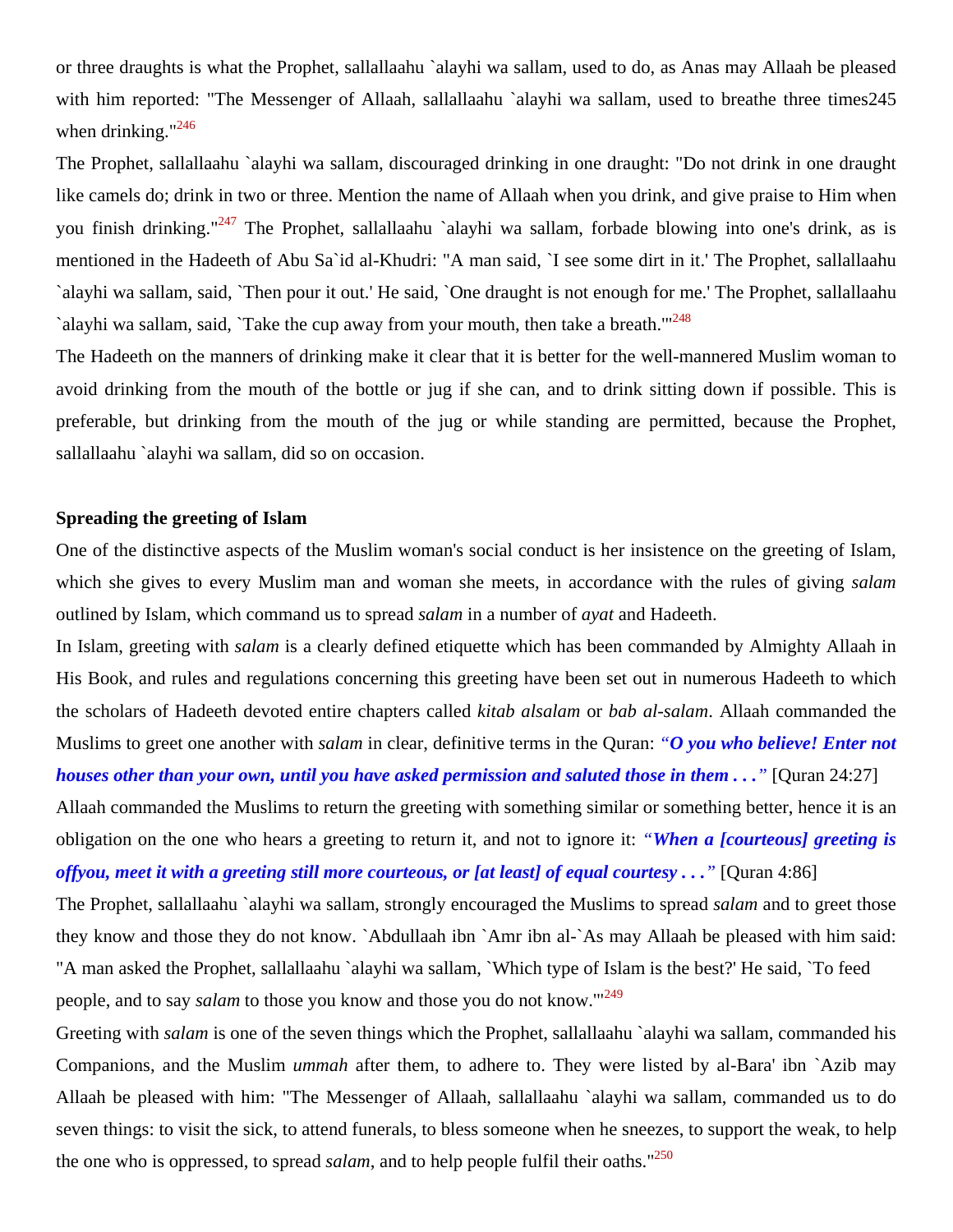The Prophet, sallallaahu `alayhi wa sallam, placed great emphasis on *salam* and encouraged Muslims to use this greeting in many Hadeeth, because he understood its effects in spreading brotherly love and strengthening the ties of love, closeness and friendship between individuals and groups. He described it as something which would lead to love, and love would lead to faith, and faith would lead to Paradise: "By the One in Whose hand is my soul, you will not enter Paradise until you believe, and you will not believe until you love one another. Shall I not tell you of something which if you do it, you will love one another? Spread *salam* amongst yourselves."251

He, sallallaahu `alayhi wa sallam, also said that the one who initiated the greeting would be closer to Allaah and more deserving of His pleasure, favour and blessing: "The closest of the people to Allaah is the one who starts the greeting of *salam*."<sup>252</sup>

`Abdullaah ibn `Umar may Allaah be pleased with him used to go to the market in the morning, and he did not pass by anybody without saying *salam* to him. One day he was asked, "What do you do in the market, when you do not sell anything, or ask about prices, or haggle, or join any gatherings?" He said, "We go there in the morning for the purpose of saying *salam* to whoever we meet."<sup>253</sup>

In Islam, greeting with *salam* is not considered to be the matter of a social custom defined by men, that may be changed and adapted according to time and circumstances. Greeting with *salam* is a clearly-defined etiquette which has been commanded by Almighty Allaah in His Book, and rules and regulations concerning this greeting have been set out, as described above. There is only one form of the greeting, to which Muslim men and women who are aware of Islamic manners and are keen to apply Islamic teachings adhere. It is: "*al-salamu `alaykum wa rahmatullahi wa barakatuhu* (peace be upon you, and the mercy and blessings of Allaah)." The man or woman who is initiating the greeting says it like this - in the plural form - even if he or she is greeting only one person. The man or woman thus addressed responds: "*wa`alaykum al-salam wa rahmatullahi wa barakatuhu*."<sup>254</sup>

The Muslim woman who is keen to be distinguished by her Islamic identity adheres to this blessed form of greeting, which is the original greeting of Islam, and does not substitute any other kind of greeting. This correct Islamic greeting should not be replaced by other greetings, such as the old-fashioned Arabic greeting "*`im sabahan*," or modern greetings such as "*sabah al-khayr*," "good morning," or "*bonjour*" (in Arabic, English and French, respectively), and other usages which are spreading in the Muslim societies that have deviated from the guidance of Islam.

This Islamic greeting is the greeting which Allaah chose for His creation from the time of Adam, to whom He taught it and commanded him to greet the angels with it. He wanted Adam's descendants in all times and places to use this greeting, because of its meaning of peace which is something most beloved by man regardless of where or when he lives. This divinely-ordained greeting is preserved nowhere except in the *ummah* of Islam which has adhered to the true way and has not changed it or deviated from it. The Prophet, sallallaahu `alayhi wa sallam, said: "When Allaah created Adam (may Allaah exalt his mention), He told him, `Go and greet those'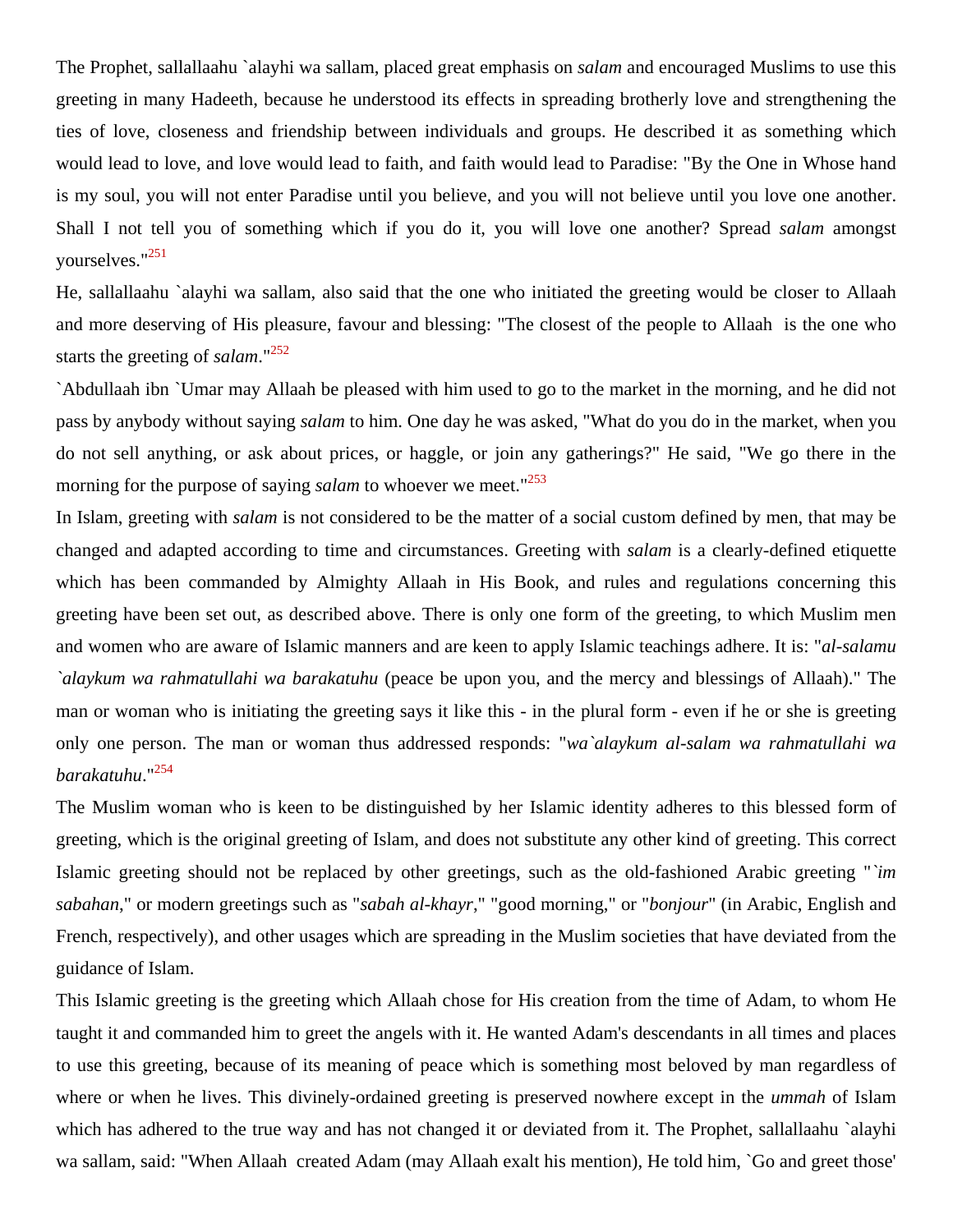- a group of angels who were sitting - `and listen to how they greet you, for it will be your greeting and that of your descendants. So he said: `*al-salamu `alaykum*,' and they responded, `*wa `alayka al-salamu wa rahmatullah*.' They added `*wa rahmatullah*.'"<sup>255</sup>

No wonder this form is such a blessed greeting, for it comes from Allaah, Who commanded us to adopt it as our greeting and never to replace it with anything else: *". . . But if you enter houses, salute each other - a greeting or blessing and purity as from Allaah . . ."* [Quran 24:61]

Therefore Jibril (may Allaah exalt his mention) used this form of the greeting when he she used the same form in returning the greeting. This is reported in the Hadeeth from `Aa'ishah (may Allaah be pleased with her): "The Messenger of Allaah, sallallaahu `alayhi wa sallam, told me: `This is Jibril who is saying *salam* to you.' She said, I said: `*Wa `alayhi al-salamu wa rahmatullahi wa barakatuhu* (and upon him be peace and the mercy and blessings of Allaah.)"<sup>256</sup>

There are also rules concerning the greeting of *salam*, which the true Muslim tries to adhere to and apply properly in his or her own social life. These rules are summed up in the Hadeeth reported by Bukhaari and others from Abu Hurayrah may Allaah be pleased with him: "The Messenger of Allaah, sallallaahu `alayhi wa sallam, said: `The one who is riding should say *salam* to the one who is walking, the one who is walking to the one who is sitting, and the smaller group to the larger group."<sup>257</sup> A report narrated by Bukhaari adds the words "And the young to the old."<sup>258</sup> The greeting is given to men and women alike, as Asma' bint Yazid (may Allaah be pleased with her) reported that the Prophet, sallallaahu `alayhi wa sallam, passed by the mosque one day when a group of women were sitting there and he waved his hand to them in greeting.<sup>259</sup>

The greeting is also to be given to children, to acquaint them with the manners of greeting and giving *salam*. It is reported that Anas may Allaah be pleased with him passed by some children and greeted them with *salam*, then said, "The Messenger of Allaah, sallallaahu `alayhi wa sallam, used to do that."<sup>260</sup> When the greeting is given at night, it should be spoken softly and in a quiet voice, so that those who are awake might hear it without disturbing those who are asleep. This is what the Prophet, sallallaahu `alayhi wa sallam, used to do, according to the lengthy Hadeeth of al-Miqdad may Allaah be pleased with him in which he says: "We used to put aside the Prophet's share of the milk and he would come at night and greet us in such a way as not to wake those who were asleep, but those who were awake would hear it. So the Prophet, sallallaahu `alayhi wa sallam, came and greeted us as he usually did  $\ldots$ <sup>261</sup>

*Salam* should be given when joining a gathering and when leaving it. The Prophet, sallallaahu `alayhi wa sallam, said: "When any one of you comes to a gathering, let him say *salam*, and when he wants to leave, let him say *salam*. The former is not more important than the latter."<sup>262</sup>

The Muslim woman who is distinguished by her true Islamic manners understands the sublime teachings of the Prophet, sallallaahu `alayhi wa sallam, concerning the greeting of *salam* and its etiquette. She follows this etiquette precisely in her private and social life, and encourages others to do likewise.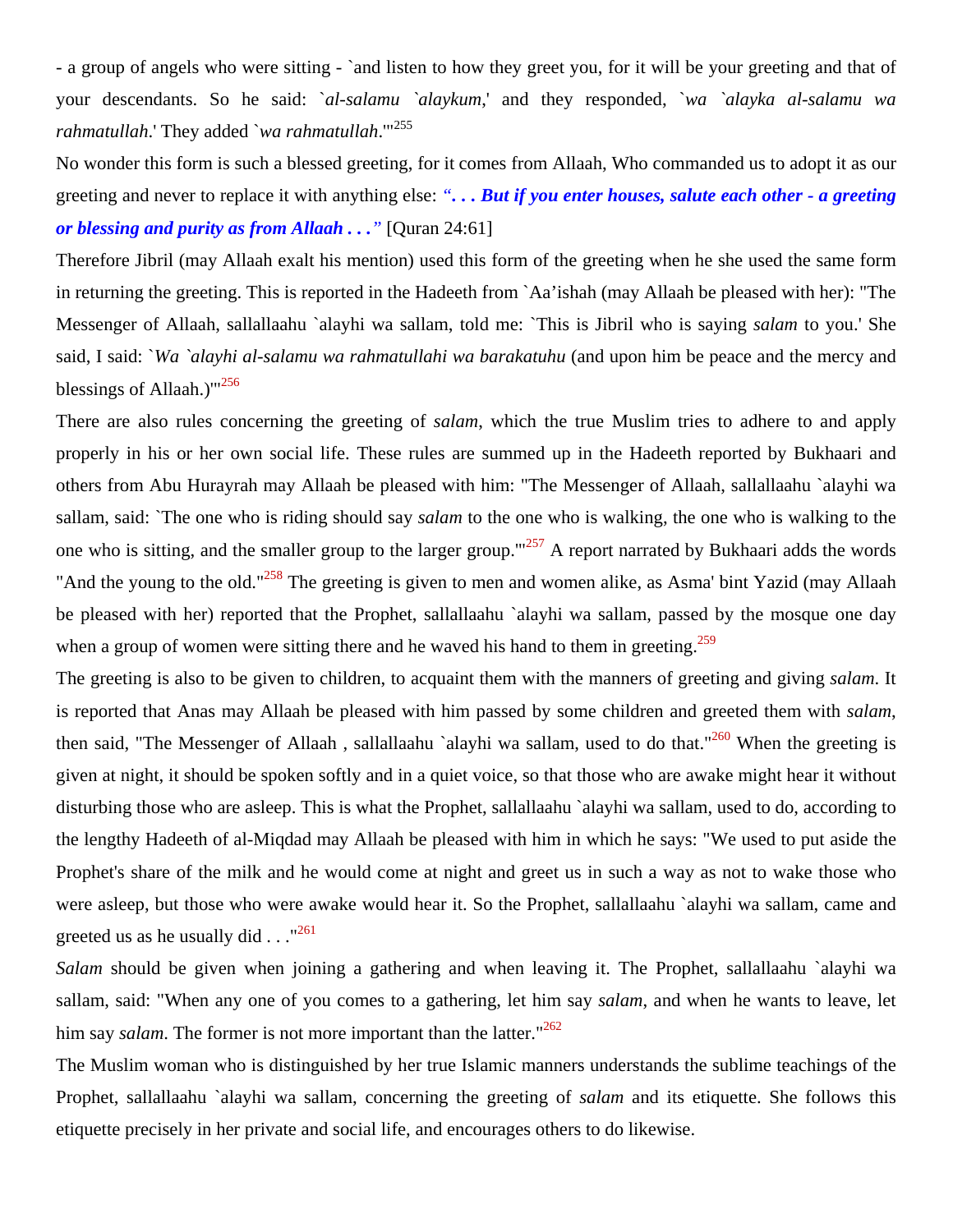#### **She does not enter a house other than her own without permission**

The Muslim woman who is truly guided by Islam does not enter a house other than her own without seeking permission and saying *salam* to the people who live there. This seeking permission is a divine commandment which is not to be evaded or ignored*: "O you who believe! Enter not houses other than your own, until you have asked permission and saluted those in them: that is best for you, in order that you may heed [what is seemly]. If you find no one in the house, enter not until permission is given to you: if you are asked to go back, go back: that makes for greater purity for yourselves: and Allaah knows well all that you do . . . But when the children among you come of age, let them [also] ask for permission, as do those senior to them [in age] . . ."* [Quran 24:27-28, 59]

The Muslim woman should neveven think of seeking permission to enter a house that she is not permitted to enter, such as a house where there are only non-*mahram* men present. When she seeks permission to enter, it is to go to where there are other women or men who are permitted to see her (i.e. *mahram*), and no one else - in accordance with the commands of Allaah and His Messenger.

There are certain manners in seeking permission which Islam urges Muslim men and women to follow whenever they want to visit somebody:

(1) The woman who is seeking permission to enter should not stand squarely in front of the door, but to the right or left of it. This is what the Messenger of Allaah, sallallaahu `alayhi wa sallam, used to do. `Abdullaah ibn Busr, the Companion of the Prophet, sallallaahu `alayhi wa sallam, said: "Whenever the Prophet, sallallaahu `alayhi wa sallam, came to a door seeking permission to enter, he did not stand facing it; he would stand to the right or the left. If he was given permission, he would enter, otherwise he would leave." $263$ 

The rule of seeking permission has been given to protect privacy, as Sahl ibn Sa`d may Allaah be pleased with him reported that the Prophet, sallallaahu `alayhi wa sallam, said: "Seeking permission has been made a rule for the sake of not seeing<sup>264</sup>.<sup>"265</sup> Therefore the man or woman who is seeking permission is not allowed to stand facing the door, as this would allow him or her to see inside when the door is opened.

(2) She should say *salam* and then ask for permission. Seeking permission before saying *salam* is incorrect. This is the teaching of the Prophet, sallallaahu `alayhi wa sallam, as given in the Hadeeth of Rib`i ibn Hirash who said: "A man of Bani `Amir told us that he had sought permto enter upon the Prophet, sallallaahu `alayhi wa sallam, who was in a house. He said, `Shall I get in?' The Messenger of Allaah , sallallaahu `alayhi wa sallam, told his servant, `Go out to this person and teach him how to seek permission to enter. Tell him to say "*Al-salam `alaykum*, may I enter?"' The man heard, so he said `*Al-salam `alaykum*, may I enter?' Then the Prophet, sallallaahu `alayhi wa sallam, gave him permission and he entered."<sup>266</sup>

(3) She should identify herself clearly when asked "Who are you?" by giving her name or *kunyah*. She should not reply in vague terms, such as "It is me." The Prophet, sallallaahu `alayhi wa sallam, disliked such an answer from a person knocking at the door, as such words do not give a clear idea of the person's identity. He said that a person should state his or her name clearly when asking to come in. Jabir may Allaah be pleased with him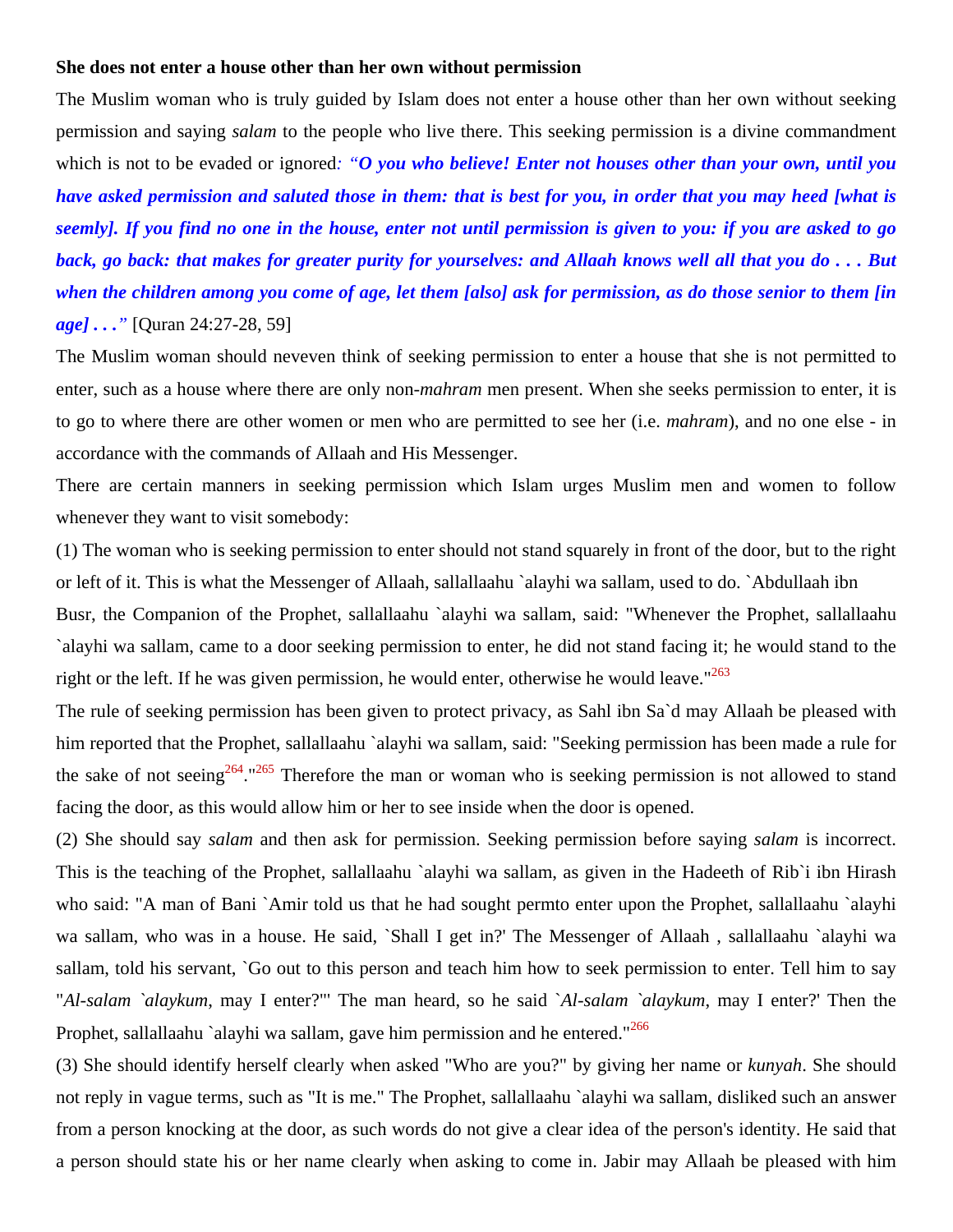said: "I came to the Prophet, sallallaahu `alayhi wa sallam, and knocked at the door. He said, `Who is this?' I answered, `Me,' and he said, `Me? Me?' as if he disliked this answer."<sup>267</sup>

The Prophet, sallallaahu `alayhi wa sallam, thus taught us that the sunnah when seeking permission to enter is to state one's name clearly. This is what he and his noble companions used to do.

Abu Dharr may Allaah be pleased with him said: "I went out one night and saw the Messenger of Allaah, sallallaahu `alayhi wa sallam, walking on his own. I began to walk in the shadows cast by the moonlight. He turned around and saw me, so he said, `Who is this?' and I said, `Abu Dharr.'"<sup>268</sup>

Umm Hani' (may Allaah be pleased with her) said: "I came to the Prophet's house while he was having *ghusl*. Fatimah was screening him and he said, `Who is this?' I said, `I am Umm Hani''"<sup>269</sup>

(4) She should go back if she is asked to do so, without getting upset or angry. This is the commandment of Allaah in the Quran: "... If you are asked to go back, go back: that makes for greater purity for yourselves: *and Allaah knows well all that you do."* [Quran 24:28]

The Prophet, sallallaahu `alayhi wa sallam, taught that permission to enter should only be sought three times, then if permission is given one may enter, otherwise one should go back. Abu Musa al-Ash`ari may Allaah be pleased with him said: "The Messenger of Allaah , sallallaahu `alayhi wa sallam, said: `Seek permission to enter three times, then if permission is given to you, enter, otherwise go back. $1270$ 

Abu Moosaa once asked `Umar for permission to enter, and it was not given, so he went away. `Umar called him to come back, and they had a lengthy conversation about seeking permission and going away. It is useful to quote this conversation, to demonstrate how meticulous the *Sahabah* were in finding out the teachings of the Prophet, sallallaahu `alayhi wa sallam, and in applying them. Abu Moosaa said: "I sought permission to enter upon `Umar three times, and permission was not given, so I went away. `Umar called me back and said: `O servant of Allaah, did you find it hard to be kept waiting at my door? You should know that people find it just as hard to be kept waiting at your door.' I said, `No, I asked permission from you three times and it was not given, so I went away [and we were commanded to do this].' He said, `From whom did you hear this?' I said, `I heard it from the Prophet, sallallaahu `alayhi wa sallam.' He said, `Have you heard something from the Prophet, sallallaahu `alayhi wa sallam, that we have not heard? If you do not bring some evidence for this I will make an example of you.' So I went out until I came to a group of the *Ansar* who were sitting in the mosque. I asked them about it and they said, `Does anyone doubt you concerning this?' So I told them what `Umar had said. They said, `No one but the youngest of us will come with you.' So Abu Sa`id al-Khudri - or Abu Mas`ud - came with me to `Umar, and told him, `We went out with the Prophet, sallallaahu `alayhi wa sallam, to visit Sa`d ibn `Ubadah. When we got there, [the Prophet, sallallaahu `alayhi wa sallam,] said *salam*, but no permission to enter was given. He said *salam* a second and a third time, but no permission was given. He said, `We have done what we had to,' then he went away. Sa`d came after him and said, `O Messenger of Allaah, by the One Who sent you with the truth, you did not say *salam* but I heard you and returned the greeting, but I wanted to increase the number of times you said *salam* to me and my household.'"Abu Musa said: "By Allaah, I was being honest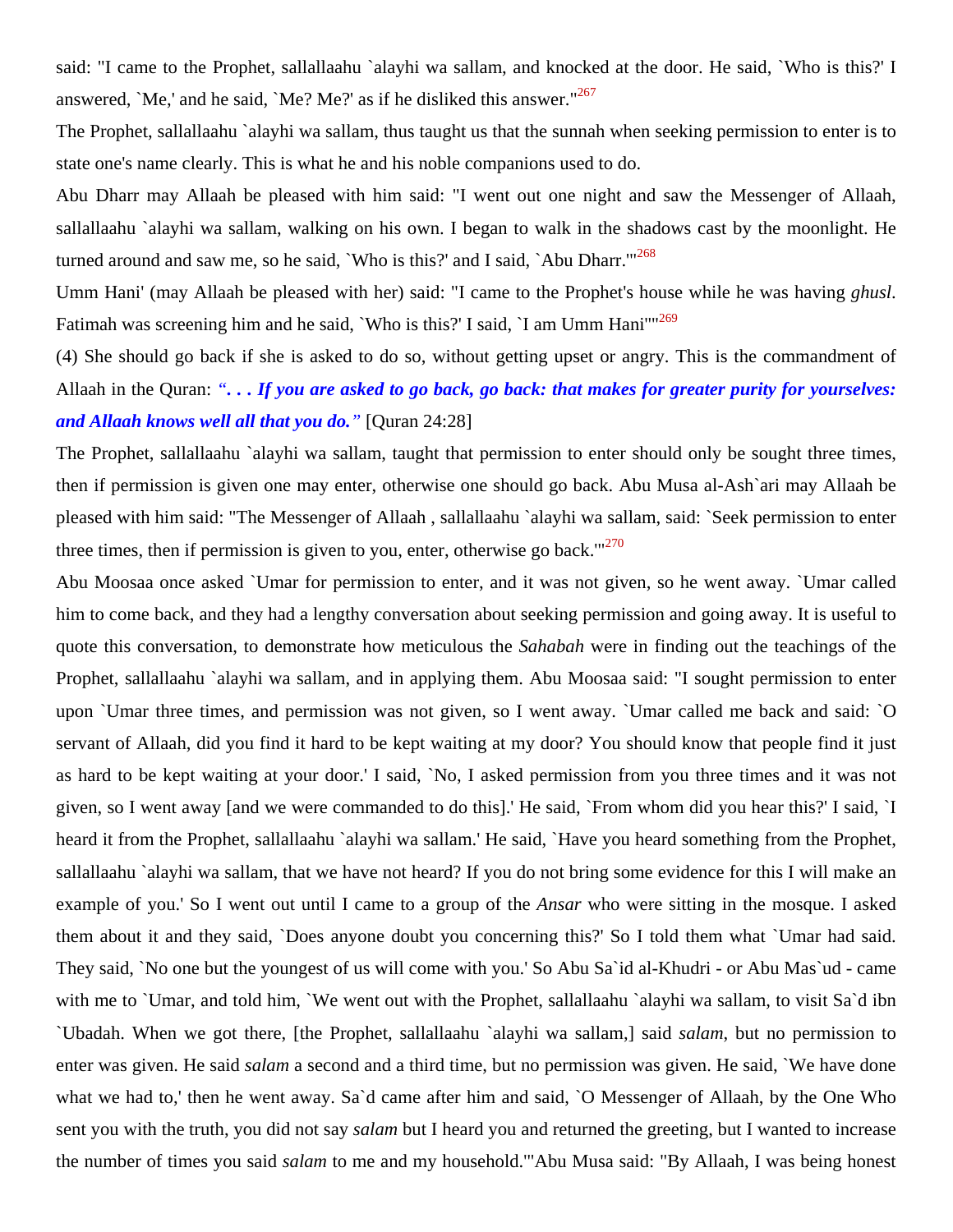in what I reported of the words of the Messenger of Allaah. He (`Umar) said: `I agree, but I wanted to be sure."<sup>271</sup> In another report narrated by Muslim, it states that when this Hadeeth was proven, `Umar rebuked himself, as it were, by saying "Was any teaching of the Messenger of Allaah hidden from me? My business in the market kept me busy."<sup>272</sup>

These are the Islamic rules and manners pertaining to seeking permission to enter a house. No doubt the true Muslim woman who is keen to follow Islamic etiquette will apply these rules in her everyday life, each time she knocks on a door to seek permission to enter, and she will also teach these manners to her sons and daughters.

#### **She sits wherever she finds room in a gathering**

Another aspect of the manners of the true Muslim woman is that she sits wherever she finds room when she joins a gathering where other women have arrived before her and found a place to sit. This is a refined social etiquette that is derived from the example, in word and deed, of the Prophet, sallallaahu `alayhi wa sallam, and is a sign of good taste, sensitivity and politeness in the person who adopts it.

Such a refined Muslim woman does not force her way through the group of women who are sitting, or push them aside in order to force them to make space for her. This is in accordance with the teachings of the Prophet, sallallaahu `alayhi wa sallam, which he taught his Companions to adopt when they joined his gathering.

Jabir ibn Samurah may Allaah be pleased with him said: "When we came to the Prophet, sallallaahu `alayhi wa sallam, we would sit wherever we found room." $273$ 

The well-mannered Muslim woman avoids pushing between two people, and comes between them only with their permission, if it is necessary to do so. Pushing between two people without their permission is something which the Prophet, sallallaahu `alayhi wa sallam, forbade and warned against: "It is not permitted for a man to come between two people except with their permission."<sup>274</sup>

Pushing between two people, whether in a gathering or in other circumstances, is odd behaviour Hadeeth and *athar* (reports) to that effect; these reports are narrated in the masculine form, as they were spoken to the men who were usually around the Prophet, sallallaahu `alayhi wa sallam, to remind them of correct Islamic manners, but these rules apply equally to women. The laws and commandments of Islam are addressed to all Muslims, and both men and women are responsiblfor obeying its commands and following its guidance.

One of these reports is that of Sa`id al-Maqbari who said: "I passed by Ibn `Umar and there was a man with him talking to him. I stood by them, and Ibn `Umar slapped my chest and said: `If you find two people talking, do not stand by them and do not sit with them, until you have asked their permission.' I said, `May Allaah guide you, O Abu `Abdul-Rahman! I only hoped to hear something good from you both."<sup>275</sup> If someone gets up to let her sit in her place, she should not accept. This is better and more noble, and it is closer to the practice of the *Sahabah*, may Allaah be pleased with them. Ibn `Umar may Allaah be pleased with him said: "The Messenger of Allaah , sallallaahu `alayhi wa sallam, said: `None of you should make another get up then sit in his place.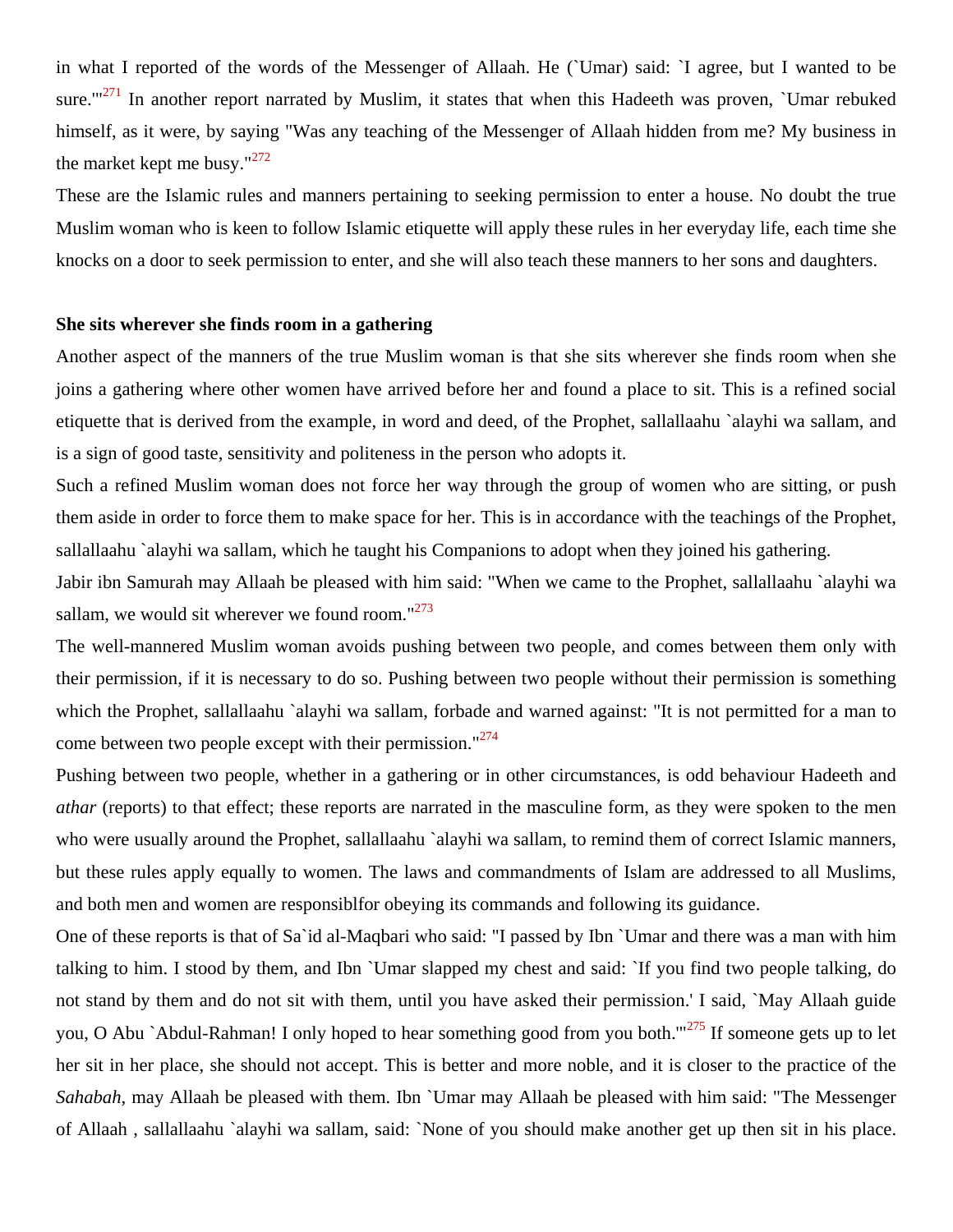All of you should move up and make space (for a latecomer)."<sup>276</sup> If anyone stood up to give his place to him, Ibn `Umar would never accept it.<sup>277</sup>

On such occasions, the Muslim woman always abides by the guidance of Islam and the conduct of the *Sahabah*, may Allaah be pleased with them. So she attains the social manners that are encouraged by Islam, and earns the reward of Allaah for following the Sunnah of His Prophet, sallallaahu `alayhi wa sallam.

### **She does not converse privately with another woman when a third is present**

Islam came to form human beings who are sensitive and civil, with an awareness and understanding of the feelings of others. Therefore Islam has set out social and moral guidelines that are at the heart of this religion, and we are commanded to follow these guidelines and apply them in our own lives. One of the guidelines laid down by the Prophet, sallallaahu `alayhi wa sallam, is that two people should not talk pbetween themselves when a third person is present: "If you are three, two should not converse privately to the exclusion of the other, until more people join you, because that will make him sad."<sup>278</sup>

The Muslim woman whose solid grounding in Islamic teaching has given her intelligence, sensitivity and good manners, avoids whispering and conversing privately when she is in a group of no more than three women. She is careful not to hurt the feelings of the third woman, lest she feel excluded and offended. If there is an urgent need for two of them to converse privately, then they must ask the permission of the third woman, speak briefly, then apologize to her.

This is the attitude of the Muslim woman who is truly guided by Islam, and this is the civil way in which she deals with other women. She learns all this from the teachings of Islam and the stories of the *Sahabah*, whose lives and manners were so completely permeated with the teachings and morals of Islam, that they never ignored these sensitive issues in their dealings with people. This is reflected in many reports which describe their careful respect for human feelings. An example is the report given by Imam Malik in *al-Muwatta'*, from `Abdullaah ibn Dinar who said: "Ibn `Umar and I were at the house of Khalid ibn `Uqbah, which was in the market, when a man came in wanting to speak to him (Ibn `Umar) in private. I was the only other person present, so Ibn `Umar called another man to make our number up to four. Then he told me and the newcomer, `Move a little way off together, for I heard the Messenger of Allaah, sallallaahu `alayhi wa sallam, say, "Two should not converse privately to the exclusion of another." $10^{279}$ 

The Muslim woman who is truly guided by the teachings of Islam and the way in which the best of generations (i.e. the *Sahabah*) applied them follows the example of Ibn `Umar may Allaah be pleased with him, who did not want to listen to a man who had come in off the street suddenly to converse with him in private, because he knew that there was a third person present whose feelings could be hurt if he asked him to move away on his own. He waited to listen to the man who wanted to converse in private, until he had called a fourth man, then he explained to all of them that this was the sunnah of the Prophet, sallallaahu `alayhi wa sallam, and repeated the Hadeeth to them, reminding the Muslims that this is the approach they should take when they find themselves in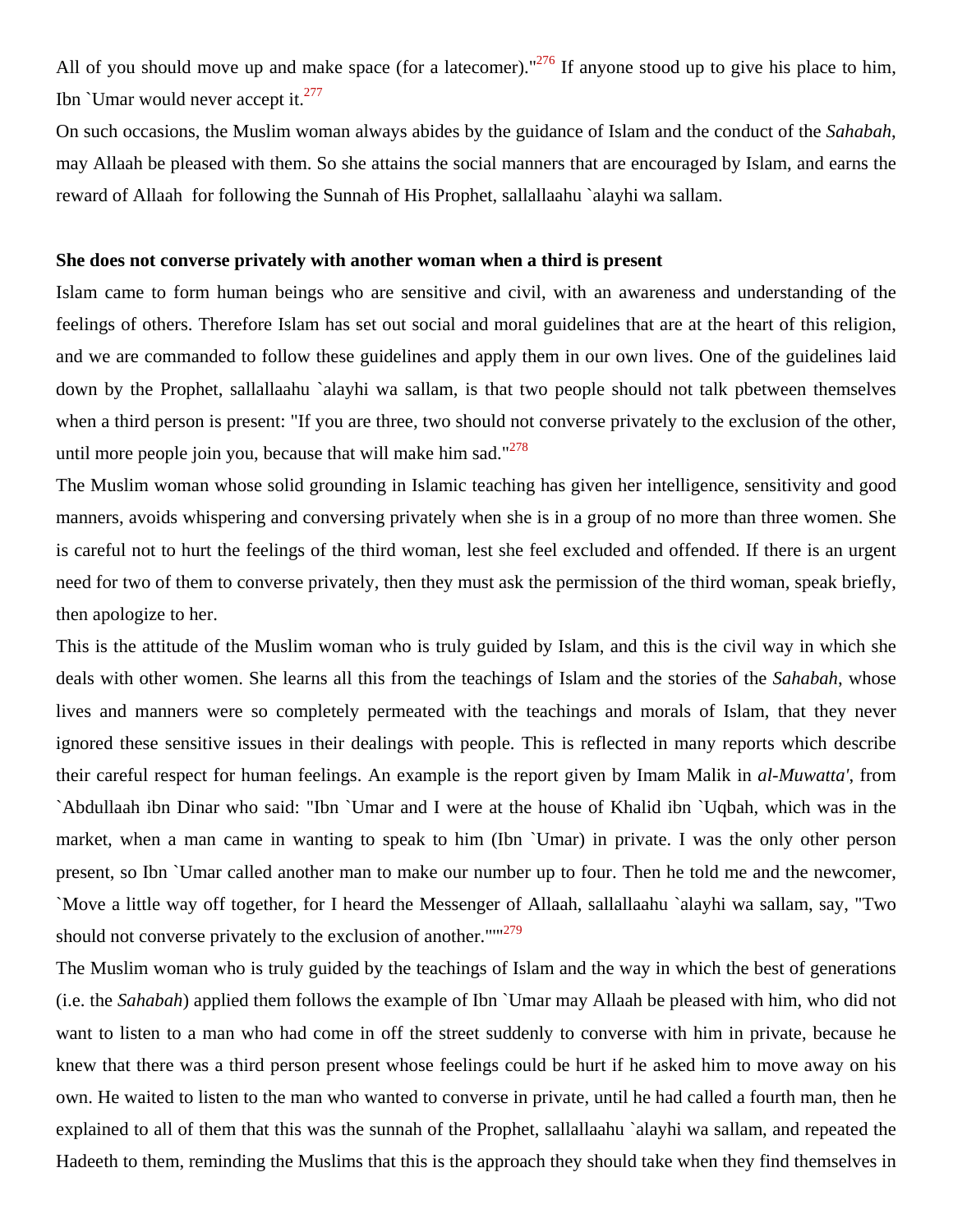such situations, respecting people's feelings and following the sunnah of the Prophet, sallallaahu `alayhi wa sallam. How fine are the social manners encouraged by Islam! How great is the honour which Islam bestows upon human beings and the respect and consideration it shows towards their feelings!

#### **She respects elders and distinguished people**

Islam brought a host of fine social rules which instil an attitude of chivalry, nobility, good manners and politeness in the heart of the Muslim. One of the most prominent of these teachings is to give due respect to elders and those who are deserving of respect (such as scholars, etc.) The Muslim woman who is truly guided by Islam does not neglect to follow this most essential, basic Islamic ruling, which gives the Muslim woman her genuine identity in the Islamic society. Whoever lacks this quality forfeits his or her membership in this community and no longer has the honour of belonging to the *ummah* of Islam, as the Prophet, sallallaahu `alayhi wa sallam, stated: "He does not belong to my *ummah* who does not honour our elders, show compassion to our young ones, and pay due respect to our scholars."<sup>280</sup>

Respect for elders and giving them priority over those who are younger, are indications of a community's or society's level of civility, of its members' understanding of the rules of human morality, and of their high level of good manners. This is just as true of women as it is of men. Hence the Prophet, sallallaahu `alayhi wa sallam, was keen to reinforce this understanding in the hearts of the Muslims, whilst he was raising the structure of the Islamic society. Among the evidence of his concern to achieve this are his words to `Abdul-Rahman ibn Sahl, who was speaking although he was the youngest member of the delegation that had come to the Prophet, sallallaahu `alayhi wa sallam. The Prophet, sallallaahu `alayhi wa sallam, told him, "Let someone who is older than you speak, let someone who is older than you speak." So Abdul-Rahman fell silent, and someone who was older than him spoke. $^{281}$ 

When the modern Muslim woman shows respect to a lady who is older than her, or honours a woman who is deserving of respect, she is doing a worthwhile moral duty that in fact is a part of worship, because honouring one's elders and those who are distinguished is part of glorifying Allaah, as the Prophet, sallallaahu `alayhi wa sallam, said: "Part of glorifying Allaah is honouring the grey-haired (i.e., older) Muslim, the one who has learnt the Quran by heart without exaggerating about it or ignoring its teachings, andb honouring the just ruler.<sup> $1282$ </sup>

By behaving in this way, the Muslim woman follows the command of the Prophet, sallallaahu `alayhi wa sallam, to give people their rightful positions in the Islamic society. Imam Muslim mentions this at the beginning of his *Sahih*, where he says: "It was reported that `Aa'ishah (may Allaah be pleased with her) said, `The Messenger of Allaah, sallallaahu `alayhi wa sallam, ordered us to put people in their rightful positions.'"<sup>283</sup> The Muslim woman should not forget that giving people their rightful position means recognizing their

positions and giving priority to elders, scholars, those who have memorised the Quran, those who are wise and those who are distinguished, whether they are men or women.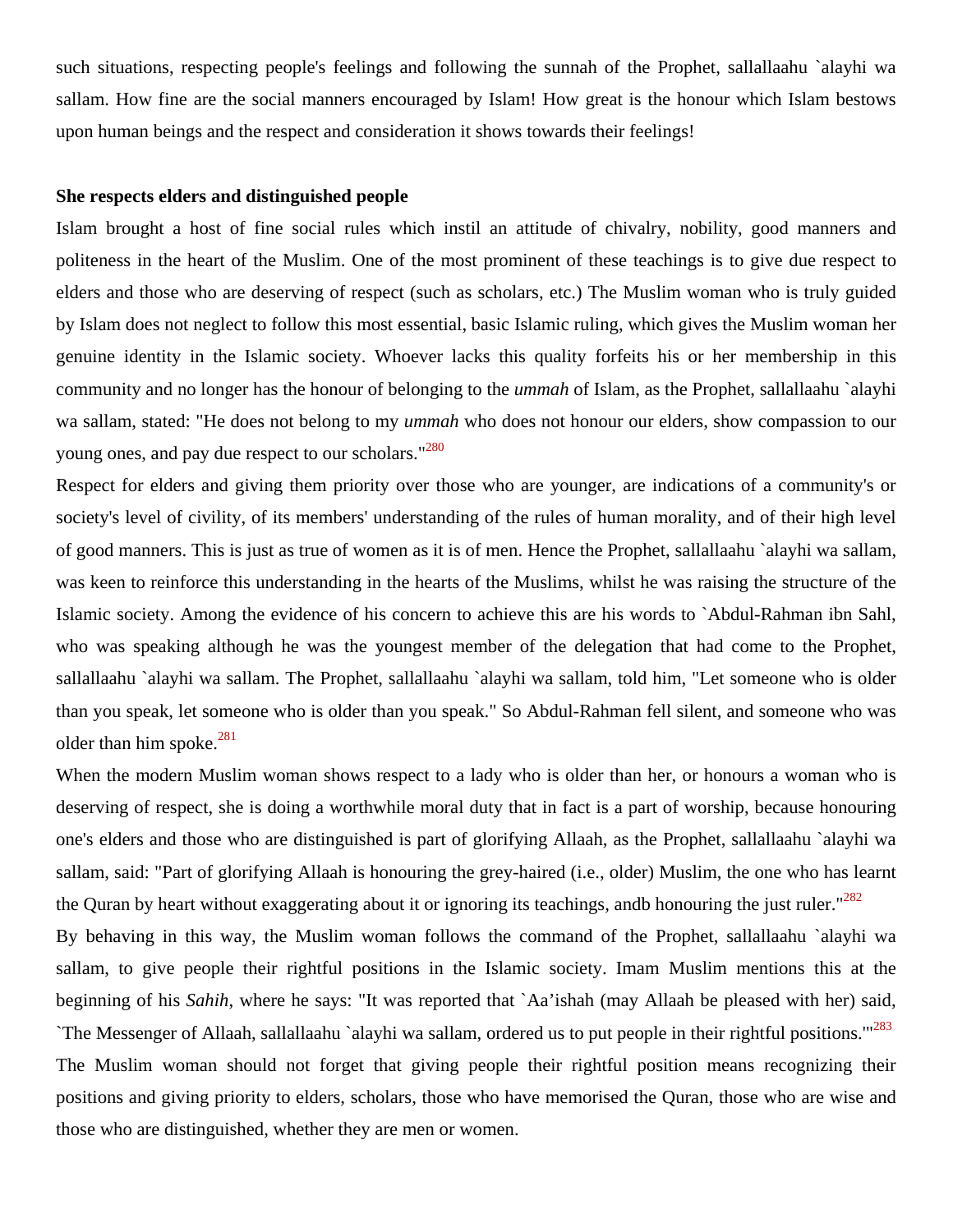#### **She does not look into other people's houses**

Another of the qualities of the well-mannered Muslim woman is that she does not look around the home of her host or seek to inspect its contents. This is not behaviour that befits the wise, decent Muslim woman; it is a hateful, undesirable attitude. The Prophet, sallallaahu `alayhi wa sallam, warned those who let their gaze wander in gatherings and try to see things that are none of their business, and he said that it was permissible to put their eyes out: "Whoever looks into someone's home without their permission, then it is permissible for the people of the house to put their eyes out."284

#### **She avoids yawning in a gathering as much as she can**

The Muslim woman who is sensitive and well-mannered does not yawn in a gathering if she can help it. If the urge to yawn overtakes her, then she tries to resist it as much as possible. This is what the Prophet, sallallaahu `alayhi wa sallam, advised: "If any of you wantsto yawn, then let him suppress it as much as possible."<sup>285</sup>

If the urge to yawn cannot be resisted, then she should cover her mouth with her hand, as the Prophet, sallallaahu `alayhi wa sallam, commanded: "If any of you yawns, let him cover his mouth with his hand so that the *Shaytan* does not enter."<sup>286</sup>

Yawning in front of others is unpleasant and off-putting. It does not befit the decent person. Therefore he or she must resist the urge to yawn, or at least cover his or her open mouth with his or her hand, so that the others present need not see it. The Prophet, sallallaahu `alayhi wa sallam, taught the Muslims, men and women, how to behave properly in a social setting so that they will not put people off or make them feel that they are bored with them and want to leave them or want them to leave. This is the way in which the polite Muslim woman who follows Islamic etiquette conducts herself.

#### **She follows Islamic etiquette when she sneezes**

It is no secret to the Muslim woman that just as Islam has defined the manners governing the act of yawning in gatherings, it has also defined the etiquette to be observed when one sneezes. Islam teaches the Muslims, men and women, how they should behave when they sneeze, what they should say to the one who sneezes, and how they should pray for him or her.

Abu Hurayrah, may Allaah be pleased with him, said: "The Prophet, sallallaahu `alayhi wa sallam, said: `Allaah likes the act of sneezing and dislikes the act of yawning. When any one of you sneezes and says "*al-hamdulillah*", then he has the right to hear every Muslim say "*yarhamuk Allaah*." But yawning is from the *Shaytan*, so if any of you feels the urge to yawn, he should resist it as much as he can, for when any of you yawns, the *Shaytan* laughs at him."<sup>287</sup>

This simple reflex action does not occur in the Muslim's life being regulated by certain manners which make the Muslims feel, in the depths of their heart, that this religion came to reform all issues in this life, great and small like, and to give them certain words to say which would constantly connect humanity to Allaah, the Lord of the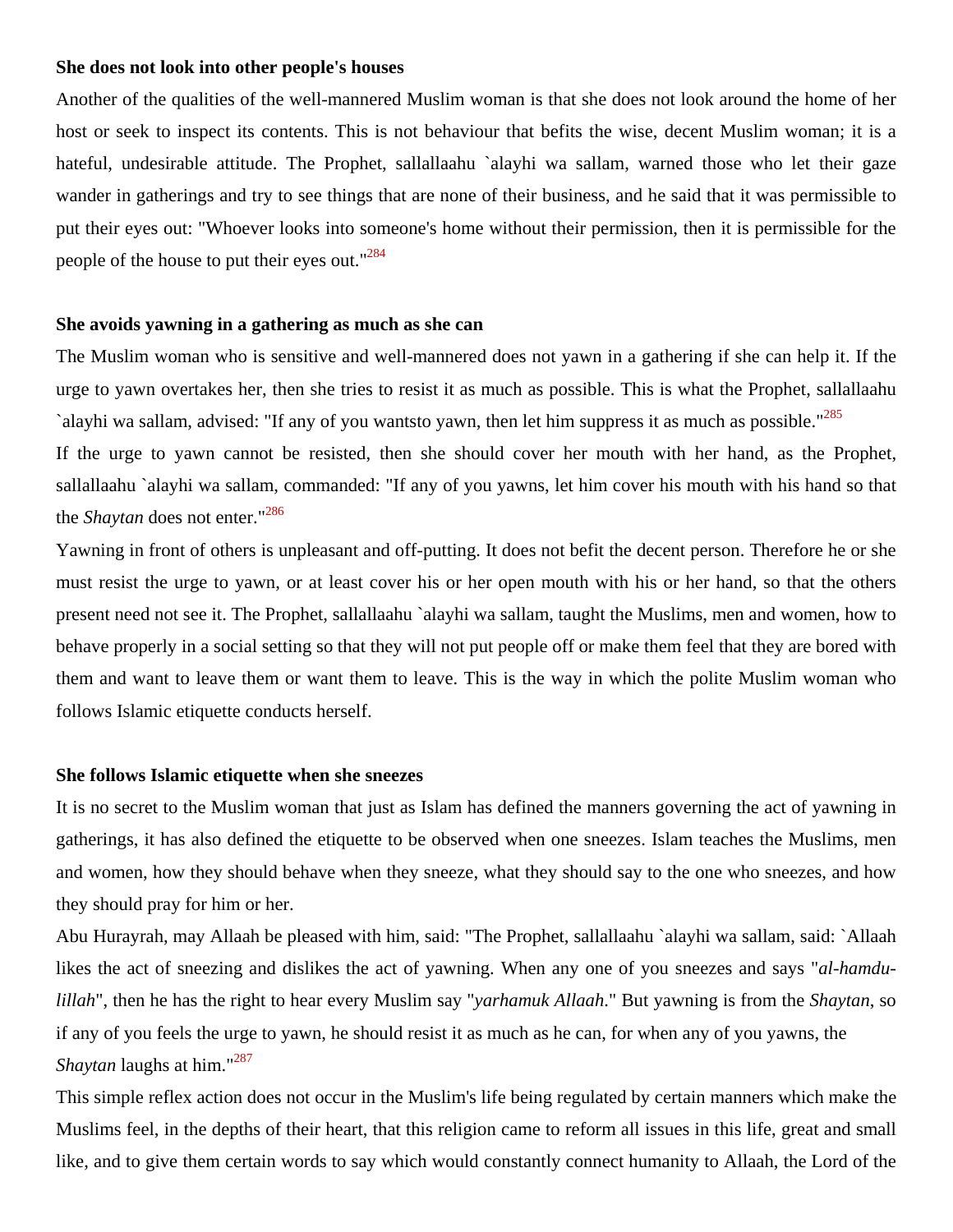Worlds. When a Muslim woman sneezes, she should say "*Al-hamdu lillah*," and the one who hears her should say, "*yarhamuk Allaah*." Then she must respond to her sister's *du`a'* by saying "*yahdikum Allaah wa yuslih balakum* (may Allaah guide you and correct your thinking)." This is the teaching of the Prophet, sallallaahu `alayhi wa sallam, according to the Hadeeth narrated by Bukhaari: "When any one of you sneezes, let him say *`al-hamdu lillah*,' and let his brother or companions say *`yarhamuk Allaah*.' And if he says *`yarhamuk Allaah*,' let the first one say, `*yahdikum Allaah wa yuslih balakum*.'"<sup>288</sup>

This *du`a'*, *yarhamuk Allaah*, is said to the one who sneezes in response to his or her saying *alhamdu lillah*. If he or she does not say *al-hamdu lillah*, then there is no obligation to respond in this way. The Prophet, sallallaahu `alayhi wa sallam, said: "When any of you sneezes and praises Allaah, then respond to him [by saying *yarhamuk Allaah*], but if he does not praise Allaah, then do not respond to him."<sup>289</sup>

Anas may Allaah be pleased with him said: "Two men sneezed in the presence of the Prophet, sallallaahu `alayhi wa sallam, and he responded to one of them and not the other. The one to whom he did not respond said, `So-and-so sneezed and you responded. I sneezed and you did not respond.' He said, `He praised Allaah, but you did not."<sup>290</sup>

Discussing these words which the Prophet, sallallaahu `alayhi wa sallam, encouraged the Muslims to say when someone sneezes highlights their ultimate aim, which is to mention and praise Allaah, and to strengthen the ties of brotherhood and friendship among all Muslims, men and women. The one who sneezes praises Allaah for relief from some sensitivity or irritation which he had in his nose, and the one who hears him praise Allaah prays for mercy for him, because the one who praises Allaah deserves mercy. The one who sneezes then responds with a longer and more comprehensive *du`a'* which is full of meanings of goodness, love and friendship. Thus Islam takes these involuntary actions of Muslims and makes them into opportunities for remembering and praising Allaah and reinforcing the feelings of brotherhood (andsisterhood), love and compassion in their hearts.

Another of the good manners to be observed when sneezing is to place one's hand over one's mouth and to make as little noise as possible. This is what the Prophet, sallallaahu `alayhi wa sallam, used to do. Abu Hurayrah, may Allaah be pleased with him, said, "When the Messenger of Allaah, sallallaahu `alayhi wa sallam, sneezed, he used to place his hand or part of his garment over his mouth and thus reduce the noise he made."<sup>291</sup>

The well-mannered Muslim woman who is aware of Islamic etiquette does not forget, in such situations where a person may be taken by surprise, to conduct herself in the manner prescribed by the Prophet, sallallaahu `alayhi wa sallam, and to use the same words that he is reported to have used when he sneezed. This is the etiquette to be observed, in obedience to the words of the Prophet, sallallaahu `alayhi wa sallam, whenever she or another person sneezes, or in response to a sister who "blesses" her (says *yarhamuk Allaah*) when she sneezes.

## **She does not seek the divorce of another woman so that she may take her place**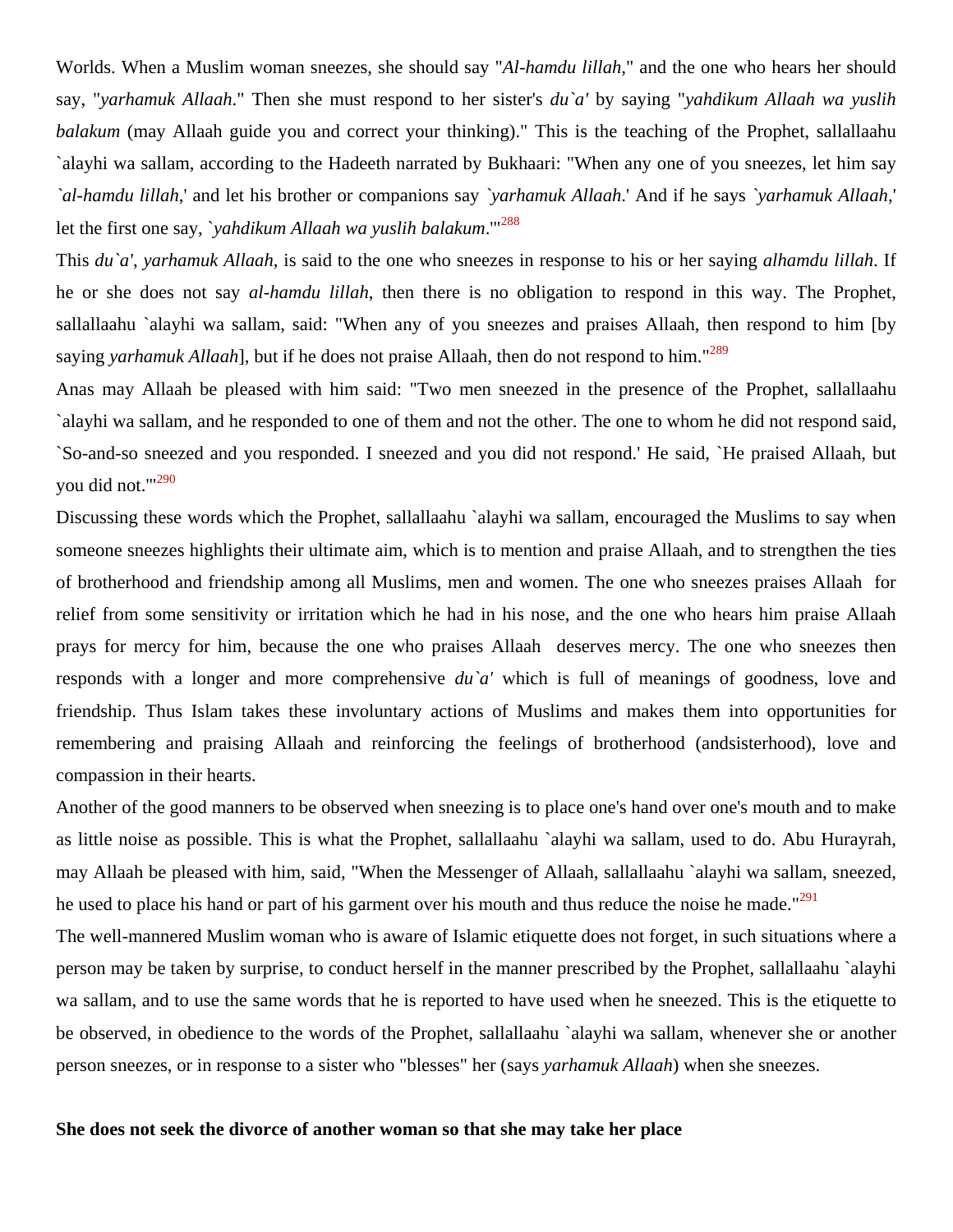The true Muslim woman feels that she is living in a Muslim community, whose members are her brothers and sisters. In such a divinely-guided community, cheating, deceit, treachery and all the other vile attitudes that are rampant in societies that have deviated from the guidance of Allaah, are forbidden.

One of the worst of these attitudes is that of the woman who looks at a married man with the intention of snatching him from his wife once they are divorced so that he will be all hers. The true Muslim woman is the furthest removed from this vile attitude, which the Prophet, sallallaahu `alayhi wa sallam, forbade when he forbade a numbers of other, similarly evil attitudes and practices. We see this in the Hadeeth narrated by Bukhaari and Muslim from Abu Hurayrah may Allaah be pleased with him, who said: "The Messenger of Allaah, sallallaahu `alayhi wa sallam, said: `Do not outbid one another (in order to raise prices artificially)<sup>292</sup>; do not undercut one another293; a town-dweller should not sell something on behalf of a Bedouin294; a man should not propose to a woman to whom his brother has already proposed; a woman should not ask for the divorce of another so that she might deprive her of everything that belongs to her.<sup>295</sup><sup>1296</sup>

According to a report narrated by Bukhaari, also from Abu Hurayrah, the Prophet, sallallaahu `alayhi wa sallam, said: "It is not permitted for a woman to ask for her sister's divorce so that she may take everything she has, for she will have what has been decreed for her."<sup>297</sup>

The Muslim woman is the sister of another, and believes that what Allaah has decreed for her must surely happen. She cannot be a true believer unless she likes for her sister what she likes for herself, as the Prophet, sallallaahu `alayhi wa sallam, said:

"None of you truly believes until he likes for his brother what he likes for himself."<sup>298</sup> The Muslim woman is protected by her knowledge and faith from falling into the trap of this sin. She is saved from such appalling error by her obedience to Allaah and His Messenger, and by her acceptance of the high human values that Islam has made part of her nature. She does not avoid this sin only to be protected from the scandal that surrounds a woman who commits such a vile deed; a woman could conceal her evil schemes and thus be spared social blame, but she can never escape the punishment of Allaah , Who knows what is secret and what is yet more hidden. [Ta-Ha 20:7]

### **She chooses the work that suits her feminine nature**

Islam has spared women the burden of having to work to earn a living, and has made it obligatory on her father, brother, husband or other male relative to support her. So the Muslim woman does not seek work outside the home unless there is pressing financial need due to the lack of a relative or spouse to maintain her honourably, or her community needs her to work in a specialised area such as befits her feminine nature and will not compromise her honour or religion. Islam has made it obligatory for a man to spend on his family, and has given him the responsibility of earning the costs of living, so that his wife may devote herself being a wife and mother, creating a joyful and pleasant atmosphere in the home and organising and running its affairs. This is the Islamic view of woman and the family, and this is the Islamic philosophy of marriage and family life. The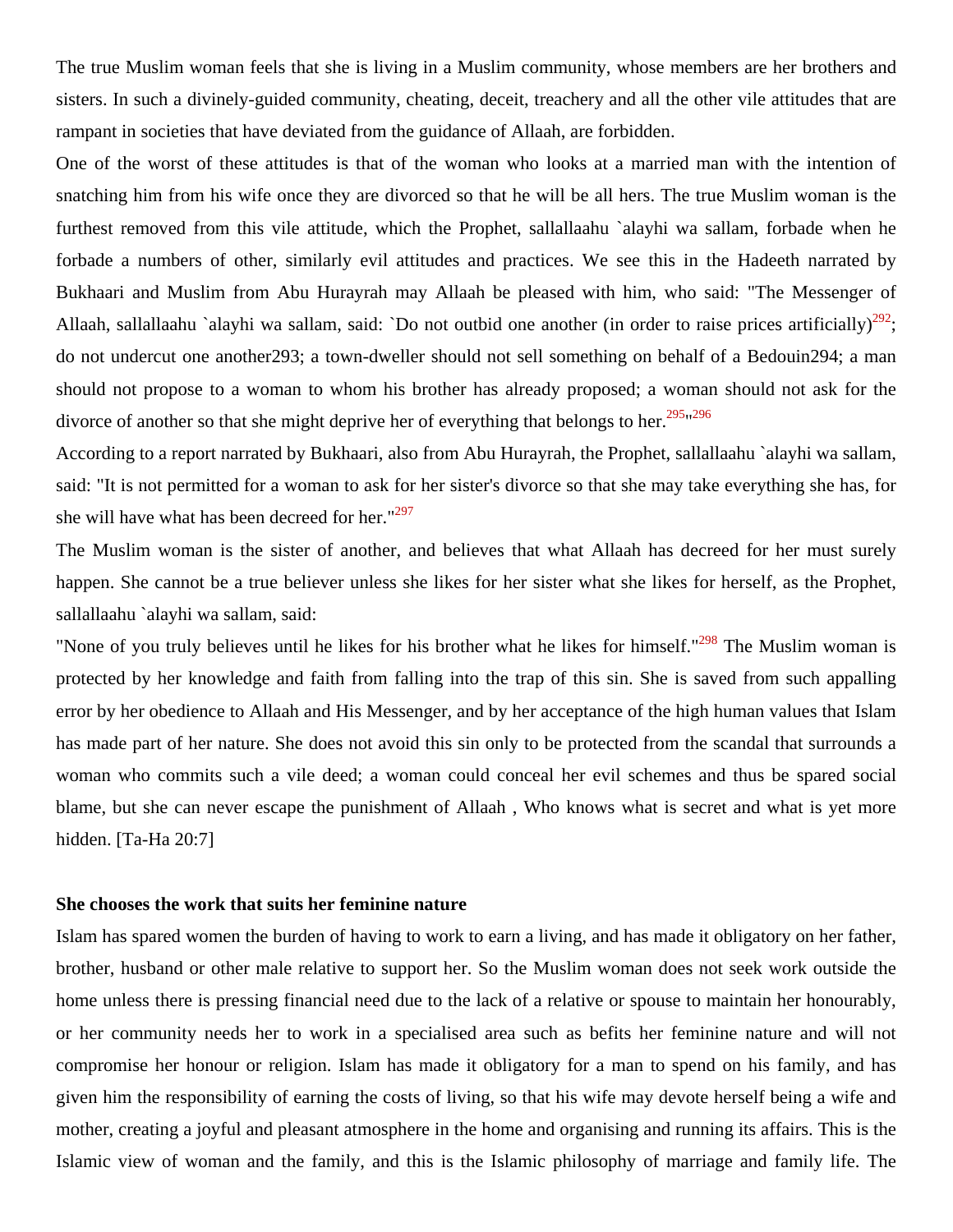Western philosophy of women's role, the home, the family and children is based on the opposite of this. When a girl reaches a certain age - usually seventeen years old - neither her father, her brother nor any of her male relatives are obliged to support her. She has to look for work to support herself, and to save whatever she can to offer to her future husband. If she gets married, she has to help her husband with the expenses of the home and children. When she gets old, if she is still able to earn, she must continue to work to earn a living, even if her children are rich.

No doubt the wise Muslim woman understands the huge difference between the position of the Muslim woman and the position of women in the West. The Muslim woman is honoured, protected, and guaranteed a decent living; the Western woman works hard and is subjected to exhaustion and humiliation, especially when she reaches old age. Since the end of the last century, Western thinkers have continually complained about the plight of Western women. They have warned their people about the impending collapse of Western civilization, due to women's going out to work, the disintegration of the family and the neglect of the children. The great Islamic *da`i* Dr. Mustafa al-Siba`i, may Allaah have mercy on him, collected a number of comments by Western thinkers in his book *Al-mar'ah bayna al-fiqh wa'l-qanun* (Woman between *fiqh* and law). These comments reflect the severe anger and deep anguish felt by those thinkers when they see how low the position of women in the West has become. We wilook here at a few of these comments that give a vivid impression of the state of women in the West. The French economic philosopher Jules Simon said: "Women have started to work in textile factories and printing presses, etc. . .. The government is employing them in factories, where they may earn a few francs. But on the other hand, this has utterly destroyed the bases of family life. Yes, the husband may benefit from his wife's earnings, but apart from that, his earnings have decreased because now she is competing with him for work." He also commented: "There are other, higher-class women, who work as book-keepers or storekeepers, or who are employed by the government in the field of education. Many of them work for the telegraph service, the post office, the railways or the Bank of France, but these positions are taking them away from their families completely."<sup>299</sup>

"A woman must remain a woman, because with this quality she can find happiness or bring it to others. Let us reform the position of women, but let us not change them. Let us beware of turning them into men, because that would make them lose much, and we would lose everything. Nature<sup>300</sup> has done everything perfectly, so let us study it and try to improve it, and let us beware of anything that could take us away from its laws."<sup>301</sup> The famous English writer Anna Ward said: "It is better for our daughters to work as servants in houses or like servants at home. This is better, and less disastrous than letting them work in factories, where a girl become dirty and her life is destroyed. I wish that our country was like the lands of the Muslims, where modesty, chastity and purity are like a garment. Servants and slaves there live the best life, where they are treated like the children of the house and no-one harms their honour. Yes, it is a source of shame for England that we make our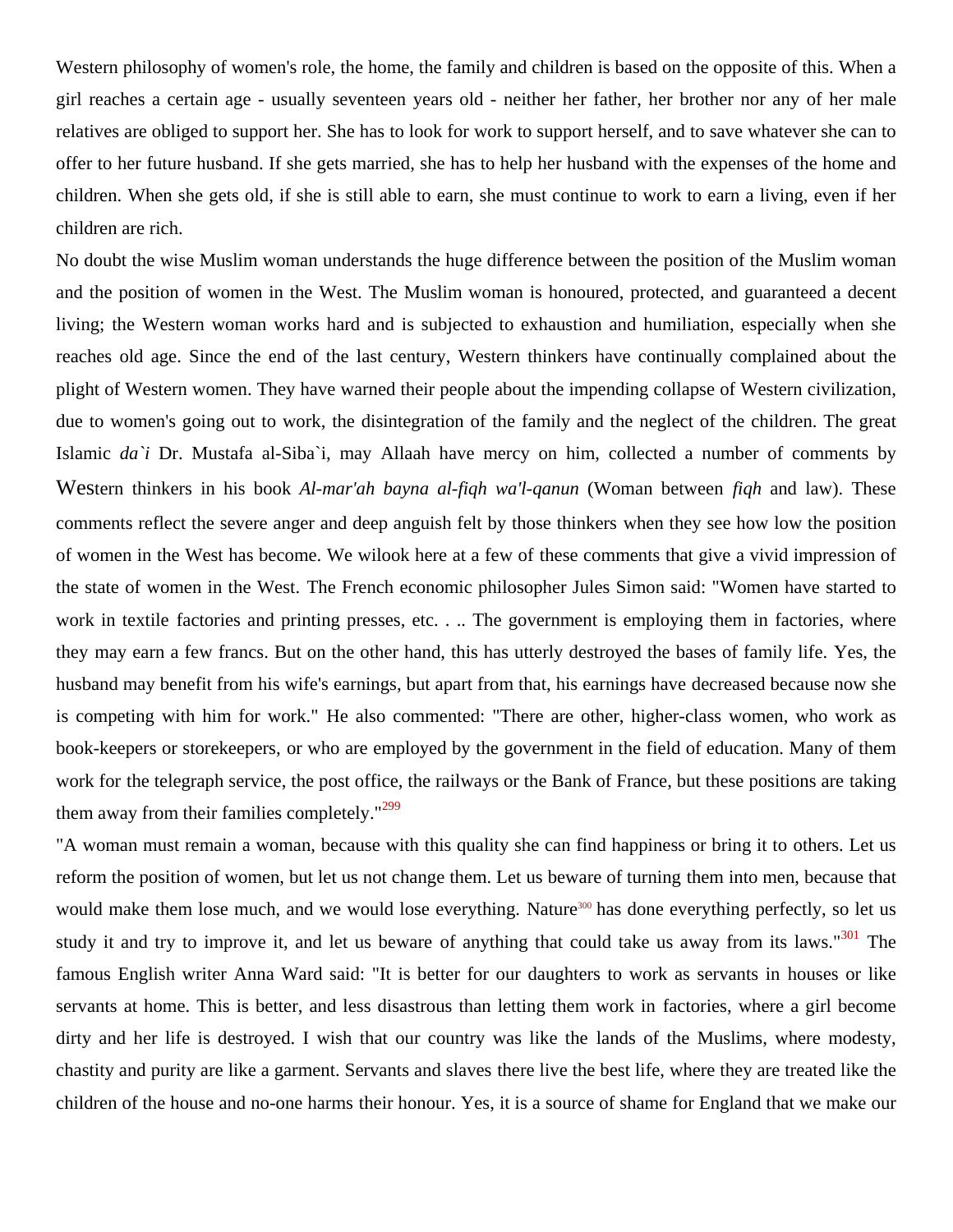daughters examples of promiscuity by mixing so much with men. Why do we not try to pursue that which makes a girl do work that agrees with her natural temperament, by staying at home, and leaving men's work for the men, to keep her honour safe."302

The Western woman envies the Muslim woman, and wishes that she could have some of the rights, honour, protection and stability that the Muslim woman enjoys. There are many proofs of this, some of which have been quoted above (see p 86 of orig.). Another example is the comment of an Italian student of law at Oxford University, after she had heard something of the rights of women in Islam and how Islam gave women all kinds of respect by sparing her the obligation to earn a living so that she may devote herself to caring for her husband and family. This Italian girl said: "I envy the Muslim woman, and wish that I had been born in your country."<sup>303</sup> This reality sunk into the minds of the leaders of the women's movement in the Arab world, especially those who were reasonable and fair. Salma al-Haffar al-Kazbari, who visited Europe and America more than once, commented in the Damascus newspaper *al-Ayyam* (September 3, 1962), in response to Professor Shafiq Jabri's remarks on the misery of the American woman in his book *Ard al-sihr* (The land of magic):

"The well-travelled scholar noted, for example, that the Americans teach their children from a very early age to love machines and heroism in their games. He also remarked that the women have started to do men's work, in car factories and street-cleaning, and he felt sorry for the misery of the woman who spends her youth and her life doing something that does not suit her feminine nature and attitude. What Professor Jabri has to say made me feel happy, because I came back from my own trip to the United States five years ago, feeling sorry for the plight of women to which they have been drawn by the currents of blind equality. I felt sorry for their struggle to earn a living, for they have even lost their freedom, that absolute freedom for which they strived for so

long. Now they have become prisoners of machines and of time. It is too difficult to go back now, and unfortunately it is true that women have lost the dearest and best things granted to them by nature, by which I mean their femininity, and their happiness. Continuous, exhausting work has caused them to lose the small paradise which is the natural refuge of men and women alike. Children cannot grow and flourish without the presence of a woman who stays at home with them. It is in the home and in the bosom of the family that the happiness of society and individuals rests; the family is the source of inspiration, goodness and genius."

Throwing women into the battlefield of work, where they must compete with men to take their place or share their positions, when there is no need to do so and the interests of society as a whole do not require it, is indeed a grave mistake. It is a great loss that nations and peoples suffer from at times of decline, tribulation and error. The Muslim woman who is guided by the Quran and Sunnah does not accept to be thrown into that battlefield, and refuses to become some cheap commodity that is fought over by the greedy capitalists, or some gaudy doll whose company is enjoyed by immoral so-called men. She rejects, with fierce pride, that false "progress" that calls for women to come out uncovered, almost naked and adorned with make up, to work alongside men in offices. With this wise, balanced, honourable attitude, she is in fact doing a great service to her society and nation, by calling for an end to this ridiculous competition of women with men in the workplace, and the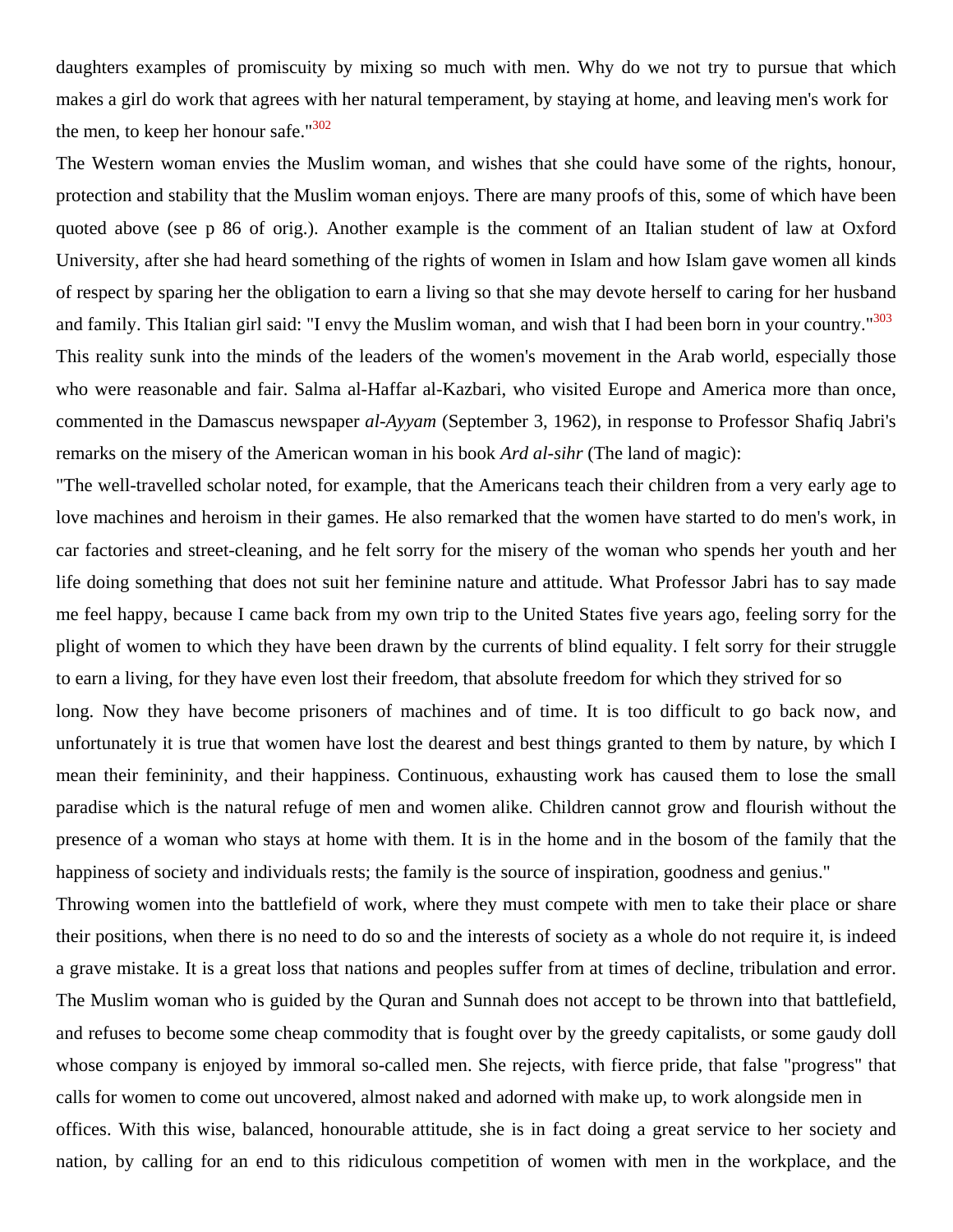resulting corruption, neglect of the family, and waste of money. This is the best good deed a woman can do, as was reflected by the comments of the ruler of North Korea to the Women's Union conference held in his country in 1981: "We make women enter society, but the reason for that is definitely not a lack of workers. Frankly speaking, the burden borne now by the state because of women's going out is greater than any benefits that may result from women's going out to work. . . So why do we want women to go out and be active in society? Because the main aim is to make women become revolutionary, so that they will become part of the working class through their social activity. Our party encourages women to go out and be active in revolutiwomen and making them part of the working class, no matter how great a burden this places on the state."

No doubt the truly-guided Muslim woman knows exactly where she stands when she realises the great difference between the laws of Islam and the laws of *jahiliyyah*. So she chooses the laws of Allaah, and does not pay any attention to the nonsense calls of *jahiliyyah* that come from here and there every so often: "*Do they then seek a judgement of [the Days of] Ignorance? But who, for a people whose faith is assured, can give better judgement than Allaah?***" [**Quran 5:50]

### **She does not imitate men**

The Muslim woman who is proud of her Islamic identity does not imitate men at all, because she knows that for a woman to imitate men, or a man to imitate women, is forbidden by Islam. The wisdom and eternal law of Allaah dictate that men have a character distinct from that of women, and vice versa. This distinction is essential for both sexes, because each of them has its own unique role to play in life. The distinction between the basic functions and roles of each sex is based on the differences in character between them; in other words, men and women have different characters and personalities. Islam put things in order when it defined the role in life of both men and women, and directed each to do that for which they were created. Going against this divinely-ordained definition is a rebellion against the laws of nature according to which Allaah created man, and is a distortion of the sound, original nature of man. This is surely abhorrent to both sexes, and nothing is more indicative of this than the fact that women despise those effeminate men who imitate women, and men despise those coarse, rough women who act like men. The universe cannot be cultivated and populated properly, and humanity cannot achieve true happi, unless the sexes are clearly differentiated, so that each may appreciate and enjoy the unique character of the other, and both may work together to achieve those aims. For all these reasons, Islamic teachings issue a severe and clear warning to men who imitate women and women who imitate men.

Ibn `Abbas may Allaah be pleased with him said: "The Messenger of Allaah, sallallaahu `alayhi wa sallam, cursed the men who act like women and the women who act like men."<sup>304</sup> In another report, Ibn `Abbas said: "The Prophet, sallallaahu `alayhi wa sallam, cursed men who act effeminate and women who act like men, and said, `Expel them from your houses.' The Prophet, sallallaahu `alayhi wa sallam, expelled So-and-so [a man],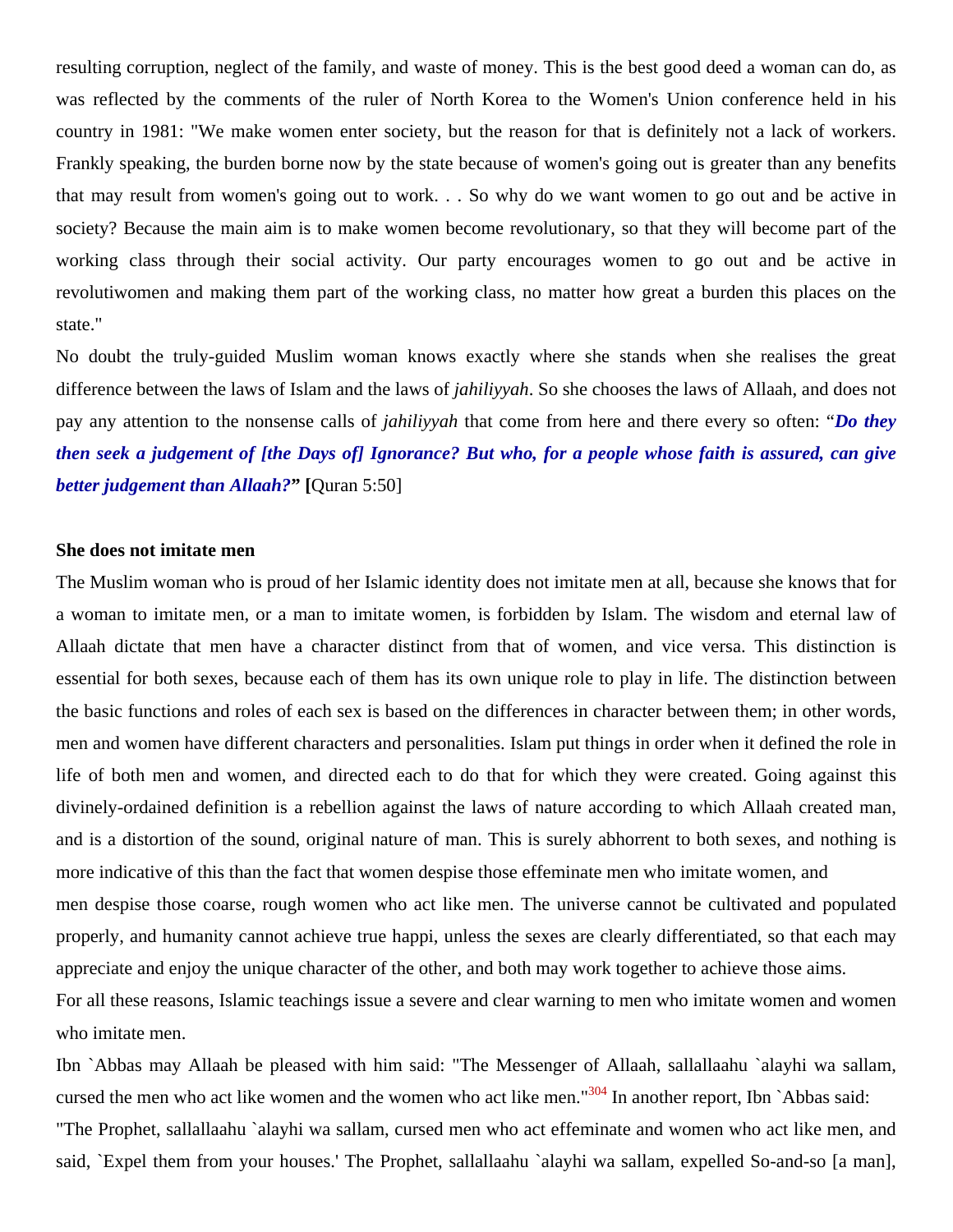and Abu Bakr expelled So-and-so [a woman]."<sup>305</sup> Abu Hurayrah may Allaah be pleased with him said: "The Messenger of Allaah, sallallaahu `alayhi wa sallam, cursed the man who dresses like a woman and the woman who dresses like a man."<sup>306</sup> When the Muslims were in good shape, governed by the *shari* ah of Allaah and guided by the light of Islam, there was no trace of this problem of men and women resembling one another. But nowadays, when the light of Islam has dimmed in our societies, we find many young girls wearing tight, bodyhugging trousers and unisex shirts, with uncovered heads and arms, who look like young men; and we find effeminate men, wearing chains of gold around their necks that dangle on their bare chests, and with long flowing hair that makes them look like young women. It is very difficult to tell the difference between them. These shameful scenes, that may be seen in some Islamic countries that have been overcome by *al-ghazw alfikri* (intellectual colonialism) and whose youth are spiritually defeated, are alien to the Islamic *ummah* and its values and customs. They have come to us from both the corrupt West and faithless East, which have been overwhelmed by waves of hippies, existentialism, frivolity and nihilism, and other deviant ideas that have misguided humanity and caused great suffering, as they have led people far away from their true, sound nature (*fitrah*) and distorted them, bringing the worst problems and diseases to those people as a result. We have also suffered from the fall-out of all this, which overtook the lives of men and women who deviated from the guidance of Allaah in some Muslim countries after the collapse of the *khilafah* and the disintegration of the *ummah*. Many Islamic values were lost, and these deviant men and women became alienated from the *ummah*, rebelling against its true, original values and distinct character.

### **She calls people to the truth**

The true Muslim woman understands that mankind was not created in vain, but was created to fulfil a purpose, which is to worship Allaah: "*I have only created Jinns and men, that they may serve Me.*" [Quran 51:56] Worshipping Allaah may be done through any positive, constructive action undertaken to cultivate and populate the world, to make the word of Allaah supreme on earth, and to apply His laws in life. All of these constitute part of that truth to which Muslim men and women are required to call people. Hence the true Muslim woman is aware of her duty to call as many other women as possible to the truth in which she believes, seeking thereby the great reward which Allaah has promised those who sincerely call others to the truth, as the Prophet, sallallaahu `alayhi wa sallam, said to `Ali may Allaah be pleased with him: "By Allaah, if Allaah were to guide just one man through you it would be better for you than red camels." $307$ 

A good word which the Muslim woman says to other women who are careless about matters of religion, or to a woman who has deviated from the guidance of Allaah, will have an effect on them, and will come back to the sister who calls others to Allaah with a great reward that is worth more than red camels, which were the most precious and sought-after wealth among the Arabs at that time. In addition, a reward like that of the ones who are guided at her hands will also be given to her, as the Prophet, sallallaahu `alayhi wa sallam, said: "Whoever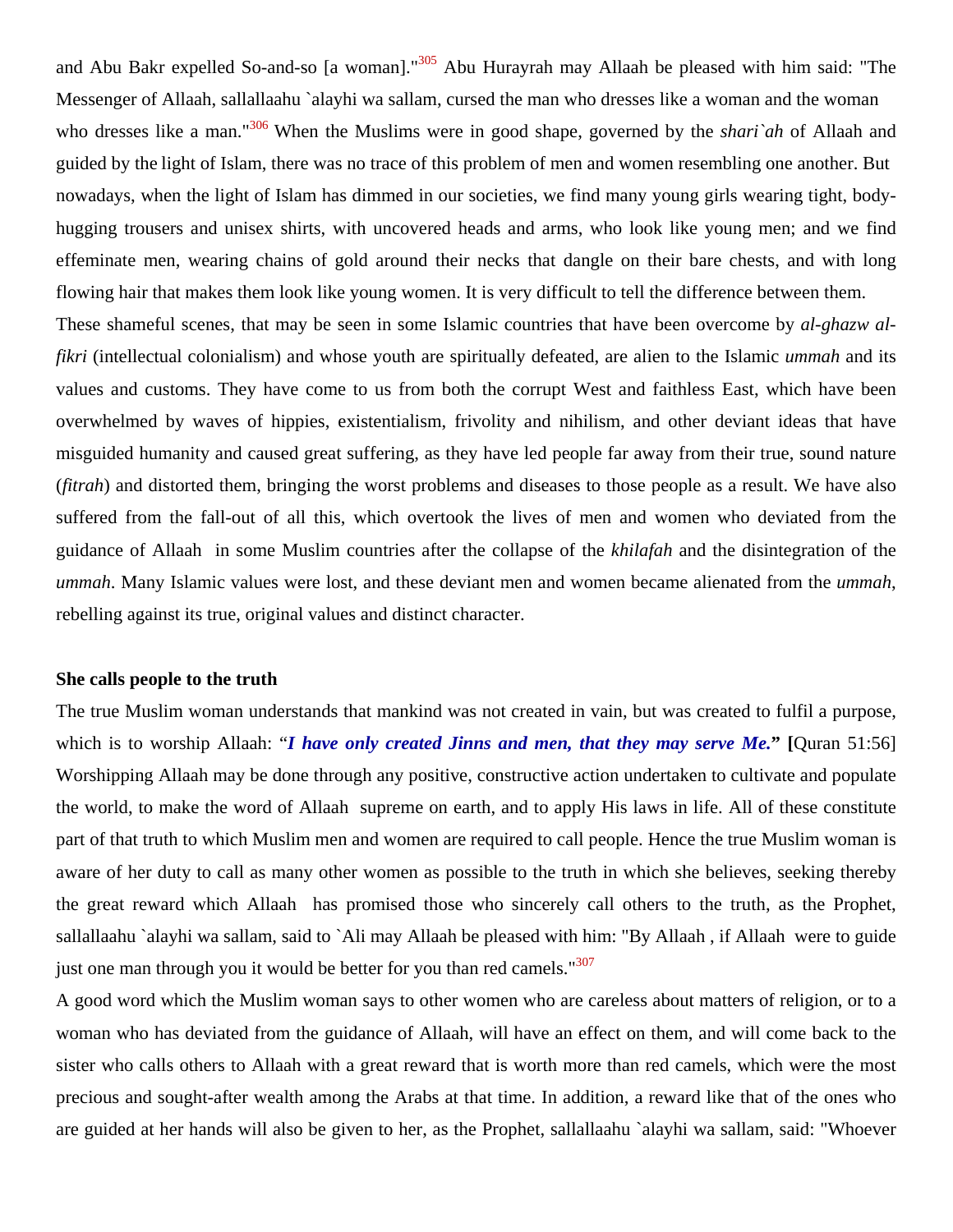calls people to the truth will have a reward like that of those who follow him, without it detracting in the least from their reward."308

The Muslim woman does not think little of whatever knowledge she has if she is calling other women to Allaah. It is sufficient for her to convey whatever knowledge she has learned, or heard from other peoples' preaching, even if it is just one *ayah* from the Book of Allaah. This is what the Prophet, sallallaahu `alayhi wa sallam, used to tell his Companions to do: "Convey (knowledge) from me even if it is just one *ayah* . . ."**<sup>309</sup>** This is because whether or not a person is guided may depend on just one word of this *ayah* which may touch her heart and ignite the spark of faith, so that her heart and her life will be illuminated with the light of guidance. The Muslim woman who is calling others to Allaah does not spare any effort in calling other women to the truth - and how great is the need for this call in these times - seeking the pleasure of Allaah and spreading awareness among those women who were not fortunate enough to receive this teaching and guidance previously, and thus proving that she likes for her sister what she likes for herself. These are the characteristics of the woman who calls others to Allaah, that distinguish her from ordinary women. They are noble, worthy characteristics that were highly praised and encouraged by the Prophet, sallallaahu `alayhi wa sallam: "May Allaah make his face shine, the one who hears something from us and conveys it as he hears it, for perhaps the one to whom it is conveyed will understand it better than the one who conveyed it."<sup>310</sup> The Muslim woman who is truly guided by the Quran and Sunnah is like a lighted lamp that shows travellers the way on the darkest night. She cannot conceal her light from her sisters who are stumbling in the darkness when she has seen the great reward that Allaah has prepared for true, sincere callers to the truth.

### **She enjoins what is good and forbids what is evil**

The duty of enjoining what is good and forbidding what is evil (*al-amr bi'l-ma`ruf wa'l-nahy `an almunkar*) is not confined only to men; it applies equally to men and women, as is stated in the Quran: "*The Believers, men and women, are protectors, one of another: they enjoin what is just, and forbid what is evil: they observe regulprayers, practice regular charity, and obey Allaah and His Messenger. On them will Allaah pour His Mercy: for Allaah is Exalted in Power, Wise.***" [**Quran 9:71]

Islam gave women a high social standing when it gave her this great social responsibility of enjoining what is good and forbidding what is evil. For the first time in history, women were to be the ones issuing instructions, whereas everywhere else except in Islam they had been the ones to receive instructions In response to this responsibility, which in fact is a great honour, the Muslim woman rises up to carry out the duty of enjoining what is good and forbidding what is evil, within the limits of what suits her feminine nature. Within the limits of her own specialised field, she confronts evil - which is no small matter in the world of women - whenever she sees it, and she opposes it with reason, deliberation, wisdom and a clever, good approach. She tries to remove it with her hand, if she is able to and if doing so will not lead to worse consequences. If she cannot remove it by her actions, then she speaks out to explain what is right, and if she is not able to do so, then she opposes it in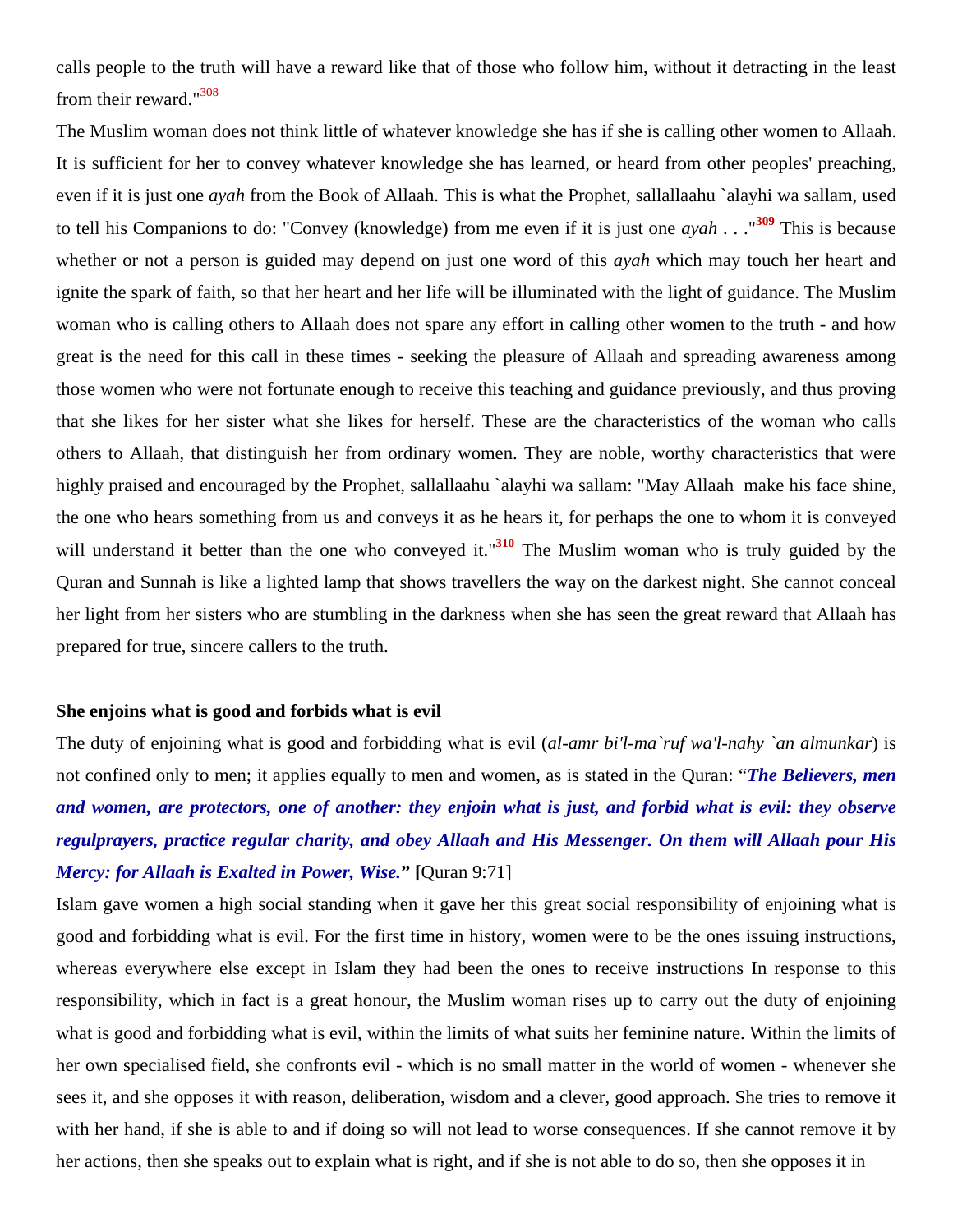her heart, and starts to think of ways and means of opposing and eradicating it. These are the means of opposing evil that were set out by the Prophet, sallallaahu `alayhi wa sallam: "Whoever of you sees an evil action, let him change it with his hand, and if he is not able to do so, then with his tongue, and if he is not able to do so, then with his heart - and that is the weakest of faith."**<sup>311</sup>**

When the alert Muslim woman undertakes this duty of enjoining what is good and forbidding what is evil, she is in effect being sincere towards her wayward or negligent Muslim sisters, for religion is sincerity (or sincere advice), as the Prophet, sallallaahu `alayhi wa sallam, explained most eloquently when he summed up Islam in one word: *nasihah*. If that is indeed the case, then the Muslimwoman has no option but to enjoin what is good and forbid what is wrong, in order to fulfil the definition of sincerity as stated by the Prophet, sallallaahu `alayhi wa sallam: "Religion is sincerity (*nasihah*)." We asked, "To whom?" He said, "To Allaah, to His Book, to His Messenger, and to the leaders of the Muslims and their common folk."**<sup>312</sup>** The Muslim woman's speaking out to offer *nasihah* and to enjoin what is good and forbid what is evil in women's circles will lead to the correction of many unIslamic customs, traditions and habits that are prevalent among some women. How many such practices there are among women who neglect or deviate from Islam; the Muslim woman who confronts these customs and explains the correct Islamic point of view is doing the best thing she can for her society and *ummah*, and she is one of the best of people:

A man stood up whilst the Prophet, sallallaahu `alayhi wa sallam, was on the *minbar* and asked: "O Messenger of Allaah, which of the people is the best?" He said, "The best of the people are those are most well-versed in Quran, those who are most pious, those who most enjoin what is good and forbid what is evil, and those who are most respectful towards their relatives."**<sup>313</sup>** The alert Muslim woman is a woman with a mission. She never remains silent about falsehood or fails to uphold the truth or accepts any deviation. She always strives to benefit her sisters in the Muslim community, and save them from their own shortcomings, backwardness, ignorance and deviations. She undertakes her duty of enjoining what is good and forbidding what is evil, in obedience to the command of Allaah and His Messenger, and to protect herself from the punishment of Allaah which befalls those societies where no voice is raised to enjoin what is good and forbid what is evil.

When Abu Bakr may Allaah be pleased with him became the *khalifah*, he ascended the *minbar*, praised Allaah, then said, "O people, you recite the *Ayah*, "*`O you who believe! Guard your own souls: if you follow [right] guidance no hurt can come to you from those who stray . . ."<sup>"</sup>[Quran 5:105] and you are misinterpreting it.* Verily I heard the Prophet, sallallaahu `alayhi wa sallam, say: `Those people who see some evil and do not oppose it or seek change will shortly all be punished by Allaah.'"**<sup>314</sup>** The Muslim woman who is sincere in her Islam, whose faith is strong and whose mind is open to the guidance of Islam, is always active in the cause of goodness, enjoining what is good and forbidding what is evil, offering sincere advice and reforming corrupt situations. She does not accept negativity, passiveness, negligence or vacillation in herself, and never accepts any compromise or deviance in matters of Islam and its rituals. Religion and *`aqidah* are serious matters; it is no joke, and it is not permitted to remain silent about any deviance or error in religious matters, otherwise we will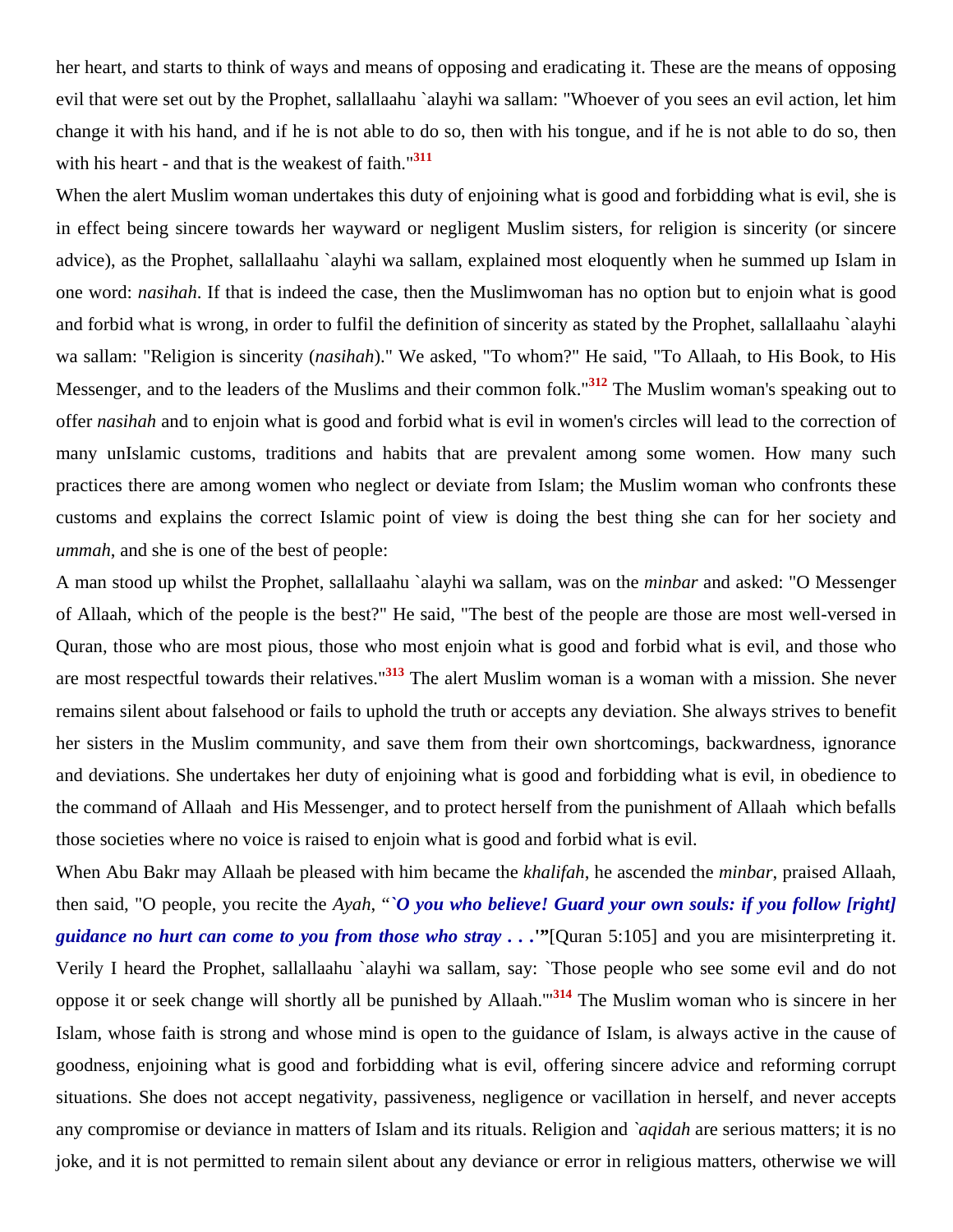end up like the Jews, who earned Allaah's wrath when they vacillated and became careless with regard to their religion: "Among the people who came before you, the children of Israel, if any one of them did wrong, one of them would denounce him so that he could say that he had done his duty, but the next day he would sit and eat with him as if he had never seen him do anything wrong the day before. When Allaah saw this attitude of theirs, he turned the hearts of some of them against others and cursed them by the tongue of Dawud and `Isa ibn Maryam, because they disobeyed and persisted in excesses [cf. Quran 5:78]. By the One in Whose hand is my soul, you must enjoin what is good and forbid what is evil, and you must stay the hand of the wrongdoer and give him a stern warning to adhere to the truth, otherwise Allaah will surely turn the hearts of some of you against others, and curse you as He has cursed them."**<sup>315</sup>**

### **She is wise and eloquent in her** *da`wah*

The Muslim woman who seeks to call others to Allaah is eloquent and clever in her *da`wah*, speaking wisely and without being pushy to those whom she calls, and taking into account their intellectual levels and social positions. With this wise and good preaching, she is able to reach their hearts and minds, just as the Quran advises: "*Invite [all] to the Way of your Lord with wisdom and beautiful preaching . . .***"**[Quran 16:125] The sister who is calling others is careful not to be long-winded or boring, and she avoids overburdening her audience. She does not speak for too long, or discuss matters that are difficult to understand. She introduces the idea that she wants to convey in a brief and clear fashion, using attractive and interesting methods, and presenting the information in stages, so that her audience will understand it easily and will be eager to put their new knowledge into practice. This is what the Prophet, sallallaahu `alayhi wa sallam, used to do in his own preaching, as the great *Sahabi* `Abdullaah ibn Mas`ud may Allaah be pleased with him tells us. He used to preach a little at a time to the people, every Thursday. A man said to him, "I wish that you would teach us every day." He said, "What prevents me from doing so is the fact that I would hate to bore you. I show consideration towards you by choosing a suitable time to teach you, just as the Prophet, sallallaahu `alayhi wa sallam, used to do with us, for fear of making us bored."**<sup>316</sup>** One of the most important qualities of the wise and eloquent da`iyah is that she is gentle with the women she is calling. She is patient with the slowness or inability to understand on the part of some of them, their ignorance of many matters of religion, their repeated mistakes and their many tedious questions, following the example of the master of all those men and women who call others to the way of Allaah - the Prophet, sallallaahu `alayhi wa sallam, - who was the supreme example of patience, kindness and open-heartedness. He responded to questioners like a tolerant, caring guide and gently-correcting teacher, never frustrated by their slowness to understand, or irritated by their many questions and the need to repeat the same answers many times until they understood and left him, content with the lesson they had learned. An example of this gentle approach is the account of the *Sahabi* Mu`awiyah ibn al-Hakam Al-Sulami may Allaah be pleased with him, who said: "Whilst I was praying with the Prophet, sallallaahu `alayhi wa sallam, one of the men in the congsneezed, so I said, `*Yarhamuk Allaah* (may Allaah have mercy on you).' The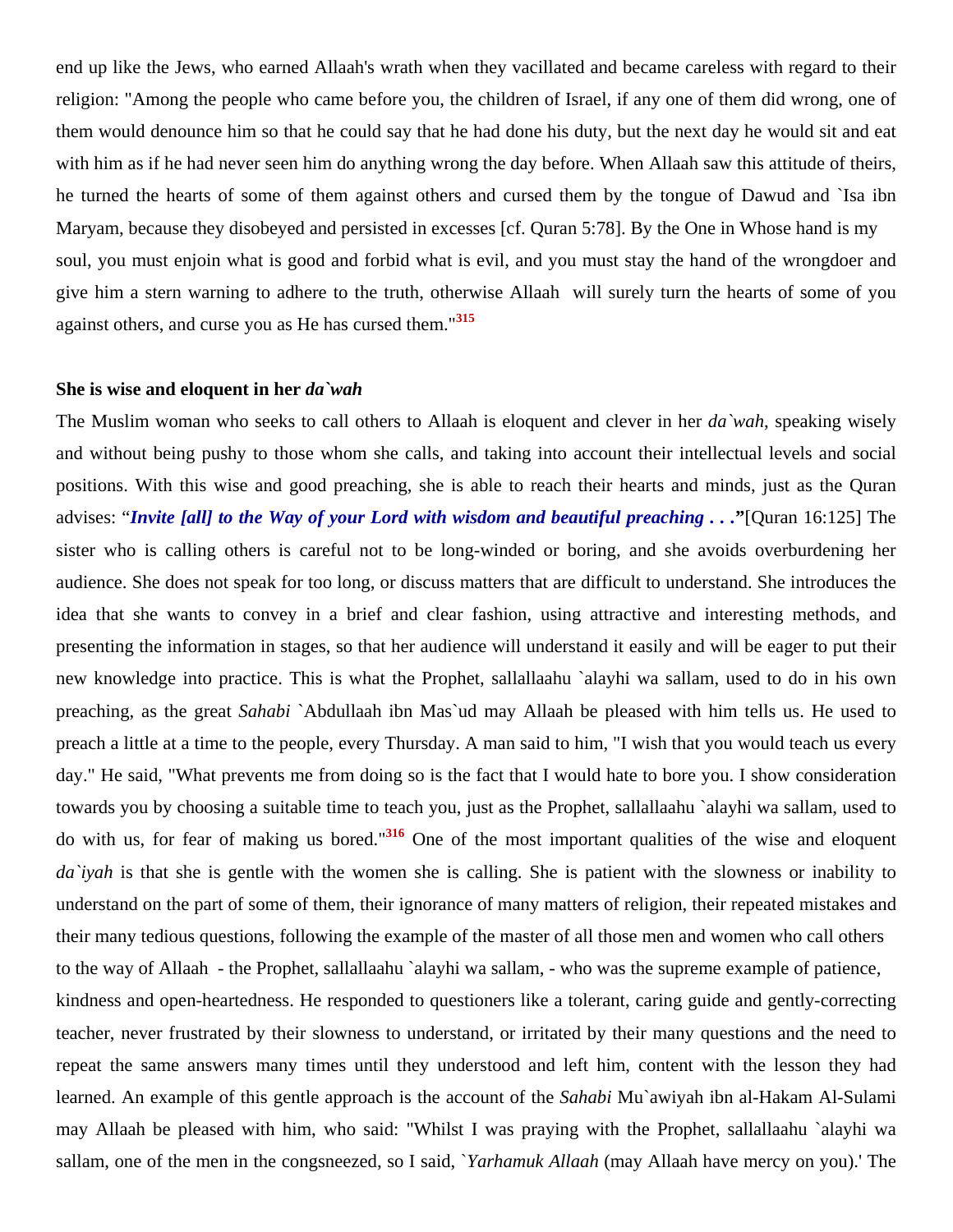people glared at me, so I said, `May my mother be bereft of me! What are you staring at me like that for?' They began to strike their thighs with their hands, and when I realised that they were telling me to be quiet, I fell silent. The Prophet, sallallaahu `alayhi wa sallam, may my father and mother be sacrificed for him, finished the prayer, and I have never seen a better teacher than he, before or since. By Allaah, he did not rebuke me or strike me or insult me. He merely said, `This prayer should contain nothing of the everyday speech of men; it is just *tasbih*, *takbir* and the recitation of Quran,' or words to that effect. I said, `O Messenger of Allaah, I am still very close to the time of *jahiliyyah* (i.e., I am very new in Islam). Allaah has brought us Islam, yet there are some among us who still go to soothsayers.' He said, `Never go to them.' I said, `And there are some who are superstitious.' He said, `That is just something that they imagine; it should not stop them from going ahead with their plans.'"**<sup>317</sup>** Another characteristic of the successful *da`iyah*, and one of the most attractive and influential methods she can use, is that she does not directly confront wrongdoers with their deeds, or those who are failing with their shortcomings. Rather she is gentle in her approach when she addresses them, hinting at their wrongdoing or shortcomings indirectly rather than stating them bluntly, and asking them, gently and wisely, to rid themselves of whatever bad deeds or failings they have. She is careful not to hurt their feelings or put them off her *da`wah*. This wise, gentle approach is more effective in treating social ills and moral and psychological complaints, and it is the method followed by the Prophet, sallallaahu `alayhi wa sallam, as `Aa'ishah (May Allaah be pleased with her) said: "When the Prophet, sallallaahu `alayhi wa sallam, heard that someone had done something wrong, he did not say `What is wrong withso-and-so that he says (such-and-such)?' Rather, he would say, `What is wrong with some people that they say such-and-such?. . ."**<sup>318</sup>** Another important feature of the *da`iyah,* that will guarantee her success*,* is that she speaks clearly to her audience and repeats her words without boring them until she is certain that they have understood and that her words have reached their hearts. This is what the Prophet, sallallaahu `alayhi wa sallam, used to do, as Anas may Allaah be pleased with him said: "The Prophet, sallallaahu `alayhi wa sallam, used to repeat things three times when he spoke, so that they would be understood. When he came to a people, he would greet them with *salam* three times."**<sup>319</sup>**

`Aa'ishah (May Allaah be pleased with her) said: "The speech of the Prophet was very clear. Everyone who heard it understood it."**<sup>320</sup>**

## **She mixes with righteous women**

In her social life, the Muslim woman seeks to make friends with righteous women, so that they will be close friends and sisters to her, and she will be able to co-operate with them in righteousness, *taqwa* and good deeds, and in guiding and teaching other women who may have little awareness of Islam. Mixing with righteous women always brings goodness, benefits and a great reward, and deepens women's sound understanding of Islam. For this reason it was encouraged in the Quran: "*And keep your soul content with those who call on their Lord morning and evening, seeking His Face, and let not your eyes pass beyond them, seeking the*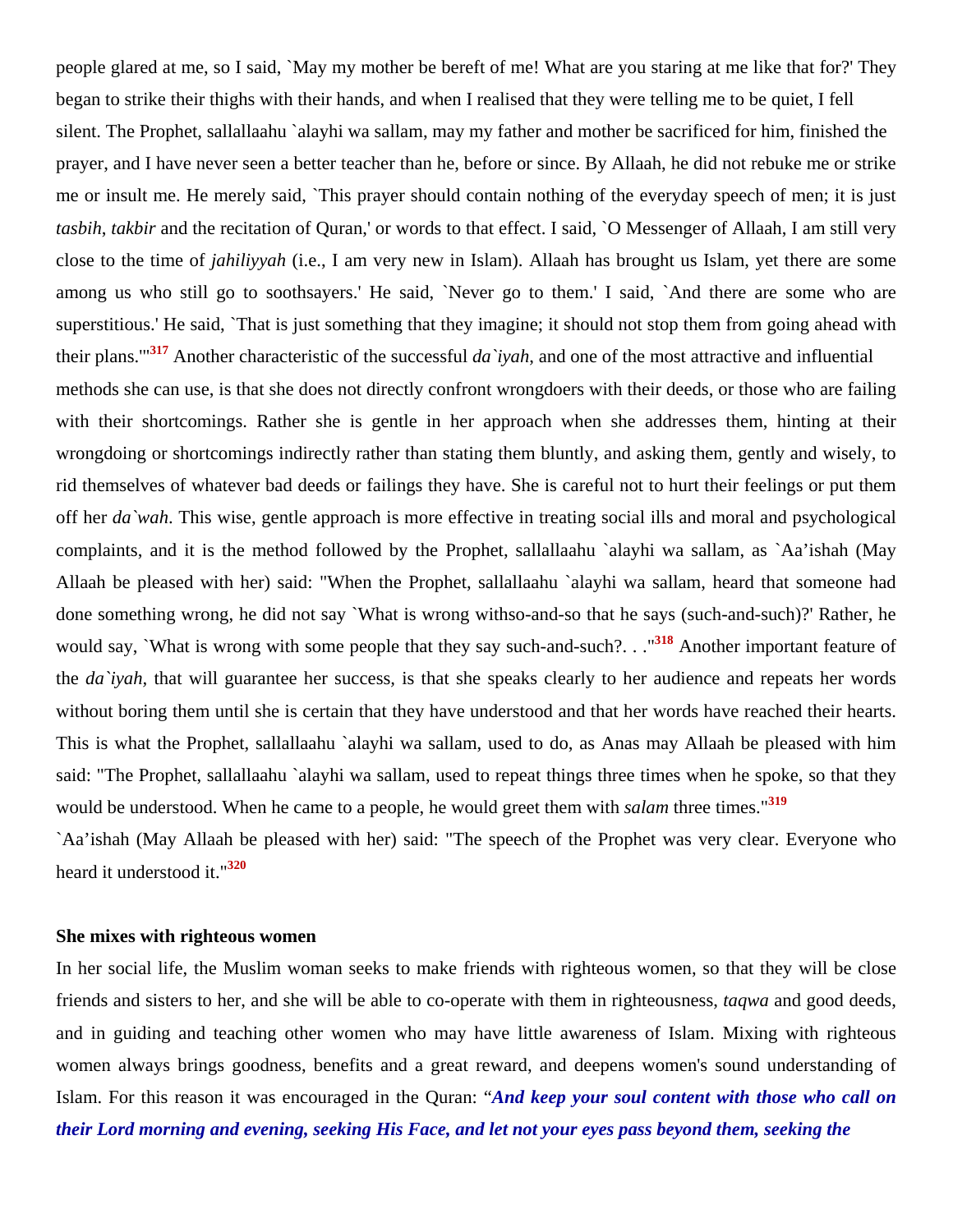# *pomp and glitter of this Life; nor obey any whose heart We have permitted to neglect the remembrance of Us, one who follows his own desires, whose case has gone beyond all bounds.***"[**Quran 18:28]

The true Muslim woman only makes friends with noble, virtuous, righteous, pious women, as the poet said: "Mixing with people of noble character, you will be counted as one of them, so do not take anyone else for a friend." The true Muslim woman does not find it difficult to mix with righteous women, even if they are

apparently below her own socio-economic level. What really counts is a woman's essential personality, not her physical appearance or wealth. Musa, may Allaah exalt his mention, the Prophet of Allaah, followed the righteous servant so that he might learn from him, saying with all good manners and respect: "*May I follow you on the footing that you teach me something of the [Higher] Truth which you have been taught?***"[**Quran 18:66] When the righteous servant answered: "*Verily, you will not be able to have patience with me!***" [**Quran 18:67] Musa said, with all politeness and respect: "*You will find me, if Allaah so will, [truly] patient: nor shall I disobey you in aught.***"[**Quran 18:69]

When choosing friends from among the righteous women, the Muslim woman does not forget that people are like metals, some of which are precious while others are base, as the Prophet, sallallaahu `alayhi wa sallam, explained when describing different types of people: "People are metals like gold and silver. The best of them at the time of *Jahiliyyah* will be the best of them in Islam, if they truly understand. Souls are like conscripted soldiers: if they recognise one another, they will become friends, and if they dislike one another, they will go their separate ways."**<sup>321</sup>**

The Muslim woman also knows from the teachings of her religion that friends are of two types: the righteous friend and the bad friend. The good friend is like the bearer of musk: when she sits with her, there is an atmosphere of relaxation, generosity, perfume and happiness. The bad friend is like the one who operates the bellows: when one sits with her, there is the heat of flames, smoke, stench and an atmosphere of gloom. The Prophet, sallallaahu `alayhi wa sallam, gave the best analogy of this: "The good companion and the bad companion are like the bearer of musk and the one who pumps the bellows. With the bearer of musk, either he will give you a share, or you will buy from him, or you will smell a pleasant scent from him; but with the one who pumps the bellows, either he will burn your clothes or you will smell a foul stench from him."**<sup>322</sup>**

Therefore the *Sahabah* used to encourage one another to visit good people who would remind them of Allaah and fill their hearts with fear of Allaah , religious teaching and respect. Anas may Allaah be pleased with him reported the following incident: "Abu Bakr said to `Umar may Allaah be pleased with him, after the Prophet, sallallaahu `alayhi wa sallam, had died, `Let us go and visit Umm Ayman<sup>323</sup> as the Messenger of Allaah, sallallaahu `alayhi wa sallam, used to do.' When they reached her, she wept, so they asked her, `Why do you weep? What is with Allaah is better for the Prophet, sallallaahu `alayhi wa sallam, (than this world).' She said, `I am not weeping because I do not know that what is with Allaah is better for the Prophet, sallallaahu `alayhi wa sallam. I am weeping because the Revelation from Heaven has ceased.' She moved them deeply with these words, and they began to weep with her."**<sup>324</sup>**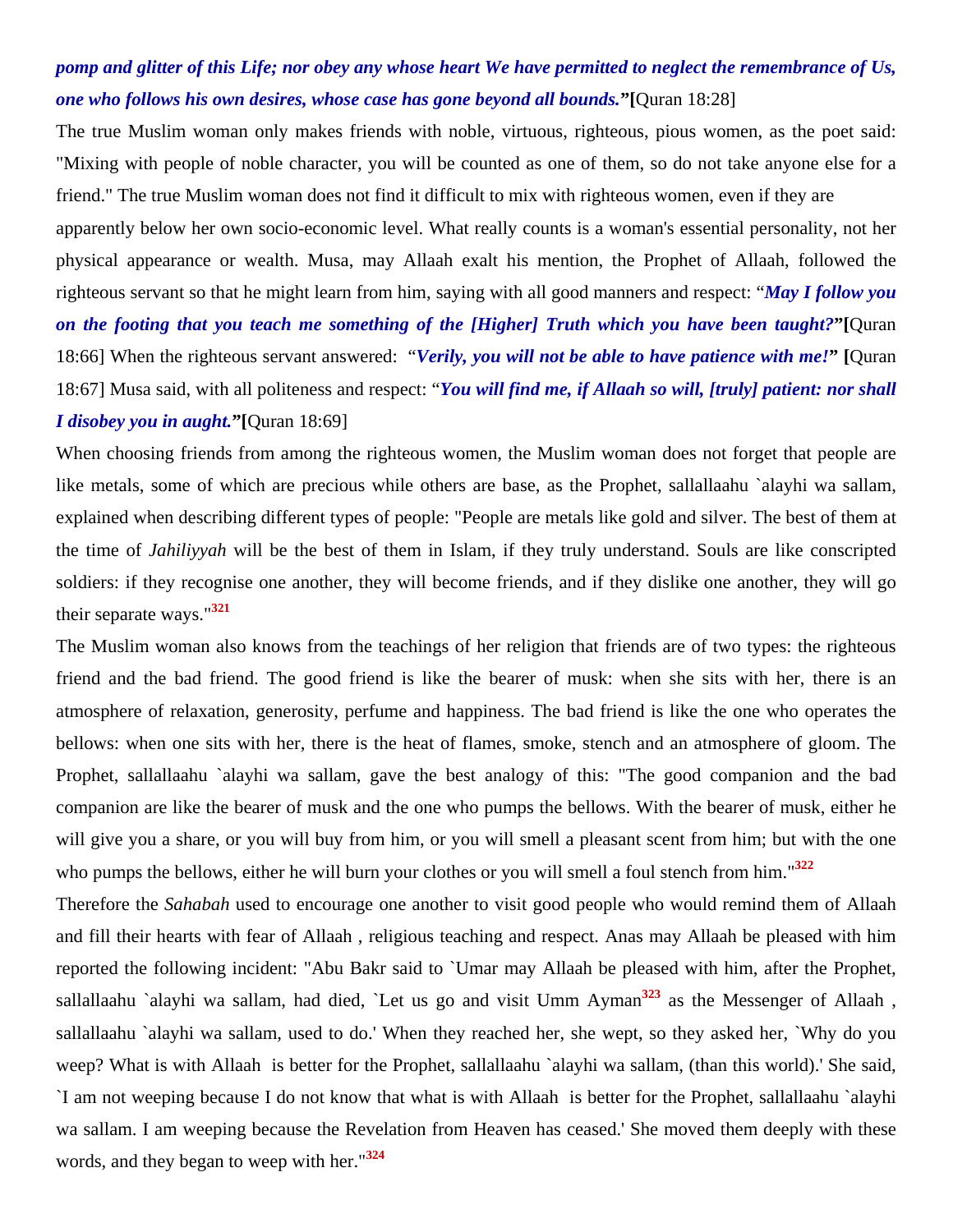The gatherings of righteous women, where Allaah is remembered and the conversation is serious and beneficial, are surrounded by the angels and shaded by Allaah with His mercy. In such gatherings, souls and minds are purified and refreshed. It befits righteous, believing women to increase their attendance at such gatherings and benefit from them, as this will do them good in this world and bring them a high status in the Hereafter.

### **She strives to reconcile between Muslim women**

The Muslim community is distinguished by the fact that it is a community in which brotherhood prevails, a society that is filled with love, communication, understanding, tolerance and purity. However, it is still a human society, and as such it cannot be entirely free of occasional disputes and conflicts which may arise among its members from time to time and lead to division and a breaking of ties. But these disputes, which emerge sometimes in the Muslim community, soon disappear, because of the divine guidance that the members of this community have received, which reinforces the feelings of brotherhood, love and closeness among them, and destroys the roots of hatred and enmity, and because of the good efforts for reconciliation that Islam urges its followers to make whenever there is a dispute between close friends, where the *Shaytan* has caused conflict and division betweethem. We have seen above how Islam forbids two disputing Muslims to forsake one another for more than three days: "It is not permitted for a believer to forsake another for more than three days. If three days have passed, let him meet him and greet him with *salam*. If he returns the greeting, then they will both share in the reward, and if he does not return the greeting, then the one who initiated the greeting will be free of blame."**<sup>325</sup>** Islam also commands the Muslims, men and women, to reconcile between two conflicting parties:

**"***If two parties among the Believers fall into a quarrel, make peace between them: but if one of them transgresses beyond bounds against the other, then fight [all of you] against the one that transgresses until it complies, then make peace between them with justice, and be fair: for Allaah loves those who are fair [and just].*"[Ouran 49:9] The society of believing men and women should be governed by justice, love and brotherhood: "*The Believers are but a single Brotherhood: so make peace and reconciliation between your two [contending] brothers; and fear Allaah, that you may receive Mercy.***"[**Quran 49:10]

Therefore the Muslim woman is required to reconcile between her disputing sisters, following the guidance of Islam. Islam has permitted women to add words for the purpose of bringing disputing parties together and softening stony hearts. Such comments are not considered to be the kinds of lies that are *haram*, and the one who says them is not regarded as a liar or a sinner. We find evidence of this in the Hadeeth of Umm Kalthum bint `Uqbah ibn Abi Mu`ayt (May Allaah be pleased with her), who said: "I heard the Messenger of Allaah , sallallaahu `alayhi wa sallam, say: `He is not a liar who reconciles between people by telling them good news or saying something good.'"**<sup>326</sup>** According to a report narrated by Muslim, she added: "I did not hear him permit anything of what people might say except in three cases." She meant: war, reconciling between people, and the speech of a man to his wife or a wife to her husband.**<sup>327</sup>**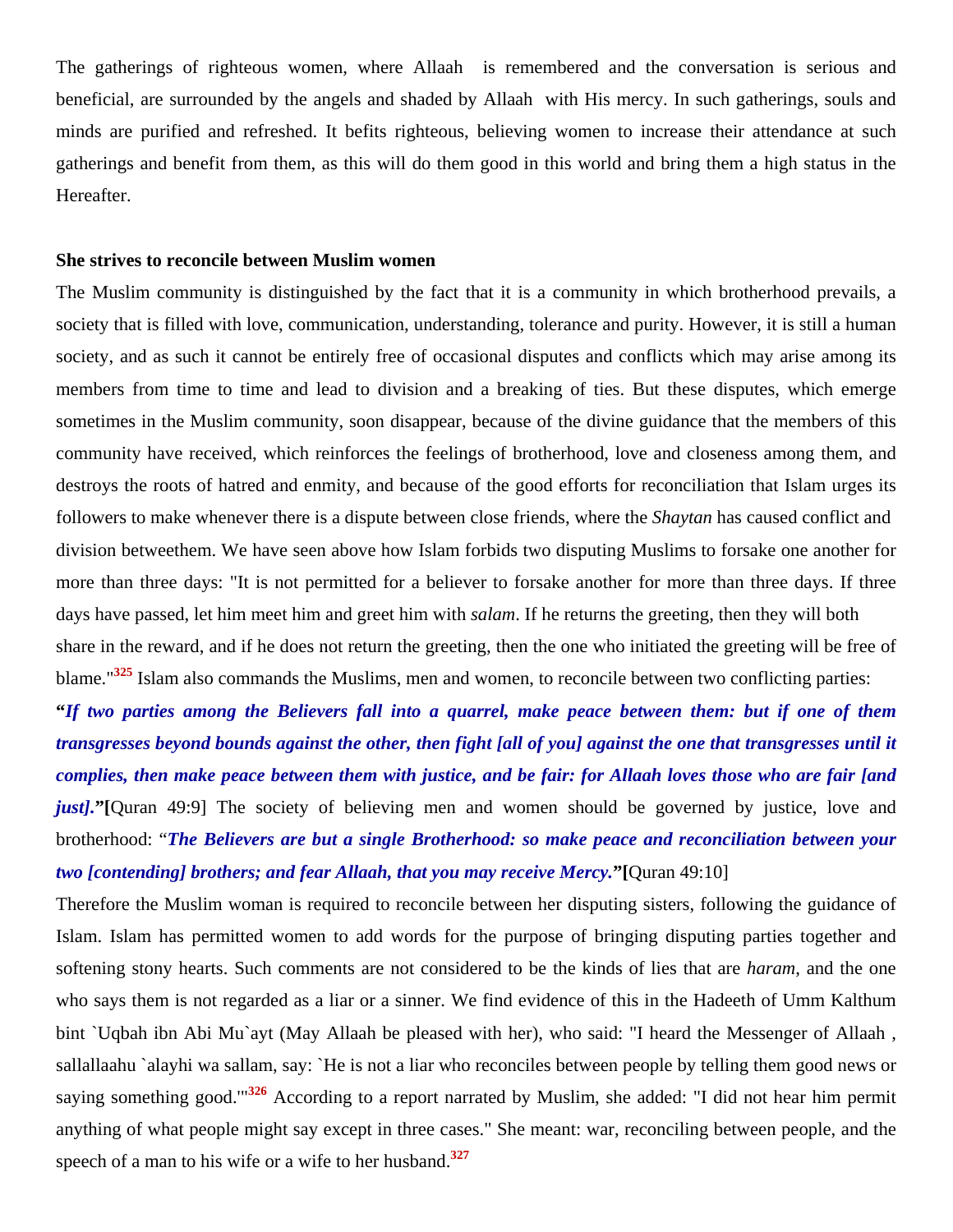#### **She mixes with other women and puts up with their insults**

The active Muslim woman is a woman with a mission who has a message to deliver. Whoever undertakes this important mission should prepare herself to be patient and steadfast, and to make sacrifices along the way.

The active Muslim woman has no other choice but to put up with the bad attitude and rude reactions of some women, their misinterpretation of her aims, their mocking of her call to adhere to the morals and manners of Islam, their shallow and confused thinking, their slow response to the truth, their focus on themselves and their own interests, their concern with foolish, trivial matters, their devotion to this world and its pleasures, their failure to take the Hereafter into account or to follow the commandments of Islam, and other foolish things that may annoy the *da`iyahs* and make them, in moments of irritation and frustration, think of isolating themselves and keeping away from people, and abandoning their work for the sake of Allaah . This is what all those men and women who seek to call others to Allaah face in every place and time.

For this reason the Prophet, sallallaahu `alayhi wa sallam, sought to strengthen the resolve of the believers and reassure them, by announcing that those who have patience in treading the long and difficult path of *da`wah* are better, according to the scale of *taqwa* and righteous deeds, than those who have no patience: "The believer who mixes with people and bears their insults with patience is better than the one who does not mix with people or bear their insults with patience."**<sup>328</sup>** The Prophet, sallallaahu `alayhi wa sallam, and the other Prophets before him, represent the supreme example of patience in the face of people's misbehaviour, suspicions and foolishness. The *da`i* needs to hold fast to this example every time he feels his patience running out, or that he is under stress and overwhelmed by the insults and hostility of people. One example of the Prophet's supreme patience comes in a report given by Bukhaari and Muslim. The Prophet, sallallaahu `alayhi wa sallam, divided some goods as he usually did, but one of the *Ansar* said, "By Allaah, this division was not done for the sake of Allaah." The Prophet, sallallaahu `alayhi wa sallam, heard these unjust words and was deeply offended by them. His expression changed and he became angry, but then he said, "Musa suffered worse insults than these, and he bore them with patience." With these few words, the Prophet's anger was dispelled and his noble, forgiving heart was soothed. This is the attitude of the Prophets and the sincere *da`is* in every time and place: patience in the face of people's insults, suspicions and rumours. Without this patience, the *da`wah* could not continue and the *da`is* could not persevere. The clever Muslim woman who calls other to Allaah is not lacking in intelligence; she is able to understand the psychology, intellectual level and social position of her audience, and she addresses each type of woman in the way that will be most appropriate and effective.

#### **She repays favours and is grateful for them**

One of the characteristics of the true Muslim woman is that she is faithful and loyal: she appreciates favours and thanks the one who does them, following the command of the Prophet, sallallaahu `alayhi wa sallam: "Whoever has a good turn done to him should return the favour."**<sup>329</sup>** "Whoever seeks refuge with Allaah , then grant him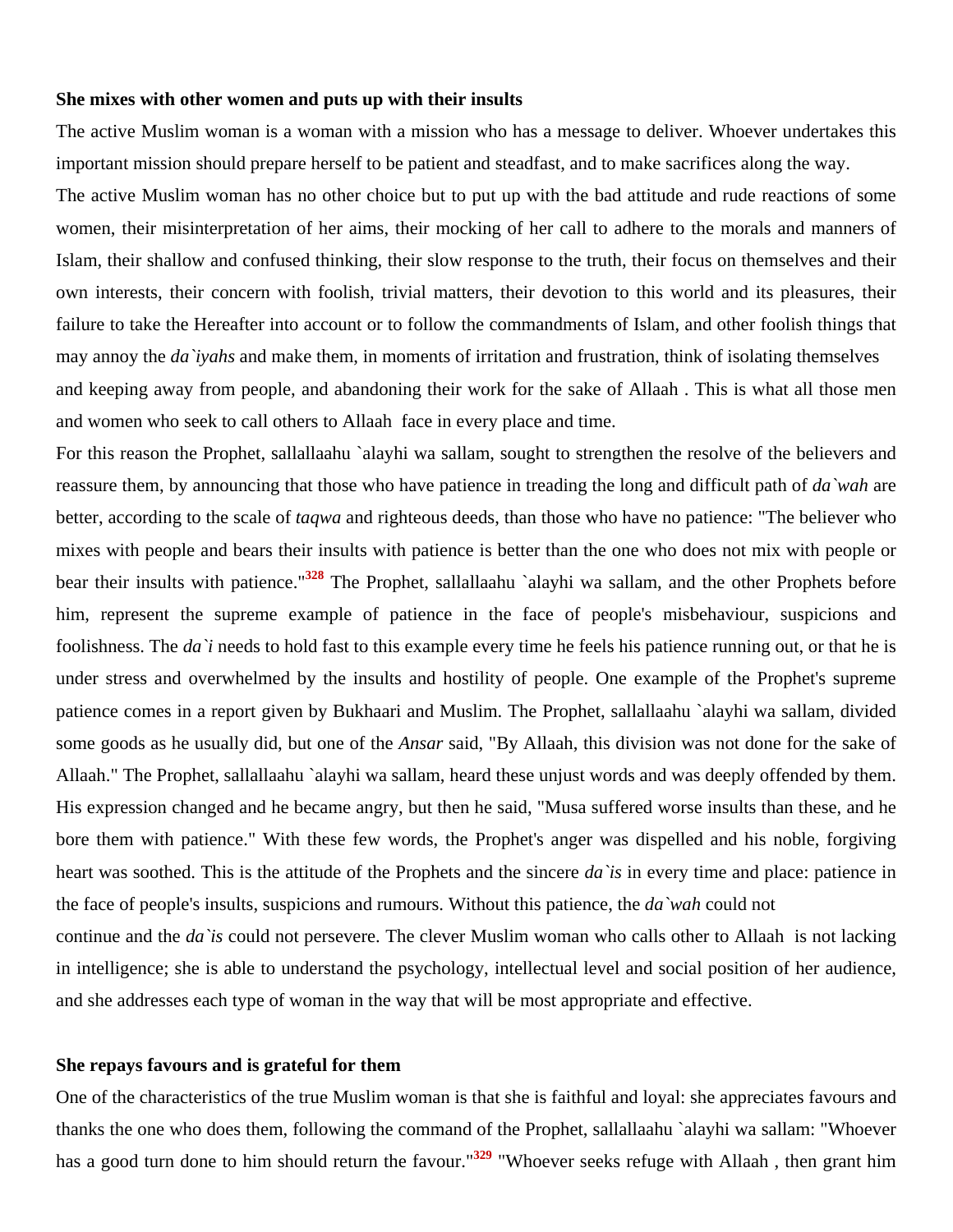protection . . . and whoever does you a good turn, then return the favour."**<sup>330</sup>** For the alert Muslim woman, gratitude for favours is a religious matter encouraged by the teachings of the Prophet, sallallaahu `alayhi wa sallam. It is not merely the matter of social courtesy dictated by mood or whatever interests may be at stake. The one who does a favour deserves to be thanked, even if no particular interest is served by her deed. It is sufficient that she has done a favour, and for this she deserves to be sincerely thanked. This is what Islam expects of Muslim men and women. One thanks the other person for her good intentions and chivalrous motives, and for hastening to do good, regardless of the actual or potential outcome in terms of one's interests and desires. The concern of Islam to establish this attitude in the heart of the Muslim reached the extent that gratitude towards Allaah is deemed to be incomplete and imperfect without gratitude towards people for their favours and good deeds. The one who does not thank people for their acts of kindness or find a word to say that will make them feel chivalrous, is an ungrateful wretch who does not appreciate blessings or give thanks for them. Such a one is not qualified to give thanks to Allaah, the Giver of all blessings and favours. Concerning this the Prophet, sallallaahu `alayhi wa sallam, said: "He does not give thanks to Allaah who does not give thanks to people."**<sup>331</sup>** The wise Muslim woman does not forget that thanking the one who has done a favour encourages good deeds and makes people become accustomed to acknowledging and appreciating good deeds. All of this will strengthen the ties of friendship between the members of a community, open their hearts to love, and motivate them to do good deeds. This is what Islam aims to instil and reinforce in the Islamic society.

## **She visits the sick**

Visiting the sick is one of the Islamic social customs that was established and encouraged by the Prophet, sallallaahu `alayhi wa sallam, who made it a duty on every Muslim man and woman, and made it a right that one Muslim may expect from another: "The rights of a Muslim over his brother are five: he should return his *salam*, visit the sick, attend funerals, accept invitations, and `bless' a person (by saying *yarhamuk Allaah*) when he sneezes."**<sup>332</sup>**

According to another report, the Prophet, sallallaahu `alayhi wa sallam, said: "The rights of the Muslim over his brother are six." It was asked, "What are they?" The Prophet, sallallaahu `alayhi wa sallam, said: "When you meet him, greet him with *salam*; when he invites you, accept his invitation; when he seeks your advice, advise him; when he sneezes and says *alhamdu-lillah*, `bless' him (by saying *yarhamuk Allaah*); when he is ill, visit him; and when he dies, accompany him (to his grave)."**<sup>333</sup>** When the Muslim woman visits the sick, she does not feel that she is merely doing a favour or trying to be nice; she feels that she is doing an Islamic duty that the Prophet, sallallaahu `alayhi wa sallam, urged Muslims to do: "Feed the hungry, visit the sick, and ransom the prisoners of war."**<sup>334</sup>** Al-Bara' ibn `Azib may Allaah be pleased with him said: "The Messenger of Allaah , sallallaahu `alayhi wa sallam, commanded us to visit the sick, to attend funerals, to `bless' someone when he sneezes, to fulfil all oaths, to come to the aid of the oppressed, to accept invitations, and to greet everyone with *salam*."**<sup>335</sup>**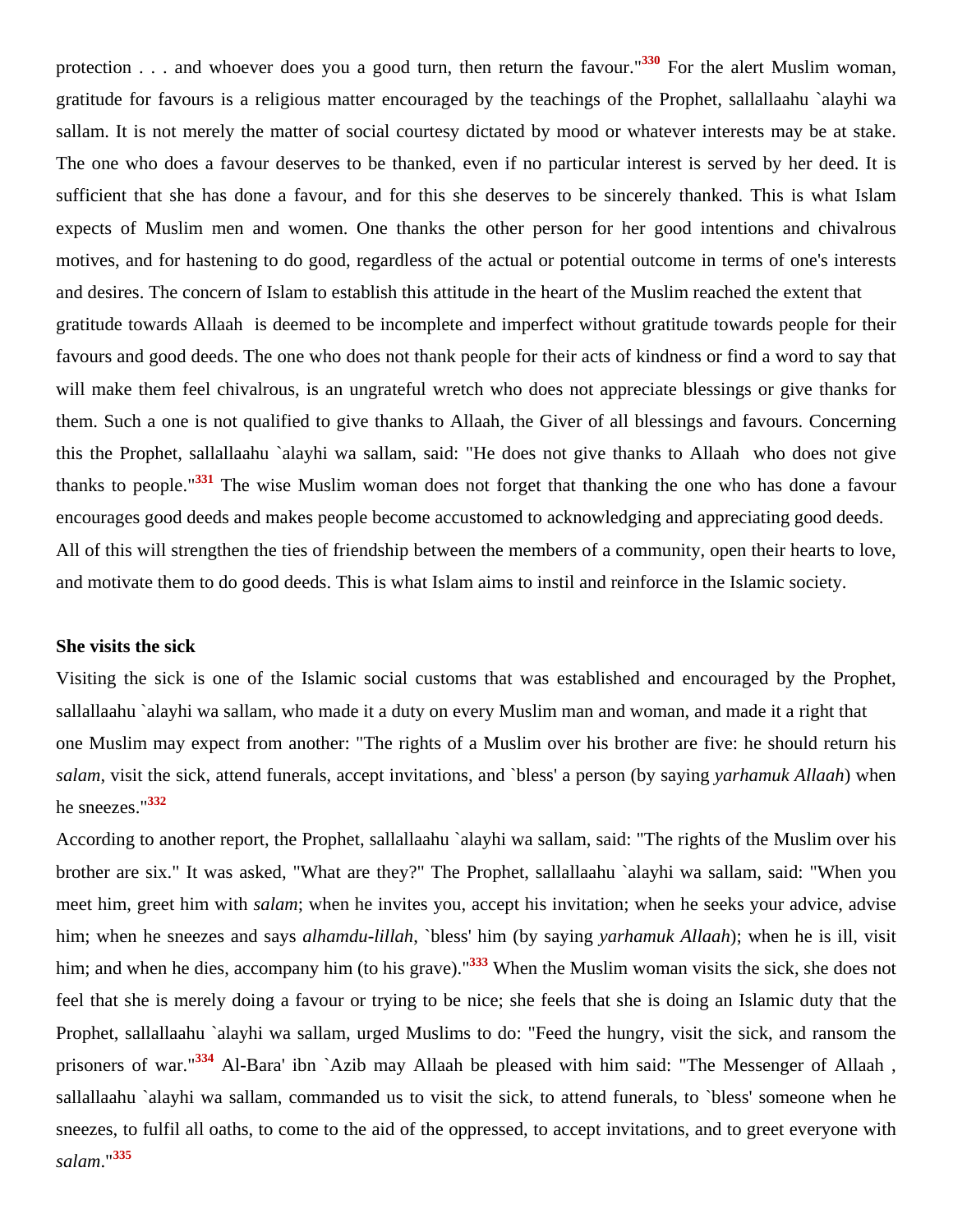When the Muslim woman visits the sick, she does not feel that this is a burdensome duty that could depress her because of the atmosphere of gloom and despair that may surround the sick person. On the contrary, she senses a feeling of spiritual joy and satisfaction which none can feel except those who truly understand the Hadeeth which describes the goodness, reward and blessing contained in such visits. The Prophet, sallallaahu `alayhi wa sallam, said: "Allaah will say on the Day of Resurrection: `O son of Adam, I fell ill and you did not visit Me.' He will say, `O Lord, how could I visit You when You are the Lord of the Worlds?' He will say, `Did you not know that My servant so-and-so had fallen ill, and you did not visit him? Did you not know that had you visited him, you would have found Me with him? O son of Adam, I asked you for food and you did not feed Me.' He will say, `O Lord, how could I feed you when You are the Lord of the Worlds?' He will say, `Did you not know that My servant so-and-so asked you for food, and you did not feed him? Did you not know that had you fed him you would surely have found that [i.e., the reward for doing so] with Me? O son of Adam, I asked you to give Me to drink and you did not give Me to drink.' He will say, `O Lord, how could I give You to drink when You are the Lord of the Worlds?' He will say, `My servant so-and-so asked you to give him to drink and you did not give him to drink. Had you given him to drink you would surely have found that with him.'"**<sup>336</sup>** How blessed is such a visit, and how great a good deed, which aman undertakes to do for his sick brother, when by doing so he is in the presence of the Almighty Lord who witnesses his noble deed and rewards him generously for it. Is there any greater and more blessed visit which is honoured and blessed and encouraged by the Lord of Heaven and Earth? How great is the misery and loss that will befall the one who failed in this duty! How great will be his humiliation when the Almighty Lord declares, before all present: "O son of Adam, I fell ill and you did not visit Me . . . Did you not know that My servant so-and-so had fallen ill, and you did not visit him? Did you not know that had you visited him, you would have found Me with him?" We will leave to our imagination the sense of regret, humiliation and shame that will overwhelm the man who neglected to visit his sick brother, at the time when such regret will be of no avail. The sick person in an Islamic community feels that he is not alone at his hour of need; the empathy and prayers of the people around him envelop him and alleviate his suffering. This is the pinnacle of human civility and emotion. No other nation in history has ever known such a level of emotional and social responsibility as exists in the *ummah* of Islam. The sick person in the West may find a hospital to admit him and a doctor to give him medicine, but rarely will he find a healing touch, compassionate word, kindly smile, sincere prayers, or true empathy. The materialistic philosophy that has taken over Westerners' lives has extinguished the light of human emotion, destroyed brotherly feelings towards one's fellow-man, and removed any motives but materialistic ones for doing good deeds. The Westerner does not have any motive to visit the sick, unless he feels that he may gain some material benefit from this visit sooner or later. In contrast, we find that the Muslim is motivated to visit the sick in the hope of earning the reward which Allaah has prepared for the one who gets his feet dusty (i.e., goes out and about) for His sake. There are many Hadeeth texts on this topic, which awaken feelings of brotherhood in the Muslim's heart and strongly motivate

him to visit his sick brother. For example: "When the Muslim visits his (sick) Muslim brother, he will remain in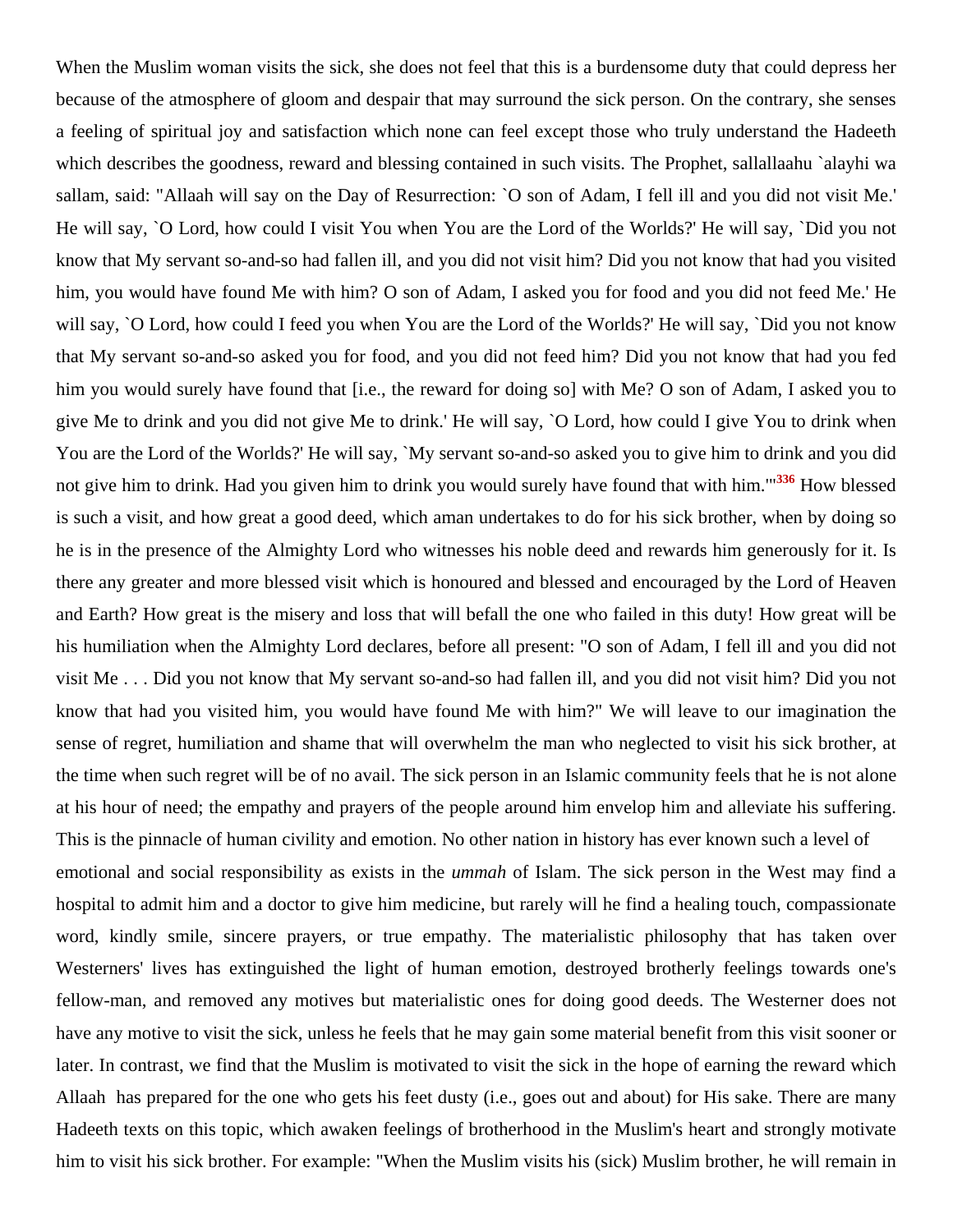the fruits of Paradise**<sup>337</sup>** until he returns."**<sup>338</sup>** "No Muslim visits a (sick) Muslim in the morning but seventy thousand angels will bless him until the evening, and if he visits him in the evening, seventy thousand angels will bless him until the morning, and fruits from Paradise will be his.<sup>"339</sup> With his deep insight into human psychology, the Prophet, sallallaahu `alayhi wa sallam, understood the positive impact of such visits on the sick person and his family, so he never neglected to visit the sick and speak to them the kindest words of prayer and consolation. He was the epitome of such kindness, which led him to visit a young Jewish boy who used to serve him, as Anas may Allaah be pleased with him narrated: "A young Jewish boy used to serve the Prophet, sallallaahu `alayhi wa sallam. He fell ill, so the Prophet, sallallaahu `alayhi wa sallam, went to visit him. He sat by his head and told him, `Enter Islam.' The boy looked to his father, who was present with him. His father said, `Obey Abu'l-Qasim.' So the boy entered Islam. The Prophet, sallallaahu `alayhi wa sallam, left, saying, `Praise be to Allaah, Who has saved him from the Fire."**<sup>340</sup>**

When visiting this sick Jewish boy, the Prophet, sallallaahu `alayhi wa sallam, did not neglect to call him to Islam, because he knew the effects his visit would have on the boy and his father, who were overwhelmed by his generosity, kindness and gentle approach. So they responded to him, this visit bore fruits of guidance, and the Prophet, sallallaahu `alayhi wa sallam, left praising Allaah that a soul had been saved from the Fire. What a great man, and what a wise and eloquent *da`i* the Prophet, sallallaahu `alayhi wa sallam, was! The Prophet, sallallaahu `alayhi wa sallam, was so concerned about visiting the sick that he set out principles and guidelines for so doing, which were followed by the *Sahabah* and recorded in the books of Sunnah*.* One of these practices is to sit at the head of the sick person, as we have seen in the story of the Jewish boy, and as Ibn `Abbas may Allaah be pleased with him said: "When the Prophet, sallallaahu `alayhi wa sallam, visited a sick person, he would sit at his head then say seven times: `I ask Almighty Allaah, the Lord of the Mighty Throne, to heal you.'"**<sup>341</sup>** Another of these practices is to wipe the body of the sick person with the right hand and pray for him, as `Aa'ishah, may Allaah be pleased with her, reported: "The Prophet, sallallaahu `alayhi wa sallam, used to visit some of his relatives and wipe them with his right hand, saying `O Allaah, Lord of mankind, remove the suffering. Heal for You are the Healer. There is no healing except for Your healing, the healing which leaves no trace of sickness.'"**<sup>342</sup>**

Ibn `Abbas may Allaah be pleased with him said: "The Prophet, sallallaahu `alayhi wa sallam, went to visit a Bedouin who was sick, and whenever he visited a sick person, he would say, `No worry, (it is) purification**<sup>343</sup>**, in sha Allaah."**<sup>344</sup>** The Muslim woman whom Islam has filled with a sense of great humanity hastens to visit the sick whenever she hears news of someone's illness. She does not try to postpone or avoid such visits, because she feels the importance of them in the depths of her heart, as the Prophet, sallallaahu `alayhi wa sallam, described it and as the virtuous early Muslim women put it into practice in the most praiseworthy fashion. They did not only visit women who were sick; they also visited men, within the framework of modesty and avoiding *fitnah*. In *Sahih Bukhaari*, it states that Umm al-Darda' visited an *Ansari* man who lived in the mosque (when he was sick). The same source also gives the following account: "Qutaybah told us, from Malik, from Hisham ibn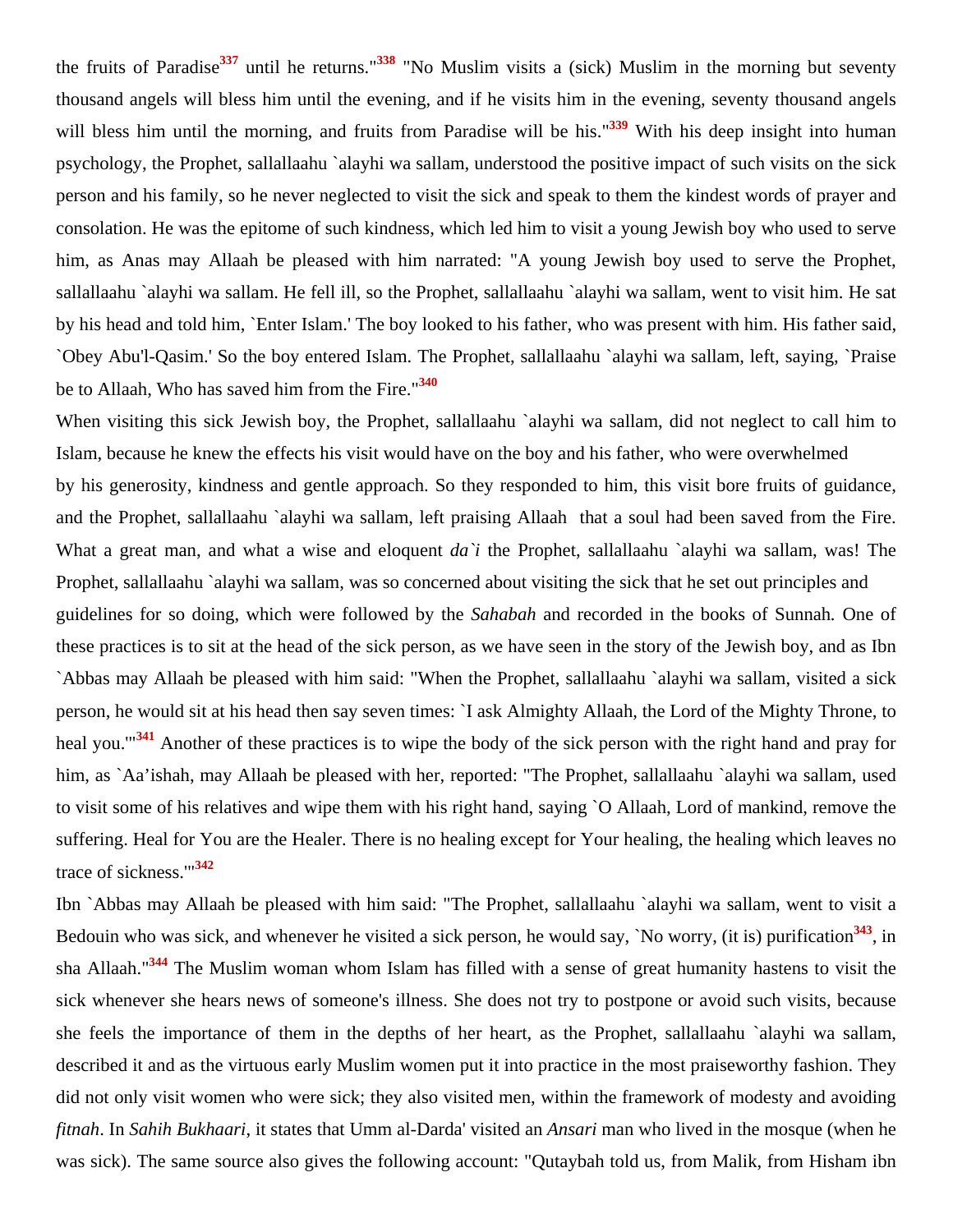`Urwah, from his father, from `Aa'ishah who said: `When the Messenger of Allaah , sallallaahu `alayhi wa sallam, came to Madinah, Abu Bakr and Bilal, may Allaah be pleased with them, fell ill. I entered upon them and said, "O my father, how are you feeling? O Bilal, how are you feeling?"'"**<sup>345</sup>**

The earliest Muslim women understood the meaning of visiting the sick and the role it plays in maintaining the ties of friend, compassion and affection. So they hastened to perform this noble duty, lifting the spirits of the sick person, wiping away the tears of the grief-stricken, alleviating the burden of distress, strengthening the ties of brotherhood, and consoling the distressed. The modern Muslim woman could do well to follow the example of the early Muslim women and revive this praiseworthy Sunnah.

#### **She does not wail over the dead**

The Muslim woman who knows the teachings of her religion has insight and is balanced and selfcontrolled. When she is stricken by the death of one of those whom she loves, she does not let grief make her lose her senses, as is the case with shallow, ignorant women who fall apart with grief. She bears it with patience, hoping for reward from Allaah, and follows the guidance of Islam in her behaviour at this difficult time.

She never wails over the deceased, because wailing is not an Islamic deed; it is the practice of the *kuffar*, and one of the customs of *jahiliyyah*. The Prophet, sallallaahu `alayhi wa sallam, was very explicit in his emphatic prohibition of wailing, to the extent that it was regarded as *kufr*: "There are two qualities in people that are indicative of *kufr*: casting doubts on a person's lineage, and wailing over the dead."**<sup>346</sup>**

The Prophet, sallallaahu `alayhi wa sallam, effectively excluded from the Muslim community those men and women who wail and eulogise the dead when he said: "He is not one of us who strikes his cheeks, or tears his garment, or speaks the words of *jahiliyyah*."**<sup>347</sup>**

The Muslim woman who understands the teachings of Islam knows that death is real, that everyone on this earth is mortal and that this life is merely a corridor to the Hereafter, where eternity will be in the presence of Allaah. So there is no need for this uncontrollable grief which makes a person become unbalanced and lose his reason so that he starts to strike his own face and tear his clothes, screaming with grief and loss.

The *Sahabah* understood this ruling of Islam, even though they had only very recently left the *jahiliyyah*  behind. They used to forbid themselves to eulogise the dead or raise their voices or scream or tear their clothes, which were actions done by women at the of *jahiliyyah*. They knew that Islam does not accept the deeds of *jahiliyyah* and will not permit them to return from time to time, and they used to condemn such actions just as the Prophet, sallallaahu `alayhi wa sallam, did. Abu Burdah ibn Abi Musa said: "Abu Moosa suffered from some pain, and fell into a coma. His head was in the lap of a woman from his family. She shouted at him, but he was not able to respond. When he came to, he said: `I shun whatever the Messenger of Allaah , sallallaahu `alayhi wa sallam, shunned, for he shunned every women who raises her voice, cuts her hair and tears her clothes (at the time of disaster).'"**<sup>348</sup>**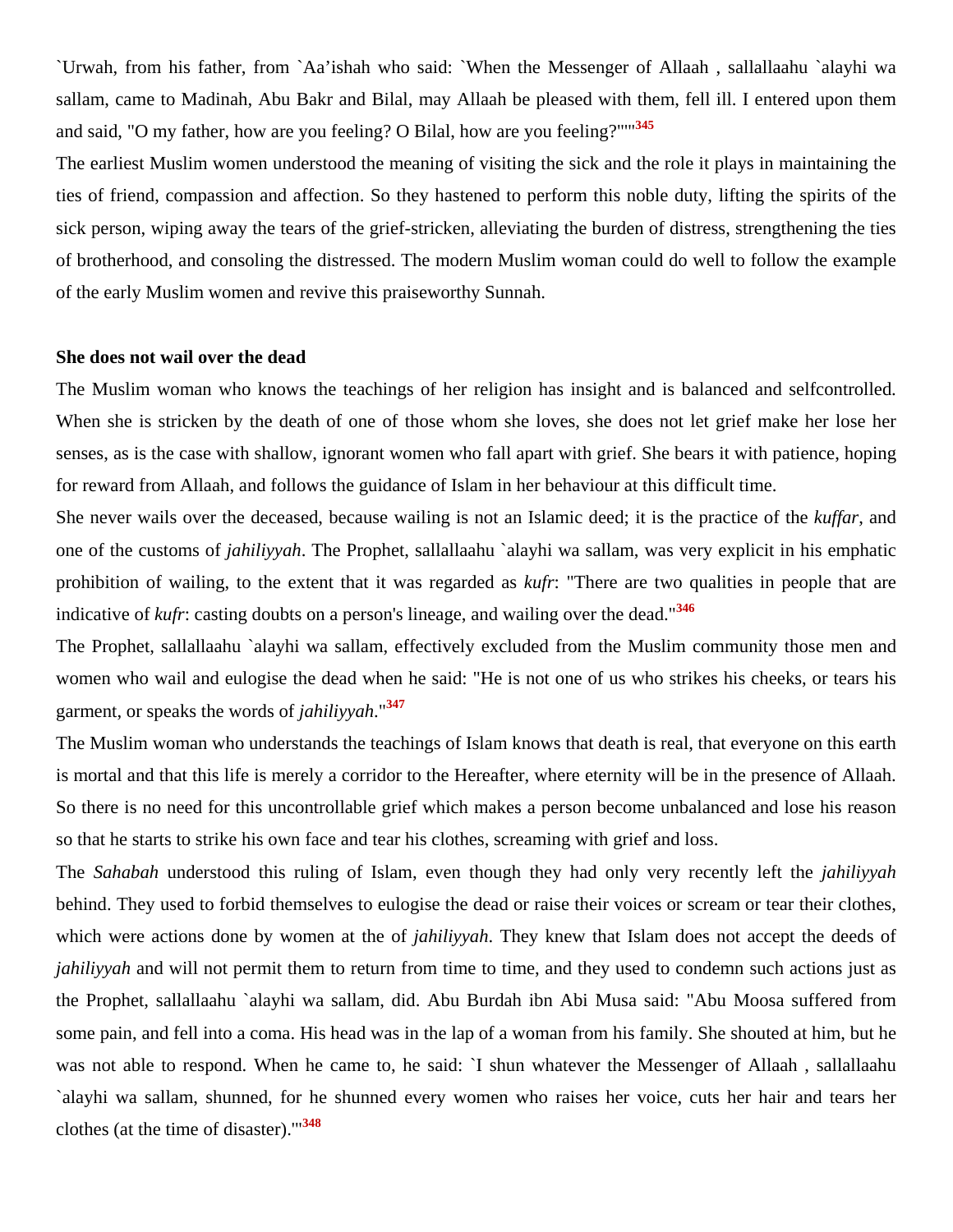Although Islam has forbidden senseless *jahili* actions like sticking one's cheeks, tearing one's garment, wailing and eulogising, it recognises the grief that overwhelms the heart and the tears that softly flow at the departure of a loved one. All of this is part of the legitimate human emotion and gentle compassion that Allaah has instilled in people's hearts, as was demonstrated by the Prophet, sallallaahu `alayhi wa sallam, in his words and deeds.

Usamah ibn Zayd said: "We were with the Prophet, sallallaahu `alayhi wa sallam, when one of his daughters sent for him, calling him to come and telling him that her boy - or son - was dying. The Prophet, sallallaahu `alayhi wa sallam, said: `Go back to her and tell her that whatever Allaah gives and takes belongs to Him, and everything has its appointed time with Him. Tell her to have patience and to seek reward from Allaah.' The one who conveyed this message came back and said: `She swore that you should come to her.' The Prophet, sallallaahu `alayhi wa sallam, got up, as did Sa`d ibn `Ubadah and Mu`adh ibn Jabal, and I went with them. The boy was lifted up to him, and his soul was making a sound like water being poured into an empty container (i.e., the death-rattle). The Prophet's eye's filled with tears, and Sa`d said to him, `What is this, O Messenger of Allaah?' He said, `This is the compassion that Allaah has placed in the hearts of His servants, and Allaah will show compassion to those of His servants who have compassion.'"**<sup>349</sup>**

`Abdullaah ibn `Umar may Allaah be pleased with him said: Sa'd ibn `Ubadah fell ill with some complaint that he suffered from, and the Prophet, sallallaahu `alayhi wa sallam, came to visit him, accompanied by `Abd al-Rahman ibn `Awf, Sa`d ibn Abi Waqqas and `Abdullaah ibn Mas`ud. When he entered and found him in a coma, he asked, `Has he passed away?' They said, `No, O Messenger of Allaah.' The Messenger of Allaah, sallallaahu `alayhi wa sallam, wept, and when the people saw him weeping, they wept too. He said, `Are you not listening? Allaah will not punish a man for the tears that fall from his eyes or for the grief that he feels in his heart, but He will either punish or have mercy on a man because of this,' and he pointed to his tongue."**<sup>350</sup>**

Anas may Allaah be pleased with him said: "The Messenger of Allaah , sallallaahu `alayhi wa sallam, entered upon his son Ibrahim as he was surrendering his soul (i.e., dying). Tears began to well up in the Prophet's eyes. `Abd al-Rahman ibn `Awf said to him, `Even you, O Messenger of Allaah?' He said, `O Ibn `Awf, this is compassion.' Then he wept some more and said, `The eyes shed tears, and the heart feels grief, but we say only what which will please our Lord. And truly we are deeply grieved by your departure, O Ibrahim."<sup>351</sup>

The Prophet, sallallaahu `alayhi wa sallam, approved of expressing grief by letting tears flow, because people have no power to restrain tears at times of grief, but he forbade every deed that can inflame and exacerbate grief. Shedding tears, in moderation, can help to soothe the pain of grief, but wailing, eulogising, screaming and other *jahili* actions only increase the anguish and make a person more prone to collapse. These actions are what the Arabs used to do at the time of *jahiliyyah*, when a person would even request it before his death, so that others would come and wail over the dead, enumerating his good qualities and exaggerating about the impact of this bereavement. An example of this is to be seen in the poetry of Tarafah ibn al-`Abd: "When I die, mention my qualities as befits me, and rend your garments for me, O daughter of Ma`bad. Do not make me like a man whose aspirations are not my aspirations, who could not do what I could do, or play the role I play." All of this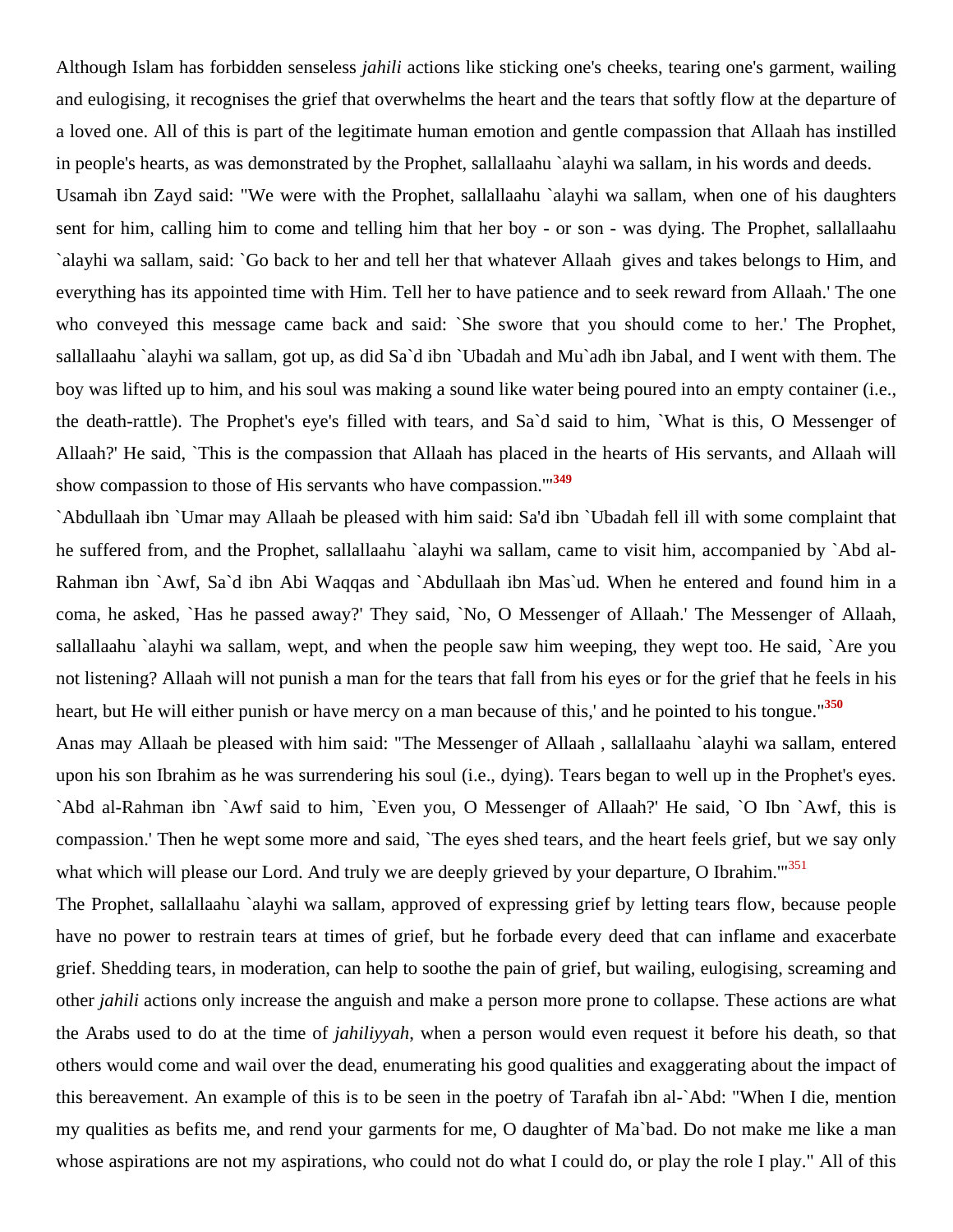is forbidden by Islam most emphatically, because it is a waste of energy and contradicts the acceptance of Allaah's will and decree; it also opens the way for the *Shaytan* to lead people astray and cause *fitnah*. The Prophet, sallallaahu `alayhi wa sallam, referred to this, in the Hadeeth narrated by Umm Salamah (may Allaah be pleased with her), who said: "When Abu Salamah died, I said, `He is a stranger in a strange land. I shall certainly cry over him a such a way that people will talk about it.' I prepared myself to cry over him, but a woman who was coming from the high places of Madinah to help me (in crying and wailing) was met the Messenger of Allaah , sallallaahu `alayhi wa sallam. He asked, `Do you want to let the *Shaytan* enter a house from which Allaah has expelled him twice?<sup>352</sup> So I stopped crying, and I did not cry.<sup>353</sup>

The Prophet's concern to forbid wailing, especially among women, reached such a level that when he accepted the oath of allegiance (*bay`ah*) from women, he asked them to pledge to keep away from wailing. This is seen in the Hadeeth narrated by Bukhaari and Muslim from Umm `Atiyah who said:

"The Prophet, sallallaahu `alayhi wa sallam, accepted the pledge of allegiance from us on the basis that we would not wail."<sup>354</sup>

According to a report narrated by Muslim also from Umm `Atiyah, she said: "When the *ayah "when believing women come to you to take the oath of fealty to you, that they will not associate in worship any other thing except Allaah . . . And that they will not disobey you in any just matter . . ."* [Quran 60:12] was revealed, she said, part of that was wailing."<sup>355</sup>

The Prophet, sallallaahu `alayhi wa sallam, warned the woman who wails over the dead that if she does not repent before her own death, she will be raised on the Day of Resurrection in a most fearful state: "The woman who wails, and does not repent befoshe dies, will be raised on the Day of Resurrection wearing a shirt of tar and a garment of scabs."356

He also warned that the angels of mercy would be kept away from her, and she would be deprived of their *du`a'*  for her, as long as she insisted on wailing and making grief worse. This is seen in the Hadeeth narrated by Ahmad: "The angels will not pray for the one who wails and laments."<sup>357</sup>

Because of this clear, definitive prohibition of wailing, screaming, eulogising, tearing one'sm garments and other *jahili* actions, the Muslim woman can do nothing but submit to the commands of Allaah and His Messenger, and keep away from everything that could compromise the purity of her faith in the will and decree of Allaah . She does not just stop there, however, she also calls women who may be unaware of this to obey the laws of Allaah and to keep away from wailing, once they have understood the commandments of Allaah and His Messenger.

#### **She does not attend funerals**

The Muslim woman who truly understands the teachings of Islam does not attend funerals, in obedience to the command of the Prophet, sallallaahu `alayhi wa sallam, as reported by Umm `Atiyah (may Allaah be pleased with her): "We were forbidden to attend funerals, but not strictly." $358$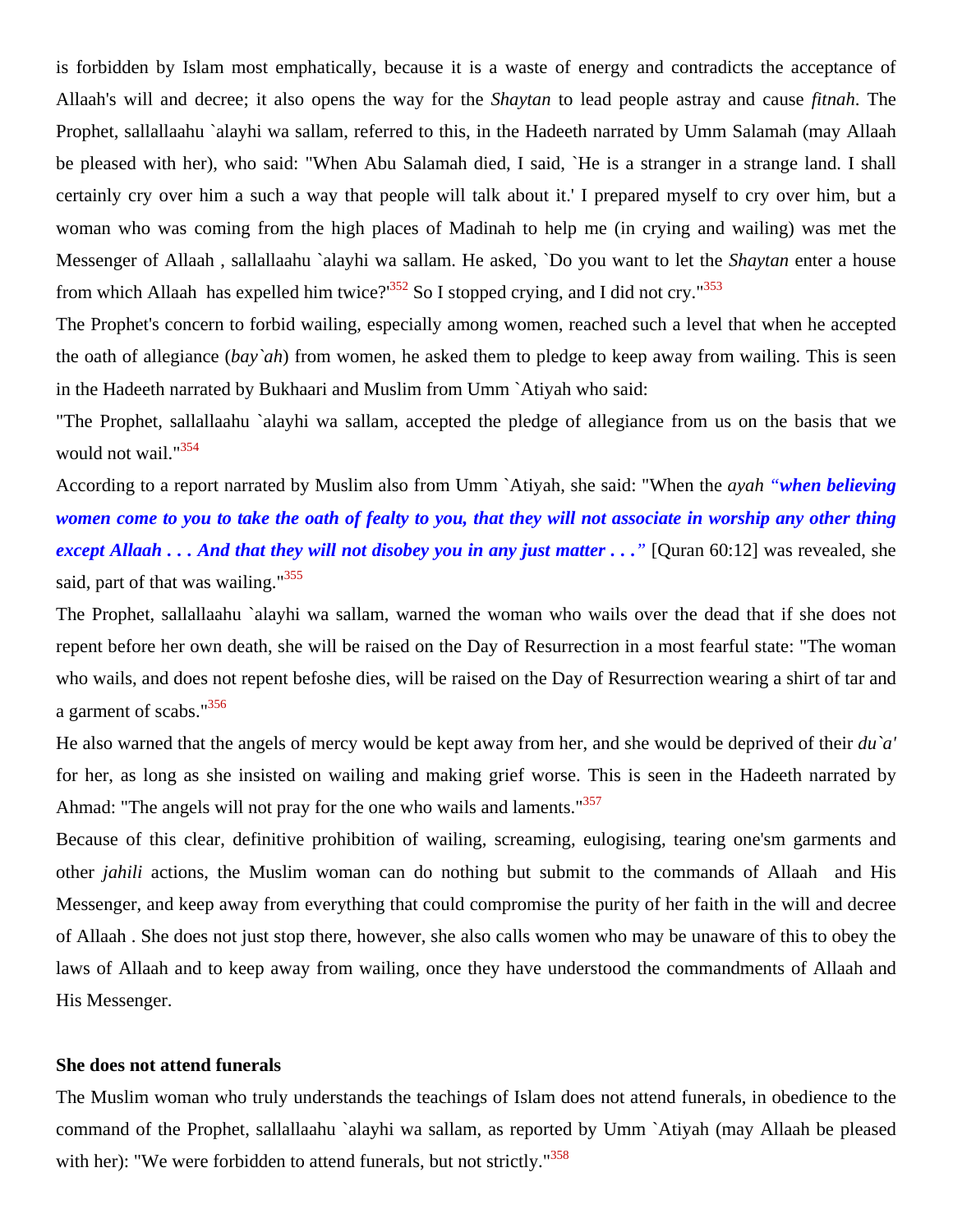In this case, women's position is the opposite of men's position. Islam encourages men to attend funerals and to accompany the body until it is buried, but it dislikes women to do so, because their presence could result in inappropriate situations that would compromise the dignity of death and the funeral rites. Accompanying the deceased until the burial offers a great lesson to those who do it, and seeking forgiveness for the deceased, and thinking of the meaning of death that touches every living thing:

*"Wherever you are, death will find you out, even if you are in towers built up strong and high! . . ."* [Quran 4:78]

The Prophet, sallallaahu `alayhi wa sallam, discouraged women from attending funerals (made it *makruh*), but did not forbid it outright, because his discouraging it should be enough to make the obedient Muslim woman refrain from doing it. This is a sign of the strength of her Islam, her sincere obedience to Allaah and His Messenger, and her willingness to adopt the attitude, which is better and more be.

#### **Footnotes:**

1. Bukhaari and Muslim. See Sharh al-Sunnah 13/235, Kitab al-fada'il, bab husn khalqihi , sallallaahu `alayhi wa sallam.

2. Bukhaari and Muslim. See Riyad al-Salihin, 336, Bab husn al-khalq.

3. Fath al-Bari, 10/456, Kitab al-adab, bab husn al-khulq; Sahih Muslim, 15/78, Kitab al-fada'il, bab kathrah haya'ihi , sallallaahu `alayhi wa sallam.

4. Reported by Tirmidhi, 4/249, in Abwab al-birr, 70. He said it is a hasan Hadeeth.

5. Reported by Bukhaari in al-Adab al-Mufrad, 1/375, Bab sakhawah al-nafs.

6. Reported by Tirmidhi 3/244, in Abwab al-birr, bab husn al-khalq. He said it is a hasan sahih Hadeeth.

7. Reported by Tirmidhi, 2/315, in Abwab al-rida', 11. He said it is a hasan sahih Hadeeth.

8. Reported by al-Tabarani in al-Kabir, 1/181, 183. The men of its isnad are rijal al-sahih.

9. Reported by Tirmidhi, 3/245, in Abwab al-birr wa'l-silah, 61. The men of its isnad are thiqat.

10. Reported by Abu Ya'la and al-Tabarani in al-Awsat; the men of Abu Ya'la are thiqat. See Majma' al-Zawa'id, 8/22.

11. Reported by Ahmad, 3/502; its men are thiqat.

12. Reported by Ahmad, 1/403; its men are rijal al-sahih.

13. Bukhaari and Muslim. See Riyad al-Salihin, 50, Bab al-sidq.

14. Shahadat al-zur may be interpreted in the following ways: bearing false witness by giving evidence that is false; assisting in something which implies fraud or falsehood; attending the gatherings of the kuffar on the occasion of their festivals. [Translator]

15. Bukhaari and Muslim. See Riyad al-Salihin, 689, Bab ghalaz tahrim shahadah al-zur.

16. Sahih Muslim, 2/37, Kitab al-iman, bab bayan an al-din al-nasihah.

17. Bukhaari and Muslim. See Sharh al-Sunnah, 13/92, Kitab al-birr wa'l-silah, bab al-nasihah.

18. Bukhaari and Muslim. See Sharh al-Sunnah, 10/61, Kitab al-imarah wa'l-qada', bab al-ra'I mas'ul 'an ri'atihi.

19. Sahih Muslim, 13/38, Kitab al-imarah, bab fadl i'anah al-ghazi fi sabil-Allaah.

20. Sahih Muslim, 2/108, Kitab al-iman, bab qawl al-Nabi , sallallaahu `alayhi wa sallam, man ghashshana fa laysa minna.

21. Sahih Muslim, 2/109, Kitab al-iman, bab man ghashshana fa laysa minna.

22. Bukhaari and Muslim. See Sharh al-Sunnah, 10/71-73, Kitab al-imarah wa'l-qada', bab wa'id al-ghadr; Riyad al-Salihin, 705, bab tahrim al-ghadr.

23. Fath al-Bari, 4/417, Kitab al-buyu', bab ithm man ba'a hurran.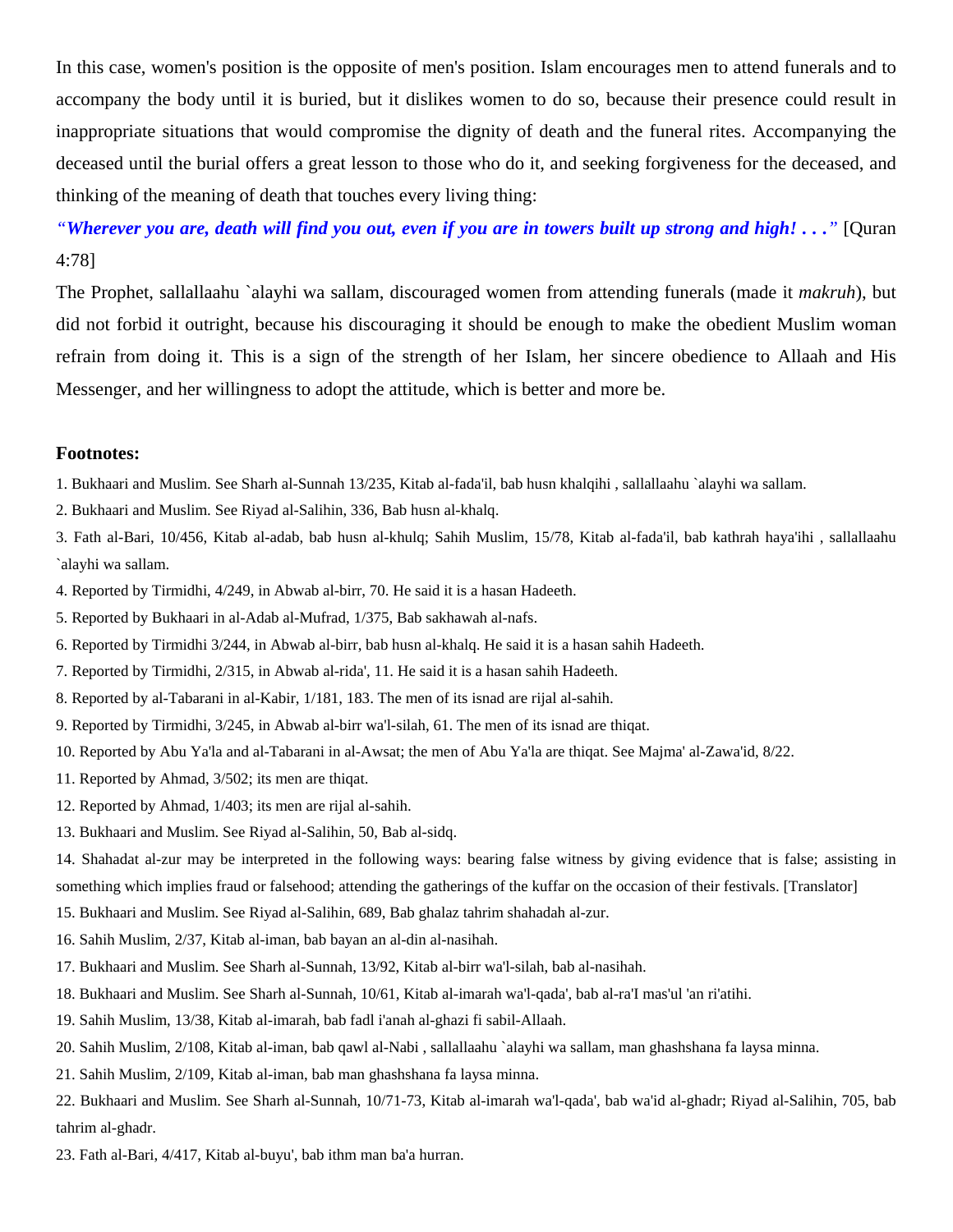- 24. Bukhaari and Muslim. See Sharh al-Sunnah, 1/74, Kitab al-iman, bab 'alamat al-nifaq.
- 25. Bukhaari and Muslim. See Sharh al-Sunnah, 1/72, Kitab al-iman, bab 'alamat al-nifaq.
- 26. Sahih Muslim, 2/48, Kitab al-iman, bab bayan khisal al-munafiq.
- 27. Hayat al-Sahabah 3/99.

28. Fath al-Bari, 10/476, Kitab al-adab, bab ma yukrah min al-tamaduh; Sahih Muslim, 18/126, Kitab al-zuhd, bab al-nahi 'an ifrat fi'lmadh.

- 29. See al-Adab al-Mufrad, 1/433, Bab yuhtha fi wujuh al-maddahin.
- 30. Reported by Ahmad, 5/32; its isnad is sahih.
- 31. Hayat al-Sahabah, 3/103.
- 32. Fath al-bari, 13/170, Kitab al-ahkam, bab ma yukrah min thana' al-sultan.
- 33. Bukhaari and Muslim. See Riyad al-Salihin, 364, Kitab al-adab, bab al-haya' wa fadlulu.
- 34. Bukhaari and Muslim. See Riyadh al-Salihin, 363, Kitab al-adab, bab fi'l-haya' wa fadluhu.
- 35. Sahih Muslim, 2/7, Kitab al-iman, bab al-haya' shu'bah min al-iman.
- 36. Bukhaari and Muslim. See Riyad al-Salihin, 363, Kitab al-adab, bab 363.
- 37. Bukhaari and Muslim. See Riyad al-Salihin, 35, Bab al-sabr.
- 38. Sahih Muslim, 7/124, Kitab al-Zakaat, bab bayan an al-yad al-'uliya khayr min al-yad al-sufla.
- 39. Reported by Tirmidhi, 3/382, Abwab al-zuhd, 8; Ibn Majah, 2/1316, Kitab al-fitan, bab kaff al-lisan 'an al-fitnah.
- 40. Sahih Muslim, 12/10, Kitab al-aqdiyah, bab al-nahi 'an kathrah al-masa'il min ghayri hajah.
- 41. Reported by Bukhaari in al-Adab al-Mufrad, 1/419, Bab man sami'a bi fahishah fa afshaha.
- 42. Reported with a sahih isnad by Abu Dawud, 4/375, Kitab al-adab, bab fi al-nahi 'an altajassus.
- 43. Reported with a hasan isnad by Ahmad, 5/279.
- 44. Reported by al-Tabarani; the men of its isnad are thiqat. See Majma' al-Zawa'id, 8/94.
- 45. Sahih Muslim, 18/115, Kitab al-zuhd, bab tahrim al-riya'.
- 46. Sahih Muslim, 13/50, Kitab al-imarah, bab man qatila li'l-riya' wa'l-sum'ah.
- 47. Bukhaari and Muslim. See Sharh al-Sunnah, 10/323, Kitab al-riqaq, bab al-riya' wa'l-sam'ah.
- 48. Bukhaari and Muslim. See Sharh al-Sunnah 10/328, Kitab al-hudud, bab qat' yad al-sharif wa'l-mar'ah wa'l-shafa'ah fi'l-hadd.
- 49. Sahih Muslim, 16/143, Kitab al-birr wa'l-silah wa'l-adab, bab tahrim al-zulm.
- 50. Sahih Muslim, 16/132, Kitab al-birr wa'l-silah wa'l-adab, bab tahrim al-zulm.
- 51. Fath al-Bari, 5/97, Kitab al-muzalim, bab la yazlum al-Muslimu al-Muslima wa la yuslimuhu.
- 52. Fath al-Bari, 10/527, Kitab al-adab, bab al-madarah ma'a al-nas.
- 53. Fath al-Bari, 10/528, Kitab al-adab, bab al-madarah ma'a al-nas.
- 54. Sahih Muslim, 15/206, Kitab fada'il al-Sahabah, bab fada'il Umm al-Mu'minin 'A'ishah.
- 55. Fath al-Bari, 8/455, Kitab al-tafsir, bab law la idh sami'timuhu zann al-mu'minina wa'lmu'minat bi anfusihim khayran [al-Nur 24:12]
- 56. Al-Samt al-Thamin, 110; al-Isti'ab, 4/1851; al-Isabah, 8/93.
- 57. Al-Isabah, 8/192.
- 58. Reported by Tirmidhi, 4/662, Kitab sifat al-Qiyamah, 54. He said it is a hasan sahih Hadeeth.
- 59. Bukhaari and Muslim. See Sharh al-Sunnah, 13/109, Kitab al-birr wa'l-silah, bab ma la yajuz min al-zann.
- 60. Hayat al-Sahabah, 2/151
- 61. A sahih Hadeeth narrated by Malik in al-Muwatta', 2/975, Kitab al-kalam, bab ma yu'mar bihi min al-tahaffuz fi'l-kalam.
- 62. Sahih Muslim, 1/73, Introduction, Bab al-nahy 'an al-Hadeeth bi kulli ma sami'a.
- 63. Sahih Muslim, 2/12, Kitab al-iman, bab bayan tafadul al-Islam.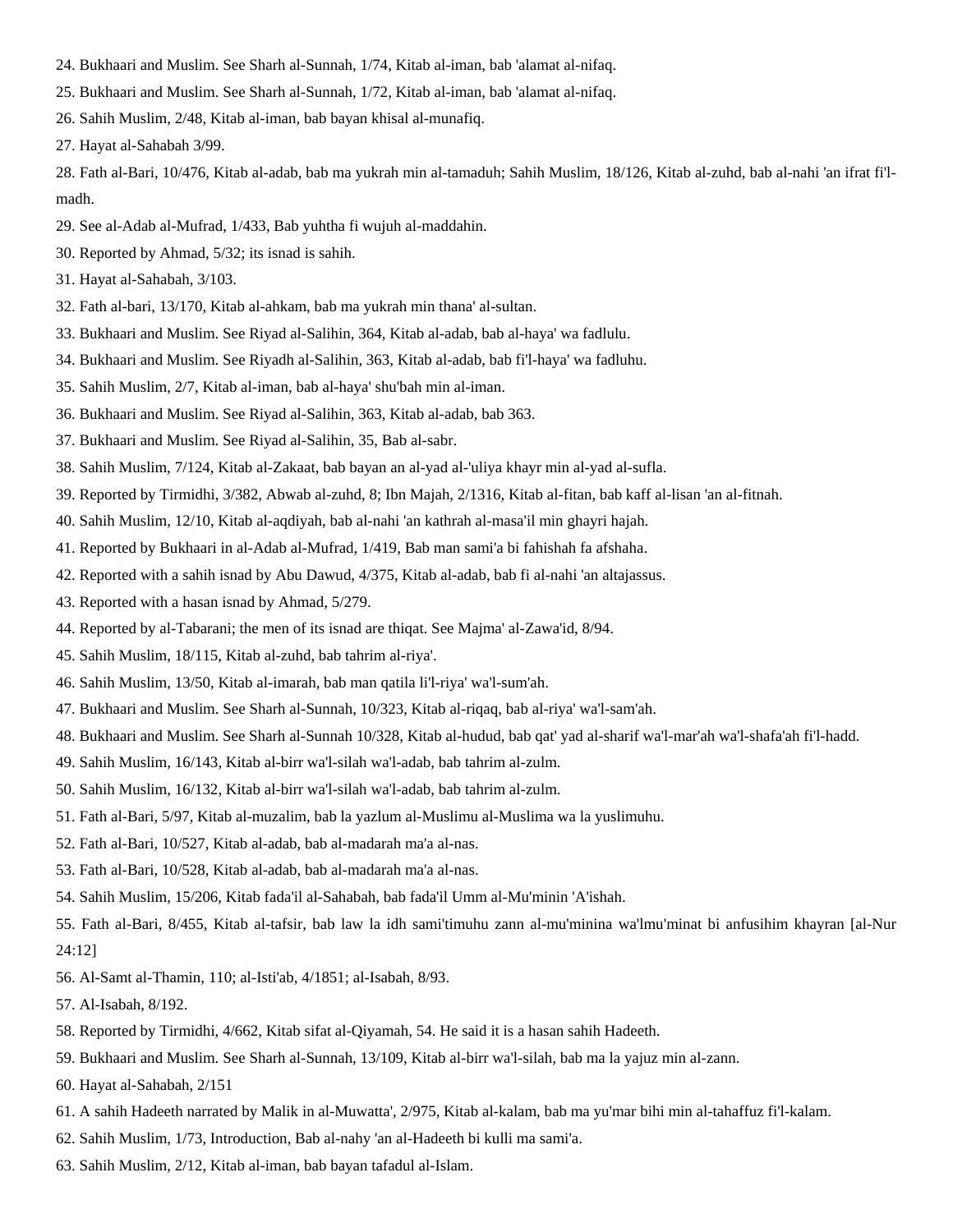- 64. Reported by Abu Dawud, 4/371, Kitab al-adab, bab fi'l-ghibah; Tirmidhi, 4/660, Kitab sifat alQiyamah,
- 51; he said it is a hasan sahih Hadeeth.
- 65. Bukhaari and Muslim. See Sharh al-Sunnah, 1/86, Kitab al-iman, bab al-kaba'ir.
- 66. Reported with a hasan isnad by Ahmad, 6/461.
- 67. Reported with a sahih isnad by Ahmad, 4/227.
- 68. Bukhaari and Muslim. See Sharh al-Sunnah, 13/147, Kitab al-birr wa'l-silah, bab wa'id alnamam.
- 69. Bukhaari and Muslim. See Sharh al-Sunnah, 1/370, Kitab al-taharah, bab al-istitar 'inda qada' al-hajah.
- 70. Bukhaari and Muslim. See Sharh al-Sunnah, 1/76, Kitab al-iman, bab 'alamat al-nifaq.
- 71. Reported by Ahmad and al-Tabarani; the men of itsisnad are thiqat. See Majma' al-Zawa'id, 8/64.
- 72. Reported by al-Tabarani; the men of its isnad are thiqat. See Majma' al-Zawa'id, 8/64.
- 73. Fath al-Bari, 10/452, Kitab al-adab, bab lam yakun al-Nabi , sallallaahu `alayhi wa sallam, fashishan wala mutafahhishan.
- 74. Sahih Muslim, 16/150, Kitab al-birr wa'l-silah wa'l-adab, bab man la'anahu al-Nabi , sallallaahu `alayhi wa sallam.
- 75. Sahih Muslim, 16/135, Kitab al-birr a'l-silah wa'l-adab, bab tahrim al-zulm.
- 76. Sahih Muslim, 16/121, Kitab al-birr, bab tahrim zulm al-Muslim wa khadhlihi wa ihtiqarihi.
- 77. Bukhaari and Muslim. See Riyad al-Salihin, 340, Bab al-hilm wa'l-anah wa'l-rifq.
- 78. Sahih Muslim, 16/146, Kitab al-birr wa'l-silah wa'l-adab, bab fadl al-rifq.
- 79. Sahih Muslim, 16/146, Kitab al-birr wa'l-silah wa'l-adab, bab fadl al-rifq.
- 80. Fath al-Bari, 1/323, Kitab al-wudu', bab sabb al-ma' 'ala'l-bul fi'l-masjid.
- 81. Bukhaari and Muslim. See Sharh al-Sunnah, 10/67, Kitab al-imarah wa'l-qada', bab ma 'ala alwalah min al-taysir.
- 82. Sahih Muslim, 16/145, Kitab al-birr wa'l-silah wa'l-adab, bab fadl al-rifq.
- 83. Reported by Ahmad, 6/104; the men of its isnad are rijal al-sahih.
- 84. Reported by Ahmad, 6/104; the men of its isnad are rijal al-sahih.
- 85. Reported by al-Bazzar; the men of its isnad are rijal al-sahih. See Majma' al-Zawa'id, 8/18, bab ma ja'a fi'l-rifq.
- 86. Reported by Tirmidhi, 4/654, in Kitab siffah al-Qiyamah, 45; he said it is a hasan Hadeeth.
- 87. The word translated here as proficiency is ihsan, which also has connotations of doing well, decency, etc. [Translator]
- 88. Sahih Muslim, 13/106, Kitab al-sayd, bab al-amr bi ihsan al-dhabh.
- 89. Reported by al-Tabarani; the men of its isnad are rijal al-sahih. See Majma' al-Zawa'id, 8/187, Bab rahmat al-nas.
- 90. Reported with a hasan isnad by al-Tabarani. See Majma' al-Zawa'id, 8/187, Bab rahmat alnas.
- 91. Reported by Bukhaari in al-Adab al-Mufrad, 1/466, Bab irham man fi'l-ard.
- 92. Reported by al-Tabarani; the men of its isnad are rijal al-sahih. See Majma' al-Zawa'id, 8/186, Bab rahmat al-nas.
- 93. Bukhaari and Muslim. See Sharh al-Sunnah, 3/410, Kitab al-Salat, bab al-takhfif li amr yahduth.
- 94. Bukhaari and Muslim. See Sharh al-Sunnah, 13/34, Kitab al-birr wa'l-silah, bab rahmat alwalad wa taqbilihi.
- 95. Bukhaari and Muslim. See Sharh al-Sunnah, 13/34, Kitab al-birr wa'l-silah, bab rahmat alwalad wa taqbilihi.
- 96. Bukhaari and Muslim. See Sharh al-Sunnah, 2/229, Kitab al-salah, bab fadl salah al-'iswa'l-Fajr fi'l-jama'ah.
- 97. Bukhaari and Muslim. See Sharh al-Sunnah, 6/171, Kitab al-Zakaat, bab fadl saqi al-ma'.
- 98. Reported by Bukhaari in al-Adab al-Mufrad, 1/472, Bab akhdh al-bayd min al-hammarah.
- 99. Sahih Muslim, 14/242, Kitab qatl al-hayyat wa nahwaha, bab fadl saqi al-baha'im.
- 100. Bukhaari and Muslim. See Sharh al-Sunnah, 6/142, Kitab al-Zakaat, bab kullu ma'ruf sadaqah.
- 101. From a Hadeeth whose authenticity is Bukhaari and Muslim. See Sharh al-Sunnah, 6/145, Kitab al-Zakaat, bab kullu ma'ruf sadaqah.
- 102. Bukhaari and Muslim. See Sharh al-Sunnah, 6/143, Kitab al-Zakaat, bab kullu ma'ruf sadaqah.
- 103. Fath al-Bari, 1/53, Kitab al-iman, bab al-Muslim man salima al-Muslim min lisanihi wa yadihi.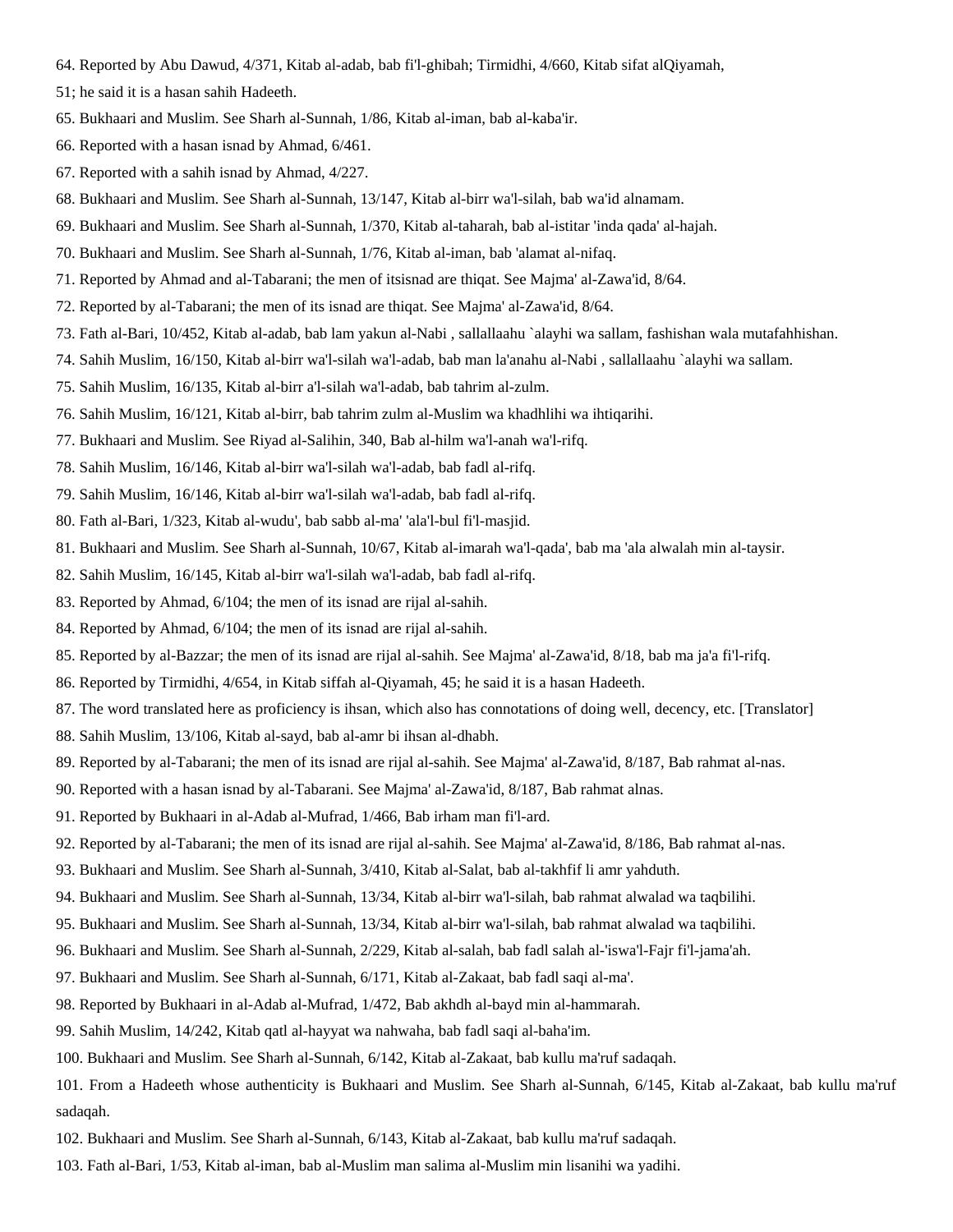- 104. Reported by Ahmad; the men of its isnad are rijal al-sahih. See Majma' al-Zawa'id, 8/183, Bab fiman yurji khayrahu.
- 105. Sahih Muslim, 17/21, Kitab al-dhikr wa'l-du'a', bab fadl al-ijtima' 'ala tilawah al-Quran wa 'ala'l-dhikr.
- 106. Reported with a jayyid isnad by al-Tabarani in al-Awsat. See Majma' al-Zawa'id, 8/192, Bab fadl qada' al-hawa'ij.
- 107. Sahih Muslim, 16/171, Kitab al-birr wa'l-silah wa'l-adab, bab fadl izalah al-adha 'an al-tariq.
- 108. Sahih Muslim, 16/171, Kitab al-birr wa'l-silah wa'l-adab, bab fadl izalah al-adha 'an al-tariq.
- 109. i.e., by postponing the payment, if he is the one to whom it is owed, or by paying off the debt for him. [Author]
- 110. Sahih Muslim, 10/227, Kitab al-musaqah wa'l-muzari'ah, bab fadl inzar al-mu'sir.
- 111. A hasan sahih Hadeeth, narrated by Tirmidhi, 3/590, in Kitab al-buyu', bab ma ja'a fi inzar almu'sir.
- 112. Bukhaari and Muslim. See Sharh al-Sunnah, 8/196, Kitab al-buyu', bab thawab man anzara mu'siran.
- 113. Sahih Muslim, 10/227, Kitab al-musaqah wa'l-muzari'ah, bab fadl inzar al-mu'sir.
- 114. Sahih Muslim, 10/225, Kitab al-musaqah wa'l-muzari'ah, bab fadl inzar al-mu'sir.
- 115. 'Face' here is the literal translation of the Arabic word 'wajh', which in this context may also mean the sake, cause or presence of Allaah. [Translator]
- 116. (Bukhaari and Muslim), See Sharh al-Sunnah, 6/155, Kitab al-Zakaat, bab ma yukrah min imsak al-mal.
- 117. (Bukhaari and Muslim), See Riyad al-Salihin, 301, bab al-karam wa'l-jud wa'l-infaq fi wujuh alkhayr.
- 118. Sahih Muslim, 16/141, Kitab al-birr wa'l-silah wa'l-adab, bab istihbab al-'afu wa'l-tawadu'.

119. Reported by Tirmidhi, 4/644, In Kitab siffat al-Qiyamah, 33. The reward for everything except the shoulder would be stored up for them in the Hereafter, as they had given it all away in charity. The part that they had kept for themselves, the shoulder, had in effect been "spent" as it carried no such reward. [Translator]

- 120. Fath al-Bari, 10/330, Kitab al-libas, bab al-qala'id wa'l-sakhab li'l-nisa'.
- 121. Fath al-Bari, 10/330, Kitab al-libas, bab al-khatim li'l-nisa'.
- 122. Fath al-Bari, 10/331, Kitab al-libas, bab al-qurt li'l-nisa'.
- 123. Sahih Muslim, 16/8, Kitab fada'il al-sahabah, bab fada'il umm al-mu'minin Zaynab.
- 124. Ibn Sa'd, al-Tabaqat, 8/109, 110; Sifat al-Safwah, 2/48,49; Siyar A'lam al-Nubala', 2/212.
- 125. Ibn al-Jawzi, Ahkam al-nisa', p. 446.
- 126. See Fath al-Bari, 3/283, Kitab al-Zakaat, bab ittaqu al-nar wa law bi shiqq tamarah. [Check]
- 127. Reported with a sahih isnad by Ahmad, 6/79.
- 128. Fath al-Bari, 3/293, Kitab al-Zakaat, bab man amara khadimahu bi'l-sadaqah.
- 129. (Bukhaari and Muslim), See Sharh al-Sunnah, 6/143, Kitab al-Zakaat, bab kullu ma'rufin sadaqah.
- 130. (Bukhaari and Muslim), See Sharh al-Sunnah, 6/142, Kitab al-Zakaat, bab kullu ma'rufin sadaqah
- 131. (Bukhaari and Muslim), See Riyad al-Salihin, 167, Bab mulatafah al-yatim wa'l-masakin.
- 132. (Bukhaari and Muslim), See Sharh al-Sunnah, 13/43, Kitab al-birr wa'l-silah, bab thawab kafil al-yatim.
- 133. (Bukhaari and Muslim), See Sharh al-Sunnah, 13/45, Kitab al-birr wa'l-silah, bab thawab kafil al-yatim.
- 134. Sahih Muslim, 2/114, Kitab al-iman, bab tahrim isbal al-izar wa'l-mann bi'l-atiyah.
- 135. Sahih Muslim, 1/189, Kitab al-iman, bab mubayi'ah wafd 'Abd al-Qays.
- 136. Fath al-Bari, 10/519, Kitab al-adab, bab al-hadhr min al-ghadab.

137. Fath al-Bari, 10/519, Kitab al-munaqib, bab siffah al-Nabi , sallallaahu `alayhi wa sallam,; Sahih Muslim, 15/83, Kitab al-fada'il, bab muba'idatahihi , sallallaahu `alayhi wa sallam, li'l-atham.

138. (Bukhaari and Muslim), See Sharh al-Sunnah, 3/409, Kitab al-Salat, bab al-iman yukhaffif alSalat; this version is that given by Muslim.

- 139. (Bukhaari and Muslim), See Sharh al-Sunnah, 12/128, Kitab al-libas, bab al-tasawir; this version is that given by Muslim.
- 140. (Bukhaari and Muslim), See Sharh al-Sunnah, 10/328, Kitab al-hudud, bab qata'yad al-sharif wa'l-mar'ah wa'l-shafa'ah fi'l-hadd..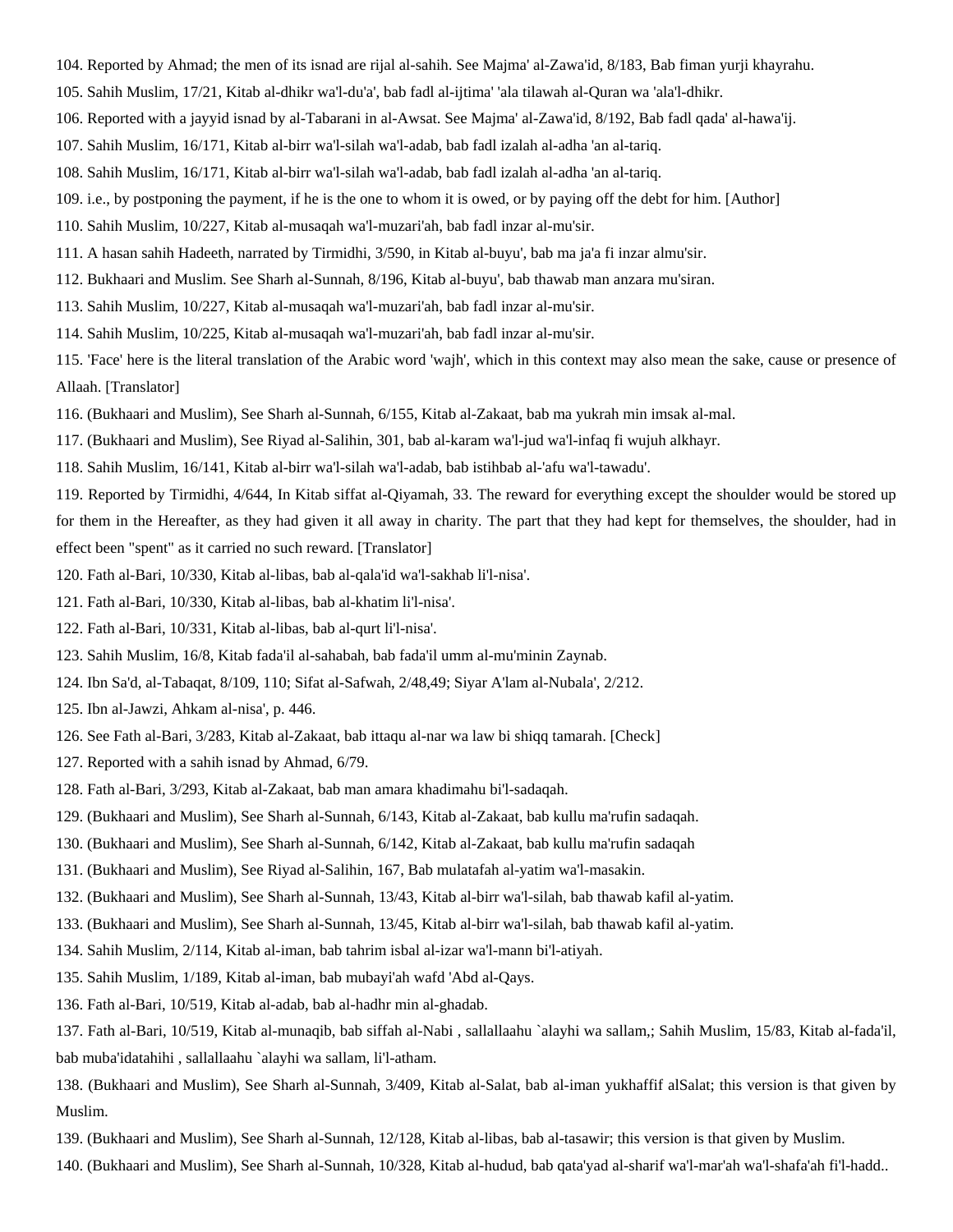- 141. Fath al-Bari, 7/141, Kitab munqib al-Ansar, bab dhikr Hind bint 'Utbah.
- 142. Sahih Muslim, 15/84, Kitab al-fada'il, bab muba'idatihi , sallallaahu `alayhi wa sallam, li'l-atham.
- 143. (Bukhaari and Muslim), See Riyadh al-Salihin, 344, Bab al-'afu wa'l- 'rad 'an al-jahilin.
- 144. Reported by Bukhaari and Muslim with similar wording. See Fath al-Bari, 7/497, Kitab almaghazi, bab al-shat al-masmumah and
- 5/230, Kitab al-hibbah, bab qabul al-hadiyah min almushrikin; Sahih Muslim, 14/178, Kitab al-salam, bab al-samm.
- 145. (Bukhaari and Muslim), See Sharh al-Sunnah, 5/150, Kitab al-da'wat, bat al-du'a li'l-kuffar bi'l-hidayah
- 146. Reported by Ahmad and al-Tabarani; the men of Ahmad's isnad are thiqat . See Majma'al-Zawa'id, 8/188, Bab makarim alakhlaq.
- 147. Ibn'Abd al-Barr, al-Isti'ab, 4/1872; Ibn Hijr, al-Isabah, 8/127.
- 148. Reported by Bukhaari in al-Adab al-Mufrad, 1?342, Bab al-'afu wa'l-sufh 'an al-nas.
- 149. (Bukhaari and Muslim), See Sharh al-sunnah, 13/260, Kitab al-fada'il, bab ikhtiyarihi aysar alamrayn, sallallaahu `alayhi wa sallam.
- 150. Musnad Ahmad, 3/166.
- 151. Reported by Bukhaari in al-Adab al-Mufrad, 1/210, Bab la yu'dhi jarahu
- 152. Reported by Ibn Hibban in his Sahih, 10/466, Kitab al-siyar, bab fadl al-jihad.
- 153. Reported by al Tabarani; the men of its isnad are thiqat. See Majma'al-Zawa'id, 8/78, Bab maja'a fi'l-hasad wa'l-zann.
- 154. Sahih Muslim, 14/110, Kitab al-libas wa'l-zinah,, bab al-nahy 'an al-tazwir fi'l-libas wa ghayrihi..
- 155. Reported by Abu Ya'la and al-Tabarani; the men of its isnad are thiqat. See Majma'al-Zawa'id, 10/125, Bab maja'a fi'lmutan''amin wa'l-mutanatta'in.
- 156. Sahih Muslim, 16/184, Kitab al-birr wa'l-silah wa'l-adab, bab idha ahabba Allaah 'abdan.
- 157. Sahih Muslim, 16/189, Kitab al-birr wa'l-silah wa'l-adab, bab idha ahabba Allaah 'abdan
- 158. Reported with a jayyid isnad by Ahmad, 2/185.
- 159. Reported by Ahmad and al-Bazzar; the men of Ahmad's isnad are rijal al-sahih. See Majma' al-Zawa'id, 8/87, Bab al-mu'min ya'laf wa yu'lif.
- 160. See Hayat al-Sahabah, 1/22, 23
- 161. Fath al-Bari, 10/471, Kitab al-adab, bab ma yajuz min ightiyab ahl al-fasad wa'l-rayab; Sahih Muslim, 16/144, Kitab al-birr wa'lsillat wa'l-adab, bab mudarah man yutqi fuhshihi.
- 162. Fath al-Bari, 9/175, Kitab al-nikah and 7/317, Kitab al-baghazi, bab 'ard al-insan ibnatahu 'ala ahl al-khayr
- 163. Sahih Muslim, 16/41, Kitab fada 'il al-Sahabah,, bab fada'il Anas. Thabit is the name of the Tabi'i who narrated this Hadeeth from Anas.
- 164. Sahih Muslim, 10/8, Kitab al-nikah, bab tahrim ifsha' sirr al-mar'ah.
- 165. Sahih Muslim, 16/177, Kitab al-birr wa'l-silah wa'l-adab, bab istihbab talaqah al-wajh.
- 166. Fath al-Bari, 10/504, Kitab al-adab, bab al-tabassum wa'l-dahk; Sahih Muslim, 16/35, Kitab fada'il al-Sahabah, bab fada'il Jarir ibn 'Abdullah.
- 167. Reported by Bukhaari in al-Adab al-Mufrad, 1/365, Bab al-mazah.
- 168. Nughar: a small bird, like a sparrow. [Author]
- 169. Nughayr: diminutive of nughar [Author]. In Arabic, this is play on words because of the rhyme between the boy's name and that of the bird [Translator]. This story was narrated in Hayat al-Sahabah, 3/149.
- 170. Reported by Bukhaari in al-Adab al-Mufrad, 1/366, Bab al-mazah.
- 171. Reported by Ahmad; the men of its isnad are rijal al-sahih. See Majma' al-Zawa'id, 9/368, Bab ma ja'a fi Zahir ibn Hizam.
- 172. Reported by Tirmidhi in al-Shama'il, 111; it is hasan because of the existence of corroborating reports.
- 173. A sahih Hadeeth narrated by Ahmad, 6/264 and Abu Dawud, 3/41, Kitab al-jihad, bab fi alsabaq 'ala'l-rajul.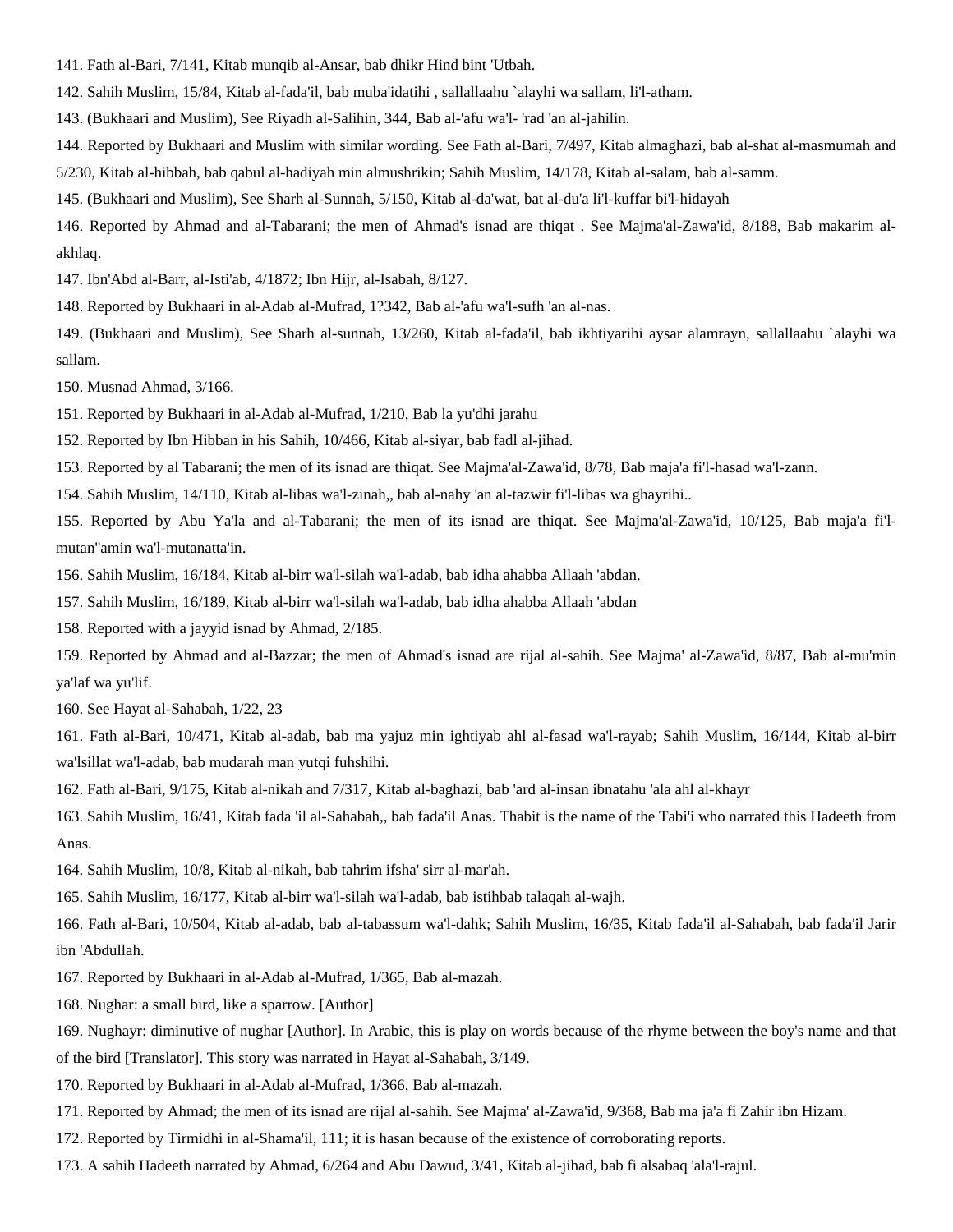174. Reported by Abu Ya'la; the men of its isnad are rijal al-sahih, except for Muhammad ibn 'Amr ibn 'Alqamah, whose Hadeeth is hasan. See Majma' al-Zawa'id, 4/316.

- 175. Reported with a hasan isnad by al-Tabarani in al-Saghir. See Majma' al-Zawa'id, 8/193, Bab fadl qada' al-hawa'ij.
- 176. Fath al-Bari, 9/225, Kitab al-nikah, bab al-niswah allati yahdina al-mar'ah ila zawjiha.
- 177. Bu'ath: a place in the environs of Madinah where war took place between the Aws and Khazraj before Islam. It was knas the battle of Bu'ath, and poets composed many verses about it. [Author]
- 178. Fath al-Bari, 2/440, Kitab al-'idayn, bab al-hirab wa'l-daraq yawm al-'id.
- 179. Fath al-Bari, 2/445, Kitab al-'idayn, bab sunnah al-'idayn li ahl al-Islam.
- 180. Banu Arfidah: a nickname given to Abyssinians. [Author]
- 181. Fath al-Bari, 2/440, Kitab al-'idayn, bab al-hirab wa'l-daraq yawm al-'id.
- 182. Fath al-Bari, 2/440, Kitab al-'idayn, bab al-hirab wa'l-daraq yawm al-'id.
- 183. Fath al-Bari, 2/440, Kitab al-'idayn, bab al-hirab wa'l-daraq yawm al-'id.
- 184. Fath al-Bari, 2/440, Kitab al-'idayn, bab al-hirab wa'l-daraq yawm al-'id.
- 185. See the reports given in Fath al-Bari, 2/444.
- 186. Fath al-Bari, 2/440, Kitab al-'idayn, bab al-hirab wa'l-daraq yawm al-'id.

187. Reported by Tirmidhi in Manaqib 'Umar. He said: it is a hasan sahih gharib Hadeeth; this version is gharib. See 621, Kitab almanaqib, 18.

- 188. Sahih Muslim, 2/89, Kitab al-iman, bab tahrim al-kibr.
- 189. (Bukhaari and Muslim), See Riyadh al-Salihin, 334, Bab tahrim al-kibr wa'l-i'jab.
- 190. (Bukhaari and Muslim), See Sharh al-Sunnah, 12/9, Kitab al-libas, bab taqsir al-thiyab.
- 191. Sahih Muslim, 2/115, Kitab al-iman, bab bayan al-thalatha alladhina la yukallimuhum Allaah yawm al-Qiyamah.
- 192. Sahih Muslim, 16/173, Kitab al-birr wa'l-silah wa'l-adab, bab tahrim al-kibr; also narrated by Bukhaari in al-Adab al-Mufrad, 2/9, Bab al-kibr.
- 193. Narrated by Bukhaari in al-Adab al-Mufrad, 2/7, Bab al-kibr.
- 194. Sahih Muslim, 16/141, Kitab al-birr wa'l-silah wa'-adab, bab istihbab al-'afu wa'l-tawadu'.
- 195. Sahih Muslim, 18/200, Kitab al-jannah wa siffat na'imiha wa ahliha, bab al-siffat allati yu'raf biha fi'l-dunya ahl al-jannah.
- 196. (Bukhaari and Muslim), See Riyadh al-Salihin, 331, Bab al-tawadu'.
- 197. Fath al-Bari, 10/489, Kitab al-adab, bab al-kibr.
- 198. Sahih Muslim, 6/165, Kitab al-jumu'ah, bab al-ta'lim fi'l-khutbah.
- 199. Fath al-Bari, 5/199, Kitab al-hibbah, bab al-qalil min al-hibbah.
- 200. Fath al-Bari, 6/81, Kitab al-jihad, bab al-hirasah fi'l-ghazu fi sabil-Allaah.
- 201. Sahih Muslim, 14/64, Kitab al-libas wa'l-zinah, bab tahrim al-tabakhtur fi'l-mashi.
- 202. Fatawa Ibn Taymiyah, 22/138, 139.
- 203. Reported by al-Tabarani in al-Kabir; the men of its isnad are thiqat. See Majma' al-Zawa'id, 8/188, Bab makarim al-akhlaq.
- 204. Sahih Muslim, 16/140, Kitab al-birr wa'l-silah wa'l-adab, bab tarahum al-mu'minin wa ta'atufihim.
- 205. Sahih Muslim, 16/139, Kitab al-birr wa'l-silah wa'l-adab, bab tarahum al-mu'minin wa ta'atufihim.
- 206. Sahih Muslim, 3/128, Kitab al-taharah, bab wujub ghusl al-rijlayn.
- 207. Tabaqat ibn Sa'd, 3/363.
- 208. (Bukhaari and Muslim), See Sharh al-Sunnah, 14/312, Kitab al-riqaq, bab hifz al-lisan.
- 209. (Bukhaari and Muslim), See Riyadh al-Salihin, 379, Kitab al-adab, bab ikram al-dayf.
- 210. Reported by Bukhaari in al-Adab al-Mufrad, 2/207, Bab ja'izah al-dayf..
- 211. Reported by Imam Ahmad, 4/155; its men are rijal al-sahih.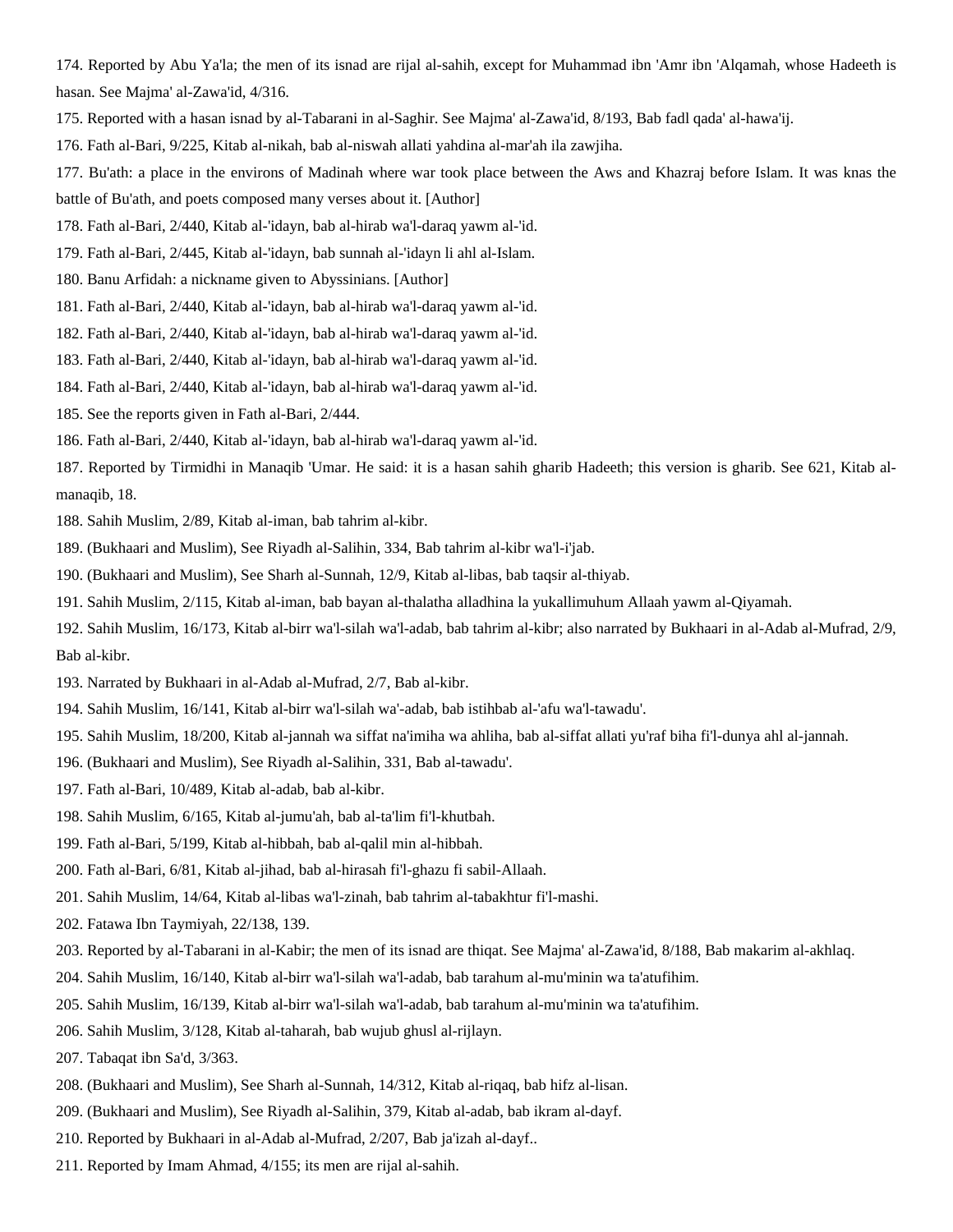- 212. Narrated by Bukhaari, Muslim and others. See al-Adab al-Mufrad, 2/210, Bab idha asbaha aldayf mahruman.
- 213. (Bukhaari and Muslim), See Sharh al-Sunnah, 11/320, Kitab al-at'imah, bab ta'am al-ithnayn yakfi al-thalathah.
- 214. Sahih Muslim, 14/22, Kitab al-ashribah, bab fadilah al-mawasah fi'l-ta'am al-qalil.
- 215. Fath al-Bari, 8/631, Kitab al-tafsir, bab wa yu'thirun 'ala anfusihim; Sahih Muslim, 4/12, Kitab al-ashribah, bab ikram al-dayf.
- 216. i.e., Hatim al-Ta'iyy, as in al-'Aqad al-Farid, 1/236.
- 217. Fath al-Bari, 3/143, Kitab al-ja'izah, bab man ista'adda al-kafn and 4/318, Kitab al-buyu', bab al-nissaj.
- 218. (Bukhaari and Muslim), See Riyadh al-Salihin, 310, Bab al-ithar wa'l-masawah.
- 219. (Bukhaari and Muslim), See Riyad al-Salihin, 741, Kitab al-umur al-munhi 'anha, bab tahrim al-suwar.
- 220. (Bukhaari and Muslim), See Riyadh al-Salihin, 742, Kitab al-umur al-munhi 'anha, bab tahrim al-suwar.
- 221. Ibid.
- 222. Ibid.
- 223. Sahih Muslim, 14/81, Kitab al-libas wa'l-zinah, bab tahrim taswir al-hayawan.

224. (Bukhaari and Muslim), See Riyad al-Salihin, 744, Kitab al-umur al-munhi 'anha, bab tahrim ittikhadh al-kalb illa li sayd aw mashiyah.

- 225. See discussion of this deviation on pp. [ch9, love for the sake of Allaah]
- 226. (Bukhaari and Muslim), See Riyad al-Salihin, 788, Kitab al-umur al-munhi 'anha, bab tahrim isti'mal ina' al-dhahab wa'l-fuddah.
- 227. Sahih Muslim, 14/29-30, Kitab al-libas wa'l-zinah, bab tahrim isti'mal awani al-dhahab wa'lfuddah.
- 228. The custom at the time of the Prophet, sallallaahu `alayhi wa sallam, was for all present to eat from one dish or platter; this is still the custom in some Muslim countries [Translator].
- 229. (Bukhaari and Muslim), See Riyad al-Salihin, 394, Kitab adab al-ta'am, bab al-tasmiyah fi awwalihi al-hamd fi akhirihi.
- 230. Reported by Abu Dawud, 3/475, Kitab al-at'imah, bab al-tasmiyah; Tirmidhi, 4/288, Kitab alat'imah, bab ma ja'a fi'l-tasmiyah 'ala'l-ta'am.
- 231. Sahih Muslim, 13/191, Kitab al-ashribah, bab adab al-ta'am wa'l-shirab.
- 232. Sahih Muslim, 13/192, Kitab al-ashribah, bab adab al-ta'am wa'l-shirab.
- 233. Ibid.
- 234. (Bukhaari and Muslim), See Sharh al-Sunnah, 11/385, Kitab al-ashribah, bab al-bida'ah bi'layman.
- 235. This was Ibn 'Abbas [Author].
- 236. (Bukhaari and Muslim), See Sharh al-Sunnah, 11/386, Kitab al-ashribah, bab al-bida'ah bi'layman.
- 237. i.e., he lost his hand in the battle of Mu'tah. [Author]
- 238. (Bukhaari and Muslim), See Riyad al-Salihin, 399, Kitab adab al-ta'am, bab al-akl mima yalih. [?]
- 239. Sahih Muslim, 13/204, Kitab al-ashribah, bab istihbab la'q al-asabi'.
- 240. Sahih Muslim, 13/207, Kitab al-ashribah, bab istihbab la'q al-asabi'.

241. Ibid.

- 242. Fath al-Bari, 9/580, Kitab al-at'imah, bab ma yaqul idha faragha min ta'amihi.
- 243. Reported by Abu Dawud, 4/63, Kitab al-libas, chapter 1; and Tirmidhi , 5/508, Kitab alda'wat,
- 56. He said it is a hasan Hadeeth.
- 244. (Bukhaari and Muslim), See Sharh al-Sunnah, 11/290, Kitab al-at'imah, bab la yu'ib al-ta'am.
- 245. i.e., he would pause and take a breath outside the cup. [Author]
- 246. (Bukhaari and Muslim), See Riyad al-Salihin, 406, Kitab adab al-ta'am, bab fi adab al-shirab.
- 247. Reported by Tirmidhi, 4/302, Kitab al-ashribah, 13. He said it is a hasan Hadeeth.
- 248. Reported by Tirmidhi, 4/304, Kitab al-ashribah, 15. He sit is a hasan sahih Hadeeth
- 249. (Bukhaari and Muslim), See Sharh al-Sunnah, 12/260, Kitab al-isti'dhan, bab fadl al-salam.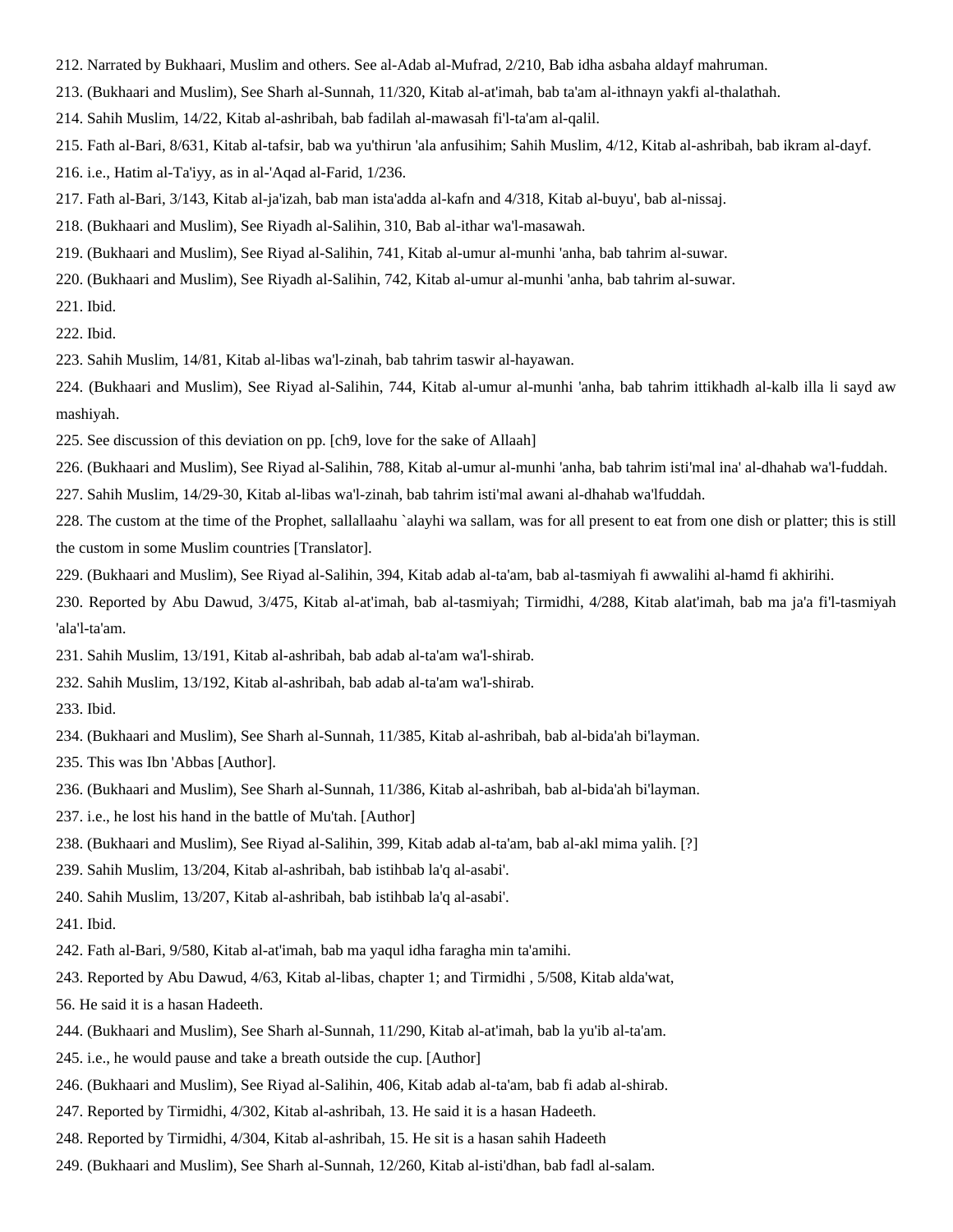250. (Bukhaari and Muslim), See Riyadh al-Salihin, 437, Kitab al-salam, bab fadl al-salam; this wording is taken from a report narrated by Bukhaari.

- 251. Sahih Muslim, 2/35, Kitab al-iman, bab bayan annahu la yadkhul al-jannah illa al-mu'minun.
- 252. Reported with a jayyid isnad by Abu Dawud, 5/380, Kitab al-adab, bab fi fadl man bada'a alsalam.
- 253. Reported by Bukhaari in al-Adab al-Mufrad, 2/465, Bab man kharaja yusallim wa yusallam 'alayhi.
- 254. The greeting should always be spoken in Arabic, regardless of whatever one's native tongue is or whatever language is being spoken at any given time. [Translator]
- 255. (Bukhaari and Muslim), See Riyad al-Salihin, 437, Kitab al-salam, bab fi fadl al-salam.
- 256. (Bukhaari and Muslim), See Riyad al-Salihin, 439, Kitab al-salam, bab kayfiyyah al-salam.
- 257. (Bukhaari and Muslim), See Riyad al-Salihin, 440, Kitab al-salam, bab fi adab al-salam.
- 258. Reported by Bukhaari. See Riyad al-Salihin, 44, Kitab al-salam, bab fi adab al-salam.
- 259. Reported by Tirmidhi, 5/58, in Kitab al-isti'dhan, bab ma ja'a fi'l-taslim 'ala'l-nisa'. He said it is a hasan Hadeeth.
- 260. (Bukhaari and Muslim), See Riyad al-Salihin, 442, Kitab al-salam, bab al-salam 'ala'l-subyan.
- 261. Sahih Muslim, 14/14, Kitab al-ashribah, bab ikram al-dayf. See also Riyad al-Salihin, 439.
- 262. Reported by Abu Dawud, 5/386, Kitab al-adab, bab fi'l-salam; Tirmidhi, 5/62, Kitab alisti'dhan, 15. Tirmidhi said it is a hasan Hadeeth.
- 263. Reported by Bukhaari in al-Adab al-Mufrad, 2/513, Bab kayfa yaqum 'ind al-bab..
- 264. i.e., so that the one seeking permission will not see anything that the people whose house it is do not want him to see. [Translator]
- 265. (Bukhaari and Muslim), See Riyad al-Salihin, 445, Kitab al-salam, bab al-isti'dhan wa adabihi.
- 266. Reported by Bukhaari in al-Adab al-Mufrad, 2/518, Bab idha qala: udkhul? wa lam yusallim; se also Riyad al-Salihin, 445.
- 267. (Bukhaari and Muslim), See Riyad al-Salihin, 447, Kitab al-salam, bab fi bayan an al-sunnah an yusammi al-musta'dhin nafsahu.
- 268. (Bukhaari and Muslim), See Riyad al-Salihin, 447, Kitab al-salam, bab fi bayan an al-sunnah an yusammi al-musta'dhin nafsahu.
- 269. Ibid.
- 270. (Bukhaari and Muslim), See Riyad al-Salihin, 445, Kitab al-salam, bab fi'l-isti'dhan wa adabihi.
- 271. Fath al-Bari, 11/26, Kitab al-isti'dhan, bab al-taslim wa'l-isti'dhan; Sahih Mu, 14/130, Kitab al-adab, bab al-isti'dhan.
- 272. Sahih Muslim, 14/134, Kitab al-adab, bab al-isti'dhan.
- 273. Reported by Abu Dawud, 5/164, in Kitab al-isti'dhan, 16, and Tirmidhi, 5/73, Kitab alisti'dhan,
- 29. Tirmidhi said it is a hasan sahih gharib Hadeeth.
- 274. Reported by Abu Dawud, 5/175, Kitab al-adab, 24, and Tirmidhi, 5/44, Kitab al-adab, 11. Tirmidhi said it is a hasan Hadeeth.
- 275. Reported by Bukhaari in al-Adab al-Mufrad,2/580, Bab idha ra'a qawman yatanajuna fala yudkhul ma'ahum.
- 276. (Bukhaari and Muslim), See Sharh al-Sunnah, 12/296, 297, Kitab al-isti'dhan, bab la yuqim alrajul min majlisihi idha hadara. [??]
- 277. Sahih Muslim, 14/161, Kitab al-salam, bab tahrim iqamah al-insan min mawdu'ihi.
- 278. (Bukhaari and Muslim), See Sharh al-Sunnah, 13/90, Kitab al-birr wa'l-silah, bab la yunaja ithnan duna al-thalith.
- 279. Al-Muwatta', 2/988, Kitab al-kalam (6).
- 280. Reported with a hasan isnad by Ahmad and altabarani. See Majma' al-Zawa'id, 8/14, bab tawfir al-kabir wa rahmat al-saghir.
- 281. (Bukhaari and Muslim), See Riyad al-Salihin, 207, Bab tawfir al-'ulama' wa'l-kibar wa ahl alfadl.
- 282. A hasan Hadeeth narrated by Abu Dawud, 5/184, Kitab al-adab, 23.
- 283. Sahih Muslim, 1/55
- 284. Sahih Muslim, 14/138, Kitab al-adab, bab tahrim al-nazr fi bayt ghayrihi.
- 285. Fath al-Bari, 10/611, Kitab al-adab, bab idha tatha'ab fa layada' yadahu 'ala fihi; Sahih Muslim, 18/123, Kitab al-zuhd, bab kirahah al-tatha'ub.
- 286. Sahih Muslim, 18/122, Kitab al-zuhd, bab kirahah al-tatha'ub.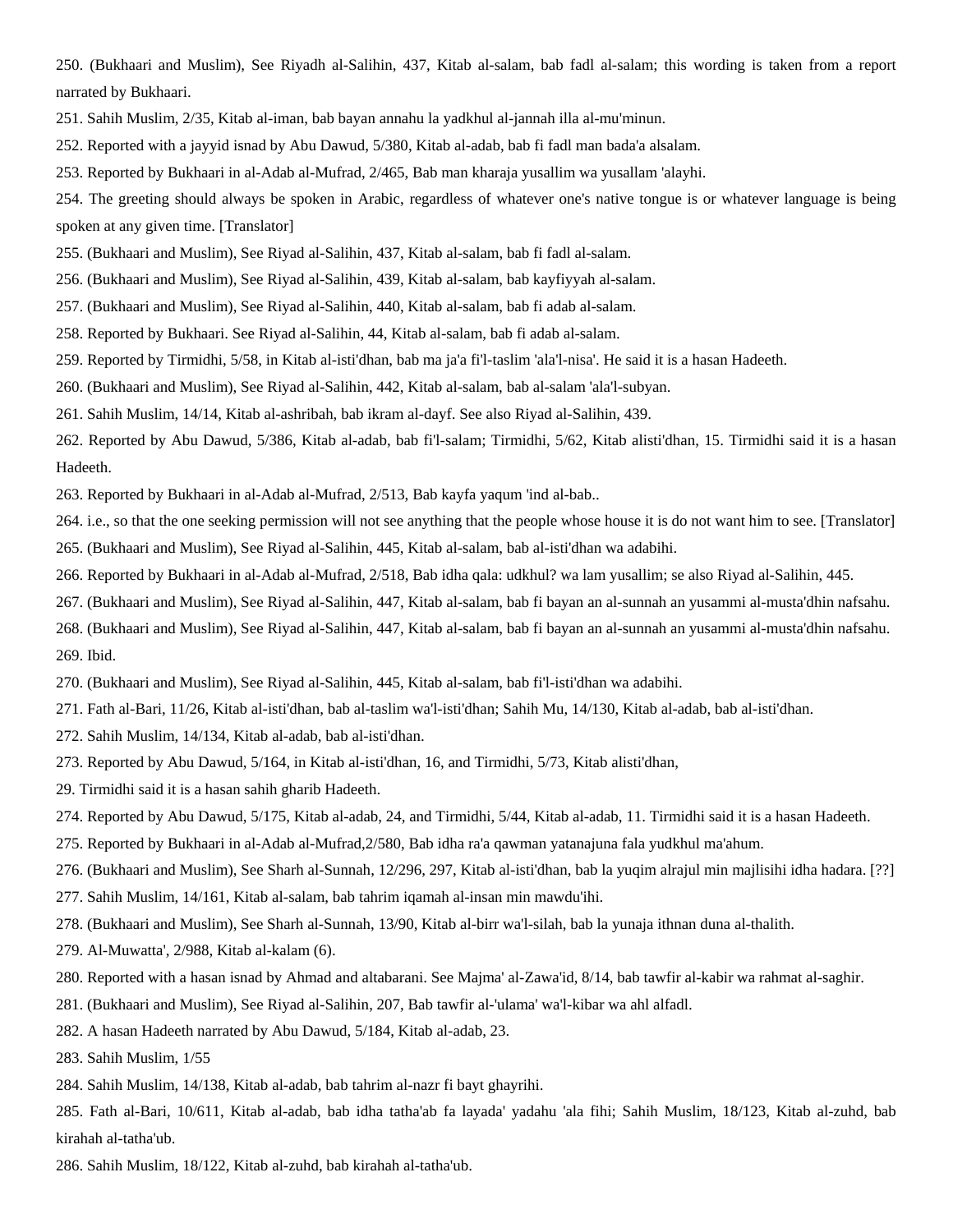- 287. Fath al-Bari, 10/611, Kitab al-adab, bab idha tatha'ab fa layada' yadahu 'ala fihi
- 288. Fath al-Bari, 10/608, Kitab al-adab, bab idha tatha'ab fa layada' yadahu 'ala fihi
- 289. Sahih Muslim, 18/121, Kitab al-zuhd, bab tashmiyah al-'atish.
- 290. (Bukhaari and Muslim), See Riyad al-Salihin, 448, Kitab al-salam, bab istihbab tashmiyah al-atish.
- 291. Reported by Abu Dawud, 5/288, Kitab al-adab, 98; Tirmidhi, 5/86, Kitab al-adab, 6. Tirmidhi said it is a hasan sahih Hadeeth.
- 292. i.e., a person should not raise the price of something he has no intention of buying, in order to mislead another. [Author]
- 293. i.e., do not ask a person to return something he has bought so that you may sell him something similar for a lower price. [Author]
- 294. i.e., he should not act as an agent for him, controlling prices in a way that harms the community. [Author]
- 295. i.e., she should not ask a man to divorce his wife and marry her instead, so that she will enjoy all the comforts and good treatment that were previously enjoyed by the one who is divorced. [Author]
- 296. Fath al-Bari, 4/352, 353, Kitab al-buyu', bab la yabi' 'ala bay' akhihi; Sahih Muslim, 9/198, Kitab al-nikah, bab tahrim khutbah alrajul 'ala khutbah akhihi. This version is that narrated by Muslim.
- 297. Fath al-Bari, 9/219, Kitab al-nikah, bab al-shurut allati la tukhall fi'l-nikah ???
- 298. (Bukhaari and Muslim), See Sharh al-Sunnah, 13/60, Kitab al-birr wa'l-silah, bab yuhibb liakhihi ma yuhibb linafsihi.
- 299. Al-mar'ah bayna al-fiqh wa'l-qanun, 176.

300. This is an atheistic Western expression, which refers to "nature" instead of Allaah the Creator, after the West turned its back on religion. [Author]

- 301. Al-mar'ah bayna al-fiqh wa'l-qanun, 178.
- 302. Al-mar'ah bayna al-fiqh wa'l-qanun, 179.
- 303. Al-mar'ah bayna al-fiqh wa'l-qanun, 181.
- 304. See Fath al-Bari, 10/332, Kitab al-libas, bab al-mutashabbihin bi'l-nisa' wa'l-mutashabbihat bi'l-rijal.
- 305. See Fath al-Bari, 10/333, Kitab al-libas, bab ikhraj al-mutashabbihin bi'l-nisa' min al-buyut.
- 306. A sahih Hadeeth narrated by Abu Dawud, 4/86, Kitab al-libas, 31; Ibn Hibban (13) 63, Kitab alhizr wa'l-ibahah, bab al-la'n.
- 307. Fath al-Bari, 7/476, Kitab al-maghazi, bab ghazwah Khaybar.
- 308. Sahih Muslim, 16/227, Kitab al-'ilm, bab man sanna sunnah hasanah [??]
- 309. Fath al-Bari, 6/496, Kitab Hadeeth al-anbiya', bab ma dhukira 'an Bani Isra'il.
- 310. Reported by Tirmidhi, 5/34, in Kitab al-'ilm, 7; he said it is a hasan sahih Hadeeth.
- 311. Sahih Muslim, 2/22, Kitab al-iman, bab bayan kawn al-nahy 'an al-munkar min al-iman.
- 312. Sahih Muslim, 2/37, Kitab al-iman, bab bayan an al-din nasihah.
- 313. Reported by Ahmad and al-Tabarani; the men of their isnads are thiqat. See Majma' al-Zawa'id, 7/263, Bab fi ahl al-ma'ruf wa ahl al-munkar.
- 314. Hayat al-Sahabah, 3/233.
- 315. Reported by al-Tabarani, 10/146; the men of its isnad are rijal al-sahih.
- 316. Bukhaari and Muslim. See Riyad al-Salihin, 374, Kitab al-adab, bab fi'l-wa'z wa'l-iqtisad fihi.
- 317. Sahih Muslim, 5/20, Kitab al-masajid, bab tahrim al-kalam fi'l-salah.
- 318. Hayat al-Sahabah, 3/129.
- 319. Fath al-Bari, 1/188, Kitab al-'ilm, bab man a'ada al-Hadeeth thalathan li yufham 'anhu.
- 320. Reported by Abu Dawud, 4/360, Kitab al-adab, 21; its isnad is sahih.
- 321. Sahih Muslim, 16/185, Kitab al-birr wa'l-silah wa'l-adab, bab al-arwah junud mujannadah.
- 322. (Bukhaari and Muslim), See Riyad al-Salihin, 211, Bab ziyarat ahl al-khayr wa majalisatihim.
- 323. Umm Ayman was the Prophet's nursemaid during his childhood. When he grew up, he gave her her freedom and married her to
- Zayd ibn Harithah. He used to honour her and treat her with kindness and respect, and say, "Umm Ayman is my mother." [Author]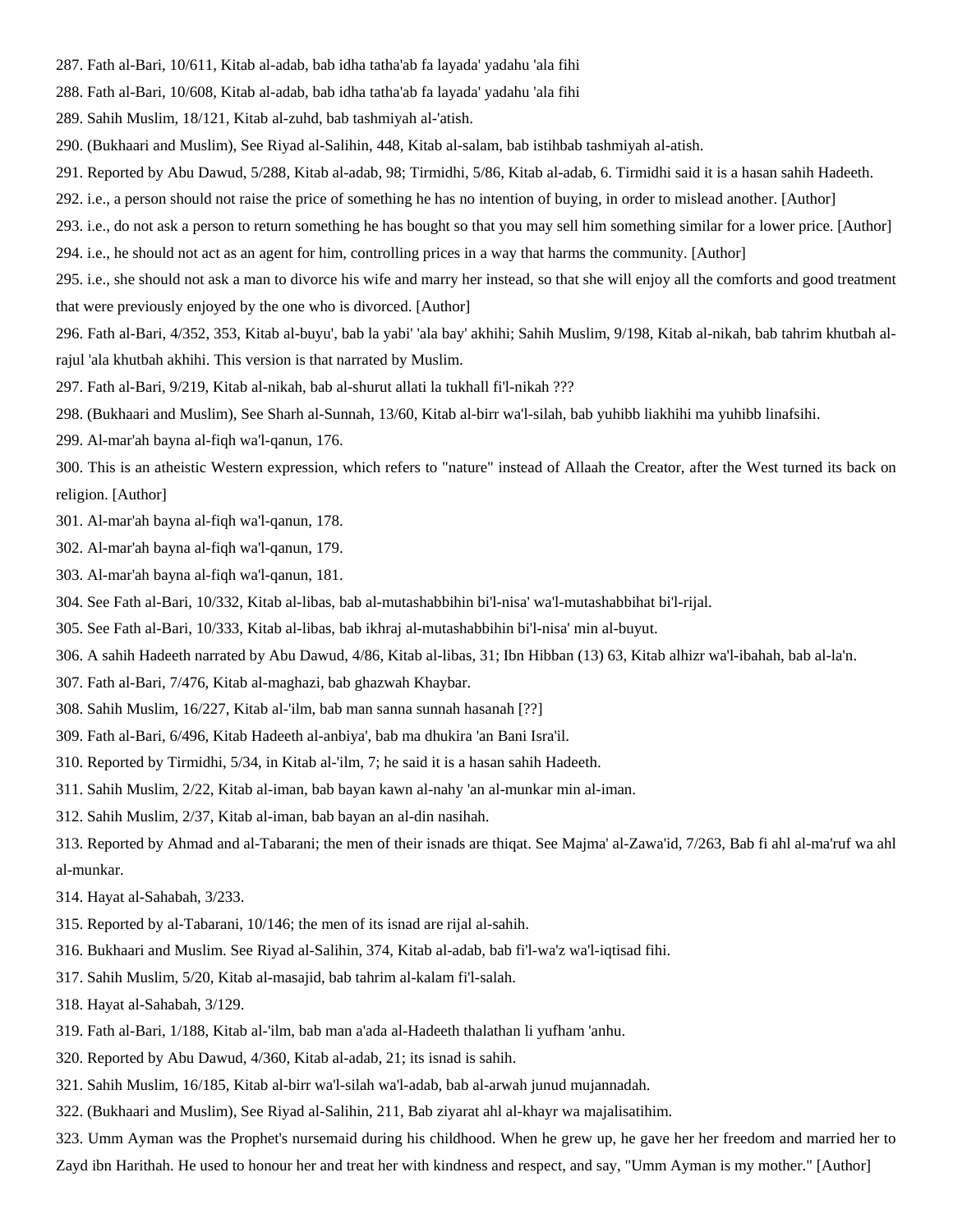- 324. Sahih Muslim, 16/9, Kitab fada'il al-Sahabah, bab fada'il Umm Ayman.
- 325. Reported by Bukhaari in al-Adab al-Mufrad, 1/505, Bab inna al-salam yujzi min al-sawm.
- 326. (Bukhaari and Muslim), See Riyad al-Salihin, 687, Kitab al-umur al-munhi 'anha, bab bayan ma yajuz min al-kadhb.
- 327. Sahih Muslim, 16/157, Kitab al-birr wa'l-silah wa'l-adab, bab tahrim al-kadhb wa bayan ma yubah fihi.
- 328. Reported by Bukhaari in al-Adab al-Mufrad, 1/478, Bab alladhi yusbir 'ala adha al-nas.
- 329. A hasan jayyid gharib Hadeeth narrated by Tirmidhi, 4/380, Kitab al-birr wa'l-silah, 87.
- 330. Reported by Abu Dawud, 2/172, Kitab al-zakah; Ahmad, 2/68. Its isnad is sahih.
- 331. Reported by Bukhaari in al-Adab al-Mufrad, 1/310, Bab man lam yashkur al-nas.
- 332. (Bukhaari and Muslim), See Riyad al-Salihin, 452, Bab 'iyadah al-marid.
- 333. Sahih Muslim, 14/143, Kitab al-salam, bab min haqq al-Muslim li'l-Muslim radd al-salam.
- 334. Fath al-Bari, /517, Kitab al-at'imah, bab kulu min tayyibat ma razaqnakum.
- 335. Bukhaari and Muslim. See Riyad al-Salihin, 451, Kitab 'iyadah al-marid, bab 'iyadah al-marid.
- 336. Sahih Muslim, 16/125, Kitab al-birr wa'l-silah wa'l-adab, bab fadl 'iyadah al-marid.
- 337. A metaphor for the reward earned [Translator].
- 338. Sahih Muslim, 16/125, Kitab al-birr wa'l-silah wa'l-adab, bab fadl 'iyadah al-marid.
- 339. Reported by Tirmidhi, 3/292, Kitab al-jana'iz, 2. He said it is a hasan Hadeeth.
- 340. Fath al-Bari, 3/219, Kitab al-jana'iz, bab hal yu'rad 'ala al-sabi al-Islam?
- 341. Reported by Bukhaari in al-Adab al-Mufrad,1/633, Bab ayna yaq'ud al-'a'id.
- 342. (Bukhaari and Muslim), See Riyad al-Salihin, 454, Kitab 'iyadah al-marid, bab fima yad'u bihi li'l-marid.
- 343. i.e., may your sickness be an expiation and cleanse you of your sins [Author].
- 344. Fath al-Bari, 10/118.
- 345. Fath al-Bari, 10/117, Kitab al-murda [?], bab 'iyadah al-nisa' al-rijal.
- 346. Sahih Muslim, 2/57, Kitab al-iman, bab itlaq al-kufr 'ala al-ta'an fi'l-nasab wa'l-niyahah.
- 347. (Bukhaari and Muslim), See Sharh al-Sunnah, 5/436, Kitab al-jana'iz, bab al-nahy 'an alniyahah wa'l-nadab.
- 348. Sahih Muslim, 2/110, Kitab al-iman, bab tahrim darab al-khudud wa shiqq al-juyub.
- 349. Sahih Muslim, 6/224, 225, Kitab al-jana'iz, bab al-bika' [?] 'ala'l-mayyit.
- 350. (Bukhaari and Muslim), See Sharh al-Sunnah, 5/429, Kitab al-jana'iz, bab al-bika' 'ala al- mayit.

351. Reported by Bukhaari and Muslim. See Riyad al-Salihin, 463, Kitab 'iyadah al-marid, bab jawaz al-bika' 'ala al-mayit bi ghayri nadab wa la niyahah.

352. The first time was when Abu Salamah surrendered his soul (died), and some of his family were grief-stricken. The Prophet (sallallaahu 'alayhi wa sallam) told them, "Do not pray for anything but good for yourselves, for the angels are saying 'Amin' to whatever you say," then he prayed for Abu Salamah. The second time was when Umm Salamah started telling herself that she would exaggerate in her crying for him, then she changed her mind. [Author]

- 353. Sahih Muslim, 6/224, Kitab al-jana'iz, bab al-bika' 'ala al-mayit.
- 354. Fath al-Bari, 3/176, Kitab al-jana'iz, bab ma yunha min al-nawh wa'l-bika'; Sahih Muslim,
- 6/237, Kitab al-jana'iz, bab tahrim al-niyahah.
- 355. Sahih Muslim, 6/238, Kitab l-jana'iz, bab tahrim al-niyahah.
- 356. Sahih Muslim, 6/235, Kitab al-jana'iz, bab tahrim al-niyahah.
- 357. Imam Ahmad, al-Musnad, 2/362; the men of its isnad are thiqat.

358. Fath al-Bari, 3/144, Kitab al-jana'iz, bab ittiba' al-nisa' al-jana'iz; Sahih Musli, 7/2, Kitab aljana'iz, bab nahy al-nisa' 'an ittiba' aljana'iz.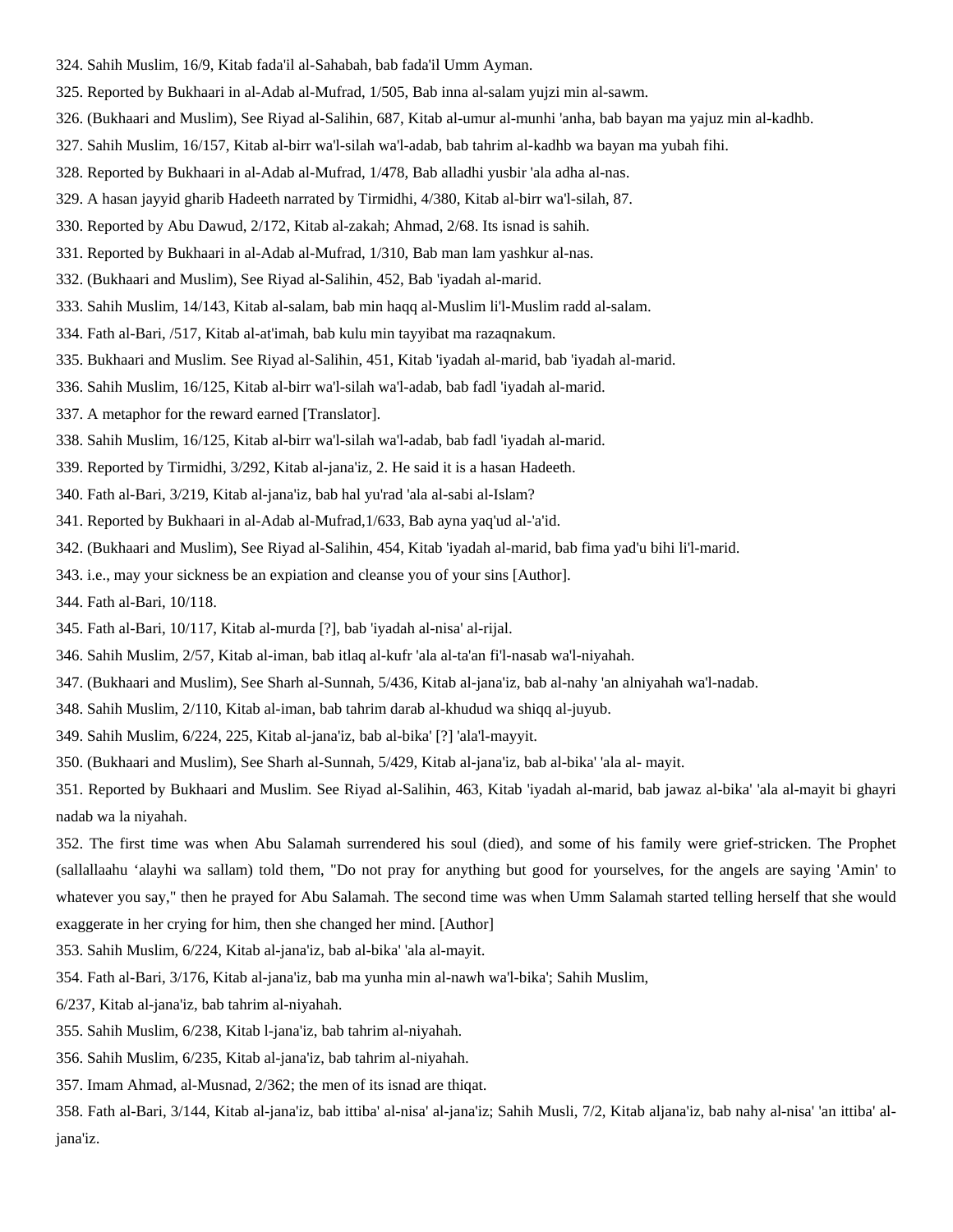## **CONCLUSION**

In the preceding pages, I have explained the character of the Muslim woman as Islam wants her to be, according to the wise guidance it gives her in all aspects of life and in the forming of her mind, soul, psyche, morals and behaviour. This is referred to quite clearly in many *ayat* and *sahih* Hadeeth, which strike a precise balance in her character, in such a way that no one aspect dominates at the expense of another, and vividly describe the ideal way of dealing with one's parents, relatives, husband, children, neighbours, friends and sisters in Islam, and others whom one meets in the society in which one lives.

The previous chapters explained that the Muslim woman's role is not merely to stay at home, nursing children and taking care of the home. In addition to all that, the Muslim woman is in fact raising a heroic new generation, playing an important role in *da`wah* and making an important, constructive contribution in all areas of life, working side-by-side with men to populate and cultivate the earth, enrich life and make people happy.

It is abundantly clear that the Muslim woman who is guided by Islam is pure, constructive, productive, alert, aware, educated and refined. She fully understands her duties towards Allaah, and towards herself, her parents, her husband and children, her relatives, her neighbours, her friends and sisters in Islam, and her society as a whole, with all the different types of people, events and transactions it includes.

She believes in Allaah and the Last Day; she is alert to the trials of this life and the traps of the *Shaytan*; she worships Allaah, obeys His commands, heeds His prohibitions, accepts His will and decree, returns to His protection and seeks His forgiveness when she stumbles or becomes negligent; she is aware of her responsibility before Allaah towards the members of her family; she is keen to please Him by whatever she does; she understands the true meaning of being a servant of Allaah and supports His true religion; she enjoins what is good and forbids what is evil as much as she is able.

She is aware of her obligations towards herself, understanding that she is a human being composed of a body, mind and soul, each of which has its own needs and requirements. Hence she is careful to strike the right balance between her body, mind and spirit; she does not devote attention to one at the expense of the others, rather, she devotes to each of them the attention that is needed to form a balanced personality, always guided by the wise teachings of Islam as seen in the Quran, Sunnah and example of the righteous *salaf* who followed in the footsteps of the Prophet, sallallaahu `alayhi wa sallam, with all sincerity.

She takes care of her outward appearance without going to extremes of excess or showing off, and she takes care of her inner nature in a manner that befits the human being whom Allaah has honoured by making the angels prostrate to him and subjugating all that is in heaven and earth for his benefit. In this way, she develops a balanced, likeable character, one that is attractive both in appearance and in her thinking, reasoning, behaviour and reactions. She does not allow her care of her body and mind to distract her from spiritual matters; she devotes just as much attention to her spiritual development, and polishes her soul through worship, *dhikr* and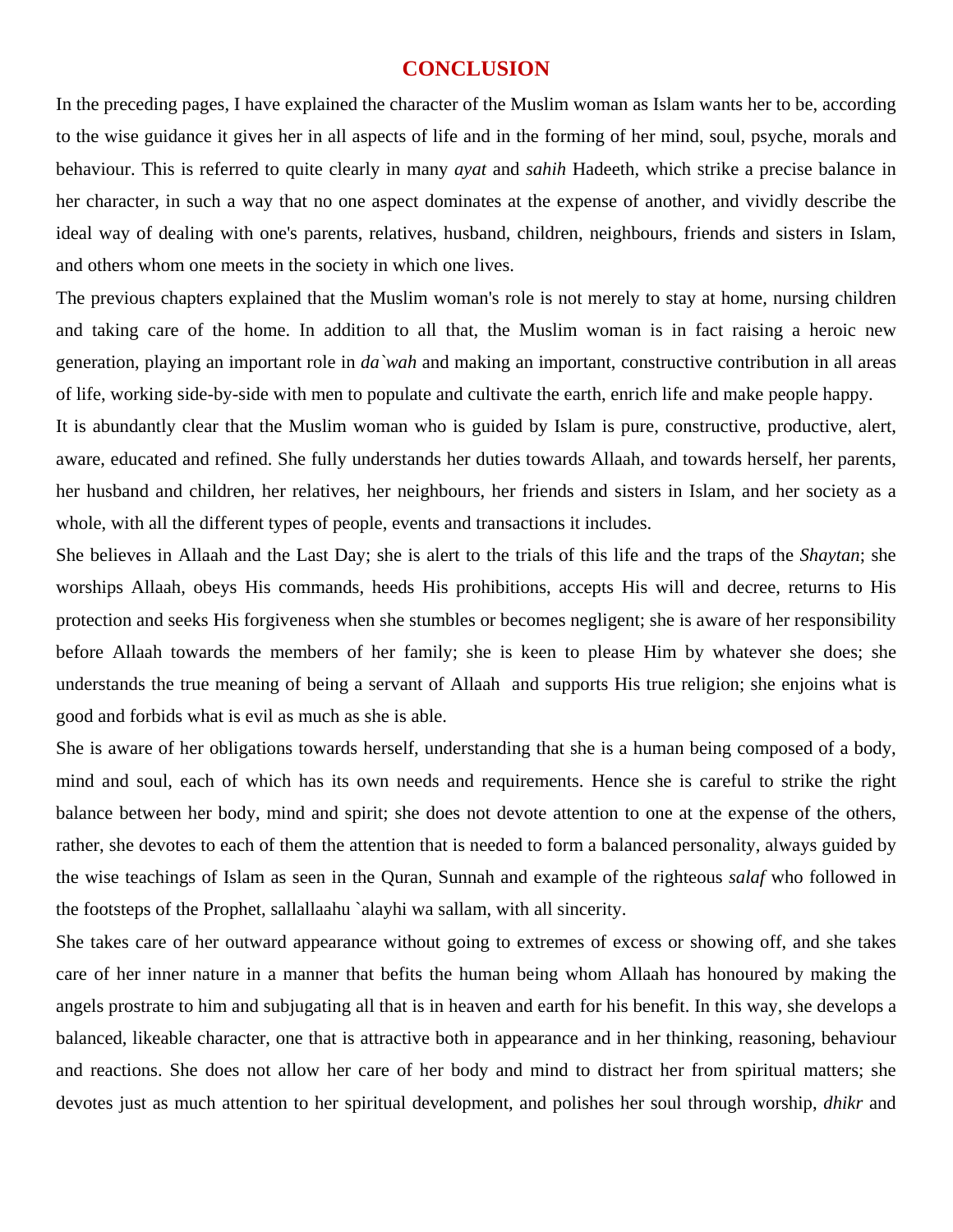reading Quran. Her guideline in all of this is to maintain a precise balance between all aspects of her personality.

She treats her parents with kindness and respect. She knows their status, and her duties towards them, and she is very cautious not to disobey them. She never spares any effort to find the best way to treat them properly, and she surrounds them with every type of care, honour and respect. With her husband, she is an ideal wife, intelligent, respectful, obedient, tolerant and loving, eager to please him and to respect and honour his family. She conceals his secrets, and helps him to be righteous, to fear Allaah and to do good deeds. She fills his heart with happiness, peace and tranquillity.

With her children, she is a loving, compassionate mother who wisely understands the great importance of her motherly role in bringing them up. She makes them aware of her love and care for them, and never withholds right guidance from them or fails to correct them if they need it, so that they will grow up with an ideal Islamic upbringing that will cultivate in them the best morals and attitudes and a love for the highest things.

With her daughters- and sons-in-law, she is kind, fair and wise, and offers them sincere advice. She does not interfere in their private matters. She treats them well and strives to strengthen the bonds of love and to ward off the evils of disputes. With her relatives, she upholds the ties of love, and does not neglect to keep in touch and treat them well. She is keen to maintain the relationship even if they do not uphold the ties, acting in obedience to the teachings of Islam, which urge the upholding of the ties of kinship with love and affection.

She treats her neighbours well and is concerned about them. She knows the great rights they have, which Jibril emphasised to the Prophet, sallallaahu `alayhi wa sallam, so strongly that the Prophet thought he was going to make them his heirs. So she likes for them what she likes for herself. She treats them well, respects their feelings, puts up with their insults, turns a blind eye to their faults and mistakes, and is careful not to mistreat them or to fall short in her treatment of them. With her friends and sisters in Islam, she is distinguished from other women by the way in which she builds her relationship with them on a basis of love for the sake of Allaah, which is the highest and purest love that exists among human beings, as it is free from any impurity or ulterior motive and its purity is derived from the light of the Revelation and Prophetic guidance. Therefore the Muslim woman is sincere and tolerant in her feelings of love and sisterhood towards her sisters, and she is keen to maintain the ties of sisterhood and love between her and them. She does not cut them off, forsake them, gossip about them, hurt their feelings with hostile arguments and disputes, bear grudges, or withhold any favour she could do for them, and she always greets them with a cheerful, smiling face.

In her relationship with her society, she is a social being of the highest class, because of what she has learned of the wise teachings of Islam concerning social dealings and high morals. From the rich spring of Islam she derives her customs, habits and behaviour and the ethics and values which purify her soul and form her distinct social character.

She is of good character (has a good attitude towards others) and is sincere and straightforward with all people. She does not cheat, deceive or stab in the back. She is not a hypocrite. She does not speak falsely (or bear false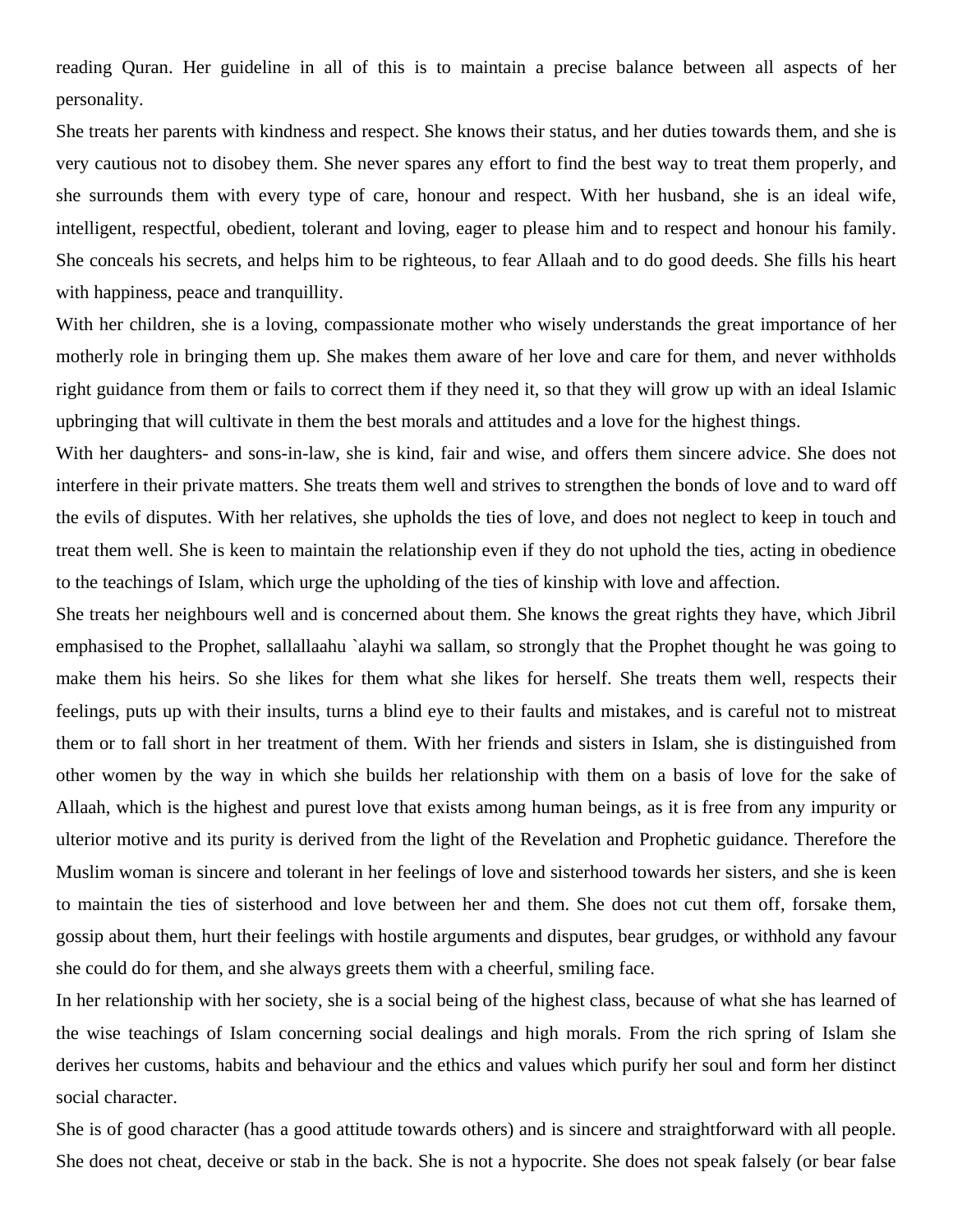witness). She offers sincere advice and guides others to good deeds. She keeps her promises. She has the characteristic of modesty and self-respect. She does not interfere in that which does not concern her. She avoids slandering the honour of others and seeking out their faults. She does not show off. She is fair in her judgements of others. She doesv not oppress others. She is fair even to those whom she does not like. She does not rejoice in the misfortunes of others. She avoids suspicion. She restrains her tongue from malicious gossip. She avoids cursing and obscene speech. She does not make fun of anybody. She is gentle with people.

She is compassionate. She strives to benefit others and protect them from harm. She eases the hardship of one who is suffering. She is generous. She does not remind the beneficiaries of her charity. She is patient. She is tolerant. She does not bear grudges or harbour resentment. She is easy-going, not harsh. She is not envious. She avoids boasting and showing off. She does not speak in an affected or exaggerated manner. She has a likeable personality. She is friendly and likeable. She keeps secrets. She is of cheerful countenance. She has a sense of humour. She tries to make people happy. She is not over-strict. She is not arrogant. She is humble. She is modest in her dress and appearance. She pursues noble things. She is concerned about the affairs of the Muslims. She honours guests. She prefers others to herself. She measures her habits and customs against the standards of Islam. She uses the greeting of Islam. She does not enter any house other than her own without permission. She sits wherever she finds room in a gathering. She does not converse privately with another woman when a third is present. She respects her elders and distinguished people. She does not look into any house other than her own. She chooses work that suits her feminine nature. She does not imitate men. She calls others to the truth. She enjoins what is good and forbids what is evil. She is wise and eloquent in her *da`wah*. She mixes with righteous women. She hastens to reconcile between Muslim women. She mixes with women and puts up with their insults. She appreciates favours and is grateful for them. She visits the sick. She does not attend funerals. This is the personality of the Muslim woman as defined by the teachings of Islam.

No doubt the Muslim woman is the most refined example of womanhood ever known in any human society. Along with all the fine qualities listed above, the Muslim woman also possesses wisdom, purity of soul, a high level of spirituality, a sound concept of life, the universe and humanity, and a deep awareness of her important role in life.

Surely a woman's reaching such a high level of intellectual, psychological, spiritual and moral development is a great human blessing, which is unequalled by any of the many other blessings that human beings enjoy. It is a cultural achievement greater than any other reached by humanity in its long history. The fact that women have reached this high level of development means that they are mature and are fully qualified to play their important role in life. What we see today in many parts of the Muslim world of Muslim women's backwardness and failure to reach that high level that Islam wants for them, is a result of the fact that the Muslims in general have wandered far away from the pure sources of Islam and have become lost in various kinds of *jahiliyyah* or intellectual and psychological dependency on others. None of this would have happened to the Muslims in general, and Muslim women in particular, if the Muslims had preserved their spiritual and intellectual sources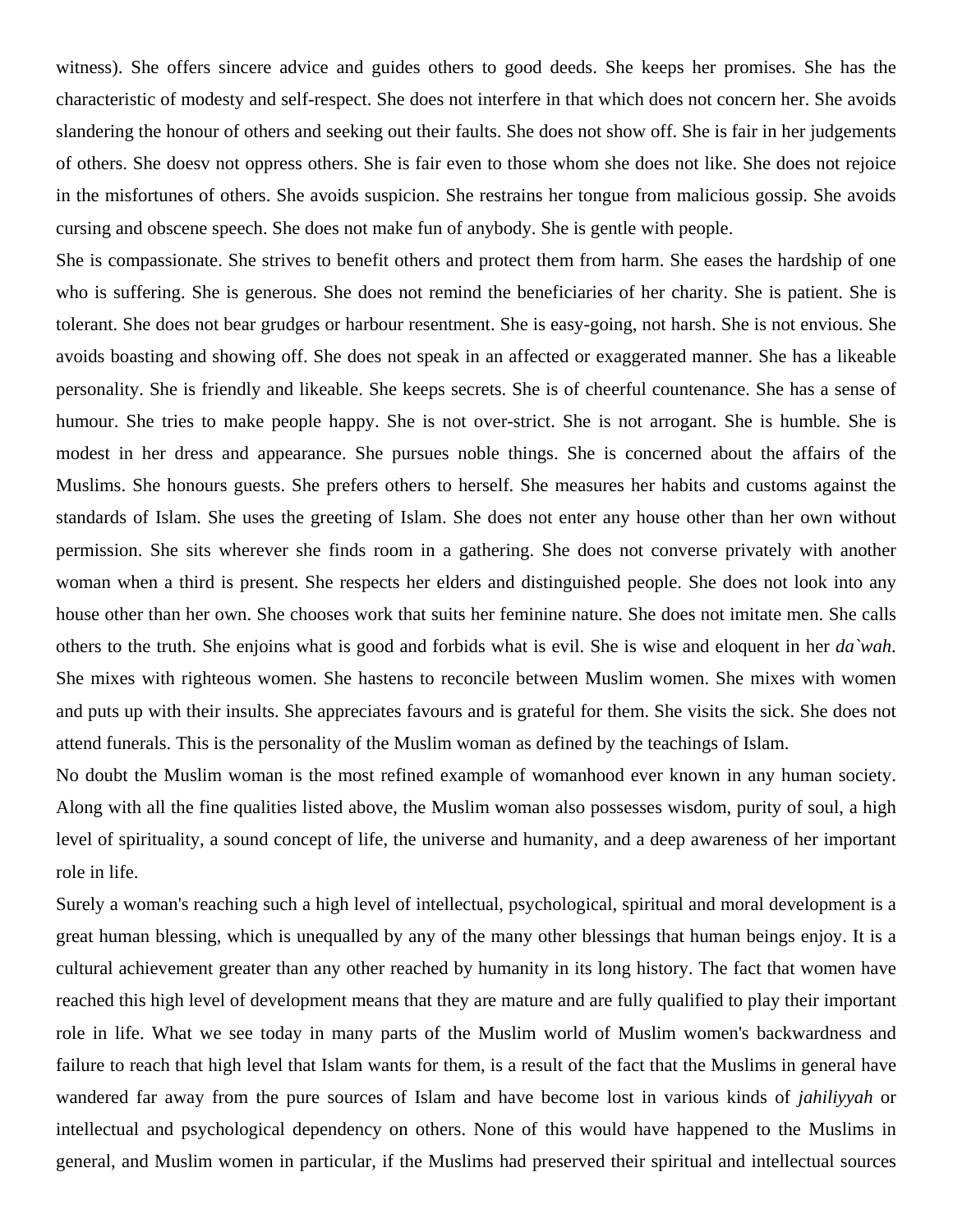properly, and men and women had drunk from these pure sources which would have given them immunity, originality and distinction.

Whilst the attack on the Muslim world was aimed at the identity of the Muslims in general, men and women alike, to disrupt it and to contaminate its original intellectual sources, no doubt many prongs of this attack were aimed at the Muslim woman in particular, with the aim of stripping her of the dress of virtue by which she had been known throughout history, and making her wear the alien, tight-fitting, borrowed dress that makes her look like a copy of foreign women in her appearance, thinking and behaviour.

Tremendous efforts were devoted to the call for the Westernization of Muslim women by various societies, organizations and movements. *Al-hamdu lillah*, all of it ended in failure in the face of the reawakening of educated Muslim women who understood the teachings of Islam. Many of the men and women who supported Westernization have now retreated, admitting the depth of the Muslim woman's belief, and the originality of Islam in her thinking, psychology and feelings.

The great hopes that are pinned on the Muslim woman, who is aware of her role, require her to be even stronger in proving her Islamic identity, wherever she may live and whatever her circumstances may be. By reinforcing her Islamic identity, she clearly demonstrates her awareness, high aims, sincerity and devotion to Islam and its distinctive culture. This is also indicative of her ability to contribute to the revival of the *ummah* to which she belongs and the development of the country she lives in.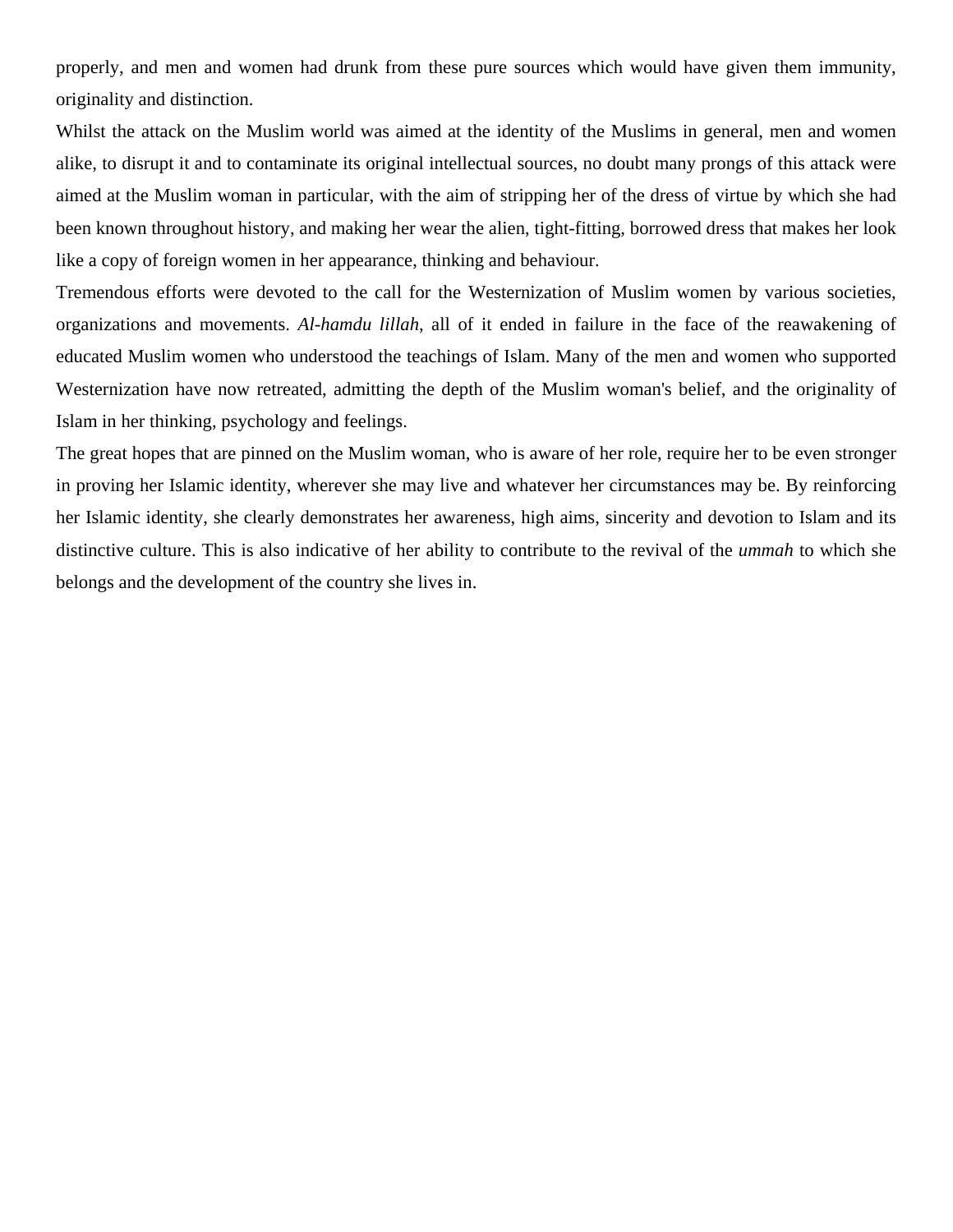## **GLOSSARY**

**adhan:** call to prayer **adhkar:** plural of *dhikr*, q.v. **al-hamdu-lillah:** praise be to Allaah. **Sallallaahu `alayhi wa sallam:** "Allaah is most great". **Ansar:** (literally, "helpers"), the Muslim of Yathrib (Madinah) who welcomed those who migrated from Makkah and helped them to settle in their new home. **`aqidah:** belief, doctrine. **`ashura':** the tenth day of Muharram. It is a *sunnah* to fast on the ninth and tenth days of Muharram. **astaghfir-Allaah:** I seek forgiveness from Allaah. **awqaf (sing. Waqf):** Endowment. A charitable trust for the sake of Allaah, usually set up in perpetuity for the purpose of teaching, feeding the poor or treating the sick, etc.

**ayah (pl. ayat):** (literally, "sign") a "verse" of the Quran.

**bay`ah:** oath of allegiance to the Prophet, sallallaahu `alayhi wa sallam, sworn by those who embraced Islam during his lifetime.

**bid`ah:** reprehensible innovation, the introduction of rites or beliefs into Islam which have no basis in the Quran or Sunnah.

**birr:** righteousness, kindness, good treatment. This word is often used to describe the attitude that a Muslim should have towards his or her parents, which may be summed up as "filial piety."

da'i (fem. da'iyah): (literally "caller") one who calls people to Islam

**dajjal:** (literally "liar") Antichrist

da' wah: (literally, "invitation" or "call") calling people to Islam

**dhikr** (plural, *adhkar*)**:** (literally "remembrance" i.e. of Allaah). Remembering Allaah should be a constant feature of the Muslim's life. The Prophet, sallallaahu `alayhi wa sallam, also taught some phrases and prayers that help us to remember Allaah.

**duha:** an optional prayer performed at midmorning.

**dunya:** this world, as opposed to the Hereafter, the transient physical world.

**du`a':** supplication, "private" or "informal" prayer, which may be in Arabic or one's own language.

Fajr: the early morning prayer, performed before sunrise.

**fiqh:** jurisprudence, the understanding and application of *shari`ah*.

**fitnah:** trial, temptation; tribulation, tumult.

**fitrah:** the natural state of man, which is Islam.

**ghusl:** full ablution.

**Hadeeth**: a saying or tradition of the Prophet, sallallaahu `alayhi wa sallam.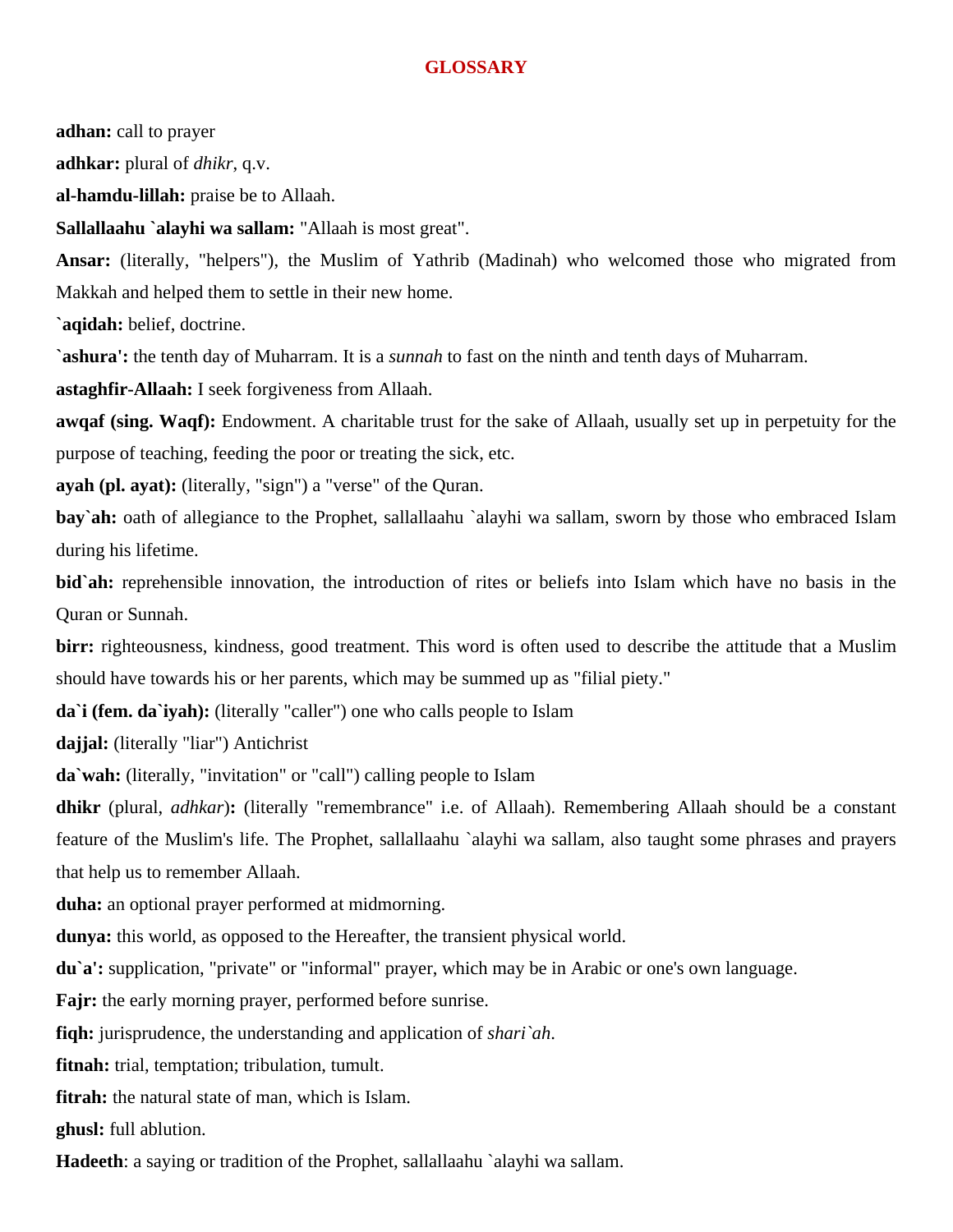**Hadeeth qudsi:** (literally "sacred *Hadeeth*") A *Hadeeth* containing words of Allaah that were narrated by the Prophet, sallallaahu `alayhi wa sallam, but which do not form part of the Quran.

**hajj:** pilgrimage to Makkah, performed once a year during the Islamic month of Dhu`l-Hijjah; this is one of the pillars of Islam, and should be performed once in a lifetime by every Muslim who is able to do so.

**halal:** permitted, allowed

**haram:** forbidden, prohibited.

**haya':** bashfulness, shyness.

**hijab:** the Islamic dress-code and related attitudes. Although the word "Hijab" is often used by Englishspeaking Muslims to refer specifically to the head-covering, it in fact refers to the whole dress-code.

**hijrah:** migration for the sake of Allaah. "The Hijrah" is the historic migration of the Prophet, sallallaahu `alayhi wa sallam, and his Companions from Makkah to Yathrib (Madinah) but the word "hijrah" may describe any migration (for example, to find a better environment in which to practise Islam and raise children or to spread the message of Islam), that is undertaken for the sake of Allaah. The Hijrah of the Prophet, sallallaahu `alayhi wa sallam, also marks the beginning of the Islamic or Hijr\_ calendar.

**`iddah:** "waiting period," usually three menstrual cycles, which a divorced woman must observe before she is free to remarry. The purpose is to establish whether she is pregnant with her exhusband's child (if she were to remarry immediately, there is the possibility of doubt regarding the paternity of a child conceived immediately). If she is pregnant, her *`iddah* lasts until the baby is born.

**imam:** leader; may refer to the person who leads others in prayers, or to the ruler or leader of an Islamic state. The word is also used as a title of respect for eminent scholars.

**iqamah:** call to prayer, similar to the *adhan*, that is given immediately before the prayer.

**`isha':** the night-time prayer, performed after the sun has set.

**isnad:** "Chain of authority," the chain of people who conveyed a *Hadeeth* from the Prophet, sallallaahu `alayhi wa sallam. Scholars who specialized in *Hadeeth*, such as al-Bukhaari and Muslim, subjected the *isnad* of each *Hadeeth* they came across to intense scrutiny. Only if they were certain that each person in the *isnad* was competent and truthful, and that each had been in a position to meet and learn from or teach the next person in the chain, would the scholars accept a *Hadeeth* as being authentic.

**i`tikaf:** seclusion or spiritual retreat. It was the custom of the Prophet (sallallaahu 'alayhi wa sallam) to spend the last ten days of Ramadan in seclusion, concentrating on prayer and worship.

**jahili:** of or pertaining to *jahiliyyah*, q.v.

**jahiliyyah:** ignorance. The time preceding the revelation of Islam is known as the "Time of Ignorance."

**jama ah:** group or congregation

**Jibril:** the Archangel who conveyed the revealtion of the Quran to the Prophet (SAAS). The English version of his name is Gabriel.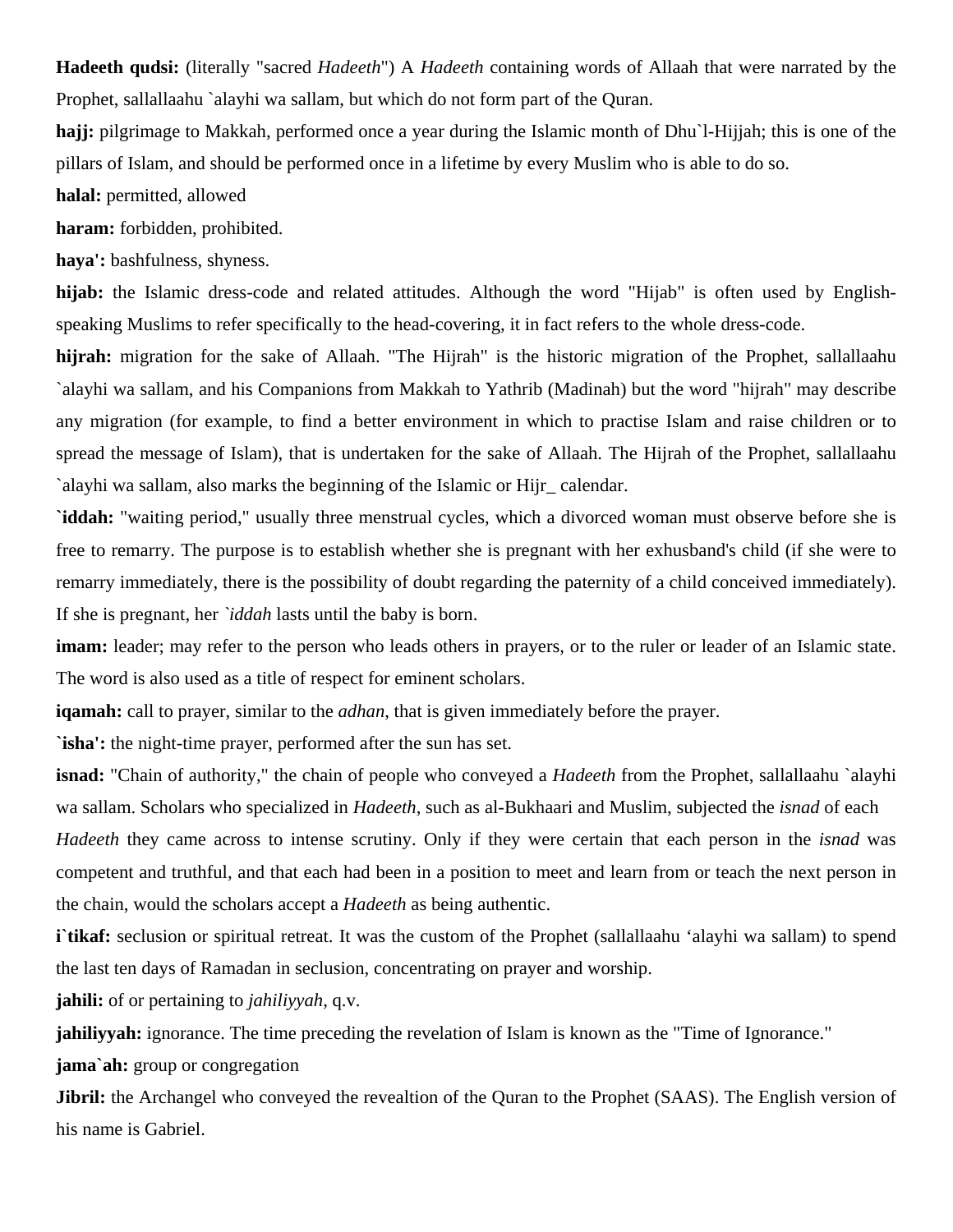**jihad:** (literally "struggle" or "striving"). Although this word is often translated as "holy war," it has a broader meaning than warfare on the battlefield. Any act of striving to please Allaah may be described as *jihad*. **jilbab:** woman's long, loose outer-garment**.** 

**jinn:** created beings made from smokeless fire. In many ways they are a parallel creation to humans, as there are Muslims and kafirs among them, they are born, have children and die, etc. They can see us, but we cannot see them. Trying to see or contact them is forbidden, and Muslims are encouraged to protect themselves by constantly remembering Allaah.

**Jumu`ah:** Friday, the Muslim day of gathering when men have to go to the mosque to hear the *khutbah* and pray the congregational prayer. (Attendance is optional for women.)

**kafir:** disbeliever, one who rejects the truth.

**khalifah:** successor or vicegerent. Specifically, it refers to the Muslim ruler.

**khutbah:** speech, address or sermon, especially that given at Friday and `Eed prayers.

**kufr:** disbelief, rejection of the truth.

**kunyah:** agnomen beginning with Abu or Umm (father of, mother of) and the name of the oldest child or more frequently, the name of the oldest son. This is an ancient Arabic custom which was continued in Islam and adopted by other people who became Muslim. The kunyah of the Prophet, sallallaahu `alayhi wa sallam, was Ab' al-Qasim.

**la ilaha ill-Allaah:** "There is no god but Allaah." The fundamental declaration of Tawhid, the central tenet of Islam.

**Laylat al-qadr:** The "Night of Power," one of the odd-numbered nights of the last ten days of Ramadan. It is not known precisely which night it is. The Quran describes it as "better than a thousand months" [*al-Qadr* 97:3]. Muslims concentrate on worship and reading the Qur'\_n during this ten-day period, seeking the blessing of this special time.

## **maghrib:** sunset prayer

**mahram:** a man whom a woman may never marry because of the degree of closeness of the blood-relationship,

i.e. father, brother, son, uncle, etc. A woman is not required to observe hijab in front of her *mahram*.

**minbar:** "pulpit," the steps on which the *imam* stands to deliver the *khutbah* at Friday prayers.

**mufassir:** Quranic exegete, a scholar who comments on and explains the meanings of the Quran. Many scholars have written such works, known as *Tafsir*. Famous books of Tafsir include those by Ibn Kathir, Sayyid Qutb and Maulana Mawdudi, parts of which are available in English translation.

**Muhajir:** migrants, one who migrates for the sake of Allaah. The original *Muhajirin* were the Muslims who migrated from Makkah to Yathrib (Madinah).

**Muharram:** the first month of the Islamic calendar.

**munafiq:** hypocrite, one who pretends to believe in Islam, but does not.

**mushrik:** polytheist, one who associates others in worship with Allaah.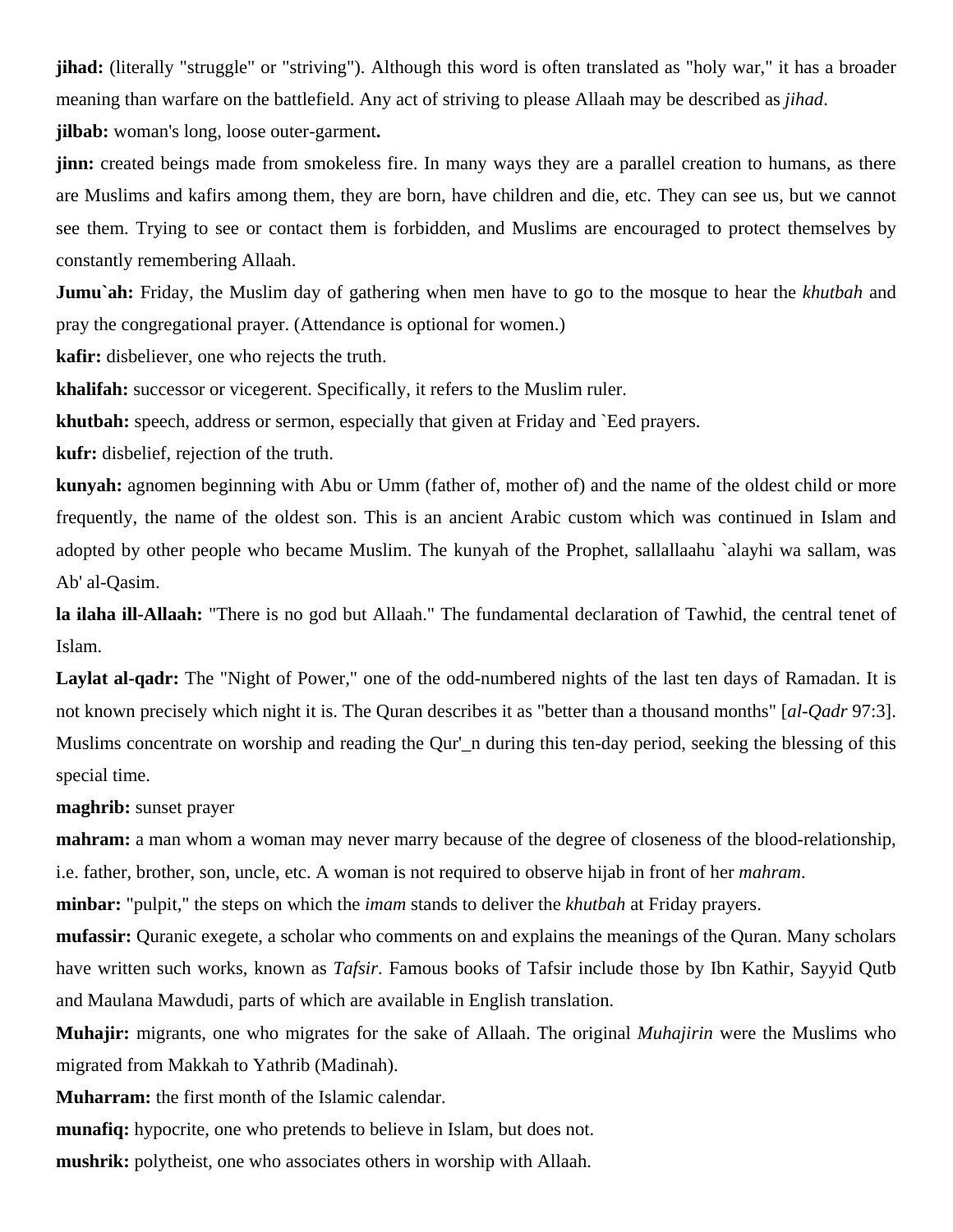**nafil:** supererogatory or optional prayers, fasts, etc., that may be performed in addition to those that are obligatory.

**qadi:** judge in a shar `ah court.

**qawwam:** protector, maintainer.

**Qiblah:** the direction faced when praying, i.e., the direction of the Ka`bah in Makkah.

**qiwamah:** position or role of being a *qawwam*.

**Qiyam al-Layl:** standing in prayer during the night.

**rak`ah:** a "unit" or "cycle" of prayer, consistingof standing and reciting Surat al-Fatihah, bowing, standing upright again, then kneeling and prostrating twice. Prayers consist of two, three or four *rak`ahs*. **sadaqah:** charity.

Sahabah: the Companions of the Prophet, sallallaahu `alayhi wa sallam.

**Sahabi:** singular of *Sahabah*.

**sahih:** with reference to *aHadeeth*, sound, authentic.

**salaf:** the early generations of Muslims, i.e., the Companions of the Prophet, sallallaahu `alayhi wa sallam, and the generation immediately following them.

**Salat:** the "formal" prayer which is to be offered five times daily.

**shari`ah:** Islamic law

**Shawwal:** the tenth month of the Islamic calendar, immediately following Ramadan.

**shirk:** polytheism, the sin of associating anything in worship with Allaah. This is the only sin for which there will be no forgiveness: if a person dies as a *mushrik*, he is truly doomed.

sirah: biography, specifically that of the Prophet, sallallaahu `alayhi wa sallam.

**siwak:** a small stick which comes from a specific tree and is used as a toothbrush. In the West, *siwak* may be purchased at Islamic bookstores and halal grocery stores.

**subh:** another name for *Fajr* (early morning) prayer.

**Suhur:** the pre-dawn meal eaten before fasting.

**tabarruj:** wanton display, flaunting oneself in contradiction to the Islamic rulings on dress and modest behaviour.

**Tabi`i:** (literally "follower") a member of the generation of Muslims following the *Sahabah*, may Allaah be pleased with them. A Muslim who met or saw a *Sahabi* is described as a *Tabi`i*.

**tahajjud:** voluntary prayer that is performed at night between the times of *`isha'* and *Fajr*.

**tajwid:** correct recitation of Quran, following precise rules of pronunciation and articulation.

**takbir:** saying "*Sallallaahu `alayhi wa sallam*."

**taqwa:** piety, "God-consciousness." *Taqwa* involves constant awareness and remembrance of Allaah, and conscious efforts to adhere to His commandments and abstain from whatever He has forbidden.